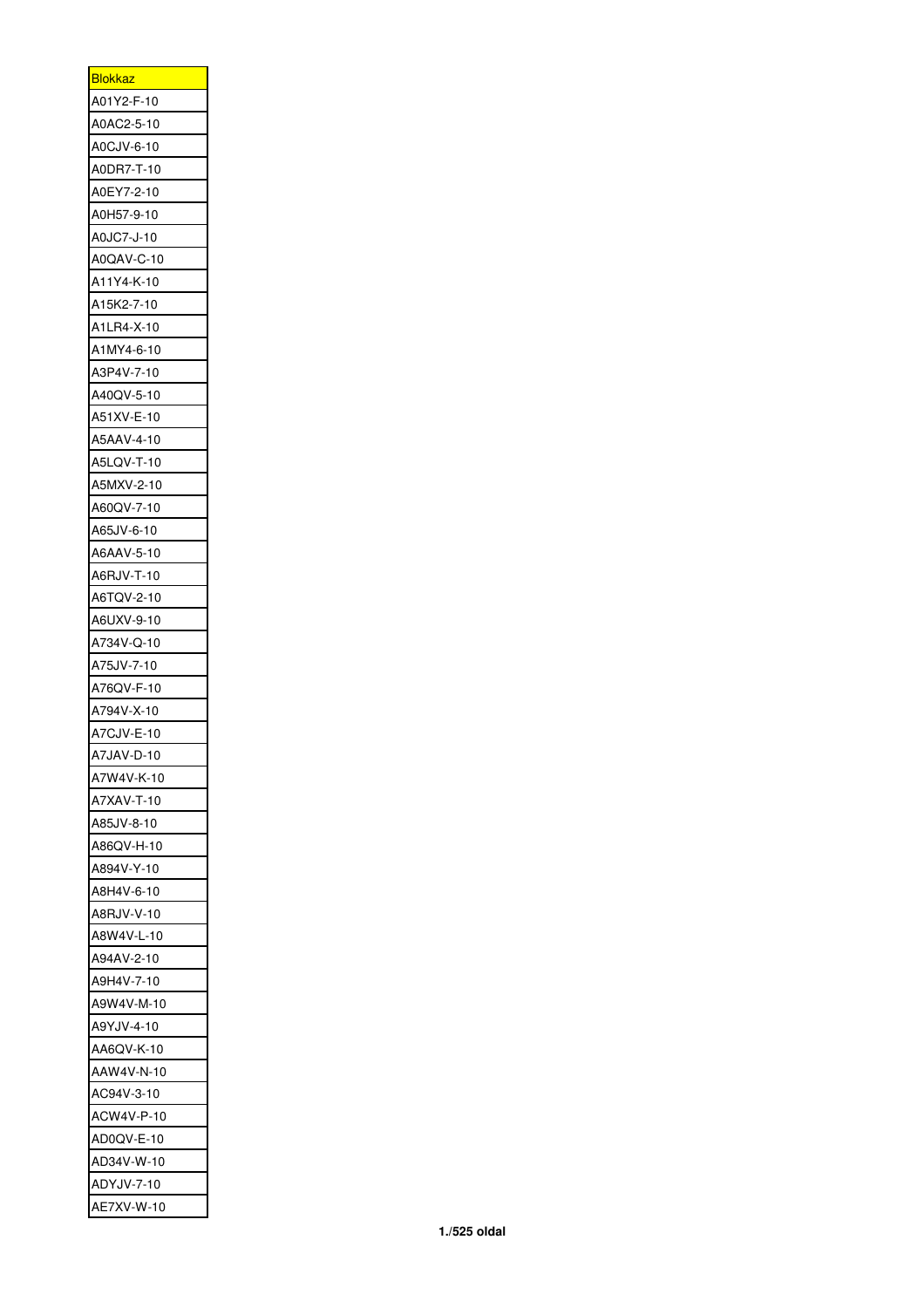| <b>Blokkaz</b> |
|----------------|
| AEQC4-3-10     |
| AERK4-A-10     |
| AETR4-K-10     |
| AJRJT-3-10     |
| C0163-1-09     |
| C0169-7-09     |
| C016M-K-09     |
| C016P-M-09     |
| C017J-H-09     |
| C017N-M-09     |
| C017R-Q-09     |
| C018F-F-09     |
| C02D7-D-09     |
| C02DL-R-09     |
| C02E7-E-09     |
| C02E9-H-09     |
|                |
| C02ET-1-09     |
| C02JQ-2-09     |
| C03L6-L-09     |
| C03LL-1-09     |
| C03LP-4-09     |
| C03M7-N-09     |
| C03MN-4-09     |
| C03QQ-9-09     |
| C04T3-Q-09     |
| C04T7-V-09     |
| C04T9-X-09     |
| C04UN-C-09     |
| C04UR-F-09     |
| C0603-Y-09     |
| C0609-6-09     |
| C060P-L-09     |
| C0616-W-12     |
| C0617-5-09     |
| C061N-L-09     |
| C061R-P-09     |
| C0763-7-09     |
| C0764-8-09     |
| C0766-A-09     |
| C0767-C-09     |
| C0769-E-09     |
| C076P-U-09     |
| C077E-L-09     |
| C077M-T-09     |
| C077N-U-09     |
| C078D-L-09     |
| C08D3-F-09     |
| C08D4-H-09     |
| C08D9-N-09     |
| C08E3-H-09     |
|                |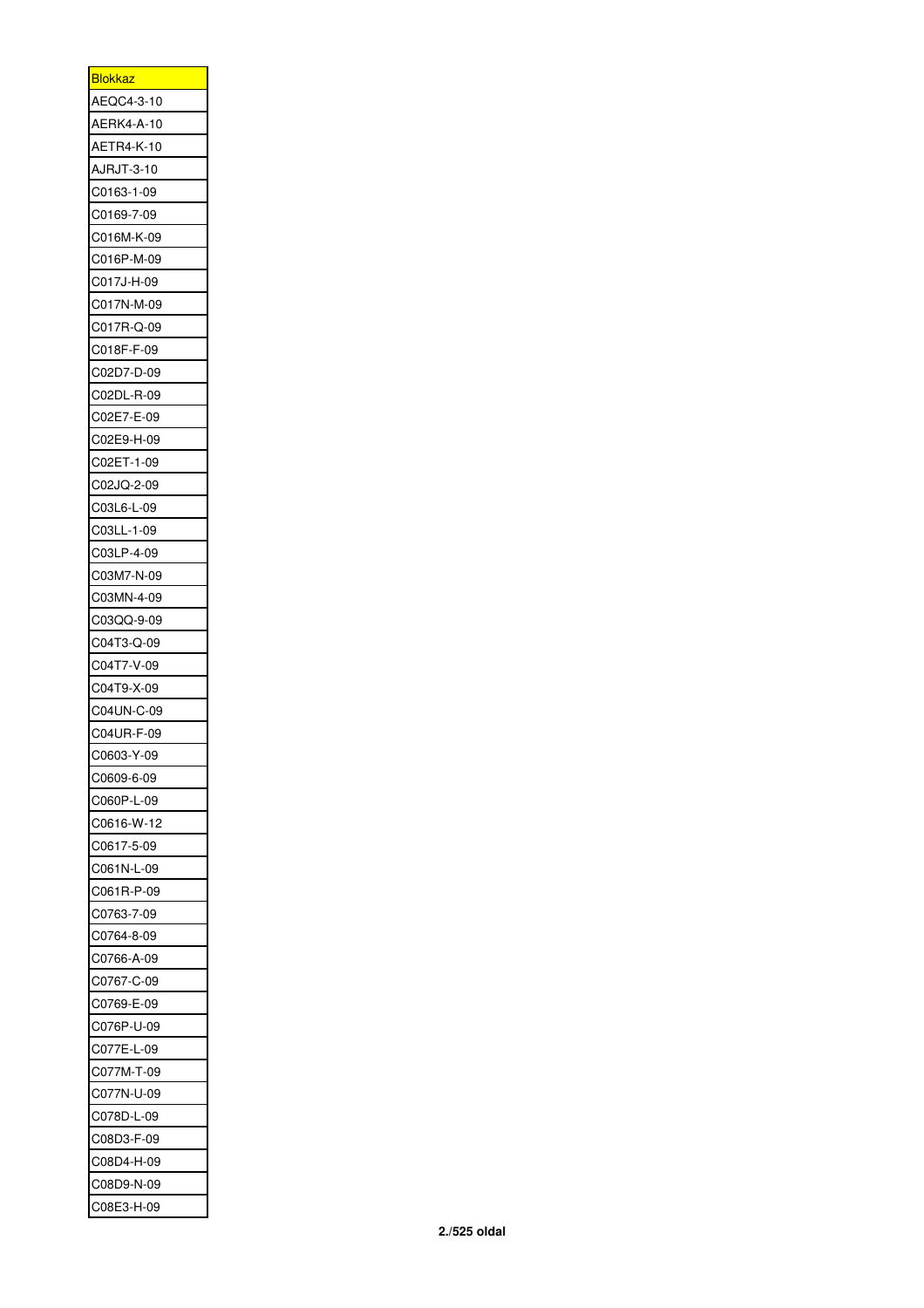| <u>Blokkaz</u> |
|----------------|
| C08EN-3-09     |
| C08EQ-5-09     |
| C09L2-N-09     |
| C09L4-Q-09     |
| C09MN-A-09     |
| C09MQ-D-09     |
| C0ATP-K-09     |
| C0D04-7-09     |
| C0D0P-T-09     |
| C0D1N-T-09     |
| C0E76-K-09     |
| C0E7M-1-09     |
| C0E7N-2-09     |
| C0FD4-P-09     |
| C0FE9-W-09     |
| C0FJA-2-09     |
| C0FJQ-F-09     |
| C0HLP-J-09     |
|                |
| C0HMN-J-09     |
| C0HQP-N-09     |
| C0JT8-A-09     |
| C0JT9-C-09     |
| C0JTC-E-09     |
| C0JUN-R-09     |
| C0L03-D-09     |
| C0L05-F-09     |
| C0L1C-P-09     |
| C0L1N-1-09     |
| C0L1Q-3-09     |
| C0M63-M-09     |
| C0M66-Q-09     |
| C0M6P-8-09     |
| C0M73-N-09     |
| C0M79-V-09     |
| C0M7N-8-09     |
| C0M7Q-A-09     |
| C0ND3-V-09     |
| C0ND4-W-09     |
| C0ND8-2-09     |
| C0NDH-9-09     |
| C0NDP-H-09     |
| C0NEJ-C-09     |
| C0NEN-H-09     |
| C0NEQ-K-09     |
| C0PL3-4-09     |
| C0PMJ-L-09     |
| C0PMN-Q-09     |
| C0QUN-Y-09     |
| C0QUQ-2-09     |
| C0T05-N-09     |
|                |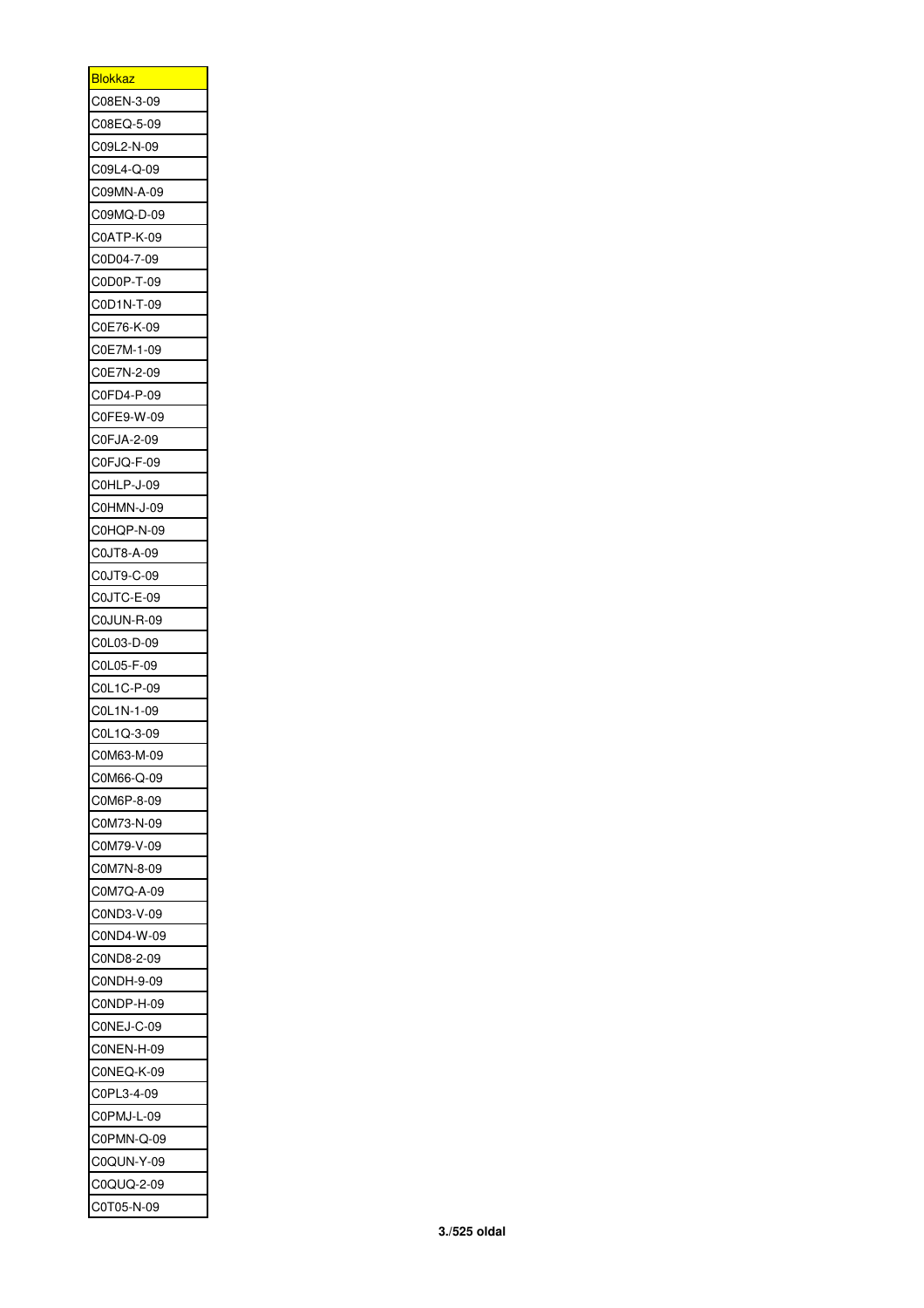| <b>Blokkaz</b> |
|----------------|
| C0T0P-7-09     |
| C0T16-Q-09     |
| C0T1N-7-09     |
| C0T1Q-9-09     |
| C0U6C-4-09     |
| C0U6P-F-09     |
| C0U7N-F-09     |
| C0VD3-3-09     |
| C0VDP-P-09     |
| C0VEN-P-09     |
| C0WL6-E-09     |
| C0WMN-X-09     |
| C0WN1-A-09     |
| C0WQP-3-09     |
| C0XT4-L-09     |
| C0XTP-6-09     |
| C0XU6-P-09     |
|                |
| C0XXP-A-09     |
| C1003-T-09     |
| C1006-W-09     |
| C101N-E-09     |
| C101Q-H-09     |
| C1166-5-09     |
| C116P-N-09     |
| C1173-3-09     |
| C117N-N-09     |
| C117Q-Q-09     |
| C1181-2-09     |
| C12D4-A-09     |
| C12EN-W-09     |
| C12EQ-Y-09     |
| C12F3-C-09     |
| C13L3-J-09     |
| C14T3-R-09     |
| C14T4-T-09     |
| C14T6-V-09     |
| C14UJ-8-09     |
| C14UM-C-09     |
| C14UN-D-09     |
| C14UQ-F-09     |
| C1603-1-09     |
| C1604-2-09     |
| C1617-6-09     |
| C1619-8-09     |
| C161N-M-09     |
| C161Q-P-09     |
| C1763-8-09     |
| C176F-M-09     |
| C176P-V-09     |
| C1777-E-09     |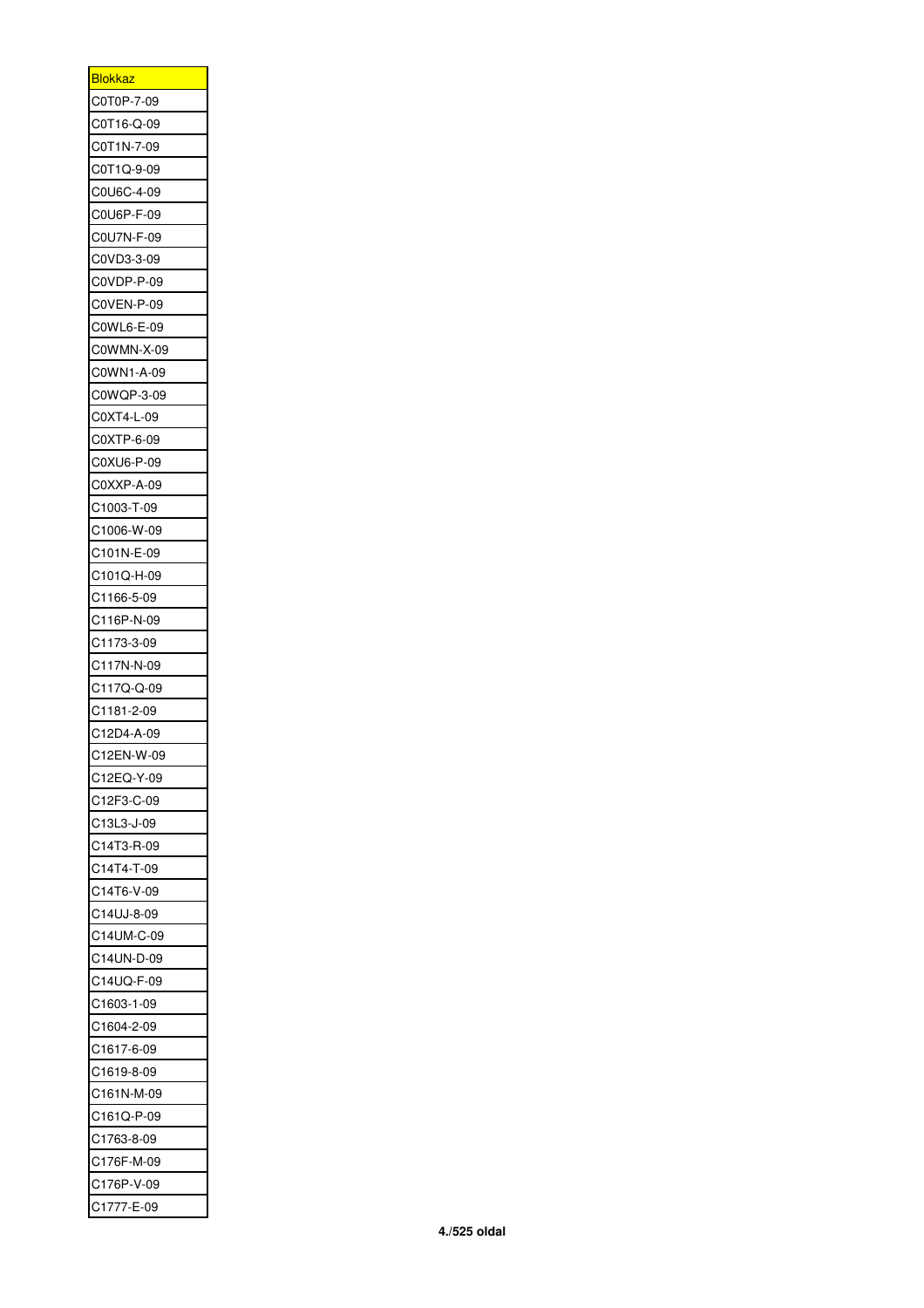| <mark>Blokkaz</mark> |
|----------------------|
| C17AP-1-09           |
| C18DH-W-09           |
| C18E3-J-09           |
| C18EQ-6-09           |
| C19L4-R-09           |
| C19M6-V-09           |
| C19MM-A-09           |
| C19MN-C-09           |
| C1AT3-Y-09           |
| C1ATP-L-09           |
| C1AU7-5-09           |
| C1AUN-L-09           |
| C1D03-7-09           |
| C1D07-C-09           |
|                      |
| C1D1Q-W-09           |
| C1E64-H-09           |
| C1E65-J-09           |
| C1E7C-R-09           |
| C1E7N-3-09           |
| C1FD3-P-09           |
| C1FDC-Y-09           |
| C1FDP-A-09           |
| C1FE6-U-09           |
| C1FEN-A-09           |
| C1FFD-3-09           |
| C1HLF-A-09           |
| C1JT6-9-09           |
| C1JTP-T-09           |
| C1JUQ-V-09           |
| C1L05-H-09           |
| C1L0M-Y-09           |
| C1L19-N-09           |
| C1L4Q-7-09           |
| C1M73-P-09           |
| C1M7Q-C-09           |
| C1ND4-X-09           |
| C1NDM-F-09           |
| C1NE6-2-09           |
| C1NEQ-L-09           |
| C1PL3-5-09           |
| C1PMQ-U-09           |
| C1QTP-1-09           |
| C1QU6-J-09           |
|                      |
| C1QUM-Y-09           |
| C1T17-T-09           |
| C1T19-V-09           |
| C1T2D-1-09           |
| C1U6M-E-09           |
| C1U7J-C-09           |
| C1U7Q-K-09           |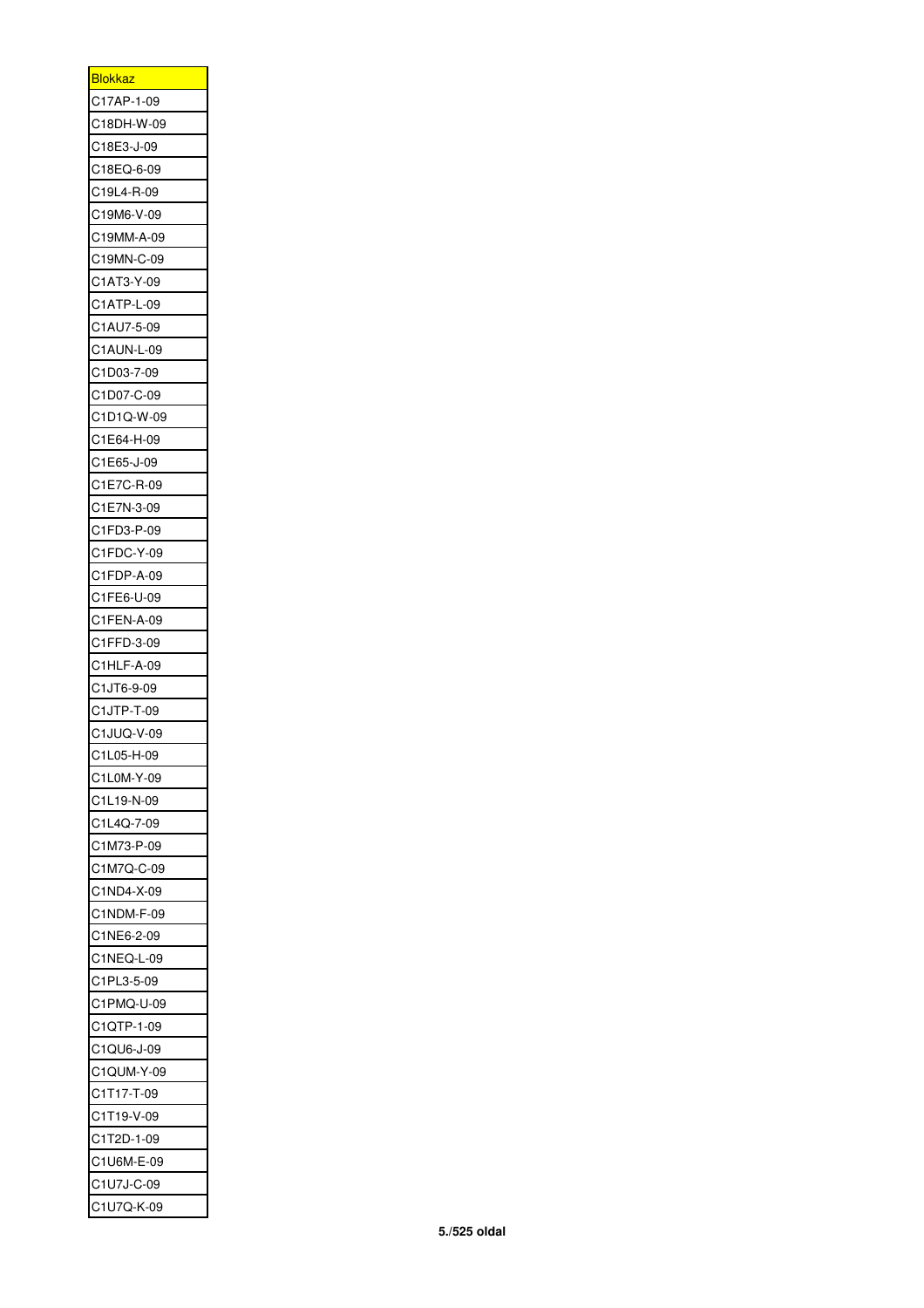| <u>Blokkaz</u> |
|----------------|
| C1U8F-A-09     |
| C1VD3-4-09     |
| C1VE9-C-09     |
| C1WL2-A-09     |
| C1WL6-F-09     |
| C1WM6-H-09     |
| C1WMJ-U-09     |
| C1WQP-4-09     |
| C1XUQ-9-09     |
| C1XXP-C-09     |
| C2002-T-09     |
| C2016-Y-09     |
| C2164-4-09     |
| C216F-F-09     |
|                |
| C2173-4-09     |
| C22D3-A-09     |
| C22D6-E-09     |
| C22DP-X-09     |
| C22E3-C-09     |
| C23L3-K-09     |
| C23L4-L-09     |
| C23LF-X-09     |
| C23LM-4-09     |
| C23M9-T-09     |
| C23MM-5-09     |
| C23QQ-C-09     |
| C24T6-W-09     |
| C2617-7-09     |
| C262F-H-09     |
| C2765-C-09     |
| C276M-U-09     |
| C2777-F-09     |
| C277J-R-09     |
| C277M-V-09     |
| C28EN-5-09     |
| C29MQ-F-09     |
| C2ATM-K-09     |
| C2ATP-M-09     |
| C2AUM-L-09     |
| C2D1N-V-09     |
| C2E6P-4-09     |
| C2E7N-4-09     |
| C2FDP-C-09     |
| C2FE3-R-09     |
|                |
| C2FEC-2-09     |
| C2HLP-L-09     |
| C2HMM-K-09     |
| C2HMQ-N-09     |
| C2JT4-8-09     |
| C2JTP-U-09     |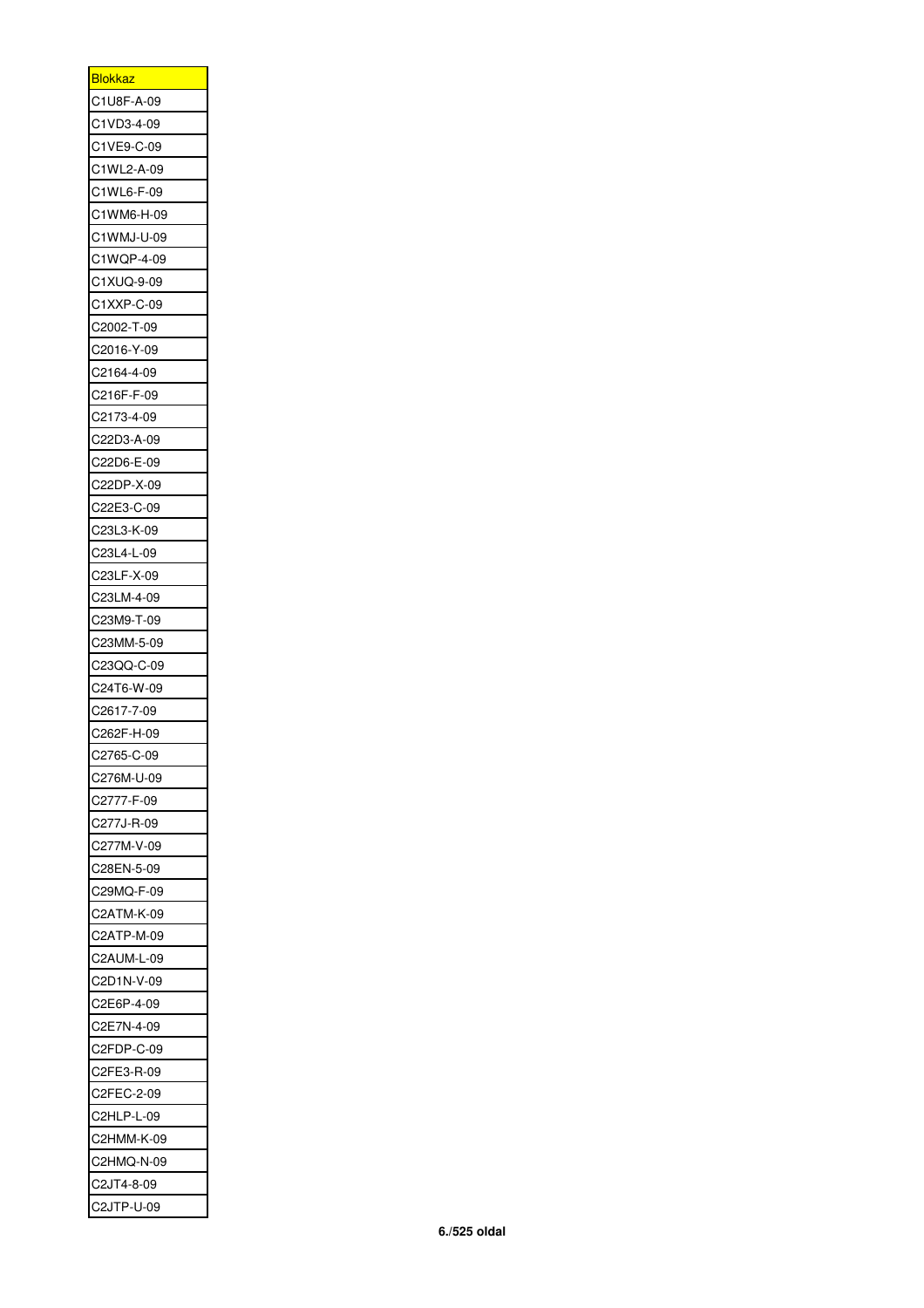| <u>Blokkaz</u> |
|----------------|
| C2L17-M-09     |
| C2L1N-3-09     |
| C2L21-F-09     |
| C2M66-T-09     |
| C2MAQ-H-09     |
| C2ND4-Y-09     |
| C2NDP-K-09     |
| C2NE3-Y-09     |
| C2NJF-F-09     |
| C2PL2-X-12     |
| C2T04-P-09     |
| C2T1M-8-09     |
| C2U64-X-09     |
| C2U7M-H-09     |
| C2VD5-7-09     |
| C2VD7-9-09     |
| C2VE3-6-09     |
| C2VE7-A-09     |
| C2WMJ-V-09     |
| C2WQF-W-09     |
| C2XT4-N-09     |
| C2XTP-8-09     |
| C2XUM-7-09     |
| C3004-W-09     |
|                |
| C3013-W-09     |
| C301M-F-09     |
| C3176-8-09     |
| C32D4-D-09     |
| C32EJ-U-09     |
| C32JF-V-09     |
| C33LA-U-09     |
| C34T4-V-09     |
| C34TC-4-09     |
| C34U3-V-09     |
| C34XF-C-09     |
| C3604-4-09     |
| C361J-K-09     |
| C362F-J-09     |
| C39M7-Y-09     |
| C39QQ-L-09     |
| C3D04-A-09     |
| C3D13-A-09     |
| C3D17-F-09     |
| C3E7M-4-09     |
| C3FD5-U-09     |
| C3FJF-9-09     |
| C3HLC-9-09     |
| C3HLM-K-09     |
| C3HNF-F-09     |
| C3JUR-Y-09     |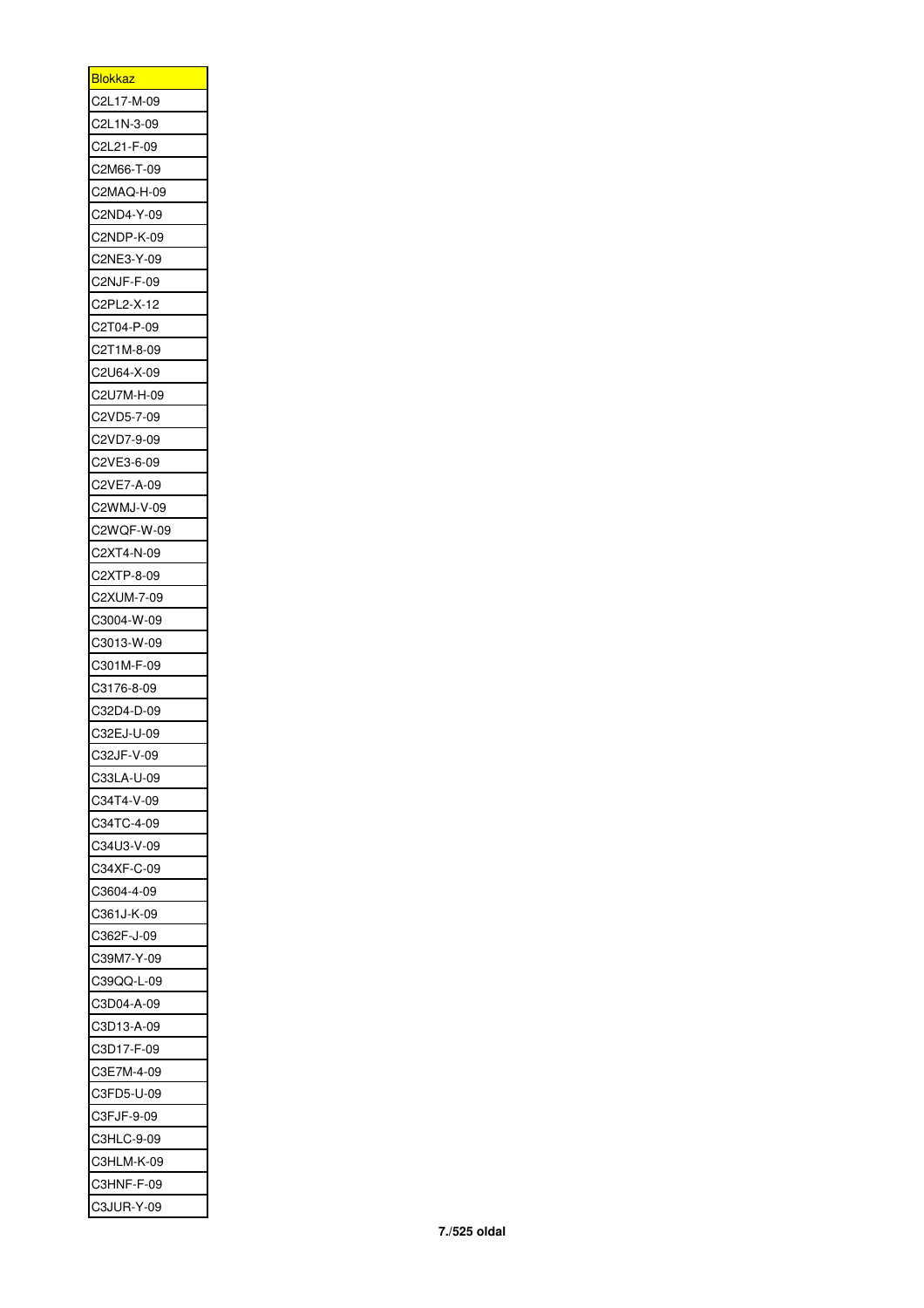| <u>Blokkaz</u> |
|----------------|
| C3L0C-R-09     |
| C3L4P-8-09     |
| C3M6C-1-09     |
| C3M7M-A-09     |
| C3NDM-J-09     |
| C3NER-P-09     |
| C3NFF-E-09     |
| C3NJQ-R-09     |
| C3PLP-U-09     |
| C3PMX-4-09     |
| C3QTF-U-09     |
| C3QTH-V-09     |
| C3QU7-M-09     |
| C3QUM-2-09     |
| C3T0A-X-09     |
| C3T1M-9-09     |
| C3T1N-A-09     |
|                |
| C3T1Q-D-09     |
| C3T1X-L-09     |
| C3T4Q-H-09     |
| C3U79-6-09     |
| C3U7Q-M-09     |
| C3VD4-7-09     |
| C3VD7-A-09     |
| C3WL6-J-09     |
| C3WM7-L-09     |
| C3WMR-5-09     |
| C3XUM-8-09     |
| C400C-6-09     |
| C4167-9-09     |
| C42D4-E-09     |
| C42D5-F-09     |
| C42D7-J-09     |
| C42JQ-6-09     |
| C43QF-5-09     |
| C44T6-Y-09     |
| C460C-D-09     |
| C464Q-W-09     |
| C4777-J-09     |
| C4779-L-09     |
| C477M-X-09     |
| C48E3-M-09     |
| C48EC-W-09     |
| C48F1-L-09     |
| C48JQ-D-09     |
| C49MR-K-09     |
| C4AT5-5-09     |
| C4AU7-8-09     |
| C4D0C-L-09     |
| C4E64-L-09     |
|                |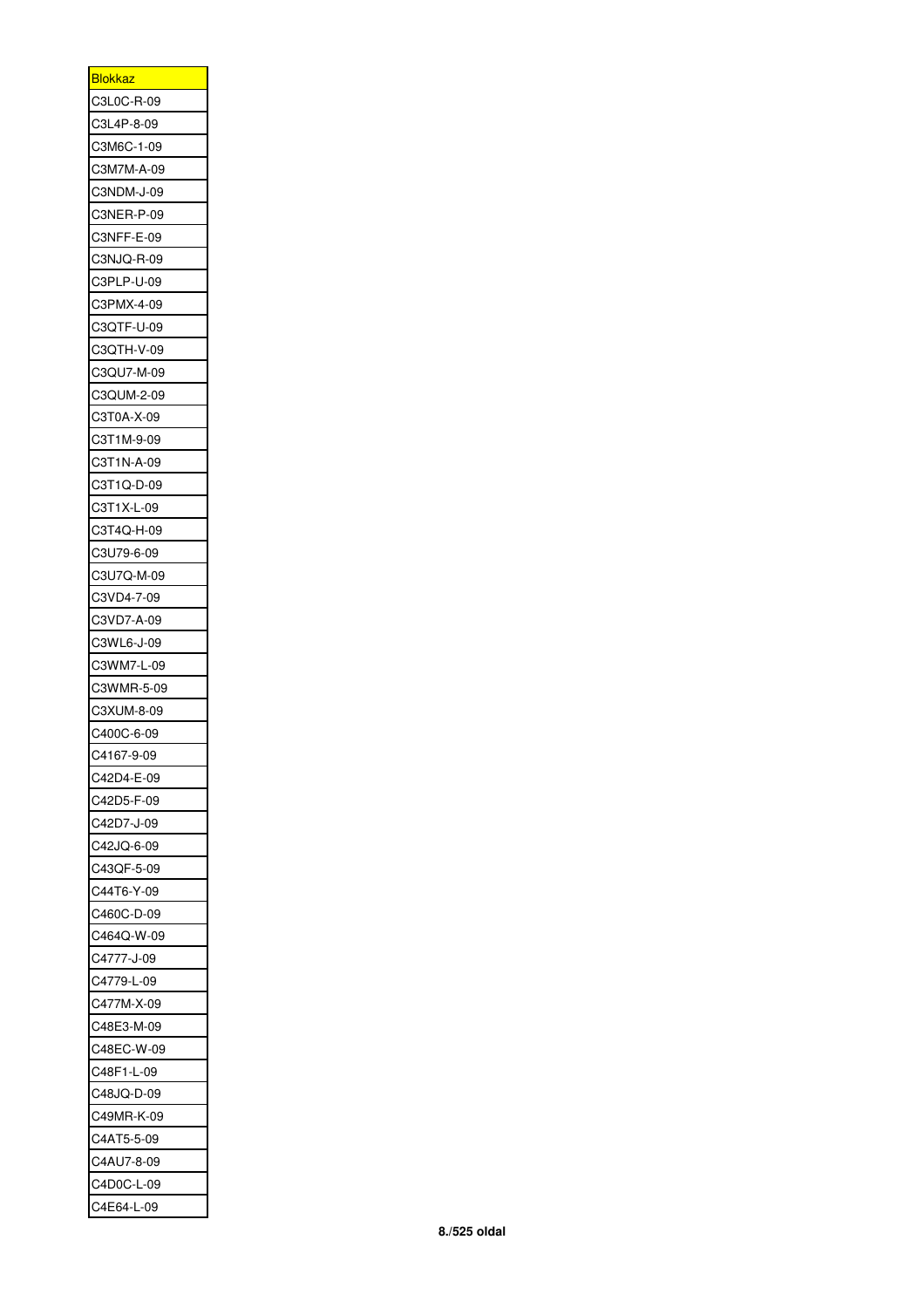| <b>Blokkaz</b> |
|----------------|
| C4E7Q-8-09     |
| C4FD5-V-09     |
| C4FEJ-9-09     |
| C4HL6-5-09     |
| C4HNF-H-09     |
| C4JU7-F-09     |
| C4JUM-V-09     |
| C4JVF-Q-09     |
| C4L0C-T-09     |
| C4L13-K-09     |
| C4M77-X-09     |
| C4NEM-L-09     |
| C4NJQ-T-09     |
| C4PM7-E-09     |
| C4PMC-K-09     |
|                |
| C4PMM-U-09     |
| C4PNF-P-09     |
| C4QU7-N-09     |
| C4T19-Y-09     |
| C4T1C-2-09     |
| C4T2F-6-09     |
| C4T4Q-J-09     |
| C4VDC-H-09     |
| C4VEM-T-09     |
| C4VFF-N-09     |
| C4WLC-Q-09     |
| C504Q-Q-09     |
| C5166-9-09     |
| C52D5-H-09     |
| C52E3-F-09     |
| C52JQ-7-09     |
| C54U7-3-09     |
| C54U9-5-09     |
| C54XQ-P-09     |
| C562F-L-09     |
| C58FF-3-09     |
| C59L2-U-09     |
| C59MJ-C-09     |
| C59NF-A-09     |
| C59QP-M-09     |
| C5AT5-6-09     |
| C5ATA-C-09     |
| C5AV1-4-09     |
| C5AVF-K-09     |
| C5D05-E-09     |
| C5D2F-T-09     |
| C5E86-R-09     |
| C5EAQ-D-09     |
| C5FE7-1-09     |
| C5FER-K-09     |
|                |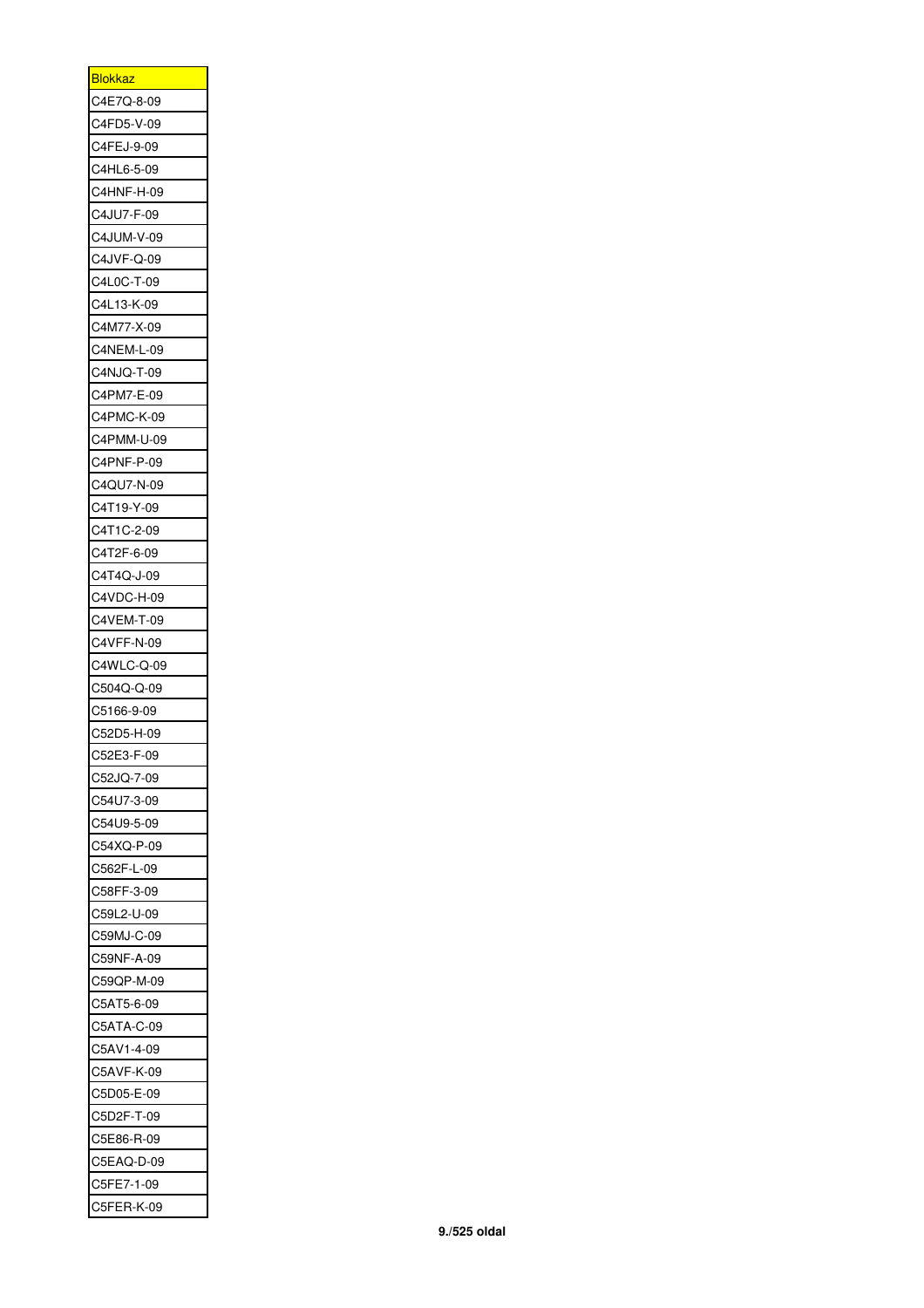| <b>Blokkaz</b> |
|----------------|
| C5HNF-J-09     |
| C5JT6-E-09     |
| C5JUJ-T-09     |
| C5JVF-R-09     |
| C5JXQ-4-09     |
| C5L16-P-09     |
| C5L17-Q-09     |
| C5L4Q-C-09     |
| C5M65-V-09     |
| C5M7J-9-09     |
| C5M7M-D-09     |
| C5M8F-8-09     |
| C5ND7-6-09     |
| C5NDC-A-09     |
| C5NEJ-J-09     |
| C5NJQ-U-09     |
| C5PL5-C-09     |
|                |
| C5PQA-F-12     |
| C5PQQ-3-09     |
| C5QU7-P-09     |
| C5T4Q-K-09     |
| C5U77-6-09     |
| C5U7Q-P-09     |
| C5WMX-D-09     |
| C5XT6-U-09     |
| C617J-P-09     |
| C62E7-M-09     |
| C62EJ-X-09     |
| C62FF-W-09     |
| C63MJ-6-09     |
| C64T7-3-09     |
| C661Q-V-09     |
| C6777-L-09     |
| C67AQ-7-09     |
| C68FF-4-09     |
| C69NF-C-09     |
| C69QQ-P-09     |
| C6AT2-4-09     |
| C6AUJ-M-09     |
| C6D1X-9-09     |
| C6D23-F-09     |
| C6D4Q-6-09     |
| C6E62-D-12     |
| C6E77-T-09     |
| C6E7J-4-09     |
| C6E7M-7-09     |
|                |
| C6E8F-3-09     |
| C6FEQ-K-09     |
| C6HQQ-W-09     |
| C6JUJ-U-09     |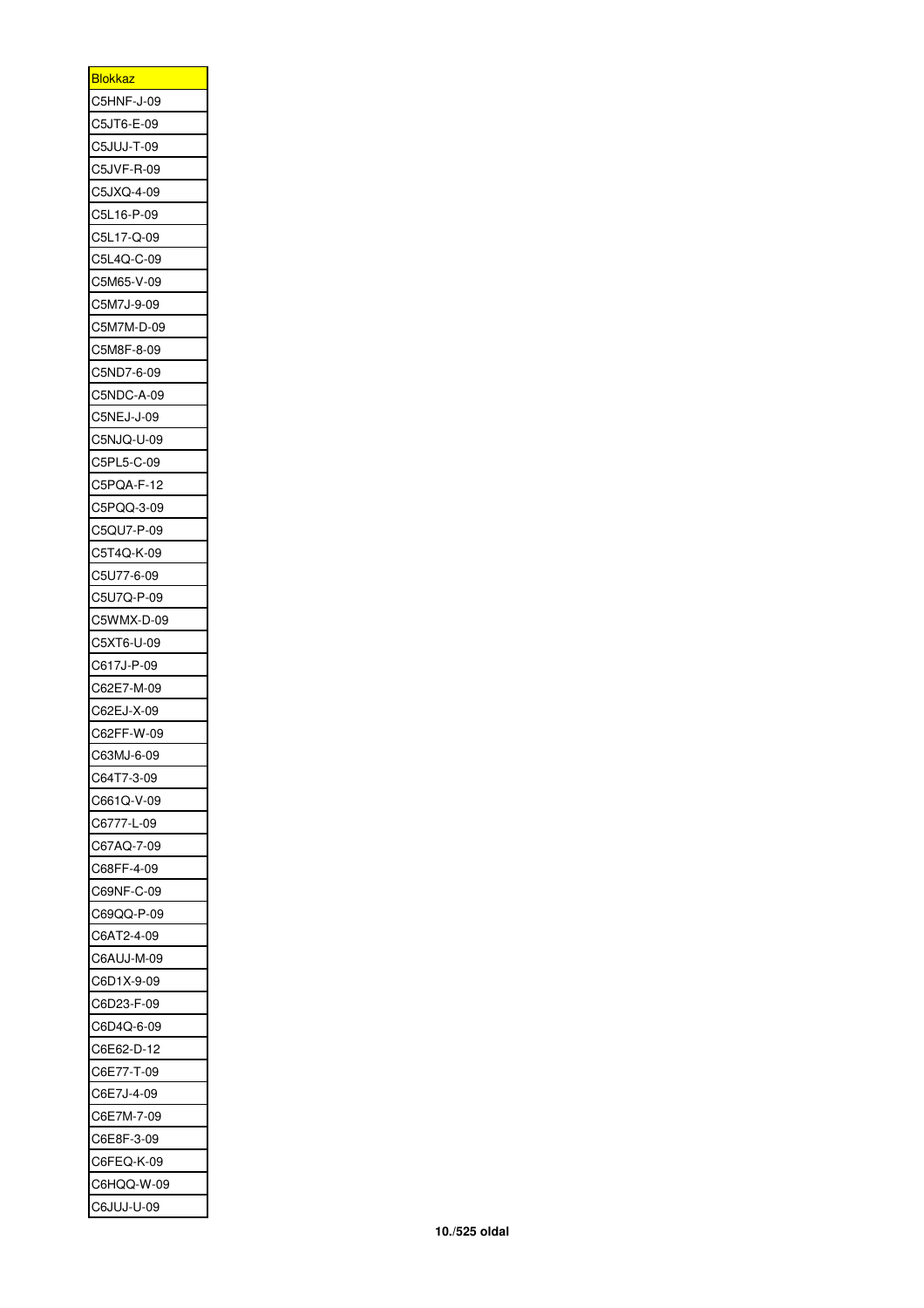| <b>Blokkaz</b><br>C6L1J-3-09<br>C6L4Q-D-09<br>C6M66-X-09<br>C6M8F-9-09<br>C6ND6-6-09<br>C6NJ9-7-12<br>C6NJQ-V-09<br>C6QT7-P-09<br>C6QV3-M-09<br>C6QVF-1-09<br>C6T06-W-09<br>C6T2F-8-09<br>C6T4Q-L-09<br>C6U8F-H-09<br>C6UA9-6-12<br>C6UAQ-U-09<br>C6WL5-L-09<br>C6WNF-Y-09<br>C6WQQ-A-09<br>C704Q-T-09<br>C72D6-L-09<br>C72J9-M-12<br>C72JQ-9-09<br>C73L6-U-09<br>C73ND-4-09<br>C73Q9-3-09<br>C74UQ-N-09<br>C74VF-E-09<br>C764P-Y-09<br>C7783-J-09<br>C78D6-T-09<br>C78E7-V-09<br>C78JQ-H-09<br>C79M7-4-09<br>C79NF-D-09<br>C79Q9-3-12<br>C7AUC-H-09<br>C7AXQ-Y-09<br>C7D02-6-12<br>C7D07-K-09<br>C7D17-L-09<br>C7D1M-1-09<br>C7E62-M-09<br>C7E67-T-09<br>C7E7M-8-09<br>C7FE6-2-09<br>C7FE7-3-09<br>C7FEM-H-09<br>C7FF3-Y-09 |            |
|------------------------------------------------------------------------------------------------------------------------------------------------------------------------------------------------------------------------------------------------------------------------------------------------------------------------------------------------------------------------------------------------------------------------------------------------------------------------------------------------------------------------------------------------------------------------------------------------------------------------------------------------------------------------------------------------------------------------------|------------|
|                                                                                                                                                                                                                                                                                                                                                                                                                                                                                                                                                                                                                                                                                                                              |            |
|                                                                                                                                                                                                                                                                                                                                                                                                                                                                                                                                                                                                                                                                                                                              |            |
|                                                                                                                                                                                                                                                                                                                                                                                                                                                                                                                                                                                                                                                                                                                              |            |
|                                                                                                                                                                                                                                                                                                                                                                                                                                                                                                                                                                                                                                                                                                                              |            |
|                                                                                                                                                                                                                                                                                                                                                                                                                                                                                                                                                                                                                                                                                                                              |            |
|                                                                                                                                                                                                                                                                                                                                                                                                                                                                                                                                                                                                                                                                                                                              |            |
|                                                                                                                                                                                                                                                                                                                                                                                                                                                                                                                                                                                                                                                                                                                              |            |
|                                                                                                                                                                                                                                                                                                                                                                                                                                                                                                                                                                                                                                                                                                                              |            |
|                                                                                                                                                                                                                                                                                                                                                                                                                                                                                                                                                                                                                                                                                                                              |            |
|                                                                                                                                                                                                                                                                                                                                                                                                                                                                                                                                                                                                                                                                                                                              |            |
|                                                                                                                                                                                                                                                                                                                                                                                                                                                                                                                                                                                                                                                                                                                              |            |
|                                                                                                                                                                                                                                                                                                                                                                                                                                                                                                                                                                                                                                                                                                                              |            |
|                                                                                                                                                                                                                                                                                                                                                                                                                                                                                                                                                                                                                                                                                                                              |            |
|                                                                                                                                                                                                                                                                                                                                                                                                                                                                                                                                                                                                                                                                                                                              |            |
|                                                                                                                                                                                                                                                                                                                                                                                                                                                                                                                                                                                                                                                                                                                              |            |
|                                                                                                                                                                                                                                                                                                                                                                                                                                                                                                                                                                                                                                                                                                                              |            |
|                                                                                                                                                                                                                                                                                                                                                                                                                                                                                                                                                                                                                                                                                                                              |            |
|                                                                                                                                                                                                                                                                                                                                                                                                                                                                                                                                                                                                                                                                                                                              |            |
|                                                                                                                                                                                                                                                                                                                                                                                                                                                                                                                                                                                                                                                                                                                              |            |
|                                                                                                                                                                                                                                                                                                                                                                                                                                                                                                                                                                                                                                                                                                                              |            |
|                                                                                                                                                                                                                                                                                                                                                                                                                                                                                                                                                                                                                                                                                                                              |            |
|                                                                                                                                                                                                                                                                                                                                                                                                                                                                                                                                                                                                                                                                                                                              |            |
|                                                                                                                                                                                                                                                                                                                                                                                                                                                                                                                                                                                                                                                                                                                              |            |
|                                                                                                                                                                                                                                                                                                                                                                                                                                                                                                                                                                                                                                                                                                                              |            |
|                                                                                                                                                                                                                                                                                                                                                                                                                                                                                                                                                                                                                                                                                                                              |            |
|                                                                                                                                                                                                                                                                                                                                                                                                                                                                                                                                                                                                                                                                                                                              |            |
|                                                                                                                                                                                                                                                                                                                                                                                                                                                                                                                                                                                                                                                                                                                              |            |
|                                                                                                                                                                                                                                                                                                                                                                                                                                                                                                                                                                                                                                                                                                                              |            |
|                                                                                                                                                                                                                                                                                                                                                                                                                                                                                                                                                                                                                                                                                                                              |            |
|                                                                                                                                                                                                                                                                                                                                                                                                                                                                                                                                                                                                                                                                                                                              |            |
|                                                                                                                                                                                                                                                                                                                                                                                                                                                                                                                                                                                                                                                                                                                              |            |
|                                                                                                                                                                                                                                                                                                                                                                                                                                                                                                                                                                                                                                                                                                                              |            |
|                                                                                                                                                                                                                                                                                                                                                                                                                                                                                                                                                                                                                                                                                                                              |            |
|                                                                                                                                                                                                                                                                                                                                                                                                                                                                                                                                                                                                                                                                                                                              |            |
|                                                                                                                                                                                                                                                                                                                                                                                                                                                                                                                                                                                                                                                                                                                              |            |
|                                                                                                                                                                                                                                                                                                                                                                                                                                                                                                                                                                                                                                                                                                                              |            |
|                                                                                                                                                                                                                                                                                                                                                                                                                                                                                                                                                                                                                                                                                                                              |            |
|                                                                                                                                                                                                                                                                                                                                                                                                                                                                                                                                                                                                                                                                                                                              |            |
|                                                                                                                                                                                                                                                                                                                                                                                                                                                                                                                                                                                                                                                                                                                              |            |
|                                                                                                                                                                                                                                                                                                                                                                                                                                                                                                                                                                                                                                                                                                                              |            |
|                                                                                                                                                                                                                                                                                                                                                                                                                                                                                                                                                                                                                                                                                                                              |            |
|                                                                                                                                                                                                                                                                                                                                                                                                                                                                                                                                                                                                                                                                                                                              |            |
|                                                                                                                                                                                                                                                                                                                                                                                                                                                                                                                                                                                                                                                                                                                              |            |
|                                                                                                                                                                                                                                                                                                                                                                                                                                                                                                                                                                                                                                                                                                                              |            |
|                                                                                                                                                                                                                                                                                                                                                                                                                                                                                                                                                                                                                                                                                                                              |            |
|                                                                                                                                                                                                                                                                                                                                                                                                                                                                                                                                                                                                                                                                                                                              |            |
|                                                                                                                                                                                                                                                                                                                                                                                                                                                                                                                                                                                                                                                                                                                              |            |
|                                                                                                                                                                                                                                                                                                                                                                                                                                                                                                                                                                                                                                                                                                                              |            |
|                                                                                                                                                                                                                                                                                                                                                                                                                                                                                                                                                                                                                                                                                                                              |            |
|                                                                                                                                                                                                                                                                                                                                                                                                                                                                                                                                                                                                                                                                                                                              |            |
|                                                                                                                                                                                                                                                                                                                                                                                                                                                                                                                                                                                                                                                                                                                              |            |
|                                                                                                                                                                                                                                                                                                                                                                                                                                                                                                                                                                                                                                                                                                                              | C7HL7-9-09 |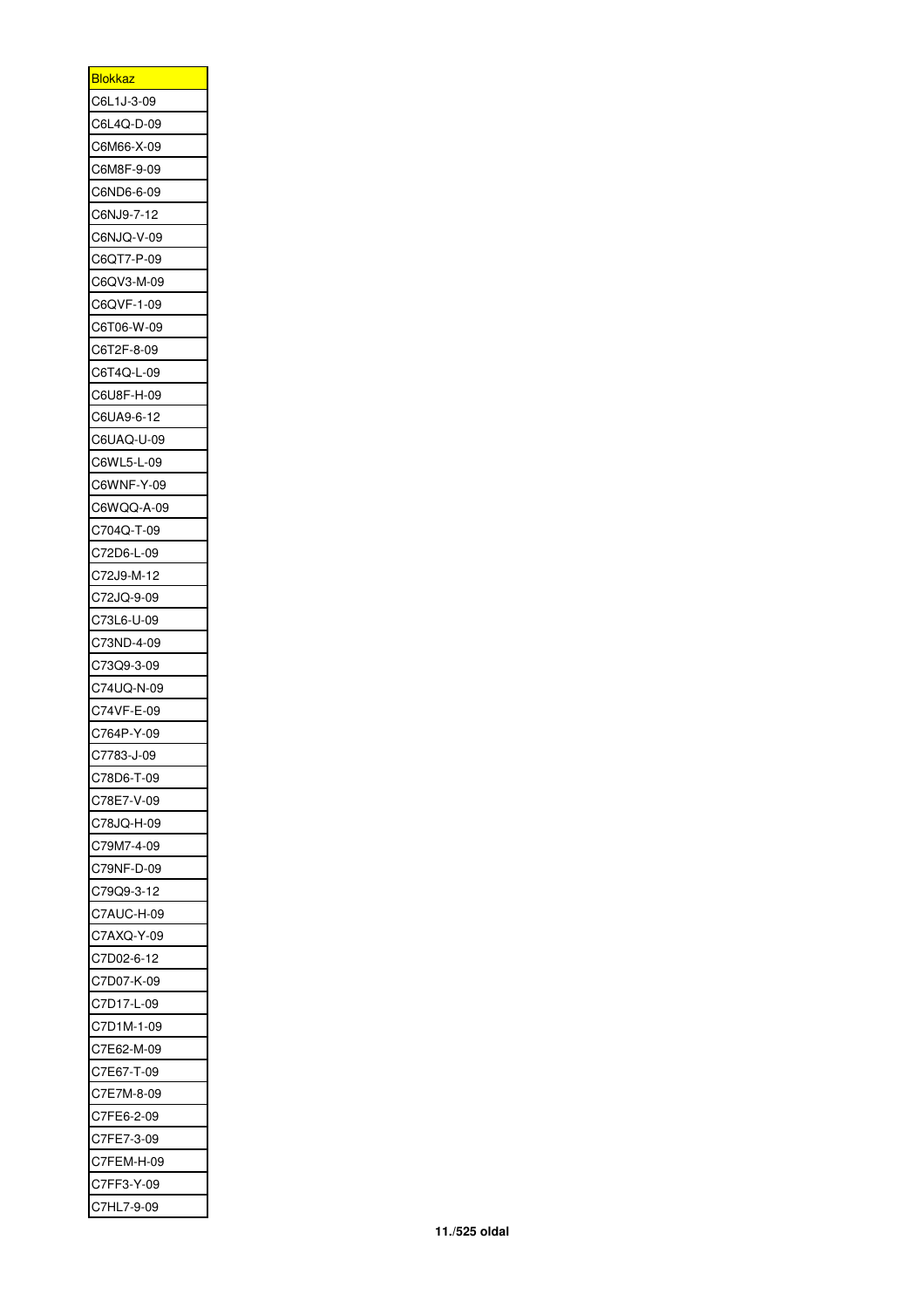| <b>Blokkaz</b> |
|----------------|
| C7JT2-C-09     |
| C7JT7-J-09     |
| C7JVF-U-09     |
| C7JXQ-6-09     |
| C7L07-R-09     |
| C7L2F-3-09     |
| C7ND7-8-09     |
| C7NF3-6-09     |
| C7NJQ-W-09     |
| C7PMC-N-09     |
| C7PNF-T-09     |
| C7PQ6-D-12     |
| C7T07-Y-09     |
| C7T2F-9-09     |
| C7T4Q-M-09     |
| C7U8F-J-09     |
|                |
| C7VE6-F-09     |
| C7VEM-W-09     |
| C7WL2-A-12     |
| C7WL7-P-09     |
| C7WM3-L-09     |
| C7WMC-V-09     |
| C816F-N-09     |
| C817M-V-09     |
| C818F-Q-09     |
| C82D6-M-09     |
| C82DD-U-09     |
| C82EL-3-09     |
| C83M7-X-09     |
| C83MC-3-09     |
| C83MM-C-09     |
| C83NF-7-09     |
| C83Q6-T-12     |
| C84UC-4-12     |
| C8617-E-09     |
|                |
| C8646-H-09     |
| C864Q-2-09     |
| C878F-X-09     |
| C88E7-W-09     |
| C88EL-9-09     |
| C88FF-6-09     |
| C88J6-Y-09     |
| C89L7-4-09     |
| C8AUJ-P-09     |
| C8AUM-T-09     |
| C8AXQ-1-09     |
| C8D06-K-09     |
| C8D1M-2-09     |
| C8EA6-Q-12     |
| C8EAQ-H-09     |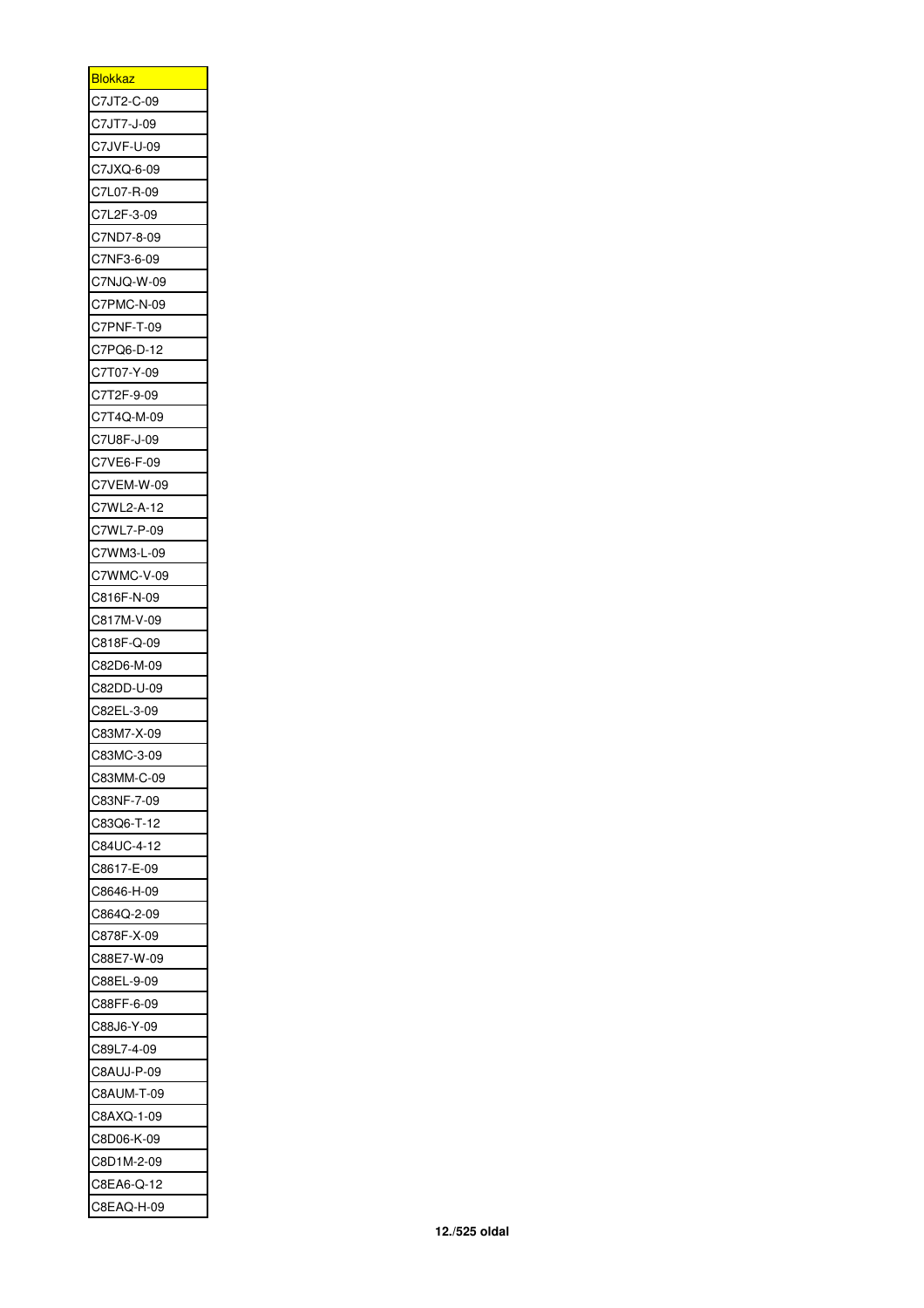| <u>Blokkaz</u> |
|----------------|
| C8FEM-J-09     |
| C8HLH-L-09     |
| C8HMM-R-09     |
| C8HND-K-09     |
| C8HNF-M-09     |
| C8HQQ-Y-09     |
| C8JT7-K-09     |
| C8JVF-V-09     |
| C8JXQ-7-09     |
| C8L06-R-09     |
| C8L07-T-09     |
| C8L4Q-F-09     |
| C8M7M-H-09     |
| C8M8F-C-09     |
| C8NE7-A-09     |
| C8NEM-Q-09     |
| C8NFD-J-09     |
| C8PL7-J-09     |
|                |
| C8PMC-H-12     |
| C8PMM-Y-09     |
| C8PQQ-6-09     |
| C8PQU-9-09     |
| C8QT7-R-09     |
| C8QVD-1-09     |
| C8QVF-3-09     |
| C8T1M-F-09     |
| C8T2D-8-09     |
| C8U77-9-09     |
| C8U7C-E-09     |
| C8U7M-P-09     |
| C8U7X-1-09     |
| C8VD2-4-12     |
| C8VEM-X-09     |
| C8WM7-R-09     |
| C8WNF-2-09     |
| C8XU7-1-09     |
| C9006-6-09     |
| C901M-N-09     |
| C9023-5-09     |
| C902F-J-09     |
| C917M-W-09     |
| C918F-R-09     |
| C91AQ-4-09     |
| C92E7-Q-09     |
| C93LD-4-09     |
| C93Q6-U-12     |
| C94UJ-J-09     |
| C94UM-M-09     |
| C9607-E-09     |
| C9617-F-09     |
|                |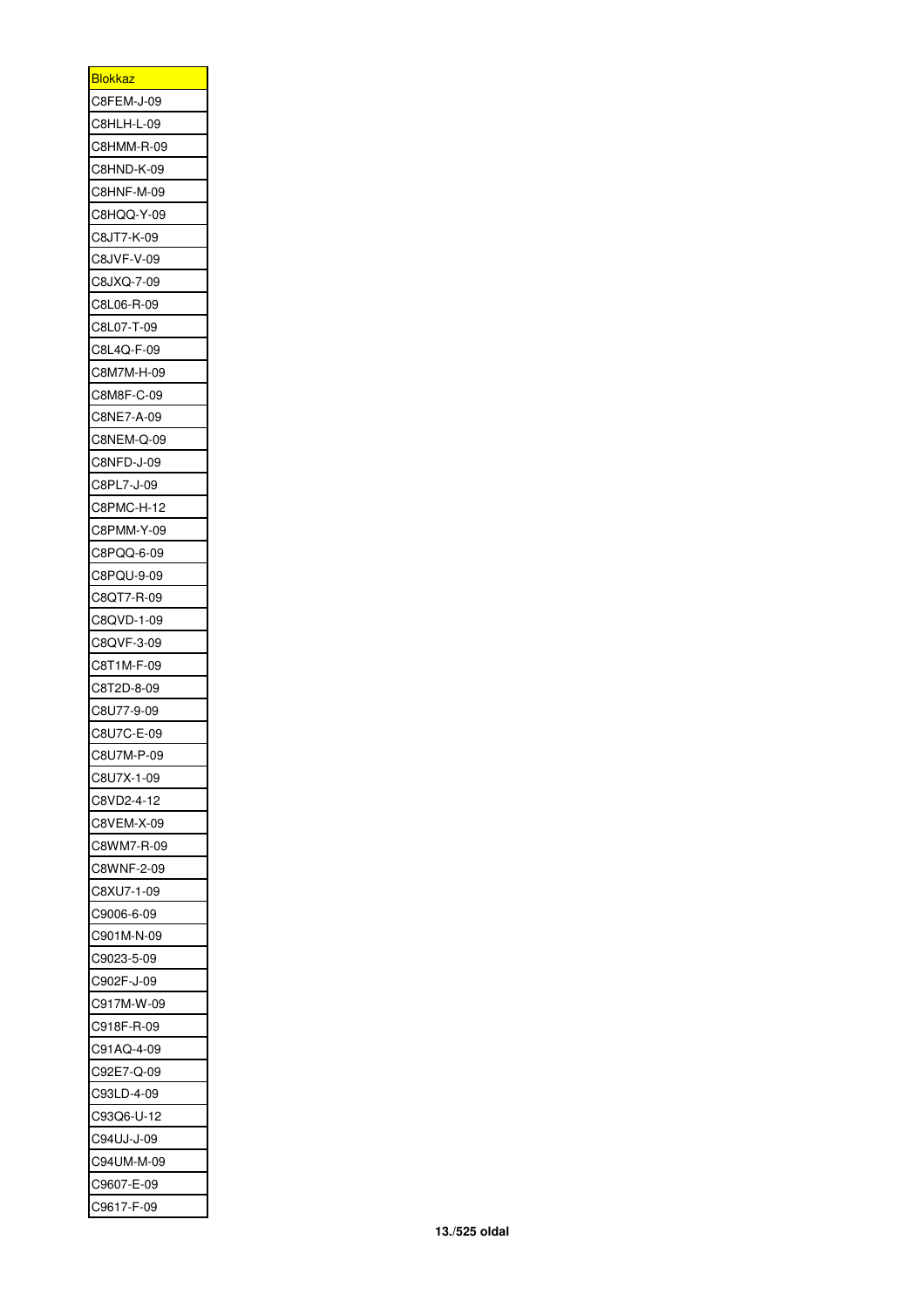| <b>Blokkaz</b> |
|----------------|
| C961M-V-09     |
| C9646-J-09     |
| C9764-K-09     |
| C9767-N-09     |
| C977C-U-09     |
| C977M-4-09     |
| C978F-Y-09     |
| C97A6-R-09     |
| C97AU-E-09     |
| C98EM-C-09     |
| C98JM-F-09     |
| C99L6-4-09     |
| C99M7-6-09     |
| C9AT6-C-09     |
| C9AT7-D-09     |
| C9AUM-U-09     |
| C9AX9-L-09     |
| C9D06-L-09     |
|                |
| C9D1C-T-09     |
| C9D1M-3-09     |
| C9D49-U-09     |
| C9E6D-2-09     |
| C9E77-W-09     |
| C9FD6-3-09     |
| C9FD7-4-09     |
| C9FEM-K-09     |
| C9FF1-Y-09     |
| C9FJ9-A-09     |
| C9FJQ-R-09     |
| C9HL2-6-09     |
| C9HL7-C-09     |
| C9JT2-E-09     |
| C9JT6-K-09     |
| C9L06-T-09     |
| C9L1M-9-09     |
| C9M66-2-09     |
| C9M67-3-09     |
| C9M7J-E-09     |
| C9MAU-U-09     |
| C9ND6-9-09     |
| C9NE7-C-09     |
| C9NEC-H-09     |
| C9NEJ-N-09     |
| C9PL2-D-09     |
| C9PL6-J-09     |
| C9PMJ-W-09     |
| C9PND-T-09     |
| C9PQ6-N-09     |
| C9QT2-M-09     |
| C9QVD-2-09     |
|                |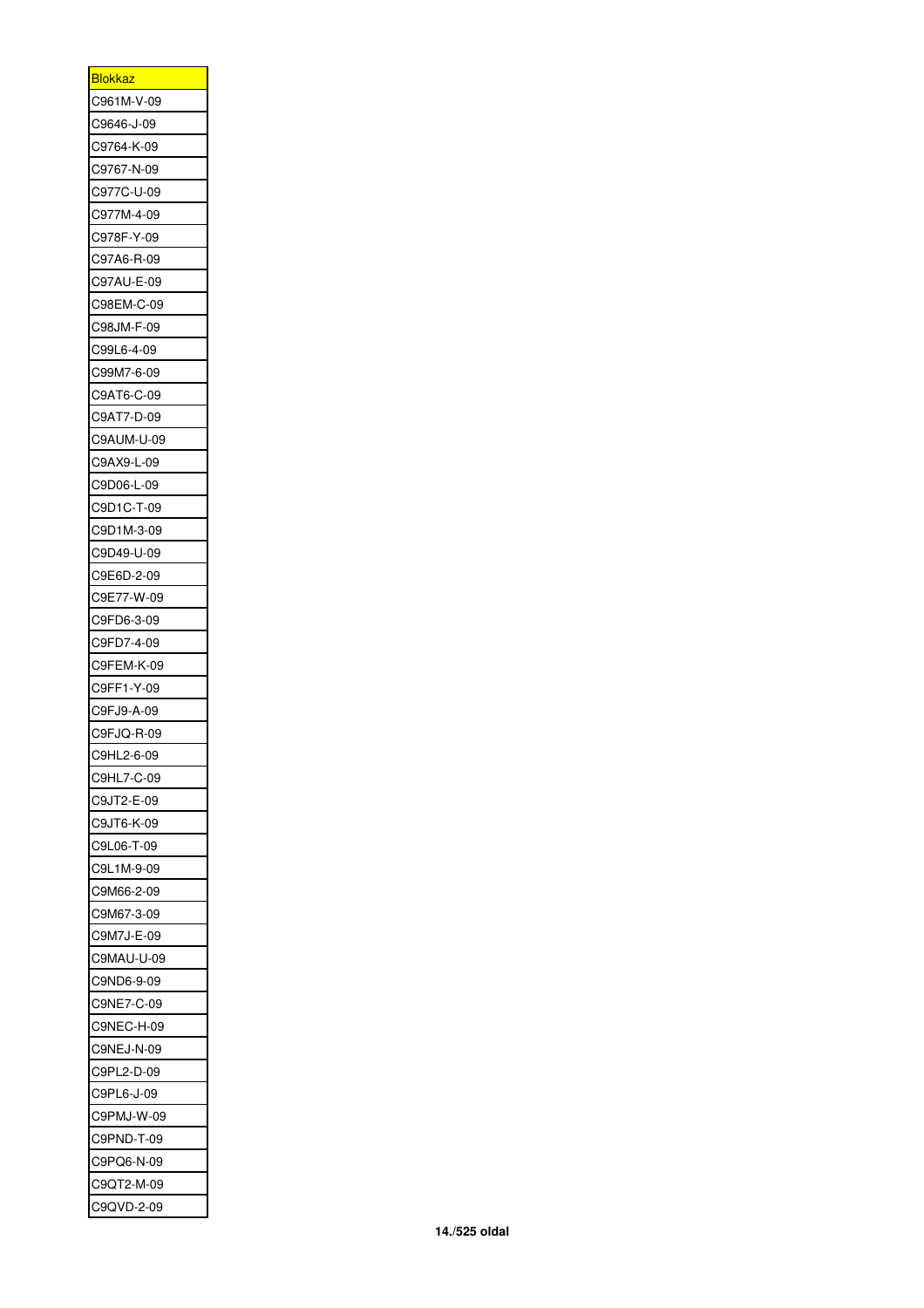| <b>Blokkaz</b> |
|----------------|
| C9T06-1-09     |
| C9T0D-7-09     |
| C9T4U-T-09     |
| C9U66-8-09     |
| C9U7C-F-09     |
| C9VD6-H-09     |
| C9VDD-P-09     |
| C9VE7-K-09     |
| C9VEM-Y-09     |
| C9VFD-R-09     |
| C9VJU-9-09     |
| C9WL2-L-09     |
| C9WLD-X-09     |
| C9WM7-T-09     |
| C9WQU-J-09     |
| C9XUF-9-09     |
| C9XXU-R-09     |
| CA002-3-09     |
|                |
| CA017-9-09     |
| CA01J-L-09     |
| CA01M-P-09     |
| CA04P-V-09     |
| CA162-A-09     |
| CA166-F-09     |
| CA16D-N-09     |
| CA177-J-09     |
| CA17C-N-09     |
| CA1AM-2-09     |
| CA1AU-8-09     |
| CA2D2-K-09     |
| CA2D6-P-09     |
| CA3L2-T-09     |
| CA3L6-X-09     |
| CA3QU-Q-09     |
| CA4T6-6-09     |
| CA606-E-09     |
| CA61C-M-09     |
| CA61J-T-09     |
| CA78F-1-09     |
| CA7AQ-C-09     |
| CA7AU-F-09     |
| CA8EC-4-09     |
| CA8FF-8-09     |
| CA8JP-K-09     |
| CA9MC-C-09     |
| CAD1M-4-09     |
| CAD46-R-09     |
| CAE7L-A-09     |
|                |
| CAE8F-7-09     |
| CAFE7-6-09     |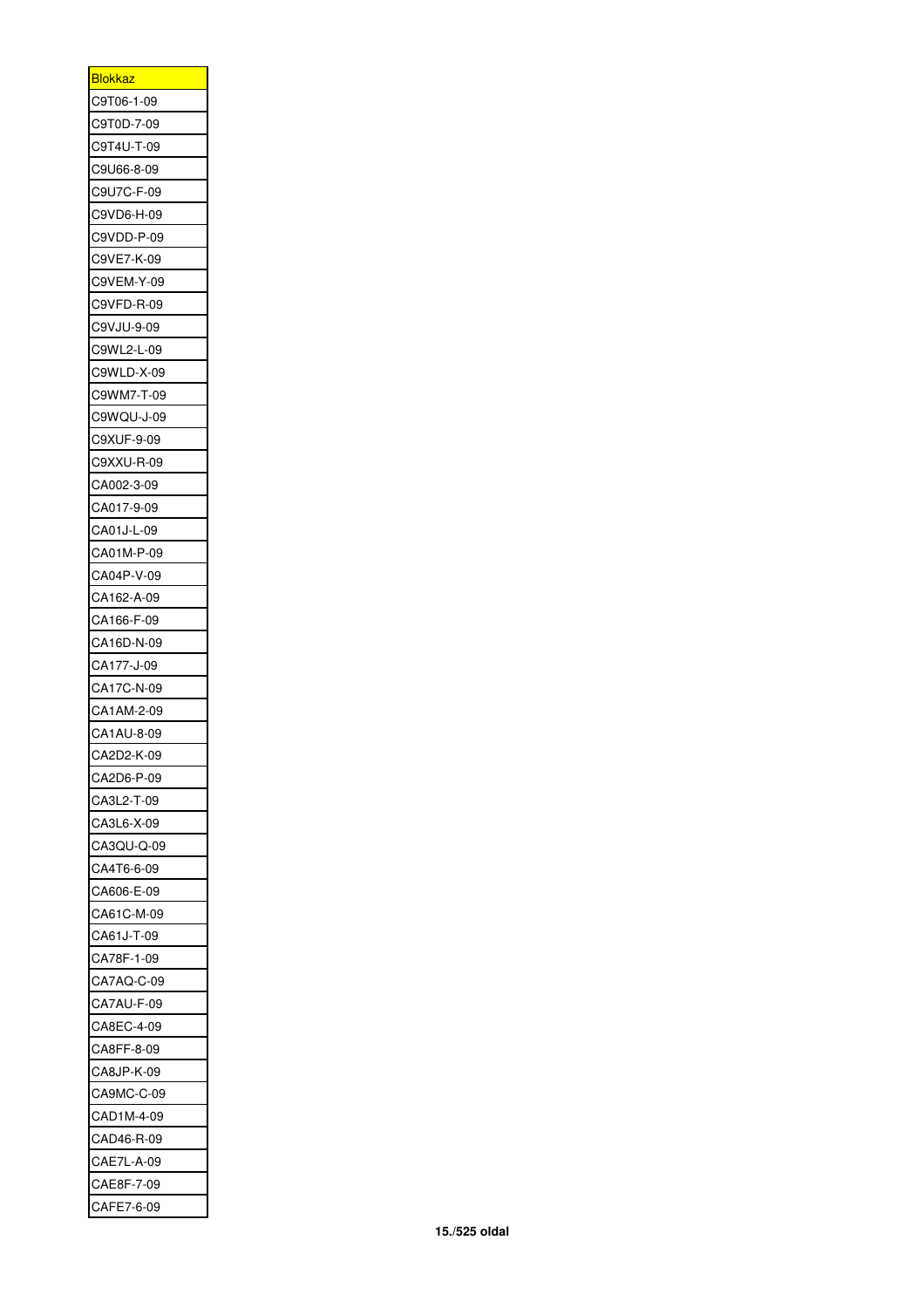| <u>Blokkaz</u> |
|----------------|
| CAJUM-3-09     |
| CAJV3-K-09     |
| CAJXQ-9-09     |
| CAL06-U-09     |
| CAM66-3-09     |
| CAM7C-9-09     |
| CAM83-2-09     |
| CANF3-9-09     |
| CANFF-N-09     |
| CAPMC-R-09     |
| CAPMX-C-09     |
| CAPN3-J-09     |
| CAPQM-5-09     |
|                |
| CAQT4-Q-09     |
| CAQT6-T-09     |
| CAQTD-1-09     |
| CAQUX-L-09     |
| CAQXN-E-09     |
| CAQXQ-H-09     |
| CAT06-2-09     |
| CAT1C-8-09     |
| CAU66-9-09     |
| CAU7J-N-09     |
| CAU7M-R-09     |
| CAU7X-3-09     |
| CAU8F-M-09     |
| CAVD6-J-09     |
| CAVEM-1-09     |
| CAWL5-Q-09     |
| CAWM7-U-09     |
| CAWMJ-5-09     |
| CAWMM-8-09     |
| CAXTD-7-09     |
| CAXU7-3-09     |
| CAXUE-9-09     |
| CAXUJ-D-09     |
|                |
| CAXXQ-P-09     |
| CC002-W-12     |
| CC006-8-09     |
| CC02F-L-09     |
| CC162-C-09     |
| CC164-E-09     |
| CC1AQ-6-09     |
| CC2EJ-4-09     |
| CC3L2-U-09     |
| CC3M6-1-09     |
| CC3N2-W-09     |
| CC3NF-A-09     |
| CC3QQ-N-09     |
| CC4T2-3-09     |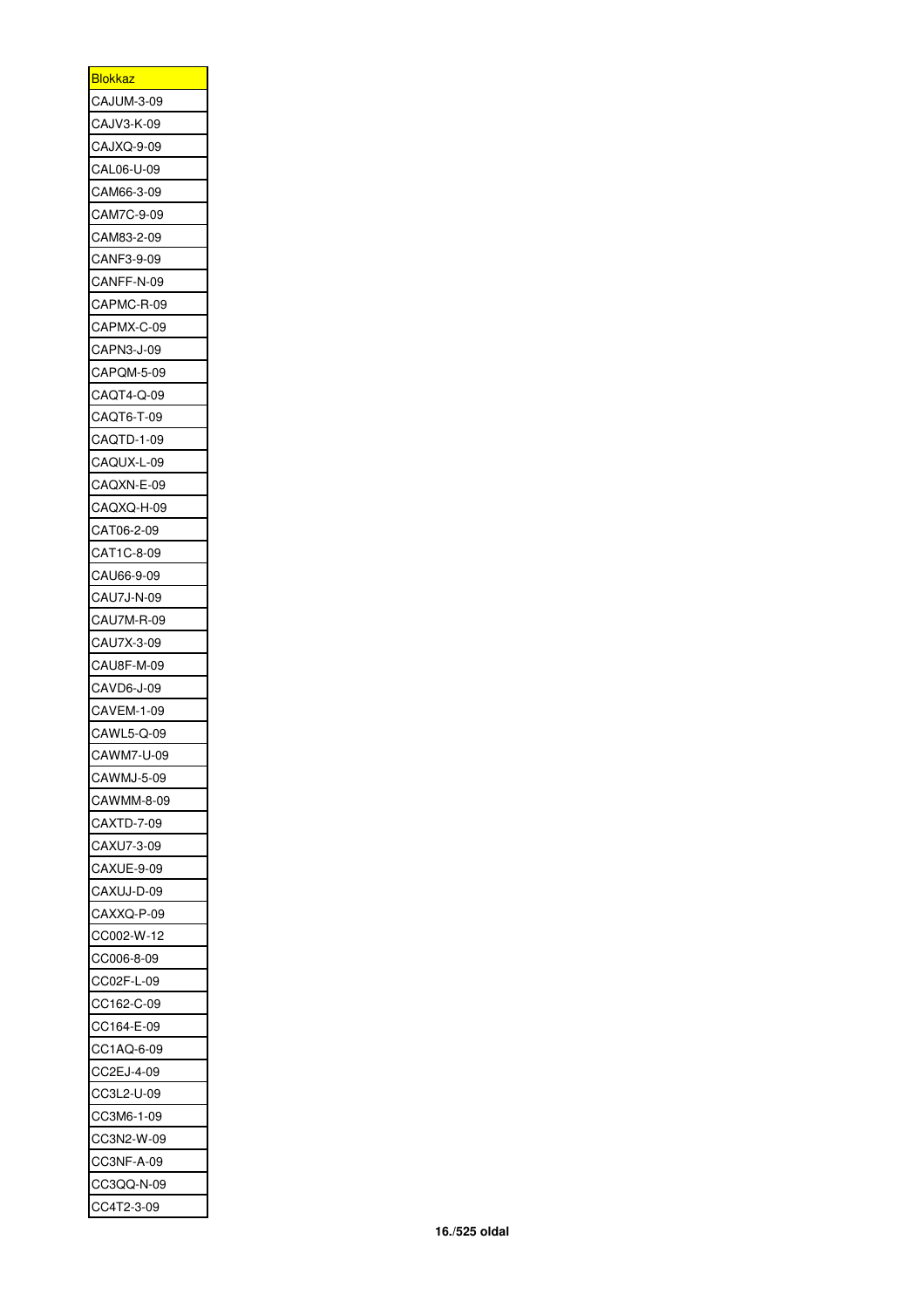| <b>Blokkaz</b>    |
|-------------------|
| CC4UC-E-09        |
| CC4X6-5-12        |
| CC617-J-09        |
| CC762-K-09        |
| CC77C-W-09        |
| CC7AP-C-09        |
| CC9MC-D-09        |
| CC9NF-J-09        |
| CC9QF-L-09        |
| CC9QQ-V-09        |
| CC9QU-Y-09        |
| CCAXF-U-09        |
| CCD23-M-09        |
| CCD4Q-C-09        |
| CCD4U-F-09        |
|                   |
| CCE73-U-09        |
| CCEAP-K-09        |
| CCEAU-P-09        |
| CCFEC-C-09        |
| <b>CCFEE-7-12</b> |
| CCFEF-F-09        |
| CCHNF-Q-09        |
| CCHQQ-3-09        |
| CCJT6-M-09        |
| CCJVD-W-09        |
| CCJVF-Y-09        |
| CCL17-X-09        |
| CCL2D-5-09        |
| CCL4Q-K-09        |
| CCM8F-F-09        |
| CCMAQ-T-09        |
| CCNJ6-9-12        |
| CCPL6-L-09        |
| CCPNF-X-09        |
| CCQVF-6-09        |
| CCT1E-C-09        |
| CCT1N-L-09        |
| CCT2F-E-09        |
| CCU77-D-09        |
| CCU8F-N-09        |
| CCUA9-C-12        |
| CCUAQ-1-09        |
| CCVD4-H-09        |
| CCVDF-U-09        |
| CCVFF-W-09        |
| CCVJQ-8-09        |
|                   |
| CCWL4-Q-09        |
| CCWM6-U-09        |
| CCWM7-V-09        |
| <b>CCWNF-5-09</b> |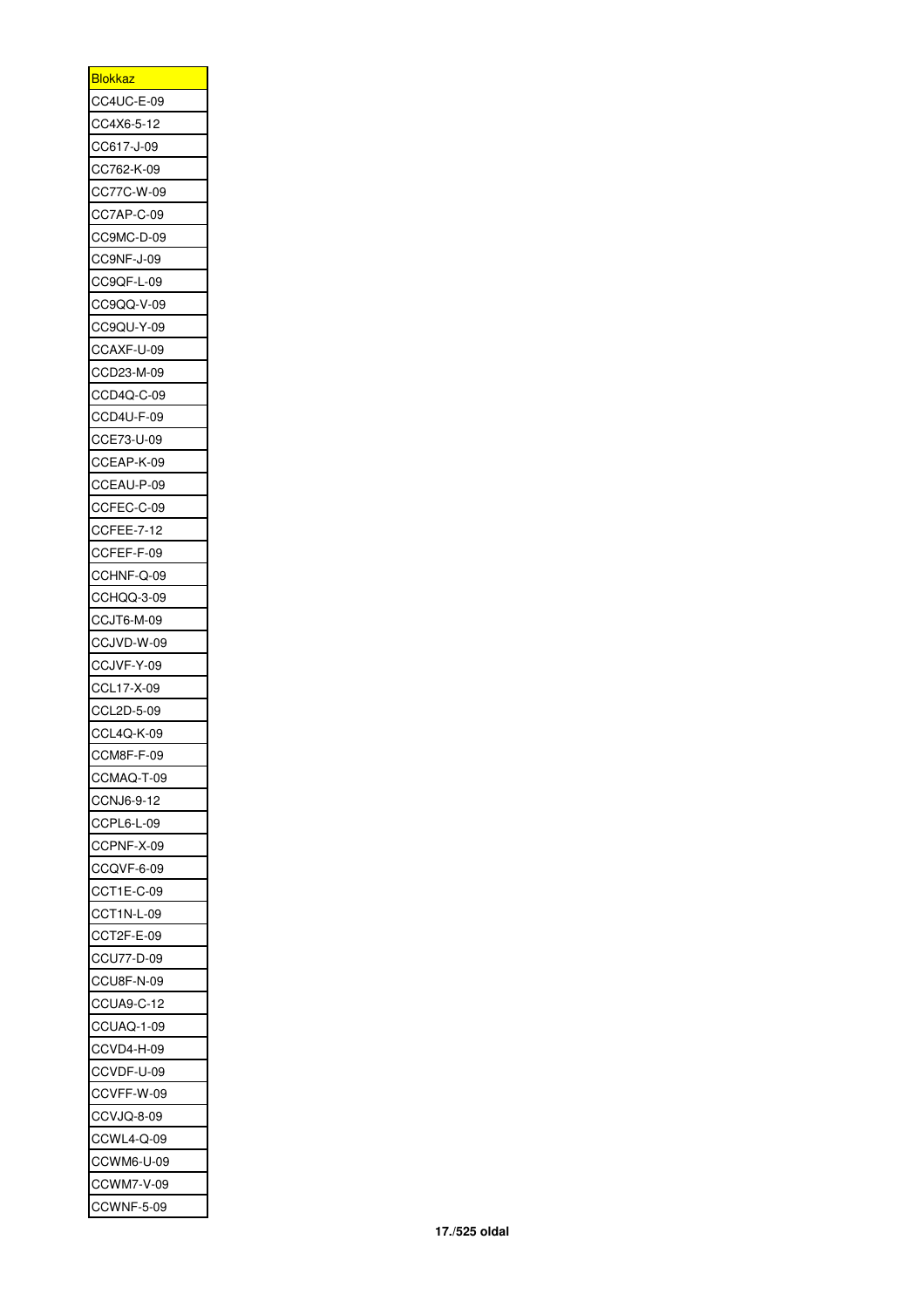| <u>Blokkaz</u> |
|----------------|
| CCXT4-Y-09     |
| CCXVF-D-09     |
| CCXX6-Y-12     |
| CD01M-R-09     |
| CD02F-M-09     |
| CD17M-1-09     |
| CD1AM-4-09     |
| CD1AP-6-09     |
| CD2EM-8-09     |
| CD2FF-4-09     |
| CD3MF-A-09     |
| CD4UN-R-09     |
| CD4VF-L-09     |
| CD604-E-09     |
| CD606-H-09     |
| CD62F-U-09     |
| CD64P-5-09     |
| CD78F-3-09     |
|                |
| CD7AQ-E-09     |
| CD8EM-F-09     |
| CD9L4-5-09     |
| CD9NF-K-09     |
| CD9Q6-C-09     |
| CD9Q9-F-09     |
| CDAT6-F-09     |
| CDAUM-X-09     |
| CDAX9-P-09     |
| CDD1M-6-09     |
| CDD2F-2-09     |
| CDD48-P-12     |
| CDD49-X-09     |
| CDE7R-K-09     |
| CDE8F-9-09     |
| CDEA9-6-09     |
| CDEAF-C-09     |
| CDFEM-N-09     |
| CDFER-T-09     |
| CDFFF-J-09     |
| CDHNF-R-09     |
| CDHQ9-N-09     |
| CDJU7-Q-09     |
| CDJVF-1-09     |
| CDM7C-C-09     |
| CDM7E-E-09     |
| CDM7M-M-09     |
| CDMA9-D-09     |
| CDNEM-V-09     |
| CDPMX-E-09     |
| CDPND-W-09     |
| CDQT5-U-09     |
|                |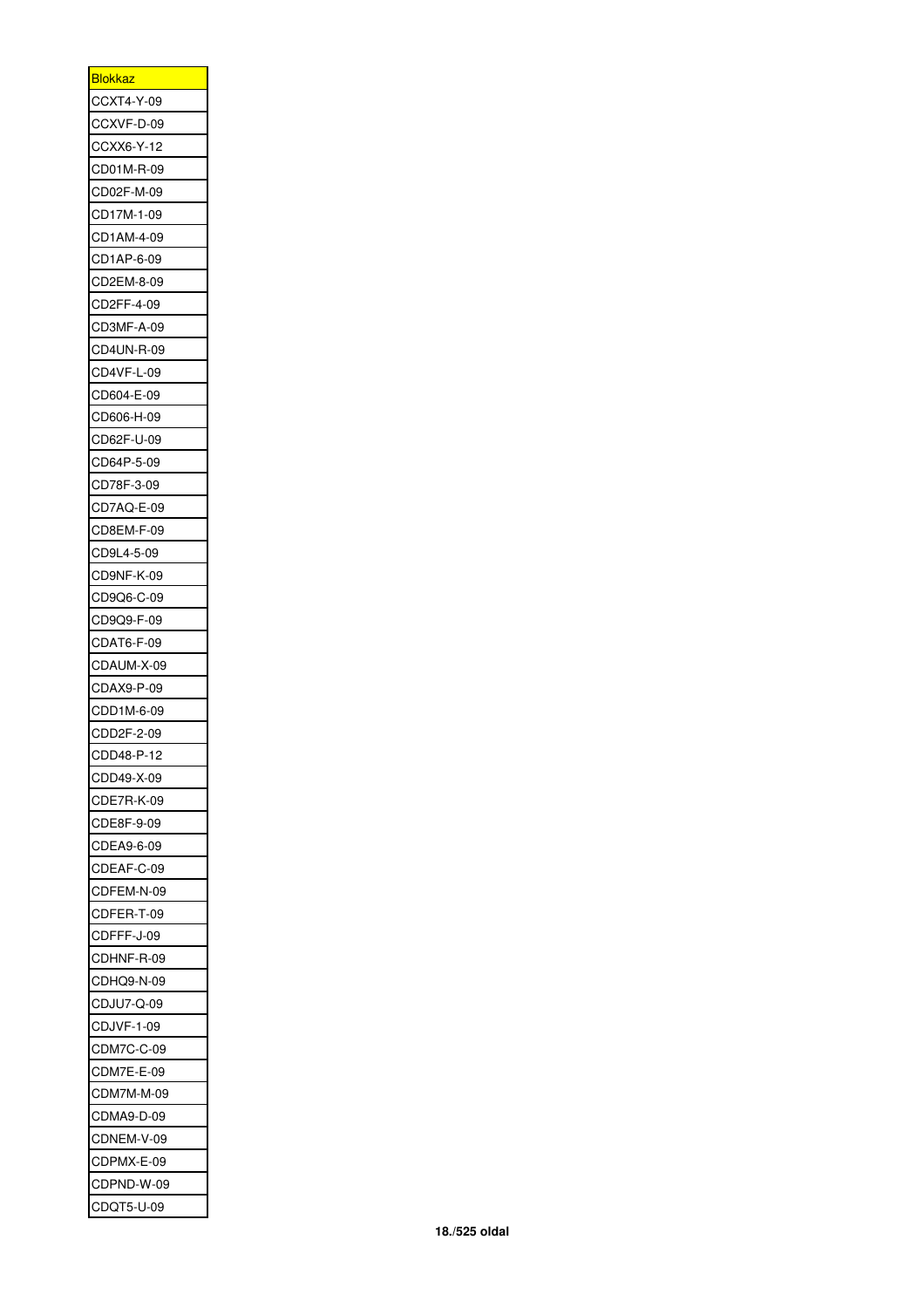| <b>Blokkaz</b>    |
|-------------------|
| CDQUE-5-09        |
| CDT06-4-09        |
| CDT49-C-09        |
| CDU8D-M-09        |
| CDU8F-P-09        |
|                   |
| CDVD5-K-09        |
| CDVFD-V-09        |
| CDWL6-U-09        |
| <b>CDWMF-5-09</b> |
| CDWMR-F-09        |
| CDWND-4-09        |
| CDWQ6-Y-09        |
| CDXT4-1-09        |
| CDXUM-K-09        |
| CDXUN-L-09        |
| CDXXQ-R-09        |
| CE01L-R-09        |
| CE04Q-1-09        |
| CE2DF-3-09        |
| CE2E3-Q-09        |
| CE2EL-8-09        |
| CE2F3-R-09        |
| CE3L4-Y-09        |
|                   |
| CE3LF-A-09        |
| CE3MM-J-09        |
| CE3N1-X-09        |
| CE3QQ-Q-09        |
| CE4T4-7-09        |
| CE4T6-9-09        |
| CE4UM-R-09        |
| CE4XQ-Y-09        |
| CE61M-1-09        |
| CE77E-2-09        |
| CE77L-7-09        |
| CE7AQ-F-09        |
| CE8EE-9-09        |
| CE8EM-H-09        |
| CE9QQ-X-09        |
| CEAT4-E-09        |
| CED04-N-09        |
| CED1N-8-09        |
|                   |
| CEE62-U-09        |
| CEE7L-E-09        |
| CEE7R-L-09        |
| CEE7X-R-09        |
| CEEAQ-N-09        |
| CEFEN-Q-09        |
| CEFJQ-W-09        |
| CEHL6-F-09        |
| CEHM3-D-09        |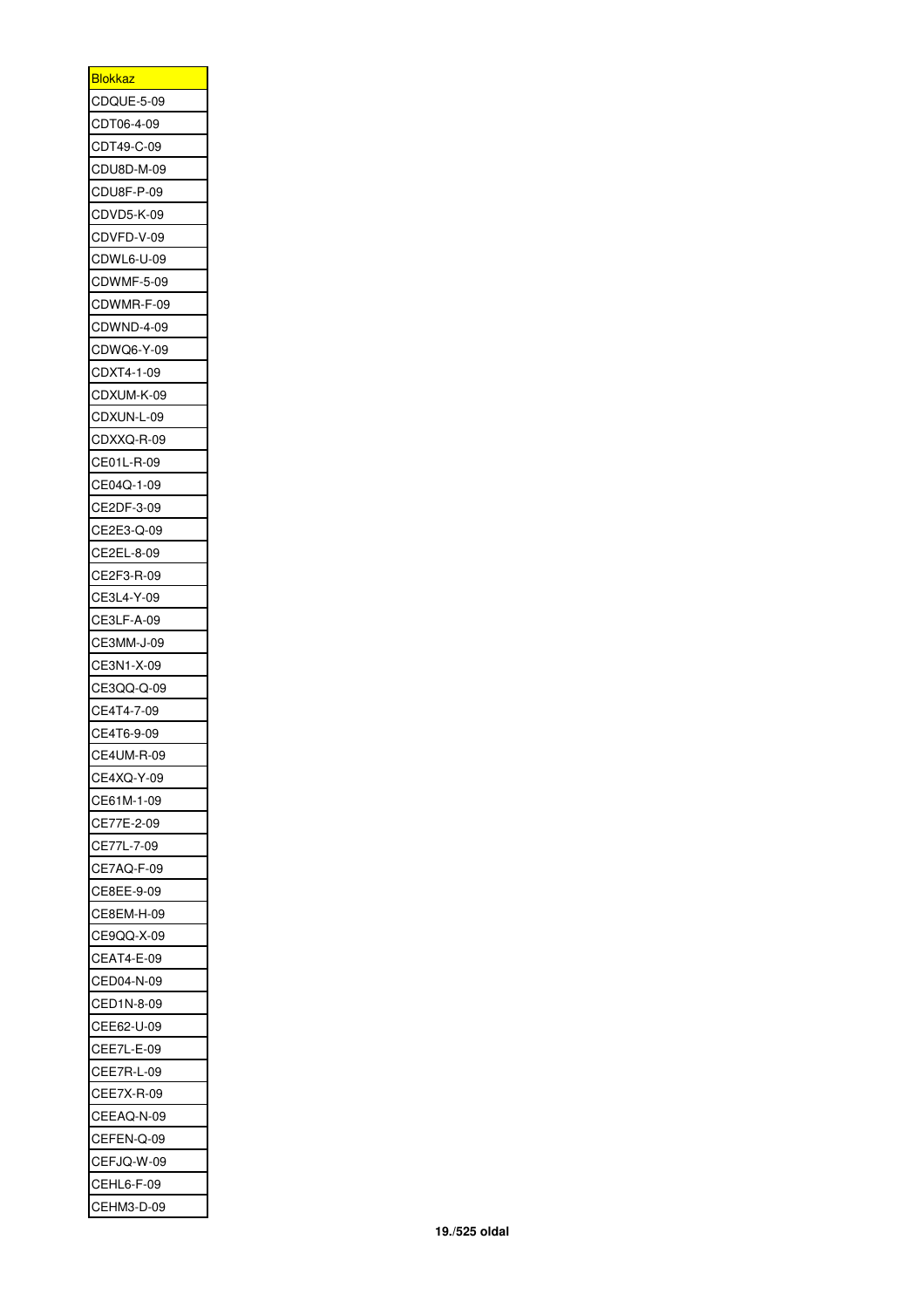| <b>Blokkaz</b>           |
|--------------------------|
| CEHMN-Y-09               |
| CEHMR-3-09               |
| CEHMX-8-09               |
| CEHQQ-5-09               |
| <b>CEJT6-P-09</b>        |
| CEL04-V-09               |
| CEL06-X-09               |
| CEL1E-7-09               |
| CEL4A-7-09               |
| CEM7E-F-09               |
| CEMA8-D-09               |
| CEMA9-7-12               |
| CEND6-E-09               |
| <b>CEND7-F-09</b>        |
| CENEE-P-09               |
| CENEN-X-09               |
|                          |
| CENJ9-F-12               |
| CEPL6-N-09               |
| CEPMN-6-09               |
| CEPMX-F-09               |
| CET4Q-U-09               |
| CEU7L-U-09               |
| CEUA9-M-09               |
| <b>CEVD4-K-09</b>        |
| CEVFF-Y-09               |
| CEVJQ-A-09               |
| CEWL6-V-09               |
| CEWQQ-K-09               |
| CEWQV-P-09               |
| CEXT2-Y-09               |
| CEXT6-4-09               |
| CEXUL-K-09               |
| CEXVF-F-09               |
| CF01N-V-09               |
| CF04Q-2-09               |
| CF16F-V-09               |
| CF17N-4-09               |
| CF1AU-D-09               |
| CF2JQ-J-09               |
| CF3MN-L-09               |
| CF3NF-E-09               |
| CF4T2-Y-12               |
| CF4XQ-1-09               |
| CF602-7-12               |
|                          |
|                          |
| CF604-H-09               |
| СF<br>-61N-3-09          |
| CF64U-C-09               |
| CF77L-8-09               |
| CF8D2-P-12<br>CF8E7-4-09 |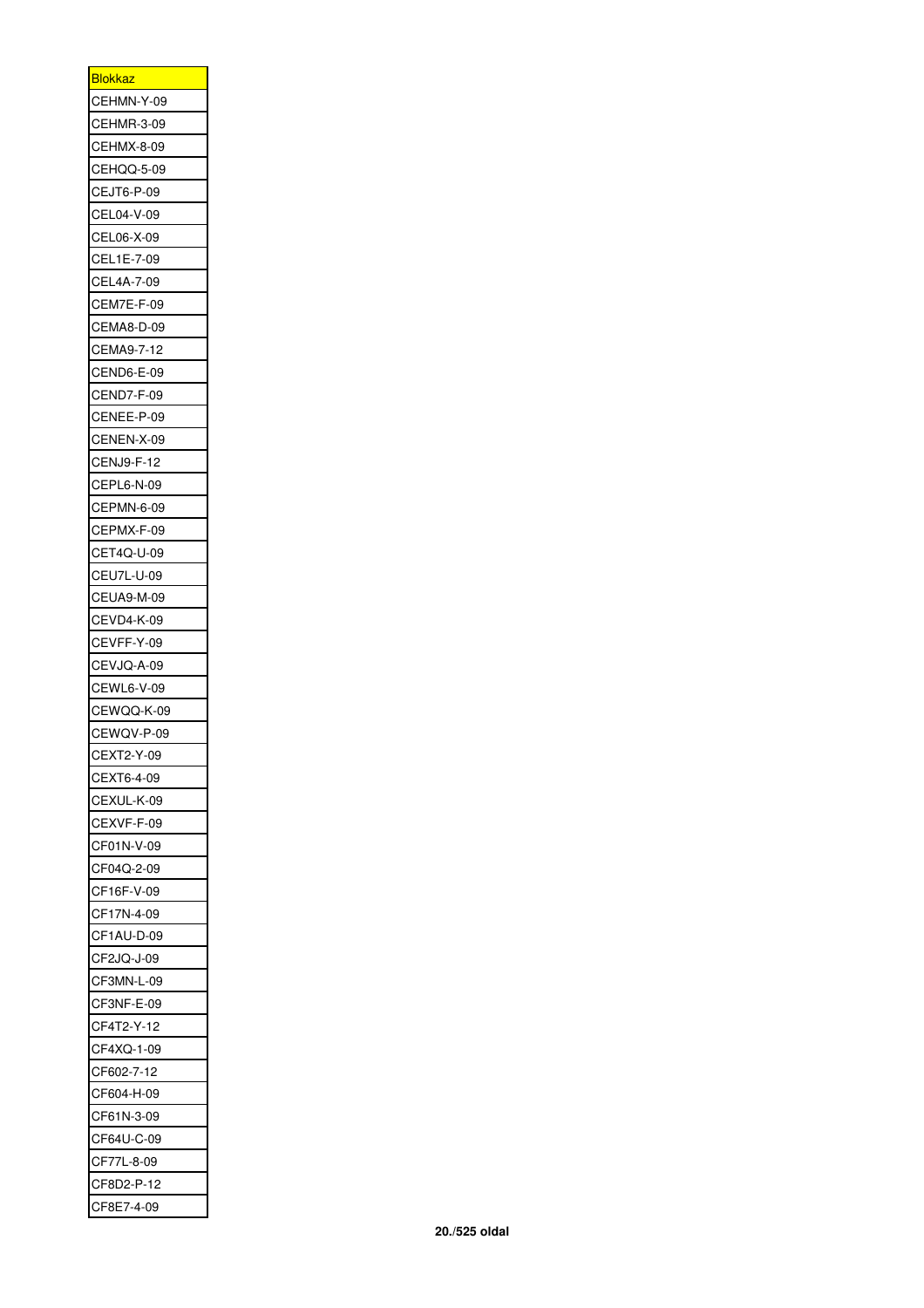| <b>Blokkaz</b> |
|----------------|
| CF8EN-K-09     |
| CF8FF-D-09     |
| CF9L2-X-12     |
| CF9M7-C-09     |
| CF9MJ-N-09     |
| CFAT7-K-09     |
| CFAU6-K-09     |
| CFAVF-V-09     |
| CFD19-W-09     |
| CFD1L-7-09     |
| CFD1N-9-09     |
| CFE8F-C-09     |
| CFFD7-9-09     |
| CFFE9-D-09     |
| CFFEN-R-09     |
| CFFJQ-X-09     |
|                |
| CFHML-X-09     |
| CFHQQ-6-09     |
| CFJU7-T-09     |
| CFJVF-3-09     |
| CFJXQ-E-09     |
| CFL1N-H-09     |
| CFL2F-A-09     |
| CFM8F-K-09     |
| CFNFF-T-09     |
| CFNJQ-5-09     |
| CFPL5-N-09     |
| CFPMJ-3-09     |
| CFPQA-Y-09     |
| CFQU3-V-09     |
| CFQUQ-J-09     |
| CFQVF-9-09     |
| CFT13-4-09     |
| CFU73-C-09     |
| CFU76-F-09     |
| CFU8F-R-09     |
| CFVE3-L-09     |
| CFVFF-1-09     |
| CFVJU-F-09     |
| CFWL6-W-09     |
| XT4-3-09<br>СF |
| CH01L-U-09     |
| CH164-K-09     |
| CH1AU-E-09     |
| CH2E7-X-09     |
| CH2EL-A-09     |
| CH2EN-D-09     |
| CH3L5-3-09     |
|                |
| CH3M7-6-09     |
| CH3MQ-P-09     |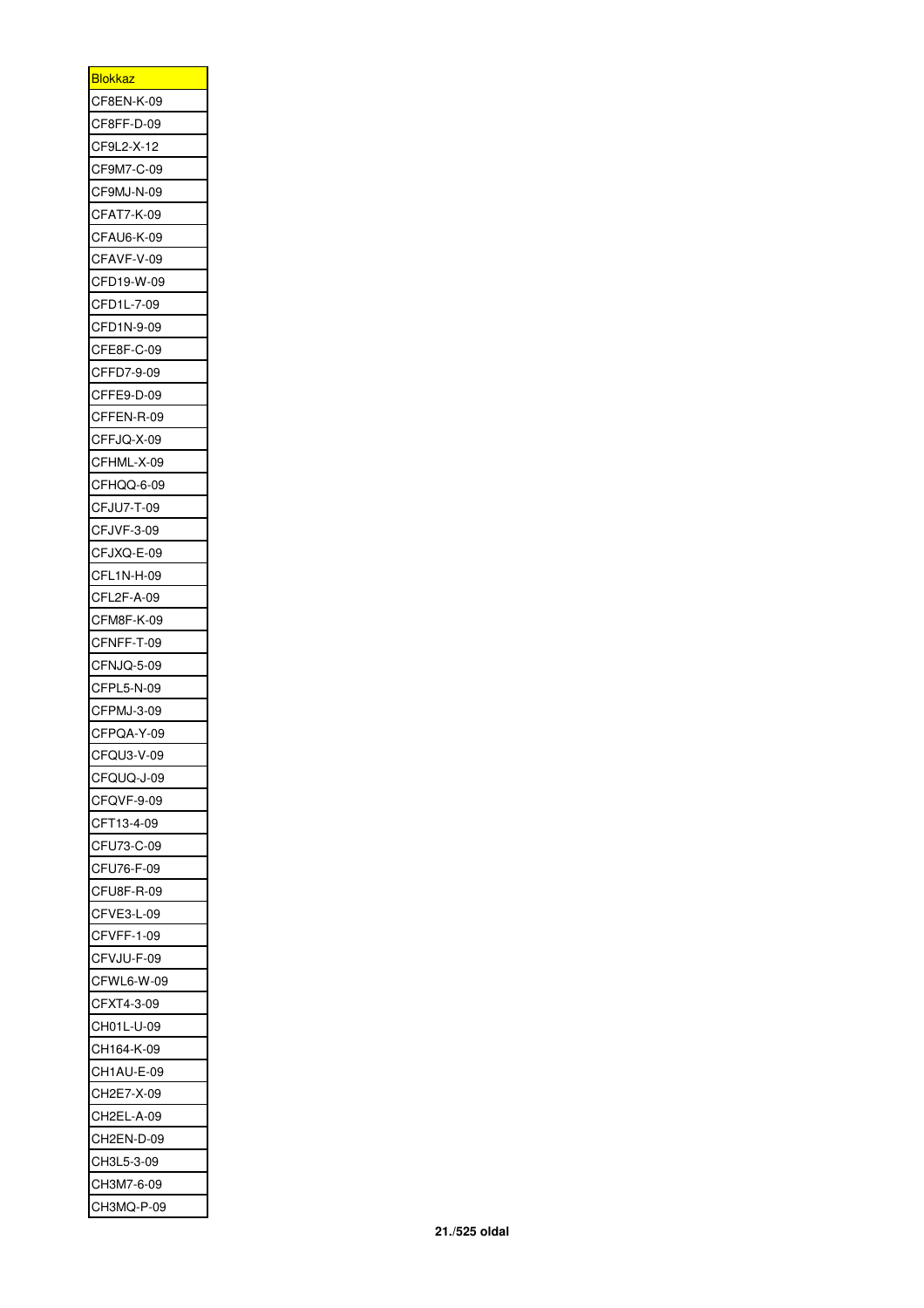| <b>Blokkaz</b>    |
|-------------------|
| CH4T4-9-09        |
| CH4T5-A-09        |
| CH4U9-H-09        |
| CH64A-V-09        |
| CH766-U-09        |
| CH76F-4-09        |
| CH773-K-12        |
| CH77N-C-09        |
| CH9M9-F-09        |
| CHAUM-2-09        |
| CHE7N-K-09        |
| CHFEN-T-09        |
|                   |
| CHHM9-N-09        |
| CHNEL-X-09        |
| CHQUV-P-09        |
| CHT1V-X-09        |
| CHUAQ-5-09        |
| CHVE9-U-09        |
| CHVEJ-3-09        |
| CHXUV-W-09        |
| CJ00D-M-09        |
| CJ04A-P-09        |
| CJ04Q-4-09        |
| CJ16D-V-09        |
| CJ176-P-09        |
| CJ17C-V-09        |
| CJ17L-4-09        |
| CJ17V-D-09        |
| CJ1AQ-C-09        |
| CJ2EC-4-09        |
| CJ2JQ-L-09        |
| CJ3ML-L-09        |
| CJ60D-U-09        |
| CJ619-R-09        |
| CJ77V-L-09        |
| CJ7AQ-K-09        |
|                   |
| CJ8EC-A-09        |
| CJ8EL-K-09        |
| CJ9MV-3-09        |
| CJAU6-M-09        |
| CJAU9-Q-09        |
| CJE79-7-09        |
| CJEAQ-R-09        |
| CJFE6-C-09        |
| CJFEL-R-09        |
| CJJXU-L-09        |
| CJM79-E-09        |
| <b>CJNE9-N-09</b> |
| CJNEL-Y-09        |
| CJPM7-U-09        |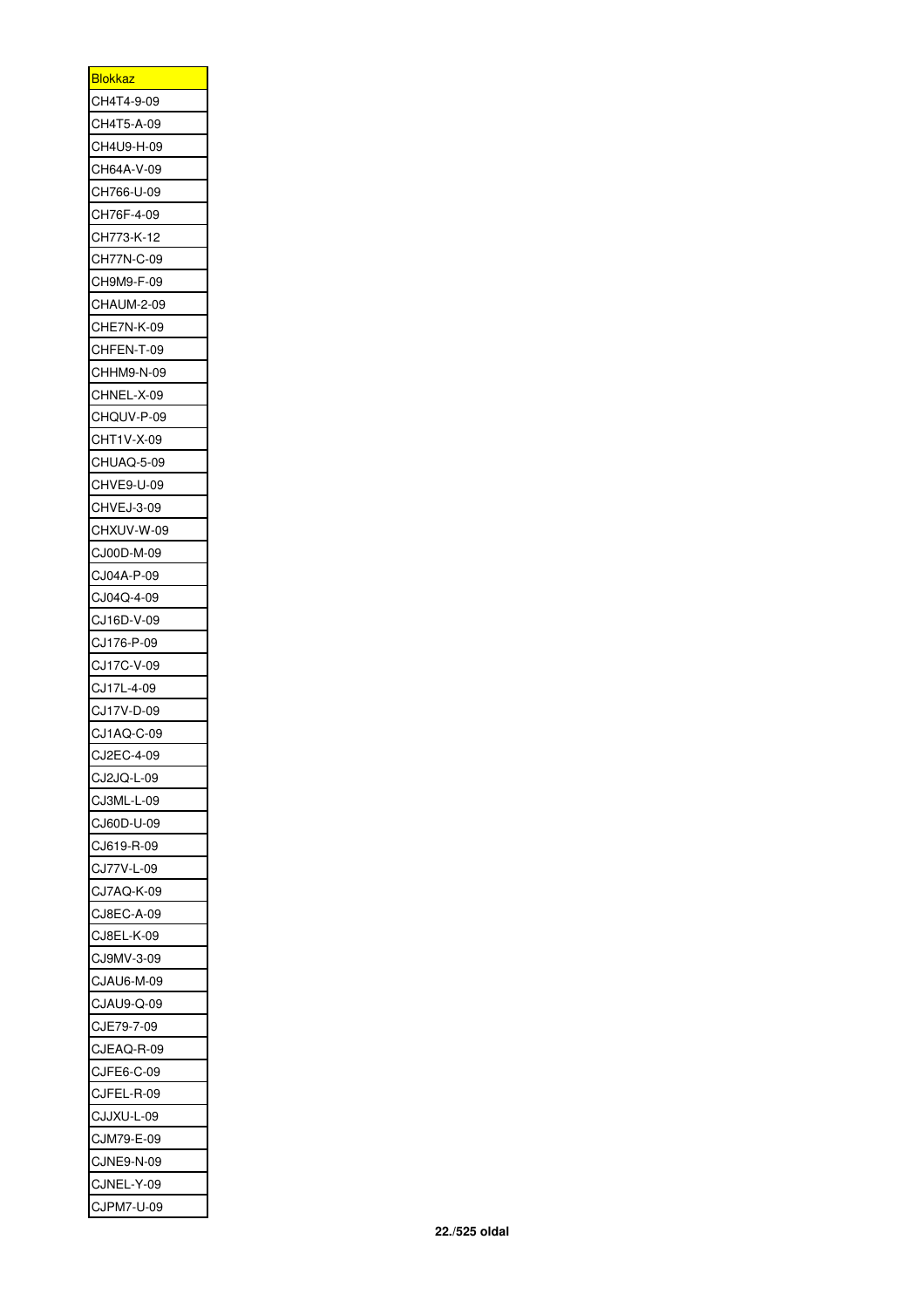| <b>Blokkaz</b>    |
|-------------------|
| CJPM9-W-09        |
| CJU7L-X-09        |
| <b>CJVD4-N-09</b> |
| CJVEL-6-09        |
| <b>CJWL2-M-12</b> |
| CJXUL-N-09        |
| CJXUQ-T-09        |
| CK026-J-09        |
| CK04U-8-09        |
| CK1AU-H-09        |
| CK2JU-Q-09        |
| CK777-Y-09        |
| CK779-2-09        |
| CK8E7-7-09        |
| CK8EJ-J-09        |
| CK9M9-J-09        |
| CKAUL-3-09        |
| CKD17-X-09        |
| <b>CKFE7-E-09</b> |
| <b>CKJUL-9-09</b> |
| CKL17-5-09        |
|                   |
| <b>CKL1Q-N-09</b> |
| CKL22-1-09        |
| CKM7L-R-09        |
| <b>CKNEL-1-09</b> |
| <b>CKNEN-3-09</b> |
| CKNEQ-5-09        |
| <b>CKPML-8-09</b> |
| CKPMN-A-09        |
| CKPQU-L-09        |
| CKQUL-H-09        |
| CKQUN-K-09        |
| CKQUQ-M-09        |
| CKQXA-4-12        |
| <b>CKT1N-T-09</b> |
| CKU77-L-09        |
| CKU7N-2-09        |
| CKU7Q-4-09        |
| CKVEN-9-09        |
| CKVJU-K-09        |
| CKWMN-J-09        |
| CKWMV-Q-09        |
| CKXUQ-U-09        |
| CKXXU-2-09        |
| CL017-K-09        |
| CL1AU-J-09        |
| CL2EL-E-09        |
| CL2J6-W-12        |
| CL2JP-M-09        |
| CL2JU-R-09        |
|                   |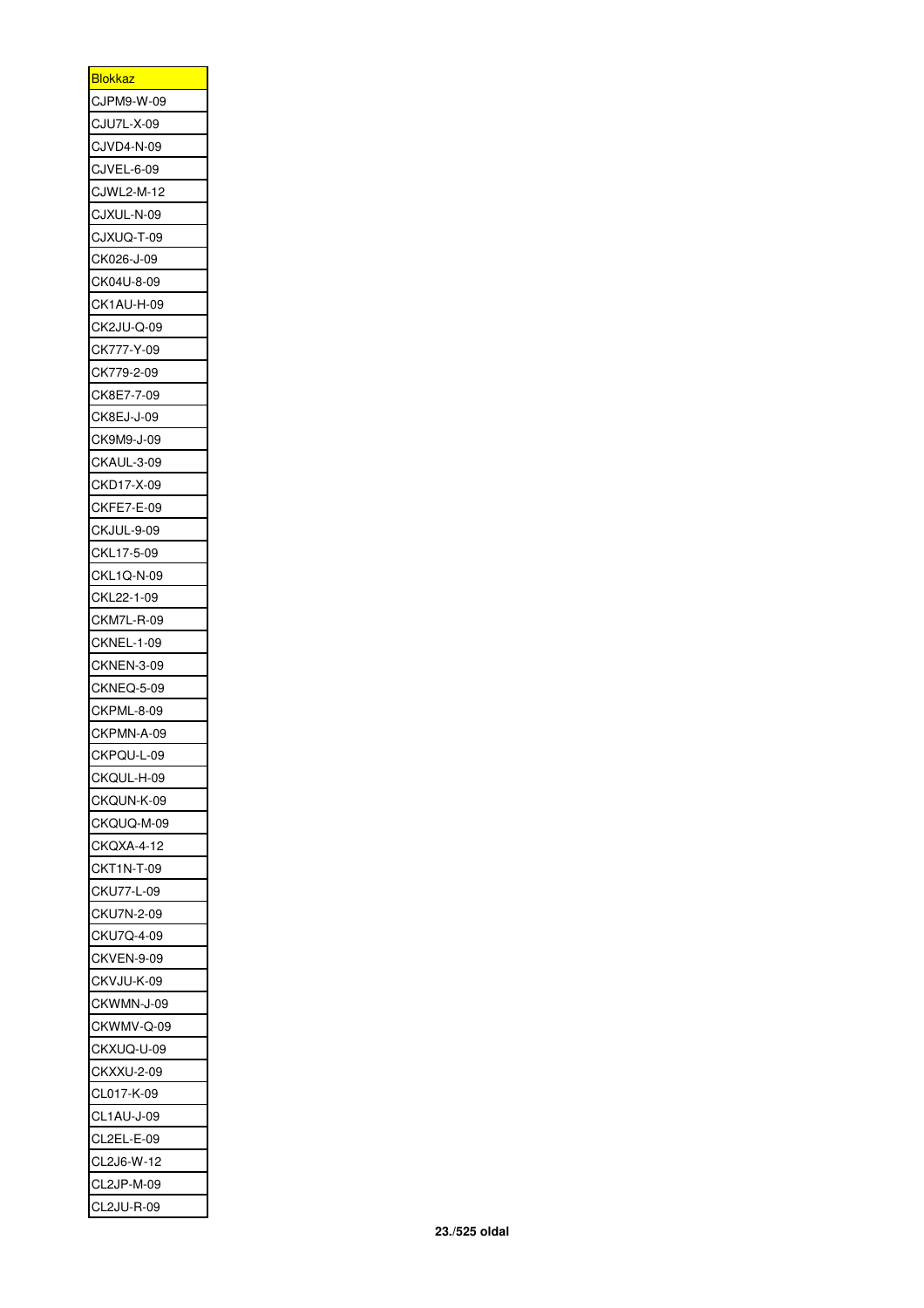| <b>Blokkaz</b>           |
|--------------------------|
| CL3M7-9-09               |
| CL3ML-N-09               |
| CL3Q6-5-12               |
| CL4XU-8-09               |
| CL61Q-9-09               |
| CL77L-D-09               |
| CL7AN-K-09               |
| CL9MQ-1-09               |
| <b>CLAUQ-8-09</b>        |
| CLD1N-E-09               |
| CLD1Q-H-09               |
| CLJT4-T-09               |
| CLJTD-3-09               |
| <b>CLJU7-X-09</b>        |
|                          |
| CLL17-6-09<br>CLL4U-W-09 |
|                          |
| <b>CLM6D-K-09</b>        |
| CLM76-D-09               |
| <b>CLMAU-5-09</b>        |
| <b>CLPLF-4-09</b>        |
| CLPM6-V-09               |
| CLPM7-W-09               |
| CLPQU-M-09               |
| CLQTF-C-09               |
| CLT04-8-09               |
| CLT0F-L-09               |
| <b>CLT4A-D-12</b>        |
| CLT4U-4-09               |
| CLVDF-3-09               |
| CLWL4-Y-09               |
| CLWQA-4-12               |
| CLXU7-C-09               |
| CM005-H-09               |
| CM01F-U-09               |
| CM01Q-4-09               |
| CM3MJ-M-09               |
| CM3QU-2-09               |
| CM4TC-N-09               |
| CM4XU-9-09               |
| CM616-R-09               |
| CM64A-T-12               |
| CM776-1-09               |
|                          |
| CM777-2-09               |
| CM7AU-R-09               |
| CM9MJ-U-09               |
| CM9MQ-2-09               |
| CM9QM-2-09               |
| CMAT4-M-09               |
| CME64-4-09               |
| CMEAP-U-09               |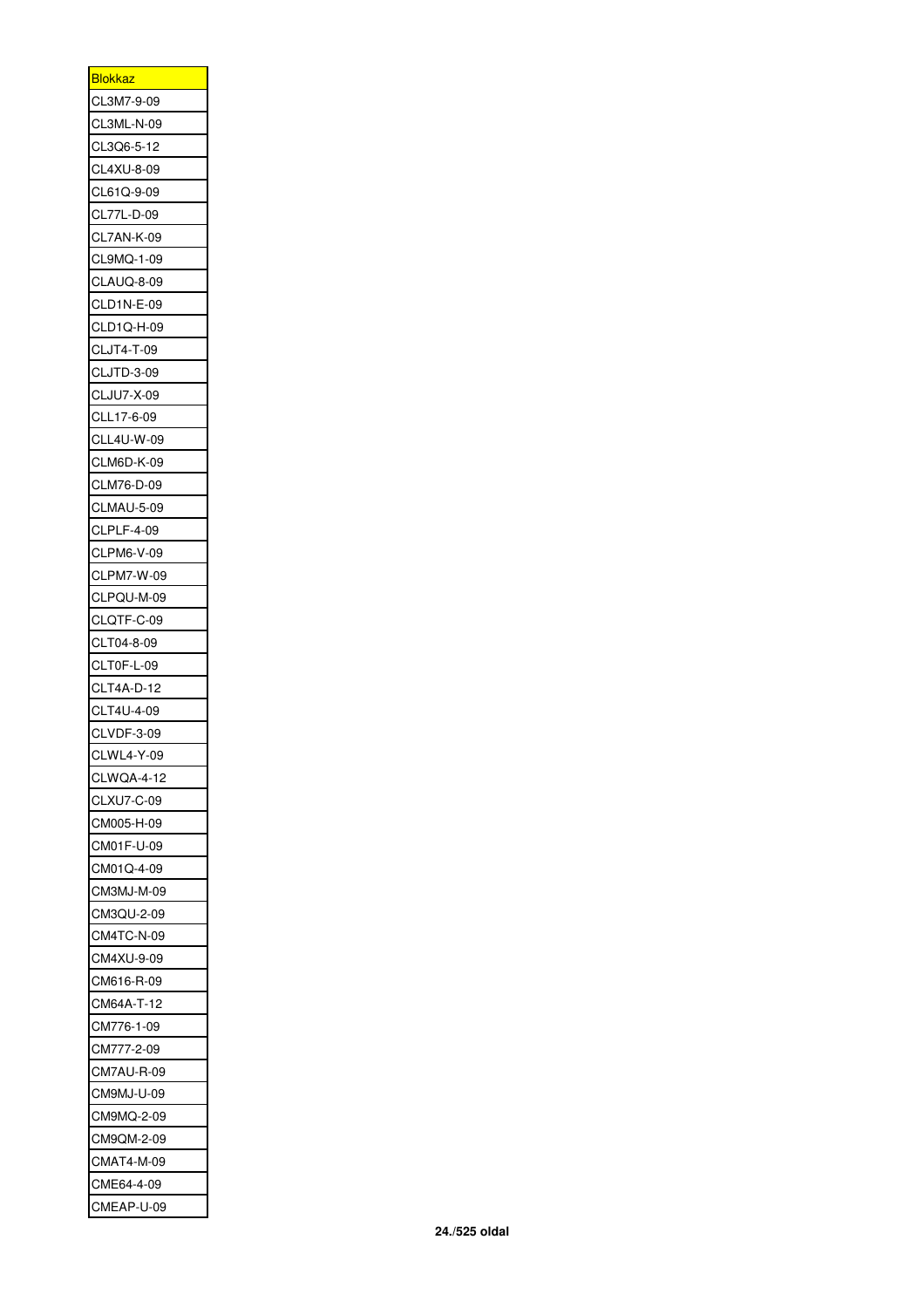| <b>Blokkaz</b>    |
|-------------------|
| <b>CMFEQ-1-09</b> |
| <b>CMFJP-3-09</b> |
| CMHL5-M-09        |
| CMHMQ-8-09        |
| CMJUQ-H-09        |
| CML0C-A-09        |
| CML1L-L-09        |
| CML1Q-Q-09        |
| CML1R-R-09        |
| CMM7L-U-09        |
| CMM81-9-09        |
| CMNJP-9-09        |
| CMPMQ-F-09        |
| CMT1F-N-09        |
|                   |
| CMU6C-R-09        |
| CMUAA-N-12        |
| CMUAP-8-09        |
| CMWMQ-N-09        |
| CMXXP-Y-09        |
| CN048-K-12        |
| CN2JP-P-09        |
| CN8EL-P-09        |
| CN8JP-W-09        |
| CND4P-M-09        |
| CNE6C-D-09        |
| <b>CNE7L-N-09</b> |
| CNFEL-W-09        |
| <b>CNFJP-4-09</b> |
| CNFJU-8-09        |
| CNHQP-C-09        |
| CNJUL-D-09        |
| CNL48-D-09        |
| <b>CNL4P-U-09</b> |
| CNQXU-X-09        |
| CNVEQ-F-09        |
| CP3L4-8-09        |
| CP4T4-H-09        |
|                   |
| CP4XP-7-09        |
| CP604-Q-09        |
| CP61Q-D-09        |
| CP764-Y-09        |
| CP781-X-09        |
| CP8EQ-V-09        |
| CP8F1-6-09        |
| CPAXP-E-09        |
| CPHQP-D-09        |
| CPJXP-M-09        |
| CPQXP-U-09        |
| CPVJP-K-09        |
| CPWME-E-09        |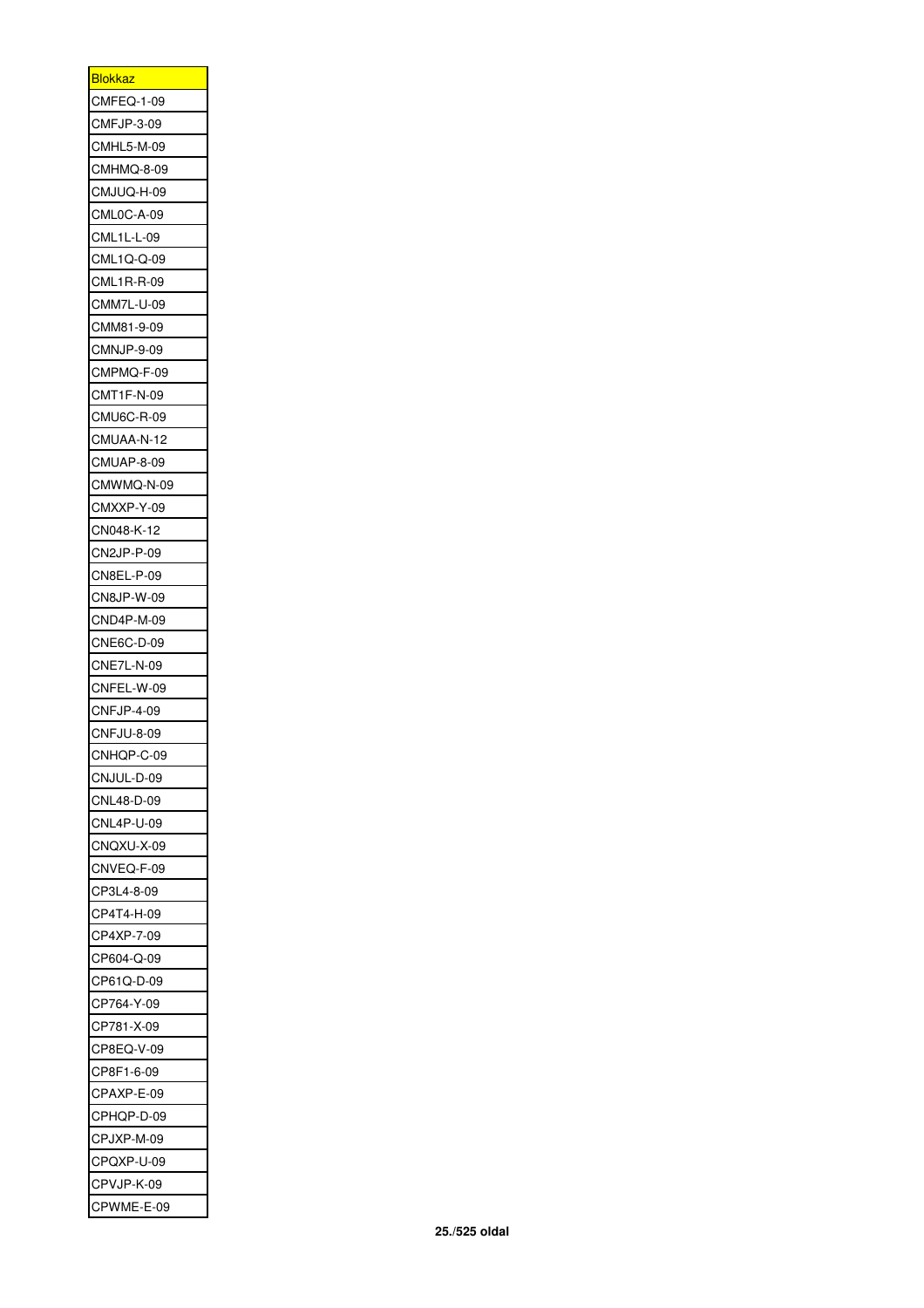| <b>Blokkaz</b>    |
|-------------------|
| CQ00C-T-09        |
| CQ16C-2-09        |
| CQ76C-8-09        |
| CQ8DC-H-09        |
| CQAXP-F-09        |
| CQD0C-7-09        |
| CQJXP-N-09        |
| CQMAA-R-09        |
| CQPQ8-6-09        |
| CR00A-T-09        |
| CR16A-2-09        |
| CR181-T-09        |
| CR2F1-2-09        |
| CR76A-8-09        |
|                   |
| CRD0A-7-09        |
| CREAP-Y-09        |
| <b>CRFJP-7-09</b> |
| CRJV1-X-09        |
| <b>CRM7C-J-12</b> |
| CRNEC-R-12        |
| CRNJP-E-09        |
| CRQXP-W-09        |
| CRT1C-H-12        |
| <b>CRXUV-6-09</b> |
| CT2JA-F-09        |
| CT3QP-3-09        |
| CT4XV-H-09        |
| CT60A-2-09        |
| CT9N1-J-09        |
| CTAV1-R-09        |
| CTE7Q-X-09        |
| CTFEQ-6-09        |
| CTHMQ-E-09        |
| CTJU3-T-12        |
| CTQTA-E-09        |
| CTT21-E-09        |
| CTVF1-W-09        |
| <b>CU1AV-T-09</b> |
| CUEAA-N-09        |
| CUFJA-W-09        |
| CUNJV-N-09        |
| CUU7L-8-09        |
| CV4TC-W-09        |
|                   |
| <b>CVE7L-V-09</b> |
| CVHML-C-09        |
| CVPML-K-09        |
| CW2EL-Q-09        |
| CWD1L-N-09        |
| CWE7L-W-09        |
| CWL1L-V-09        |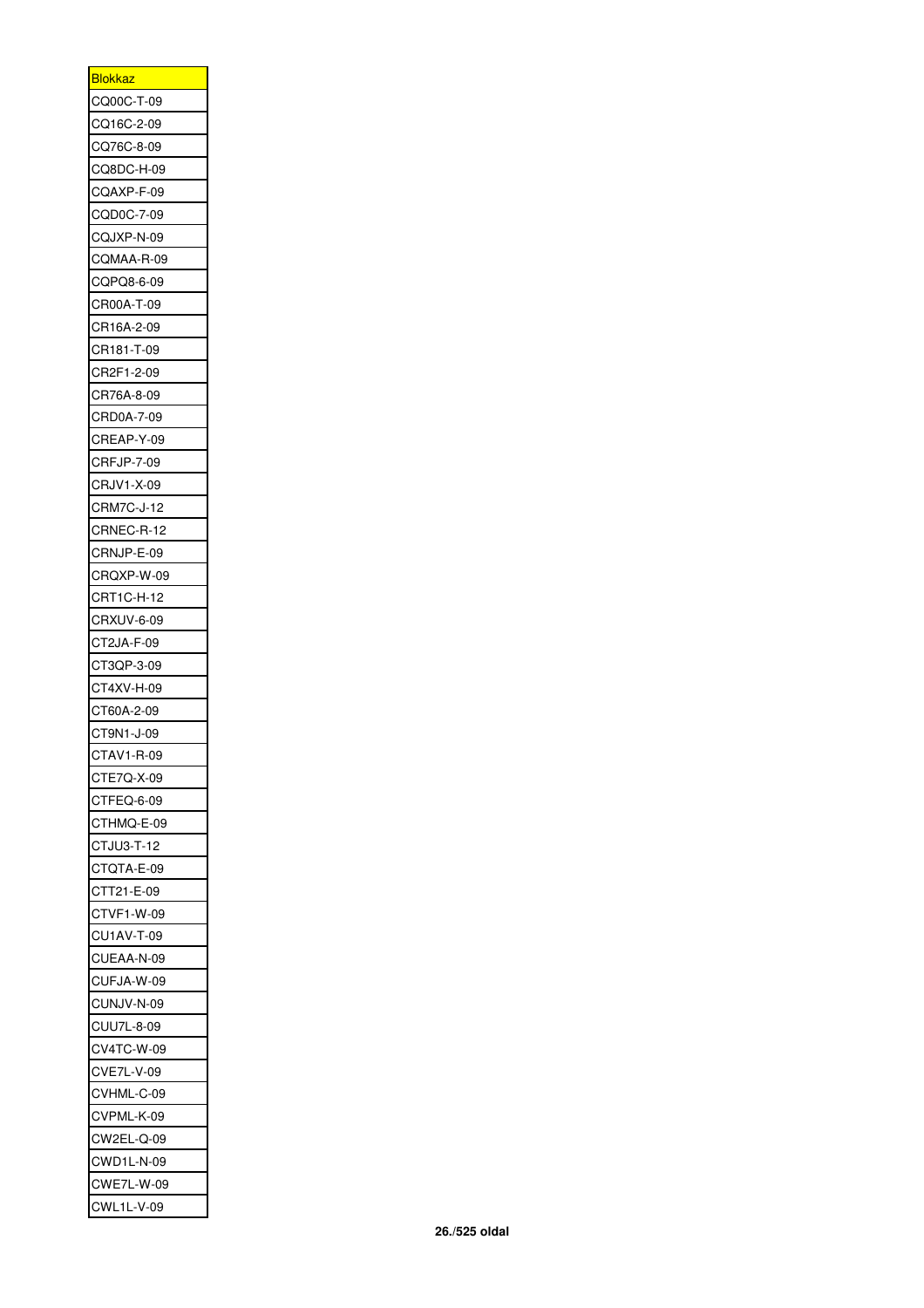| <u>Blokkaz</u> |
|----------------|
| CWM7L-4-09     |
|                |
| CWPML-L-09     |
| CWT1L-3-09     |
| CWWLC-J-09     |
| CX3ML-1-09     |
| CX4UL-8-09     |
| CX61L-H-09     |
| CX9ML-7-09     |
| CXXTC-T-09     |
| CXXXP-9-09     |
| CY181-1-09     |
| CYVF1-3-09     |
| D016Q-P-09     |
| D0185-6-09     |
| D01C8-D-09     |
| D01HR-2-09     |
| D01HY-8-09     |
| D01N4-K-09     |
| D02DQ-X-09     |
| D02F4-D-09     |
| D02F5-E-09     |
| D02FD-N-09     |
| D02K8-M-09     |
| D02P9-T-09     |
| D02PK-3-09     |
| D02PQ-8-09     |
| D02PR-9-09     |
|                |
| D02PX-F-09     |
| D02UU-H-09     |
| D02V3-R-09     |
| D02V8-X-09     |
| D02W1-Q-09     |
| D03LQ-6-09     |
| D03ND-W-09     |
| D03NT-A-09     |
| D03RP-A-09     |
| D03W8-1-09     |
| D03WK-A-09     |
| D041V-R-09     |
| D04V5-W-09     |
| D04VD-5-09     |
| D053M-M-09     |
| D053Y-Y-09     |
| D057W-2-09     |
| D0592-8-09     |
| D065A-E-09     |
| D06H2-H-09     |
| D0785-D-09     |
| D07HJ-1-09     |
| D08K0-K-09     |
|                |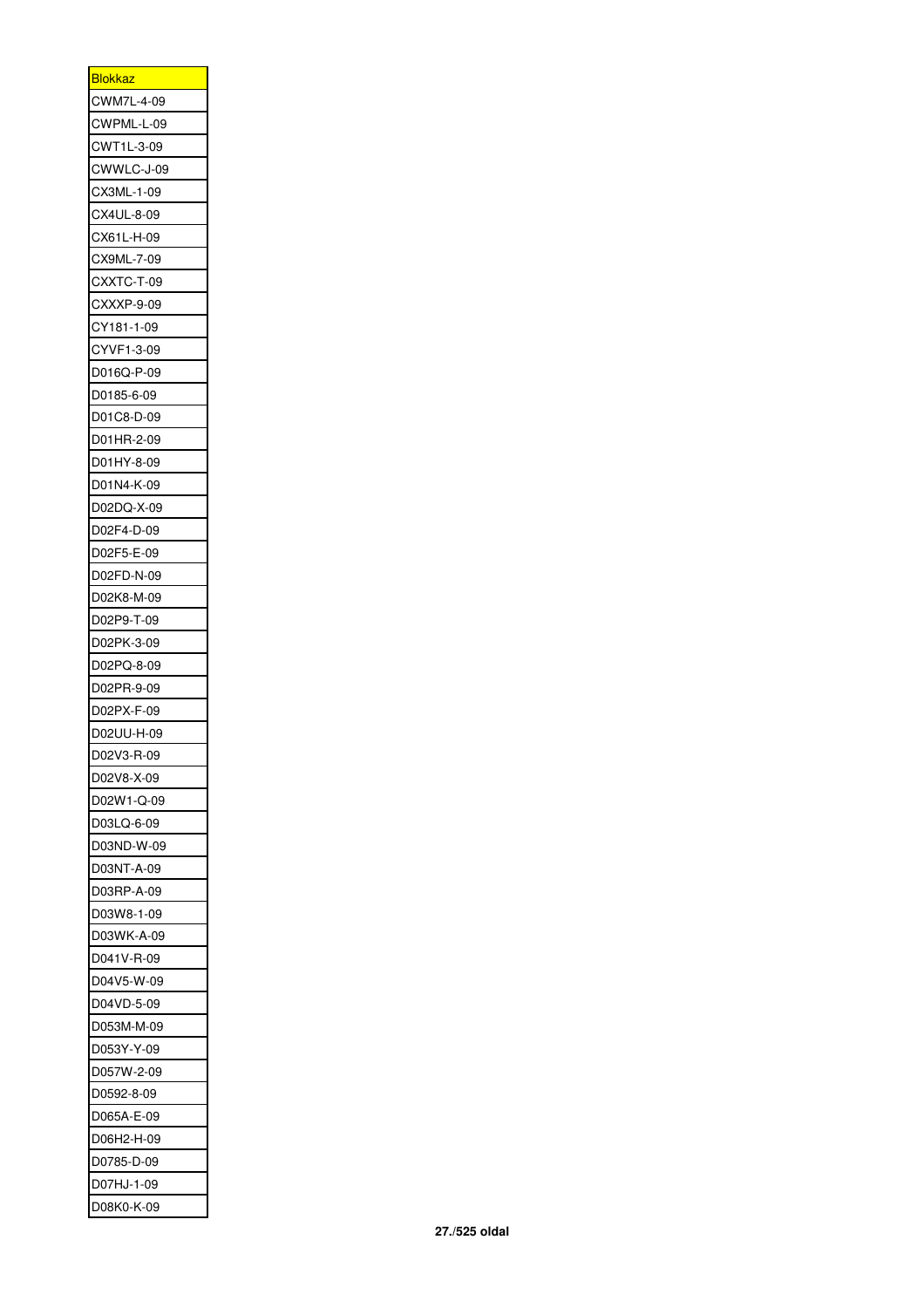| <b>Blokkaz</b> |
|----------------|
| D08PX-N-09     |
| D08UW-R-09     |
| D09WN-M-09     |
| D09WX-W-09     |
| D0A24-8-09     |
| D0C3P-W-09     |
| D0C3Y-6-09     |
| D0C7W-8-09     |
| D0D0Q-V-09     |
| D0D9A-R-09     |
| D0DEV-F-09     |
| D0DEW-H-09     |
| D0ECF-1-09     |
| D0ENF-A-09     |
| D0FK9-3-09     |
|                |
| D0FPP-M-09     |
| D0FPR-P-09     |
| D0FPX-V-09     |
| D0FUW-Y-09     |
| D0J1W-7-09     |
| D0JY6-F-09     |
| D0K3N-3-09     |
| D0K7W-F-09     |
| D0K92-N-09     |
| D0L9X-L-09     |
| D0M6Q-A-09     |
| D0MCF-7-09     |
| D0MCP-F-09     |
| D0NDQ-K-09     |
| D0NKF-F-09     |
| D0NPX-3-09     |
| D0NUV-5-09     |
| D0NW2-D-09     |
| D0R3A-X-09     |
| D0T9C-7-09     |
| D0T9X-T-09     |
| D0TEW-W-09     |
| D0UHN-R-09     |
| D0VFD-H-09     |
| D0VP9-M-09     |
| D0VPR-4-09     |
| D0VUW-D-09     |
| D0WLP-Y-09     |
| D0WW9-V-09     |
| D0WWR-C-09     |
|                |
| D0XYF-5-09     |
| D10EV-3-09     |
| D10EW-4-09     |
| D11HR-3-09     |
| D11MW-C-09     |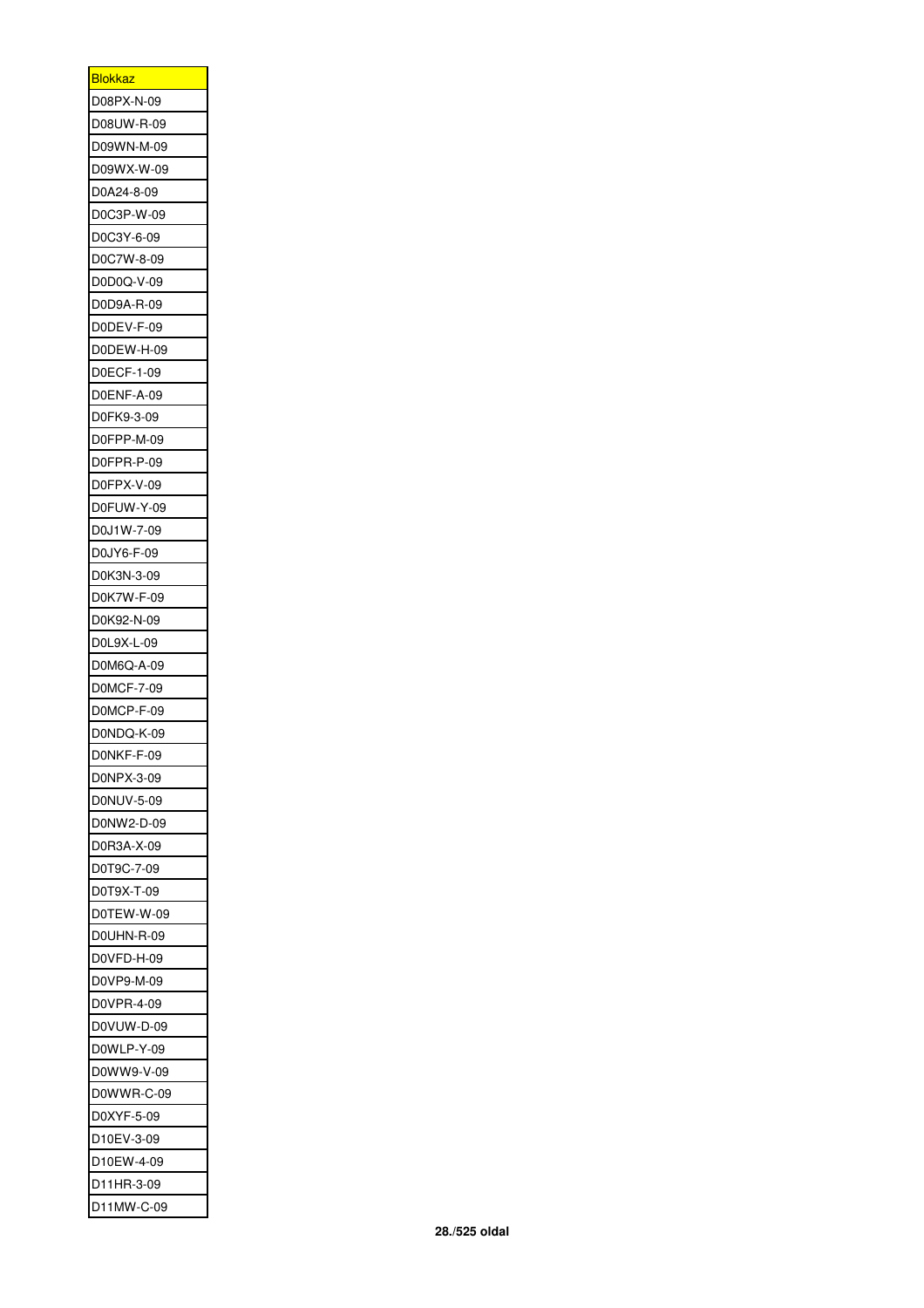| <u>Blokkaz</u>          |
|-------------------------|
| D11N3-K-09              |
| D12F5-F-09              |
| D12KE-U-09              |
| D12KF-V-09              |
| D12PX-H-09              |
| D13RE-3-09              |
| D13WX-Q-09              |
| D146N-R-09              |
| D153R-T-09              |
| D162P-Q-09              |
| D1785-E-09              |
| D17CE-T-09              |
| D17H9-T-09              |
| D17HY-H-09              |
| D17TN-H-09              |
| D19WQ-Q-09              |
| D1ATQ-N-09              |
| D1AV6-6-09              |
|                         |
| D1D5E-R-09              |
| D1DEV-H-09              |
| D1EHR-H-09              |
| D1FPR-Q-09              |
| D1FPX-W-09              |
| D1HR6-8-09              |
| D1HRE-H-09              |
| D1J25-J-09              |
| D1K3X-D-09              |
| D1L2P-5-09              |
| D1L9Y-N-09              |
| D <sub>1</sub> LEV-P-09 |
| D1MCE-7-09              |
| D1NFE-C-09              |
| D1NFP-M-09              |
| D1NKE-F-09              |
| D1NV3-E-09              |
| D1NV8-L-09              |
|                         |
| D1PWR-6-09              |
| D1Q31-M-09              |
| D1T9Y-V-09              |
| D1UHC-H-09              |
| D1UHR-W-09              |
| D1VFD-J-09              |
| D1VUW-E-09              |
| D1WRE-W-09              |
| D1WWH-4-09              |
| D1WWQ-C-09              |
| D1X2F-8-09              |
| D1XV6-T-09              |
| D1XVD-1-09              |
| D1Y8F-H-09              |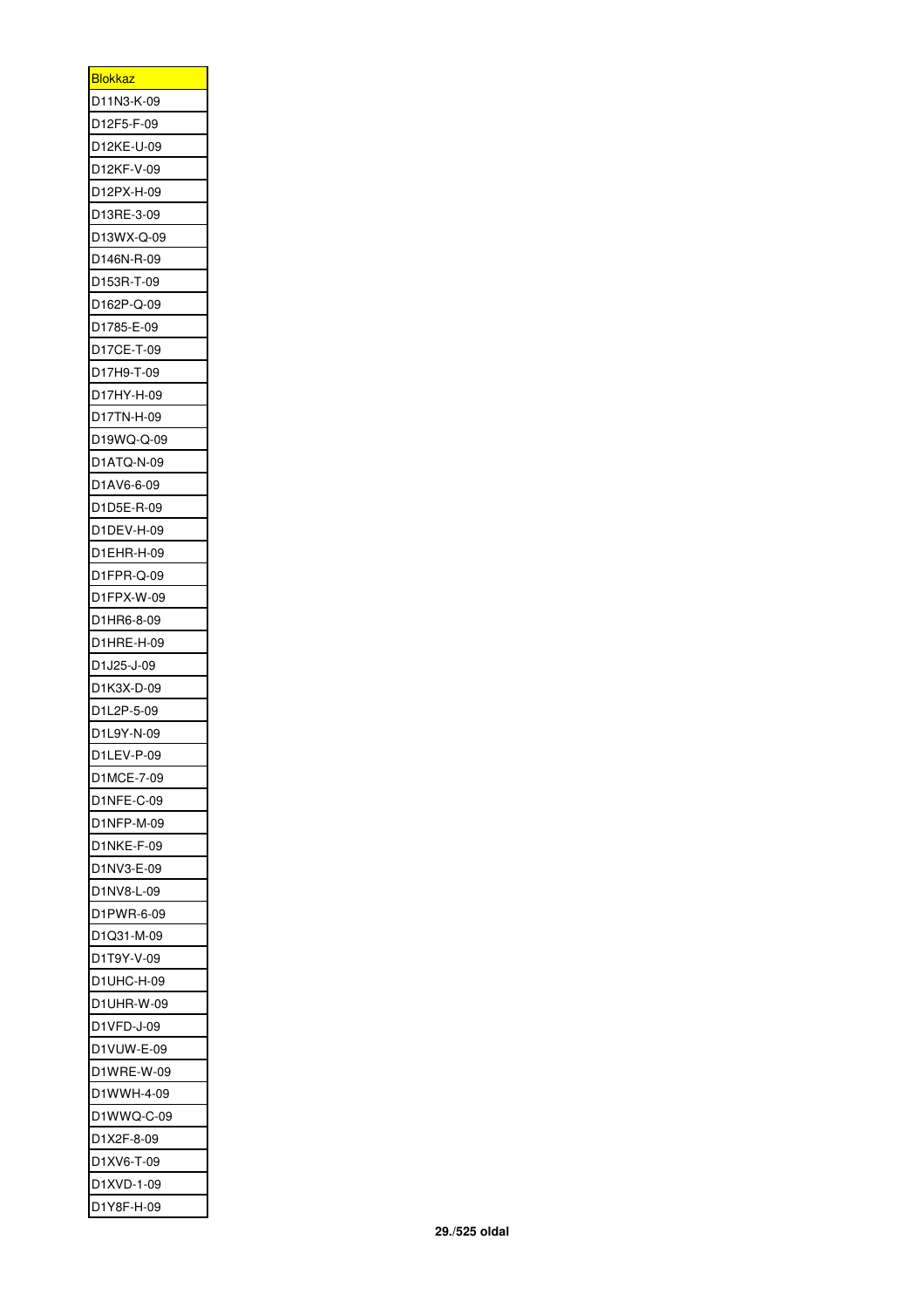| <u>Blokkaz</u>           |
|--------------------------|
| D205E-D-09               |
| D209A-E-09               |
| D209R-V-09               |
| D21HR-4-09               |
| D21MW-D-09               |
| D22F6-J-09               |
| D22K8-P-09               |
| D22P8-U-09               |
| D22PA-W-09               |
| D22PR-C-09               |
| D22UW-M-09               |
| D23ND-Y-09               |
| D24YE-C-09               |
| D253R-U-09               |
| D262D-F-09               |
| D262P-R-09               |
| D269E-Q-09               |
| D269Y-9-09               |
| D278D-P-09               |
| D27HA-V-09               |
| D27HR-A-09               |
| D27MW-L-09               |
| D28PQ-J-09               |
| D28PR-K-09               |
| D28V6-5-09               |
|                          |
|                          |
| D29RE-A-09               |
| D29W9-A-09               |
| D2A1W-3-09               |
| D2C39-K-09               |
| D2C3R-2-09               |
| D2D25-E-09               |
| D2D56-K-09               |
| D2D9R-9-09               |
| D2DEW-K-09               |
| D2DFF-5-09               |
| D2E85-N-09               |
| D2EHQ-H-09               |
| D2FPR-R-09               |
| D2H0N-Y-09               |
| D2HR6-9-09               |
| D2J24-J-09               |
| D2J6N-7-09               |
| D2JYE-R-09               |
| D2K3R-8-09               |
| D2K7W-J-09               |
| D2K84-R-09               |
| D2KDN-F-09               |
| D2L2D-V-09               |
| D2L5E-1-09<br>D2MHR-Q-09 |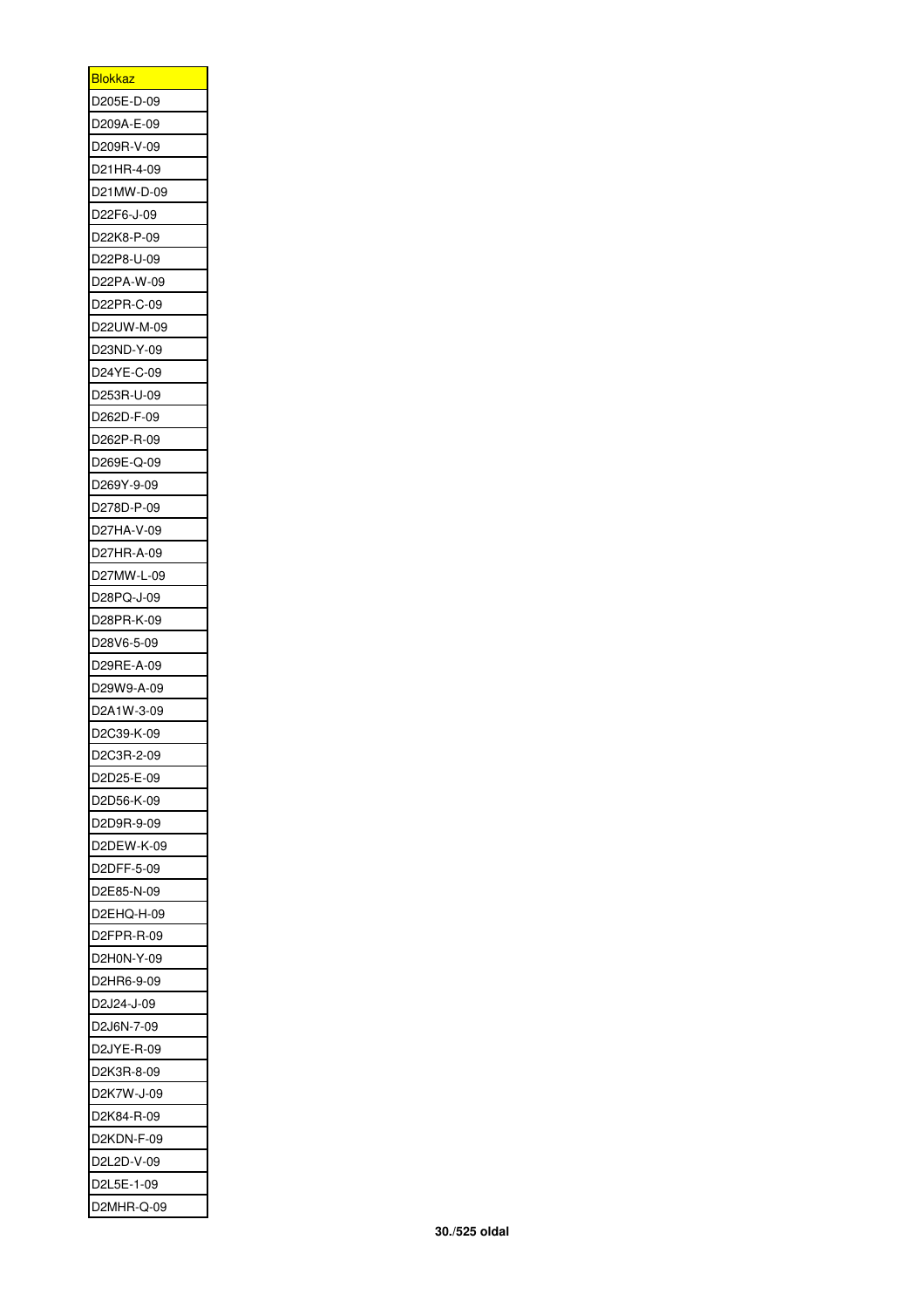| <u>Blokkaz</u> |
|----------------|
| D2MNU-Y-09     |
| D2MTN-X-09     |
| D2NPQ-X-09     |
| D2NPR-Y-09     |
| D2NV4-H-09     |
| D2PRE-Q-09     |
| D2PWR-7-09     |
| D2R92-X-09     |
| D2TEW-Y-09     |
| D2VPQ-5-09     |
| D2VPR-6-09     |
| D2WR1-J-09     |
| D2WRE-X-09     |
| D2WW8-W-09     |
| D2Y39-6-09     |
| D2Y7W-X-09     |
| D2Y8F-J-09     |
| D30EV-5-09     |
| D30LN-4-09     |
| D31C8-H-09     |
| D31CE-N-09     |
| D31MW-E-09     |
| D32FT-6-09     |
| D32PY-L-09     |
| D341W-W-09     |
|                |
| D353R-V-09     |
| D357U-3-09     |
| D3588-J-09     |
| D3653-9-09     |
| D3699-M-09     |
| D36F5-N-09     |
| D36LN-A-09     |
| D37NF-7-09     |
| D38PQ-K-09     |
| D38V3-3-09     |
| D3A1W-4-09     |
| D3AVP-R-09     |
| D3DF8-Y-09     |
| D3EN8-7-09     |
| D3FJX-T-09     |
| D3FK9-6-09     |
| D3FPR-T-09     |
| D3HR9-E-09     |
| D3HRE-K-09     |
| D3HW9-K-09     |
| D3J2F-W-09     |
| D3J6N-8-09     |
| D3K3M-5-09     |
| D3LEW-T-09     |
| D3LF8-6-09     |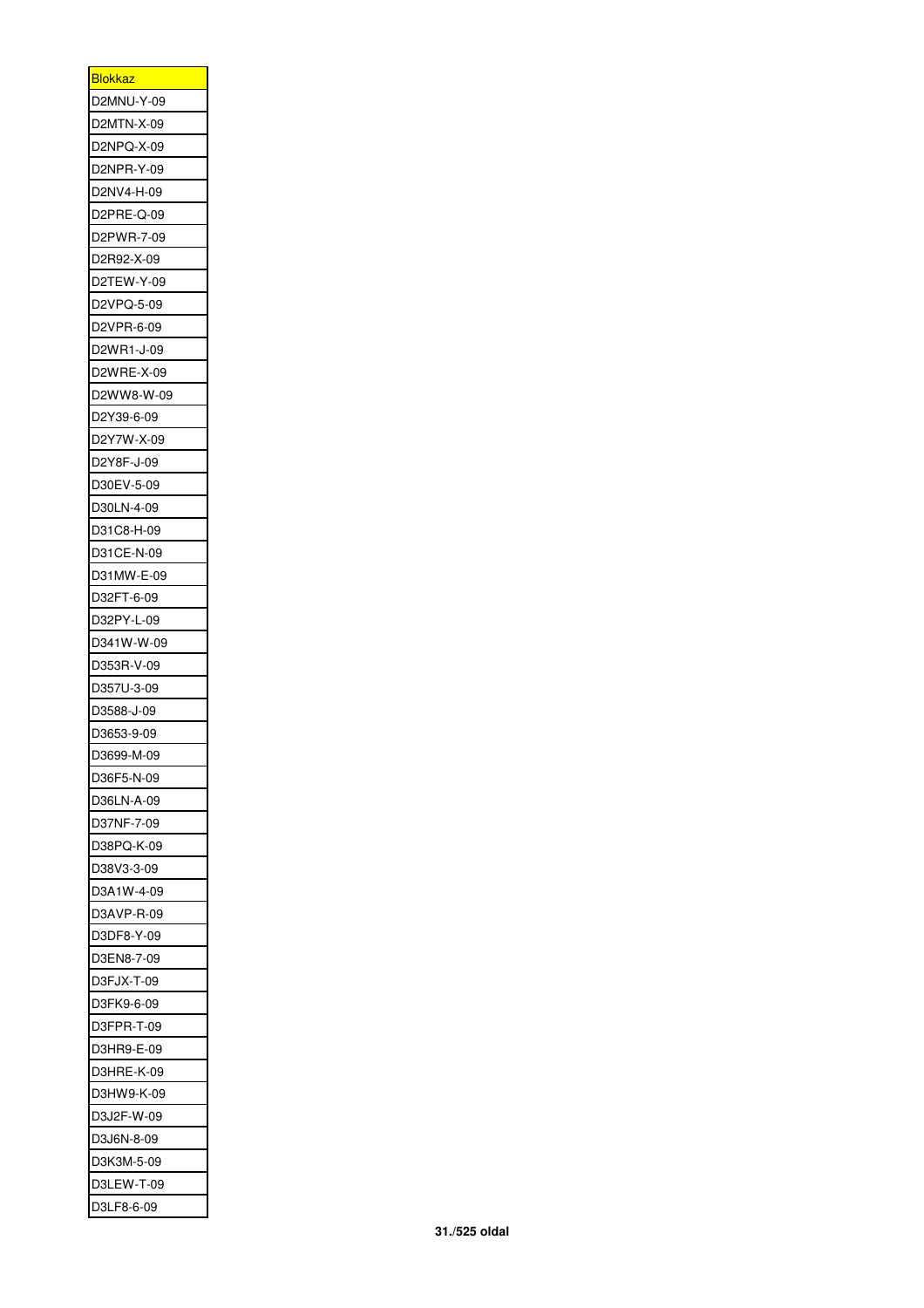| <u>Blokkaz</u> |
|----------------|
| D3MMU-Y-09     |
| D3MN5-A-09     |
| D3NF5-5-09     |
| D3NF6-6-09     |
| D3NPK-T-09     |
| D3NUV-8-09     |
| D3PR8-L-09     |
| D3PRE-R-09     |
| D3PWR-8-09     |
| D3Q25-T-09     |
| D3Q28-W-09     |
| D3QY7-T-09     |
| D3T54-X-09     |
| D3T5E-8-09     |
| D3UCE-H-09     |
| D3VF4-A-09     |
| D3VV8-V-09     |
| D3W0N-E-09     |
| D3X24-Y-09     |
|                |
| D3XY3-V-09     |
| D3Y3U-R-09     |
| D3Y42-1-09     |
| D3Y7W-Y-09     |
| D3Y85-8-09     |
| D4059-A-09     |
| D405E-F-09     |
| D40EW-7-09     |
| D40F8-L-09     |
| D41N8-U-09     |
| D42PR-E-09     |
| D42UW-P-09     |
| D42V4-X-09     |
| D42V8-3-09     |
| D44V6-3-09     |
| D4657-F-09     |
| D48F6-T-09     |
| D48UU-U-09     |
| D4EHR-L-09     |
| D4FP9-C-09     |
| D4H0N-2-09     |
| D4HR1-6-09     |
| D4J1V-A-09     |
|                |
| D4J28-Q-09     |
| D4J6N-9-09     |
| D4K7V-K-09     |
| D4KDN-J-09     |
| D4L9R-K-09     |
| D4MHR-T-09     |
| D4MTN-1-09     |
| D4NP9-K-09     |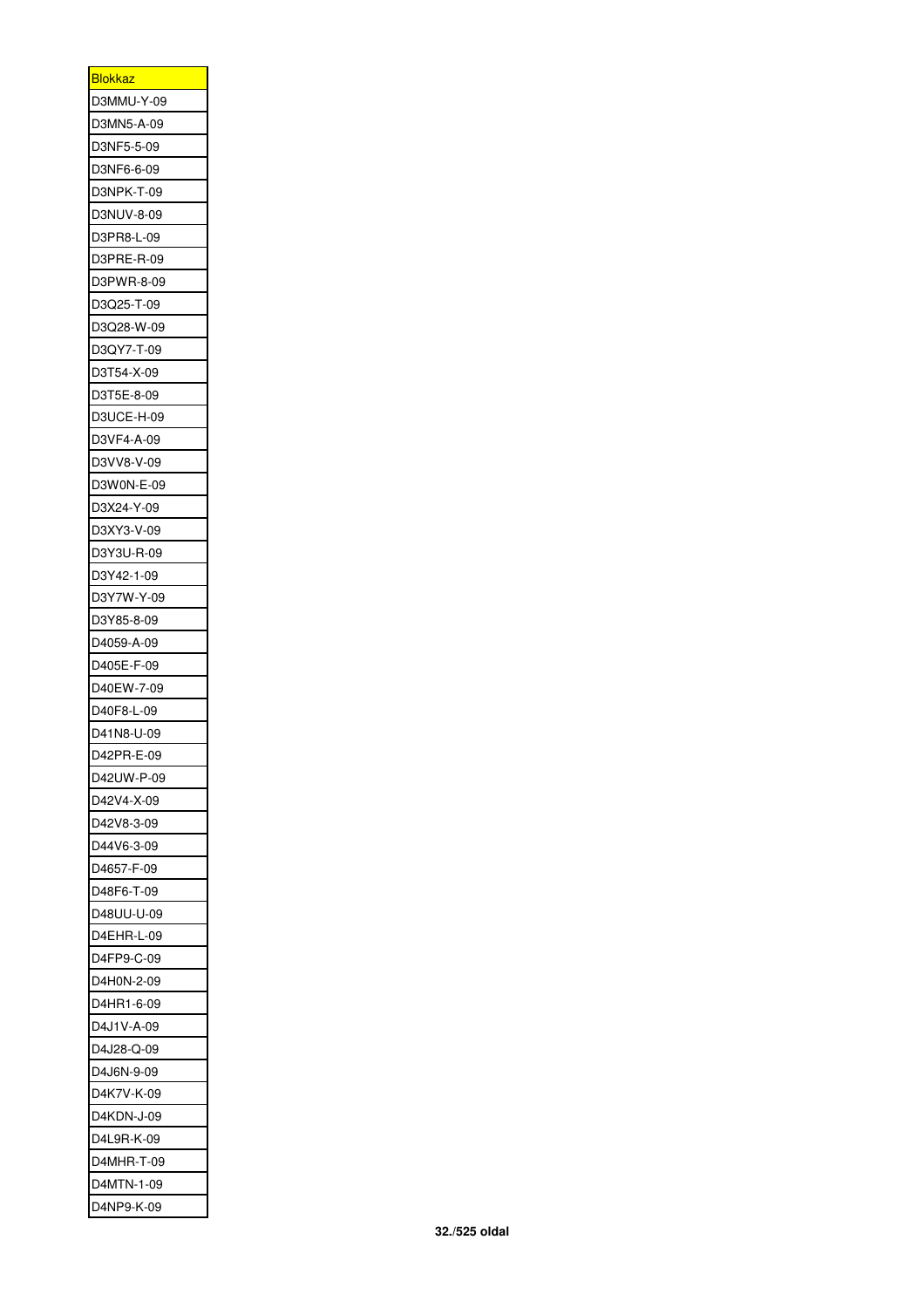| <u>Blokkaz</u>           |
|--------------------------|
| D4PN5-E-09               |
| D4PW9-T-09               |
| D4PWR-9-09               |
| D4Q1V-J-09               |
| D4R7V-R-09               |
| D4TEW-2-09               |
| D4U85-5-09               |
| D4VK6-J-09               |
| D4WR0-K-09               |
| D4WR7-T-09               |
| D5186-D-09               |
| D518K-R-09               |
| D51C1-A-09               |
| D51HQ-6-09               |
| D51N3-P-09               |
|                          |
| D52K4-N-09<br>D52PN-C-09 |
|                          |
| D5428-C-09               |
| D546N-W-09               |
| D54V6-4-09               |
| D5537-D-09               |
| D558F-T-09               |
| D5656-F-09               |
| D569Q-5-09               |
| D569R-6-09               |
| D56A1-F-09               |
| D5785-K-09               |
| D57J1-P-09               |
| D57MV-N-09               |
| D57NF-9-09               |
| D57P0-U-09               |
| D58PK-F-09               |
| D58Q2-Y-09               |
| D59W7-C-09               |
| D59WC-H-09               |
| D59WR-W-09               |
| D5A1W-6-09               |
| D5AY9-J-09               |
| D5C7V-D-09               |
| D5C7W-E-09               |
| D5EMV-V-09               |
| D5FK6-5-09               |
| D5HWR-4-09               |
| D5J1T-9-09               |
| D5JVK-W-09               |
| D5JXX-C-09               |
| D5L56-V-09               |
| D5LA1-V-09               |
| D5LEV-U-09               |
| D5MH9-C-09               |
|                          |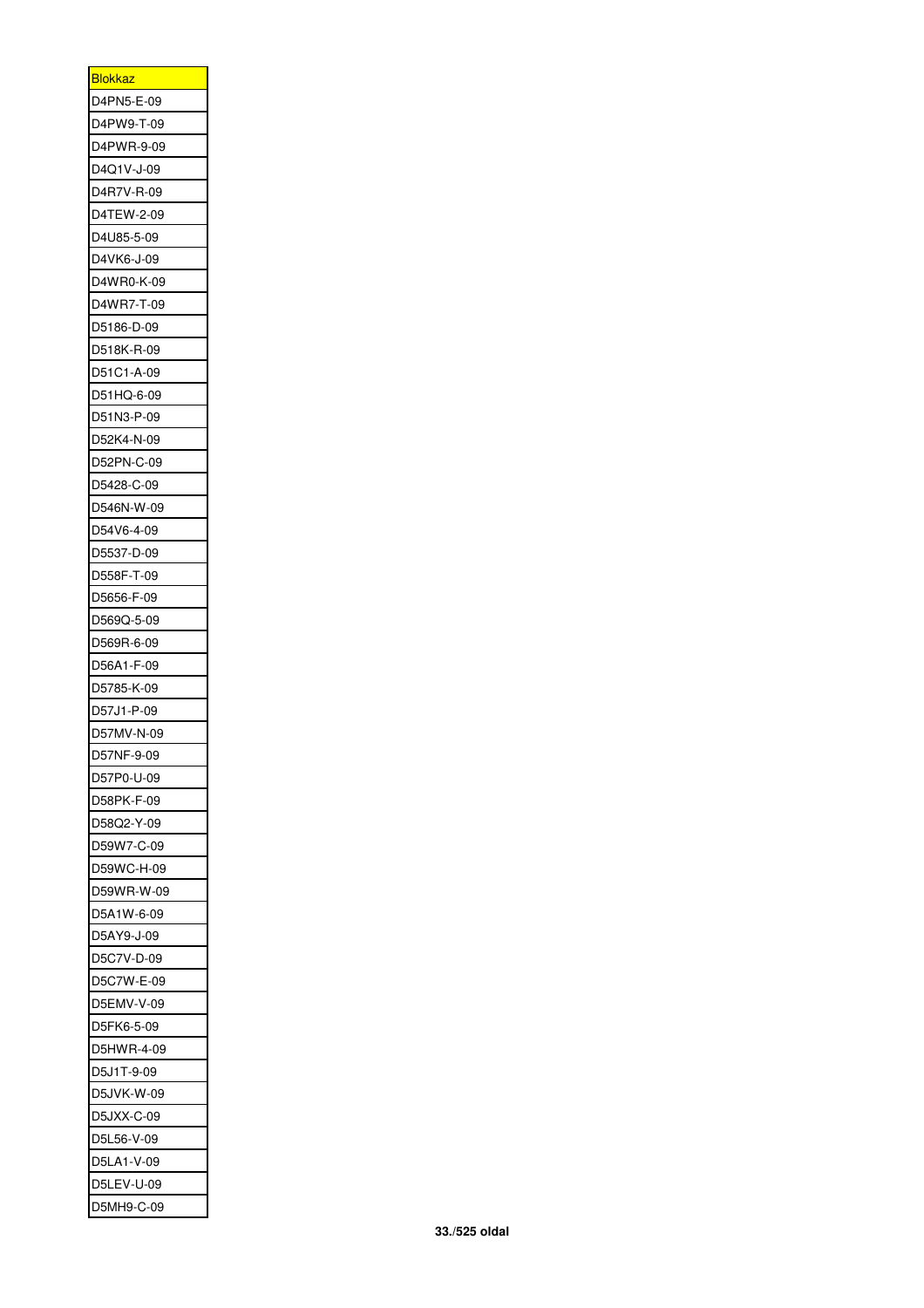| <u>Blokkaz</u> |
|----------------|
| D5MHC-E-09     |
| D5MHR-U-09     |
| D5MJ2-5-09     |
| D5PW9-U-09     |
| D5Q30-Q-09     |
| D5R3R-K-09     |
| D5T25-X-09     |
| D5TEW-3-09     |
| D5UHJ-T-09     |
| D5UJ0-9-09     |
| D5UN4-K-09     |
| D5VF4-D-09     |
| D5XV4-V-09     |
| D5Y41-2-09     |
| D5Y7Y-4-09     |
| D602K-K-09     |
| D60EU-7-09     |
| D61H7-P-09     |
| D61P0-N-09     |
| D62K6-R-09     |
| D62P7-X-09     |
| D62PC-3-09     |
|                |
| D63NK-9-09     |
| D63R9-4-09     |
| D63WA-9-09     |
| D6541-8-09     |
| D657T-5-09     |
| D67P2-P-11     |
| D68P7-5-09     |
| D6A1V-6-09     |
| D6A28-L-09     |
| D6C7U-D-09     |
| D6D99-X-09     |
| D6EC8-1-09     |
| D6EHK-F-09     |
| D6EJ1-X-09     |
| D6EN4-6-09     |
| D6FK8-8-09     |
| D6FPR-W-09     |
| D6FQ1-6-09     |
| D6FUU-4-09     |
| D6HNK-P-09     |
| D6HX2-F-09     |
| D6J24-N-09     |
| D6JV6-K-09     |
| D6K3A-X-09     |
| D6K3E-2-09     |
| D6K7U-L-09     |
| D6L58-Y-09     |
| D6L99-5-09     |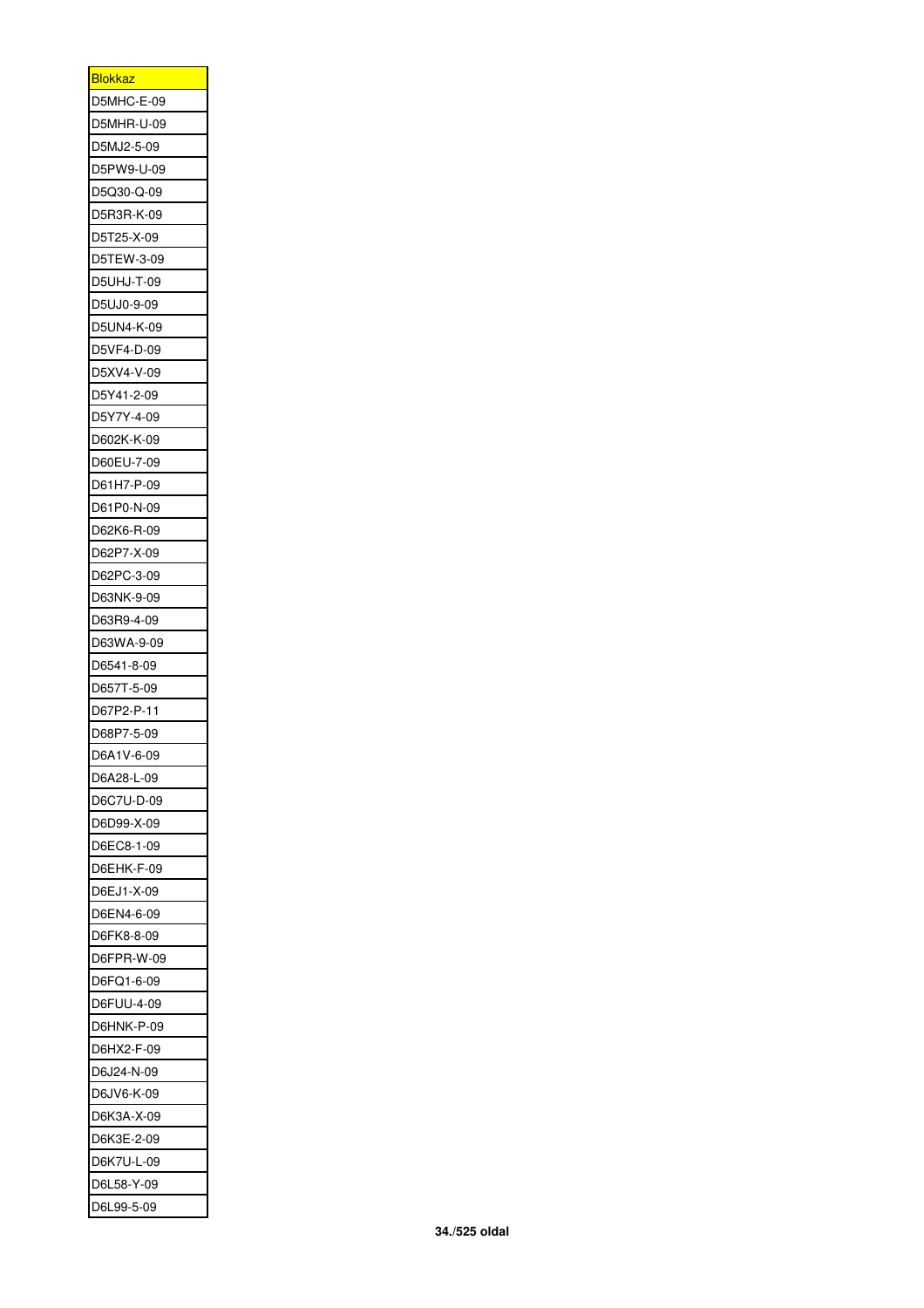| <u>Blokkaz</u> |
|----------------|
| D6LET-T-09     |
| D6LF4-5-09     |
| D6MJ2-6-09     |
| D6MJ3-7-09     |
| D6NUT-9-09     |
| D6NV3-L-09     |
| D6PR7-N-09     |
| D6Q28-1-09     |
| D6QVK-5-09     |
| D6R39-4-09     |
| D6T9R-U-09     |
| D6TA1-4-09     |
| D6TA3-6-09     |
| D6UHR-3-09     |
| D6UJ1-C-09     |
| D6VP9-U-09     |
| D6WW7-1-09     |
| D6X1U-R-09     |
| D6X32-2-09     |
| D6XY2-X-09     |
|                |
| D6Y41-3-09     |
| D6Y8F-N-09     |
| D6YDN-1-09     |
| D7024-5-09     |
| D70F8-P-09     |
| D71HK-3-09     |
| D72UU-Q-09     |
| D72V8-6-09     |
| D73NF-7-09     |
| D73WR-R-09     |
| D7584-J-09     |
| D75DN-7-09     |
| D76EU-F-09     |
| D77NF-C-09     |
| D78FH-7-09     |
| D78PC-A-09     |
| D78V4-8-09     |
| D79NH-F-09     |
| D79R8-A-09     |
| D79W9-H-09     |
| D79X1-8-09     |
| D79X2-9-09     |
| D7AV4-A-09     |
| D7D9K-8-09     |
| D7DEU-N-09     |
| D7DF4-Y-09     |
| D7E84-T-09     |
| D7E8H-6-09     |
| D7EN4-7-09     |
| D7FPR-X-09     |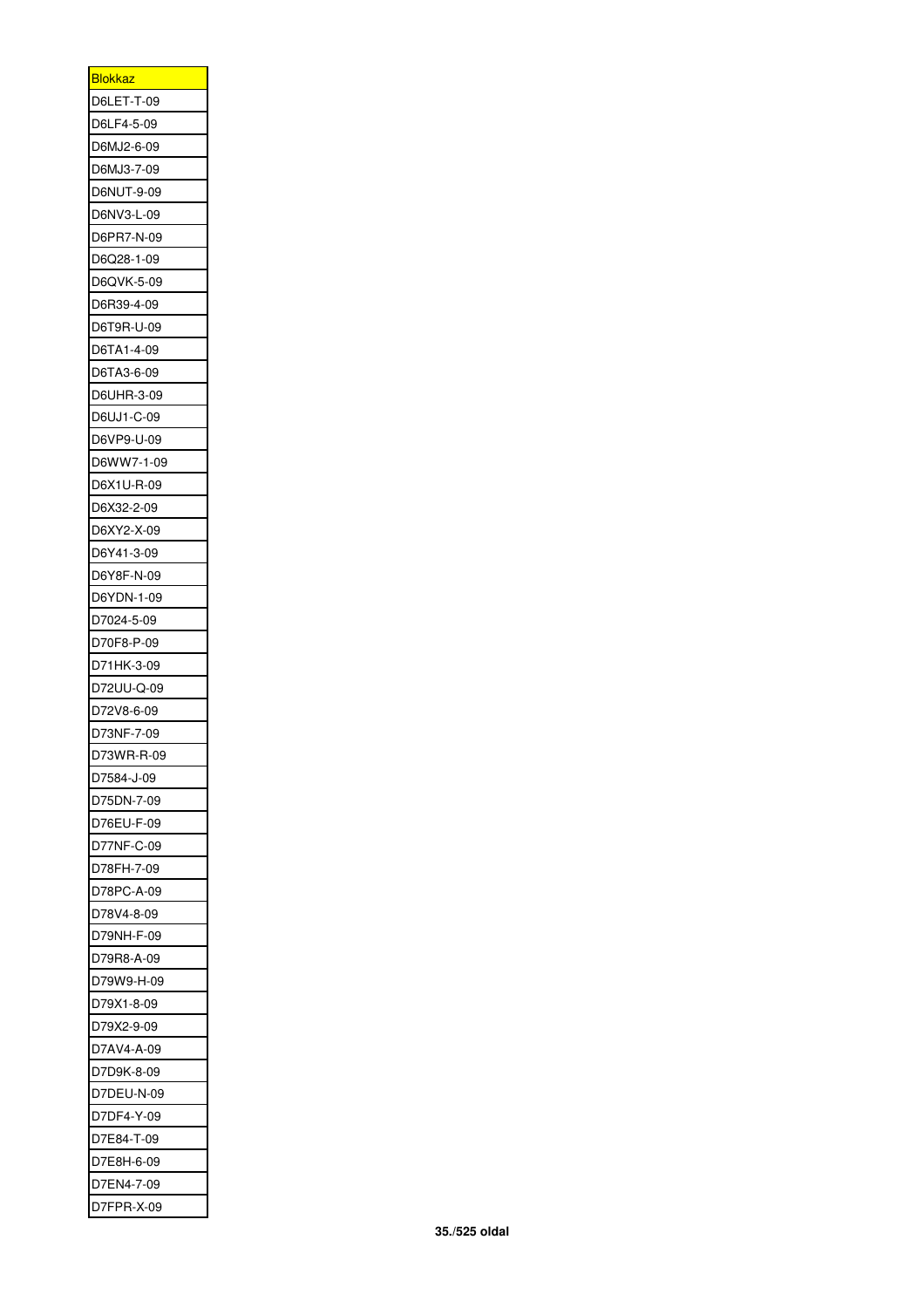| <u>Blokkaz</u> |
|----------------|
| D7FV4-F-09     |
| D7HNT-Y-09     |
| D7J6N-D-09     |
| D7JV4-J-09     |
| D7K84-X-09     |
| D7L2H-5-09     |
| D7L9E-A-09     |
| D7L9Q-M-09     |
| D7L9R-N-09     |
| D7LEU-V-09     |
| D7LF8-A-09     |
| D7LF9-C-09     |
| D7MJ1-6-09     |
| D7MMT-3-09     |
| D7MN6-H-09     |
| D7NUV-D-09     |
| D7PNH-V-09     |
|                |
| D7PW9-W-09     |
| D7Q1U-L-09     |
| D7Q24-W-09     |
| D7Q2F-8-09     |
| D7QVF-3-09     |
| D7R7U-U-09     |
| D7TFF-Q-09     |
| D7UH9-M-09     |
| D7UN6-P-09     |
| D7VK8-P-09     |
| D7VV8-1-09     |
| D7X2F-F-09     |
| D7Y3E-H-09     |
| D7Y41-4-09     |
| D7Y90-8-09     |
| D7Y92-A-09     |
| D80EU-9-09     |
| D80EV-A-09     |
| D80FF-X-09     |
| D80LN-9-09     |
| D81HA-V-09     |
| D81N8-Y-09     |
| D81TN-J-09     |
| D82FF-1-09     |
| D82JX-K-09     |
| D82Q1-U-09     |
| D830N-R-09     |
| D841W-3-09     |
| D846N-1-09     |
|                |
| D84VH-J-09     |
| D84VT-U-09     |
| D8624-D-09     |
| D864X-9-09     |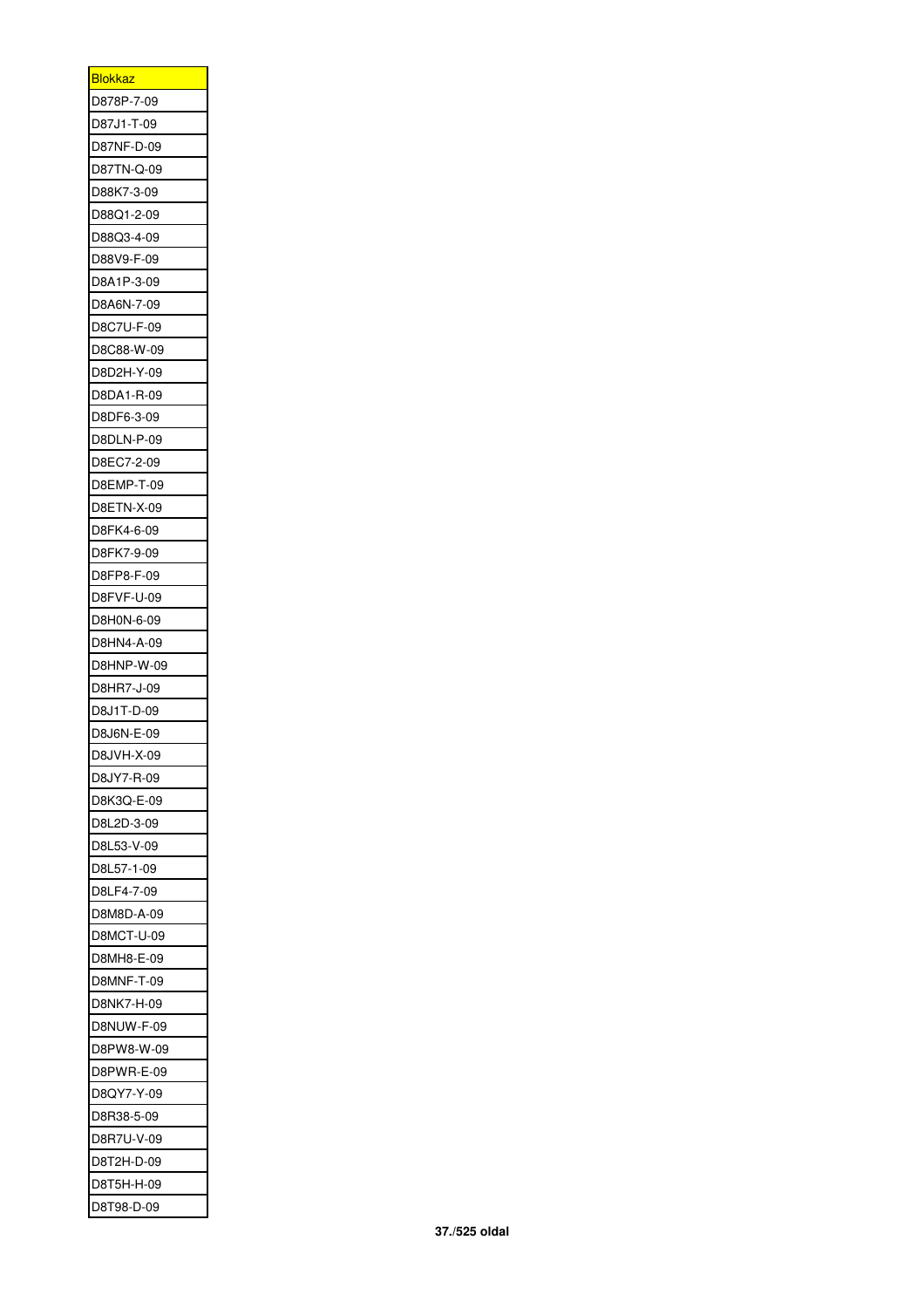| <u>Blokkaz</u>           |
|--------------------------|
| D8TEU-4-09               |
| D8TF9-L-09               |
| D8U8H-M-09               |
| D8UC7-F-09               |
| D8UH8-M-09               |
| D8UMU-C-09               |
| D8VFH-V-09               |
| D8VK7-P-09               |
| D8VPQ-C-09               |
| D8WQX-M-09               |
|                          |
| D8X1T-T-09               |
| D8X30-2-09               |
| D8Y35-8-09               |
| D8Y3E-J-09               |
| D8Y7R-1-09               |
| D8Y86-F-09               |
| D8Y8F-Q-09               |
| D9057-E-09               |
| D90EU-A-09               |
| D90H0-J-09               |
| D91C7-N-09               |
| D91C8-P-09               |
| D91MU-K-09               |
| D92K7-W-09               |
|                          |
| D93N5-Y-09               |
| D93WQ-T-09               |
| D9425-D-09               |
| D94V5-7-09               |
| D94VD-F-09               |
| D957R-7-09               |
| D9589-R-09               |
|                          |
| D96F6-W-09<br>D978D-X-09 |
|                          |
| D97HK-C-09               |
| D97N6-5-09               |
| D98P8-9-09               |
| D98UU-1-09               |
| D99R1-5-09               |
| D9A26-M-09               |
| D9C3E-X-09               |
| D9C7T-F-09               |
| D9C90-P-09               |
| D9DFF-D-09               |
| D9DH0-X-09               |
| D9E8D-5-09               |
| D9EC8-4-09               |
| D9EN5-A-09               |
| D9FFD-D-09               |
| D9FPE-N-09               |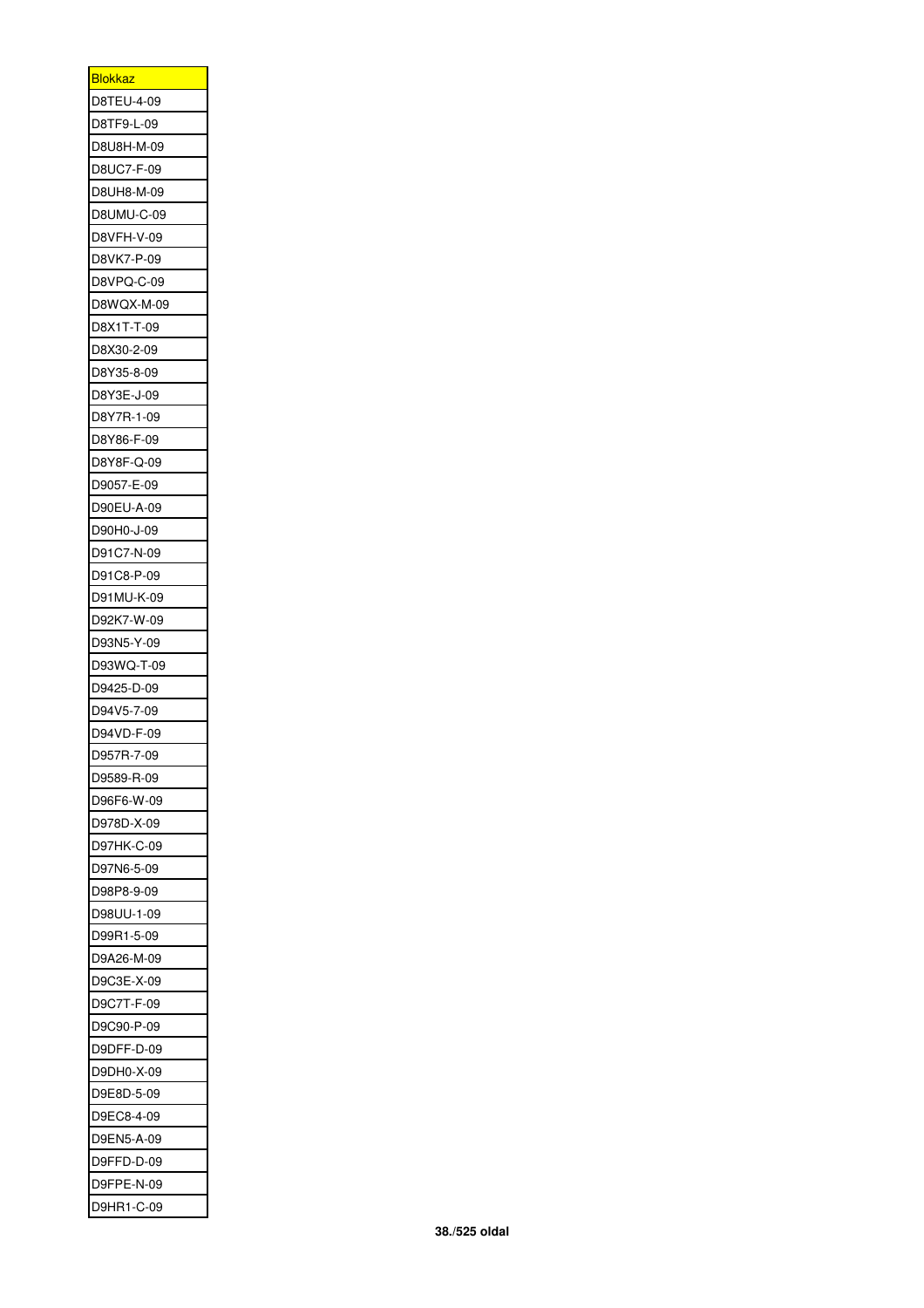| <b>Blokkaz</b> |
|----------------|
| D9J2F-4-09     |
| D9JVD-V-09     |
| D9JY8-U-09     |
| D9K3C-3-09     |
| D9K7W-R-09     |
| D9K86-3-09     |
| D9L56-1-09     |
| D9LEU-X-09     |
| D9M8D-C-09     |
| D9MC6-8-09     |
| D9MCP-R-09     |
| D9MJ0-7-09     |
| D9MMV-7-09     |
| D9MMW-8-09     |
| D9NFD-L-09     |
| D9NKP-1-09     |
| D9NP5-L-09     |
| D9NUR-C-09     |
| D9NV1-M-09     |
| D9NW0-M-09     |
| D9Q1U-N-09     |
| D9Q1W-Q-09     |
| D9Q21-V-09     |
| D9Q25-1-09     |
| D9Q26-2-09     |
| D9Q29-5-09     |
| D9QYH-9-09     |
| D9R3J-F-09     |
| D9T25-3-09     |
| D9T2D-A-09     |
| D9T5P-Q-09     |
| D9T9C-J-09     |
|                |
| D9U8D-K-09     |
| D9UCP-Y-09     |
| D9UH9-P-09     |
| D9UHN-3-09     |
| D9UN6-R-09     |
| D9VPQ-D-09     |
| D9VUW-P-09     |
| D9VV9-4-09     |
| D9WND-2-09     |
| D9WNF-4-09     |
| D9X1U-V-09     |
| D9XV4-1-09     |
| D9XVD-9-09     |
| DA09R-5-09     |
| DA0A1-E-09     |
| DA0F4-N-09     |
| DA1HR-D-09     |
| DA1J1-N-09     |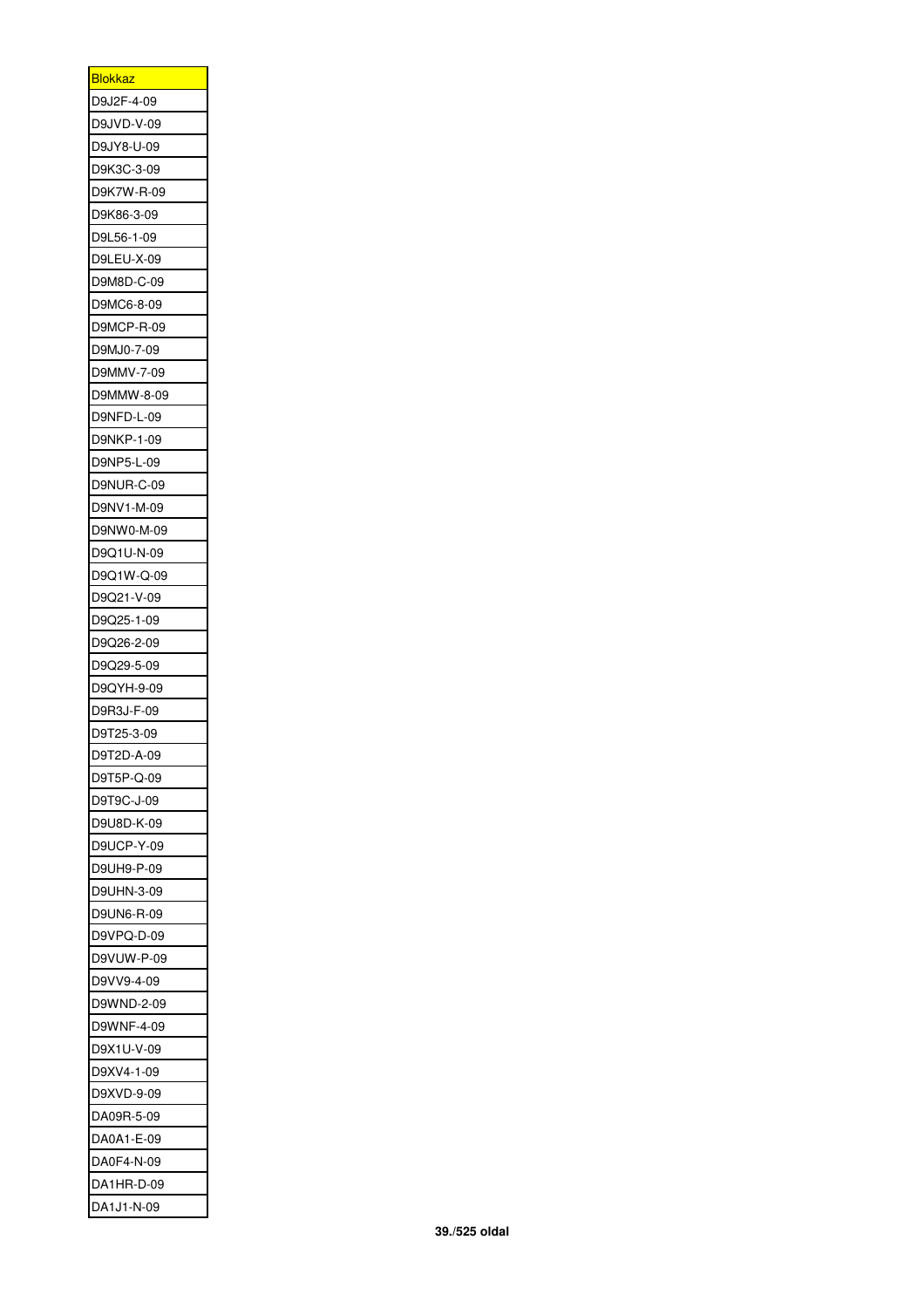| <u>Blokkaz</u> |
|----------------|
| DA2KT-J-09     |
| DA2PJ-D-09     |
| DA3WR-V-09     |
| DA4V4-7-09     |
| DA4VD-H-09     |
| DA4Y9-H-09     |
| DA57U-A-09     |
| DA65H-X-09     |
| DA695-Q-09     |
| DA69J-4-09     |
| DA6A0-L-09     |
| DA6EP-E-09     |
| DA6EU-K-09     |
| DA7C3-R-09     |
| DA7HN-H-09     |
| DA7J1-V-09     |
| DA8K3-1-09     |
| DA8V9-J-09     |
|                |
| DA9WR-3-09     |
| DAAV4-E-09     |
| DAC3R-A-09     |
| DAD9R-K-09     |
| DAFJX-2-09     |
| DAFV4-K-09     |
| DAFV5-L-09     |
| DAJ2U-J-09     |
| DAJYP-A-09     |
| DAK41-T-09     |
| DAK7W-T-09     |
| DAK86-4-09     |
| DAL58-4-09     |
| DAL97-7-09     |
| DALA1-2-09     |
| DALET-X-09     |
| DAMC1-4-09     |
| DAMN4-J-09     |
| DANQ1-J-09     |
| DANVM-9-09     |
| DAPW5-V-09     |
| DAPWC-3-09     |
| DAPWR-H-09     |
| DAQV4-U-09     |
| DAQY9-4-09     |
| DAQYH-A-09     |
| DAR41-1-09     |
| DAR7W-1-09     |
| DAR83-7-09     |
| DAT58-A-09     |
|                |
| DATEU-6-09     |
| DAU85-C-09     |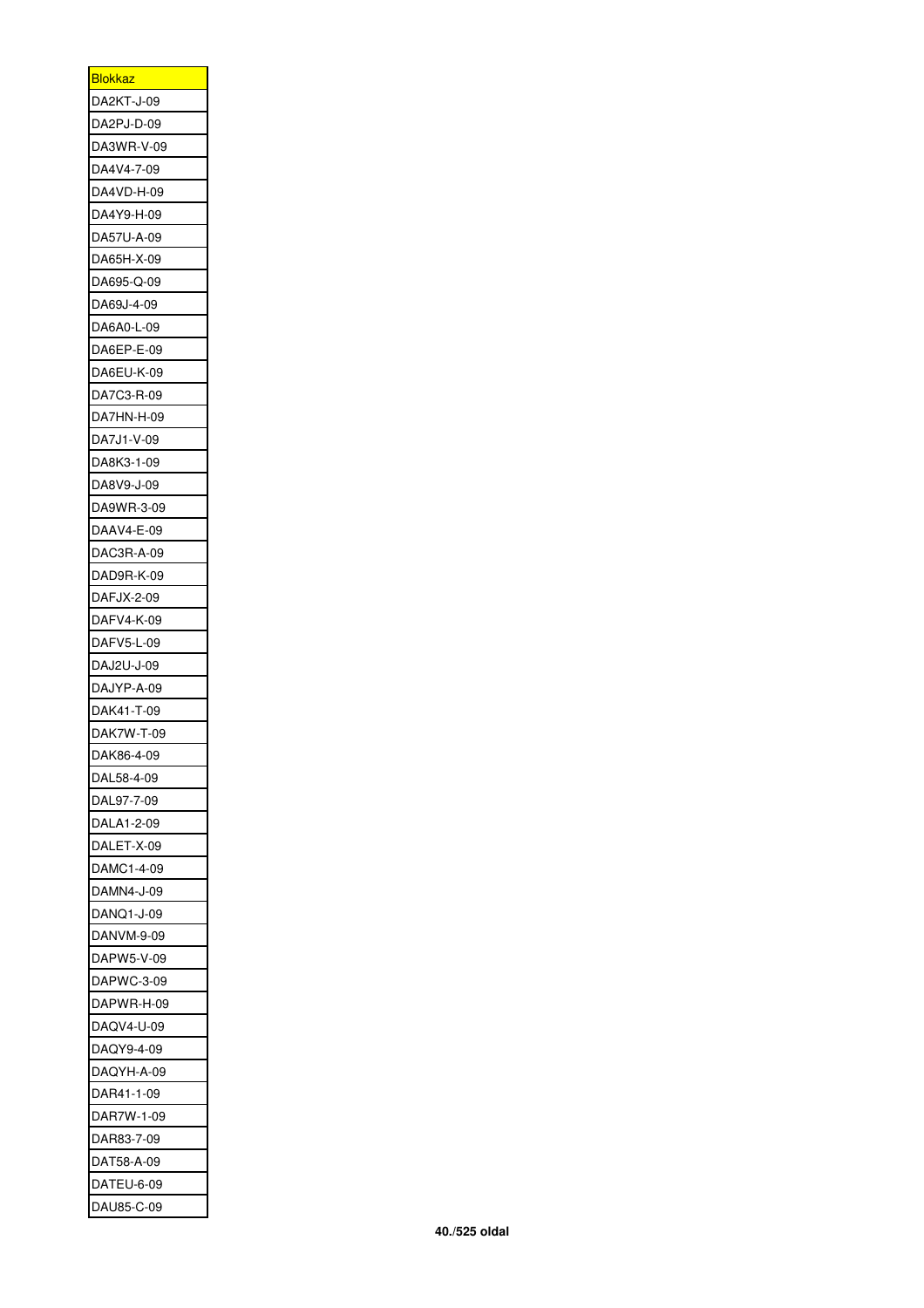| <u>Blokkaz</u> |
|----------------|
| DAUH9-Q-09     |
| DAUMW-H-09     |
| DAVPR-F-09     |
| DAVQ1-Q-09     |
| DAVV3-X-09     |
| DAVV6-2-09     |
| DAWX1-Y-09     |
| DAX1W-Y-09     |
| DAXY9-A-09     |
| DAY3R-X-09     |
| DAY41-7-09     |
| DAY48-7-11     |
| DAY7W-7-09     |
| DC056-F-09     |
| DC09R-6-09     |
| DC0F3-N-09     |
| DC1C6-P-09     |
|                |
| DC1CH-1-09     |
| DC1J1-P-09     |
| DC1MW-P-09     |
| DC1N3-W-09     |
| DC1N4-X-09     |
| DC2FF-4-09     |
| DC2KP-F-09     |
| DC2Q1-X-09     |
| DC2V3-5-09     |
| DC3N6-3-09     |
| DC3W9-E-09     |
| DC3WL-Q-09     |
| DC41W-6-09     |
| DC426-H-09     |
| DC432-D-09     |
| DC541-E-09     |
| DC57W-E-09     |
| DC658-Q-09     |
| DC659-R-09     |
| DC65H-Y-09     |
| DC6A1-N-09     |
| DC6EW-N-09     |
| DC6H2-V-09     |
| DC785-R-09     |
| DC7C8-Y-09     |
| DC7C9-1-09     |
| DC7J1-W-09     |
| DC7MU-U-09     |
|                |
| DC7N9-A-09     |
| DC7NJ-K-09     |
| DC7P0-2-09     |
| DC7P2-4-09     |
| DC8FH-C-09     |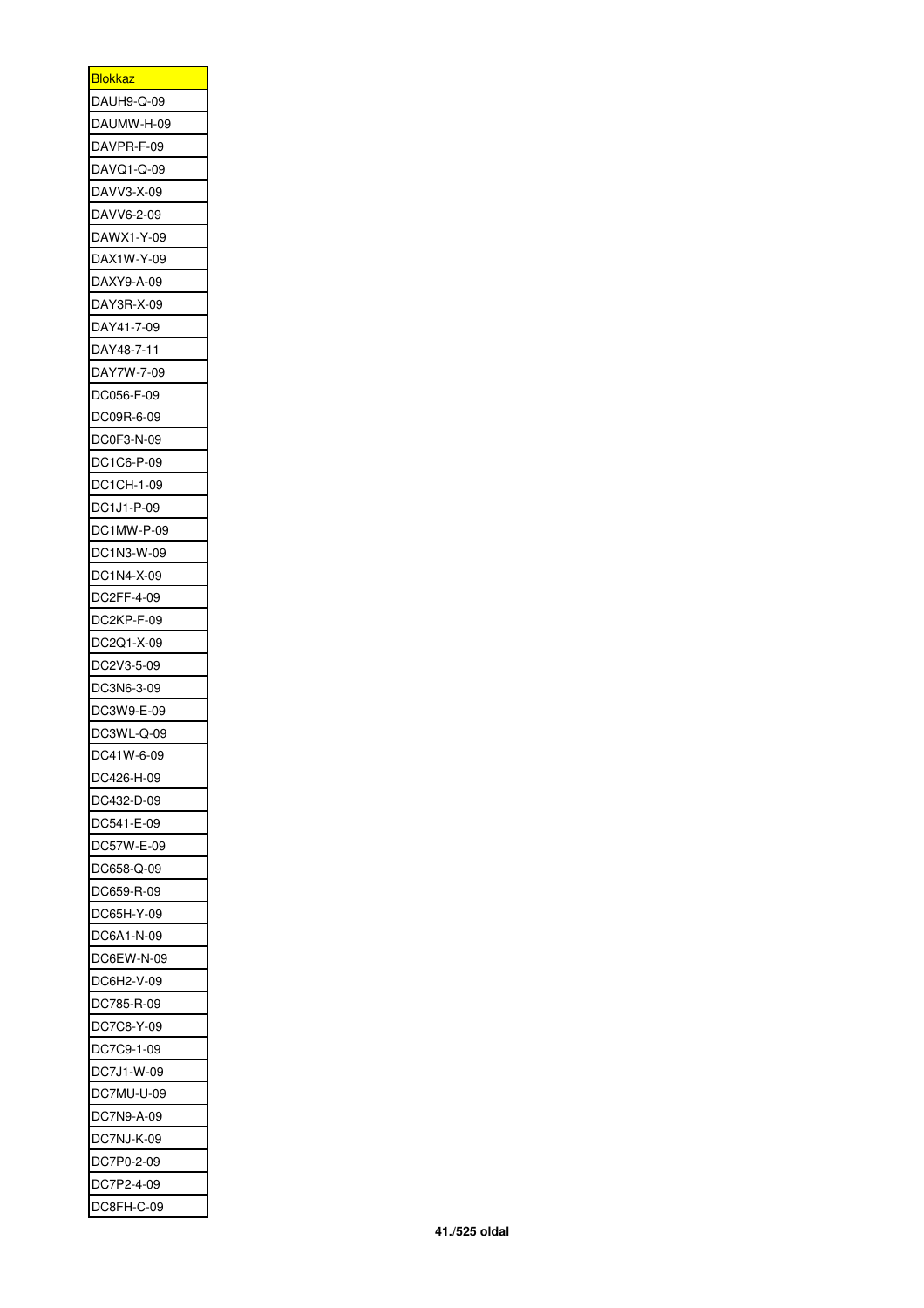| <u>Blokkaz</u> |
|----------------|
| DC8K8-7-09     |
| DC8PH-L-09     |
| DC8V9-K-09     |
| DC8W2-C-09     |
| DCA1W-D-09     |
| DCAV5-H-09     |
| DCAY8-P-09     |
| DCAYH-X-09     |
| DCC3Q-A-09     |
| DCC7W-M-09     |
| DCC81-R-09     |
| DCD26-R-09     |
| DCD58-X-09     |
| DCDF6-6-09     |
| DCDFF-F-09     |
| DCDH0-1-09     |
| DCE84-X-09     |
| DCECH-E-09     |
|                |
| DCEMW-4-09     |
| DCEN4-C-09     |
| DCEN9-J-09     |
| DCEP2-A-09     |
| DCFF4-6-09     |
| DCFK7-D-09     |
| DCFPQ-2-09     |
| DCFW2-K-09     |
| DCHR7-M-09     |
| DCK7W-U-09     |
| DCK86-5-09     |
| DCL25-X-09     |
| DCL2F-8-09     |
| DCM84-5-09     |
| DCMHC-M-09     |
| DCNF5-E-09     |
| DCNFF-Q-09     |
| DCNP7-Q-09     |
| DCNPM-5-09     |
| DCNW2-J-11     |
| DCR8J-P-09     |
| DCTEP-3-09     |
| DCVPC-3-09     |
| DCVW2-Q-11     |
| DCWWN-M-09     |
| DCX2M-R-09     |
| DCXYF-J-09     |
| DCXYW-Q-11     |
|                |
| DCY37-E-09     |
| DCY3P-W-09     |
| DCY7W-8-09     |
| DCY8J-W-09     |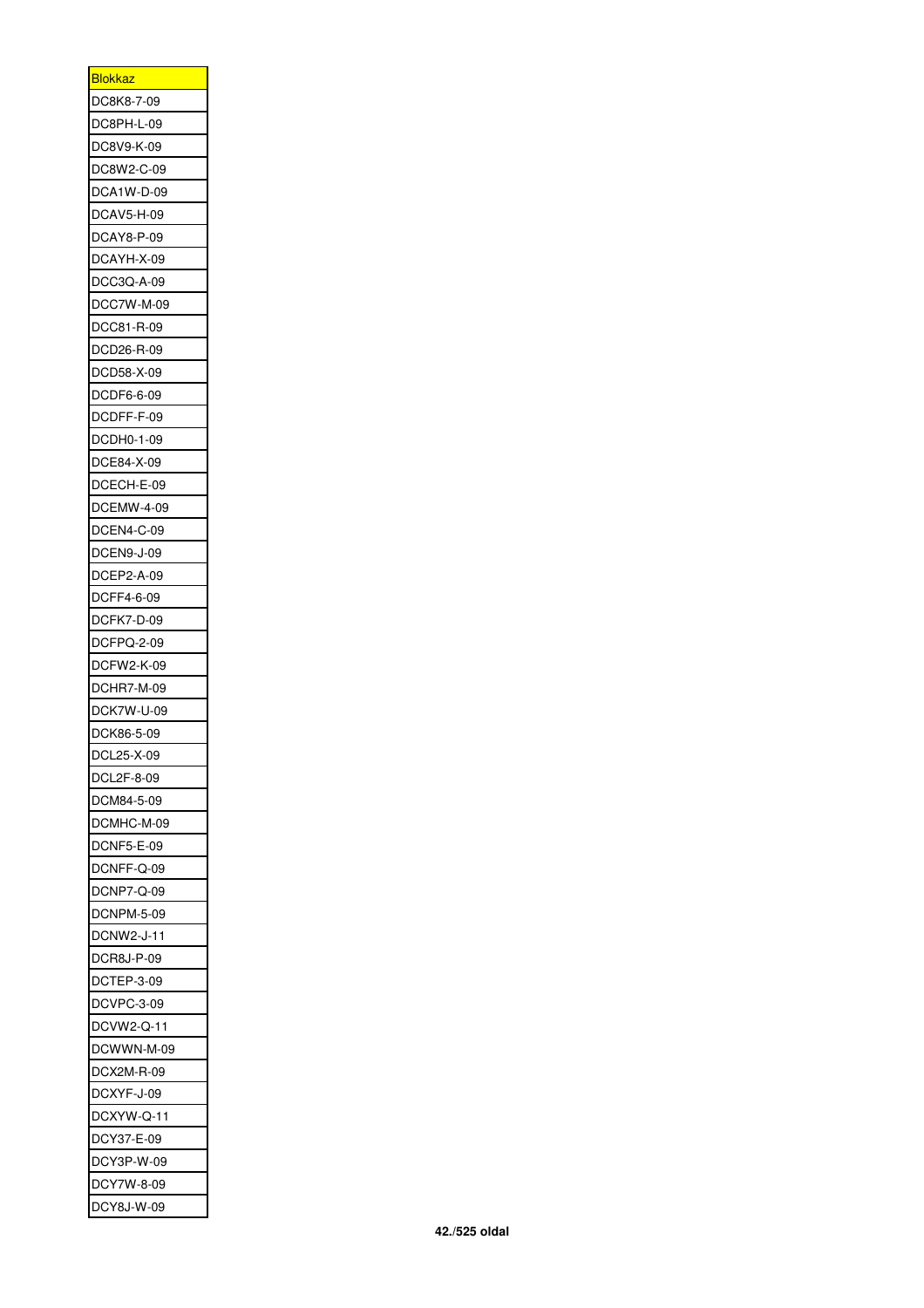| <b>Blokkaz</b> |
|----------------|
| DD05F-R-09     |
| DD05H-T-09     |
| DD0ET-D-09     |
| DD18K-1-09     |
| DD1H7-W-09     |
| DD2FK-8-09     |
| DD2KF-8-09     |
| DD2P7-5-09     |
| DD2UU-W-09     |
| DD2VF-K-09     |
| DD3N6-4-09     |
| DD3WR-X-09     |
| DD4V4-9-09     |
| DD53R-6-09     |
| DD624-J-09     |
| DD69R-E-09     |
| DD6H2-W-09     |
| DD7C6-X-09     |
| DD7CF-7-09     |
| DD7CH-8-09     |
|                |
| DD7HR-N-09     |
| DD7N4-6-09     |
| DD8F4-1-09     |
| DD8K3-3-09     |
| DD8PR-W-09     |
| DD9N6-A-09     |
| DD9R6-E-09     |
| DD9R8-H-09     |
| DD9W5-J-09     |
| DDA2J-3-09     |
| DDAY8-Q-09     |
| DDAYH-Y-09     |
| DDC3K-6-09     |
| DDC3Q-C-09     |
| DDC84-W-09     |
| DDD53-T-09     |
| DDDF1-2-09     |
| DDE86-2-09     |
| DDEMT-2-09     |
| DDEN4-D-09     |
| DDFF6-9-09     |
| DDFK8-F-09     |
| DDFV4-M-09     |
| DDFW0-J-09     |
| DDHN6-J-09     |
| DDHR8-P-09     |
| DDHRF-W-09     |
| DDHRT-8-09     |
| DDHWN-8-09     |
| DDJVH-3-09     |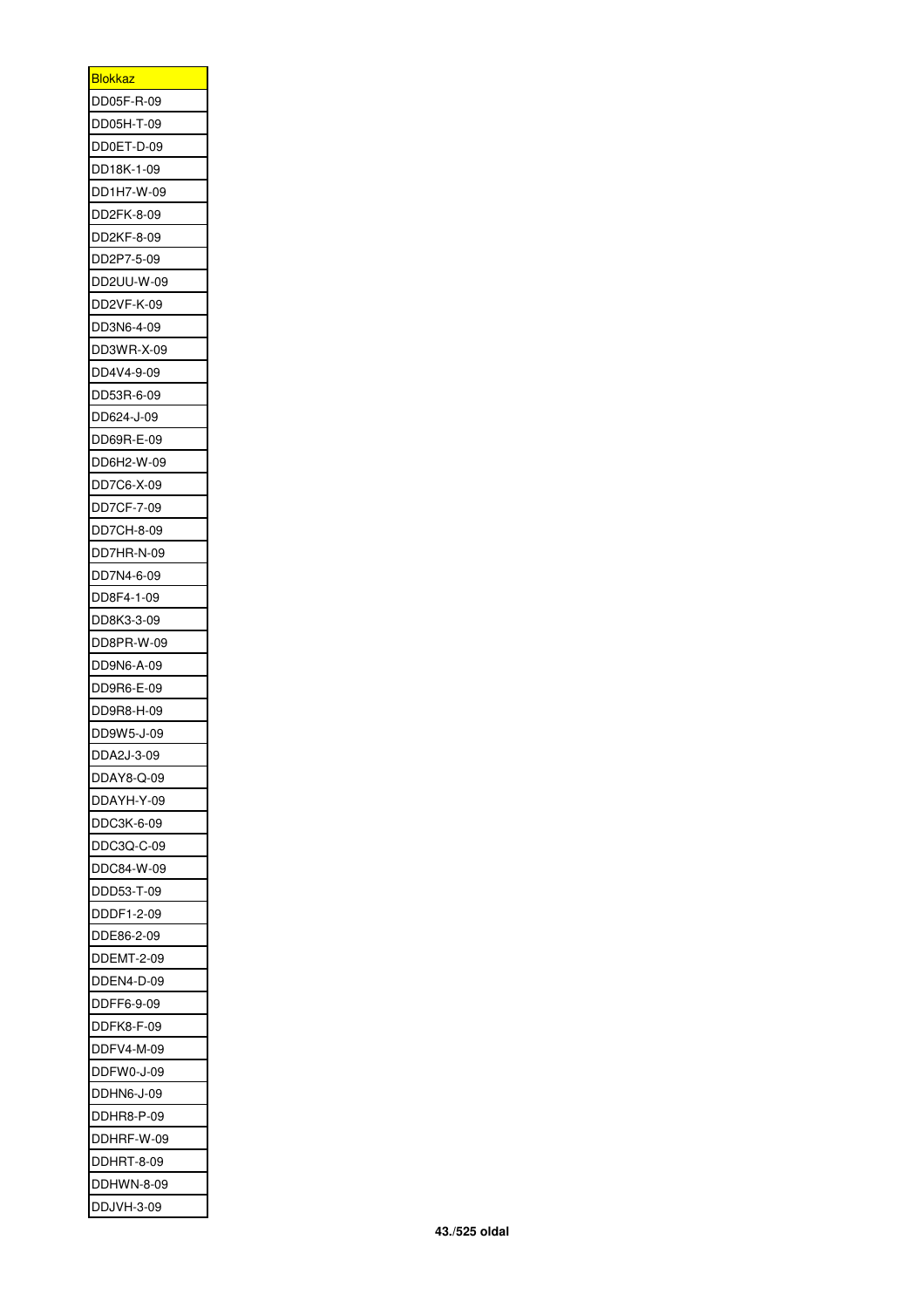| <b>Blokkaz</b> |
|----------------|
| DDK3L-E-09     |
| DDL58-6-09     |
| DDL97-9-09     |
| DDL9E-H-09     |
| DDLF8-H-09     |
| DDMC8-E-09     |
| DDMHN-Y-09     |
| DDMMW-C-09     |
| DDMP2-K-09     |
| DDNK8-N-09     |
| DDNPN-7-09     |
| DDNUW-L-09     |
| DDPR8-W-09     |
| DDPRF-4-09     |
| DDPWE-7-09     |
|                |
| DDPWQ-J-09     |
| DDQ28-7-09     |
| DDQ2J-H-09     |
| DDQY8-5-09     |
| DDQYF-C-09     |
| DDR3Q-R-09     |
| DDR7U-1-09     |
| DDR7W-3-09     |
| DDT58-D-09     |
| DDT5F-L-09     |
| DDT9R-2-09     |
| DDTF8-P-09     |
| DDTH1-H-09     |
| DDTH2-J-09     |
| DDUHE-X-09     |
| DDUHN-6-09     |
| DDUMW-K-09     |
| DDUN8-X-09     |
| DDVPE-6-09     |
| DDVPQ-H-09     |
| DDVVU-R-09     |
| DDVW2-1-09     |
| DDWN5-W-09     |
| DDWRE-9-09     |
| DDWWK-K-09     |
| DDWWN-N-09     |
| DDWWQ-Q-09     |
| DDWWR-R-09     |
| DDX1W-2-09     |
| DDX25-A-09     |
| DDX2J-P-09     |
| DDXYE-J-09     |
|                |
| DDY3R-1-09     |
| DE025-D-09     |
| DE058-L-09     |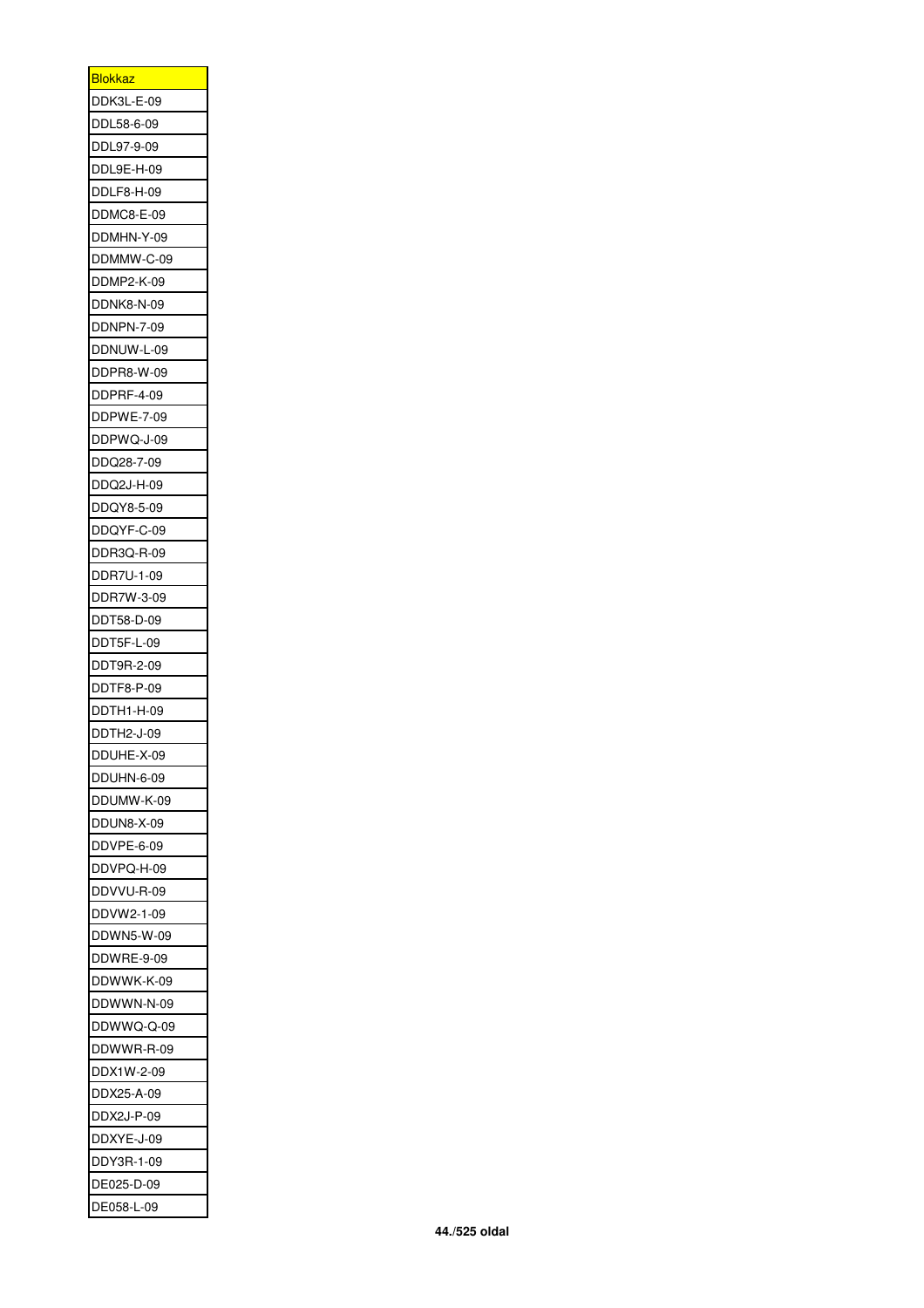| <b>Blokkaz</b> |
|----------------|
| DE05E-R-09     |
| DE09R-8-09     |
| DE0EW-J-09     |
| DE0FJ-6-09     |
| DE18K-2-09     |
| DE1MW-R-09     |
| DE1N1-W-09     |
| DE2FK-9-09     |
| DE2K8-3-09     |
| DE2KE-8-09     |
| DE2KF-9-09     |
| DE2PR-Q-09     |
| DE2Q3-3-09     |
| DE2UW-1-09     |
|                |
| DE2VJ-N-09     |
| DE3WR-Y-09     |
| DE41W-8-09     |
| DE424-H-09     |
| DE539-Q-09     |
| DE7C3-V-09     |
| DE7C8-2-09     |
| DE8K3-4-09     |
| DE8K8-9-09     |
| DE8UW-7-09     |
| DE8V1-C-09     |
| DE9N5-A-09     |
| DE9RF-Q-09     |
| DEA25-Q-09     |
| DEC7U-M-09     |
| DEC84-X-09     |
| DEC86-1-09     |
| DEC88-3-09     |
| DED25-T-09     |
| DED99-6-09     |
| DED9J-E-09     |
| DEEH9-E-09     |
| DEEMU-4-09     |
| DEFUW-E-09     |
| DEJ1U-L-09     |
| DEJ1W-N-09     |
| DEJ2T-L-09     |
| DEJY3-T-09     |
| DEK41-W-09     |
| DEK88-9-09     |
| DEL5E-D-09     |
| DEL9N-R-09     |
| DELEW-5-09     |
|                |
| DEMHC-P-09     |
| DEMMW-D-09     |
| DEMN4-M-09     |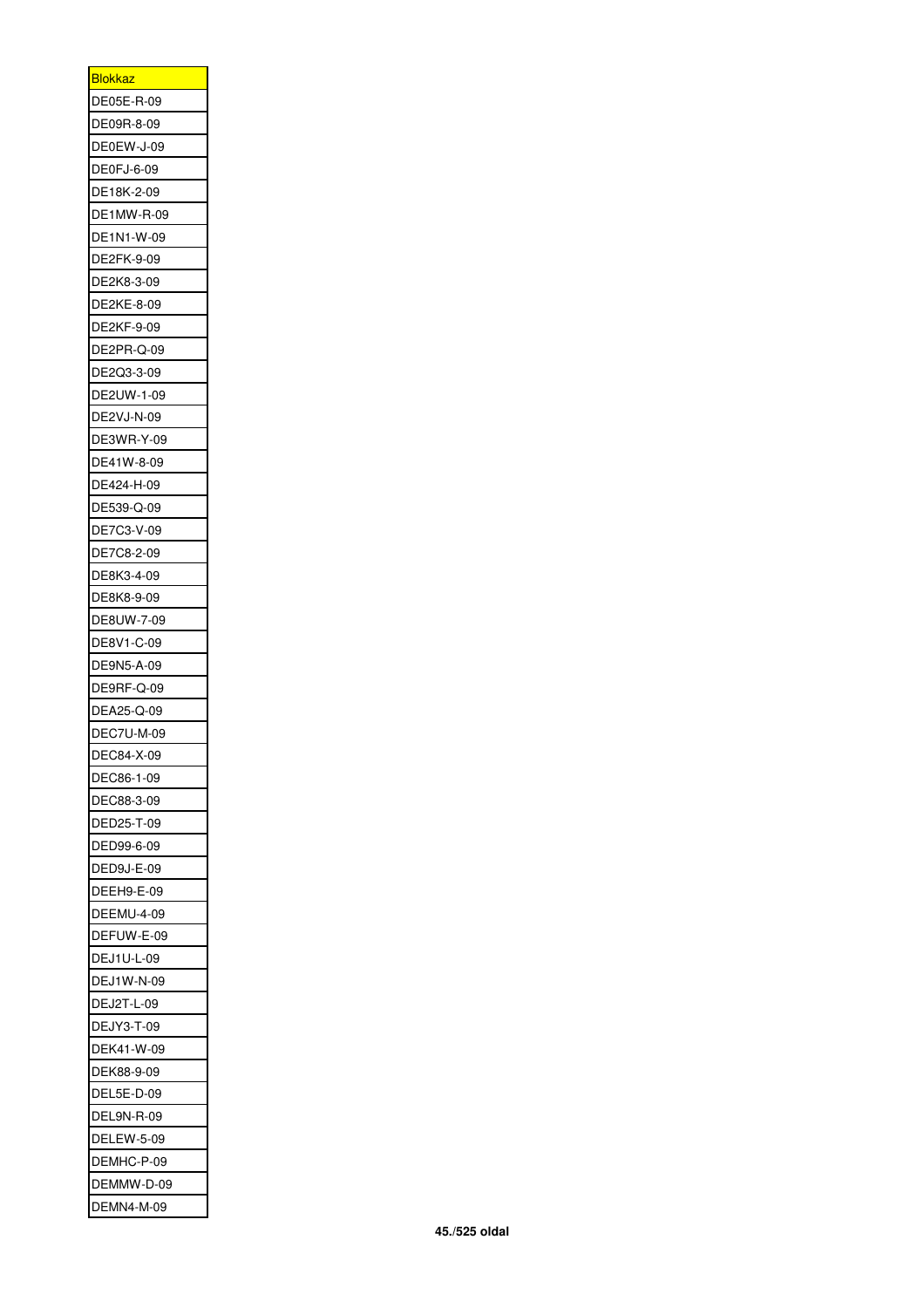| <b>Blokkaz</b>    |
|-------------------|
| DEMN8-R-09        |
| DENK3-J-09        |
| DENP9-V-09        |
| <b>DENPE-1-09</b> |
| DENW0-R-09        |
| DEPRE-4-09        |
| DEQ1W-V-09        |
| DEQ26-6-09        |
| DEQ28-8-09        |
| DEQ2J-J-09        |
| DEQY0-W-09        |
| DER3Q-T-09        |
| DER7U-2-09        |
| DER85-D-09        |
| DER88-H-09        |
|                   |
| DER90-8-09        |
| DET50-5-09        |
| DET99-L-09        |
| DEU85-F-09        |
| DEUC0-D-09        |
| <b>DEUN8-Y-09</b> |
| DEVQ1-U-09        |
| DEVV8-7-09        |
| DEX1U-1-09        |
| DEX1W-3-09        |
| DEX28-F-09        |
| DF1C2-N-09        |
| DF1C8-V-09        |
| DF1H9-2-09        |
| DF1HC-4-09        |
| DF1HQ-H-09        |
| DF1MU-Q-09        |
| DF1MW-T-09        |
| DF2P9-9-09        |
| DF2UW-2-09        |
| DF3RA-E-09        |
| DF3WP-X-09        |
| DF41W-9-09        |
| DF4Y8-L-09        |
| DF539-R-09        |
| DF53E-W-09        |
| DF53N-5-09        |
| DF651-L-09        |
| DF699-1-09        |
| DF6A2-T-09        |
|                   |
| DF6ER-M-09        |
| DF6EU-P-09        |
| DF7CE-8-09        |
| DF7HN-M-09        |
| DF7MW-1-09        |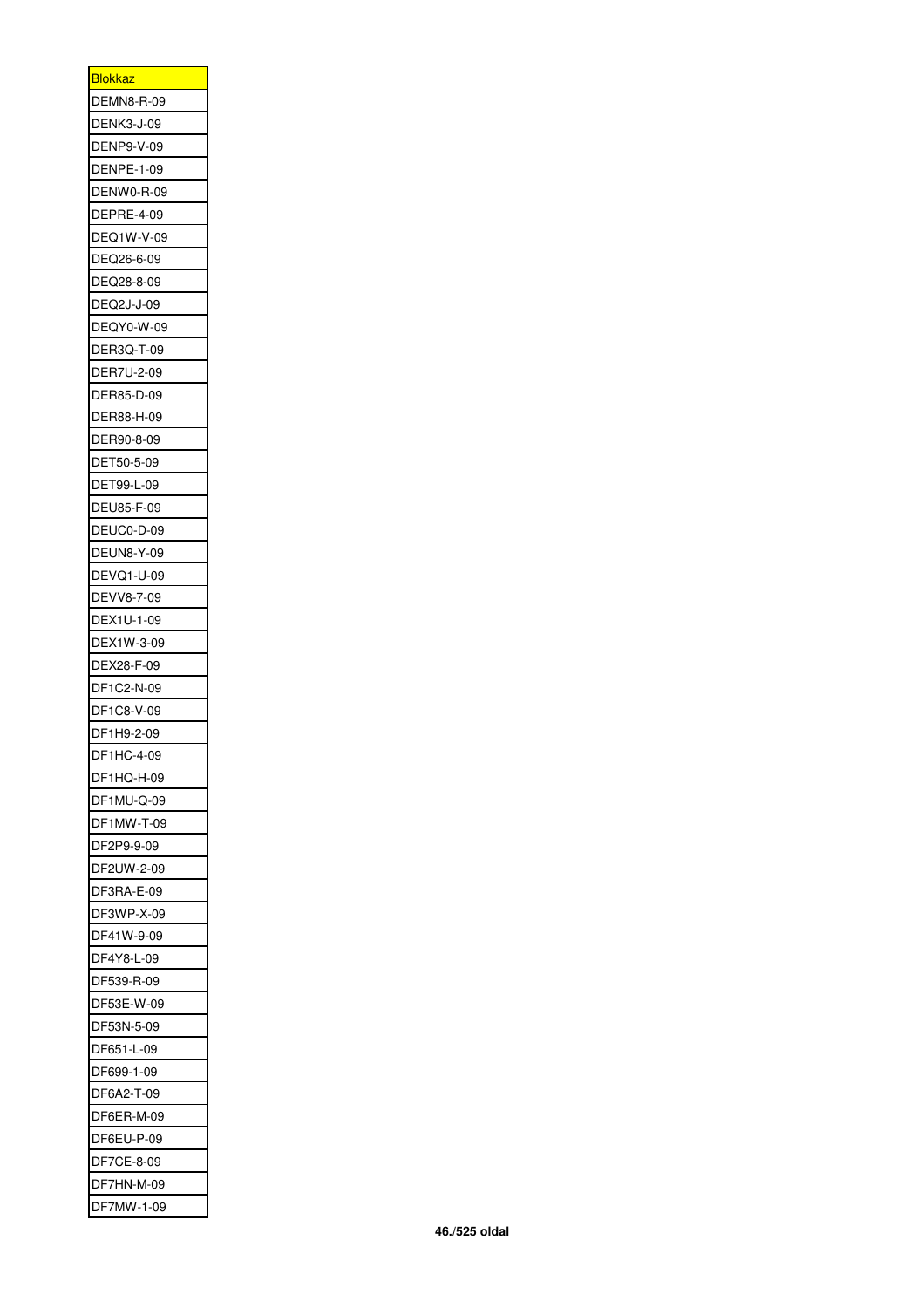| <b>Blokkaz</b> |
|----------------|
| DF7N8-D-09     |
| DF8K8-A-09     |
| DF8PC-K-09     |
| DF8Q1-8-09     |
| DF8UU-6-09     |
| DF8V1-D-09     |
| DF9NE-M-09     |
| DF9R1-A-09     |
| DF9RE-Q-09     |
| DF9W9-Q-09     |
| DFAVE-V-09     |
| DFAY8-T-09     |
| DFC39-Y-09     |
| DFC81-V-09     |
| DFC85-1-09     |
|                |
| DFD2E-4-09     |
| DFD58-2-09     |
| DFD5E-7-09     |
| DFD9N-L-09     |
| DFDER-U-09     |
| DFDEW-Y-09     |
| DFEC8-9-09     |
| DFEHE-L-09     |
| DFEMW-7-09     |
| DFEN1-C-09     |
| DFFP9-P-09     |
| DFFPC-R-09     |
| DFHR8-R-09     |
| DFHRE-X-09     |
| DFHW9-X-09     |
| DFHWC-1-09     |
| DFJY8-1-09     |
| DFM85-9-09     |
| DFMHK-X-09     |
| DFMHQ-4-09     |
| DFMMU-C-09     |
| DFMMW-E-09     |
| DFMN8-T-09     |
| DFMNU-D-09     |
| DFNK1-H-09     |
| DFNPC-Y-09     |
| DFNPP-A-09     |
| DFNV1-T-09     |
| DFNV4-W-09     |
|                |
| DFPWK-E-09     |
| DFPWP-K-09     |
| DFQ24-5-09     |
| DFQ2F-H-09     |
| DFQY1-Y-09     |
| DFR86-F-09     |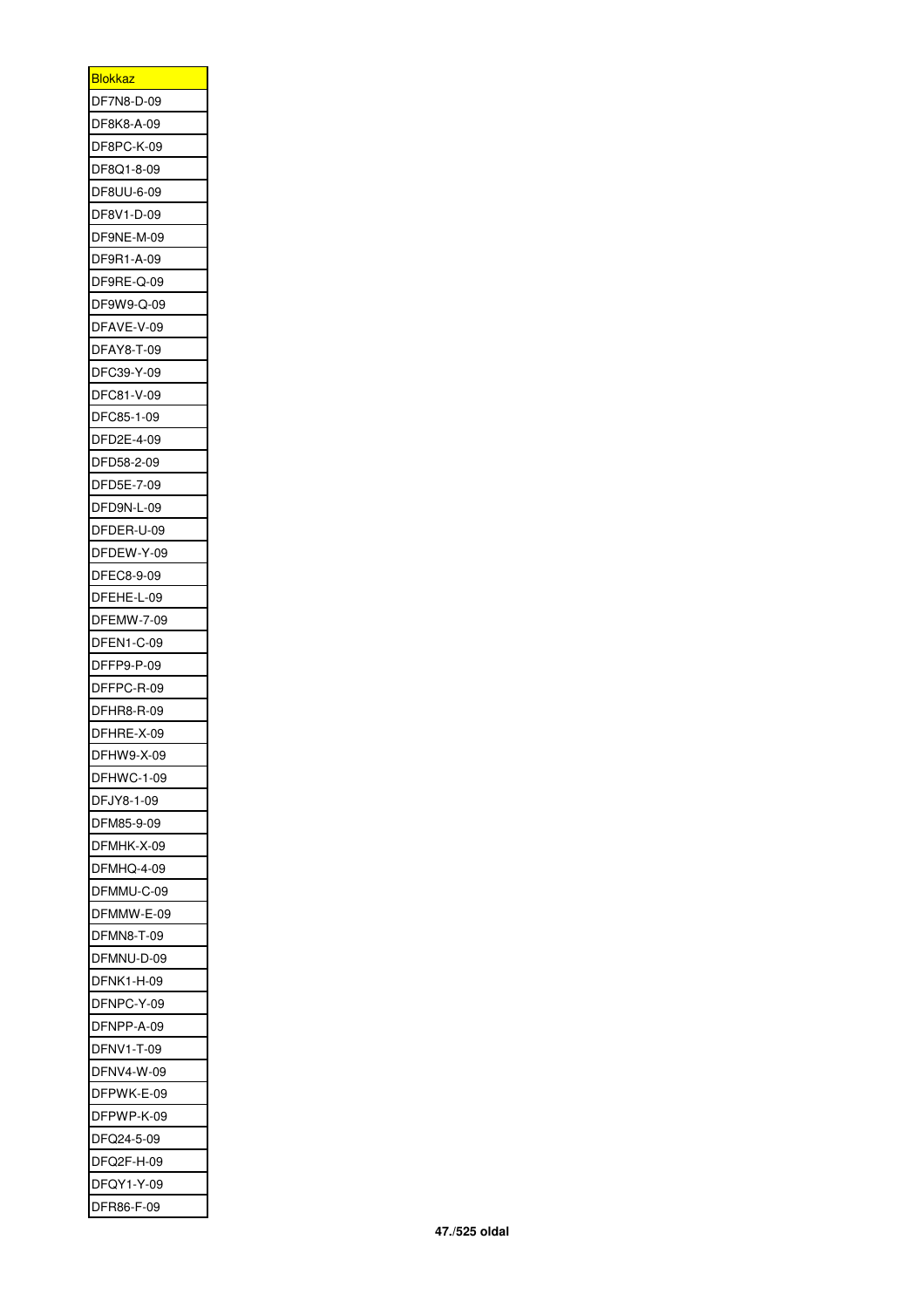| <b>Blokkaz</b>              |
|-----------------------------|
| TF6-P-09 <sup>.</sup><br>DF |
| DFUHN-8-09                  |
| DFUU1-X-09                  |
| DFVPN-H-09                  |
| DFVPQ-K-09                  |
| DFVV6-6-09                  |
| DFVVF-F-09                  |
| DFWWK-M-09                  |
| DFWWN-Q-09                  |
| DFWWP-R-09                  |
| DFXY1-6-09                  |
| DFY3N-Y-09                  |
| DFY8U-A-09                  |
| DH052-F-09                  |
| DH058-N-09                  |
| DH05E-U-09                  |
| DH09C-W-09                  |
| DH0F6-W-09                  |
| DH0FF-6-09                  |
| DH1HN-F-09                  |
| DH2PN-P-09                  |
| DH2PP-Q-09                  |
| DH2UU-1-09                  |
| DH3R1-5-09                  |
| DH4Y1-D-09                  |
| DH53C-V-09                  |
| DH58J-7-09                  |
| DH658-V-09                  |
| DH65E-2-09                  |
| DH699-2-09                  |
| DH6A1-T-09                  |
| DH6ET-P-09                  |
| DH6F1-X-09                  |
| DH7C8-4-09                  |
| DH7HC-C-09                  |
| DH7J1-2-09                  |
| DH7MT-X-09                  |
| DH7NU-1-09                  |
| DH8K1-4-09                  |
| DH8K8-C-09                  |
| DH8P9-J-09                  |
| DH9R8-L-09                  |
| DH9W9-R-09                  |
| DHA1U-F-09                  |
| DHA28-W-09                  |
| DHAY8-U-09                  |
| DHC41-R-09                  |
| DHC7R-M-09                  |
| DHC88-5-09                  |
| DHD9K-J-09                  |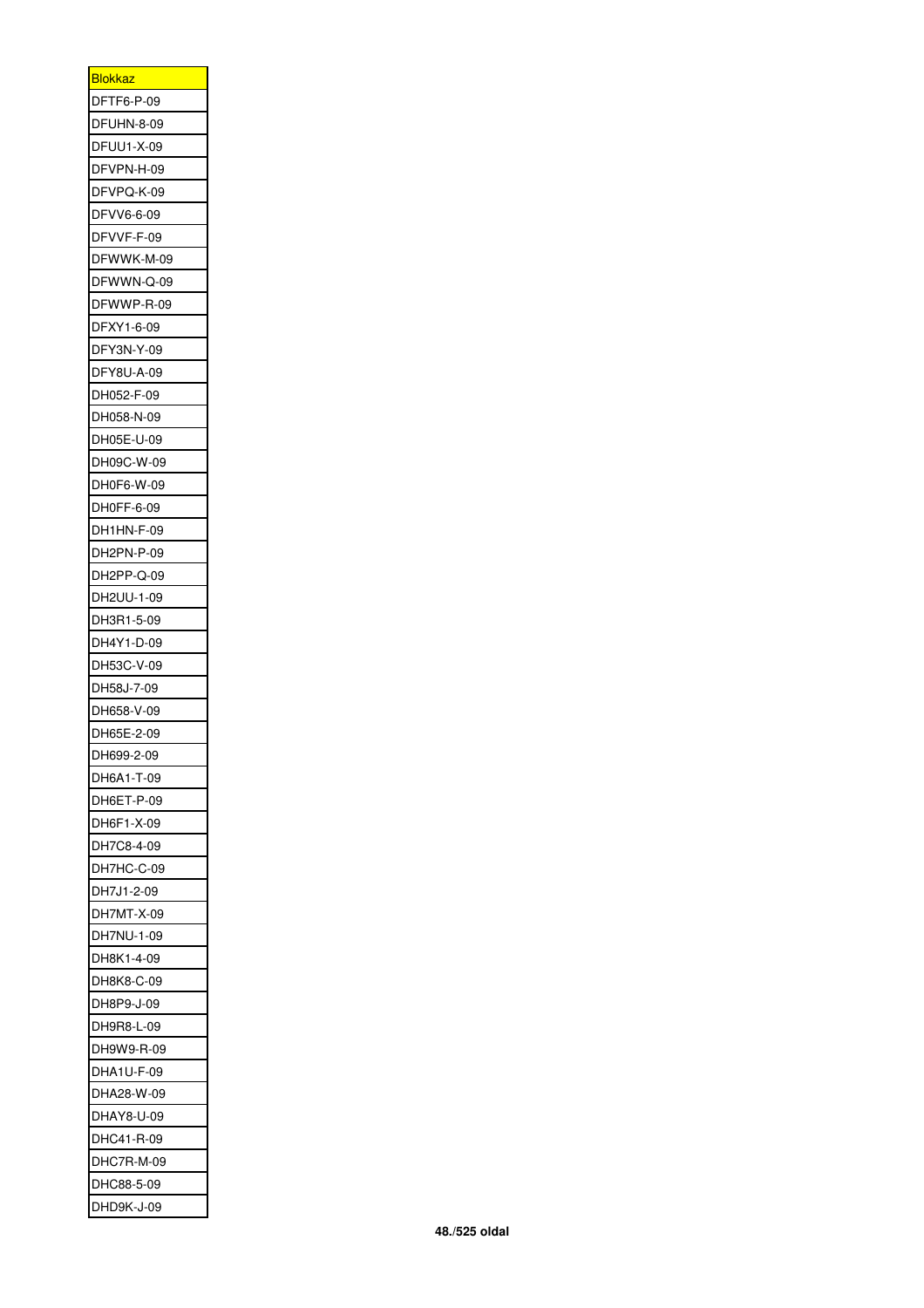| <b>Blokkaz</b> |
|----------------|
| DHD9N-M-09     |
| DHDEU-X-09     |
| DHDFF-L-09     |
| DHDH0-5-09     |
| DHEHQ-X-09     |
| DHEJ1-8-09     |
| DHENF-U-09     |
| DHFQ1-H-09     |
| DHFUU-E-09     |
| DHFV6-T-09     |
| DHFVF-3-09     |
| DHFW0-M-09     |
| DHHWQ-E-09     |
| DHJ26-2-09     |
| DHJ2F-A-09     |
| DHJ32-X-09     |
| DHK3Q-N-09     |
| DHK88-C-09     |
| DHK90-4-09     |
| DHK92-6-09     |
| DHL99-F-09     |
|                |
| DHL9K-Q-09     |
| DHL9Q-W-09     |
| DHLEU-5-09     |
| DHLF8-L-09     |
| DHLFF-T-09     |
| DHMHQ-5-09     |
| DHMMP-8-09     |
| DHMNF-2-09     |
| DHMNJ-4-09     |
| DHMP0-L-09     |
| DHNKE-X-09     |
| DHNPQ-D-09     |
| DHNQ1-P-09     |
| DHNV8-3-09     |
| DHPWC-8-09     |
| DHQ1P-Q-09     |
| DHQ2F-J-09     |
| DHR43-8-09     |
| DHR92-D-09     |
| DHTFF-1-09     |
| DHUHC-Y-09     |
| DHUMU-L-09     |
| DHUN6-Y-09     |
| DHUP0-T-09     |
| DHVK1-Q-09     |
| DHVPQ-L-09     |
| DHVW0-2-09     |
| DHWRE-D-09     |
| DHWWQ-U-09     |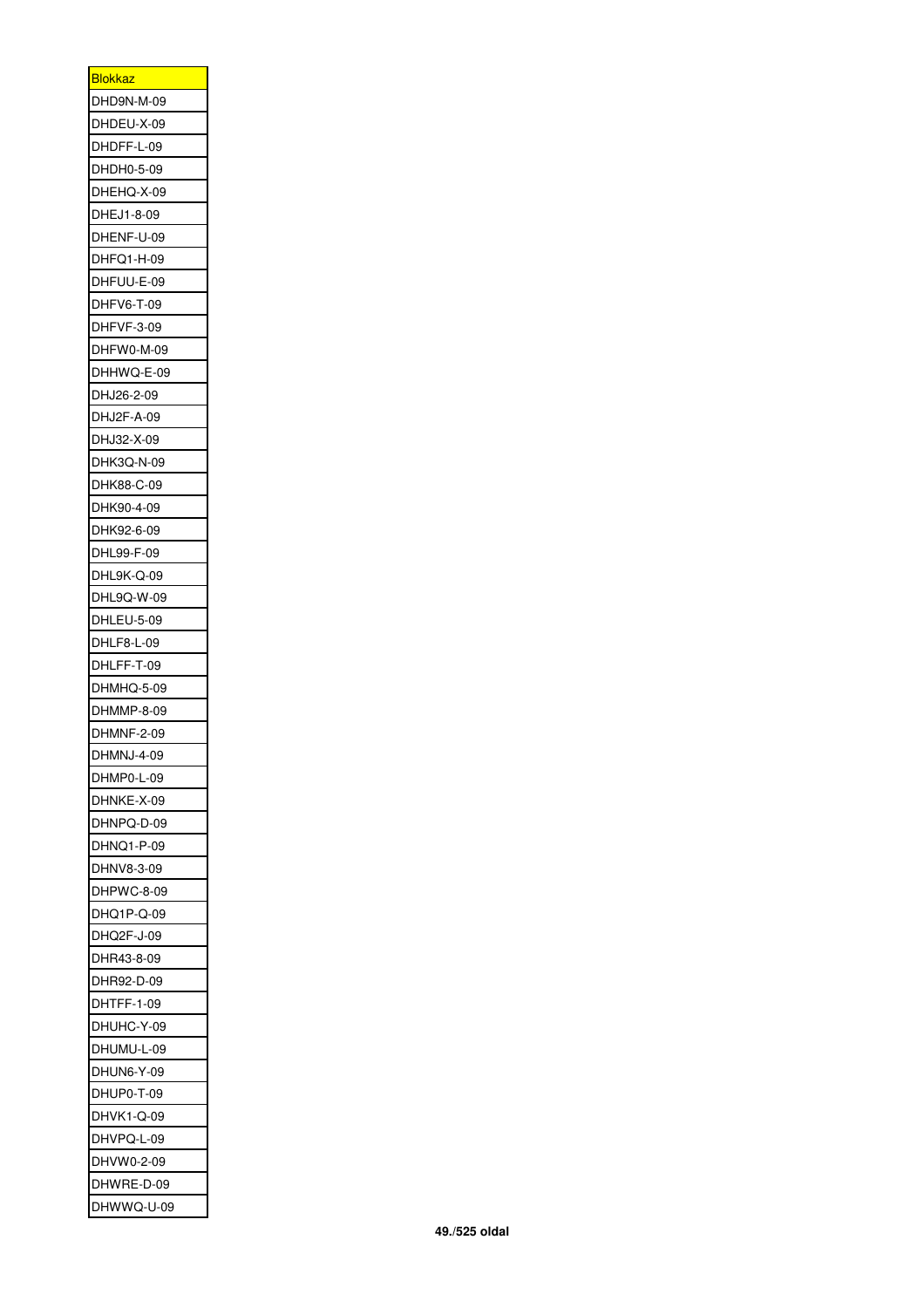| <b>Blokkaz</b> |
|----------------|
| DHX1U-3-09     |
| DHX28-J-09     |
| DHX30-9-09     |
| DHY3Q-3-09     |
| DHY88-R-09     |
| DHY90-J-09     |
| DJ05H-X-09     |
| DJ0F6-X-09     |
| DJ1HC-6-09     |
| DJ2KE-C-09     |
| DJ2KH-E-09     |
| DJ2KT-Q-09     |
| DJ2W0-8-09     |
| DJ3X3-E-09     |
| DJ428-Q-09     |
| DJ4YH-W-09     |
| DJ6FJ-H-09     |
| DJ7NF-N-09     |
| DJ8PC-M-09     |
|                |
| DJ8W0-F-09     |
| DJ9X6-H-11     |
| DJA2F-5-09     |
| DJD25-W-09     |
| DJD9L-L-09     |
| DJEC8-C-09     |
| DJEHL-U-09     |
| DJEHQ-Y-09     |
| DJFPQ-7-09     |
| DJFV5-T-09     |
| DJHN5-M-09     |
| DJHWE-5-09     |
| DJK43-3-09     |
| DJM85-C-09     |
| DJMJ3-K-09     |
| DJMMU-E-09     |
| DJMNK-6-09     |
| DJNF5-L-09     |
| DJNUP-8-10     |
| DJNVK-E-09     |
| DJR43-9-09     |
| DK1J3-Q-11     |
| DK1N1-2-09     |
| DK2UW-5-09     |
| DK2V8-J-09     |
| DK41W-D-09     |
| DK57W-M-09     |
| DK6FJ-J-09     |
| DK7N8-H-09     |
| DK8UU-9-09     |
| DK8VJ-1-09     |
|                |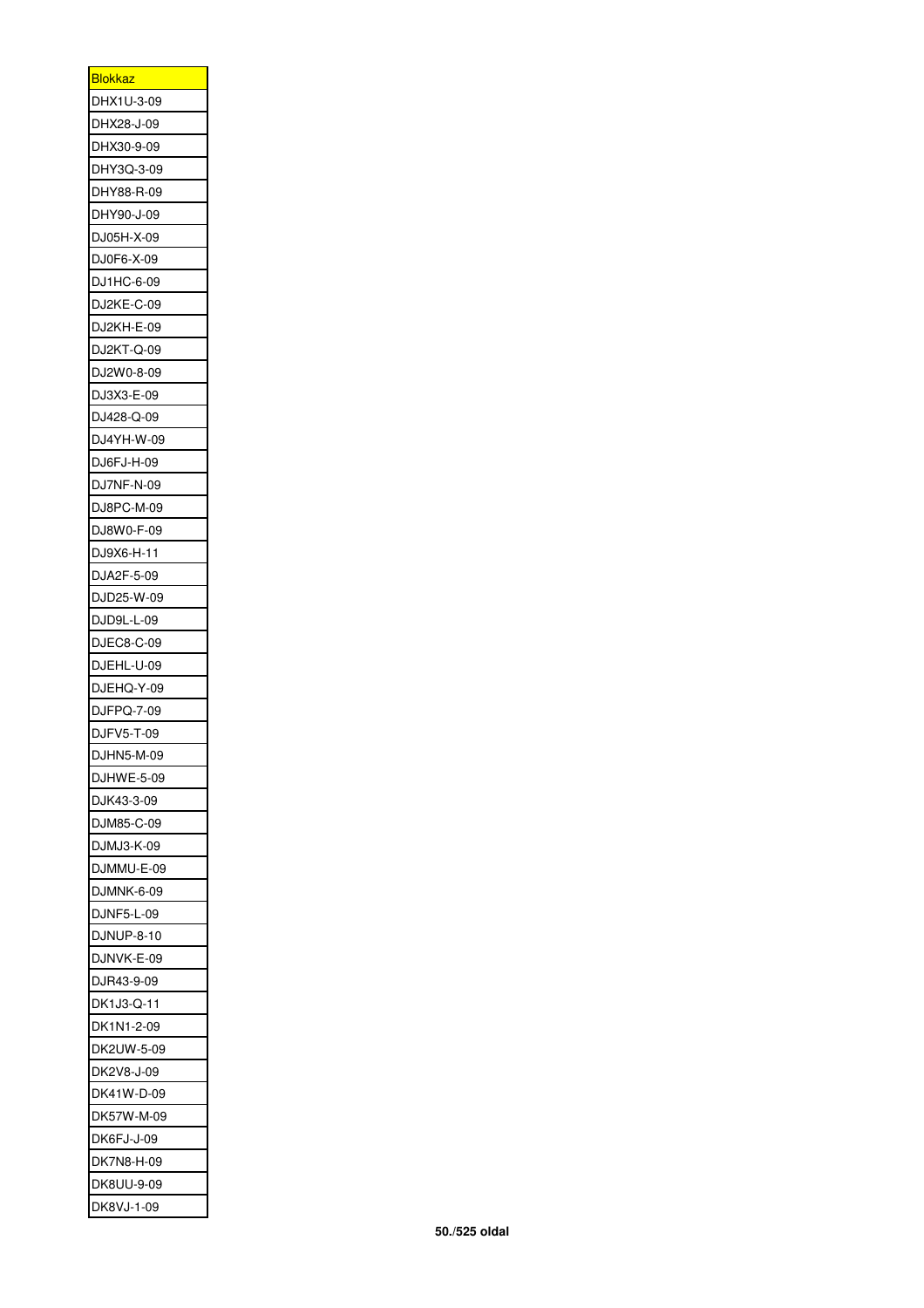| <u>Blokkaz</u>    |
|-------------------|
| DKAV5-P-09        |
| DKC92-2-09        |
| DKD25-X-09        |
| DKDEW-3-09        |
| DKDF1-7-09        |
| DKFP5-N-09        |
| <b>DKHN5-N-09</b> |
| DKJV5-W-09        |
| DKL9L-U-09        |
| DKL9N-W-09        |
| DKMH5-M-09        |
| DKMHX-E-09        |
| DKNP5-V-09        |
| DKNUW-R-09        |
| DKQ1U-X-09        |
| DKQ1W-1-09        |
| DKQV5-4-09        |
|                   |
| DKQY1-3-09        |
| DKR7U-6-09        |
| DKR8F-U-09        |
| DKTEU-E-09        |
| DKUHC-2-09        |
| DKUNF-A-09        |
| DKVK1-T-09        |
| DKVPH-E-09        |
| DKVW2-6-09        |
| DKWN5-3-09        |
| DKWR1-2-09        |
| DKWWH-N-09        |
| DKX2F-T-09        |
| DKX2J-V-09        |
| DKY3C-R-09        |
| DL2V8-K-09        |
| DL2VK-V-09        |
| DL428-T-09        |
| DL4V5-J-09        |
| DL4V6-K-09        |
| DL9N5-H-09        |
| DLE85-7-09        |
| DLFF5-F-09        |
| DLFK1-E-09        |
| DLFUU-J-09        |
| DLHN5-P-09        |
| DLL25-6-09        |
| DLLEU-8-09        |
| DLM85-E-09        |
| DLNQ2-U-09        |
| DLNUU-Q-09        |
| DLQV5-5-09        |
| DLR40-8-09        |
|                   |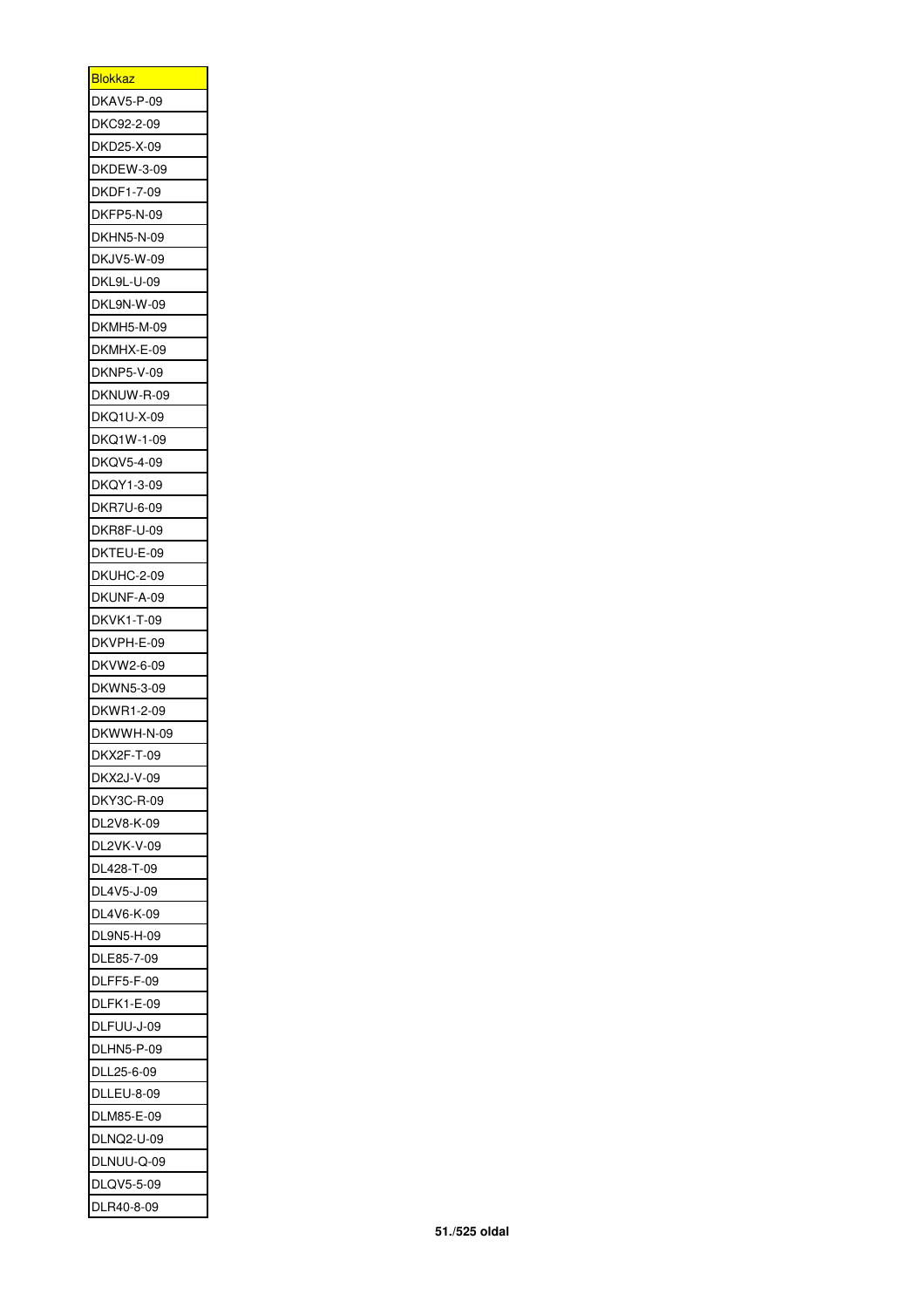| <b>Blokkaz</b> |
|----------------|
| DLX1U-6-09     |
| DLXV5-C-09     |
| DLY42-J-09     |
| DLY7U-E-09     |
| DM2F5-3-09     |
| DM3N5-A-09     |
| DM3WC-R-09     |
| DM41U-D-09     |
| DM4V5-K-09     |
| DM57U-M-09     |
| DM6EU-V-09     |
| DM785-2-09     |
| DM7HX-3-09     |
| DM8KF-P-09     |
| DM8PX-A-09     |
| DM9N5-J-09     |
| DMAV5-R-09     |
| DMC3X-T-09     |
| DMC86-7-09     |
| DMD25-1-09     |
| DME85-8-09     |
| DMFF5-H-09     |
| DMHWC-6-09     |
| DMK3X-1-09     |
| DML9C-N-09     |
| DML9X-8-09     |
| DMMHX-H-09     |
| DMNPK-C-09     |
| DMPWX-Y-09     |
| DMR3X-7-09     |
| DMR81-F-09     |
| DMT25-E-09     |
| DMT9X-F-09     |
| DMUHC-4-09     |
| DMVPX-X-09     |
| DMVVJ-P-09     |
| DMWN5-5-09     |
| DMWWX-6-09     |
| DN025-M-09     |
| DN09X-N-09     |
| DN0F6-3-09     |
| DN0FJ-E-09     |
| DN0FM-J-09     |
| DN185-V-09     |
| DN1NJ-N-09     |
| DN53X-M-09     |
| DN586-2-09     |
| DN69X-V-09     |
| DN6A3-2-09     |
| DN6EU-W-09     |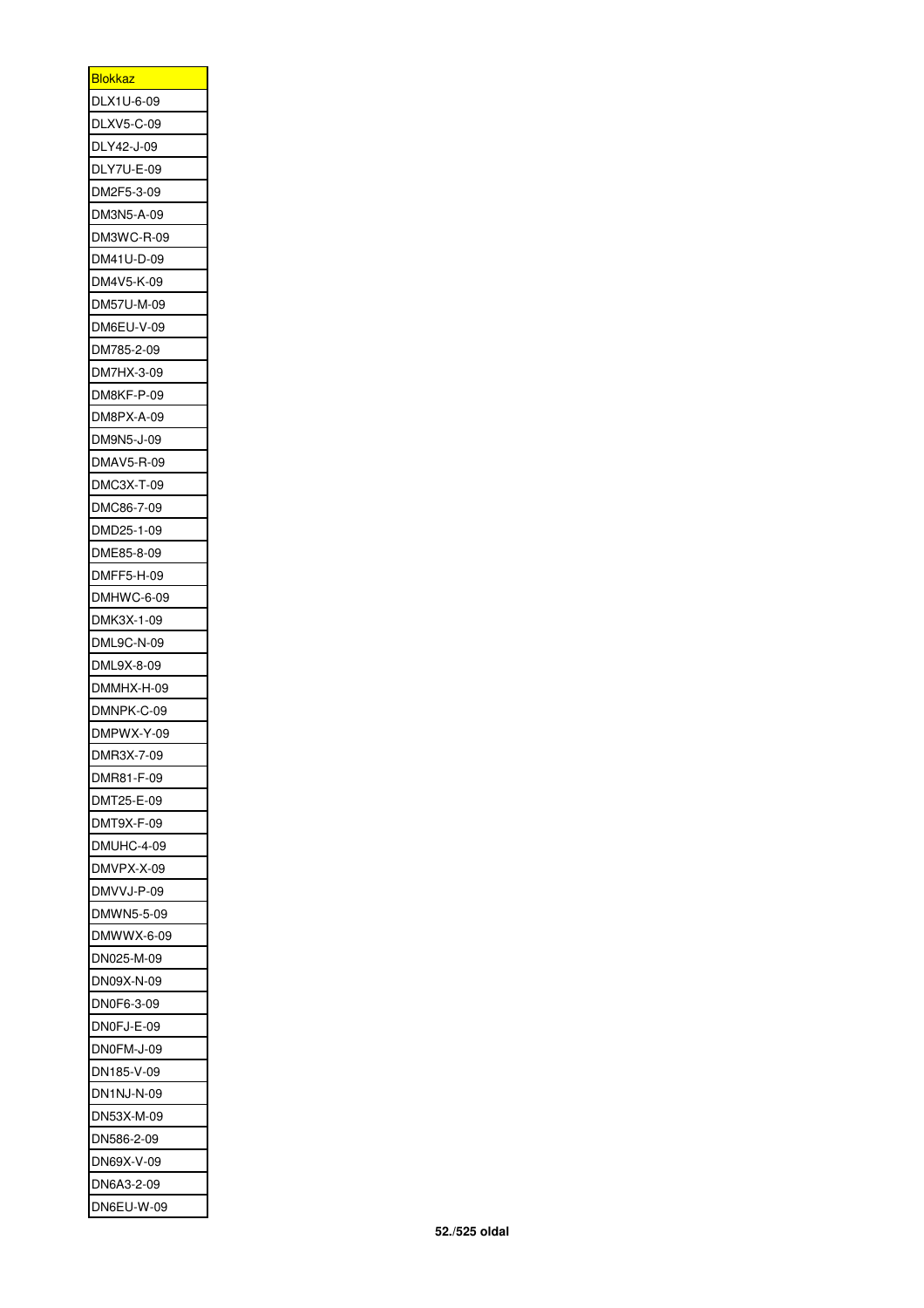| <u>Blokkaz</u>    |
|-------------------|
| DN6F6-9-09        |
| DN7CE-F-09        |
| DN7HL-R-09        |
| DN7J6-D-09        |
| DN7N6-J-09        |
| DN8F5-A-09        |
| DN8KE-P-09        |
| DN9RE-X-09        |
| DN9WC-1-09        |
| DN9WK-7-09        |
| DNC3X-U-09        |
| DND9X-3-09        |
| DNDF6-H-09        |
| DNEHX-A-09        |
|                   |
| DNFKE-W-09        |
| DNFPL-7-09        |
| DNHWK-E-09        |
| DNK3K-N-09        |
| DNK90-9-09        |
| DNMNJ-9-09        |
| DNNF5-Q-09        |
| DNQV5-7-09        |
| DNR8J-1-09        |
| DNT25-F-09        |
| DNT9X-H-09        |
| DNU85-P-09        |
| DNUHK-C-09        |
| DNVVJ-Q-09        |
| DNVW0-X-10        |
| DNXV5-E-09        |
| DNY90-P-09        |
| DP2VJ-X-09        |
| DP53C-3-09        |
| DP785-4-09        |
| DP7NJ-W-09        |
| DP8V9-W-09        |
| DPE85-A-09        |
| DPFPX-L-09        |
| DPJ26-8-09        |
| DPK3C-H-09        |
| DPK8J-U-09        |
| DPL9C-Q-09        |
| <b>DPNPC-7-09</b> |
|                   |
| DPNV9-A-09        |
| DPPWC-F-09        |
| DPQ2J-T-09        |
| DPTFJ-9-09        |
| DPUNJ-J-09        |
| DPVV9-J-09        |
| DPY3C-W-09        |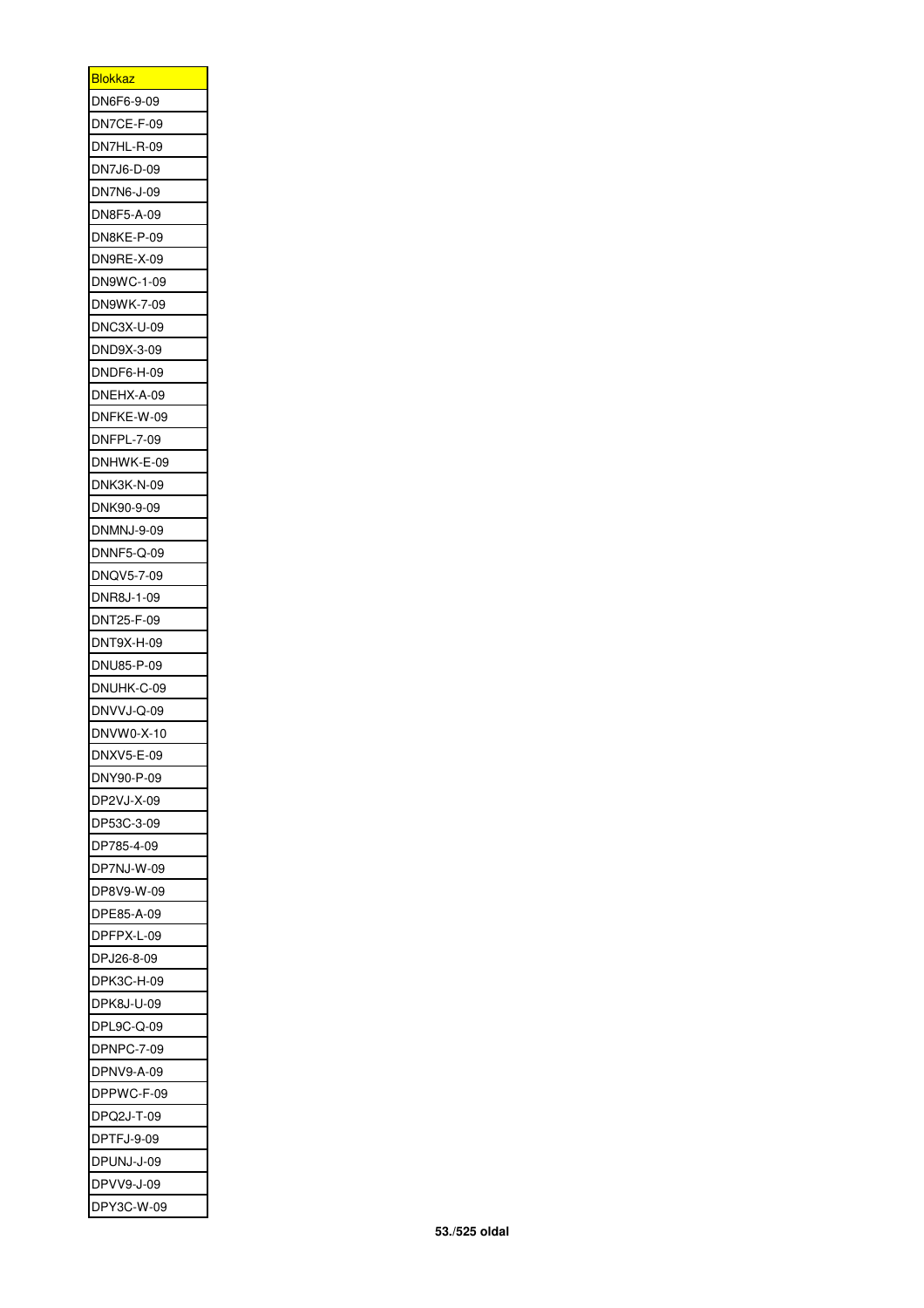| <u>Blokkaz</u> |
|----------------|
| DQ0FJ-H-09     |
| DQ1HC-D-09     |
| DQ1NJ-Q-09     |
| DQ2VJ-Y-09     |
| DQ3N5-E-09     |
| DQ42J-7-09     |
| DQ542-U-09     |
| DQ58J-F-09     |
| DQ6FJ-P-09     |
| DQ7NJ-X-09     |
| DQ8Q2-K-09     |
| DQ9N5-M-09     |
| DQPWK-P-09     |
|                |
| DQT9K-6-09     |
| DQWWK-W-09     |
| DQY3K-5-09     |
| DR1HK-M-09     |
| DR2PK-V-09     |
| DR2V6-N-09     |
| DR3WK-4-09     |
| DR8PK-3-09     |
| DR9WK-A-09     |
| DRA30-X-09     |
| DRC3M-M-09     |
| DREHK-2-09     |
| DREP0-N-09     |
| DRFPK-9-09     |
| DRHWK-J-09     |
| DRMHK-8-09     |
| DRQ30-3-10     |
| DRR86-H-10     |
| DRTF6-Q-10     |
| DRUN6-Y-10     |
| DRUP0-3-09     |
| DRVW0-A-09     |
| DTD9M-W-09     |
| DTMNJ-E-09     |
| DU2PC-Q-09     |
| DUL9C-V-09     |
| DUPWC-L-09     |
|                |
| DV09K-H-09     |
| DV8PM-8-09     |
| DVC3K-N-09     |
| DVC3M-Q-09     |
| DVHWM-P-09     |
| DVL9M-6-09     |
| DVNPM-N-09     |
| DVPWM-W-09     |
| DVR3M-5-09     |
| DVUHM-M-09     |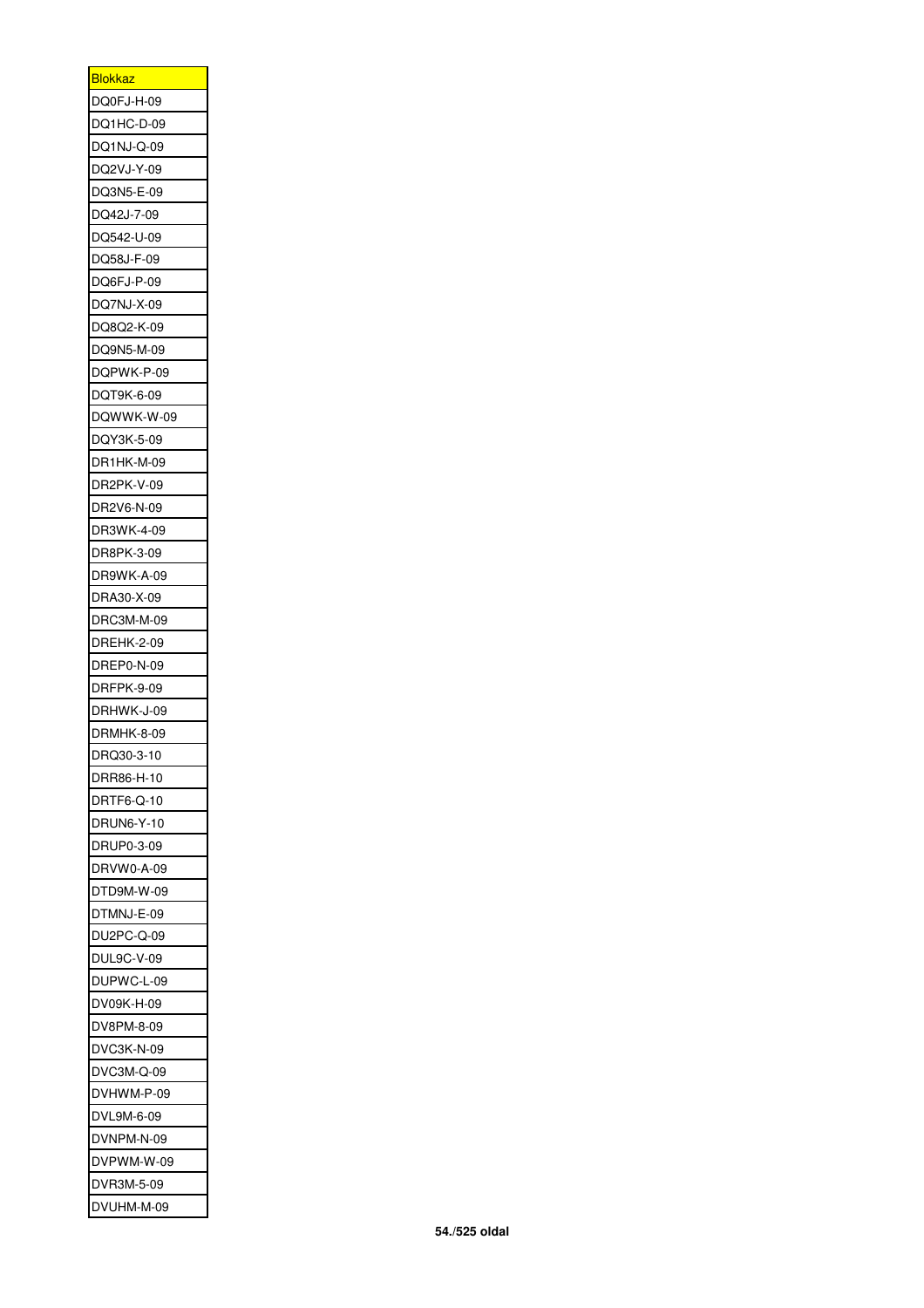| <u>Blokkaz</u>    |
|-------------------|
| DWK3X-9-09        |
| DWR3X-H-09        |
| DX1HM-V-09        |
| DX8PM-A-09        |
| E01K8-D-11        |
| E01P7-H-11        |
| E02RC-Q-11        |
| E02WD-W-11        |
| E02WN-6-11        |
| E02WR-9-11        |
| E03YC-Y-11        |
|                   |
| E043P-F-11        |
| E0488-6-11        |
| E0558-4-11        |
| :055C-7-11<br>E   |
| E059E-E-11        |
| E059F-F-11        |
| E05A3-4-11        |
| E06AY-2-11        |
| E06CC-F-11        |
| E07KC-P-11        |
| E07PD-V-11        |
| E07Q1-J-11        |
| E08RC-X-11        |
| E08WV-L-11        |
| E09YC-6-11        |
| :0A39-8-11<br>E   |
| E0A3H-F-11        |
| E0C5C-E-11        |
| E0C9D-L-11        |
| E0C9P-W-11        |
| E0CA4-C-11        |
| E0CF7-L-11        |
| ODCA-M-11<br>E    |
| E0DH5-L-11        |
| E0DH9-Q-11        |
| E0DJ1-H-11        |
| E0FLY-L-11        |
| $EOHYC-D-11$<br>E |
| E0K5C-M-11        |
| E0K9D-T-11        |
| E0K9H-W-11        |
| E0K9V-9-11        |
|                   |
| E0KA1-F-11        |
| E0MK5-W-11        |
| :0MQ1-X-11<br>E   |
| E0NRC-C-11        |
| E0NWD-J-11        |
| E0NX4-9-11        |
| E0Q3P-3-11        |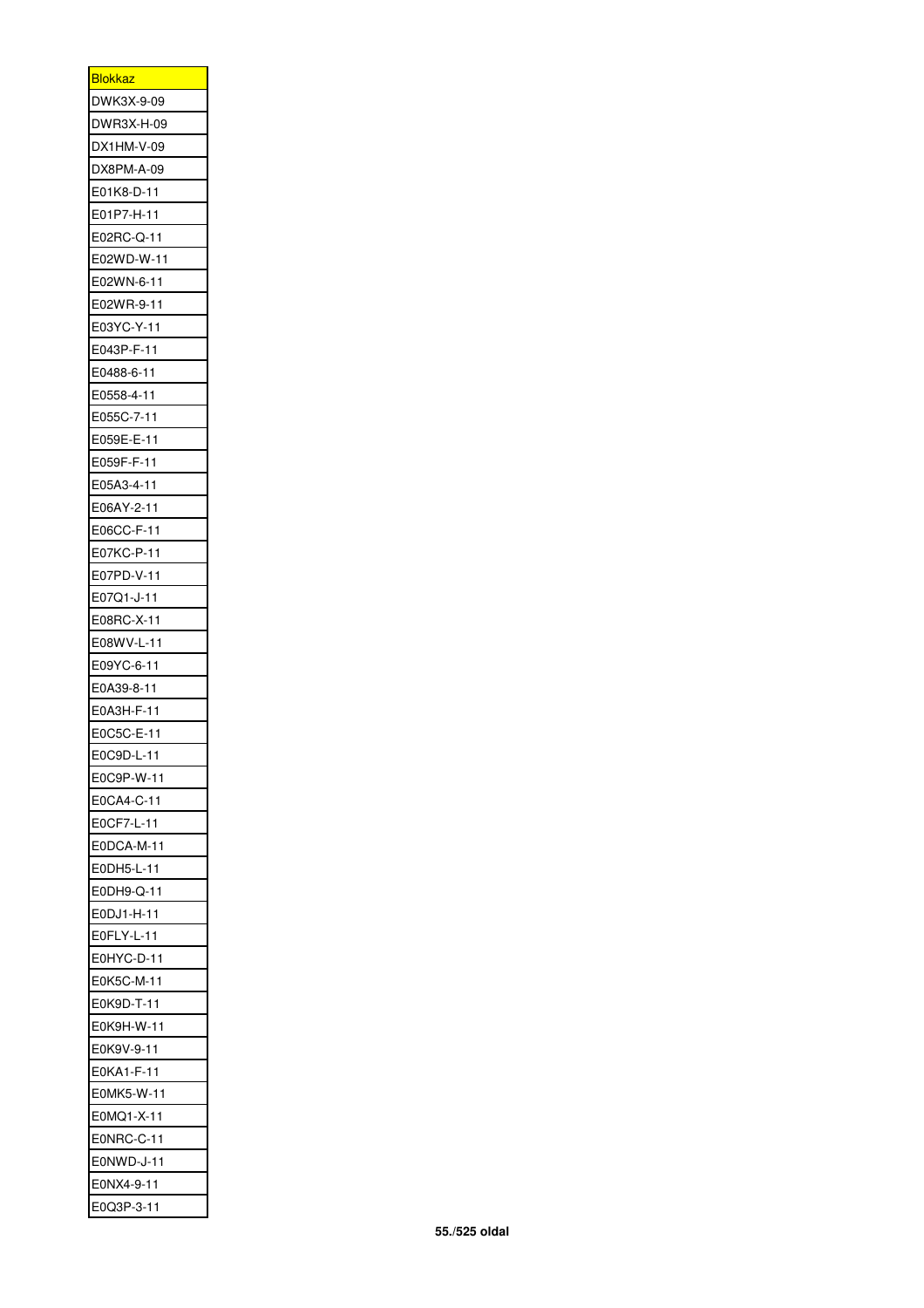| <b>Blokkaz</b>  |
|-----------------|
| E0R4Y-E-11      |
| E0R95-R-11      |
| E0R9H-4-11<br>Е |
| E0RA1-N-11      |
| E0THD-8-11      |
| E0UJQ-N-11      |
| E0VR8-F-11      |
| E0W24-M-11      |
| E0WY8-P-11      |
| E0X3D-Y-11      |
| E0Y5C-2-11      |
| E0Y9P-J-11      |
| E10J1-4-11      |
| E10NM-V-11      |
| E12R8-N-11      |
| E12WD-X-11      |
| E13XQ-C-11      |
| E143D-6-11      |
| E1441-U-11      |
| E1485-4-11      |
| E16AQ-U-11      |
| 16CC-H-11<br>Е  |
| E16HY-8-11      |
| E16NM-3-11      |
| E17JQ-3-11      |
| E17V5-U-11      |
| Е<br>1924-2-11: |
| E19YA-6-11      |
| E1A43-4-11      |
| E1A85-A-1<br>1  |
| E1EKD-Y-11      |
| E1EV5-2-11      |
| E1FQQ-J-11      |
| E1H2M-R-11      |
| E1HY5-7-11      |
| E1J41-8-11      |
| E1K4W-6-11      |
|                 |
| E1K4Y-8-11      |
| E1K5C-N-11      |
| E1LAQ-8-11      |
| 1LC5-P-11<br>E  |
| E1LH9-Y-11      |
| E1LHD-3-11      |
| E1LN7-3-11      |
| E1MJW-N-11      |
| 1MQ2-1-11<br>Е  |
| E1NR5-6-11      |
| E1NWP-V-11      |
| E1Q3P-4-11      |
| E1Q42-H-11      |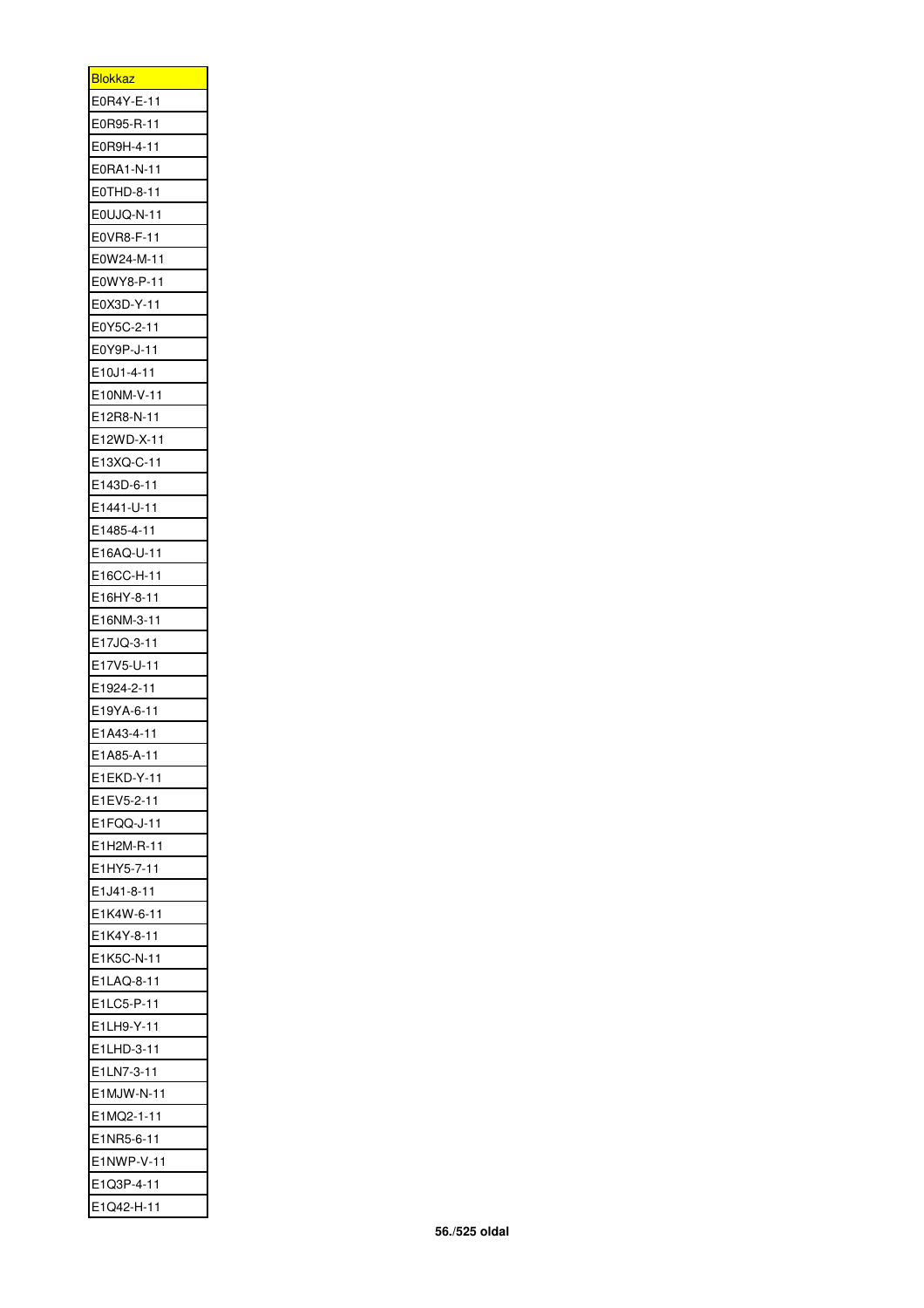| <u>Blokkaz</u>  |
|-----------------|
| E1TCA-3-11      |
| E1TN4-6-11      |
| E1TNM-P-11      |
| E1UJW-V-11      |
| E1UP9-E-11      |
| E1UPD-J-11      |
| E1VRC-L-11      |
| E1WXQ-6-11      |
| E1WYC-U-11      |
| E1X41-N-11      |
| E1X43-Q-11      |
| E1X87-1-11      |
| E1Y5C-3-11      |
| E1Y9R-M-11      |
| E20HH-L-11      |
| E21JQ-W-11      |
| E21PP-2-11      |
| E22QY-D-11      |
| E22R5-L-11      |
| E22RC-T-11      |
|                 |
| E22X3-P-11      |
| E2324-V-11      |
| E2325-W-11      |
| E27Q3-N-11      |
| E27VM-C-11      |
| E29XQ-L-11      |
| 2A8M-U-11<br>Е  |
| E2DAY-A-11      |
| E2DC8-M-11      |
| E2DCE-T-11      |
| E2DN4-T-11      |
| E2EKC-Y-11      |
| E2EVM-K-11      |
| Е<br>E2H25-A-11 |
| E2K9Y-F-11      |
| E2MP5-4-11      |
| E2MV2-6-11      |
| E2P27-L-11      |
| E2Q3Y-E-11      |
| E2R55-P-11      |
| E2RF4-Y-11      |
| E2RF5-1-11      |
| E2TCA-4-11      |
|                 |
| E2X85-Y-11      |
| E2Y9Y-V-11      |
| 31VM-6-11<br>E  |
| E32QQ-6-11      |
| E33TK-4-11      |
| E33YA-2-11      |
| E354Q-N-11      |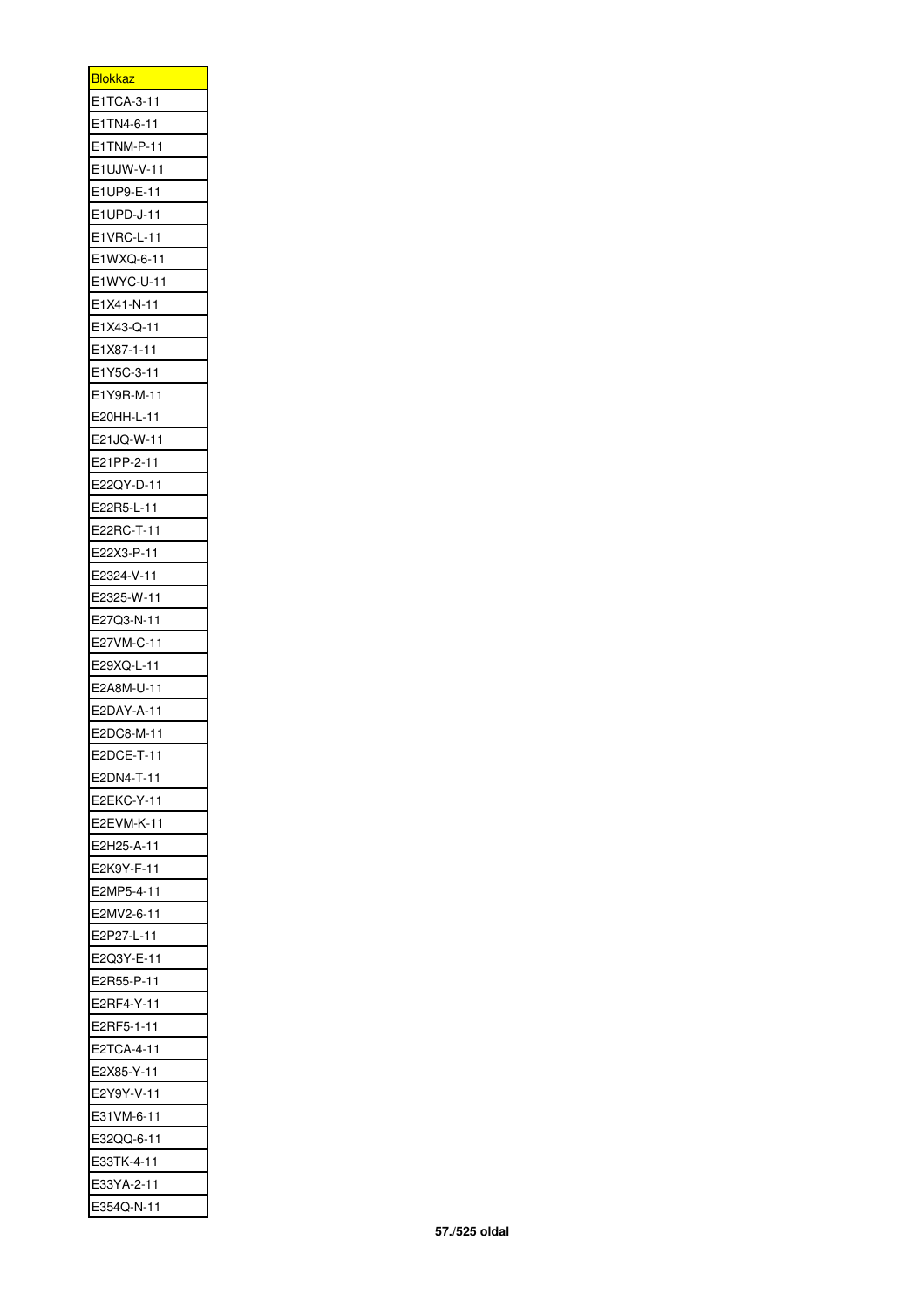| <u>Blokkaz</u>  |
|-----------------|
| E366K-L-11      |
| E36HR-4-11      |
| Е<br>:36HY-A-11 |
| E36J2-E-11      |
| E37JY-D-11      |
| E37KA-R-11      |
| E37PY-K-11      |
| E39TK-A-11      |
| E3A85-D-11      |
| E3EV7-6-11      |
| E3H2M-U-11      |
| E3J3Y-8-11      |
| E3K5C-Q-11      |
| E3K95-N-11      |
| E3KA1-K-11      |
| E3LCC-Y-11      |
| E3LHY-Q-11      |
| E3MKC-7-11      |
| E3MKD-8-11      |
| E3MPN-N-11      |
| E3PTK-Q-11      |
| Е<br>:3Q3N-5-11 |
| E3R4Y-J-11      |
| E3R55-Q-11      |
| E3R95-V-11      |
| E3R9Y-P-11      |
| E3THY-X-11      |
| E3TJ1-1-11      |
| E3UDK-F-11      |
| E3UKC-E-11      |
| E3UKD-F-11      |
| E3UPD-L-11      |
| E3UV4-H-11      |
| E3UV5-J-11      |
| E3VR7-J-11      |
| E3VRC-N-11      |
| E3VW9-Q-11      |
| E3VWD-U-11      |
| E3W24-Q-11      |
| E3Y5D-6-11      |
| :40C5-6-11<br>E |
| E41Q1-F-11      |
| E42R5-N-11      |
| E4324-X-11      |
| E43YD-5-11      |
| Е<br>:4487-9-11 |
| E46HF-U-11      |
| E47Q0-M-11      |
| E48LK-4-11      |
| E48LP-8-11      |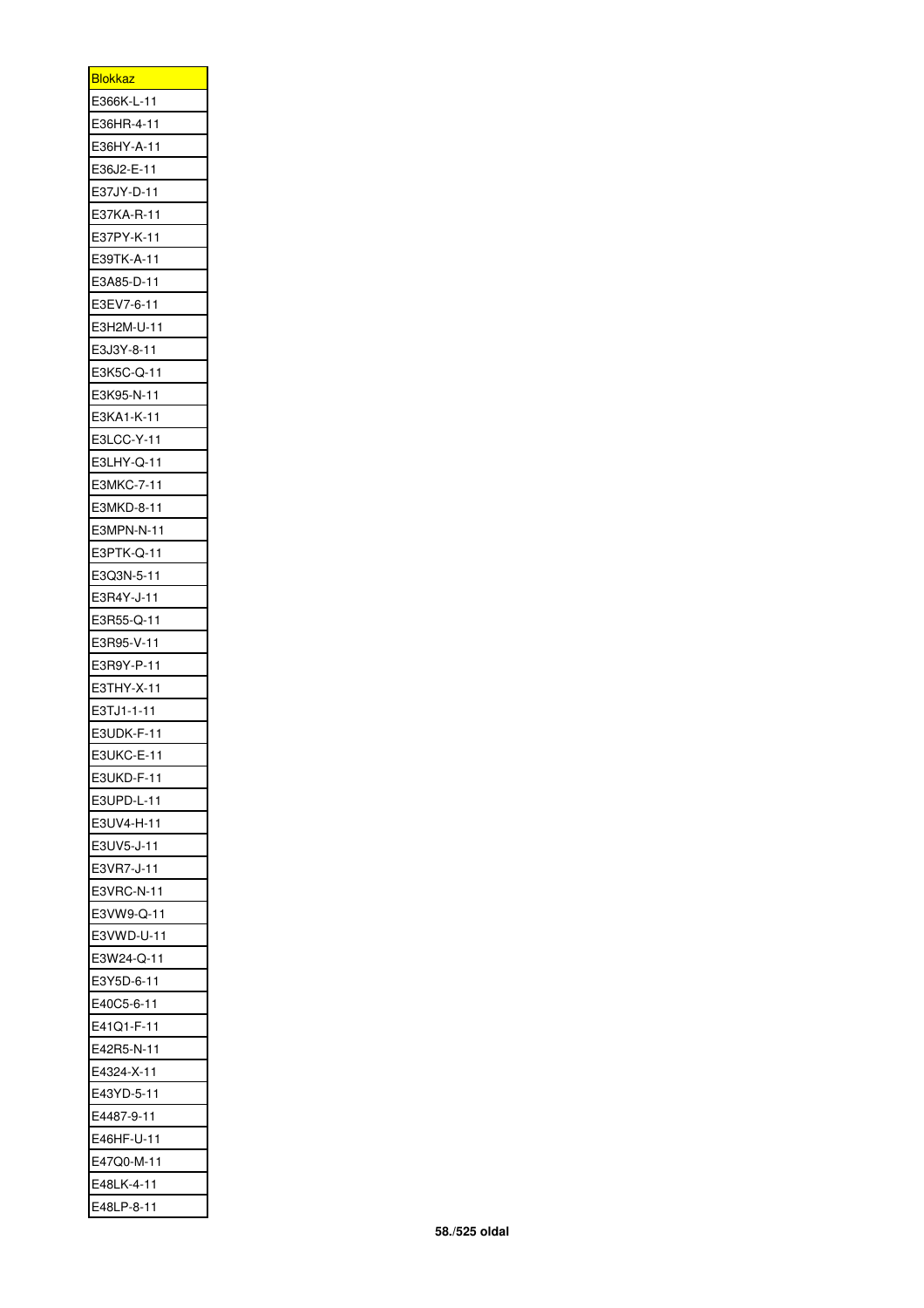| <u>Blokkaz</u>  |
|-----------------|
| E49Y2-1-11      |
| E4A87-H-11      |
| E4D6H-R-11      |
| E4DHY-K-11      |
| E4EDK-3-11      |
| E4FWY-2-11      |
| E4FX0-3-11      |
| E4H22-9-11      |
| E4HTK-K-11      |
| E4HXQ-V-11      |
| E4J39-L-11      |
| E4J44-F-11      |
| E4K0H-Q-11      |
| E4LJ4-X-11      |
| E4MPD-E-11      |
| E4MQ4-6-11      |
| E4MV6-D-11      |
| E4MV7-E-11      |
| E4NR5-9-11      |
| E4NWN-X-11      |
| E4NX4-E-11      |
| 4Q3C-V-11<br>Е  |
| E4Q3D-W-11      |
| E4Q3F-Y-11      |
| E4RA1-T-11      |
| E4TC5-1-11      |
| E4UDK-H-11      |
| E4UJQ-T-11      |
| E4VLK-Q-11      |
| E4VWD-V-11      |
| E4X86-3-11      |
| E4Y0X-L-11      |
| E4Y5E-8-11      |
| E4Y9C-A-11      |
| E4YF7-C-11      |
| E50CE-H-11      |
| E50HE-M-11      |
| E50J1-8-11      |
| E51KE-Q-11      |
| E51PC-T-11      |
| :5486-9-11<br>E |
| E550X-T-11      |
| E56HY-D-11      |
| E57DK-W-11      |
| E57V4-X-11      |
| Е<br>:5924-6-11 |
|                 |
| E5A3C-H-11      |
| E5C9W-9-11      |
| E5CF7-R-11      |
| E5DN4-W-11      |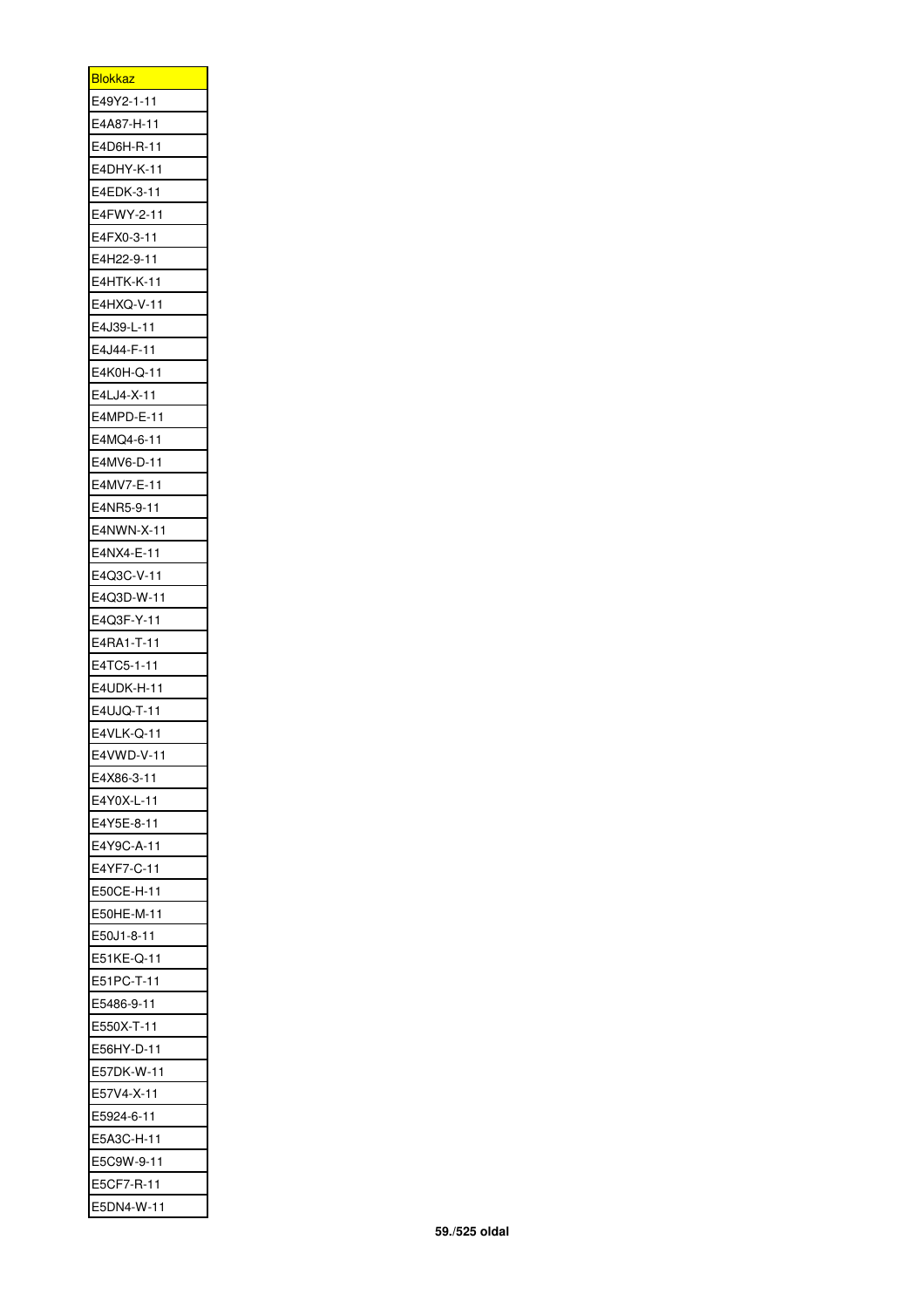| <b>Blokkaz</b>  |
|-----------------|
| E5DN7-1-11      |
| E5EPY-U-11      |
| :5FWH-L-11<br>E |
| E5FWY-3-11      |
| E5H26-F-11      |
| E5HY5-C-11      |
| E5J3H-U-11      |
| E5J3Y-A-11      |
| E5J84-M-11      |
| E5J87-Q-11      |
| E5KA1-M-11      |
| E5LJ4-Y-11      |
| E5MJQ-M-11      |
| E5MV2-9-11      |
| E5NR5-A-11      |
| E5NWF-R-11      |
| E5NWR-3-11      |
| E5Q44-P-11      |
| E5Q84-U-11      |
| E5R55-T-11      |
| E5RA0-T-11      |
| E<br>:5TN2-8-11 |
| E5UP9-K-11      |
| E5UQ0-9-11      |
| E5UV2-H-11      |
| E5VQQ-3-11      |
| E<br>E5VR2-E-11 |
| E5VR5-J-11      |
| E5WY5-R-11      |
| E5X3F-7-1       |
| E5X3Y-Q-11      |
| E5X44-W-11      |
| E5Y55-1-11      |
| E<br>E5Y9H-H-11 |
| E62R8-U-11      |
| E62WF-6-11      |
| E659J-Q-11      |
| E659W-4-11      |
| E659X-5-11      |
| E66HC-T-11      |
| :66HD-U-11<br>E |
| E66HF-W-11      |
| E67V2-W-11      |
| E67V4-Y-11      |
| E6A3C-J-11      |
| E<br>E6A3F-M-11 |
| E6A41-7-11      |
| E6C9C-R-11      |
| E6DHC-1-11      |
| E6EV2-4-11      |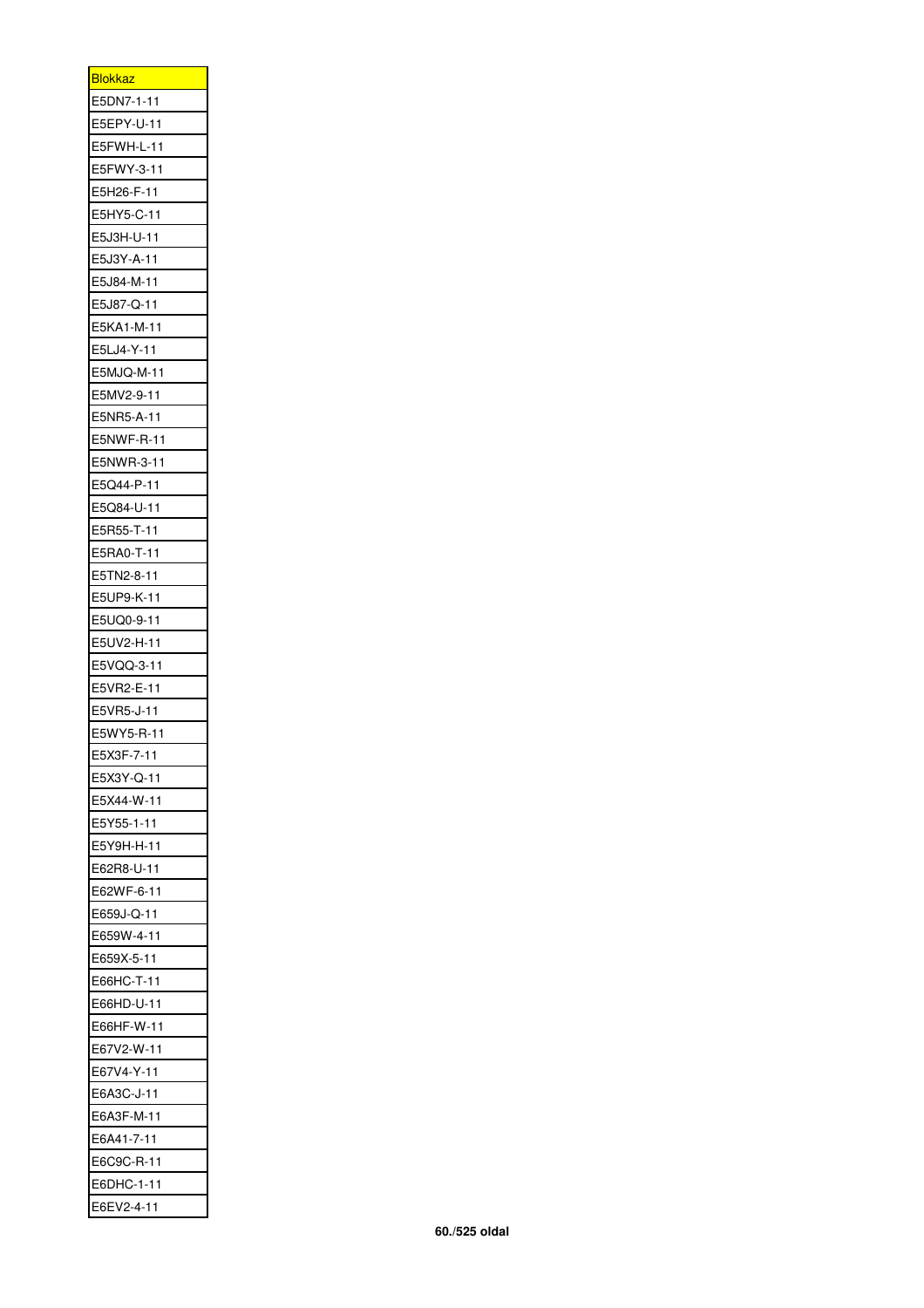| <b>Blokkaz</b>  |
|-----------------|
| E6FW9-E-11      |
| E6J3J-W-11      |
| E6J41-E-11      |
| E6LJ1-W-11      |
| E6MK5-4-11      |
| E6MV7-H-11      |
| E6UPJ-U-11      |
| E6UQ1-C-11      |
| E6WYD-2-11      |
| E6Y99-A-11<br>E |
| E6YF4-A-11      |
| E6YF7-E-11      |
| E70H9-K-11      |
| E71P9-T-11      |
| E71V7-W-11      |
| E72R5-R-11      |
| E743Y-Y-11      |
| E7486-C-11      |
| E76N7-V-11      |
| E77PD-4-11      |
| E77PJ-8-11      |
|                 |
| E77V7-4-11      |
| E78LQ-D-11      |
| E78R8-3-11      |
| E78WC-A-11      |
| E78WV-U-11      |
| E79Y2-4-11      |
| E7A3C-K-11      |
| 7C4W-6-11<br>E  |
| E7C9F-W-1       |
| E7C9Y-E-11      |
| E7DHC-2-11      |
| E7DN4-Y-11      |
| E7FR5-6-11      |
| E7FWC-J-11      |
| E7FWJ-P-11      |
| E7FX3-9-11      |
| E7J3J-X-11      |
| :7K58-R-11<br>E |
| E7LAW-M-11      |
| E7LHP-L-11      |
| E7MJQ-P-11      |
| E7Q37-U-11      |
| E7Q3X-K-11      |
| E7R9D-8-11      |
| E7TC5-4-11      |
| E7TC8-7-11      |
| 7THF-K-11<br>Е  |
| E7UPF-T-11      |
| E7UPP-2-11      |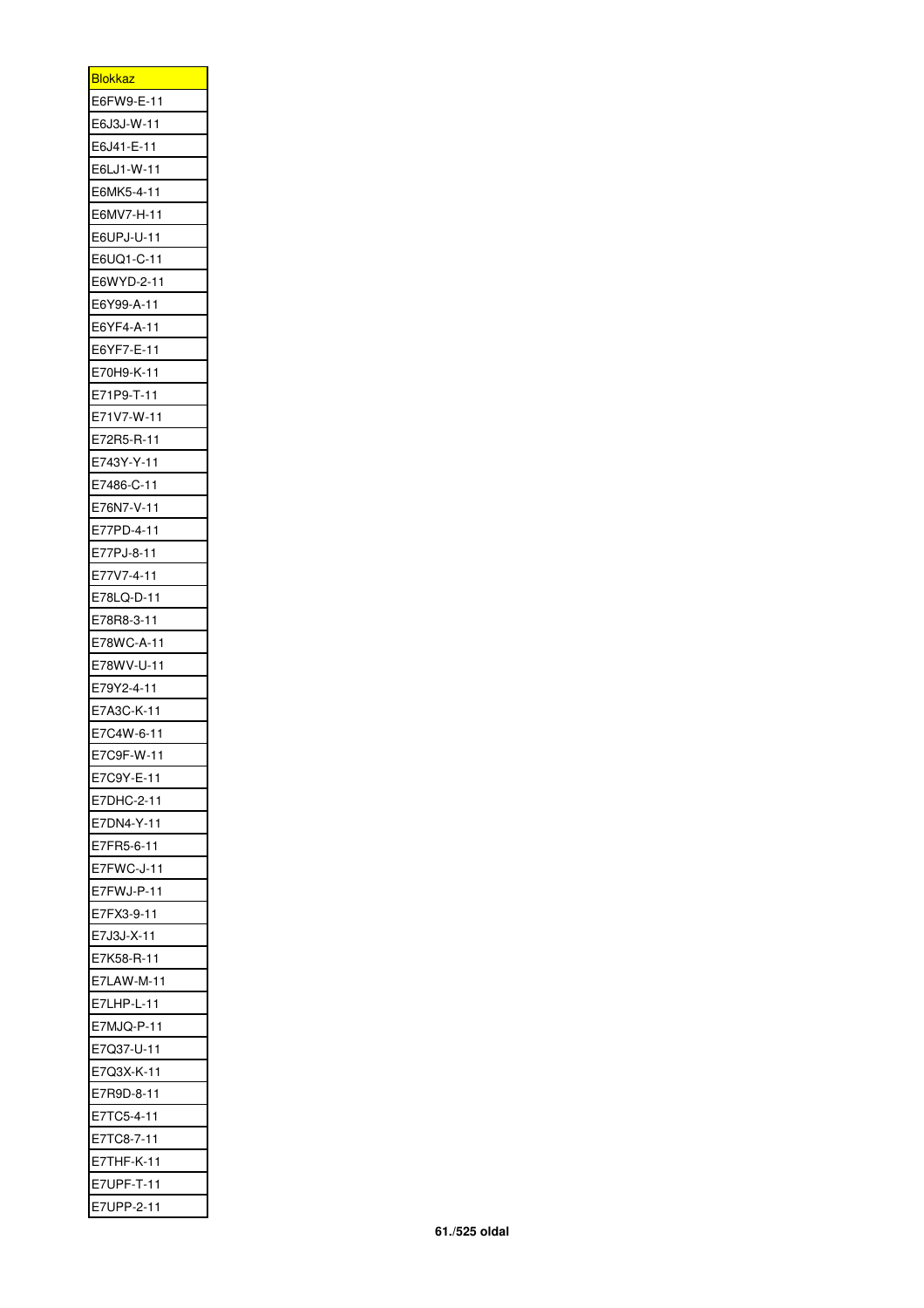| <u>Blokkaz</u>  |
|-----------------|
| E7VQQ-5-11      |
| E7X3F-9-11      |
| E7Y0P-F-11      |
| E7Y9F-J-11      |
| E7YF2-9-11      |
| E80C5-A-11      |
| E80N7-P-11      |
| E81KD-T-11      |
| E83Y8-5-11      |
| E859F-Q-11      |
| E87K5-R-11      |
| E88WF-F-11      |
| E8C58-L-11      |
| E8C9F-X-11      |
| E8CF7-V-11      |
| E8DC5-Q-11      |
| E8EJQ-J-11      |
| E8EPF-E-11      |
| E8FR5-7-11      |
| E8FWC-K-11      |
| E8J3F-W-11      |
| E8K55-P-11      |
| E8K58-T-11      |
| E8MJQ-Q-11      |
| E8MPY-5-11      |
| E8NQQ-Y-11      |
|                 |
|                 |
| E8NWC-R-11      |
| E8NWF-V-11      |
| E8NWY-D-11      |
| E8PXC-U-11      |
| E8PXQ-7-11      |
| E8Q3E-3-11      |
| E8Q3F-4-11      |
| E8R9E-A-11      |
| E8RF6-8-11      |
| E8TAQ-P-11      |
| E8TC2-2-11      |
| E8TCD-D-11      |
| E8THF-L-11      |
| E8THW-2-11      |
| :8UJQ-X-11<br>E |
| E8UV6-Q-11      |
| E8UV8-T-11      |
| E8WXQ-E-11      |
| E8WXW-L-11      |
| Е<br>E8X3F-A-11 |
| E8X86-7-11      |
| E8Y4Q-N-11      |
| E90AQ-W-11      |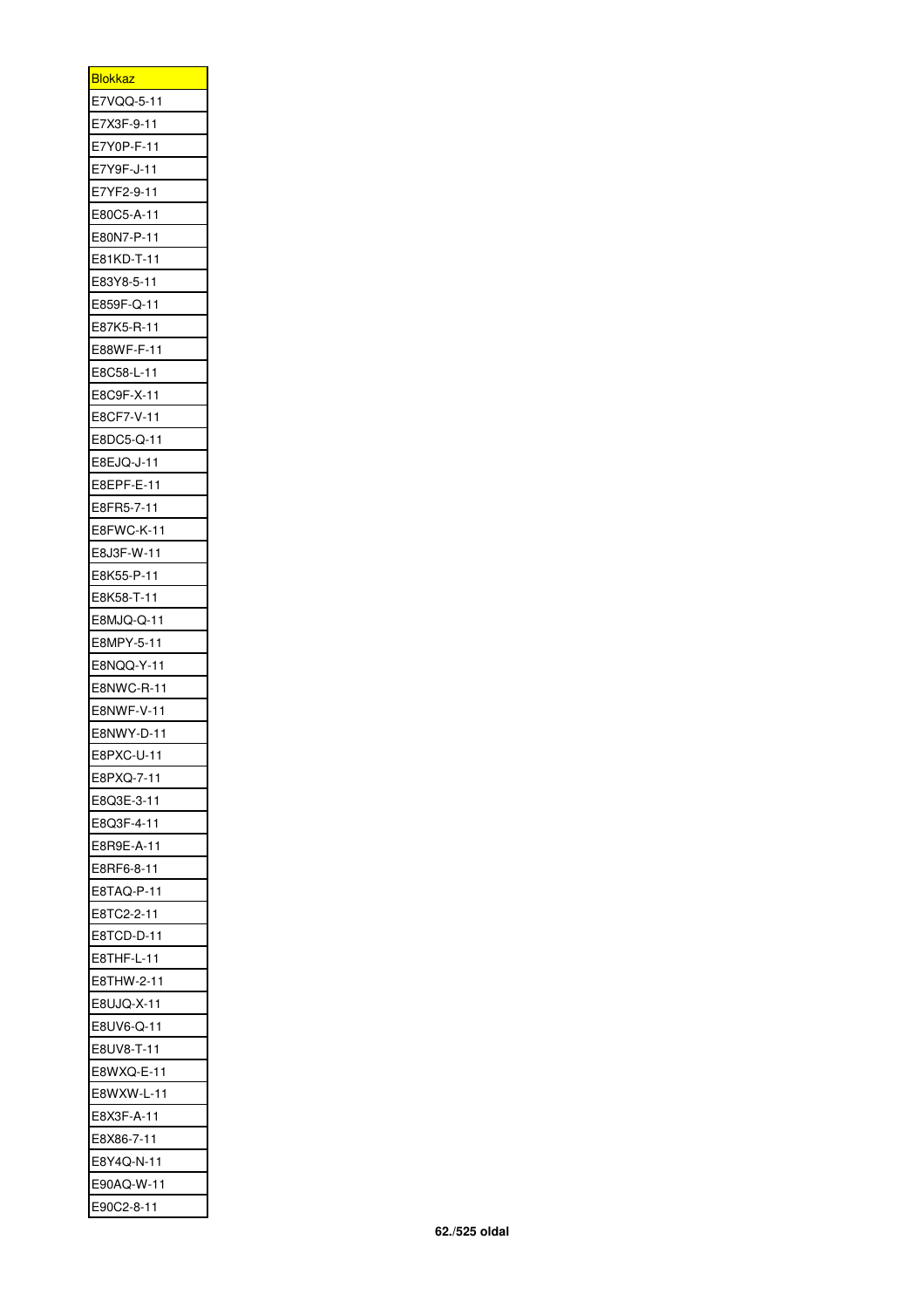| <u>Blokkaz</u>  |
|-----------------|
| E90N5-N-11      |
| E91JQ-5-11      |
| E91PC-X-11      |
| E91V6-X-11      |
| E92R5-U-11      |
| E92WF-9-11      |
| E9324-4-11      |
| E943F-J-11      |
| E954T-X-11      |
| E959C-N-11      |
| E959F-R-11      |
| E95F6-N-11      |
| E966J-R-11      |
| E96C5-K-11      |
| :97K8-W-11<br>E |
| E97PC-5-11      |
| E97PF-8-11      |
| E98R8-5-11      |
| E98WW-X-11      |
| E98WX-Y-11      |
| E9926-D-11      |
| E99XT-W-11      |
| E99Y8-D-11      |
| E99YA-F-11      |
| E9C9N-6-11      |
| E9DC5-R-11      |
| 9DC8-V-11<br>Е  |
| E9DHN-E-11      |
| E9DN5-3-11      |
| E9DN8-6-1<br>1  |
| E9EK8-4-11      |
| E9FR5-8-11      |
|                 |
| E9H24-J-11      |
| 9HY5-H-11<br>Е  |
| E9J3H-Y-11      |
| E9J84-R-11      |
| E9J88-W-11      |
| E9K59-V-11      |
| Е<br>:9LC8-3-11 |
| E9LN4-8-11      |
| E9Q3P-D-11      |
| E9Q3W-L-11      |
| E9R59-3-11      |
| E9R9D-A-11      |
| E9TAT-T-11      |
| 9TC8-9-11<br>E  |
| E9THP-V-11      |
| E9UPR-6-11      |
| E9X84-6-11      |
| E9Y55-5-11      |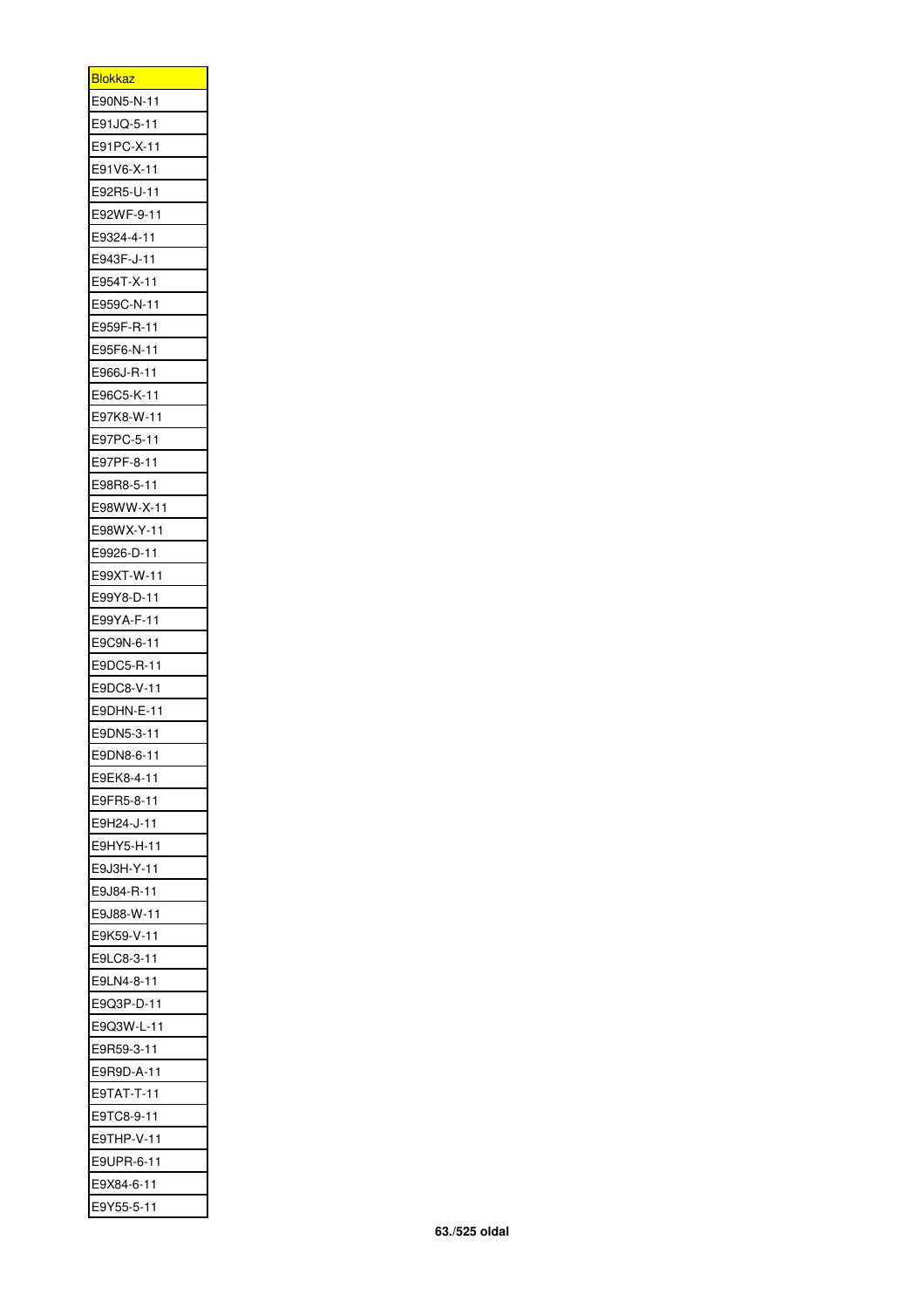| <b>Blokkaz</b>           |
|--------------------------|
| E9YA2-7-11               |
| EA0HP-3-11               |
| EA0HV-8-11               |
| EA1PH-4-11               |
| EA2R5-V-11               |
| EA2R8-Y-11               |
| EA2R9-1-11               |
| EA2WC-7-11               |
| EA2WW-R-11               |
| EA3Y2-1-11               |
| EA43P-T-11               |
| EA555-C-11               |
| EA59D-Q-11               |
| EA5A1-D-11               |
| EA6HP-9-11               |
| EA6HX-J-11               |
| EA7PN-H-11               |
| EA7PP-J-11               |
| EA8WA-D-11               |
| EA8WN-Q-11               |
| EA9Y5-A-11               |
| EAA3H-T-11               |
| EAA3P-1-11               |
| EAA41-C-11               |
| EAC58-N-11               |
| EACA1-L-11               |
| EADHA-4-11               |
| EADHP-H-11               |
| EAEK8-5-11               |
|                          |
| EAFR9-E-11<br>EAHY5-J-11 |
|                          |
| EAJ3A-U-11               |
| EAJ3W-E-11               |
| EAK58-V-11               |
| EAK9A-3-11               |
| EAK9W-N-11               |
| EALHA-A-11               |
| EALHW-W-11               |
| EAMDH-E-11               |
| EAMQ1-9-11               |
| :AMV2-F-11<br>Е          |
| EANLH-N-11               |
| EAPTH-W-11               |
| EAR59-4-11               |
| EAR9A-9-11               |
| EAR9P-N-11               |
| EARA1-1-11               |
| EATN2-E-11               |
| EAUK5-F-11               |
| <b>EAUPP-5-11</b>        |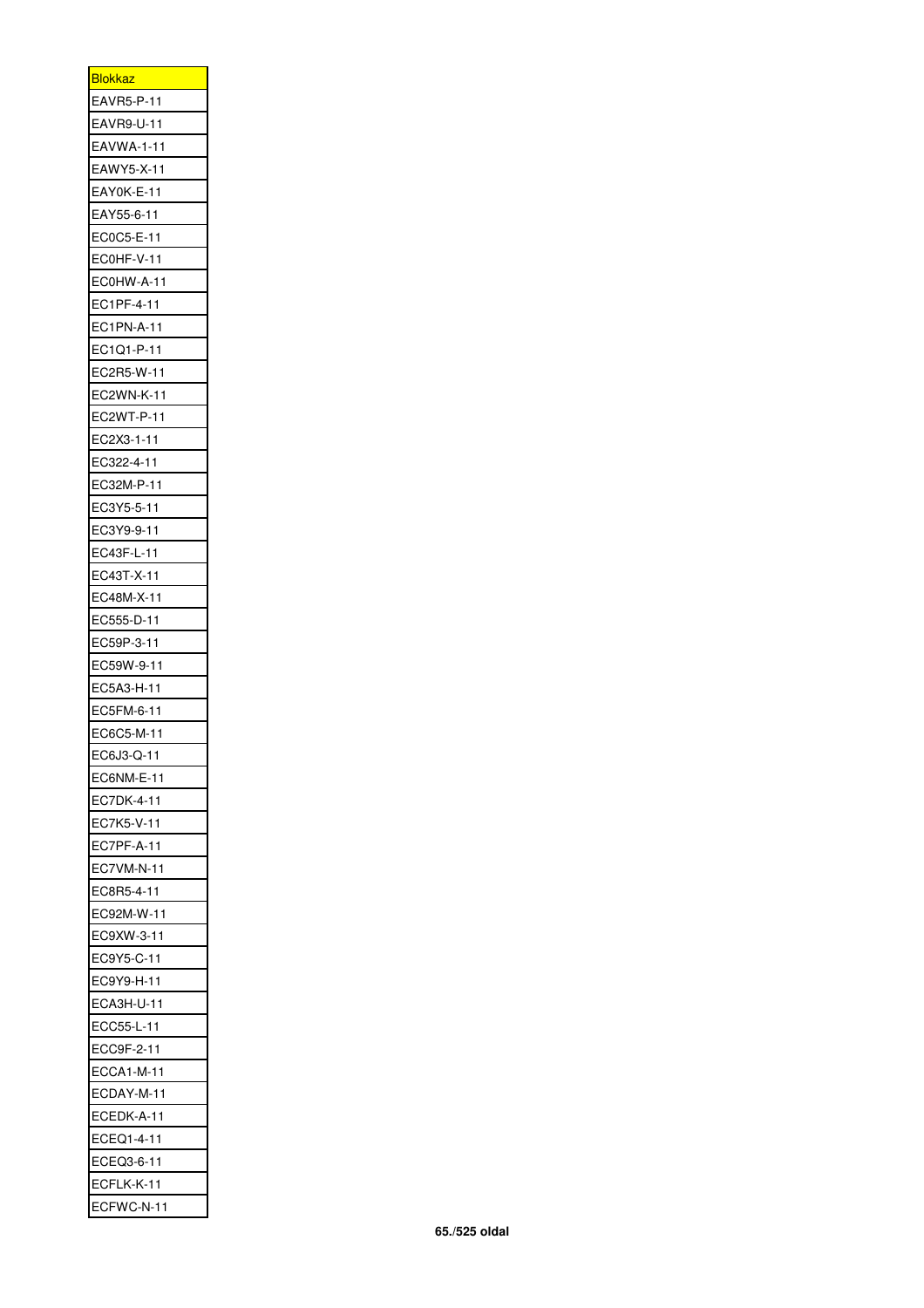| <b>Blokkaz</b>        |
|-----------------------|
| ECFWF-R-11            |
| ECFWN-Y-11            |
| ECHY8-N-11<br>Е       |
| ECJ41-L-11            |
| ECJ88-Y-11            |
| ECK57-V-11            |
| ECKA1-U-11            |
| ECKF8-7-11            |
| ECMDH-F-11            |
| ECMDL-K-11            |
| ECQ3J-9-11            |
| ECQ3N-E-11            |
| ECQ41-T-11            |
| ECR0K-8-11            |
| ECTJ1-9-11            |
| ECUV2-P-11            |
| <b>ECVWC-3-11</b>     |
| ECVWN-D-11            |
|                       |
| ECVX1-R-11            |
| ECW22-X-11            |
| ECX3N-M-11            |
| ECY9N-V-11<br>Е       |
| ED0C8-K-11            |
| ED0HF-W-11            |
| ED3Y8-9-11            |
| ED43F-M-11            |
| ED59F-V-11            |
| ED7K7-Y-11            |
| ED8R5-5-11            |
| ED8R7-7-1             |
| ED8WA-F-11            |
| ED8WF-L-11            |
| ED8WH-M-11            |
| ED8X3-8-11            |
| ED9XY-6-11            |
| ED9Y7-F-11            |
| EDC59-R-11            |
| EDCF8-2-11            |
| EDDC9-1-11            |
| EDDHD-8-11            |
| <b>DEDH-9-11</b><br>E |
| EDEPF-K-11            |
| EDEPP-T-11            |
| EDFR9-H-11            |
| EDH22-K-11            |
| Е<br>EDHTH-R-11       |
| EDHY9-Q-11            |
| EDJ3F-2-11            |
| EDJ3J-4-11            |
| EDJ82-T-11            |
|                       |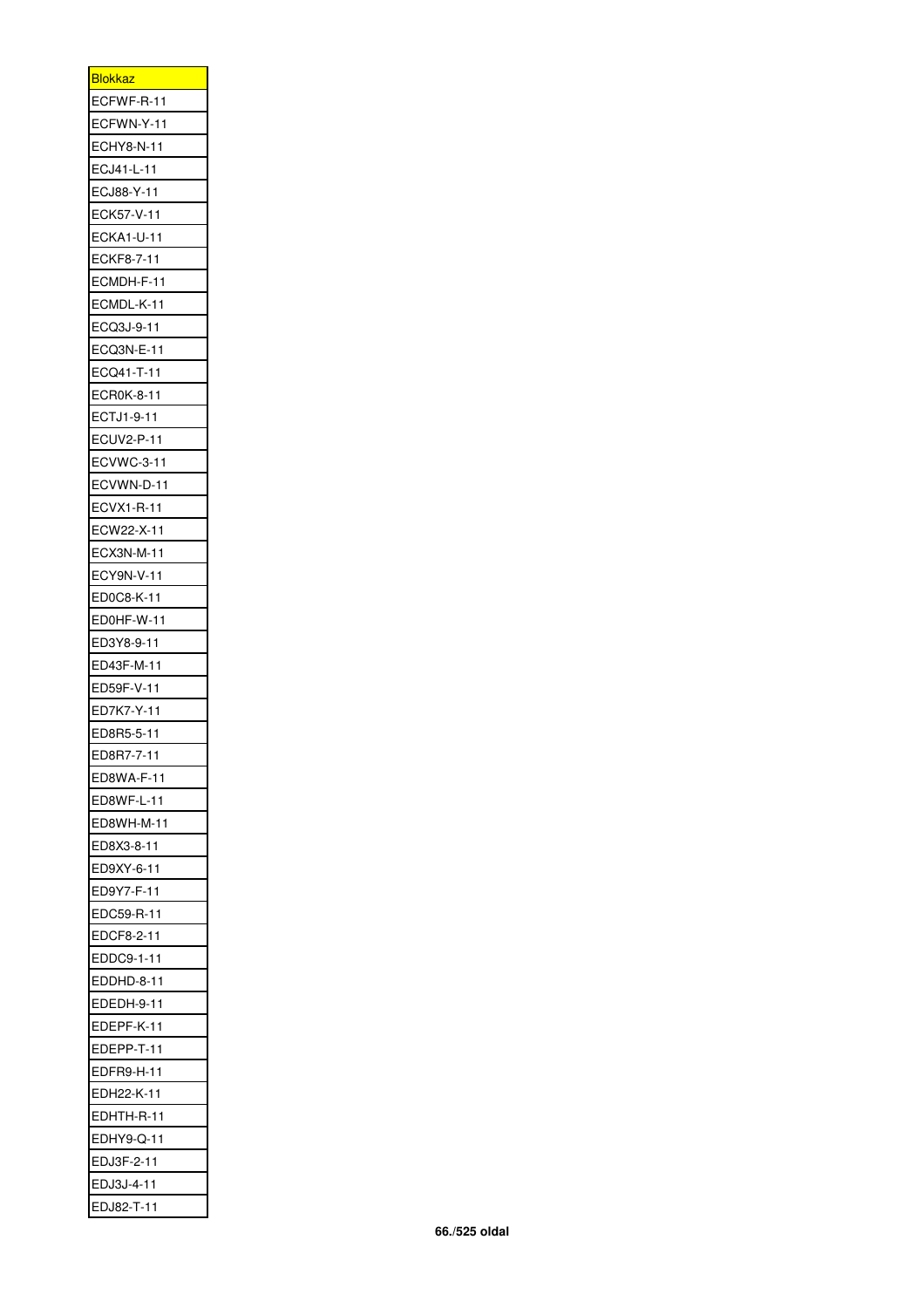| <b>Blokkaz</b>              |
|-----------------------------|
| EDK59-Y-11                  |
| EDK9H-A-11                  |
| EDLHH-K-11<br>F             |
| <b>EDMK8-E-11</b>           |
| EDMK9-F-11                  |
| EDMPX-8-11                  |
| EDNR9-P-11                  |
| <b>EDNWH-2-11</b>           |
| EDPY2-P-11                  |
| EDPY9-X-11                  |
| EDR58-5-11                  |
| EDR59-6-11                  |
| EDR9X-Y-11                  |
| EDTC9-E-11                  |
| EDVR9-W-11                  |
| EDVWX-P-11                  |
| EDWY9-5-11                  |
| EDX3R-R-11                  |
| EDX41-2-11                  |
| EDY9W-5-11                  |
| EDYA1-9-11                  |
| Е<br>E0HP-6-11 <del>!</del> |
|                             |
| EE0HR-8-11<br>EE0HW-D-11    |
|                             |
| EE2R9-4-11                  |
| EE2WE-D-11<br>EE3Y5-7-11    |
|                             |
| EE441-8-11                  |
| EE555-F-11                  |
| EE558-K-1<br>1              |
| EE6C9-U-11                  |
| EE6HE-4-11                  |
| EE6J1-Q-11                  |
| EE7K5-X-11                  |
| EE8WW-3-11                  |
| EE9Y5-E-11                  |
| EEA3E-U-11                  |
| EEC9F-4-11                  |
| EEDHP-L-11                  |
| EEEPN-T-11                  |
| EEPW-2-11<br>E              |
| EEEPX-3-11                  |
| <b>EEFWN-2-11</b>           |
| EEFWX-A-11                  |
| EEHY5-M-11                  |
| EELHF-K-11                  |
| EELNM-W-11                  |
|                             |
| <b>EENX2-N-11</b>           |
| EEP2M-D-11<br>EETJ2-D-11    |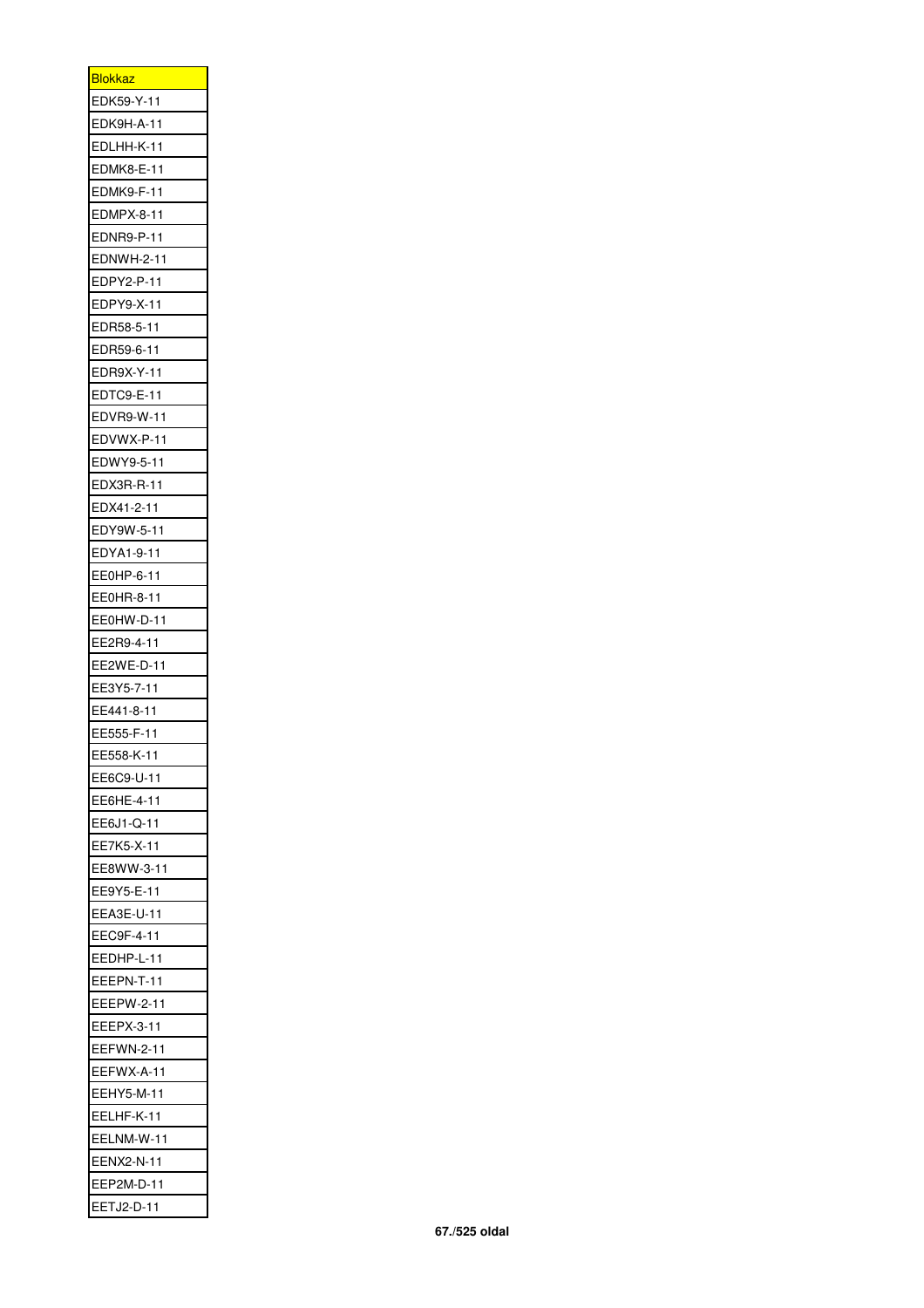| <u>Blokkaz</u>           |
|--------------------------|
| <b>EEUPF-1-11</b>        |
| EF0HF-Y-11               |
| EF328-E-11               |
| EF43H-Q-11               |
| EF9TW-2-11               |
| EFC0W-9-11               |
| EFDHC-9-11               |
| <b>EFFWN-3-11</b>        |
| EFHY8-R-11               |
| EFJ3C-1-11               |
| EFK58-1-11               |
| EFLHC-H-11               |
| EFNR8-Q-11               |
| EFPXW-L-11               |
| EFQ3C-7-11               |
| EFR58-7-11               |
| EFTC8-F-11               |
| EFTHC-P-11               |
| EFUPC-X-11               |
| <b>EFVR8-X-11</b>        |
| EFX3F-J-11               |
| EFY4Y-4-11               |
| EH0C2-F-11               |
| EH0C8-N-11               |
| EH1JW-J-11               |
| EH1K8-W-11               |
| EH2R8-5-11               |
| EH2R9-6-11               |
|                          |
| EH2X3-5-11               |
| EH3XY-3-1                |
| EH43P-Y-11               |
| EH43R-2-11               |
| EH59P-7-11               |
| EH59R-9-11               |
| EH5A1-K-11               |
| EH5A3-M-11               |
| EHDAW-P-11               |
| EHEK2-4-11               |
| EHFR2-C-11               |
| EHFWF-W-11               |
| :HJ3X-M-11<br>Е          |
| EHK9F-D-11               |
| <b>EHKA1-Y-11</b>        |
| EHNR9-T-11               |
|                          |
| EHNX1-P-11<br>EHPXY-P-11 |
| EHQ41-X-11               |
| EHR9X-3-11               |
| EHTC5-D-11               |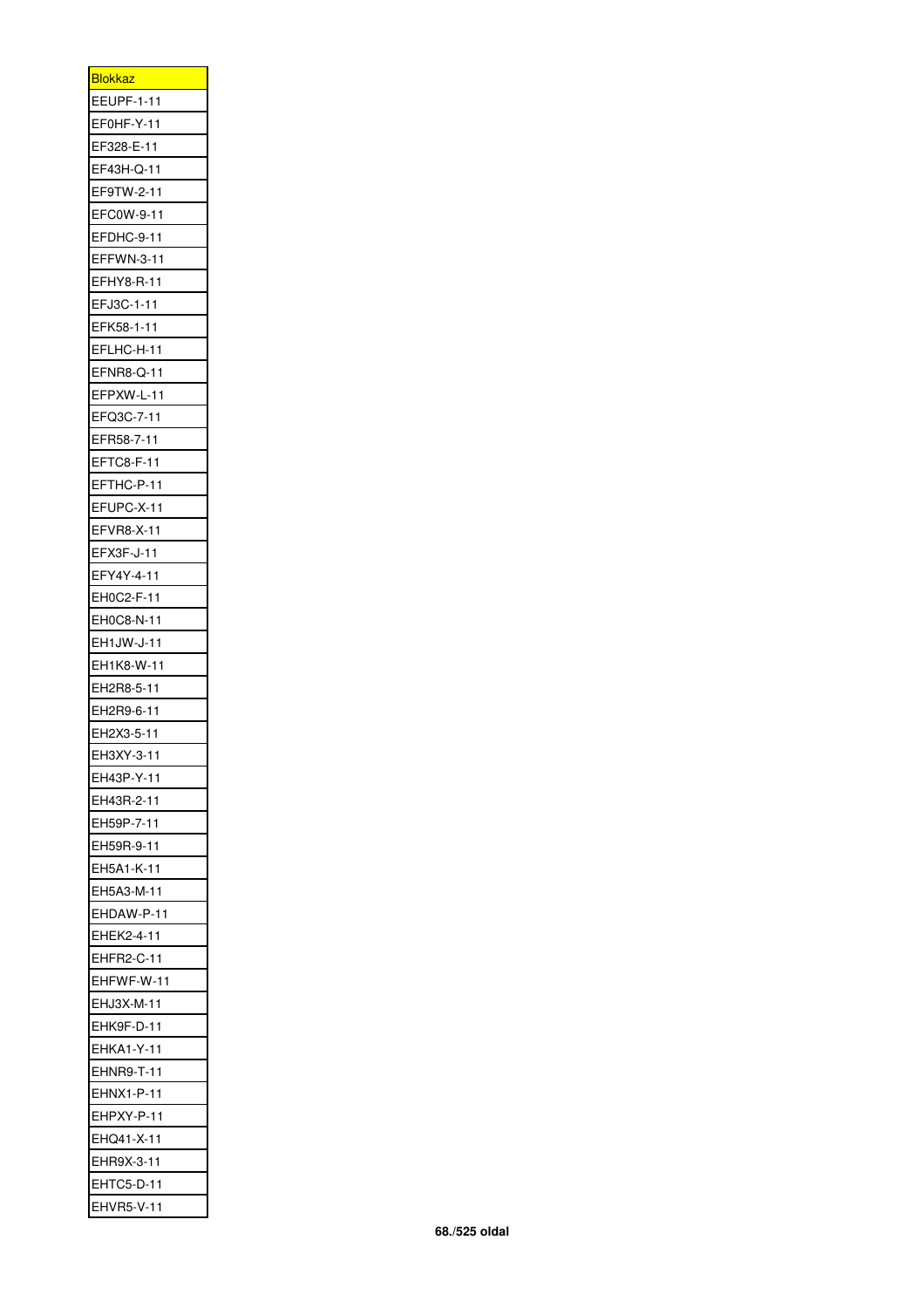| <b>Blokkaz</b>    |
|-------------------|
| EHVR8-Y-11        |
| EHVWX-T-11        |
| EHX3X-2-11        |
| EHY55-C-11        |
| EHY58-F-11        |
| EJ0C5-L-11        |
| EJ1K5-U-11        |
| EJ1K8-X-11        |
| EJ1PH-A-11        |
| EJ2R8-6-11        |
| EJ2WH-K-11        |
| EJ3Y5-A-11        |
| EJ3Y8-E-11        |
| EJ6HH-9-11        |
| EJ7PH-J-11        |
| EJ8WX-7-11        |
| EJ9Y2-E-11        |
|                   |
| EJC52-N-11        |
| EJC58-V-11        |
| EJDC8-4-11        |
| EJDHR-R-11        |
| EJEKA-E-11        |
| EJEPR-1-11        |
| EJHY8-U-11        |
| EJK9N-M-11        |
| EJLHR-Y-11        |
| EJY58-H-11        |
| EK0C9-R-11        |
| EK1K8-Y-11        |
| EK2R8-7-1         |
| EK43C-P-11        |
| EK559-Q-11        |
| EK6C8-X-11        |
| EK6H8-3-11        |
| EK7K8-6-11        |
| EKA3C-W-11        |
| EKDC8-5-11        |
| EKDHC-D-11        |
| EKEK8-D-11        |
| EKK58-4-11        |
| :KLC8-C-11<br>E   |
| EKLCA-E-11        |
| EKLHE-N-11        |
| EKR9C-K-11        |
| EKUPC-2-11        |
| E<br>EKVQY-Q-11   |
| EKVR8-2-11        |
| <b>EKVRA-4-11</b> |
| EKVWC-9-11        |
| EKY58-J-11        |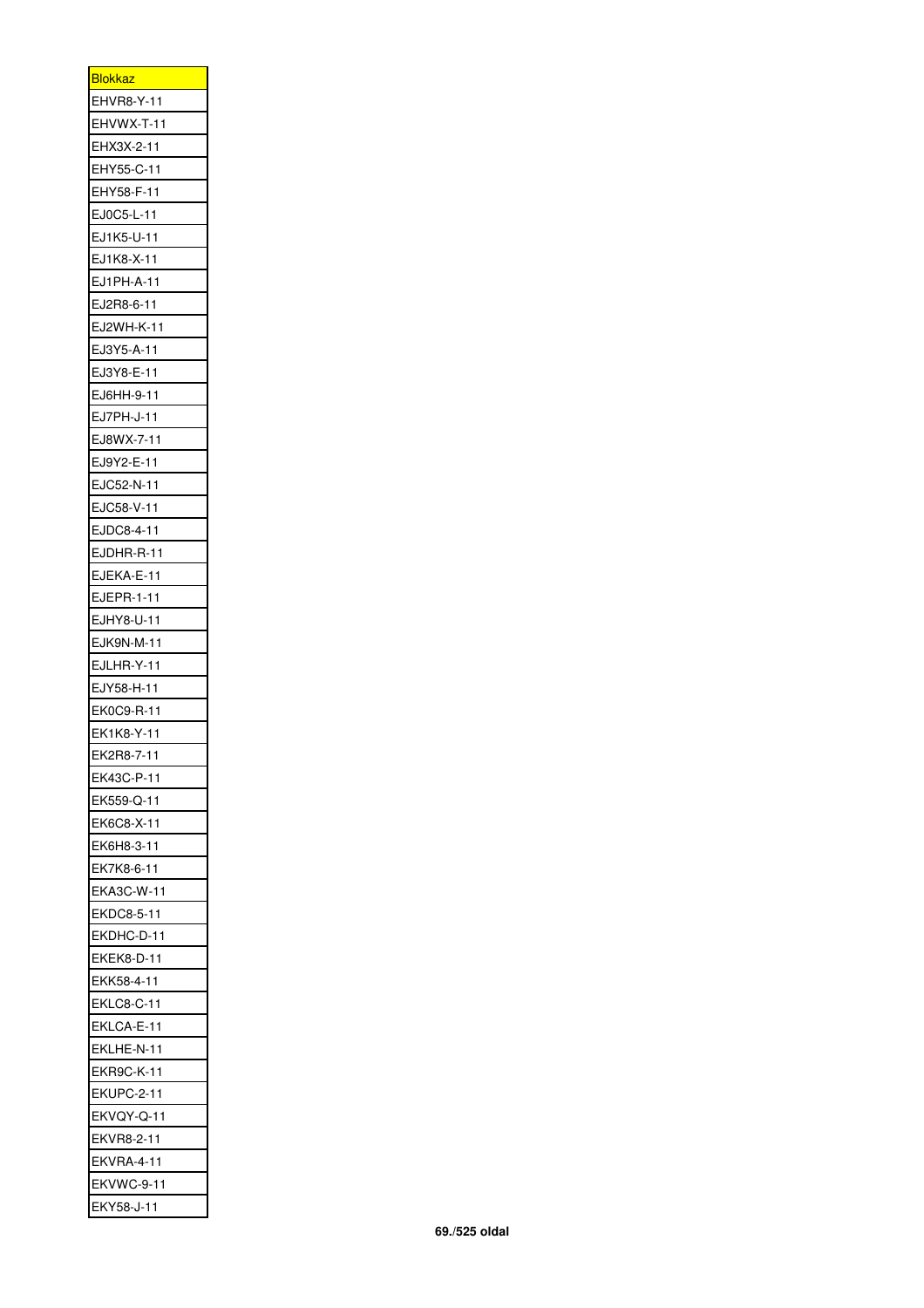| <b>Blokkaz</b>    |
|-------------------|
| EL0HC-1-11        |
| EL59C-Y-11        |
| EL6HC-7-11        |
| EL7PX-2-11        |
| EL8WC-P-11        |
| ELC9C-6-11        |
| ELJ3C-5-11        |
| ELLHC-M-11        |
| ELNR2-N-11        |
| ELY9C-T-11        |
| ELY9E-V-11        |
| EM2WC-J-11        |
| EM7PC-H-11        |
| EM8WC-Q-11        |
| EMA35-R-11        |
| EMA3C-Y-11        |
| EMC95-1-11        |
| EMEPC-P-11        |
| EN8W5-K-11        |
| EPA3C-2-11        |
| EQ0H5-X-11        |
| EUEKA-Q-11        |
| EYQ35-J-11        |
| EYR95-R-11        |
| F024Q-H-11        |
| F024T-K-11        |
| F024U-L-11        |
| F024X-P-11        |
| $-027D-8-11$<br>F |
|                   |
| 027N-J-1<br>F     |
| F027Q-L-11        |
| F027W-R-11        |
| F0287-4-11        |
| F029R-P-11        |
| F029T-Q-11        |
| F029Y-W-11        |
| F02A2-1-11        |
| F02A8-7-11        |
| F02AL-K-11        |
| F02AM-L-11        |
| F02AN-M-11        |
| F02AP-N-11        |
| F02AQ-P-11        |
| F02C0-Y-11        |
| F02C9-9-11        |
| F02CK-K-11        |
| F02CL-L-11        |
| 02CN-N-11<br>F    |
| F02CT-T-11        |
| F02CU-U-11        |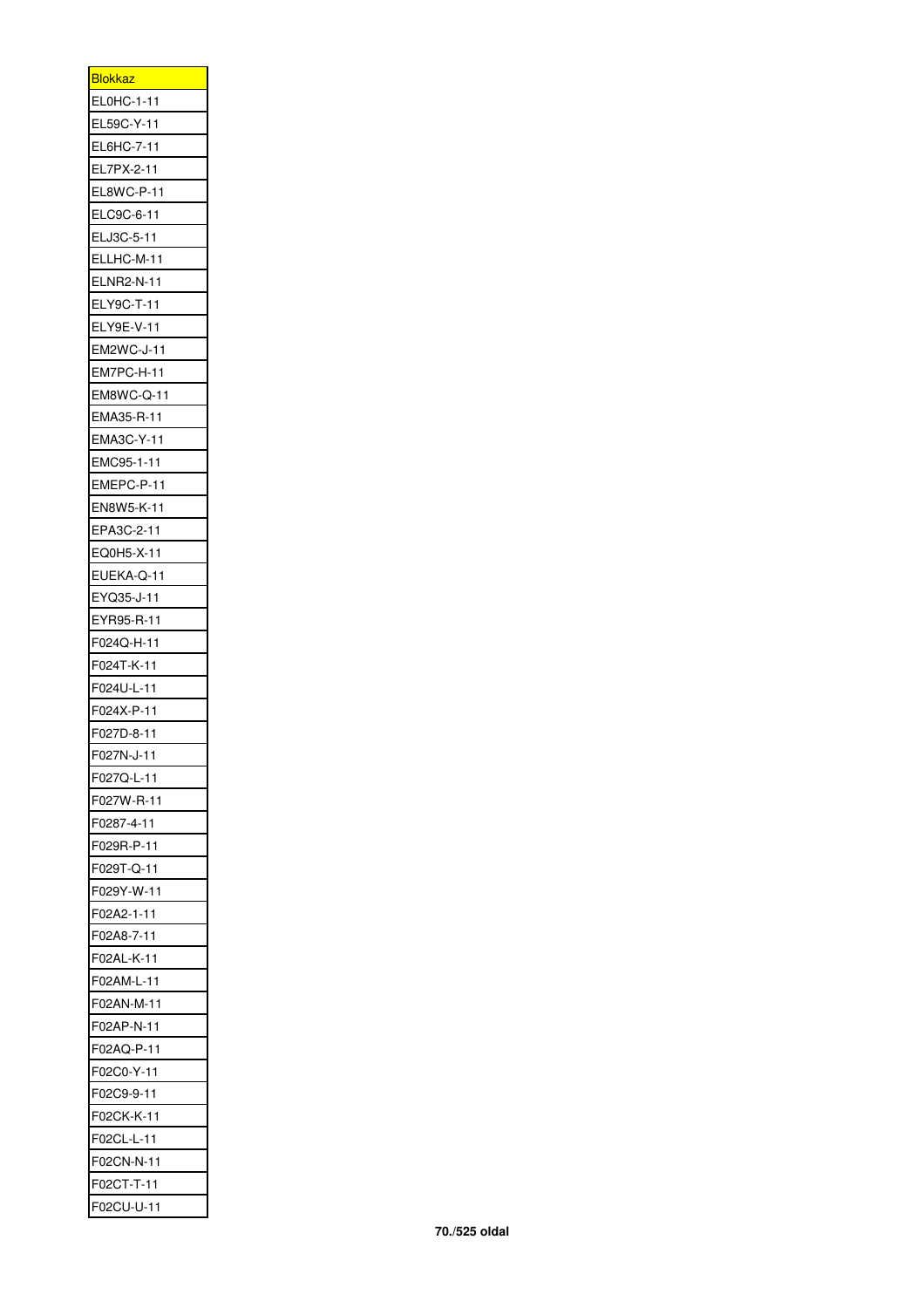| <b>Blokkaz</b>              |
|-----------------------------|
| F02CV-V-11                  |
| F02CW-W-11                  |
| F02CX-X-11                  |
| F03A5-5-11                  |
| F03AN-N-11                  |
| F03AT-T-11                  |
| F03EA-E-11                  |
| F03ED-H-11                  |
| F03EF-K-11                  |
| F03EQ-U-11                  |
| F03EV-Y-11                  |
| F03F3-7-11                  |
| F03HR-X-11                  |
| F03HT-Y-11                  |
| F03J5-C-11                  |
| F03JJ-Q-11                  |
| F03JL-T-11                  |
| F03JN-V-11                  |
| F03JP-W-11                  |
| F03JQ-X-11                  |
| F03JV-3-11                  |
| F03K0-7-11                  |
| F03KL-U-11                  |
| F03KN-W-11                  |
| F03KT-2-11                  |
| F03KU-3-11                  |
| F03KV-4-11                  |
| F03KW-5-11                  |
| F03KX-6-11                  |
| F04JV-4-11                  |
| F04MA-N-11                  |
| F04MF-T-11                  |
| F04MQ-3-11                  |
| F04N3-F-11                  |
| F04NC-Q-11                  |
| F04PR-6-11                  |
| F04PT-7-11                  |
| F04PU-8-11                  |
| F04Q3-J-11                  |
| F04Q7-N-11                  |
| 04Q8-P-11<br>F              |
| F04QK-1-11                  |
| F04QL-2-11                  |
| F04QM-3-11                  |
| F04QP-5-11                  |
| 04RC-U-11 <sup>-</sup><br>F |
| F04RK-2-11                  |
| F04RL-3-11                  |
| F04RM-4-11                  |
| F04RP-6-11                  |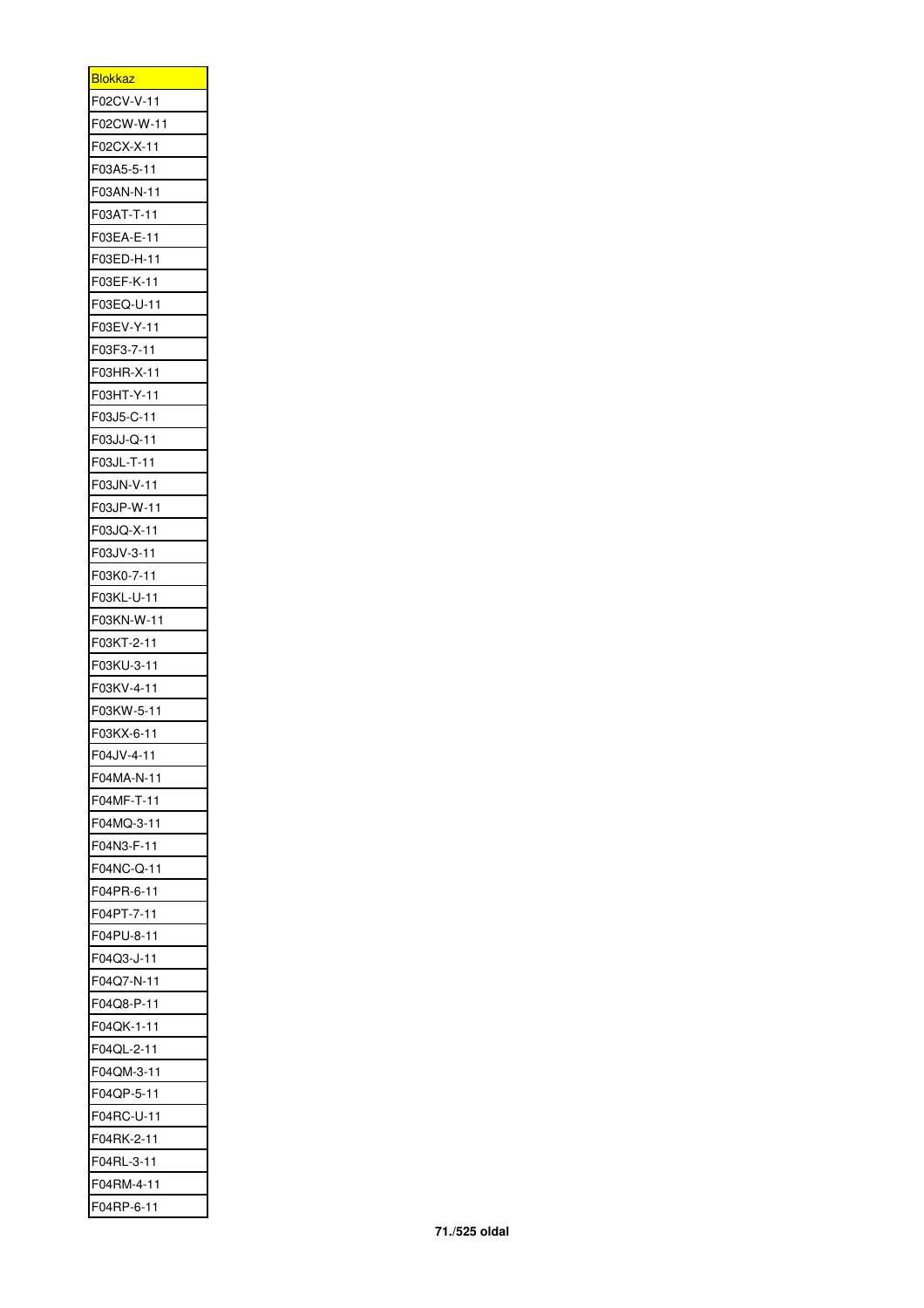| <u>Blokkaz</u>        |
|-----------------------|
| F04RT-9-11            |
| F04RU-A-11            |
| F04RV-C-11            |
| F04RX-E-11            |
| F05QT-9-11            |
| F05U7-T-11            |
| F05UA-W-11            |
| F05UC-X-11            |
| F05UF-2-11            |
| 05UN-8-11-<br>F       |
| F05UQ-A-11            |
| F05UW-H-11            |
| F05UX-J-11            |
| F05V4-Q-11            |
| F05WR-E-11            |
| F05WW-K-11            |
| F05X3-R-11            |
| F05XK-8-11            |
| F05XQ-E-11            |
| F05XT-H-11            |
| F05Y0-P-11            |
| F05YT-J-11            |
| F05YV-L-11            |
| F05YW-M-11            |
| F05YX-N-11            |
| F071F-9-11            |
| F071Q-K-11            |
| F0724-Y-11            |
| $-0727 - 3 - 11$<br>F |
| F0729-5-1<br>1        |
| F073T-P-11            |
| F073W-T-11            |
| F0740-W-11            |
| F074A-8-11            |
| F074K-H-11            |
| F074P-M-11            |
| F074Q-N-11            |
| F074V-T-11            |
| F0759-8-11            |
| F075M-L-11            |
| F075T-R-11            |
| F075V-U-11            |
| F075W-V-11            |
| F075X-W-11            |
| F084V-U-11            |
| F087A-D-11            |
| F087F-J-11            |
| 087Q-T-11<br>F        |
| F0883-6-11            |
| F089T-X-11            |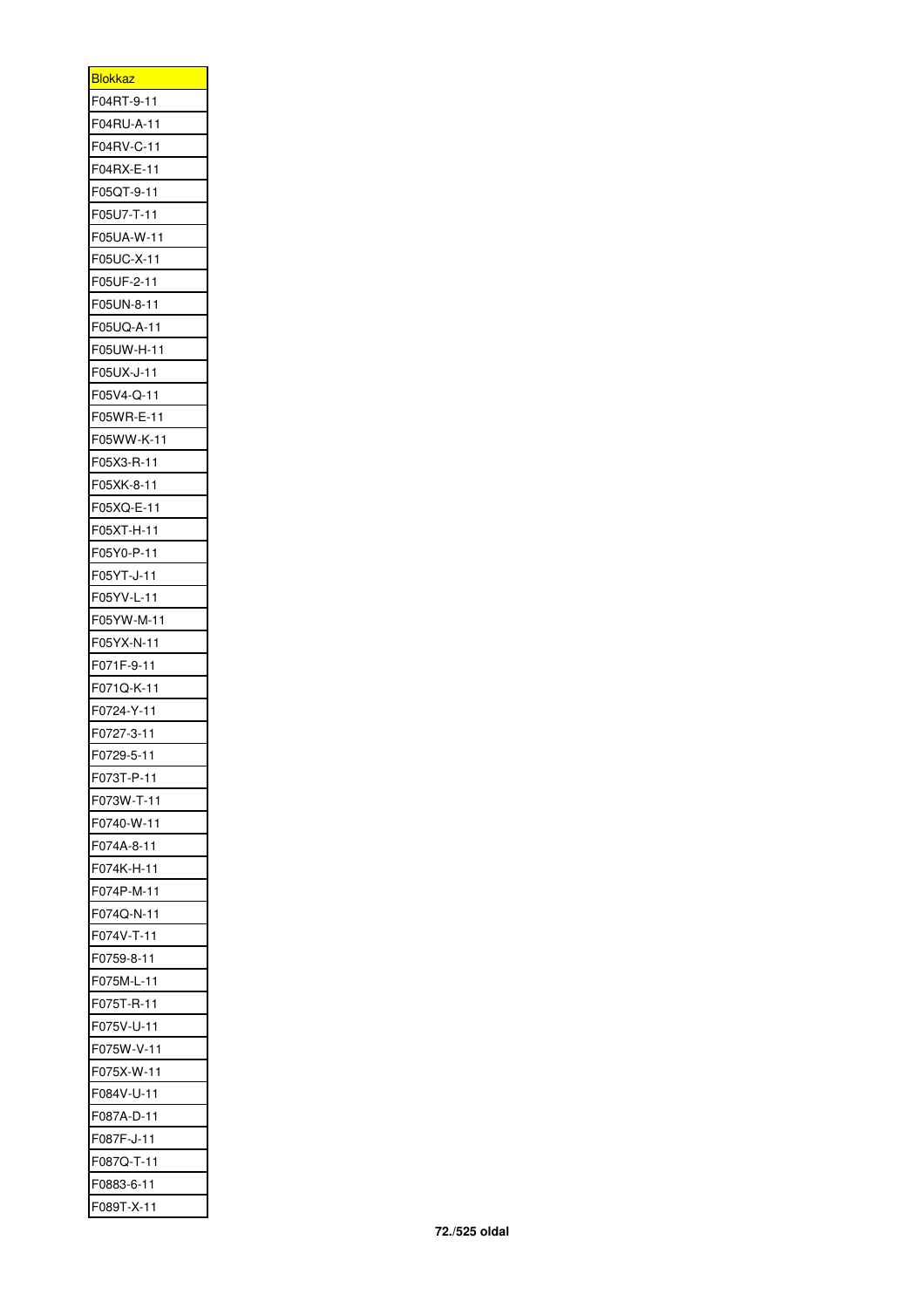| <b>Blokkaz</b> |
|----------------|
| F089W-2-11     |
| F08AM-T-11     |
| F08AP-V-11     |
| F08AV-2-11     |
| F08CM-U-11     |
| F08CT-1-11     |
| F08CX-5-11     |
| F09AN-V-11     |
| F09AV-3-11     |
| F09EA-M-11     |
| F09EC-N-11     |
| F09EF-R-11     |
| F09EN-Y-11     |
| F09EQ-2-11     |
| F09EX-8-11     |
| F09F0-A-11     |
| F09F9-M-11     |
| F09HW-9-11     |
| F09JN-3-11     |
| F09JP-4-11     |
| F09JV-9-11     |
| F09KK-1-11     |
| F09KM-3-11     |
| F09KT-8-11     |
| F09KW-C-11     |
| F09KX-D-11     |
| F0AJN-4-11     |
| F0AMA-V-11     |
| F0AMF-1-11     |
| F0AMN-7-11     |
| F0AMQ-9-11     |
| F0AMW-F-11     |
| F0ANC-X-11     |
| F0APT-E-11     |
| F0AQ7-V-11     |
| F<br>0AQM-9-11 |
| F0AQP-C-11     |
| F0AQU-H-11     |
| F0AQV-J-11     |
| F0ARK-8-11     |
| F0ARM-A-11     |
| F0ART-H-11     |
| F0ARX-M-11     |
| F0CQW-L-11     |
| F0CUA-4-11     |
| F0CUF-8-11     |
| F0CUQ-J-11     |
| F0CUV-N-11     |
| F0CV9-4-11     |
| F0CWT-N-11     |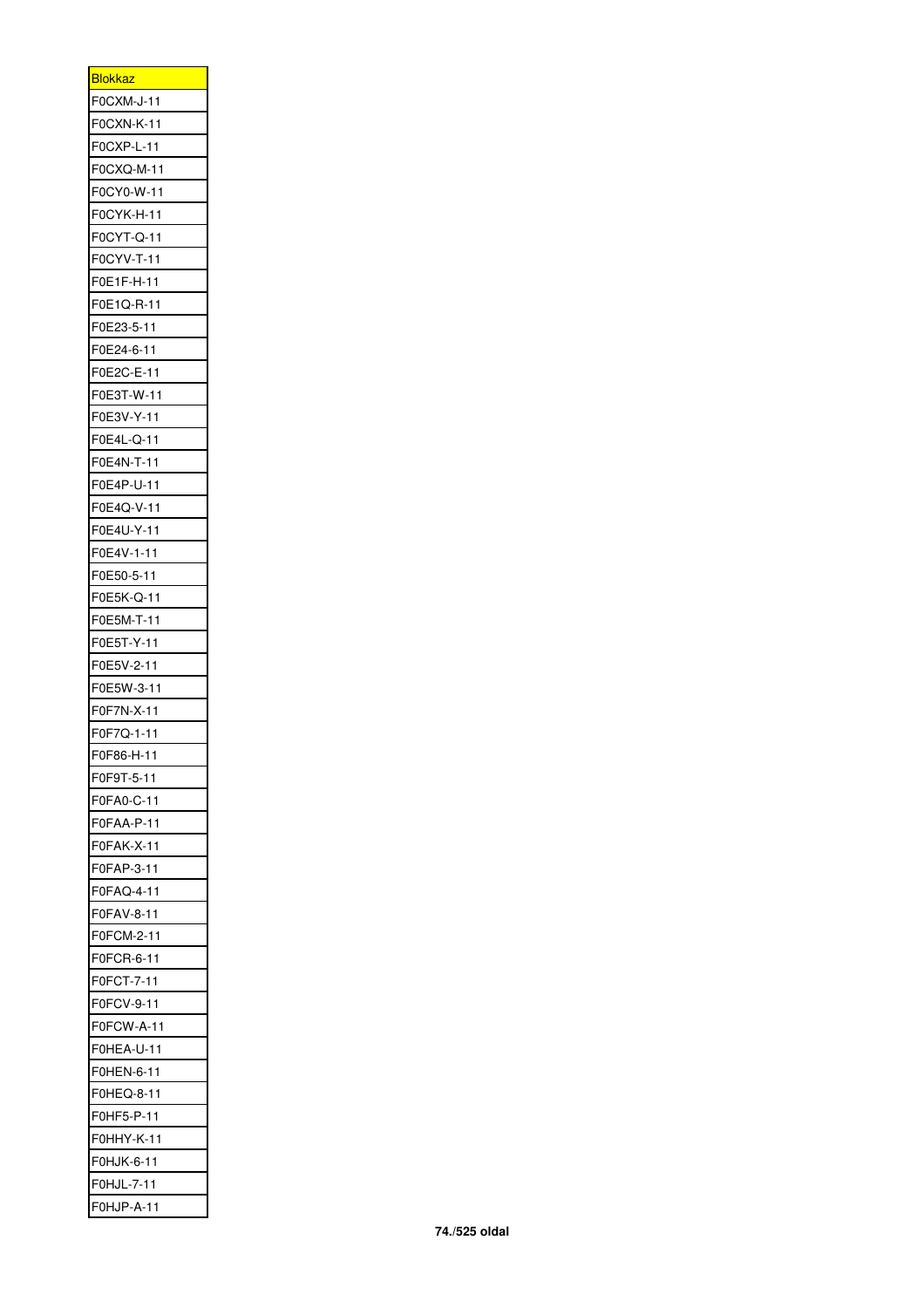| <b>Blokkaz</b> |
|----------------|
| F0HJQ-C-11     |
| F0HJV-H-11     |
| F0HK9-X-11     |
| F0HKK-7-11     |
| F0HKT-F-11     |
| F0JJV-J-11     |
| F0JMC-4-11     |
| F0JMF-7-11     |
| F0JQ8-4-11     |
| 0JQL-F-11<br>F |
| F0JQQ-L-11     |
| F0JRK-F-11     |
| F0JRM-J-11     |
| F0JRT-P-11     |
| F0JRV-R-11     |
| F0KUF-F-11     |
| F0KUQ-Q-11     |
| F0KV3-4-11     |
| F0KWT-V-11     |
| F0KX5-8-11     |
| F0KXN-R-11     |
| F0KXP-T-11     |
| F0KXQ-U-11     |
| F0KXV-Y-11     |
| F0KYK-P-11     |
| F0LXW-2-11     |
| F0M1D-M-11     |
| F0M1F-P-11     |
| OM3T-4-11<br>F |
| OM3Y-9-1<br>F  |
| F0M43-E-11     |
| F0M47-K-11     |
| F0M4P-2-11     |
| F0M4Q-3-11     |
| F0M4W-8-11     |
| F0M50-C-11     |
| F0M5K-X-11     |
| F0M5M-1-11     |
| F0M5T-6-11     |
| F0N77-P-11     |
| F0N7C-U-11     |
| F0N7F-X-11     |
| F0N7N-5-11     |
| F0N7Q-7-11     |
| F0N85-N-11     |
| F0N9T-C-11     |
| F0NA0-K-11     |
| ONAQ-A-11<br>F |
| F0NAU-E-11     |
| F0NCK-6-11     |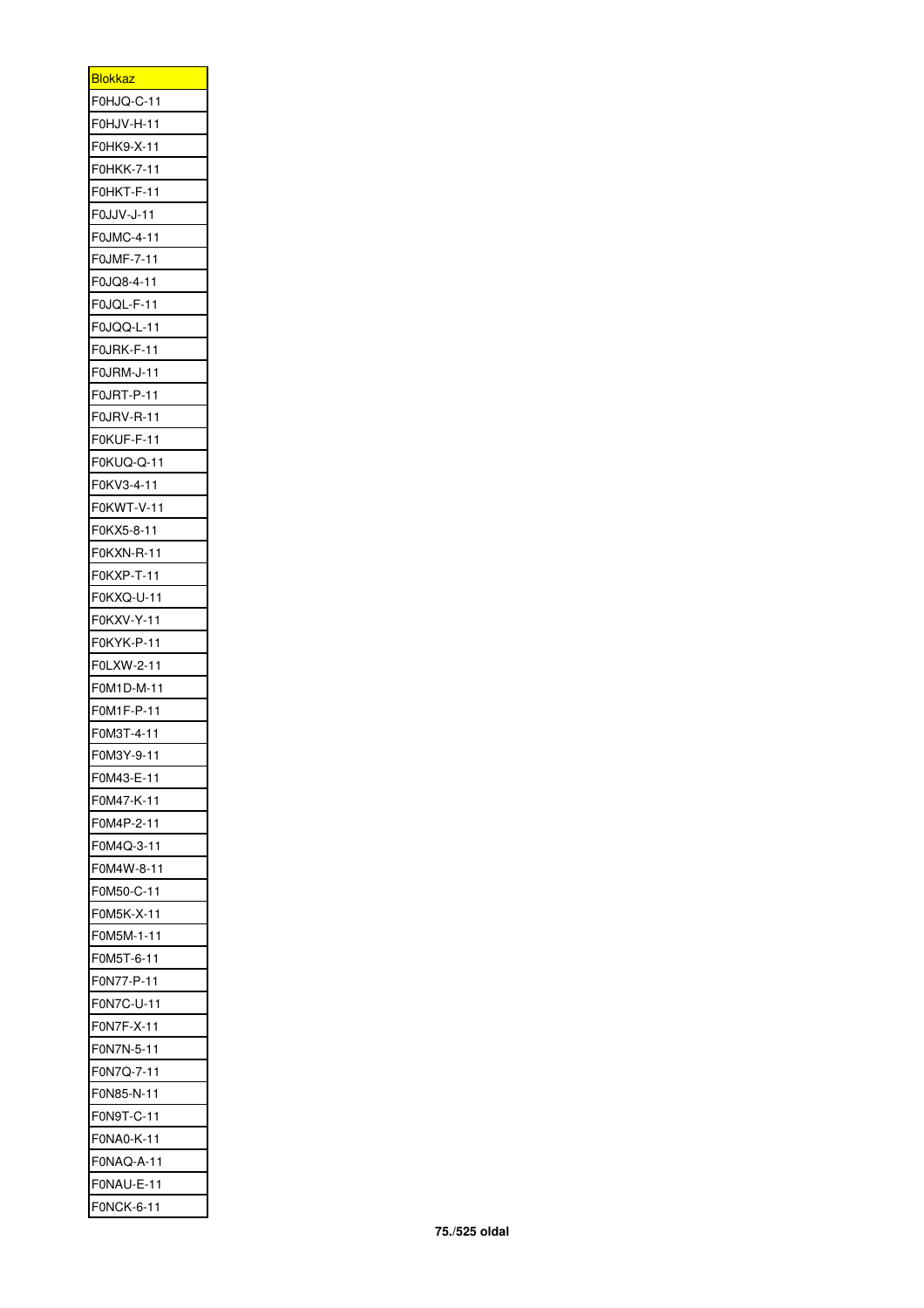| <b>Blokkaz</b>           |
|--------------------------|
| F0NCN-9-11               |
| F0NCU-F-11               |
| F0PAT-E-11               |
| F0PAW-J-11               |
| F0PEF-6-11               |
| F0PEN-D-11               |
| F0PEQ-F-11               |
| F0PF3-U-11               |
| F0PF9-2-11               |
| OPHY-R-11<br>F           |
| F0PJ8-3-11               |
| F0PJM-F-11               |
| F0PJP-J-11               |
| F0PJQ-K-11               |
| F0PJV-P-11               |
| F0PKK-E-11               |
| F0PKU-P-11               |
| F0PKV-Q-11               |
| F0QJW-R-11               |
| F0QMA-9-11               |
| F0QMD-C-11               |
| F0QMF-E-11               |
|                          |
| F0QMN-M-11<br>F0QMQ-P-11 |
|                          |
| F0QPT-U-11               |
| F0QQP-R-11<br>F0QQQ-T-11 |
|                          |
| F0QQU-W-11               |
| 0QQW-Y-11<br>F           |
| 0QQX-1-1<br>F            |
|                          |
| F0QRK-N-11               |
| F0QRM-Q-11               |
| F0RQU-X-11               |
| F0RU7-E-11               |
| F0RUF-N-11               |
| F0RUN-V-11               |
| F0RUQ-X-11               |
| F0RUW-4-11               |
| F0RV9-J-11               |
| F0RWY-8-11               |
| F0RXP-1-11               |
| F0RXQ-2-11               |
| F0RXV-6-11               |
| F0RYK-W-11               |
| F0RYM-Y-11               |
| F0RYV-7-11               |
| F0RYW-8-11               |
| 0TXM-Y-11<br>F           |
| F0U1A-R-11               |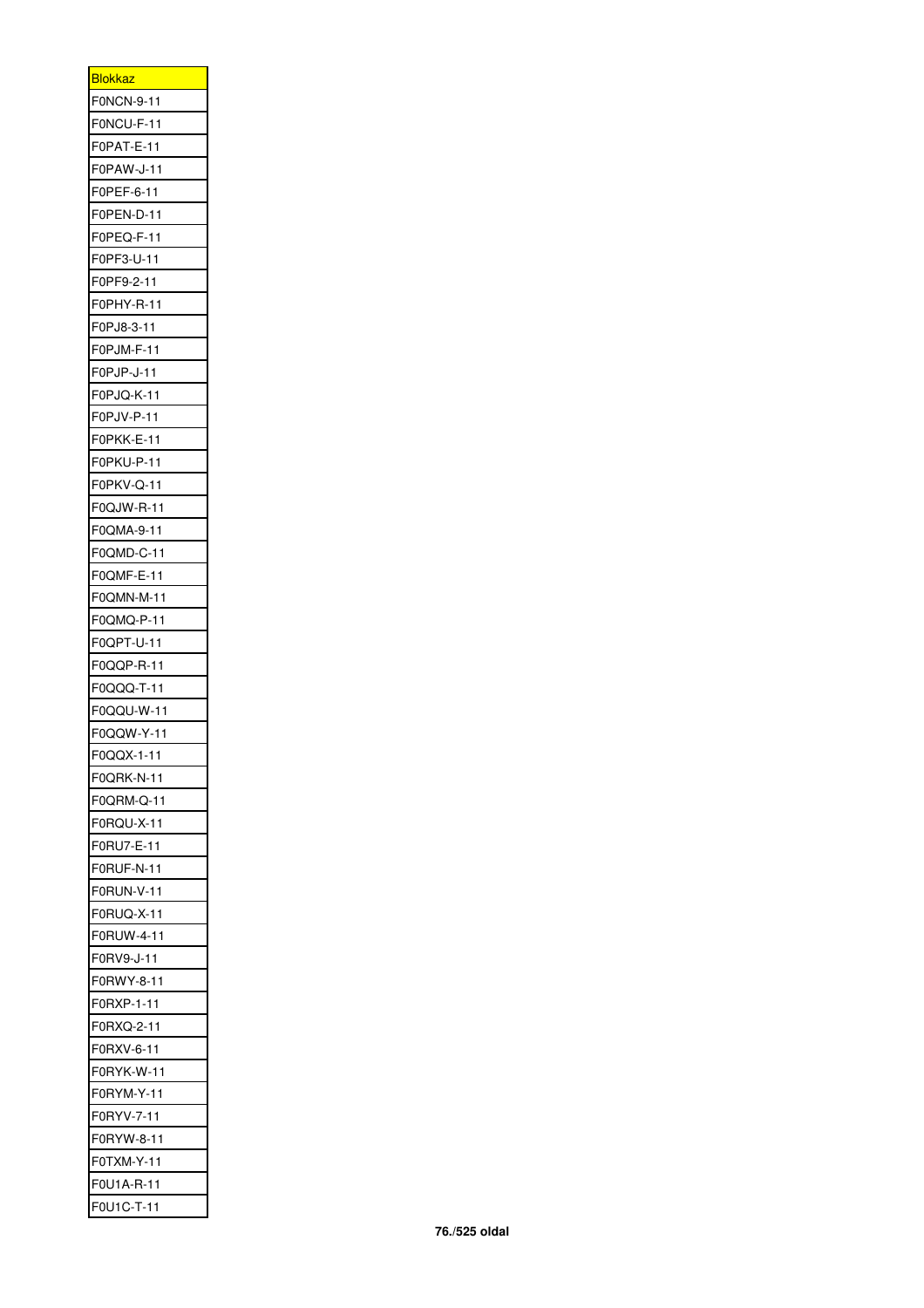| <b>Blokkaz</b> |
|----------------|
| F0U1N-4-11     |
| F0U1Q-6-11     |
| F0U3V-D-11     |
| F0U3Y-H-11     |
| F0U47-R-11     |
| F0U4J-3-11     |
| F0U4M-6-11     |
| F0U4P-8-11     |
| F0V4T-D-11     |
| F0V7F-5-11     |
| F0V7Q-E-11     |
| F0V83-T-11     |
| F0V8K-9-11     |
| F0V9T-K-11     |
| F0VAC-5-11     |
| F0VAP-H-11     |
| F0VCM-F-11     |
| F0VCW-Q-11     |
| F0WA5-Y-11     |
| F0WAW-Q-11     |
| F0WEF-D-11     |
| FOWEN-L-11     |
| F0WEQ-N-11     |
| F0WHT-T-11     |
| F0WJ1-2-11     |
| F0WJ3-4-11     |
| F0WJ8-9-11     |
| F0WJL-M-11     |
| F0WJV-W-11     |
| F0WKK-M-11     |
| F0WKV-X-11     |
| F0XJT-V-11     |
| F0XJW-Y-11     |
| F0XMA-H-11     |
| F0XME-L-11     |
| 0XMF-M-11<br>F |
| F0XMN-U-11     |
| F0XMQ-W-11     |
| F0XPT-2-11     |
| F0XQM-W-11     |
| F0XQP-Y-11     |
| F0XQQ-1-11     |
| F0XQV-5-11     |
| F0XRV-6-11     |
| F0XRW-7-11     |
| F0YQV-6-11     |
| F0YUF-V-11     |
| F0YUN-3-11     |
| F0YV6-M-11     |
| F0YV9-Q-11     |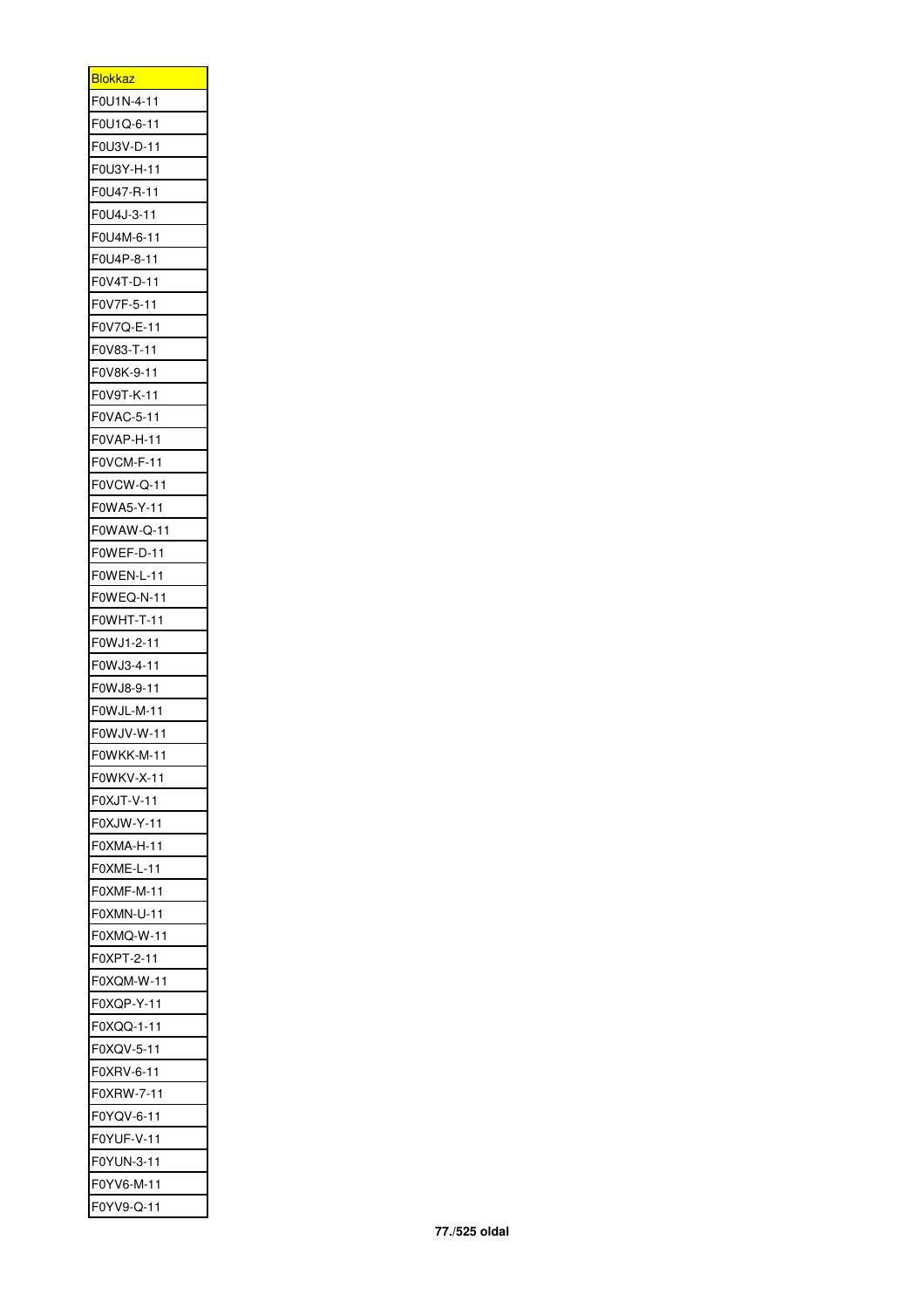| <b>Blokkaz</b>              |
|-----------------------------|
| F0YWV-C-11                  |
| F0YWY-F-11                  |
| F0YXK-3-11                  |
| F0YXN-6-11                  |
| F0YYM-6-11                  |
| F0YYV-E-11                  |
| F0YYW-F-11                  |
| F111A-Y-11                  |
| F111N-A-11                  |
| F1121-P-11                  |
| F1143-U-11                  |
| F114K-A-11                  |
| F114M-D-11                  |
| F114P-F-11                  |
| F114Q-H-11                  |
| F114U-L-11                  |
| F1287-5-11                  |
| F12AK-K-11                  |
| F12AM-M-11                  |
| F12AP-P-11                  |
| F12AV-V-11                  |
| F12AW-W-11                  |
| F12CR-T-11                  |
| F12CV-W-11                  |
| F13AV-W-11                  |
| F13EC-H-11                  |
| F13F3-8-11                  |
| F13HT-1-11                  |
| F13HY-6-11                  |
| F13J3-A-11                  |
| F13JL-U-11                  |
| F13JM-V-11                  |
| F13JN-W-11                  |
| F13JV-4-11                  |
| F13K0-8-11                  |
|                             |
| F14MR-5-11                  |
| F14N0-D-11                  |
| F14PT-8-11                  |
| F14QM-4-11                  |
| F14QQ-7-11                  |
| 14QV-C-11<br>F              |
| F14RK-3-11                  |
| F14RN-6-11                  |
| F14RW-E-11                  |
| F15U7-U-11                  |
| F<br>15UN-9-11 <del>-</del> |
| F15UX-K-11                  |
| F15V3-Q-11                  |
| F15V7-V-11<br>F15XM-C-11    |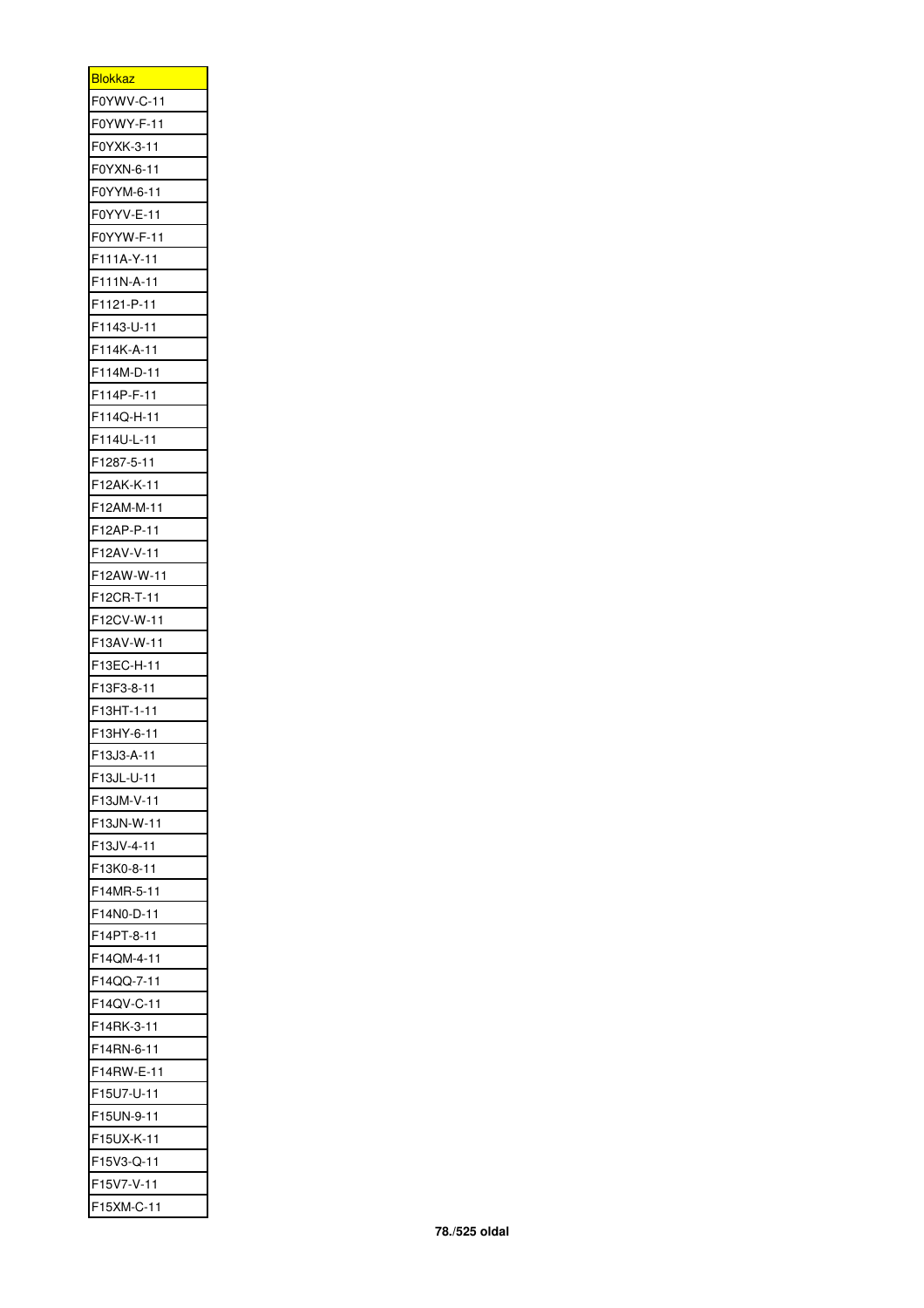| <b>Blokkaz</b> |
|----------------|
| F15YK-A-11     |
| F15YW-N-11     |
| F171D-8-11     |
| F171F-A-11     |
| F171N-J-11     |
| F173T-Q-11     |
| F174M-L-11     |
| F174Q-P-11     |
| F174R-Q-11     |
| F175K-K-11     |
| F175V-V-11     |
| F1845-5-11     |
| F187F-K-11     |
| F187N-R-11     |
| F187X-2-11     |
| F1881-5-11     |
| F1887-C-11     |
| F189T-Y-11     |
| F189V-2-11     |
| F18CK-T-11     |
| F18CW-5-11     |
| F19EF-T-11     |
| F19EV-7-11     |
| F19F7-L-11     |
| F19JM-3-11     |
| F19JP-5-11     |
| F19KK-2-11     |
| F19KV-C-11     |
| F1AJ5-M-11     |
| F1AJW-D-11     |
| F1AM7-T-11     |
| F1AMF-2-11     |
| F1AMN-8-11     |
| F1AMU-E-11     |
| F1AN3-P-11     |
| F1AQ4-T-11     |
| F1AQM-A-11     |
| F1AQP-D-11     |
| F1AQV-K-11     |
| F1AR0-P-11     |
| F1ARK-9-11     |
| F1ARV-L-11     |
| F1ARW-M-11     |
| F1CQV-L-11     |
| F1CUD-7-11     |
| F1CUF-9-11     |
| F1CUN-H-11     |
| F1CV3-X-11     |
| F1CWT-P-11     |
| F1CX3-1-11     |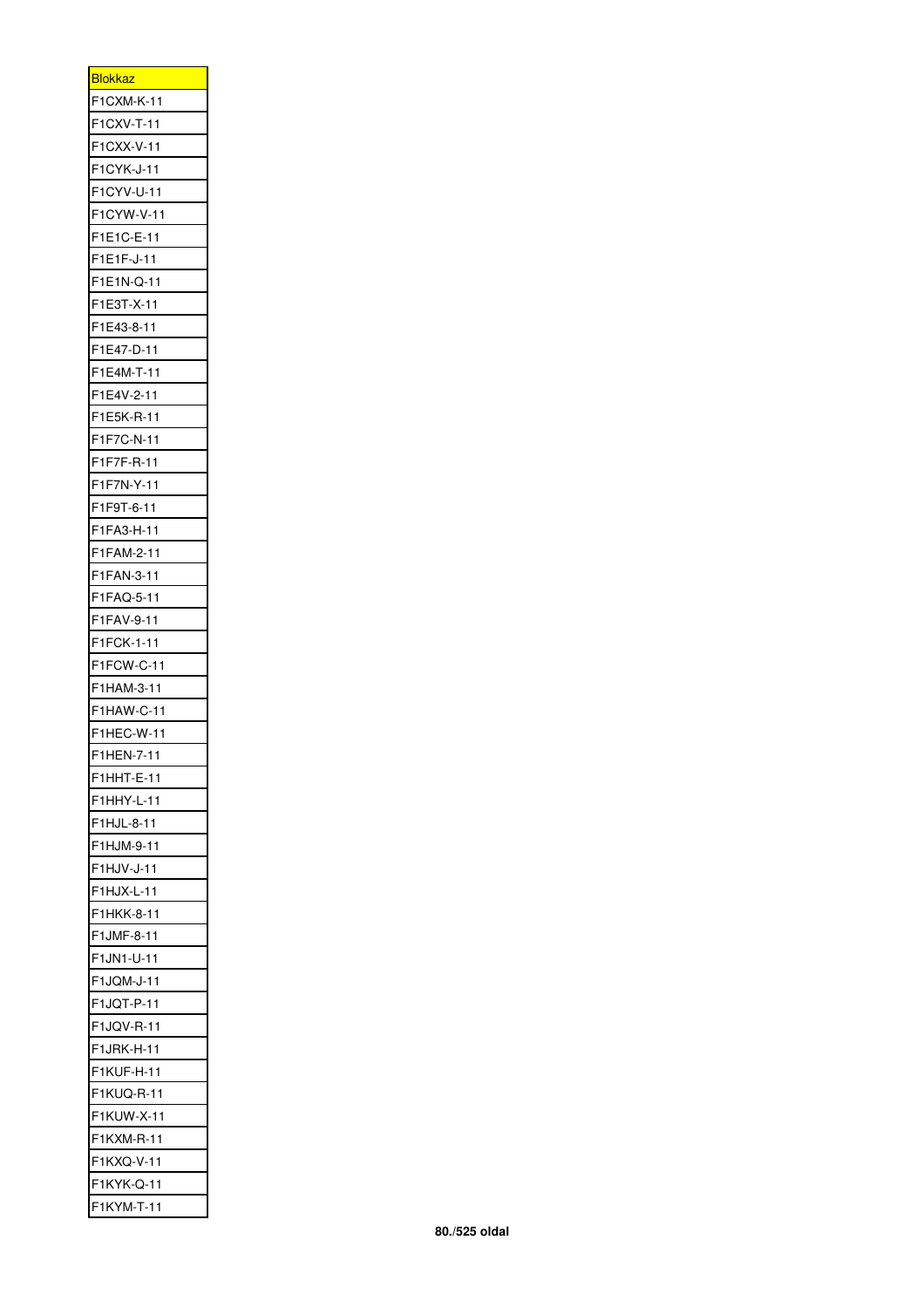| <b>Blokkaz</b> |
|----------------|
| F1KYR-X-11     |
| F1KYV-2-11     |
| F1KYW-3-11     |
| F1LXU-1-11     |
| F1M1D-N-11     |
| F1M1F-Q-11     |
| F1M1Q-1-11     |
| F1M21-A-11     |
| F1M23-D-11     |
| F1M2K-V-11     |
| F1M3T-5-11     |
| F1M4J-W-11     |
| F1M4M-1-11     |
| F1M4P-3-11     |
| F1M5K-Y-11     |
| F1M5V-9-11     |
| F1M5W-A-11     |
| F1N45-K-11     |
| F1N7D-W-11     |
| F1N7F-Y-11     |
| F1N7N-6-11     |
| F1N7W-E-11     |
| F1N83-M-11     |
| F1N9T-D-11     |
| F1NAM-8-11     |
| F1NAP-A-11     |
| F1NAQ-C-11     |
| F1NAV-H-11     |
| F1NCK-7-11     |
| F1NCN-A-11     |
| F1PAM-9-11     |
| F1PEC-4-11     |
| F1PEF-7-11     |
| F1PEN-E-11     |
| F1PEX-P-11     |
| F1PEY-Q-11     |
| F1PJ3-X-11     |
| F1PJJ-D-11     |
| F1PJL-F-11     |
| F1PJM-H-11     |
| F1PJN-J-11     |
| F1PJP-K-11     |
| F1PJX-T-11     |
| F1PKK-F-11     |
| F1PKV-R-11     |
| F1QMF-F-11     |
| F1QMN-N-11     |
| F1QPV-X-11     |
| F1QQ5-8-11     |
| F1QQL-P-11     |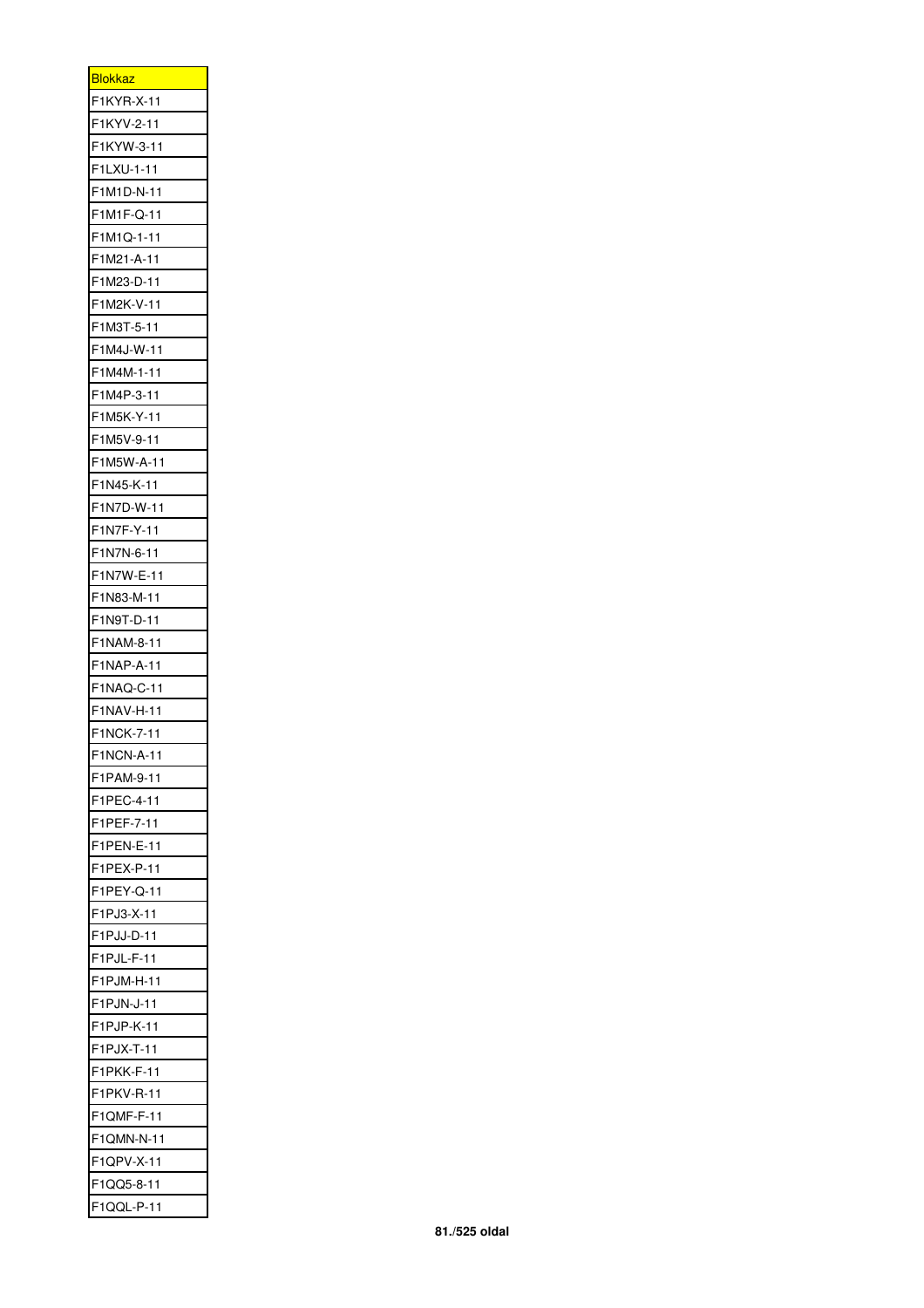| <b>Blokkaz</b> |
|----------------|
| F1QQM-Q-11     |
| F1QQP-T-11     |
| F1QQQ-U-11     |
| F1QQV-Y-11     |
| F1QRK-P-11     |
| F1QRV-1-11     |
| F1RQT-X-11     |
| F1RUC-L-11     |
| F1RUF-P-11     |
| F1RUN-W-11     |
| F1RUQ-Y-11     |
| F1RUV-4-11     |
| F1RV3-C-11     |
| F1RV6-F-11     |
| F1RXM-Y-11     |
| F1RXQ-3-11     |
| F1RYK-X-11     |
| F1RYQ-4-11     |
| F1RYV-8-11     |
| F1TXM-1-11     |
| F1U1C-U-11     |
| F1U3T-C-11     |
| F1U47-T-11     |
| F1U4M-7-11     |
| F1U4T-D-11     |
| F1U4V-F-11     |
| F1U5K-6-11     |
| F1V7C-3-11     |
| F1V7F-6-11     |
| F1V7N-D-11     |
| F1V87-Y-11     |
| F1VA3-W-11     |
| F1VAM-F-11     |
| F1VAP-J-11     |
| F1VAR-L-11     |
| F1VAV-P-11     |
| F1VC0-U-11     |
| F1VCK-E-11     |
| F1VCV-Q-11     |
| F1VCW-R-11     |
| F1WF3-3-11     |
| F1WJM-P-11     |
| F1WJT-V-11     |
| F1WJW-Y-11     |
| F1WKK-N-11     |
| F1WKV-Y-11     |
| F1XJT-W-11     |
| F1XMF-N-11     |
| F1XMN-V-11     |
| F1XQM-X-11     |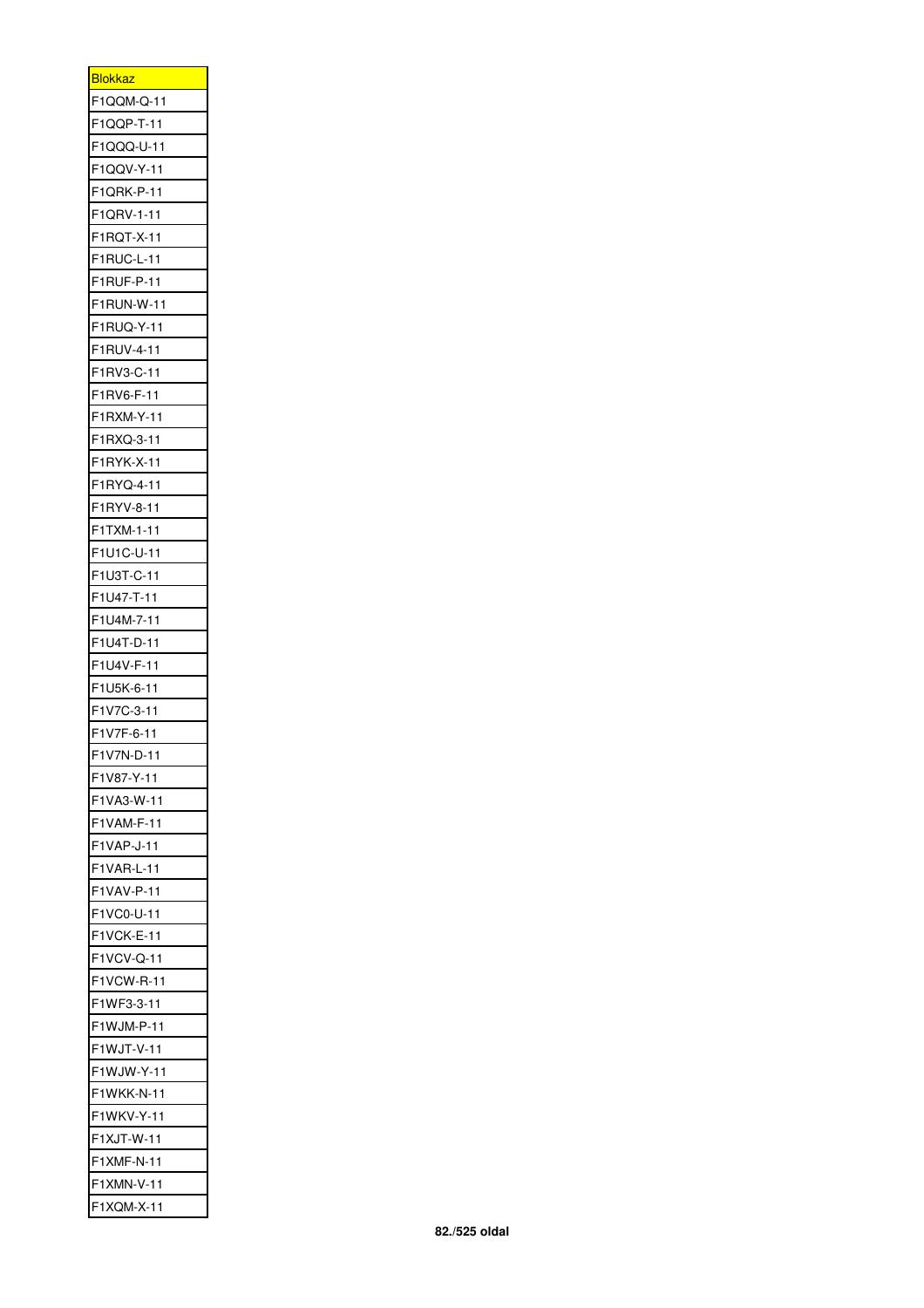| <u>Blokkaz</u>   |
|------------------|
| F1XRK-W-11       |
| F1XRN-1-11       |
| F1XRR-4-11       |
| F1XRV-7-11       |
| F1YUF-W-11       |
| F1YUN-4-11       |
| F1YUX-D-11       |
| F1YX3-M-11       |
| F1YXM-6-11       |
| F1YXN-7-11       |
| F1YYK-5-11       |
| F1YYM-7-11       |
| F20XW-H-11       |
| F211N-C-11       |
| F213T-K-11       |
| F213V-M-11       |
| F214M-E-11       |
| F214V-N-11       |
| F215K-D-11       |
| F2245-Y-11       |
| F224U-N-11       |
| F227F-D-11       |
| F227N-L-11       |
| F229T-T-11       |
| F22A3-4-11       |
| F22AM-N-11       |
| F22AQ-R-11       |
| F22CK-M-11       |
| F23AM-P-11       |
| F23AV-X-11       |
| F23EN-U-11       |
| F23F3-9-11       |
| F23JK-U-11       |
| F23JM-W-11       |
| F23JP-Y-11       |
| F23JR-2-11       |
| F23JV-5-11       |
| F23KK-V-11       |
| F24MF-V-11       |
| F24MN-3-11       |
| 24PT-9-11<br>F   |
| F24PV-C-11       |
| F24Q3-L-11       |
| F24QM-5-11       |
| F24QP-7-11       |
| $24QV-D-11$<br>F |
| F24RK-4-11       |
| F25QU-D-11       |
| F25QV-E-11       |
| F25U7-V-11       |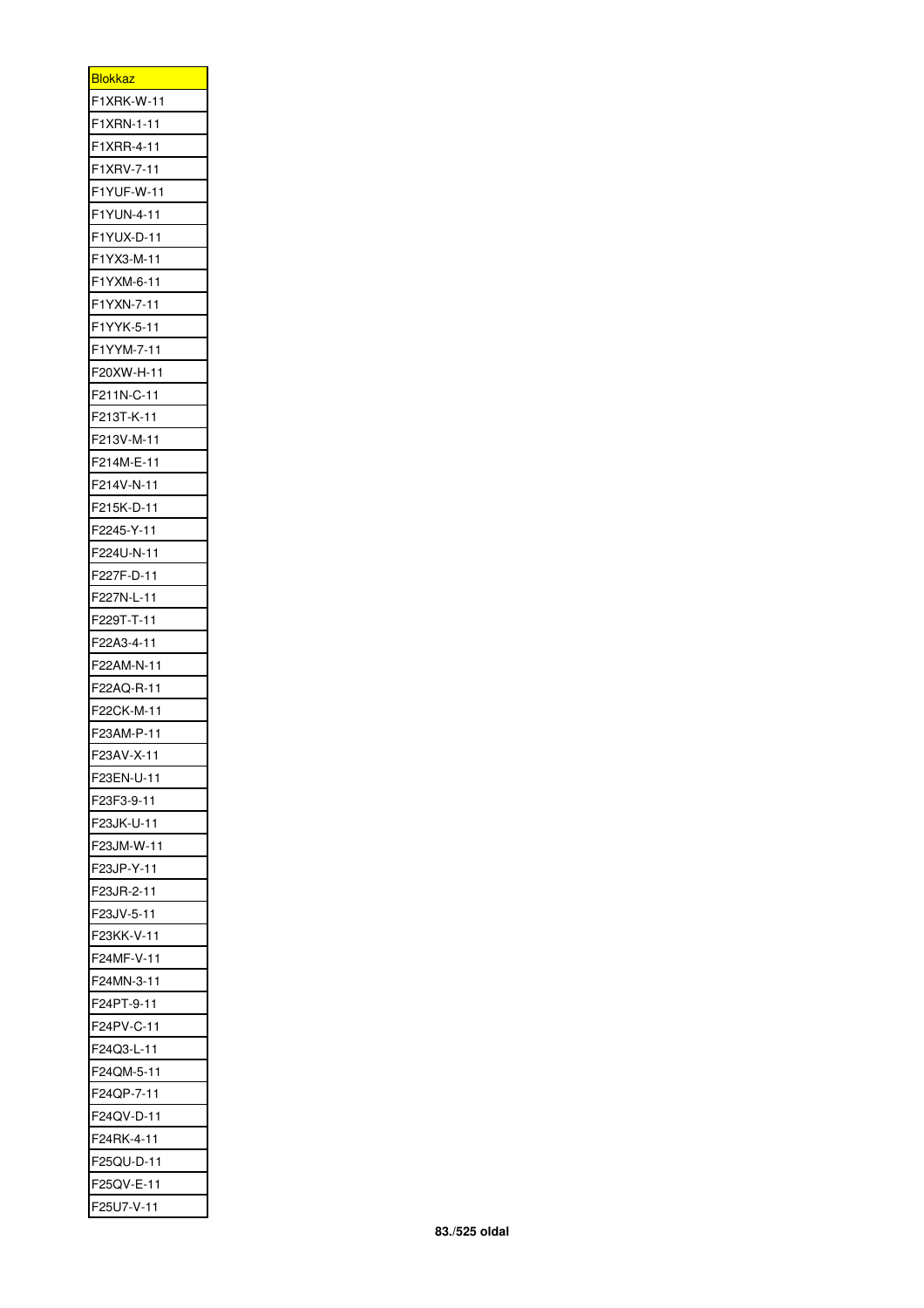| <b>Blokkaz</b>              |
|-----------------------------|
| F25UF-4-11                  |
| F25UN-A-11                  |
| F25V9-Y-11                  |
| F25X3-U-11                  |
| F25XM-D-11                  |
| F25XT-K-11                  |
| F25YK-C-11                  |
| F25YR-K-11                  |
| F25YW-P-11                  |
| F26XM-E-11                  |
| F271C-8-11                  |
| F271N-K-11                  |
| F271Q-M-11                  |
| F2723-1-11                  |
| F273Y-X-11                  |
| F2743-3-11                  |
| F274M-M-11                  |
|                             |
| F275K-L-11                  |
| F284W-X-11                  |
| F287C-H-11                  |
| F287F-L-11                  |
| F287N-T-11                  |
| F287V-1-11                  |
| F288K-Q-11                  |
| F289U-2-11                  |
| F28AM-V-11                  |
| F28AV-4-11                  |
| F28AX-6-11                  |
| F28CK-U-11                  |
| F28CV-5-11                  |
| F29A5-E-11                  |
| F29EC-Q-11                  |
| F29EF-U-11                  |
| F29EQ-4-11                  |
| F29EX-A-11                  |
| F29F3-H-11                  |
| F29FA-Q-11                  |
| F29HT-8-11                  |
| F29JM-4-11                  |
| F29JX-E-11                  |
| 29KK-3-11<br>F              |
| F29KN-6-11                  |
| F29KV-D-11                  |
| F2AMN-9-11                  |
| F2AN3-Q-11                  |
| 2APT-H-11 <del>:</del><br>F |
| F2AQ3-T-11                  |
| F2AQJ-8-11                  |
| F2AQM-C-11                  |
| F2AQP-E-11                  |
|                             |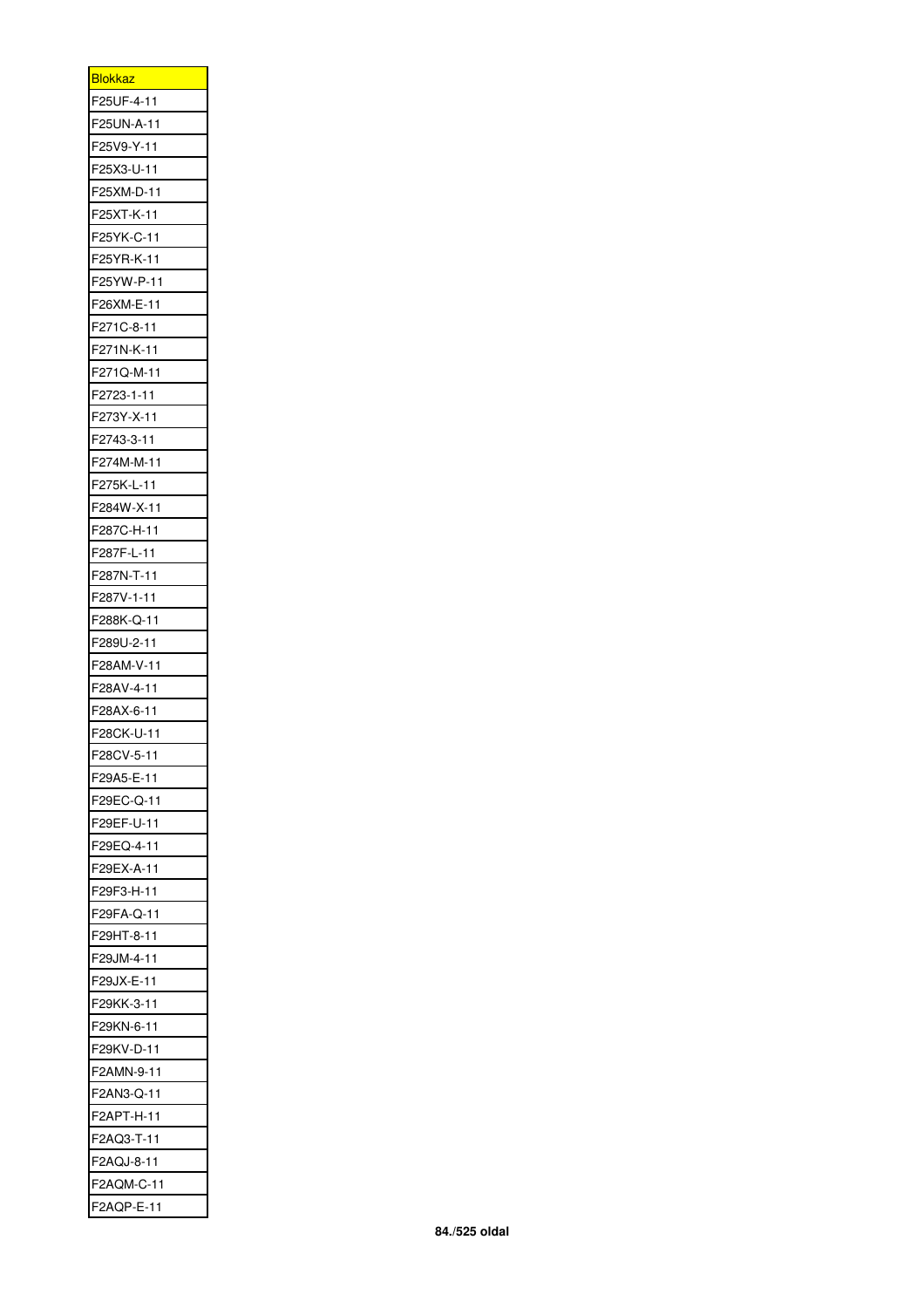| <b>Blokkaz</b>   |
|------------------|
| F2AQV-L-11       |
| F2ARK-A-11       |
| F2ARV-M-11       |
| F2CUN-J-11       |
| F2CV3-Y-11       |
| F2CVC-8-11       |
| F2CX0-X-11       |
| F2CXJ-H-11       |
| F2CXM-L-11       |
| F2CXP-N-11       |
| F2CYR-R-11       |
| F2DX5-5-11       |
| F2E1F-K-11       |
| F2E1N-R-11       |
| F2E1X-2-11       |
| F2E23-7-11       |
| F2E3T-Y-11       |
| F2E4A-J-11       |
| F2E4C-K-11       |
| F2E4K-R-11       |
| F2E4M-U-11       |
| F2E4P-W-11       |
| F2E5K-T-11       |
| F2E5P-X-11       |
| F2F4U-3-11       |
| F2F7F-T-11       |
| F2F7N-1-11       |
| F2F86-K-11       |
| F2FAJ-Y-11       |
| F2FAL-2-1<br>1   |
| F2FAM-3-11       |
| F2FAV-A-11       |
| F2FAX-D-11       |
| F2FCK-2-11       |
| F2FCW-D-11       |
| F2HEC-X-11       |
| F2HEE-1-11       |
| F2HEF-2-11       |
| F2HEN-8-11       |
| F2HHT-F-11       |
| F2HJ3-R-11       |
| F2HJJ-7-11       |
| F2HJL-9-11       |
| F2HJM-A-11       |
| F2JMF-9-11       |
| F2JMW-Q-11       |
| F2JQ4-2-11       |
| $2JQC-9-11$<br>F |
| F2JQJ-F-11       |
| F2JQM-K-11       |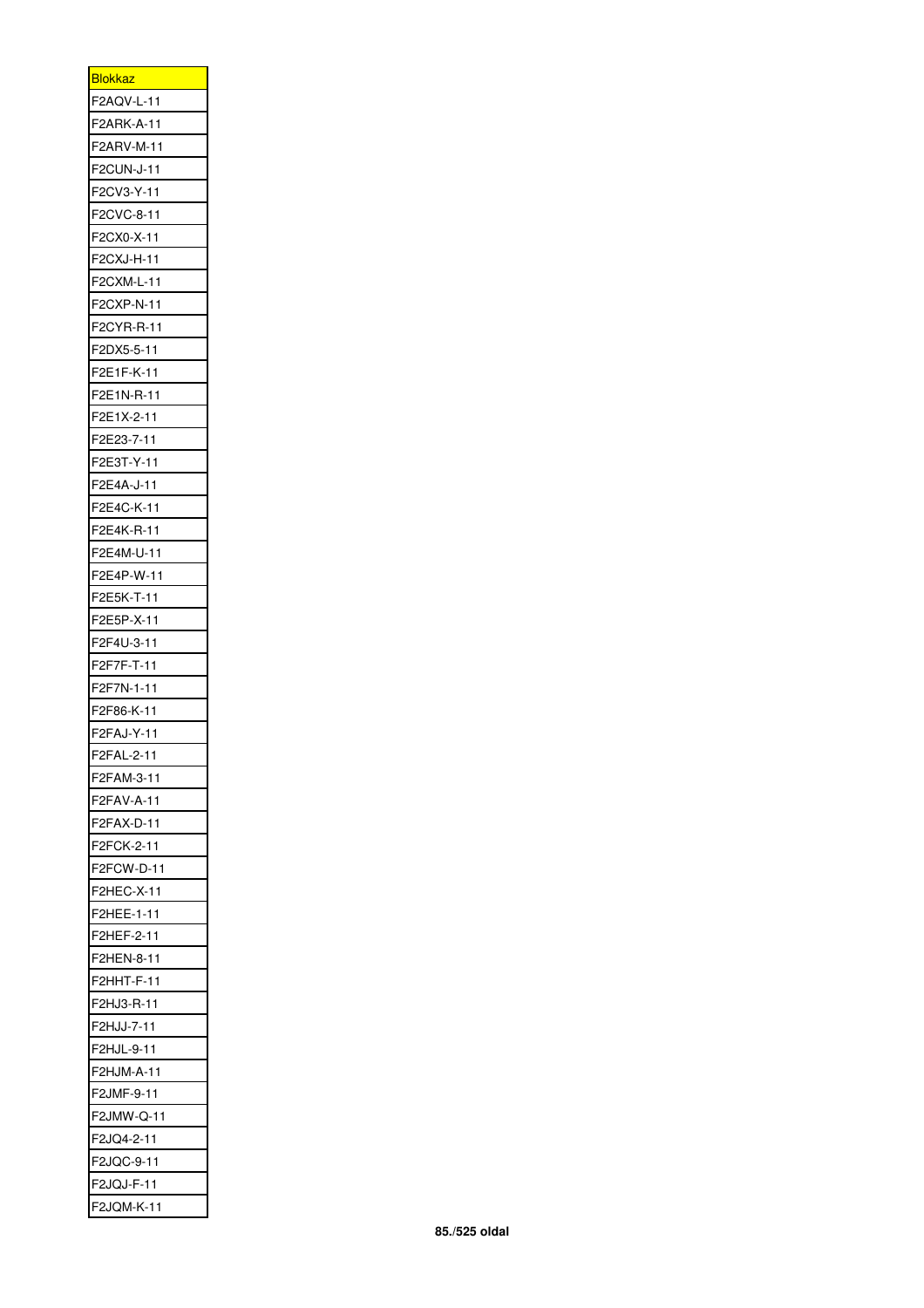| <b>Blokkaz</b>              |
|-----------------------------|
| F2JQP-M-11                  |
| F2JQV-T-11                  |
| F2JRK-J-11                  |
| F2KUC-E-11                  |
| F2KUN-Q-11                  |
| F2KXM-T-11                  |
| F2KXP-V-11                  |
| F2KXV-2-11                  |
| F2KY3-9-11                  |
| F2KYK-R-11                  |
| F2KYR-Y-11                  |
| F2KYV-3-11                  |
| F2LX5-C-11                  |
| F2LXE-M-11                  |
| F2M1N-Y-11                  |
| F2M27-K-11                  |
| F2M2A-N-11                  |
| F2M3U-7-11                  |
| F2M4M-2-11                  |
| F2M4T-7-11                  |
| F2M4X-C-11                  |
| F2M50-E-11                  |
| F2M5K-1-11                  |
| F2M5V-A-11                  |
|                             |
| F2M5W-C-11                  |
|                             |
| F2N7F-1-11                  |
| F2N7N-7-11                  |
| F2N87-T-11                  |
| F2N9T-E-11                  |
| F2NA3-Q-11                  |
| F2NA4-R-11                  |
| <b>F2NAP-C-11</b>           |
| F2NAV-J-11                  |
| F2NCK-8-11                  |
| F2PAM-A-11                  |
| F2PAN-C-11                  |
| F2PAV-K-11                  |
| F2PEC-5-11                  |
| F2PEF-8-11                  |
| F2PEN-F-11                  |
| $PEX-Q-11$<br>F             |
| F2PJ3-Y-11                  |
| F2PJ8-5-11                  |
| F2PJM-J-11                  |
| F2PJP-L-11                  |
| F<br>2PJQ-M-11 <del>:</del> |
| F2PKK-H-11                  |
| F2PKR-P-11                  |
| F2PKW-U-11                  |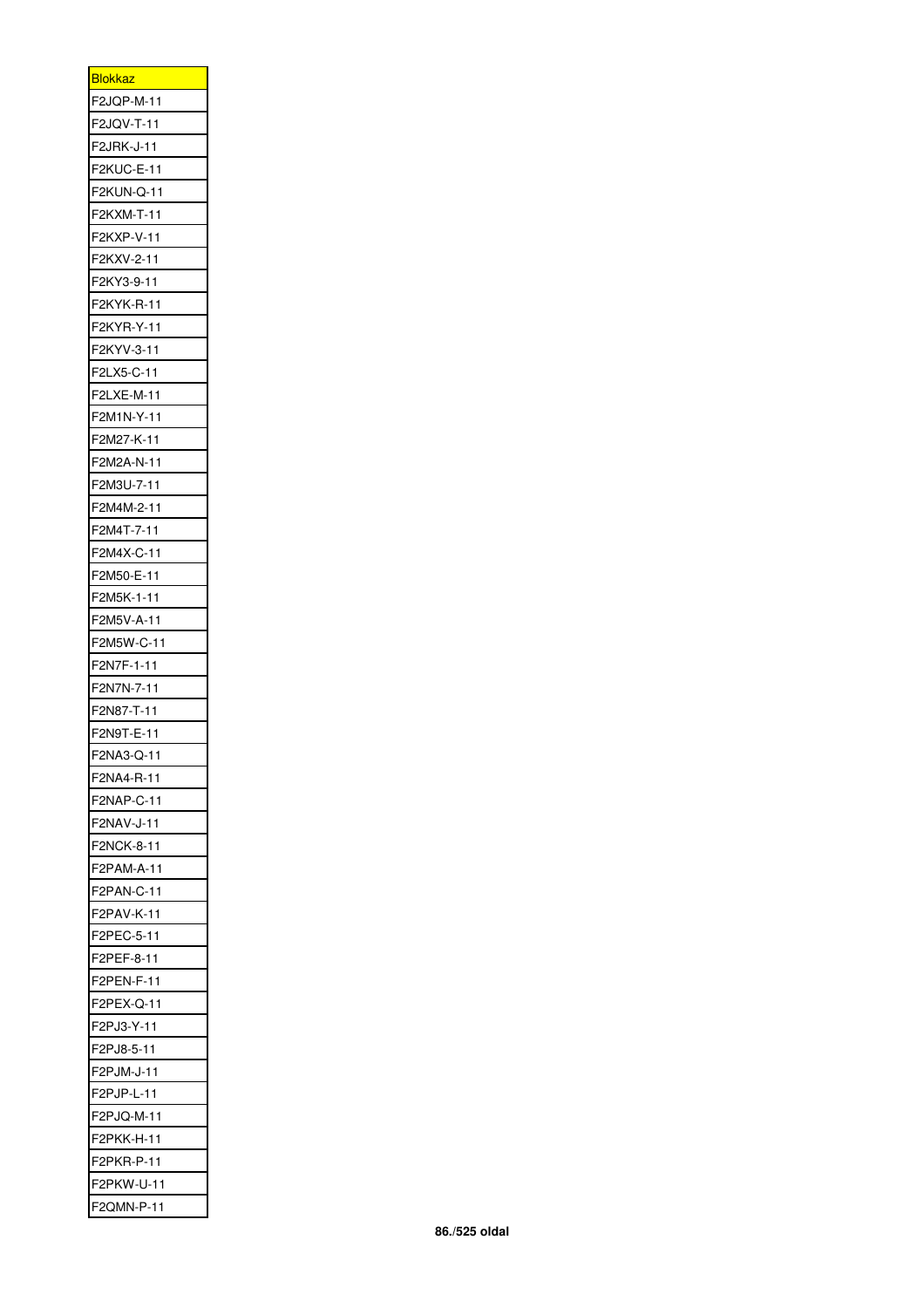| <b>Blokkaz</b>           |
|--------------------------|
| F2QN1-3-11               |
| F2QQ8-D-11               |
| F2QQC-H-11               |
| F2QQK-P-11               |
| F2QQM-R-11               |
| F2QRK-Q-11               |
| F2RUF-Q-11               |
| F2RUN-X-11               |
| F2RV2-C-11               |
| F2RX0-C-11               |
| F2RX7-L-11               |
| F2RXM-1-11               |
| F2RXP-3-11               |
| F2RXQ-4-11               |
| F2RYK-Y-11               |
|                          |
| F2RYV-9-11<br>F2TXX-C-11 |
|                          |
| F2U1D-W-11               |
| F2U1F-Y-11               |
| F2U1N-6-11               |
| F2U1Q-8-11               |
| F2U1W-E-11               |
| F2U21-K-11               |
| F2U2K-4-11               |
| F2U3T-D-11               |
| F2U4M-8-11               |
| F2U4P-A-11               |
| F2U4Q-C-11               |
| F2U4T-E-11               |
| F2U4V-H-1<br>1           |
| F2U5K-7-11               |
| F2U5V-J-11               |
| F2V7N-E-11               |
| F2V81-T-11               |
| F2V83-V-11               |
| F2V9T-M-11               |
| F2VAA-6-11               |
| F2VAK-E-11               |
| F2VAL-F-11               |
| F2VAM-H-11               |
| 2VAP-K-11<br>F           |
| F2VAX-T-11               |
| F2VCK-F-11               |
| F2VCR-N-11               |
| F2VCV-R-11               |
| 2VCW-T-11<br>F           |
| F2WEC-C-11               |
| F2WEF-F-11               |
| F2WEN-N-11               |
| F2WFK-L-11               |
|                          |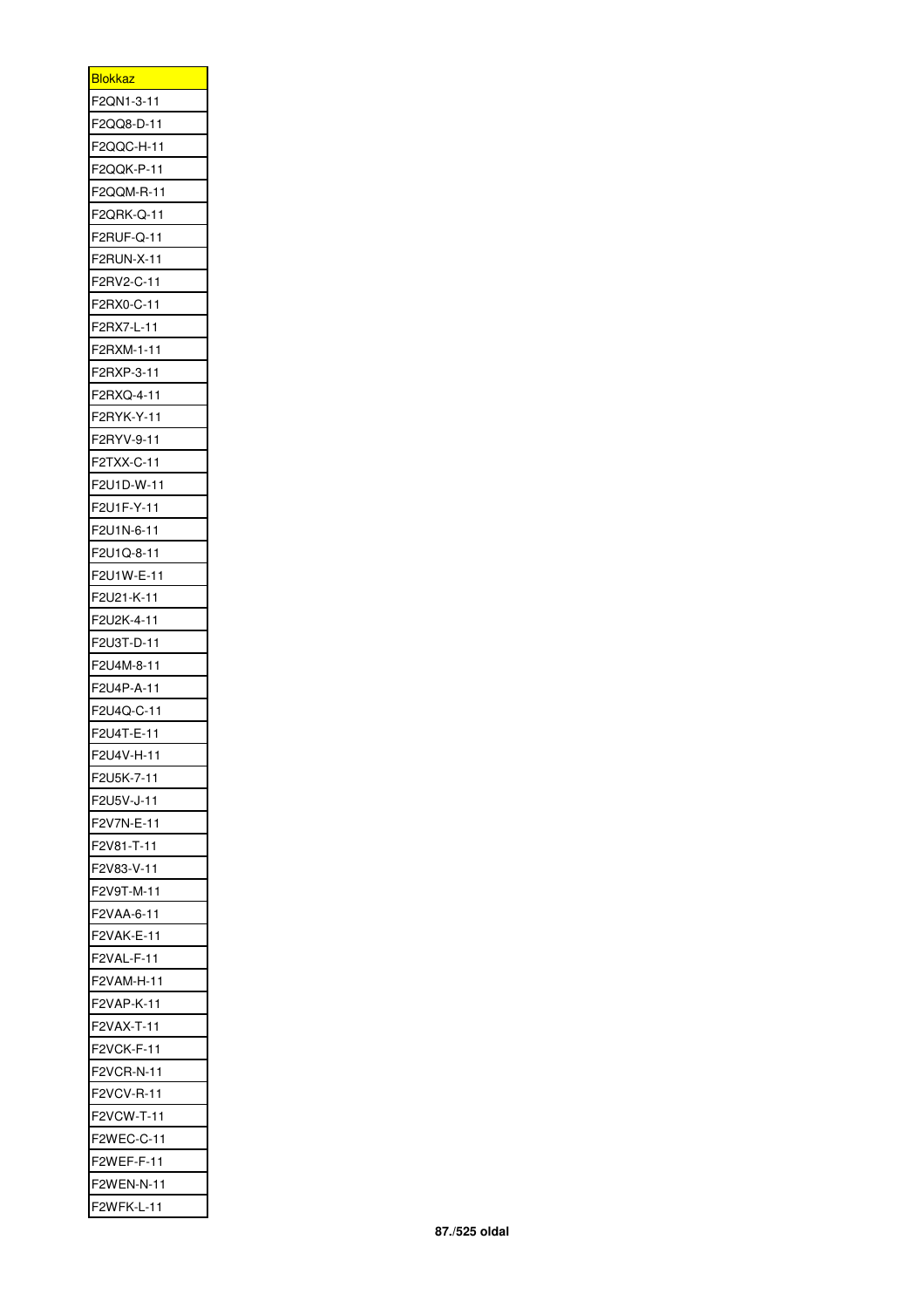| <b>Blokkaz</b>   |
|------------------|
| F2WHT-V-11       |
| F2WJL-P-11       |
| F2WJM-Q-11       |
| F2WJP-T-11       |
| F2WJV-Y-11       |
| F2WKK-P-11       |
| F2WKQ-V-11       |
| F2XMD-M-11       |
| F2XMN-W-11       |
| F2XNK-U-11       |
| F2XPT-4-11       |
| F2XQJ-V-11       |
| F2XQL-X-11       |
| F2XQM-Y-11       |
| F2XQN-1-11       |
| F2XQP-2-11       |
| F2XRK-X-11       |
| F2XRR-5-11       |
| F2XRW-9-11       |
| F2YUC-U-11       |
| F2YVK-3-11       |
| F2YX1-L-11       |
| F2YXM-7-11       |
| F2YXQ-A-11       |
| F2YYK-6-11       |
| F2YYV-H-11       |
| F30XM-8-11       |
| F311F-6-11       |
| F311N-D-11       |
| F3123-U-11       |
| F3125-W-11       |
| F314A-5-11       |
| F314Q-K-11       |
| $314T-M-11$<br>F |
| F314X-R-11       |
| F315K-E-11       |
| F315V-Q-11       |
| F32A3-5-11       |
| F32AM-P-11       |
| F32AN-Q-11       |
| F32AP-R-11       |
| F32AQ-T-11       |
| F32CK-N-11       |
| F32CV-Y-11       |
| F33ED-L-11       |
| 33EN-V-11<br>F   |
| F33HT-3-11       |
| F33J4-E-11       |
| F33JM-X-11       |
| F33JP-1-11       |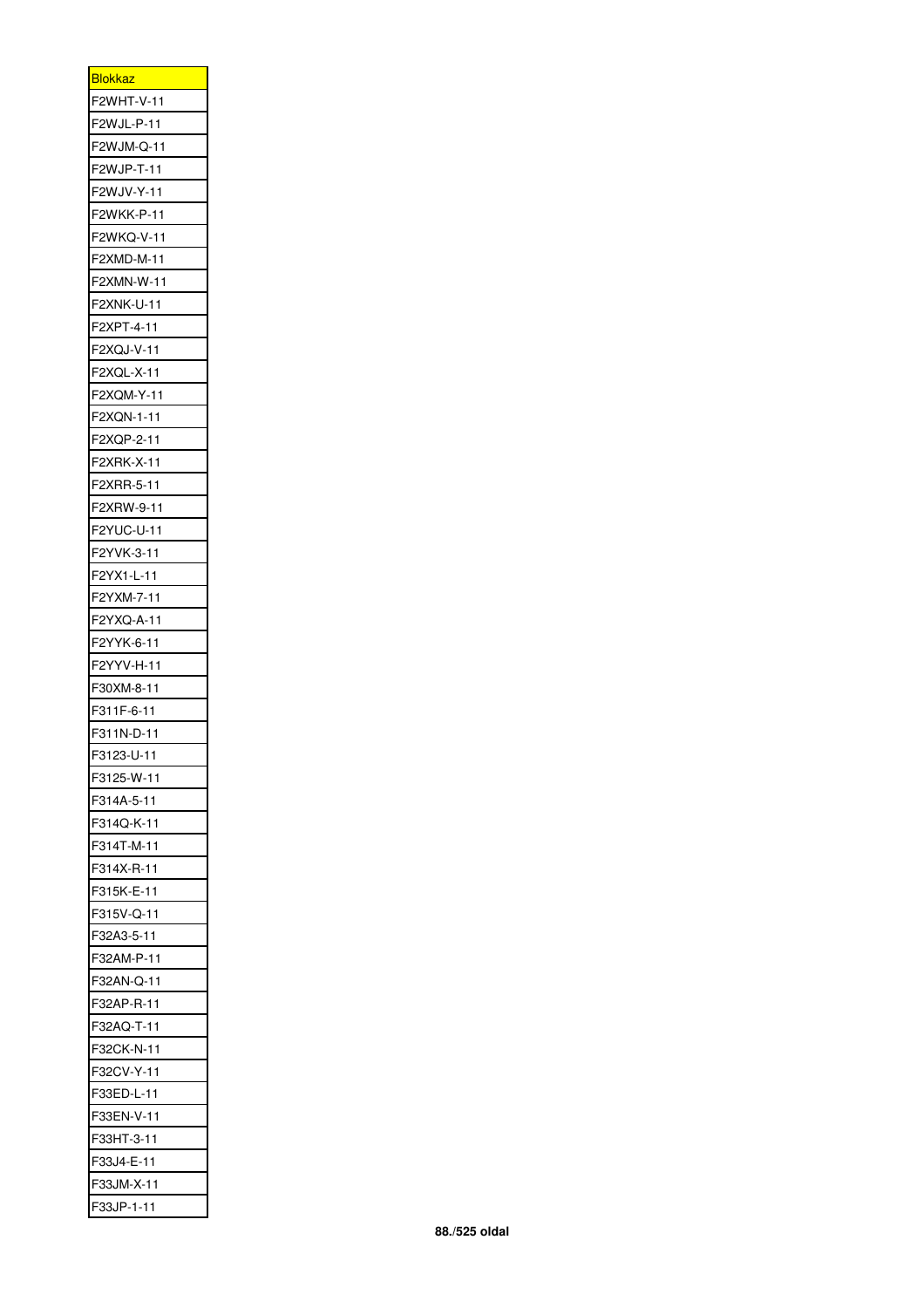| <u>Blokkaz</u>    |
|-------------------|
| F33JV-6-11        |
| F33JX-8-11        |
| F33KK-W-11        |
| F33KV-7-11        |
| F34MN-4-11        |
| F34PV-D-11        |
| F34QM-6-11        |
| F34QW-F-11        |
| F34R0-K-11        |
| F34RK-5-11        |
| F34RW-H-11        |
| F35QK-5-11        |
| F35UC-2-11        |
| F35UF-5-11        |
| 35UN-C-11<br>F    |
| F35UX-M-11        |
| F35V3-T-11        |
| F35V7-X-11        |
| F35VK-9-11        |
| F35WT-K-11        |
| F35XJ-A-11        |
| F35XK-C-11        |
| F35XL-D-11        |
| F35XM-E-11        |
| F35YK-D-11        |
| F35YW-Q-11        |
| $-371F-D-11$<br>F |
| F371N-L-11        |
| F371Q-N-11        |
| F3722-1-11        |
| F3726-5-11        |
| F3727-6-11        |
| F3742-3-11        |
|                   |
|                   |
| 374M-N-11<br>F    |
| F375K-M-11        |
| F375M-P-11        |
| F3845-7-11        |
| F387F-M-11        |
| F387N-U-11        |
| F387W-3-11        |
| F38A2-A-11        |
| F38AM-W-11        |
| F38AP-Y-11        |
| F38AQ-1-11        |
| F38AR-2-11        |
| 38AV-5-11<br>F    |
| F38CV-6-11        |
| F38CW-7-11        |
| F39AW-7-11        |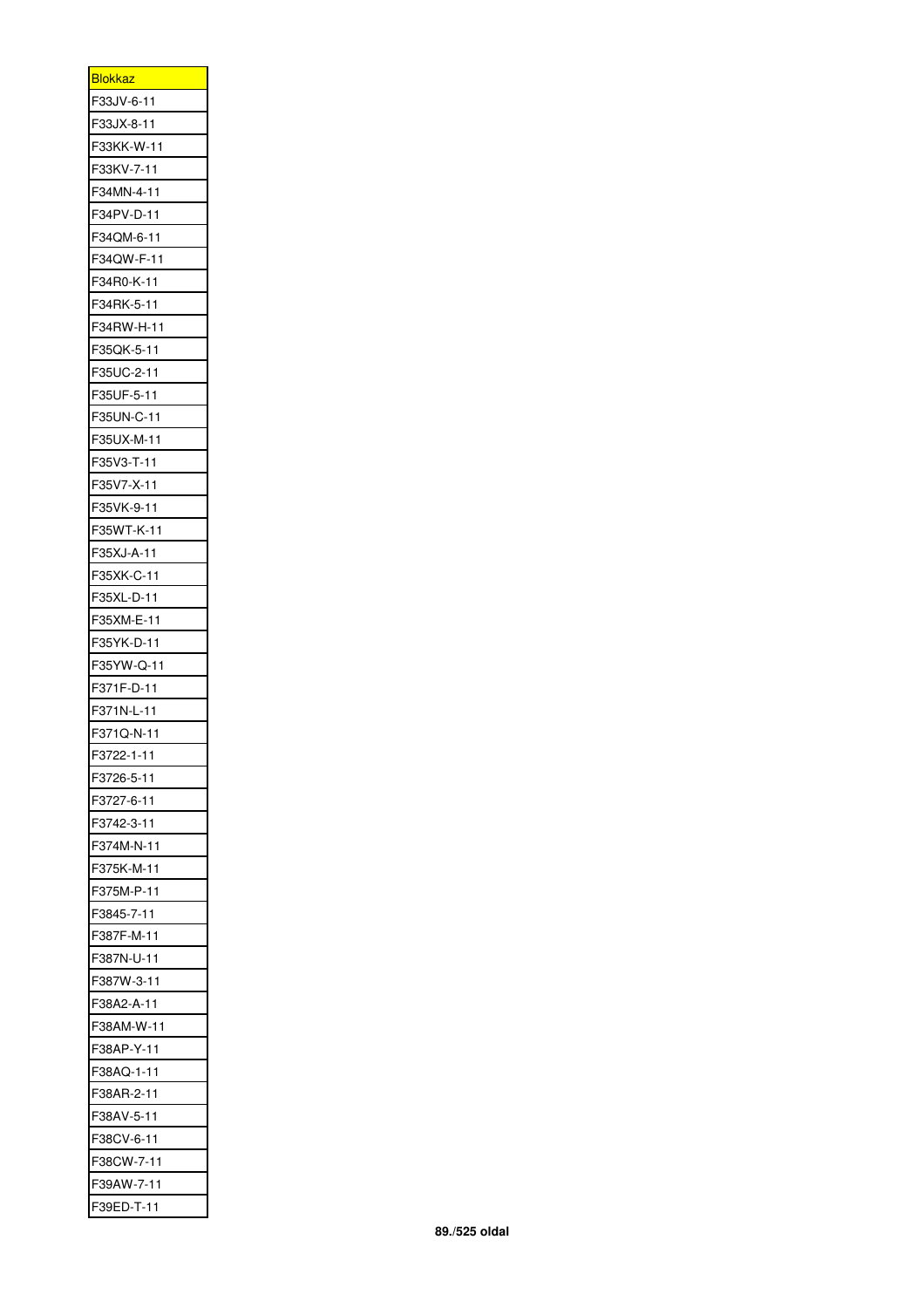| <b>Blokkaz</b>              |
|-----------------------------|
| F39EF-V-11                  |
| F39EN-3-11                  |
| 39HT-9-11 <sup>:</sup><br>F |
| F39JQ-8-11                  |
| F39KN-7-11                  |
| F3AMF-4-11                  |
| F3AMN-A-11                  |
| F3APU-K-11                  |
| F3AQ8-1-11                  |
| F3AQA-3-11                  |
| F3AQM-D-11                  |
| F3CQU-M-11                  |
| F3CQX-Q-11                  |
| F3CUN-K-11                  |
| F3CV2-Y-11                  |
| F3CWT-R-11                  |
| F3CWU-T-11                  |
| F3CX0-Y-11                  |
| F3CXJ-J-11                  |
| F3CXM-M-11                  |
| F3CXN-N-11                  |
| 3CXP-P-11<br>F              |
| F3CXX-X-11                  |
| F3DXT-U-11                  |
| F3E1N-T-11                  |
| F3E2K-Q-11                  |
| 3E4M-V-11<br>F              |
| F3E4Q-Y-11                  |
| F3E5K-U-11                  |
| F3F4M-W-1<br>1              |
| F3F7C-Q-11                  |
| F3F7N-2-11                  |
| F3F9U-9-11                  |
| F3FAM-4-11                  |
| F3FAP-6-11                  |
| F3FAV-C-11                  |
| F3FCR-9-11                  |
| F3HEF-3-11                  |
| F3HF3-Q-11                  |
|                             |
| F3HJK-9-11                  |
| 3HJP-E<br>-11<br>F          |
| F3HJQ-F-11                  |
| F3HJX-N-11                  |
| F3HKK-A-11                  |
| F3JMD-8-11                  |
| F<br>3JMF-A-11              |
| F3JMN-J-11                  |
| F3JMQ-L-11                  |
| F3JN6-3-11                  |
| F3JNK-F-11                  |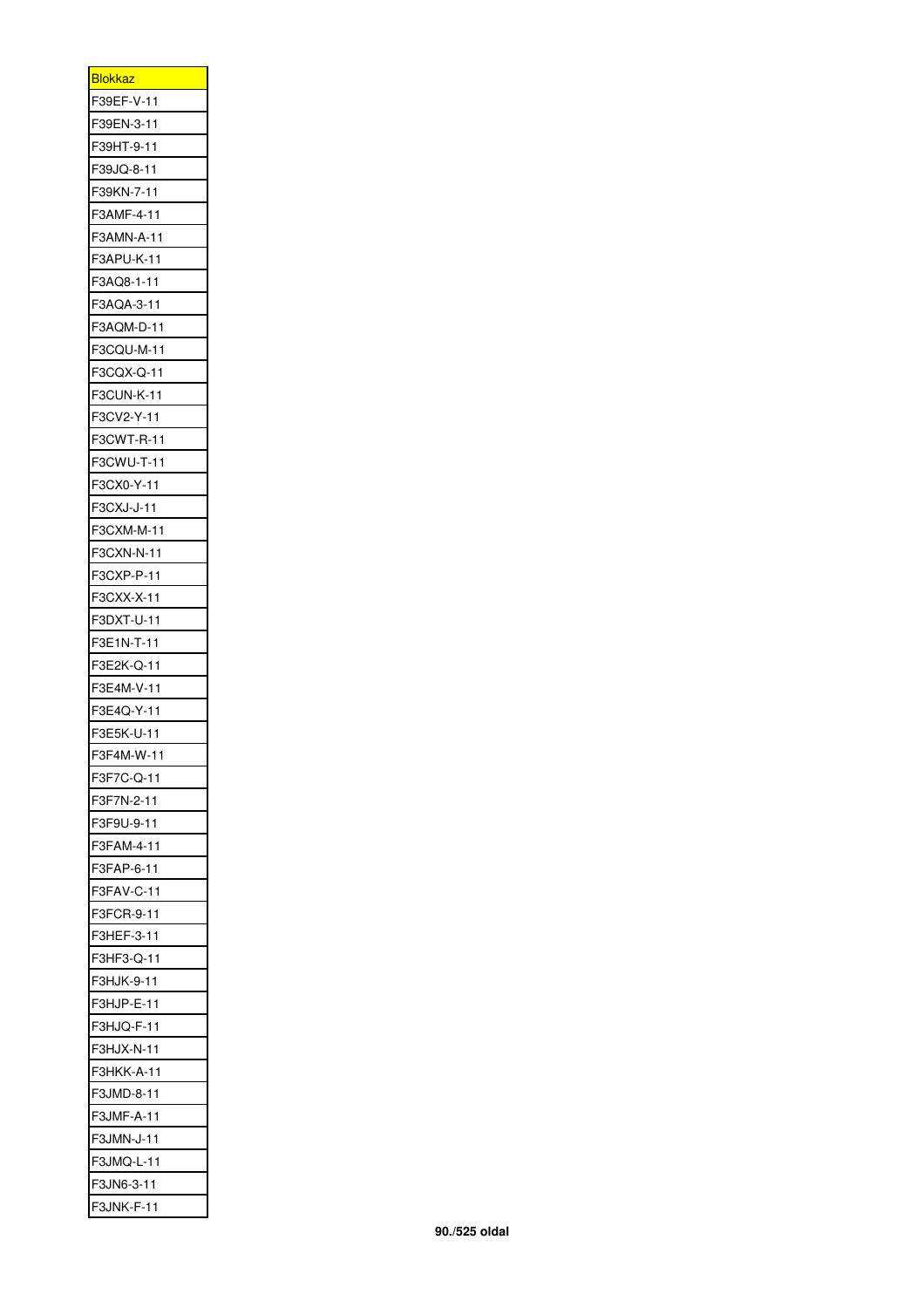| <u>Blokkaz</u>              |
|-----------------------------|
| F3JQ2-1-11                  |
| F3JQ8-7-11                  |
| 3JQJ-H-11<br>F              |
| F3JQT-R-11                  |
| F3JQX-W-11                  |
| F3JRK-K-11                  |
| F3JRV-V-11                  |
| F3JRW-W-11                  |
| F3KUF-K-11                  |
| F3KUN-R-11                  |
| F3KWU-1-11                  |
| F3KXP-W-11                  |
| F3KXQ-X-11                  |
| F3KXW-4-11                  |
| F3KYK-T-11                  |
| F3LXT-2-11                  |
| F3LXU-3-11                  |
| F3M1F-T-11                  |
| F3M1W-8-11                  |
| F3M4M-3-11                  |
| F3M4V-A-11                  |
| 3M5K-2-11<br>F              |
| F3M5N-5-11                  |
| F3N4T-9-11                  |
| F3N7N-8-11                  |
| F3N8K-6-11                  |
| 3NA2-Q-11<br>F              |
| F3NAV-K-11                  |
| F3NAW-L-11                  |
| F3NAX-M-11                  |
| F3NAY-N-11                  |
| F3NCV-L-11                  |
| F3PA5-V-11                  |
| F3PAM-C-11                  |
| F3PED-7-11                  |
| F3PEN-H-11                  |
| F3PEQ-K-11                  |
| F3PF6-2-11                  |
| F3PJ1-X-11                  |
| F3PJ2-Y-11                  |
| 3PJN-L-11<br>F              |
| F3PKV-U-11                  |
| F3PKW-V-11                  |
| F3QMN-Q-11                  |
| F3QMQ-T-11                  |
| F<br>3QN3-6-11 <sup>-</sup> |
| F3QNK-N-11                  |
| F3QPT-X-11                  |
| F3QQM-T-11                  |
| F3QQP-V-11                  |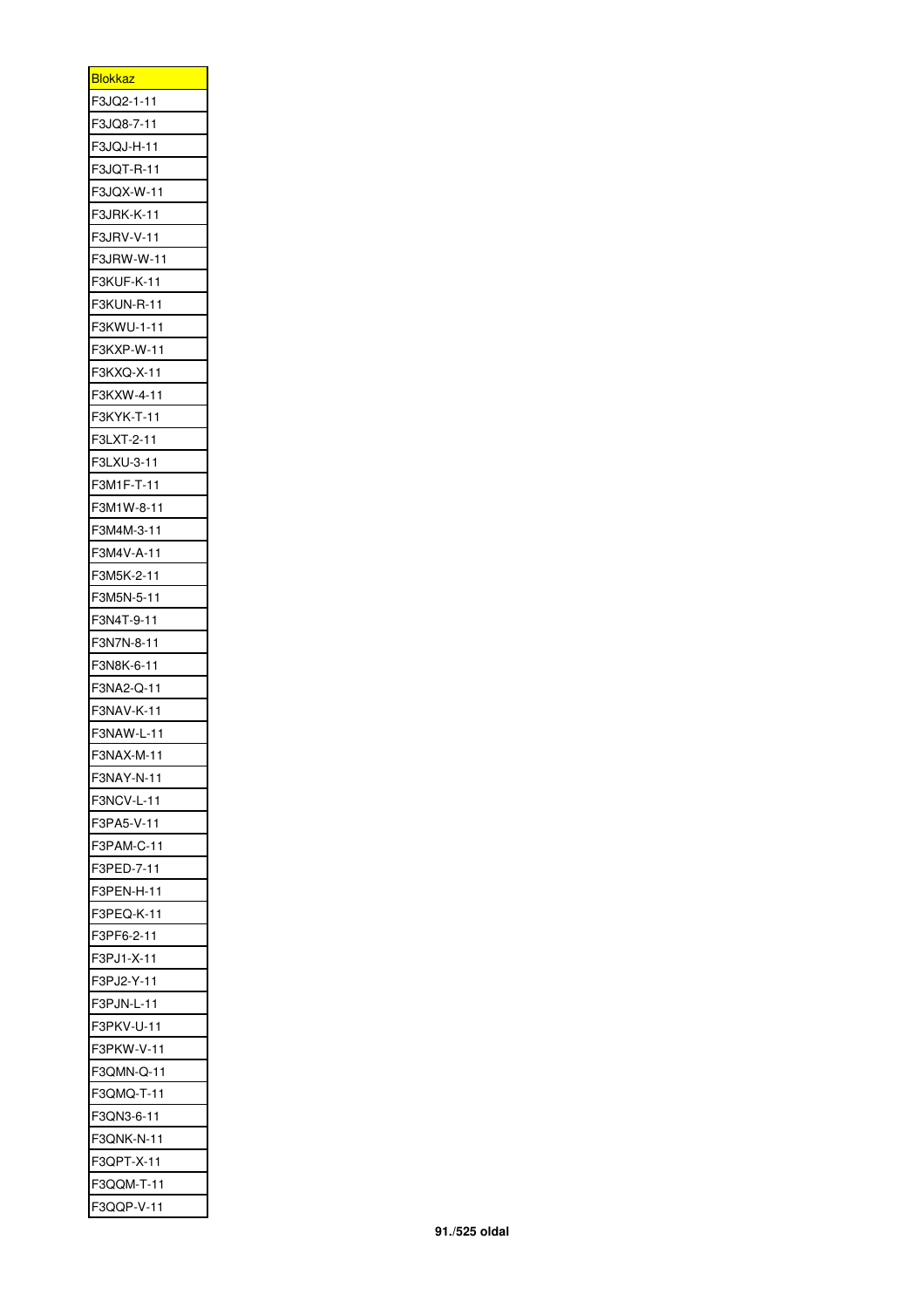| <u>Blokkaz</u>           |
|--------------------------|
| F3QQV-2-11               |
| F3QRR-Y-11               |
| 3QRW-4-11<br>F           |
| F3RQE-M-11               |
| F3RUF-R-11               |
| F3RUN-Y-11               |
| F3RWT-6-11               |
| F3RWU-7-11               |
| F3RX7-M-11               |
| F3RXQ-5-11               |
| F3RYP-5-11               |
| F3TXW-C-11               |
| F3U1C-W-11               |
| F3U1N-7-11               |
| F3U23-N-11               |
| F3U26-R-11               |
| F3U3T-E-11               |
|                          |
| F3U4P-C-11               |
| F3U5W-L-11               |
| F3V7N-F-11               |
| F3V7W-P-11               |
| 3V83-W-11<br>F           |
| F3V8K-D-11               |
| F3VAM-J-11               |
|                          |
| F3WEN-P-11               |
| F3WF3-5-11               |
| 3WJM-R-11<br>F           |
| F3WJP-U-11               |
| F3WKW-3-11               |
| F3XMN-X-11               |
| F3XN1-A-11               |
| F3XN3-D-11               |
| F3XNK-V-11               |
| F3XPT-5-11               |
| F3XQ1-D-11               |
| F3XQM-1-11               |
| F3XQP-3-11               |
| F3XQT-6-11               |
| F3XRW-A-11               |
| F3YQU-8-11               |
| 3YUC-V-11<br>F           |
| F3YUX-F-11               |
| F3YV1-K-11               |
|                          |
| F3YV3-M-11               |
| F3YWT-D-11<br>F          |
| 3YX8-V-11                |
| F3YXJ-5-11               |
| F3YXM-8-11               |
| F3YXP-A-11<br>F3YXV-H-11 |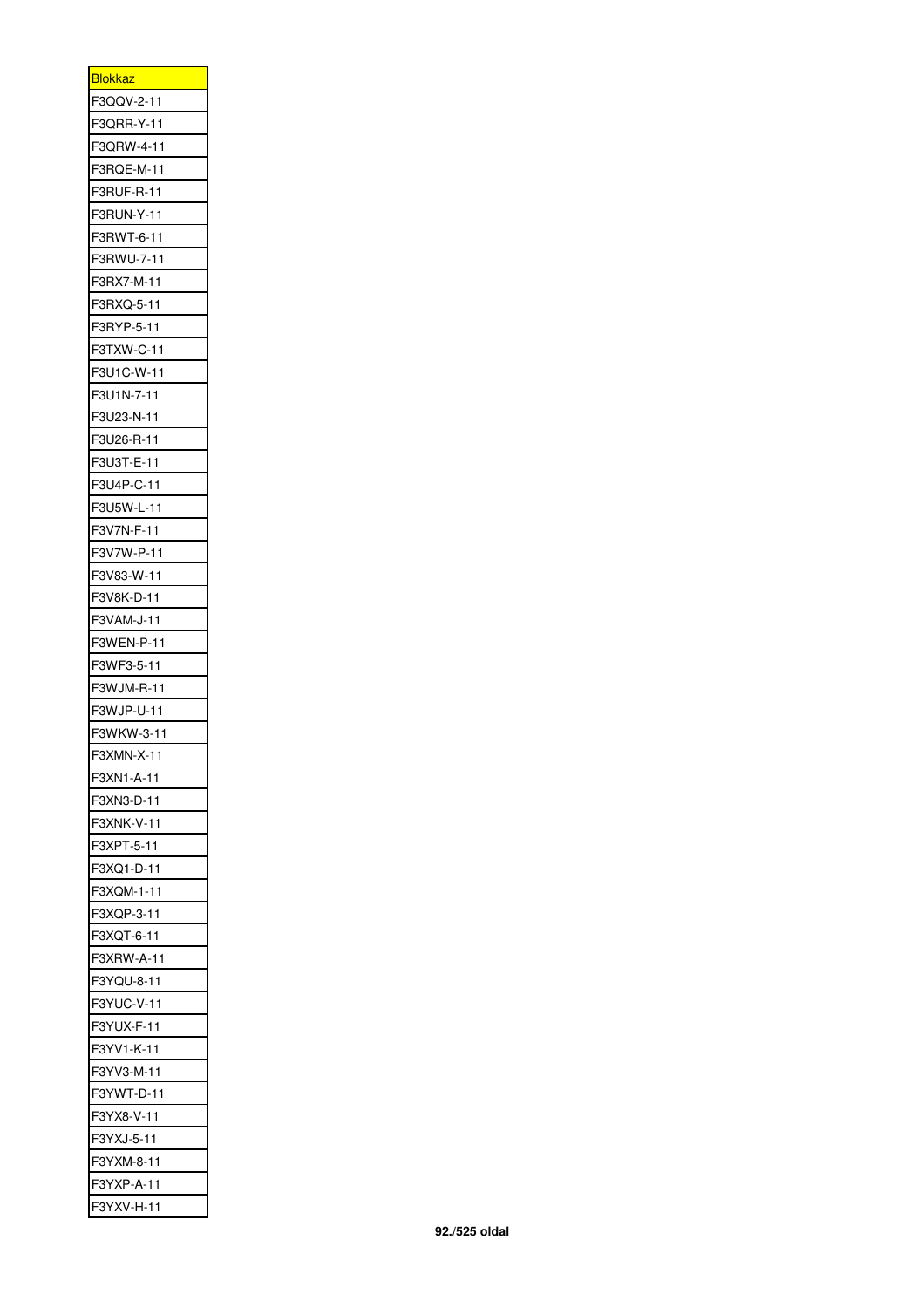| <b>Blokkaz</b> |
|----------------|
| F411N-E-11     |
| F4121-T-11     |
| F4123-V-11     |
| F412K-C-11     |
| F4142-W-11     |
| F4143-X-11     |
| F424M-J-11     |
| F424T-P-11     |
| F427C-C-11     |
| F427N-N-11     |
| F427Q-Q-11     |
| F4286-7-11     |
| F42AQ-U-11     |
| F42AV-Y-11     |
| F42AY-3-11     |
| F43EC-L-11     |
| F43EN-W-11     |
|                |
| F43FA-L-11     |
| F43JL-X-11     |
| F43JP-2-11     |
| F43JQ-3-11     |
| F43JY-A-11     |
| F43KP-3-11     |
| F43KV-8-11     |
| F44MC-U-11     |
| F44MN-5-11     |
| F44MQ-7-11     |
| F44N1-J-11     |
| F44QM-7-11     |
| F44QW-H-11     |
| F44QX-J-11     |
| F44R3-P-11     |
| F44RV-H-11     |
| F44RW-J-11     |
| F45UN-D-11     |
| F45V1-R-11     |
| F45VK-A-11     |
| F45WT-L-11     |
| F45XK-D-11     |
| F45XL-E-11     |
|                |
| F45XM-F-11     |
| F45YR-M-11     |
| F45YV-Q-11     |
| F45YW-R-11     |
| F46XT-N-11     |
| F4717-6-11     |
| F471F-E-11     |
| F471N-M-11     |
| F4727-7-11     |
| F472K-K-11     |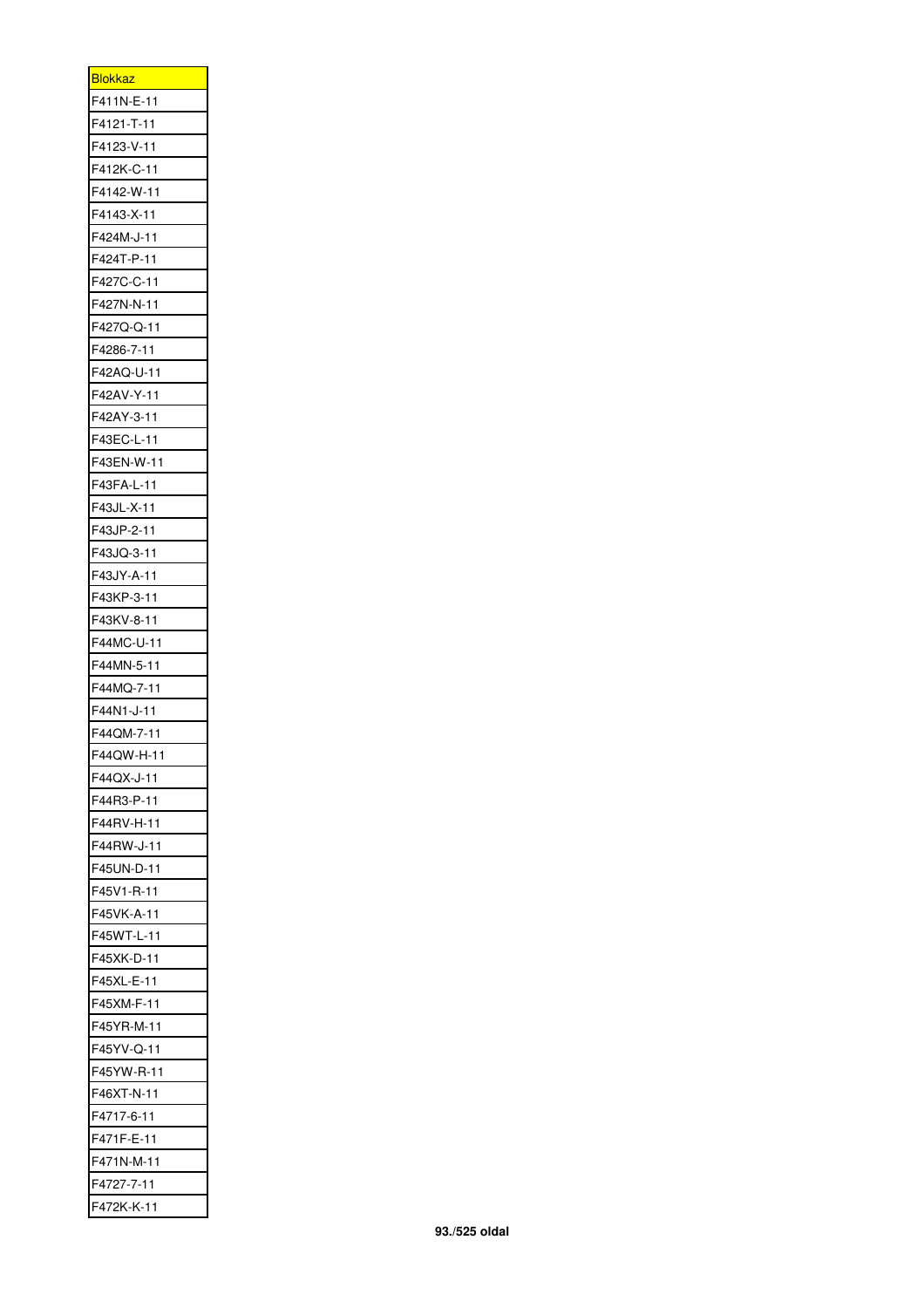| <b>Blokkaz</b>             |
|----------------------------|
| F474P-R-11                 |
| F474Q-T-11                 |
| F475W-1-11                 |
| F487C-K-11                 |
| F487Q-X-11                 |
| F487Y-6-11                 |
| F48A8-K-11                 |
| F48AM-X-11                 |
| F48AN-Y-11                 |
| $-48AP - 1 - 11$<br>F      |
| F48CR-4-11                 |
| F48CW-8-11                 |
| F49AW-8-11                 |
| F49EN-4-11                 |
| F49FK-2-11                 |
| F49HT-A-11                 |
| F49J3-M-11                 |
| F49JJ-3-11                 |
| F49JK-4-11                 |
|                            |
| F49JM-6-11                 |
| F49JN-7-11                 |
| F49JP-8-11                 |
| F49JQ-9-11                 |
| F49JV-E-11                 |
| F49K3-N-11                 |
| F49KV-F-11                 |
| F49KW-H-11                 |
| F4AM7-W-11                 |
| 4AMT-H-11<br>F             |
| $4AN1-Q-1$<br>F            |
| F4AQP-H-11                 |
| F4AQV-N-11                 |
| F4AR3-W-11                 |
| F4CQQ-K-11                 |
| F4CUC-9-11                 |
| <b>F4CUN-L-11</b>          |
| F4CUY-W-11                 |
| F4CVK-J-11                 |
| F4CX2-3-11                 |
| F4CXM-N-11                 |
| F4CXP-Q-11                 |
| F4CXQ-R-11                 |
| F4CXV-W-11                 |
| F4CY3-5-11                 |
| F4CYW-Y-11                 |
| F4DX5-7-11                 |
| F4DXW-Y-11                 |
| <b>4E</b><br>:1W-3-11<br>F |
| F4E21-7-11                 |
| F4E2K-R-11                 |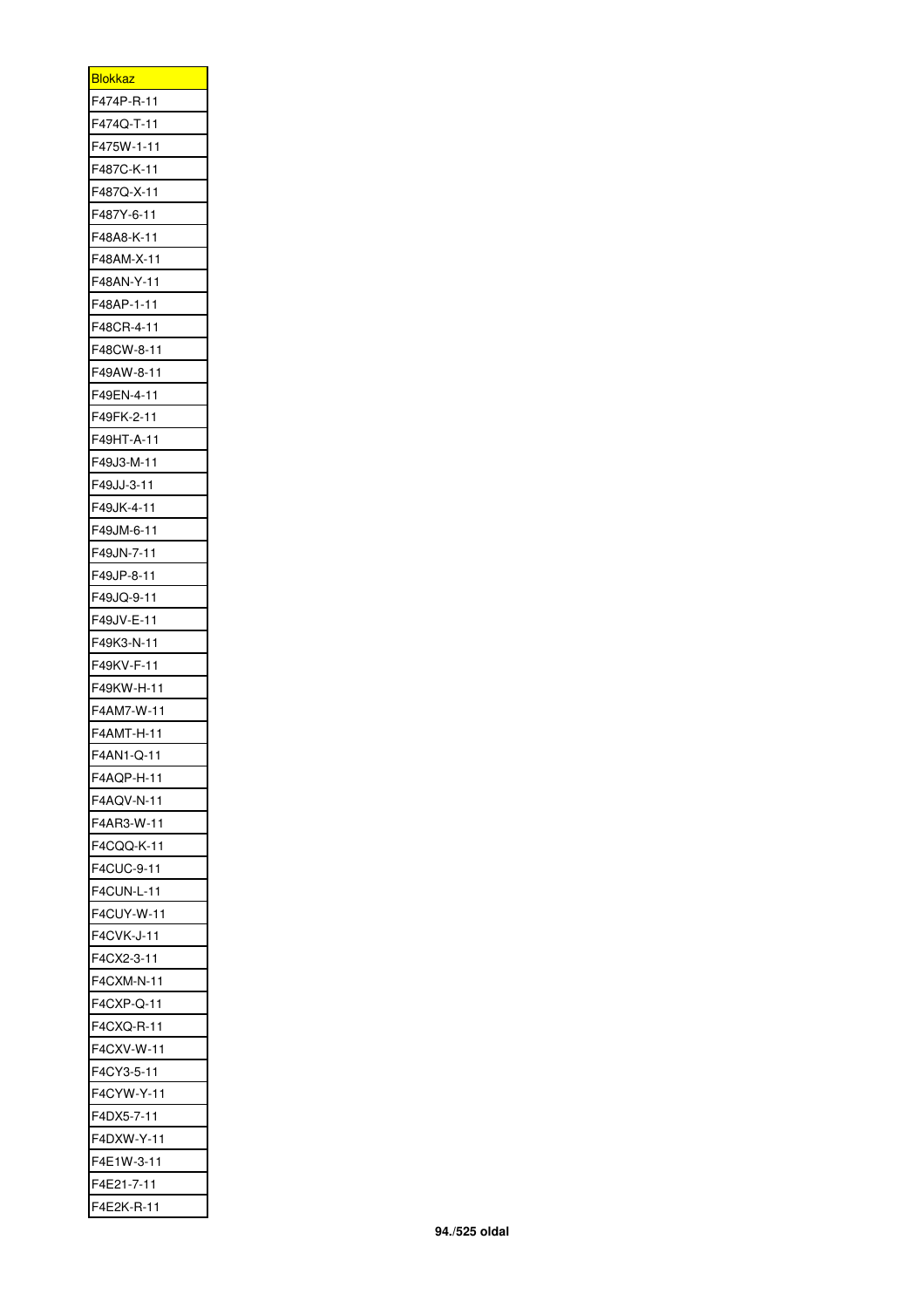| <b>Blokkaz</b>           |
|--------------------------|
| F4E3U-3-11               |
| F4E5W-7-11               |
| F4F4V-6-11               |
| F4F7F-V-11               |
| F4F83-J-11               |
| F4F9U-A-11               |
| F4FA0-H-11               |
| F4FA7-Q-11               |
| F4FAL-4-11               |
| F4FAN-6-11               |
| F4FAP-7-11               |
| F4FCW-F-11               |
| F4HF1-P-11               |
| F4HF3-R-11               |
| F4HF5-U-11               |
| F4HFA-1-11               |
| F4HHU-K-11               |
| F4HHV-L-11               |
| F4HJ1-R-11               |
| F4HJ8-1-11               |
| F4HJN-E-11               |
| F4HJP-F-11               |
| F4HKW-P-11               |
| F4JJT-L-11               |
| F4JMN-K-11               |
|                          |
| F4JN1-X-11               |
| F4JQ2-2-11               |
| F4JQM-M-11<br>F4JQP-P-11 |
|                          |
| 4JQW-W-1<br>F<br>1       |
| F4JRW-X-11               |
| F4KQX-Y-11               |
| F4KUD-J-11               |
| F4KUN-T-11               |
| F4KUT-X-11               |
| F4KV1-6-11               |
| F4KWT-1-11               |
| F4KXM-V-11               |
| F4KXV-4-11               |
| F4M1D-R-11               |
| F4M1N-2-11               |
| F4M21-E-11               |
| F4M23-H-11               |
| F4M2K-Y-11               |
| F4M3T-8-11               |
| F4M3V-A-11               |
| F4M48-Q-11               |
| 4M4J-1-11<br>F           |
| F4M4M-4-11               |
| F4M4P-6-11               |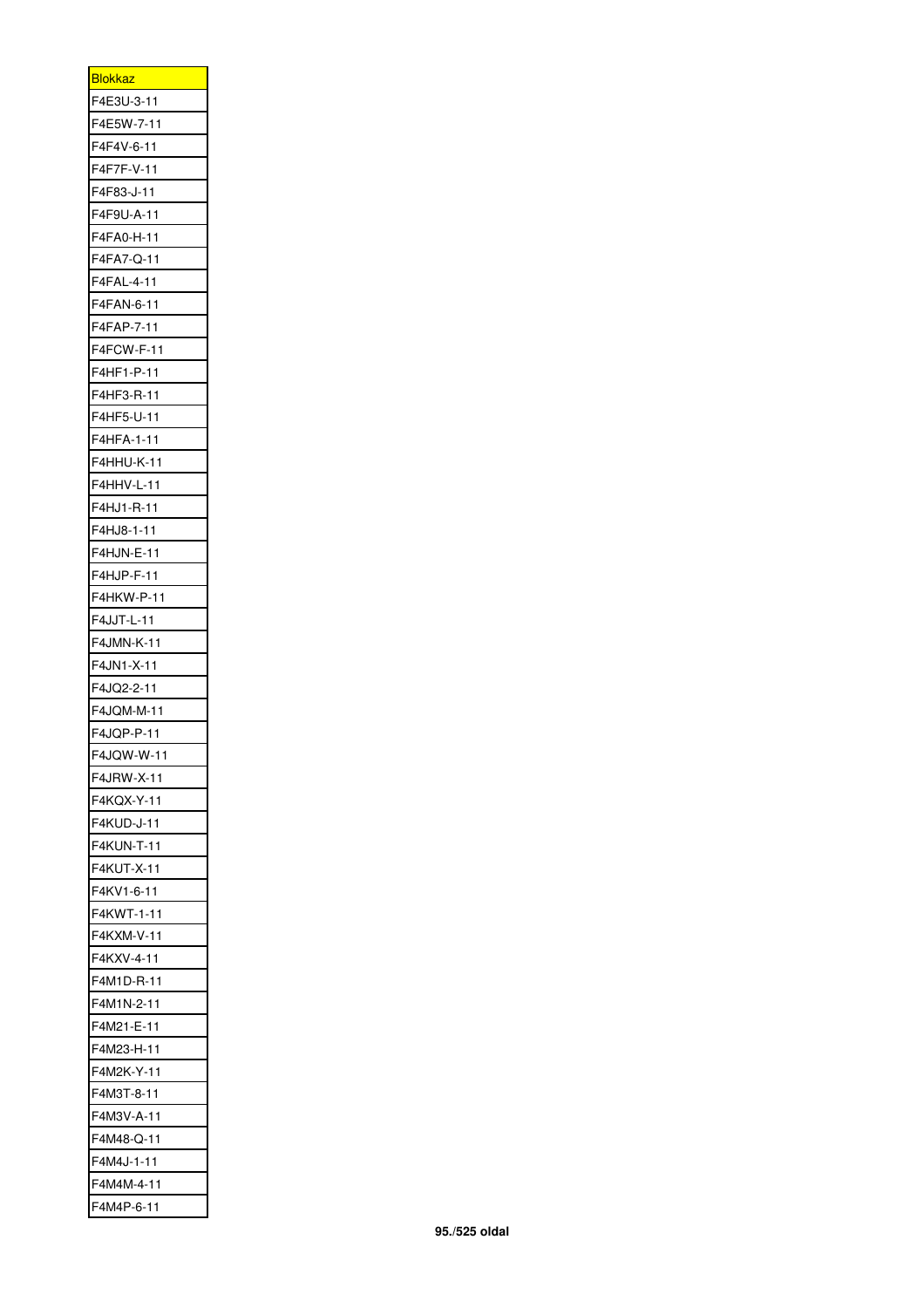| <b>Blokkaz</b>               |
|------------------------------|
| F4M4V-C-11                   |
| F4M59-T-11                   |
| F4M5V-D-11                   |
| F4N4N-6-11                   |
| F4N7N-9-11                   |
| F4N82-P-11                   |
| F4N86-U-11                   |
| F4NA5-V-11                   |
| F4NAM-C-11                   |
| F4NAN-D-11                   |
| F4NAP-E-11                   |
| F4NAV-L-11                   |
| F4PAM-D-11                   |
| F4PAW-N-11                   |
| F4PJ0-X-11                   |
|                              |
| F4PJ2-1-11<br>F4PJJ-H-11     |
|                              |
| F4PJM-L-11                   |
| F4PJP-N-11                   |
| F4PJV-U-11                   |
| F4QJT-T-11                   |
| F4QMD-H-11                   |
| F4QMX-2-11                   |
| F4QPT-Y-11                   |
|                              |
| F4QQM-U-11                   |
| F4QQN-V-11                   |
| F4QQP-W-11                   |
| F4QR9-J-11                   |
| F4QRW-5-11                   |
| F4RQT-2-11                   |
| F4RQU-3-11                   |
| F4RUC-P-11                   |
| F4RUN-1-11                   |
| F4RX0-E-11                   |
| F4RXM-3-11                   |
| F4RXP-5-11                   |
| F4RXQ-6-11                   |
| F4RXV-A-11                   |
| F4RXW-C-11                   |
| F4RYN-5-11                   |
| $4$ RYW-D-11<br>F            |
| F4TXV-C-11                   |
| F4TXX-E-11                   |
| F4U42-Q-11                   |
|                              |
| F4U43-R-11<br>F<br>4U4M-A-11 |
|                              |
| F4U4N-C-11                   |
| F4U4P-D-11                   |
| F4U4Q-E-11<br>F4U59-1-11     |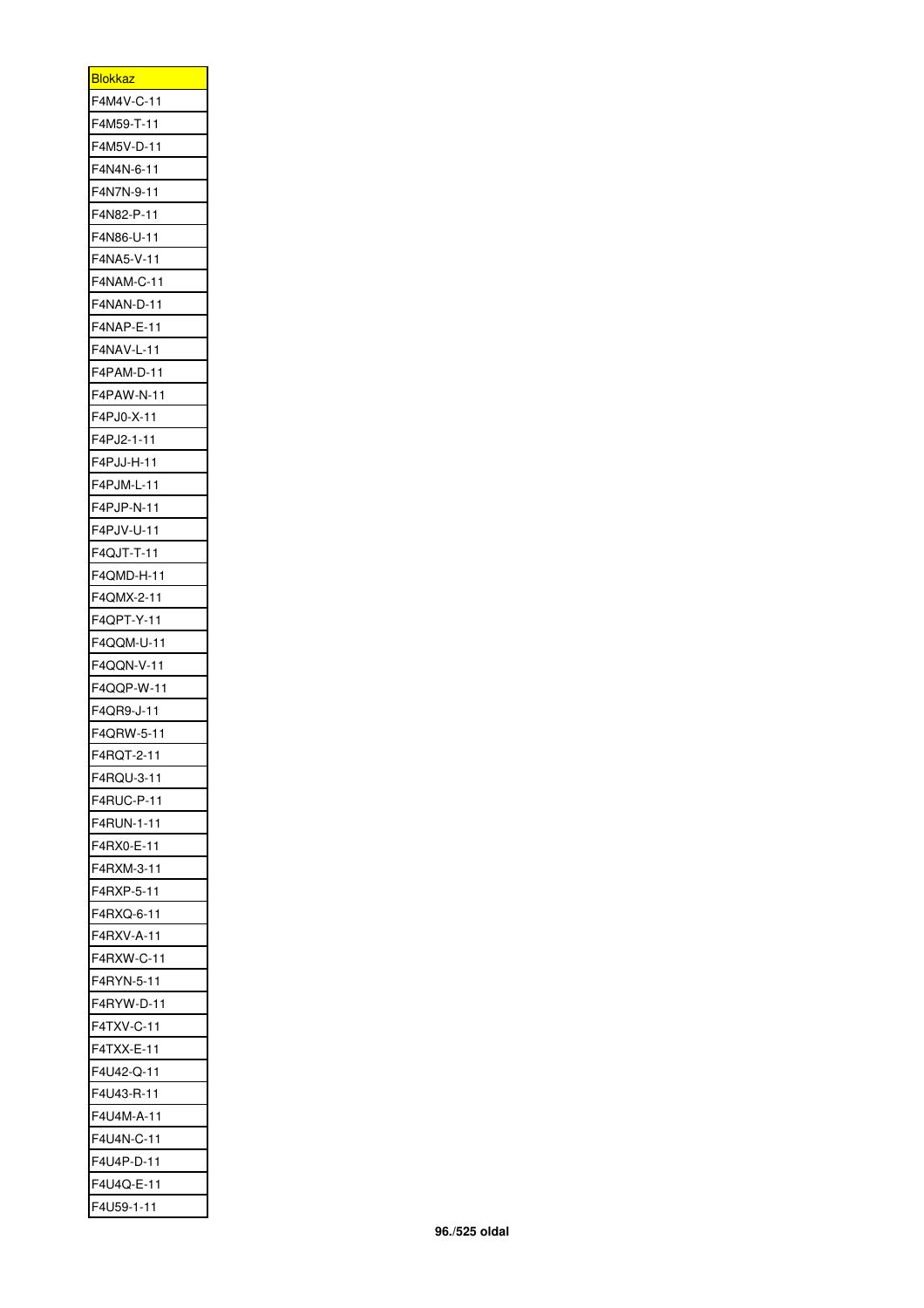| <b>Blokkaz</b> |
|----------------|
| F4U5W-M-11     |
| F4V4N-D-11     |
| F4V4T-J-11     |
| F4V4U-K-11     |
| F4V7C-6-11     |
| F4V8C-7-11     |
| F4V9T-P-11     |
| F4VAM-K-11     |
| F4VAP-M-11     |
| F4VAY-W-11     |
| F4VCV-U-11     |
| F4VCW-V-11     |
| F4WAW-V-11     |
| F4WEN-Q-11     |
| F4WF7-A-11     |
| F4WHT-X-11     |
| F4WJM-T-11     |
| F4WJN-U-11     |
| F4WJP-V-11     |
| F4WJX-4-11     |
| F4WKV-3-11     |
| F4WKW-4-11     |
| F4XJT-1-11     |
| F4XN6-J-11     |
| F4XNC-P-11     |
| F4XQ0-D-11     |
| F4XQ2-F-11     |
| F4XQM-2-11     |
| F4XQP-4-11     |
| 4XQQ-5-1<br>F  |
| F4XQT-7-11     |
| F4XQV-9-11     |
| F4YUN-7-11     |
| F4YUQ-9-11     |
| F4YUW-F-11     |
| F4YUX-H-11     |
| F4YV1-L-11     |
| F4YWT-E-11     |
| F4YXA-Y-11     |
| F4YXM-9-11     |
| F4YXN-A-11     |
| F4YXQ-D-11     |
| F4YXV-J-11     |
| F4YYP-D-11     |
| F4YYV-K-11     |
| F4YYW-L-11     |
| F50XT-H-11     |
| 5126-1-11<br>F |
| F513T-N-11     |
| F514P-L-11     |
|                |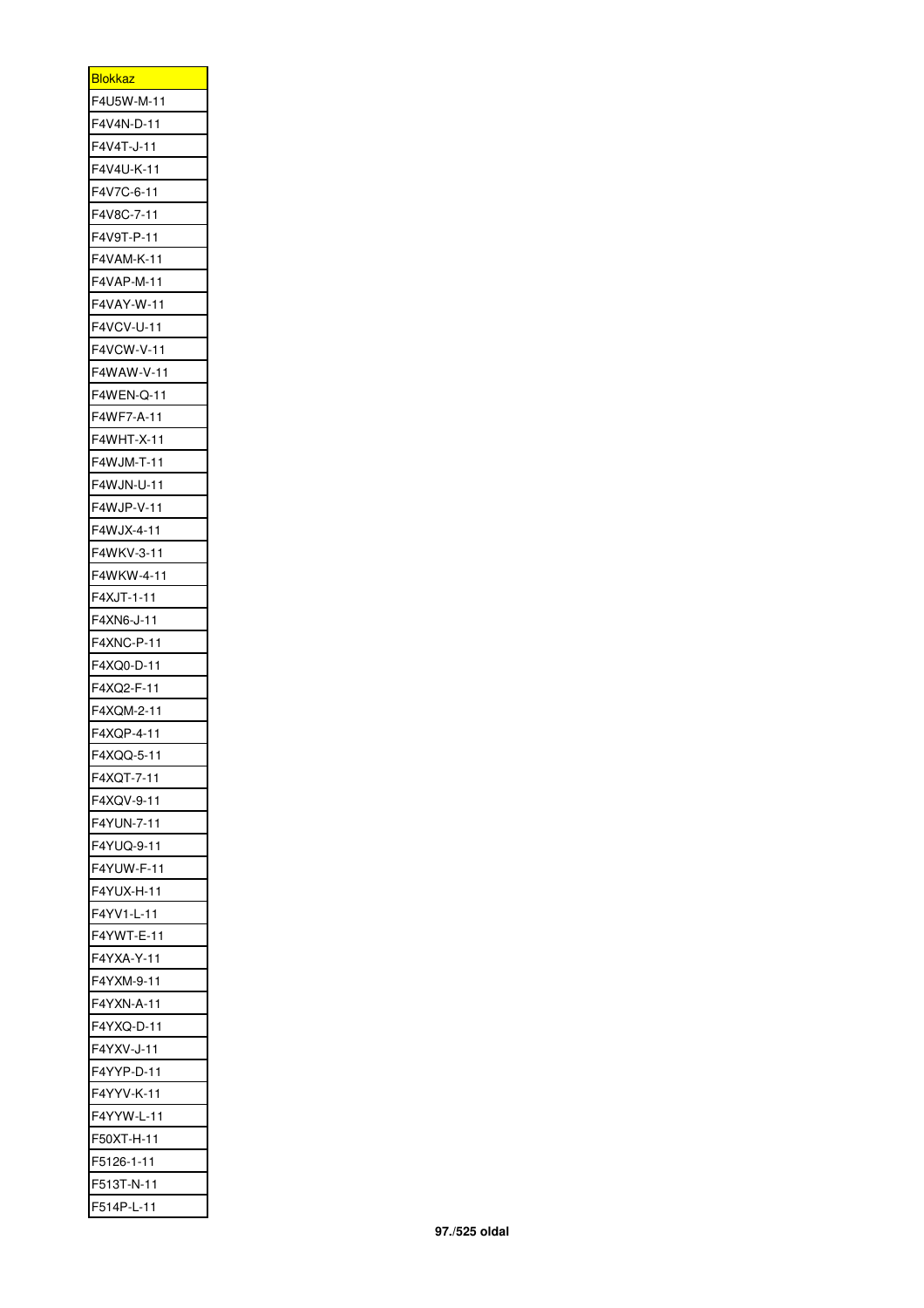| <u>Blokkaz</u>  |
|-----------------|
| F524V-T-11      |
| F527N-P-11      |
| F5282-4-11      |
| F5285-7-11      |
| F529T-W-11      |
| F52AA-F-11      |
| F52AM-R-11      |
| F52AQ-V-11      |
| F52AT-X-11      |
| F52CV-2-11      |
| F52CW-3-11      |
| F53AT-Y-11      |
| F53F7-J-11      |
| F53HT-5-11      |
| F53JM-1-11      |
| F53JP-3-11      |
| F53JT-6-11      |
| F53JV-8-11      |
|                 |
| F53JX-A-11      |
| F53K3-H-11      |
| F53KW-A-11      |
| F54JT-7-11      |
| F54N3-M-11      |
| F54N5-P-11      |
| F54N6-Q-11      |
| F54QK-6-11      |
| F54QM-8-11      |
| F54QQ-C-11      |
| F54QV-H-11      |
| F54RW-K-11      |
| F55QM-9-11      |
| F55V9-3-11      |
| F55VD-6-11      |
| F55X0-U-11      |
| F55X3-X-11      |
| F55XM-H-11      |
| F55XN-J-11      |
| F55XQ-L-11      |
| F55XV-Q-11      |
| F55Y9-6-11      |
| 55YV-R-11<br>F  |
| F56XT-P-11      |
| F56XW-T-11      |
| F573T-V-11      |
| F5742-5-11      |
| F<br>-5743-6-11 |
| F5748-C-11      |
| F574M-Q-11      |
| F574P-T-11      |
| F575N-T-11      |
|                 |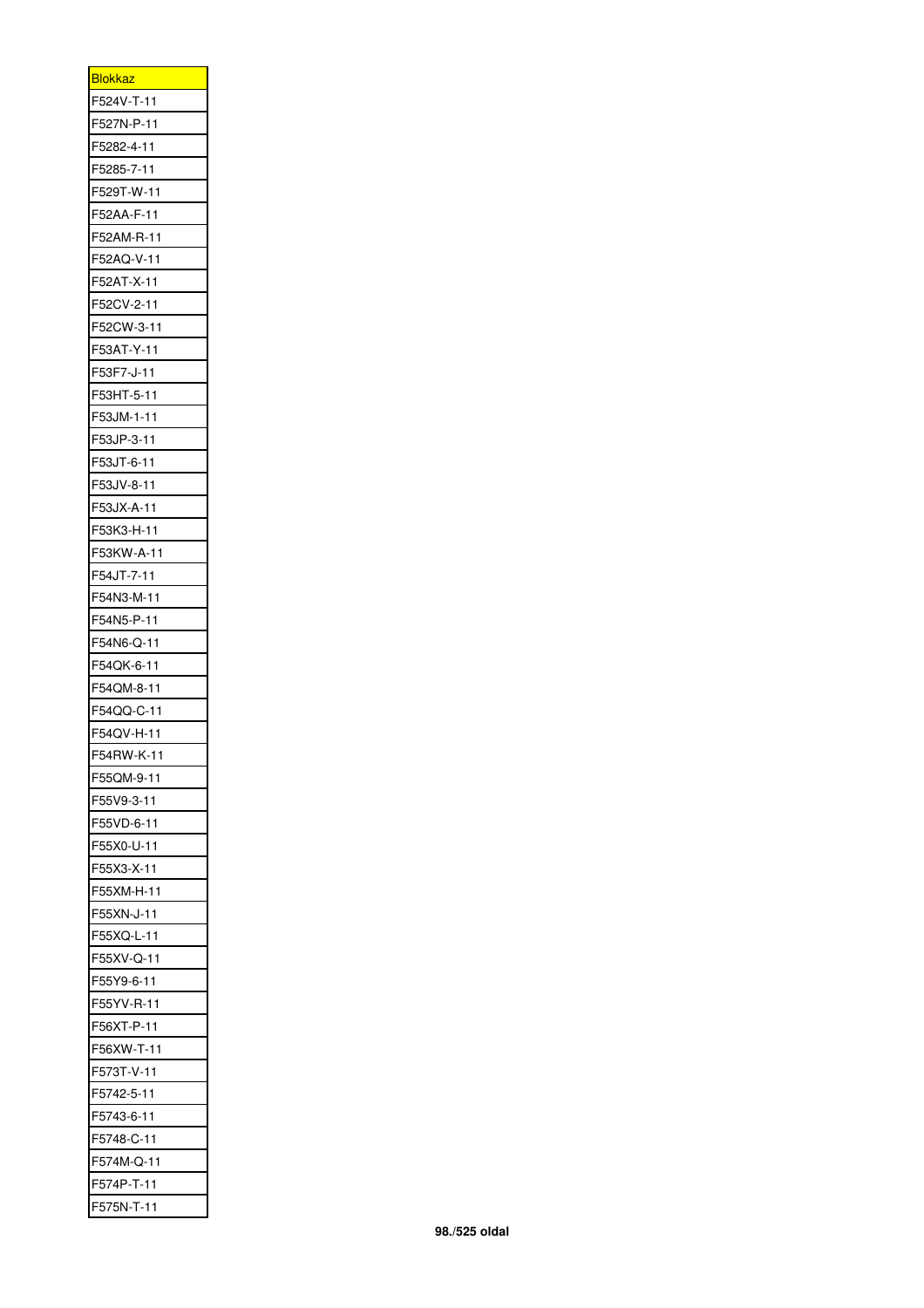| <b>Blokkaz</b>    |
|-------------------|
| F587C-L-11        |
| F587N-W-11        |
| F58AM-Y-11        |
| F58AP-2-11        |
| F58CR-5-11        |
|                   |
| F59AU-7-11        |
| F59EN-5-11        |
| F59EY-F-11        |
| F59JJ-4-11        |
| F59JN-8-11        |
| F59JP-9-11        |
| F59JT-D-11        |
| F59JX-J-11        |
| F59KW-J-11        |
| F5AMN-D-11        |
| F5AMQ-F-11        |
| F5AN1-R-11        |
| F5AQP-J-11        |
| F5AQX-R-11        |
| F5ARV-Q-11        |
| F5ARW-R-11        |
| F5CQT-N-11        |
| F5CUN-M-11        |
| F5CV2-2-11        |
| F5CWT-U-11        |
| F5CX3-5-11        |
| F5CXM-P-11        |
| F5CXN-Q-11        |
| F5CXP-R-11        |
| 5CYV-Y-11<br>F    |
|                   |
| F5E1N-V-11        |
| F5E3T-3-11        |
| F5E4J-U-11        |
| F5E4M-X-11        |
| F5E4N-Y-11        |
| F5E4P-1-11        |
| F5E4Q-2-11        |
| F5E4V-6-11        |
| $-5E5V-7-11$<br>F |
| F5F7N-4-11        |
| F5F9T-A-11        |
| F5FA8-T-11        |
| F5FAK-4-11        |
| F5FAN-7-11        |
| F5FAP-8-11        |
| $5FAX-H-11$<br>F  |
| F5FCW-H-11        |
| F5HEN-C-11        |
| F5HF1-Q-11        |
|                   |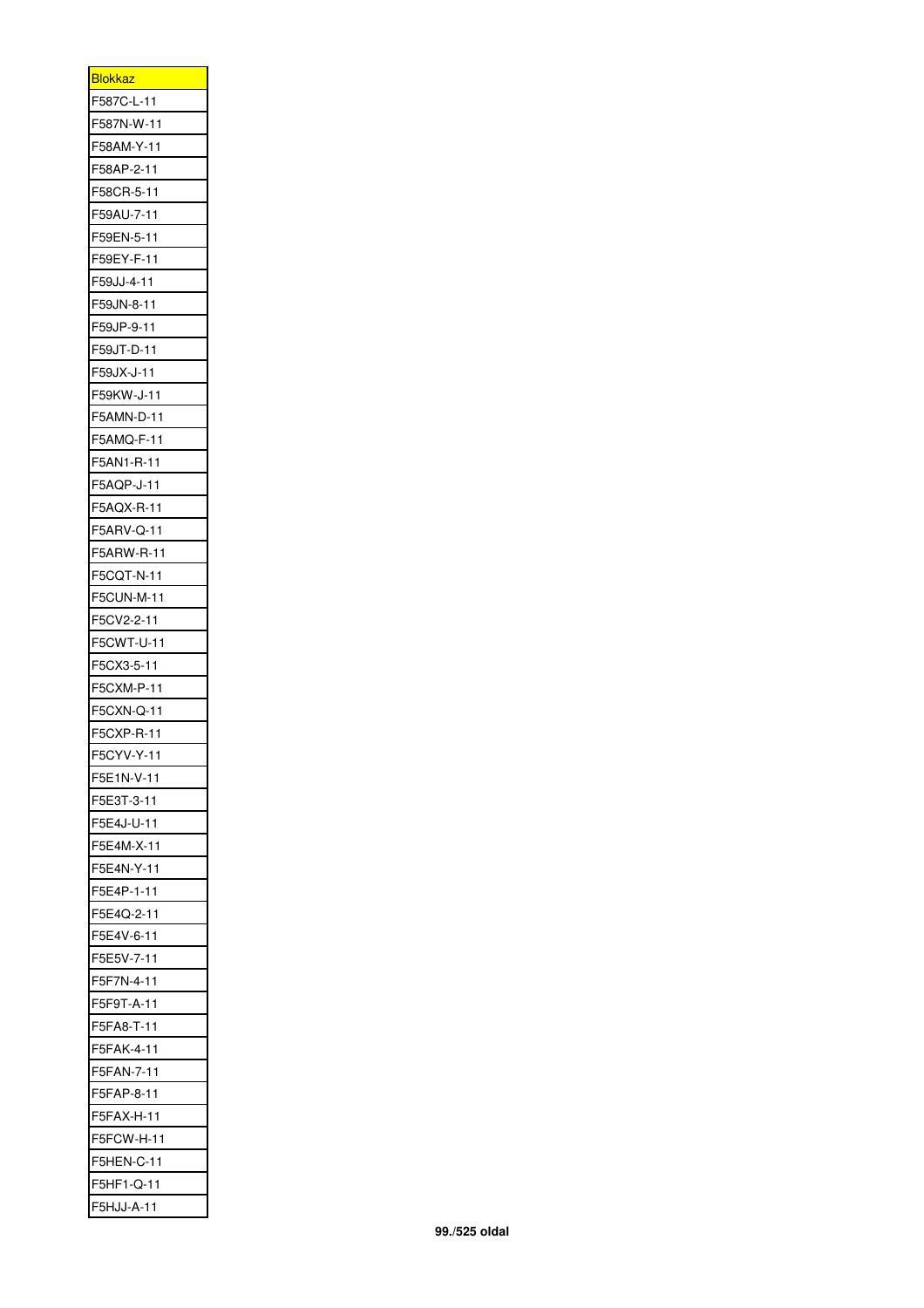| <u>Blokkaz</u>    |
|-------------------|
| F5JJT-M-11        |
| F5JMN-L-11        |
| 5JN1-Y-11<br>F    |
| F5JN5-4-11        |
| F5JNC-A-11        |
| F5JPT-T-11        |
| F5JQ0-1-11        |
| F5JQA-C-11        |
| F5JQJ-K-11        |
| <b>F5JQM-N-11</b> |
| F5JQP-Q-11        |
| F5JQT-U-11        |
| F5KXP-Y-11        |
| F5KXV-5-11        |
| F5KYV-6-11        |
| F5KYW-7-11        |
| F5LXQ-2-11        |
| F5LXU-5-11        |
| F5M1W-A-11        |
| F5M29-Q-11        |
| F5M4T-A-11        |
| F5M4V-D-11        |
| F5N4T-C-11        |
| F5N7N-A-11        |
| F5NAP-F-11        |
| F5PAE-7-11        |
| F5PAT-L-11        |
| F5PEN-K-11        |
|                   |
| F5PF6-4-11        |
| F5PFC-9-11        |
| F5PHT-R-11        |
| F5PJJ-J-11        |
| F5PJP-P-11        |
| F5PJV-V-11        |
| F5PKN-P-11        |
| F5PKP-Q-11        |
| F5QMN-T-11        |
| F5QN9-F-11        |
| F5QQ3-A-11        |
| F5QQK-T-11        |
| 5QQL-U-11<br>F    |
| F5QQV-4-11        |
| F5QQW-5-11        |
| F5QQX-6-11        |
| F5RQE-P-11        |
| F<br>5RQT-3-11    |
| F5RQU-4-11        |
| F5RXK-2-11        |
| F5RXP-6-11        |
| F5RXW-D-11        |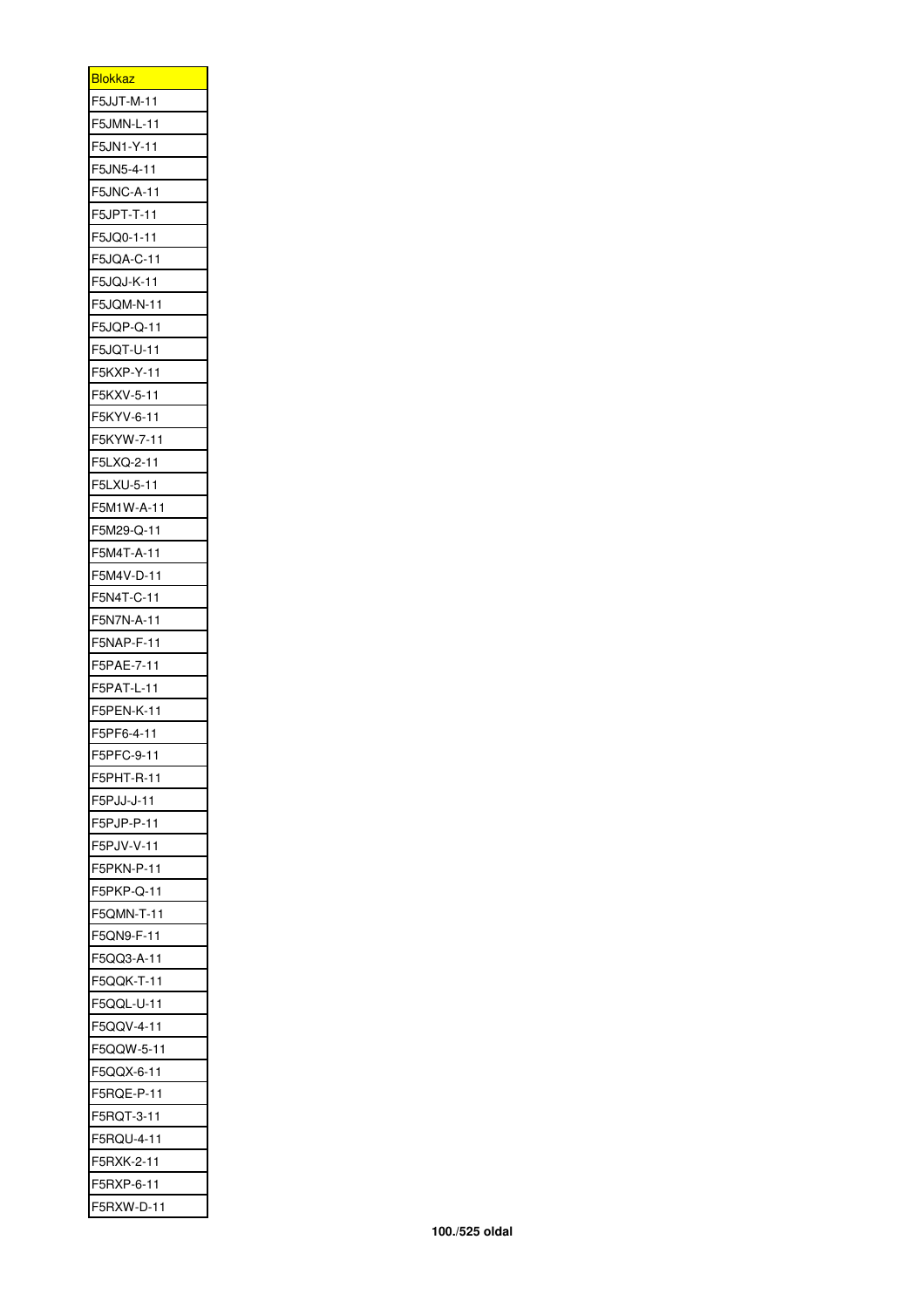| <u>Blokkaz</u>           |
|--------------------------|
| F5RXY-F-11               |
| F5RYP-7-11               |
| F5RYW-E-11               |
| F5TXE-X-11               |
| F5U29-X-11               |
| F5U41-Q-11               |
| F5U4A-2-11               |
| F5U4N-D-11               |
| F5U4P-E-11               |
| F5U4V-L-11               |
| F5U5W-N-11               |
| F5V82-X-11               |
| F5V89-6-11               |
| F5V8C-8-11               |
| F5VA3-2-11               |
| F5VAN-M-11               |
| F5VAP-N-11               |
| F5VAY-X-11               |
| F5VCV-V-11               |
| F5VCW-W-11               |
| F5WAT-T-11               |
| 5WHT-Y-11<br>F           |
| F5WJN-V-11               |
| F5WJW-4-11               |
| F5XJT-2-11               |
| F5XM7-K-11               |
| F5XMY-A-11               |
| F5XPV-9-11               |
| F5XQ0-E-11               |
| F5XQ3-J-11               |
|                          |
| F5XQ8-P-11               |
|                          |
| F5XQJ-Y-11<br>F5XQM-3-11 |
| F5XQP-5-11               |
| F5XQQ-6-11               |
| F5XQV-A-11               |
| F5XQW-C-11               |
| F5XRV-C-11               |
| F5XRW-D-11               |
| F5YUT-D-11               |
| 5YXN-C-11<br>F           |
| F5YXP-D-11               |
| F5YYV-L-11               |
| F60XU-K-11               |
| F6129-5-11               |
| -612C-7-11<br>F          |
| F614M-K-11               |
| F614N-L-11               |
| F614T-Q-11               |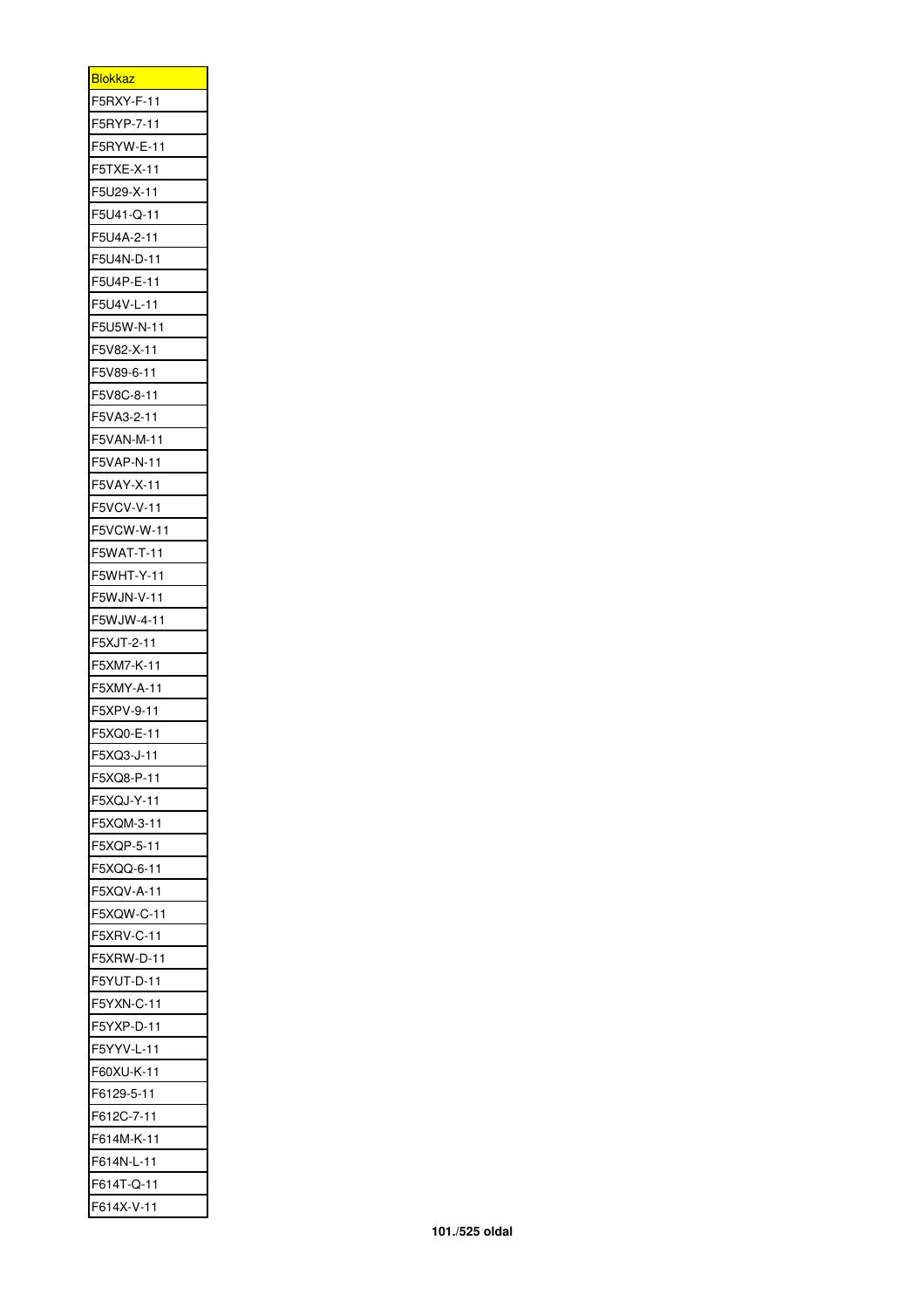| <b>Blokkaz</b>  |
|-----------------|
| F628C-F-11      |
| F62A3-8-11      |
| F62A8-E-11      |
| F62AA-H-11      |
| F62AJ-P-11      |
| F62AN-U-11      |
| F62CV-3-11      |
| F63F9-M-11      |
| F63HT-6-11      |
| F63J5-K-11      |
| F63JK-Y-11      |
| F63JN-3-11      |
| F63JX-C-11      |
| F64JQ-6-11      |
| F64JT-8-11      |
| F64MQ-9-11      |
| F64NC-X-11      |
| F64QJ-6-11      |
| F64QP-C-11      |
| F64QV-J-11      |
| F64RW-L-11      |
| F65XK-F-11      |
| F65XP-L-11      |
| F65XQ-M-11      |
| F65YP-M-11      |
| F65YV-T-11      |
| F66XE-C-11      |
| F66XU-R-11      |
| F6717-8-11      |
| F671W-X-11      |
| F672C-E-11      |
| F6741-5-11      |
| F674J-N-11      |
| F674N-T-11      |
| F674P-U-11      |
| F675W-3-11      |
| F6877-H-11      |
| F689T-5-11      |
| F68AM-1-11      |
| F68AT-6-11      |
| 69E7-Q-11<br>F  |
| F69ER-9-11      |
| F69HT-D-11      |
| F69J3-P-11      |
| F69JK-6-11      |
| -69JN-9-11<br>F |
| F69JP-A-11      |
| F69JV-H-11      |
| F69KW-K-11      |
| F6AJE-3-11      |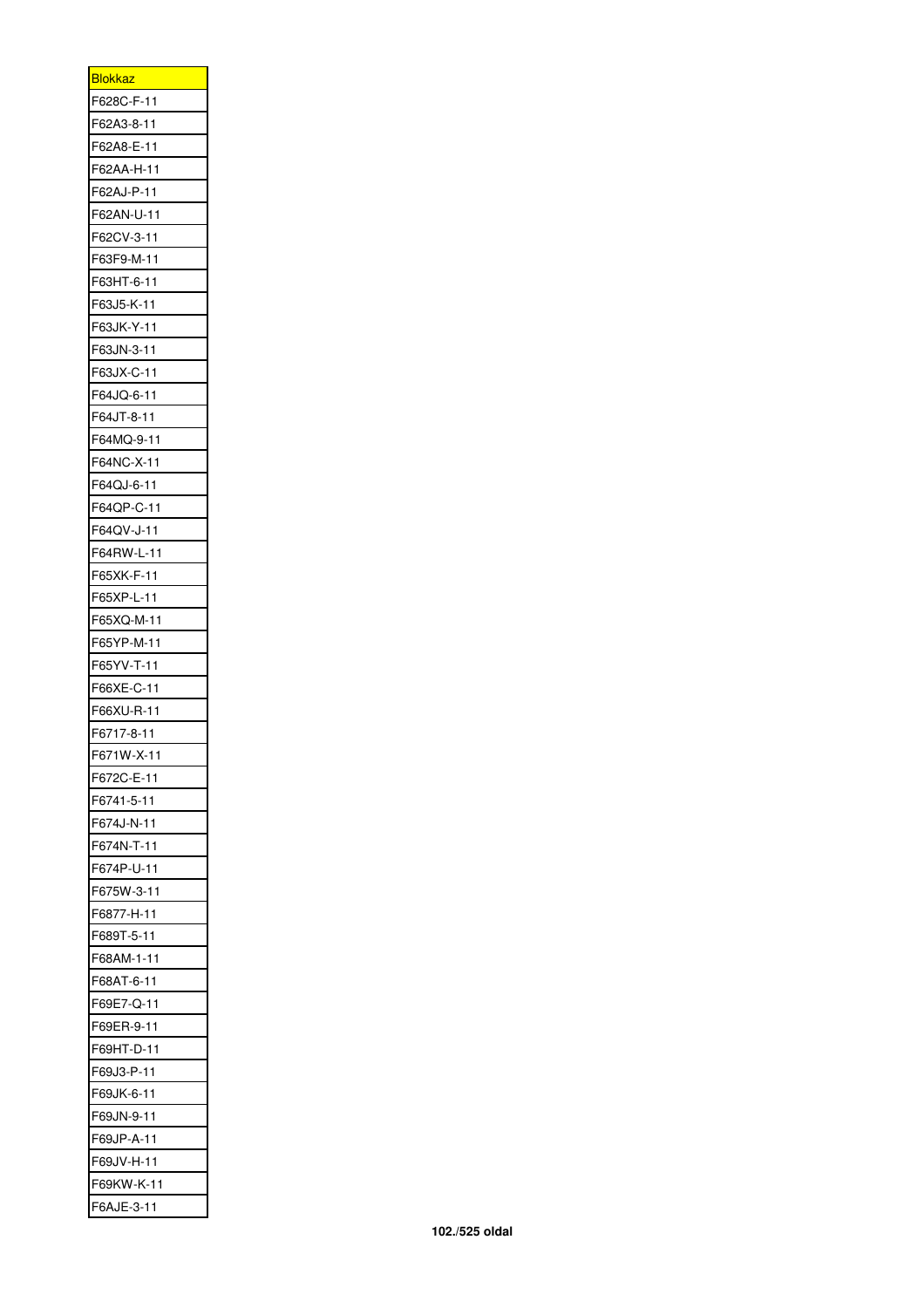| <b>Blokkaz</b>    |
|-------------------|
| F6AJN-A-11        |
| F6AJU-H-11        |
| F6APT-M-11        |
| F6AQJ-D-11        |
| F6AQK-E-11        |
| F6AQL-F-11        |
| F6AQM-H-11        |
| F6AQT-N-11        |
| F6ARR-N-11        |
| 6ARW-T-11-<br>F   |
| F6CQN-K-11        |
| F6CXM-Q-11        |
| F6CXQ-U-11        |
| F6CXT-W-11        |
| F6CXX-2-11        |
| F6CXY-3-11        |
| F6CY9-E-11        |
| F6DXM-R-11        |
| F6E21-9-11        |
| F6E22-A-11        |
| F6E29-K-11        |
| F6E40-A-11        |
| F6E41-C-11        |
| F6E4K-W-11        |
| F6E4M-Y-11        |
| F6E4N-1-11        |
| F6E4V-7-11        |
| F6E5V-8-11        |
| 6F4Q-4-11-<br>F   |
| $F6F4T-6-11$<br>F |
| F6F7D-V-11        |
| F6F9Y-J-11        |
| F6FA0-K-11        |
| F6FAM-7-11        |
| F6FCN-9-11        |
| F6HAK-6-11        |
| F6HEQ-F-11        |
| F6HFC-4-11        |
| F6HHT-L-11        |
| F6HJK-D-11        |
| F6HJN-H-11        |
| F6HJP-J-11        |
| F6HJT-M-11        |
| F6HKW-R-11        |
| F6JM7-6-11        |
| F6JMD-C-11        |
| F6JN1-1-11        |
| 6JPY-1-11<br>F    |
| F6JQK-M-11        |
| F6JQN-Q-11        |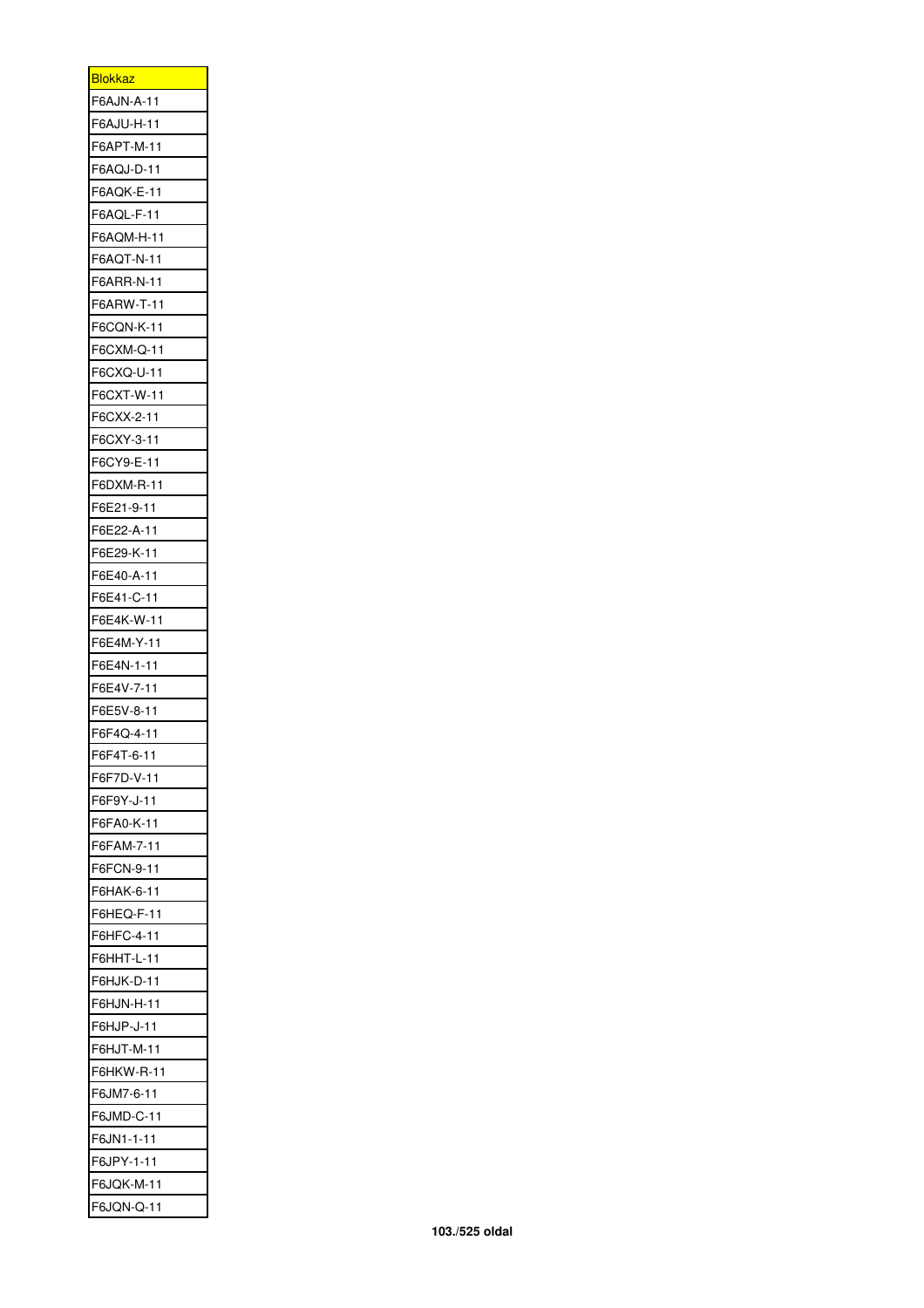| <b>Blokkaz</b>  |
|-----------------|
| F6JQP-R-11      |
| F6JQW-Y-11      |
| F6JRW-1-11      |
| F6KQT-W-11      |
| F6KQW-1-11      |
| F6KU7-E-11      |
| F6KV1-8-11      |
| F6KWT-3-11      |
| F6KXN-Y-11      |
| F6KXP-1-11      |
| F6M1W-C-11      |
| F6M21-H-11      |
| F6M42-L-11      |
| F6M4J-3-11      |
| F6M4P-8-11      |
| F6M4Q-9-11      |
| F6M4V-E-11      |
| F6N77-W-11      |
| F6N7W-L-11      |
| F6N81-Q-11      |
| F6N85-V-11      |
| F6N9T-K-11      |
| F6NAJ-A-11      |
| F6NAN-F-11      |
| F6NAP-H-11      |
| F6PEY-W-11      |
| F6PF5-4-11      |
| F6PFC-A-11      |
| F6PJJ-K-11      |
| F6PJN-P-11      |
| F6PJP-Q-11      |
| F6PKW-Y-11      |
| F6QJT-V-11      |
| F6QJX-1-11      |
| F6QN1-7-11      |
| F6QQA-L-11      |
| F6QQX-7-11      |
| F6QRV-6-11      |
| F6QRW-7-11      |
| F6RUD-T-11      |
| 6RUX-C-11<br>F  |
| F6RV1-F-11      |
| F6RXJ-2-11      |
| F6RXP-7-11      |
| F6RXT-A-11      |
| -6RYV-E-11<br>F |
| F6TXH-2-11      |
| F6TXQ-9-11      |
| F6U4J-9-11      |
| F6U4N-E-11      |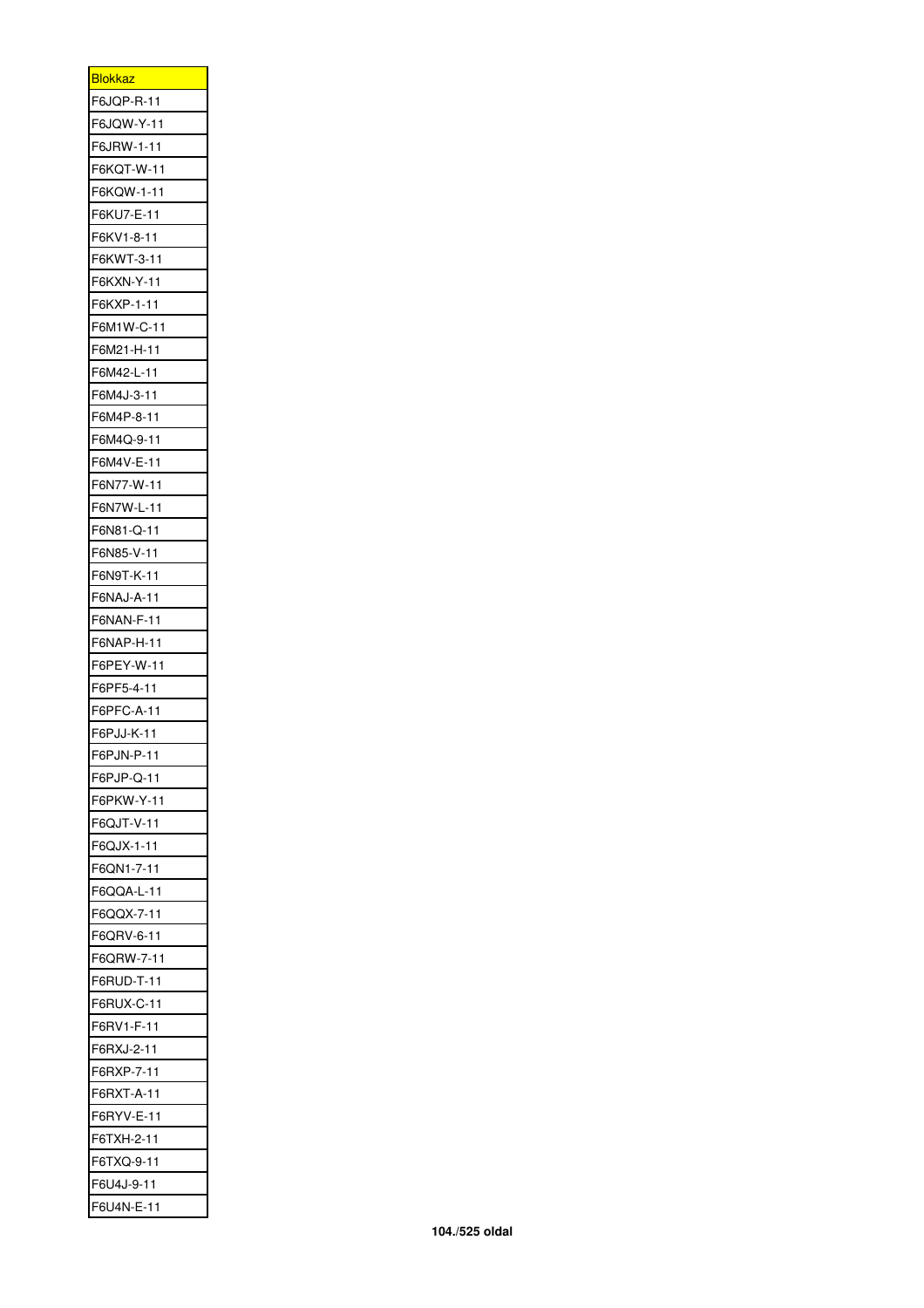| <u>Blokkaz</u>   |
|------------------|
| F6U4T-K-11       |
| F6VAK-K-11       |
| F6VAM-M-11       |
| F6VAP-P-11       |
| F6WAT-U-11       |
| F6WJJ-R-11       |
| F6WJM-V-11       |
| F6WJN-W-11       |
| F6WJP-X-11       |
| F6WJW-5-11       |
| F6XJT-3-11       |
| F6XPT-8-11       |
| F6XQK-2-11       |
| F6XQM-4-11       |
| F6XQN-5-11       |
| F6XQP-6-11       |
| F6XQV-C-11       |
| F6XQX-E-11       |
| F6YX0-P-11       |
| F6YXM-C-11       |
| F6YYW-N-11       |
| 70XE-6-11<br>F   |
| F70XM-D-11       |
| F7117-3-11       |
| $711U-P-11$<br>F |
| F714A-9-11       |
| F<br>714N-M-11-  |
| F714P-N-11       |
| F714T-R-11       |
| F727D-H-1        |
| 727R-V-11<br>F   |
| F727T-W-11       |
| F72AM-U-11       |
| 72AP-W-11<br>F   |
| F72CW-5-11       |
| F73JM-3-11       |
| F73JN-4-11       |
| 74MD-Y-11<br>F   |
| F74PT-F-11       |
| F74QK-8-11       |
| 74QM-A-11<br>F   |
| F74QN-C-11       |
| F74QQ-E-11       |
| F<br>74QV-K-11   |
| F74RV-L-11       |
| 75QT-J-11<br>F   |
| 75X0-W-11<br>F   |
| F75XM-K-11       |
| F75XN-L-11       |
| 75XP-M-11<br>F   |
|                  |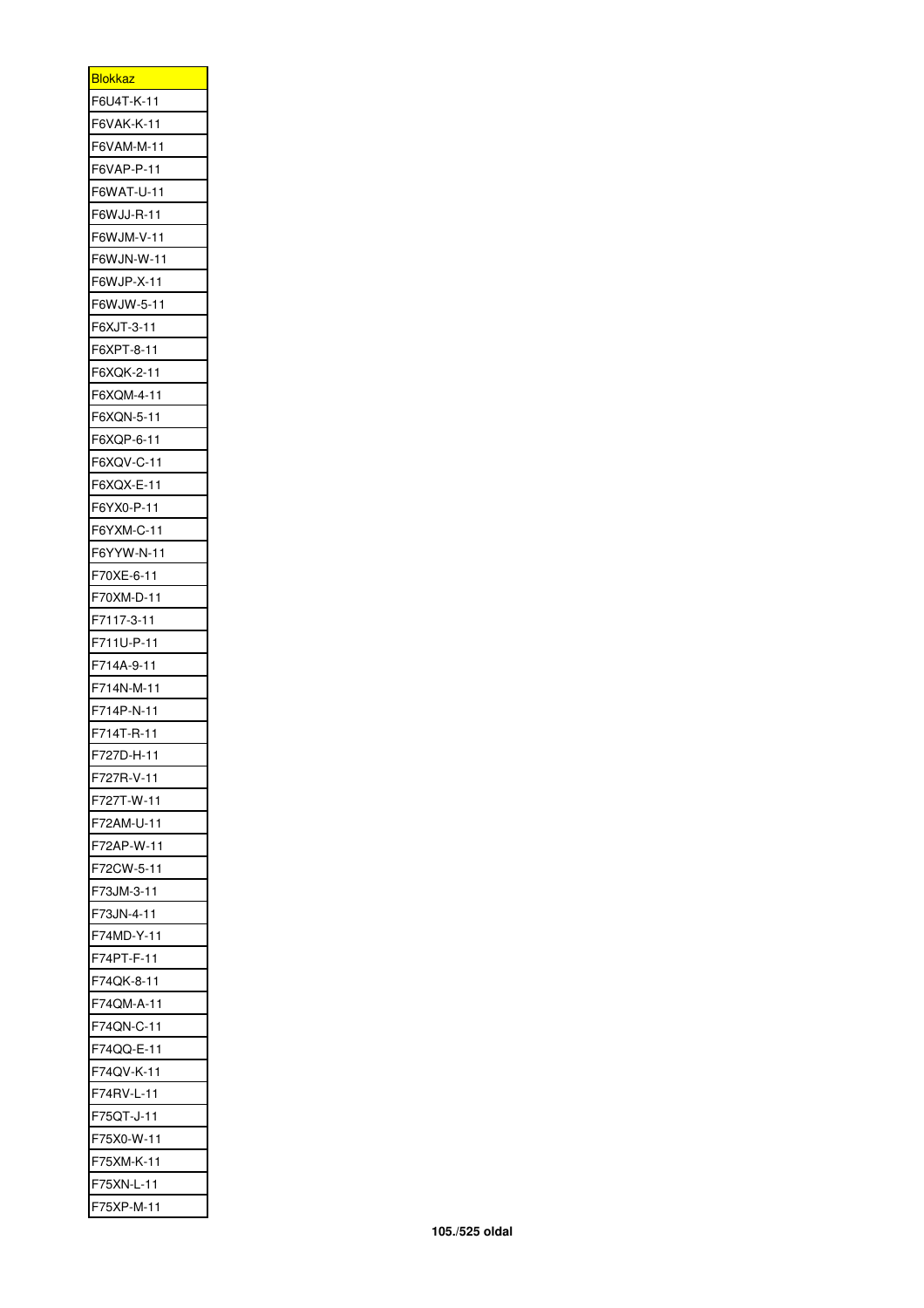| <b>Blokkaz</b>     |
|--------------------|
| $75XY-T-11$<br>F   |
| F75Y5-4-11         |
| F75YW-V-11         |
| F771Q-T-11         |
| F772C-F-11         |
| F773T-X-11         |
| F774M-T-11         |
| F774T-Y-11         |
| F775N-V-11         |
| F775W-4-11         |
| F7881-C-11         |
| F78AM-2-11         |
| F78AN-3-11         |
| F79ER-A-11         |
| 79F1-L-11<br>F     |
| F79HT-E-11         |
| F79JM-9-11         |
| F<br>79JN-A-11     |
|                    |
| F79JQ-D-11         |
| F7AJK-8-11         |
| F7AJU-J-11         |
| F7AMA-4-11         |
| F7AN2-V-11         |
| F7ANC-6-11         |
| F7AQM-J-11         |
| F7AQP-L-11         |
| 7ARW-U-11<br>F     |
| F7CQH-E-11         |
| F7CUW-X-11         |
| 7CX0-4-1<br>F<br>1 |
| F7CXM-R-11         |
| F7CYW-3-11         |
| F7E1A-L-11         |
| 7E21-A-11<br>F     |
| F7E3T-5-11         |
| F7E40-C-11         |
| 7E41-D-11<br>F     |
| F7E43-F-11         |
|                    |
| F<br>7E48-M-11     |
| F7E4M-1-11         |
| F7E4N-2-11         |
| F7E4V-8-11         |
| F7E5W-A-11         |
| F7F7A-U-11         |
| F7F81-K-11         |
| F<br>7F89-U-11     |
| F7F9T-D-11         |
| F7FA3-P-11         |
| F7FAL-7-11         |
| F7FAM-8-11         |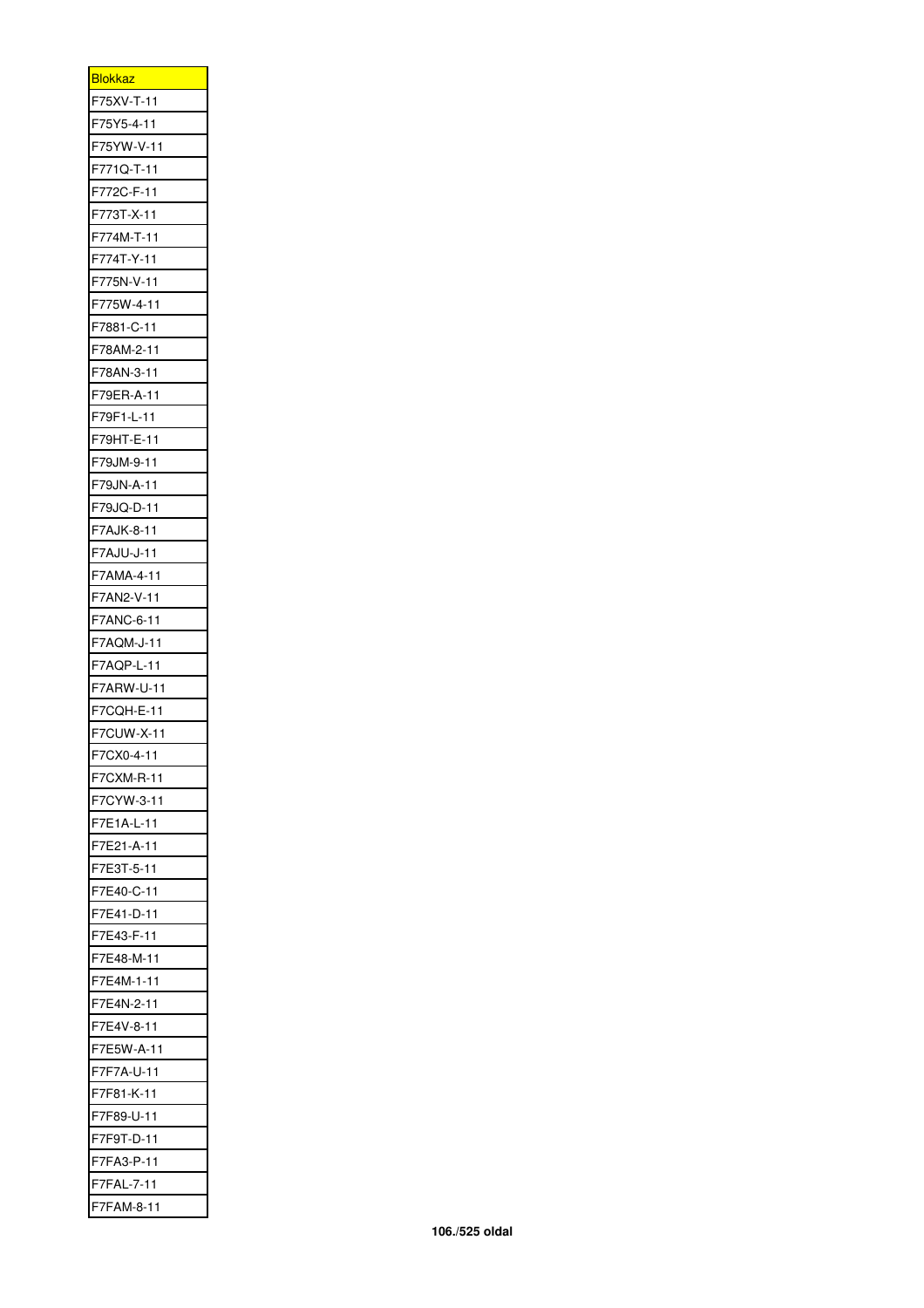| <b>Blokkaz</b>              |
|-----------------------------|
| 7FAN-9-11<br>F              |
| F7FCW-K-11                  |
| F7HEA-3-11                  |
| <b>F7HEY-Q-11</b>           |
| F7HF1-T-11                  |
| F7HFC-5-11                  |
| 7HJA-6-11<br>F              |
| F7HJM-H-11                  |
| F7HJN-J-11                  |
| 7HKW-T-11<br>F              |
| F7JJ5-2-11                  |
| F7JJK-F-11                  |
| 7JMA-A-11<br>F              |
| F7JMV-V-11                  |
| F7JQM-Q-11                  |
| F7JQN-R-11                  |
| F7JQW-1-11                  |
| F7KQK-P-11                  |
| F7KUY-7-11                  |
| F7KVC-M-11                  |
| F7KXA-N-11                  |
| F7KXJ-V-11                  |
| F7KXM-Y-11                  |
| F7KXN-1-11                  |
| F7KY3-F-11                  |
| 7M21-J-11<br>F              |
| F7M43-N-11                  |
| F7M4J-4-11                  |
| 7M4M-7-11<br>F              |
| 7M4N-8-1<br>F               |
| F7M4Q-A-11                  |
| 7M5W-J-11<br>F              |
| F7N7Q-F-11                  |
| F7N8C-4-11                  |
| F<br><sup>-</sup> 7NAM-F-11 |
| F7NAN-H-11                  |
| F7PAH-C-11                  |
| F7PF1-1-11                  |
| F7PJA-D-11                  |
| F7PJN-Q-11                  |
| F7PJV-X-11                  |
| F7PJW-Y-11                  |
| F7PJX-1-11                  |
| F7PKW-1-11                  |
| 7QJM-Q-11<br>F              |
| F7QMR-Y-11                  |
| F7QN1-8-11                  |
| F<br>7QN2-9-11              |
| F7QQQ-2-11                  |
| F7QRV-7-11                  |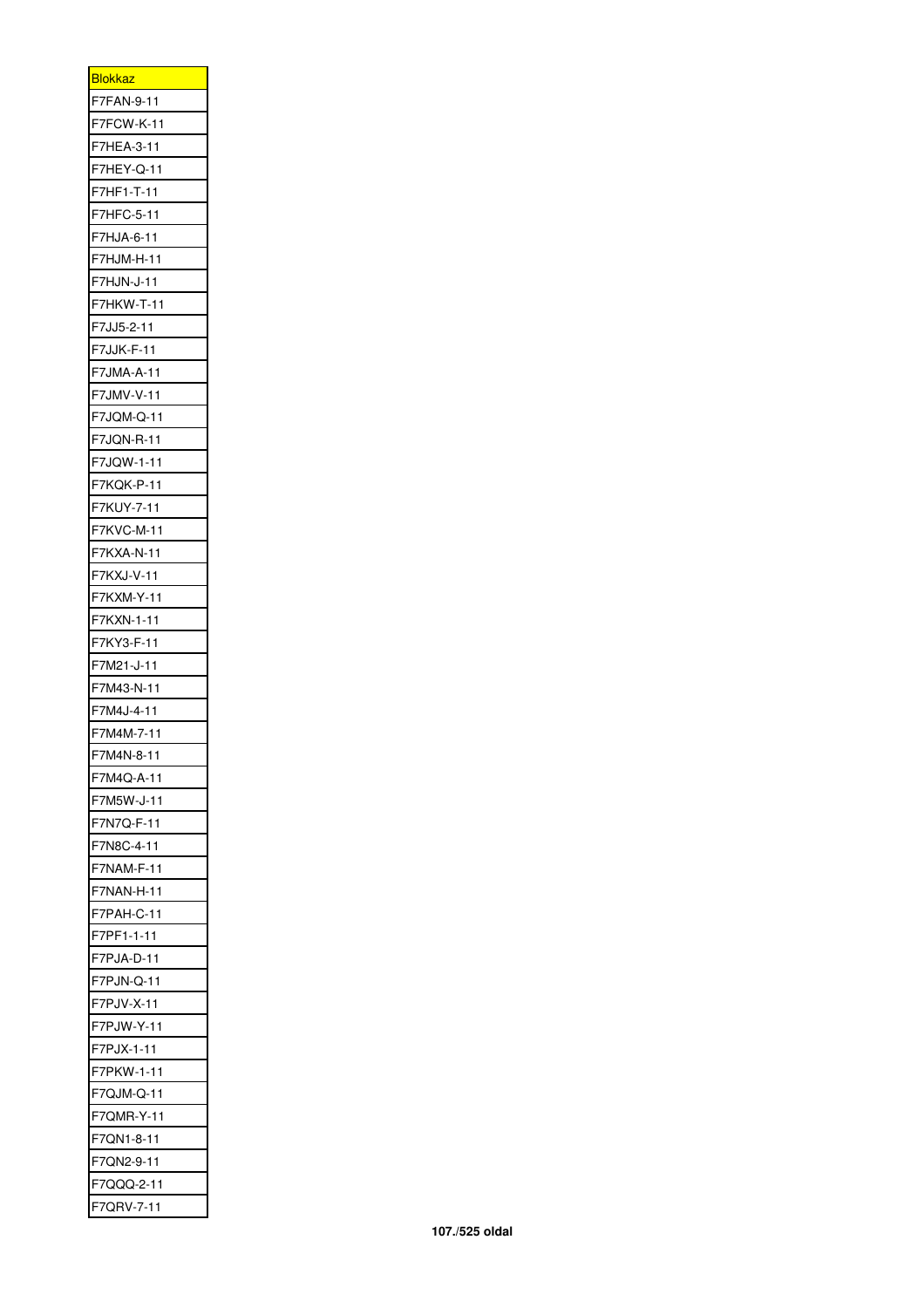| <b>Blokkaz</b>              |
|-----------------------------|
| F7RQK-W-11                  |
| F7RV1-H-11                  |
| 7RXN-7-11<br>F              |
| F7RXT-C-11                  |
| F7RYN-8-11                  |
| F<br>7TXT-D-11              |
| F7U1D-3-11                  |
| F7U21-Q-11                  |
| F7U2C-3-11                  |
| F7U4J-A-11                  |
| F7U4N-F-11                  |
| F7U4X-Q-11                  |
| F7V7R-P-11                  |
| F7V81-Y-11                  |
| F7VA4-5-11                  |
| F7VA8-9-11                  |
| F7VAN-P-11                  |
| F7VAP-Q-11                  |
| F7WAT-V-11                  |
| F7WF1-7-11                  |
| F7WF5-C-11                  |
| F<br>7WF9-H-11              |
| F7WFC-K-11                  |
| F7WHT-2-11                  |
| F                           |
| 7WJ3-C-11<br>F7WJA-L-11     |
| F<br>$7WJJ-T-11$            |
|                             |
| F7WJK-U-11                  |
| F7XMV-9-11                  |
| F7XN1-F-1                   |
| F7XNC-T-11                  |
| F7XPT-9-11                  |
| F7XQJ-2-11                  |
| F7XQW-E-11                  |
| F7YUW-K-11                  |
| F7YX2-T-11                  |
| F7YX3-U-11                  |
| F7YXN-E-11                  |
| F7YXP-F-11                  |
| F7YXQ-H-11                  |
| 8121-X-11 <sup>-</sup><br>F |
| F8125-3-11                  |
| F812C-9-11                  |
| F814A-A-11                  |
| F814L-L-11                  |
| F<br>-814N-N-11             |
| F814P-P-11                  |
| F814Q-Q-11                  |
| F814W-W-11                  |
| F815V-W-11                  |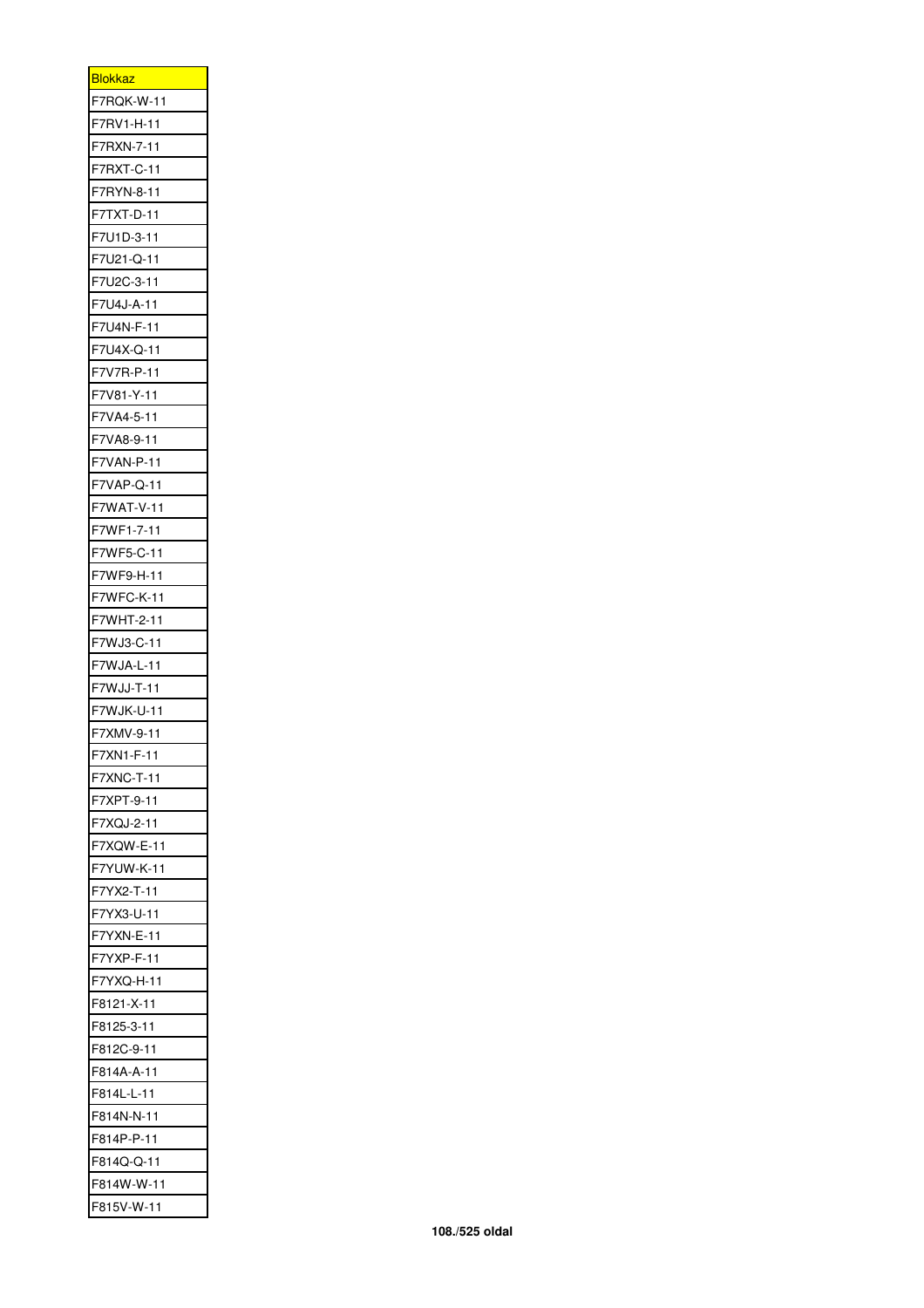| <u>Blokkaz</u>                  |
|---------------------------------|
| F8281-6-11                      |
| F82AN-W-11<br>F82CR-2-11        |
|                                 |
| F82CW-6-11<br>F83AM-W-11        |
|                                 |
| F83F1-E-11                      |
| F83JN-5-11                      |
| F83JP-6-11                      |
| F83JW-D-11                      |
| F83KW-E-11                      |
| F84JE-X-11<br>F84M7-U-11        |
|                                 |
| F84MV-H-11                      |
| F84N1-N-11<br>$-84R9-2-11$<br>F |
|                                 |
| F84RP-F-11<br>F85U7-3-11        |
|                                 |
| F85UE-9-11                      |
| F85V1-W-11                      |
| F85WT-Q-11                      |
| F85XP-N-11                      |
| F85YR-R-11                      |
| F85YV-V-11                      |
| F85YW-W-11                      |
| F86X5-5-11                      |
| F8717-A-11<br>871E-J-11         |
| F                               |
| F871Q-U-11                      |
| F8721-5-11                      |
| F8729-E-11                      |
| F872C-H-11                      |
| F874N-V-11                      |
| F875W-5-11                      |
| -884T-2-11<br>F                 |
| F887Q-3-11                      |
| F88AN-4-11                      |
| F88CW-D-11                      |
| F89F1-M-11                      |
| F<br>-89J5-U-11                 |
| F89JK-8-11                      |
| F89JQ-E-11                      |
| F89KR-H-11                      |
| F8AJM-C-11                      |
| F8AJU-K-11                      |
| F8AN1-V-11                      |
| 8AQN-L-11<br>F                  |
| F8AQQ-N-11                      |
| F8ARP-N-11                      |
| F8ARV-U-11                      |
| F8CU7-9-11                      |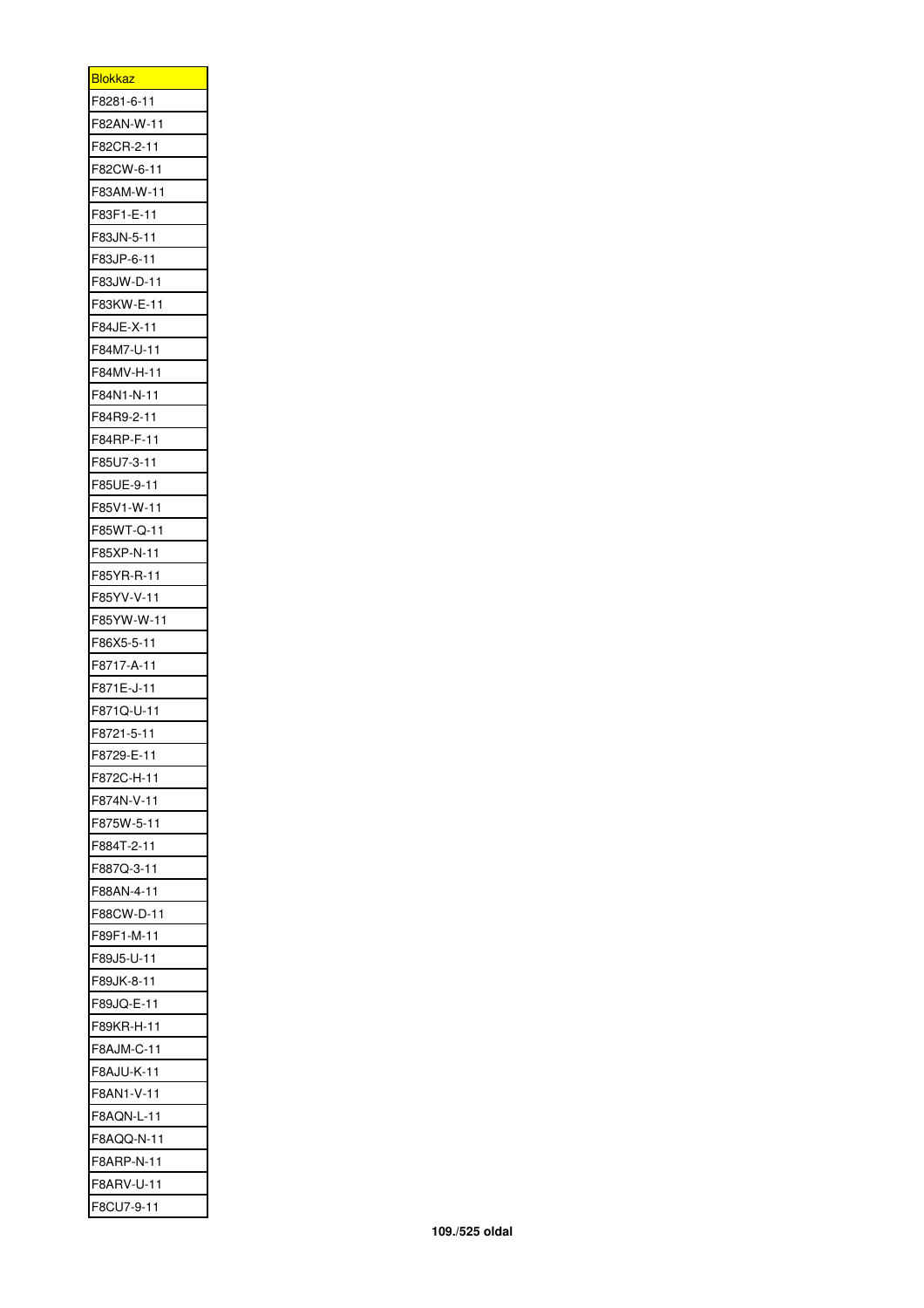| <u>Blokkaz</u> |
|----------------|
| F8CUQ-T-11     |
| F8CV1-4-11     |
| F8CXQ-W-11     |
| F8CXT-Y-11     |
| F8DXU-2-11     |
| F8E1D-P-11     |
| F8E1Q-2-11     |
| F8E1U-5-11     |
| F8E21-C-11     |
| F8E4K-Y-11     |
| F8E4Q-5-11     |
| F8F4T-8-11     |
| F8F7D-X-11     |
| F8F7Q-9-11     |
| F8F7U-D-11     |
| F8F81-L-11     |
| F8F85-Q-11     |
| F8FA1-N-11     |
| F8FAN-A-11     |
| F8FAV-J-11     |
| F8FCW-L-11     |
| F8HEW-P-11     |
| F8HF1-U-11     |
| F8JJM-K-11     |
| F8JJT-Q-11     |
| F8JMQ-R-11     |
| F8JN1-3-11     |
| F8JQA-F-11     |
| F8JQN-T-11     |
| F8JQP-U-1<br>1 |
| F8JQQ-V-11     |
| F8JRN-U-11     |
| F8JRV-2-11     |
| F8JRW-3-11     |
| F8KV1-A-11     |
| F8KWT-5-11     |
| F8KX4-H-11     |
| F8KXA-P-11     |
| F8KXK-X-11     |
| F8KXT-6-11     |
| 8KYV-9-11<br>F |
| F8LXK-Y-11     |
| F8M1C-V-11     |
| F8M21-K-11     |
| F8M2C-W-11     |
| 8M41-M-11<br>F |
| F8M42-N-11     |
| F8M4N-9-11     |
| F8M4P-A-11     |
| F8M4X-K-11     |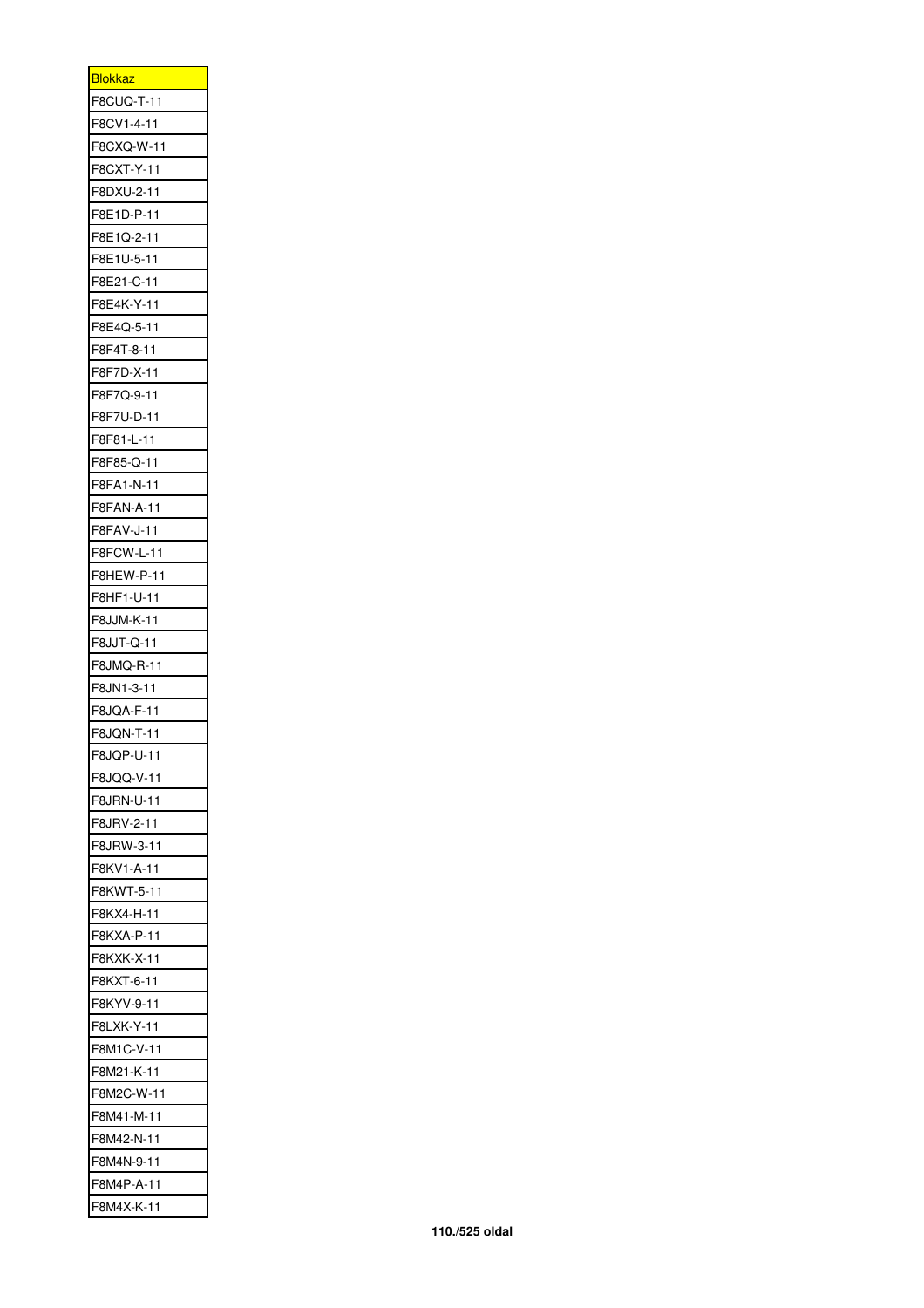| <b>Blokkaz</b>        |
|-----------------------|
| F8N7E-6-11            |
| F8N7R-J-11            |
| F8N81-T-11            |
| F8N9T-M-11            |
| F8NA5-1-11            |
| F8NAA-6-11            |
| F8NAP-K-11            |
| F8NAW-R-11            |
| F8NCR-N-11            |
| <b>BPAK-F-11</b><br>F |
| F8PF1-2-11            |
| F8PJK-N-11            |
| F8PJP-T-11            |
| F8PKR-W-11            |
| F8PKV-1-11            |
| F8PKW-2-11            |
| F8QJL-Q-11            |
|                       |
| F8QMD-M-11            |
| F8QMW-5-11            |
| F8QPT-4-11            |
| F8QQ1-C-11            |
| F8QQP-2-11            |
| F8QQQ-3-11            |
| F8QRV-8-11            |
| F8RUE-W-11            |
| F8RUW-D-11            |
| F8RV1-J-11            |
| F8RV2-K-11            |
| F8RXT-D-11            |
| F8RXW-H-1             |
| F8U1D-4-11            |
| F8U21-R-11            |
| F8U22-T-11            |
| F8U29-2-11            |
| F8U2C-4-11            |
| F8U3T-L-11            |
| F8U4L-E-11            |
| F8U5V-Q-11            |
| F8VA1-3-11            |
| F8VAA-D-11            |
| F8VAK-M-11            |
| F8VAN-Q-11            |
| F8VAP-R-11            |
| F8VAQ-T-11            |
| F8VCV-Y-11            |
| F8VCW-1-11            |
| F8WER-Y-11            |
| 8WFC-L-11<br>F        |
| F8WJA-M-11            |
| F8WJP-1-11            |
|                       |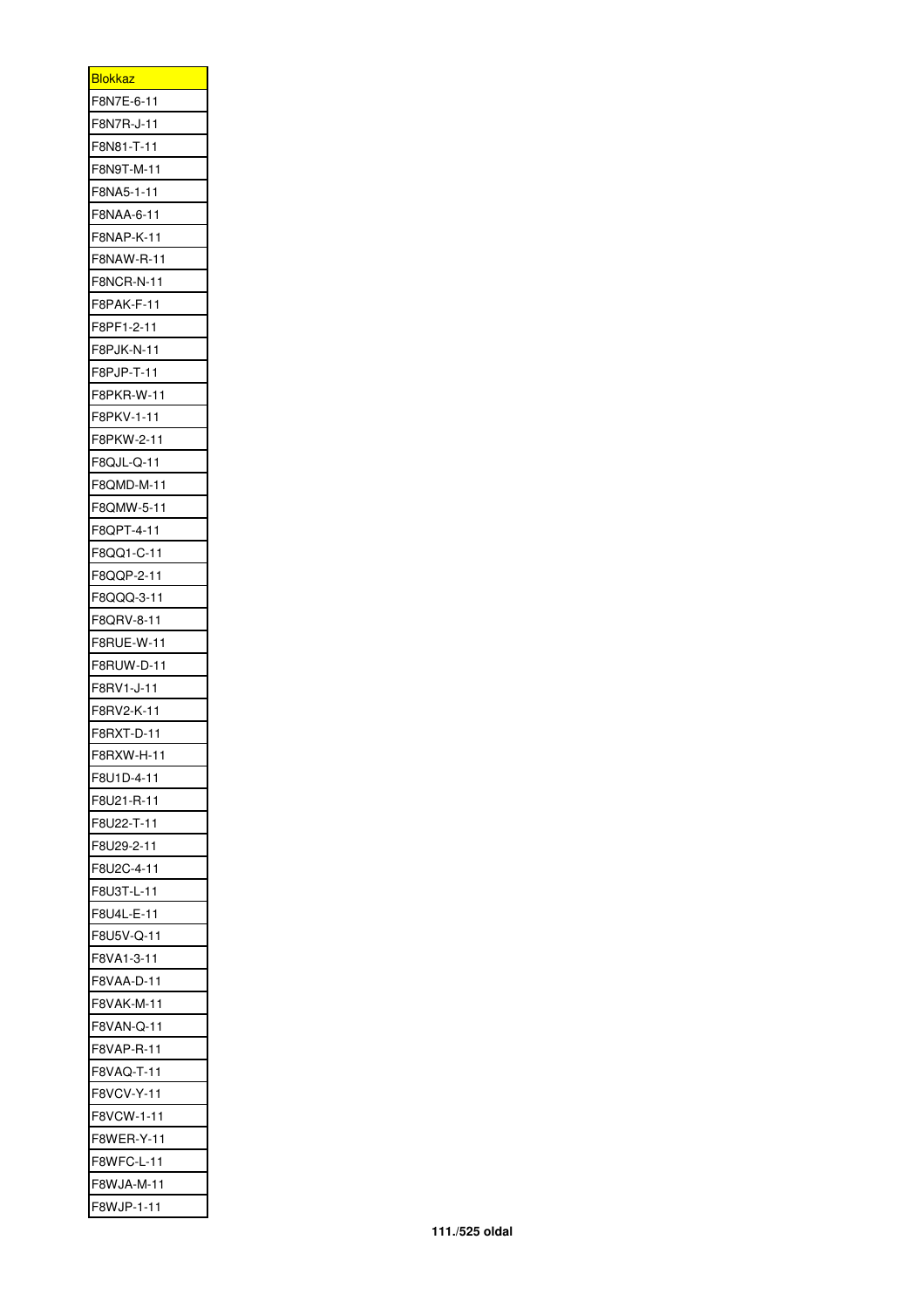| <b>Blokkaz</b>           |
|--------------------------|
| F8WJQ-2-11               |
| F8XQK-4-11               |
| F8XRP-9-11               |
| F8XRV-F-11               |
| F8XRW-H-11               |
| F8YV1-Q-11               |
| F8YX1-T-11               |
| F8YXP-H-11               |
| F8YYW-Q-11               |
| F9143-4-11               |
| F914L-M-11               |
| F914N-P-11               |
| F914P-Q-11               |
| F914Q-R-11               |
| F9152-4-11               |
| F915V-X-11               |
| F915W-Y-11               |
|                          |
| F929T-2-11<br>F92AA-L-11 |
|                          |
| F92AN-X-11               |
| F92AQ-1-11               |
| F92AY-8-11               |
| F92CW-7-11               |
| F93JN-6-11               |
| F93JP-7-11               |
| F93JQ-8-11               |
| F93JY-H-11               |
| F93KN-7-11               |
| $-94N1 - P - 11$<br>F    |
| F94NC-2-1<br>1           |
| F94QA-3-11               |
| F94QN-E-11               |
| F94QQ-H-11               |
| F94QY-Q-11               |
| F94RW-P-11               |
| F95QM-E-11               |
| F95WV-U-11               |
| F95X8-8-11               |
| F95XJ-J-11               |
| F95XK-K-11               |
| F95XQ-Q-11               |
| F95YV-W-11               |
| F971Q-V-11               |
| F9721-6-11               |
| F974Q-Y-11               |
| F974T-2-11               |
| F975N-X-11               |
| 975P-Y-11<br>F           |
|                          |
| F984M-W-11               |
| F984T-3-11               |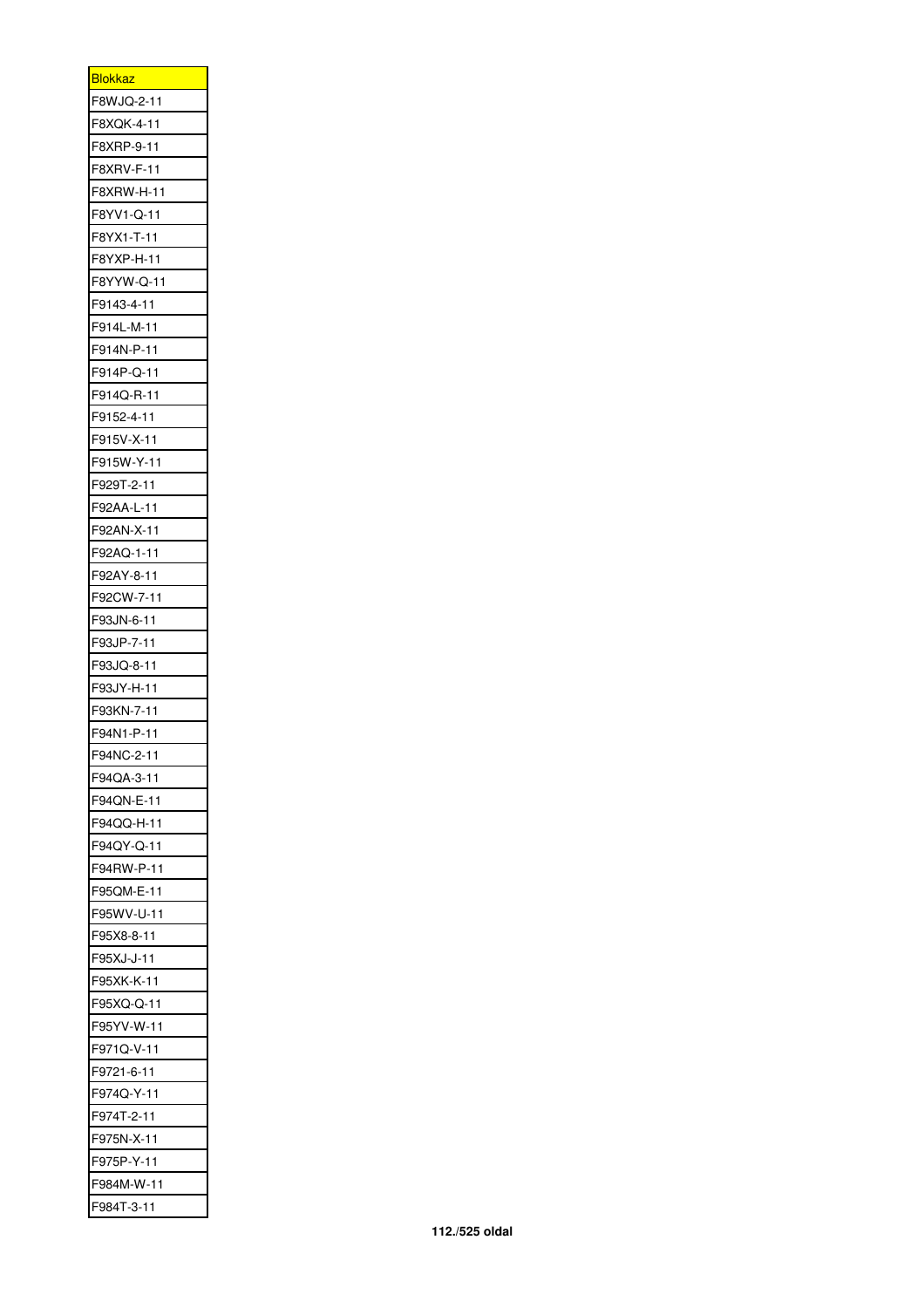| <b>Blokkaz</b>              |
|-----------------------------|
| F9878-M-11                  |
| F987Q-4-11                  |
| F9881-E-11                  |
| F98A8-Q-11                  |
| F98AA-T-11                  |
| F98AN-5-11                  |
| F98AP-6-11                  |
| F98AX-E-11                  |
| F98CP-7-11                  |
| 99AT-A-11 <sup>.</sup><br>F |
| F99ED-1-11                  |
| F99F1-N-11                  |
| F99HT-H-11                  |
| F99JA-2-11                  |
| F99JN-D-11                  |
| F99JX-N-11                  |
| F99KW-N-11                  |
| F9AJM-D-11                  |
| F9AJT-K-11                  |
| F9AM8-4-11                  |
| F9AMD-8-11                  |
| F9AMQ-L-11                  |
|                             |
| F9AQW-V-11                  |
| F9AR3-3-11                  |
| F9CQM-M-11                  |
| F9CUD-H-11                  |
| F9CUQ-U-11                  |
| F9CUY-3-11                  |
| 9CWT-Y-11<br>F              |
| 9CXP-W-1<br>F               |
| F9CXT-1-11                  |
| F9CY9-J-11                  |
| F9CYN-W-11                  |
| F9DX5-D-11                  |
| F9E18-L-11                  |
| F9E1D-Q-11                  |
| F9E1R-4-11                  |
| F9E3T-7-11                  |
| F9E4K-1-11                  |
| F9E4L-2-11                  |
| F9E4Q-6-11                  |
| F9E4Y-E-11                  |
| F9F4T-9-11                  |
| F9F7Q-A-11                  |
| F9F7Y-K-11                  |
| F9F81-M-11                  |
| F9F8C-Y-11                  |
| 9F9T-F-11 <sup>:</sup><br>F |
| F9FCN-D-11                  |
| F9FCV-L-11                  |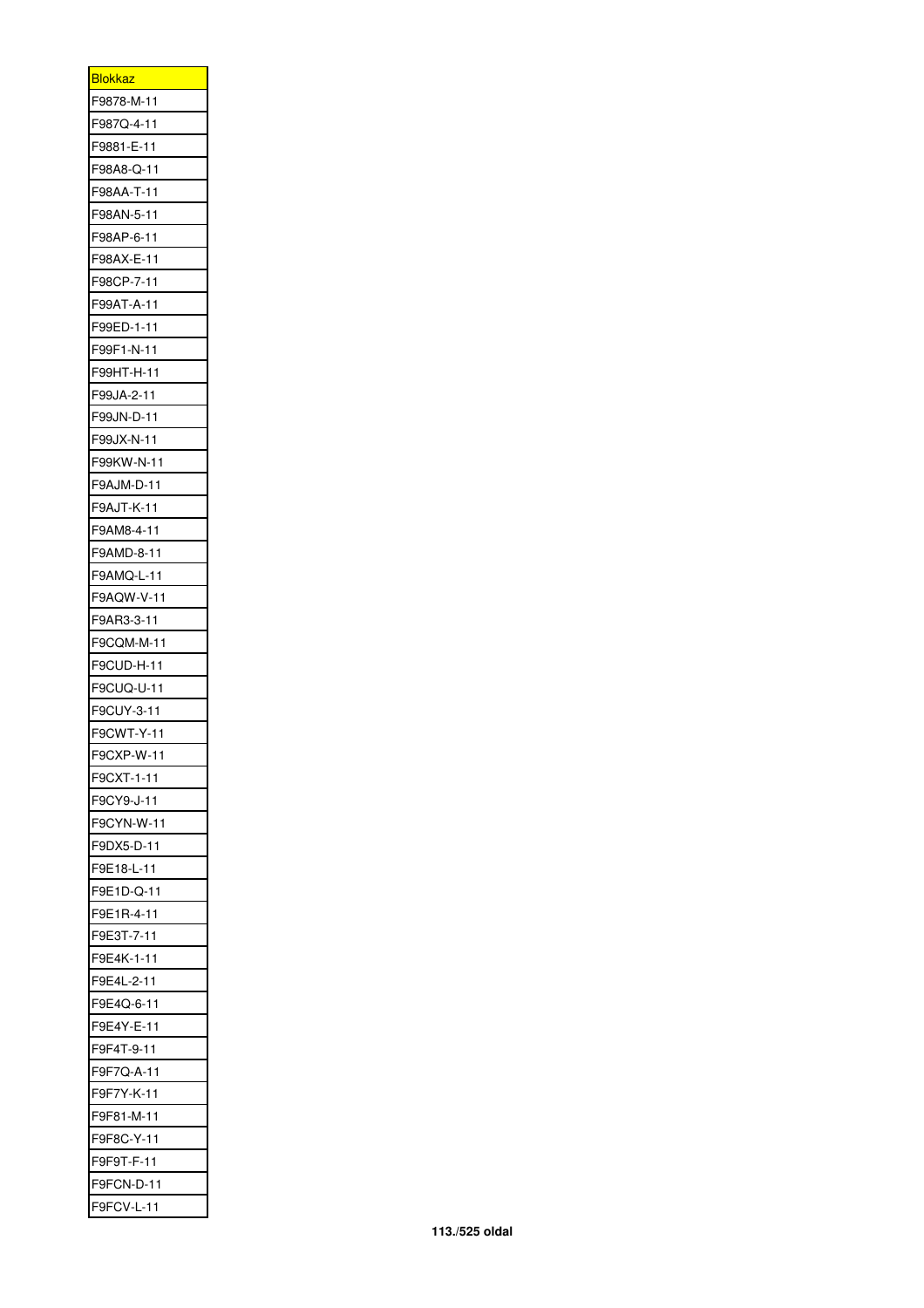| <b>Blokkaz</b>           |
|--------------------------|
| F9HAK-9-11               |
| F9HED-7-11               |
| F9HEQ-K-11               |
| F9HJ3-1-11               |
| F9HJK-H-11               |
| F9HJN-L-11               |
| F9HJX-V-11               |
| F9HKN-M-11               |
| F9JMD-F-11               |
| 9JMQ-T-11<br>F           |
| F9JMY-2-11               |
| F9JQL-R-11               |
| F9JQX-4-11               |
| F9JRN-V-11               |
| F9JRV-3-11               |
| F9KQM-U-11               |
| F9KQT-1-11               |
| F9KUD-P-11               |
| F9KUQ-2-11               |
| F9KWT-6-11               |
| F9KXN-3-11               |
| F9KXP-4-11               |
|                          |
| F9KYV-A-11<br>F9LXT-8-11 |
|                          |
| F9M18-T-11               |
| F9M1Q-9-11               |
| F9M4Q-D-11               |
| F9M4Y-M-11               |
| 9M5N-C-11<br>F           |
| 9M5W-L-1<br>F<br>1       |
| F9N4M-A-11               |
| F9N4T-H-11               |
| F9N78-2-11               |
| F9N7D-6-11               |
| F9N7Q-J-11               |
| F9N7Y-R-11               |
| F9NA1-W-11               |
| F9NAH-D-11               |
| F9NCN-L-11               |
| F9PAT-Q-11               |
| F9PEQ-R-11               |
| F9PER-T-11               |
| F9PJL-Q-11               |
| F9PJP-U-11               |
| F9PJX-3-11               |
| F9PK6-C-11               |
| F9PKN-U-11               |
| 9PKR-X-11<br>F           |
| F9PKW-3-11               |
| F9QMQ-1-11               |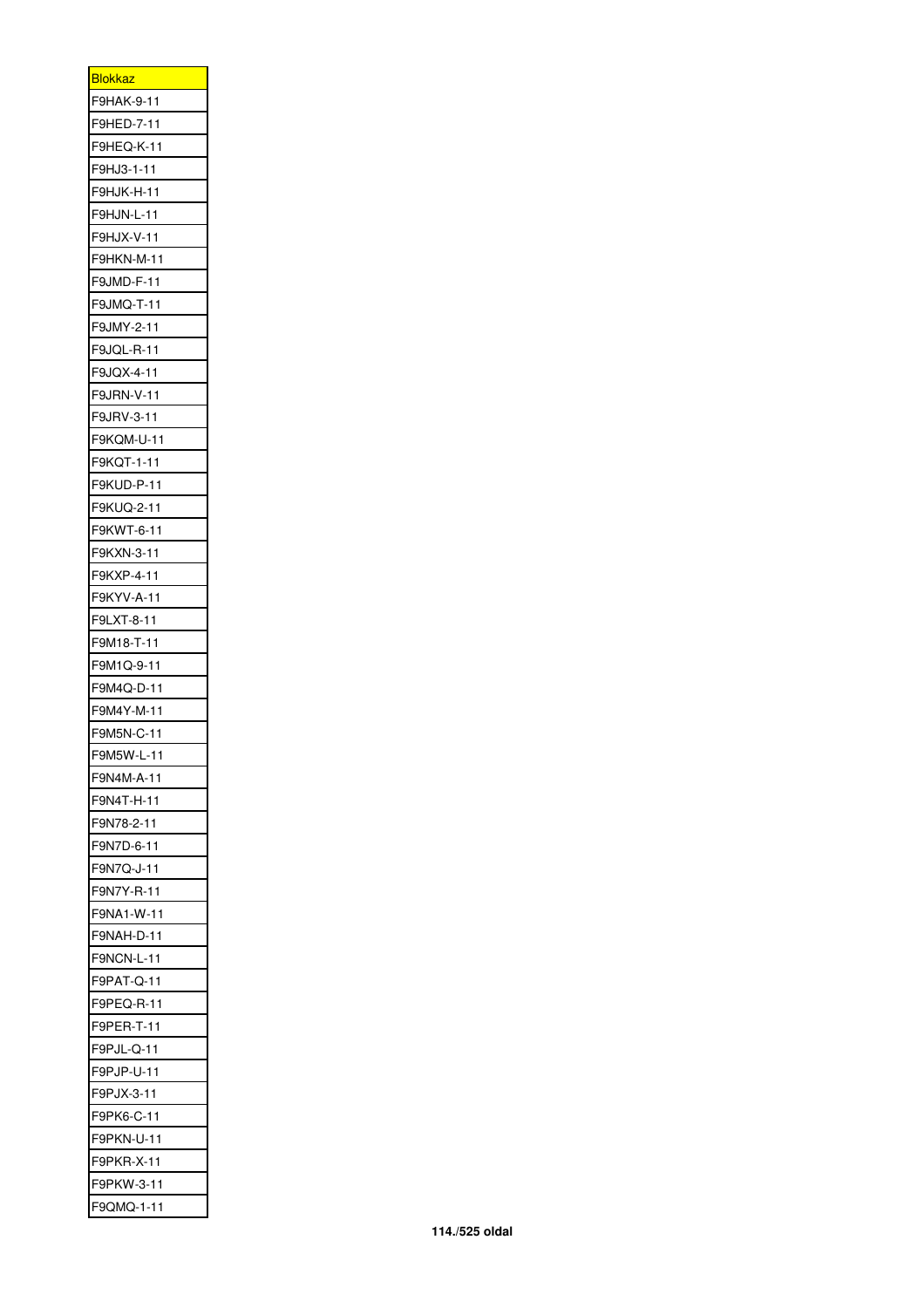| <b>Blokkaz</b>         |
|------------------------|
| F9QN5-F-11             |
| F9QQ1-D-11             |
| F9QQT-6-11             |
| F9RUC-V-11             |
| F9RWT-D-11             |
| F9RXA-X-11             |
| F9RXN-9-11             |
| F9RXP-A-11             |
| F9RXV-H-11             |
| 9RYR-E-11<br>F         |
| F9RYW-K-11             |
| F9U1Q-H-11             |
| F9U29-3-11             |
| F9U41-V-11             |
| F9U43-X-11             |
| F9U55-2-11             |
| F9U5V-R-11             |
| F9U5W-T-11             |
| F9V4T-P-11             |
| F9V7D-D-11             |
| F9V7Q-Q-11             |
| F9VAJ-M-11             |
| F9VAK-N-11             |
| F9VAN-R-11             |
| F9VAT-W-11             |
| F9VAX-2-11             |
| F9VC5-9-11             |
| F9VCW-2-11             |
| 9WAX-3-11<br>F         |
| F                      |
| 9WE8-H-1<br>F9WEQ-Y-11 |
|                        |
| F9WJ1-C-11             |
| F9WJ3-E-11             |
| F9WJP-2-11             |
| F9WJT-5-11             |
| F9XM8-Q-11             |
| F9XMC-U-11             |
| F9XMD-V-11             |
| F9XMQ-7-11             |
| F9XPT-C-11             |
| F9XQ0-K-11             |
| F9XQ3-N-11             |
| F9XQA-W-11             |
| F9XQJ-4-11             |
| F9XQN-8-11             |
| F9XR5-R-11             |
| F9XRV-H-11             |
| 9YQT-E-11<br>F         |
| F9YUQ-F-11             |
| F9YUV-L-11             |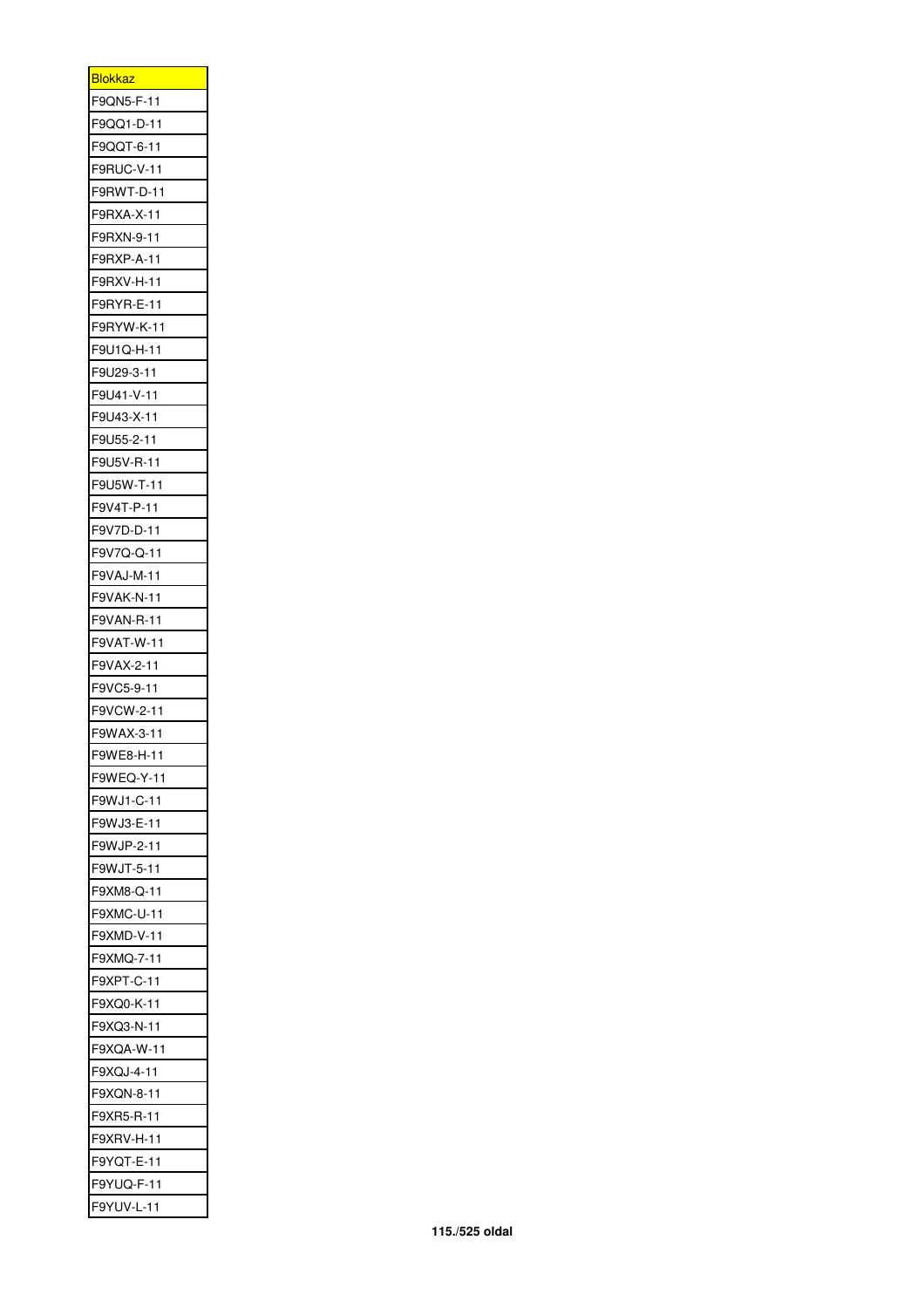| Blokkaz           |
|-------------------|
| F9YV1-R-11        |
| F9YVC-4-11        |
| F9YWT-L-11        |
| F9YXA-5-11        |
| F9YXN-H-11        |
| F9YXP-J-11        |
| F9YXX-R-11        |
| F9YYV-Q-11        |
| FA0XT-N-11        |
| FA118-7-11        |
| FA11Q-P-11        |
| FA125-5-11        |
| FA13T-U-11        |
| FA140-2-11        |
| FA14K-M-11        |
| FA14N-Q-11        |
| FA14P-R-11        |
| FA155-8-11        |
| FA15N-R-11        |
| FA24T-W-11        |
| FA27C-K-11        |
| FA27Q-X-11        |
| FA281-8-11        |
| FA29T-3-11        |
| FA2A4-E-11        |
| FA2AP-1-11        |
| FA2C2-D-11        |
| FA2CV-7-11        |
| FA3E8-P-11        |
| FA3ED-U-11        |
| FA3EQ-6-11        |
| FA3HT-A-11        |
| FA3J4-N-11        |
| FA3JJ-3-11        |
| FA3JP-8-11        |
| FA3JW-F-11        |
| FA3K5-Q-11        |
| <b>FA4JT-D-11</b> |
| FA4MQ-E-11        |
| FA4N1-Q-11        |
| FA4PY-Q-11        |
| FA4Q0-R-11        |
| FA4QH-9-11        |
| FA4QP-H-11        |
| FA4QT-L-11        |
| FA4RN-H-11        |
| FA5QL-E-11        |
| FA5U8-6-11        |
| FA5UQ-N-11        |
| FA5V9-8-11        |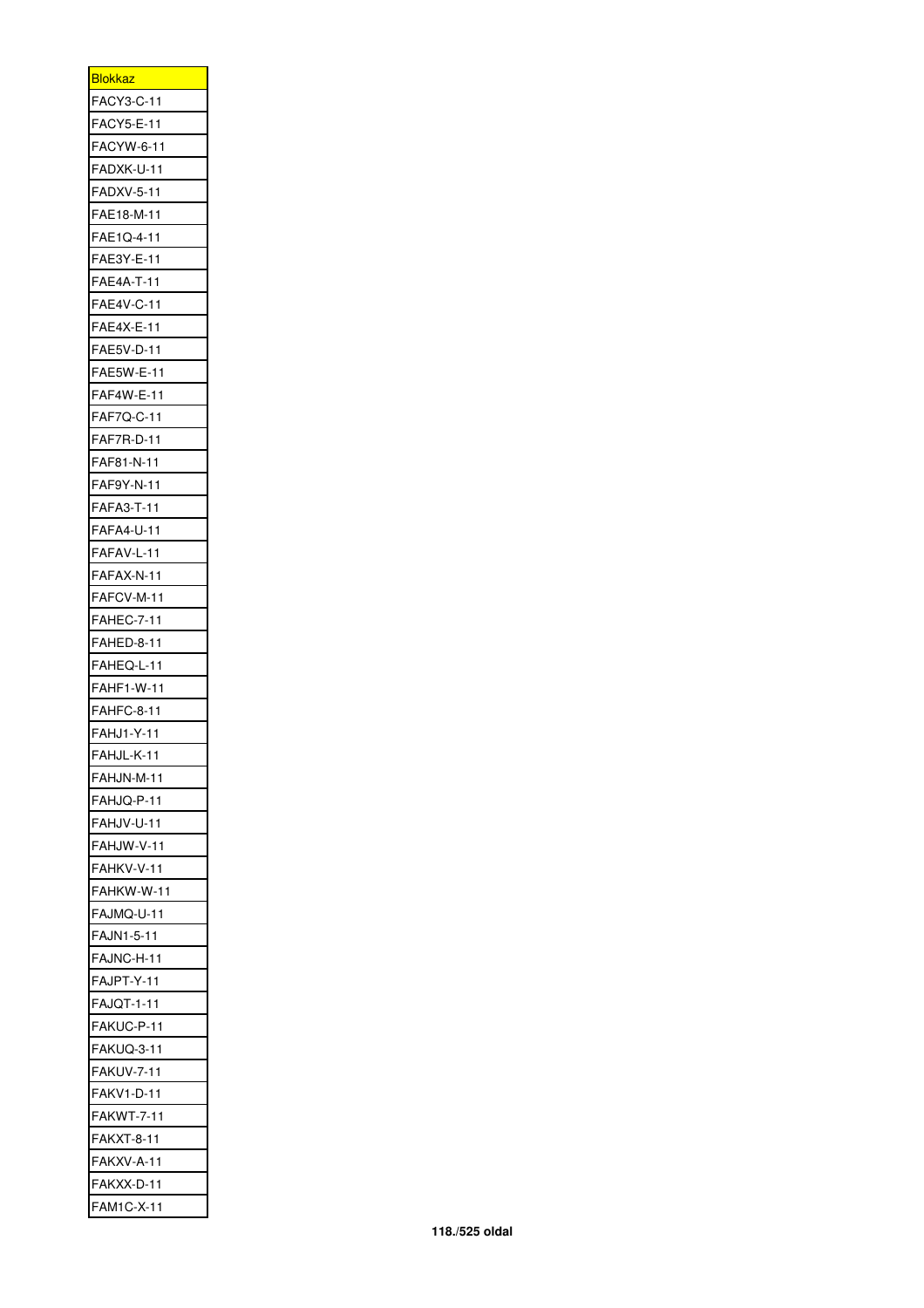| <b>Blokkaz</b>    |
|-------------------|
| FAM1D-Y-11        |
| FAM1Q-A-11        |
| FAM1V-F-11        |
| FAM21-M-11        |
| FAM3T-F-11        |
| FAM41-P-11        |
| FAM42-Q-11        |
| FAM4J-7-11        |
| FAM4N-C-11        |
| FAM4T-H-11        |
| FAM4V-K-11        |
| FAM4X-M-11        |
| FAM5N-D-11        |
| FAN7C-6-11        |
| <b>FAN7Q-K-11</b> |
| FAN81-V-11        |
| FAN9T-P-11        |
| <b>FANAA-8-11</b> |
| FANAN-L-11        |
| FANCN-M-11        |
| FAPEC-E-11        |
| FAPEQ-T-11        |
| FAPHT-X-11        |
| FAPJ3-8-11        |
| FAPJA-H-11        |
| FAPJV-2-11        |
| <b>FAPJY-5-11</b> |
| FAQJV-3-11        |
| FAQMD-P-11        |
| FAQMQ-2-1         |
| FAQMW-7-11        |
| FAQPT-6-11        |
| FAQPV-8-11        |
| FAQQ1-E-11        |
| FAQQQ-5-11        |
| <b>FAQQV-9-11</b> |
| FARQL-2-11        |
| FARQW-C-11        |
| FARUD-X-11        |
| <b>FARUQ-9-11</b> |
| AU18-2-11<br>F    |
| FAU1Q-J-11        |
| FAU25-Y-11        |
| AU3T-N-11-<br>F   |
| FAU41-W-11        |
| FAU43-Y-11        |
| FAU44-1-11        |
| <b>FAU4T-P-11</b> |
| FAU4X-U-11        |
| <b>FAU5N-L-11</b> |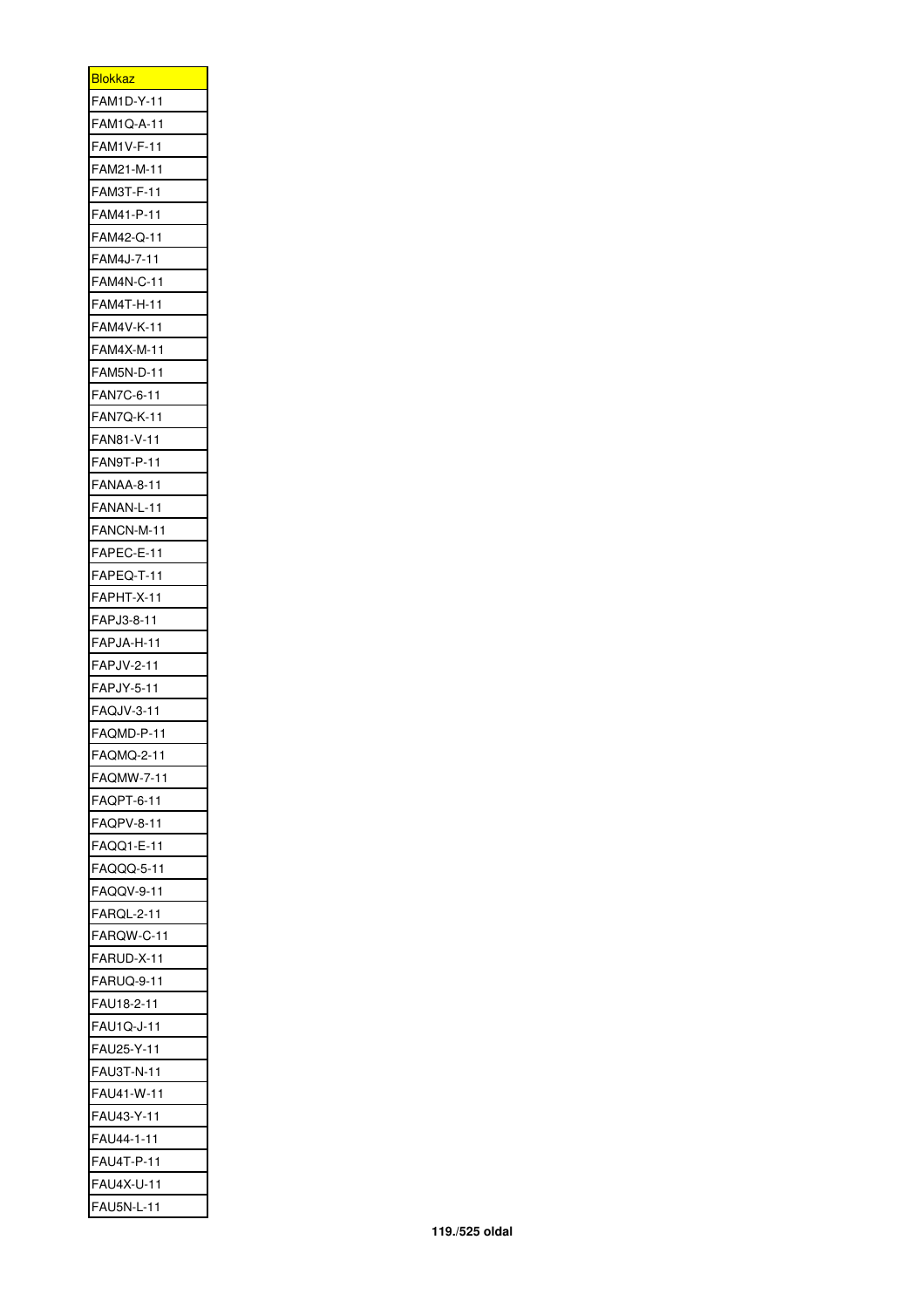| <b>Blokkaz</b>    |
|-------------------|
| FAU5W-U-11        |
| FAV7C-D-11        |
| FAV7Q-R-11        |
| FAV7W-X-11        |
| FAV81-3-11        |
| FAV85-7-11        |
| FAV89-C-11        |
| FAV9T-W-11        |
| FAVAJ-N-11        |
| <b>FAVAV-1-11</b> |
| <b>FAVCV-2-11</b> |
| <b>FAVCW-3-11</b> |
| FAWE8-J-11        |
| <b>FAWEQ-1-11</b> |
| <b>FAWHT-5-11</b> |
| <b>FAWHV-7-11</b> |
| FAWJA-P-11        |
| <b>FAWJQ-4-11</b> |
| FAWKN-3-11        |
| FAWKW-A-11        |
| FAXM8-R-11        |
| FAXN1-K-11        |
| FAXQQ-C-11        |
| FAXRN-A-11        |
| FAXRW-K-11        |
| FAYU8-1-11        |
| FAYV1-T-11        |
| FAYWT-M-11        |
| FAYX4-Y-11        |
| FAYXJ-D-11        |
| FAYXQ-L-11        |
| FAYY2-X-11        |
| FC121-2-11        |
| FC13V-X-11        |
| FC14P-T-11        |
| FC14W-1-11        |
| FC15N-T-11        |
| FC15V-1-11        |
| FC15W-2-11        |
| FC27D-M-11        |
| C27Q-Y-11<br>F    |
| FC27T-2-11        |
| FC27V-4-11        |
| FC29T-4-11        |
| FC2A3-E-11        |
| FC2AP-2-11        |
| FC2AV-7-11        |
| FC2CN-2-11        |
| FC3EV-C-11        |
| FC3F2-K-11        |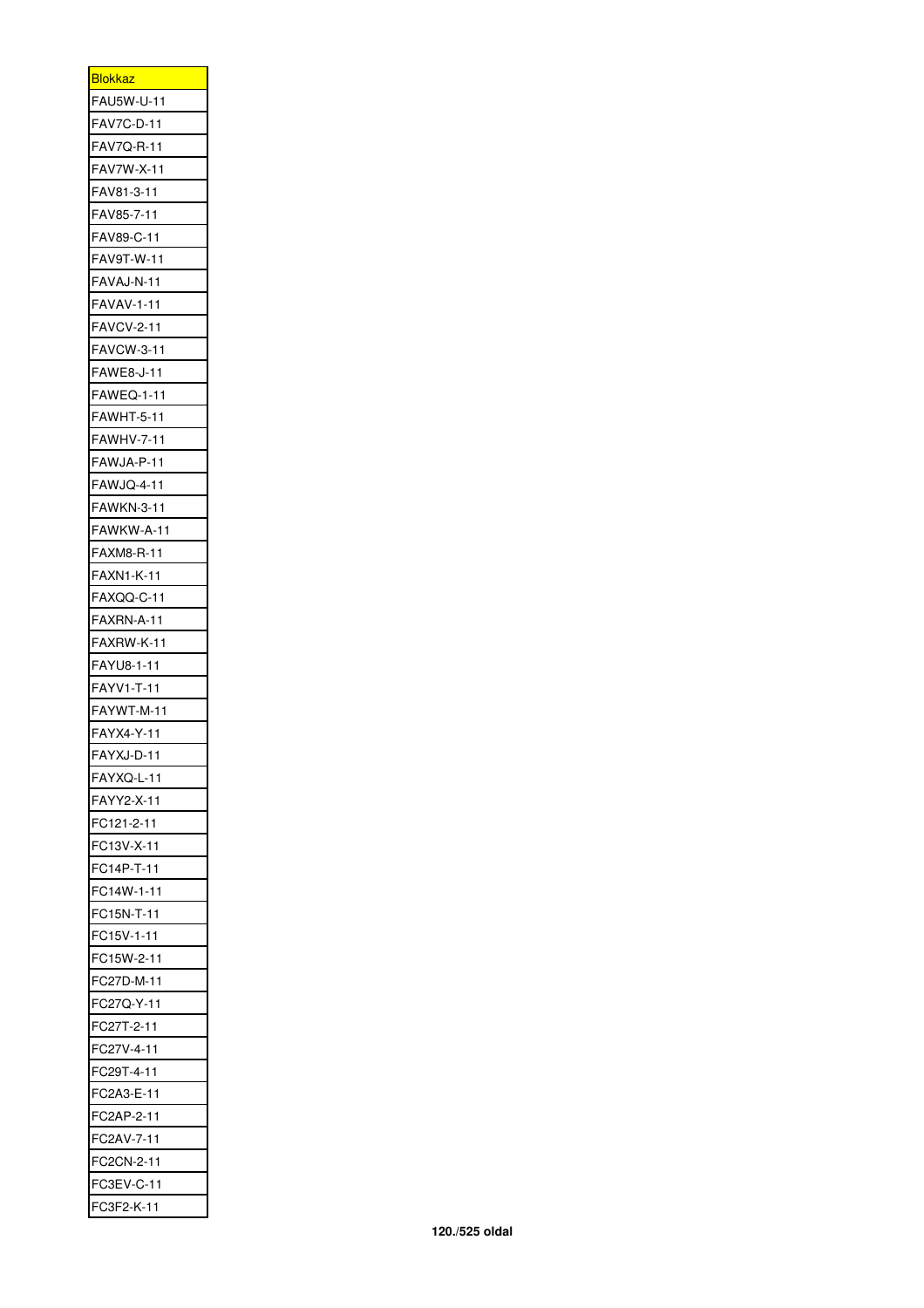| <b>Blokkaz</b>    |
|-------------------|
| FC3J4-P-11        |
| FC3JP-9-11        |
| FC3KN-9-11        |
| FC3KW-J-11        |
| FC4M8-Y-11        |
| FC4PT-L-11        |
| FC4QN-H-11        |
| FC4QP-J-11        |
| FC4RV-Q-11        |
| FC5WT-U-11        |
| FC5XP-R-11        |
| FC5XV-X-11        |
| FC5YN-R-11        |
| FC71D-L-11        |
| FC71Q-X-11        |
| FC721-8-11        |
| FC74A-M-11        |
| FC74J-U-11        |
| FC74P-1-11        |
| FC74V-6-11        |
| FC756-J-11        |
| FC87C-T-11        |
| FC87D-U-11        |
| FC87Q-6-11        |
| FC89T-A-11        |
| FC8A0-J-11        |
| FC8AL-5-11        |
| FC8AV-E-11        |
| FC9EC-2-11        |
| FC9F1-Q-1<br>1    |
| FC9HT-K-11        |
| FC9J1-T-11        |
| FC9KN-H-11        |
|                   |
| FC9KV-P-11        |
| FCAJT-M-11        |
| FCAPT-T-11        |
| FCAQ1-2-11        |
| FCAQP-Q-11        |
| FCAQV-W-11        |
| FCARV-X-11        |
| CCQT-V-11<br>F    |
| FCCUQ-W-11        |
| FCCUW-3-11        |
| FCCV1-7-11        |
| <b>FCCWT-2-11</b> |
| FCCX0-8-11        |
| FCCXN-X-11        |
| FCCXT-3-11        |
| FCCY6-H-11        |
| FCCYN-Y-11        |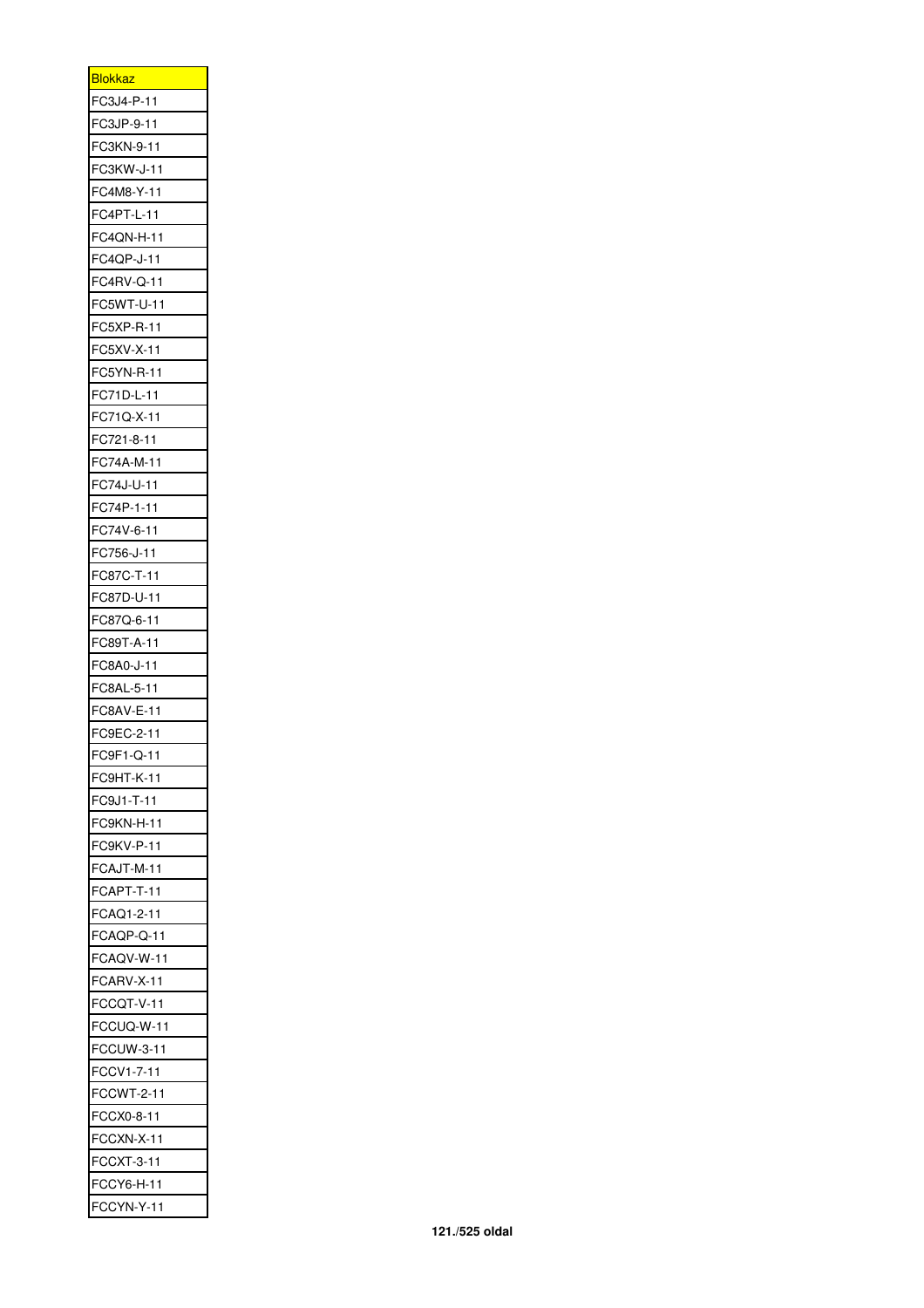| <u>Blokkaz l</u>  |
|-------------------|
| FCCYW-7-11        |
| FCE1C-R-11        |
| FCE1D-T-11        |
| FCE21-F-11        |
| FCE27-N-11        |
| FCE3V-C-11        |
| FCE4N-6-11        |
| FCE4V-D-11        |
| FCE5V-E-11        |
| FCF7C-1-11        |
| FCF7D-2-11        |
| FCF7Q-D-11        |
| FCF81-P-11        |
| FCF9T-J-11        |
| FCFA3-U-11        |
| FCFAL-C-11        |
| FCFAN-E-11        |
| FCFAV-M-11        |
| FCFCV-N-11        |
| FCHEC-8-11        |
| FCHEQ-M-11        |
| FCHHT-R-11        |
| FCHKN-P-11        |
| FCHKV-W-11        |
| FCJMC-H-11        |
| FCJMQ-V-11        |
| FCJPT-1-11        |
| FCJQA-K-11        |
| FCJQL-U-11        |
| FCJQV-4-1<br>1    |
| <b>FCKQV-5-11</b> |
| FCKWT-8-11        |
| FCKXA-T-11        |
| FCKXL-3-11        |
| FCKXV-C-11        |
| FCM1D-1-11        |
| FCM3T-H-11        |
| FCM41-Q-11        |
| FCM4L-A-11        |
| FCM4Q-F-11        |
| CM4V-L-11<br>F    |
| FCM59-2-11        |
| <b>FCM5V-M-11</b> |
| FCN7P-K-11        |
| FCN81-W-11        |
| FCN85-2-11        |
| FCN9T-Q-11        |
| FCNAT-R-11        |
| FCNAV-U-11        |
| FCNAX-W-11        |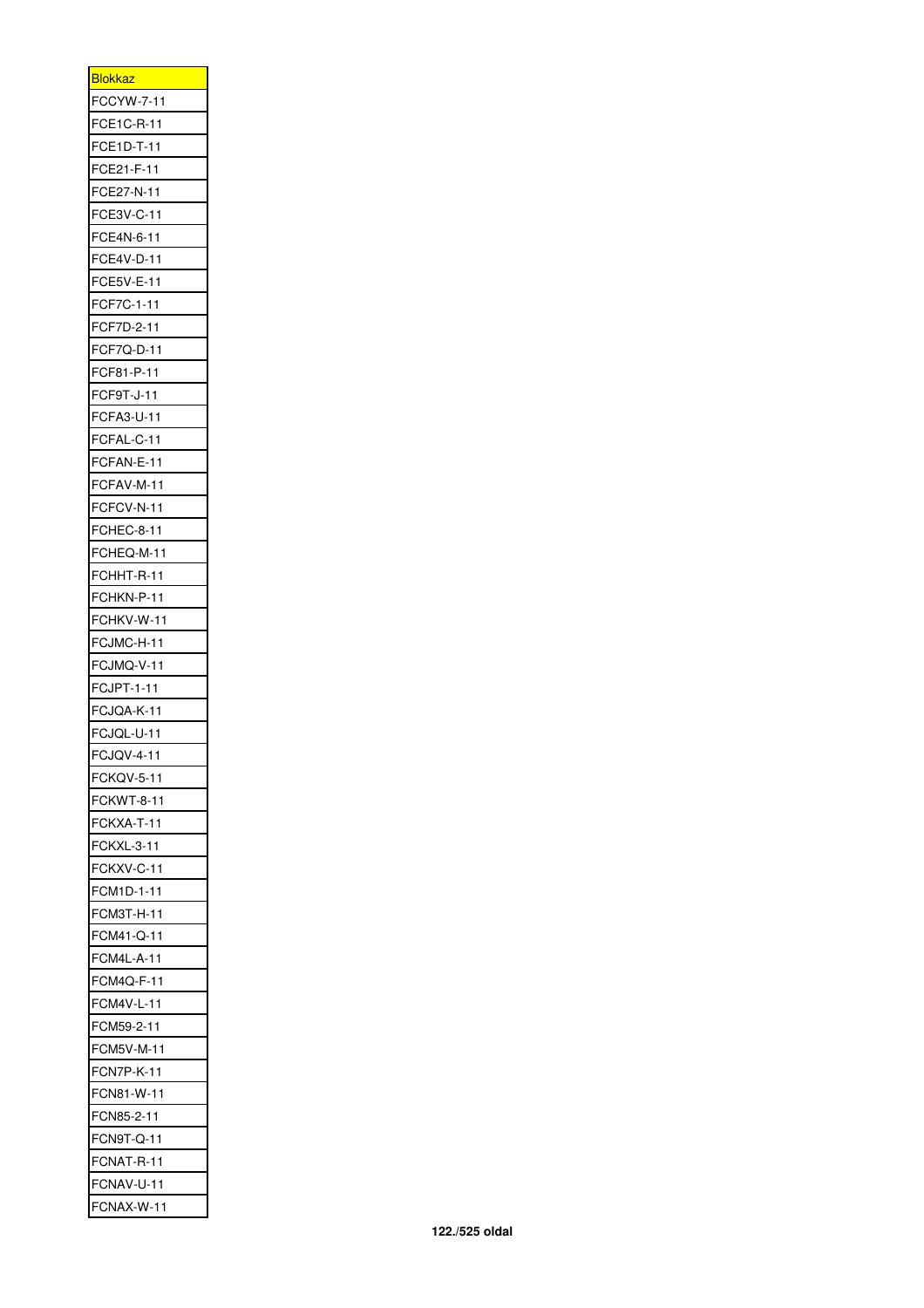| <b>Blokkaz</b>                  |
|---------------------------------|
| FCNCV-V-11                      |
| FCPEC-F-11                      |
| FCPEQ-U-11                      |
| FCPF1-5-11                      |
| FCPHT-Y-11                      |
| FCPHV-2-11                      |
| FCPJJ-Q-11                      |
| FCPK6-E-11                      |
| FCQJV-4-11                      |
| FCQMC-P-11                      |
| FCQMQ-3-11                      |
| <b>FCQN5-J-11</b>               |
| FCQPT-7-11                      |
| FCQPV-9-11                      |
| FCQQN-4-11                      |
| FCQQV-A-11                      |
| FCQQW-C-11                      |
| FCQQX-D-11                      |
| FCQQY-E-11                      |
| FCRUD-Y-11                      |
| FCRUU-E-11                      |
|                                 |
| FCRUW-H-11                      |
| <b>FCRV1-M-11</b><br>FCRWT-F-11 |
|                                 |
| <b>FCRXJ-7-11</b>               |
| FCRXV-K-11                      |
| FCU1D-7-11                      |
| FCU1Q-K-11                      |
| FCU21-V-11                      |
| FCU2K-E-1                       |
| FCU3T-P-11                      |
| FCU43-1-11                      |
| FCU4A-8-11                      |
| FCU4V-T-11                      |
| FCV4V-U-11                      |
| FCV7Q-T-11                      |
| FCV7R-U-11                      |
| FCV81-4-11                      |
| FCV9T-X-11                      |
| FCVA3-8-11                      |
| FCVAJ-P-11                      |
| FCVAK-Q-11                      |
| FCVAT-Y-11                      |
| <b>FCVAV-2-11</b>               |
| <b>FCWAV-3-11</b>               |
| FCWEQ-2-11                      |
| FCWF1-C-11                      |
| CWHT-6-11 <sup>.</sup><br>F     |
| FCWJJ-X-11                      |
| FCWJQ-5-11                      |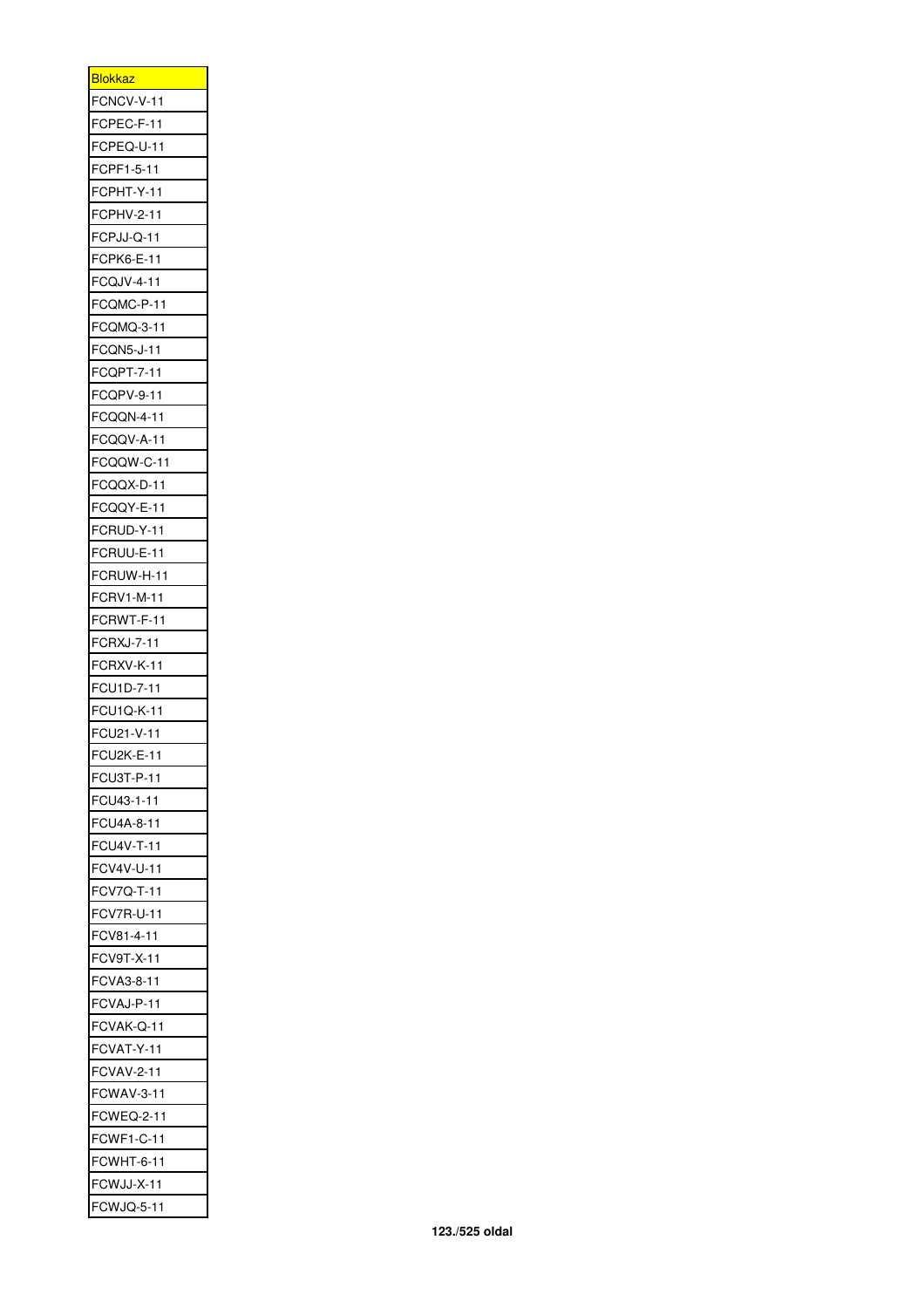| <b>Blokkaz</b>    |
|-------------------|
| <b>FCWJT-7-11</b> |
| FCWJV-9-11        |
| FCWK3-J-11        |
| FCWK6-M-11        |
| FCWKW-C-11        |
| FCXJW-C-11        |
| FCXMD-X-11        |
| FCXMQ-9-11        |
| FCXMV-E-11        |
| FCXPT-E-11        |
| FCXQA-Y-11        |
| FCXQQ-D-11        |
| FCXQT-F-11        |
| FCXQV-J-11        |
| FCXRW-L-11        |
| FCYQ5-U-11        |
| <b>FCYUC-5-11</b> |
| FCYUD-6-11        |
| FCYUQ-J-11        |
| FCYVC-6-11        |
| FCYWT-N-11        |
| FCYX2-X-11        |
|                   |
| FCYXV-R-11        |
| FD0XW-U-11        |
| FD11Q-R-11        |
| FD13T-W-11        |
| FD13V-Y-11        |
| FD147-C-11        |
| FD14K-P-11        |
| FD14V-1-11        |
| FD24Q-W-11        |
| FD27Q-1-11        |
| FD28K-V-11        |
| FD2AJ-W-11        |
| FD2AN-2-11        |
| FD3EQ-8-11        |
| FD3JQ-C-11        |
| FD3JV-H-11        |
| FD3KV-J-11        |
| FD4MC-4-11        |
| FD4MD-5-11        |
| FD4MQ-H-11        |
| FD4NK-C-11        |
| FD4QA-6-11        |
| FD4QJ-D-11        |
| D4QL-F-11<br>F    |
| FD4QV-Q-11        |
| FD4RV-R-11        |
| FD5QW-T-11        |
| FD5UC-C-11        |
|                   |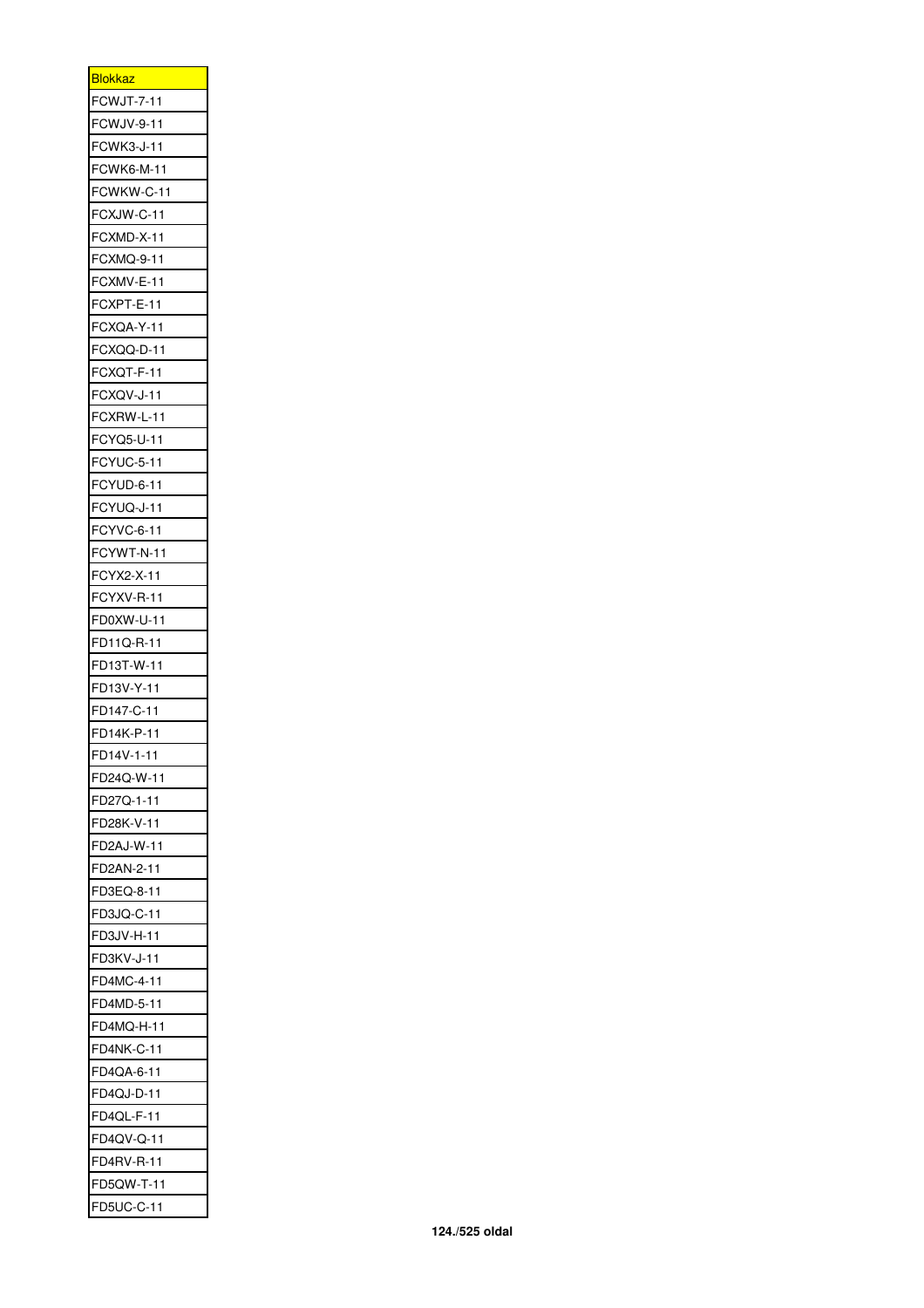| <b>Blokkaz</b> |
|----------------|
| FD5UQ-Q-11     |
| FD5WT-V-11     |
| FD5XJ-M-11     |
| FD5XN-R-11     |
| FD5XQ-U-11     |
| FD5XT-W-11     |
| FD718-H-11     |
| FD71T-2-11     |
| FD71X-6-11     |
| FD72C-M-11     |
| FD73V-6-11     |
| FD744-F-11     |
| FD74K-W-11     |
| FD74N-1-11     |
| FD75V-8-11     |
| FD84W-9-11     |
| FD87C-U-11     |
| FD87Q-7-11     |
| FD89T-C-11     |
| FD89V-E-11     |
|                |
| FD8A4-P-11     |
| FD8AT-D-11     |
| FD8AV-F-11     |
| FD8AW-H-11     |
| FD8AY-K-11     |
| FD9EQ-F-11     |
| FD9ER-H-11     |
| FD9HT-L-11     |
| FD9HV-N-11     |
| FD9J2-V-11     |
| FD9JV-P-11     |
| FDAM8-7-11     |
| FDAMD-C-11     |
| FDAMX-W-11     |
| FDANK-K-11     |
| FDAPT-U-11     |
| FDAQ1-3-11     |
| FDAQ4-6-11     |
| FDAQL-N-11     |
| FDAQV-X-11     |
| FDAQX-1-11     |
| FDARN-R-11     |
| FDCU8-F-11     |
| FDCUC-K-11     |
| FDCUQ-X-11     |
| FDCUR-Y-11     |
| FDCUU-2-11     |
| FDCV0-7-11     |
| FDCWT-3-11     |
| FDCX3-D-11     |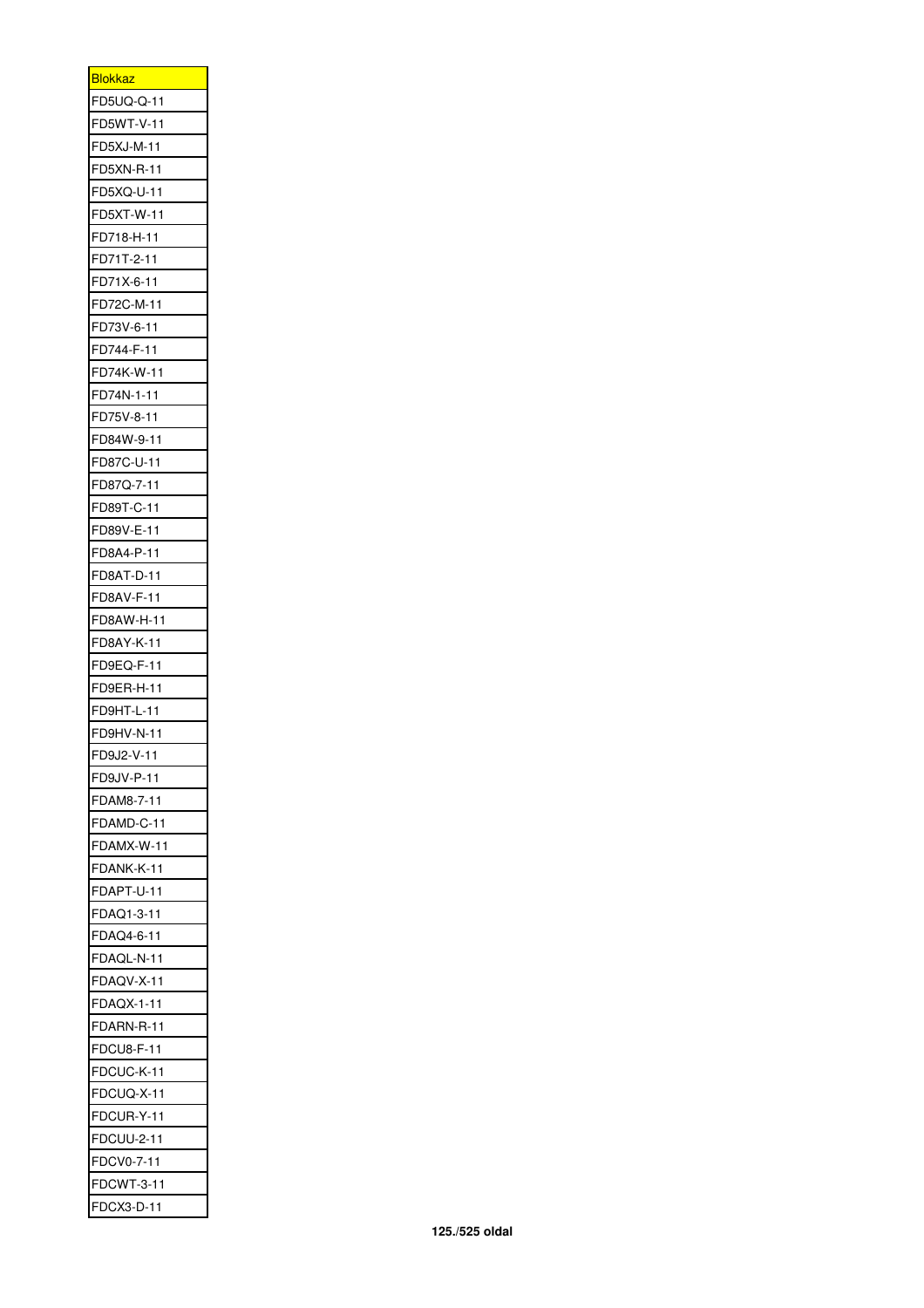| <u>Blokkaz</u>           |
|--------------------------|
| <b>FDCX8-K-11</b>        |
| FDCXN-Y-11               |
| FDE1D-U-11               |
| FDE1Q-6-11               |
| FDE3T-A-11               |
| FDE4N-7-11               |
| FDE4V-E-11               |
| FDF78-X-11               |
| FDF7Q-E-11               |
| FDF7R-F-11               |
| FDF7T-H-11               |
| FDF9T-K-11               |
| FDFA3-V-11               |
| FDFAN-F-11               |
| FDFAT-L-11               |
| FDFCN-H-11               |
| FDHE8-6-11               |
| FDHEC-9-11               |
| FDHEQ-N-11               |
| FDHER-P-11               |
| FDHEU-R-11               |
| FDHHT-T-11               |
| FDHJ1-2-11               |
| FDHJ3-4-11               |
| FDHJ4-5-11               |
| FDHJN-P-11               |
| FDHJV-W-11               |
| FDJMQ-W-11               |
| FDJNK-R-11               |
| FDJPT-2-11               |
| FDJQ3-C-11               |
| FDJQ4-D-11               |
| FDJQ5-E-11               |
| FDJQN-X-11               |
| FDJQV-5-11               |
| <b>FDJRV-6-11</b>        |
| FDKU8-N-11               |
| FDKUD-T-11               |
| <b>FDKUQ-5-11</b>        |
| FDKVK-1-11               |
| FDKWT-9-11               |
| FDKX1-J-11               |
| FDKX3-L-11               |
| FDKXC-V-11               |
| FDKXJ-2-11               |
| FDKXK-3-11               |
|                          |
|                          |
| FDKXQ-8-11               |
| FDKXV-D-11               |
| FDKYV-E-11<br>FDM18-W-11 |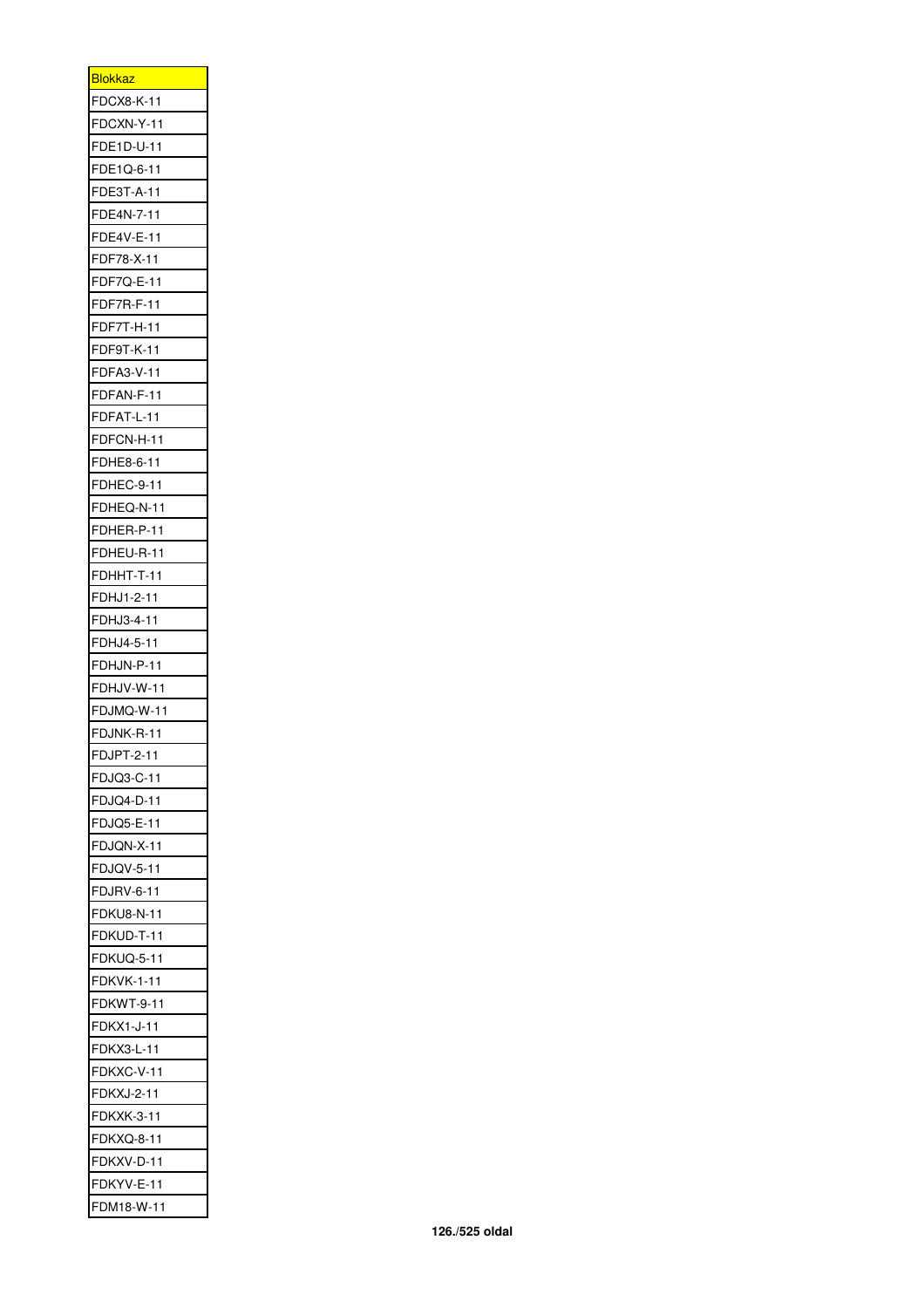| <b>Blokkaz</b>    |
|-------------------|
| DM1Q-D-11∙<br>F   |
| FDM41-R-11        |
| FDM43-U-11        |
| FDM4K-A-11        |
| FDM4V-M-11        |
| FDM5V-N-11        |
| FDN7Q-M-11        |
| FDNA3-3-11        |
| FDNAH-H-11        |
| FDNAT-T-11        |
| FDPED-J-11        |
| FDPEQ-V-11        |
| FDPET-X-11        |
| FDPJV-4-11        |
| FDQMV-8-11        |
| FDQN1-E-11        |
| FDQNK-Y-11        |
| FDQQK-2-11        |
| FDQQN-5-11        |
| FDQQT-9-11        |
|                   |
| FDRQN-6-11        |
| FDRV1-N-11        |
| FDRVC-1-11        |
| FDRX2-R-11        |
| FDRX3-T-11        |
| FDRXN-D-11        |
| FDRXT-J-11        |
| FDU18-4-11        |
| FDU4L-K-11        |
| FDU4Q-P-1         |
| FDU4V-U-11        |
| FDU5V-V-11        |
| FDU5W-W-11        |
| FDV78-C-11        |
| FDV7C-F-11        |
| FDV7Q-U-11        |
| FDV81-5-11        |
| FDVAK-R-11        |
| FDVAQ-X-11        |
| <b>FDVCW-5-11</b> |
| FDWEQ-3-11        |
| FDWER-4-11        |
| <b>FDWHV-9-11</b> |
| FDWJ3-J-11        |
| FDWJE-V-11        |
| FDWJH-X-11        |
| FDWJJ-Y-11        |
| FDWJK-1-11        |
| FDWJV-A-11        |
| FDWKV-C-11        |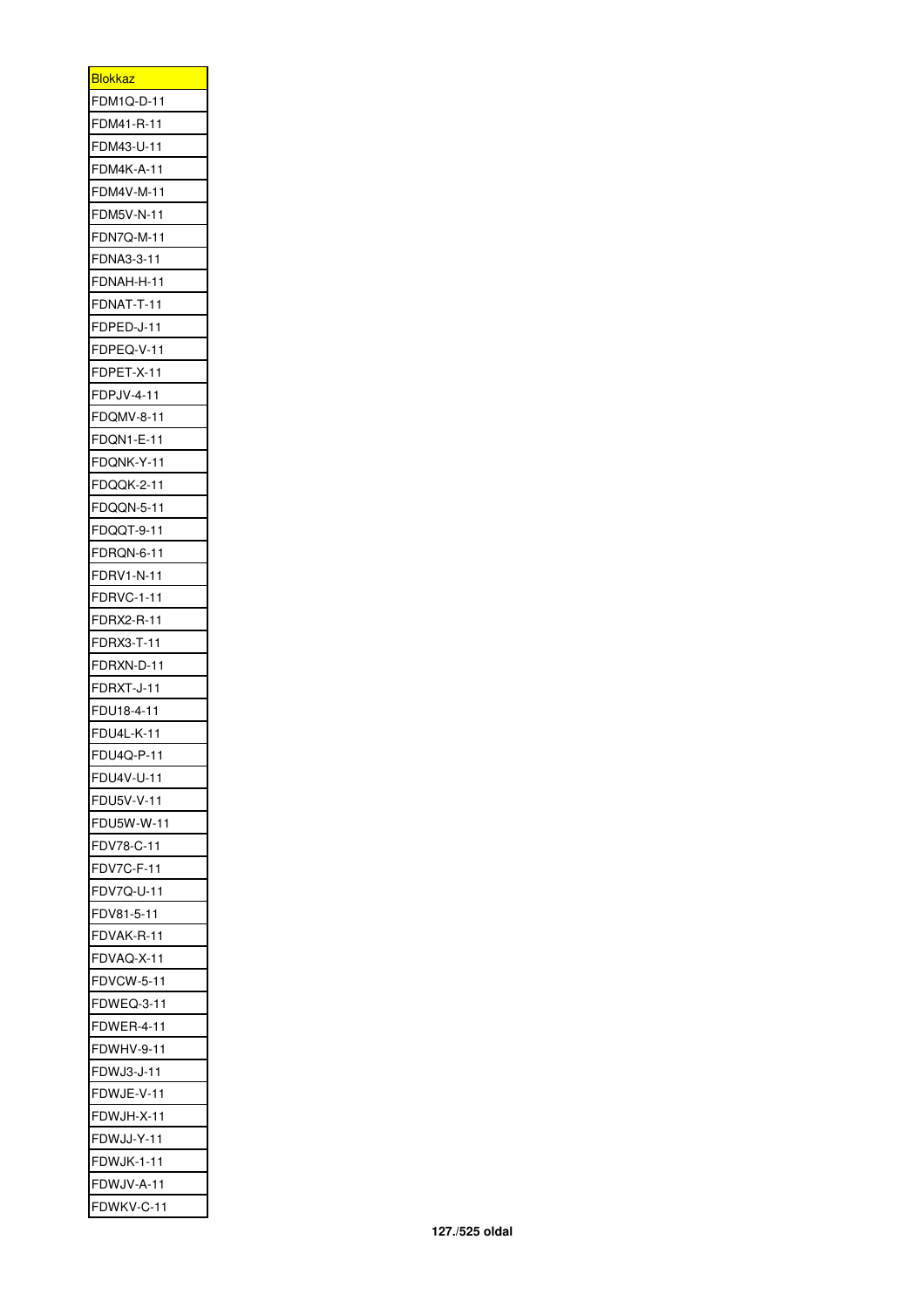| <u>Blokkaz</u> |
|----------------|
| FDWKW-D-11     |
| FDXMD-Y-11     |
| FDXPT-F-11     |
| FDXPV-J-11     |
| FDXQ3-R-11     |
| FDXQ7-W-11     |
| FDXQJ-7-11     |
| FDXQN-C-11     |
| FDXQX-M-11     |
| FDXRW-M-11     |
| FDYQL-A-11     |
| FDYUD-7-11     |
| FDYUR-L-11     |
| FDYX8-6-11     |
| FDYXQ-N-11     |
| FDYYV-U-11     |
| FDYYW-V-11     |
| FE11D-F-11     |
| FE11Q-T-11     |
| FE11W-Y-11     |
| FE122-5-11     |
| FE126-9-11     |
| FE148-E-11     |
| FE14H-N-11     |
| FE14K-Q-11     |
| FE14Q-W-11     |
| FE14Y-5-11     |
| FE15V-3-11     |
| FE15W-4-11     |
| FE27R-3-11     |
| FE27W-7-11     |
| FE286-J-11     |
| FE2A4-J-11     |
| FE2AK-Y-11     |
| FE2C0-E-11     |
| FE2CW-C-11     |
| FE3HT-E-11     |
| FE3JH-5-11     |
| FE3JV-J-11     |
| FE3K0-N-11     |
| FE3KV-K-11     |
| FE3KW-L-11     |
| FE4JQ-E-11     |
| FE4PT-N-11     |
| FE4QJ-E-11     |
| FE4QT-P-11     |
| FE5WV-Y-11     |
| FE5X3-7-11     |
| FE5XN-T-11     |
| FE5XT-X-11     |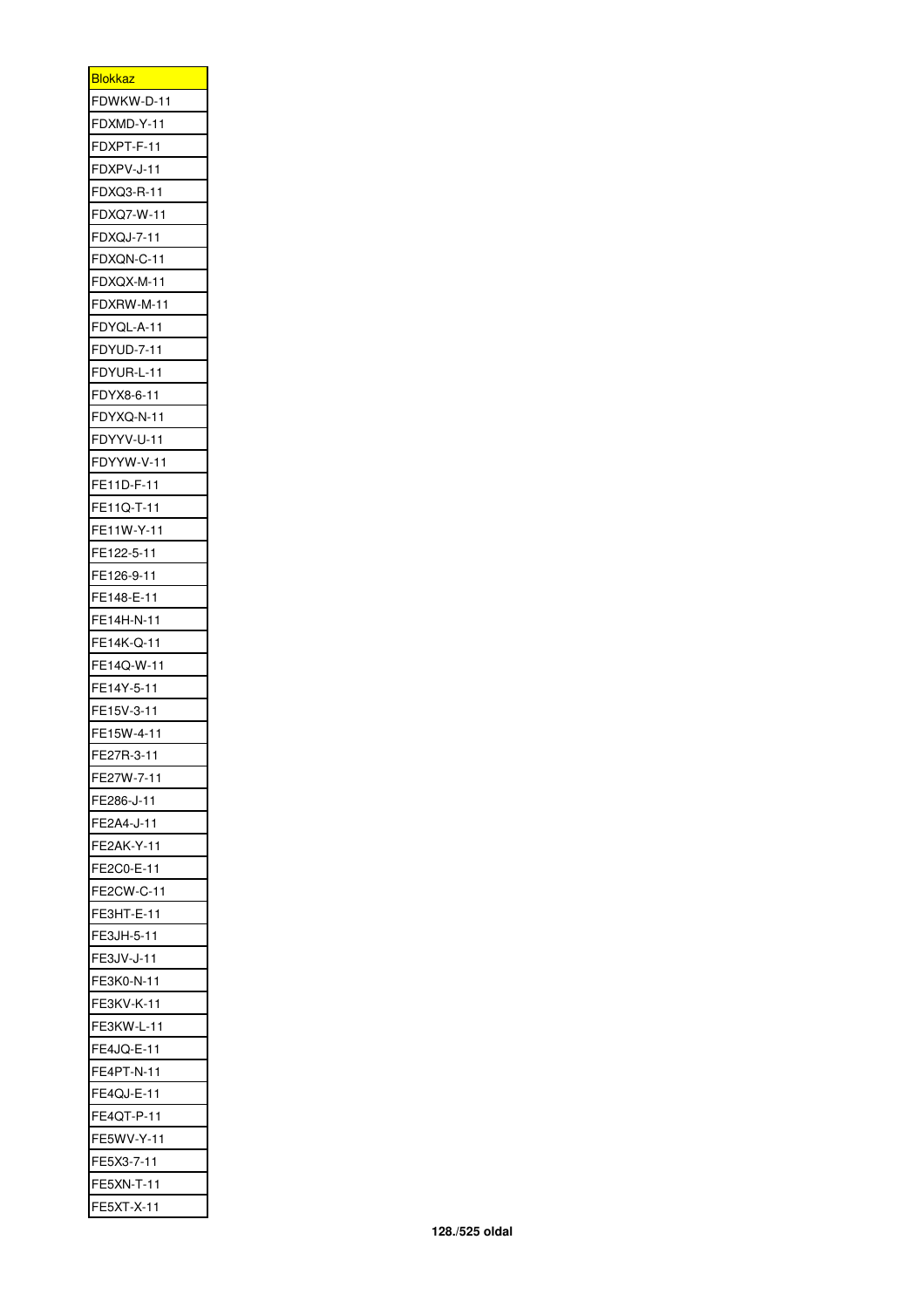| <u>Blokkaz</u>    |
|-------------------|
| FE5YW-3-11        |
| FE71R-2-11        |
| FE726-H-11        |
| FE74N-2-11        |
| FE74V-8-11        |
| FE75V-9-11        |
| FE75W-A-11        |
| FE87Q-8-11        |
| FE87R-9-11        |
| FE886-Q-11        |
| FE8AN-9-11        |
| FE8C9-X-11        |
| FE8CW-K-11        |
| FE9J2-W-11        |
| FE9J3-X-11        |
| <b>FE9JK-E-11</b> |
| FE9JN-J-11        |
| FE9KW-T-11        |
| FEAMC-C-11        |
| FEAMQ-Q-11        |
| FEAMW-W-11        |
| <b>FEAN9-A-11</b> |
|                   |
| FEAQ3-6-11        |
| FEAQ5-8-11        |
| FEAQ7-A-11        |
| FEAQ8-C-11        |
| FEAQN-R-11        |
| FEAQQ-U-11        |
| <b>FEAQW-1-11</b> |
| FEARV-1-11        |
| FECQN-T-11        |
| FECUC-L-11        |
| FECUQ-Y-11        |
| <b>FECXN-1-11</b> |
| FEE1C-U-11        |
| FEE1D-V-11        |
| FEE27-Q-11        |
| FEE4A-W-11        |
| FEE4J-4-11        |
| FEE4N-8-11        |
| FEE4Q-A-11        |
| FEE59-W-11        |
| FEF4N-9-11        |
| FEF7D-4-11        |
| FEFA3-W-11        |
| FEFAJ-C-11        |
| FEFAV-P-11        |
| FEFCW-R-11        |
| FEHEW-V-11        |
| FEHF7-7-11        |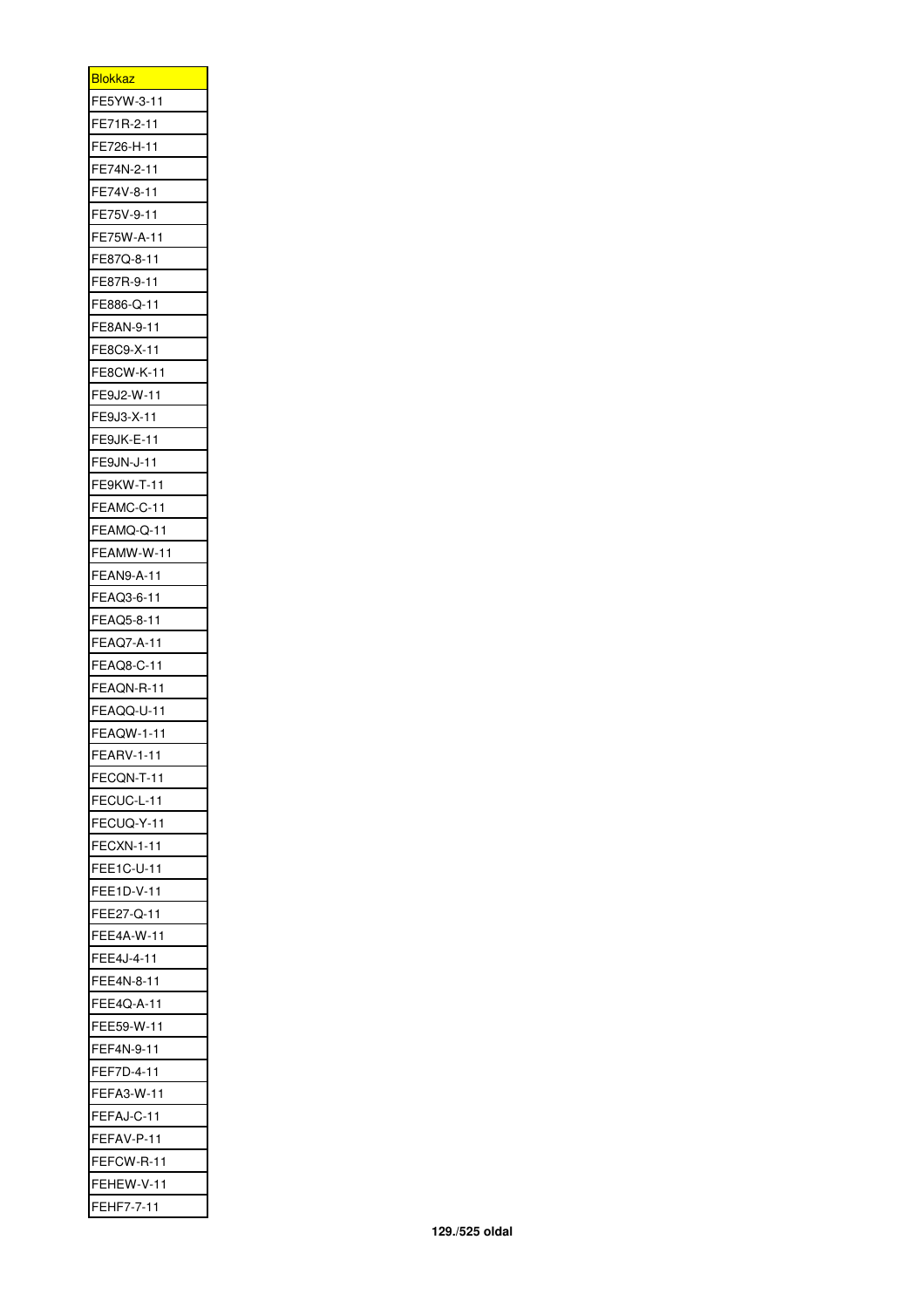| <b>Blokkaz</b>           |
|--------------------------|
| FEHJV-X-11               |
| FEHKV-Y-11               |
| FEJJN-R-11               |
| FEJMQ-X-11               |
| FEJMU-2-11               |
| FEJN7-F-11               |
| FEJQ0-9-11               |
| FEJQ1-A-11               |
| FEJQ3-D-11               |
| FEJQA-M-11               |
| FEJQN-Y-11               |
| <b>FEJQV-6-11</b>        |
| <b>FEJRV-7-11</b>        |
| FEKX3-M-11               |
| <b>FEKXN-7-11</b>        |
| FEKXV-E-11               |
| FEKYW-H-11               |
| FELXL-6-11               |
| <b>FEM1W-L-11</b>        |
| FEM26-W-11               |
| FEM40-R-11               |
| FEM43-V-11               |
| FEM4V-N-11               |
| FEM4Y-R-11               |
| FEM5W-Q-11               |
| FEN4E-8-11               |
| FEN7Q-N-11               |
| FENA3-4-11               |
| FENAN-P-11               |
|                          |
| FENAY-1-11<br>FENCN-Q-11 |
|                          |
| FENCW-Y-11               |
| FEPAN-Q-11               |
| FEPEQ-W-11               |
| FEPHV-4-11               |
| FEPJ3-C-11               |
| FEPJH-R-11               |
| FEQJN-Y-11               |
| FEQMQ-5-11               |
| FEQPV-C-11               |
| FEQQ3-L-11               |
| FEQQN-6-11               |
| FEQQY-H-11               |
| FERQW-F-11               |
| FERUQ-D-11               |
| FERX3-U-11               |
| FERXJ-9-11               |
| FERXV-M-11               |
| FERY3-V-11               |
| FERYN-F-11               |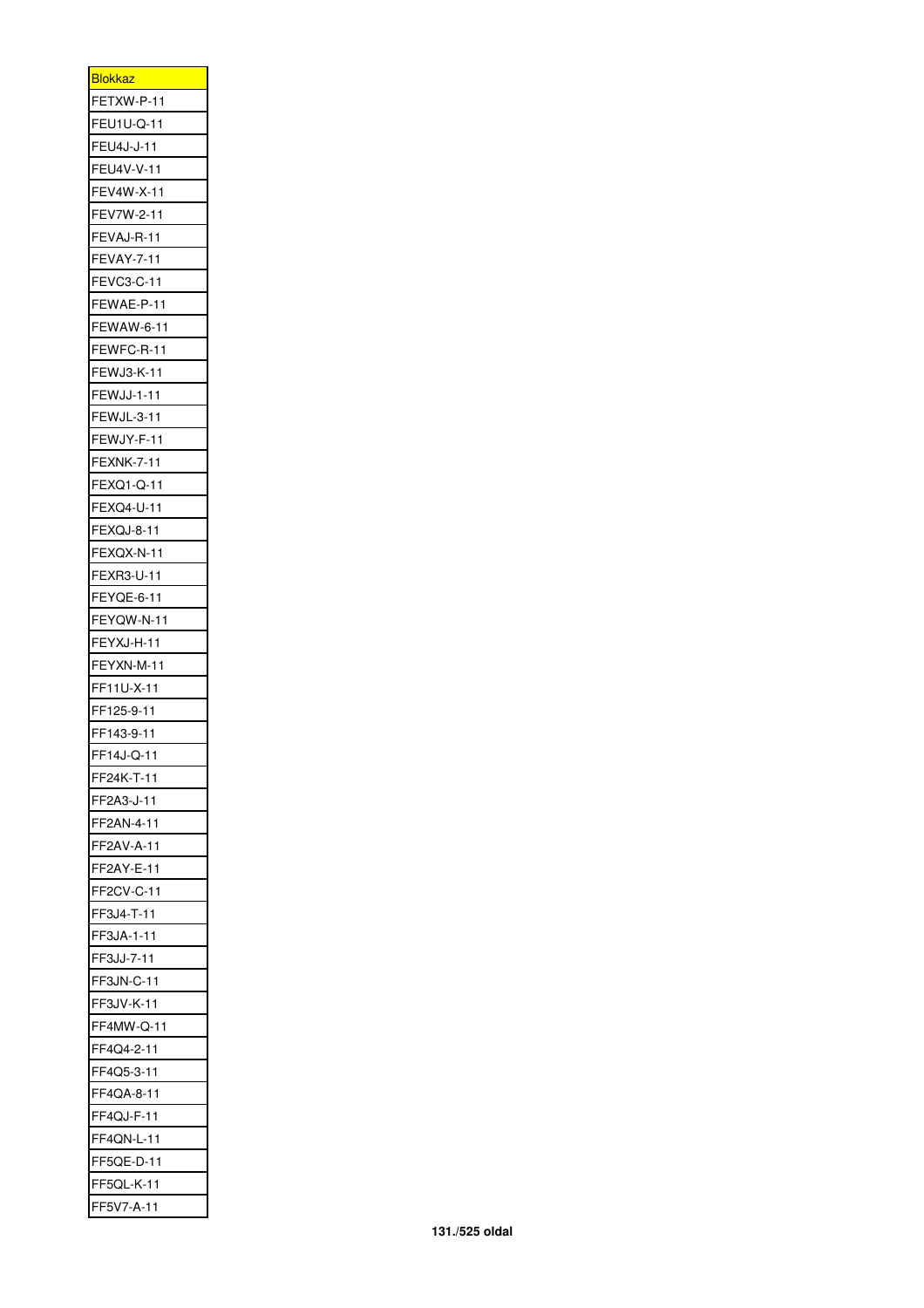| <b>Blokkaz</b>           |
|--------------------------|
| FF5XJ-P-11               |
| FF5XW-3-11               |
| FF5YV-3-11               |
| FF6XL-T-11               |
| FF74J-X-11               |
| FF74N-3-11               |
| FF74V-9-11               |
| FF87Q-9-11               |
| FF87X-H-11               |
| FF8A3-Q-11               |
| FF8A4-R-11               |
| FF8AJ-6-11               |
| FF8AN-A-11               |
| FF8AQ-D-11               |
| FF9JV-R-11               |
| FF9K3-1-11               |
| FFAJE-C-11               |
| FFAJK-H-11               |
| FFAJV-T-11               |
| FFAMQ-R-11               |
| FFAMU-V-11               |
| FFAQ1-5-11               |
| FFAQL-Q-11               |
| FFAQN-T-11               |
| FFCQV-2-11               |
| FFCV7-J-11               |
| <b>FFCXN-2-11</b>        |
| FFCXT-6-11               |
| FFCY3-H-11               |
| FFDXE-U-11               |
| FFE42-N-11               |
| FFE4N-9-11               |
| FFE4T-E-11               |
| FFE4X-K-11               |
| FFE52-P-11               |
| FFE5V-J-11               |
| FFF4E-3-11               |
| FFF7U-L-11               |
| FFF87-1-11               |
| FFF9T-M-11               |
| FFFA3-X-11               |
| FFFAN-J-11               |
| FFFAT-N-11               |
| FFFAX-T-11               |
| FFFAY-U-11               |
| FFFC3-Y-11               |
| FFHEW-W-11               |
| FFHF7-8-11               |
|                          |
| FFHHT-V-11<br>FFHJ3-6-11 |
|                          |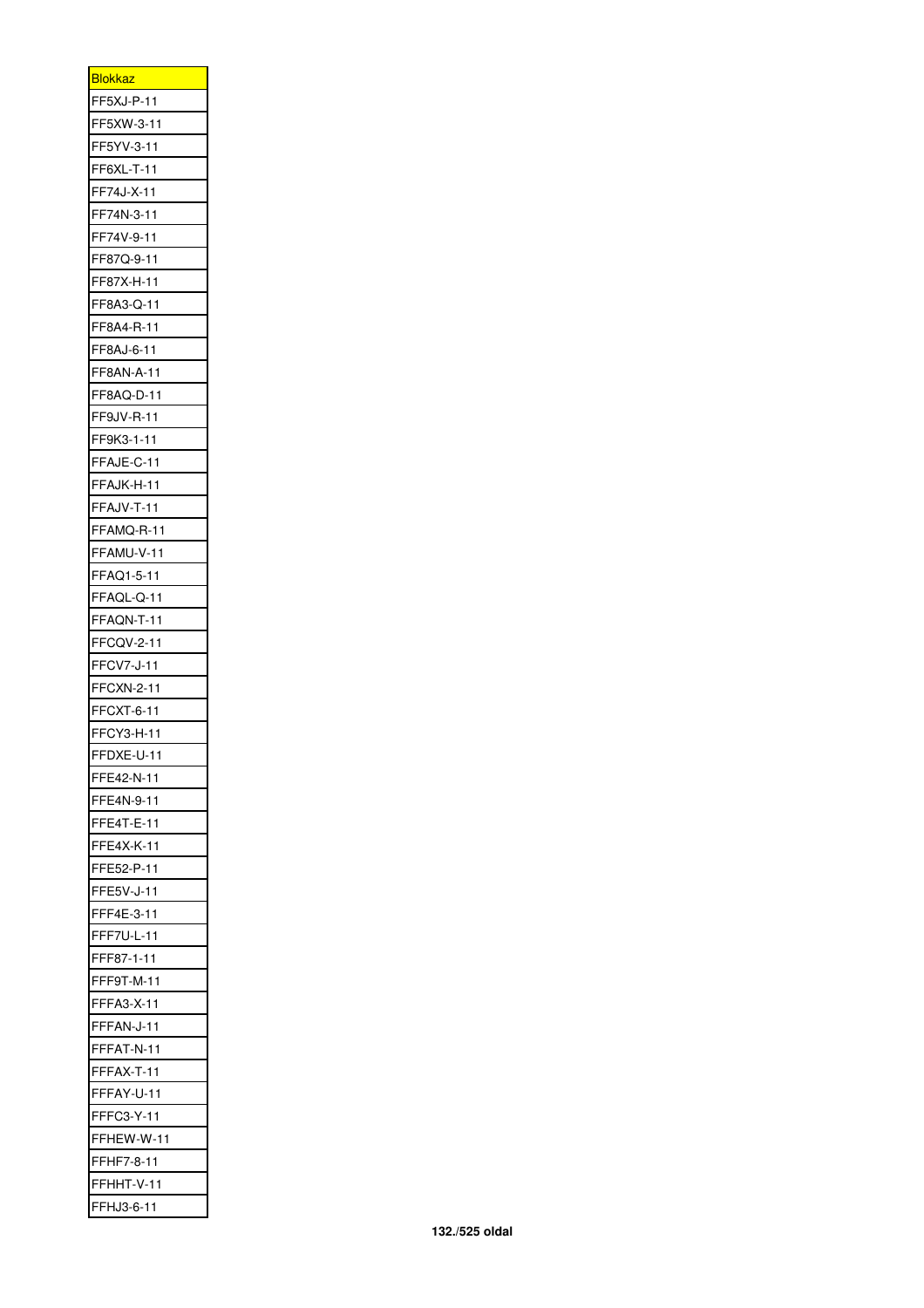| <u>Blokkaz</u>    |
|-------------------|
| FFHJJ-M-11        |
| FFHJN-R-11        |
| FFHJV-Y-11        |
| <b>FFHJW-1-11</b> |
| FFJJL-Q-11        |
| FFJMQ-Y-11        |
| FFJMX-6-11        |
| FFJQ3-E-11        |
| FFJQW-8-11        |
| FFJR3-F-11        |
| FFKUW-D-11        |
| FFKV6-P-11        |
| FFKV7-Q-11        |
| FFKVK-3-11        |
| FFKWV-E-11        |
| FFKX3-N-11        |
| <b>FFKXJ-4-11</b> |
| FFKXT-D-11        |
| FFKXW-H-11        |
| FFKXX-J-11        |
| FFM26-X-11        |
|                   |
| <b>FFM2K-A-11</b> |
| FFM3T-L-11        |
| FFM43-W-11        |
| FFM4N-H-11        |
| FFM4X-R-11        |
| FFM53-X-11        |
| FFN4L-F-11        |
| FFN9T-U-11        |
| FFN9V-W-11        |
| FFNA3-5-11        |
| FFNAH-K-11        |
| FFNAK-M-11        |
| FFNAN-Q-11        |
| FFNAT-V-11        |
| FFNAV-X-11        |
| FFNC2-5-11        |
| FFPED-L-11        |
| FFPHT-3-11        |
| FFPJ3-D-11        |
| FFPJ8-K-11        |
| FFPJA-M-11        |
| FFPJK-V-11        |
| FFPJN-Y-11        |
| FFPJT-4-11        |
| FFPK2-D-11        |
| FFPK3-E-11        |
|                   |
| FFQJW-8-11        |
| FFQMD-U-11        |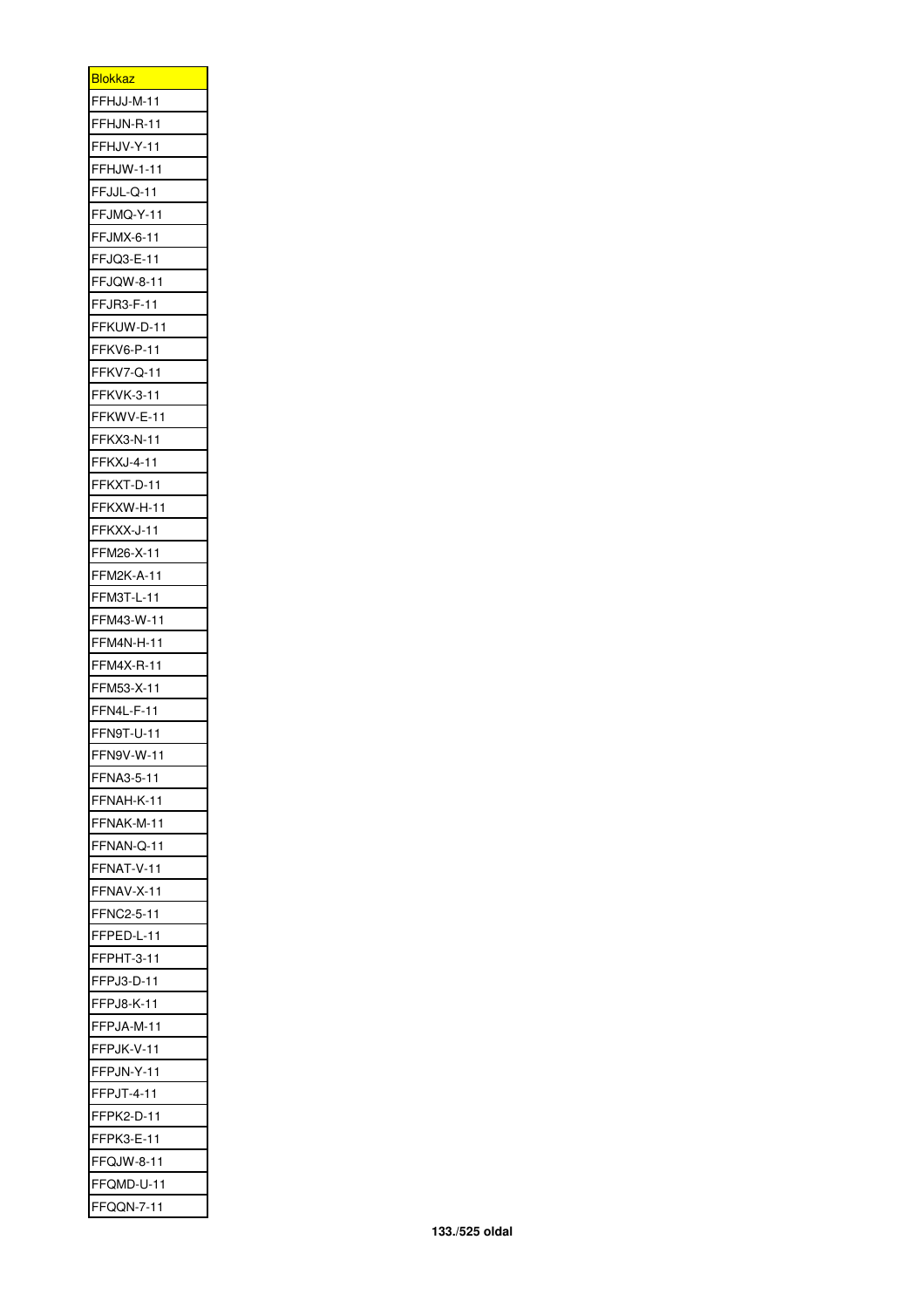| <u>Blokkaz</u>              |
|-----------------------------|
| FFQQT-C-11                  |
| FFQQV-E-11                  |
| FFQQW-F-11                  |
| FFRQK-5-11                  |
| FFRV3-T-11                  |
| <b>FFRV7-X-11</b>           |
| FFRXA-4-11                  |
| FFRXN-F-11                  |
| FFRXT-L-11                  |
| FFRXX-Q-11                  |
| FFRY2-V-11                  |
| FFU26-5-11                  |
| FFU48-9-11                  |
| FFU4N-P-11                  |
| FFU4Q-R-11                  |
| FFU4T-U-11                  |
| FFU53-5-11                  |
| FFV4L-N-11                  |
| FFV7X-4-11                  |
| FFV86-D-11                  |
| FFVA3-C-11                  |
| FFVAK-U-11                  |
| FFVC2-C-11                  |
| FFWJ3-L-11                  |
| FFWJJ-2-11                  |
| FFWJT-A-11                  |
| FFWJV-D-11                  |
| <b>FFXN7-W-11</b>           |
| FFXPT-J-11                  |
| FFXOT-K-11                  |
| FFYQL-D-11                  |
| FFYV3-1-11                  |
| FFYVK-H-11                  |
| YWT-R-11<br>FF              |
| FFYXJ-J-11                  |
| FFYXN-N-11                  |
| YXQ-Q-11 <sup>.</sup><br>FF |
| FFYXT-T-11                  |
| FH11W-2-11                  |
| FH126-C-11                  |
| FH12K-Q-11                  |
| FH13T-1-11                  |
| FH14J-R-11                  |
| FH14K-T-11                  |
| FH14N-W-11                  |
| FH14Q-Y-11                  |
| FH14W-5-11                  |
| FH27W-9-11                  |
| FH2A8-Q-11                  |
| FH2AN-5-11                  |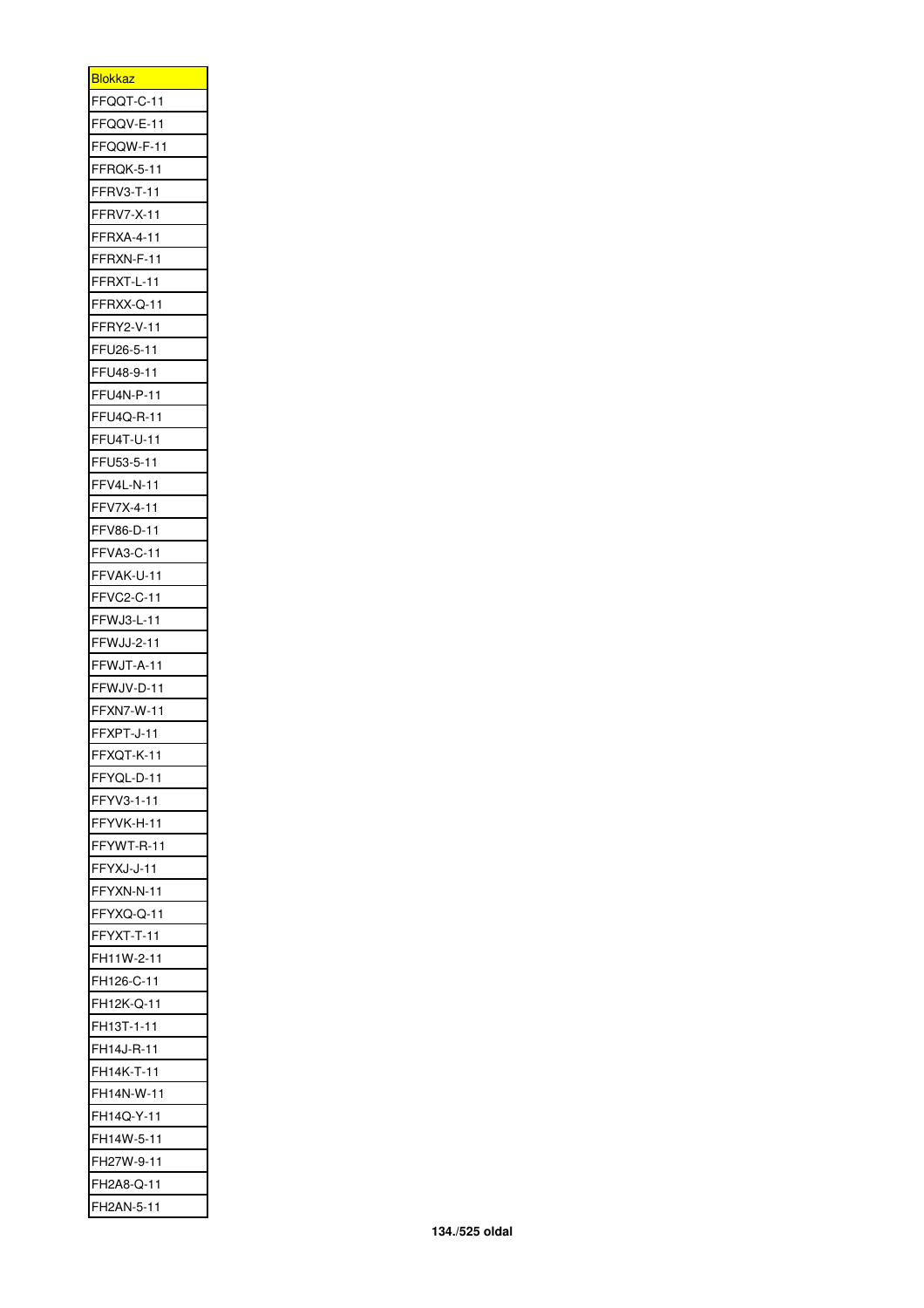| <b>Blokkaz</b>    |
|-------------------|
| FH2AQ-7-11        |
| FH3F6-U-11        |
| FH3FK-7-11        |
| FH3JK-9-11        |
| FH3JQ-F-11        |
| FH4MW-R-11        |
| <b>FH4QK-J-11</b> |
| <b>FH5UU-X-11</b> |
| FH5XN-V-11        |
| FH5YV-4-11        |
| FH729-N-11        |
| FH743-J-11        |
| FH74J-Y-11        |
| FH74Q-6-11        |
| FH74X-D-11        |
| FH75V-C-11        |
| FH84L-3-11        |
| FH8A2-Q-11        |
| FH8AA-1-11        |
| FH8AV-K-11        |
| FH8AX-M-11        |
| FH8CV-L-11        |
| FH9JL-J-11        |
| FH9KV-U-11        |
| FHANK-N-11        |
| FHAQ2-7-11        |
| FHAQ3-8-11        |
| <b>FHAQX-4-11</b> |
| <b>FHARV-3-11</b> |
| FHCXJ-X-1         |
| FHCXX-C-11        |
| FHCYV-A-11        |
| FHE1Q-9-11        |
| FHE4J-6-11        |
| FHE4Q-D-11        |
| FHE59-Y-11        |
| FHE5V-K-11        |
| FHF4L-9-11        |
| FHF78-2-11        |
| <b>FHF7V-N-11</b> |
| FHF7W-P-11        |
| FHFC9-7-11        |
| FHFCV-T-11        |
| FHHJQ-V-11        |
| <b>FHHKV-2-11</b> |
| FHJJL-R-11        |
| FHJM8-J-11        |
| HJN9-L-11<br>F    |
| FHJNA-M-11        |
| FHJNC-N-11        |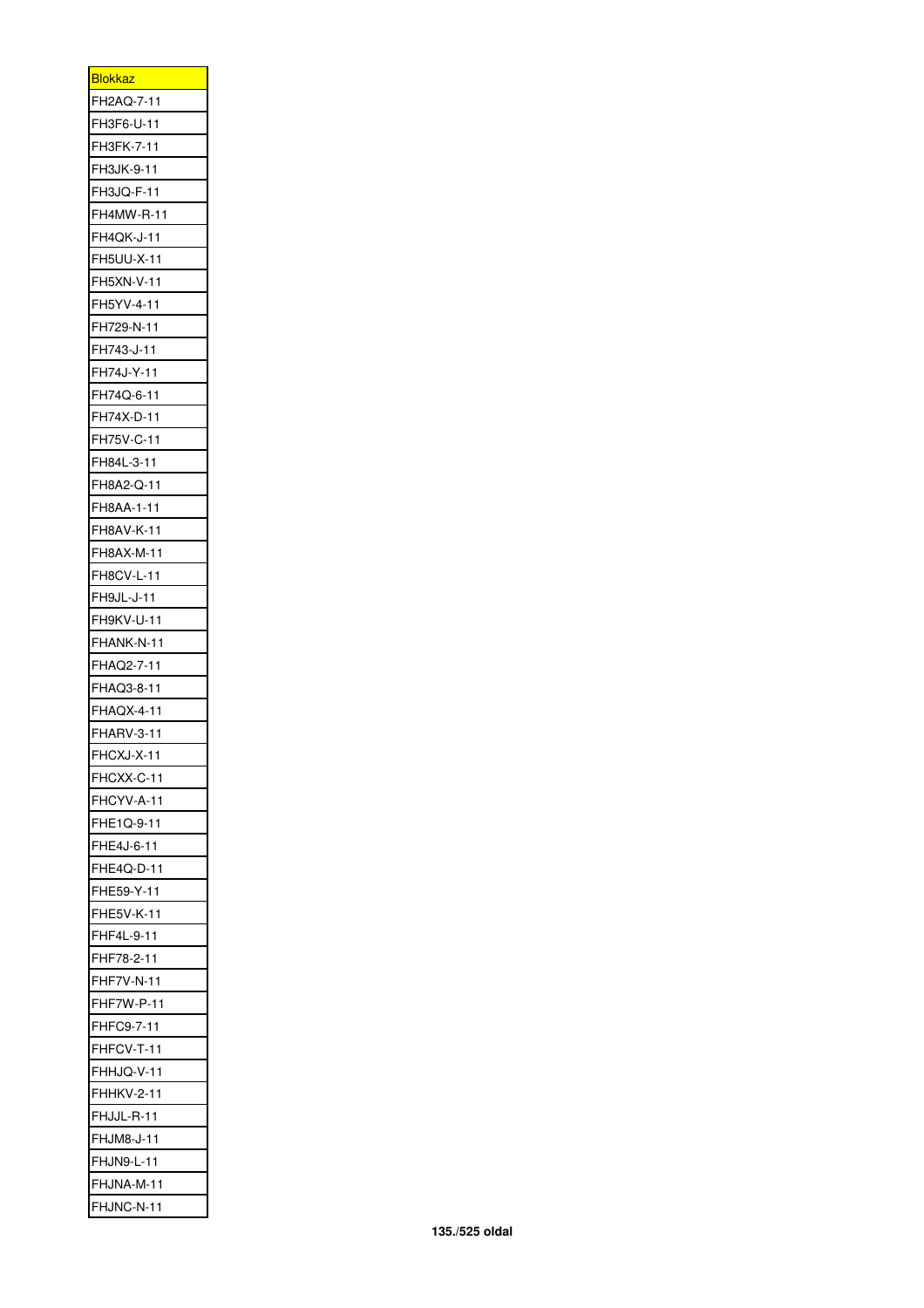| <b>Blokkaz</b>             |
|----------------------------|
| <b>FHJRV-9-11</b>          |
| FHKUR-9-11                 |
| FHKVA-V-11                 |
| FHKXJ-5-11                 |
| <b>FHKXL-7-11</b>          |
| FHKXQ-C-11                 |
| FHKXV-H-11                 |
| FHKXW-J-11                 |
| FHKYV-J-11                 |
| FHLXL-8-11                 |
| FHM27-1-11                 |
| FHM2C-5-11                 |
| FHM2K-C-11                 |
| FHM44-Y-11                 |
| FHM45-1-11                 |
| FHM4A-6-11                 |
| FHM4Q-L-11                 |
| FHM5V-R-11                 |
| FHN4N-K-11                 |
| FHN78-8-11                 |
| FHN7Q-Q-11                 |
| FHNAA-E-11                 |
| FHNAQ-U-11                 |
| FHNAV-Y-11                 |
| <b>FHNCV-1-11</b>          |
| FHPAN-T-11                 |
| FHPE8-H-11                 |
| FHPF9-K-11                 |
| FHPJJ-V-11                 |
| HPJQ-3-1 <sup>-</sup><br>F |
| <b>FHPKV-8-11</b>          |
| FHQM8-Q-11                 |
| <b>FHQMQ-7-11</b>          |
| <b>FHQNK-3-11</b>          |
| FHQQ2-M-11                 |
| FHQQ3-N-11                 |
| FHQQ4-P-11                 |
| FHQQA-W-11                 |
|                            |
| FHQQH-3-11                 |
| FHQQQ-A-11                 |
| FHQQW-H-11                 |
| FHRQL-7-11                 |
| <b>FHRU8-Y-11</b>          |
| FHRUR-H-11                 |
| FHRUU-K-11                 |
| <b>FHRX4-X-11</b>          |
| FHRXQ-K-11                 |
| FHU1Q-P-11                 |
| FHU29-9-11                 |
| FHU43-5-11                 |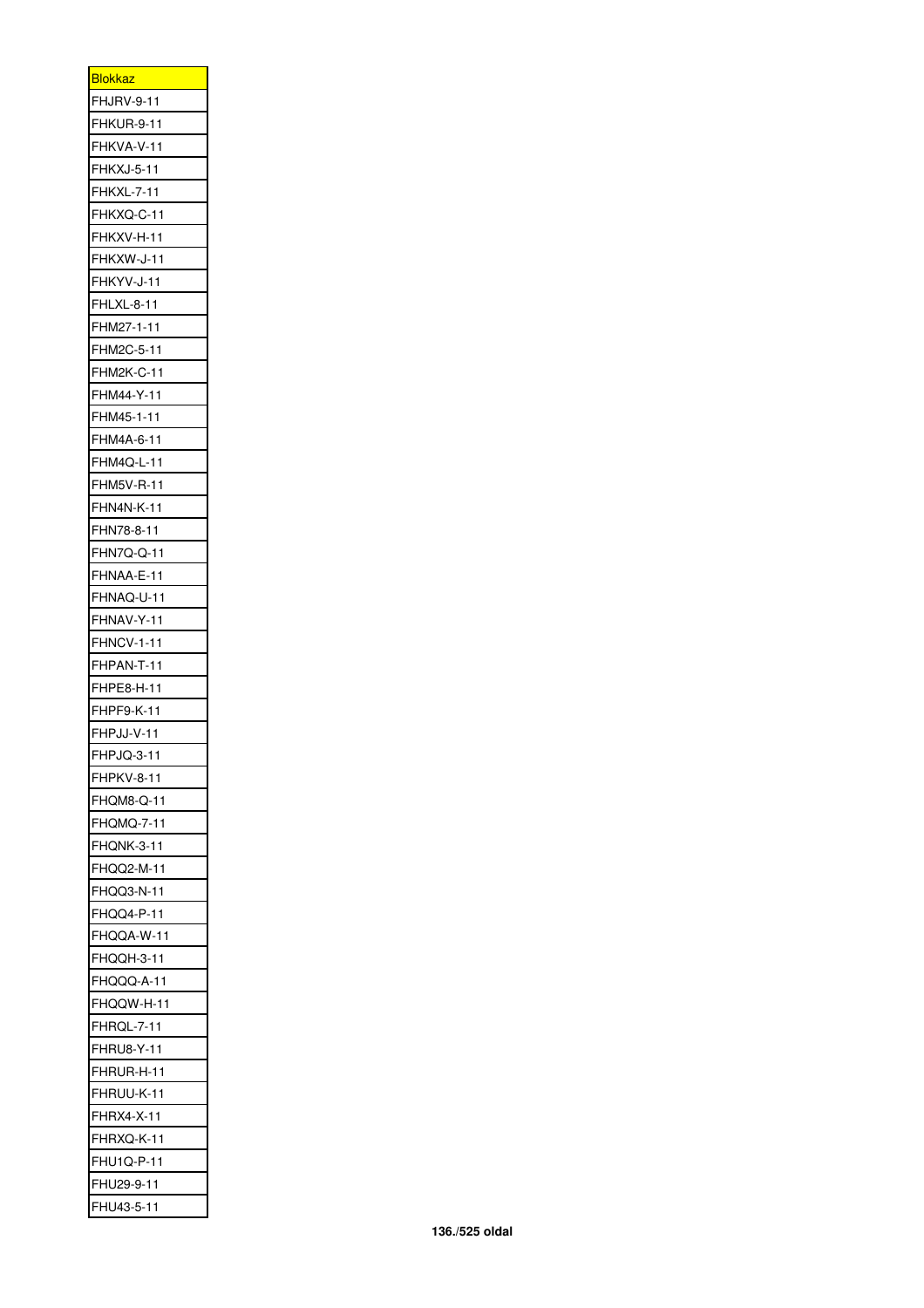| <b>Blokkaz</b>    |
|-------------------|
| FHU4A-D-11        |
| <b>FHU4Q-T-11</b> |
| <b>FHV4N-R-11</b> |
| FHV7Q-X-11        |
| FHV7U-2-11        |
| FHV89-J-11        |
| <b>FHWE8-P-11</b> |
| FHWEQ-6-11        |
| FHWJL-5-11        |
| FHWJQ-9-11        |
| <b>FHXM8-X-11</b> |
| FHXMQ-E-11        |
| FHXN9-1-11        |
| FHYVK-J-11        |
| FHYX5-6-11        |
| FHYYV-X-11        |
| <b>FJ0XL-N-11</b> |
| FJ14A-L-11        |
| FJ283-J-11        |
| FJ2C9-U-11        |
| FJ3AN-7-11        |
| FJ3E8-W-11        |
| FJ3EQ-D-11        |
| FJ3F3-R-11        |
| FJ3JA-3-11        |
| FJ4JL-D-11        |
| FJ4JN-F-11        |
| FJ4M8-5-11        |
| FJ4NC-9-11        |
| FJ4NK-H-11        |
| FJ5UQ-V-11        |
| FJ5V3-8-11        |
| FJ5WV-3-11        |
| FJ5XA-K-11        |
| FJ6XN-X-11        |
| FJ718-M-11        |
| FJ72K-Y-11        |
| FJ74A-T-11        |
| FJ74V-C-11        |
| FJ753-L-11        |
| ∙J878-V-11<br>F   |
| FJ8AA-2-11        |
| <b>FJ8AL-A-11</b> |
| FJ9E8-4-11        |
| FJ9J8-7-11        |
| FJ9JL-K-11        |
| FJAMW-1-11        |
| FJAQL-T-11        |
| FJCQN-W-11        |
| FJCU8-L-11        |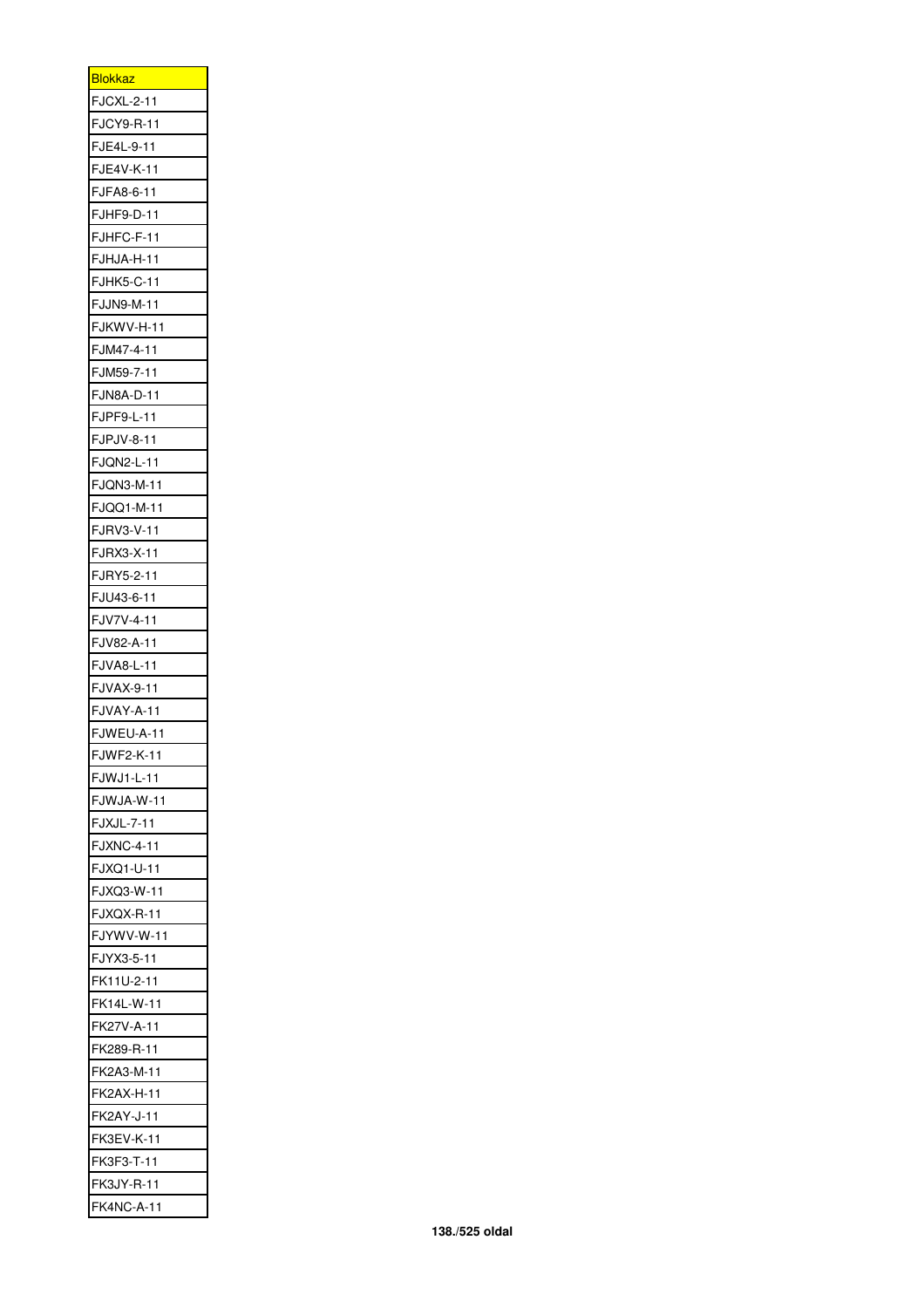| <b>Blokkaz</b>                 |
|--------------------------------|
| FK4QN-P-11                     |
| <b>FK5XN-X-11</b>              |
| FK71U-8-11                     |
| FK723-J-11                     |
| FK729-Q-11                     |
| FK741-J-11                     |
| FK74N-6-11                     |
| FK883-R-11                     |
| FK88C-2-11                     |
| FK8AL-C-11                     |
| <b>FK8AN-E-11</b>              |
| FK9AL-D-11                     |
| FK9F3-1-11                     |
| FK9JK-K-11                     |
| <b>FK9JN-N-11</b>              |
| FKAN3-8-11                     |
| FKAQ1-8-11                     |
| FKAQN-W-11                     |
| <b>FKCQ5-E-11</b>              |
| <b>FKCXL-3-11</b>              |
| FKE1C-Y-11                     |
| FKE23-Q-11                     |
| FKE29-X-11                     |
| FKE4A-2-11                     |
| <b>FKFA1-Y-11</b>              |
| FKFAV-U-11                     |
| <b>FKHK5-D-11</b>              |
| <b>FKJN3-F-11</b>              |
| KKUU-E-11<br>F                 |
|                                |
| FKM41-X-1<br><b>FKM4N-L-11</b> |
|                                |
| FKNA2-7-11                     |
| FKNAA-H-11                     |
| FKNAW-3-11                     |
| <b>FKPJ2-F-11</b>              |
| FKPJA-Q-11                     |
| FKPJJ-X-11                     |
| FKQQL-8-11                     |
| FKRXJ-E-11                     |
| FKRXL-H-11                     |
| FKU1U-V-11                     |
| <b>FKU4L-Q-11</b>              |
| FKV83-D-11                     |
| FKVA2-E-11                     |
| FKVAJ-W-11                     |
| <b>FKVAN-2-11</b>              |
| FKWJA-X-11                     |
| KWJL-7-11<br>F                 |
| FKWJN-9-11                     |
| <b>FKXJ5-T-11</b>              |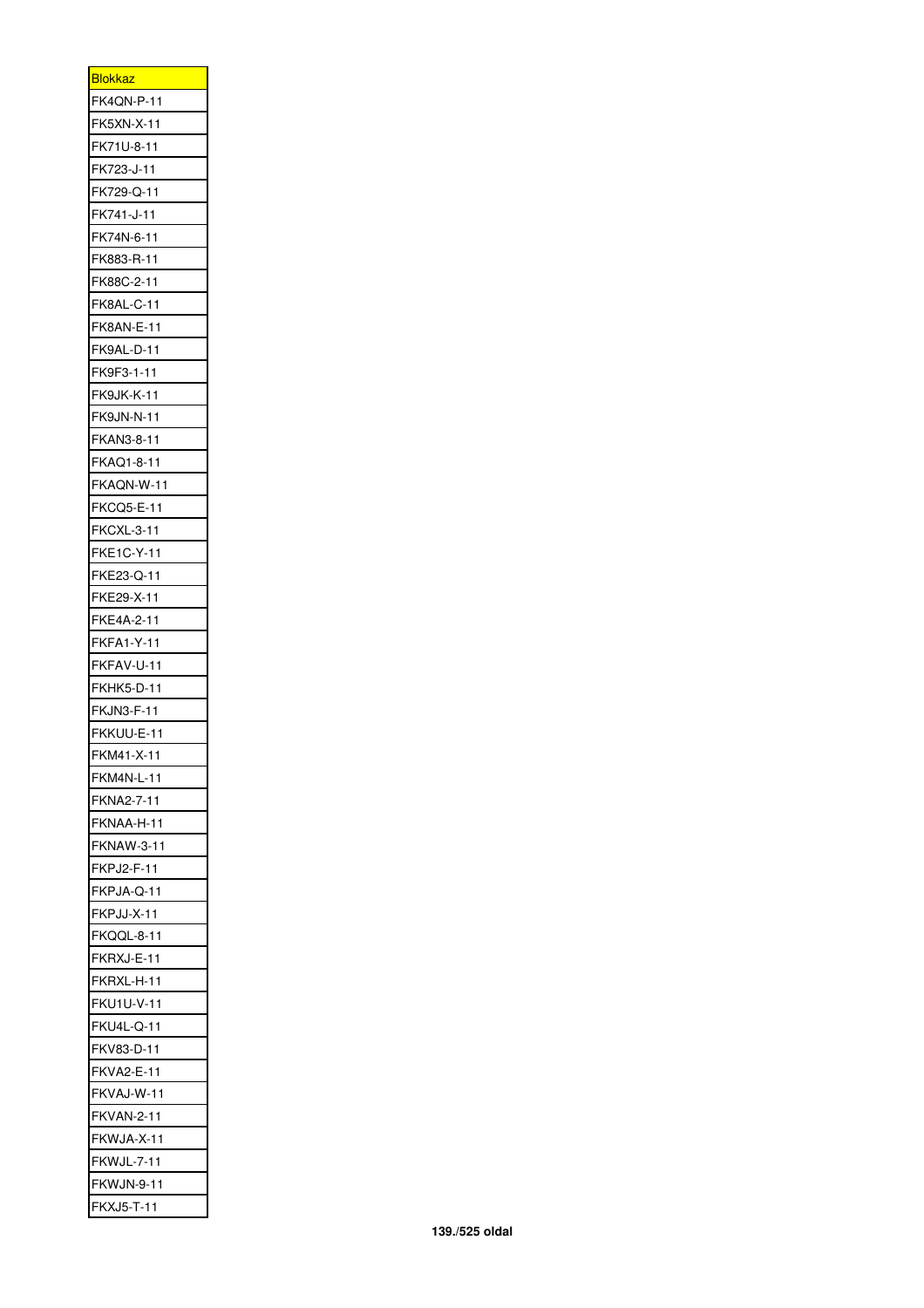| <b>Blokkaz</b>    |
|-------------------|
| FKXN3-V-11        |
| FKXQ2-W-11        |
| FKXQL-F-11        |
| FKXQN-J-11        |
| FKYUU-U-11        |
| FKYV0-1-11        |
| FKYV3-4-11        |
| FKYX8-C-11        |
| FL123-C-11        |
| FL12C-M-11        |
| FL280-H-11        |
| FL282-K-11        |
| FL2A1-L-11        |
| FL4QA-D-11        |
| FL4QV-X-11        |
| FL4R9-D-11        |
| FL5V3-A-11        |
| FL5XL-W-11        |
| FL5XV-6-11        |
| FL74H-2-11        |
| FL74V-E-11        |
| FL87R-F-11        |
| FL8A1-T-11        |
| FL8AV-N-11        |
| FL9F3-2-11        |
| FL9J1-2-11        |
| FL9JV-W-11        |
| FLAQH-R-11        |
| <b>FLAQV-5-11</b> |
| FLE41-R-11        |
| FLE4H-8-11        |
| FLE4W-N-11        |
| FLFA1-1-11        |
| FLHF3-8-11        |
| FLHJ1-8-11        |
| <b>FLJN3-H-11</b> |
| FLJQ2-J-11        |
| <b>FLJQ3-K-11</b> |
| <b>FLKQ5-N-11</b> |
| <b>FLKV3-Q-11</b> |
| <b>FLKX2-R-11</b> |
| FLKX3-T-11        |
| FLKXV-L-11        |
|                   |
| <b>FLLX5-W-11</b> |
| FLM43-2-11        |
| FLM4V-U-11        |
| FLNA3-9-11        |
| FLNAV-3-11        |
| <b>FLNAW-4-11</b> |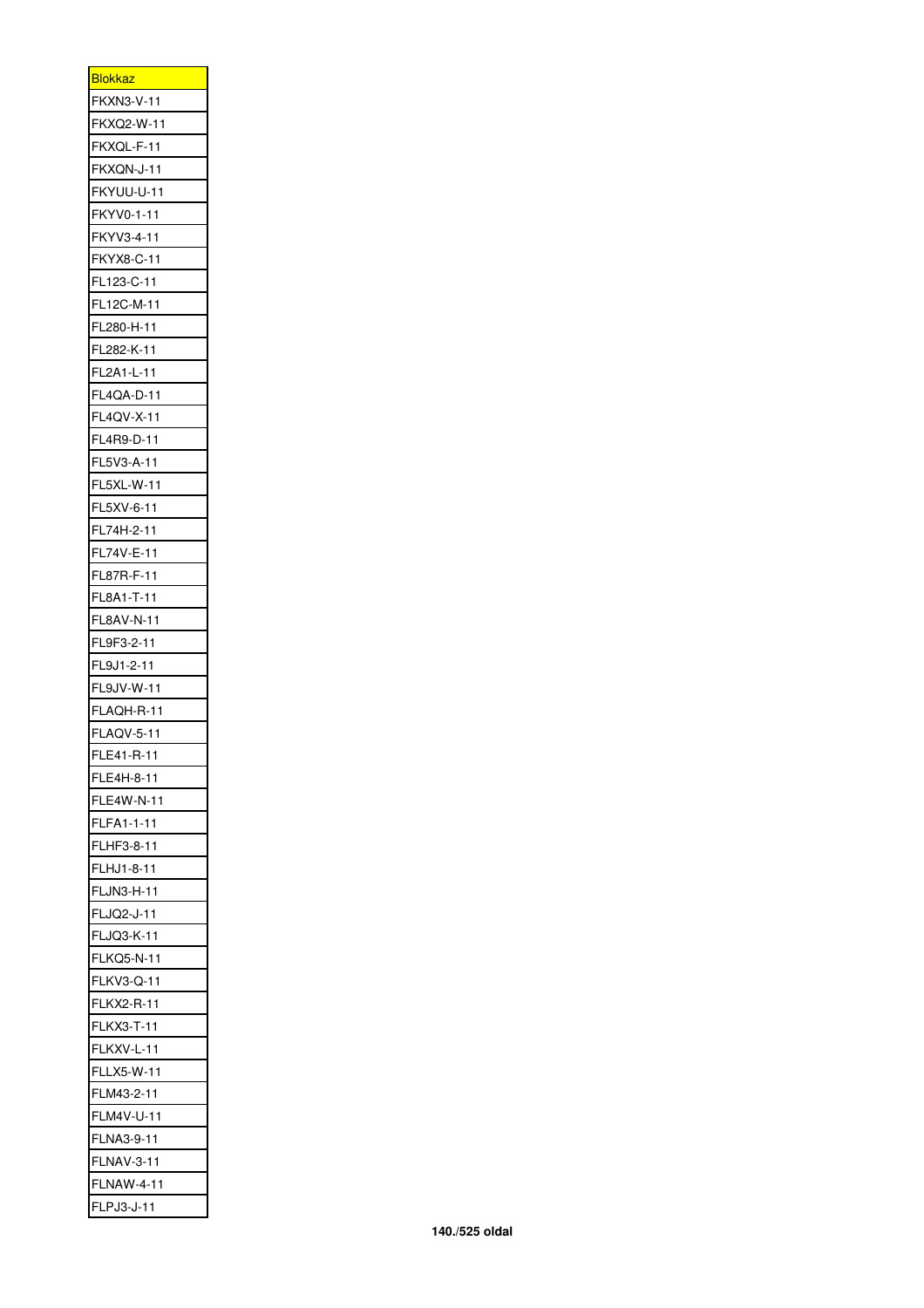| <u>Blokkaz</u>              |
|-----------------------------|
| <b>FLQJ5-M-11</b>           |
| <b>FLQQ3-R-11</b>           |
| FLQQV-K-11                  |
| FLRUX-R-11                  |
| FLRV3-X-11                  |
| FLRX2-Y-11                  |
| FLRXL-J-11                  |
| FLU4V-2-11                  |
| FLVA3-H-11                  |
| FLWJ3-Q-11                  |
| FLXJK-8-11                  |
| FLXN3-W-11                  |
| FLXQW-T-11                  |
| FLYV9-C-11                  |
| FM142-E-11                  |
| FM14L-Y-11                  |
| FM27U-C-11                  |
| FM3A5-T-11                  |
| FM3E8-1-11                  |
| <b>FM3JL-F-11</b>           |
|                             |
| FM5V9-K-11                  |
| FM5X1-C-11                  |
| FM5XW-8-11                  |
| FM6X5-J-11                  |
| FM8AL-E-11                  |
| FM9JL-N-11                  |
| FM9JW-Y-11                  |
| FMAN2-9-11                  |
| FMAQL-W-11                  |
| <b>FMCV2-J-11</b>           |
| FMCXW-F-11                  |
| <b>FMDXK-5-11</b>           |
| FME1X-M-11                  |
| FME22-R-11                  |
| <b>FMFA1-2-11</b>           |
| FMJQ1-J-11                  |
| FMJQL-4-11                  |
| <b>FMKV7-W-11</b>           |
| FMKXL-C-11                  |
| FMM42-2-11                  |
| MNA2-9-11 <sup>-</sup><br>F |
| FMNAL-U-11                  |
| FMPAL-V-11                  |
| FMQQ1-Q-11                  |
| FMQR9-2-11                  |
| <b>FMWJ1-P-11</b>           |
| FN11U-5-11                  |
| FN283-N-11                  |
| FN2A2-P-11                  |
| FN4N3-5-11                  |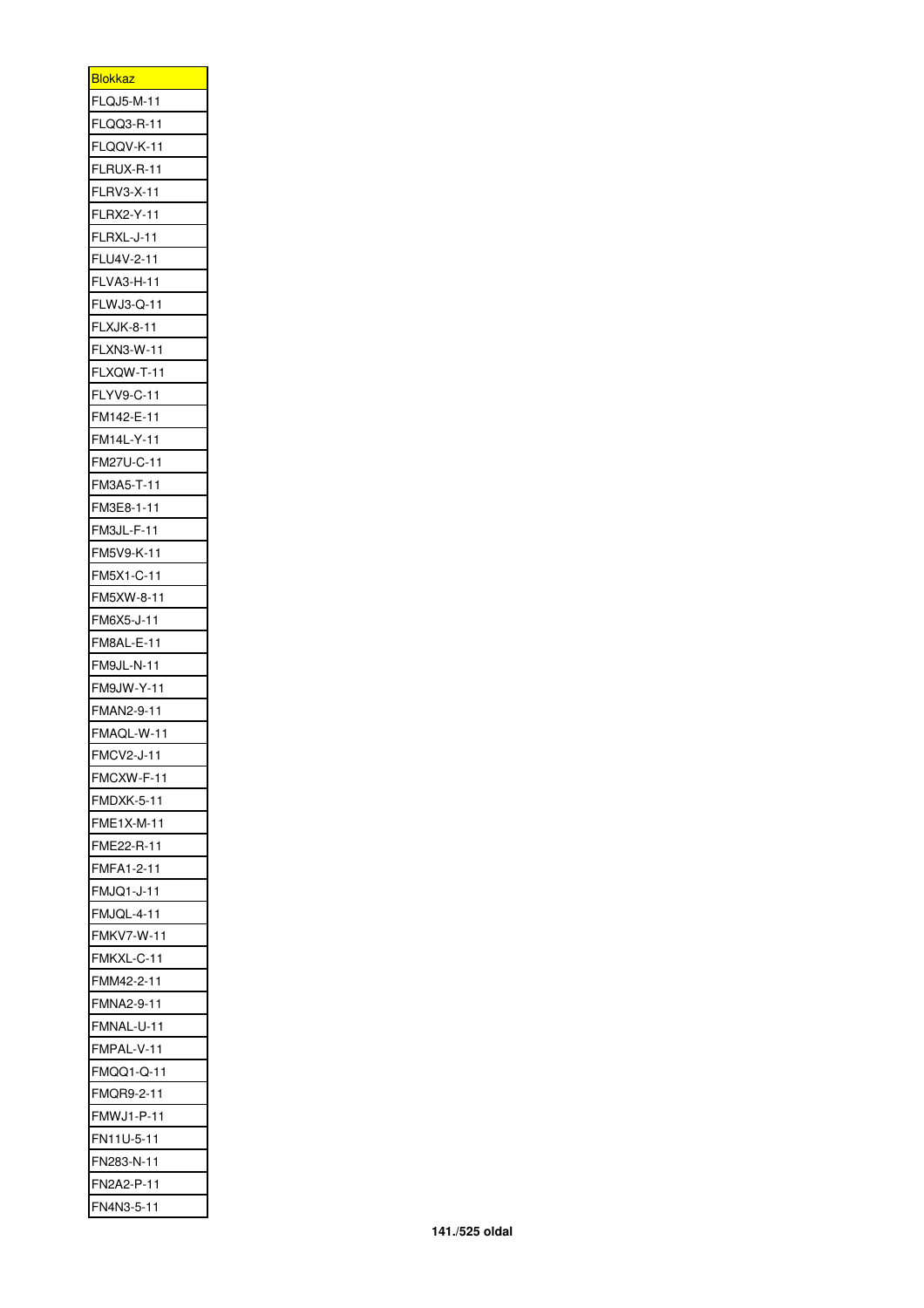| <b>Blokkaz</b>              |
|-----------------------------|
| F<br>N4N9-C-11 <sup>-</sup> |
| FN9A5-2-11                  |
| FN9F9-A-11                  |
| FNAQH-U-11                  |
| <b>FNHEU-2-11</b>           |
| FNPEU-8-11                  |
| FNQMU-H-11                  |
| FNRUU-Q-11                  |
| FNV7U-7-11                  |
| <b>FNVA8-Q-11</b>           |
| FNWJ1-Q-11                  |
| FNYQ5-5-11                  |
| FNYX1-7-11                  |
| FP2A1-P-11                  |
| FP3F9-5-11                  |
| FP3J1-X-11                  |
| FP4Q1-6-11                  |
| FP4R9-H-11                  |
| FP5X1-E-11                  |
| FP741-N-11                  |
| FP88K-D-11                  |
|                             |
| FP8A1-W-11                  |
| FP8C6-4-11                  |
| FPAQ1-D-11                  |
| FPCX1-M-11                  |
| FPQQW-P-11                  |
| FPTX5-7-11                  |
| FPU4W-6-11                  |
| FPYY6-F-11                  |
| FQ4JL-L-11                  |
| FQ74L-9-11                  |
| FQ84L-A-11                  |
| FQ87X-R-11                  |
| FQ8AW-U-11                  |
| FQ9AL-K-11                  |
| QFAL-Q-11 <sup>-</sup><br>F |
| FQHJW-9-11                  |
| FQKXW-R-11                  |
| FQPJW-H-11                  |
| FQQQW-Q-11                  |
| FQU42-C-11                  |
| FR14W-E-11                  |
| FR4QW-5-11                  |
| FRKXW-T-11                  |
| FRM41-5-11                  |
| FRM42-6-11                  |
| FRM4W-2-11                  |
| FRM56-C-11                  |
| FRNA1-D-11                  |
| <b>FRNA2-E-11</b>           |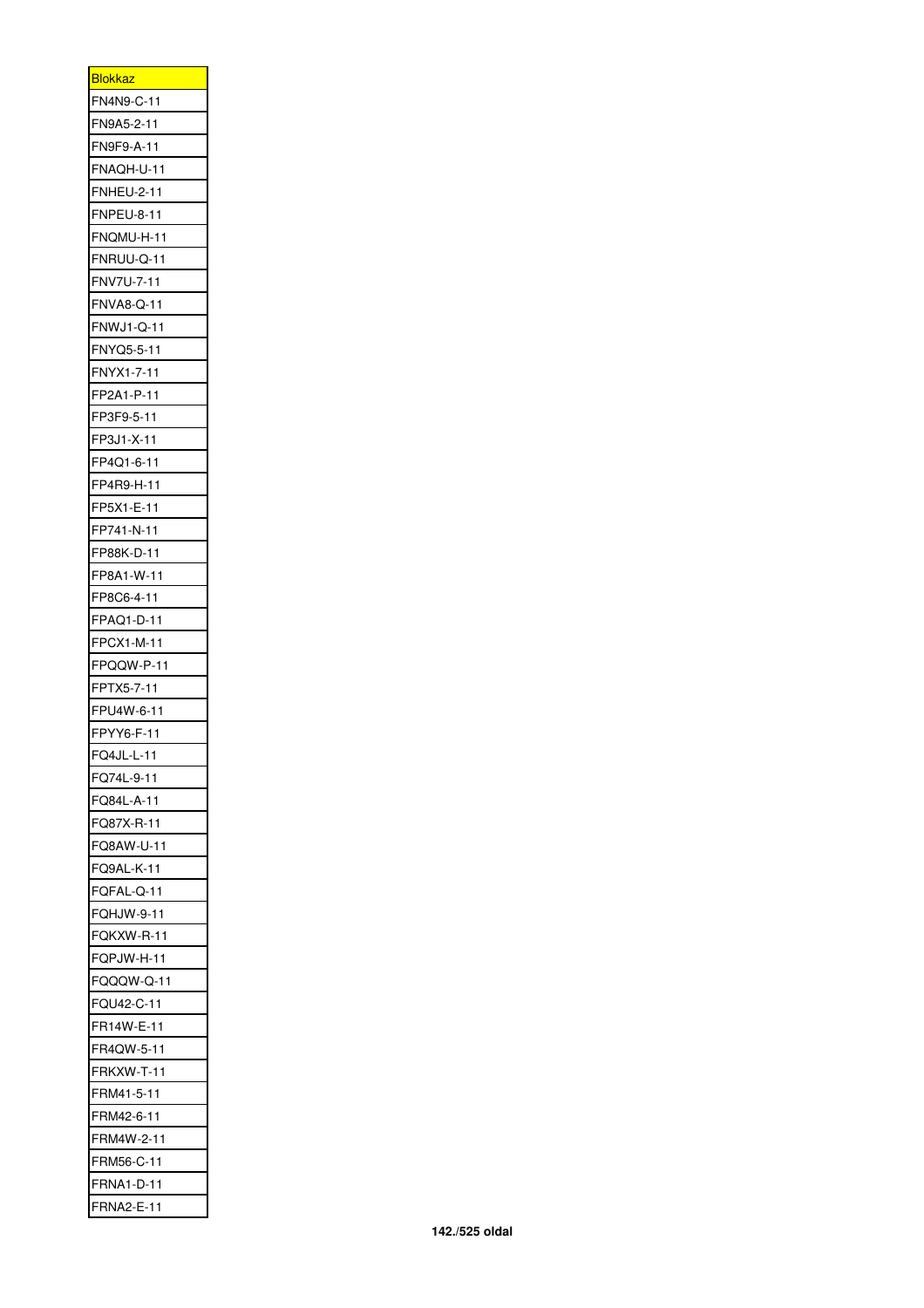| <b>Blokkaz</b>    |
|-------------------|
| <b>FRNAW-9-11</b> |
| FRPJW-J-11        |
| FRQQW-R-11        |
| FRRXW-1-11        |
| FRVAW-H-11        |
| FRXQ1-3-11        |
| T3K6-8-11<br>F    |
| T5XW-E-11<br>F    |
| T74W-N-11<br>F.   |
| T9JW-5-11<br>F    |
| FTAQW-D-11        |
| FTFAW-4-11        |
| TNAW-A-11<br>F    |
| FTPJW-K-11        |
| FUHK6-P-11        |
| FUKXW-V-11        |
| FUPJW-L-11        |
| FUPK6-W-11        |
| FUVAW-K-11        |
| V9JW-7-11<br>F    |
| FVJQW-N-11        |
| FVPJW-M-11        |
| FVXQW-3-11        |
| FW3JW-2-11        |
| FW4QW-9-11        |
| FW8AW-1-11        |
| FW9JW-8-11        |
| FWAQW-H-11        |
| F<br>WCXW-Q-11    |
| WRXW-5-1<br>I     |
| FWYXW-C-11        |
| X5XW-K-11<br>F    |
| FX74W-T-11        |
|                   |
| FX8AW-2-11        |
| FX9JW-9-11        |
| FXAQW-J-11        |
| FXJQW-Q-11        |
| FXJR6-2-11        |
| FXNAW-F-11        |
| FYJQW-R-11        |
| :YPJW-Q-11<br>F   |
| FYRXW-7-11        |
| FYXQW-6-11        |
| H0192-Y-11        |
| H01CN-N-11        |
| H01J6-C-11        |
| H01JH-N-11        |
| H01JJ-P-11        |
| H01JK-Q-11        |
| H02QC-R-11        |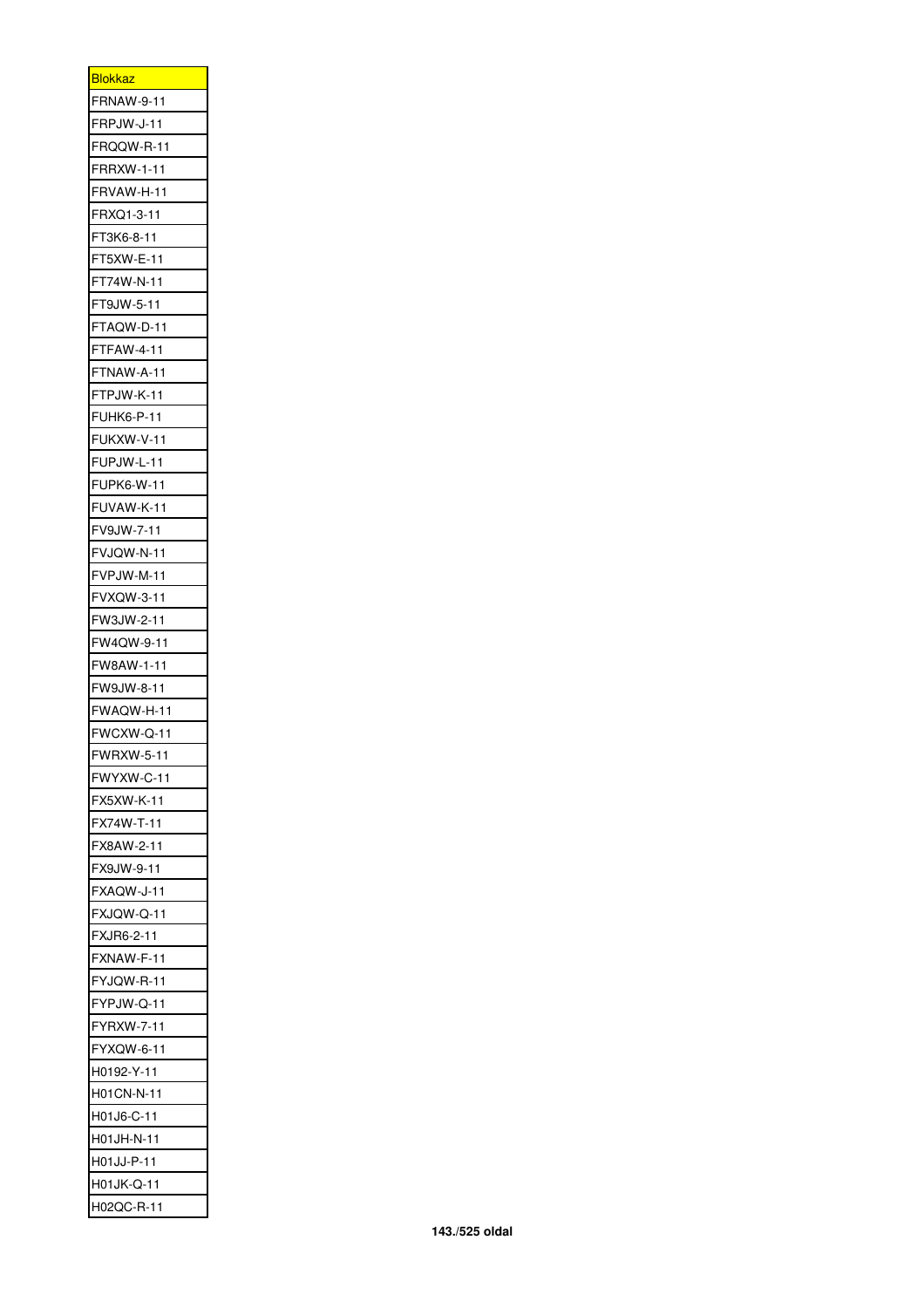| <u>Blokkaz</u>           |
|--------------------------|
| H02QD-T-11               |
| H02QH-W-11               |
| H02QK-Y-11               |
| H03RY-F-11               |
| H03T2-K-11               |
| H03T7-Q-11               |
| H050R-J-11               |
| H054D-9-11               |
| H0632-X-11               |
| H0634-1-11               |
| H065N-M-11               |
| H078Y-3-11               |
| H07D0-7-11               |
| H07J7-L-11               |
| H07JC-Q-11               |
| H08KY-E-11               |
| H0AW2-W-11               |
| H0C4J-M-11               |
| H0D5N-U-11               |
| H0D62-8-11               |
| H0ED2-H-11               |
| H0EDR-7-11               |
| H0EJ6-R-11               |
| H0FH2-M-11               |
| H0HP2-V-11               |
| H0K02-7-11               |
| H0L62-F-11               |
| H0LAC-W-11               |
| H0MD0-M-11               |
| H0MJD-6-11               |
| H0NQK-L-11               |
| H0PT2-6-11               |
| H0QVY-7-11               |
| H0QW2-A-11               |
| H0T5N-8-11               |
| H0T60-L-11               |
| H0T62-N-11               |
| H0TAA-3-11               |
| H0UD2-W-11               |
| HOUJK-K-11               |
| H0VKY-2-11               |
| H0VQK-T-11               |
| H0WT0-A-11               |
| H0WXK-2-11               |
| H0Y46-W-11               |
| H1060-T-11               |
|                          |
| H11CN-P-11<br>H11JL-T-11 |
| H12QA-R-11               |
| H12QC-T-11               |
|                          |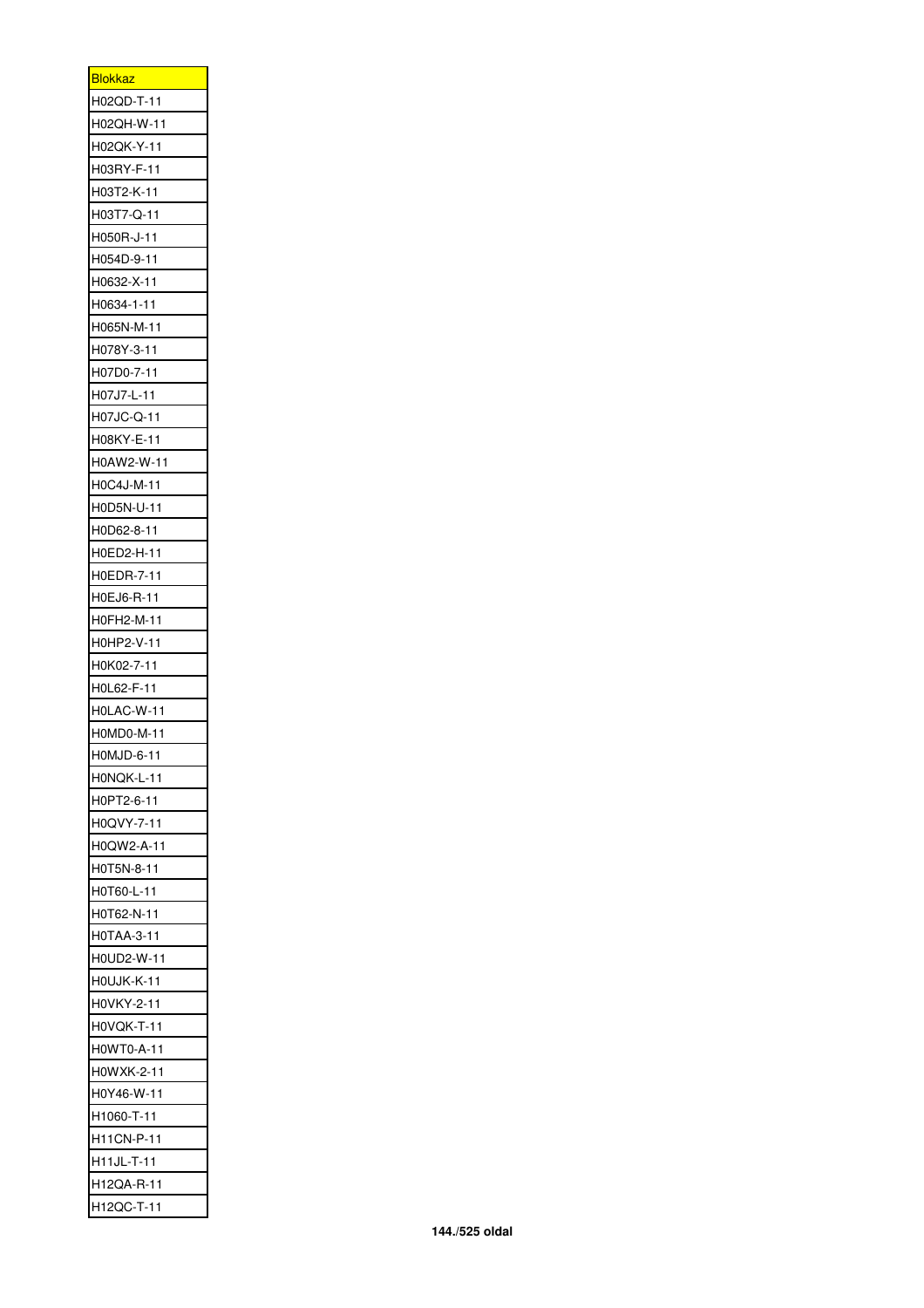| <u>Blokkaz</u>    |
|-------------------|
| H12QD-U-11        |
| H13RN-6-11        |
| H13T2-L-11        |
| H1501-T-11        |
| H154K-H-11        |
| H1661-2-11        |
| H16A9-F-11        |
| H17DR-2-11        |
| H17JA-Q-11        |
| H18FY-C-11        |
| H18L2-K-11        |
| H18QC-1-11        |
| H18QJ-6-11        |
| H19XK-F-11        |
| H1AYN-M-11        |
| H1C48-D-11        |
| H1C4A-F-11        |
| H1FLR-H-11        |
| H1HP3-X-11        |
| H1JW2-5-11        |
| H1K00-6-11        |
| H1LA6-R-11        |
| H1LA7-T-11        |
| H1LAA-W-11        |
| H1LAN-8-11        |
| H1MCN-A-11        |
| H1MD0-N-11        |
| H1MJL-E-11        |
| H1NH2-V-11        |
| H1NL1-X-11        |
| H1PRY-4-11        |
| H1PT0-5-11        |
| H1PTR-X-11        |
| H1R4C-W-11        |
| H1T60-M-11        |
| <b>H1UJP-Q-11</b> |
| H1VH2-3-11        |
| H1VQ6-F-11        |
| H1VQP-Y-11        |
| H1WXA-U-11        |
| H1WXK-3-11        |
| H1XW2-K-11        |
| H1XYY-K-11        |
| H1Y46-X-11        |
| H2033-U-11        |
| H20AL-L-11        |
| H21CY-2-11        |
| H21D1-4-11        |
| H21DD-H-11        |
| H21JC-L-11        |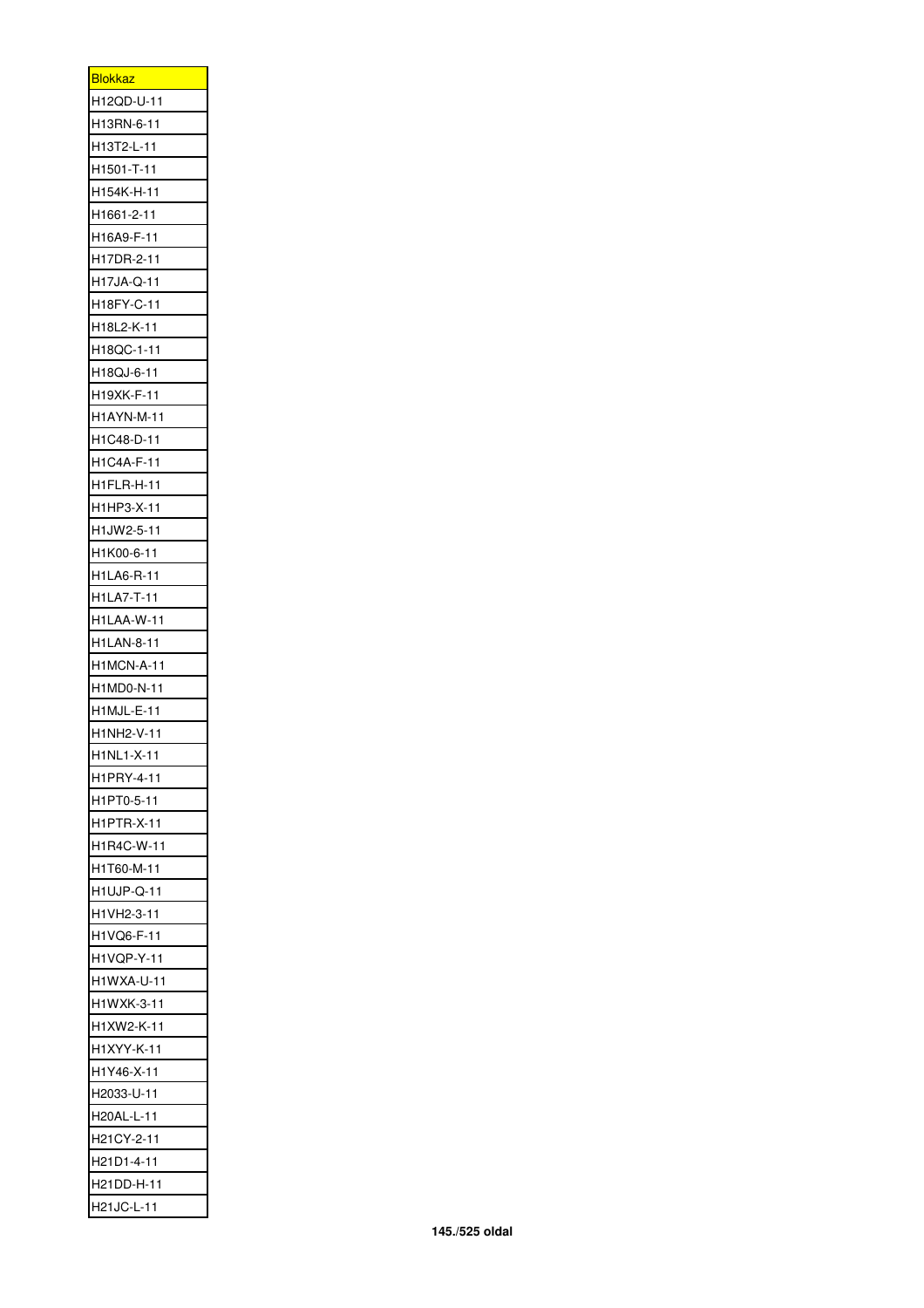| <b>Blokkaz</b>           |
|--------------------------|
| H22LV-7-11               |
| H22QP-6-11               |
| H23P2-J-11               |
| H23T2-M-11               |
| H23XK-9-11               |
| H23XN-D-11               |
| H24YN-F-11               |
| H250R-L-11               |
| H27D2-C-11               |
| H28KY-H-11               |
| H28QJ-7-11               |
| H29T0-R-11               |
| H29X8-6-11               |
| H29XA-8-11               |
| H2C4J-P-11               |
| H2C4N-U-11               |
| H2DAA-Q-11               |
| H2ECN-5-11               |
| H2FL0-Q-11               |
| H2HRN-M-11               |
| H2JW4-8-11               |
| H2K47-L-11               |
| H2K4C-Q-11               |
| H2K4K-X-11               |
| H2L60-F-11               |
| H2M8U-E-11               |
| <b>H2NLR-Q-11</b>        |
| H2NLV-U-11               |
| H2NQA-E-11               |
| H2NQJ-M-1<br>1           |
| H2R02-H-11               |
| H2R4A-W-11               |
| H2R4D-Y-11               |
| H2R4N-8-11               |
| H2TA7-2-11               |
| H2U8U-M-11               |
| H2UJA-D-11               |
| <b>H2UJD-F-11</b>        |
| H2WXN-7-11               |
| H2XYN-9-11               |
| H2Y00-M-11               |
|                          |
| H302U-L-11<br>H3061-W-11 |
|                          |
| H30AD-E-11<br>H31JA-L-11 |
| H32L0-C-11               |
|                          |
| H32QH-1-11               |
| H32QJ-2-11               |
| H33T2-N-11               |
| H33TV-H-11               |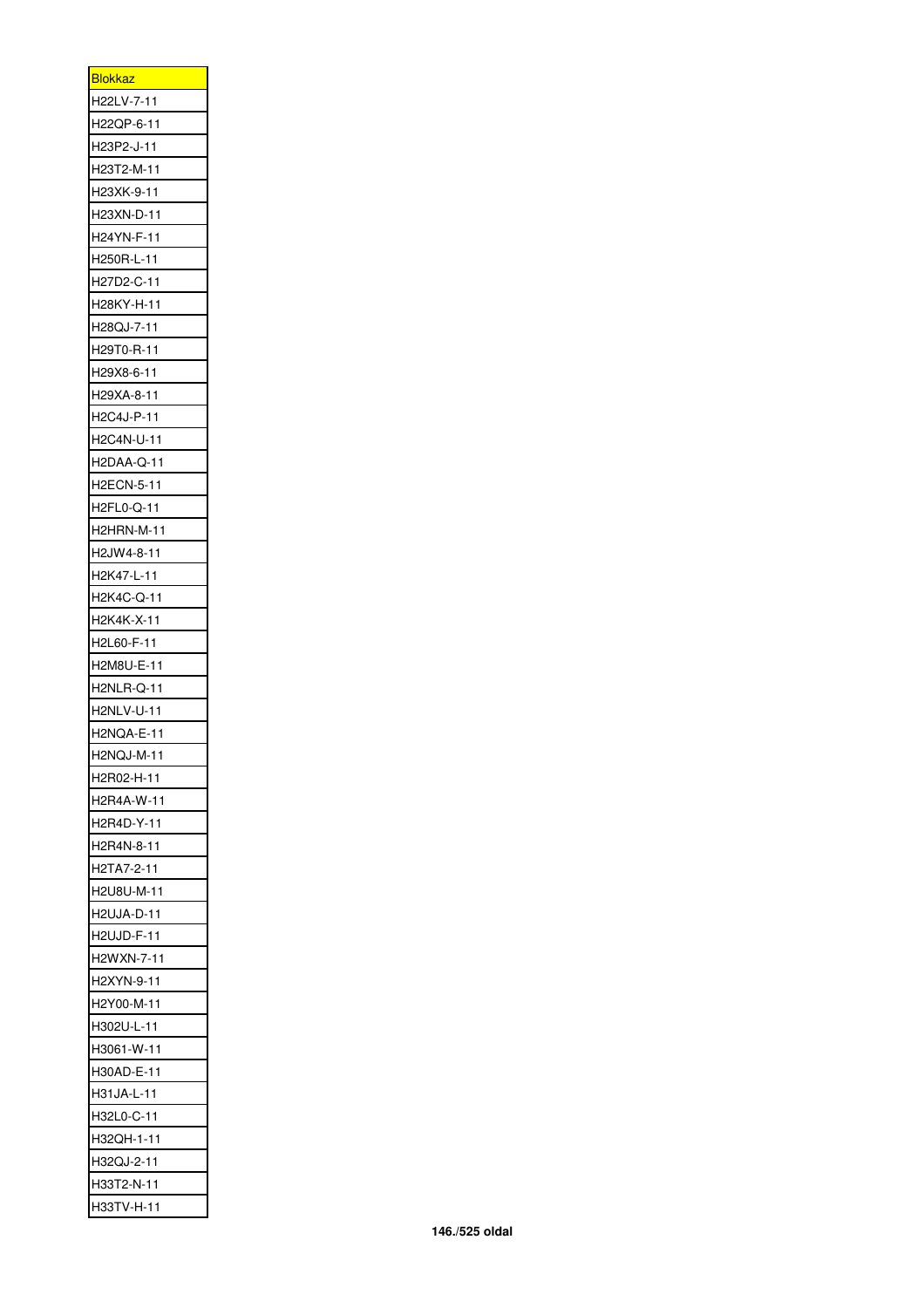| <u>Blokkaz</u> |
|----------------|
| H33XD-5-11     |
| H34W2-T-11     |
| H354A-A-11     |
| H354D-D-11     |
| H3661-4-11     |
| H3664-7-11     |
| H366E-J-11     |
| H36AA-K-11     |
| H37DR-4-11     |
| H37JA-T-11     |
| H37JC-U-11     |
| H38KN-7-11     |
| H38LE-1-11     |
| H38QJ-8-11     |
| H38QN-D-11     |
| H39T2-V-11     |
| H39XA-9-11     |
| H3C00-2-11     |
| H3C01-3-11     |
| H3C02-4-1<br>1 |
| H3C46-D-11     |
| H3C4C-K-11     |
| H3D6V-6-11     |
| H3ED0-J-11     |
| H3EJJ-7-11     |
| H3FLU-M-11     |
| H3FQ7-5-11     |
| H3FQJ-F-11     |
| H3HT2-3-11     |
|                |
| H3HXA-H-1<br>1 |
| H3HXH-N-11     |
| H3K04-D-11     |
| H3K0E-P-11     |
| H3K4A-Q-11     |
| H3K4D-T-11     |
| H3L6K-3-11     |
| H3MJD-9-11     |
| H3NFU-P-11     |
| H3NH2-X-11     |
| H3NQA-F-11     |
| H3PT0-7-11     |
| H3PTE-N-11     |
| H3PXA-P-11     |
| H3R00-F-11     |
| H3R01-H-11     |
| H3R4N-9-11     |
| H3TAD-8-11     |
| H3TAN-J-11     |
| H3UD2-1-11     |
| H3UJD-H-11     |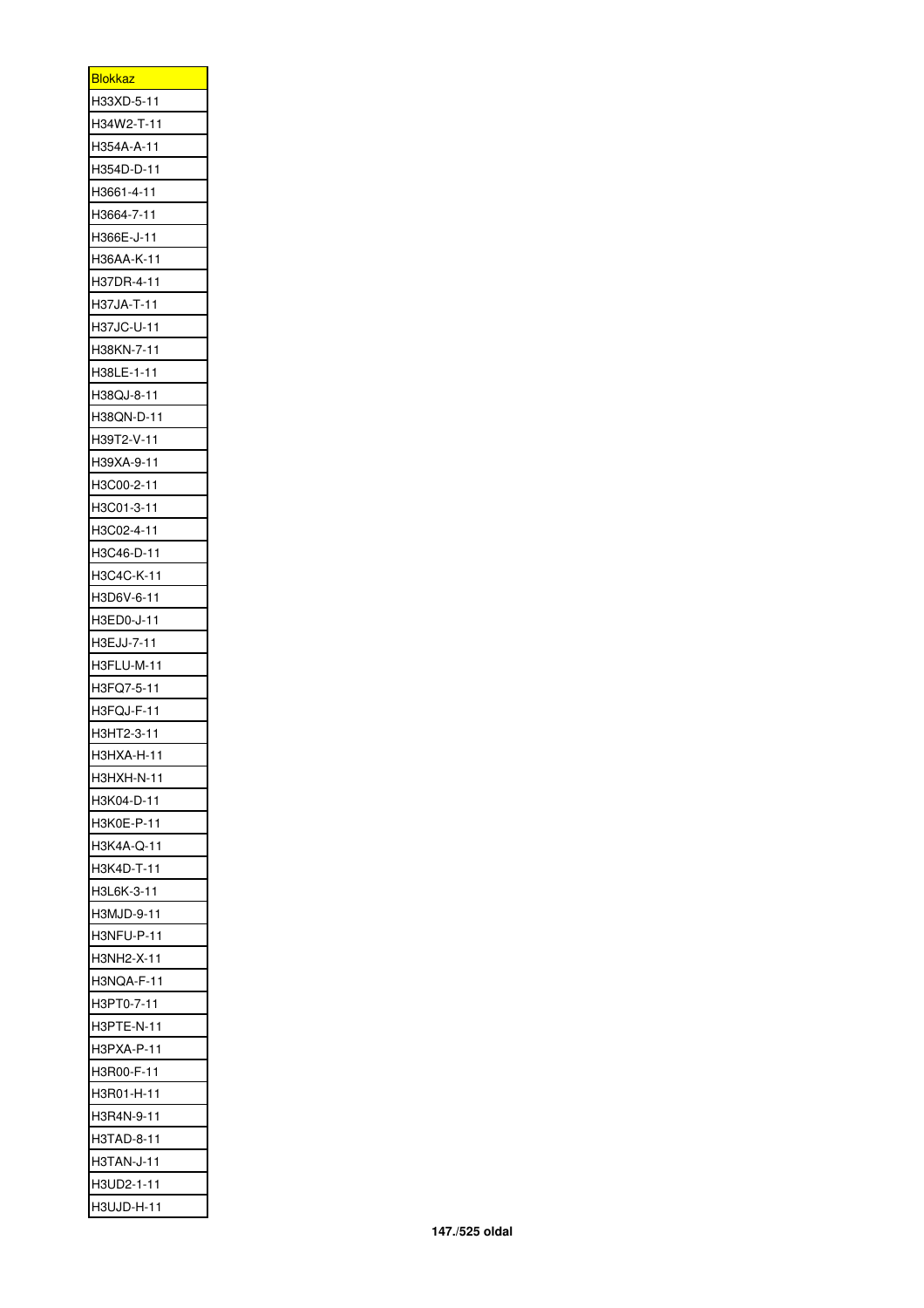| <u>Blokkaz</u>           |
|--------------------------|
| H3VL0-6-11               |
| H3VL2-8-11               |
| H3VQD-Q-11               |
| H3WRY-D-11               |
| H3WT0-E-11               |
| H3WTE-V-11               |
| H3Y46-1-11               |
| H3Y4N-H-11               |
| H4061-X-11               |
| H406E-C-11               |
| H41D7-D-11               |
| H41DR-X-11               |
| H41DU-1-11               |
| H41JN-Y-11               |
| H42H2-C-11               |
| H43T2-P-11               |
| H454N-P-11               |
| H4660-4-11               |
| H48L0-L-11               |
| H48QN-E-11               |
| H49T2-W-11               |
| H4C4D-M-11               |
| H4ED1-L-11               |
| H4EJ6-W-11               |
| H4EJM-C-11               |
| H4EJN-D-11               |
| H4FQK-J-11               |
| H4HXA-J-11               |
| <b>H4HXJ-Q-11</b>        |
|                          |
| H4K02-C-11<br>H4K4J-Y-11 |
|                          |
| H4L32-H-11               |
| H4L62-L-11               |
| H4LA7-W-11               |
| H4QW2-F-11               |
| H4QYN-5-11               |
| H4R00-H-11               |
| H4R0E-X-11               |
| H4R46-U-11               |
| H4R4A-Y-11               |
| H4UCN-M-11               |
| H4UD2-2-11               |
| H4UDE-E-11               |
| H4VKW-4-11               |
| H4Y02-R-11               |
| H505N-L-11               |
| H5192-5-11               |
| H51D0-6-11               |
| H51DE-M-11               |
| H52QC-X-11               |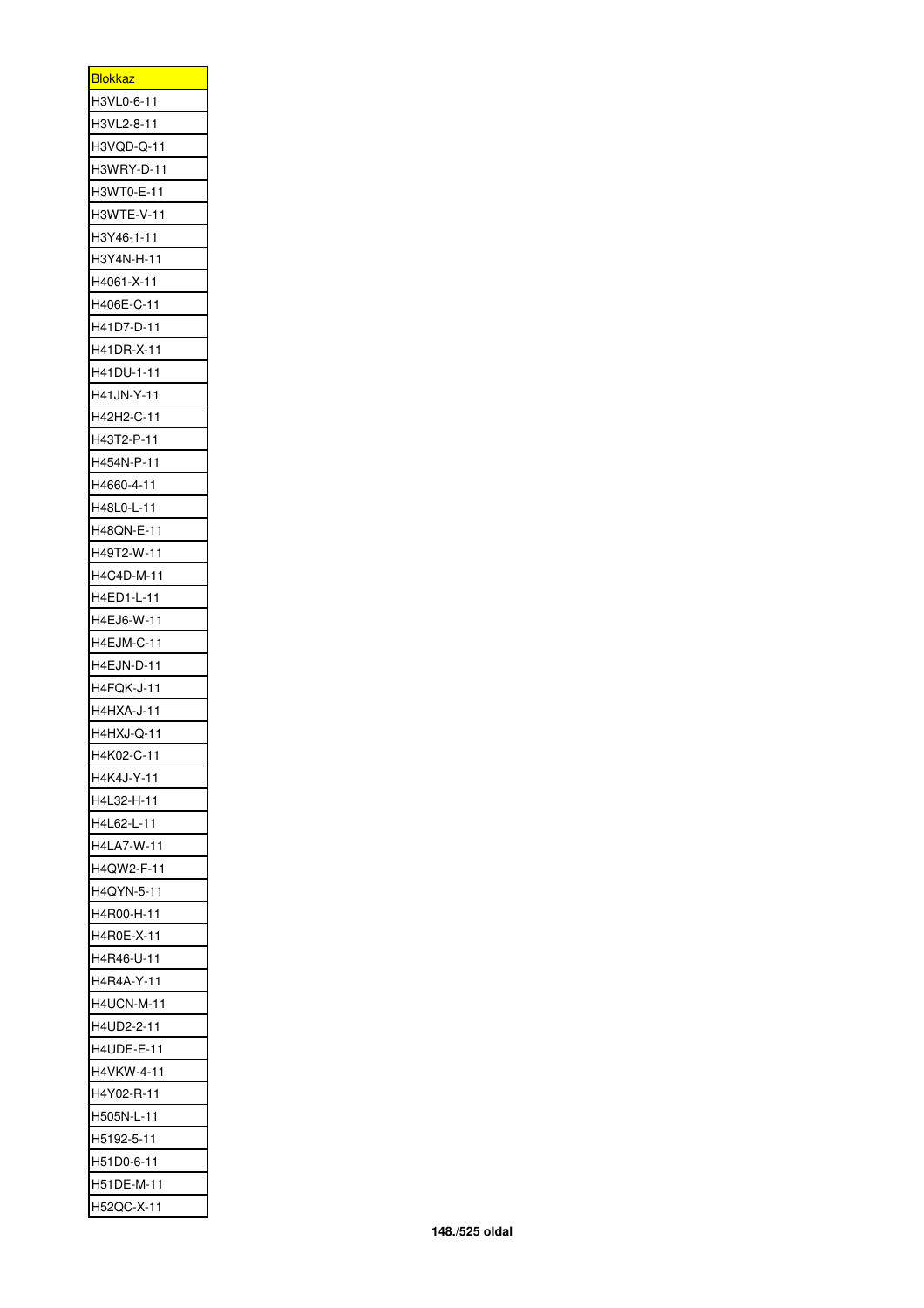| <b>Blokkaz</b>    |
|-------------------|
| H53XA-5-11        |
| H565N-T-11        |
| H56AA-M-11        |
| H56AN-Y-11        |
| H57D0-D-11        |
| H57DE-U-11        |
| H58Q7-1-11        |
| H58QK-C-11        |
| H5C0E-K-11        |
| H5D6A-P-11        |
| H5D6E-T-11        |
| H5ED0-L-11        |
| H5EDK-6-11        |
| H5EJA-3-11        |
| H5EJJ-9-11        |
| H5FL0-U-11        |
| H5FLR-M-11        |
| H5HT0-3-11        |
| H5K00-A-11        |
| H5K0E-R-11        |
|                   |
| H5L61-L-11        |
| H5LC2-T-11        |
| <b>H5MCY-R-11</b> |
| H5MDE-8-11        |
| H5MJK-J-11        |
| H5NKL-M-11        |
| H5NL0-2-11        |
| H5NLE-H-11        |
| H5NLR-U-11        |
| H5PRW-6-11        |
| H5PTE-Q-11        |
| H5PX7-N-11        |
| H5PXA-R-11        |
| H5PXH-X-11        |
| H5R00-J-11        |
| H5R4J-7-11        |
| H5T60-R-11        |
| H5U92-Y-11        |
| H5UJA-H-11        |
| H5VL0-8-11        |
| H5VQN-3-11        |
| H5Y00-Q-11        |
| H5Y0K-A-11        |
| H5Y4J-E-11        |
| H605W-V-11        |
| H6192-6-11        |
| H61CW-4-11        |
| H61D0-7-11        |
| H61D1-8-11        |
|                   |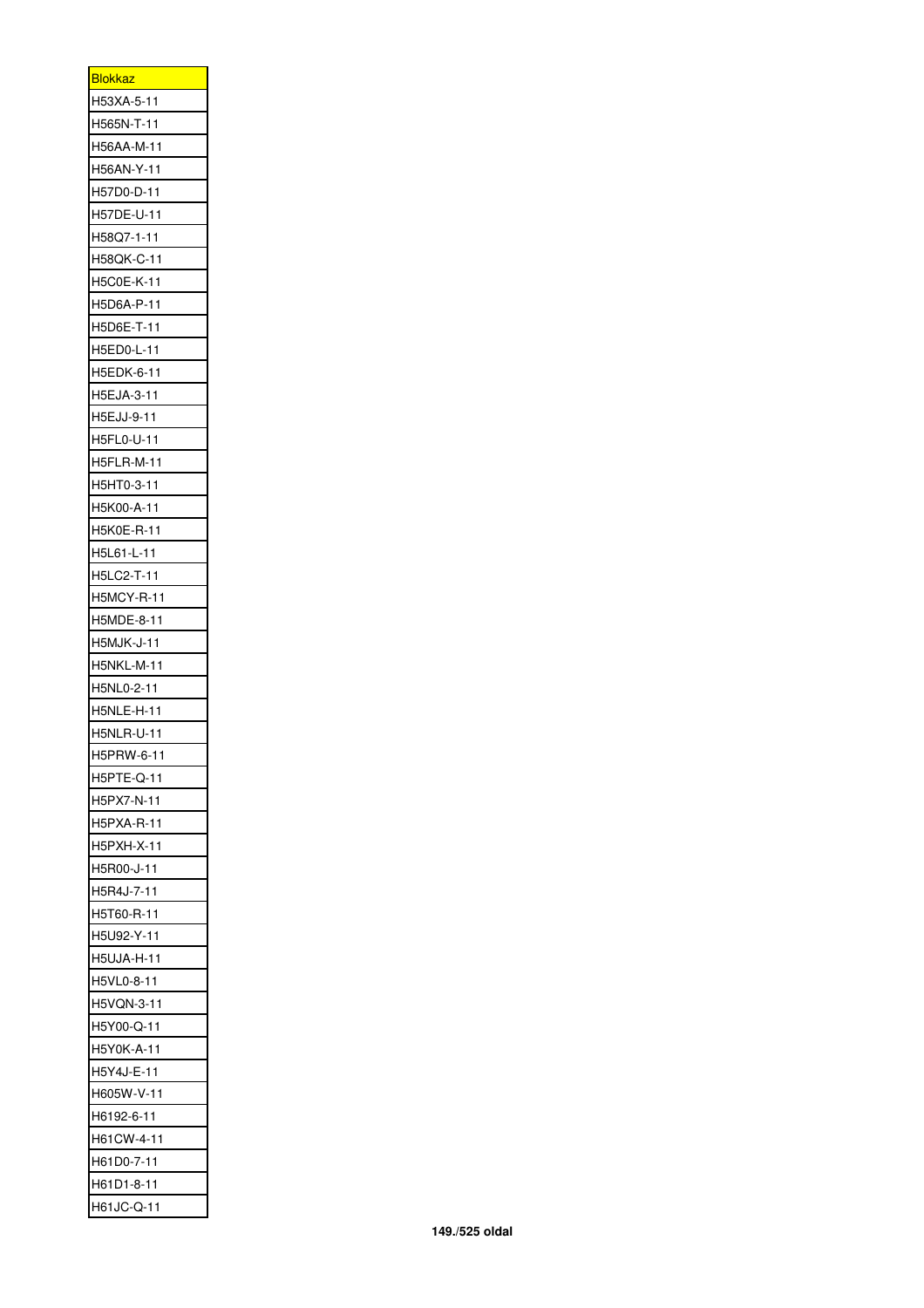| <u>Blokkaz</u>           |
|--------------------------|
| H61JN-2-11               |
| H62LR-8-11               |
| H63T2-R-11               |
| H63XN-J-11               |
| H64VU-N-11               |
| H654C-F-11               |
| H654K-N-11               |
| H6660-6-11               |
| H66A7-K-11               |
| H67D0-E-11               |
| H67JD-Y-11               |
| H68L1-P-11               |
| H69T0-W-11               |
| H6AYW-2-11               |
| H6C47-J-11               |
| H6C4A-M-11               |
| H6D62-F-11               |
| H6D6C-R-11               |
| H6D6E-U-11               |
| H6DAC-W-11               |
| H6DAN-7-11               |
| H6FL0-V-11               |
| H6FLC-8-11               |
| H6FLE-A-11               |
|                          |
| H6FQA-C-11<br>H6HT2-6-11 |
| H6HXK-U-11               |
| H6JYW-8-11               |
| H6K0E-T-11               |
|                          |
| H6K0K-X-1                |
| H6L34-M-11               |
| H6L5Y-K-11               |
| H6L60-L-11               |
| H6L6E-2-11               |
| H6LA9-2-11               |
| H6MD1-V-11               |
| H6NH4-4-11               |
| H6PRW-7-11               |
| H6PT0-A-11               |
| H6QW4-L-11               |
| H6R00-K-11               |
| H6R4K-9-11               |
| <b>H6UJJ-Q-11</b>        |
| <b>H6VKL-V-11</b>        |
| H6VKW-6-11               |
| H6VL0-9-11               |
| H6VQC-T-11               |
| H6WXD-3-11               |
| H6Y00-R-11               |
| H6Y4K-H-11               |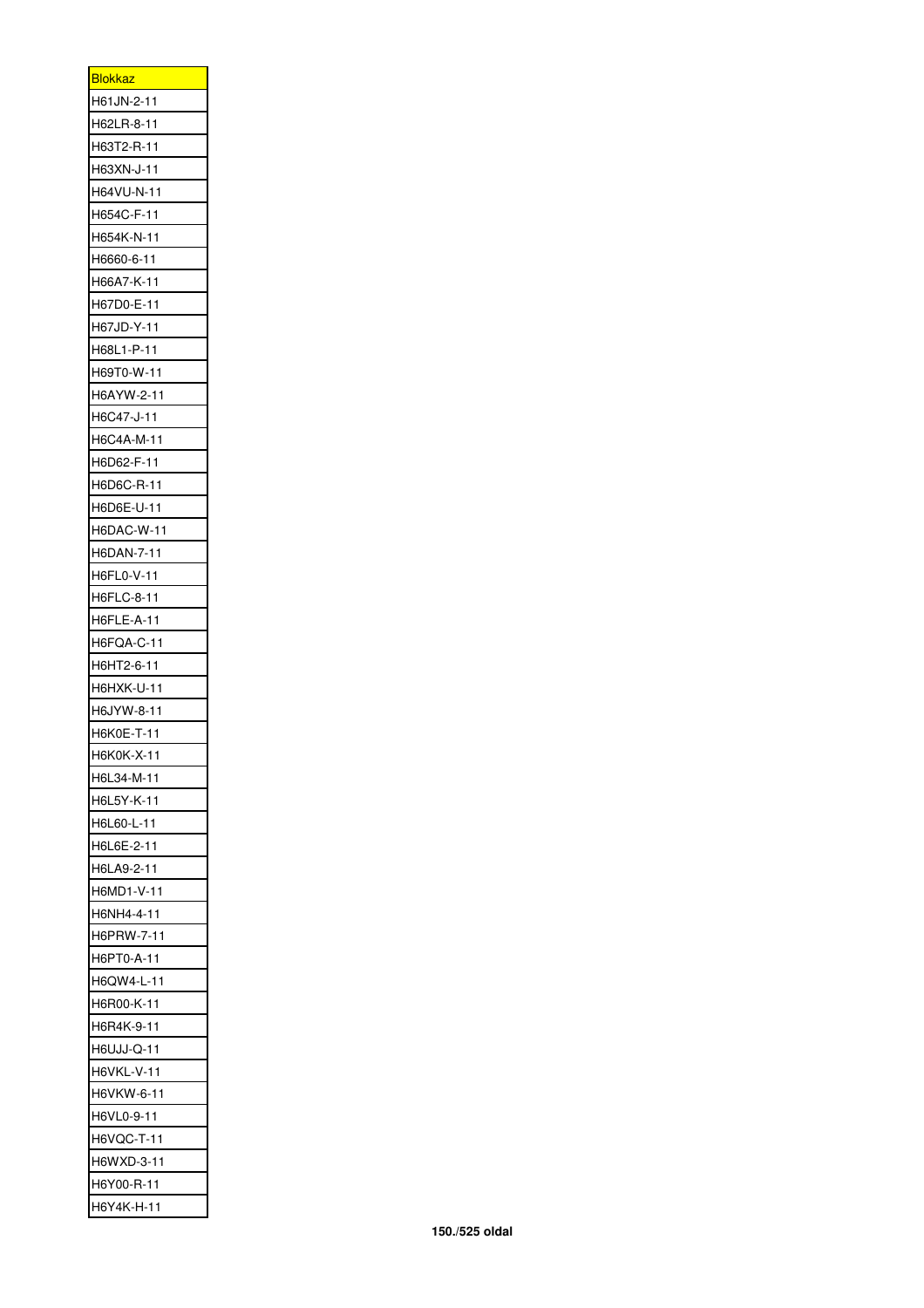| <u>Blokkaz</u>    |
|-------------------|
| H7034-2-11        |
| H705W-W-11        |
| H706E-F-11        |
| H706R-T-11        |
| H70AA-H-11        |
| H71CW-5-11        |
| H71D0-8-11        |
| H71JJ-X-11        |
| H72L0-H-11        |
| H72LA-U-11        |
| H72QA-Y-11        |
| H72QC-1-11        |
| H72QK-7-11        |
| H73TA-3-11        |
| H73XC-8-11        |
| H74W4-1-11        |
| H7500-Y-11        |
|                   |
| H7502-2-11        |
| H7660-7-11        |
| H76A9-N-11        |
| H77D2-J-11        |
| H77DE-W-11        |
| H77JN-9-11        |
| H78KW-L-11        |
| H78QA-6-11        |
| H78QC-7-11        |
| H78QJ-D-11        |
| H79RN-L-11        |
| H79XC-F-11        |
| H7C0E-M-11        |
| H7C4C-P-11        |
| H7C4F-T-11        |
| H7D5W-A-11        |
| H7DAC-X-11        |
| H7E94-P-11        |
| H7ED0-N-11        |
| H7ED2-Q-11        |
| <b>H7EJC-6-11</b> |
| H7FLR-P-11        |
| H7FQC-E-11        |
| H7HTE-L-11        |
| <b>H7HXC-N-11</b> |
| H7K4H-2-11        |
| H7K4J-3-11        |
| H7L34-N-11        |
| H7L60-M-11        |
|                   |
| H7LA9-3-11        |
| H7MDE-A-11        |
| H7NQN-X-11        |
| H7PXJ-2-11        |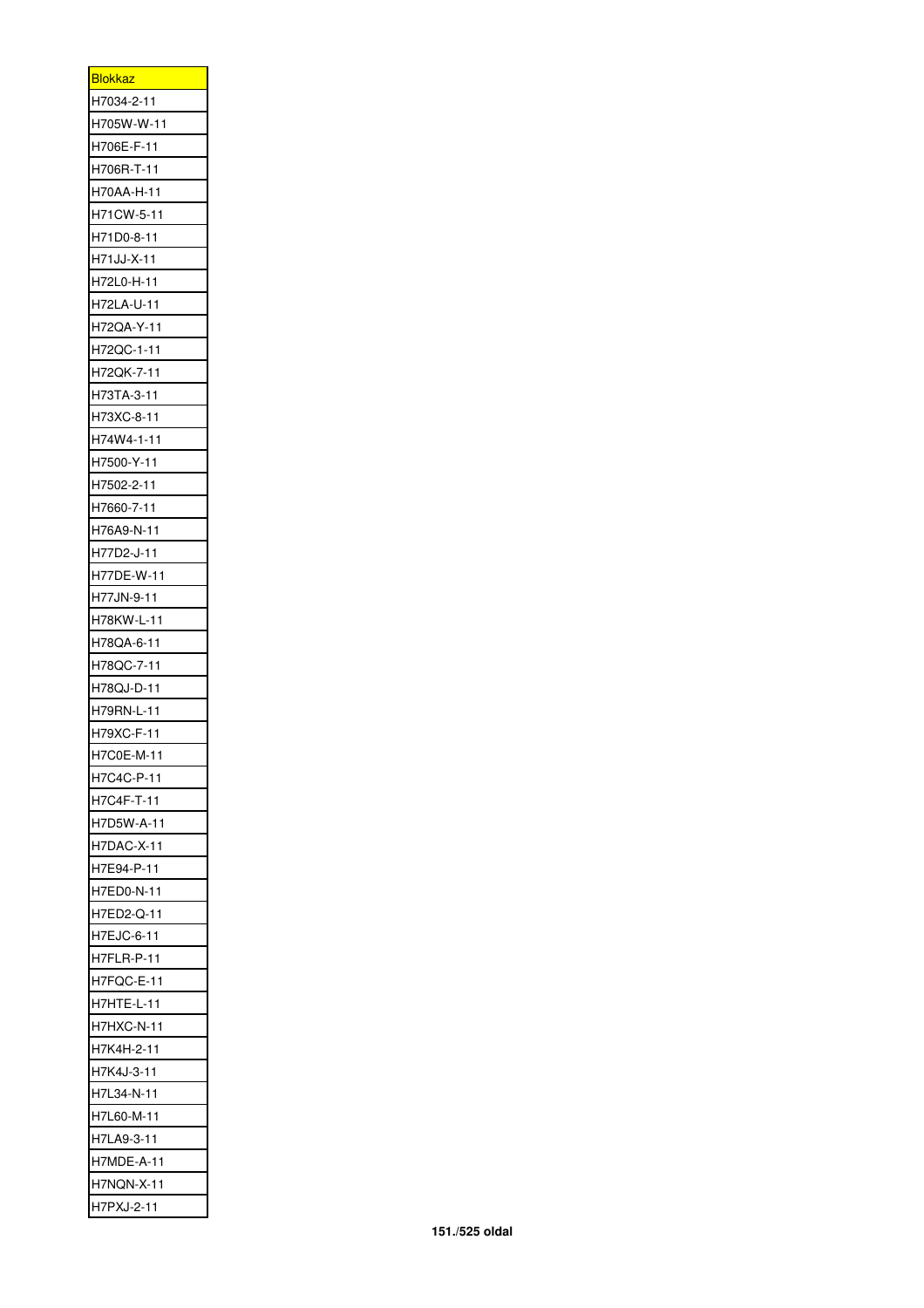| <b>Blokkaz</b>    |
|-------------------|
| H7QYW-H-11        |
| H7R02-N-11        |
| H7T6E-9-11        |
|                   |
| H7TAK-K-11        |
| H7UCN-Q-11        |
| H7VL2-D-11        |
| H7WT0-K-11        |
| H7WT2-M-11        |
| H7WTE-1-11        |
| H7Y00-T-11        |
| H7Y0A-5-11        |
| H7Y0E-8-11        |
| H8032-1-11        |
| H805L-M-11        |
| H80A7-E-11        |
| H81CY-8-11        |
| H81DF-R-11        |
| H81JN-4-11        |
| H82L5-P-11        |
| H83P4-T-11        |
| H83T2-U-11        |
| H8437-A-11        |
| H84YL-L-11        |
| H87JJ-6-11        |
| H88L0-Q-11        |
| H89XK-P-11        |
| H8C00-7-11        |
| H8C49-N-11        |
| H8D34-H-11        |
| H8D60-F-1<br>1    |
| H8DH6-Y-11        |
| H8E94-Q-11        |
| H8EDA-2-11        |
| H8EJ7-3-11        |
| H8EJA-6-11        |
| H8EP7-8-11        |
| H8FQC-F-11        |
| H8JW4-F-11        |
| H8K4C-X-11        |
| H8L2U-D-11        |
| H8L5N-A-11        |
|                   |
| H8MDE-C-11        |
| <b>H8MJH-K-11</b> |
| <b>H8NLE-L-11</b> |
| H8NQK-V-11        |
| H8R4N-F-11        |
| H8T60-V-11        |
| H8U94-5-11        |
| H8UJK-U-11        |
| <b>H8VKL-X-11</b> |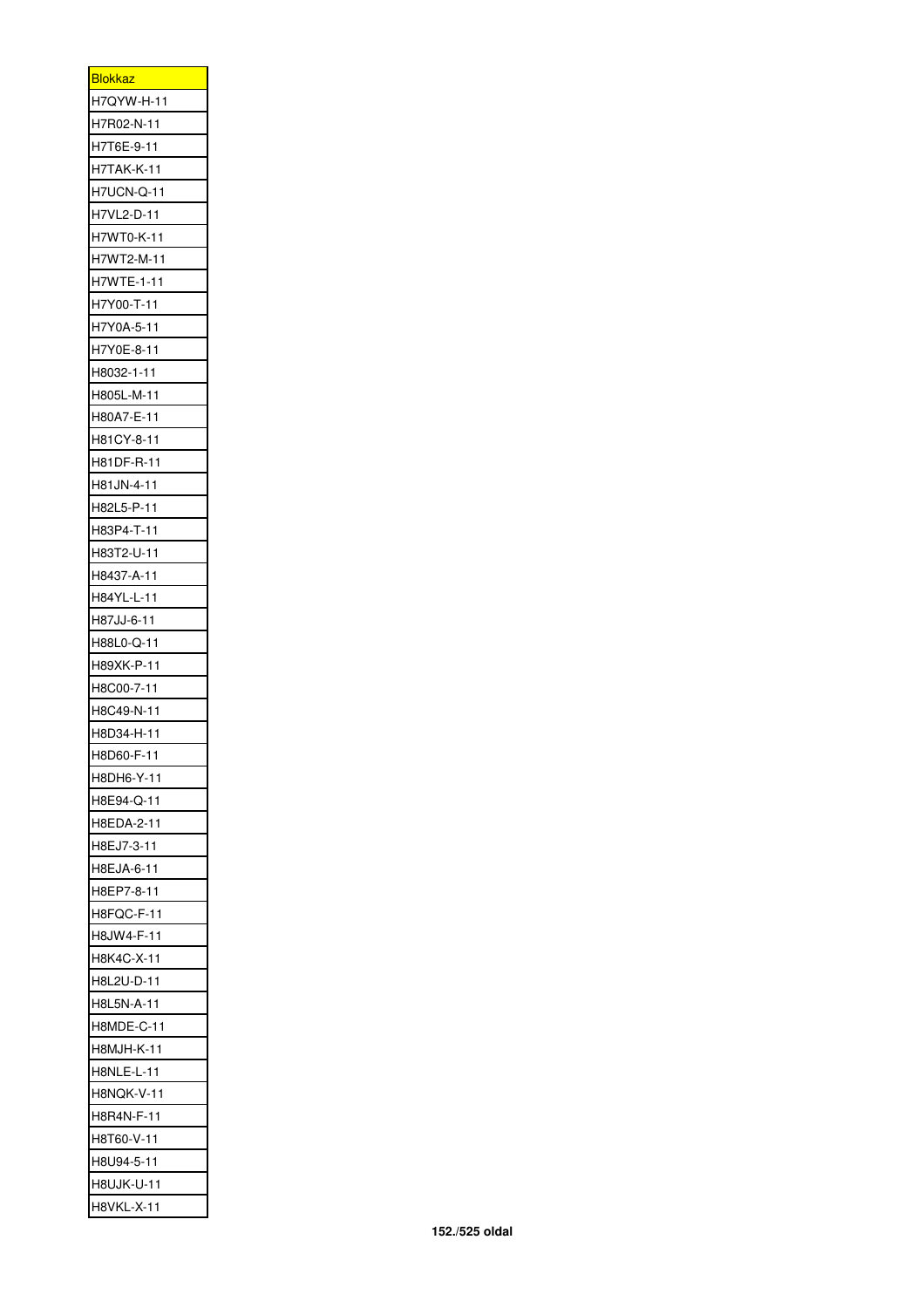| <b>Blokkaz</b> |
|----------------|
| H8VKN-1-11     |
| H8VL2-E-11     |
| H8WP2-K-11     |
| H8WP4-M-11     |
| H8WTK-6-11     |
| H8WTR-D-11     |
| H8XW4-V-11     |
| H9034-4-11     |
| H9061-4-11     |
| H90AC-L-11     |
| H90AN-W-11     |
| H91D0-A-11     |
| H91JA-T-11     |
| H91JN-5-11     |
| H92H4-L-11     |
| H92LR-C-11     |
| H92QA-2-11     |
| H92QJ-8-11     |
| H93TE-8-11     |
| H9501-3-11     |
| H950R-U-11     |
| H9634-A-11     |
| H9662-C-11     |
| H96AA-R-11     |
| H96AJ-Y-11     |
| H9794-K-11     |
| H97D0-J-11     |
| H97D2-L-11     |
| H97DK-4-11     |
| H97JA-1-11     |
| H98H4-T-11     |
| H98QA-8-11     |
| H99P4-2-11     |
|                |
| H9C00-8-11     |
| H9C0R-2-11     |
| H9C4A-Q-11     |
| H9C4N-3-11     |
| H9C93-N-11     |
| H9D6K-3-11     |
| H9DAK-7-11     |
| H9DAN-A-11     |
| H9DAP-C-11     |
| H9E8U-F-11     |
| H9E94-R-11     |
| H9ECL-A-11     |
| H9EP7-9-11     |
| H9FLR-R-11     |
| H9FQL-Q-11     |
| H9HP4-8-11     |
| H9JW4-H-11     |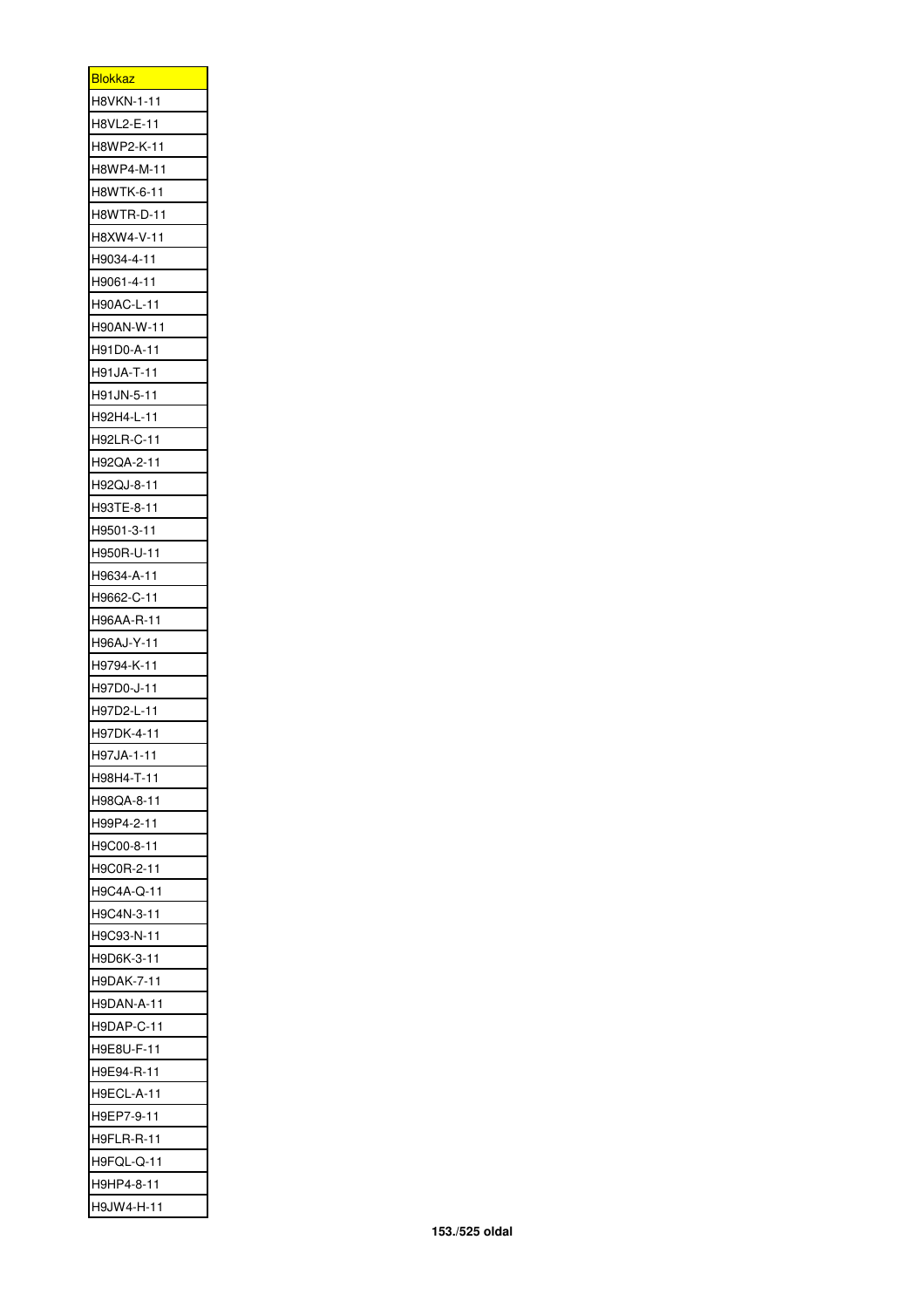| <u>Blokkaz</u>    |
|-------------------|
| H9K0E-W-11        |
| H9K4N-9-11        |
| H9L32-N-11        |
| H9L34-Q-11        |
| H9L5N-C-11        |
| H9L6D-4-11        |
| H9LAL-F-11        |
| H9M94-Y-11        |
| H9MDD-C-11        |
| H9MJJ-M-11        |
| H9NQA-N-11        |
| <b>H9NQF-T-11</b> |
| H9PP4-F-11        |
| H9PXA-W-11        |
| H9PXN-8-11        |
| H9QW4-P-11        |
| H9QYY-M-11        |
| H9R02-Q-11        |
| H9R0R-F-11        |
| H9T32-V-1<br>1    |
| H9T34-X-11        |
| H9T6R-P-11        |
| H9TAN-Q-11        |
| H9U92-4-11        |
|                   |
| H9U94-6-11        |
| H9UD0-5-11        |
| H9UDR-X-11        |
| H9UP3-K-11        |
| H9VH2-C-11        |
| 19VQN-7-1<br>ŀ    |
| H9WP2-L-11        |
| H9WP4-N-11        |
| H9WRL-7-11        |
| H9WTR-E-11        |
| H9XW2-U-11        |
| H9Y4C-D-11        |
| HA192-A-11        |
| HA194-D-11        |
| HA1DR-5-11        |
| HA2H4-M-11        |
| HA2KN-8-11        |
| HA2QN-E-11        |
| HA3P4-V-11        |
| HA4W4-4-11        |
| HA500-3-11        |
| HA50R-V-11        |
| HA54J-R-11        |
| HA54N-W-11        |
| HA65L-W-11        |
| HA66R-4-11        |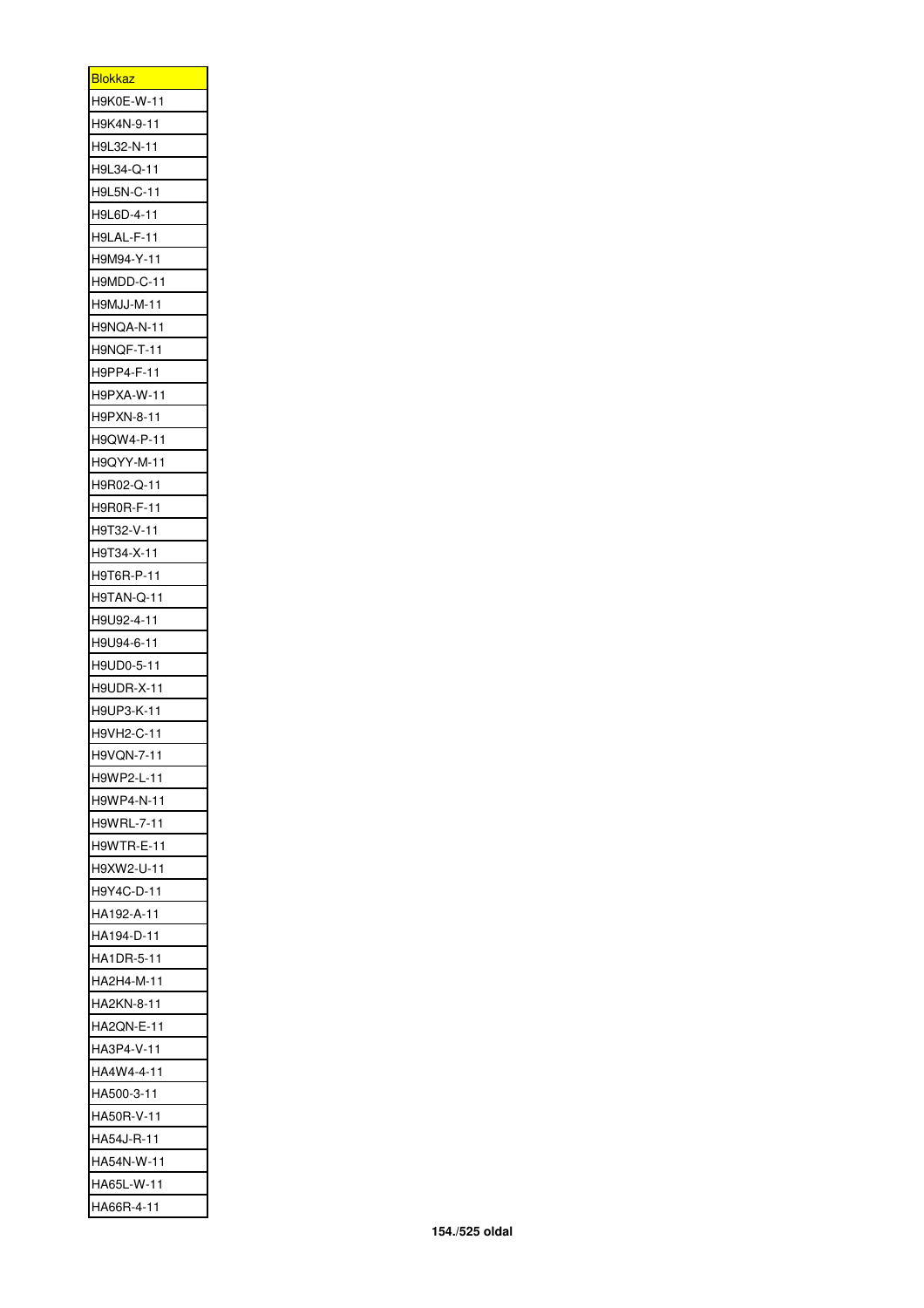| <u>Blokkaz</u>           |
|--------------------------|
| HA794-L-11               |
| HA7DR-C-11               |
| HA8H4-U-11               |
| HA8L0-T-11               |
| HA8LE-8-11               |
| HA8LR-L-11               |
| HA8Q7-6-11               |
| HAAW4-A-11               |
| HAAYL-V-11               |
| HAC0R-3-11               |
| HAC4J-Y-11               |
| HAD32-H-11               |
| HAE92-Q-11               |
| HAE94-T-11               |
| HAEDE-7-11               |
| HAEDR-K-11               |
| HAEJ7-5-11               |
| HAFQN-U-11               |
| HAFQP-V-11               |
| <b>HAJVU-7-11</b>        |
| <b>HAJW2-F-11</b>        |
| <b>HAL5L-A-11</b>        |
| HALAJ-E-11               |
| HAMD1-1-11               |
| HAMD2-2-11               |
| HAMDR-R-11               |
| HANL2-9-11               |
| <b>HANLR-1-11</b>        |
| HAPRL-2-11               |
| HAPT2-J-11               |
| HAR02-R-11               |
| HAR0E-5-11               |
| <b>HAT5L-J-11</b>        |
| HATAN-R-11               |
| HAUCN-U-11               |
| HAUDR-Y-11               |
| HAVQJ-4-11               |
| HAWTR-F-11               |
| HAWXJ-C-11               |
| HC032-4-11               |
| HC3RN-J-11               |
| HC54J-T-11               |
| HC6AN-6-11               |
| HC7DR-D-11               |
| HC7J9-2-11               |
| HC8L0-U-11               |
| HC9T0-3-11               |
| HCDAD-4-11               |
|                          |
| HCFKL-M-11<br>HCHP2-8-11 |
|                          |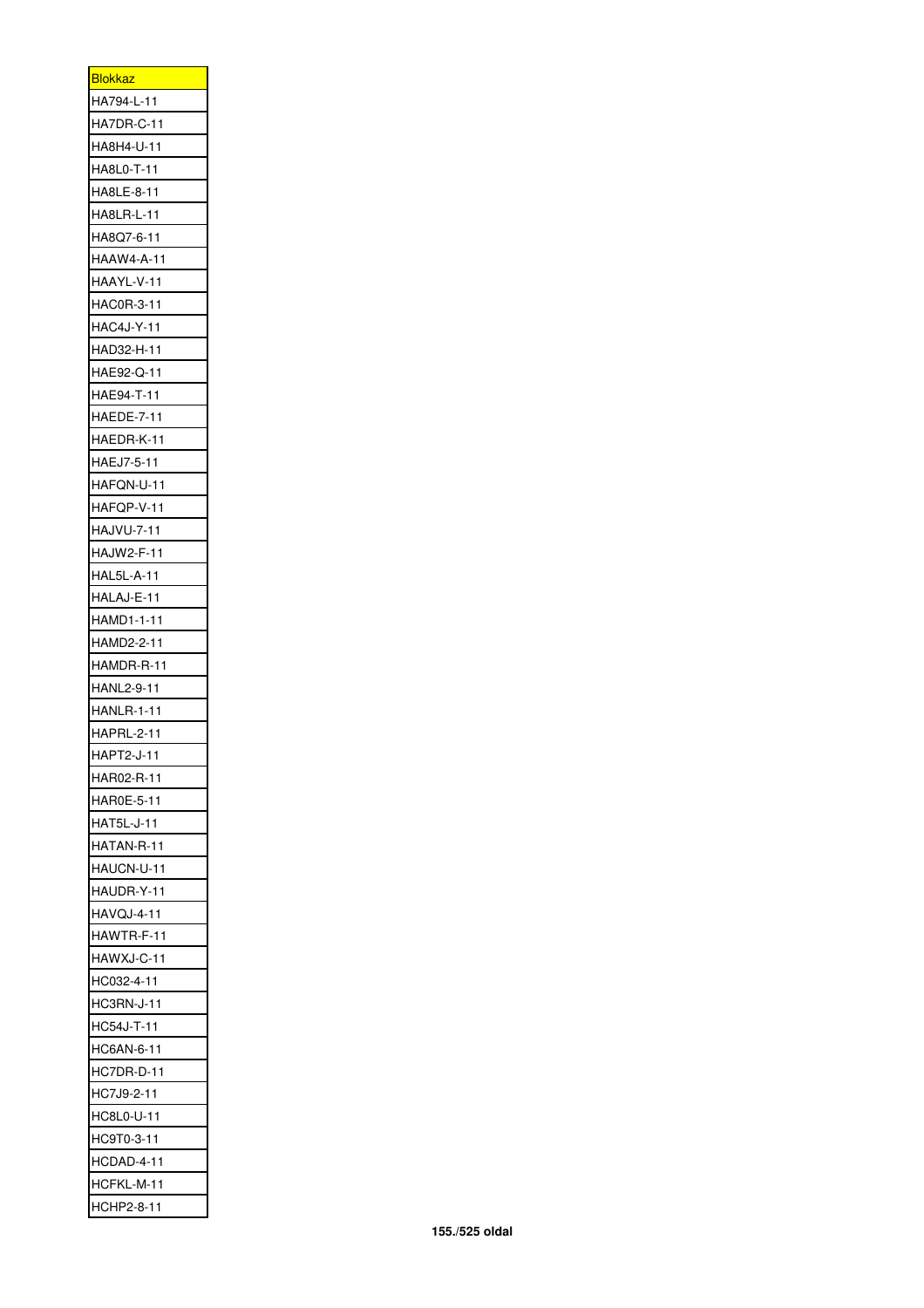| <b>Blokkaz</b>    |
|-------------------|
| HCHRL-V-11        |
| HCHXF-W-11        |
|                   |
| <b>HCJVU-8-11</b> |
| HCK4H-6-11        |
| <b>HCK4J-7-11</b> |
| HCK4N-C-11        |
| HCL6K-C-11        |
| HCLAF-D-11        |
| HCLAH-E-11        |
| HCM92-Y-11        |
| HCMJN-U-11        |
| HCNQK-Y-11        |
| <b>HCPX9-X-11</b> |
| HCR93-5-11        |
| HCTH3-D-11        |
| HCU94-8-11        |
| HCVQH-4-11        |
| HCWNU-E-11        |
| HCWTK-9-11        |
| HCX32-3-11        |
| HCXW4-Y-11        |
| HCY4J-M-11        |
| HD034-7-11        |
| HD0H2-K-11        |
| HD1CY-D-11        |
| HD2LK-8-11        |
| HD2QD-7-11        |
| HD2QH-A-11        |
| HD2QK-D-11        |
| HD2W2-2-11        |
| HD3XD-F-11        |
| HD432-9-11        |
| HD4YL-Q-11        |
| HD54F-R-11        |
| HD592-J-11        |
| HD632-C-11        |
|                   |
| HD634-E-11        |
| HD65L-Y-11        |
| HD6AD-X-11        |
| HD794-N-11        |
| HD7J7-1-11        |
| HD7JJ-A-11        |
| HD9NU-U-11        |
| HD9XA-L-11        |
| HD9XH-R-11        |
| <b>HDAW4-D-11</b> |
| HDAYY-A-11        |
| HDD60-L-11        |
| HDD62-N-11        |
| HDDAN-E-11        |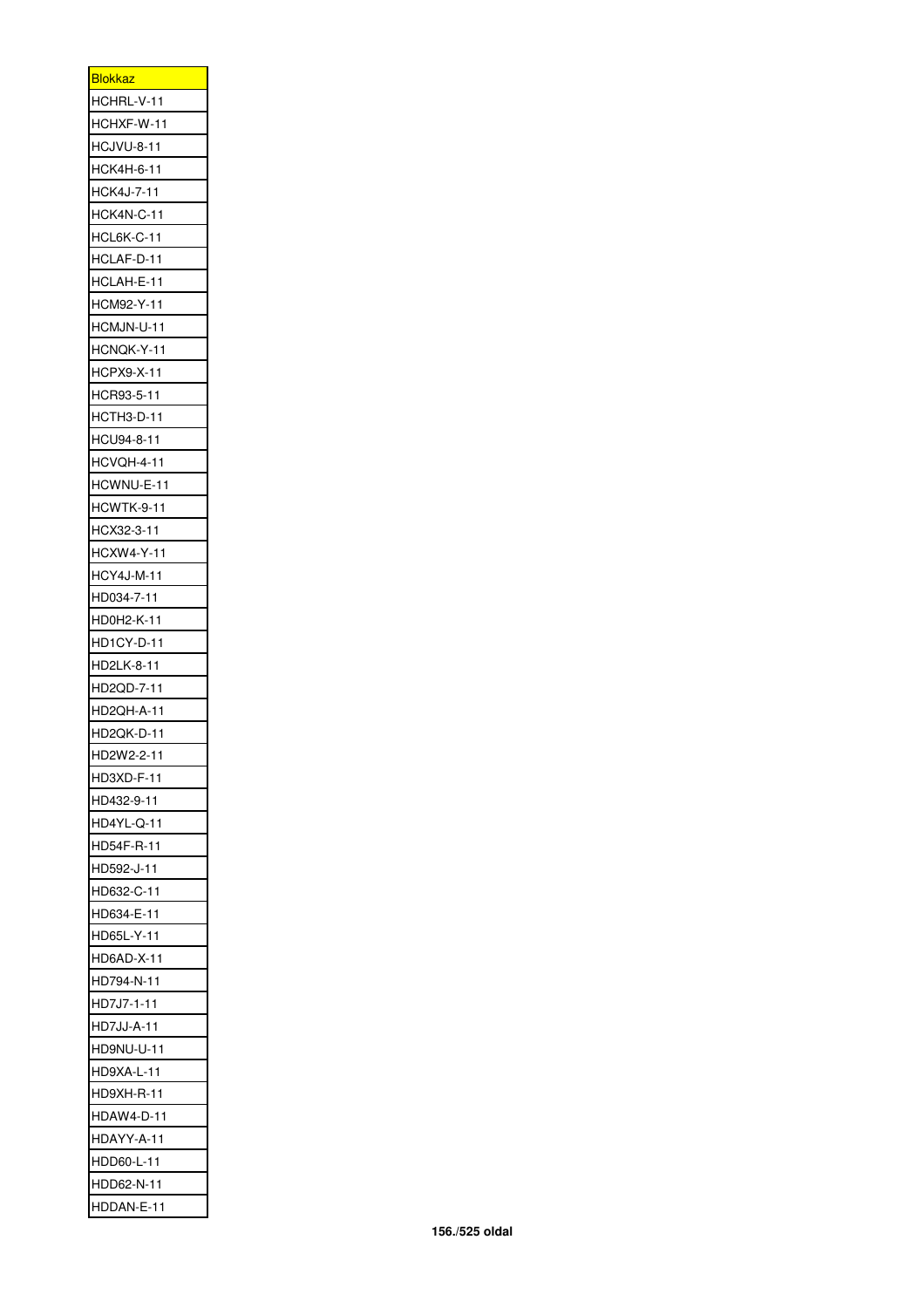| <b>Blokkaz</b>    |
|-------------------|
| HDE8U-K-11        |
| HDE94-V-11        |
| HDEJN-N-11        |
| HDFH4-4-11        |
| HDFKL-N-11        |
| HDFQ7-F-11        |
| HDFQA-K-11        |
| <b>HDFR2-A-11</b> |
| HDK00-K-11        |
| HDL34-U-11        |
| HDL60-T-11        |
| HDLA7-6-11        |
| HDLAJ-H-11        |
| HDMD0-2-11        |
| <b>HDMJ7-E-11</b> |
| HDNL0-9-11        |
| HDNQH-X-11        |
| HDPT5-P-11        |
| HDPXF-5-11        |
| HDQVU-H-11        |
| HDR00-R-11        |
| HDR02-U-11        |
| HDR47-5-11        |
| HDR4H-E-11        |
| HDT2U-Q-11        |
|                   |
| HDT60-1-11        |
| HDTA7-D-11        |
| HDU8U-Y-11        |
| <b>HDVL2-K-11</b> |
| HDVQ7-V-1<br>ŀ    |
| HDWNU-F-11        |
| HDWT1-R-11        |
| HDY47-C-11        |
| HE032-6-11        |
| HE192-E-11        |
| HE1D0-F-11        |
| HE1J7-U-11        |
| HE2FU-E-11        |
| HE2Q7-3-11        |
| HE3RL-J-11        |
| HE4VY-2-11        |
| HE4W2-5-11        |
| HE7D0-N-11        |
| HE8L0-W-11        |
| HE8LR-P-11        |
| <b>HEAW2-C-11</b> |
| HEC0R-6-11        |
| HE<br>EC49-U-11   |
| HEC4K-4-11        |
| <b>HEDA7-1-11</b> |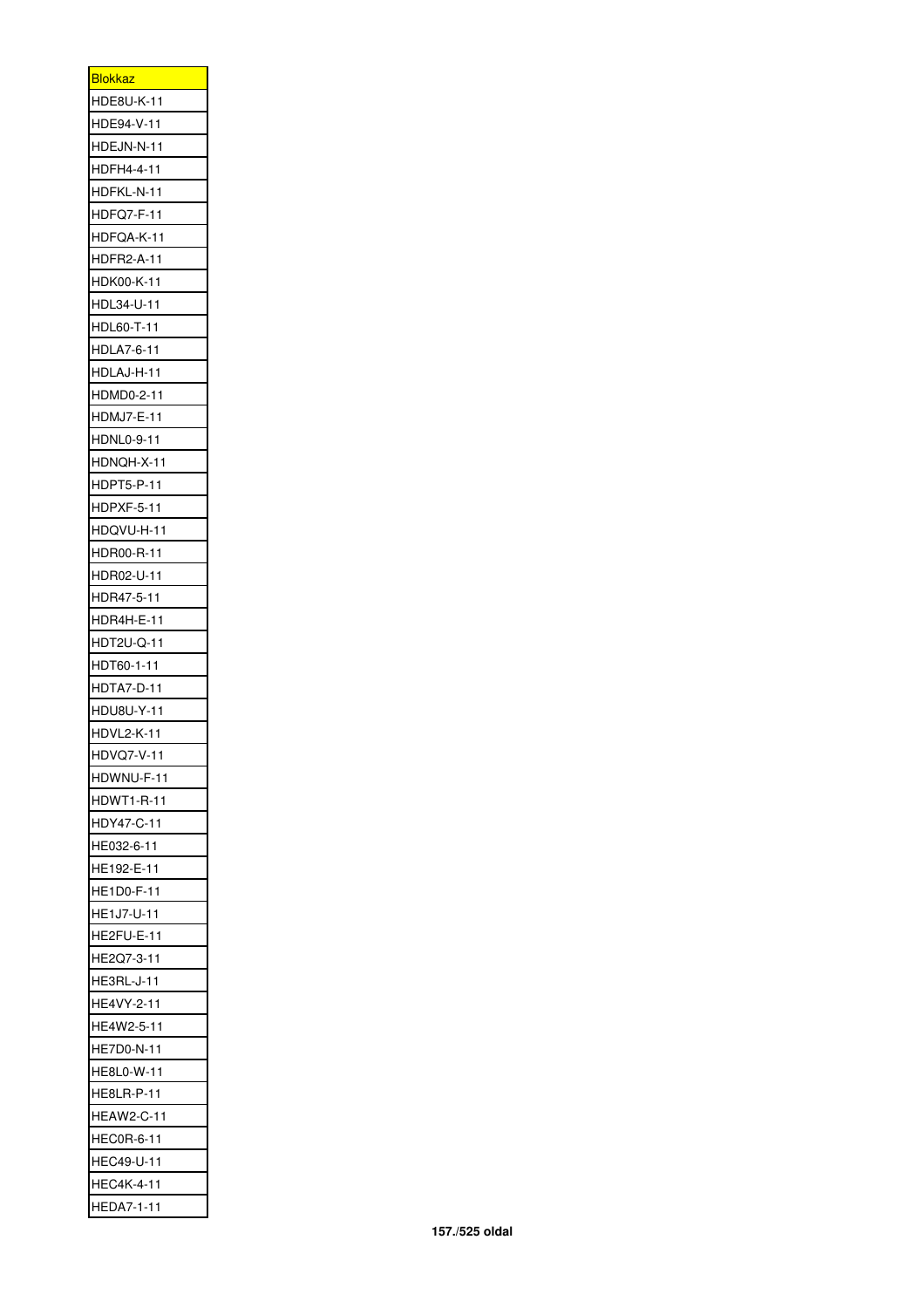| <b>Blokkaz</b>              |
|-----------------------------|
| HEEDK-F-11                  |
| HEEJF-H-11                  |
| HEEJK-L-11                  |
| HEFH2-3-11                  |
| <b>HEFL0-4-11</b>           |
| HEFLF-L-11                  |
| HEFQ8-J-11                  |
| HEFQK-U-11                  |
| <b>HEHP2-A-11</b>           |
| HEHTU-7-11                  |
| <b>HEL61-V-11</b>           |
| HELAF-F-11                  |
| HELAH-H-11                  |
| HEMDE-J-11                  |
| HENL0-A-11                  |
| HENQ7-P-11                  |
| <b>HEPTE-1-11</b>           |
|                             |
| HEPX7-X-11                  |
| <b>HER00-T-11</b>           |
| <b>HER0E-8-11</b>           |
| HET6E-H-11                  |
| HEUD1-A-11                  |
| HEUDE-Q-11                  |
| HEVQH-6-11                  |
| HEY47-D-11                  |
| HF0A7-M-11                  |
| HF0AJ-X-11                  |
| HF1J9-X-11                  |
| HF2KL-A-11                  |
| HF2Q7-4-11                  |
| HF2QF-C-11                  |
| HF500-7-11                  |
| HF662-J-11                  |
| HF7D2-R-11                  |
| HF8L0-X-11                  |
| HF8L1-Y-11                  |
| HF8L2-1-11                  |
| HF8Q7-A-11                  |
| HF8Q9-D-11                  |
|                             |
| HF9T0-6-11                  |
| HF9T2-8-11                  |
| HFAW4-F-11                  |
| HFC00-E-11                  |
| HFC02-H-11                  |
| HFC4F-2-11                  |
| <sup>:</sup> C4H-3-11<br>HF |
| HFD62-Q-11                  |
| HFEJ9-C-11                  |
| HFEJK-M-11                  |
| HFEP2-9-11                  |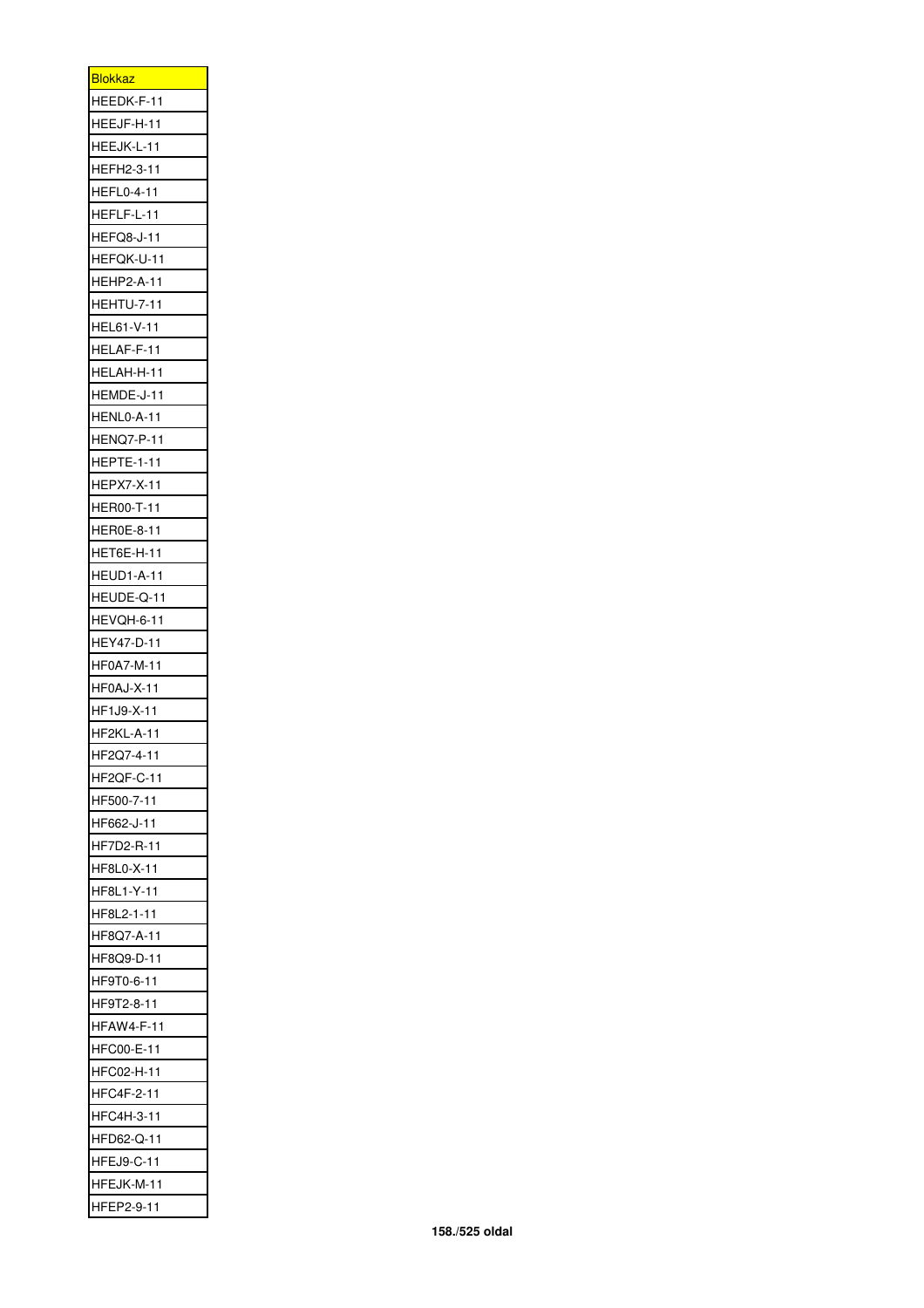| <b>Blokkaz</b>    |
|-------------------|
| <b>HFFH4-6-11</b> |
| <b>HFFL1-6-11</b> |
| HFFL2-7-11        |
| HFK4H-9-11        |
| <b>HFLA7-8-11</b> |
| HFLAH-J-11        |
| HFLH2-8-11        |
| HFMJJ-T-11        |
| <b>HFPXF-7-11</b> |
| HFR01-V-11        |
| <b>HFVW2-X-11</b> |
| HH0H3-P-11        |
| HH1JK-8-11        |
| HH546-L-11        |
| HH6AK-7-11        |
| HH7JJ-E-11        |
| HH8LE-E-11        |
| HH8Q6-A-11        |
| HH8QK-P-11        |
| HH9TE-N-11        |
| HHC0E-W-11        |
| HHC93-V-11        |
| HHEDE-D-11        |
| HHEJH-L-11        |
| HHEJK-N-11        |
| HHHXK-5-11        |
| HHK0F-5-11        |
| HHNLC-R-11        |
| HHNLF-V-11        |
| HPXF-8-1<br>ŀ     |
| HHR0E-A-11        |
| HHR4F-H-11        |
| HHT62-6-11        |
| HHTH3-J-11        |
| HHUDA-P-11        |
| <b>HHUJH-1-11</b> |
| HHVKW-H-11        |
| HHVL1-M-11        |
| <b>HHVQ7-Y-11</b> |
| HHWXF-F-11        |
| HHWXK-K-11        |
| HHY0F-K-11        |
| HJ0A8-Q-11        |
| HJ2LE-8-11        |
| HJ3T2-4-11        |
| HJ3TE-H-11        |
| HJ3XH-P-11        |
| HJ50E-Q-11        |
| HJ54F-W-11        |
| HJ662-L-11        |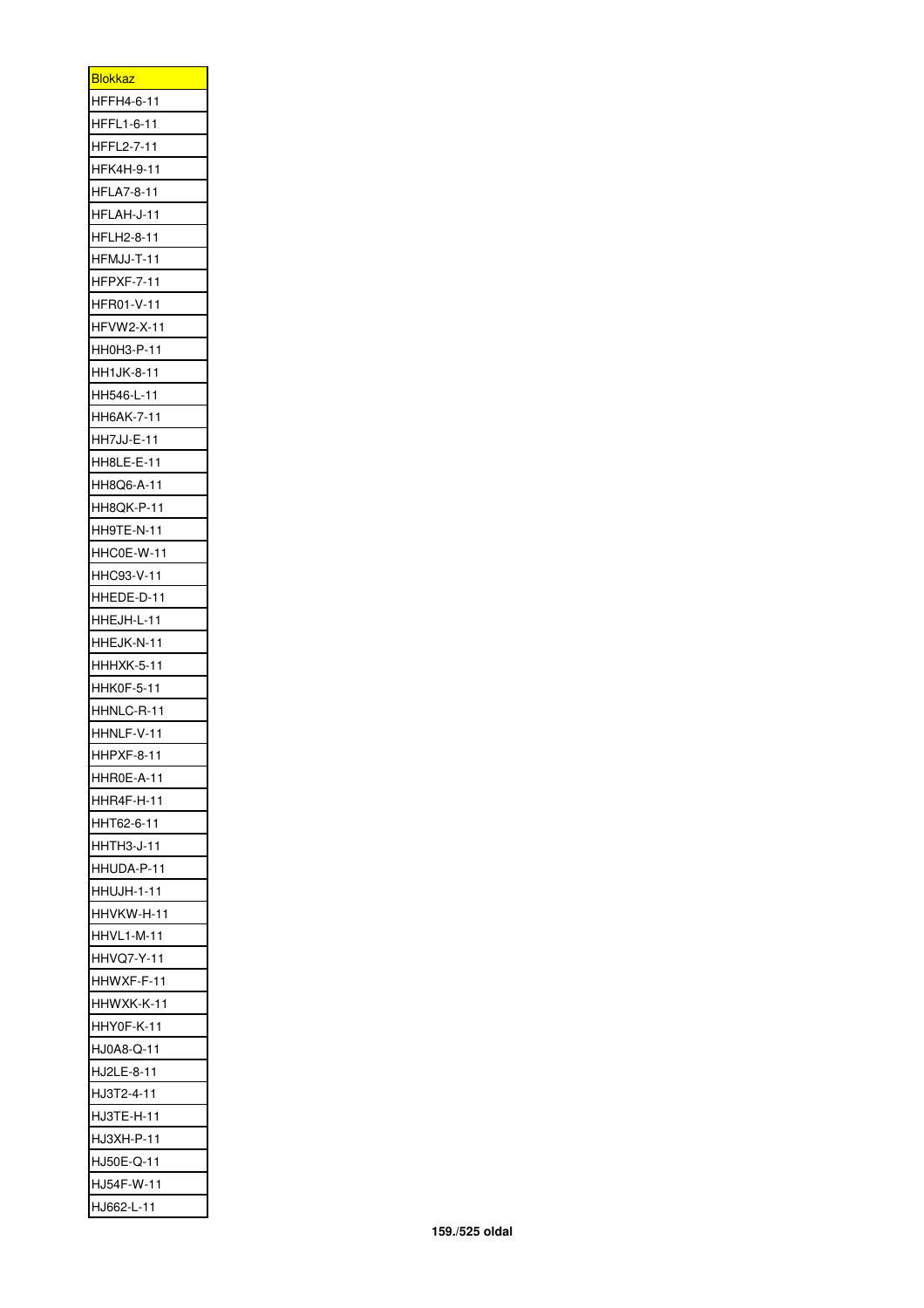| <b>Blokkaz</b>    |
|-------------------|
| HJ6AF-5-11        |
| HJ7D1-T-11        |
| HJ7DF-8-11        |
| HJ8L2-3-11        |
| HJC4K-7-11        |
| HJD61-R-11        |
| HJDAK-F-11        |
| HJFLE-N-11        |
| HJHTE-W-11        |
| HJJYW-L-11        |
| HJLAK-N-11        |
| HJNLF-W-11        |
| <b>HJPTF-5-11</b> |
| <b>HJR4K-M-11</b> |
| <b>HJUJ7-R-11</b> |
| HJVFU-C-11        |
| <b>HJVLE-3-11</b> |
| HJWTE-A-11        |
| HK06E-T-11        |
| HK1DE-2-11        |
| HK1JK-A-11        |
| HK2L5-1-11        |
| HK3T5-8-11        |
| HK3TE-J-11        |
| HK3XK-T-11        |
| HK54K-2-11        |
| HK65Y-J-11        |
| HK66F-2-11        |
| <b>HK8LF-J-11</b> |
| HK9T2-C-11        |
| HK9XK-1-11        |
| <b>HKD5Y-Q-11</b> |
| HKD62-U-11        |
| HKD6E-7-11        |
| HKE8U-Q-11        |
| HKEDF-H-11        |
| <b>HKEP7-K-11</b> |
| <b>HKHT1-J-11</b> |
| <b>HKHT2-K-11</b> |
| HKHTF-Y-11        |
| <b>HKK0F-7-11</b> |
| HKLAJ-N-11        |
| HKMJ9-N-11        |
| HKNL1-H-11        |
| <b>HKNL2-J-11</b> |
| HKNLE-W-11        |
| <b>HKPT2-R-11</b> |
| HKPTF-6-11        |
| HKQYW-U-11        |
| HKR02-1-11        |
|                   |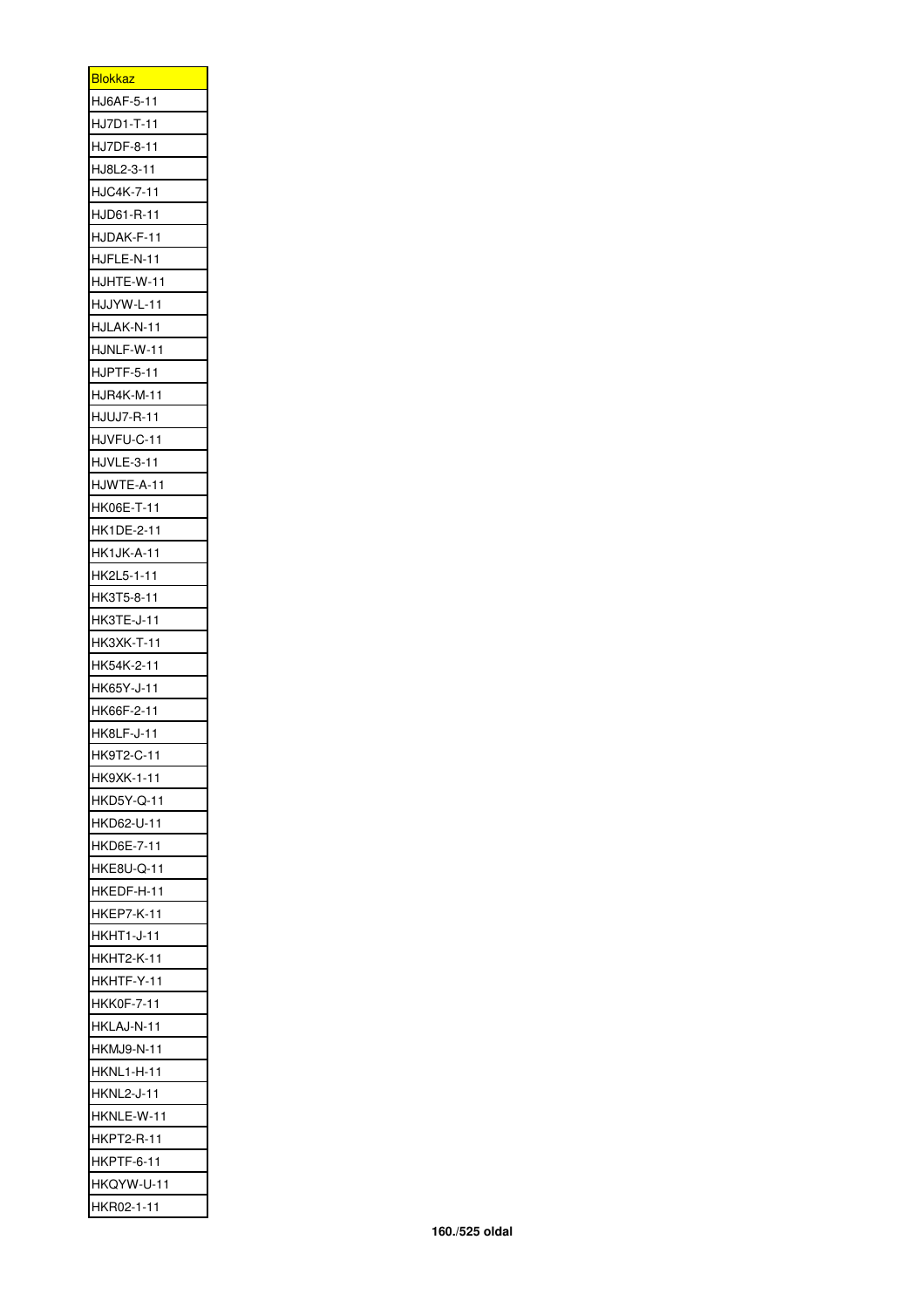| <b>Blokkaz</b>    |
|-------------------|
| HKR0E-D-11        |
| HKT62-8-11        |
| HKTAJ-V-11        |
| HKUJ6-R-11        |
| <b>HKUJJ-4-11</b> |
| HKWTF-D-11        |
| <b>HKY4J-U-11</b> |
| HL05Y-C-11        |
| HL2KL-F-11        |
| HL2LF-C-11        |
| <b>HL2QJ-K-11</b> |
| HL3TF-L-11        |
| HL501-D-11        |
| HL50F-U-11        |
| HL8L1-4-11        |
| HL8LF-K-11        |
| HL8Q7-F-11        |
| HLA33-Q-11        |
| HLAYY-J-11        |
| HLDAH-F-11        |
| HLFQK-1-11        |
| HLHTF-1-11        |
| HLHXH-6-11        |
| HLHXK-8-11        |
| HLK4K-H-11        |
| HLLAH-N-11        |
| HLMDF-Q-11        |
| HLMJH-W-11        |
| HLNLF-Y-11        |
| HLPT5-W-11        |
| HLPXJ-E-11        |
| HLQYY-X-11        |
| HLR4J-N-11        |
| HLTAH-V-11        |
| HLUJH-4-11        |
| <b>HLUP3-V-11</b> |
| HLVQH-C-11        |
| HLVW3-4-11        |
| HLY4H-U-11        |
| HM2L2-Y-11        |
| HM3T1-6-11        |
| HM54H-2-11        |
| HM6AK-C-11        |
| HM8LA-F-11        |
| HM9X9-T-11        |
| HMD61-V-11        |
| HMFL2-D-11        |
| HMFL8-L-11        |
| <b>HMFQ9-R-11</b> |
| HML61-3-11        |
|                   |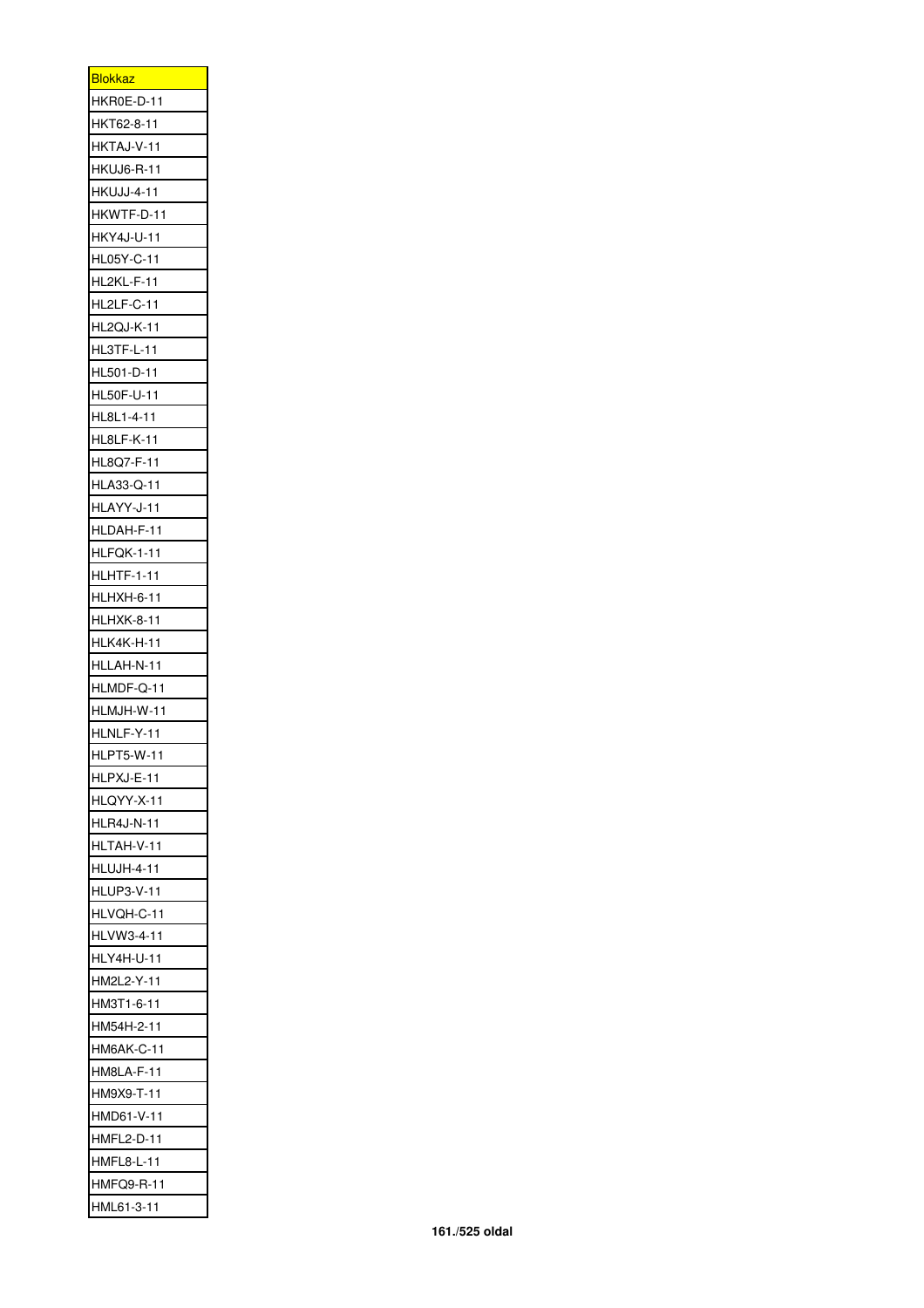| <b>Blokkaz</b>    |
|-------------------|
| HMNLA-V-11        |
| HMNLE-Y-11        |
|                   |
| HMNQK-8-11        |
| HMR0E-F-11        |
| HMT6E-P-11        |
| HMUD1-J-11        |
| HMVQJ-E-11        |
| HMVQK-F-11        |
| HN06E-W-11        |
| HN0AJ-5-11        |
| HN1DE-5-11        |
| HN2LE-D-11        |
| HN2Q7-A-11        |
| HN2QK-N-11        |
| HN3T1-7-11        |
| HN50E-V-11        |
| HN6A9-4-11        |
| HN6AJ-C-11        |
| HN7D1-X-11        |
| HN9T1-E-11        |
| HNHX9-2-11        |
| HNK01-V-11        |
| HNL5Y-2-11        |
| HNVKN-E-11        |
| HP1D1-R-11        |
| HP2KL-K-11        |
| HP2L2-2-11        |
|                   |
| HP2LF-F-11        |
| HP7DF-E-11        |
| HP8LF-N-1<br>1    |
| HP9X9-V-11        |
| HPDAJ-L-11        |
| <b>HPEJ9-L-11</b> |
| <b>HPK4J-K-11</b> |
| HPPXJ-J-11        |
| <b>HPR4K-T-11</b> |
| HPTAK-2-11        |
| <b>HPUJJ-8-11</b> |
| <b>HPVL1-U-11</b> |
| HPVQJ-H-11        |
| HPY4K-1-11        |
| HQ0AJ-7-11        |
| HQ0AK-8-11        |
| HQ1JK-H-11        |
| HQ2L1-2-11        |
| HQ2QK-Q-11        |
| HQ3RL-U-11        |
| HQ8L1-8-11        |
| HQED1-7-11        |
| <b>HQFL1-F-11</b> |
|                   |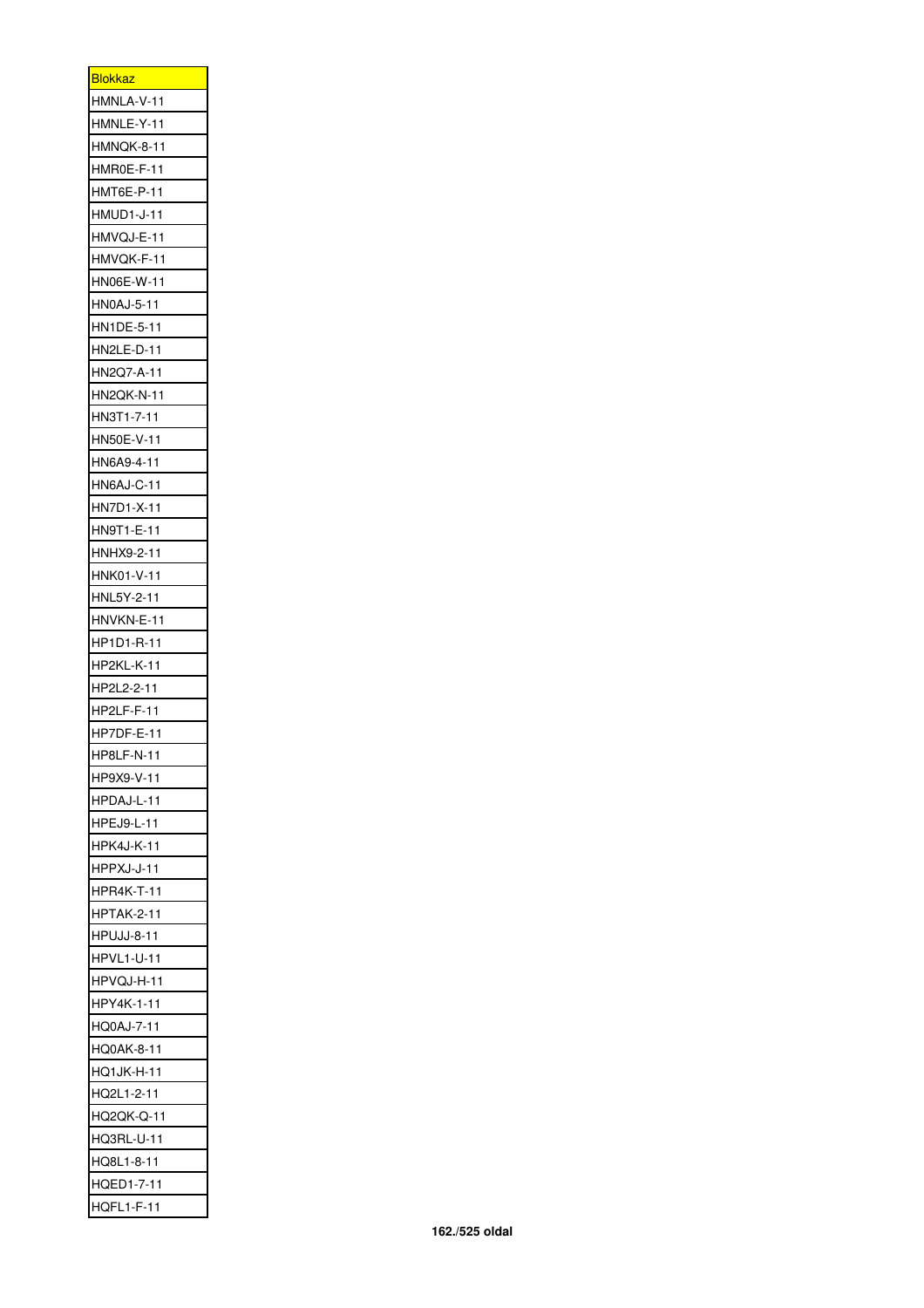| <b>Blokkaz</b>    |
|-------------------|
| <b>HQHT1-P-11</b> |
| HQK01-X-11        |
| HQL61-6-11        |
| HQNQJ-A-11        |
| HQNQK-C-11        |
| HQUD1-M-11        |
| <b>HQVL1-V-11</b> |
| <b>HQWT1-4-11</b> |
| HR2QK-R-11        |
| HR3RN-X-11        |
| HR54K-8-11        |
| HR8L1-9-11        |
| HR8LF-Q-11        |
| HRC4K-F-11        |
| HRDAH-M-11        |
| HREJJ-W-11        |
| <b>HRFL1-H-11</b> |
| HRFQJ-5-11        |
| HRFQK-6-11        |
|                   |
| HRHTF-6-11        |
| HRHXK-E-11        |
| HRK4K-N-11        |
| HRPXJ-L-11        |
| HRR01-6-11        |
| HRR0F-M-11        |
| <b>HRR4H-T-11</b> |
| <b>HRR4J-U-11</b> |
| <b>HRUD1-N-11</b> |
| HRVKL-F-11        |
| HRVLF-C-1         |
| HRWXJ-T-11        |
| HRY0F-U-11        |
| HRY4J-2-11        |
| HT05L-6-11        |
| HT3RY-9-11        |
| HT3T1-C-11        |
| HT4YN-7-11        |
| HT50F-2-11        |
| HT7CN-P-11        |
| HT8KL-V-11        |
| HT9RY-H-11        |
| HT9T1-K-11        |
| HT9TF-1-11        |
| HTC4H-E-11        |
| <b>HTD5N-N-11</b> |
| HTD6F-H-11        |
| HTECL-U-11        |
| ED1-9-11<br>HTE   |
| HTFKY-F-11        |
| HTFLF-Y-11        |
|                   |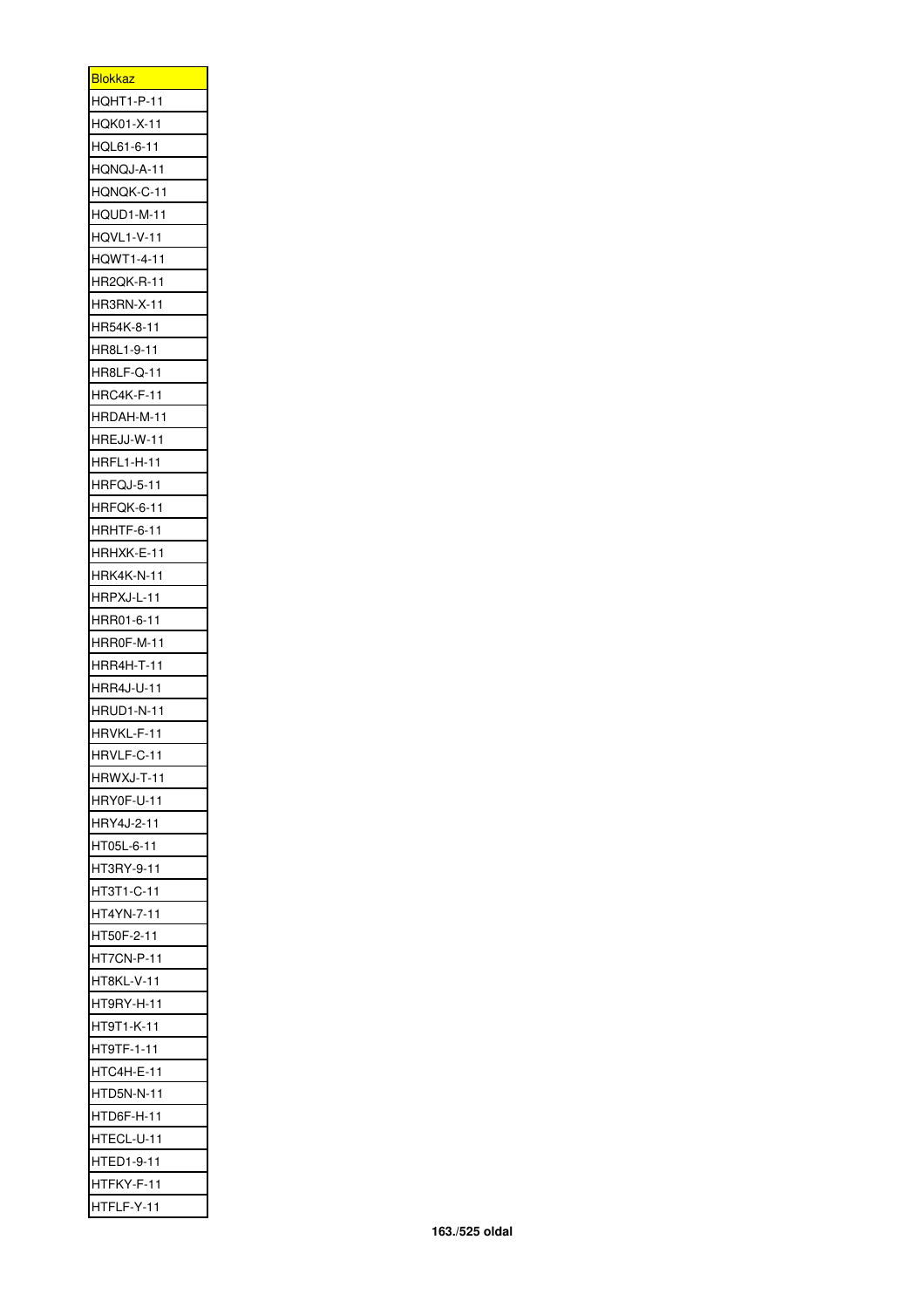| <b>Blokkaz</b>                  |
|---------------------------------|
| HTLAK-X-11                      |
| HTMCW-C-11                      |
| HTMD1-H-11                      |
| HTMJK-6-11                      |
| HTNLF-6-11                      |
| HTPRL-J-11                      |
| HTQYL-R-11                      |
| <b>HTR4K-W-11</b>               |
| HTUJH-A-11                      |
| HTVQ6-8-11                      |
| HU3X9-T-11                      |
| <b>HU7CY-2-11</b>               |
| HU9RN-7-11                      |
| HUC46-5-11                      |
| HUNKN-D-11                      |
| HUT5Y-E-11                      |
| HUUJH-C-11                      |
| <b>HV1CY-V-11</b>               |
| <b>HV3RY-C-11</b>               |
| HVD5Y-2-11                      |
| HVNQ6-4-11                      |
| HVTA9-X-11                      |
| HVUJ9-6-11                      |
| HVWX9-N-11                      |
|                                 |
| HWT61-K-11                      |
| HX3T1-H-11<br><b>HXFL1-N-11</b> |
|                                 |
| HXK01-5-11<br>HY6A9-E-11        |
|                                 |
| HYFKY-M-11                      |
| <b>HYLA9-U-11</b>               |
| HYUCY-T-11                      |
| J01FQ-4-09                      |
| J01TJ-8-09                      |
| J02UN-F-09                      |
| J02YP-M-09                      |
| J045P-N-12                      |
| J052R-V-09                      |
| J05CN-3-09                      |
| J05CR-6-09                      |
| J06KV-J-09                      |
| J07RP-L-09                      |
| J07T1-X-09                      |
| J08YA-8-12                      |
| J090F-M-09                      |
| J094L-W-09                      |
| J094P-1-09                      |
| J0A61-E-09                      |
| J0A6F-V-09                      |
| J0CJM-E-09                      |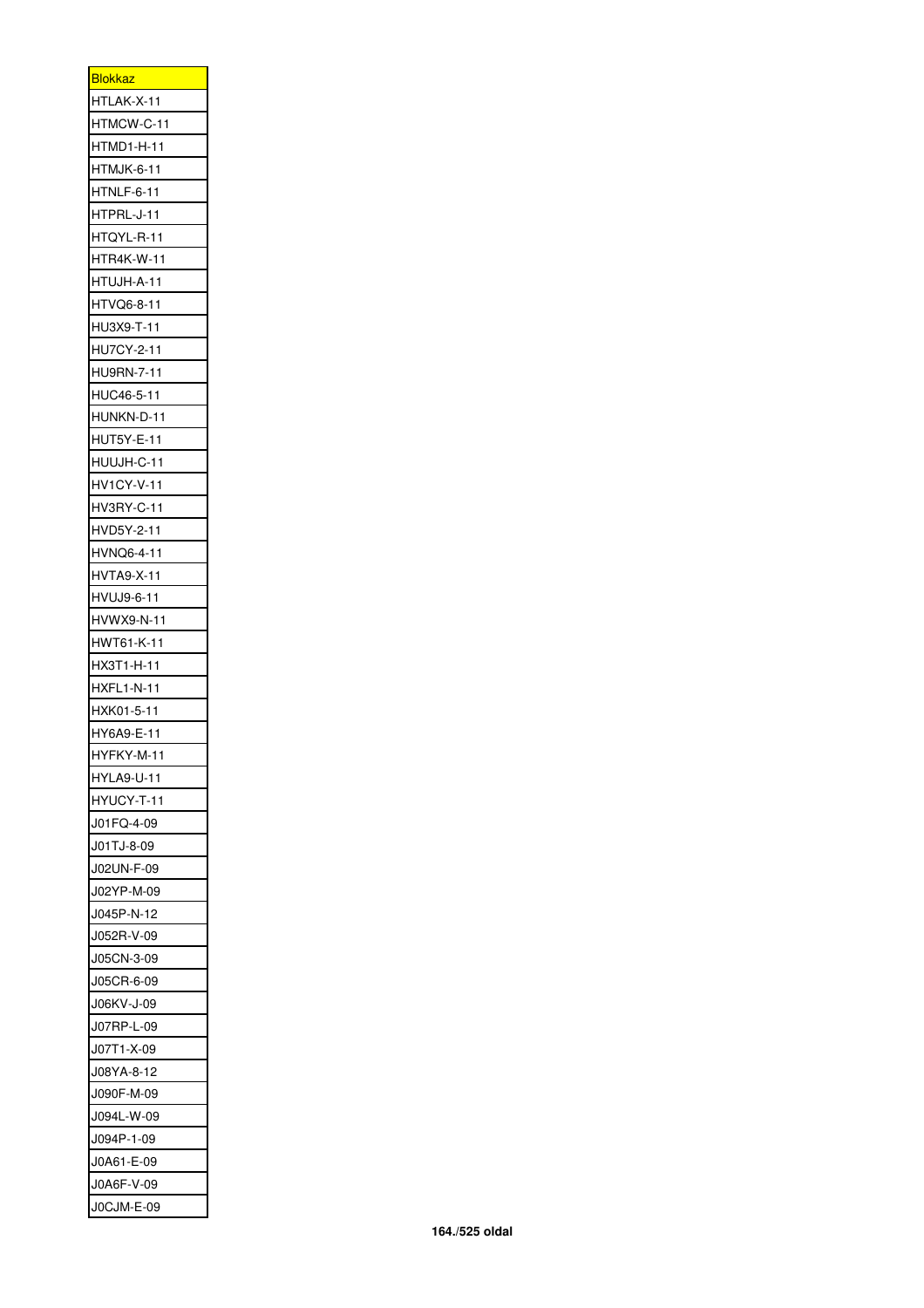| <b>Blokkaz</b> |
|----------------|
| J0DEA-2-09     |
| J0ERP-T-09     |
| J0EXP-Y-09     |
| J0FYM-Y-09     |
| J0H0F-U-09     |
| J0H0J-W-09     |
| J0H4F-Y-09     |
| J0J18-P-09     |
| J0J6J-5-09     |
| J0KJM-M-09     |
| JOLLJ-M-09     |
| J0MRR-3-09     |
| J0MTJ-V-09     |
| J0MXP-6-09     |
| J0P0F-2-09     |
|                |
| J0P0J-4-09     |
| J0P4P-E-09     |
| J0PVU-A-09     |
| J0Q1A-Y-09     |
| J0Q5P-9-12     |
| J0Q5Q-J-09     |
| J0QAF-E-09     |
| J0RCP-Q-09     |
| J0RJF-N-09     |
| J0RJP-W-09     |
| J0TKV-5-09     |
| J0TQP-5-09     |
| J0UMA-P-09     |
| J0URX-F-09     |
| J0VYV-M-09     |
| J0W4F-D-09     |
| J0X5P-P-09     |
| J0X5V-V-09     |
| J0XAL-R-09     |
| J0Y2Q-N-09     |
| J1094-A-09     |
| J10KN-5-09     |
| J10KP-6-09     |
| J11FU-8-09     |
| J11MA-W-09     |
| J11XF-C-09     |
| J134F-L-09     |
| J134L-Q-09     |
| J134P-U-09     |
| J14AL-Y-09     |
| J15CP-X-12     |
| J15CQ-6-09     |
| J16QF-A-09     |
| J16QL-F-09     |
| J16QP-K-09     |
|                |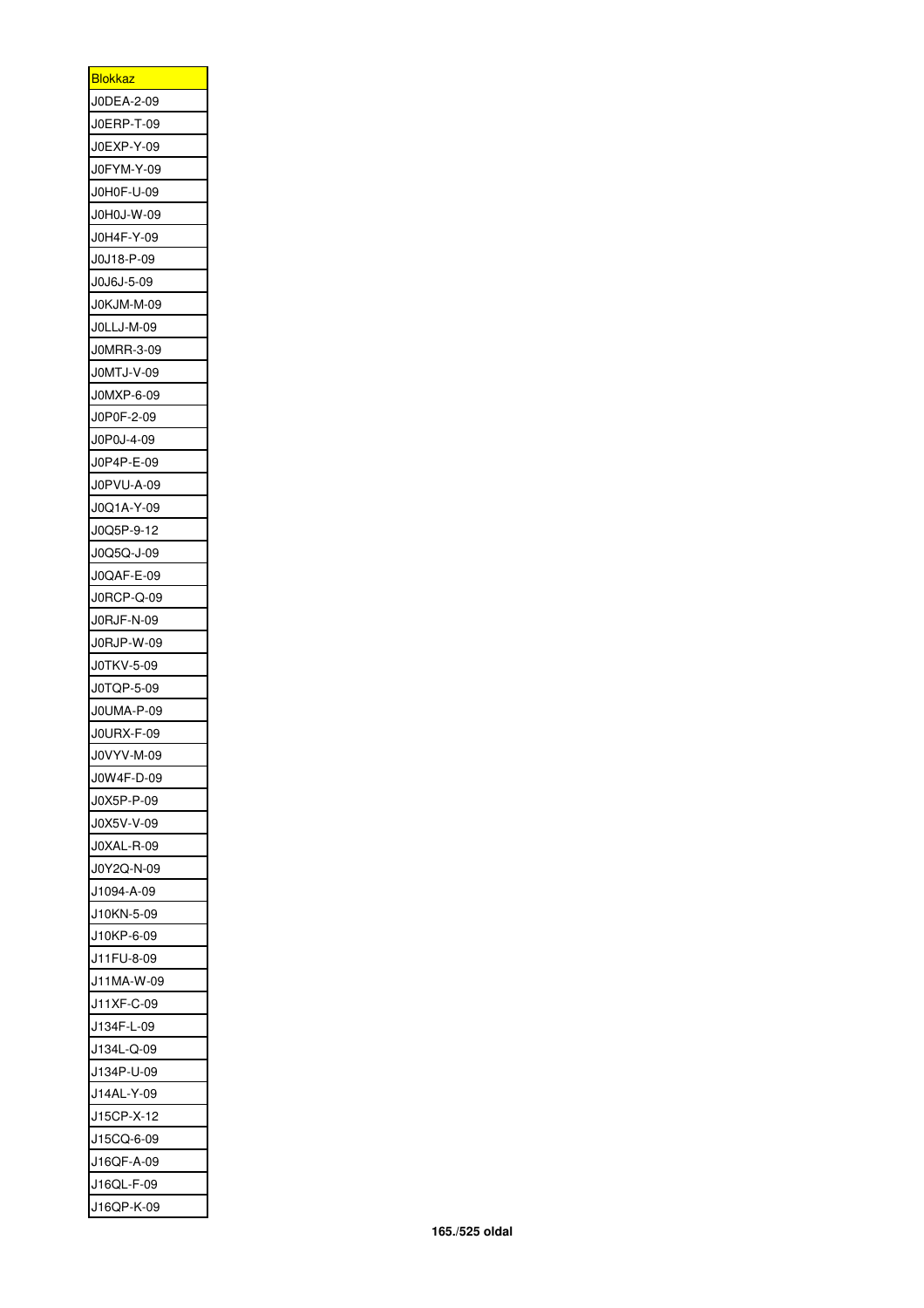| <u>Blokkaz</u> |
|----------------|
| J17TJ-H-09     |
| J17XF-K-09     |
| J17XL-P-09     |
| J18U8-9-09     |
| J1904-A-09     |
| J194M-Y-09     |
| J19VU-X-09     |
| J1A1A-L-09     |
| J1A5R-6-09     |
| J1A6E-V-09     |
| J1AAN-8-09     |
| J1C34-H-09     |
| J1CCQ-D-09     |
| J1CJF-9-09     |
| J1CK3-X-09     |
| J1DEA-3-09     |
| J1DKP-D-12     |
|                |
| J1DQP-R-09     |
| J1EXL-W-09     |
| J1EXP-1-09     |
| J1J5X-K-09     |
| J1JAF-8-09     |
| J1JAL-D-09     |
| J1K78-Y-09     |
| J1KCR-M-09     |
| J1KCV-Q-09     |
| J1KJL-M-09     |
| J1KJP-Q-09     |
| J1LQP-Y-09     |
| J1MRV-7-09     |
| J1MXM-5-09     |
| J1NUA-R-09     |
| J1P4L-C-09     |
| J1P4M-D-09     |
| J1Q1A-1-09     |
| J1TEK-Q-09     |
| J1TQL-3-09     |
| J1UXL-A-09     |
| J1X5V-W-09     |
| J1YJM-3-09     |
| J1YJP-5-09     |
| J20KR-9-09     |
| J20QF-5-09     |
| J20QM-A-09     |
| J22P4-U-09     |
| J22YP-P-09     |
| J245P-X-09     |
| J246J-T-09     |
| J24AF-V-09     |
| J24AL-1-09     |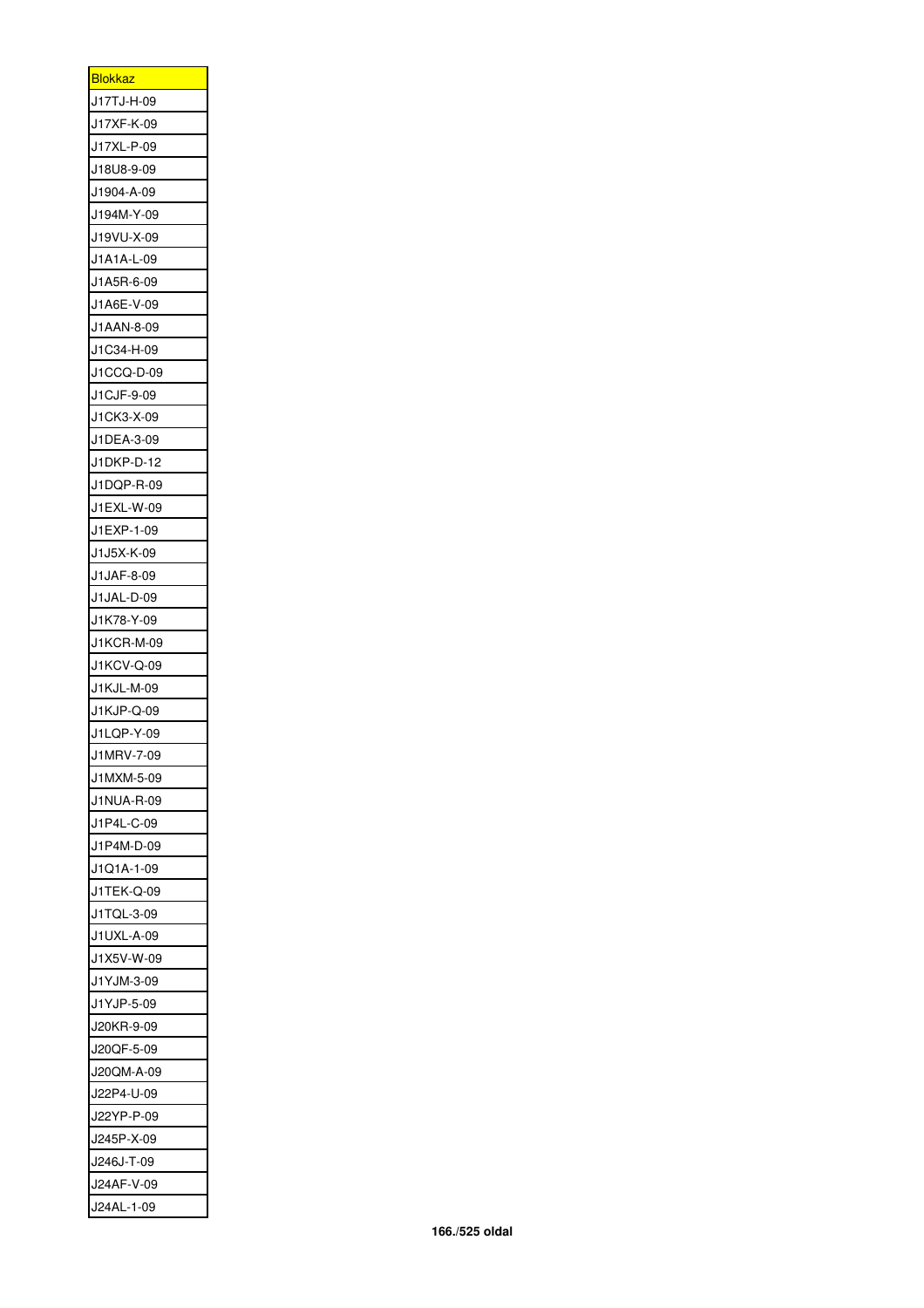| <u>Blokkaz</u>           |
|--------------------------|
| J24AM-2-09               |
| J252U-1-09               |
| J2534-A-09               |
| J25JF-4-09               |
| J268R-6-09               |
| J26KR-H-09               |
|                          |
| J2A18-K-09               |
| J2A1A-M-09               |
| J2A5V-A-09               |
| J2C2Q-4-09               |
| J2CJF-A-09               |
| J2DKV-T-09               |
| J2EFU-P-09               |
| J2ET8-F-09               |
| J2EXF-T-09               |
| J2FUA-L-09               |
| J2FYV-9-09               |
| J2H4F-2-09               |
| J2J5N-A-09               |
| J2J5R-E-09               |
| J2JAL-E-09               |
| J2JAP-J-09               |
| J2K2U-E-09               |
| J2LKQ-V-09               |
| J2LQF-R-09               |
| J2P4P-H-09               |
| J2R2R-K-09               |
| J2R34-X-09               |
| J2R78-7-09               |
| J2R7J-H-09               |
| J2RD3-7-09               |
| J2RJP-Y-09               |
| J2T8Q-R-09               |
| J2TQF-Y-09               |
| J2TQM-5-09               |
| J2VNU-C-09               |
| J2VYP-J-09               |
| J2X18-6-09               |
| J2X5X-1-09               |
| J2XAL-U-09               |
| J2Y2R-R-09               |
| J2YCP-1-09               |
| J30L8-U-09               |
| J31RU-M-09               |
| J31XF-E-09               |
| J32YP-Q-09               |
| J34AM-3-09               |
| J368Q-6-09               |
|                          |
| J36KQ-H-09<br>J37H4-U-09 |
|                          |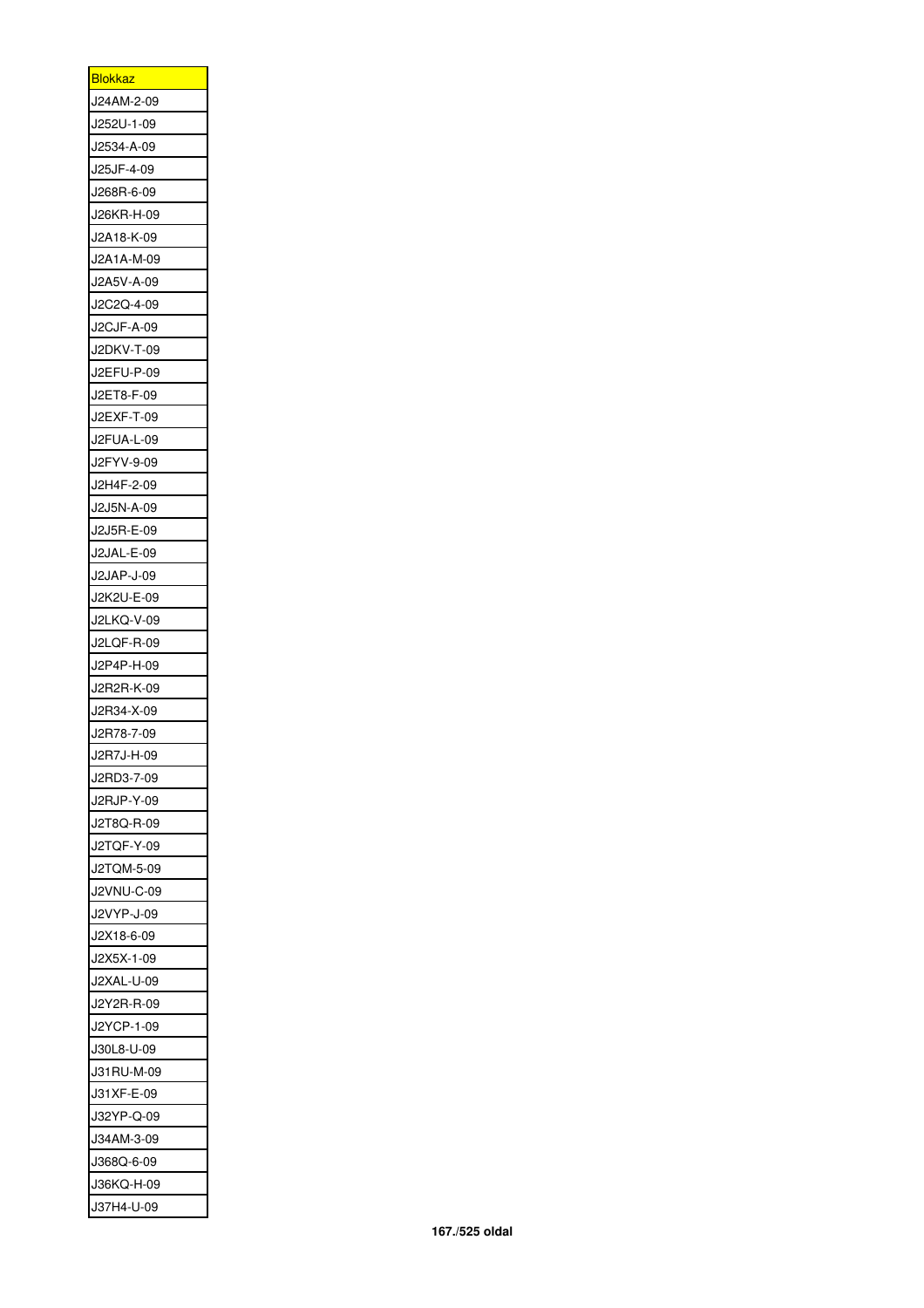| <u>Blokkaz</u>  |
|-----------------|
| J37RN-N-09      |
| J3A5U-A-09      |
| J3CDE-6-09      |
| J3CJF-C-09      |
| J3DEA-5-09      |
| J3EMK-M-09      |
| J3EXF-U-09      |
| J3EXM-1-09      |
| J3FYV-A-09      |
| J3LKV-2-09      |
| J3MRP-W-12      |
| J3MRU-8-09      |
| J3MXF-2-09      |
| J3NYX-L-09      |
| J3P08-X-09      |
|                 |
| J3P4E-8-09      |
| J3RJE-Q-09      |
| J3RJM-X-09      |
| J3T8R-U-09      |
| J3TQF-1-09      |
| J3W08-5-09      |
| J3X5V-Y-09      |
| J3XAF-Q-09      |
| J3YD8-M-09      |
| J40QF-7-09      |
| J41T8-4-09      |
| J41XF-F-09      |
| J42YU-W-09      |
| J434M-V-09      |
| J441A-H-09      |
| J441X-4-09      |
| J445Q-2-09      |
| J445V-6-09      |
| J44AL-3-09      |
| J46KU-M-09      |
| J47RP-J-12      |
| J494F-W-09      |
| J494L-2-09      |
| J4AAL-9-09      |
| J4D94-U-09      |
| ERQ-Y-09<br>J4E |
| J4EXF-V-09      |
| J4EXM-2-09      |
| J4H4E-3-09      |
| J4H4L-8-09      |
| J4HW4-K-09      |
| J4J5V-L-09      |
| J4JAE-A-09      |
| J4JAM-J-09      |
| J4L94-2-09      |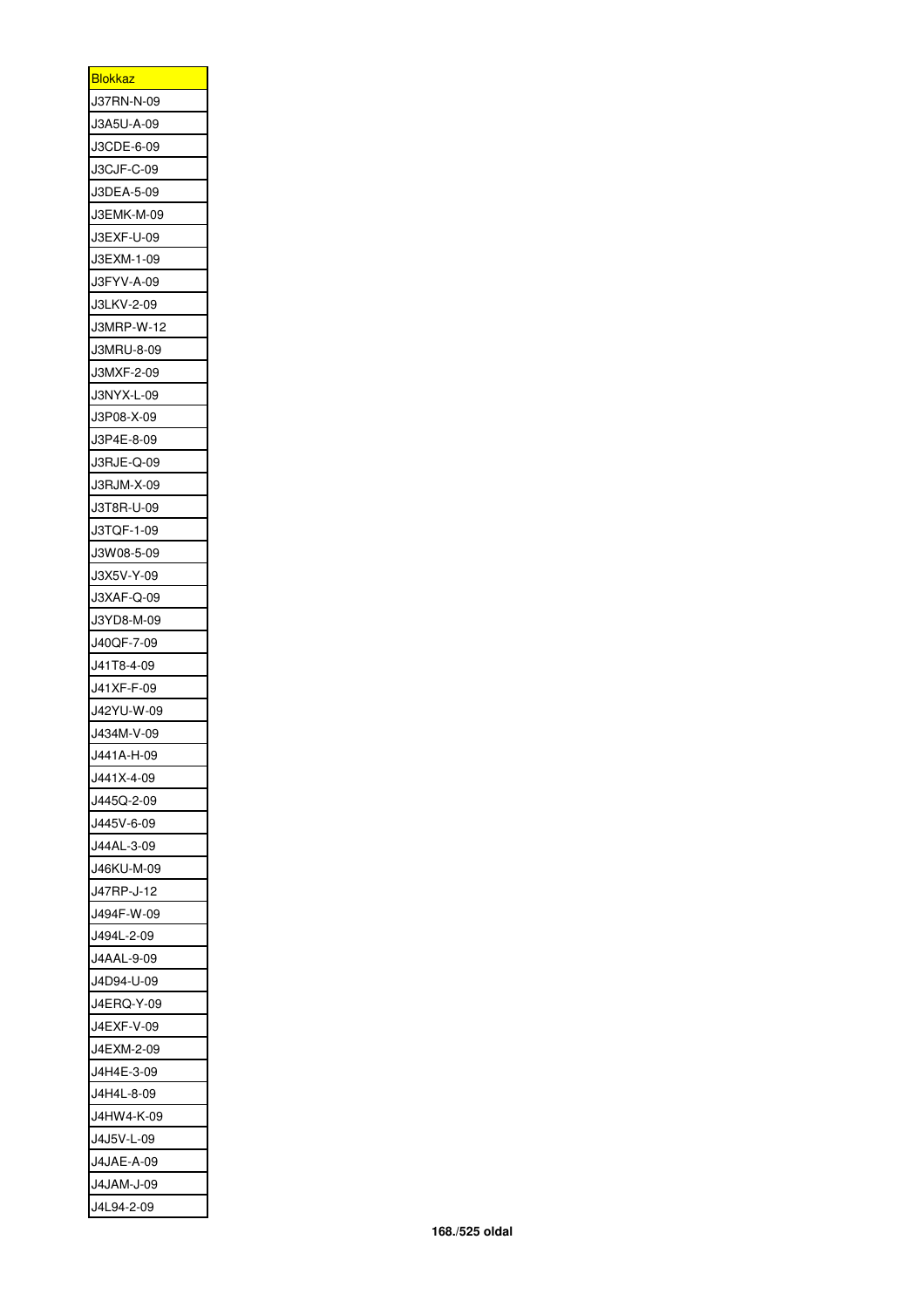| <u>Blokkaz</u> |
|----------------|
| J4LE8-A-09     |
| J4LQE-T-09     |
| J4LQP-3-09     |
| J4MMA-M-09     |
| J4MRV-A-09     |
| J4MXL-7-09     |
| J4MXM-8-09     |
| J4NYQ-E-09     |
| J4NYV-K-09     |
| J4QAE-J-09     |
| J4QAF-K-09     |
| J4R2R-M-09     |
| J4R7Y-1-09     |
| J4RJL-X-09     |
| J4RJM-Y-09     |
| J4TKV-9-09     |
| J4TQL-6-09     |
|                |
| J4UXP-J-09     |
| J4W4E-H-09     |
| J4W4M-P-09     |
| J4WW4-Y-09     |
| J4X1Y-Y-09     |
| J4XAL-W-09     |
| J4XAM-X-09     |
| J4XAP-1-09     |
| J4YCV-8-09     |
| J4YJM-6-09     |
| J50QF-8-09     |
| J50QP-H-09     |
| J51MY-P-09     |
| J534M-W-09     |
| J545Q-3-09     |
| J545V-7-09     |
| J55JM-D-09     |
| J5694-N-09     |
| J56EY-N-09     |
| J56QF-F-09     |
| J57H4-W-09     |
| J57MY-W-09     |
| J57RP-K-12     |
| J57XM-V-09     |
| J58YP-1-09     |
| J594M-4-09     |
| J5AAM-C-09     |
| J5C7Y-M-09     |
| J5CCP-9-12     |
| J5CJM-L-09     |
| J5D94-V-09     |
| J5DQL-T-09     |
| J5DQM-U-09     |
|                |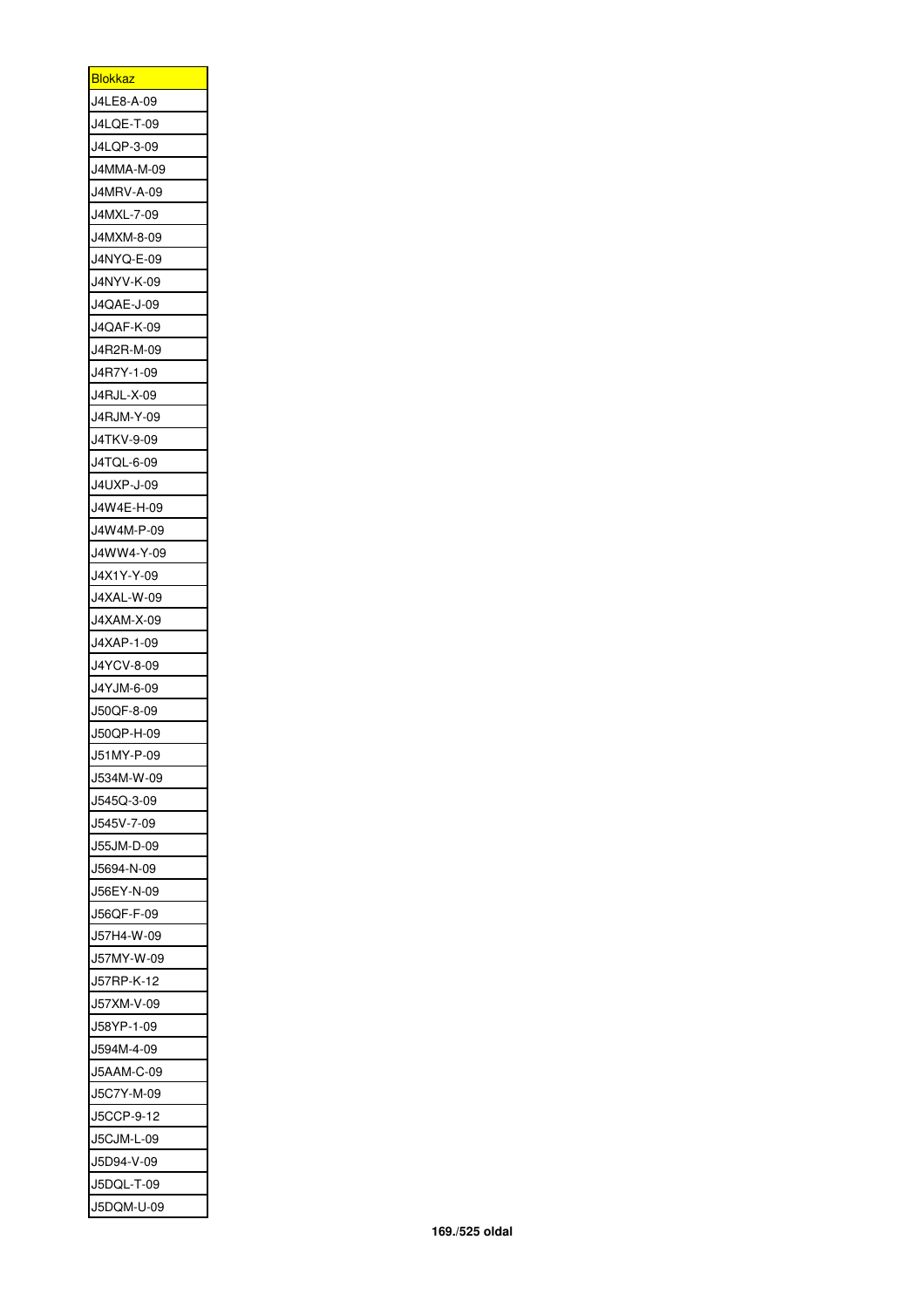| <b>Blokkaz</b>           |
|--------------------------|
| J5EH4-4-09               |
| J5EMC-H-09               |
| J5EXF-W-09               |
| J5EXL-2-09               |
| J5H4E-4-09               |
| J5H4F-5-09               |
| J5H4L-9-09               |
| J5H4M-A-09               |
| J5HW4-L-09               |
| J5JAL-J-09               |
|                          |
| J5JAM-K-09<br>J5KJL-R-09 |
|                          |
| J5KJP-V-09               |
| J5LQL-1-09               |
| J5MRX-E-09               |
| J5NUP-9-09               |
| J5NV0-L-09               |
| J5NYP-7-12               |
| J5NYV-L-09               |
| J5P4F-C-09               |
| J5P4L-H-09               |
| J5P4P-L-09               |
| J5Q1M-F-09               |
| J5Q1Y-T-09               |
| J5QAL-Q-09               |
| J5RCP-W-09               |
| J5RJM-1-09               |
| J5TKP-5-09               |
| J5TQM-8-09               |
| J5URR-F-09               |
| J5URU-J-09               |
| J5UXF-A-09               |
| J5UXL-F-09               |
| J5VYP-M-09               |
| J5VYX-V-09               |
| J5XAP-2-09               |
| J5YJM-7-09               |
| J61XM-P-09               |
| J61XP-R-09               |
| J62YR-W-09               |
| J63W4-7-09               |
| J645T-6-09               |
| J64AP-8-09               |
| J65CP-A-09               |
| J66QF-H-09               |
| J66QM-N-09               |
| J67XM-W-09               |
| J67XP-Y-09               |
|                          |
| J694L-4-09<br>J694P-7-09 |
|                          |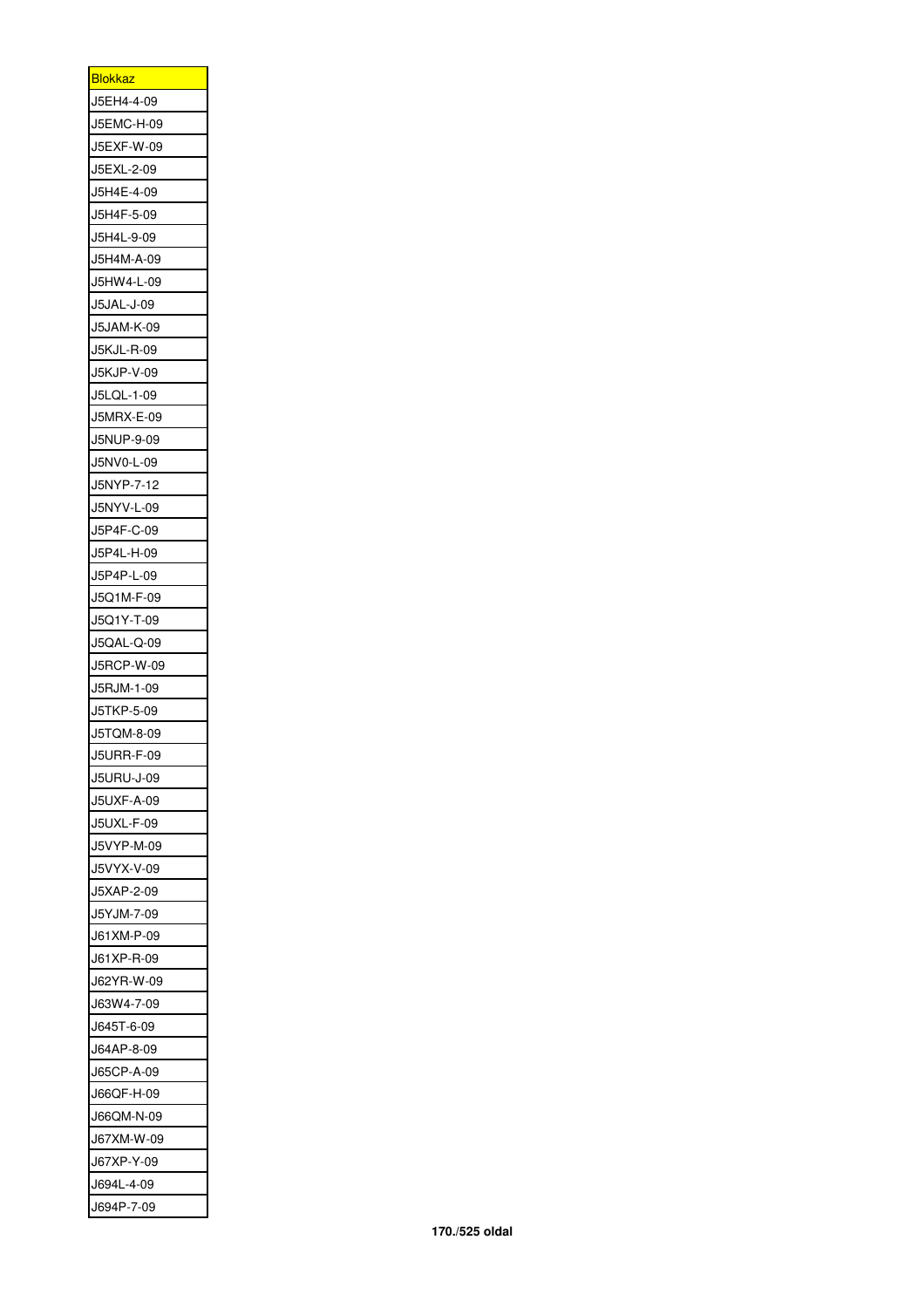| <u>Blokkaz</u> |
|----------------|
| J6A5R-C-09     |
| J6AAM-D-09     |
| J6AAP-F-09     |
| J6C7P-D-09     |
| J6CJM-M-09     |
| J6DL1-4-09     |
| J6DQL-U-09     |
| J6DQM-V-09     |
| J6EXL-3-09     |
| J6FYU-D-09     |
| J6H4M-C-09     |
| J6LKP-R-12     |
| J6LQM-3-09     |
| J6MMC-Q-09     |
| J6MTH-2-09     |
| J6MXF-5-09     |
| J6QAE-L-09     |
|                |
| J6QAM-T-09     |
| J6R7A-E-09     |
| J6RCP-Q-12     |
| J6TKU-A-09     |
| J6TKX-E-09     |
| J6TQM-9-09     |
| J6UXL-H-09     |
| J6UXM-J-09     |
| J6VU8-3-09     |
| J6VYX-W-09     |
| J6W4L-Q-09     |
| J6X1L-N-09     |
| J6XAL-Y-09     |
| J6XAP-3-09     |
| J6Y78-K-09     |
| J6YJM-8-09     |
| J70KX-M-09     |
| J70QM-H-09     |
| J70QP-K-09     |
| J71M8-2-09     |
| J71MC-5-09     |
| J71MP-H-09     |
| J71RP-E-12     |
| J72U8-9-09     |
| J72UC-D-09     |
| J72UP-Q-09     |
| J734M-Y-09     |
| J7353-F-09     |
| J741P-Y-09     |
| J745Q-5-09     |
| J74AF-2-09     |
| J75CQ-D-09     |
| J75CU-H-09     |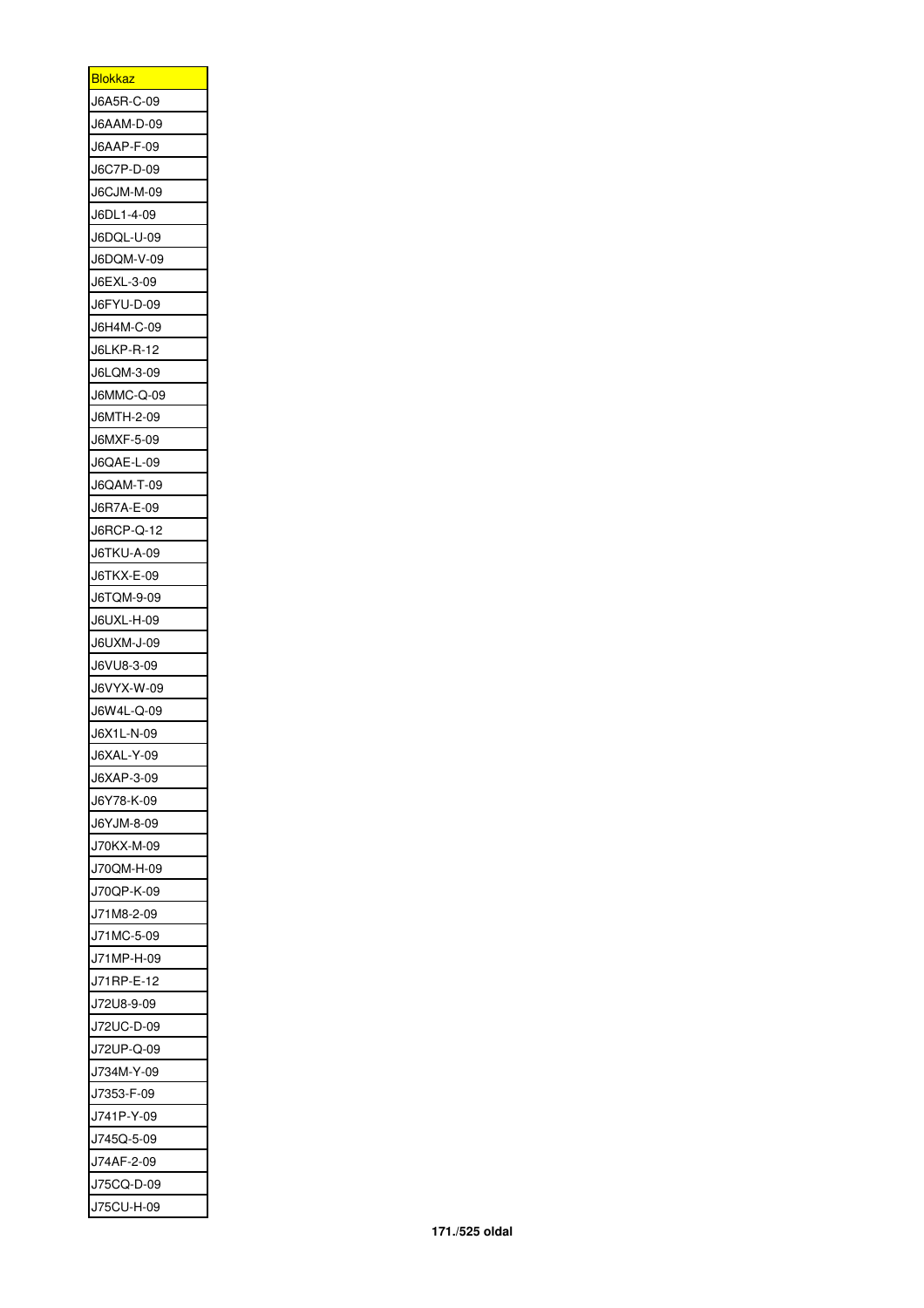| <u>Blokkaz</u>    |
|-------------------|
| J75JE-8-09        |
| J76EP-F-09        |
| J77RP-M-12        |
| J78YM-1-09        |
| J7AAM-E-09        |
| J7AAN-F-09        |
| J7FUM-3-09        |
| J7H4M-D-09        |
| J7JAP-P-09        |
| J7KD3-6-09        |
| J7LKX-8-09        |
| J7MMA-Q-09        |
| J7MXE-5-09        |
| J7NYM-E-09        |
| J7Q1A-7-09        |
| J7Q1H-D-09        |
| J7Q5X-Y-09        |
|                   |
| J7QAM-U-09        |
| J7R7C-H-09        |
| J7R7X-3-09        |
| J7RJH-X-09        |
| J7RJM-3-09        |
| J7TQE-4-09        |
| J7TQH-6-09        |
| J7URQ-H-09        |
| J7UXM-K-09        |
| J7UXP-M-09        |
| J7VYM-M-09        |
| J7VYR-R-09        |
| J7W4P-V-09        |
| J7X5X-6-09        |
| J7YCM-4-09        |
| J7YCR-8-09        |
| J7YJP-C-09        |
| J81T3-3-09        |
| J81XH-M-09        |
| J81XP-U-09        |
| J82NR-N-09        |
| J841H-T-09        |
| J846H-Y-09        |
| J852R-5-09        |
| J87RR-X-09        |
| J8A5U-H-09        |
| J8A63-R-09        |
| J8AAE-8-09        |
| J8AC3-X-09        |
| J8C7A-3-09        |
| <b>J8CCR-N-09</b> |
| J8CCU-Q-09        |
| J8DEA-A-09        |
|                   |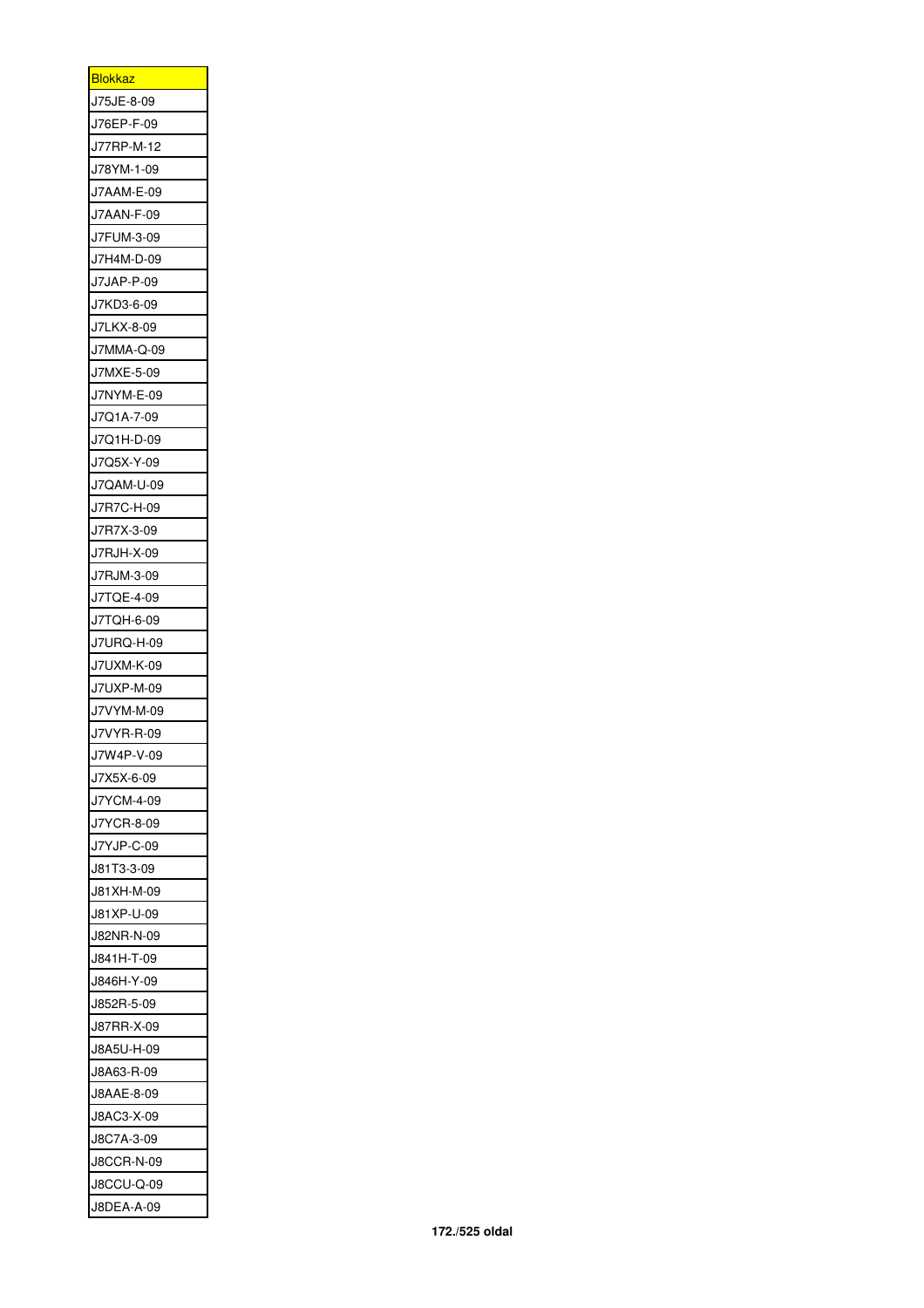| <b>Blokkaz</b>    |
|-------------------|
| J8DEJ-J-09        |
| J8DKQ-V-09        |
| J8DKU-Y-09        |
| J8DQH-T-09        |
| J8ERU-7-09        |
| J8FYU-F-09        |
| J8H4E-7-09        |
| J8H4M-E-09        |
| J8J5X-T-09        |
| J8JAM-N-09        |
| J8K2R-K-09        |
| <b>J8KJM-W-09</b> |
| J8LEH-P-09        |
| J8LKR-4-09        |
| J8LQE-X-09        |
| J8LQM-5-09        |
| J8MRM-7-09        |
| J8MXF-7-09        |
| J8MXP-F-09        |
| J8NYR-L-09        |
|                   |
| J8Q20-X-09        |
| J8Q5M-P-09        |
| J8Q5Q-T-09        |
| J8R78-E-09        |
| J8R80-6-09        |
| J8TKQ-9-09        |
| <b>J8TKR-A-09</b> |
| J8VYM-N-09        |
| J8W4E-M-09        |
| J8X20-5-09        |
| J8X5R-2-09        |
| J8Y80-D-09        |
| J8YCM-5-09        |
| J908R-7-09        |
| J90F0-M-09        |
| J90KR-J-09        |
| J90KU-L-09        |
| J90QP-M-09        |
| J91M8-4-09        |
| J91N0-V-09        |
| J91RR-R-09        |
| J91XH-N-09        |
| J91XP-V-09        |
| J92UY-3-09        |
| J934M-2-09        |
| J94AM-9-09        |
| J94AP-C-09        |
| J957C-X-09        |
| J95CM-C-09        |
| J95CP-7-12        |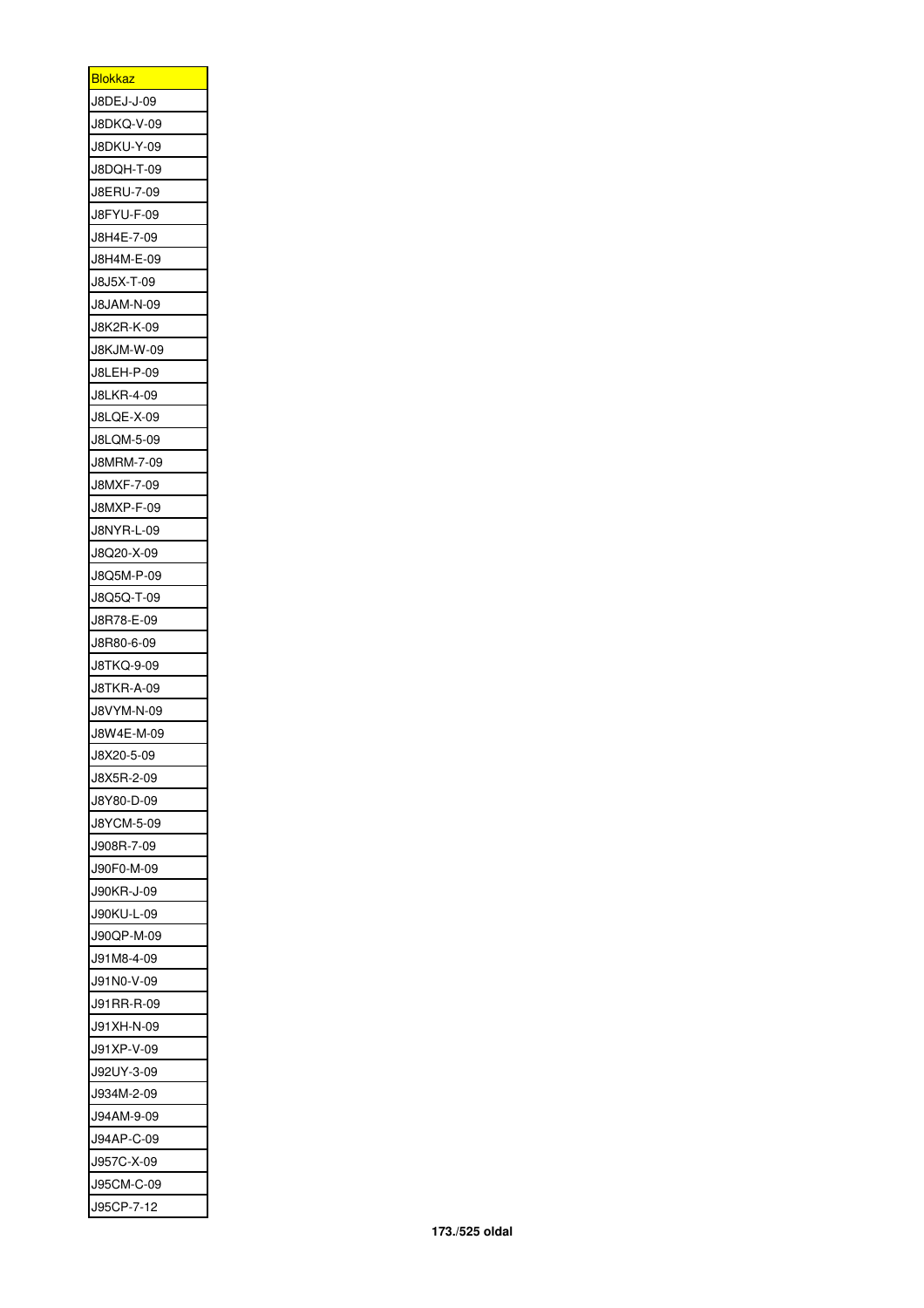| <b>Blokkaz</b> |
|----------------|
| J968R-E-09     |
| J9694-T-09     |
| J96EA-5-09     |
| J96QM-R-09     |
| J96QP-U-09     |
| J97MA-D-09     |
| J97RM-U-09     |
| J97RR-Y-09     |
| J98P4-9-09     |
| J98UM-X-09     |
| J98YM-3-09     |
| J994F-3-09     |
| J994M-8-09     |
| J9A1A-V-09     |
| J9A5M-A-09     |
| J9A5P-6-12     |
| J9AAF-A-09     |
| J9AAM-H-09     |
| J9C7A-4-09     |
| J9CJH-L-09     |
| J9CJP-T-09     |
| J9EMA-L-09     |
| J9ERM-2-09     |
| J9EXM-7-09     |
| J9FYQ-D-09     |
| J9H4M-F-09     |
| J9H4P-J-09     |
| J9J1A-3-09     |
| J9J1J-9-09     |
| J9J5M-J-09     |
| J9J5Q-M-09     |
| J9JAE-H-09     |
| J9JAM-P-09     |
| J9K7A-A-09     |
| J9KCM-R-09     |
| J9LKM-1-09     |
| J9LQM-6-09     |
| J9MRR-D-09     |
| J9MRX-K-09     |
| J9MXP-H-09     |
| J9NU8-Y-09     |
| J9P4P-Q-09     |
| J9QAP-Y-09     |
| J9R2U-V-09     |
| J9R7P-W-09     |
| J9RJF-Y-09     |
| J9RJM-5-09     |
| J9RJP-7-09     |
| J9T8U-4-09     |
| J9TEH-X-09     |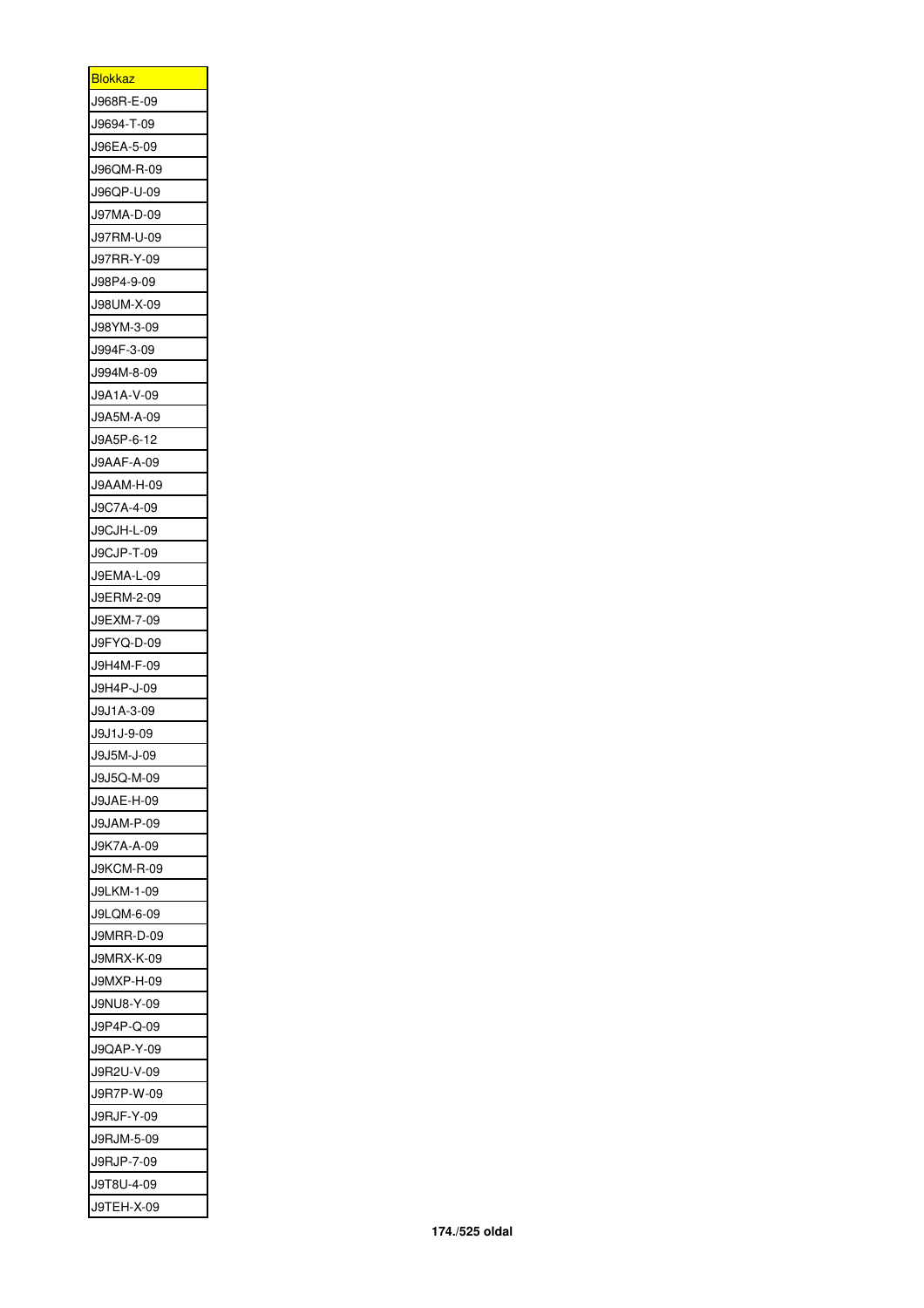| <u>Blokkaz</u>           |
|--------------------------|
| J9TQM-D-09               |
| J9UMH-6-09               |
| <b>J9URR-L-09</b>        |
| J9UTH-C-09               |
| J9VNU-L-09               |
| J9VUA-8-09               |
| J9W0H-L-09               |
| J9W4M-V-09               |
| J9X1H-N-09               |
| J9X5M-X-09               |
| J9X5R-3-09               |
| J9X5W-1-12               |
| J9XAM-4-09               |
| J9XAP-6-09               |
| J9Y7C-R-09               |
|                          |
| J9YCR-A-09<br>JA0EC-1-09 |
|                          |
| JA0KM-E-09               |
| JA0L3-W-09               |
| JA0QJ-H-09               |
| JA0QP-N-09               |
| JA1XP-W-09               |
| JA2UA-F-09               |
| JA2UC-H-09               |
| JA34M-3-09               |
| JA34P-5-09               |
| JA41C-Q-09               |
| JA45U-C-09               |
| JA4AM-A-09               |
| JA4AP-D-09               |
| JA57A-X-09               |
| JA5CU-L-09               |
| JA5D2-U-09               |
| JA5JM-K-09               |
| JA6EH-C-09               |
| JA6KU-U-09               |
| JA6QF-M-09               |
| JA6QM-T-09               |
| JA7XM-2-09               |
| JA8NR-X-09               |
| JA8NU-1-09               |
| JA9VU-8-09               |
| JAA5M-C-09               |
| JAA5U-K-09               |
| JAA62-T-09               |
| JAC80-U-09               |
| JADQE-T-09               |
| JADQF-U-09               |
| JADQM-1-09               |
| JAERM-3-09               |
|                          |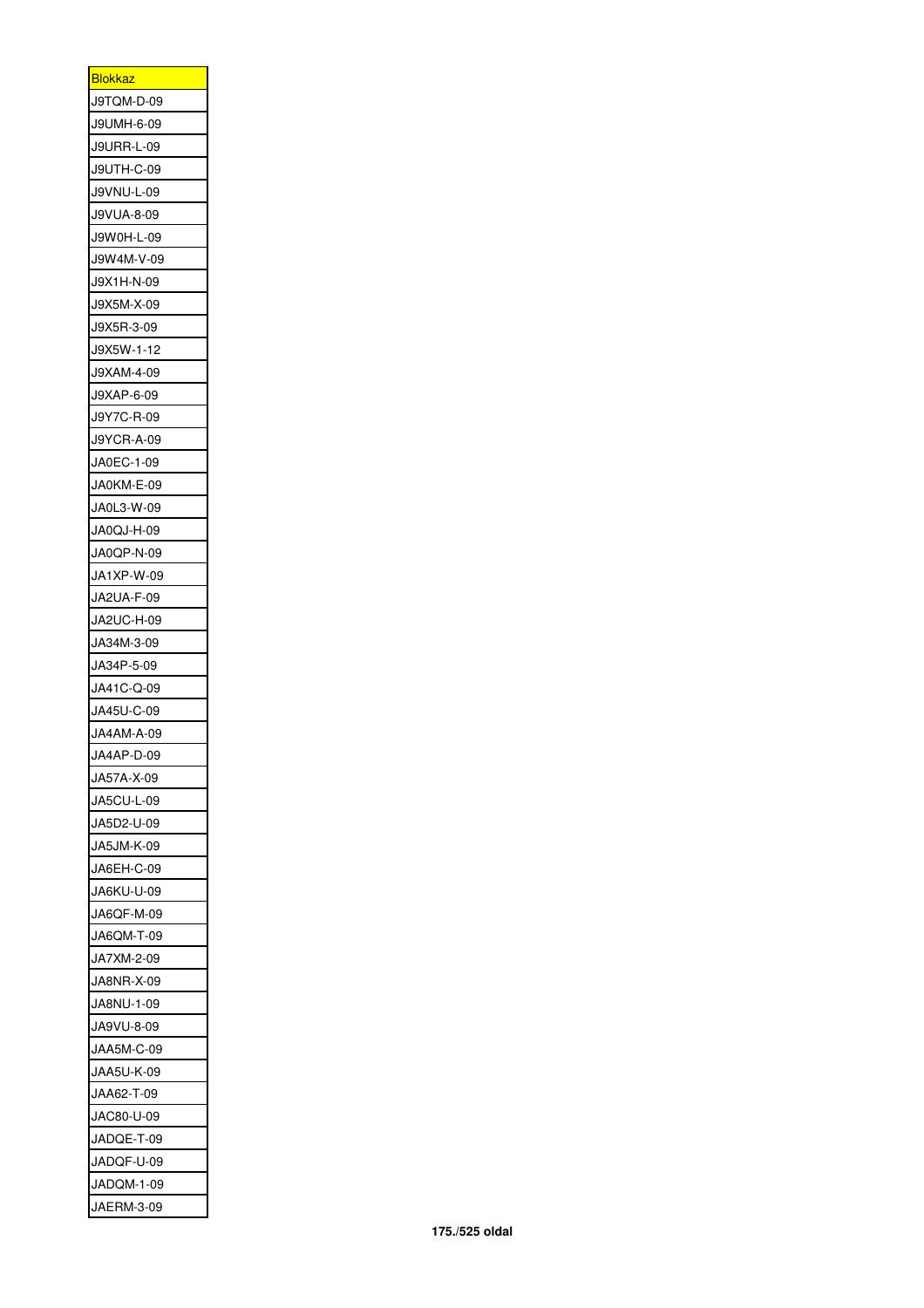| <u>Blokkaz</u> |
|----------------|
| JAEXJ-5-09     |
| JAFV0-K-09     |
| JAH4F-A-09     |
| JAJAM-Q-09     |
| JAKC8-7-12     |
| JAKCM-T-09     |
| JALEA-L-09     |
| JALF0-9-09     |
| JALQJ-4-09     |
| JALQM-7-09     |
| JAMRU-H-09     |
| JAMXF-9-09     |
| JAMXM-F-09     |
| JAP4M-P-09     |
| JAQ1A-A-09     |
| JARCR-5-09     |
| JARJM-6-09     |
| JATEA-T-09     |
|                |
| JATEC-U-09     |
| JAUM8-Y-09     |
| JAUMC-3-09     |
| JAUXM-N-09     |
| JAVV0-Y-09     |
| JAW4M-W-09     |
| JAX18-F-09     |
| JAX5R-4-09     |
| JAXAM-5-09     |
| JAXAP-7-09     |
| JAY80-F-09     |
| JAYJM-D-09     |
| JAYJP-F-09     |
| JC0E8-X-09     |
| JC0QM-M-09     |
| JC1RU-W-09     |
| JC1XM-V-09     |
| JC2YM-X-09     |
|                |
| JC34M-4-09     |
| JC41A-Q-09     |
| JC462-M-09     |
| JC4AM-C-09     |
| JC4AP-E-09     |
| JC5JJ-H-09     |
| JC5JM-L-09     |
| JC5JP-N-09     |
| JC6KM-N-09     |
| JC7FR-Q-09     |
| JC7RM-W-09     |
| JC7XP-5-09     |
| JC8UR-5-09     |
| JC94M-A-09     |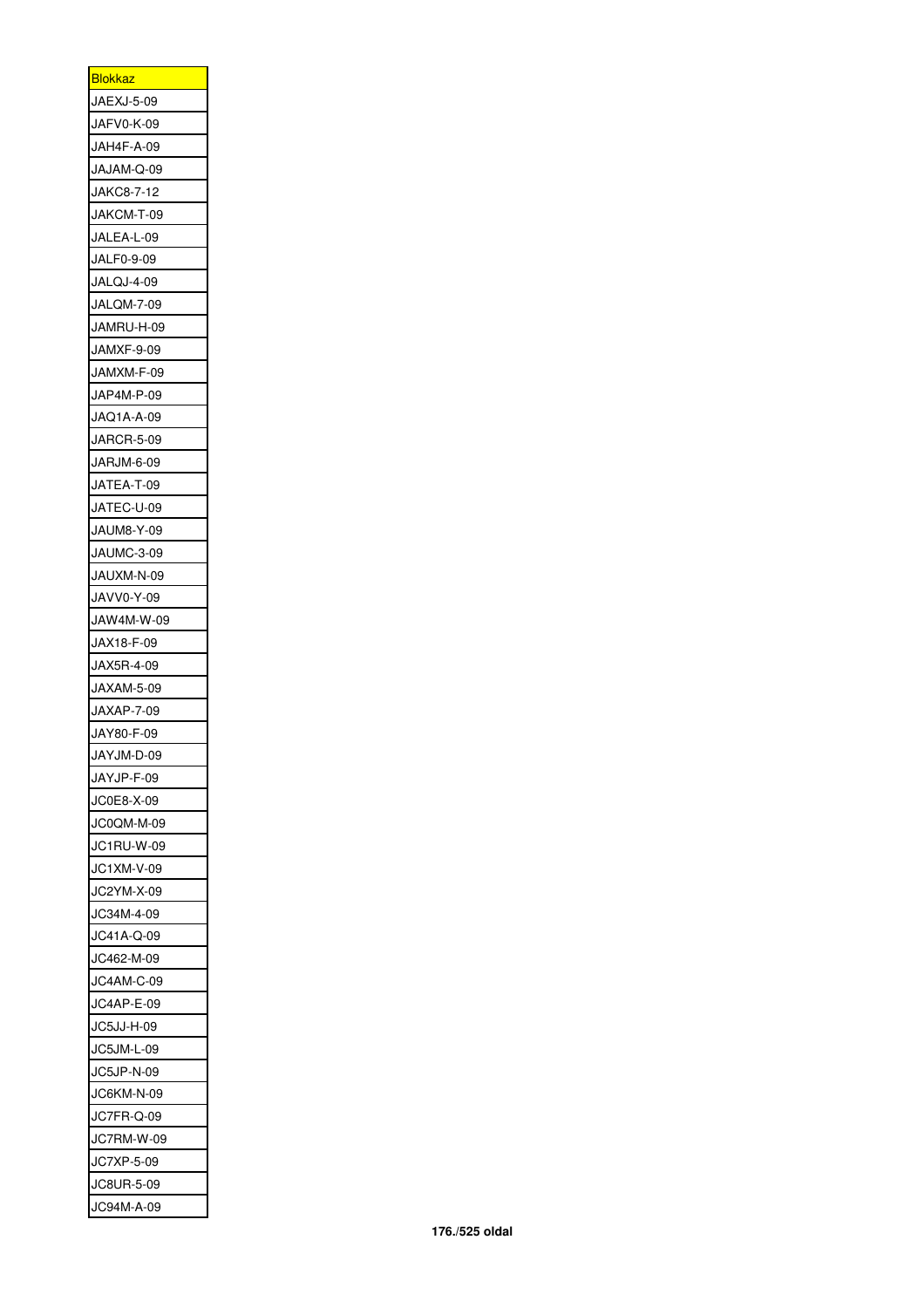| <b>Blokkaz</b>    |
|-------------------|
| JCA5U-L-09        |
| JCAAJ-F-09        |
| JCC2R-F-09        |
| JCC7Y-U-09        |
| JCCCQ-Q-09        |
| JCCCU-U-09        |
| JCD8R-P-09        |
| JCDKU-3-09        |
| JCERU-A-09        |
| JCETE-X-09        |
| JCFYU-K-09        |
| JCJ1A-5-09        |
| JCJ5M-L-09        |
| JCJ5Q-P-09        |
| JCK7A-D-09        |
| JCKCQ-X-09        |
| JCKJP-3-09        |
| JCLEA-M-09        |
| JCLKU-9-09        |
| <b>JCMFR-5-09</b> |
| JCNNQ-C-09        |
| JCNUA-4-09        |
| JCPVR-M-09        |
|                   |
| JCQ1A-C-09        |
| <b>JCR2R-V-09</b> |
| JCR7A-L-09        |
| <b>JCRCU-8-09</b> |
| JCT8R-4-09        |
| <b>JCTEL-4-09</b> |
| JCUFR-C-09        |
| JCX5U-7-09        |
| JCY78-Q-09        |
| JCYCU-F-09        |
| JD0KU-P-09        |
| JD1M8-7-09        |
| JD1XJ-T-09        |
| JD418-P-09        |
| JD4AK-A-09        |
| JD6KU-W-09        |
| JDA1C-1-09        |
| JDAAJ-H-09        |
| JDCCT-U-09        |
| JDCJJ-Q-09        |
| JDCK1-8-09        |
| JDDEH-M-09        |
| JDDKM-W-09        |
| JDDKU-4-09        |
| JDDQK-1-09        |
| JDEMC-Q-09        |
| JDERT-A-09        |
|                   |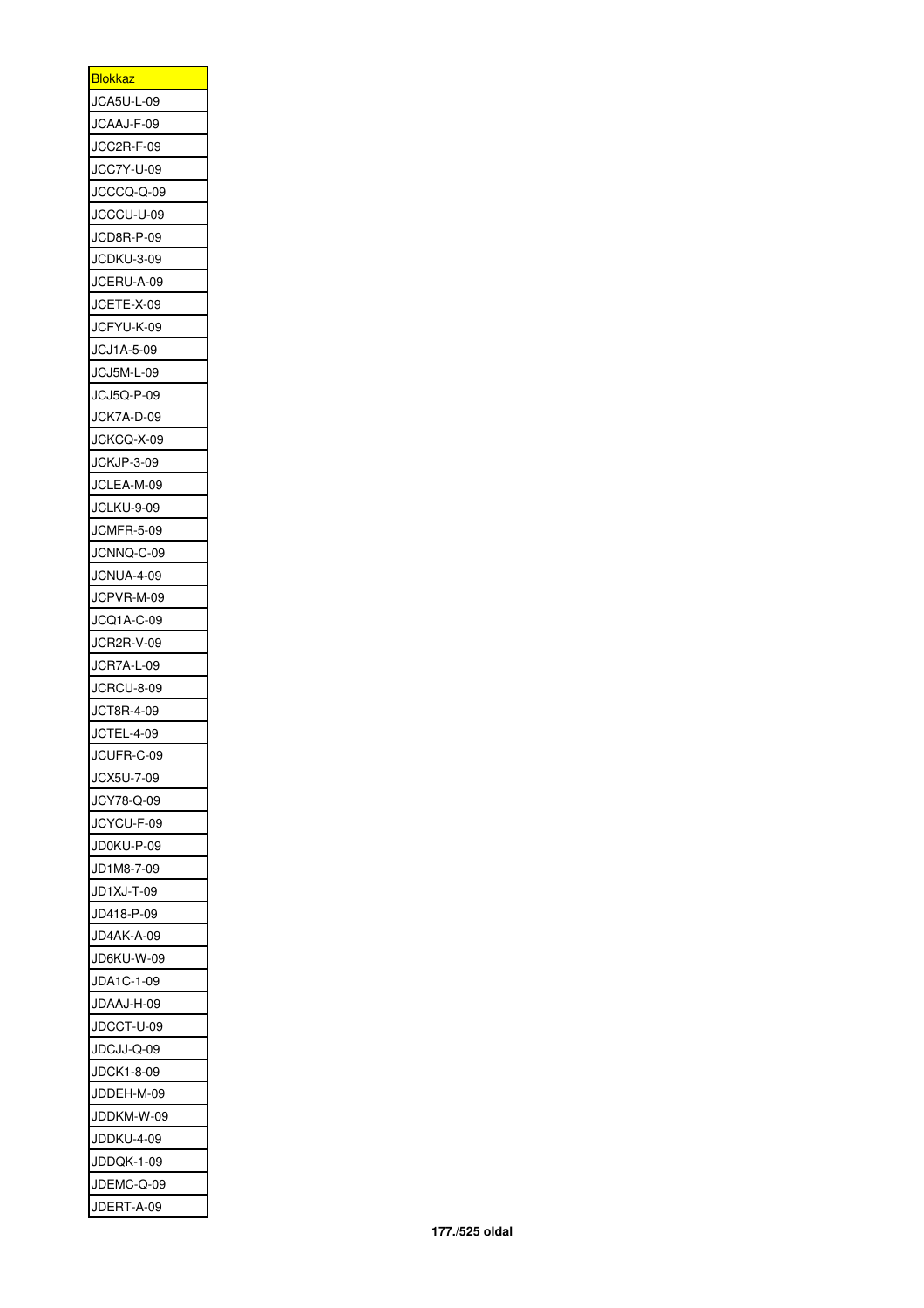| <u>Blokkaz</u>    |
|-------------------|
| JDEXN-C-09        |
| JDFUC-Y-09        |
| JDJAM-T-09        |
| JDKCQ-Y-09        |
| <b>JDKCT-2-09</b> |
| JDKJF-V-09        |
| JDKJM-2-09        |
| JDL8M-T-09        |
| JDLEC-P-09        |
| JDLQP-C-09        |
| JDMMC-X-09        |
| JDMRQ-F-09        |
| JDMXM-J-09        |
| JDMXP-L-09        |
| JDP4F-L-09        |
| JDP4P-U-09        |
| JDPVR-N-09        |
| JDQAP-3-09        |
| JDR2M-R-09        |
| JDRJP-A-09        |
| JDTEC-W-09        |
| JDTQF-A-09        |
| JDUMC-5-09        |
| JDUMM-E-09        |
| JDVUC-D-09        |
| JDW4P-R-10        |
| JDWVR-V-09        |
| JDX18-J-09        |
| JDXAP-1-10        |
|                   |
| JDYJF-9-09        |
| JDYJP-8-10        |
| JE0EC-4-09        |
| JE0KQ-M-09        |
| JE0QP-H-10        |
| JE0R3-6-09        |
| JE1XF-R-09        |
| JE1XH-T-09        |
| JE34F-1-09        |
| JE41C-U-09        |
| JE420-H-09        |
| JE45Q-C-09        |
| JE4AF-8-09        |
| JE5JH-J-09        |
| JE6EA-9-09        |
| JE6QH-R-09        |
| 7MA-J-09<br>JE    |
| JE7MC-K-09        |
| JE7XH-1-09        |
| JE8UA-R-09        |
| JE94H-8-09        |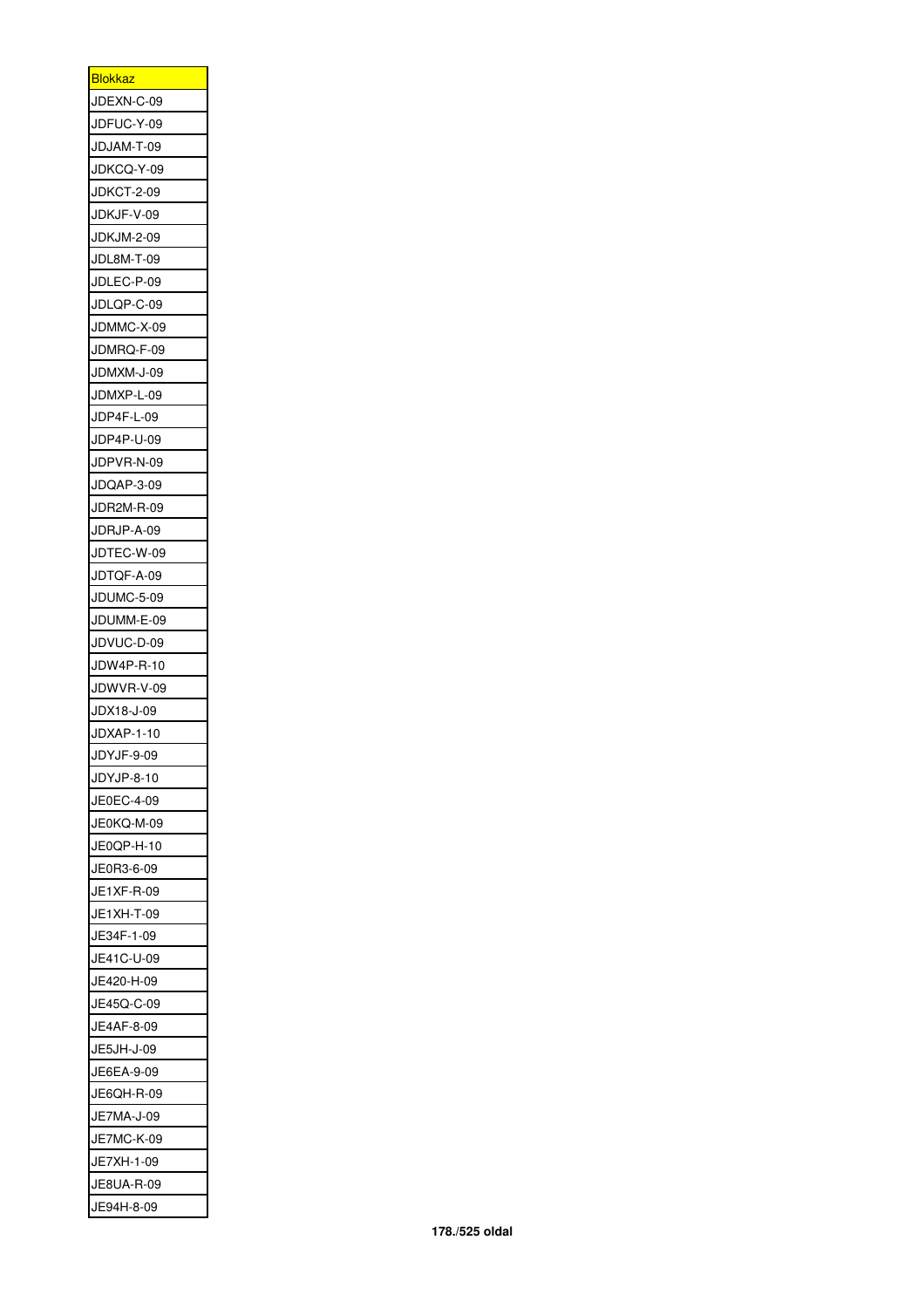| <b>Blokkaz</b>           |
|--------------------------|
| JEAAF-F-09               |
| JEAAH-H-09               |
| JECC8-A-09               |
| JEDE8-E-09               |
| JEDKN-Y-09               |
| JEEFQ-Y-09               |
| <b>JEERN-7-09</b>        |
| JEEXE-5-09               |
| JEFU8-W-09               |
| JEFYN-F-09               |
| JEH4H-F-09               |
| <b>JEKCQ-1-09</b>        |
| JEMMC-Y-09               |
| JEMXN-L-09               |
| JENYX-X-09               |
| JEQ1C-F-09               |
| JEQAE-U-09               |
| JEQAF-V-09               |
| JEQAN-3-09               |
| JERCU-A-09               |
| JERJE-3-09               |
| JERK3-R-09               |
| JETEC-X-09               |
| JETKQ-F-09               |
|                          |
| JETQE-A-09               |
| JEURU-T-09<br>JEUXE-K-09 |
|                          |
| JEVYU-2-09               |
| JEW01-8-09               |
| JEY7P-8-09               |
| JEYJE-9-09               |
| JF0QE-J-09               |
| JF1RW-V-12               |
| JF1XE-R-09               |
| JF2YN-3-09               |
| JF353-P-09               |
| JF45N-A-09               |
| JF45U-H-09               |
| JF4AE-8-09               |
| JF52R-C-09               |
| JF5CN-K-09               |
| JF6E8-8-09               |
| JF6EM-M-09               |
| JF6KQ-V-09               |
| JF6QF-R-09               |
| JF7MR-1-09               |
| JF7RQ-4-09               |
| JF7XE-Y-09               |
| JF7XF-1-09               |
| JF8NR-3-09               |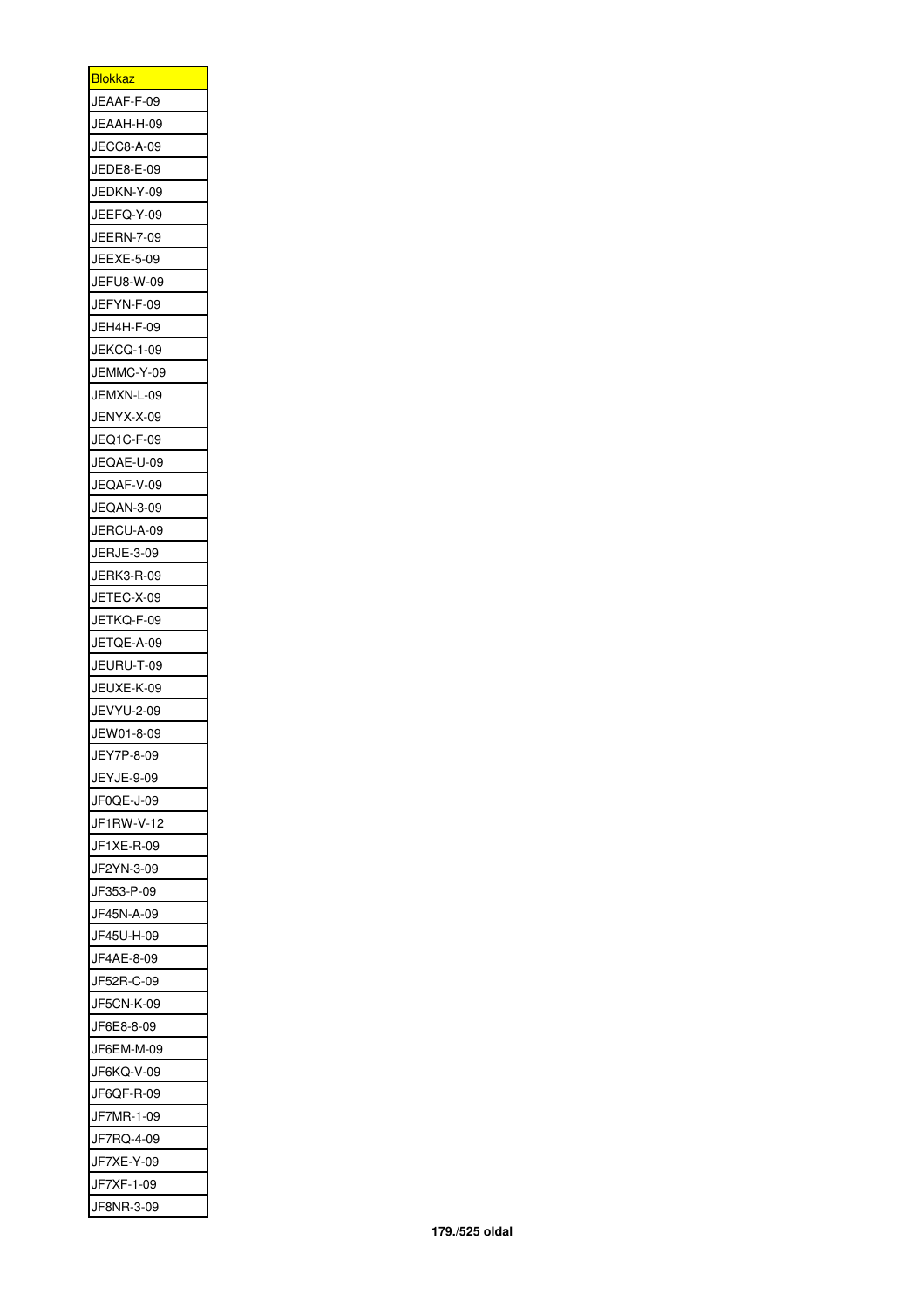| <b>Blokkaz</b>    |
|-------------------|
| JF8YN-9-09        |
| JF94F-8-09        |
| JFA5Q-L-09        |
| JFA5U-P-09        |
| JFC7R-Q-09        |
| JFCCU-X-09        |
| JFCJN-X-09        |
| JFDKN-1-09        |
| JFDQF-Y-09        |
| JFERN-8-09        |
| JFERU-E-09        |
| JFEXE-6-09        |
| JFKCQ-2-09        |
| JFKJF-X-09        |
| <b>JFLEM-2-09</b> |
| JFLER-6-09        |
| JFLLJ-4-09        |
| JFLR3-U-09        |
| JFMRN-F-09        |
| JFMY3-3-09        |
|                   |
| JFNYN-P-09        |
| JFQAF-W-09        |
| JFRCV-D-09        |
| <b>JFRJF-5-09</b> |
| JFRJN-C-09        |
| JFXAE-3-09        |
| JFY2R-6-09        |
| JFY78-U-09        |
| JH08R-E-09        |
| JH0KN-M-09        |
| JH0L2-2-09        |
| JH1M8-A-09        |
| JH1XE-T-09        |
| JH2NR-W-09        |
| JH2YM-3-09        |
| JH2YV-A-09        |
| JH34F-3-09        |
| JH34Q-C-09        |
| JH45Q-E-09        |
| JH6KN-U-09        |
| JH6QQ-3-09        |
| JH7RQ-5-09        |
|                   |
| JH8NR-4-09        |
| JH8U8-R-09        |
| JH8UY-H-09        |
| JH8YQ-D-09        |
| JH94Q-K-09        |
| JHA5M-J-09        |
| JHA6F-D-09        |
| JHDKV-8-09        |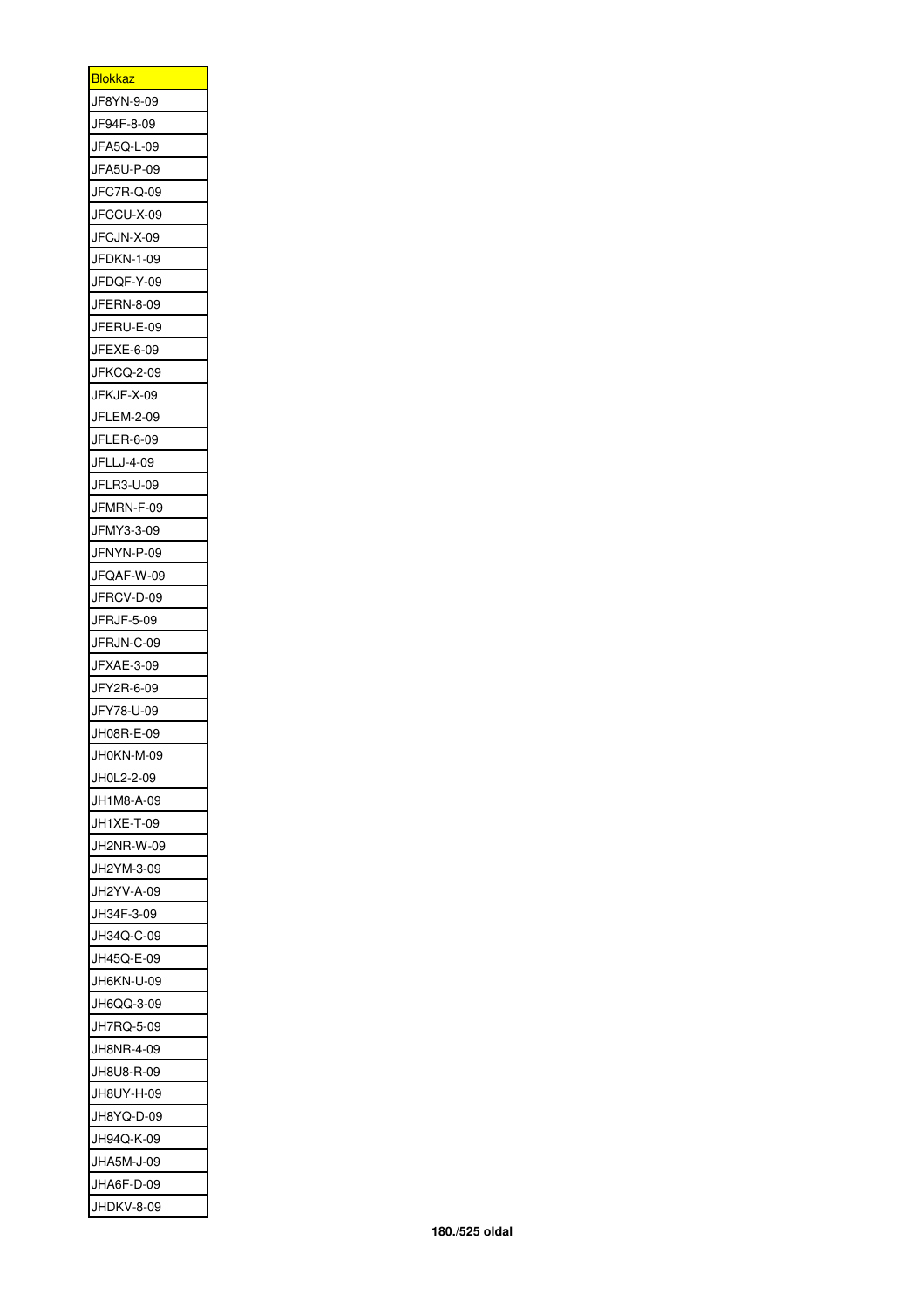| <u>Blokkaz</u> |
|----------------|
| JHDLF-V-09     |
| JHERV-H-09     |
| JHFYM-H-09     |
| JHFYQ-L-09     |
| JHHVR-K-09     |
| JHJ5Q-U-09     |
| JHJ5V-Y-09     |
| JHJAF-Q-09     |
| JHK2R-T-09     |
| JHK7Y-6-09     |
| JHKCV-7-09     |
| JHL8R-2-09     |
| JHLKV-F-09     |
| JHMFR-9-09     |
|                |
| JHMRQ-K-09     |
| JHMRV-P-09     |
| JHNNR-J-09     |
| JHNUM-K-09     |
| JHNYM-P-09     |
| JHPVR-R-09     |
| JHQ5V-6-09     |
| JHQAJ-1-09     |
| JHR2R-1-09     |
| JHRCM-6-09     |
| JHRJF-6-09     |
| JHRJJ-8-09     |
| JHT8R-8-09     |
| JHTKQ-J-09     |
| JHTQJ-H-09     |
| JHTR3-3-09     |
| JHUFR-H-09     |
| JHUMH-D-09     |
| JHUXJ-Q-09     |
| JHVUH-M-09     |
| JHW4F-W-09     |
| JHW4J-Y-09     |
| JHW53-K-09     |
| JHY7H-4-09     |
| JHYCM-D-09     |
| JJ0KM-M-09     |
| JJ0QF-M-09     |
| JJ1RM-V-09     |
|                |
| JJ1XJ-X-09     |
| JJ2YM-4-09     |
| JJ2YV-C-09     |
| JJ34J-6-09     |
| JJ45V-L-09     |
| JJ4AJ-E-09     |
| JJ578-3-09     |
| JJ57Y-T-09     |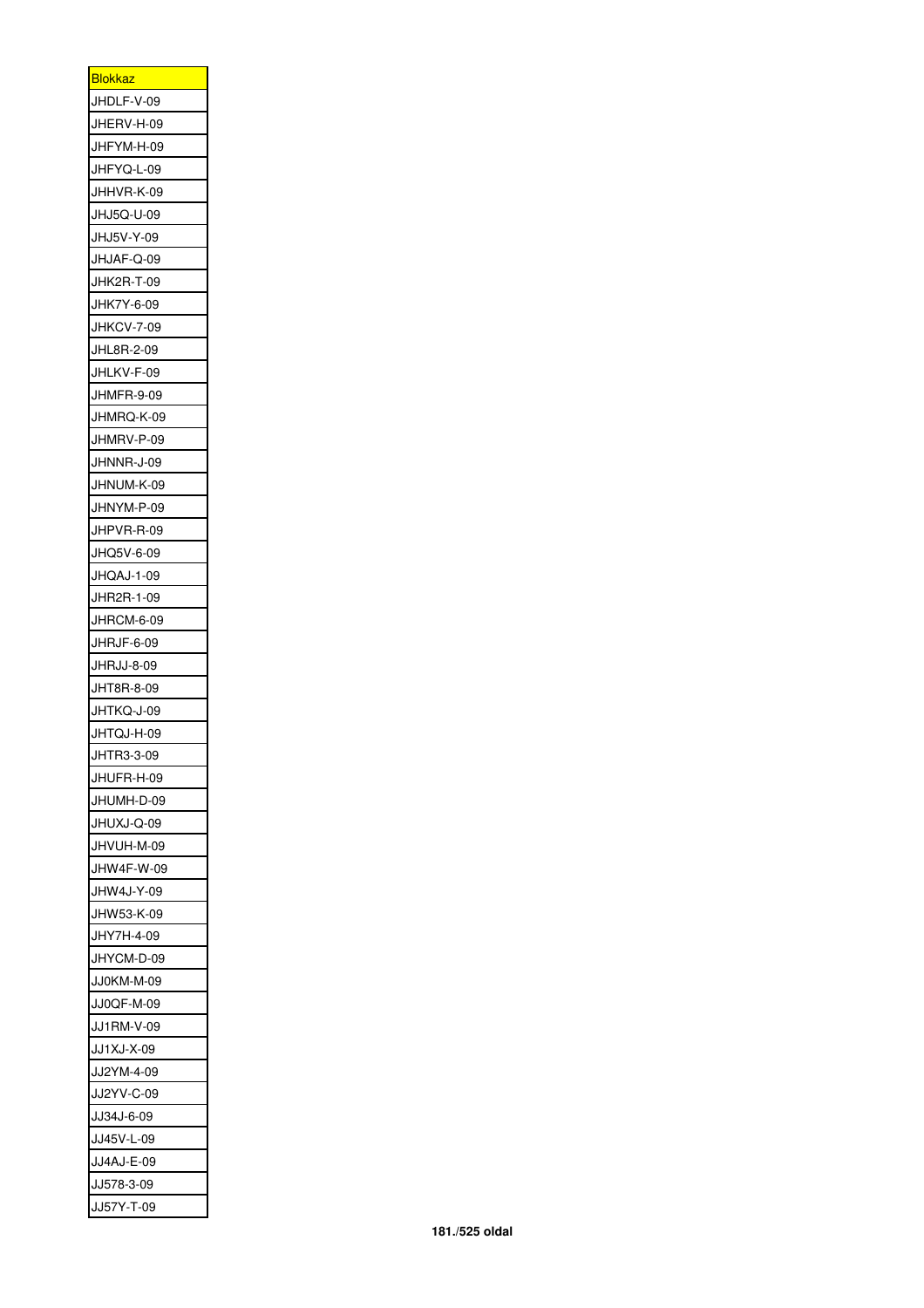| <u>Blokkaz</u>    |
|-------------------|
| JJ5CQ-P-09        |
| JJ5JF-L-09        |
| JJ5JJ-N-09        |
| JJ6QF-U-09        |
| JJ7M8-K-09        |
| JJ7MP-1-09        |
| JJ7RM-3-09        |
| <b>JJ7RV-A-09</b> |
| JJ8UP-8-09        |
| JJ8YM-A-09        |
| JJCCQ-W-09        |
| <b>JJCCV-2-09</b> |
| JJDEH-R-09        |
| JJDEP-Y-09        |
|                   |
| JJFUH-8-09        |
| JJFYM-J-09        |
| JJFYV-R-09        |
| JJJ5V-1-09        |
| JJK7H-Q-09        |
| JJKJN-7-09        |
| JJLEH-Y-09        |
| JJLKV-H-09        |
| <b>JJLQF-8-09</b> |
| <b>JJMMC-3-09</b> |
| JJNUC-A-09        |
| JJQ1C-K-09        |
| JJQ5M-Y-09        |
| JJQ5Q-3-09        |
| JJQ6F-U-09        |
| JJQAF-Y-09        |
| JJR78-P-09        |
| JJR7C-T-09        |
| <b>JJRCM-7-09</b> |
| JJRCQ-A-09        |
| JJRJJ-9-09        |
| JJTKQ-K-09        |
| JJTQF-F-09        |
| JJURM-P-09        |
| JJUXF-P-09        |
| JJVYM-X-09        |
| JJVYV-6-09        |
| JJX1H-W-09        |
| JJXAF-6-09        |
| JJYK3-3-09        |
|                   |
| JK0QF-N-09        |
| JK0R3-A-09        |
| JK2UH-V-09        |
| JK2YQ-8-09        |
| JK45Q-H-09        |
| JK5CQ-Q-09        |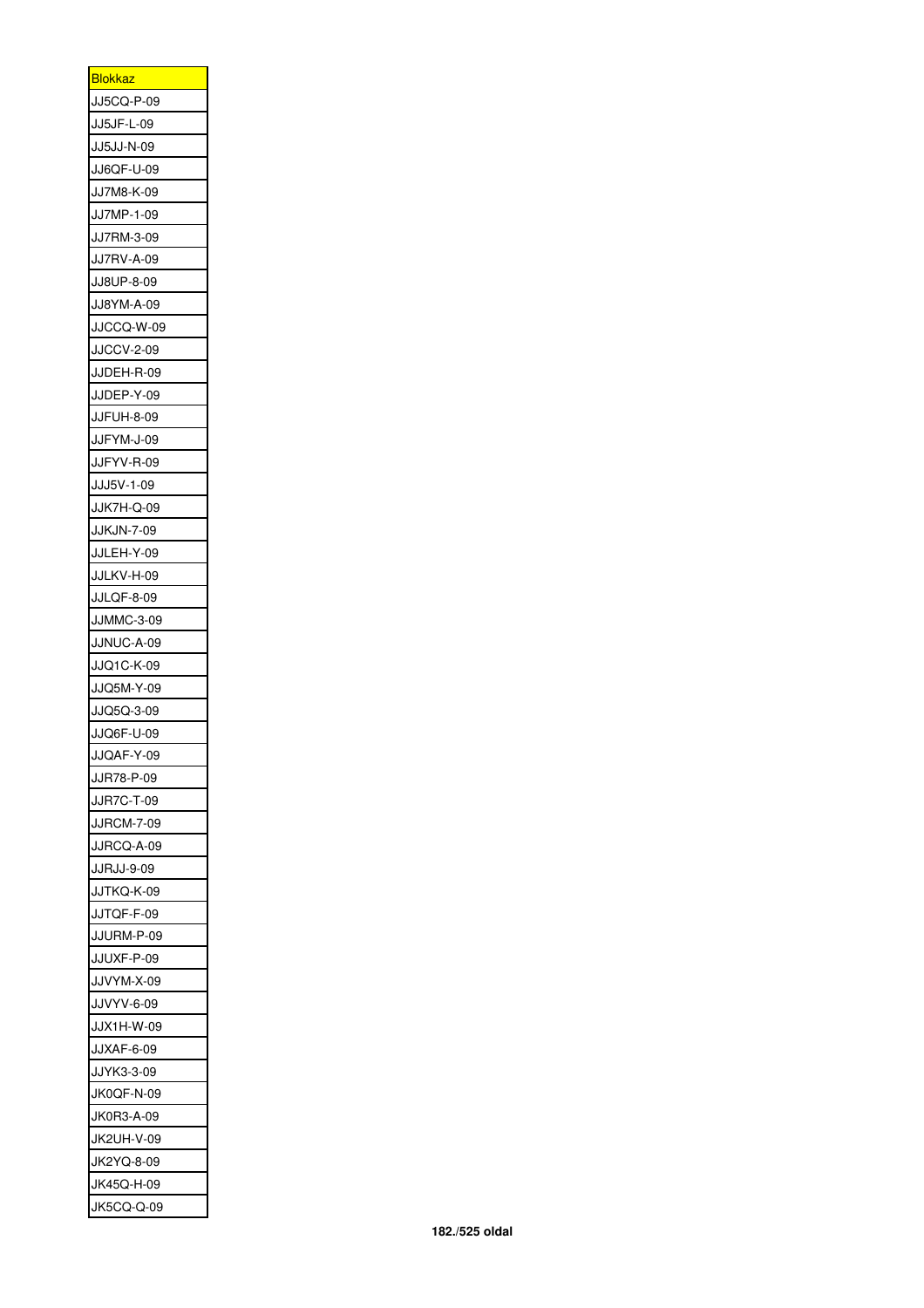| <u>Blokkaz</u>           |
|--------------------------|
| JK6QF-V-09               |
| JK6QQ-5-09               |
| JK7RQ-7-09               |
| JKETF-6-09               |
| JKEXF-A-09               |
| JKFYQ-N-09               |
| JKFYV-T-09               |
| JKJ5Q-W-09               |
| JKJ5V-2-09               |
| JKKCQ-5-09               |
| JKKCV-9-09               |
| <b>JKLLF-5-09</b>        |
| JKMRQ-M-09               |
| JKMRV-R-09               |
|                          |
| JKQ5Q-4-09               |
| JKRCQ-C-09               |
| JKTKV-Q-09               |
| JKURV-Y-09               |
| JKVYQ-3-09               |
| <b>JKVYV-7-09</b>        |
| JKYC8-3-09               |
| JL0QF-P-09               |
| JL5CV-W-09               |
| JL6EY-4-09               |
| JL7RV-D-09               |
| JL7XF-5-09               |
| JL8YV-M-09               |
| JL94F-D-09               |
| JLDQF-4-09               |
| JLEXF-C-09               |
| <b>JLK2R-W-09</b>        |
| JLLQF-A-09               |
| JLP4F-T-09               |
| JM0QF-Q-09               |
| JM34F-7-09               |
| JM458-3-09               |
| JM7MR-6-09               |
| JM8Y8-2-09               |
| JMEMY-L-09               |
| JNMRQ-Q-09               |
| JNYCV-T-09               |
| JP0KV-2-09               |
| JP45V-R-09               |
| JP8YV-Q-09               |
| <b>JPCCV-7-09</b>        |
| JPKCV-E-09               |
| JPX5V-L-09               |
| JPYCV-U-09               |
|                          |
| JQ0KV-3-09<br>JQ90J-F-09 |
|                          |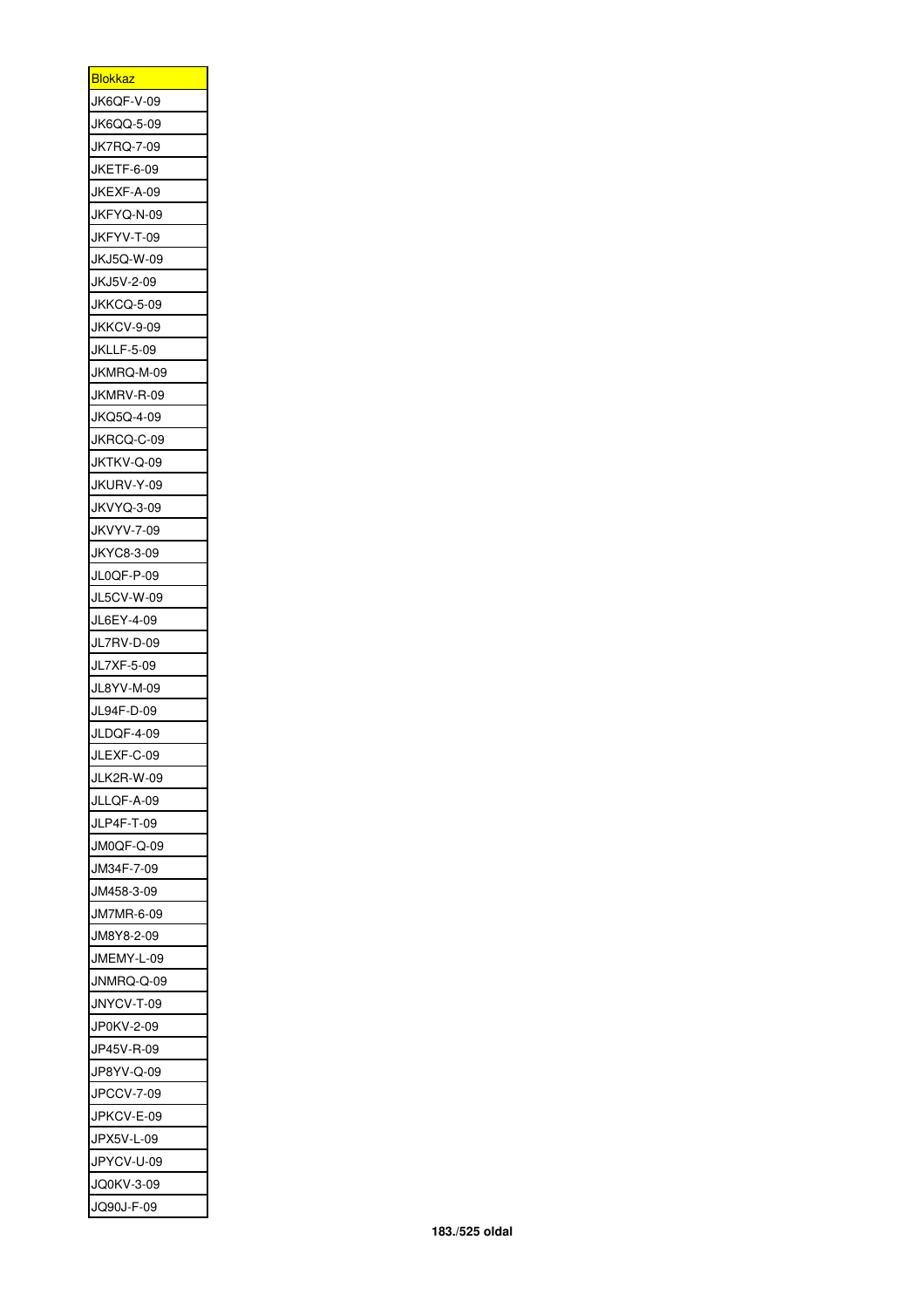| <u>Blokkaz</u>           |
|--------------------------|
| JQA6J-P-09               |
| JQDEY-F-09               |
| JW34E-F-09               |
| JW94F-P-09               |
| JWAAM-4-09               |
| JWDQF-E-09               |
| JWEXM-U-09               |
|                          |
| JWH4E-L-10               |
| JWTQF-U-09<br>JWW4F-A-09 |
|                          |
| K01WP-C-12               |
| K021M-E-12               |
| K021N-F-12               |
| K021U-M-12               |
| K021V-N-12               |
| K021Y-R-12               |
| K022A-5-12               |
| K022C-6-12               |
| K022E-8-12               |
| K022H-A-12               |
| K022J-C-12               |
| K026C-A-12               |
| K0337-4-12               |
| K033T-P-12               |
| K037N-P-12               |
| K037Q-R-12               |
| K037R-T-12               |
| K037U-V-12               |
| K037W-X-12               |
| K037Y-1-12               |
| K038A-D-12               |
| K038C-E-12               |
| K038E-H-12               |
| K038L-N-12               |
| K03D7-E-12               |
| K049A-F-12               |
| K04EN-X-12               |
| K04EU-4-12               |
| K04F4-E-12               |
| K04F9-L-12               |
| K04FC-N-12               |
|                          |
| K04FL-W-12               |
| K04L9-Q-12               |
| K05C7-F-12               |
| K05J0-D-12               |
| K05MN-6-12               |
| K05MP-7-12               |
| K05MV-D-12               |
| K05MW-E-12               |
| K05N0-J-12               |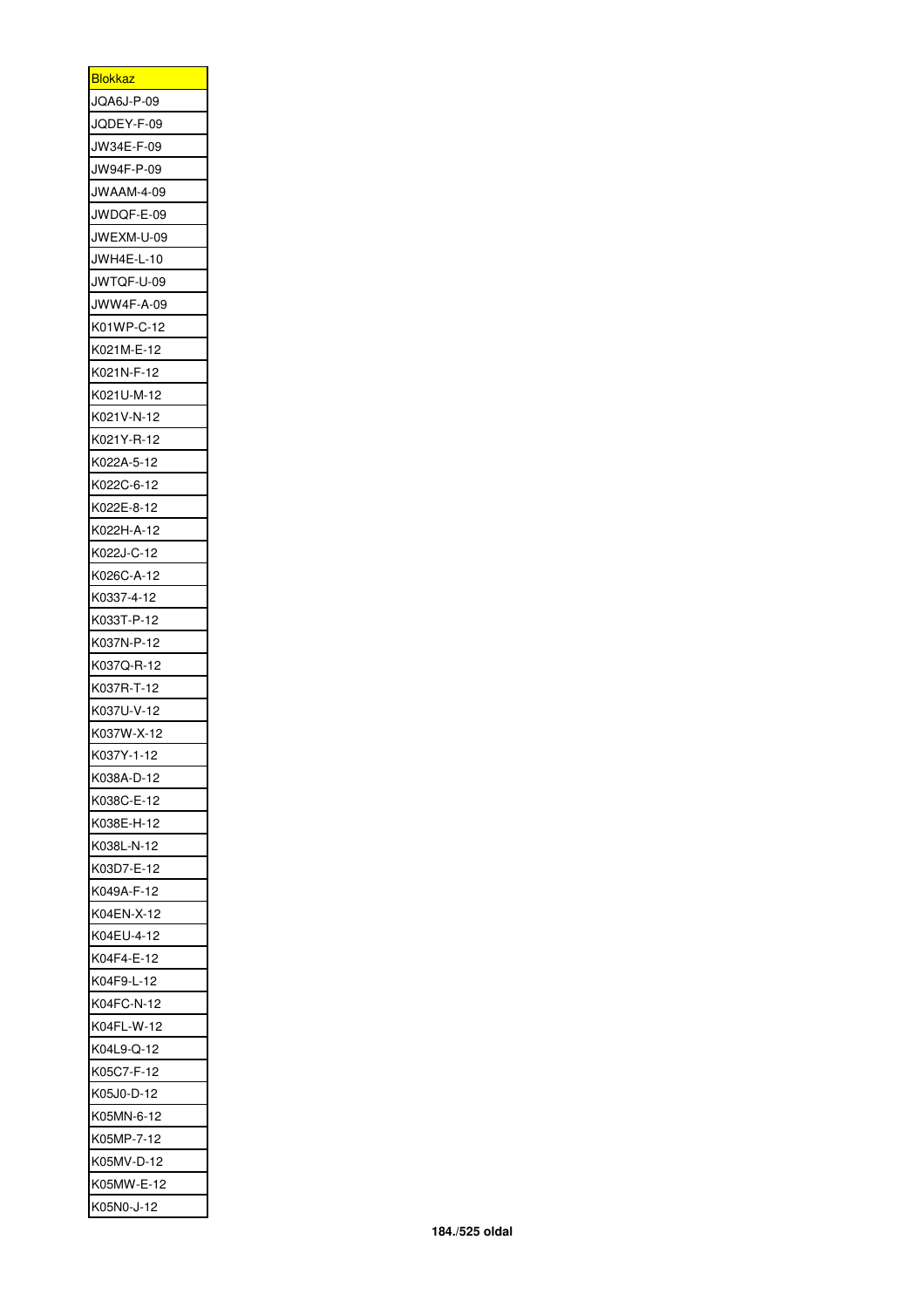| <u>Blokkaz</u>           |
|--------------------------|
| K05N6-Q-12               |
| K05N9-U-12               |
| K05NA-V-12               |
| K05NC-W-12               |
| K05NE-Y-12               |
| K05T9-Y-12               |
| K06NW-H-12               |
| K06P8-V-12               |
| K06UN-E-12               |
| K06UV-M-12               |
| K06UY-Q-12               |
| K06V9-3-12               |
| K06VC-5-12               |
| K06VL-D-12               |
| K07R7-X-12               |
| K07VW-Q-12               |
| K07WF-A-12               |
| K081N-N-12               |
| K081P-P-12               |
| K081Q-Q-12               |
| K081T-T-12               |
| K081U-U-12               |
| K081V-V-12               |
| K081Y-Y-12               |
|                          |
| K0820-1-12<br>K0829-A-12 |
| K082C-D-12               |
|                          |
| K082J-K-12               |
| K097N-W-12               |
| K097P-X-12               |
| K097Q-Y-12               |
| K097U-3-12               |
| K097V-4-12               |
| K097X-6-12               |
| K0989-K-12               |
| K098A-L-12               |
| K098C-M-12               |
| K0A57-E-12               |
| K0A98-L-12               |
| K0AA0-C-12               |
| K0AEN-5-12               |
| K0AEP-6-12               |
| K0AEU-A-12               |
| K0AEX-E-12               |
| K0AEY-F-12               |
| K0AF7-Q-12               |
| K0AF9-T-12               |
| K0AFC-V-12               |
| K0CMV-L-12               |
| K0CMY-P-12               |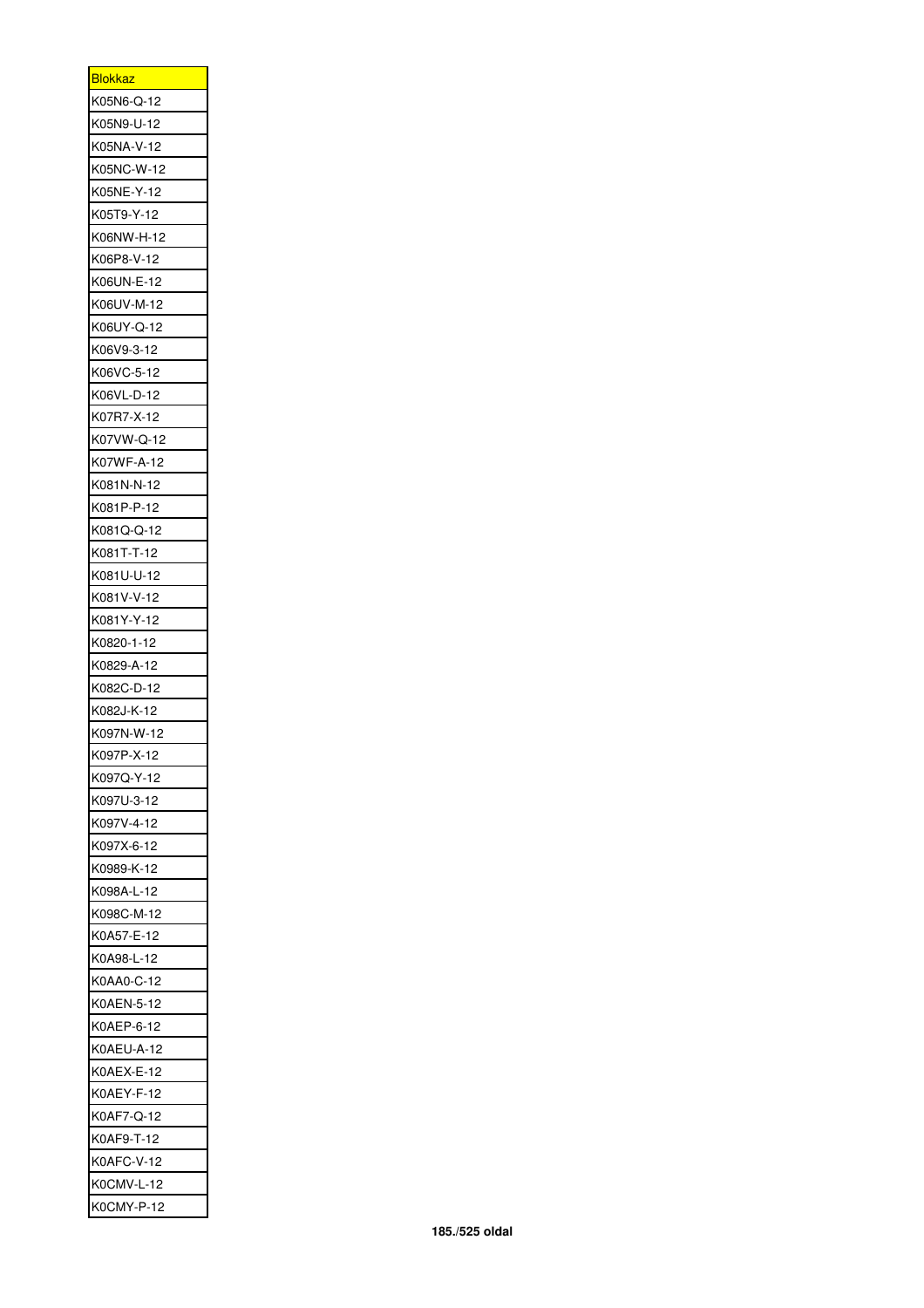| <b>Blokkaz</b> |
|----------------|
| K0CN9-2-12     |
| K0CNC-4-12     |
| K0CNE-6-12     |
|                |
| K0DP8-3-12     |
| K0DUP-N-12     |
| K0DUU-T-12     |
| K0DUV-U-12     |
| K0DUX-W-12     |
| K0DVA-A-12     |
| K0DVC-C-12     |
| K0DVH-H-12     |
| K0E09-E-12     |
| K0EVW-X-12     |
| K0EW8-A-12     |
| K0EWD-F-12     |
| K0F1Q-X-12     |
| K0F1T-1-12     |
| K0F1U-2-12     |
| K0F1V-3-12     |
| K0F24-C-12     |
| K0F26-E-12     |
| K0F2D-M-12     |
| K0F2J-R-12     |
| K0F6A-P-12     |
| K0H7T-8-12     |
|                |
| K0H7U-9-12     |
| K0H7V-A-12     |
| K0H86-N-12     |
| K0H8C-U-12     |
| K0HD9-W-12     |
| K0J98-T-12     |
| K0JEP-D-12     |
| K0JET-H-12     |
| K0JEU-J-12     |
| K0JEW-L-12     |
| K0JF0-P-12     |
| K0JF3-T-12     |
| K0JFC-3-12     |
| K0KMP-M-12     |
| K0KMT-Q-12     |
| K0KN8-7-12     |
| K0KN9-8-12     |
| K0KNJ-H-12     |
| K0LP8-9-12     |
| K0LUV-2-12     |
| K0LVC-K-12     |
|                |
| K0LVJ-Q-12     |
| K0M09-M-12     |
| K0MR7-C-12     |
| K0N27-N-12     |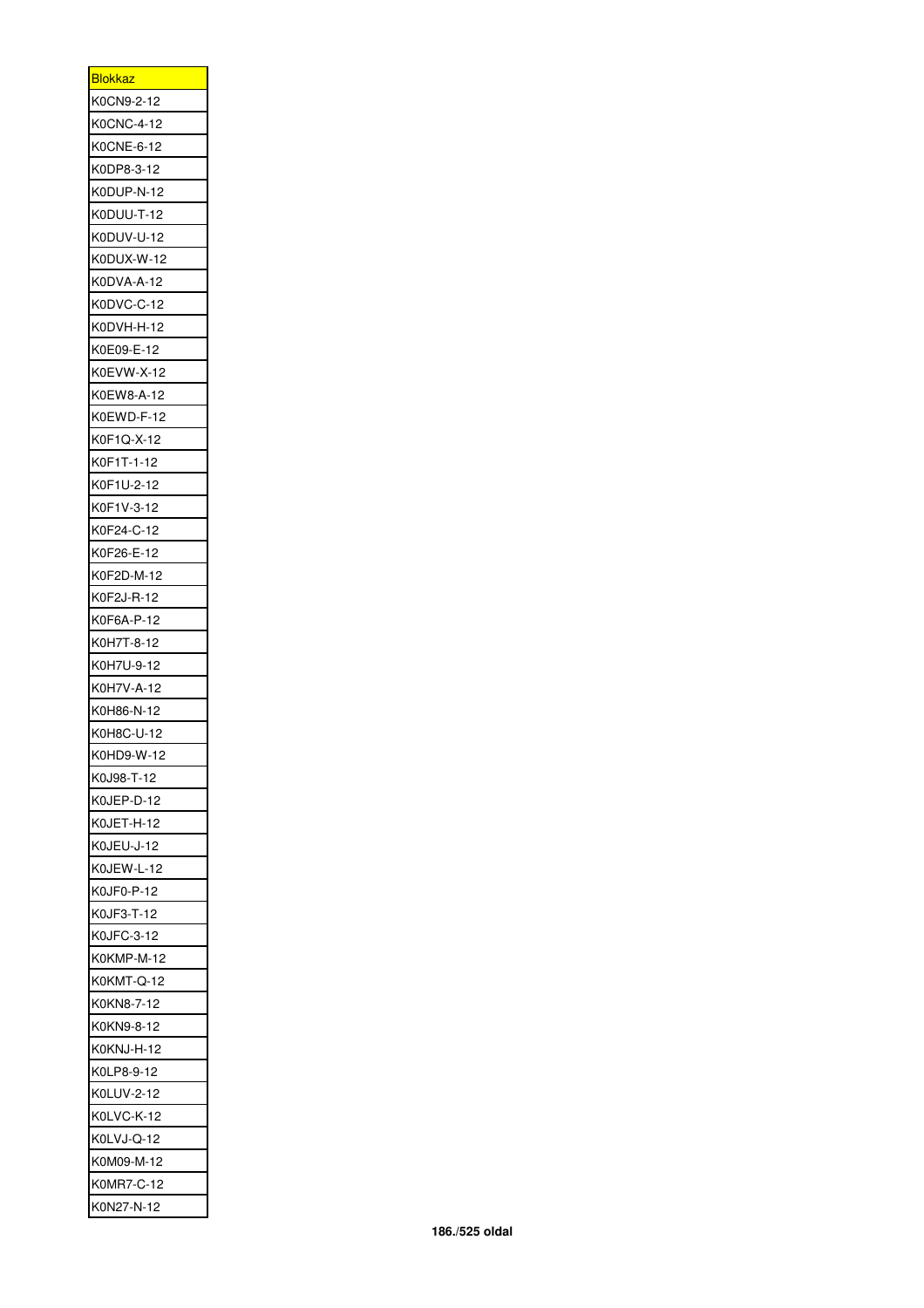| <b>Blokkaz</b> |
|----------------|
| K0N2C-T-12     |
| K0N2J-Y-12     |
| K0P3J-2-12     |
| K0P7Q-D-12     |
| K0P7V-J-12     |
| K0P7X-L-12     |
| K0P8C-2-12     |
| K0Q9D-5-12     |
| K0QEP-L-12     |
| K0QEU-Q-12     |
| K0QEX-U-12     |
| K0QEY-V-12     |
| K0QF8-6-12     |
| K0QFA-8-12     |
| K0RHE-E-12     |
| K0RN7-D-12     |
| K0RTA-M-12     |
|                |
| K0TUQ-4-12     |
| K0TVA-Q-12     |
| K0U09-U-12     |
| K0U0A-V-12     |
| K0UW8-Q-12     |
| K0UX3-L-12     |
| K0V1P-A-12     |
| K0V29-X-12     |
| K0V67-1-12     |
| K0W37-X-12     |
| K0W7Y-U-12     |
| K0W87-4-12     |
| K0W8C-8-12     |
| K0XEX-2-12     |
| K0XF9-E-12     |
| K0XFA-F-12     |
| K0XFC-H-12     |
| K0XFJ-N-12     |
| K0XL9-K-12     |
| K0YH7-E-12     |
| K0YMP-2-12     |
| K0YMT-5-12     |
| K0YMU-6-12     |
| K0YMV-7-12     |
| K0YN9-N-12     |
| K10K7-J-12     |
| K10PL-2-12     |
| K10VC-Y-12     |
| K1107-Y-12     |
| K110A-3-12     |
| K121Q-K-12     |
| K121U-N-12     |
|                |
| K121X-R-12     |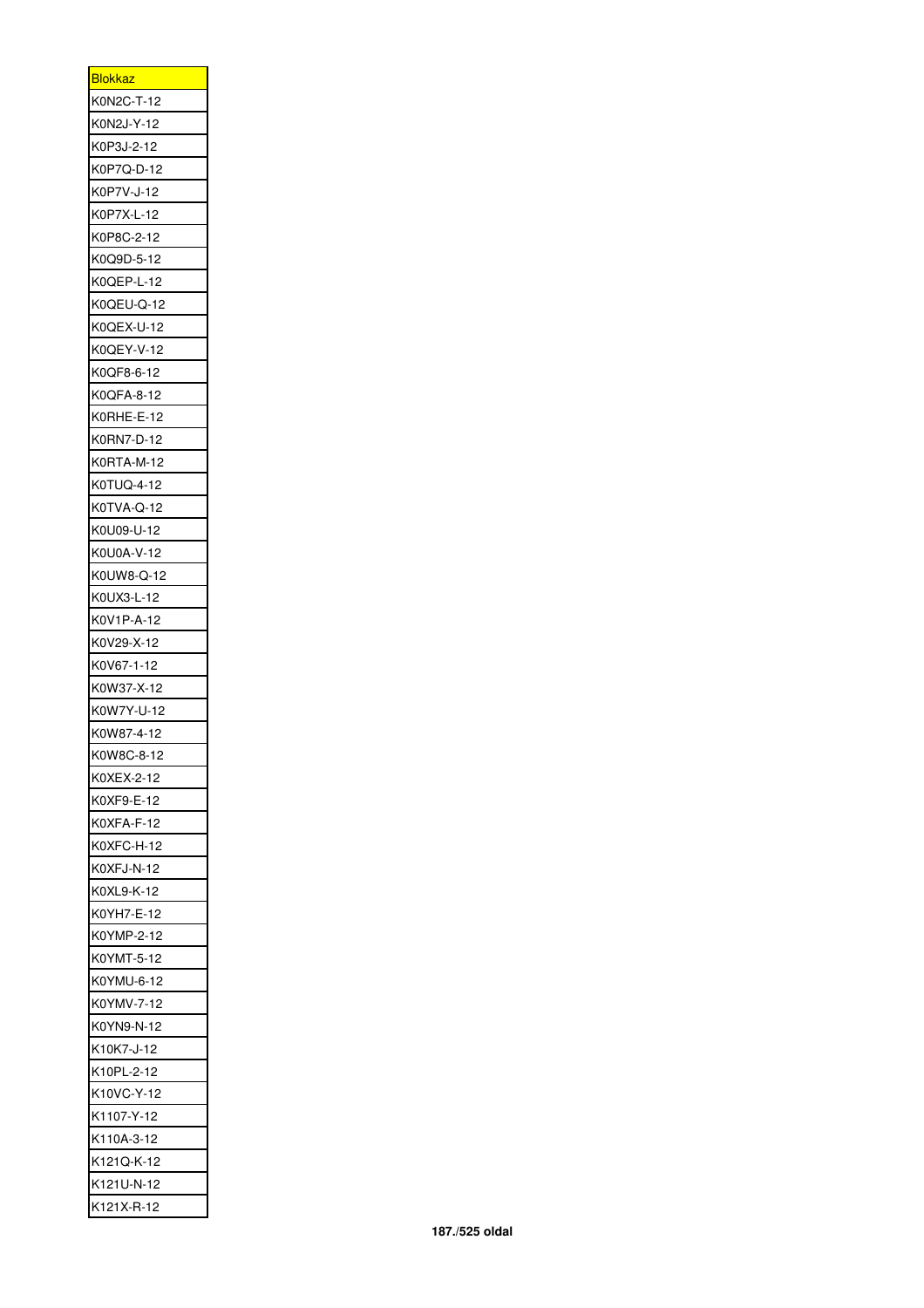| <u>Blokkaz</u> |
|----------------|
| K137U-W-12     |
| K1384-7-12     |
| K138C-F-12     |
| K13DA-K-12     |
| K149J-P-12     |
| K149L-R-12     |
| K14A0-6-12     |
| K14EU-5-12     |
| K14EV-6-12     |
| K14EW-7-12     |
| K14EX-8-12     |
| K14F0-A-12     |
| K14F8-L-12     |
| K14FA-N-12     |
| K15J0-E-12     |
| K15MP-8-12     |
| K15TA-2-12     |
| K16UP-H-12     |
| K16UU-M-12     |
| K16V6-1-12     |
|                |
| K16V9-4-12     |
| K181U-V-12     |
| K18Y7-7-12     |
| K193E-K-12     |
| K197P-Y-12     |
| K197T-3-12     |
| K197U-4-12     |
| K197V-5-12     |
| K19DA-R-12     |
| K1A57-F-12     |
| K1A97-L-12     |
| K1A9E-T-12     |
| K1A9F-U-12     |
| K1AET-A-12     |
| K1AEU-C-12     |
| K1AEY-H-12     |
| K1AF6-Q-12     |
| K1AF9-U-12     |
| K1AFH-2-12     |
| K1CMU-L-12     |
| K1CN9-3-12     |
| K1CTA-8-12     |
| K1DQ0-V-12     |
|                |
| K1DUP-P-12     |
| K1DUU-U-12     |
| K1DUV-V-12     |
| K1DUY-Y-12     |
| K1DV0-1-12     |
| K1DVD-E-12     |
| K1EW8-C-12     |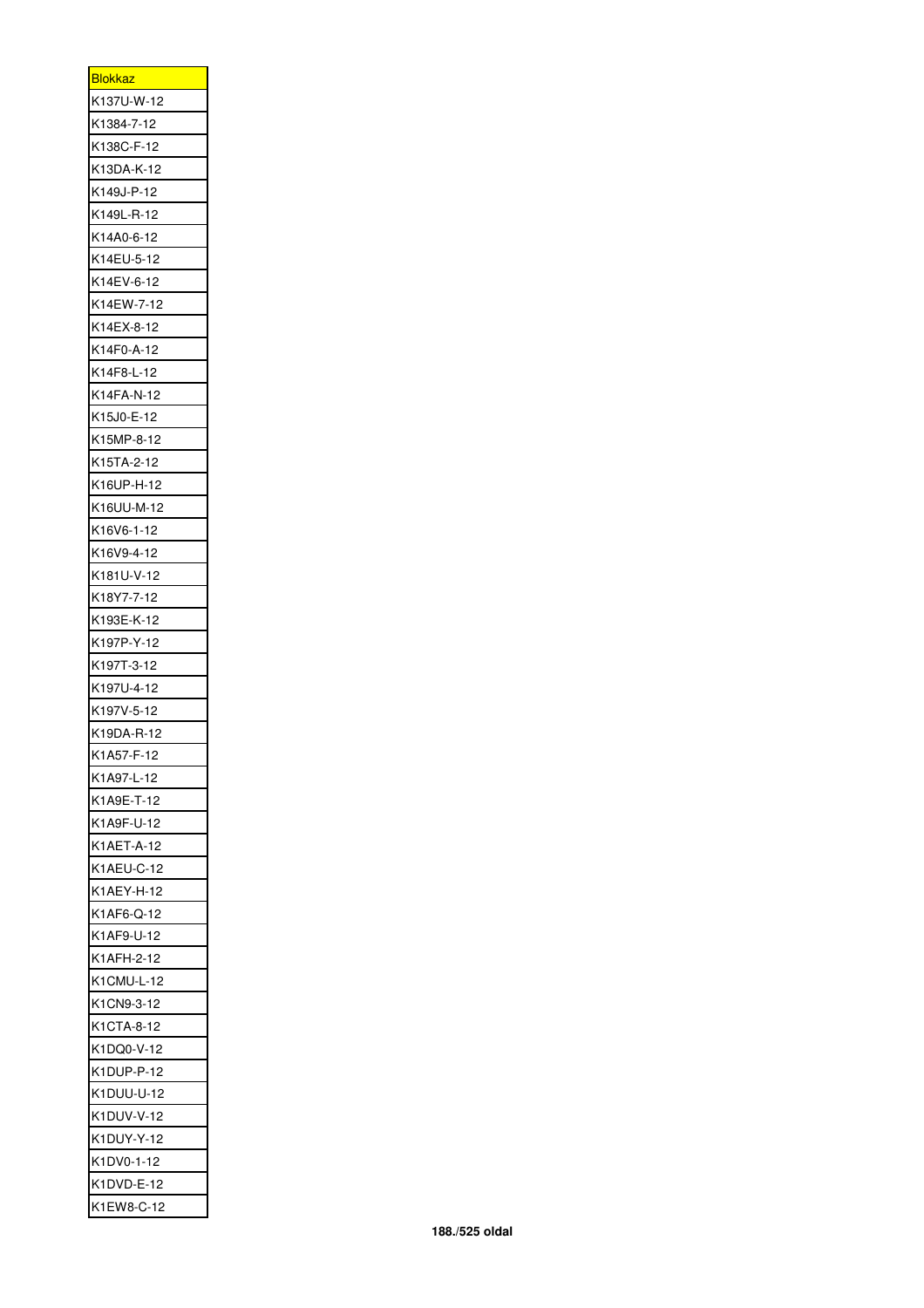| <u>Blokkaz</u> |
|----------------|
| K1F1U-3-12     |
| K1F2D-N-12     |
| K1F6A-Q-12     |
| K1H38-L-12     |
| K1H3J-V-12     |
| K1H7P-6-12     |
| K1H7V-C-12     |
| K1H7X-E-12     |
| K1H85-N-12     |
| K1HDA-Y-12     |
| K1JEQ-F-12     |
| K1JEU-K-12     |
| K1JEV-L-12     |
| K1JEX-N-12     |
| K1KHC-6-12     |
| K1KHE-8-12     |
| K1KMU-T-12     |
| K1KMV-U-12     |
| K1KMY-X-12     |
| K1LP7-9-12     |
| K1LPE-H-12     |
| K1LQ0-3-12     |
| K1LUU-2-12     |
| K1LUV-3-12     |
| K1M0A-P-12     |
| K1N1P-5-12     |
| K1N1T-8-12     |
| K1N1U-9-12     |
| K1N1V-A-12     |
| K1N1X-D-12     |
| K1N1Y-E-12     |
| K1P7U-J-12     |
| K1P7V-K-12     |
| K1P7Y-N-12     |
| K1PD9-5-12     |
| K1PDA-6-12     |
| K1Q57-V-12     |
| K1QEU-R-12     |
| K1QEV-T-12     |
| K1QFC-A-12     |
| K1QFE-D-12     |
| K1RFX-X-12     |
| K1RMV-2-12     |
| K1RMX-4-12     |
| K1TPC-M-12     |
| K1TUQ-5-12     |
| K1TUV-9-12     |
| K1TVL-2-12     |
| K1U0A-W-12     |
| K1UW7-Q-12     |
|                |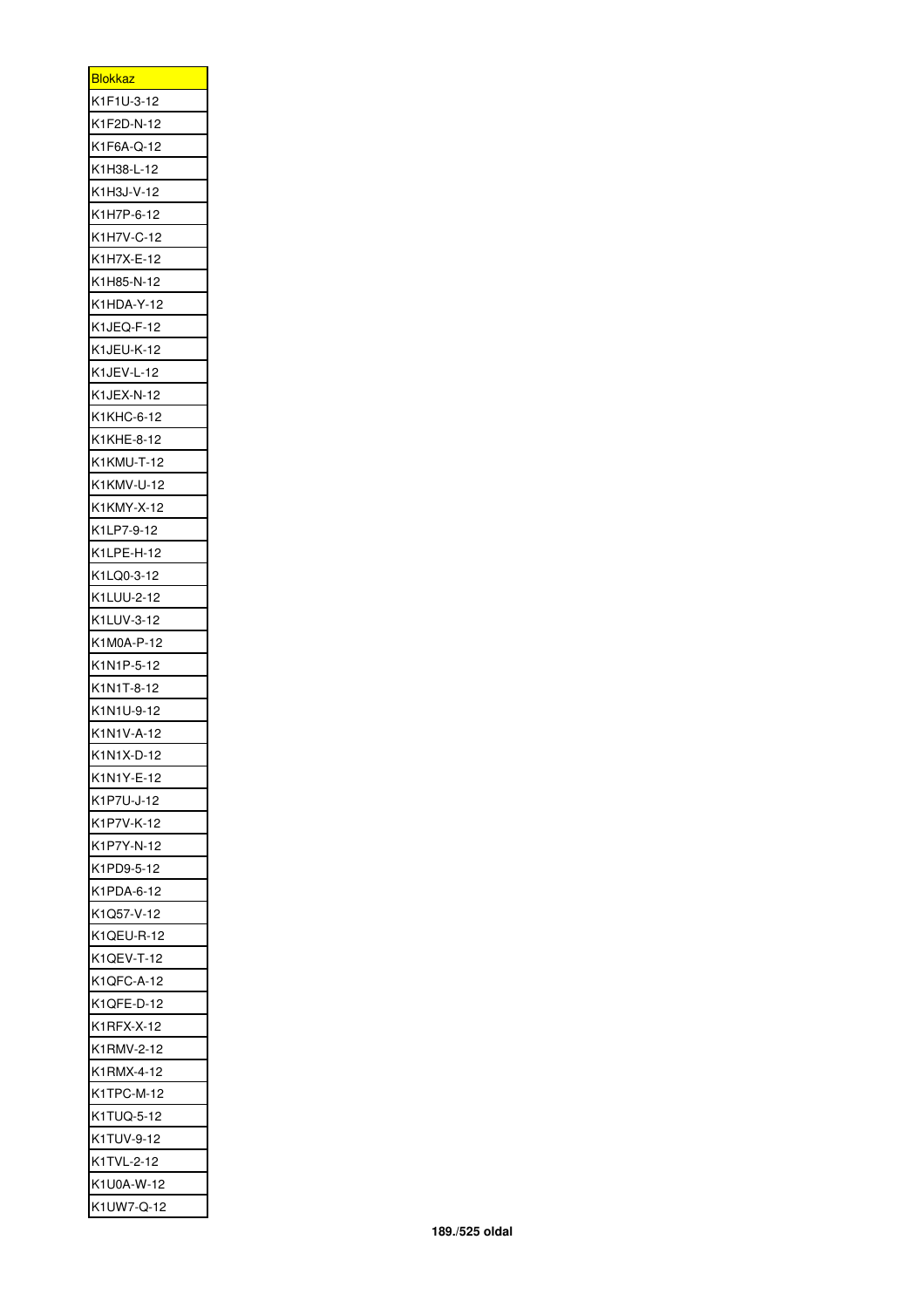| <u>Blokkaz</u> |
|----------------|
| K1UWF-Y-12     |
| K1V1U-H-12     |
| K1V1V-J-12     |
| K1V26-V-12     |
| K1V6A-5-12     |
| K1W40-R-12     |
| K1W7V-R-12     |
| K1W7X-U-12     |
| K1WD9-C-12     |
| K1X97-7-12     |
| K1XEV-1-12     |
| K1XEY-4-12     |
| K1XFC-J-12     |
| K1YMV-8-12     |
| K1YN5-K-12     |
| K1YN9-P-12     |
| K1YNC-R-12     |
| K20UT-E-12     |
| K20UV-H-12     |
| K20UX-K-12     |
| K20VC-1-12     |
| K210A-4-12     |
| K21VX-M-12     |
| K221V-Q-12     |
| K2220-V-12     |
| K222C-8-12     |
| K2269-A-12     |
| K2337-6-12     |
| K233D-C-12     |
| K233F-E-12     |
| K237V-Y-12     |
| K237W-1-12     |
| K237Y-3-12     |
|                |
| K2380-4-12     |
| K238A-F-12     |
| K238C-H-12     |
| K238D-J-12     |
| K24ER-4-12     |
| K24EV-7-12     |
| K24F9-N-12     |
| K25HD-U-12     |
| K25J0-F-12     |
| K25MY-K-12     |
| K25N9-W-12     |
| K25T9-2-12     |
| K26P7-W-12     |
| K26UR-L-12     |
| K26VC-7-12     |
| K281V-X-12     |
| K281X-1-12     |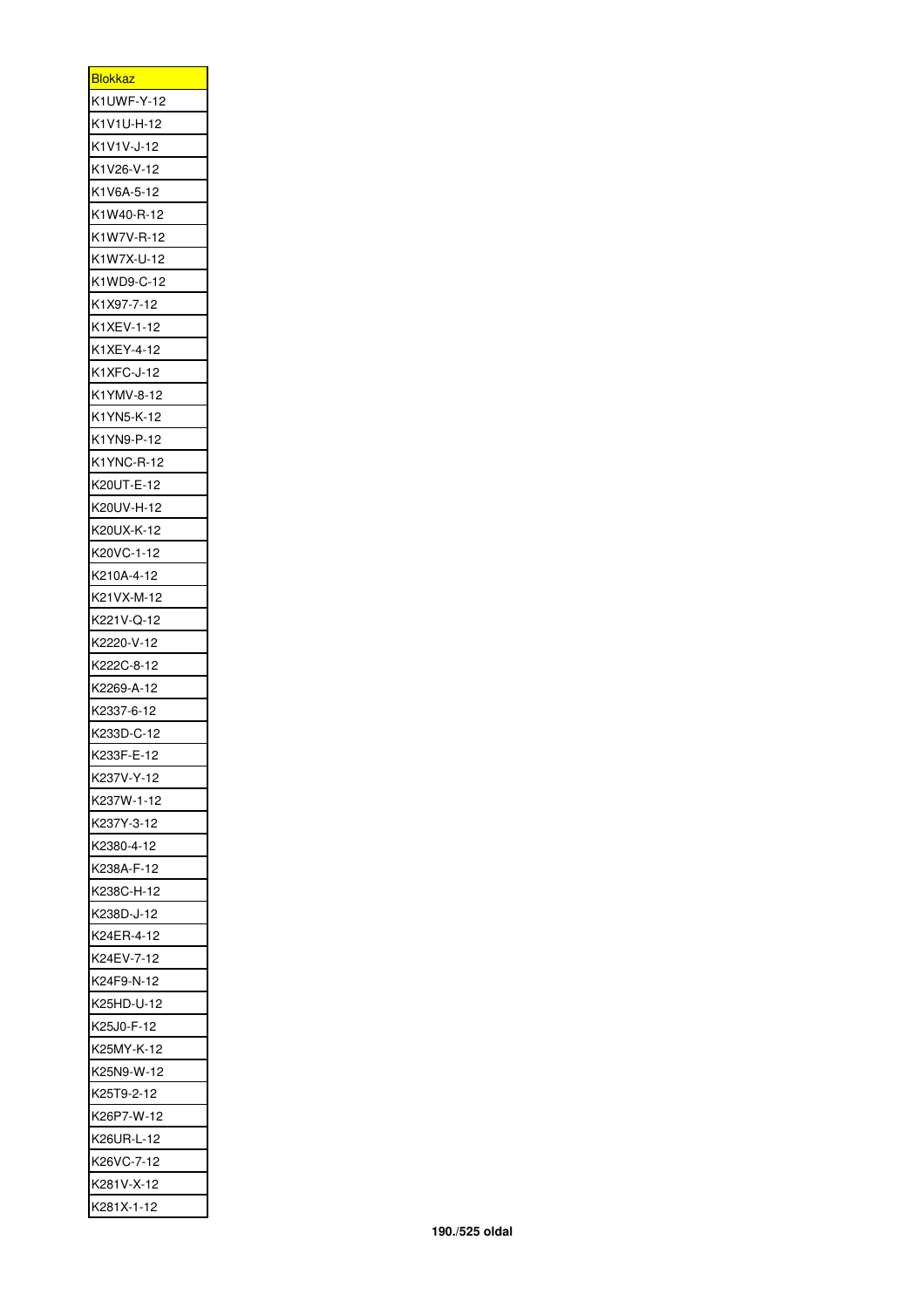| <b>Blokkaz</b> |
|----------------|
| K2827-A-12     |
| K297Y-9-12     |
| K29D9-R-12     |
| K2AEU-D-12     |
| K2AEX-H-12     |
|                |
| K2AEY-J-12     |
| K2AF2-M-12     |
| K2AF9-V-12     |
| K2AFA-W-12     |
| K2AL7-X-12     |
| K2CH7-V-12     |
| K2CMP-H-12     |
| K2CMV-N-12     |
| K2CMX-Q-12     |
| K2CMY-R-12     |
| K2CN0-T-12     |
| K2CN2-V-12     |
| K2CN4-X-12     |
| K2F1Q-1-12     |
| K2F1V-5-12     |
| K2F1X-7-12     |
|                |
| K2F6A-R-12     |
| K2H37-L-12     |
| K2HDA-1-12     |
| K2J9T-E-12     |
| K2JEW-N-12     |
| K2JEY-Q-12     |
| K2JF7-1-12     |
| K2KH8-4-12     |
| K2LUR-1-12     |
| K2M09-P-12     |
| K2N1Y-F-12     |
| K2N67-V-12     |
| K2P2X-H-12     |
| K2P37-T-12     |
| K2P3F-2-12     |
| K2P7Q-F-12     |
| K2P82-T-12     |
| K2P86-X-12     |
| K2P89-2-12     |
| K2Q8X-Q-12     |
|                |
| K2QEW-V-12     |
| K2QFA-A-12     |
| K2QLA-F-12     |
| K2RN6-E-12     |
| K2TP7-J-12     |
| K2TPP-1-12     |
| K2TUY-E-12     |
| K2TV4-L-12     |
| K2UW7-R-12     |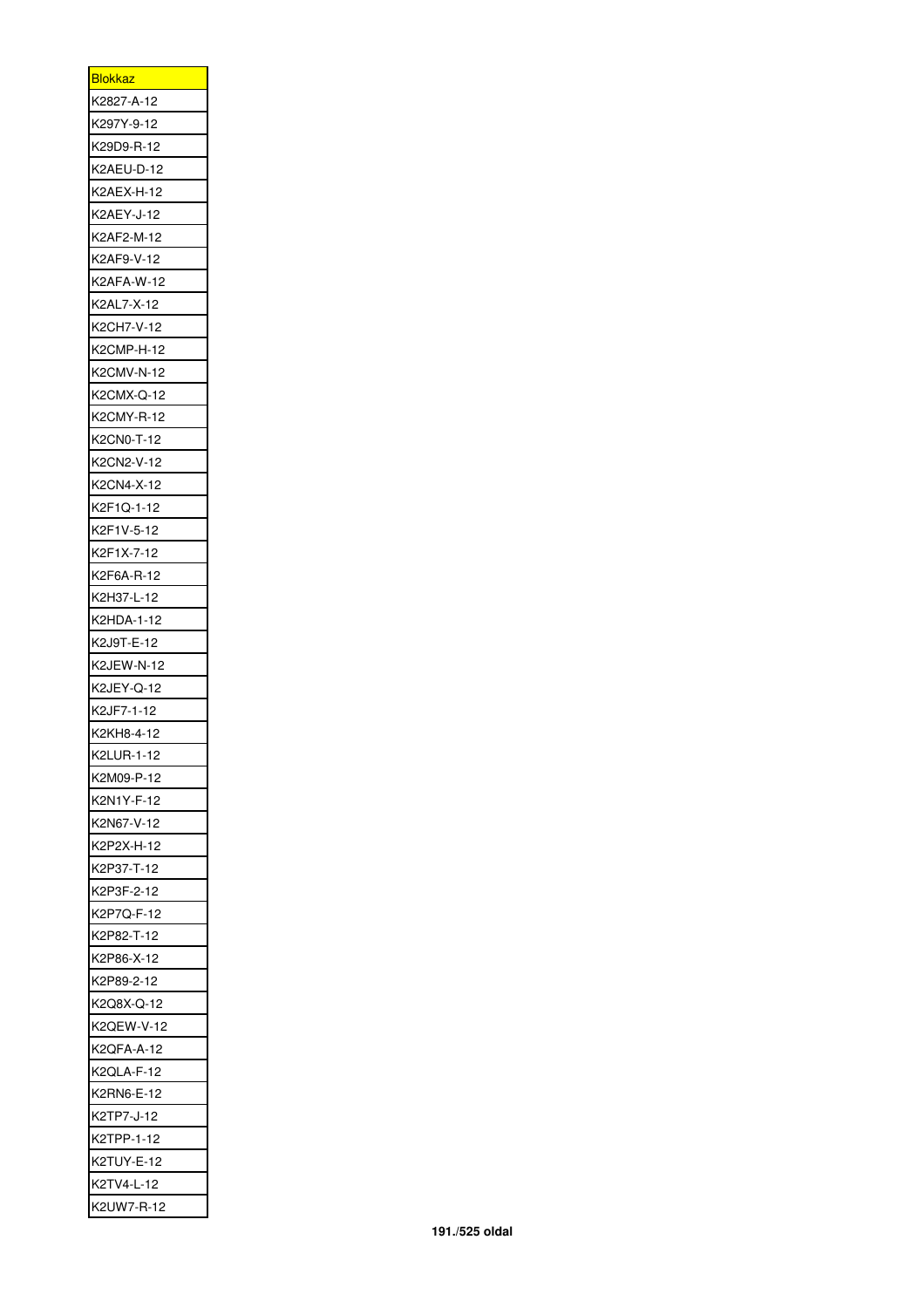| <b>Blokkaz</b> |
|----------------|
| K2V1R-F-12     |
| K2V1U-J-12     |
| K2V1Y-N-12     |
| K2V69-5-12     |
| K2V6A-6-12     |
| K2W7U-R-12     |
| K2W8A-9-12     |
| K2WD7-A-12     |
| K2XEU-1-12     |
| K2XEY-5-12     |
| K2XFA-J-12     |
| K2XFJ-Q-12     |
| K2YH7-H-12     |
| K2YMU-8-12     |
| K2YNA-R-12     |
| K30P7-Q-12     |
| K30UQ-D-12     |
| K30UU-H-12     |
| K3108-3-12     |
| K31VX-N-12     |
| K3223-1-12     |
| K322D-A-12     |
| K337R-W-12     |
| K337V-1-12     |
| K3380-5-12     |
| K3386-C-12     |
| K3389-F-12     |
| K349E-N-12     |
| K34A0-8-12     |
| K34EQ-4-12     |
| K34EV-8-12     |
| K34EW-9-12     |
| K34F3-H-12     |
| K34F8-N-12     |
| K35H7-P-12     |
| K35HF-X-12     |
| K35J0-H-12     |
| K36NX-M-12     |
| K36Q0-Q-12     |
| K36UQ-L-12     |
| K36UY-U-12     |
| K36V7-4-12     |
| K3709-A-12     |
| K37X3-3-12     |
| K3937-E-12     |
| K393C-K-12     |
| K3940-7-12     |
| K3A97-N-12     |
| K3AEQ-A-12     |
| K3AEV-F-12     |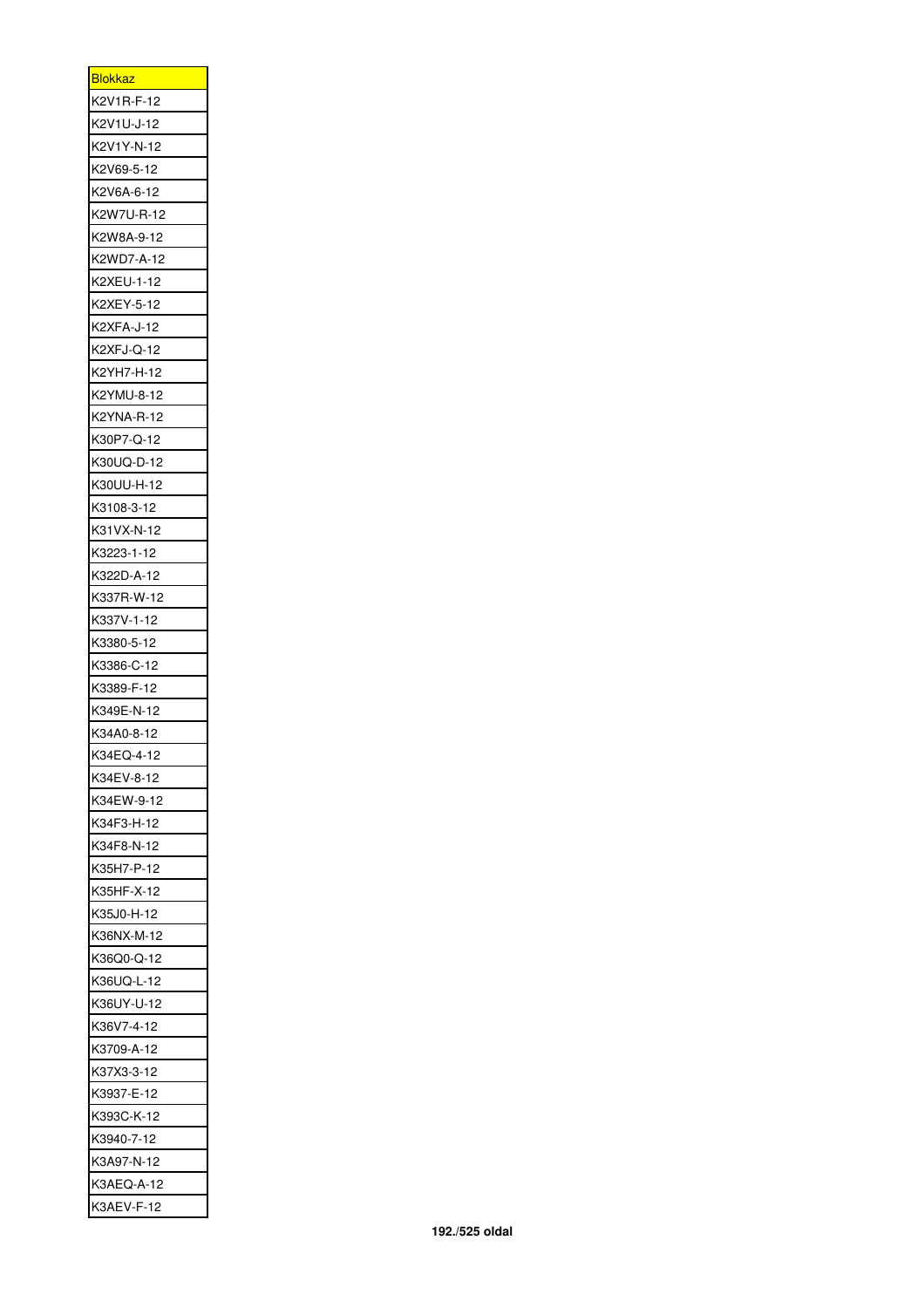| <u>Blokkaz</u>           |
|--------------------------|
| K3AEY-K-12               |
| K3AF9-W-12               |
| K3AFA-X-12               |
| K3AFD-1-12               |
| K3AL9-2-12               |
| K3ALA-3-12               |
| K3CH7-W-12               |
| K3CHP-D-12               |
| K3CMV-P-12               |
| K3CMY-T-12               |
| K3DPP-M-12               |
| K3DV9-D-12               |
| K3F1Q-2-12               |
| K3F1R-3-12               |
| K3F26-J-12               |
| K3F69-R-12               |
| K3H37-M-12               |
| K3H38-N-12               |
| K3H8J-4-12               |
|                          |
| K3J97-V-12               |
| K3J9P-C-12               |
| K3JA3-R-12               |
| K3KMQ-R-12               |
| K3LVJ-U-12               |
| K3MWL-Y-12               |
| K3N2D-X-12               |
| K3N2J-3-12               |
| K3N6A-1-12               |
| K3P3F-3-12               |
| K3P43-Q-12               |
| K3PD9-7-12               |
| K3QET-T-12               |
| K3QEY-Y-12               |
|                          |
| K3QFJ-K-12               |
| K3QLA-H-12               |
| K3RFX-1-12               |
|                          |
| K3RJ3-7-12<br>K3RMQ-Y-12 |
|                          |
| K3RMY-7-12               |
| K3TUQ-7-12               |
| K3TUX-E-12               |
| K3UVX-H-12               |
| K3V1R-H-12               |
| K3V28-1-12               |
| K3W37-2-12               |
| K3W80-Y-12               |
| K3W88-8-12               |
| K3XEV-3-12               |
| K3XEW-4-12<br>K3XF6-E-12 |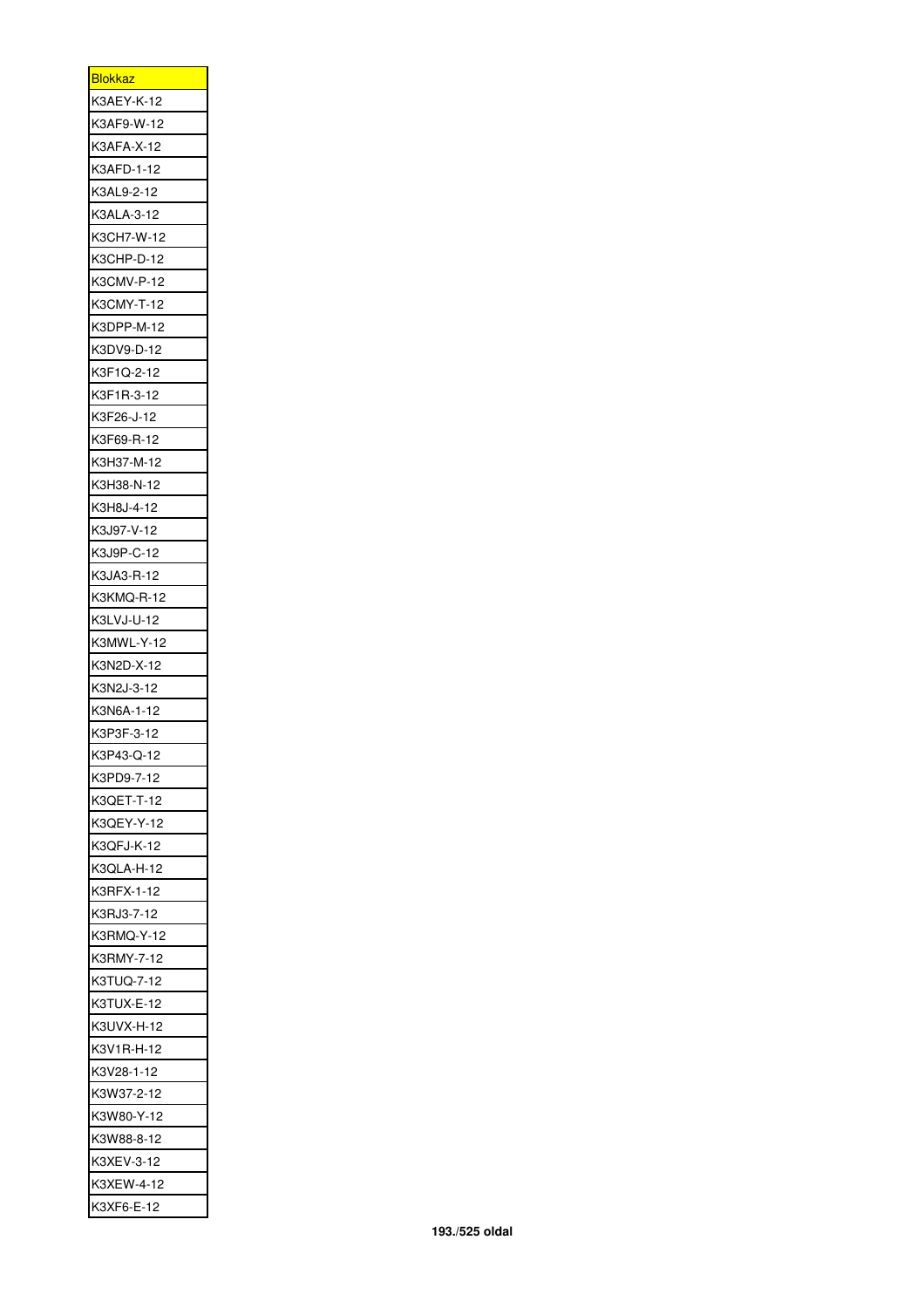| <u>Blokkaz</u>           |
|--------------------------|
| K3YH7-J-12               |
| K3YMY-E-12               |
| K40V9-1-12               |
| K4109-5-12               |
| K426A-E-12               |
| K432X-X-12               |
| K437T-Y-12               |
| K4389-H-12               |
| K449A-L-12               |
| K45MY-M-12               |
| K45NJ-7-12               |
| K46P7-Y-12               |
| K46PT-K-12               |
| K46VJ-F-12               |
| K47VX-W-12               |
| K47W7-7-12               |
| K481P-U-12               |
| K482J-P-12               |
| K4867-J-12               |
| K486A-M-12               |
| K493T-2-12               |
| K4989-P-12               |
| K498D-T-12               |
|                          |
| K4A9P-6-12               |
| K4A9T-9-12               |
| K4AA0-H-12               |
| K4AL7-1-12               |
| K4CN9-6-12               |
| K4DUQ-U-12               |
| K4DUY-3-12               |
| K4DVJ-N-12               |
| K4F1P-2-12               |
| K4F29-N-12               |
| K4F2D-R-12               |
| K4F6A-U-12               |
| K4H80-L-12               |
| K4HD7-Y-12               |
| K4HD9-2-12               |
| K4J97-W-12               |
| K4JL9-9-12               |
| K4KN0-3-12               |
| K4LPA-H-12               |
| K4LUW-7-12               |
| K4LV0-A-12               |
| K4MWF-V-12               |
| K4N20-K-12               |
|                          |
| K4N25-Q-12               |
| K4N2A-W-12               |
|                          |
| K4P7W-P-12<br>K4Q9A-7-12 |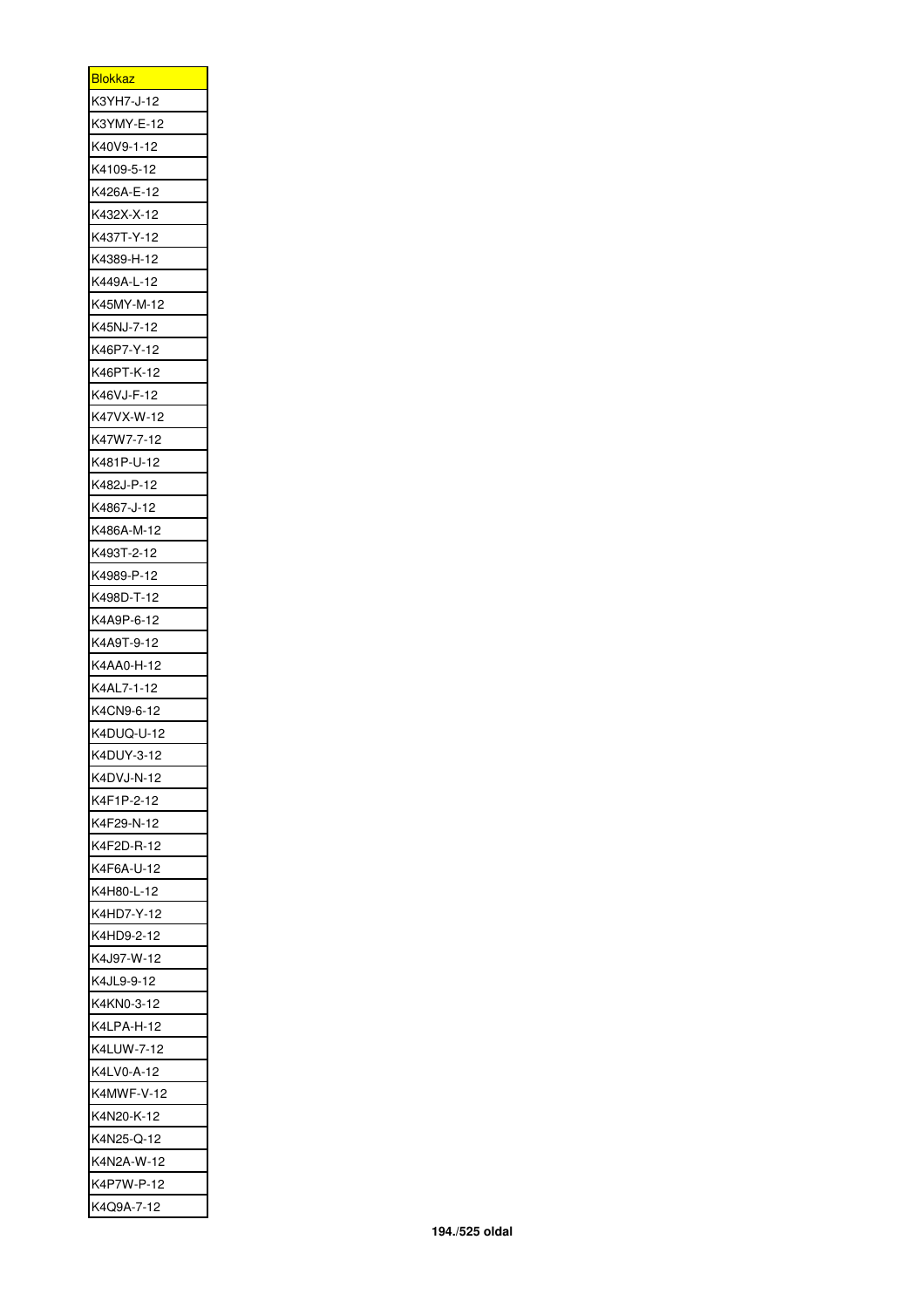| <b>Blokkaz</b> |
|----------------|
| K4QER-T-12     |
| K4QLA-J-12     |
| K4RFX-2-12     |
| K4RH6-A-12     |
| K4RHT-X-12     |
| K4UW7-U-12     |
| K4UWR-D-12     |
| K4V69-7-12     |
| K4W89-A-12     |
| K4W8A-C-12     |
| K4XER-1-12     |
| K4XF9-K-12     |
| K4YHA-N-12     |
| K4YMQ-7-12     |
| K4YMR-8-12     |
| K4YN5-N-12     |
|                |
| K4YNJ-2-12     |
| K50K7-N-12     |
| K50P6-R-12     |
| K50UQ-F-12     |
| K50UT-J-12     |
| K50VD-5-12     |
| K50VJ-9-12     |
| K521R-Q-12     |
| K522D-D-12     |
| K526A-F-12     |
| K533A-D-12     |
| K537R-Y-12     |
| K5389-J-12     |
| K54ER-7-12     |
| K54ET-8-12     |
| K54EY-E-12     |
| K55HA-V-12     |
| K55N7-X-12     |
| K56NX-P-12     |
| K56UX-V-12     |
| K56VA-9-12     |
| K57VX-X-12     |
| K581Q-W-12     |
| K586A-N-12     |
|                |
| K593F-Q-12     |
| K597Q-5-12     |
| K597R-6-12     |
| K597X-C-12     |
| K5980-E-12     |
| K5A98-R-12     |
| K5AEQ-D-12     |
| K5CHA-3-12     |
| K5CHL-C-12     |
| K5CHP-F-12     |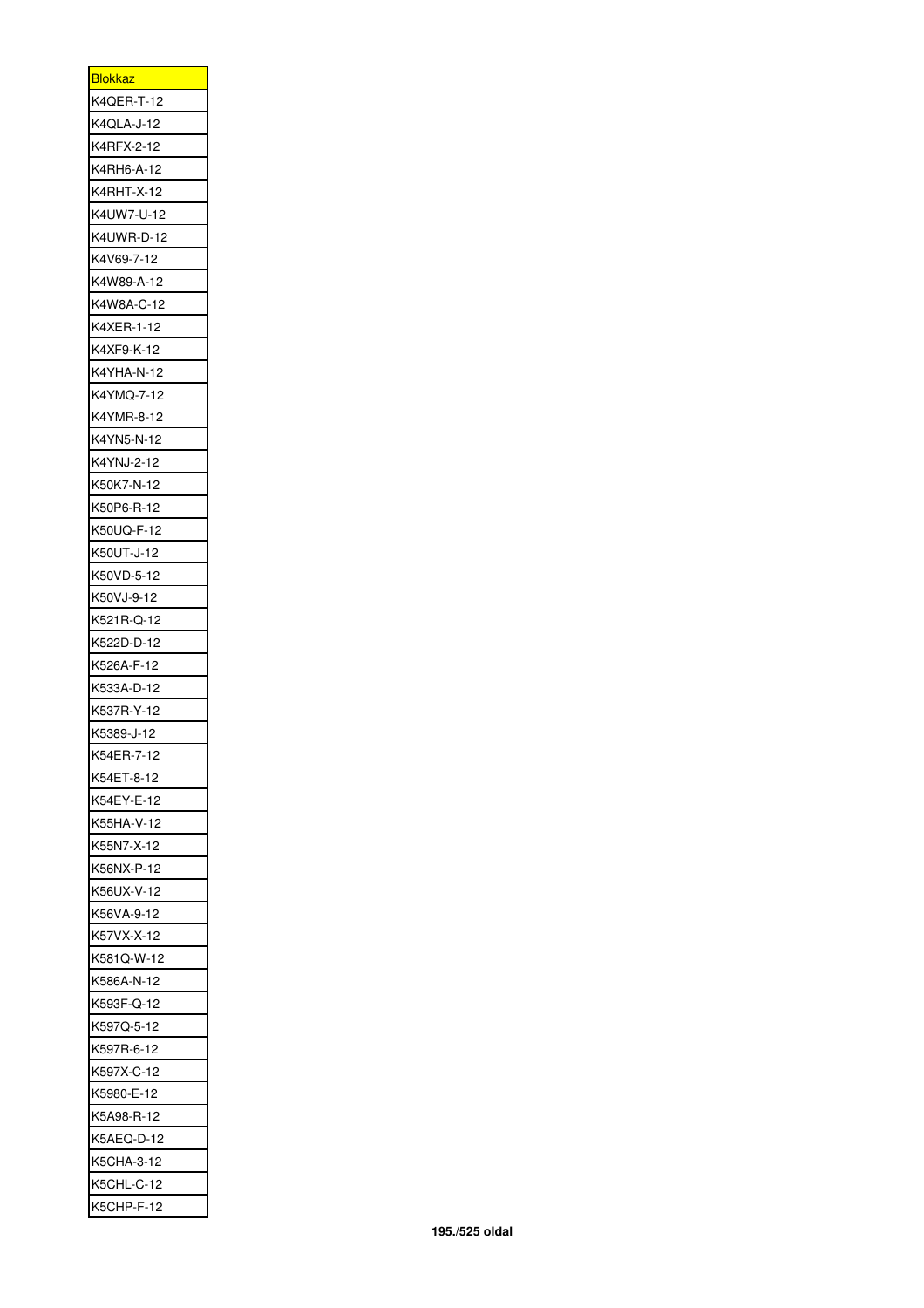| <u>Blokkaz</u> |
|----------------|
| K5DUR-W-12     |
| K5DV0-5-12     |
| K5EWP-X-12     |
| K5F1W-9-12     |
| K5F20-D-12     |
| K5F26-L-12     |
| K5F6A-V-12     |
| K5H37-P-12     |
| K5H8A-Y-12     |
| K5HD9-3-12     |
| K5JEW-R-12     |
| K5KMR-V-12     |
| K5KNL-Q-12     |
| K5LK4-6-12     |
| K5LP6-D-12     |
| K5LUR-4-12     |
| K5N1Y-K-12     |
| K5N26-T-12     |
| K5N69-2-12     |
| K5P7Q-K-12     |
| K5P83-X-12     |
| K5Q97-5-12     |
| K5QEQ-T-12     |
| K5QLA-K-12     |
| K5RMQ-2-12     |
| K5RMR-3-12     |
| K5RN5-H-12     |
| K5TUQ-9-12     |
| K5TUR-A-12     |
| K5TVA-W-12     |
|                |
| K5W89-C-12     |
| K5W8A-D-12     |
| K5XEX-7-12     |
| K60NX-J-12     |
| K60UQ-H-12     |
| K60UR-J-12     |
| K60UW-N-12     |
| K60V3-V-12     |
| K60VD-6-12     |
| K610A-8-12     |
| K6220-1-12     |
| K622A-C-12     |
| K626A-H-12     |
| K6335-8-12     |
| K64ER-8-12     |
| K65HF-2-12     |
|                |
| K65N5-W-12     |
| K65N6-X-12     |
| K65N7-Y-12     |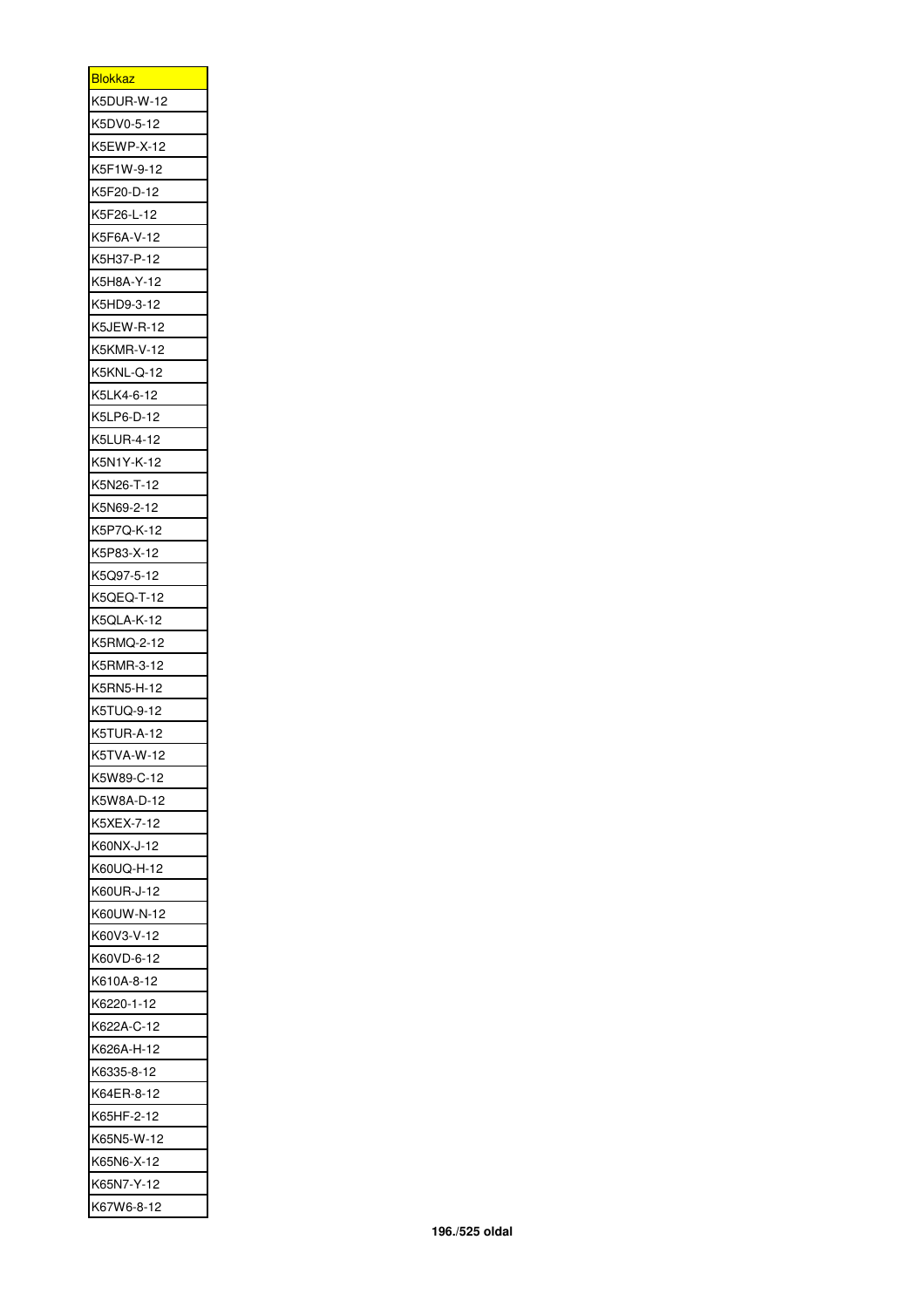| <b>Blokkaz</b> |
|----------------|
| K681R-Y-12     |
| K6AER-F-12     |
| K6CC7-V-12     |
| K6CFW-N-12     |
| K6CMQ-N-12     |
| K6CTA-E-12     |
| K6DUQ-W-12     |
| K6DUR-X-12     |
| K6E09-M-12     |
| K6EW6-F-12     |
| K6EW7-H-12     |
| K6F27-N-12     |
| K6F2A-R-12     |
| K6H7R-E-12     |
| K6JEW-T-12     |
| K6KHF-F-12     |
| K6KMR-W-12     |
| K6KMW-2-12     |
| K6M0A-V-12     |
| K6MWK-2-12     |
|                |
| K6N1R-D-12     |
| K6N1T-E-12     |
| K6P3D-4-12     |
| K6P83-Y-12     |
| K6P8A-7-12     |
| K6Q9K-J-12     |
| K6Q9P-N-12     |
| K6QER-V-12     |
| K6QL9-K-12     |
| K6RN6-K-12     |
| K6RNA-P-12     |
| K6TNX-C-12     |
| K6U0A-3-12     |
| K6V1R-L-12     |
| K6V1W-Q-12     |
| K6W83-6-12     |
| K6X9K-Q-12     |
| K6X9T-Y-12     |
| K6XER-3-12     |
| K6XET-4-12     |
| K6XF3-E-12     |
| K6XLA-T-12     |
| K6YMT-C-12     |
| K6YND-Y-12     |
| K70UR-K-12     |
| K710A-9-12     |
| K721R-T-12     |
| K726A-J-12     |
| K733P-U-12     |
| K74ER-9-12     |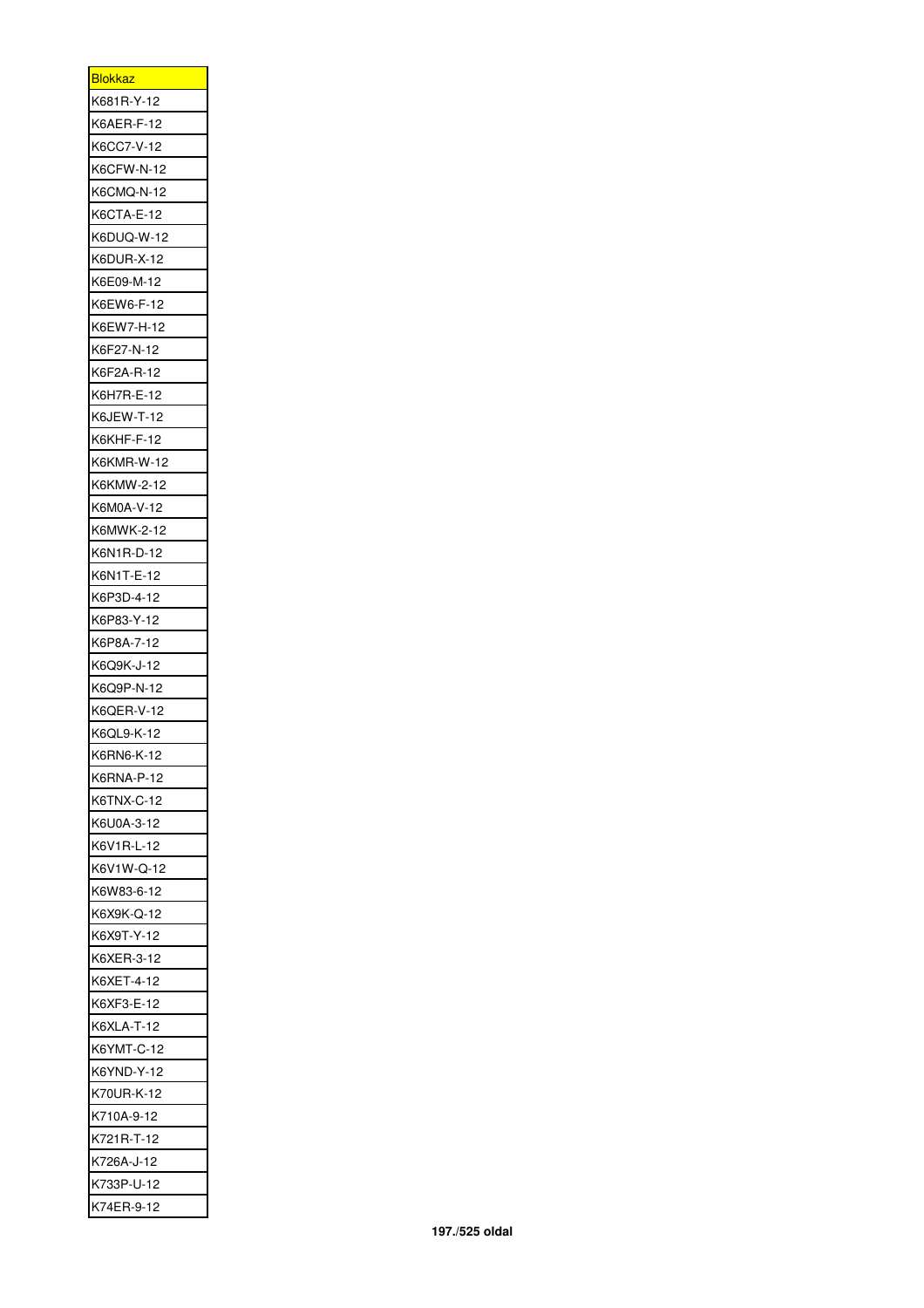| <u>Blokkaz</u> |
|----------------|
| K74EW-E-12     |
| K75MR-J-12     |
| K75TA-8-12     |
| K76NW-Q-12     |
| K76UR-R-12     |
| K76VJ-K-12     |
| K781R-1-12     |
| K7824-D-12     |
| K782J-T-12     |
| K798A-U-12     |
| K7A95-Q-12     |
| K7A9T-D-12     |
| K7AER-H-12     |
| K7AFJ-9-12     |
|                |
| K7CFX-Q-12     |
| K7DNW-X-12     |
| K7DUR-Y-12     |
| K7E0A-P-12     |
| K7EWW-7-12     |
| K7F24-L-12     |
| K7H37-R-12     |
| K7H7W-L-12     |
| K7J9K-C-12     |
| K7JER-P-12     |
| K7KHK-L-12     |
| K7KN4-A-12     |
| K7LUR-6-12     |
| K7LUT-7-12     |
| K7LV0-E-12     |
| K7M0A-W-12     |
| K7N2E-4-12     |
| K7N6A-5-12     |
| K7P2W-M-12     |
| K7P2X-N-12     |
| K7Q9K-K-12     |
| K7RMW-9-12     |
| K7RN7-M-12     |
| K7RNA-Q-12     |
| K7RNE-U-12     |
| K7RNJ-X-12     |
| K7TV4-R-12     |
| K7TV9-X-12     |
| K7V29-6-12     |
|                |
| K7W3W-V-12     |
| K7W7R-V-12     |
| K7W7T-W-12     |
| K7W89-E-12     |
| K7W8A-F-12     |
| K7XET-5-12     |
| K7YMT-D-12     |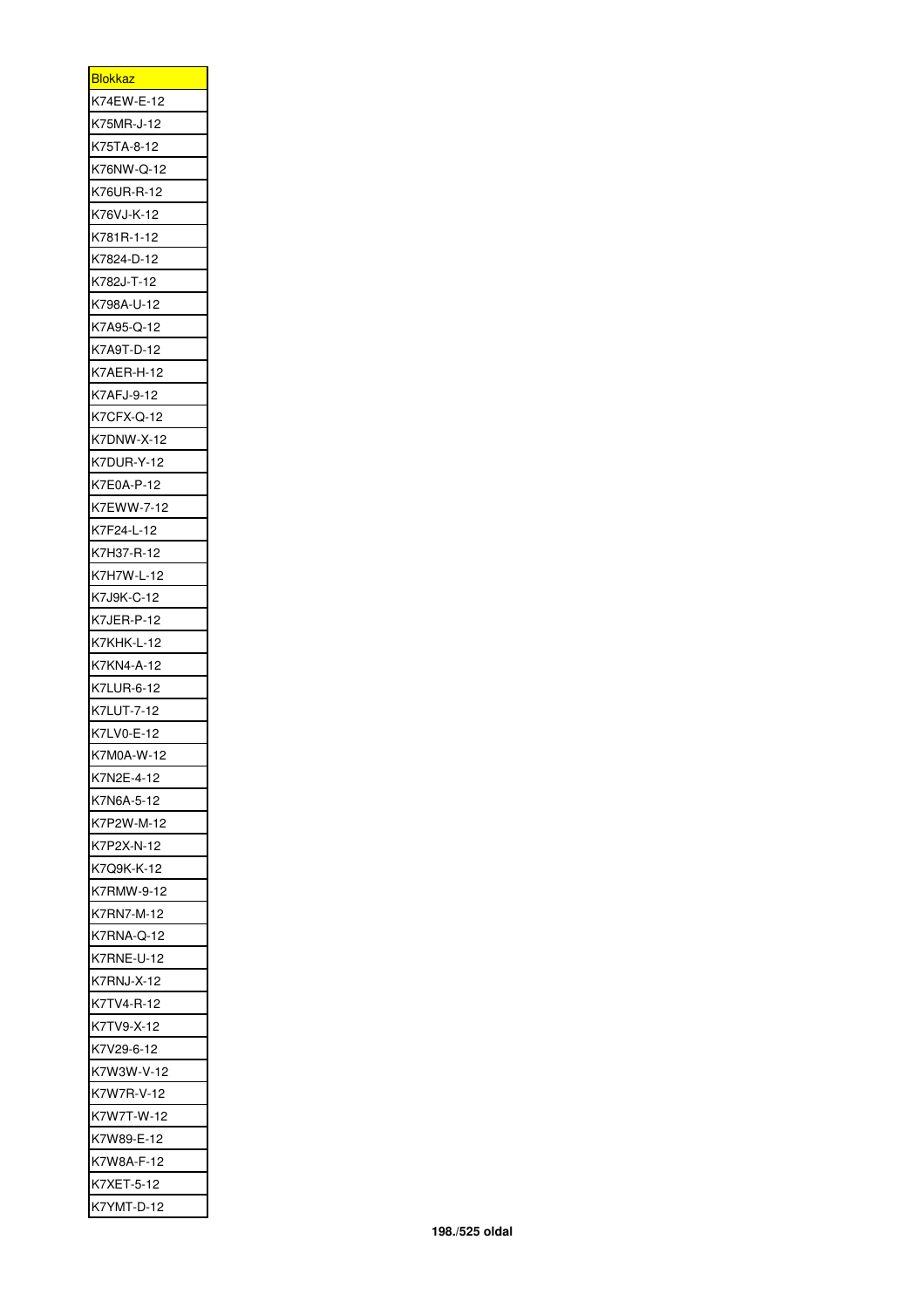| <b>Blokkaz</b>           |
|--------------------------|
| K80UW-Q-12               |
| K80UX-R-12               |
| K80V8-4-12               |
| K821X-1-12               |
| K8227-A-12               |
| K822A-E-12               |
| K833K-Q-12               |
| K8380-A-12               |
| K849T-7-12               |
| K84ER-A-12               |
| K84EW-F-12               |
| K84F5-Q-12               |
| K84LA-2-12               |
| K85MW-P-12               |
| K85TA-9-12               |
| K86UX-Y-12               |
| K86VD-F-12               |
| K881R-2-12               |
| K881W-6-12               |
| K897R-9-12               |
|                          |
| K897T-A-12<br>K897W-E-12 |
|                          |
| K8985-P-12               |
| K898E-Y-12               |
| K89DA-1-12               |
| K8AFA-4-12               |
| K8CHK-E-12               |
| K8CNA-C-12               |
| K8DP5-8-12               |
| K8DUT-2-12               |
| K8DUW-5-12               |
| K8DV7-H-12               |
| K8DVD-N-12               |
| K8E0A-Q-12               |
| K8ER7-E-12               |
| K8F1X-E-12               |
| K8F2J-2-12               |
| K8H35-Q-12               |
| K8H7R-H-12               |
| K8H7W-M-12               |
| K8H86-X-12               |
| K8HD9-6-12               |
| K8JET-R-12               |
| K8JFJ-J-12               |
| K8KMR-Y-12               |
| K8KND-M-12               |
| K8LP2-C-12               |
| K8N1R-F-12               |
| K8N1T-H-12               |
| K8N1W-L-12               |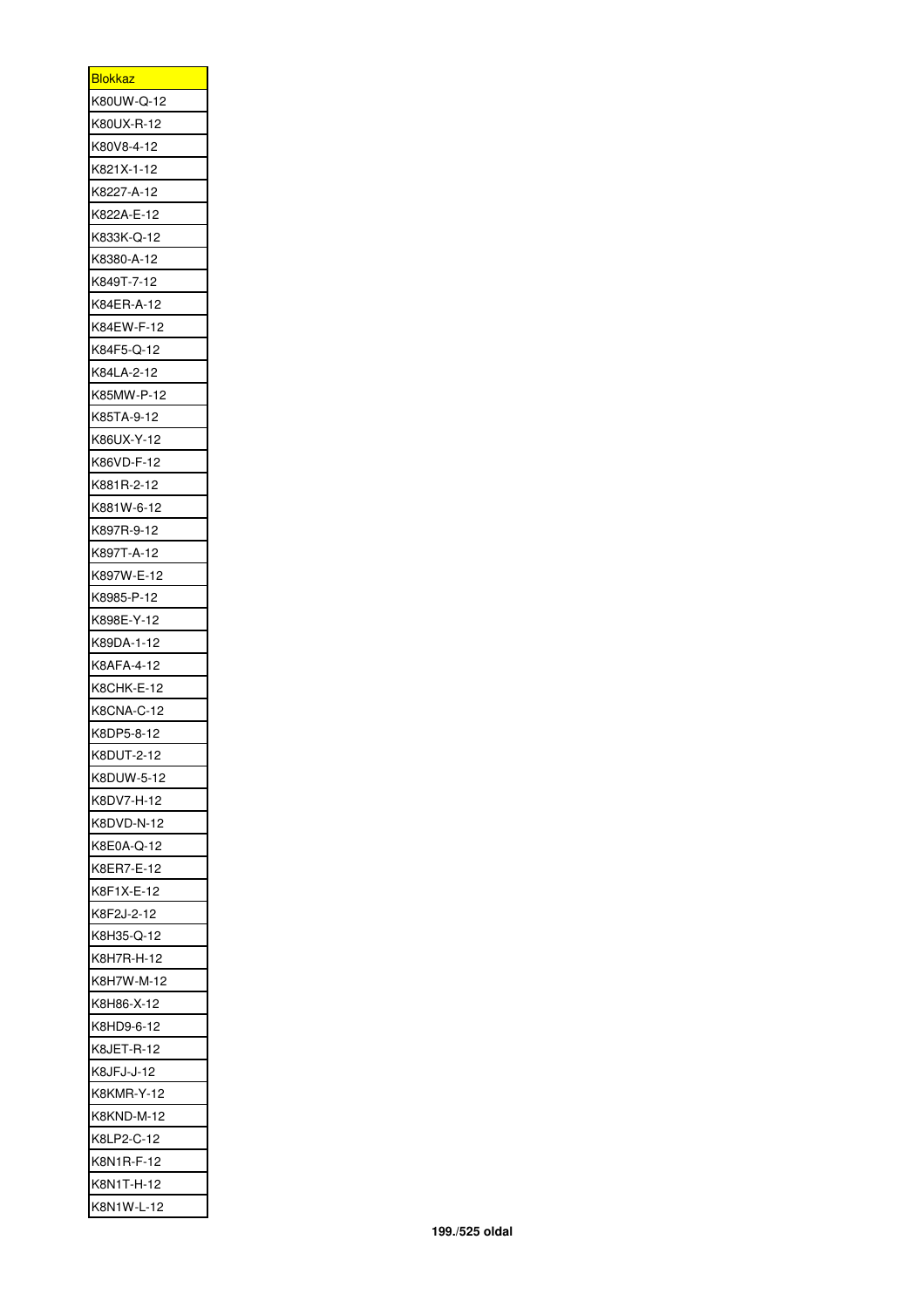| <u>Blokkaz</u> |
|----------------|
| K8N25-V-12     |
| K8P7R-P-12     |
| K8P8H-F-12     |
| K8QER-X-12     |
| K8RMR-6-12     |
| K8RMT-7-12     |
| K8RMW-A-12     |
| K8RNA-R-12     |
| K8TP8-R-12     |
| K8TUR-E-12     |
| K8UWL-C-12     |
| K8V1R-N-12     |
| K8V2H-E-12     |
| K8W7W-2-12     |
| K8XER-5-12     |
| K8XET-6-12     |
| K8YHK-2-12     |
| K8YHW-D-12     |
| K8YMT-E-12     |
| K8YN8-W-12     |
| K8YNH-5-12     |
| K90P8-Y-12     |
| K90UR-M-12     |
| K90UT-N-12     |
| K90UW-R-12     |
| K90VD-9-12     |
| K9109-A-12     |
|                |
| K922D-J-12     |
| K937R-4-12     |
| K937W-8-12     |
| K94ER-C-12     |
| K95MR-L-12     |
| K96NW-T-12     |
| K96UR-U-12     |
| K96UT-V-12     |
| K96VL-P-12     |
| K981W-7-12     |
| K9820-A-12     |
| K993T-7-12     |
| K997W-F-12     |
| K9987-T-12     |
| K998F-2-12     |
| K9AFD-7-12     |
| K9ALA-9-12     |
| K9CN7-9-12     |
| K9CNA-D-12     |
| K9DNW-1-12     |
| K9DPT-X-12     |
| K9DUT-3-12     |
| K9DUW-6-12     |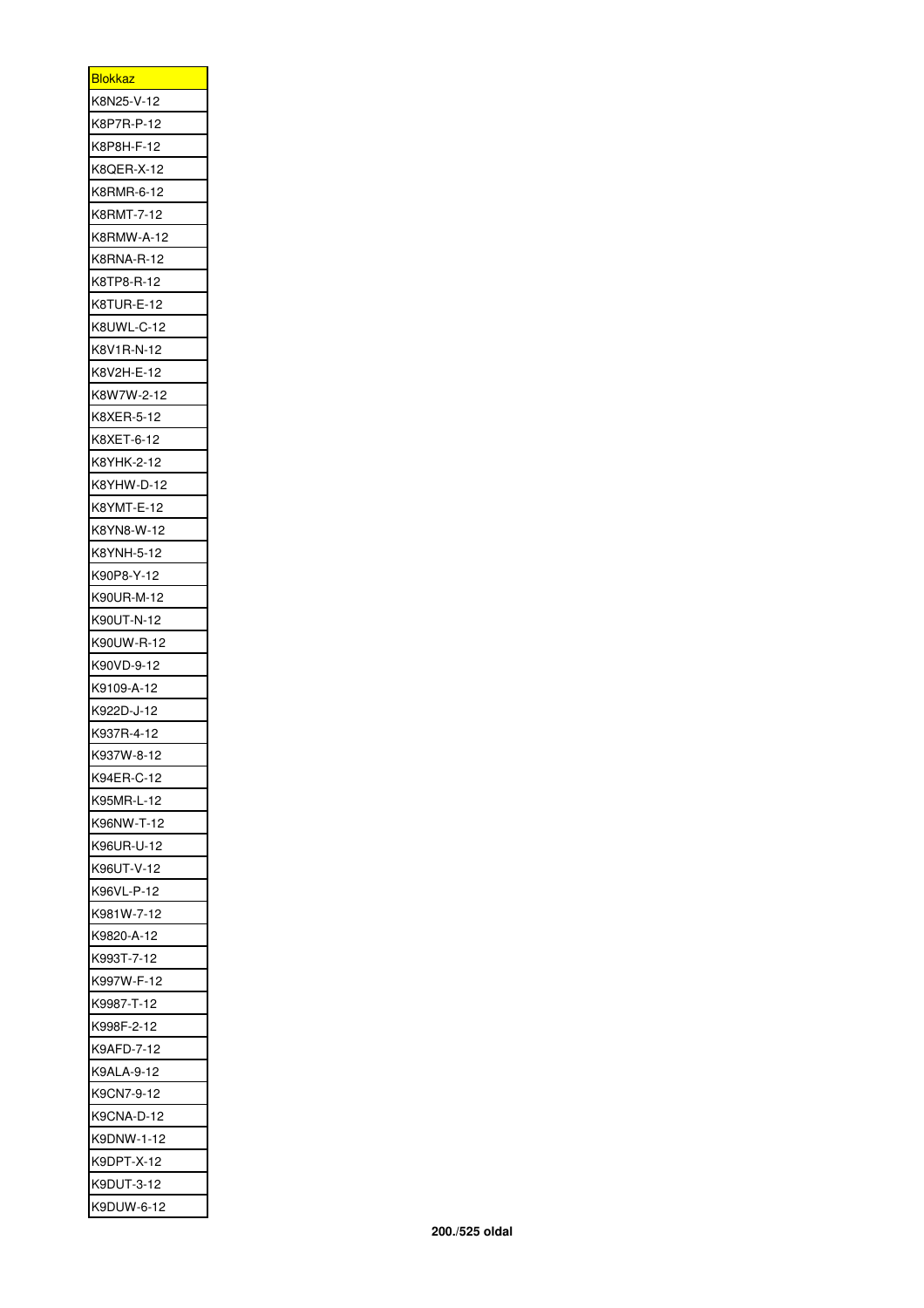| <b>Blokkaz</b>    |
|-------------------|
| K9DV3-D-12        |
| K9DV7-J-12        |
| K9F1T-A-12        |
| K9H38-V-12        |
| K9HD9-7-12        |
| K9JF5-6-12        |
| K9KMW-5-12        |
| K9KTA-Q-12        |
| K9LUR-8-12        |
| K9LUW-D-12        |
| K9LV0-H-12        |
| K9MWT-D-12        |
| K9N1W-M-12        |
| K9P3T-M-12        |
| K9QER-Y-12        |
| K9QEW-4-12        |
| K9QLA-P-12        |
| K9RMT-8-12        |
|                   |
| K9RN3-K-12        |
| K9UWT-L-12        |
| K9V1W-U-12        |
| K9V26-5-12        |
| K9W3T-U-12        |
| K9X96-F-12        |
| K9XER-6-12        |
| K9XF8-P-12        |
| K9XFA-R-12        |
| K9XLA-W-12        |
| K9YMR-E-12        |
| K9YMT-F-12        |
| KA0V6-4-12        |
| KA21R-W-12        |
| KA4F0-M-12        |
| <b>KA5MT-N-12</b> |
| KA5NA-7-12        |
| KA5NF-C-12        |
| KA81T-5-12        |
| KA820-C-12        |
| KA93D-U-12        |
| KA97W-H-12        |
| KA97X-J-12        |
| KAA98-X-12        |
| KAA9W-L-12        |
| KAAET-M-12        |
| KAAEW-Q-12        |
| KAAF8-4-12        |
| KACHK-H-12        |
| KACHT-Q-12        |
| KADUW-7-12        |
| KADV6-J-12        |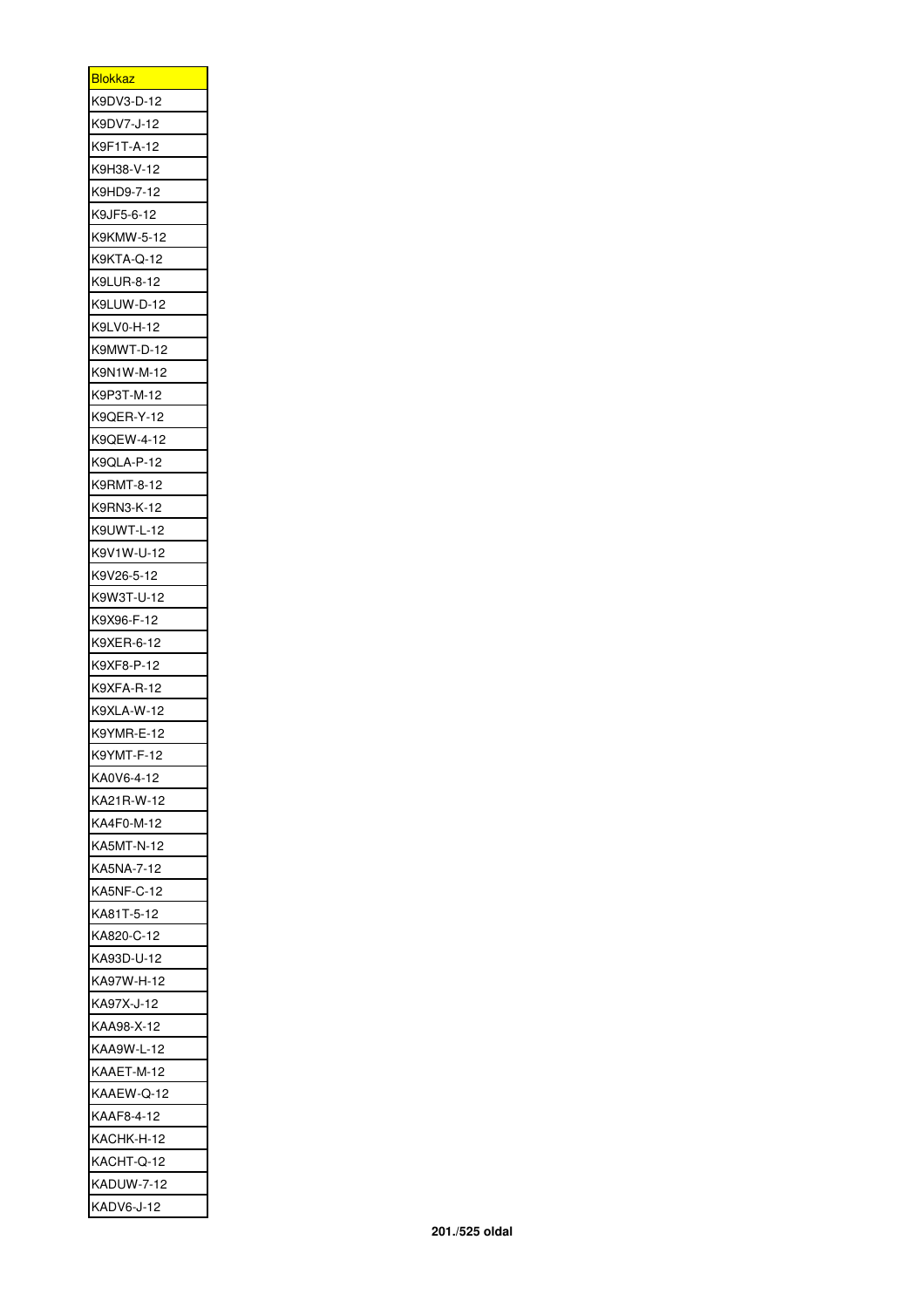| <u>Blokkaz</u>           |
|--------------------------|
| KAEWT-7-12               |
| KAF1W-F-12               |
| KAF20-K-12               |
| KAF26-R-12               |
| KAF2E-1-12               |
| KAH3L-8-12               |
| KAH7W-P-12               |
| KAH80-T-12               |
| KAJET-U-12               |
| KAJF0-2-12               |
| KAJFA-D-12               |
| KAKN0-9-12               |
| KAKN6-H-12               |
|                          |
| KALV0-J-12<br>KAMWT-E-12 |
|                          |
| KAN20-R-12               |
| KAN28-2-12               |
| KAP38-4-12               |
| KAP3T-N-12               |
| KAP7T-T-12               |
| KAP80-1-12               |
| KAQET-2-12               |
| KAQEW-5-12               |
| KAQF0-8-12               |
| KARH8-L-12               |
| KARN0-H-12               |
| <b>KATK7-N-12</b>        |
| KATPQ-A-12               |
| KAV1W-V-12               |
| KAW80-7-12               |
| KAX8X-7-12               |
|                          |
| KAYN0-P-12               |
| KAYNA-2-12               |
| KC0NX-P-12               |
| KC0Q0-T-12               |
| KC0UW-U-12               |
| KC0V8-7-12               |
| KC21T-Y-12               |
| KC26A-N-12               |
| KC336-F-12               |
| KC337-H-12               |
| KC4A0-J-12               |
| KC4EW-K-12               |
| KC5H7-Y-12               |
| KC5J0-R-12               |
| <b>KC5MT-P-12</b>        |
| KC6NX-W-12               |
| KC7R7-A-12               |
| KC7W7-F-12               |
|                          |
| KC81T-6-12               |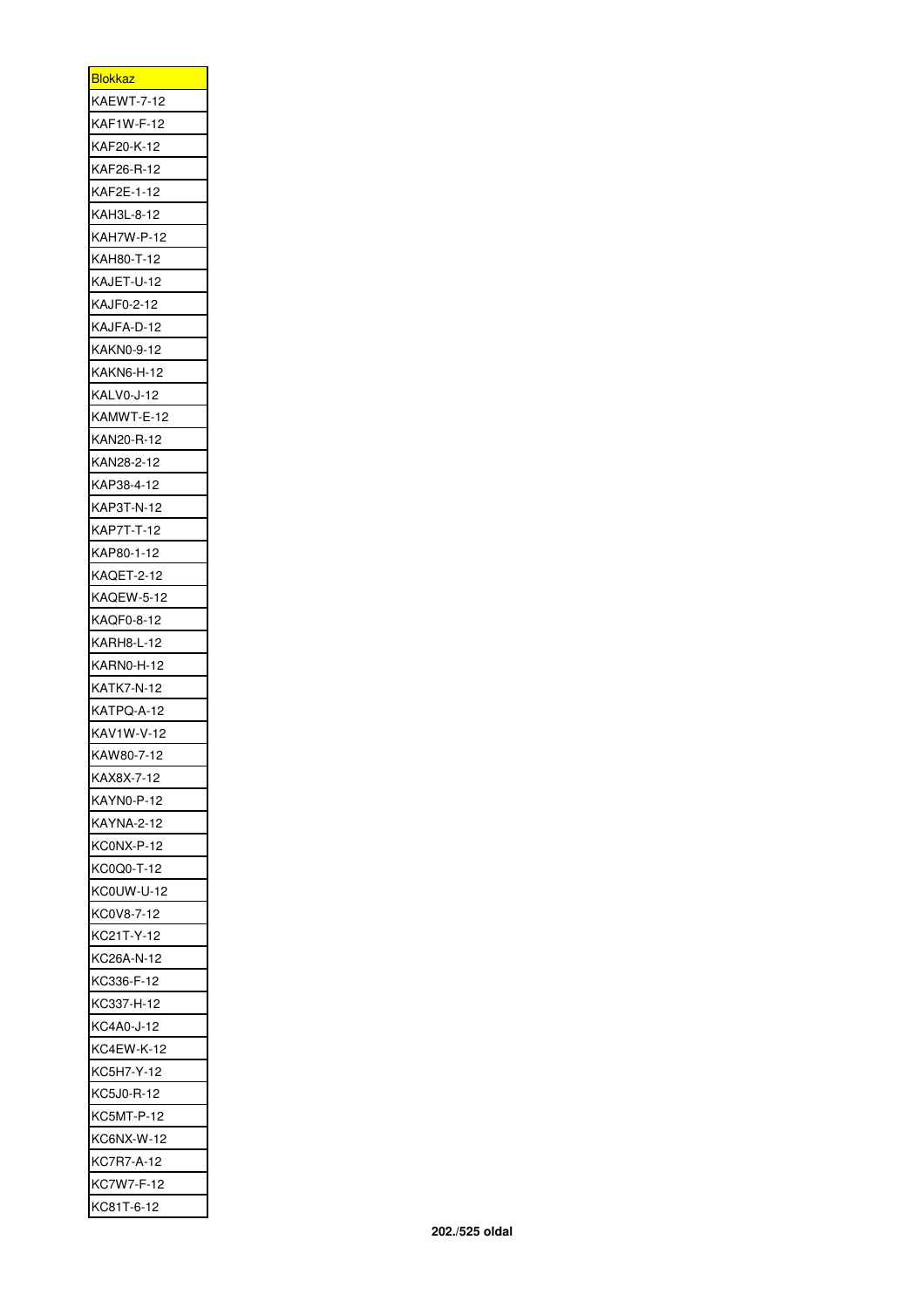| <b>Blokkaz</b>    |
|-------------------|
| KC81X-A-12        |
| KC820-D-12        |
| KC97W-J-12        |
| KCA97-X-12        |
| KCA9T-J-12        |
| KCAET-N-12        |
| KCAEX-T-12        |
| KCCFX-V-12        |
| KCCN8-D-12        |
| <b>KCEW7-N-12</b> |
| KCF2F-3-12        |
| KCH3T-H-12        |
| KCH7T-M-12        |
| <b>KCH7W-Q-12</b> |
|                   |
| KCJ97-5-12        |
| KCJ9T-Q-12        |
| KCKH7-D-12        |
| KCKMX-8-12        |
| KCMWC-1-12        |
| KCMWT-F-12        |
| KCP40-W-12        |
| KCP7X-Y-12        |
| KCP83-5-12        |
| KCQ97-C-12        |
| KCRN3-M-12        |
| KCRNA-V-12        |
| KCRNH-2-12        |
| KCTP6-T-12        |
| KCUX0-V-12        |
| KCV2H-J-12        |
| KCW8A-L-12        |
| KCX9E-R-12        |
| KCXFL-4-12        |
| KCYH8-U-12        |
| KCYNL-C-12        |
| KD0VA-A-12        |
| KD1W8-A-12        |
|                   |
| KD1WC-E-12        |
| KD1WQ-T-12        |
| KD21R-Y-12        |
| KD220-7-12        |
| KD22H-Q-12        |
| KD340-A-12        |
| KD5HQ-J-12        |
| KD6UW-3-12        |
| KD7X0-9-12        |
| KD82H-X-12        |
| KD988-X-12        |
| KDA98-1-12        |
| KDCHT-T-12        |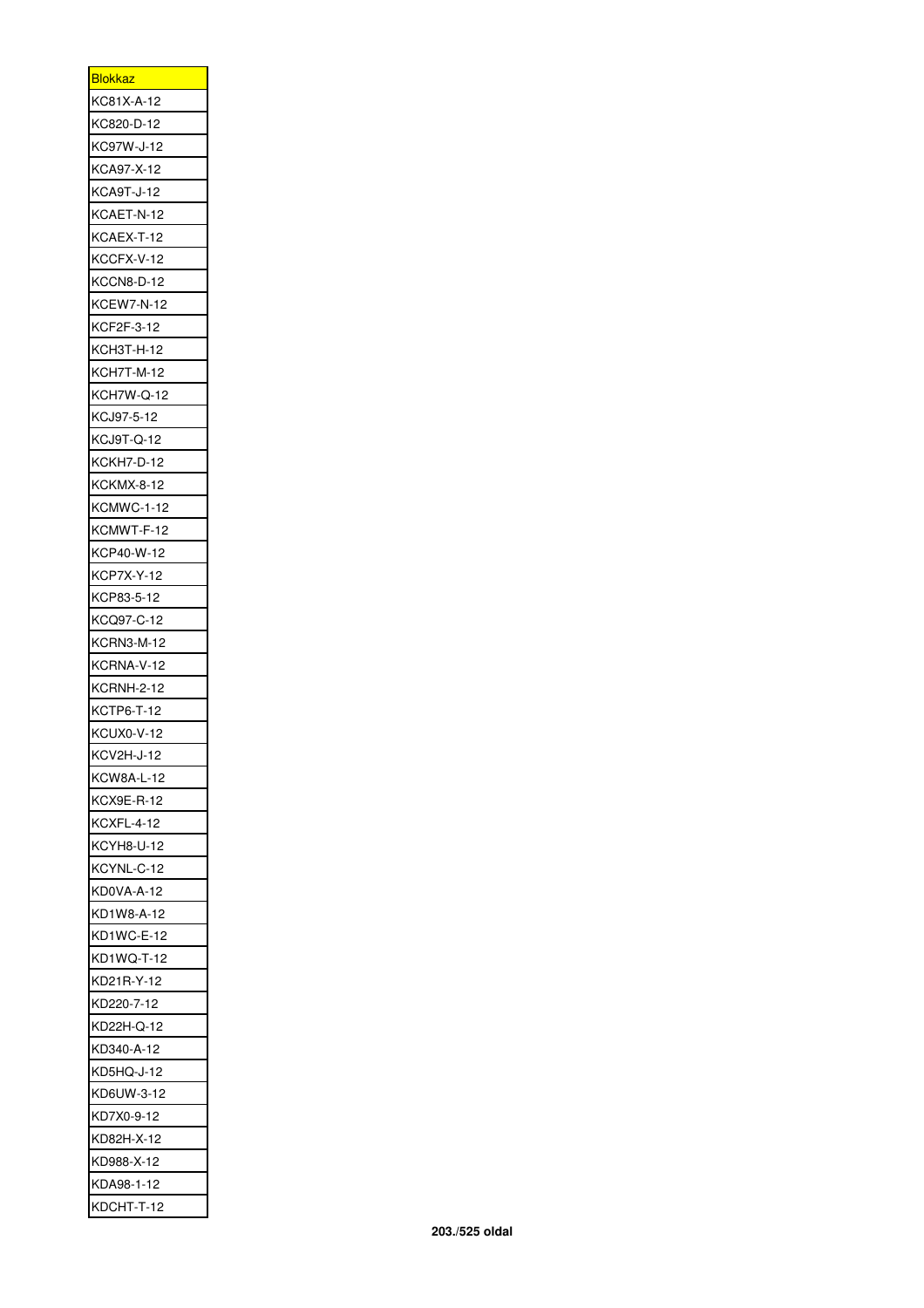| <b>Blokkaz</b>    |
|-------------------|
| KDDUX-A-12        |
| KDDUY-C-12        |
| <b>KDEW6-N-12</b> |
| KDH3D-4-12        |
| KDH3F-6-12        |
| KDH7R-M-12        |
| KDH8A-7-12        |
| KDJ98-7-12        |
| KDJ9D-C-12        |
| KDJER-V-12        |
| KDJF0-4-12        |
| KDKHD-L-12        |
| KDKNA-P-12        |
| KDLK7-J-12        |
| KDLPD-U-12        |
| KDLPR-7-12        |
|                   |
| KDLUR-C-12        |
| KDLVA-X-12        |
| KDP7R-U-12        |
| KDQ57-8-12        |
| KDQ9D-K-12        |
| KDQEY-9-12        |
| KDRH6-L-12        |
| KDRH8-N-12        |
| KDRMY-J-12        |
| KDRNA-W-12        |
| KDRNL-6-12        |
| KDUWA-7-12        |
| KDUWD-9-12        |
| KDV1R-T-12        |
| KDV2A-D-12        |
| KDW38-D-12        |
| KDXA0-D-12        |
| <b>KDYH8-V-12</b> |
| KDYNA-4-12        |
| KE0PP-K-12        |
|                   |
| KE0VA-C-12        |
| KE0VE-F-12        |
| KE1WD-H-12        |
| <b>KE1WF-K-12</b> |
| KE1WP-T-12        |
| KE22A-L-12        |
| KE26A-Q-12        |
| KE38A-U-12        |
| KE49F-2-12        |
| <b>KE5HP-J-12</b> |
| KE7WF-R-12        |
| KE81R-7-12        |
| KE81X-D-12        |
|                   |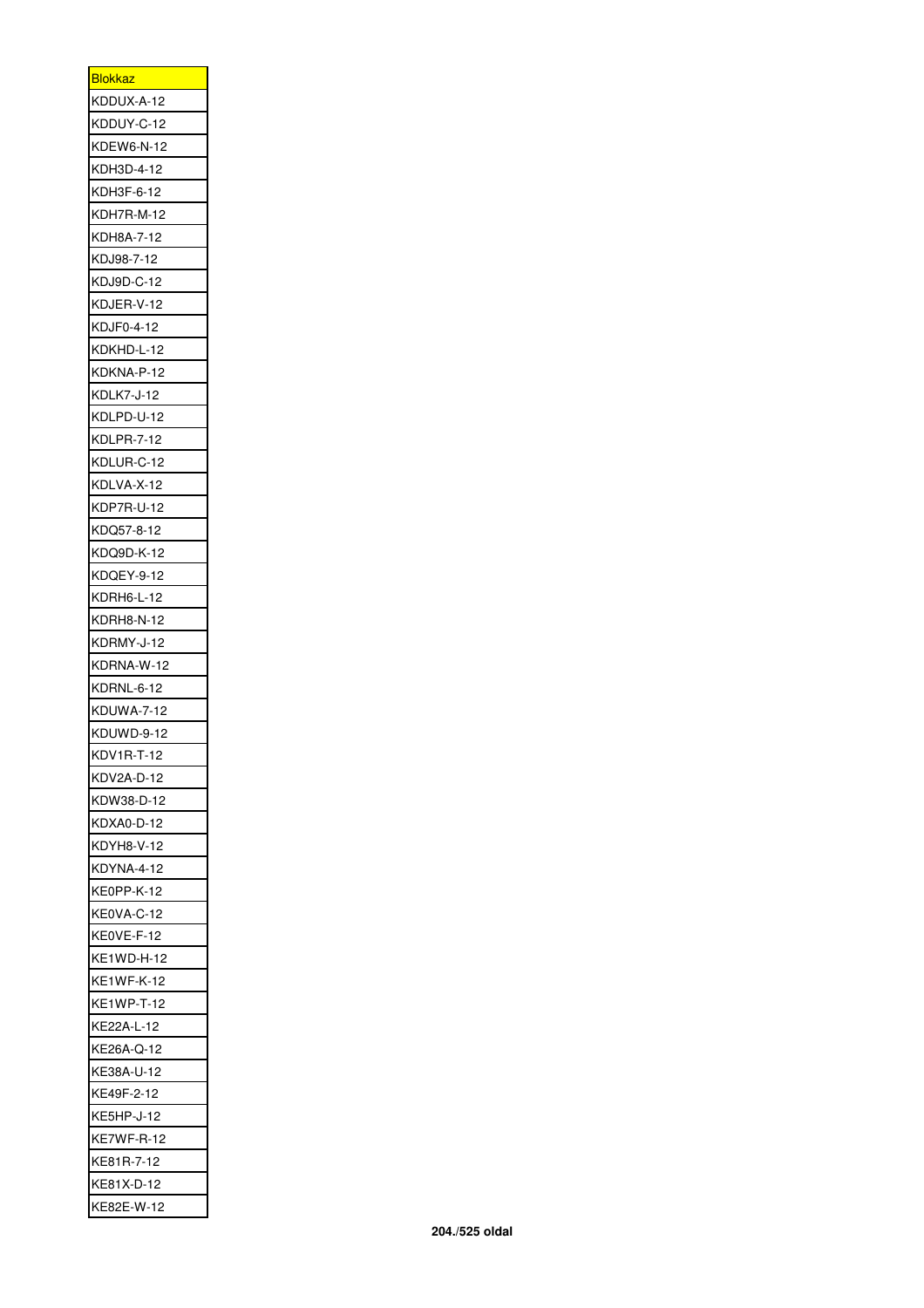| <b>Blokkaz</b>    |
|-------------------|
| KE98H-7-12        |
| KEAER-P-12        |
| <b>KEEWP-7-12</b> |
| KEEWT-A-12        |
| KEF6A-5-12        |
| KEH7R-N-12        |
| KEH8E-C-12        |
| KEKHT-2-12        |
| KEKMR-5-12        |
| KEP3K-J-12        |
| KERHD-U-12        |
| KERHT-8-12        |
| KERMX-J-12        |
| <b>KETP7-W-12</b> |
|                   |
| <b>KETPK-8-12</b> |
| KEU09-9-12        |
| KEUWF-D-12        |
| KEUWW-U-12        |
| KEW88-L-12        |
| <b>KEW8H-U-12</b> |
| KEX95-K-12        |
| KEX9F-V-12        |
| KEYMX-Q-12        |
| KEYN4-X-12        |
| KEYNE-8-12        |
| KF0PA-7-12        |
| KF0PT-P-12        |
| KF0V4-6-12        |
| KF0VA-D-12        |
| KF1W7-C-12        |
| KF21X-7-12        |
|                   |
| KF337-L-12        |
| KF33Q-4-12        |
| KF384-N-12        |
| KF3D9-Y-12        |
| KF492-N-12        |
| KF49D-1-12        |
| KF4L9-7-12        |
| KF5MT-T-12        |
| KF5T9-F-12        |
| KF6K7-6-12        |
| KF6UX-6-12        |
| KF6VA-L-12        |
| KF7WQ-3-12        |
| KF97X-N-12        |
| KFA9T-M-12        |
| KFAEP-N-12        |
| <b>KFAF4-4-12</b> |
| KFCHD-F-12        |
| KFCN4-C-12        |
|                   |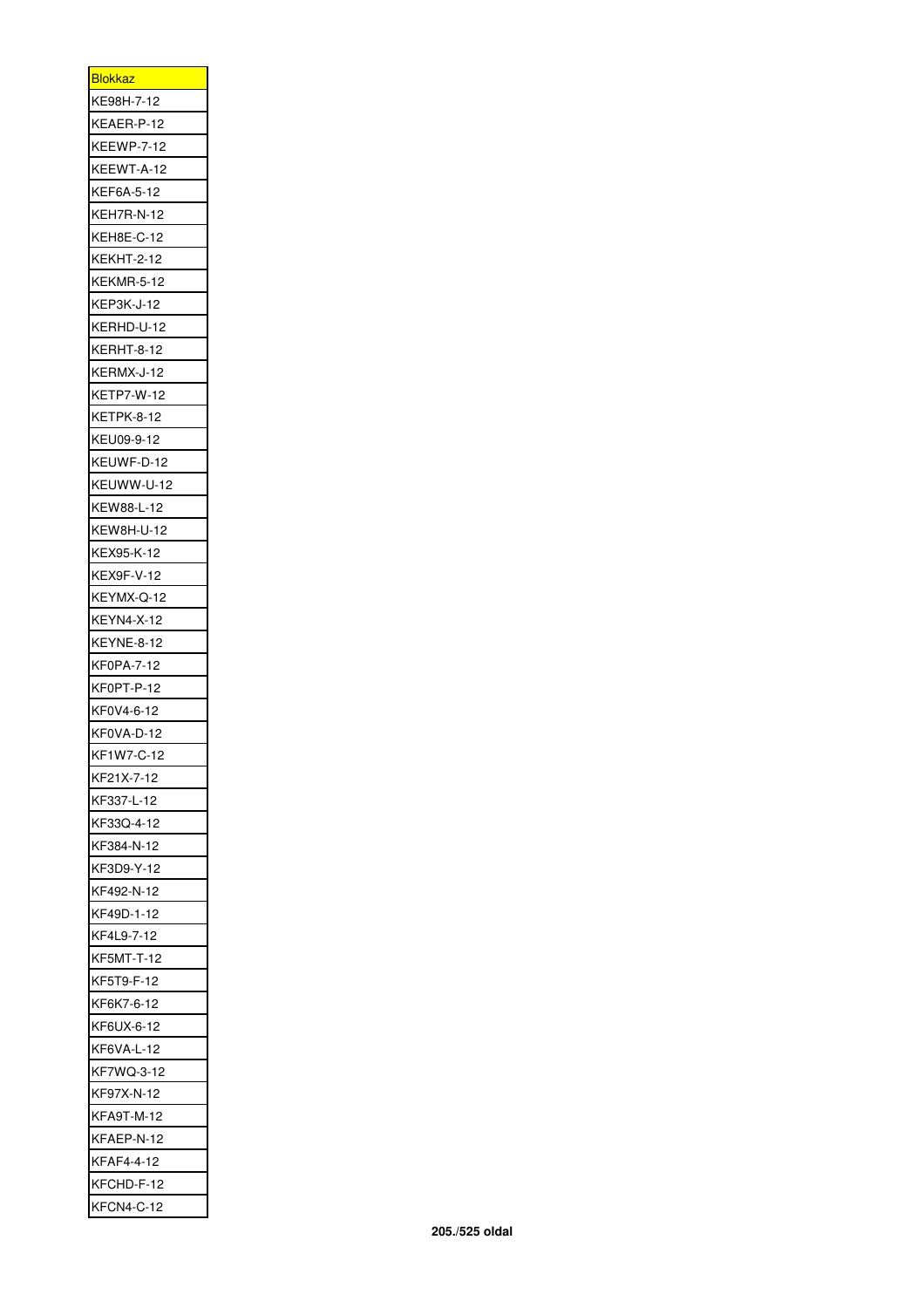| <b>Blokkaz</b>    |
|-------------------|
| KFCTA-P-12        |
| KFDQ3-E-12        |
| KFDVH-Y-12        |
| KFE0A-X-12        |
| KFEWA-V-12        |
| <b>KFEWK-4-12</b> |
| KFEWT-C-12        |
| KFF28-Y-12        |
| KFF6A-6-12        |
| KFH3T-L-12        |
| KFH7P-M-12        |
| KFHDA-E-12        |
| KFJFD-L-12        |
| KFLUX-L-12        |
| KFMR7-U-12        |
| KFMWA-3-12        |
| KFP84-9-12        |
|                   |
| KFP8D-K-12        |
| KFQA3-C-12        |
| KFQFD-T-12        |
| KFRHQ-7-12        |
| KFV28-D-12        |
| KFW35-C-12        |
| KFXF4-Q-12        |
| KFYHT-H-12        |
| KFYMX-R-12        |
| KFYN4-Y-12        |
| KFYNF-A-12        |
| KH0VF-K-12        |
| KH22L-X-12        |
| KH33A-Q-12        |
| KH38L-6-12        |
| KH5HA-7-12        |
| KH5HP-L-12        |
| KH5N4-6-12        |
| KH6V4-E-12        |
| KH7WT-6-12        |
| KH824-N-12        |
| KH986-Y-12        |
| KHA9T-N-12        |
| KHAER-R-12        |
| KHAET-T-12        |
| KHALA-H-12        |
| KHCMR-1-12        |
| KHCN6-F-12        |
| KHCNL-V-12        |
| KHDUR-8-12        |
| KHEWT-D-12        |
| <b>KHH7X-W-12</b> |
| KHJF4-C-12        |
|                   |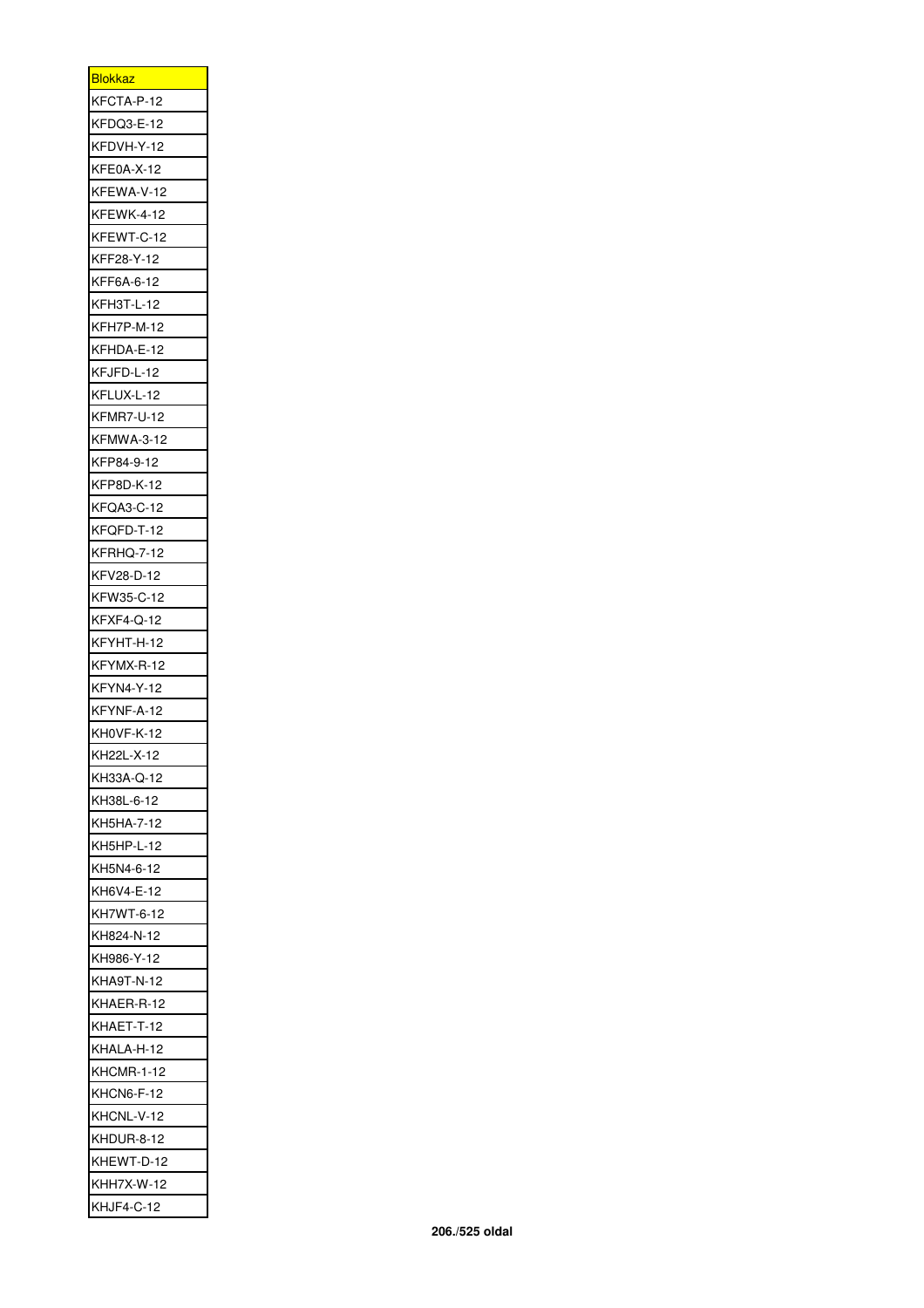| <b>Blokkaz</b>    |
|-------------------|
| KHLUR-F-12        |
| KHN24-3-12        |
| KHP3T-U-12        |
| <b>KHP7R-X-12</b> |
| KHP7X-4-12        |
| KHQER-6-12        |
| KHRMR-E-12        |
| <b>KHTPF-7-12</b> |
| KHW3F-P-12        |
| KHW3P-X-12        |
| KHW7T-6-12        |
| KHX98-Q-12        |
|                   |
| KHX9D-V-12        |
| KHXF5-T-12        |
| KHXFD-2-12        |
| KHYH8-Y-12        |
| KHYHF-6-12        |
| KJ0PP-N-12        |
| KJ0UT-W-12        |
| KJ0V5-9-12        |
| KJ1WQ-X-12        |
| KJ22L-Y-12        |
| KJ37T-D-12        |
| KJ4F5-1-12        |
| KJ5HT-Q-12        |
| KJ5N5-8-12        |
| KJ6PA-H-12        |
| KJ6PE-L-12        |
| KJ6PF-M-12        |
| KJ7WA-Q-12        |
| KJAF0-2-12        |
| KJAF3-5-12        |
| KJCN0-9-12        |
|                   |
| KJDPD-R-12        |
| KJDUR-9-12        |
| KJDV3-M-12        |
| KJDVF-1-12        |
| KJEWT-E-12        |
| KJH88-9-12        |
| KJN1R-Q-12        |
| KJP36-8-12        |
| KJP3A-D-12        |
| KJP7R-Y-12        |
| KJQ9K-V-12        |
| <b>KJQER-7-12</b> |
| KJU0A-E-12        |
| KJUWD-E-12        |
| KJUWT-U-12        |
| KJW3L-V-12        |
| KJW86-M-12        |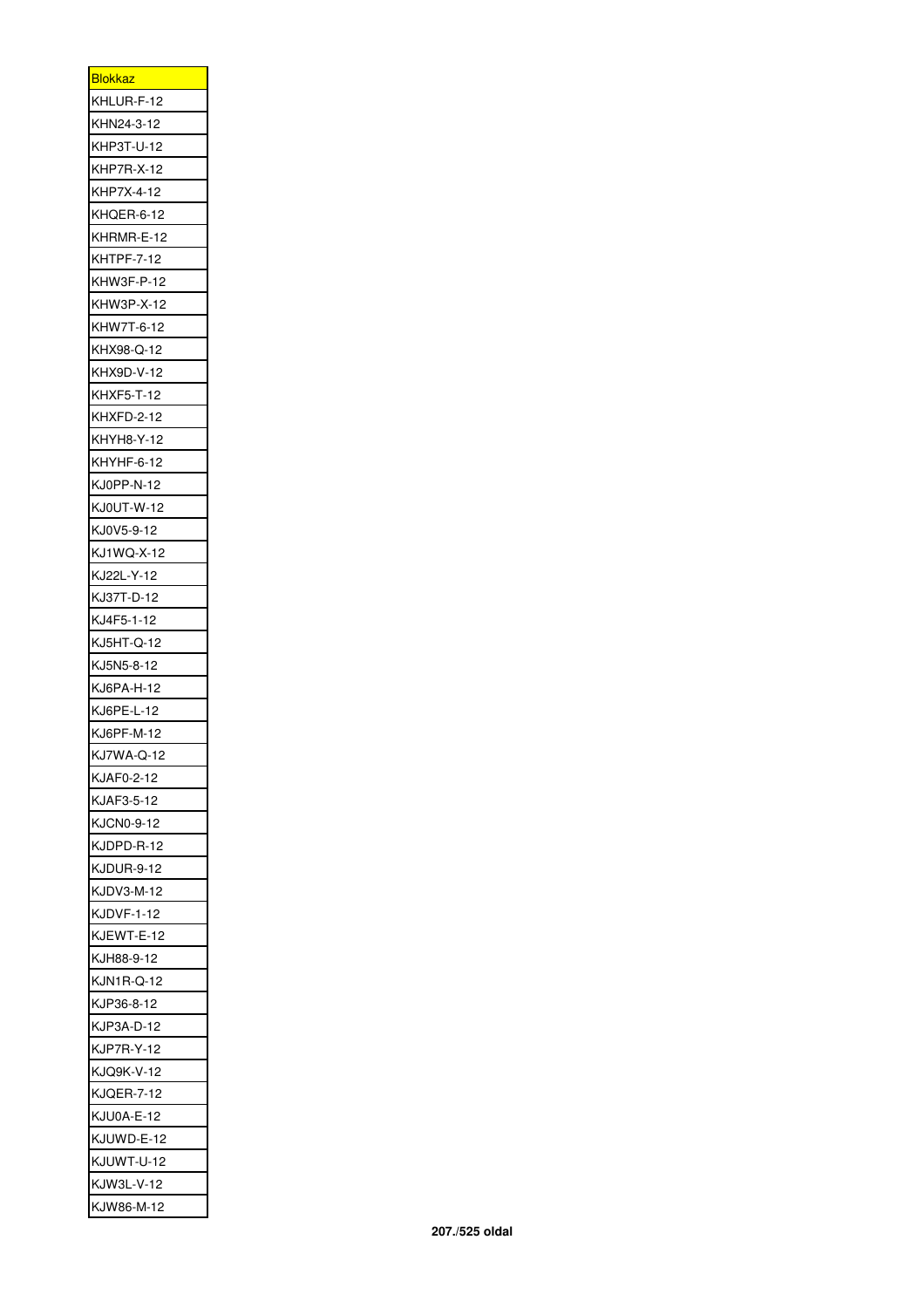| <b>Blokkaz</b>    |
|-------------------|
| KJW8H-X-12        |
| KJX95-N-12        |
| <b>KJXFH-6-12</b> |
| KJYTA-D-12        |
| KK0P2-2-12        |
| KK1WT-2-12        |
| KK2Y9-M-12        |
| KK33K-2-12        |
| KK49E-5-12        |
| KK49T-J-12        |
| KK4FD-9-12        |
| KK4FH-D-12        |
| KK5FW-U-12        |
| KK5N3-7-12        |
| KK6V3-F-12        |
| KK6V6-K-12        |
| KK93T-H-12        |
| KK97R-L-12        |
| KK98E-9-12        |
|                   |
| KKA96-4-12        |
| KKA9A-8-12        |
| KKCN7-K-12        |
| KKCNE-R-12        |
| KKF1R-K-12        |
| KKF26-1-12        |
| KKH3A-7-12        |
| KKH3T-P-12        |
| KKH7W-X-12        |
| <b>KKJER-2-12</b> |
| KKJEX-7-12        |
| KKKFW-8-12        |
| KKKN7-R-12        |
| KKLUR-J-12        |
| KKN23-4-12        |
| KKP3A-E-12        |
| KKP3L-P-12        |
| KKRHL-6-12        |
| <b>KKRN7-Y-12</b> |
| KKTV3-3-12        |
| KKTV6-6-12        |
| KKTV7-7-12        |
| KKTVE-E-12        |
| KKV27-F-12        |
| KKW3F-R-12        |
| KKXET-H-12        |
| KKXF3-T-12        |
| KKYHA-4-12        |
| KL0PA-C-12        |
| KL0V8-F-12        |
| KL227-N-12        |
|                   |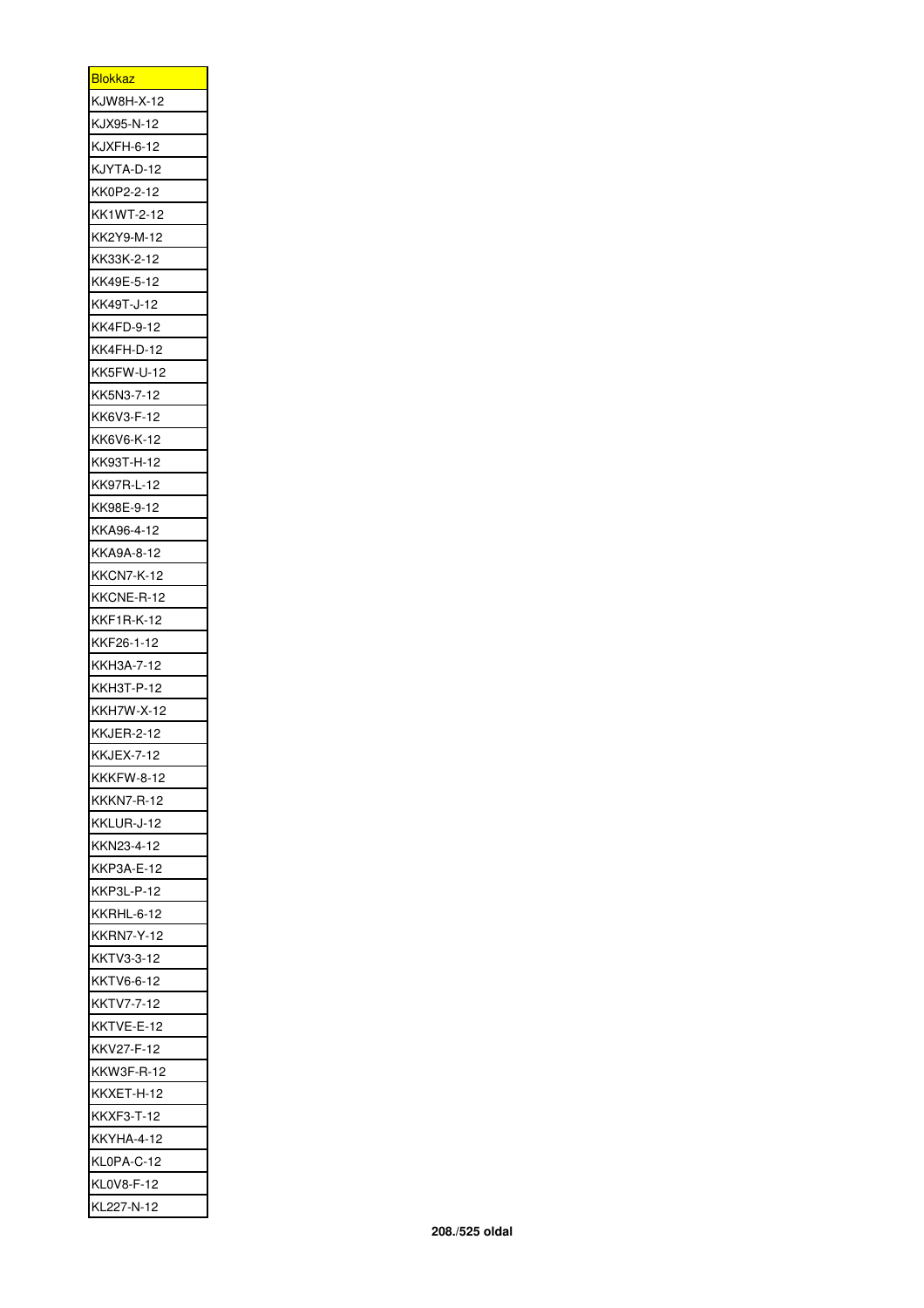| <u>Blokkaz</u>    |
|-------------------|
| KL337-Q-12        |
| KL37T-F-12        |
| KL386-V-12        |
| KL4ET-P-12        |
| KL6V6-L-12        |
| KL6VA-Q-12        |
| KL81T-E-12        |
| KL827-V-12        |
| KL988-5-12        |
| KLDUX-J-12        |
| KLEW5-U-12        |
| KLF1T-M-12        |
| KLH7X-1-12        |
| KLJA0-6-12        |
| KLJET-4-12        |
| <b>KLJEX-8-12</b> |
| KLJFA-N-12        |
| KLKMX-H-12        |
|                   |
| KLKNA-W-12        |
| KLLUT-L-12        |
| KLMX0-W-12        |
| KLN1T-U-12        |
| KLN1X-Y-12        |
| KLN2A-D-12        |
| KLP7T-3-12        |
| KLQ9D-R-12        |
| KLQA0-D-12        |
| KLQET-A-12        |
| KLQEX-F-12        |
| KLQF7-R-12        |
| <b>KLRJ0-M-12</b> |
| KLRMT-K-12        |
| KLRMX-P-12        |
| KLTUX-X-12        |
| KLV1X-6-12        |
| KLV27-H-12        |
| KLV2A-L-12        |
| KLW40-C-12        |
| KLX9A-W-12        |
| KLX9T-D-12        |
| KLXEX-N-12        |
| KLXF7-Y-12        |
| KLXFA-3-12        |
| KLYJ0-U-12        |
| KLYMX-W-12        |
|                   |
| KM0P8-A-12        |
| KM0Q0-3-12        |
| KM0UX-5-12        |
| KM21W-C-12        |
| KM22A-T-12        |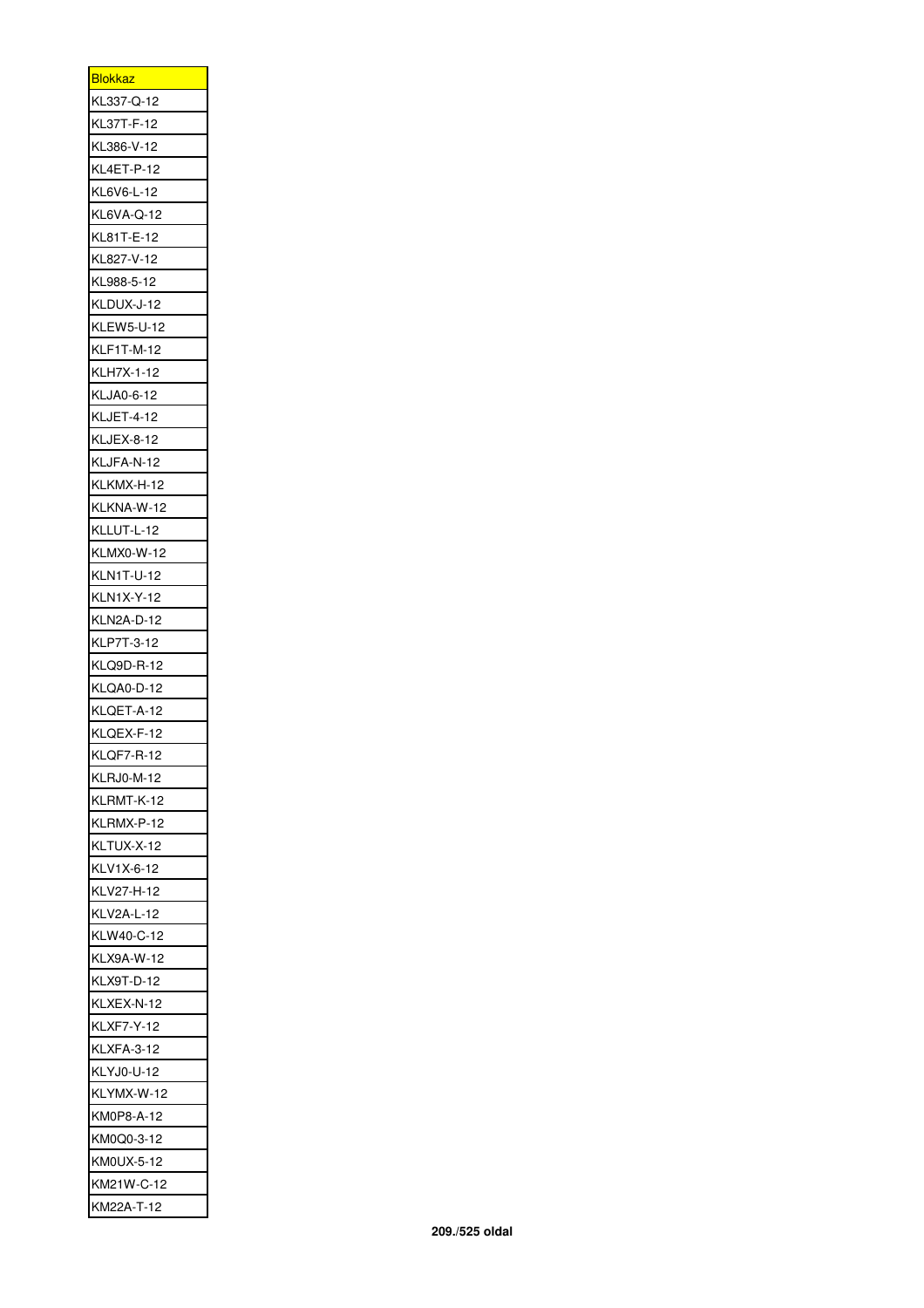| <b>Blokkaz</b>    |
|-------------------|
| KM33P-8-12        |
| KM37W-L-12        |
| KM4EW-U-12        |
| KM7WD-W-12        |
| KM7WF-Y-12        |
| KM827-W-12        |
| KM82A-1-12        |
| KM93F-7-12        |
| KM986-4-12        |
| KM987-5-12        |
| KMAF6-C-12        |
| KMCN6-L-12        |
| KMCN7-M-12        |
| KMDP8-Q-12        |
| <b>KMEX0-Q-12</b> |
| <b>KMJF7-L-12</b> |
| KMN1X-1-12        |
| KMN27-A-12        |
| KMP87-K-12        |
|                   |
| KMXFA-4-12        |
| KN226-P-12        |
| KN335-Q-12        |
| KN6V6-N-12        |
| KN6V7-P-12        |
| KN7WK-4-12        |
| KN826-W-12        |
| <b>KNAF6-D-12</b> |
| KNCHJ-T-12        |
| <b>KNCN6-M-12</b> |
| KNDV6-V-12        |
| KNEWK-A-12        |
| <b>KNH3K-K-12</b> |
| KNH3Q-Q-12        |
| KNH86-C-12        |
| KNJFA-Q-12        |
| <b>KNLPK-9-12</b> |
| <b>KNLVA-7-12</b> |
| KNQEX-J-12        |
| <b>KNQF6-T-12</b> |
| <b>KNRH6-V-12</b> |
| <b>KNRHK-8-12</b> |
| KNRHT-H-12        |
| KNRN6-2-12        |
| <b>KNRN7-3-12</b> |
| KNRNE-9-12        |
| KNTVE-J-12        |
| KNW86-R-12        |
| KNW8H-3-12        |
| KP0V7-J-12        |
| KP226-Q-12        |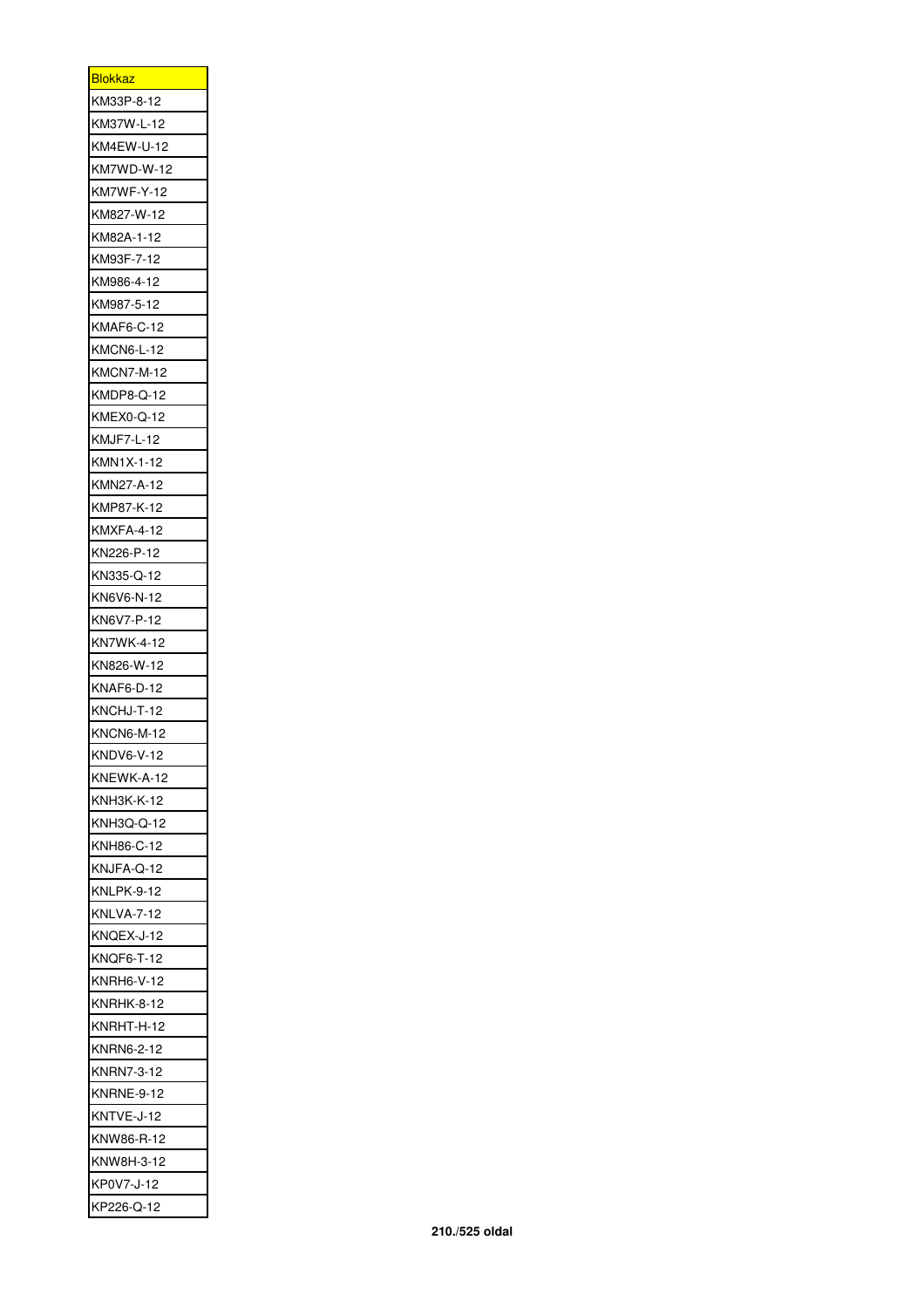| <b>Blokkaz</b>           |
|--------------------------|
| KP338-V-12               |
| KP387-1-12               |
| KP499-5-12               |
| KP4F6-7-12               |
| KP5H9-D-12               |
| KP5N6-F-12               |
| KP6V7-Q-12               |
| KP826-X-12               |
| KP983-3-12               |
| KPCN7-P-12               |
| KPEWT-L-12               |
| KPH3T-U-12               |
| KPKN7-W-12               |
| KPLV6-4-12               |
| KPN2D-K-12               |
| KPP3L-U-12               |
| KPV26-K-12               |
|                          |
| KPYHA-8-12               |
| KQ1WA-Q-12               |
| KQ5ND-P-12               |
| KQ6PA-P-12               |
| KQ82D-6-12               |
| KQ986-7-12               |
| KQ98D-E-12               |
| KQA9T-W-12               |
|                          |
| KQAF7-H-12               |
| KQAFD-N-12               |
| KQCN6-P-12               |
| KQCND-W-12               |
| KQF2D-D-12               |
| KQH8D-M-12               |
| KQKND-4-12               |
| KQLPA-4-12               |
| KQLQ3-W-12               |
| KQLVD-C-12               |
| KQRHT-K-12               |
| KQRN8-6-12               |
| KQRND-A-12               |
| <b>KQV2D-T-12</b>        |
| KQW88-W-12               |
| KQYHT-R-12               |
| KR0PT-1-12               |
|                          |
| KR0V8-M-12<br>KR1WA-R-12 |
|                          |
|                          |
| KR388-4-12               |
| KR228-V-12<br>KR4FH-L-12 |
| KR5NE-R-12               |
| KR6V6-R-12<br>KR6VD-Y-12 |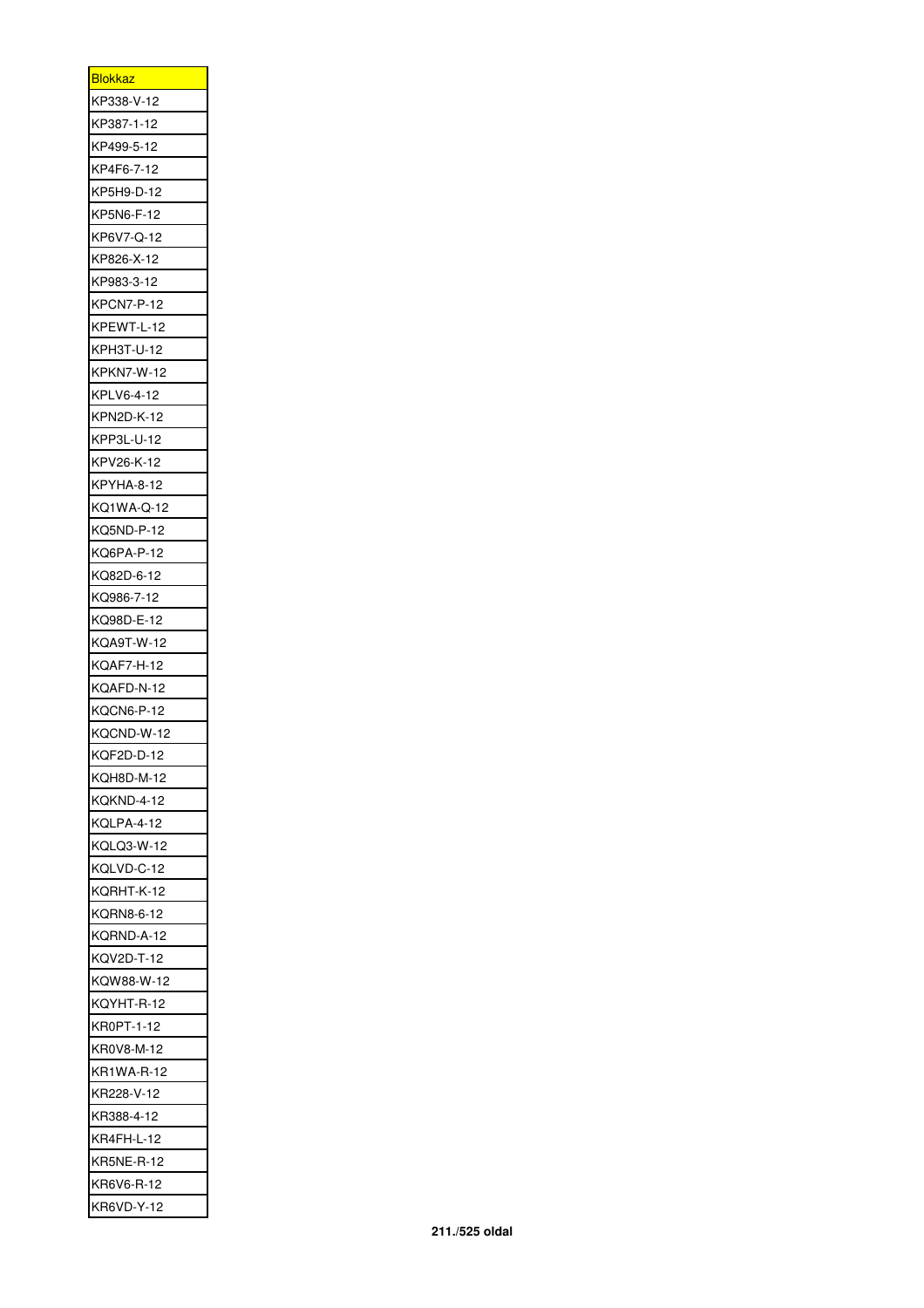| <u>Blokkaz</u>    |
|-------------------|
| KR6VE-1-12        |
| KRA9T-X-12        |
| KRCND-X-12        |
| KRDV6-Y-12        |
| KRDVD-6-12        |
| KRF2H-J-12        |
| KRH3P-T-12        |
| KRH8D-N-12        |
| KRJ9P-2-12        |
| KRJFF-Y-12        |
| KRKN8-1-12        |
| KRLPP-J-12        |
| KRN26-E-12        |
| KRRHP-H-12        |
| KRUWP-Y-12        |
| KRV26-M-12        |
| KRW86-V-12        |
|                   |
| KT0VE-U-12        |
| KT226-U-12        |
| KT22F-4-12        |
| KTA9P-V-12        |
| KTCHP-4-12        |
| KTJ9E-T-12        |
| KTLPP-K-12        |
| KTLVF-H-12        |
| KTQ9P-9-12        |
| KTQ9T-D-12        |
| KTRMX-W-12        |
| KTUWD-P-12        |
| <b>KTUWP-1-12</b> |
| KTV1X-D-12        |
| KTYNH-P-12        |
| KU0P6-F-12        |
| KU33D-5-12        |
| KU49T-T-12        |
| KU4FH-N-12        |
| KU7WT-J-12        |
| KU81X-T-12        |
| KU98H-M-12        |
| KUA9T-1-12        |
| KUF2E-J-12        |
| KUJ9P-4-12        |
| KUJFE-1-12        |
| KUKNH-A-12        |
|                   |
| KULVH-K-12        |
| <b>KUN2H-T-12</b> |
| KUTPT-W-12        |
| KUW8E-6-12        |
| <b>KUYN8-H-12</b> |
| KV0VE-W-12        |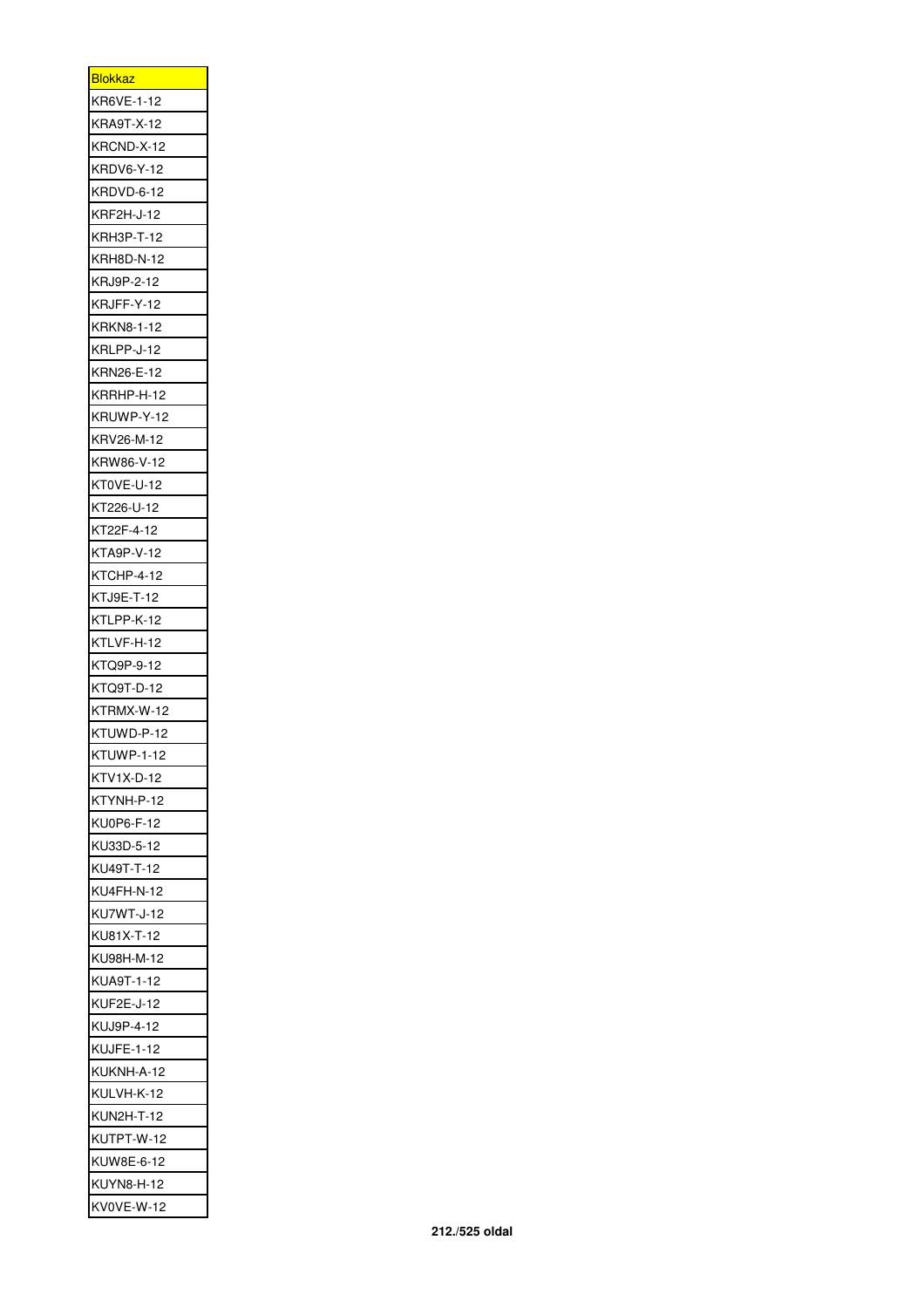| <u>Blokkaz</u>    |
|-------------------|
| KV0VH-Y-12        |
| KV49A-C-12        |
| KV4FH-P-12        |
| KV5HA-L-12        |
| KV5NH-X-12        |
| KV6VH-6-12        |
| KV7WP-F-12        |
| KV828-6-12        |
| KV93A-A-12        |
| KVCHP-6-12        |
| KVDPA-2-12        |
| KVEWL-K-12        |
| KVF28-D-12        |
| KVH88-M-12        |
| KVLPA-8-12        |
| KVLPP-M-12        |
| KVMWP-V-12        |
|                   |
| KVQ9P-C-12        |
| KVUWT-6-12        |
| KVW3A-X-12        |
| KVYN8-J-12        |
| KW0PA-N-12        |
| KW388-8-12        |
| KW4F8-H-12        |
| KW5MX-D-12        |
| KW6PA-V-12        |
| KW6UX-M-12        |
| KWA9A-L-12        |
| KWCHT-A-12        |
| KWH8H-W-12        |
| KWP3T-8-12        |
| KWRHD-A-12        |
| KWTPD-K-12        |
| KWUWT-7-12        |
| KWX9Q-M-12        |
| KWX9T-P-12        |
| KWYHT-X-12        |
| KX1WT-E-12        |
| KX6PD-Y-12        |
| KX7WD-7-12        |
| KX93T-V-12        |
| KXCHT-C-12        |
| KXKNE-C-12        |
| KXMWA-K-12        |
| KXP3A-T-12        |
| KXP8E-3-12        |
| KXQFE-A-12        |
| KY22E-8-12        |
| <b>KY5HL-Y-12</b> |
| L01PT-8-11        |
|                   |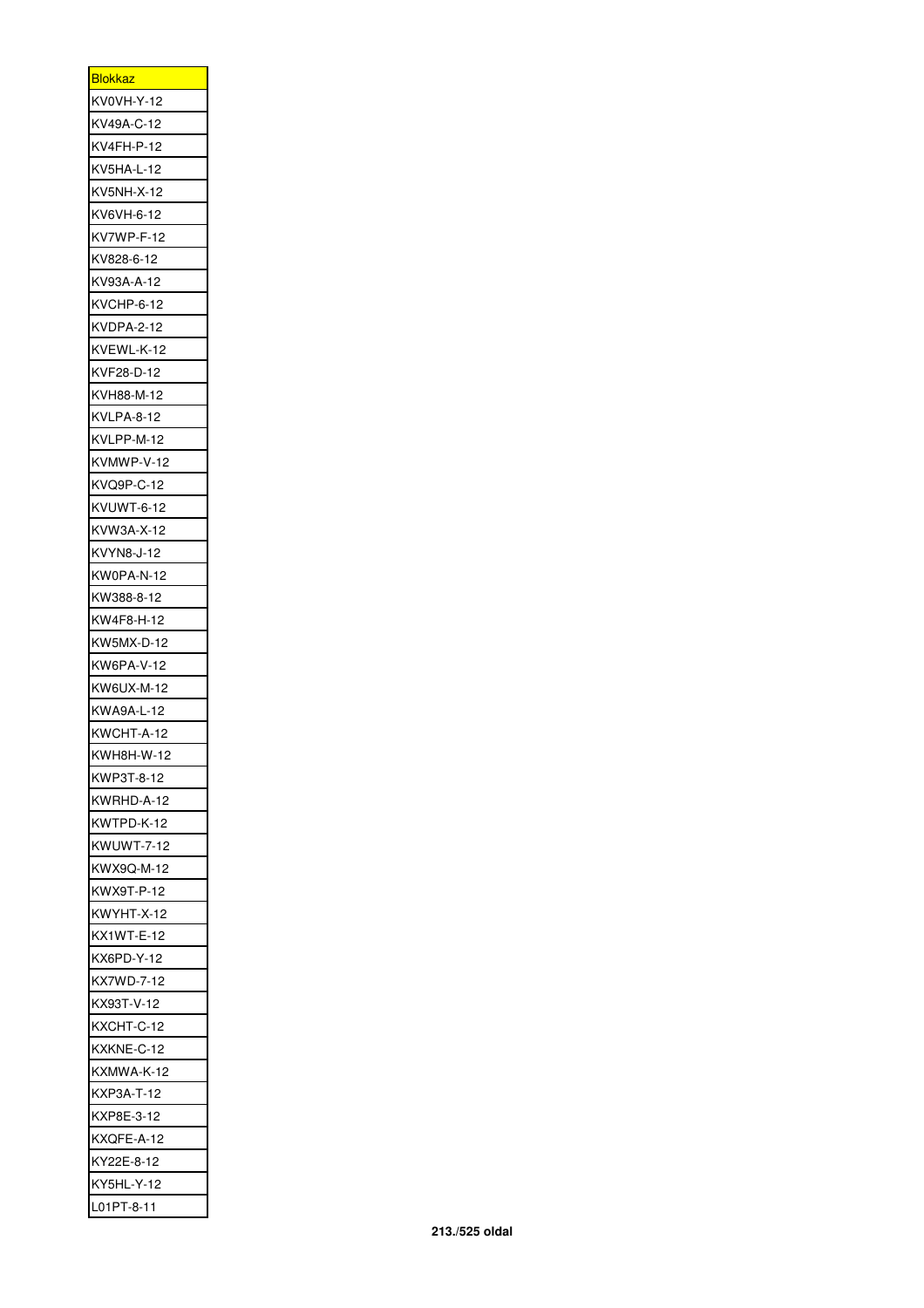| <u>Blokkaz</u> |
|----------------|
| L01V0-L-11     |
| L01VC-Y-11     |
| L01VL-7-11     |
| L01VM-8-11     |
| L024Y-V-11     |
| L025A-8-11     |
| L025D-A-11     |
| L02WT-H-11     |
| L02WU-J-11     |
| L032N-J-11     |
| L032P-K-11     |
| L036L-L-11     |
| L036Y-Y-11     |
| L03AP-U-11     |
| L03AR-W-11     |
| L03C1-6-11     |
| L03C2-7-11     |
| L0489-D-11     |
| L048A-E-11     |
| L048E-J-11     |
| L04E1-9-11     |
| L04K1-E-11     |
| L04KA-Q-11     |
| L05R2-P-11     |
| L05RJ-6-11     |
| L06HX-C-11     |
| L06NC-X-11     |
| L06NN-8-11     |
| L06UJ-9-11     |
| L07PU-H-11     |
| L07VC-6-11     |
| L0851-5-11     |
| L0854-8-11     |
| L08WX-U-11     |
| L092E-H-11     |
| L096K-R-11     |
| L09C4-H-11     |
| L0A3T-X-11     |
| L0A7X-7-11     |
| L0A80-9-11     |
| L0A8C-N-11     |
| L0A8N-Y-11     |
| L0ADK-1-11     |
| L0AK4-Q-11     |
| L0AKA-X-11     |
| L0C9T-6-11     |
| L0CFE-Y-11     |
| L0CFU-D-11     |
| L0CLK-8-11     |
| L0CM1-Q-11     |
|                |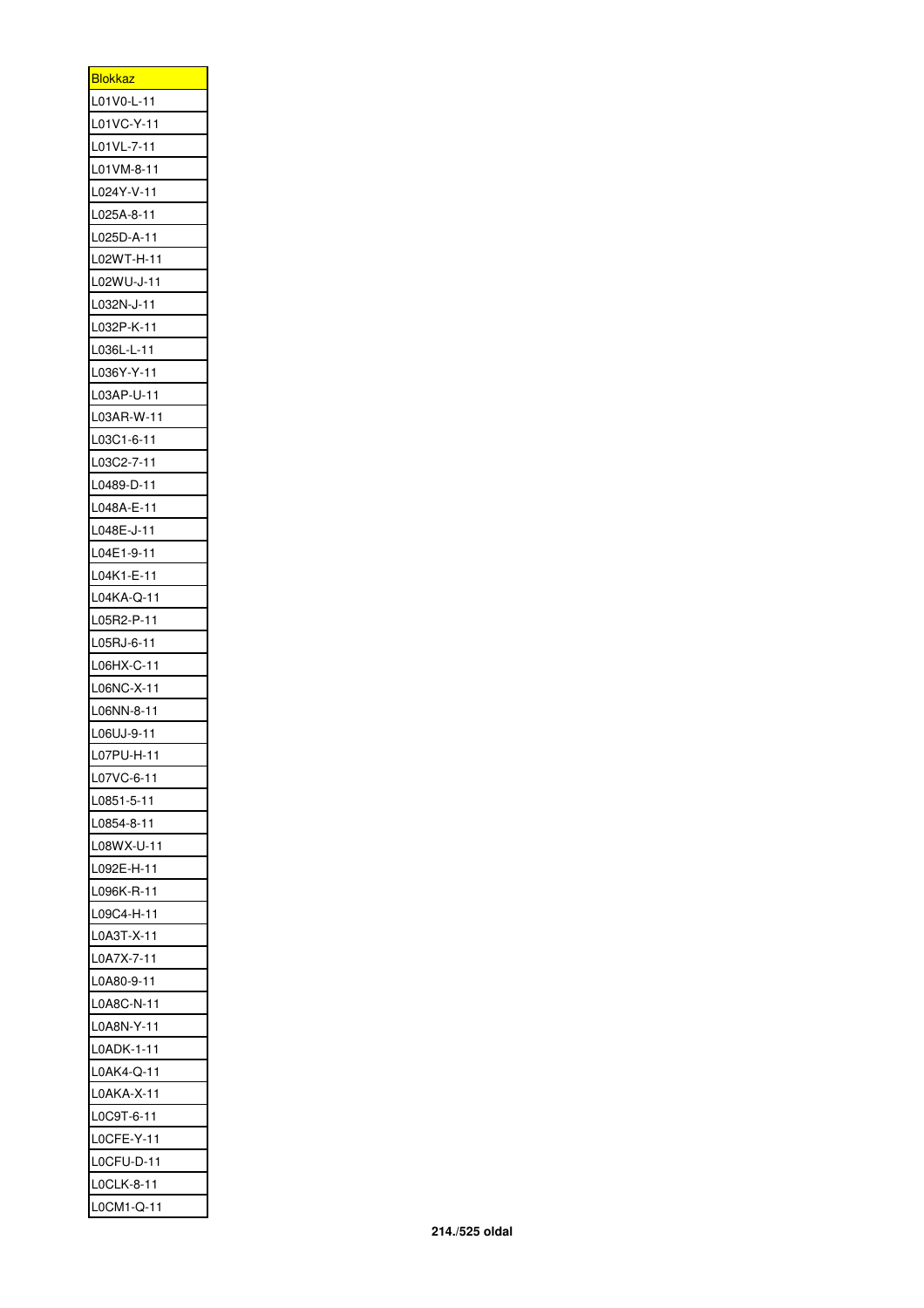| <b>Blokkaz</b> |
|----------------|
| LODHT-E-11     |
| L0DXP-R-11     |
| L0DXX-1-11     |
| LODYJ-M-11     |
| L0EVD-E-11     |
| L0EVE-F-11     |
| L0EVN-P-11     |
| L0F0K-Q-11     |
| L0FWU-X-11     |
| L0H2C-M-11     |
| L0H2E-P-11     |
| L0HCA-W-11     |
| L0J8M-5-11     |
| L0K9T-D-11     |
| L0K9U-E-11     |
| L0KEX-N-11     |
| L0KFN-E-11     |
| LOLHU-N-11     |
| LOLMX-W-11     |
| LOLNA-A-11     |
|                |
| LOLTJ-N-11     |
| L0LY1-A-11     |
| LOMPT-V-11     |
| LOMVL-U-11     |
| L0N0K-X-11     |
| L0N4P-7-11     |
| L0PAP-F-11     |
| L0PCA-4-11     |
| L0Q89-1-11     |
| L0Q8N-D-11     |
| L0R9U-M-11     |
| L0RF0-X-11     |
| L0RFJ-H-11     |
| L0RFN-M-11     |
| L0RR2-A-11     |
| L0RRA-L-11     |
| L0RRJ-T-11     |
| L0RRX-7-11     |
| L0TNJ-Q-11     |
| L0TNN-V-11     |
| L0TY2-K-11     |
| L0UV0-E-11     |
| L0UV9-Q-11     |
| LOUVE-V-11     |
| L0V0H-3-11     |
| L0V1A-X-11     |
| L0V52-T-11     |
| L0W2L-9-11     |
| L0W2M-A-11     |
| L0X3T-K-11     |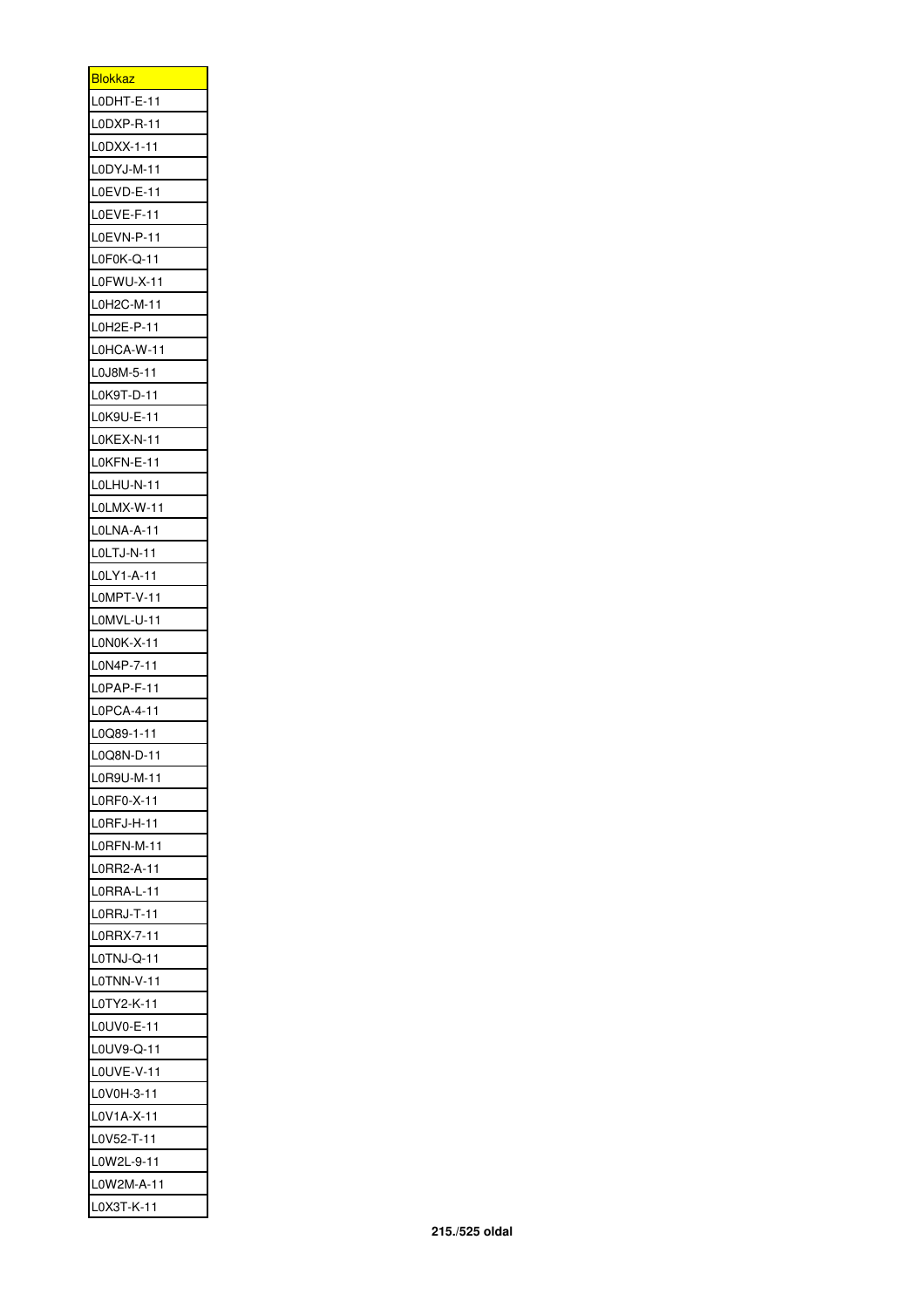| <u>Blokkaz</u> |
|----------------|
| L0X8J-F-11     |
| L0XDL-N-11     |
| L0XJP-W-11     |
| L0Y9U-U-11     |
| L0YEX-3-11     |
|                |
| L0YFJ-P-11     |
| L0YLH-T-11     |
| L0YR1-H-11     |
| L10TL-5-11     |
| L10XX-M-11     |
| L11UX-K-11     |
| L11VA-Y-11     |
| L11VC-1-11     |
| L125A-9-11     |
| L132A-7-11     |
| L132N-K-11     |
| L13AP-V-11     |
| L1480-4-11     |
| L148E-K-11     |
| L14DH-R-11     |
| L14DT-3-11     |
| L14KX-D-11     |
| L159U-2-11     |
| L15EW-8-11     |
| L15FC-Q-11     |
| L15MA-V-11     |
| L15R1-P-11     |
| L16HT-8-11     |
| L16N0-L-11     |
| L16NN-9-11     |
| L16XP-L-11     |
| L17PT-H-11     |
| L17PU-J-11     |
| L180U-U-11     |
| L18WT-Q-11     |
|                |
| L192J-M-11     |
| L192P-T-11     |
| L19CX-C-11     |
| L1A3T-Y-11     |
| L1ADU-A-11     |
| L1AEH-1-11     |
| L1CFE-1-11     |
| L1CMK-A-11     |
| L1CQP-K-11     |
| L1CQX-T-11     |
| L1DNC-6-11     |
| L1DNJ-C-11     |
| L1DYA-F-11     |
| L1DYJ-N-11     |
| L1DYX-3-11     |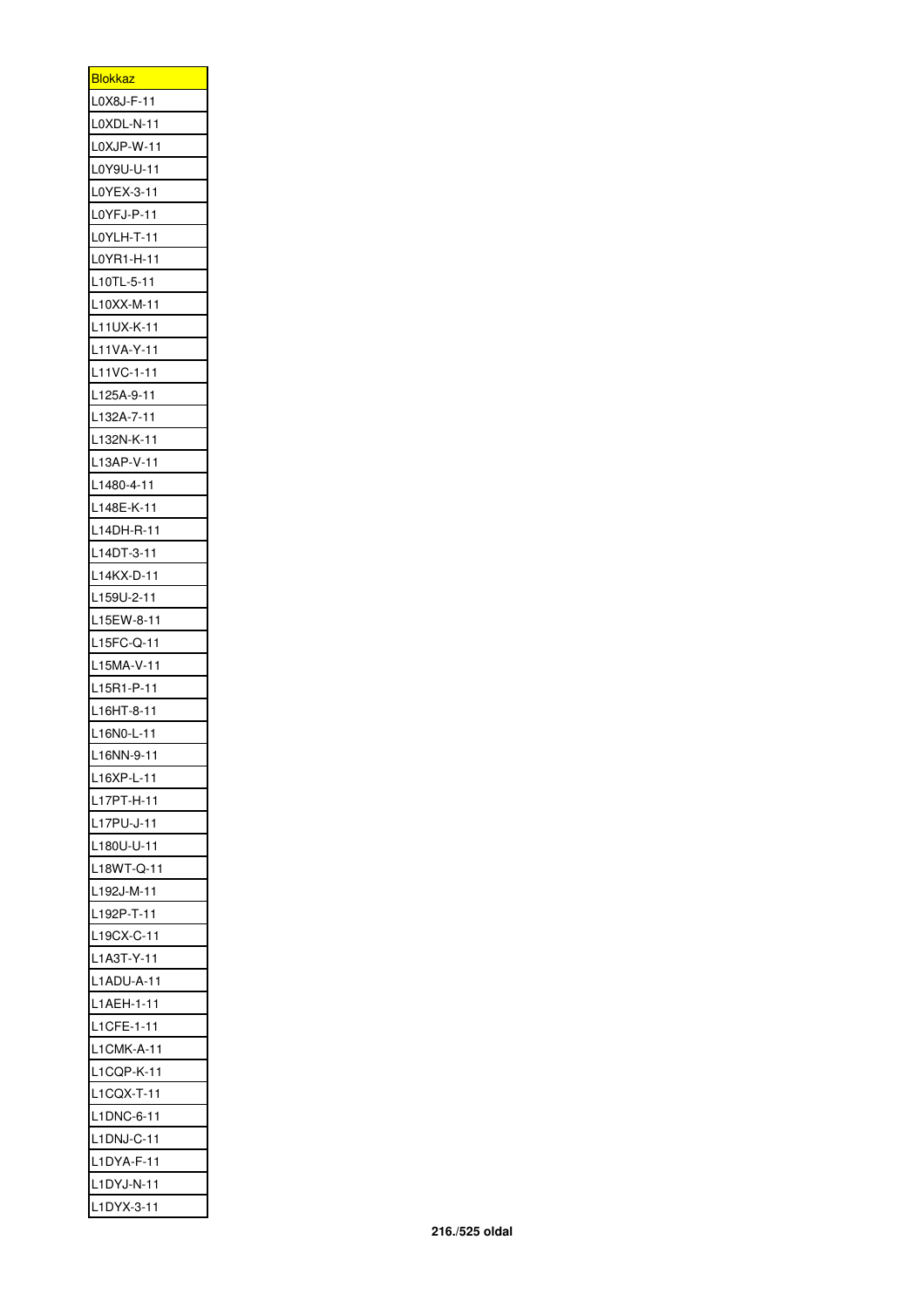| <u>Blokkaz </u> |
|-----------------|
| L1EVE-H-11      |
| L1F18-H-11      |
| L1FWT-X-11      |
| L1H2E-Q-11      |
| L1H7K-2-11      |
| L1HCA-X-11      |
| L1HCJ-5-11      |
| L1J3U-7-11      |
| L1J7Y-H-11      |
| L1J80-J-11      |
| L1J8D-X-11      |
| L1J8R-A-11      |
| L1JDH-6-11      |
| L1JDT-H-11      |
| L1JJX-R-11      |
| L1KF0-R-11      |
| L1KFM-E-11      |
| L1KLL-J-11      |
| L1KQP-R-11      |
| L1KQX-1-11      |
| L1LHT-N-11      |
| L1LHU-P-11      |
| L1LN0-1-11      |
| L1MPU-X-11      |
| L1N5A-W-11      |
| L1P2E-X-11      |
| L1P6K-7-11      |
| L1PC1-U-11      |
| L1PCA-5-11      |
| L1PCX-R-11      |
| L1Q80-Q-11      |
| L1Q8J-9-11      |
| L1QKK-M-11      |
| L1THX-1-11      |
| L1TNE-N-11      |
| L1TTL-Y-11      |
| L1V1J-6-11      |
| L1V5A-4-11      |
| L1W2E-5-11      |
| L1W2L-A-11      |
| L1W75-2-11      |
| L1W7J-E-11      |
| L1X80-X-11      |
| L1XJX-6-11      |
| L1XK1-9-11      |
| L1XKX-7-11      |
| L1YQW-D-11      |
| L1YRK-3-11      |
| L20TL-6-11      |
| L20YJ-9-11      |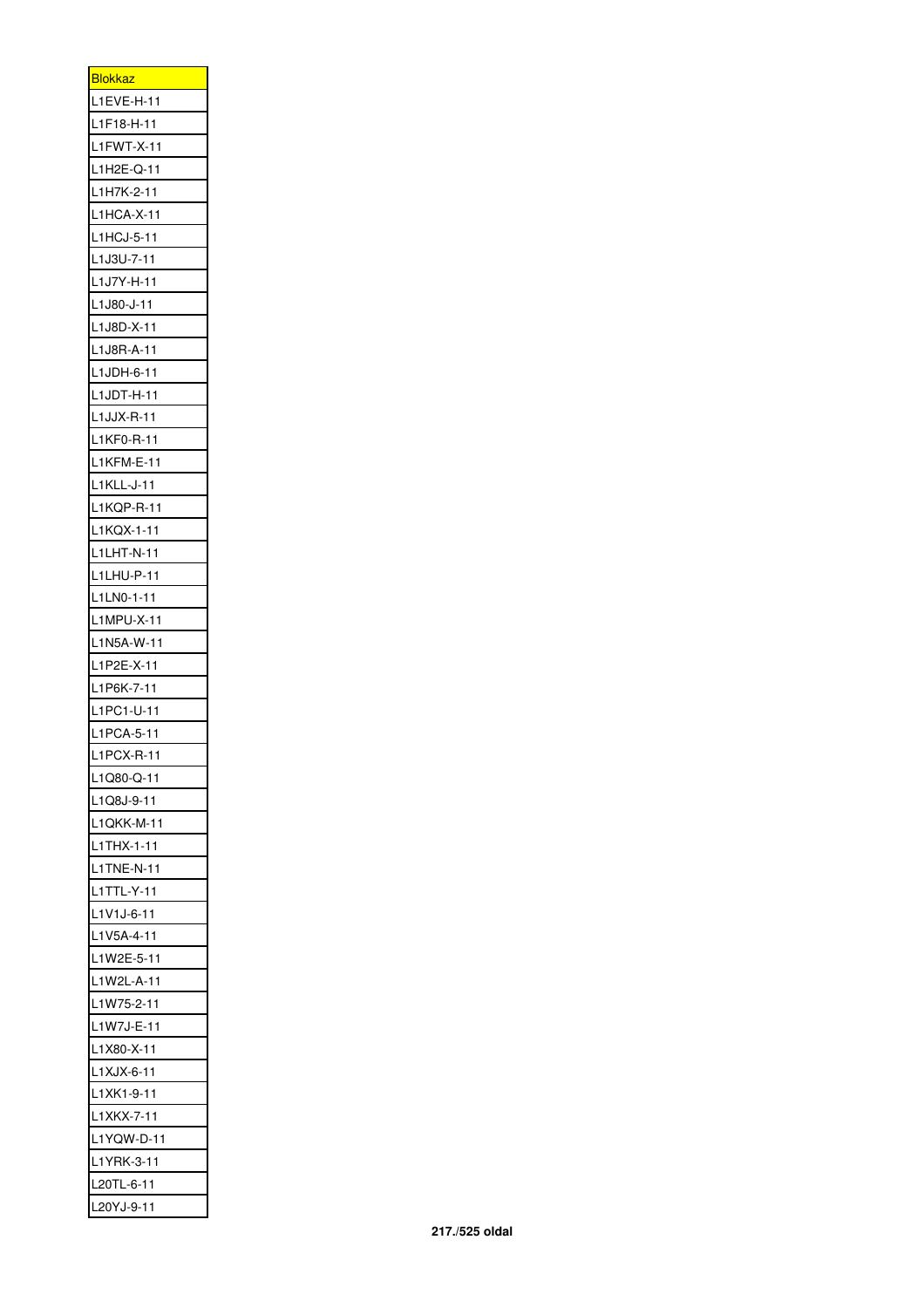| <u>Blokkaz</u> |
|----------------|
| L20YX-P-11     |
| L220U-N-11     |
| L23C1-8-11     |
| L248N-U-11     |
| L24DK-V-11     |
| L24JX-D-11     |
| L259T-2-11     |
| L259U-3-11     |
| L25QP-D-11     |
| L25RD-4-11     |
| L27PU-K-11     |
| L27VL-H-11     |
| L27VN-K-11     |
| L281H-K-11     |
| L291W-1-11     |
| L2920-4-11     |
| L29C2-H-11     |
| L2ADK-3-11     |
| L2C9T-8-11     |
| L2CFF-3-11     |
| L2DNF-A-11     |
| L2DNN-J-11     |
| L2DNP-K-11     |
| L2DU1-2-11     |
| L2DY1-6-11     |
| L2DYJ-P-11     |
| L2EVN-R-11     |
| L2F51-E-11     |
| L2F5X-C-11     |
| L2H2L-X-1<br>1 |
| L2HCX-L-11     |
| L2J8L-6-11     |
| L2JJP-K-11     |
| L2KF9-4-11     |
| L2LMY-1-11     |
| L2LY4-H-11     |
| L2LYD-R-11     |
|                |
| L2MVL-W-11     |
| L2N54-Q-11     |
| L2P6J-7-11     |
| L2PCA-6-11     |
| L2Q8E-7-11     |
| L2Q8N-F-11     |
| L2QK0-3-11     |
| L2R9U-P-11     |
| L2RFN-P-11     |
| L2RFR-T-11     |
| L2RLT-Y-11     |
| L2RQX-8-11     |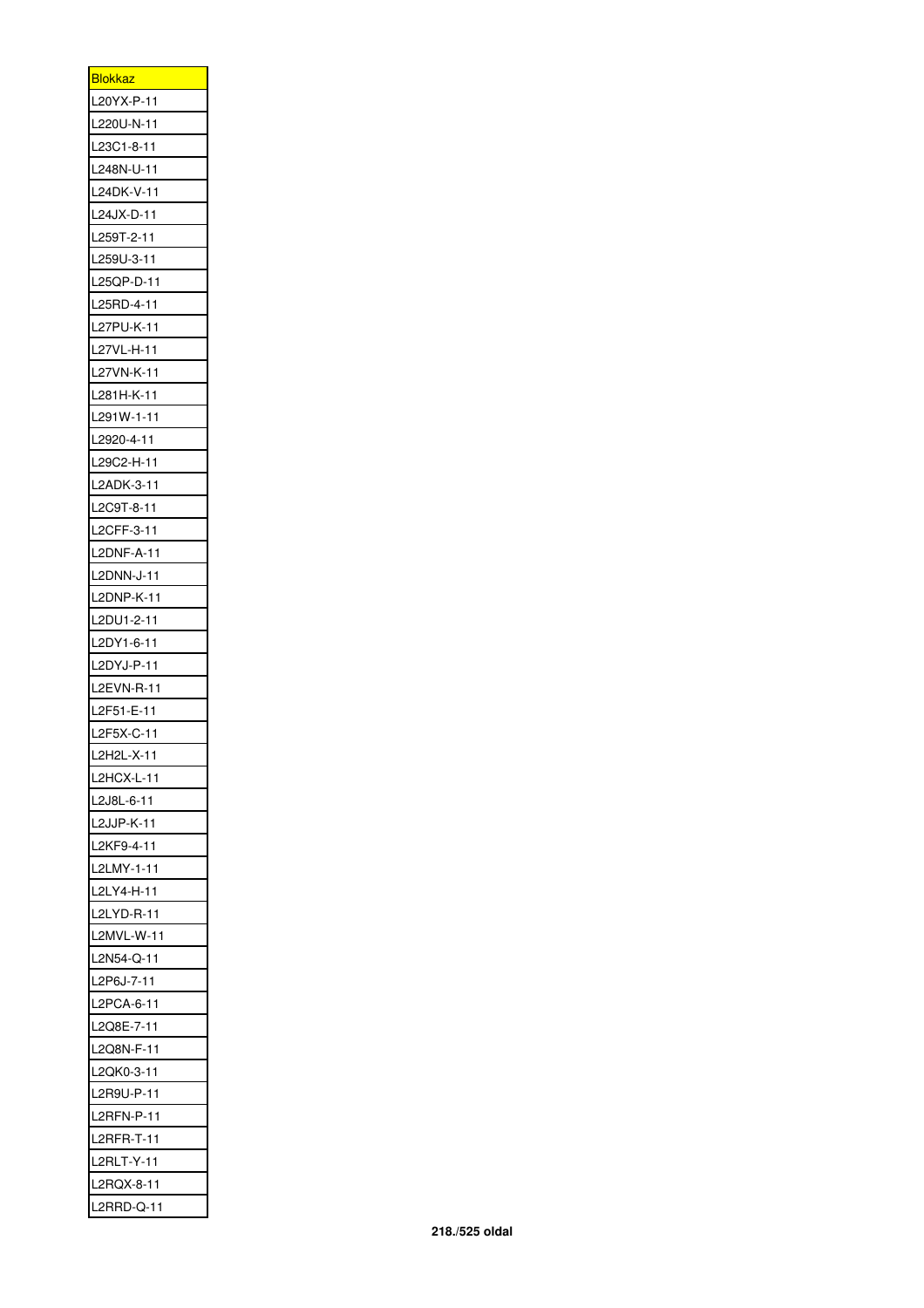| <u>Blokkaz</u> |
|----------------|
| L2TNM-W-11     |
| L2TNR-2-11     |
| L2UPT-5-11     |
| L2UVN-6-11     |
| L2V1A-1-11     |
| L2V4P-H-11     |
| L2V4Y-R-11     |
| L2V5X-R-11     |
| L2W2F-7-11     |
| L2W2N-E-11     |
| L2WC1-3-11     |
| L2WC4-6-11     |
| L2WCX-1-11     |
| L2X8M-M-11     |
| L2XJY-8-11     |
| L2XK0-9-11     |
| L2XK1-A-11     |
| L2YFM-V-11     |
| L2YR1-K-11     |
| L30HU-5-11     |
| L320H-C-11     |
| L336U-X-11     |
| L33C0-8-11     |
| L33CX-7-11     |
| L348E-M-11     |
| L348F-N-11     |
| L34DJ-V-11     |
| L34K1-J-11     |
| L34KX-F-11     |
| 35FN-4-1<br>L  |
| L35LH-3-11     |
| L35R1-R-11     |
| L36N0-N-11     |
| L36Y1-1-11     |
| L37VD-A-11     |
| L37VN-L-11     |
| L380R-U-11     |
| L380Y-2-11     |
| L384X-5-11     |
| L3851-8-11     |
| L385J-R-11     |
| L385X-6-11     |
| L3978-L-11     |
| L39C1-H-11     |
| L39CA-T-11     |
|                |
| L3A8J-X-11     |
| L3A8R-6-11     |
| L3AJW-L-11     |
| L3AK0-P-11     |
| L3AK1-Q-11     |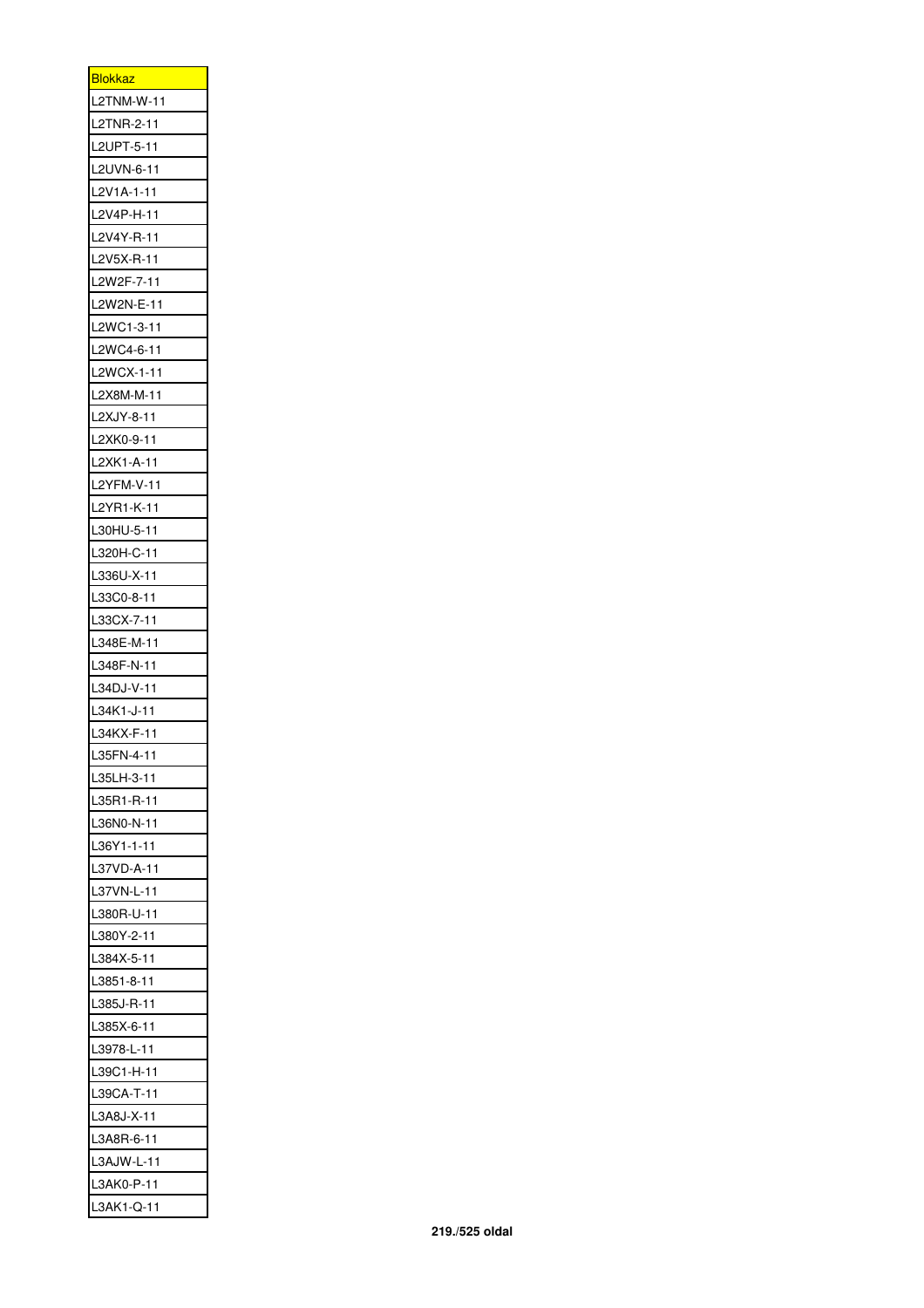| <b>Blokkaz</b>           |
|--------------------------|
| L3AKX-N-11               |
| L3CFC-1-11               |
| L3CFD-2-11               |
| L3CMA-5-11               |
| L3CR0-X-11               |
| L3DMX-T-11               |
| L3DNC-8-11               |
| L3DY1-7-11               |
| L3DYX-5-11               |
| L3EPT-R-11               |
| L3EVD-J-11               |
| L3F18-K-11               |
| L3F4P-4-11               |
| L3F50-E-11               |
| L3F54-K-11               |
| L3F5J-Y-11               |
| L3F5X-D-11               |
| L3H2D-R-11               |
| L3H2E-T-11               |
| L3HCX-M-11               |
| L3J8M-8-11               |
| L3JEF-8-11               |
| L3KFL-F-11               |
| L3KR0-5-11               |
| L3KR1-6-11               |
|                          |
| L3KRX-4-11<br>L3LND-H-11 |
|                          |
| L3LXX-A-11               |
| L3LY1-E-11               |
| L3LYX-C-1<br>1           |
| L3N51-N-11               |
| L3NWU-8-11               |
| L3P20-K-11               |
| L3P2J-4-11               |
| L3PAX-T-11               |
| L3PC1-W-11               |
| L3Q80-T-11               |
| L3Q8J-C-11               |
| L3QDU-T-11               |
| L3QK1-5-11               |
| L3QK4-8-11               |
| L3QKX-3-11               |
| L3RM8-H-11               |
| L3RMA-K-11               |
| L3RR1-D-11               |
| L3RRJ-W-11               |
| L3RRX-A-11               |
| L3TNM-X-11               |
| L3TTU-9-11               |
| L3TY4-Q-11               |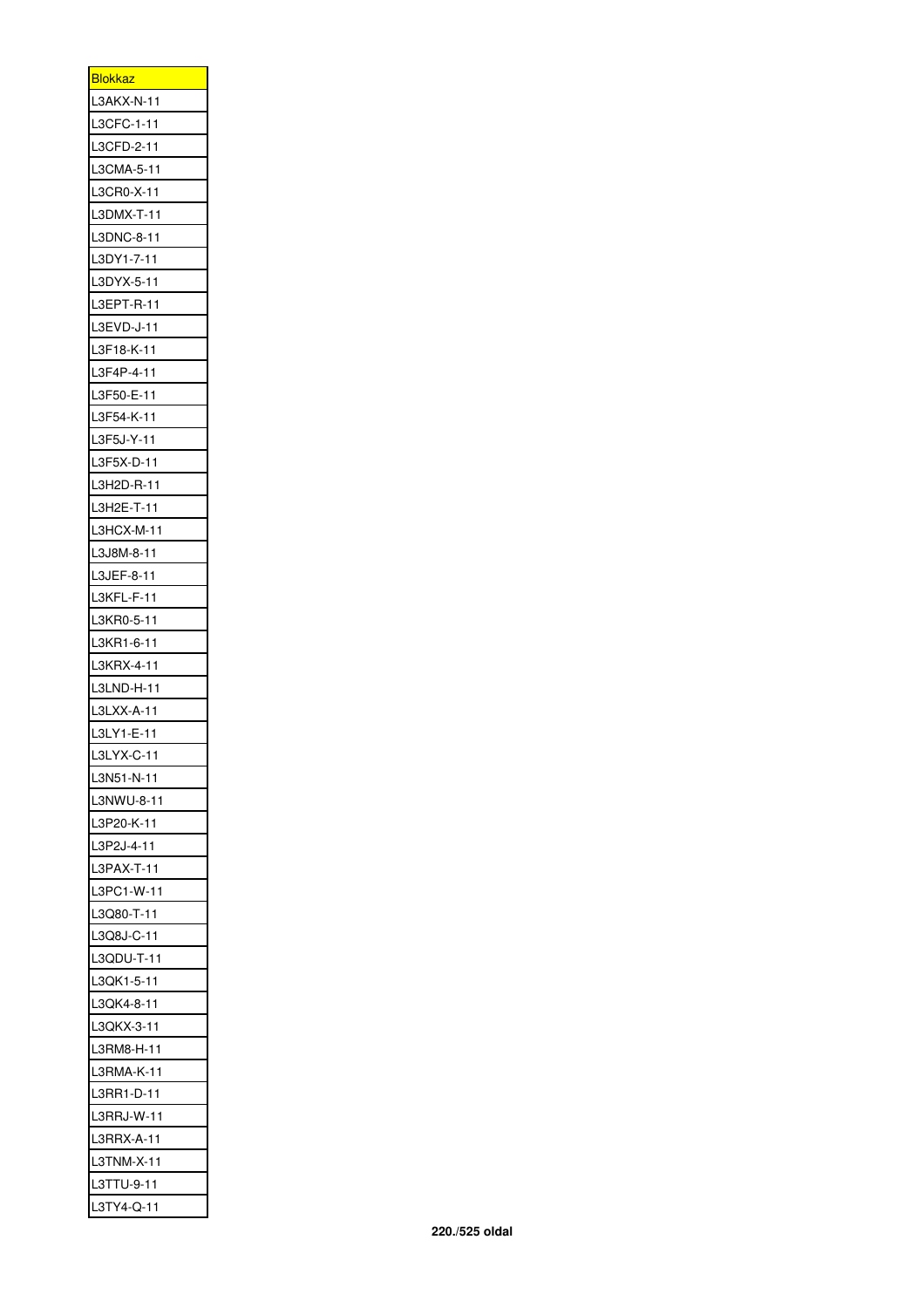| <b>Blokkaz</b> |
|----------------|
| L3TYX-K-11     |
| L3V4Y-T-11     |
| L3V50-U-11     |
| L3V51-V-11     |
| L3W2A-4-11     |
| L3W2D-6-11     |
| L3W2N-F-11     |
| L3WC1-4-11     |
| L3WC4-7-11     |
| L3WCJ-M-11     |
| L3WCX-2-11     |
| L3X8M-N-11     |
| L3XJW-7-11     |
| L3XK1-C-11     |
| L3YFN-X-11     |
| L3YLH-W-11     |
| L3YLL-1-11     |
| L3YLY-D-11     |
| L3YQW-F-11     |
| L3YQX-H-11     |
| L3YRX-J-11     |
| L40NN-6-11     |
| L40YJ-C-11     |
| L4251-3-11     |
| L425X-1-11     |
| L432D-D-11     |
| L43CJ-U-11     |
| L43CX-8-11     |
| L44JP-7-11     |
| L44JW-E-1      |
| L45FD-V-11     |
| L45LH-4-11     |
| L45LU-F-11     |
| L45MA-Y-11     |
| L45QW-N-11     |
| L46MY-N-11     |
| L46ND-4-11     |
| L46NP-E-11     |
| L46TL-F-11     |
| L46TU-P-11     |
|                |
| L46XW-W-11     |
| L46YJ-K-11     |
| L480L-P-11     |
| L484W-5-11     |
| L4854-D-11     |
| L485J-T-11     |
| L491Y-5-11     |
| L492L-T-11     |
| L492P-W-11     |
| L496K-W-11     |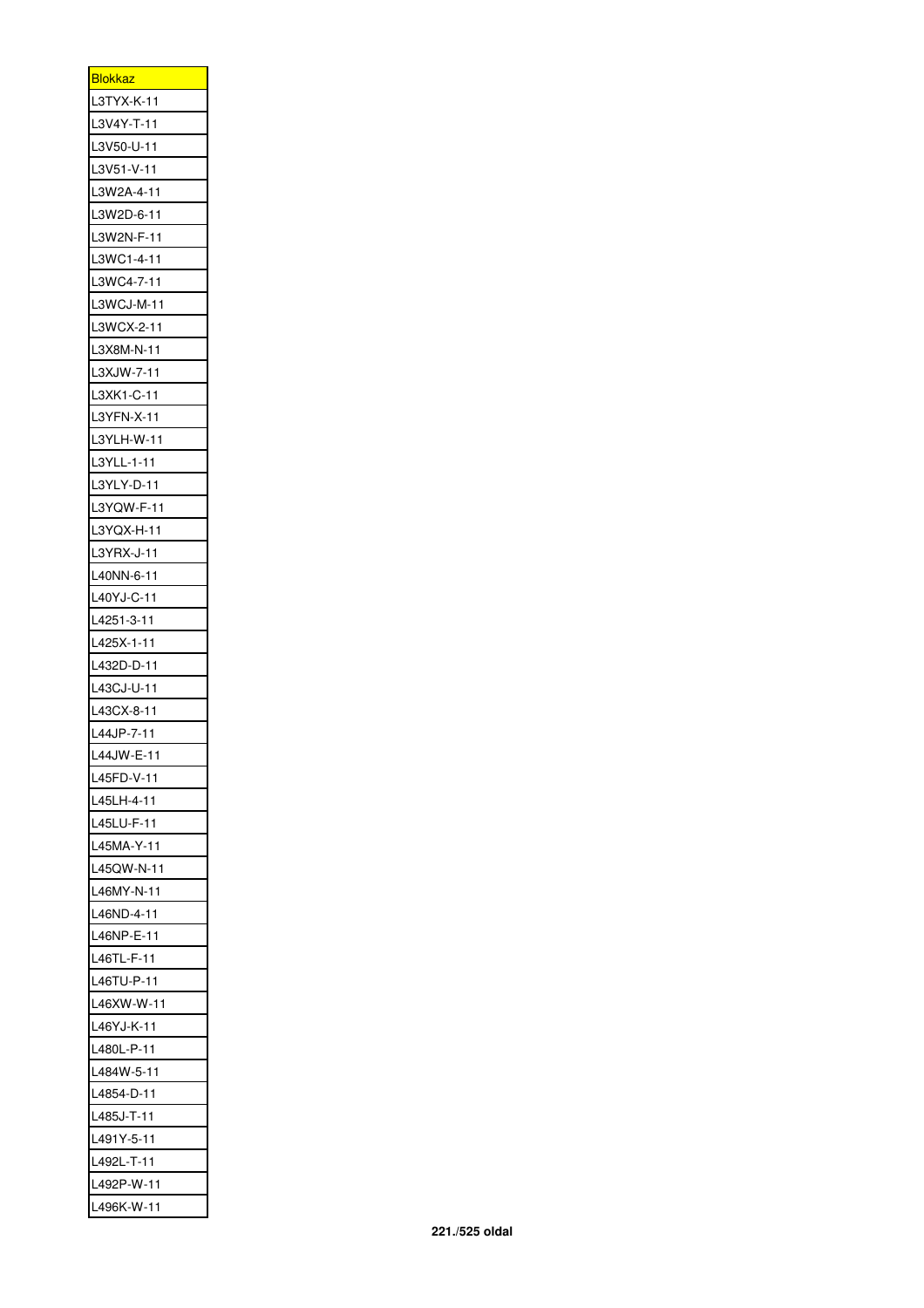| <u>Blokkaz</u>           |
|--------------------------|
| L496L-X-11               |
| L49CX-F-11               |
| L4A3T-3-11               |
| L4AKX-P-11               |
| L4CF0-N-11               |
| L4CFA-1-11               |
| L4CFL-9-11               |
| L4CR4-4-11               |
| L4DN9-7-11               |
| L4DNE-C-11               |
| L4DNP-M-11               |
| L4DTL-N-11               |
| L4DY4-C-11               |
| L4DYJ-R-11               |
| L4F4X-D-11               |
| L4F4Y-E-11               |
| L4F51-H-11               |
| L4F54-L-11               |
| L4H2C-R-11               |
| L4J8L-8-11               |
| L4J8N-A-11               |
| L4J8R-E-11               |
| L4JDY-R-11               |
| L4JK4-3-11               |
| L4JKJ-H-11               |
| L4KFN-K-11               |
| L4KFP-L-11               |
| L4KRJ-Q-11               |
| L4LNL-Q-11               |
| L4LYJ-Y-11               |
| L4N51-P-11               |
| L4N5A-1-11               |
| L4PAQ-M-11               |
| L4Q80-U-11               |
| L4Q8C-7-11               |
| L4Q8L-F-11               |
| L4Q8N-J-11               |
| L4RFM-Q-11               |
| L4RQY-C-11               |
| L4TNN-1-11               |
|                          |
| L4TTL-3-11<br>L4TXP-A-11 |
|                          |
| L4TYX-L-11               |
| L4UVN-8-11               |
| L4V50-V-11               |
| L4V5A-7-11               |
| L4W2A-5-11               |
| L4W2N-H-11               |
| L4WCX-3-11               |
| L4X8J-L-11               |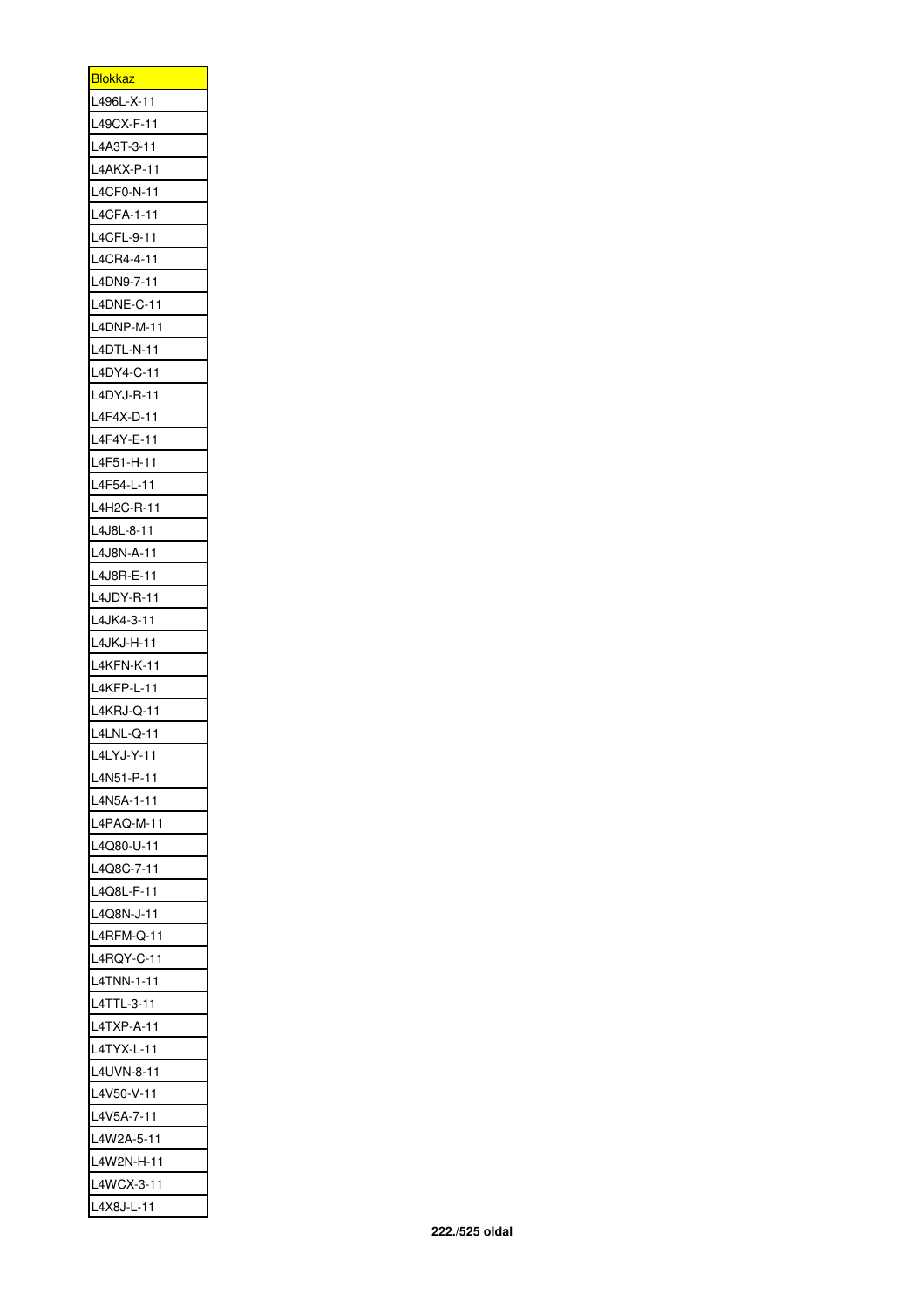| <b>Blokkaz</b>                |
|-------------------------------|
| L4YEY-8-11                    |
| L50NM-6-11                    |
| L50Y0-U-11                    |
| L51VP-H-11                    |
| L53AP-1-11                    |
| L53C1-C-11                    |
| L53CJ-V-11                    |
| L548E-P-11                    |
| L548N-X-11                    |
| L54KX-J-11                    |
| L54N8-X-11                    |
| L55FN-6-11                    |
| L55QQ-J-11                    |
| L55QW-P-11                    |
| L55RJ-C-11                    |
| L55RX-R-11                    |
| L56NN-E-11                    |
| L56TV-R-11                    |
| L56XQ-R-11                    |
| L56XX-Y-11                    |
| L584Y-8-11                    |
| L5854-E-11                    |
| L585K-V-11                    |
| L585X-8-11                    |
| L591Y-6-11                    |
| L592M-V-11                    |
| L<br>592N-W-11                |
| L<br>596U-7-11                |
| .59CJ-3-11<br>L               |
| 59CX-H-1<br>ı<br>$\mathbf{1}$ |
| L5A8N-5-11                    |
| L5AEA-Y-11                    |
| L5CF9-1-11                    |
| 5CFC-3-11<br>L                |
| L5CQY-Y-11                    |
| L5DN9-8-11                    |
| L5DNC-A-11                    |
| L5DNE-D-11                    |
| L5DXR-1-11                    |
| L5EVL-T-11                    |
| L5F0U-6-11                    |
| L5F5J-2-11                    |
| L5F5X-F-11                    |
| L5H2A-R-11                    |
| L5H2C-T-11                    |
| L<br>5H2N-4-11                |
| L5HAX-N-11                    |
| L5HAY-P-11                    |
| L5HCJ-9-11                    |
|                               |
| L5HCK-A-11                    |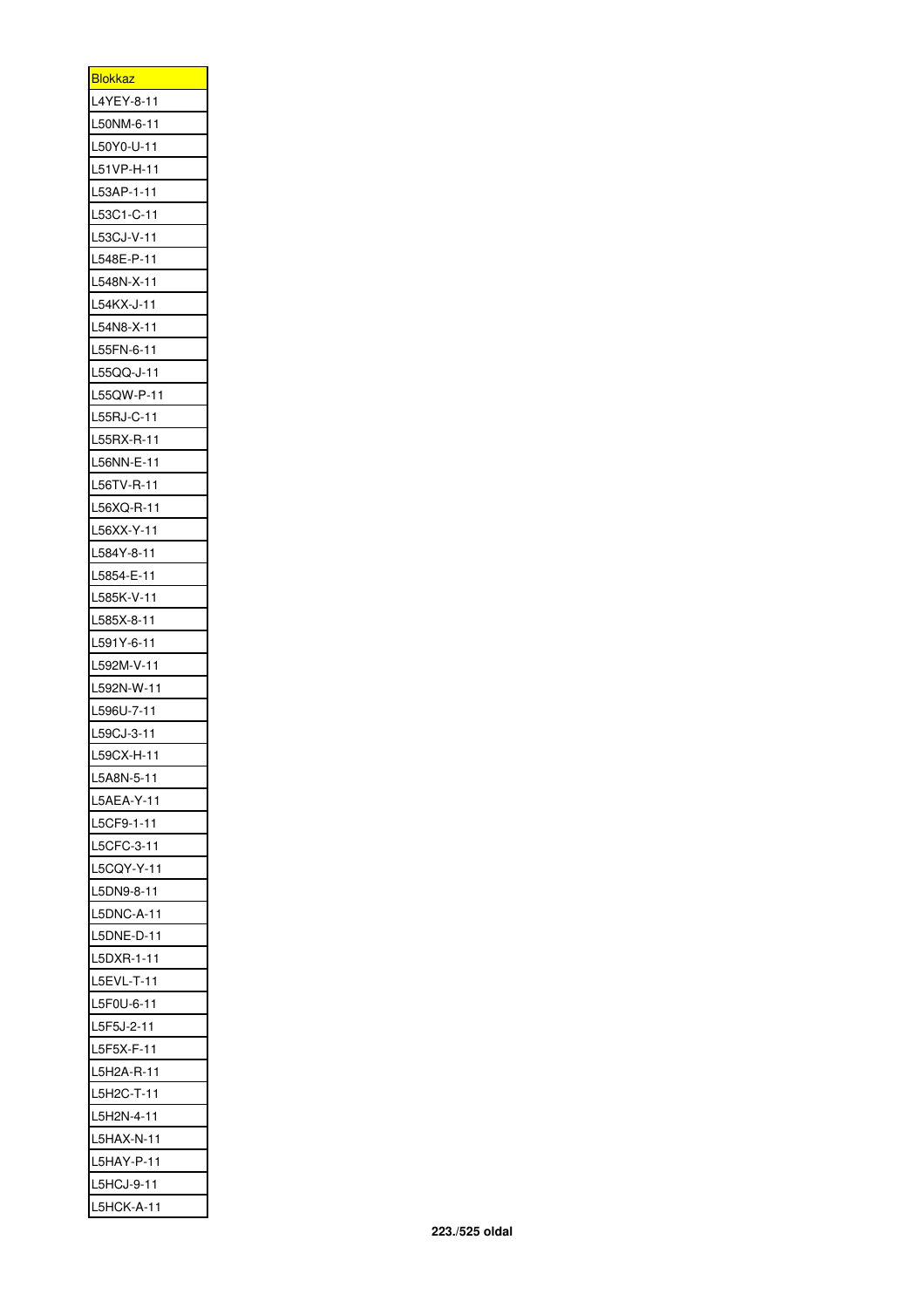| <b>Blokkaz</b> |
|----------------|
| L5J8L-9-11     |
| L5JEA-6-11     |
| L5JJY-X-11     |
| L5JKD-D-11     |
| L5KFC-9-11     |
| L5KFE-C-11     |
| L5KQP-W-11     |
| L5KR2-9-11     |
| L5LTL-W-11     |
| L5LYJ-1-11     |
| L5LYX-E-11     |
| L5MVD-T-11     |
| L5MVR-6-11     |
| L5N54-U-11     |
| L5N5E-5-11     |
| L5N5X-N-11     |
| L5P2D-2-11     |
| L5P6K-C-11     |
| L5P7F-9-11     |
| L5PAP-M-11     |
| L5PCX-W-11     |
| L5Q3T-J-11     |
| L5Q7Y-U-11     |
| L5Q8J-E-11     |
| L5Q8M-J-11     |
| L5QDK-L-11     |
| 5RFA-F-11<br>L |
| L5RFR-W-11     |
| L5RLW-6-11     |
| 5RRJ-Y-11<br>L |
| L5RRX-D-11     |
| L5TNJ-W-11     |
| L5T<br>TD-W-11 |
| L5UUY-K-11     |
| 5UVD-1-11<br>L |
| L5VWT-H-11     |
| L5W2A-6-11     |
| L5W2C-7-11     |
| L<br>5W2D-8-11 |
| L5W2K-E-11     |
| L5W6L-L-11     |
| L5W7J-K-11     |
| L5WCD-K-11     |
| 5WCJ-P-11<br>L |
| L5WCX-4-11     |
| L<br>5X8D-H-11 |
| L5X8L-P-11     |
| L5Y9T-Y-11     |
| L5YFN-1-11     |
| L5YLH-Y-11     |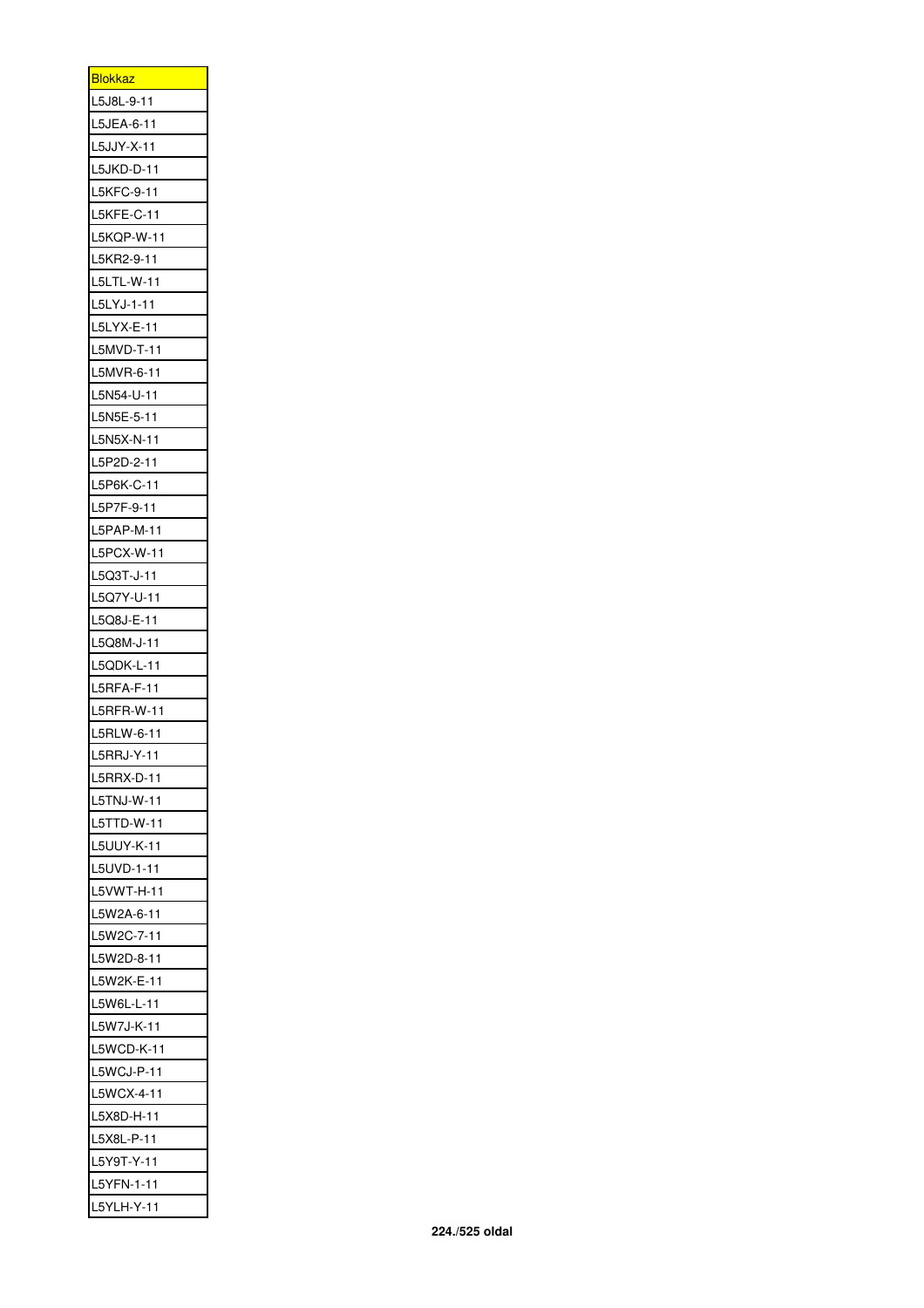| <u>Blokkaz</u>           |
|--------------------------|
| L5YRX-L-11               |
| L60MY-J-11               |
| L60NK-5-11               |
| L60NM-7-11               |
| L60NN-8-11               |
| L60Y2-X-11               |
| L60YK-F-11               |
| L60YX-U-11               |
| L61 VK-D-11              |
| L632D-F-11               |
| L632L-N-11               |
| L632N-Q-11               |
| L636U-2-11               |
| L63CJ-W-11               |
|                          |
| L648C-N-11<br>L648K-V-11 |
|                          |
| L648L-W-11               |
| L648N-Y-11               |
| L64DU-9-11               |
| L64JY-K-11               |
| L64KK-6-11               |
| L65FD-X-11               |
| L65FK-4-11               |
| L65FM-6-11               |
| L65QQ-K-11               |
| L66NK-C-11               |
| L66NN-F-11               |
| L66NP-H-11               |
| L66Y4-7-11               |
| L67V0-1-11               |
| L67VM-N-11               |
| L680U-1-11               |
| L685J-V-11               |
| L6920-8-11               |
| L696U-8-11               |
| L69C0-K-11               |
| L6A8K-3-11               |
| L6A8M-5-11               |
| L6ADU-H-11               |
| L6ADV-J-11               |
| L6AE1-P-1<br>1           |
| L6AK4-X-11               |
| L6AKJ-C-11               |
| L6CFM-D-11               |
| L6CR0-2-11               |
| L6CRJ-L-11               |
| L6CRX-1-11               |
| L6DNN-N-11               |
| L6DXQ-1-11               |
| L6DXR-2-11               |
|                          |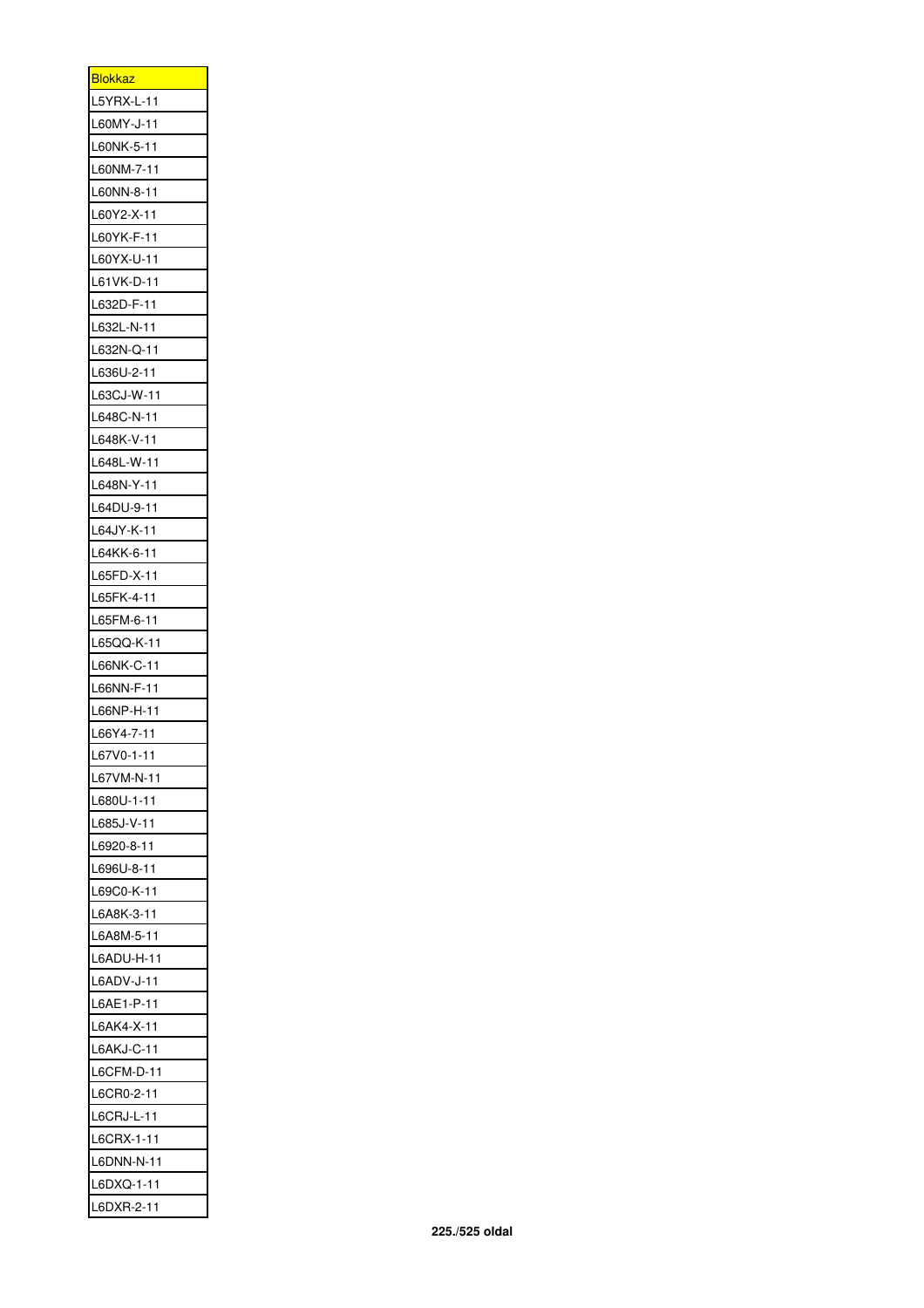| <b>Blokkaz</b> |
|----------------|
| L6DXW-6-11     |
| L6DYJ-U-11     |
| L6DYX-8-11     |
| L6EVM-V-11     |
| L6EVN-W-11     |
| L6F0V-8-11     |
| L6F1F-V-11     |
| L6F4R-9-11     |
| L6FWT-4-11     |
| L6H20-F-11     |
| L6H2K-2-11     |
| L6H7F-4-11     |
| L6J8C-3-11     |
| L6J8E-5-11     |
| L6JDU-P-11     |
| L6JEF-C-11     |
| L6JJY-Y-11     |
| L6JK1-2-11     |
| L6JK2-3-11     |
| L6JKJ-K-11     |
| L6KF0-X-11     |
| L6KFD-C-11     |
| L6KFK-J-11     |
| L6KFM-L-11     |
| L6KQQ-Y-11     |
| L6LHT-U-11     |
| L6LNK-R-11     |
| L6LYK-3-11     |
| L6MVK-1-11     |
| L6MVL-2-11     |
| L6MVN-4-11     |
| L6N0V-F-11     |
| L6N1F-3-11     |
| L6N4W-M-11     |
| L6N4Y-P-11     |
| L6N52-T-11     |
| L6N5J-9-11     |
| L6P20-N-11     |
| L6P2D-3-11     |
| L6P2M-A-11     |
| L6PAY-X-11     |
| L6PC0-Y-11     |
| L6PC2-2-11     |
| L6Q80-W-11     |
| L6Q8H-E-11     |
| L6Q8M-K-11     |
| L6QJY-6-11     |
| L6QKJ-R-11     |
| L6QKK-T-11     |
| L6RFK-Q-11     |
|                |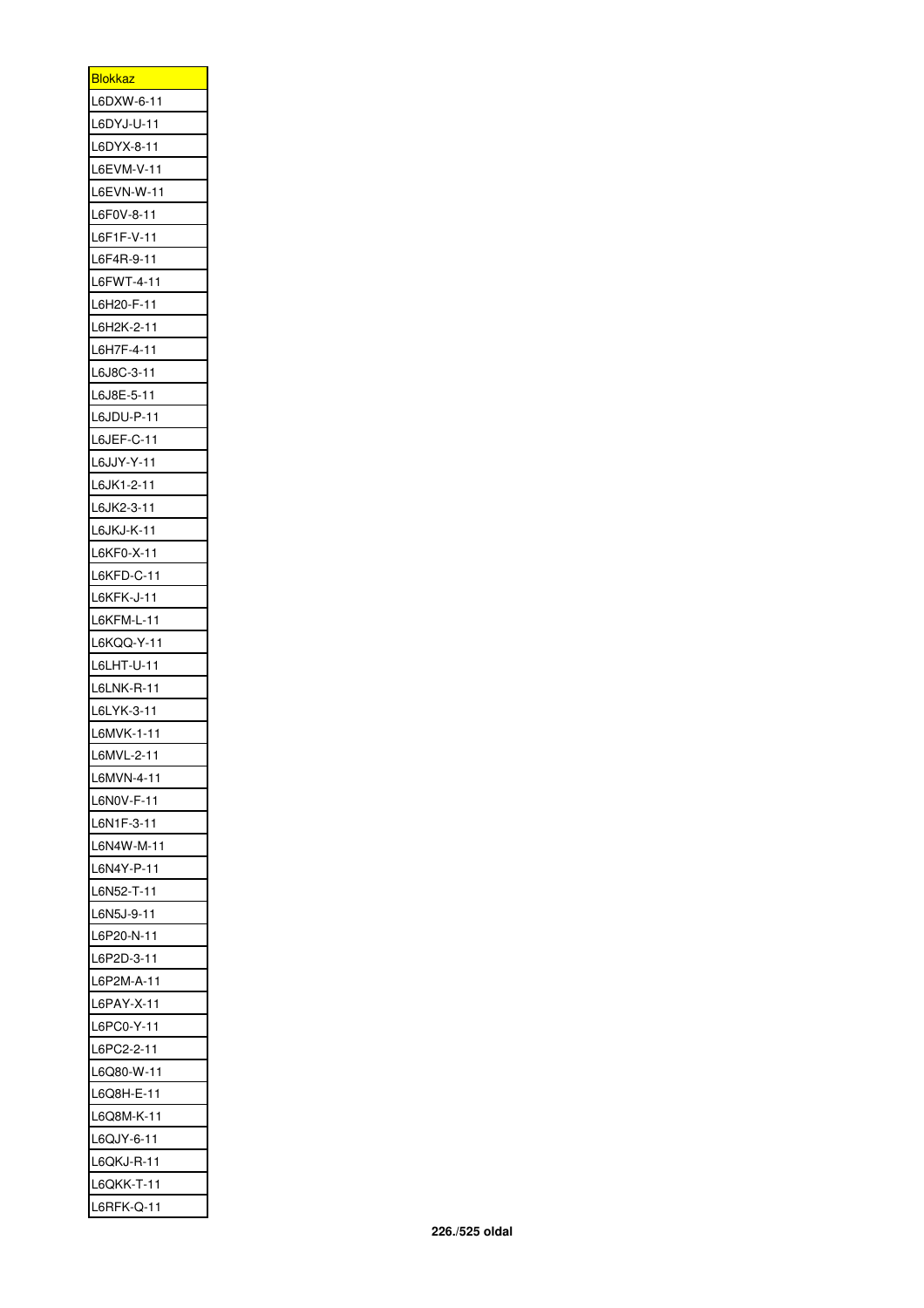| <b>Blokkaz</b> |
|----------------|
| L6RFM-T-11     |
| L6RQQ-6-11     |
| L6RQY-E-11     |
| L6RRE-W-11     |
| L6RRK-2-11     |
| L6TNM-2-11     |
| L6TNN-3-11     |
| L6TTJ-3-11     |
| L6TTU-D-11     |
| L6UV0-M-11     |
| L6UVA-Y-11     |
| L6V1F-9-11     |
| L6V50-X-11     |
| L6V52-1-11     |
| L6W2H-D-11     |
| L6W2M-J-11     |
| L6W6W-X-11     |
| L6WCJ-Q-11     |
| L6WCX-5-11     |
| L6X80-4-11     |
| L6XK4-K-11     |
| L6XKJ-Y-11     |
| L6XKX-D-11     |
| L6YFK-X-11     |
| L6YLV-D-11     |
| L6YMJ-3-11     |
| L6YQR-E-11     |
| L6YR2-Q-11     |
| L6YR4-T-11     |
| L70NM-8-11     |
| L70TD-5-11     |
| L70TH-8-11     |
| L70UJ-A-11     |
| L70XY-V-11     |
| L70YJ-F-11     |
| L70YK-H-11     |
| L71VD-8-11     |
| L71VR-M-11     |
| L720H-H-11     |
| L720V-V-11     |
| L7250-5-11     |
| L732D-H-11     |
| L732M-Q-11     |
| L737K-U-11     |
| L748M-Y-11     |
| L748N-1-11     |
| L74DH-Y-11     |
| L74DJ-1-11     |
| L74K4-R-11     |
| L75FM-7-11     |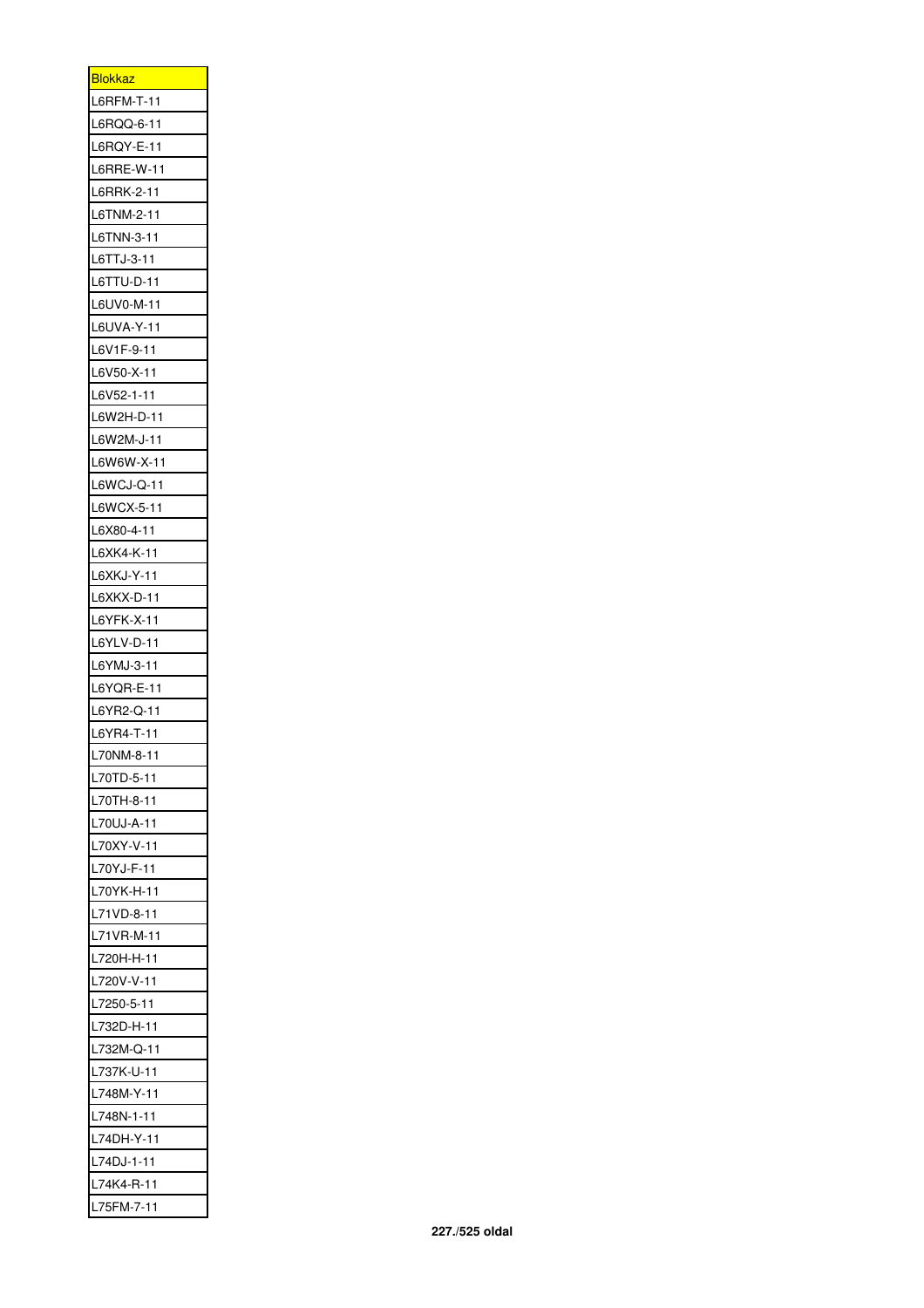| <b>Blokkaz</b> |
|----------------|
| L75LH-7-11     |
| L75R4-1-11     |
| L76NM-F-11     |
| L76UA-A-11     |
| L76Y4-8-11     |
| L784W-8-11     |
| L785D-R-11     |
| L792L-W-11     |
| L792M-X-11     |
| L796W-C-11     |
| L79CJ-5-11     |
| L79CX-K-11     |
| L79F8-Y-11     |
| L7A8C-W-11     |
| L7A8L-5-11     |
| L7A8M-6-11     |
| L7ADH-6-11     |
| L7AJY-T-11     |
| L7CFA-4-11     |
| L7CFD-6-11     |
| L7CFM-E-11     |
| L7CFN-F-11     |
| L7CLD-A-11     |
| L7CR0-3-11     |
| L7DTU-1-11     |
| L7DY0-A-11     |
| L7F4W-F-11     |
| L7F5J-4-11     |
| L7H2L-4-11     |
| L7H6H-5-11     |
| L7H6Y-M-11     |
| L7HAY-R-11     |
| L7J80-Q-11     |
| L7J8N-E-11     |
| L7KF0-Y-11     |
| L7KFA-A-11     |
| L7KFD-D-11     |
| L7KMA-H-11     |
| L7LNA-K-11     |
| L7LND-M-11     |
| L7LNR-1-11     |
| L7LTW-9-11     |
| L7MUW-C-11     |
| L7MVD-V-11     |
| L7MVM-4-11     |
| L7N0W-J-11     |
| L7N4Q-H-11     |
| L7N5J-A-11     |
| L7P29-1-11     |
| L7P2C-3-11     |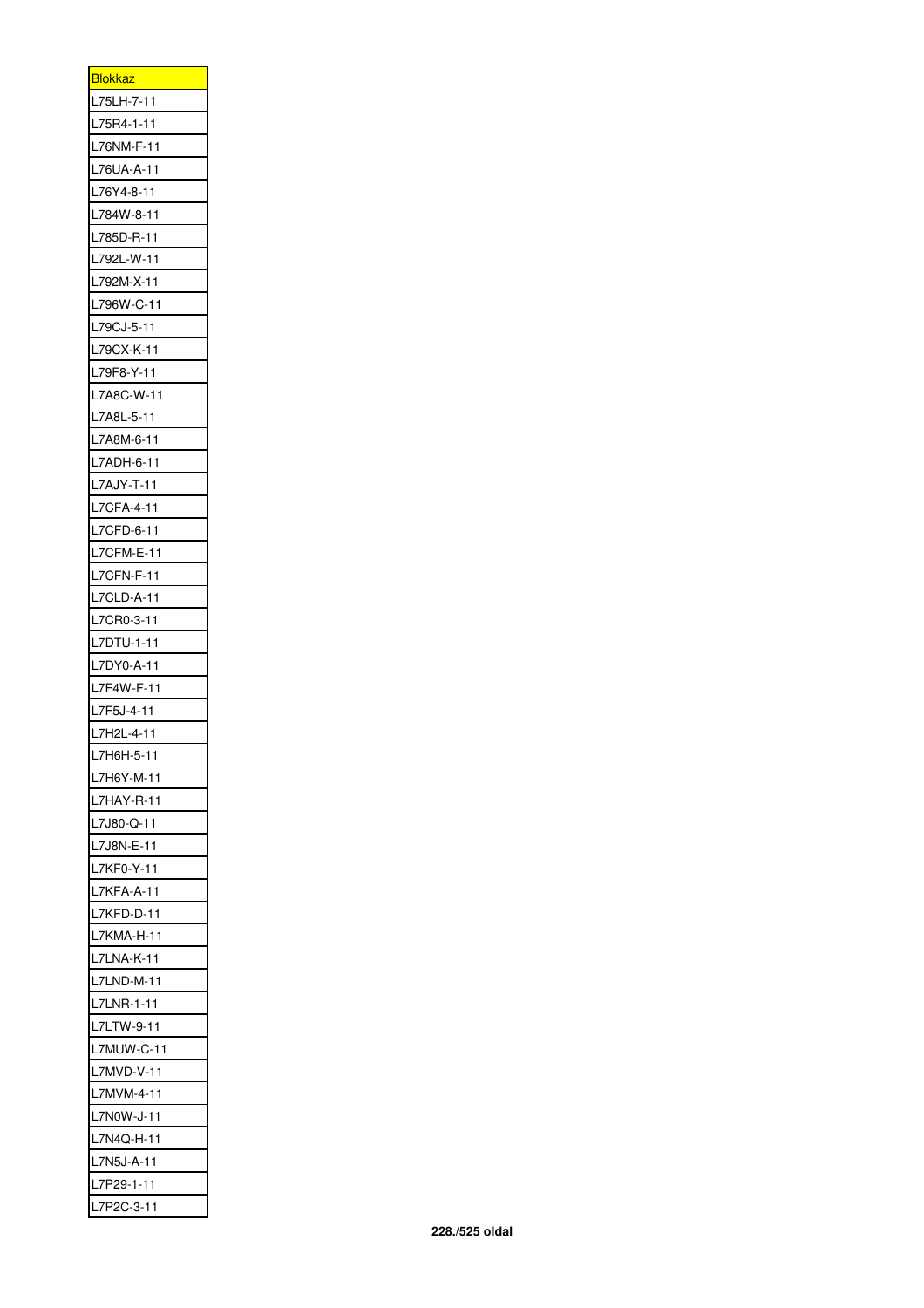| <b>Blokkaz</b> |
|----------------|
| L7P2L-A-11     |
| L7P2M-C-11     |
| L7PCK-L-11     |
| L7Q8A-9-11     |
| L7Q8N-M-11     |
| L7Q8R-Q-11     |
| L7QDH-L-11     |
| L7QDY-3-11     |
| L7QJW-5-11     |
| L7QKK-U-11     |
| L7RFA-J-11     |
| L7RLY-A-11     |
| L7RM4-H-11     |
| L7TTH-3-11     |
| L7TTW-H-11     |
| L7TYJ-9-11     |
| L7TTY-K-11     |
| L7UV0-N-11     |
| L7UVJ-7-11     |
| L7UVN-C-11     |
| L7V0Y-T-11     |
| L7V52-2-11     |
| L7W2D-A-11     |
| L7W2M-K-11     |
| L7W2N-L-11     |
| L7W6D-F-11     |
| L7W6U-W-11     |
| L7W6Y-2-11     |
| L7W7A-E-11     |
| 7WCD-M-1       |
| L7WCK-T-11     |
| L7WF8-L-11     |
| L7X8A-H-11     |
| L7X8N-U-11     |
| L7XDW-7-11     |
| L7XKD-V-11     |
| L7YFN-3-11     |
|                |
| L7YQR-F-11     |
| L7YRK-9-11     |
| L80N0-M-11     |
| L80NF-4-11     |
| L80NJ-6-11     |
| L80NM-9-11     |
| L80TH-9-11     |
| L80Y4-3-11     |
| L81VR-N-11     |
| L824R-X-11     |
| L825J-Q-11     |
| L832M-R-11     |
| L836H-R-11     |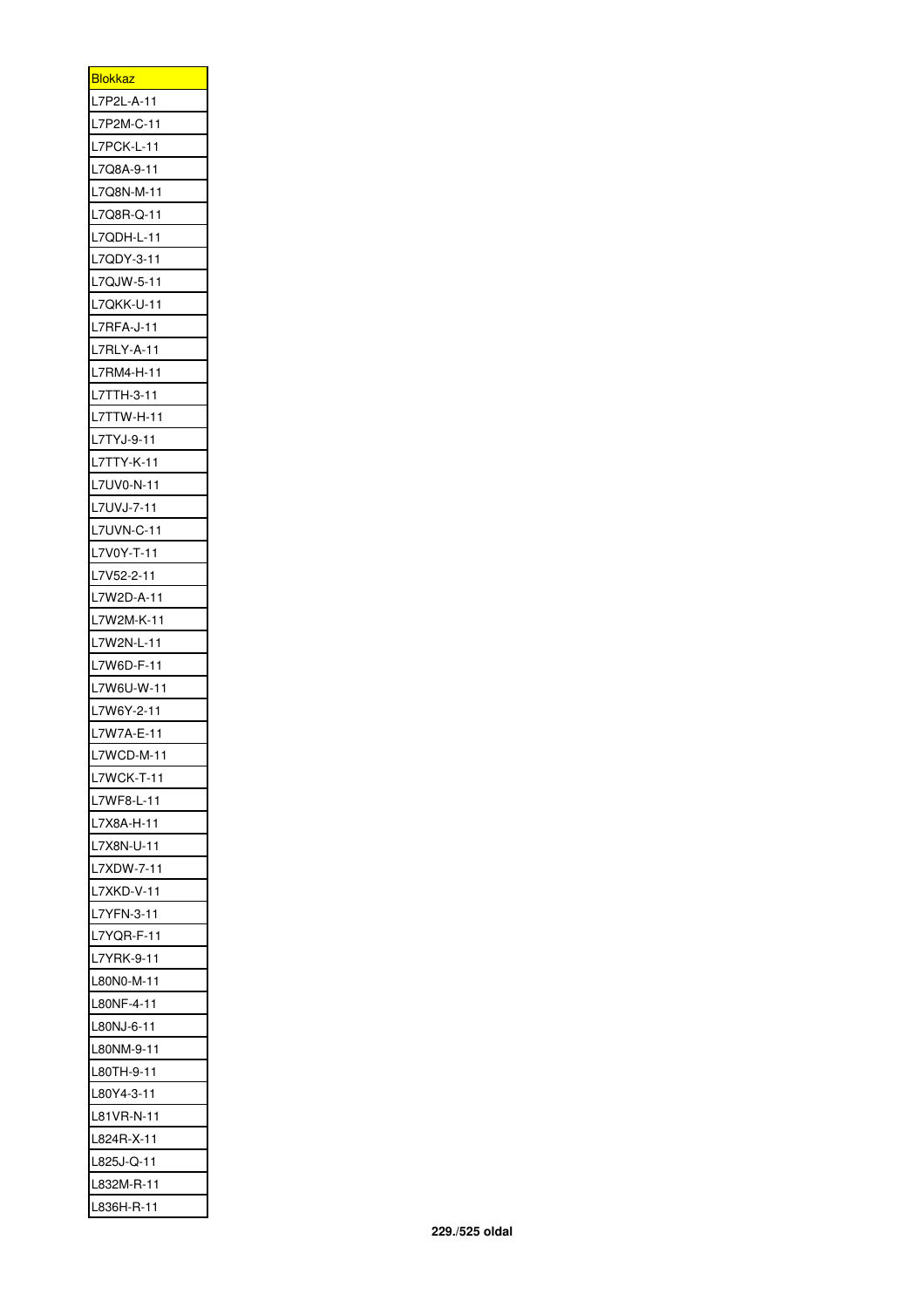| <u>Blokkaz</u>           |
|--------------------------|
| L836U-4-11               |
| L836W-6-11               |
| L83C4-K-11               |
| L848M-1-11               |
| L84DU-C-11               |
| L84K4-T-11               |
| L84KJ-7-11               |
| L85FF-3-11               |
| L85R4-2-11               |
| L85RJ-F-11               |
| L86NM-H-11               |
| L86NN-J-11               |
| L86TW-W-11               |
| L87VC-F-11               |
| L87VL-P-11               |
| L8852-F-11               |
| L885A-Q-11               |
| L885K-Y-11               |
| L8920-A-11               |
| L892M-Y-11               |
| L892N-1-11               |
| L896H-Y-11               |
| L8971-J-11               |
| L89C4-R-11               |
| L8A8F-2-11               |
| L8A8N-8-11               |
| L8ADD-4-11               |
| L8AJW-R-11               |
| L8CFN-H-11               |
| L8CLH-F-1                |
| 1<br>L8CR4-8-11          |
| L8DNE-H-11               |
|                          |
| L8DNN-Q-11<br>L8DTD-L-11 |
|                          |
| L8DTU-2-11               |
| L8DU4-C-11               |
| L8DUJ-R-11               |
| L8DUK-T-11               |
| L8DYA-P-11               |
| L8DYJ-W-11               |
| L8EVD-P-11               |
| L8F0V-A-11               |
| L8F52-N-11               |
| L8F54-Q-11               |
| L8H2M-6-11               |
| L8H2N-7-11               |
| L8H6U-J-11               |
| L8H6V-K-11               |
| L8HAP-J-11               |
| L8HF8-7-11               |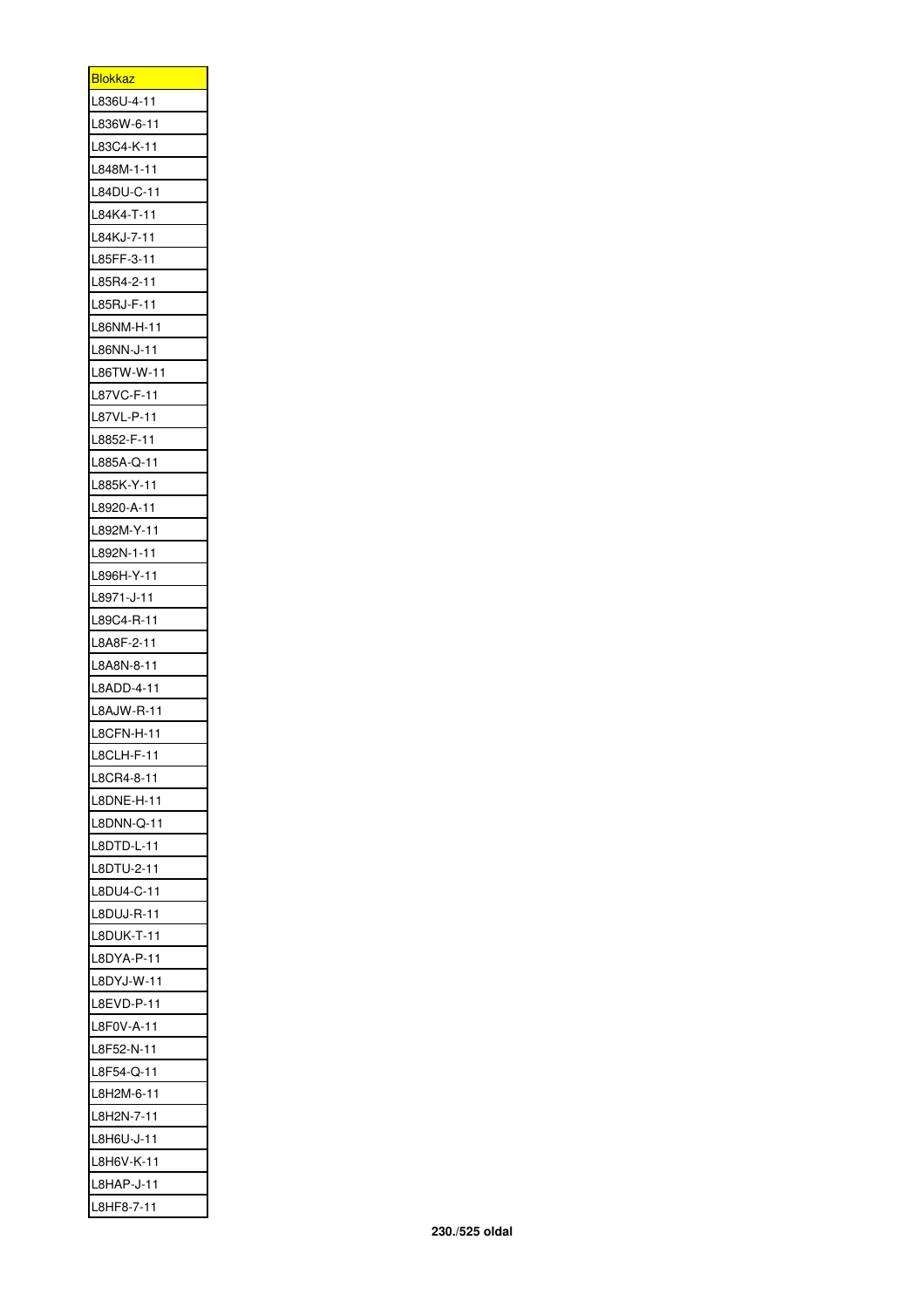| <b>Blokkaz</b>           |
|--------------------------|
| L8J8E-7-11               |
| L8J8M-E-11               |
| L8J8N-F-11               |
| L8JDV-T-11               |
| L8JJP-R-11               |
| L8JK4-7-11               |
| L8JKA-E-11               |
| L8KFF-H-11               |
| L8KQQ-2-11               |
| L8LND-N-11               |
| L8LXQ-9-11               |
| L8MV0-H-11               |
| L8MVC-V-11               |
| L8N0H-5-11               |
| L8N52-V-11               |
| L8N55-Y-11               |
| L8P2A-3-11               |
| L8P2M-D-11               |
| L8PC2-4-11               |
| L8Q8A-A-11               |
| L8Q8C-C-11               |
| L8QK4-E-11               |
| L8QKA-M-11               |
| L8QKJ-U-11               |
| L8QKX-8-11               |
|                          |
| L8QN8-N-11<br>L8RFL-U-11 |
| L8RFM-V-11               |
|                          |
| L8TNM-4-11               |
| L8TY4-W-11               |
| L8UUX-M-11               |
| L8UVD-4-11               |
| L8UVF-6-11               |
| L8UVM-C-11               |
| L8UVN-D-11               |
| L8V4Q-Q-11               |
| L8V54-5-11               |
| L8W29-8-11               |
| L8W7J-N-11               |
| L8WC4-D-11               |
| L8XKA-U-11               |
| L8YF9-Q-11               |
| L8YFC-T-11               |
| L8YFN-4-11               |
| L8YLW-H-11               |
| L8YMH-4-11               |
| L8YR4-V-11               |
| L8YRA-3-11               |
| L8YV8-4-11               |
| L90NM-A-11               |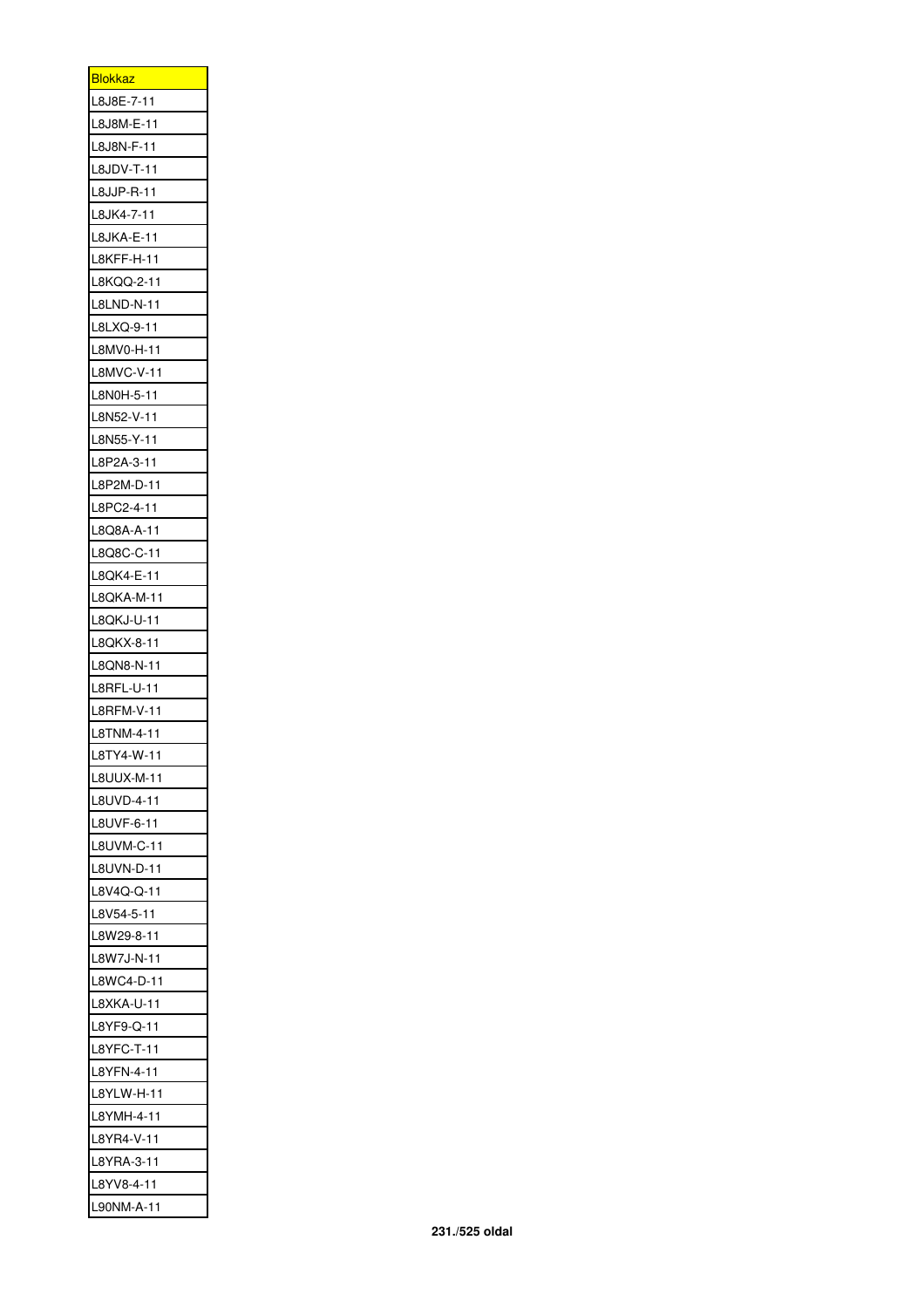| <b>Blokkaz</b>           |
|--------------------------|
| L90TH-A-11               |
| L90U1-V-11               |
| L90UJ-D-11               |
| L90YJ-J-11               |
| L9128-C-11               |
| L91VF-D-11               |
| L91VM-K-11               |
| L925A-K-11               |
| L932D-K-11               |
| L937C-P-11               |
| L93CX-E-11               |
| L948F-V-11               |
| L948M-2-11               |
| L94KA-2-11               |
| L94KK-9-11               |
| L95FF-4-11               |
| L95RA-9-11               |
| L95RK-J-11               |
| L96NC-8-11               |
| L96UJ-L-11               |
| L96YK-R-11               |
| L984Q-5-11               |
| L9855-L-11               |
| L985A-R-11               |
| L996W-E-11               |
| L997K-4-11               |
| L99AQ-D-11               |
| L99AX-L-11               |
| L99C4-T-11               |
| L99CA-1-11               |
| L9AEH-9-11               |
| L9CEW-Q-11               |
| L9CQP-U-11               |
| L9CQY-4-11               |
| L9DNH-L-11               |
| L9DNM-Q-11               |
|                          |
| L9DNN-R-11<br>L9DXX-A-11 |
|                          |
| L9DXY-C-11               |
| L9EVM-Y-11               |
| L9F4X-K-11               |
| L9F88-1-11               |
| L9H20-K-11               |
| L9H2D-Y-11               |
| L9H71-R-11               |
| L9HC2-X-11               |
| L9HCX-U-11               |
| L9J8D-7-11               |
| L9J8N-H-11               |
| L9JDH-F-11               |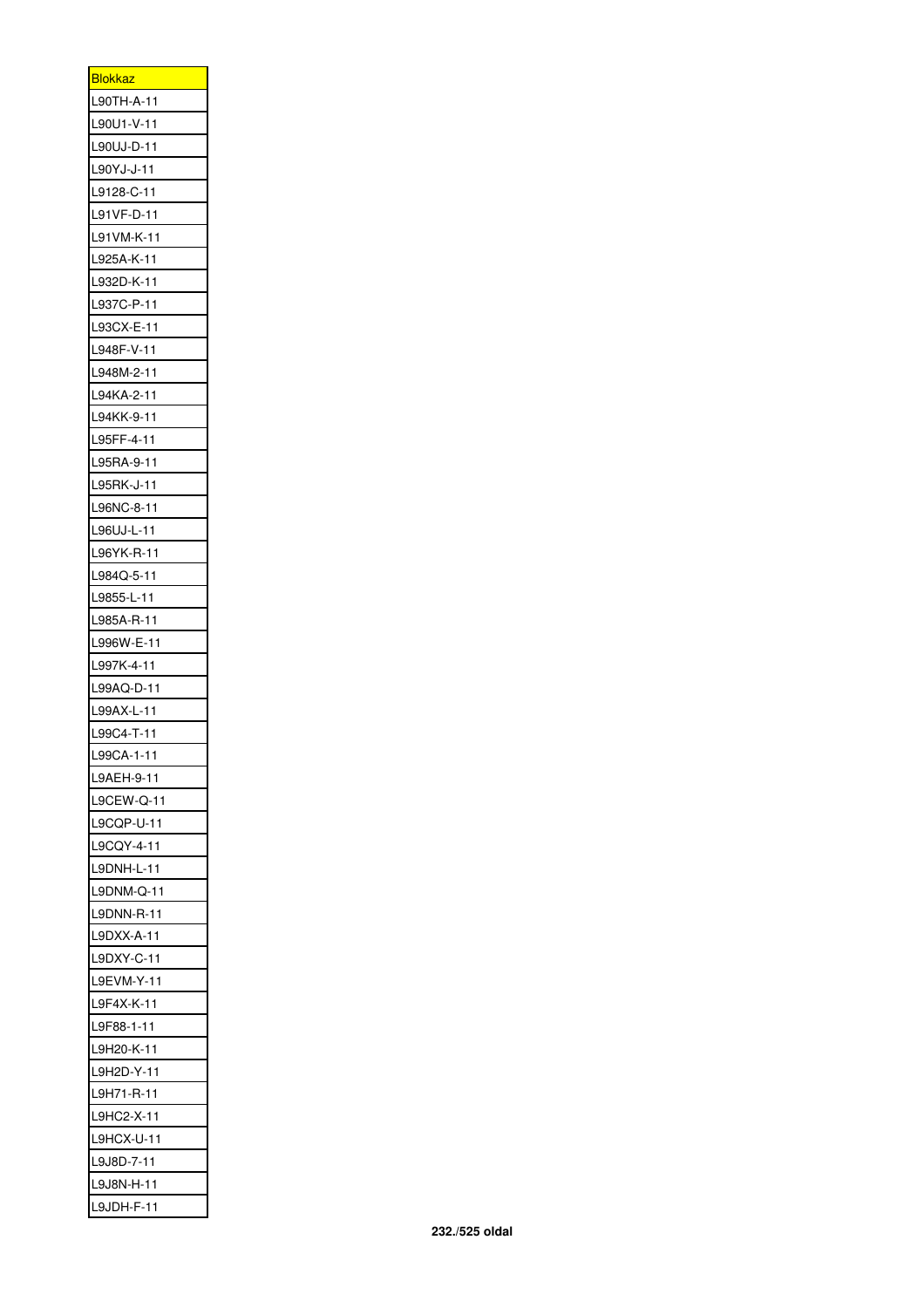| <b>Blokkaz</b> |
|----------------|
| L9JE1-1-11     |
| L9JJY-3-11     |
| L9JK4-8-11     |
| L9KFF-J-11     |
| L9KFM-P-11     |
| L9KFR-U-11     |
| L9KQY-A-11     |
| L9KRA-P-11     |
| L9LN9-L-11     |
| L9LNE-Q-11     |
| L9LNF-R-11     |
| L9LNM-X-11     |
| L9LTU-9-11     |
| L9LXX-J-11     |
| L9LY5-R-11     |
| L9MUW-E-11     |
| L9MV9-U-11     |
| L9MVD-X-11     |
|                |
| L9MVH-2-11     |
| L9MVN-7-11     |
| L9N5X-T-11     |
| L9P2D-6-11     |
| L9P2P-H-11     |
| L9P72-1-11     |
| L9PC2-5-11     |
| L9PCJ-M-11     |
| L9Q8F-H-11     |
| L9QJY-9-11     |
| L9QK2-D-11     |
| L9QKK-W-1      |
| L9RF9-K-11     |
| L9RR2-M-11     |
| L9RRJ-4-11     |
| L9TNM-5-11     |
| L9TNN-6-11     |
| L9TXY-R-11     |
| L9UV9-2-11     |
| L9UVD-5-11     |
| L9UVF-7-11     |
| L9UVM-D-11     |
| L9UVN-E-11     |
| L9UVP-F-11     |
| L9V0Y-V-11     |
| L9V11-X-11     |
| L9V88-E-11     |
| L9W2E-E-11     |
| L9WAY-8-11     |
| L9WC4-E-11     |
| L9WCJ-U-11     |
| L9WF8-N-11     |
|                |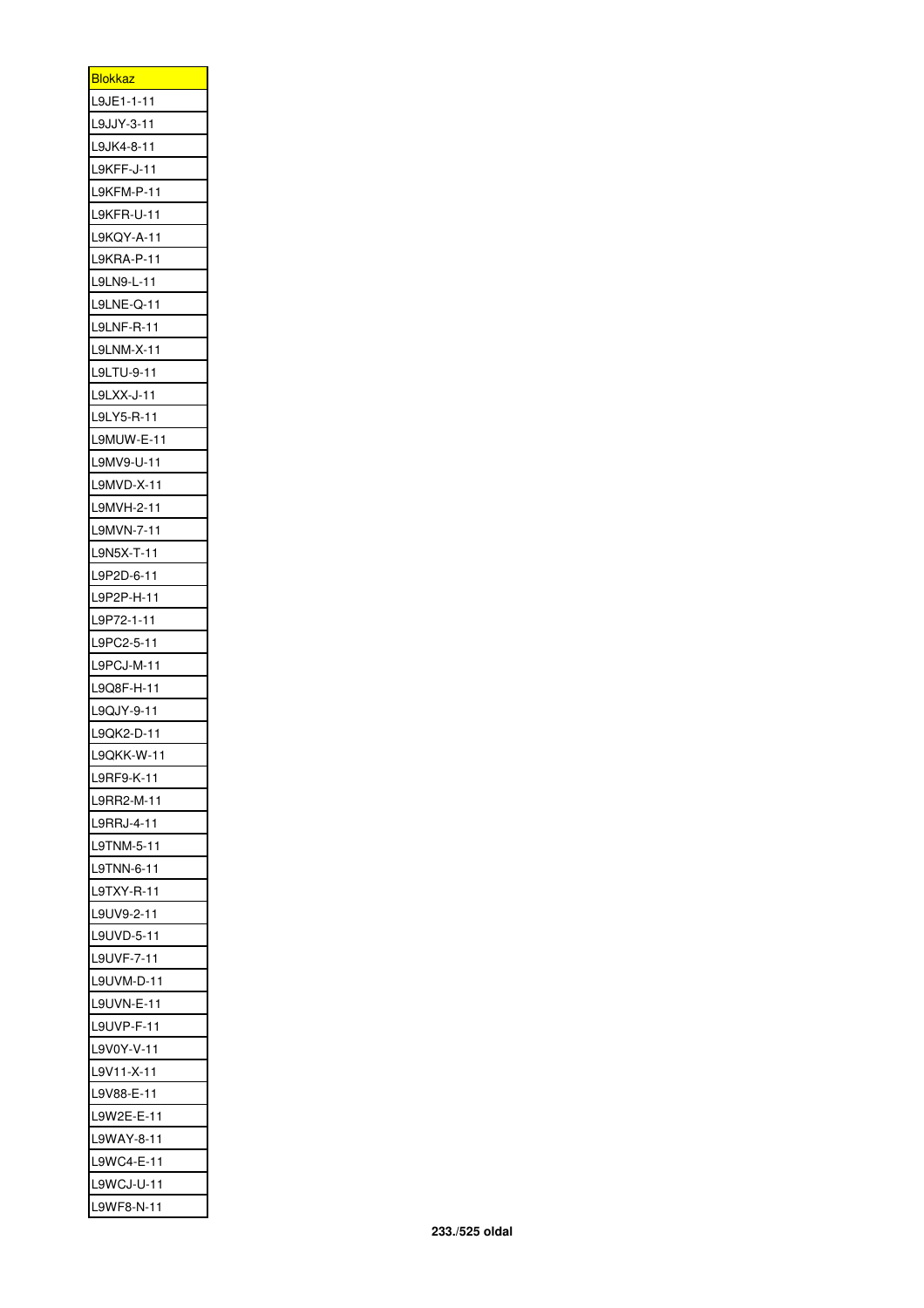| <u>Blokkaz</u> |
|----------------|
| L9X7X-5-11     |
| L9X8D-M-11     |
| L9X8L-U-11     |
| L9XJY-H-11     |
| L9XK4-N-11     |
| L9XKJ-3-11     |
| L9XN8-W-11     |
| L9YFF-X-11     |
| L9YFM-4-11     |
| L9YFN-5-11     |
| L9YMC-1-11     |
| L9YQX-P-11     |
| L9YQY-Q-11     |
| L9YV8-5-11     |
| LA0NN-D-11     |
| LA0U8-5-11     |
| LA0XY-Y-11     |
| LA0Y2-3-11     |
| LA0Y5-6-11     |
| LA0YK-L-11     |
|                |
| LA1UY-W-11     |
| LA1VR-Q-11     |
| LA24Y-7-11     |
| LA252-A-11     |
| LA32D-L-11     |
| LA32N-V-11     |
| LA32R-Y-11     |
| LA47Y-D-11     |
| LA48R-7-11     |
| LA4EK-6-11     |
| LA4K5-W-11     |
| LA4KE-6-11     |
| LA5FE-4-11     |
| LA5FM-A-11     |
| LA5FN-C-11     |
| LA5FR-F-11     |
| LA6MY-V-11     |
| LA6NM-K-11     |
| LA6NN-L-11     |
| LA6NP-M-11     |
| LA6U1-4-11     |
| LA6UJ-M-11     |
| LA819-M-11     |
| LA81J-V-11     |
| LA84X-D-11     |
| LA92F-V-11     |
| LA9AX-M-11     |
| LA9F8-3-11     |
| LAA8D-2-11     |
| LAAKA-9-11     |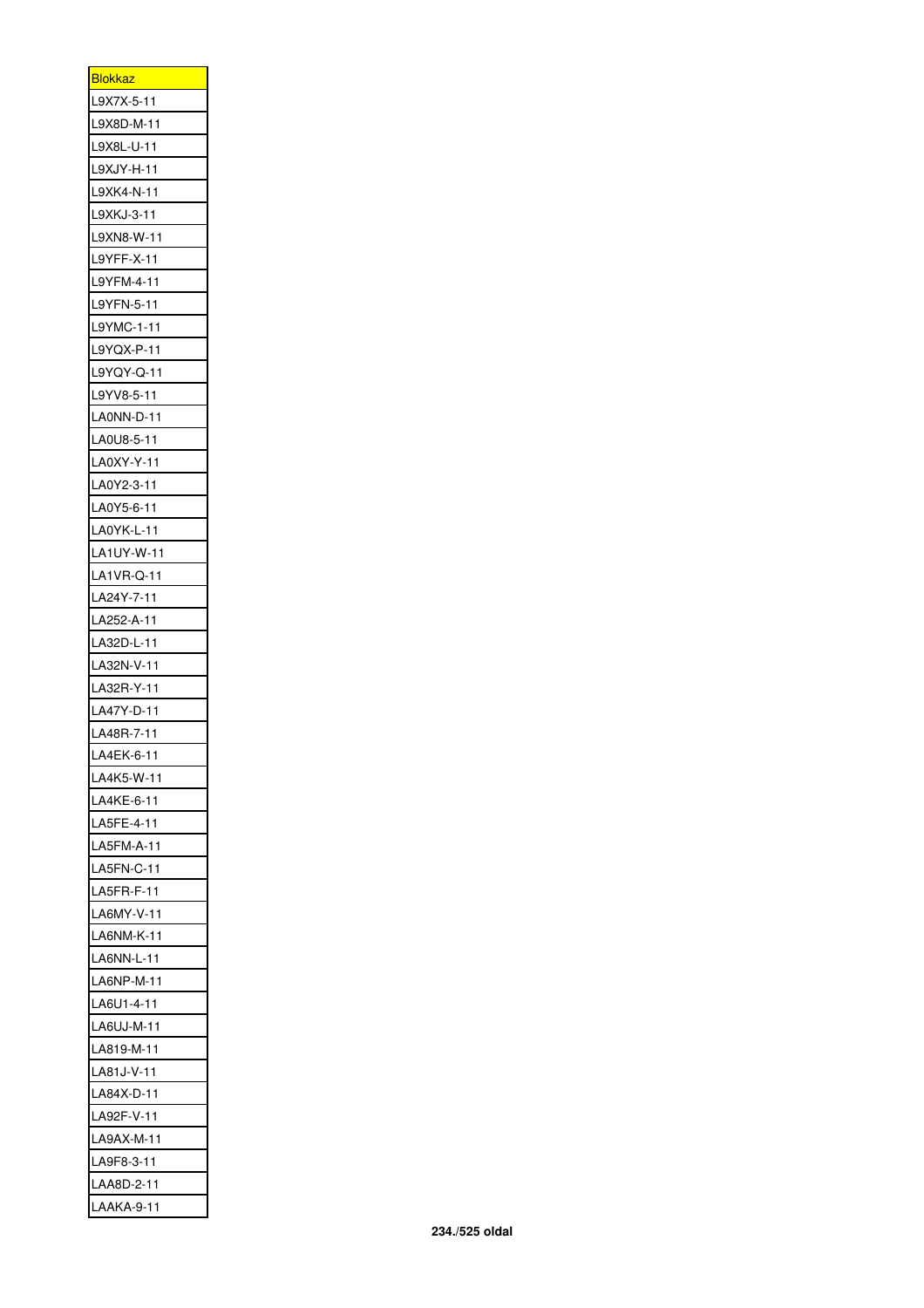| <u>Blokkaz </u>   |
|-------------------|
| LACFN-K-11        |
| LACLW-X-11        |
| LADNM-R-11        |
| LADTW-6-11        |
| LADUH-T-11        |
| LADYA-R-11        |
| LAEVE-T-11        |
| LAF88-2-11        |
| LAH2L-7-11        |
| LAH2N-9-11        |
| LAH7J-A-11        |
| LAHAX-U-11        |
| LAHC4-2-11        |
| LAJ7Y-T-11        |
| LAJ8M-H-11        |
| LAJ8N-J-11        |
| LAJJX-3-11        |
| LAKRJ-X-11        |
| LALNH-U-11        |
| LAMVP-9-11        |
| LAN4P-K-11        |
| LAN88-8-11        |
| LANWU-H-11        |
| LAP2H-A-11        |
| LAP6W-V-11        |
| LAPC4-8-11        |
| LAQ8F-J-11        |
| LAQE8-H-11        |
| LAQJP-2-11        |
| AQKA-P-1          |
| LAQKK-X-11        |
| LAREX-7-11        |
| LATN0-J-11        |
| LATNE-Y-11        |
| LATNM-6-11        |
| LATXP-J-11        |
| LAU28-7-11        |
| <b>LAUVH-9-11</b> |
| LAV5J-M-11        |
| LAW2H-J-11        |
| LAW2M-N-11        |
| LAWAP-1-11        |
| LAX89-K-11        |
| LAX8C-M-11        |
| LAX8L-V-11        |
| LAX8N-X-11        |
| LAXJP-8-11        |
| LAYF9-T-11        |
| LAYQP-H-11        |
| LAYR4-X-11        |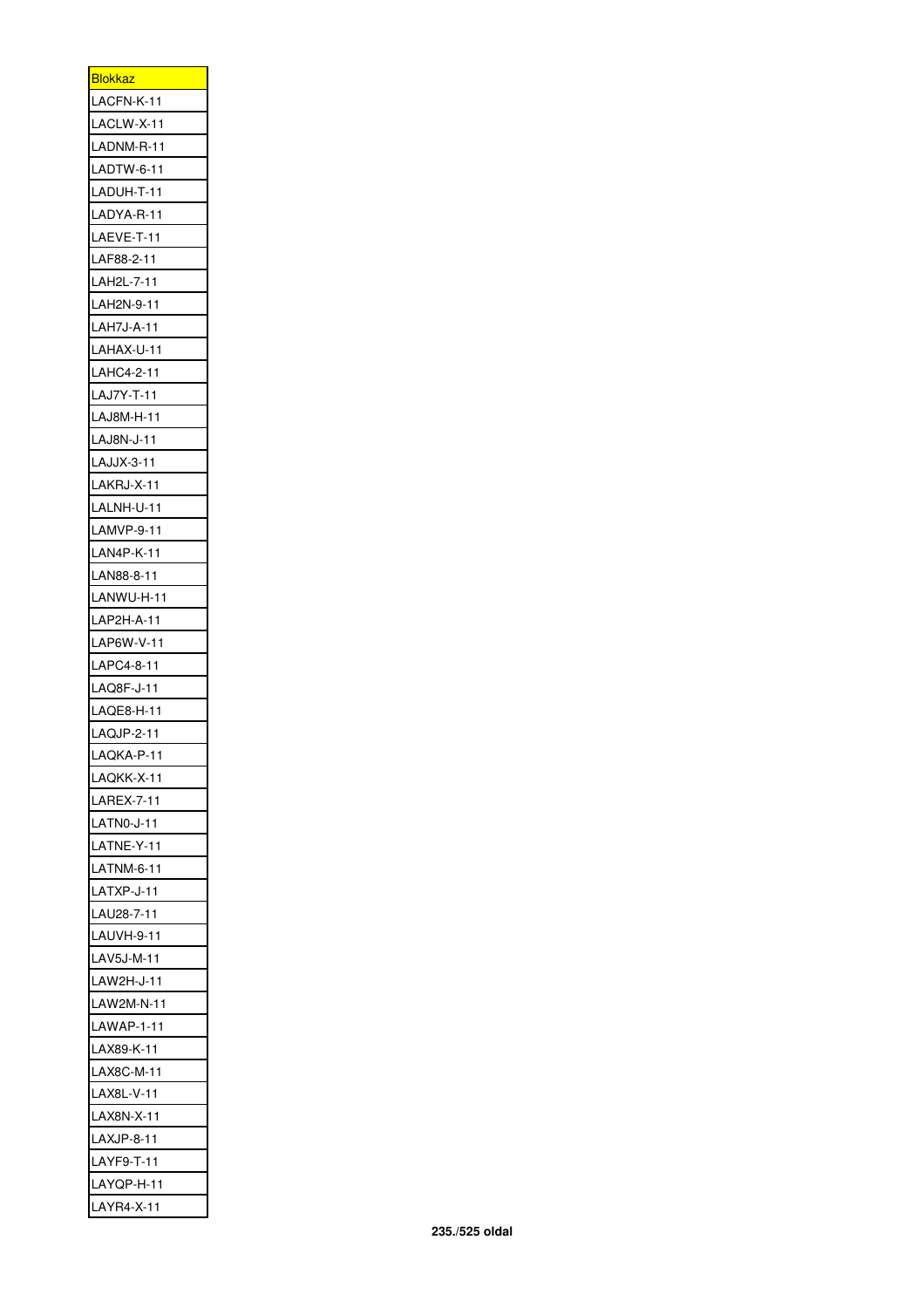| <u>Blokkaz</u>    |
|-------------------|
| LC0NA-3-11        |
| LC0XP-Q-11        |
| LC0YA-D-11        |
| LC128-E-11        |
| LC1V9-9-11        |
| LC1VR-R-11        |
| LC32A-K-11        |
| LC32H-Q-11        |
| LC32N-W-11        |
| LC3AP-7-11        |
| LC3CJ-3-11        |
| LC480-F-11        |
| LC48L-3-11        |
| LC4JP-F-11        |
| LC4KJ-A-11        |
| LC5RA-C-11        |
| LC6N0-X-11        |
| LC6NN-M-11        |
| LC6XQ-Y-11        |
| LC920-E-11        |
|                   |
| LC96H-3-11        |
| LCA7X-L-11        |
| LCA8J-7-11        |
| LCA8N-C-11        |
| LCAEH-C-11        |
| LCCFE-C-11        |
| LCCFJ-F-11        |
| LCCLH-K-11        |
| LCCMC-F-11        |
| LCCQP-W-11        |
| LCCR2-9-11        |
| LCCRA-K-11        |
| LCCRE-N-11        |
| LCDMX-3-11        |
| LCDTH-T-11        |
| LCDXP-5-11        |
| LCEVD-T-11        |
| <b>LCEVL-1-11</b> |
| LCEVR-6-11        |
| LCF4P-D-11        |
| LCF5X-N-11        |
| LCH29-X-11        |
| LCH2E-3-11        |
| LCH2M-9-11        |
| LCH2N-A-11        |
| LCH6H-9-11        |
| LCHAP-M-11        |
| LCHC2-1-11        |
| LCJ80-V-11        |
| LCJJP-V-11        |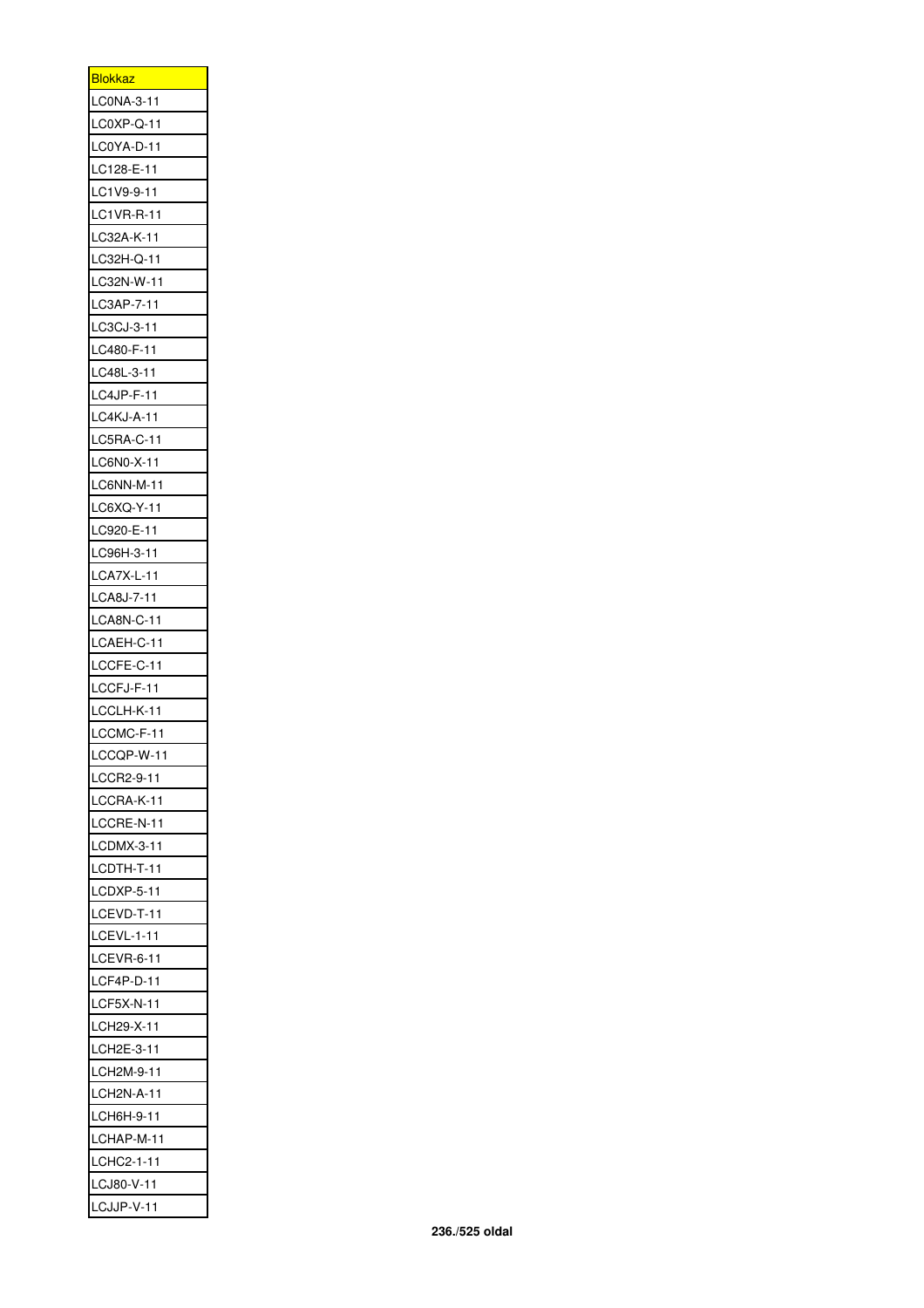| <b>Blokkaz</b>           |
|--------------------------|
| LCJKA-J-11               |
| LCKEX-2-11               |
| LCKFL-Q-11               |
| LCKLW-6-11               |
| LCKR2-H-11               |
| LCKRK-1-11               |
| LCLHT-1-11               |
| LCLND-R-11               |
| <b>LCLTH-1-11</b>        |
| LCLXX-L-11               |
| LCLY2-Q-11               |
| LCLYX-M-11               |
| LCMVC-Y-11               |
| LCMVL-7-11               |
| <b>LCMVM-8-11</b>        |
| LCN0H-8-11               |
| <b>LCN4X-U-11</b>        |
| LCN5X-V-11               |
| LCP2C-7-11               |
| LCP2L-F-11               |
|                          |
| LCP2M-H-11<br>LCQ89-D-11 |
|                          |
| LCQ8M-Q-11               |
| LCQKA-Q-11               |
| LCQKJ-X-11               |
| <b>LCREX-8-11</b>        |
| LCRFM-Y-11               |
| LCRQX-K-11               |
| LCRRA-Y-11               |
| LCTMX-H-1<br>1           |
| LCTNL-6-11               |
| LCTXX-T-11               |
| LCUPU-H-11               |
| LCUV0-T-11               |
| LCUVM-F-11               |
| LCV5X-3-11               |
| LCVWT-P-11               |
| LCW29-C-11               |
| LCWAX-9-11               |
| LCWCA-P-11               |
| LCWCX-A-11               |
| LCX7X-7-11               |
| LCY9U-7-11               |
| LCYLH-6-11               |
| LCYQX-R-11               |
| LD0HT-E-11               |
| LD0MX-P-11               |
| LD0NC-5-11               |
| LD0NF-8-11               |
| LD0Y2-5-11               |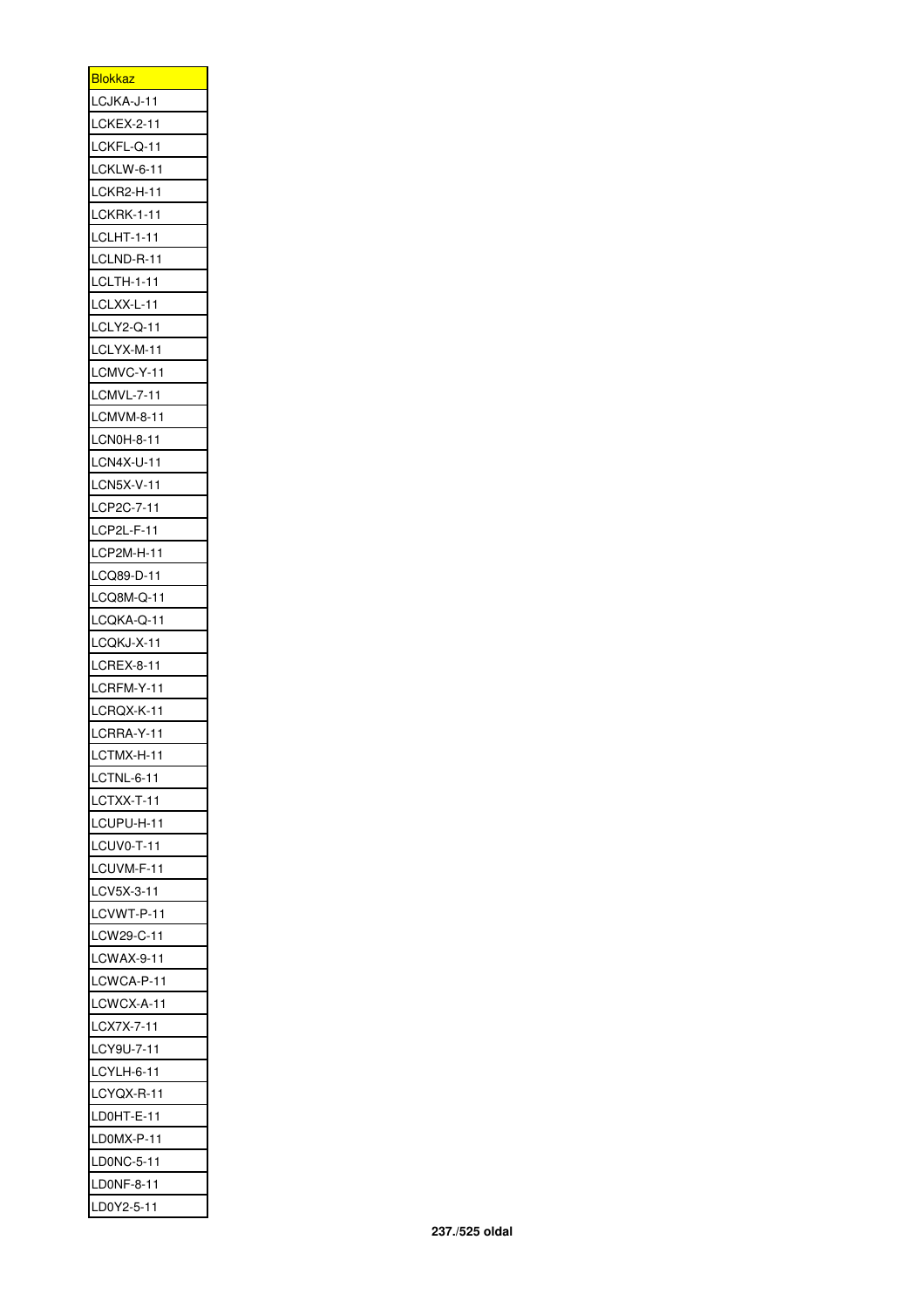| <b>Blokkaz</b> |
|----------------|
| LD1PT-N-11     |
| LD25J-V-11     |
| LD31X-6-11     |
| LD32L-V-11     |
| LD32P-Y-11     |
| LD36V-9-11     |
| LD3CK-5-11     |
| LD3CX-J-11     |
| LD47X-E-11     |
| LD48M-5-11     |
| LD4DV-J-11     |
| LD4KA-5-11     |
| LD59T-D-11     |
| LD5EX-N-11     |
| LD5FC-4-11     |
| LD5FL-C-11     |
| LD5FM-D-11     |
| LD5LV-R-11     |
| LD5RX-1-11     |
| LD6HU-N-11     |
| LD6N9-9-11     |
| LD6NM-M-11     |
| LD7VL-U-11     |
| LD80U-7-11     |
| LD80V-8-11     |
| LD84X-F-11     |
| LD85A-V-11     |
|                |
| LD92F-X-11     |
| LD96U-F-11     |
| LD9CA-4-1      |
| LD9CX-Q-11     |
| LDA8D-4-11     |
| LDA8M-C-11     |
| LDAEK-F-11     |
| LDC9T-L-11     |
| LDCLV-Y-11     |
| LDDHU-V-11     |
| LDDTV-7-11     |
| LDDU2-E-11     |
| LDF0V-F-11     |
| LDFWU-C-11     |
| LDH2M-A-11     |
| LDHCA-A-11     |
| LDHCJ-J-11     |
| LDJ7X-U-11     |
| LDJ8C-9-11     |
| LDJDH-K-11     |
| LDJDV-X-11     |
| LDJJW-4-11     |
| LDJKX-6-11     |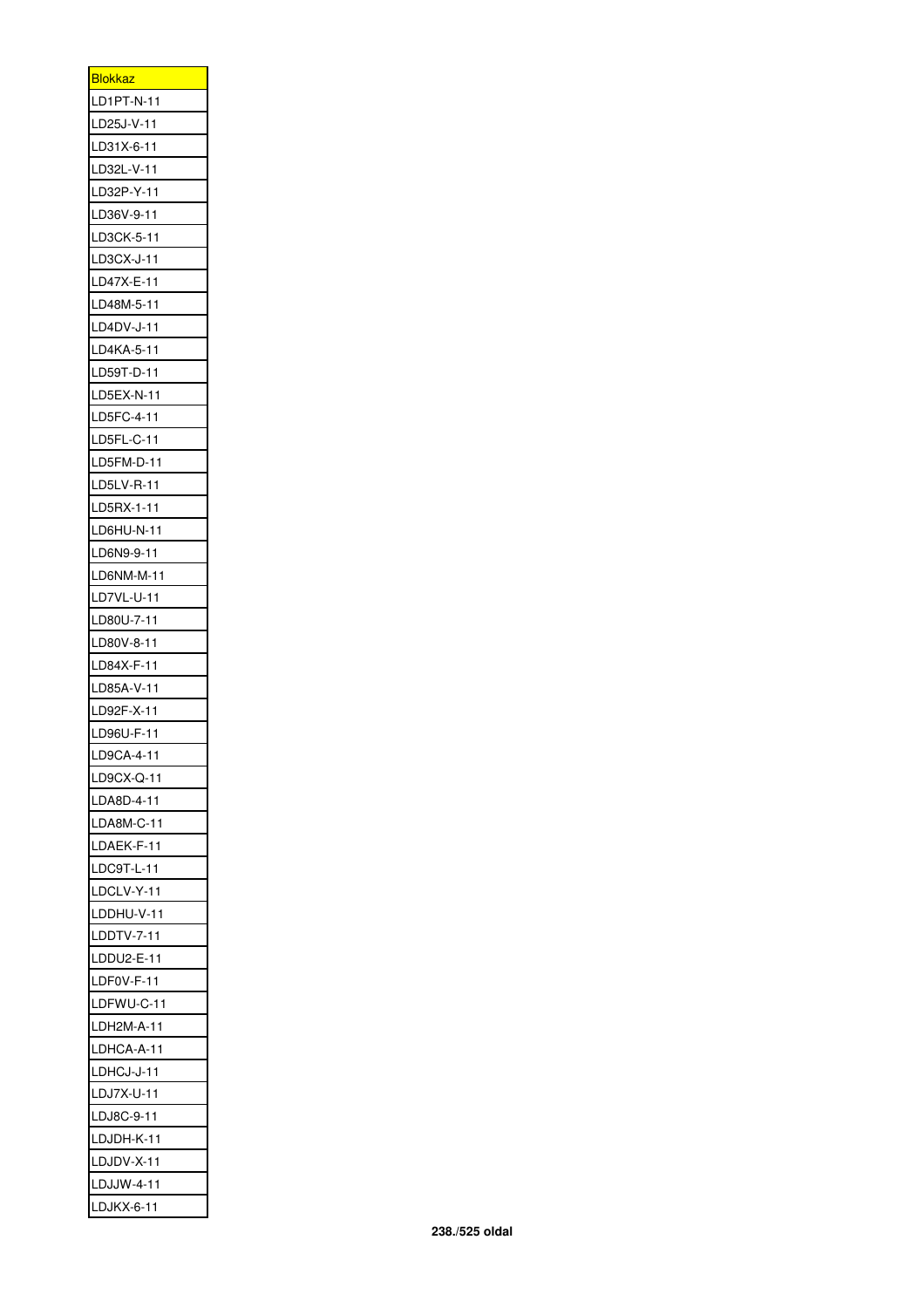| <b>Blokkaz</b>           |
|--------------------------|
| LDKFM-T-11               |
| LDKLV-6-11               |
| LDKRA-T-11               |
| LDKRJ-1-11               |
| LDKRX-E-11               |
| LDLTV-E-11               |
| LDLUH-3-11               |
| LDLYJ-8-11               |
| LDLYX-N-11               |
| LDMVN-A-11               |
| LDN52-1-11               |
| LDNWU-K-11               |
| LDP20-V-11               |
| LDP6V-W-11               |
| LDR9U-2-11               |
| LDRFM-1-11               |
| LDTTW-N-11               |
| LDUVC-7-11               |
| LDUVM-H-11               |
| LDV1E-F-11               |
| LDV5A-H-11               |
| LDV5X-4-11               |
| LDWAQ-4-11               |
| LDWCX-C-11               |
| LDX8L-X-11               |
| LDX8M-Y-11               |
| LDXDW-D-11               |
| LDXEK-3-11               |
| LDYEX-H-11               |
| LDYMH-8-11               |
| LE0HU-H-11               |
| LEONL-E-11               |
| LE0TW-V-11               |
|                          |
| LE0Y4-8-11<br>LE0YX-3-11 |
| LE1VC-E-11               |
|                          |
| LE1VJ-L-11               |
| LE20V-3-11               |
| LE21C-L-11               |
| LE254-H-11               |
| :25J-W-11<br>LE          |
| LE378-Q-11               |
| LE3CJ-5-11               |
| LE4DV-K-11               |
| LE4KJ-D-11               |
| $59T - E - 11$<br>LE     |
| LE59U-F-11               |
| LE5FJ-A-11               |
| LE5FL-D-11               |
| LE5LV-T-11               |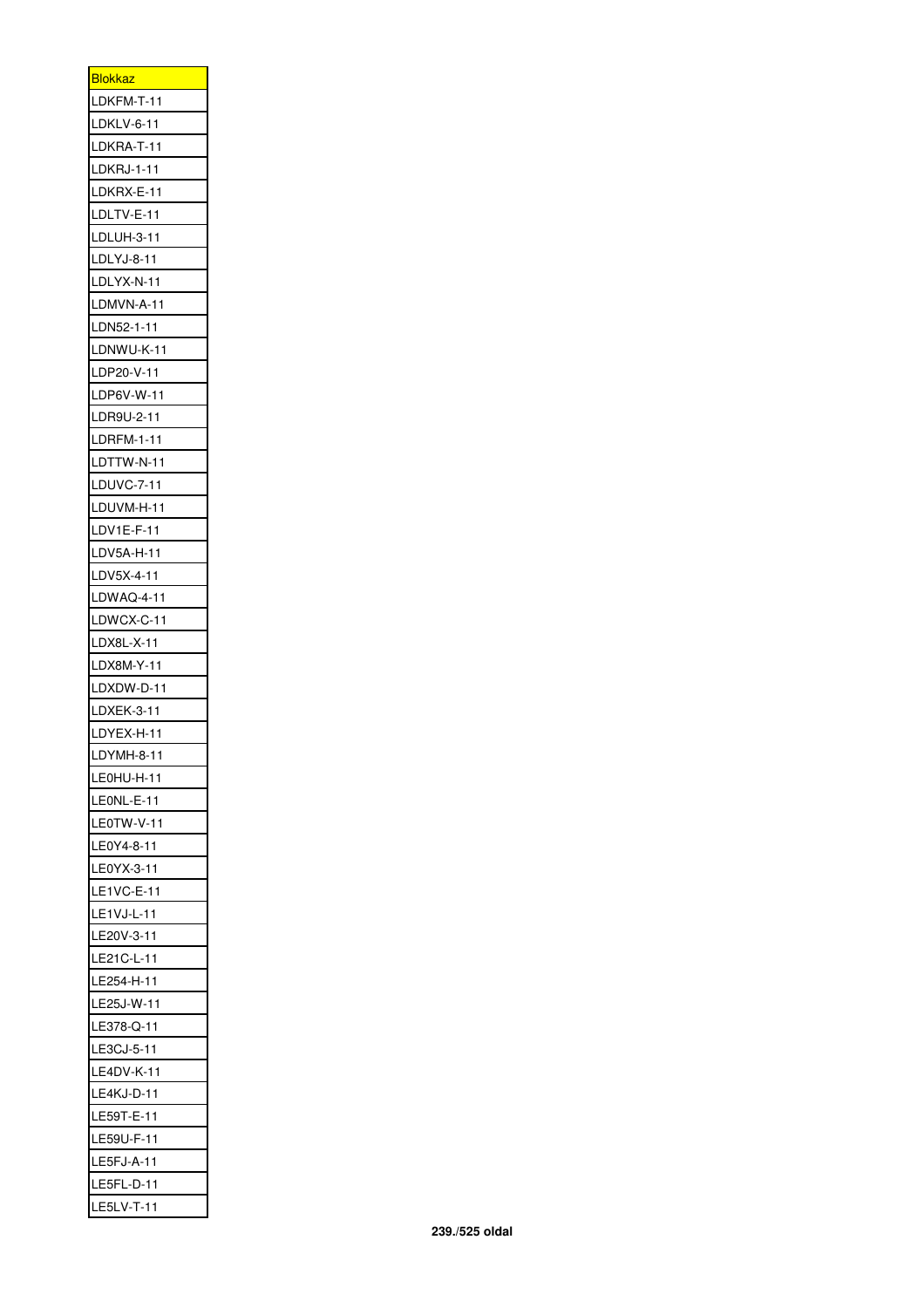| <b>Blokkaz</b>              |
|-----------------------------|
| LE5LW-U-11                  |
| LE6HU-P-11                  |
| LE6NL-M-11                  |
| LE6Y4-F-11                  |
| LE7PU-X-11                  |
| LE7VR-2-11                  |
| LE81F-W-11                  |
| LE84R-A-11                  |
| LE854-P-11                  |
| LE978-X-11                  |
| LE9C4-X-11                  |
| LEA3U-E-11                  |
| LEA8J-9-11                  |
| LEA8R-J-11                  |
| LEADJ-E-11                  |
| LEC9U-N-11                  |
| LECFC-C-11                  |
| LECFJ-J-11                  |
| LECLD-J-11                  |
| LECR4-E-11                  |
| LEDNC-L-11                  |
| LEDNJ-R-11                  |
| LEDUC-R-11                  |
| LEDY4-N-11                  |
| LEEPU-5-11                  |
| LEF0D-1-11                  |
| LEFWU-D-11                  |
|                             |
|                             |
| LEH79-6-11                  |
| LEHAP-P-11                  |
| LEHCF-H-11                  |
| LEJ8J-H-11                  |
| LEJ8L-K-11                  |
| LEJJP-X-11                  |
| LEJJR-1-11                  |
| LEJKA-L-11                  |
| LEK9X-Y-11                  |
| LEKFJ-Q-11                  |
| LEKFL-T-11                  |
| LELHU-4-11                  |
| <b>LELN9-Q-11</b>           |
| LELNE-V-11                  |
| LELNJ-Y-11                  |
| <b>LEMV9-Y-11</b>           |
| LEMVD-3-11                  |
| <b>LEMVJ-7-11</b>           |
| NWU-L-11 <del>!</del><br>LE |
| LEPAR-Y-11                  |
| LEPC4-C-11                  |
| LEQ3U-U-11<br>LEQJW-C-11    |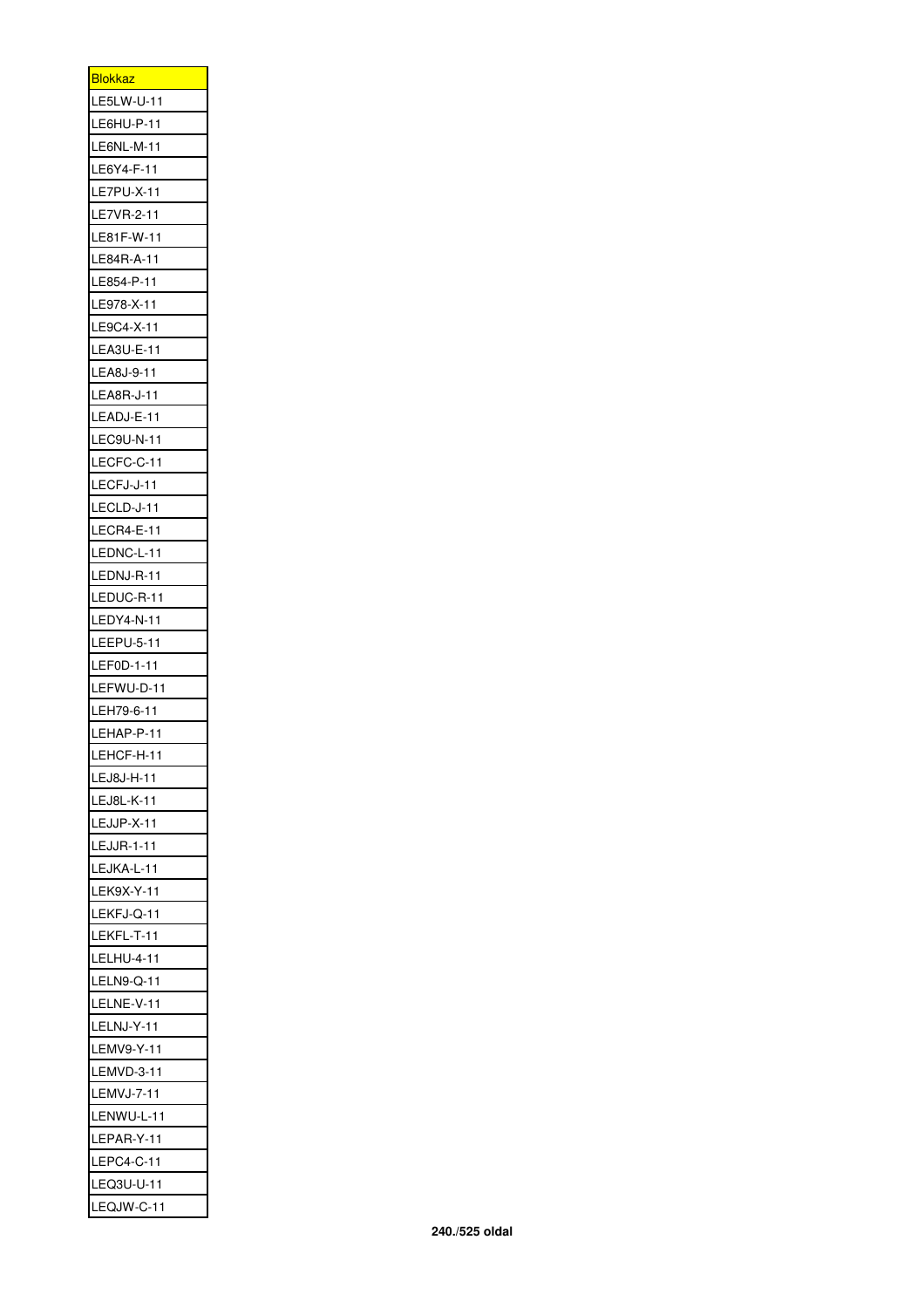| <b>Blokkaz</b>    |
|-------------------|
| <b>LEQKJ-1-11</b> |
| LERFH-W-11        |
| LERFJ-X-11        |
| LERR4-U-11        |
| LERRJ-8-11        |
| <b>LETNJ-6-11</b> |
| LETUJ-C-11        |
| LEUPU-K-11        |
| <b>LEUVC-8-11</b> |
| LEV0W-X-11        |
| LEV1J-L-11        |
| LEW6W-6-11        |
| LEW7J-U-11        |
| LEXDW-E-11        |
| <b>LEXKJ-7-11</b> |
| LEY9U-9-11        |
| LEYM8-2-11        |
| LEYRJ-F-11        |
| LF0HU-J-11        |
| LF0U8-9-11        |
|                   |
| LF0UK-L-11        |
| LF211-9-11        |
| LF218-J-11        |
| LF371-J-11        |
| LF4E1-R-11        |
| LF5FC-6-11        |
| LF5MC-C-11        |
| LF5QW-1-11        |
| LF6U1-8-11        |
| LF7VC-N-11        |
| LF81C-U-11        |
| LF92C-W-11        |
| LF97C-3-11        |
| LFA3U-F-11        |
| LFA8C-5-11        |
| LFA8H-9-11        |
| LFAJX-1-11        |
| LFCFC-D-11        |
| LFCM7-E-11        |
| LFCRK-W-11        |
| LFDYX-J-11        |
| LFEVC-V-11        |
| LFF1C-2-11        |
| <b>LFHCX-1-11</b> |
| LFJE1-6-11        |
| LFJEC-J-11        |
| LFJEE-L-11        |
| LFJEH-N-11        |
| LFJKK-V-11        |
| LFKFC-L-11        |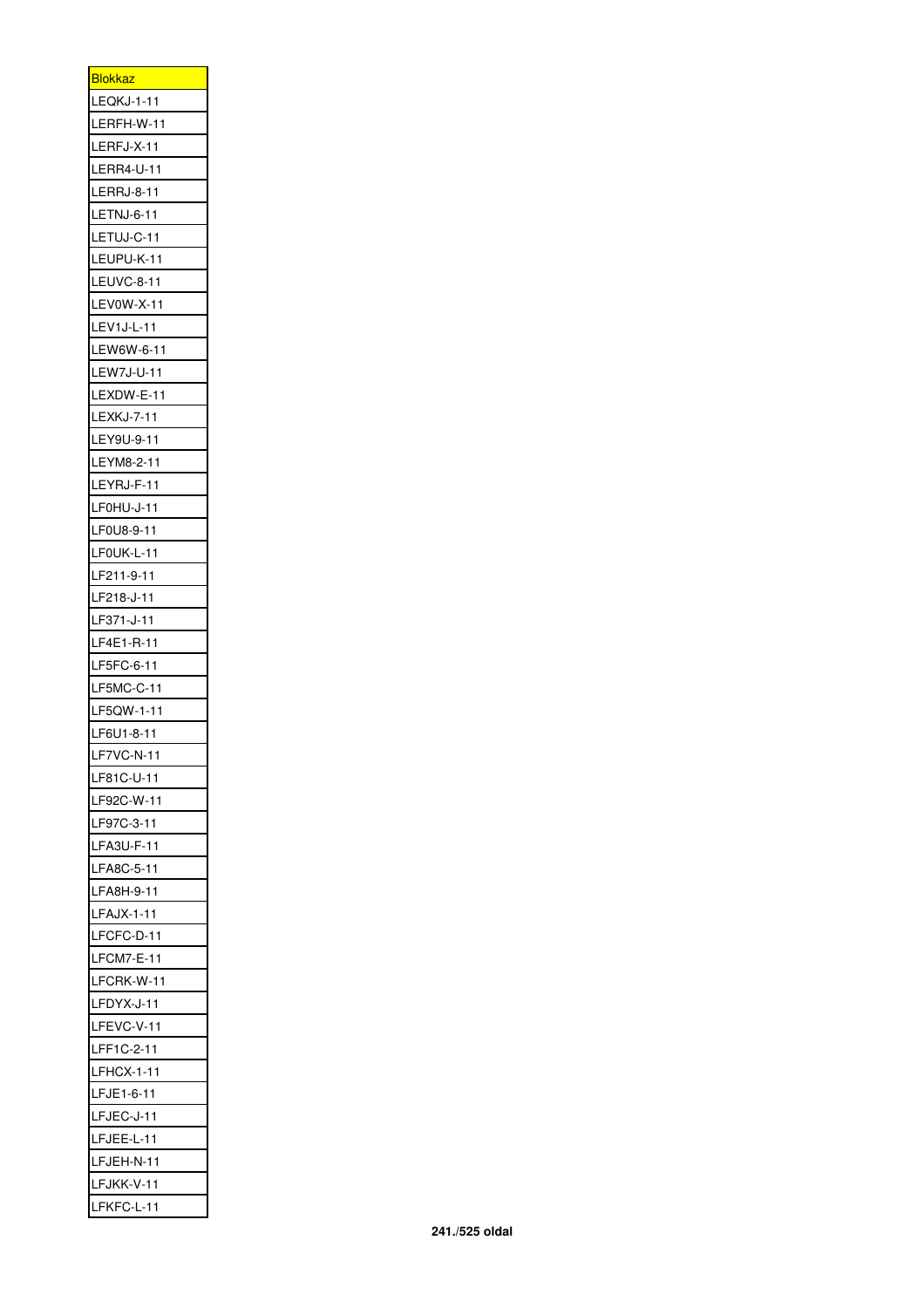| <b>Blokkaz</b> |
|----------------|
| LFKMH-W-11     |
| LFKRJ-3-11     |
| LFKRX-H-11     |
| LFLNL-3-11     |
| LFLU2-P-11     |
| LFLUH-5-11     |
| LFLYV-N-11     |
| LFMV0-P-11     |
| LFNWU-M-11     |
| LFPCJ-T-11     |
| LFPFM-1-11     |
| LFQ3U-V-11     |
| LFQ80-6-11     |
| LFQ8M-U-11     |
| LFQKJ-2-11     |
| LFRFD-U-11     |
| LFRFL-2-11     |
| LFRRX-P-11     |
| LFTHX-F-11     |
| LFTU2-W-11     |
| LFV1C-F-11     |
| LF<br>V8M-Y-11 |
| LFW71-C-11     |
| LH0NM-J-11     |
| LH1UX-2-11     |
| LH1UY-3-11     |
| LH1VL-Q-11     |
| LH252-H-11     |
| LH25X-D-11     |
| LH32C-Q-11     |
| LH32M-1-11     |
| LH32R-5-11     |
| LH5FC-7-11     |
| LH6NC-F-11     |
| LH6NF-K-11     |
| LH7VC-P-11     |
| LH92C-X-11     |
| LH92D-Y-11     |
| LH9CX-U-11     |
| LHA8D-7-11     |
|                |
| LHA8R-L-11     |
| LHCFE-H-11     |
| LHCRX-A-11     |
| LHDN0-9-11     |
| LHDND-P-11     |
| LHDNF-R-11     |
| LHDYX-K-11     |
| LHE28-Y-11     |
| LHEVC-W-11     |
| LHEVD-X-11     |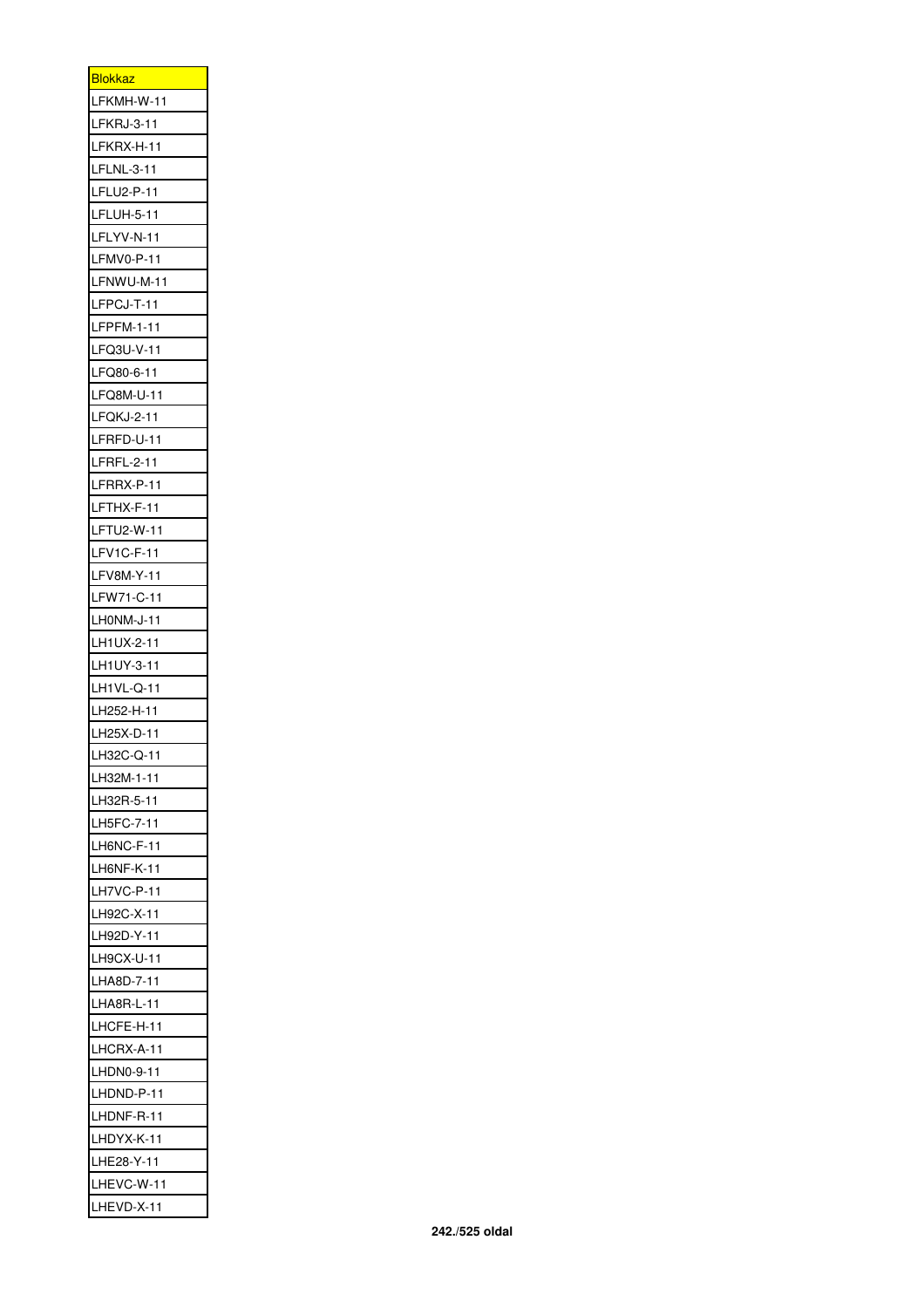| <b>Blokkaz</b> |
|----------------|
| LHF11-Q-11     |
| LHH2C-5-11     |
| LHH2H-9-11     |
| LHH2L-D-11     |
| LHH7A-9-11     |
| LHLN0-H-11     |
| LHLND-W-11     |
| LHLTD-2-11     |
| LHLYX-R-11     |
| LHPAQ-1-11     |
| LHQJQ-8-11     |
| LHQKX-H-11     |
| LHRFD-V-11     |
| LHRRX-Q-11     |
| LHU28-D-11     |
| LHU2M-R-11     |
| LHV5X-7-11     |
| LHWCX-F-11     |
|                |
| LHYF0-N-11     |
| LHYFC-2-11     |
| LHYFF-5-11     |
| LHYMJ-D-11     |
| LJ0NF-D-11     |
| LJ0U1-4-11     |
| LJ0YX-6-11     |
| LJ1V0-5-11     |
| LJ1VC-J-11     |
| LJ1VD-K-11     |
| LJ218-L-11     |
| LJ21K-W-1<br>1 |
| LJ329-P-11     |
| LJ32C-R-11     |
| LJ32F-V-11     |
| LJ32H-W-11     |
| LJ374-P-11     |
| LJ3CX-N-11     |
| LJ489-X-11     |
| LJ48C-1-11     |
| LJ5FH-D-11     |
| LJ5MC-E-11     |
| LJ7V9-N-11     |
| LJ7VD-R-11     |
| LJ7VF-U-11     |
| LJ7VL-Y-11     |
| LJ85X-M-11     |
| LJ92C-Y-11     |
| LJ92E-2-11     |
| LJ92H-4-11     |
| LJ97E-7-11     |
| LJ9CX-V-11     |
|                |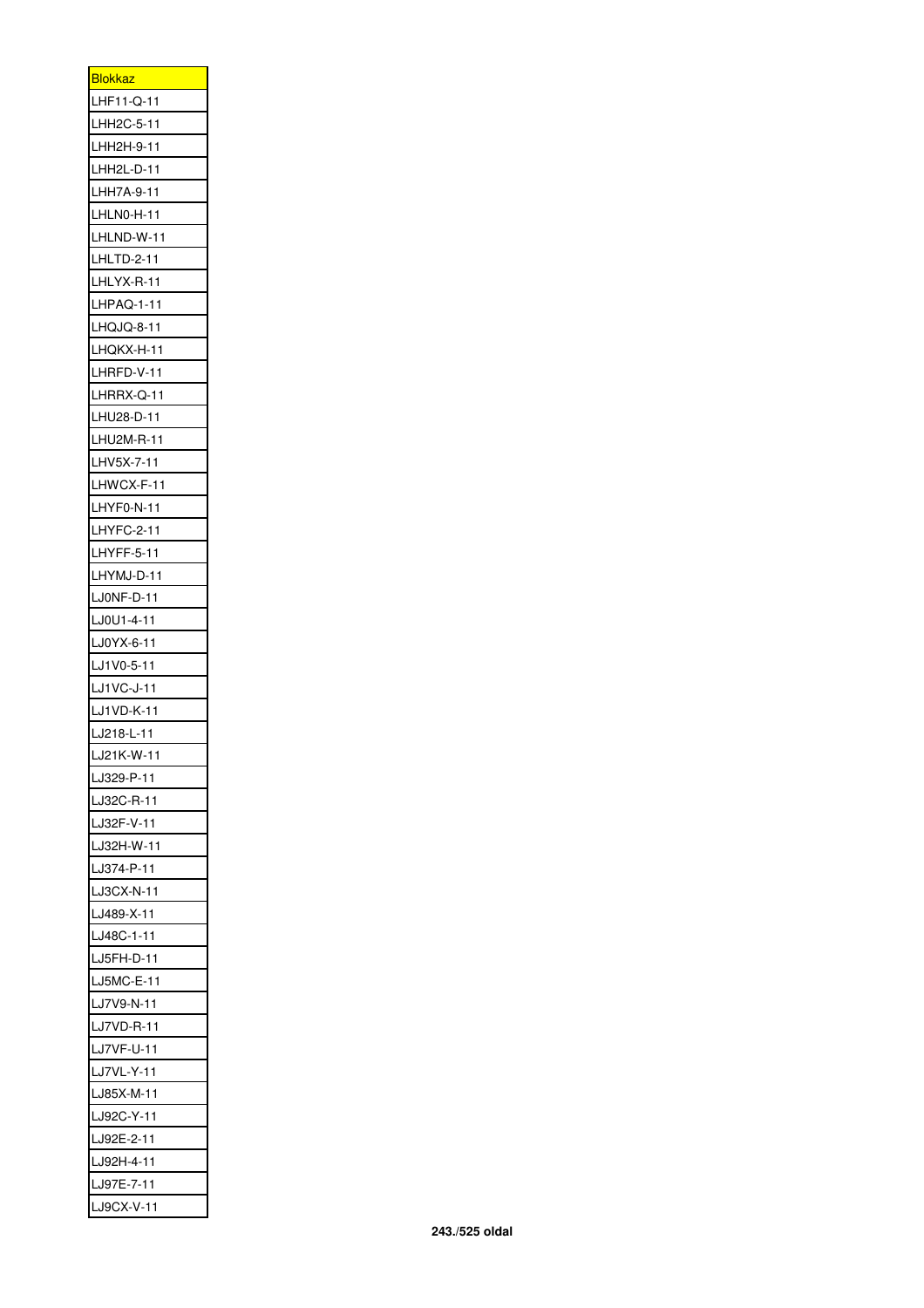| <u>Blokkaz</u>    |
|-------------------|
| LJA3U-J-11        |
| LJA8C-7-11        |
| LJA8F-A-11        |
| LJAE9-A-11        |
| LJAEC-D-11        |
| LJC9U-R-11        |
| LJDHU-1-11        |
| LJDNC-P-11        |
| LJDNF-T-11        |
| LJDUA-U-11        |
| LJEVH-3-11        |
| LJHCX-3-11        |
| LJJ8C-E-11        |
| LJKME-W-11        |
| LJKR4-Q-11        |
| <b>LJKRF-3-11</b> |
|                   |
| <b>LJLNH-2-11</b> |
| LJMV0-R-11        |
| LJN5A-E-11        |
| LJPCA-N-11        |
| LJQ8C-M-11        |
| LJQKK-5-11        |
| LJRF0-H-11        |
| <b>LJRRF-9-11</b> |
| LJTN0-Q-11        |
| LJTYK-M-11        |
| LJTYX-1-11        |
| LJV12-7-11        |
| LJV14-9-11        |
| LJV5X-8-11        |
| LJW2C-L-11        |
| LJW77-M-11        |
| LJWCK-4-11        |
| LJX8C-U-11        |
| LJXEC-1-11        |
| LJYF0-P-11        |
| LJYM4-1-11        |
| LK0YX-7-11        |
| LK1VD-L-11        |
| LK214-H-11        |
| LK25K-3-11        |
| LK4KK-K-11        |
| LK4KX-X-11        |
| LK5FC-9-11        |
| LK5RK-T-11        |
|                   |
| LK6YK-2-11        |
| LK81K-5-11        |
| LK85K-9-11        |
| LK9CK-J-11        |
| LKAEK-M-11        |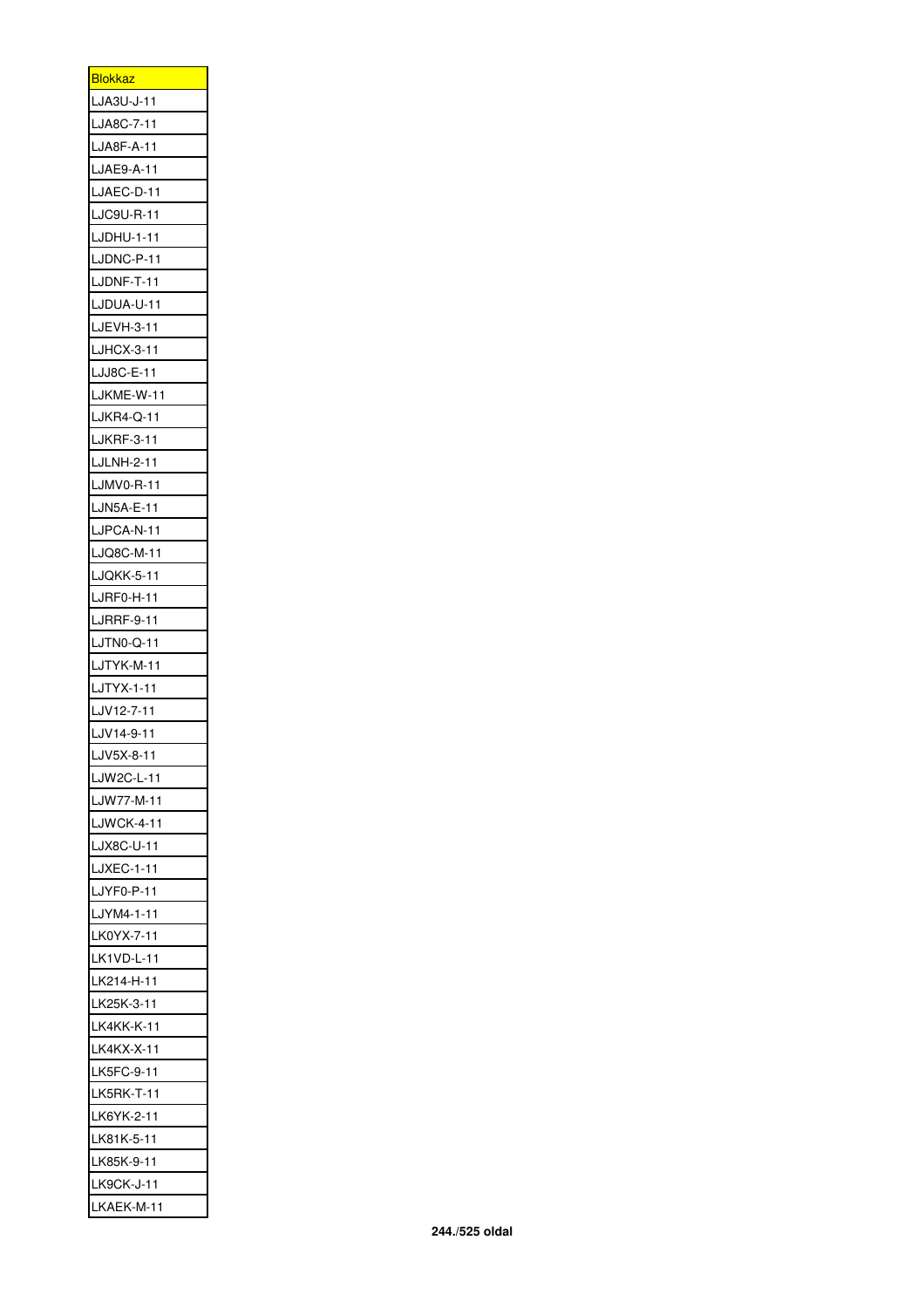| <b>Blokkaz</b>           |
|--------------------------|
| LKCF0-4-11               |
| LKCLW-6-11               |
| LKCME-Q-11               |
| LKCRX-D-11               |
| LKDN0-C-11               |
| LKHCK-Q-11               |
| LKKFD-Q-11               |
| LKN5K-P-11               |
| LKPCF-U-11               |
| LKPCK-X-11               |
| LKQEE-W-11               |
| LKQEK-2-11               |
| LKRM9-1-11               |
| LKUVD-E-11               |
| LKYEX-N-11               |
| LLOMX-W-11               |
| LL0U9-F-11               |
| LL1UX-5-11               |
| LL37E-3-11               |
| LL6U2-E-11               |
| LLAKJ-R-11               |
| <b>LLCRJ-1-11</b>        |
| LLDHU-3-11               |
| LLEPU-A-11               |
| <b>LLEVD-2-11</b>        |
| LLFWU-K-11               |
| LLH2D-9-11               |
| LLKM2-L-11               |
| LLLUK-C-11               |
|                          |
| LLN12-3-11               |
| LLRRJ-E-11<br>LLUVF-J-11 |
|                          |
| <b>LLW7A-T-11</b>        |
| LM0UK-R-11               |
| LM37K-8-11               |
| LM3CX-R-11               |
| LM92F-6-11               |
| LMA8D-C-11               |
| LMF1E-9-11               |
| LMKMK-5-11               |
| LMLNC-1-11               |
| LMN12-4-11               |
| LMP72-C-11               |
| LMV1H-R-11               |
| LMXEH-8-11               |
| N25X-K-11.<br>L          |
| LN5MC-K-11               |
| LN979-7-11               |
| LNCMK-Y-11               |
| <b>LNKME-2-11</b>        |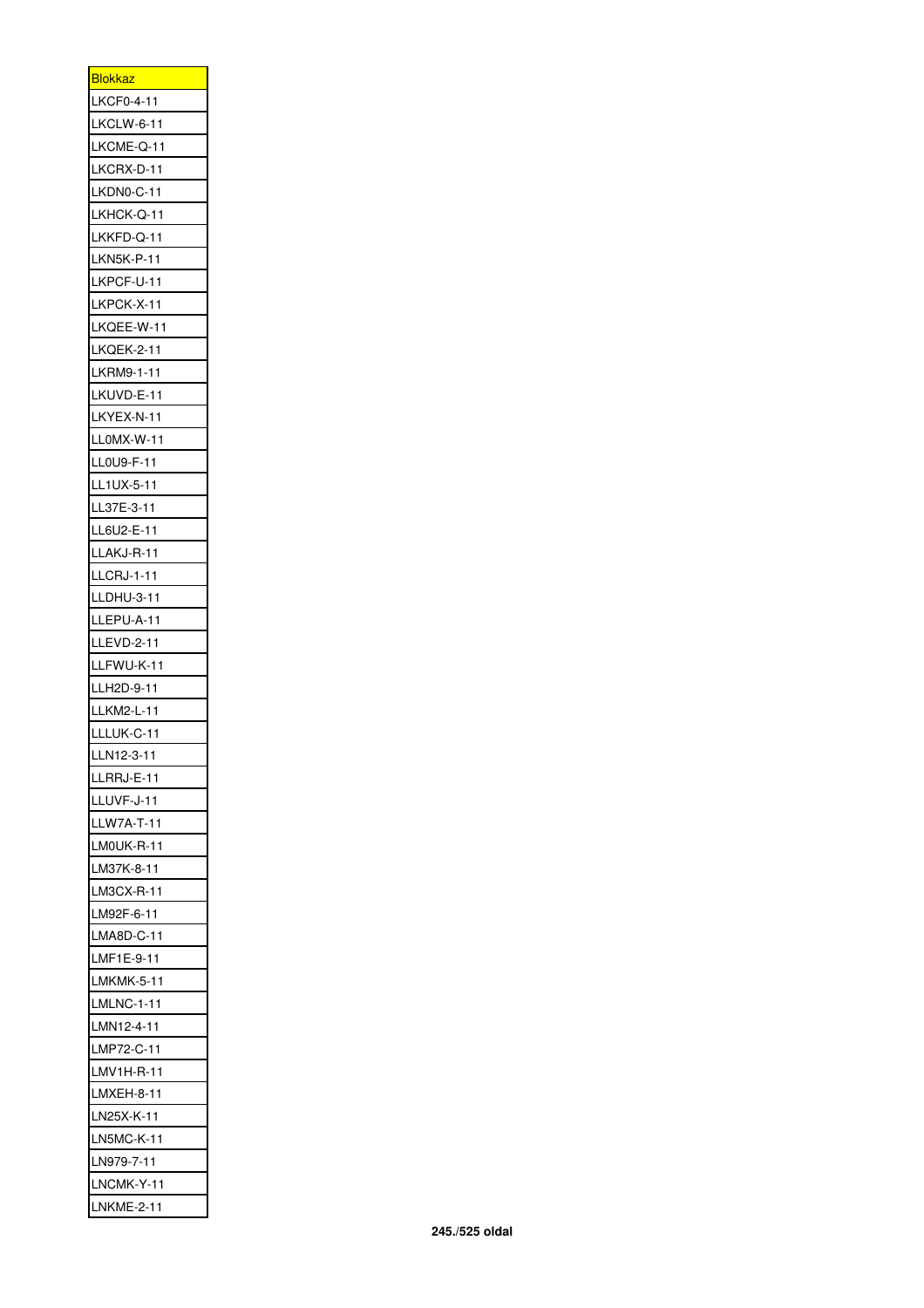| <b>Blokkaz</b>    |
|-------------------|
| LNLUK-E-11        |
| $LNN1E-J-11$      |
| <b>LNPCK-2-11</b> |
| <b>LNQEE-1-11</b> |
| LNRMK-D-11        |
| LNTUK-M-11        |
| LNW7K-4-11        |
| LNYF0-U-11        |
| LNYMH-J-11        |
| LP0UK-U-11        |
| LP374-V-11        |
| LP4E2-2-11        |
| LP7VH-2-11        |
| LPDUK-8-11        |
| LPJKX-H-11        |
| LPKRX-Q-11        |
| LPV5X-E-11        |
| LPWCX-N-11        |
| LPXEK-D-11        |
| LQ25X-M-11        |
| LQ4EK-L-11        |
| LQ81K-A-11        |
|                   |
| LQ92D-7-11        |
| LQA8D-F-11        |
| LQAEK-T-11        |
| LQH2D-E-11        |
| LQXKH-H-11        |
| LQYRH-Q-11        |
| LR97K-L-11        |
| LR9CH-N-11        |
| LRF1K-K-11        |
| LRLUK-J-11        |
| LRP7K-1-11        |
| LRQEK-8-11        |
| LRYRK-U-11        |
| LT0YK-3-11        |
| LT5RK-2-11        |
| LTJEK-3-11        |
| LTPCK-6-11        |
| LTRME-D-11        |
| LTRMK-J-11        |
| LTTUK-R-11        |
| LTV1A-R-11        |
| LTX8J-9-11        |
| LTXKK-M-11        |
| LTYMK-Q-11        |
| LU25K-C-11        |
| LU4EE-K-11        |
| LUAE2-D-11        |
| LUDUK-D-11        |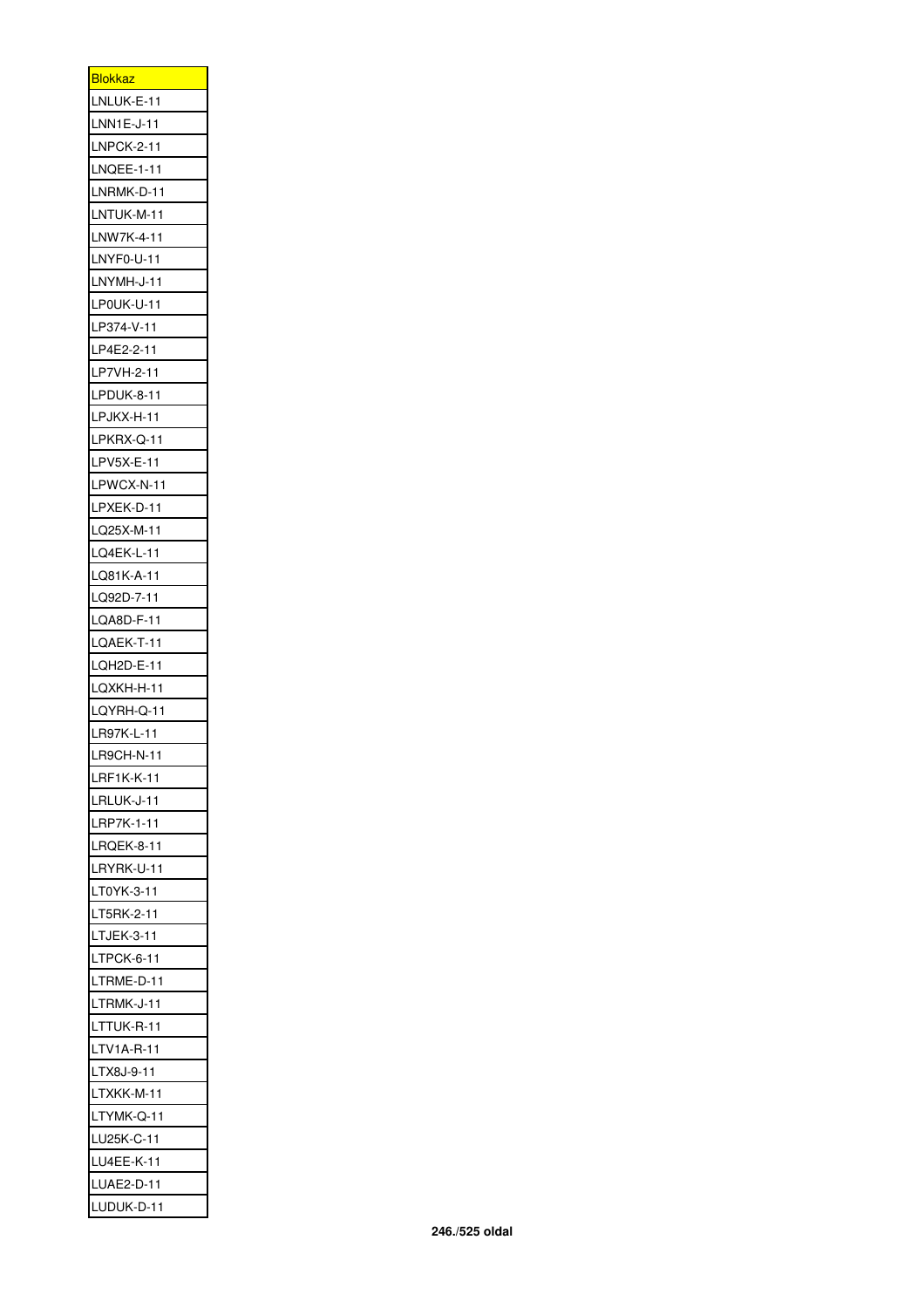| <b>Blokkaz</b> |
|----------------|
| LUF12-4-11     |
| LUKM2-U-11     |
| LULU2-3-11     |
| LUV12-J-11     |
| LV37E-C-11     |
| LW0U1-H-11     |
| LW0YK-6-11     |
| LW211-Q-11     |
| LW371-Y-11     |
| LW5RK-5-11     |
| LWAKK-4-11     |
| LWV11-K-11     |
| M020C-4-10     |
| M0242-X-10     |
| M0243-Y-10     |
| M027P-P-10     |
| M035U-T-10     |
| M0362-2-10     |
| M039M-Q-10     |
| M039P-T-10     |
|                |
| M03A2-6-10     |
| M03A3-7-10     |
| M03AC-H-10     |
| M03EM-V-10     |
| M03EP-X-10     |
| M04CW-4-10     |
| M04CY-6-10     |
| M04D0-7-10     |
| M04HM-Y-10     |
| M04HN-1-10     |
| M04HP-2-10     |
| M04J2-E-10     |
| M04MN-5-10     |
| M04MP-6-10     |
| M05KY-E-10     |
| M05L0-F-10     |
| M05LC-U-10     |
| M05PN-8-10     |
| M05PP-9-10     |
| M05Q2-N-10     |
| M05UE-6-11     |
| M05UP-E-10     |
| M06RY-N-10     |
| M06WP-J-10     |
| M06X2-W-10     |
| M06XF-A-10     |
| M071N-M-10     |
| M083P-R-10     |
| M087P-W-10     |
| M0962-8-10     |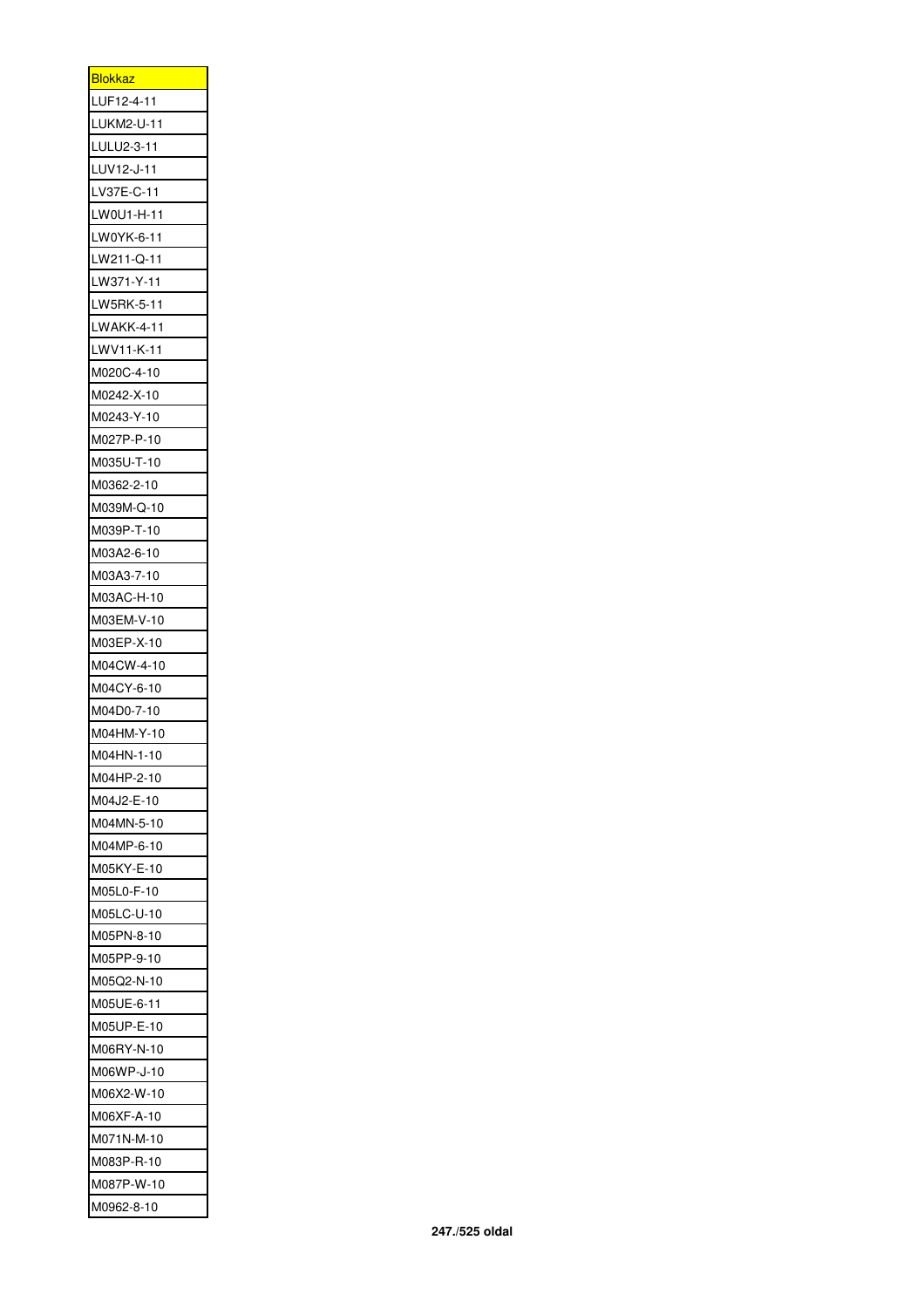| <b>Blokkaz</b> |
|----------------|
| M099P-1-10     |
| M09A2-D-10     |
| M09A3-E-10     |
| M09AC-P-10     |
| M0AD2-H-10     |
| M0AHP-8-10     |
| M0AJ2-M-10     |
| M0AMP-D-10     |
| M0CL0-N-10     |
| M0CPP-H-10     |
| M0CUL-J-10     |
| M0DRY-V-10     |
| M0DT0-W-10     |
| M0DWM-N-10     |
| M0DWP-Q-10     |
| M0E1N-U-10     |
| M0E1P-W-11     |
| M0F3M-W-10     |
| M0F3P-Y-10     |
| M0H5U-7-10     |
| M0H5Y-C-10     |
| M0H9M-5-10     |
| M0H9P-7-10     |
| M0HA2-L-10     |
| M0HEP-C-10     |
| M0JCY-L-10     |
| M0JD0-M-10     |
| MOJHP-F-10     |
| M0JJ3-V-10     |
| M0KKY-U-10     |
| M0KL2-X-10     |
| M0LRY-3-10     |
| MOLWP-X-10     |
| M0LX2-A-10     |
| M0LX3-C-10     |
| M0M1P-3-10     |
| M0N3M-4-10     |
| M0N3P-6-10     |
| M0N42-K-10     |
| M0N4C-V-10     |
| M0P62-N-10     |
| M0P9P-E-10     |
| M0QD0-U-10     |
| M0QD7-3-10     |
| M0QHN-M-10     |
| M0QHP-N-10     |
| M0QJ2-2-10     |
| M0QMP-T-10     |
| M0RKY-2-10     |
| M0RL0-3-10     |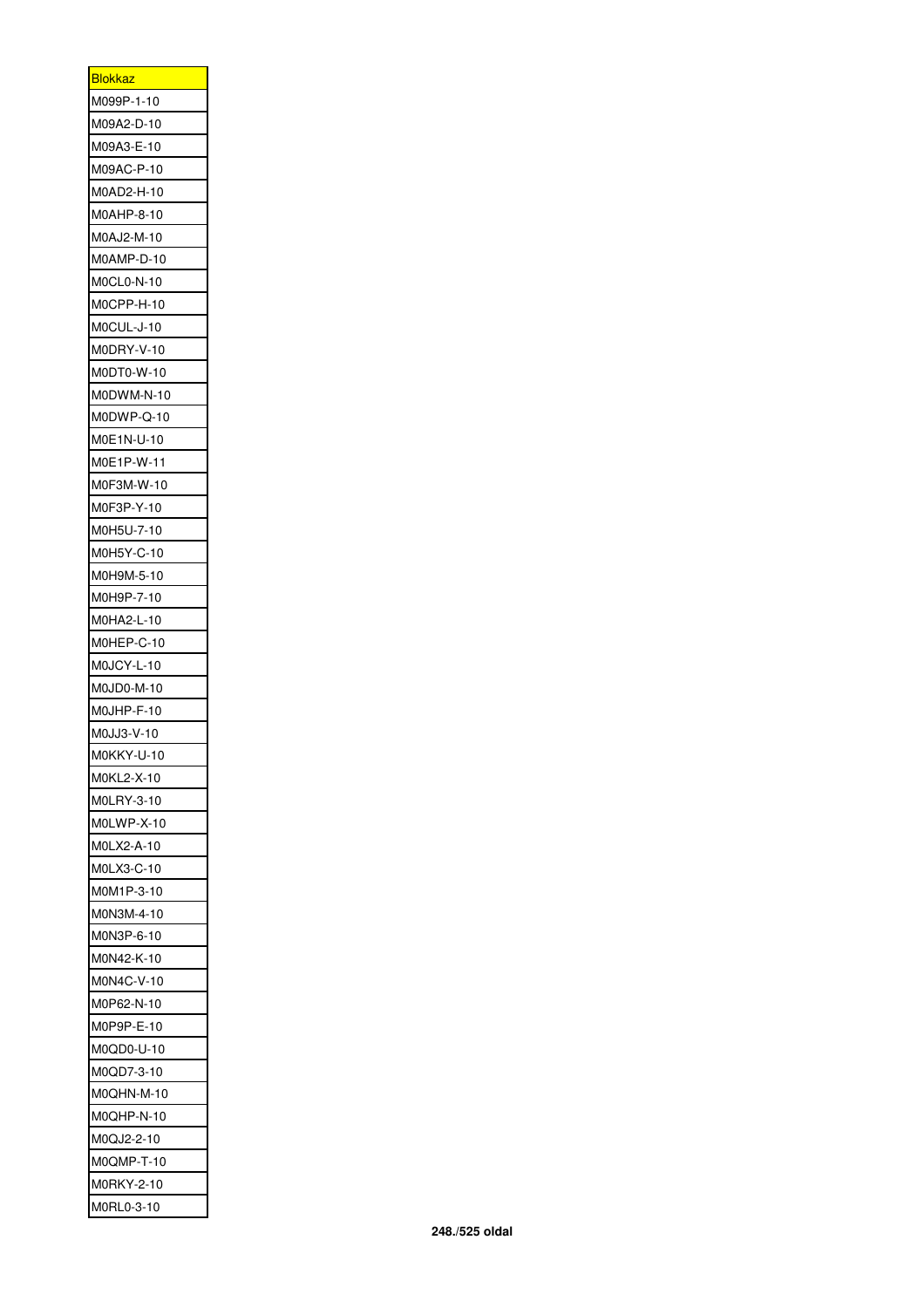| <u>Blokkaz</u> |
|----------------|
| M0RPP-W-10     |
| M0RQC-L-10     |
| M0RQF-P-10     |
| M0TRW-7-10     |
| M0TT0-A-10     |
| M0TT2-D-10     |
| M0TWN-4-10     |
| M0TWP-5-10     |
| M0TXH-Y-10     |
| M0V3P-D-10     |
| M0V42-R-10     |
| M0V43-T-10     |
| M0V7M-F-10     |
| M0W62-V-10     |
| M0W9M-K-10     |
| M0WEE-H-10     |
| M0WEM-P-10     |
| M0XD2-4-10     |
| M0XHM-T-10     |
| M0XHP-V-10     |
| M0XMM-X-10     |
| M0YLC-N-10     |
| M0YPM-2-10     |
| M0YPP-4-10     |
|                |
| M0YQC-T-10     |
| M0YQF-W-10     |
| M0YUM-6-10     |
| M0YUP-9-11     |
| M10RW-E-10     |
| M10RY-H-10     |
| M10T7-R-10     |
| M10WP-C-10     |
| M10XC-2-10     |
| M11YW-N-10     |
| M1200-R-10     |
| M123N-K-10     |
| M123P-L-10     |
| M127N-P-10     |
| M1360-1-10     |
| M139P-U-10     |
| M13EF-Q-10     |
| M13EN-Y-11     |
| M14HM-1-10     |
| M14HP-3-10     |
| M14MF-1-11     |
| M15PM-8-10     |
| M15PP-A-10     |
| M15QH-5-10     |
| M15UA-4-11     |
| M15UF-7-10     |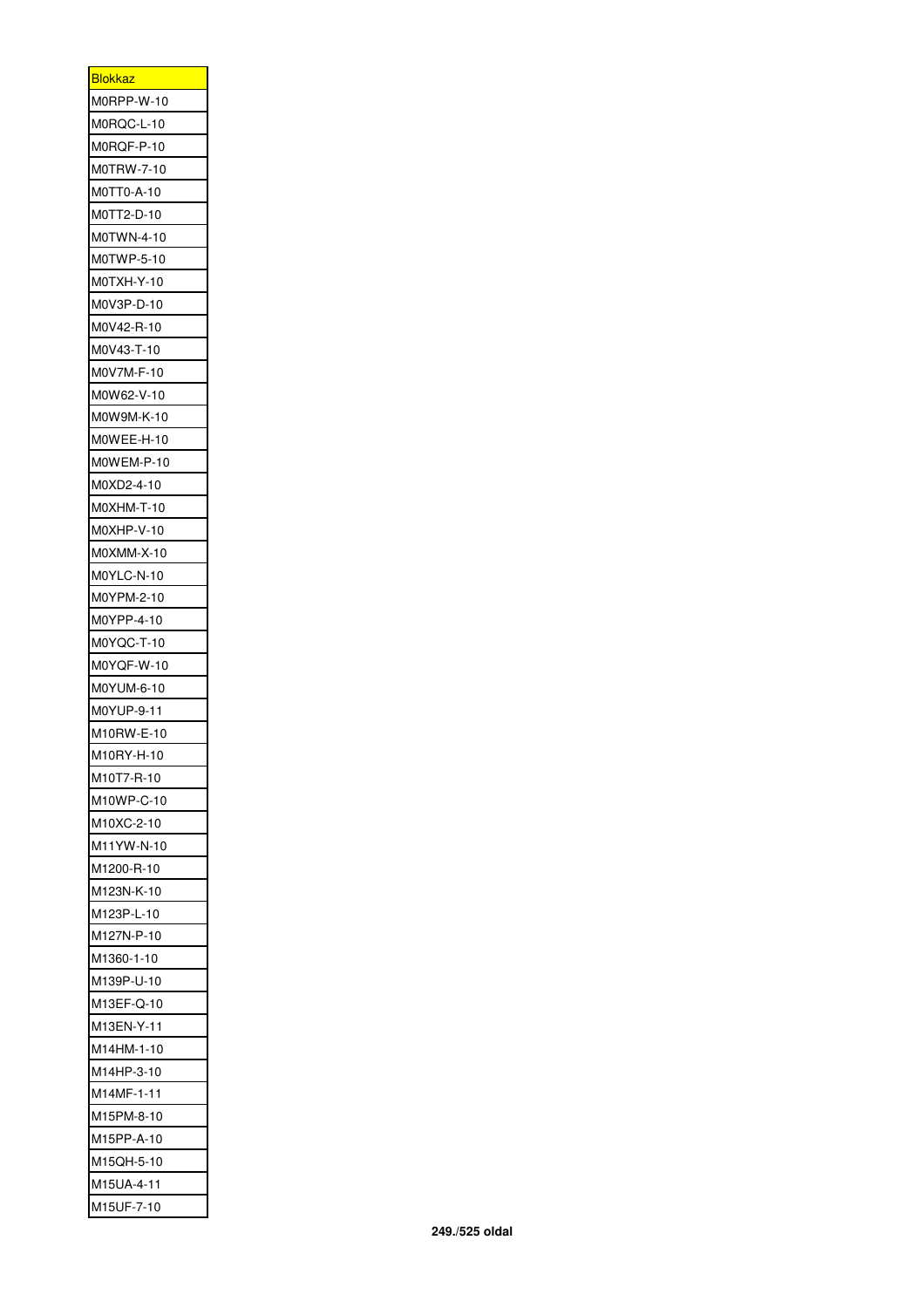| <b>Blokkaz</b> |
|----------------|
| M15UM-E-11     |
| M16T0-Q-10     |
| M16T7-Y-10     |
| M16WM-H-10     |
| M16X0-V-10     |
| M16X3-Y-10     |
| M171P-P-10     |
| M1800-Y-10     |
| M183M-Q-10     |
| M183N-R-10     |
| M187P-X-10     |
| M1960-7-10     |
| M199M-Y-10     |
| M19A2-E-10     |
| M19AC-Q-10     |
| M19AF-U-10     |
| M19EN-5-10     |
| M1AJ2-N-10     |
| M1AJF-3-10     |
|                |
| M1AJH-4-10     |
| M1CKY-N-10     |
| M1CPM-F-10     |
| M1CQ2-W-10     |
| M1CQC-7-10     |
| M1DRY-W-10     |
| M1DT0-X-10     |
| M1DWM-P-10     |
| M1DWP-R-10     |
| M1DXC-F-10     |
| M1EYW-3-10     |
| M1EYY-5-10     |
| M1F3P-1-10     |
| M1F42-D-10     |
| M1F4C-P-10     |
| M1H62-H-10     |
| M1H9M-6-10     |
| M1H9P-8-10     |
| M1HAC-X-10     |
| M1HAH-3-10     |
| M1HEE-4-10     |
| M1HEF-5-10     |
| M1JCU-H-10     |
| M1JHM-E-10     |
| M1JHP-H-10     |
| M1JJC-6-10     |
| M1KL0-W-10     |
| M1KPM-N-10     |
| M1KPP-Q-10     |
| M1KQC-E-10     |
| M1KUN-U-10     |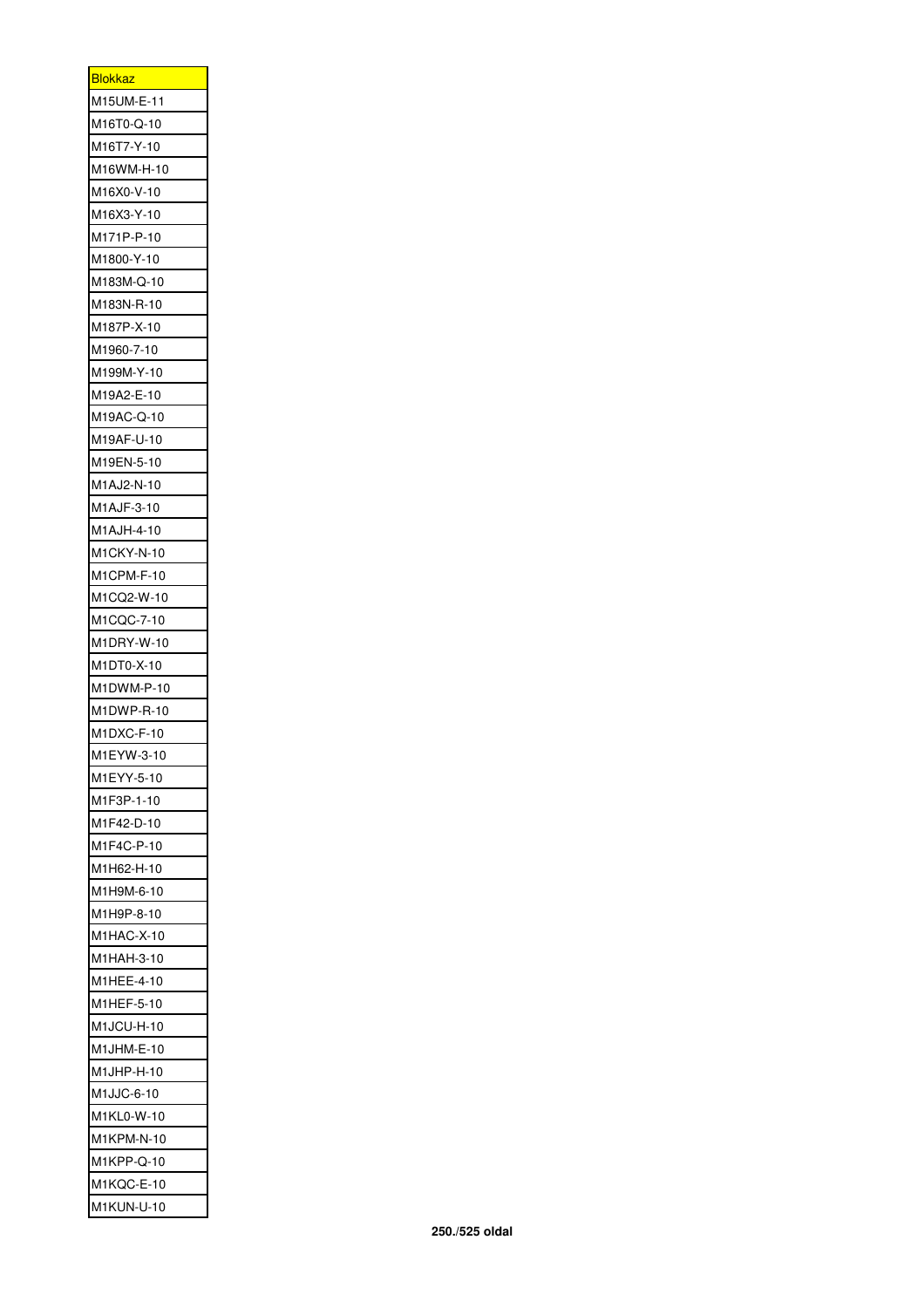| <b>Blokkaz</b> |
|----------------|
| M1LWM-W-10     |
| M1LWP-Y-10     |
| M1LXC-N-10     |
| M1N3M-5-10     |
| M1N7L-8-10     |
| M1P62-P-10     |
| M1P9M-D-10     |
| M1PAF-8-10     |
| M1QHN-N-10     |
| M1QJ1-2-10     |
| M1QJC-D-10     |
| M1QMM-R-10     |
| M1RL2-6-10     |
| M1RPM-V-10     |
| M1RQ2-A-10     |
| M1RU9-N-10     |
| M1RUM-1-10     |
| M1TRW-8-10     |
| M1TT0-C-10     |
| M1TT2-E-10     |
| M1TWN-5-10     |
| M1TX0-H-10     |
| M1TX2-K-10     |
| M1U1N-A-11     |
| M1UYY-K-10     |
| M1V3N-D-10     |
| M1V42-T-10     |
| M1V7A-7-11     |
| M1V7M-H-10     |
| M1W62-W-10     |
| M1W9M-L-10     |
| M1W9N-M-10     |
| M1WEF-L-11     |
| M1WEP-T-10     |
| M1XD0-3-10     |
| M1XHM-U-10     |
| M1XMP-2-10     |
| M1YKY-9-10     |
| M1YL0-A-10     |
| M1YPM-3-10     |
| M1YQ3-K-10     |
| M1YQH-Y-10     |
| M20T0-K-10     |
| M20T2-M-10     |
| M20XC-3-10     |
| M211M-F-10     |
| M2200-T-10     |
| M2242-1-10     |
| M2243-2-10     |
| M227M-P-10     |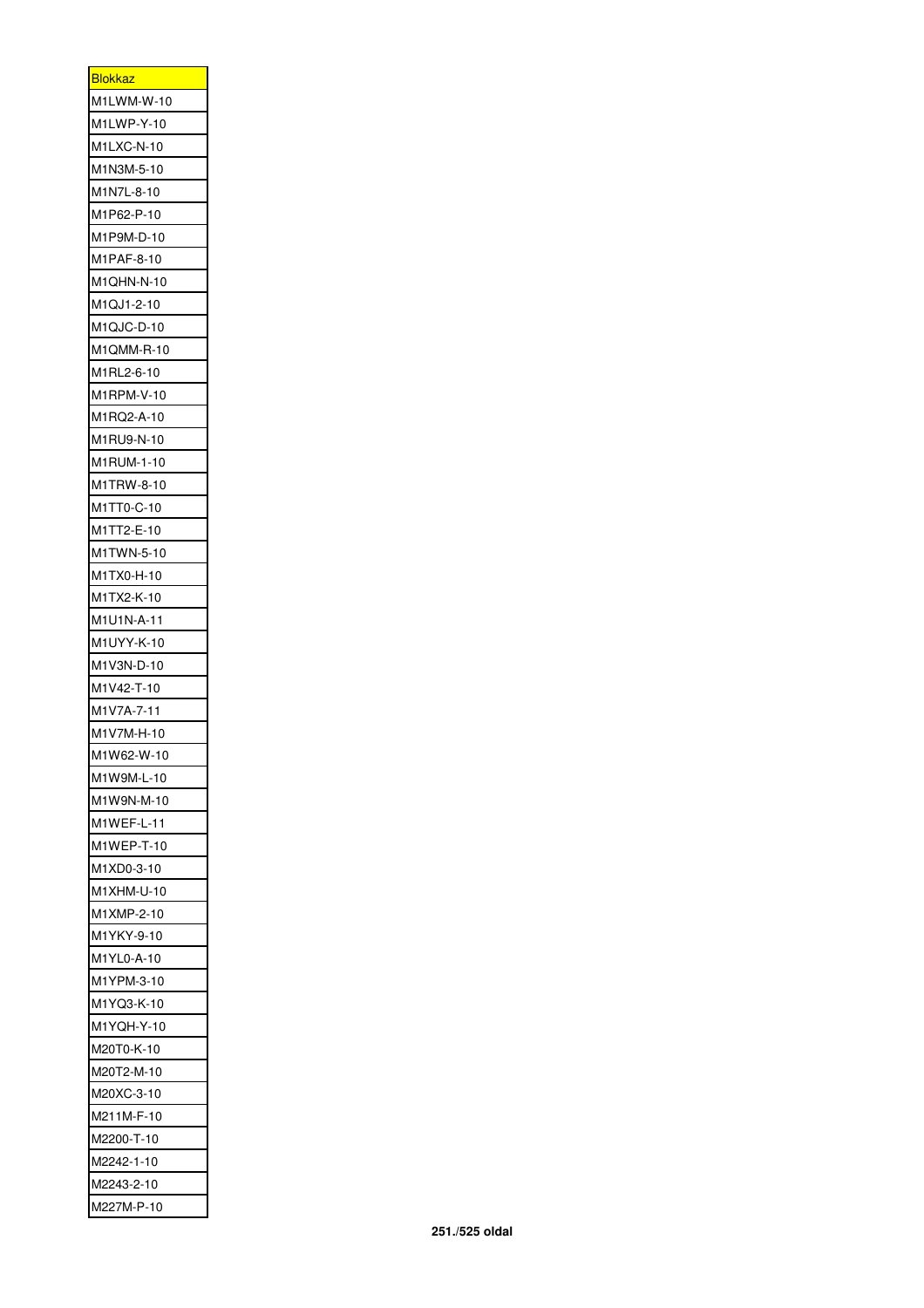| <u>Blokkaz</u> |
|----------------|
| M2361-3-10     |
| M2362-4-10     |
| M23A2-8-10     |
| M23AC-K-10     |
| M23AF-N-10     |
| M23EE-Q-10     |
| M23EP-1-10     |
| M24D0-9-10     |
| M24HM-2-10     |
| M24J0-E-10     |
| M24J2-H-10     |
| M24ME-Y-10     |
| M25KV-D-10     |
| M25PM-9-10     |
| M25PP-C-10     |
|                |
| M25QA-1-10     |
| M25UP-H-10     |
| M26T0-R-10     |
| M26T2-U-10     |
| M26WM-J-10     |
| M283M-R-10     |
| M284C-J-10     |
| M287E-Q-11     |
| M295Y-7-10     |
| M29A0-D-10     |
| M29AC-R-10     |
| M29EN-7-11     |
| M2ACV-C-10     |
| M2ACY-F-10     |
| M2AD0-H-10     |
| M2AD2-K-10     |
| M2AHM-8-10     |
| M2AJH-5-10     |
| M2CL1-R-10     |
| M2CPM-H-10     |
| M2CQ2-X-10     |
| M2CUF-H-11     |
| M2DWM-Q-10     |
| M2DWN-R-10     |
| M2DX3-7-10     |
| M2DXC-H-10     |
| M2E1E-N-10     |
| M2F40-C-10     |
| M2F42-E-10     |
| M2F4A-P-10     |
| M2F7P-6-10     |
| M2H9M-7-10     |
| M2HA2-N-10     |
| M2JME-D-10     |
| M2JMN-N-11     |
|                |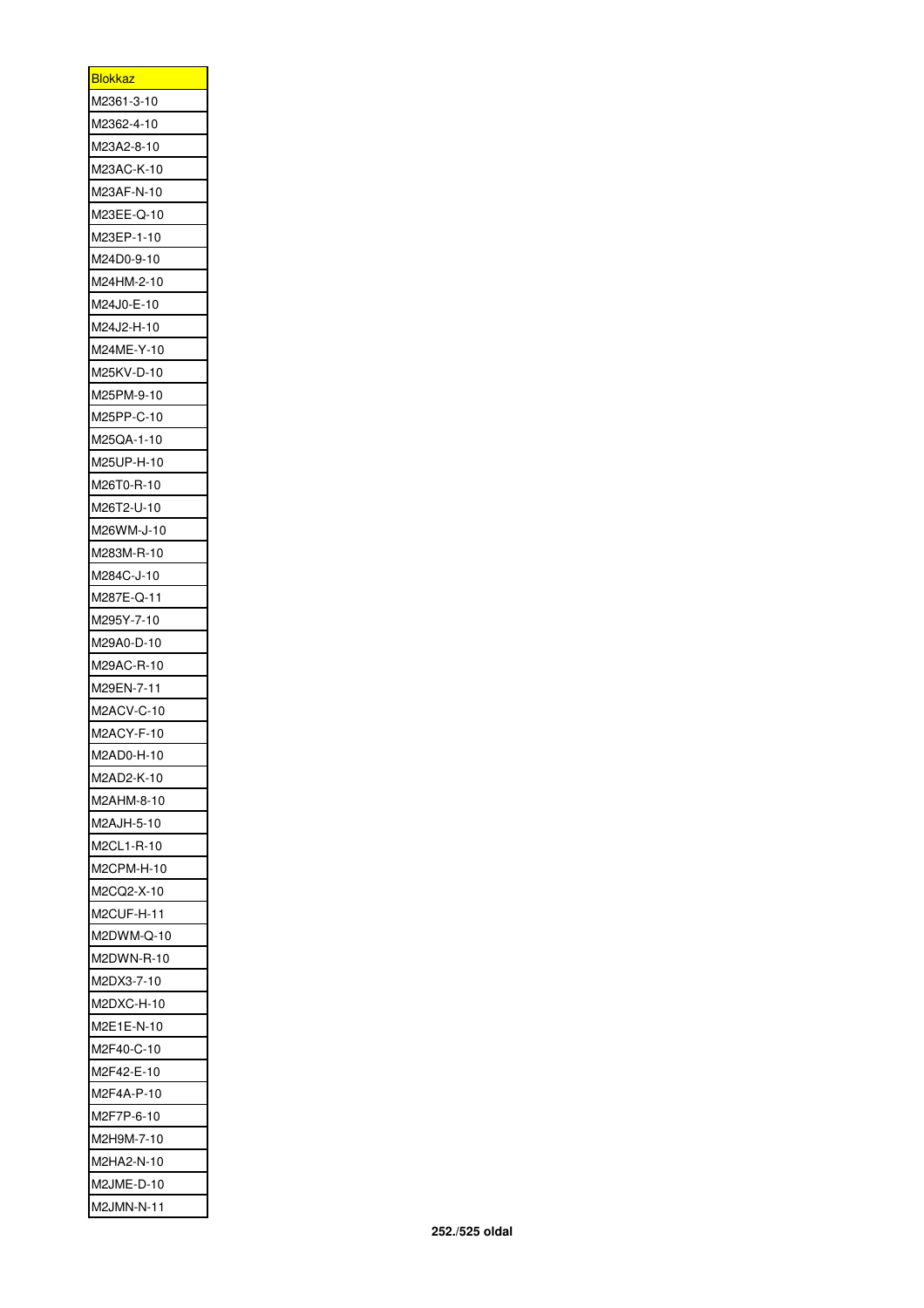| <b>Blokkaz</b> |
|----------------|
| M2KPM-P-10     |
| M2KPP-R-10     |
| M2KQC-F-10     |
| M2KUF-N-10     |
| M2LRU-1-10     |
| M2LWM-X-10     |
| M2MYY-D-10     |
| M2N3M-6-10     |
| M2N40-K-10     |
| M2P5U-H-10     |
| M2P60-N-10     |
| M2P9M-E-10     |
| M2PA1-U-10     |
| M2PA2-V-10     |
| M2QHM-N-10     |
| M2QJH-K-10     |
| M2RL0-5-10     |
| M2RPM-W-10     |
| M2RQC-N-10     |
| M2TT0-D-10     |
|                |
| M2TWM-5-10     |
| M2TXH-2-10     |
| M2V00-M-10     |
| M2V3M-D-10     |
| M2V47-1-10     |
| M2V4H-9-10     |
| M2V7A-7-10     |
| M2W5U-P-10     |
| M2W62-X-10     |
| M2W9N-N-10     |
| M2WAE-H-11     |
| M2WAF-H-10     |
| M2XHM-V-10     |
| M2XJA-L-10     |
| M2XJE-Q-11     |
| M2XJH-R-10     |
| M2XMF-U-10     |
| M2YL0-C-10     |
| M2YL1-D-10     |
| M2YPM-4-10     |
| M2YUF-3-10     |
| M30T0-L-10     |
| M30WM-C-10     |
| M30WN-D-10     |
| M3200-U-10     |
| M323N-M-10     |
| M3242-2-10     |
| M324A-A-10     |
| M324C-C-10     |
| M327F-L-11     |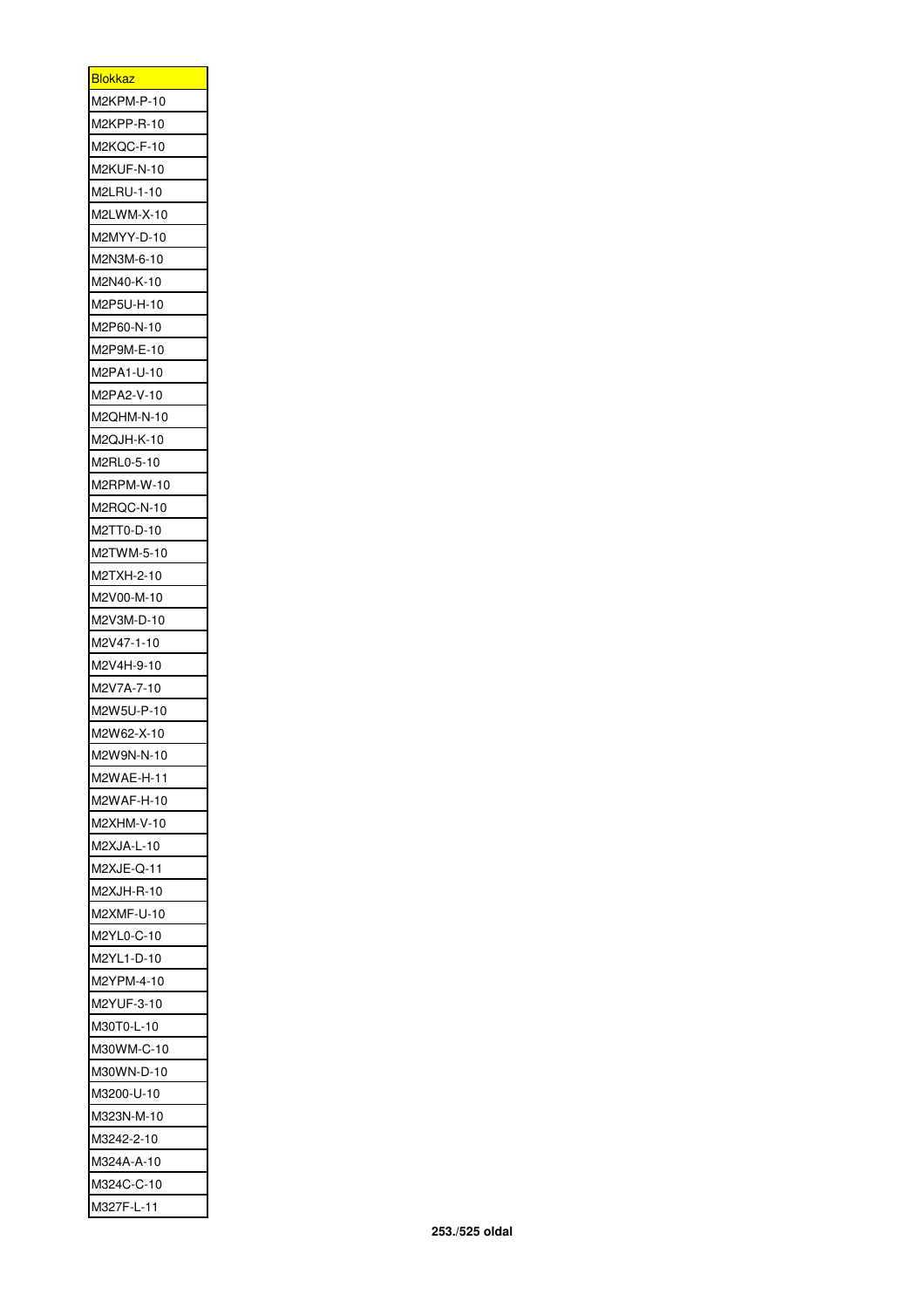| <b>Blokkaz</b> |
|----------------|
| M3360-3-10     |
| M339M-U-10     |
| M339N-V-10     |
| M33A0-7-10     |
| M33EE-R-10     |
| M33EF-T-10     |
| M33EM-Y-10     |
| M34D0-A-10     |
| M34D2-D-10     |
| M34J1-H-10     |
| M34J2-J-10     |
| M34J3-K-10     |
| M34JA-T-10     |
| M34MF-2-10     |
| M34MM-7-10     |
| M35L2-M-10     |
| M35PM-A-10     |
| M35Q0-P-10     |
| M35Q2-R-10     |
| M36WM-K-10     |
| M36X0-X-10     |
| M371E-H-10     |
|                |
| M383M-T-10     |
| M383N-U-10     |
| M383P-V-10     |
| M3968-K-10     |
| M399M-2-10     |
| M399P-4-10     |
| M3AD2-L-10     |
| M3AHM-9-10     |
| M3AHN-A-10     |
| M3AJ1-P-10     |
| M3AML-D-10     |
| M3AMM-E-10     |
| M3CUL-M-10     |
| M3DT0-1-10     |
| M3DWM-R-10     |
| M3DX0-5-10     |
| M3F02-A-10     |
| M3F3M-1-10     |
| M3F4C-R-10     |
| M3F4F-V-10     |
| M3F4H-W-10     |
| M3H9M-8-10     |
| M3HAF-4-10     |
| M3HEM-D-10     |
| M3JHM-H-10     |
| M3JJ0-V-10     |
| M3JJ1-W-10     |
| M3KL8-8-10     |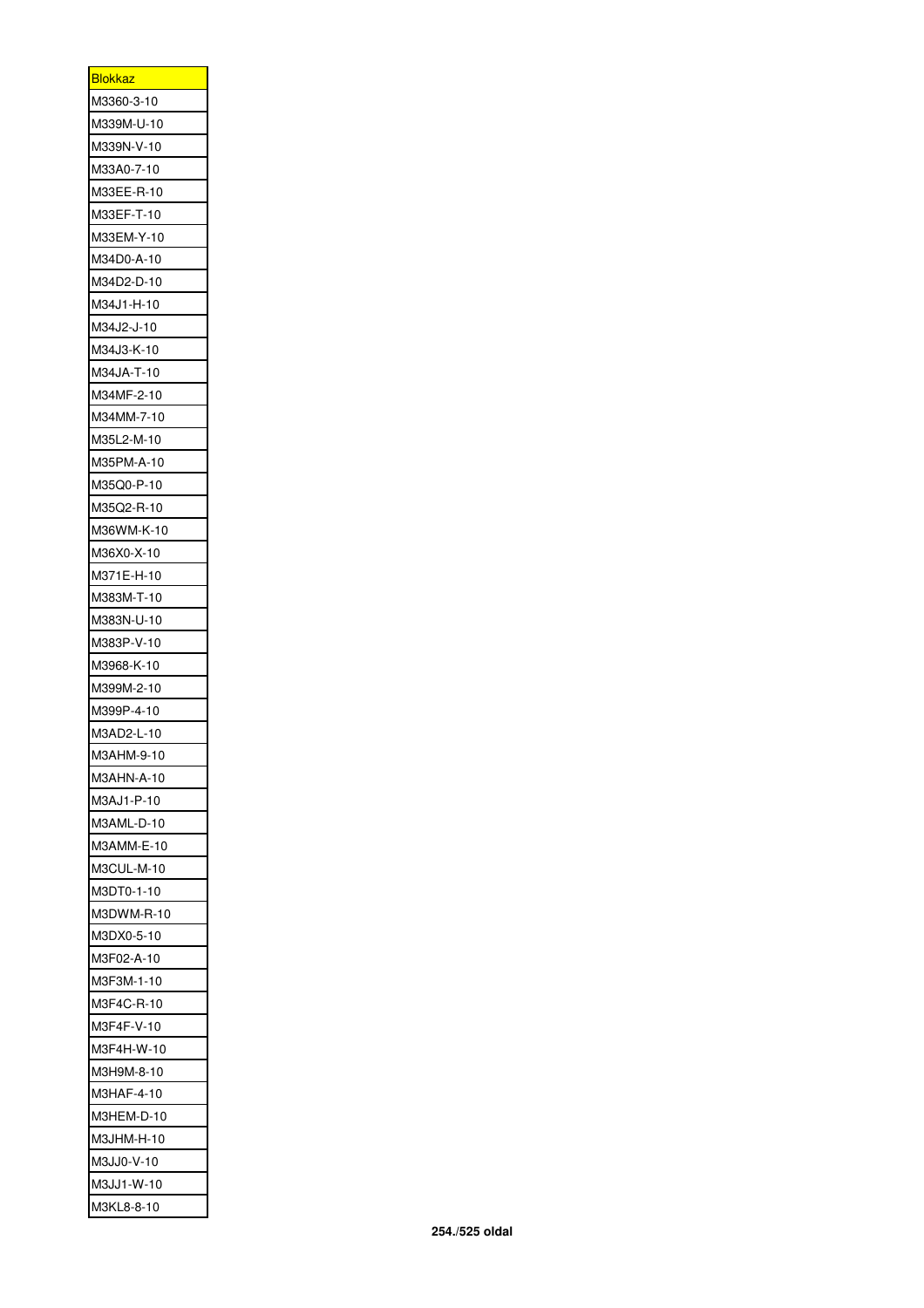| <u>Blokkaz</u>           |
|--------------------------|
| M3KPM-Q-10               |
| M3KPN-R-10               |
| M3KQ0-4-10               |
| M3KQ2-6-10               |
| M3LT2-9-10               |
| M3LWM-Y-10               |
| M3LX0-C-10               |
| M3M1M-4-10               |
| M3M1N-6-11               |
| M3N02-J-10               |
| M3N3M-7-10               |
| M3N42-N-10               |
| M3N7F-6-10               |
| M3P9N-H-10               |
| M3PEF-E-10               |
| M3QD0-X-10               |
| M3QHN-Q-10               |
| M3QJ4-7-10               |
| M3QME-M-10               |
| M3RUM-3-10               |
| M3TWM-6-10               |
| M3U1F-6-11               |
| M3U1M-A-10               |
| M3V3M-E-10               |
| M3V3N-F-10               |
| M3V4H-A-10               |
| M3V7F-D-10               |
| M3W62-Y-10               |
| M3W9M-N-10               |
| M3WAF-J-10               |
| M3WEF-M-10               |
|                          |
| M3XHM-W-10<br>M3YL0-D-10 |
|                          |
| M3YL2-F-10               |
| M3YPM-5-10               |
| M3YQF-1-10               |
| M3YUE-3-10               |
| M3YUF-5-11               |
| M3YUM-9-10               |
| M40RU-F-10               |
| M40T1-N-10               |
| M40WM-D-10               |
| M411F-C-10               |
| M411M-J-10               |
| M4202-X-10               |
| M423M-M-10               |
| M4240-1-10               |
| M424H-J-10               |
| M427F-L-10               |
| M427M-R-10               |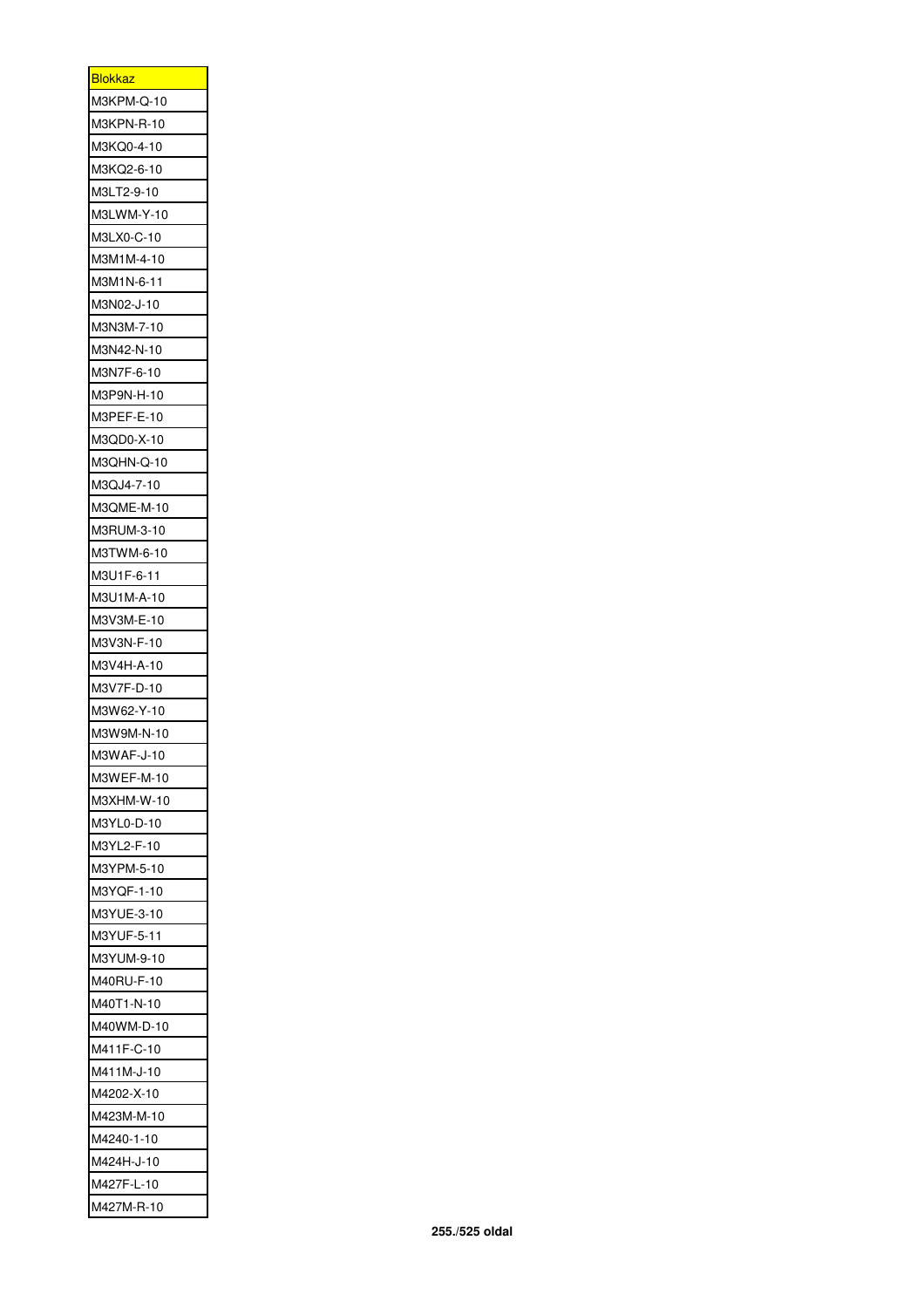| <u>Blokkaz</u> |
|----------------|
| M4362-6-10     |
| M439M-V-10     |
| M439N-W-10     |
| M43A0-8-10     |
| M43AA-L-10     |
| M43EF-U-10     |
| M44CY-A-10     |
| M44D2-E-10     |
| M44HM-4-10     |
| M44JC-V-10     |
| M44MF-3-10     |
| M44MM-8-10     |
| M45PM-C-10     |
| M45Q0-Q-10     |
| M45QC-4-10     |
| M45QF-7-10     |
| M45QH-8-10     |
| M45UF-A-10     |
| M46WM-L-10     |
| M46X0-Y-10     |
| M471M-Q-10     |
| M4800-3-10     |
| M4801-4-10     |
| M483M-U-10     |
|                |
| M483N-V-10     |
| M4840-7-10     |
| M487F-T-10     |
| M487M-Y-10     |
| M4962-D-10     |
| M499M-3-10     |
| M49A0-F-10     |
| M49AC-U-10     |
| M49EF-2-10     |
| M4AHM-A-10     |
| M4AHN-C-10     |
| M4AJ0-P-10     |
| M4AMF-9-10     |
| M4AMM-F-10     |
| M4CL7-2-10     |
| M4CPM-K-10     |
| M4CPN-L-10     |
| M4CQ0-X-10     |
| M4CQA-9-10     |
| M4CUF-J-10     |
| M4CUM-P-10     |
| M4DT2-4-10     |
| M4DWM-T-10     |
| M4DWN-U-10     |
| M4DX0-6-10     |
| M4E1F-R-10     |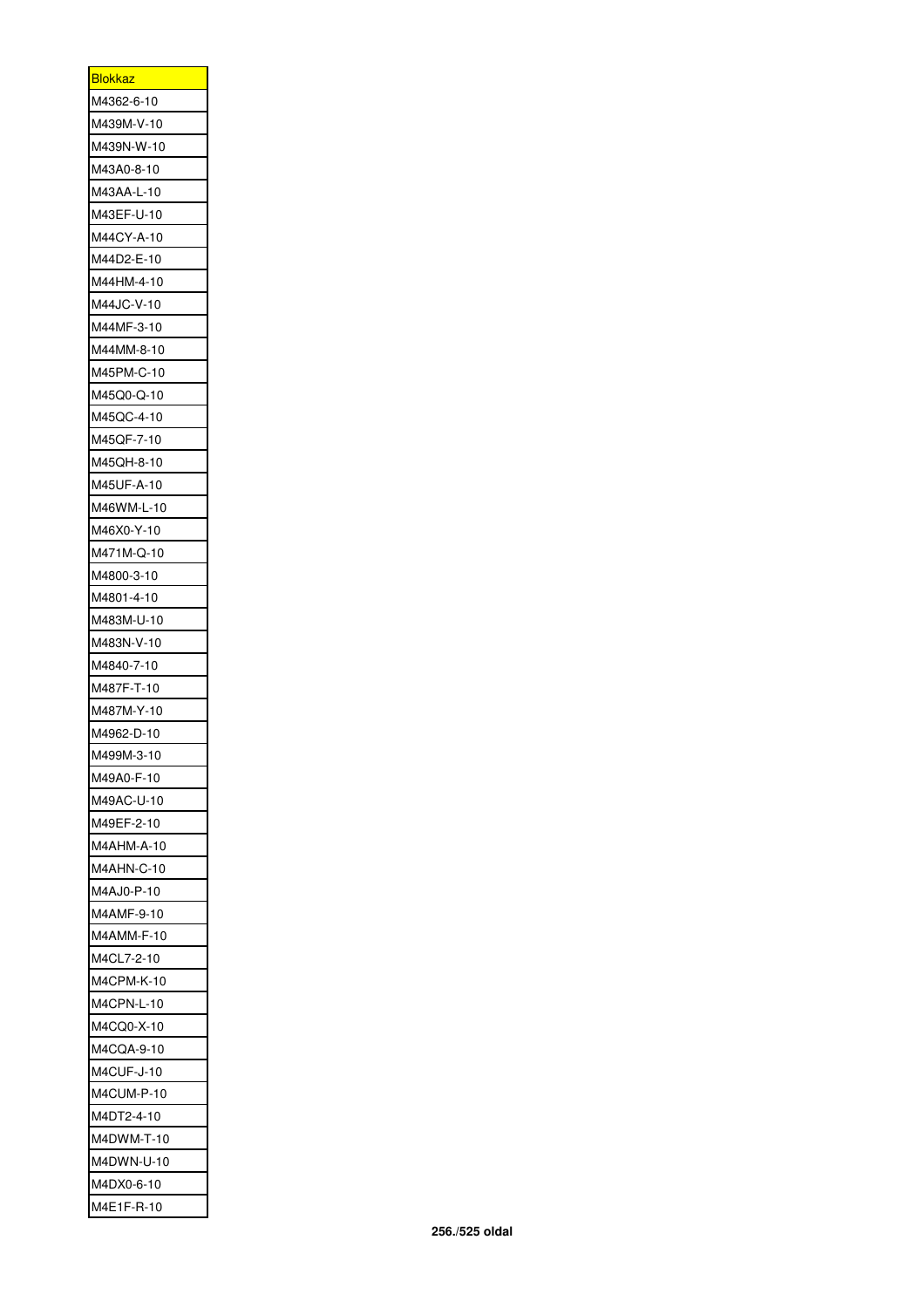| <b>Blokkaz</b> |
|----------------|
| M4E1M-X-10     |
| M4F3M-2-10     |
| M4F40-E-10     |
| M4F7M-6-10     |
| M4HA0-N-10     |
| M4HEF-8-10     |
| M4HEN-F-10     |
| M4JJ0-W-10     |
| M4JJC-9-10     |
| M4JMF-H-10     |
| M4JMM-N-10     |
| M4KPM-R-10     |
| M4KQ0-5-10     |
| M4KQC-J-10     |
| M4KQF-M-10     |
| M4KUF-Q-10     |
| M4KUM-W-10     |
| M4LWM-1-10     |
| M4LX0-D-10     |
| M4M1F-Y-10     |
| M4N3M-8-10     |
| M4N40-M-10     |
| M4N7E-6-10     |
| M4P9M-H-10     |
| M4PA0-V-10     |
| M4PA2-X-10     |
| M4QJ0-4-10     |
| M4QMF-P-10     |
| M4QMM-V-10     |
| M4RPM-Y-10     |
| M4RQ0-C-10     |
| M4RQH-V-10     |
| M4TRV-A-10     |
| M4TT0-F-10     |
| M4TWM-7-10     |
| M4U1M-C-10     |
| M4V3M-F-10     |
| M4V40-U-10     |
| M4V4C-7-10     |
| M4V4H-C-10     |
| M4V7E-D-10     |
| M4V7M-L-10     |
| M4WA0-3-10     |
| M4WAH-L-10     |
| M4WEM-U-10     |
| M4YLC-T-10     |
| M4YQH-3-10     |
| M50T7-W-10     |
| M50WN-F-10     |
| M50X0-T-10     |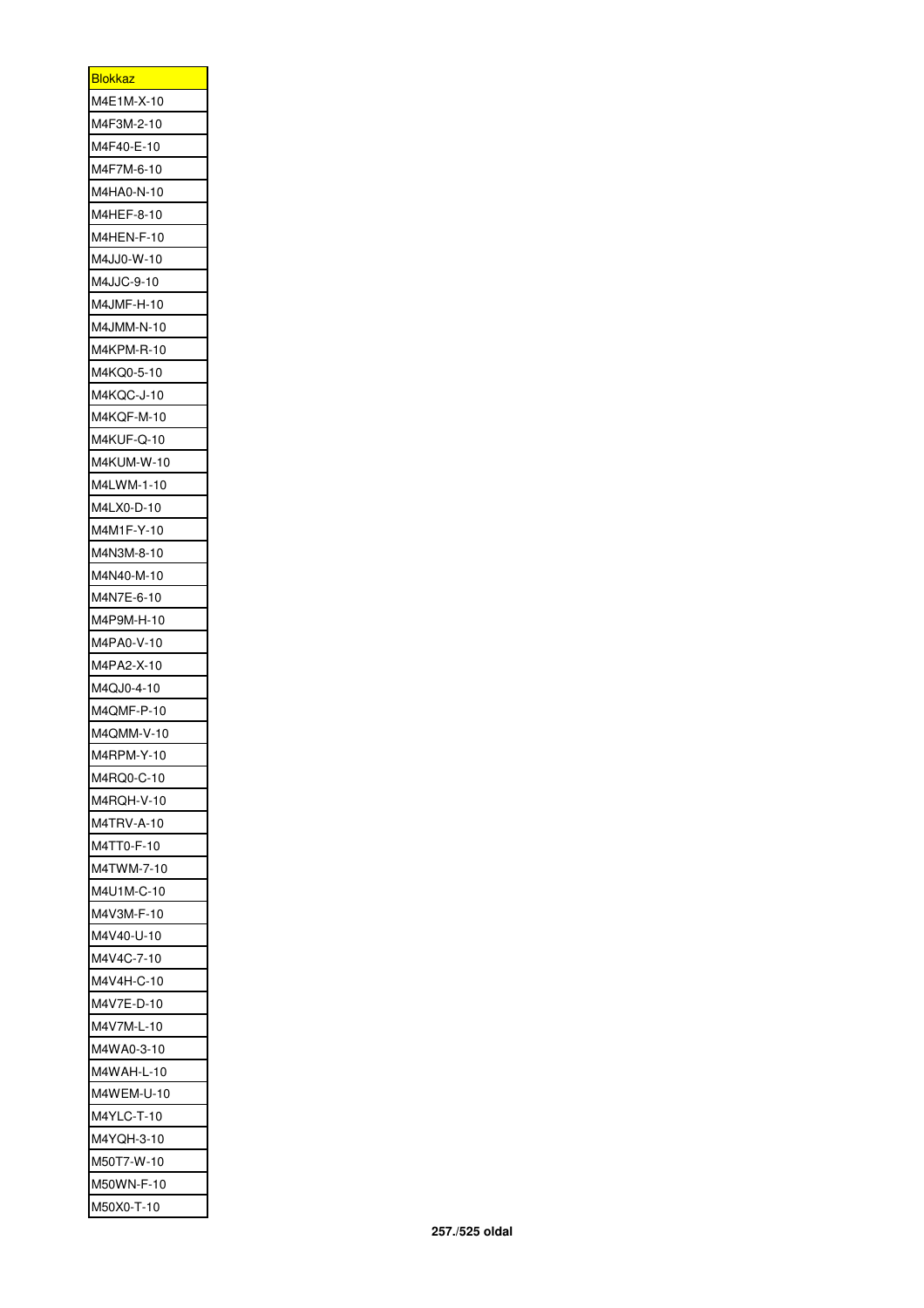| <b>Blokkaz</b> |
|----------------|
| M511N-L-10     |
| M5242-4-10     |
| M527M-T-10     |
| M527P-V-10     |
| M54D0-D-10     |
| M54HM-5-10     |
| M54JH-2-10     |
| M54MM-9-10     |
| M55PM-D-10     |
| M55QA-4-10     |
| M55UE-A-10     |
| M55UM-J-10     |
| M55UN-L-11     |
| M56WM-M-10     |
| M56WN-N-10     |
| M571M-R-10     |
| M571N-U-11     |
| M57YU-X-10     |
| M583N-W-10     |
| M587M-1-10     |
| M599M-4-10     |
| M59AF-Y-10     |
| M59EM-8-10     |
| M5AHM-C-10     |
| M5AME-9-10     |
| M5CPM-L-10     |
| M5CUE-J-10     |
| M5CUM-Q-10     |
| M5DWM-U-10     |
| M5DXH-Q-10     |
| M5E1M-Y-10     |
| M5F3M-3-10     |
| M5F7M-7-10     |
| M5HEL-E-10     |
| M5HEM-F-10     |
| M5JME-H-10     |
| M5JMP-R-10     |
| M5KPM-T-10     |
| M5KQ2-8-10     |
| M5KQE-M-10     |
| M5KQH-P-10     |
| M5LWN-3-10     |
| M5M1M-6-10     |
| M5N3M-9-10     |
| M5N4A-1-10     |
| M5N4F-5-10     |
| M5N7M-E-10     |
| M5P9M-J-10     |
| M5QHM-R-10     |
| M5QHN-T-10     |
|                |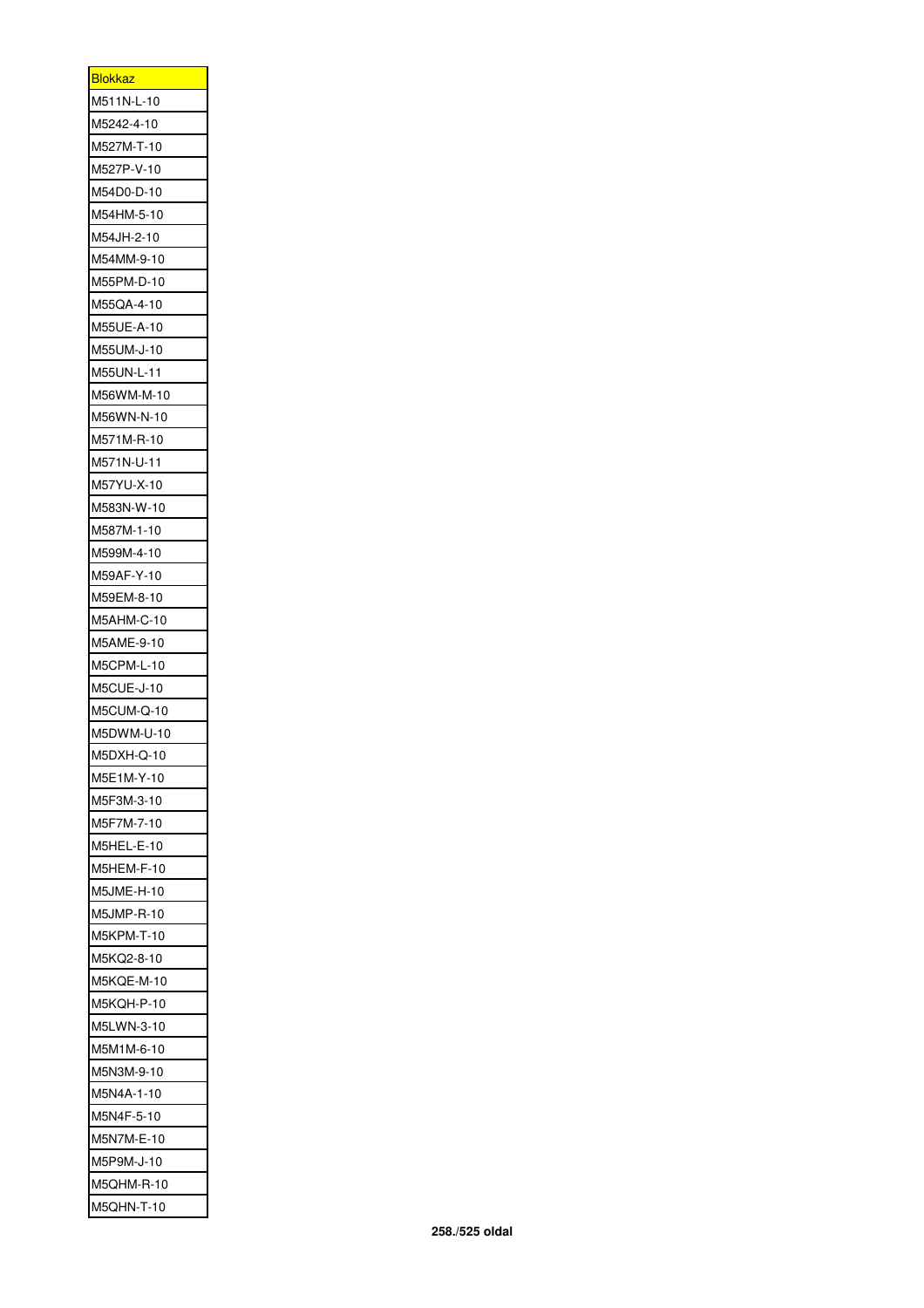| <u>Blokkaz</u>           |
|--------------------------|
| M5QMJ-T-10               |
| M5QMM-W-10               |
| M5RPM-1-10               |
| M5RQ2-F-10               |
| M5RUM-5-10               |
| M5RUN-6-10               |
| M5TWN-9-10               |
| M5TX0-M-10               |
| M5TX1-N-10               |
| M5TXH-5-10               |
| M5U1M-D-10               |
| M5U1N-E-10               |
| M5V08-1-10               |
| M5V0C-4-10               |
| M5V3M-H-10               |
| M5V7M-M-10               |
| M5V7N-N-10               |
| M5W9N-R-10               |
| M5WA1-5-10               |
| M5WEM-V-10               |
|                          |
| M5WEN-W-10<br>M5WEP-X-10 |
|                          |
| M5XHM-Y-10               |
| M5XMM-4-10               |
| M5YL0-F-10               |
| M5YPM-7-10               |
| M5YQ1-M-10               |
| M5YUM-C-10               |
| M5YUP-E-10               |
| M60RU-J-10               |
| M60XH-C-10               |
| M611M-L-10               |
| M624H-L-10               |
| M627M-U-10               |
| M63A1-C-10               |
| M63AH-U-10               |
| M63EM-3-10               |
| M64HM-6-10               |
| M64JH-3-10               |
| M65QC-6-10               |
| M65QE-8-10               |
| M65UM-K-10               |
| M66XF-J-10               |
| M671M-T-10               |
| M67YU-Y-10               |
| M69E9-Y-11               |
| M6AJ0-R-10               |
| M6AME-A-10               |
| M6CQC-D-10               |
| M6CQV-W-10               |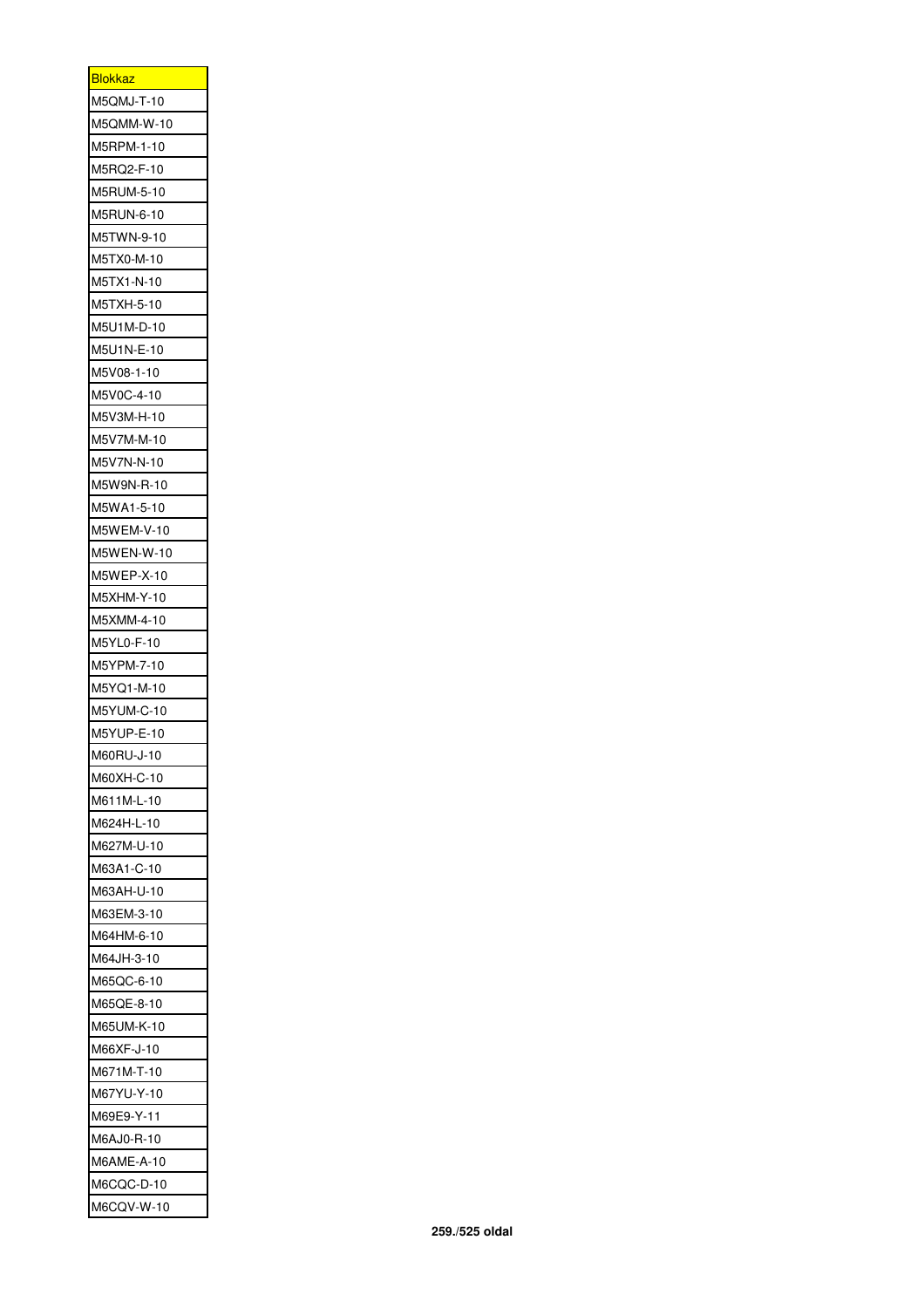| <b>Blokkaz</b> |
|----------------|
| M6DWM-V-10     |
| M6DX0-8-10     |
| M6DXC-M-10     |
| M6E1E-T-10     |
| M6F3M-4-10     |
| M6F40-H-10     |
| M6F4A-U-10     |
| M6F79-X-11     |
| M6HAA-3-10     |
| M6JHM-L-10     |
| M6JHN-M-10     |
| M6JJ0-Y-10     |
| M6JME-J-10     |
| M6LWL-2-10     |
| M6N42-R-10     |
| M6N4C-3-10     |
| M6N7E-8-10     |
|                |
| M6P9M-K-10     |
| M6PA0-X-10     |
| M6PEE-H-10     |
| M6PEP-R-10     |
| M6QJE-M-10     |
| M6RL8-K-10     |
| M6RPM-2-10     |
| M6RQ0-E-10     |
| M6RUM-7-11     |
| M6TX0-N-10     |
| M6U1M-E-10     |
| M6V40-W-10     |
| M6V4V-T-10     |
| M6V7E-F-10     |
| M6WA2-7-10     |
| M6WEE-P-10     |
| M6YL7-Q-10     |
| M6YQ0-M-10     |
| M6YQH-5-10     |
| M6YUM-D-10     |
| M70RV-L-10     |
| M70RY-P-10     |
| M70T0-Q-10     |
| M70TC-4-10     |
| M70X0-V-10     |
| M711M-M-10     |
| M7241-5-10     |
| M724H-M-10     |
| M727M-V-10     |
| M73A0-C-10     |
| M73AH-V-10     |
| M73AV-8-10     |
| M73EM-4-10     |
|                |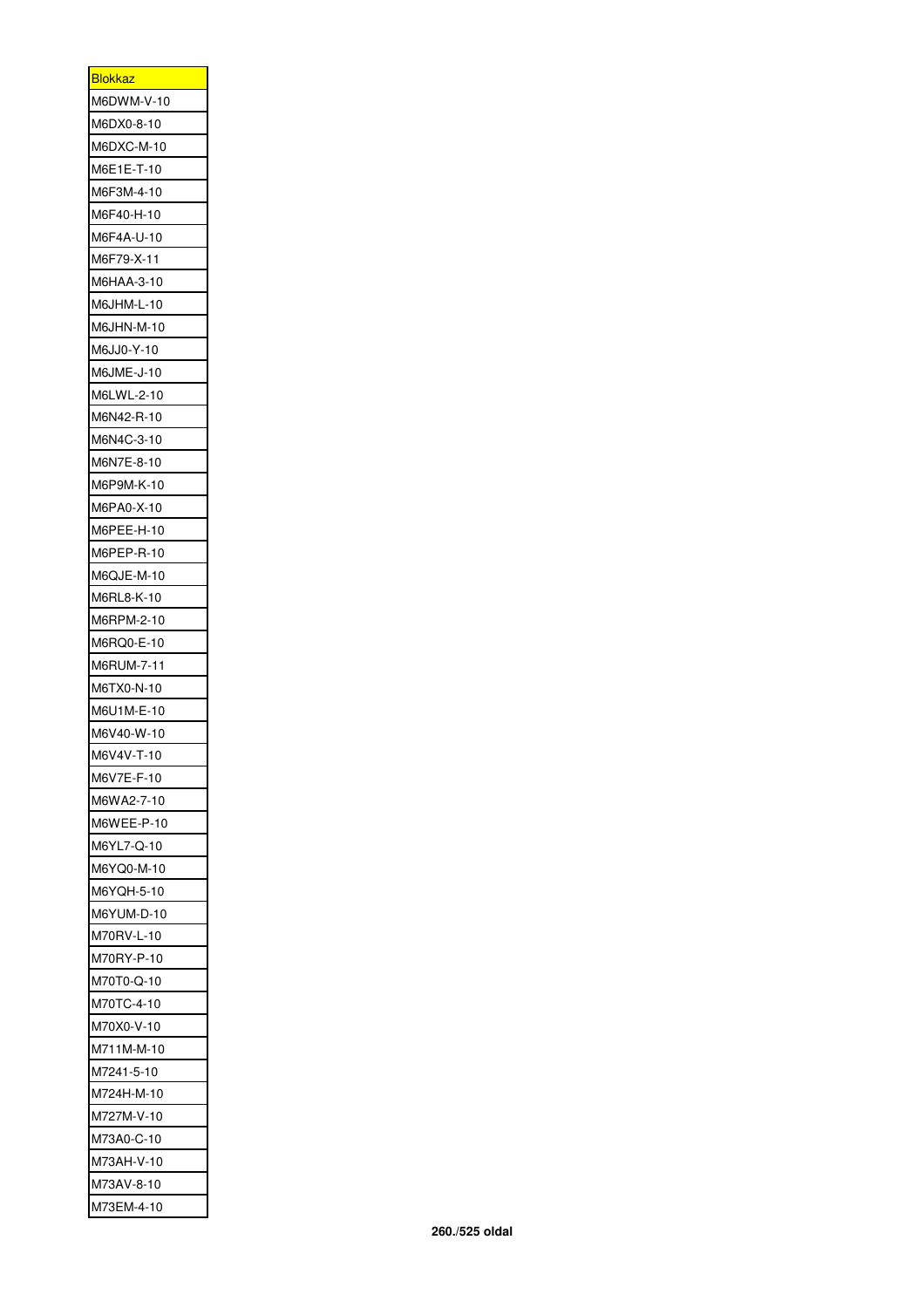| <u>Blokkaz</u> |
|----------------|
| M74J0-L-10     |
| M74JA-X-10     |
| M74JC-Y-10     |
| M74MM-C-10     |
| M771L-T-10     |
| M771M-U-10     |
| M7807-E-10     |
| M787M-3-10     |
| M787P-5-10     |
| M795U-8-10     |
| M79A0-K-10     |
| M79AC-X-10     |
| M79EM-A-10     |
| M7AJC-6-10     |
|                |
| M7AMM-K-10     |
| M7AMP-M-10     |
| M7CKU-Q-10     |
| M7CL0-W-10     |
| M7EYU-7-10     |
| M7F4C-W-10     |
| M7HA1-T-10     |
| M7HAH-9-10     |
| M7HEE-A-10     |
| M7HEM-J-10     |
| M7JJ0-1-10     |
| M7JJC-D-10     |
| M7JME-K-10     |
| M7JMM-R-10     |
| M7KQ0-8-10     |
| M7LRU-6-10     |
| M7LXD-W-10     |
| M7N7M-H-10     |
| M7PA2-2-10     |
| M7PE9-D-10     |
| M7QJ0-7-10     |
| M7QMM-1-11     |
| M7RL2-D-10     |
|                |
| M7RQ0-F-10     |
| M7RQ2-J-10     |
| M7RUM-8-11     |
| M7TRY-J-10     |
| M7TT2-M-10     |
| M7TT7-T-10     |
| M7TXC-3-10     |
| M7TXF-6-10     |
| M7U1E-8-10     |
| M7V02-V-10     |
| M7W5U-V-10     |
| M7W62-4-10     |
| M7XD2-C-10     |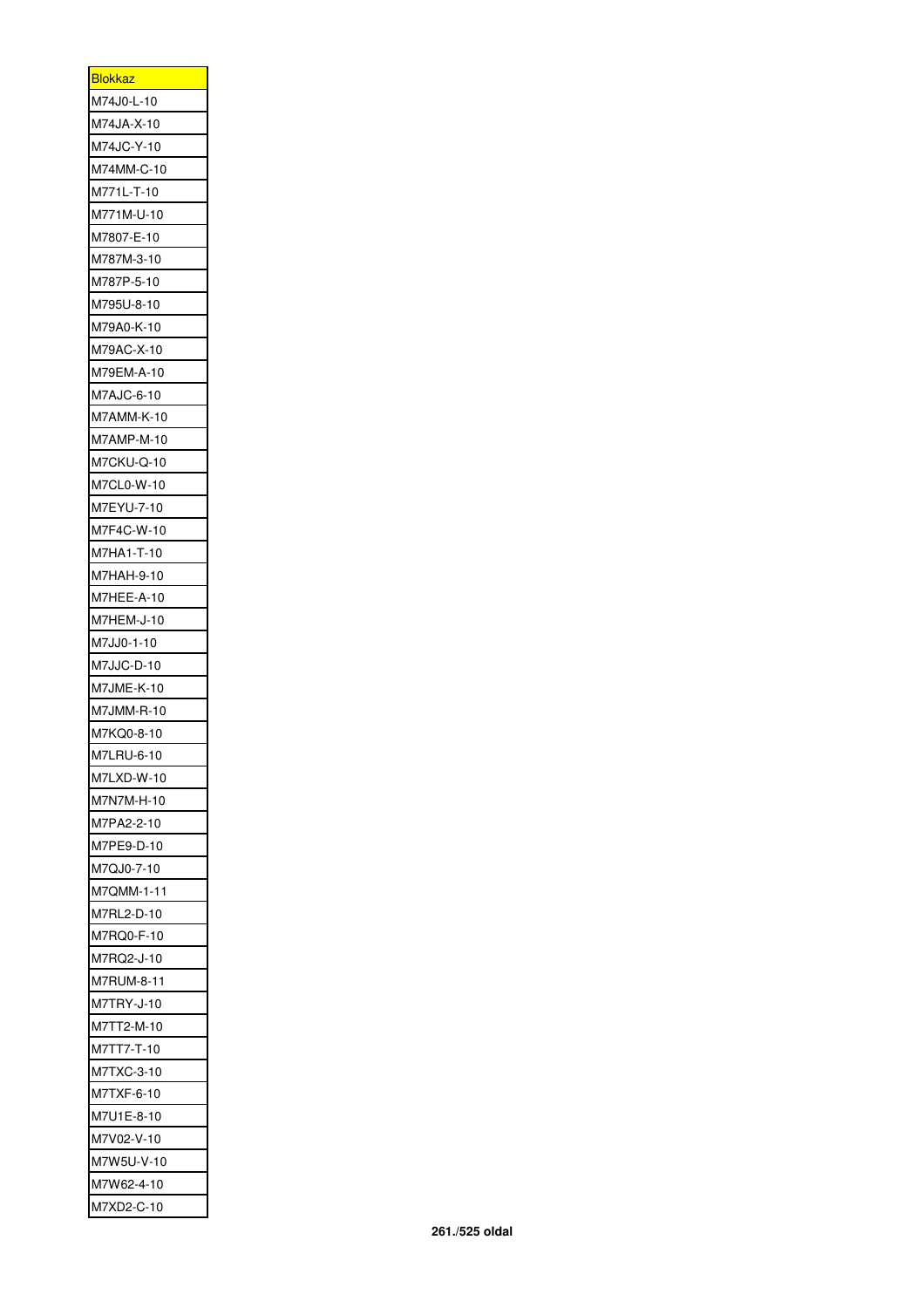| <b>Blokkaz</b> |
|----------------|
| M7XJ0-E-10     |
| M7XJH-X-10     |
| M7XMM-6-10     |
| M7YL0-J-10     |
| M7YQD-3-10     |
| M7YQH-6-10     |
| M7YUM-E-10     |
| M80X0-W-10     |
| M80XH-E-10     |
| M811M-N-10     |
| M827J-T-10     |
| M827M-W-10     |
| M83A0-D-10     |
| M83AD-T-10     |
| M83EM-5-10     |
| M83EP-7-10     |
| M84JD-2-10     |
| M84JH-5-10     |
| M84MM-D-10     |
| M84MP-F-10     |
| M85UP-P-10     |
| M86RU-T-10     |
| M86XC-H-10     |
| M86XD-J-10     |
| M8840-C-10     |
| M884F-U-10     |
| M887J-1-10     |
| M8962-J-10     |
| M8967-P-10     |
| M89A0-L-10     |
| M89AA-X-10     |
| M89AD-1-10     |
| M8AD7-X-10     |
| M8AJ0-U-10     |
| M8CQC-F-10     |
| M8DX0-A-10     |
| M8E1M-3-10     |
| M8F07-N-10     |
| M8F40-K-10     |
| M8F4D-Y-10     |
| M8F7M-A-10     |
| M8H61-P-10     |
| M8H62-Q-10     |
| M8H6C-2-10     |
| M8HA0-T-10     |
| M8HAH-A-10     |
| M8HEM-K-10     |
| M8JD7-5-10     |
| M8JHL-M-10     |
| M8JJ0-2-10     |
|                |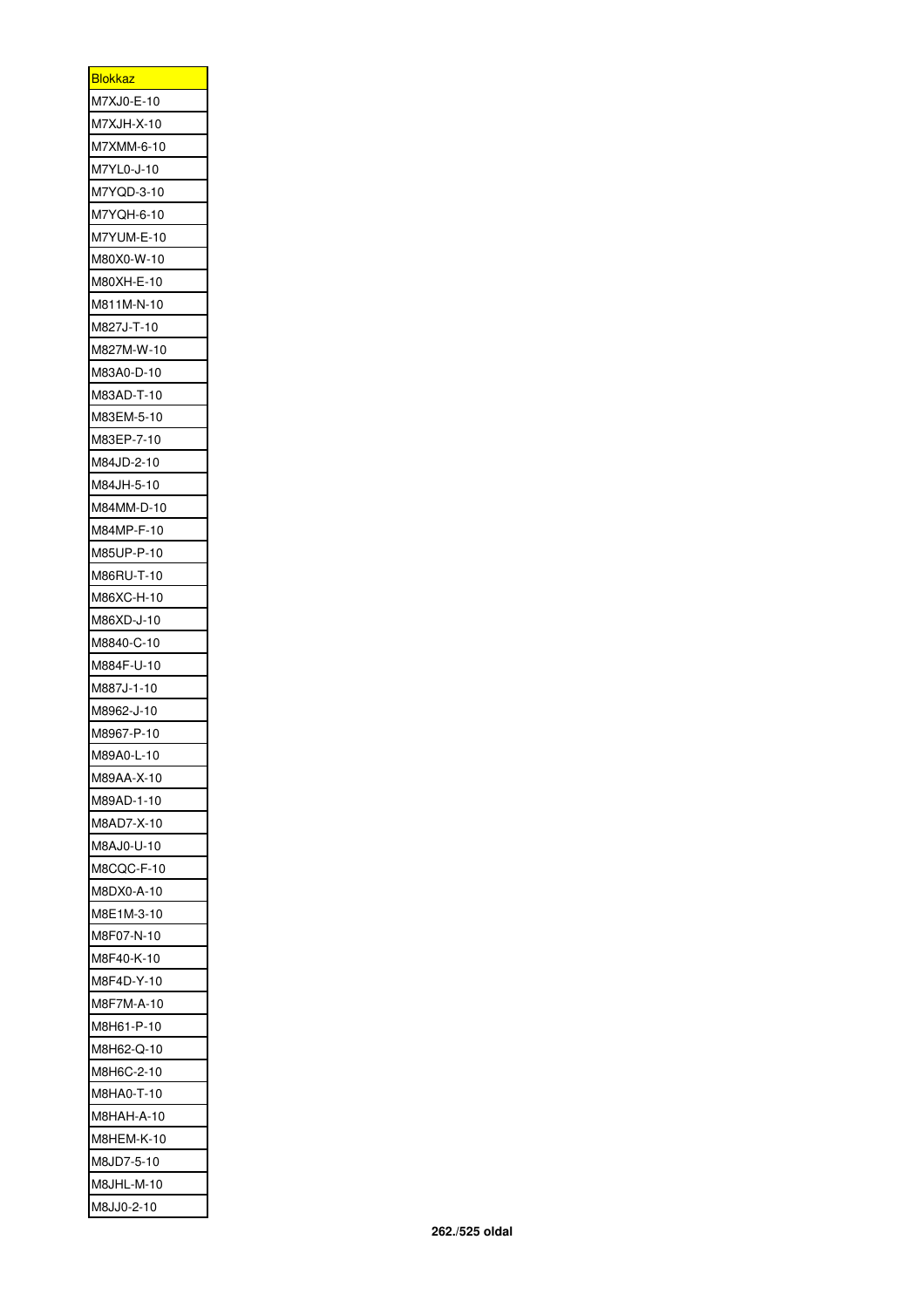| <b>Blokkaz</b> |
|----------------|
| M8JJH-K-10     |
| M8JME-L-10     |
| M8KQ0-9-10     |
| M8KQD-P-10     |
| M8KUE-U-10     |
| M8KUM-2-10     |
| M8LRU-7-10     |
| M8LX0-J-10     |
| M8M1J-6-10     |
| M8N07-V-10     |
| M8N40-R-10     |
| M8N4D-6-10     |
| M8P5U-P-10     |
| M8PA0-1-10     |
| M8PAA-C-10     |
| M8PAD-E-10     |
| M8PEE-L-11     |
| M8PEJ-N-10     |
| M8QD1-5-10     |
| M8QD7-C-10     |
| M8QJ0-8-10     |
| M8QMJ-W-10     |
| M8QMM-1-10     |
| M8RQ0-H-10     |
| M8RQ1-J-10     |
| M8RUL-7-10     |
| M8TT7-U-10     |
| M8TX0-Q-10     |
| M8U1M-H-10     |
| M8V7M-Q-10     |
| M8WA0-7-10     |
| M8WAD-M-10     |
| M8WEJ-V-10     |
| M8XD0-A-10     |
| M8XJ0-F-10     |
| M8XJA-T-10     |
| M8XML-6-10     |
| M8YPP-D-10     |
| M8YQ0-P-10     |
| M8YUE-8-10     |
| M911M-P-10     |
| M91YU-V-10     |
| M93EM-6-10     |
| M95KU-L-10     |
| M95UL-M-10     |
| M96RU-U-10     |
| M96RY-Y-10     |
| M971P-Y-10     |
| M9801-9-10     |
| M9841-E-10     |
|                |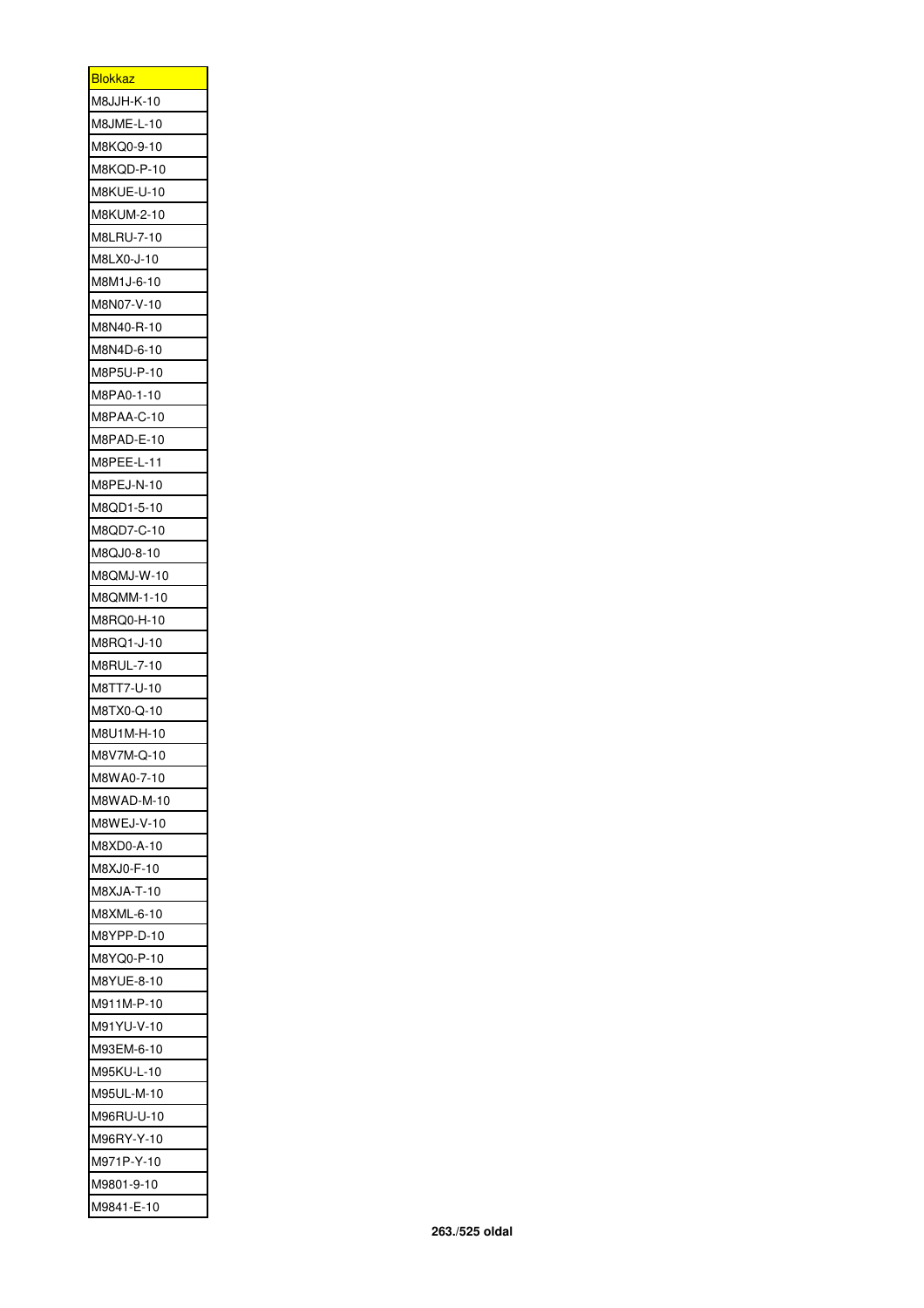| <u>Blokkaz</u> |
|----------------|
| M984H-W-10     |
| M99AC-1-10     |
| M99AF-4-10     |
| M99E9-2-10     |
| M99EM-D-10     |
| M9AJA-7-10     |
| M9AJH-D-10     |
| M9AMM-M-10     |
| M9CKU-T-10     |
| M9CL0-Y-10     |
| M9CQA-F-10     |
| M9CUM-V-10     |
| M9DRU-2-10     |
| M9DXC-Q-10     |
| M9DXF-U-10     |
| M9E1M-4-10     |
| M9F4A-X-10     |
| M9F79-1-10     |
| M9F7M-C-10     |
|                |
| M9H61-Q-10     |
| M9HA1-V-10     |
| M9HAF-A-10     |
| M9HEE-E-11     |
| M9HEJ-H-10     |
| M9HEM-L-10     |
| M9JMA-K-11     |
| M9JMM-U-10     |
| M9KKU-1-10     |
| M9KL1-7-10     |
| M9KQF-T-10     |
| M9LX2-M-10     |
| M9M1M-A-10     |
| M9MYU-H-10     |
| M9N7A-8-10     |
| M9PAC-E-10     |
| M9PEA-H-10     |
| M9PEM-T-10     |
| M9QCY-4-10     |
| M9QJF-R-10     |
| M9QMM-2-10     |
| M9RL0-D-10     |
| M9RUL-8-10     |
| M9RUM-9-10     |
| M9U1E-A-10     |
| M9U1L-H-10     |
| M9U1M-J-10     |
| M9V01-W-10     |
| M9WAF-Q-10     |
| M9WEJ-W-10     |
| M9WEL-Y-10     |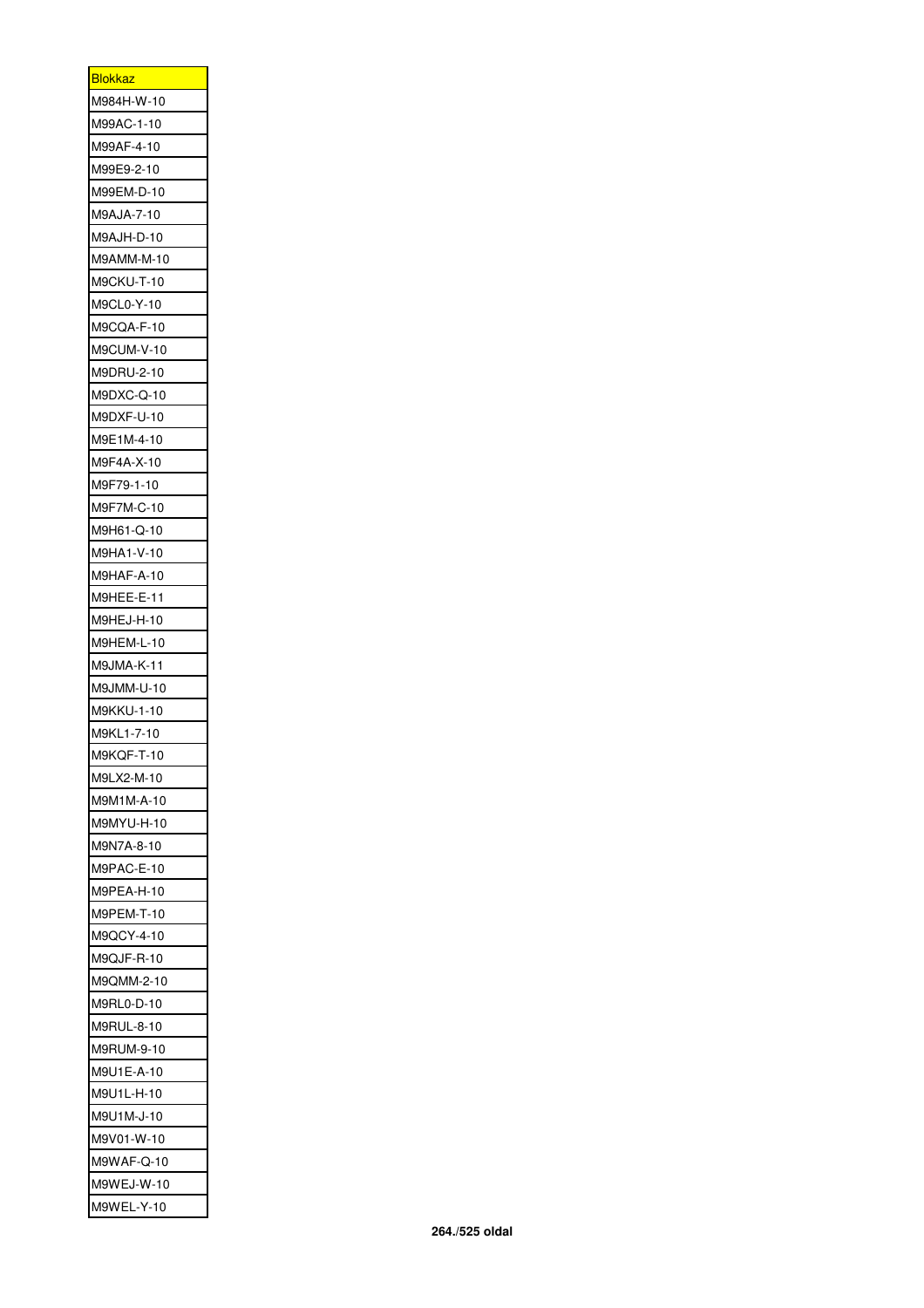| <u>Blokkaz</u>    |
|-------------------|
| M9XCU-6-10        |
| M9XCY-A-10        |
| M9XML-7-10        |
| M9YQC-4-10        |
| M9YQF-7-10        |
| MA24C-L-10        |
| MA3AA-T-10        |
| MA3EE-1-10        |
| MA5UA-D-10        |
| MA71E-Q-10        |
| MA84H-X-10        |
| MA87E-Y-10        |
| MAAJH-E-10        |
| MACQF-M-10        |
| MACQH-N-10        |
| MADT0-8-10        |
|                   |
| MADWP-3-10        |
| MAE1E-X-10        |
| MAEYY-F-10        |
| MAF7J-9-10        |
| MAHAH-D-10        |
| MAHEE-E-10        |
| MAJJC-H-10        |
| MAJMM-V-10        |
| MAKQF-U-10        |
| MAKUL-3-10        |
| MAPA1-4-10        |
| MAPEM-U-10        |
| MAQCY-5-10        |
| MAQMM-3-10        |
| MAQMP-5-10        |
| MARUA-1-10        |
| MARUE-4-10        |
| MARUL-9-10        |
| MARUM-A-10        |
| MAU1P-M-10        |
| MAV7M-T-10        |
| MAV7P-V-10        |
| MAW5Y-4-10        |
| MAWAC-N-10        |
| <b>MAWEP-4-10</b> |
| MAXMP-C-10        |
| MAYU6-3-10        |
| MAYUP-L-10        |
| MC0RW-R-10        |
| MC0RY-U-10        |
| MC0XC-D-10        |
| MC11P-U-10        |
| MC11Q-V-10        |
| MC201-5-10        |
|                   |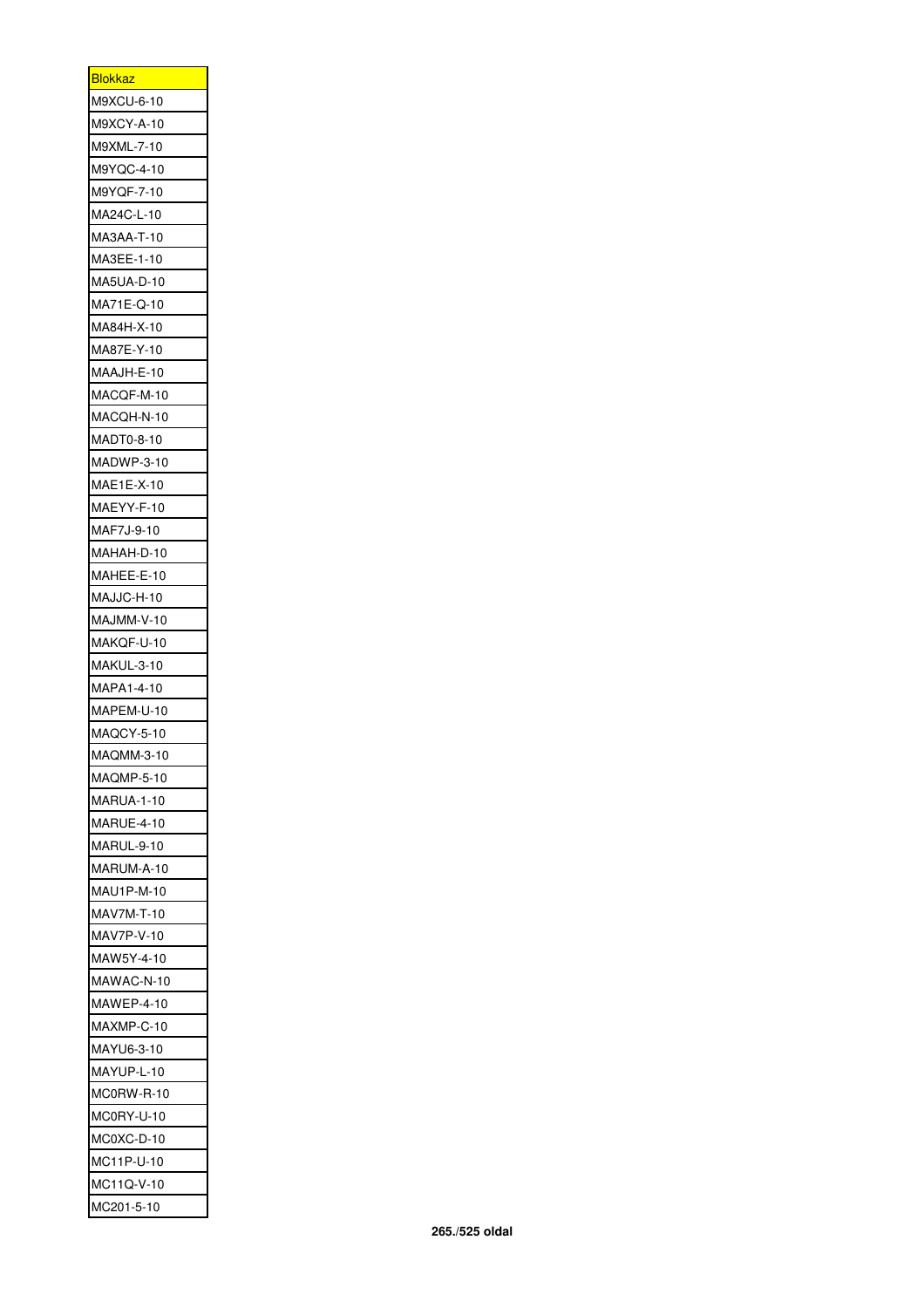| <b>Blokkaz</b>           |
|--------------------------|
| MC24F-Q-10               |
| MC27P-3-10               |
| MC35W-8-10               |
| MC35Y-A-10               |
| MC3EQ-C-10               |
| MC4JF-7-10               |
| MC4ML-F-10               |
| MC4MP-K-10               |
| MC5KY-T-10               |
| MC5UE-J-10               |
| MC5UL-P-10               |
| MC5UP-T-10               |
| MC6XF-P-10               |
| MC71P-2-10               |
|                          |
| MC87L-6-10<br>MC87P-9-10 |
|                          |
| MC9AE-5-10               |
| MC9E6-1-10               |
| MC9EL-E-10               |
| MC9EP-J-10               |
| MCAJA-9-10               |
| MCAME-H-10               |
| MCAMP-R-10               |
| MCCKY-1-10               |
| MCCQA-J-10               |
| MCCUE-Q-10               |
| MCCUP-1-10               |
| MCDRY-8-10               |
| MCDXF-W-10               |
| MCE1E-Y-10               |
| MCHEE-F-10               |
| MCKQF-V-10               |
| MCKUE-X-10               |
| MCKUL-4-10               |
| MCLRY-F-10               |
| MCM1E-6-10               |
| MCMYU-K-10               |
| MCN01-R-10               |
| MCN7E-E-10               |
| MCPAC-H-10               |
| MCPE6-E-10               |
| MCPEL-U-10               |
| MCPEP-Y-11               |
| MCQCU-2-10               |
| MCQME-W-10               |
| MCQML-3-10               |
|                          |
| MCRQC-Y-10               |
| <b>MCRQF</b><br>-3-10    |
| <b>MCRUE-5-10</b>        |
| MCRUL-A-10               |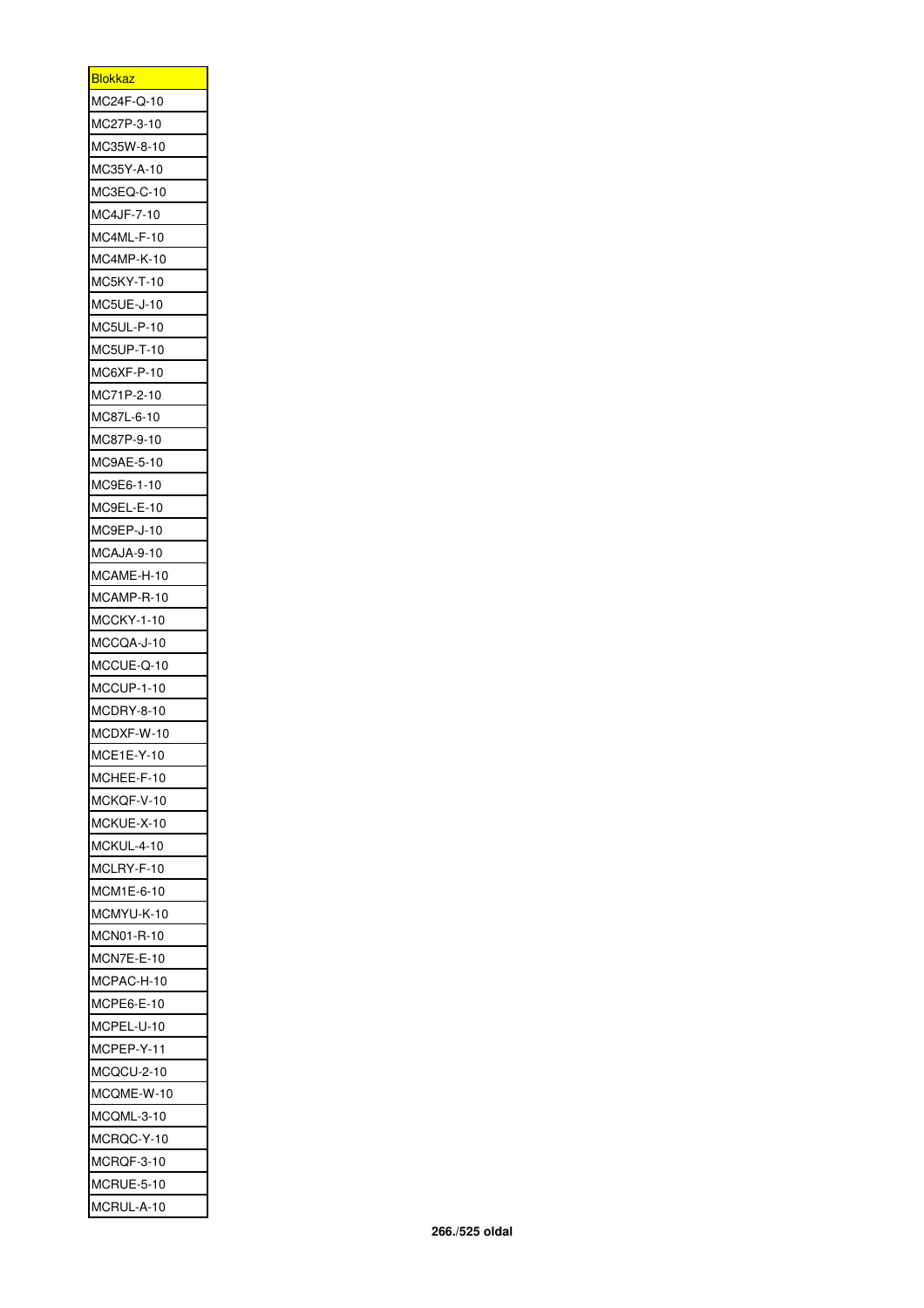| <b>Blokkaz</b>    |
|-------------------|
| MCTX1-V-10        |
| MCV7L-T-10        |
| MCW5U-1-10        |
| MCWEE-V-10        |
| <b>MCWEP-5-10</b> |
| MCXCU-8-10        |
| MCXD1-F-10        |
| MCXJ1-L-10        |
| MCXMP-D-10        |
| MCYQ1-U-10        |
| MCYUE-C-10        |
| MD0T1-X-10        |
| MD11E-L-10        |
| MD35U-7-10        |
| MD360-D-10        |
| MD3EE-3-10        |
| MD4CU-F-10        |
| <b>MD4ME-A-10</b> |
| MD5KU-P-10        |
| MD7YU-6-10        |
|                   |
| MD7YY-A-10        |
| MD87E-2-10        |
| MD87J-5-10        |
| MD9AC-4-10        |
| MD9EE-9-10        |
| MD9EJ-D-10        |
| MDACU-N-10        |
| MDAME-J-10        |
| MDAMJ-M-10        |
| MDCKU-W-10        |
| MDCUE-R-10        |
| MDE1J-4-10        |
| MDHEL-N-10        |
| MDJJF-N-10        |
| MDKQA-R-10        |
| MDKQC-T-10        |
| MDKUL-5-10        |
| MDLXA-1-10        |
| MDLXC-2-10        |
| MDLXF-5-10        |
| MDN00-R-10        |
| MDN41-X-10        |
| MDP5Y-Y-10        |
| MDQJF-V-10        |
| MDTWL-F-10        |
| MDU1J-J-10        |
| MDV3L-P-10        |
| MDV7L-U-10        |
| MDW60-7-10        |
| MDXCY-E-10        |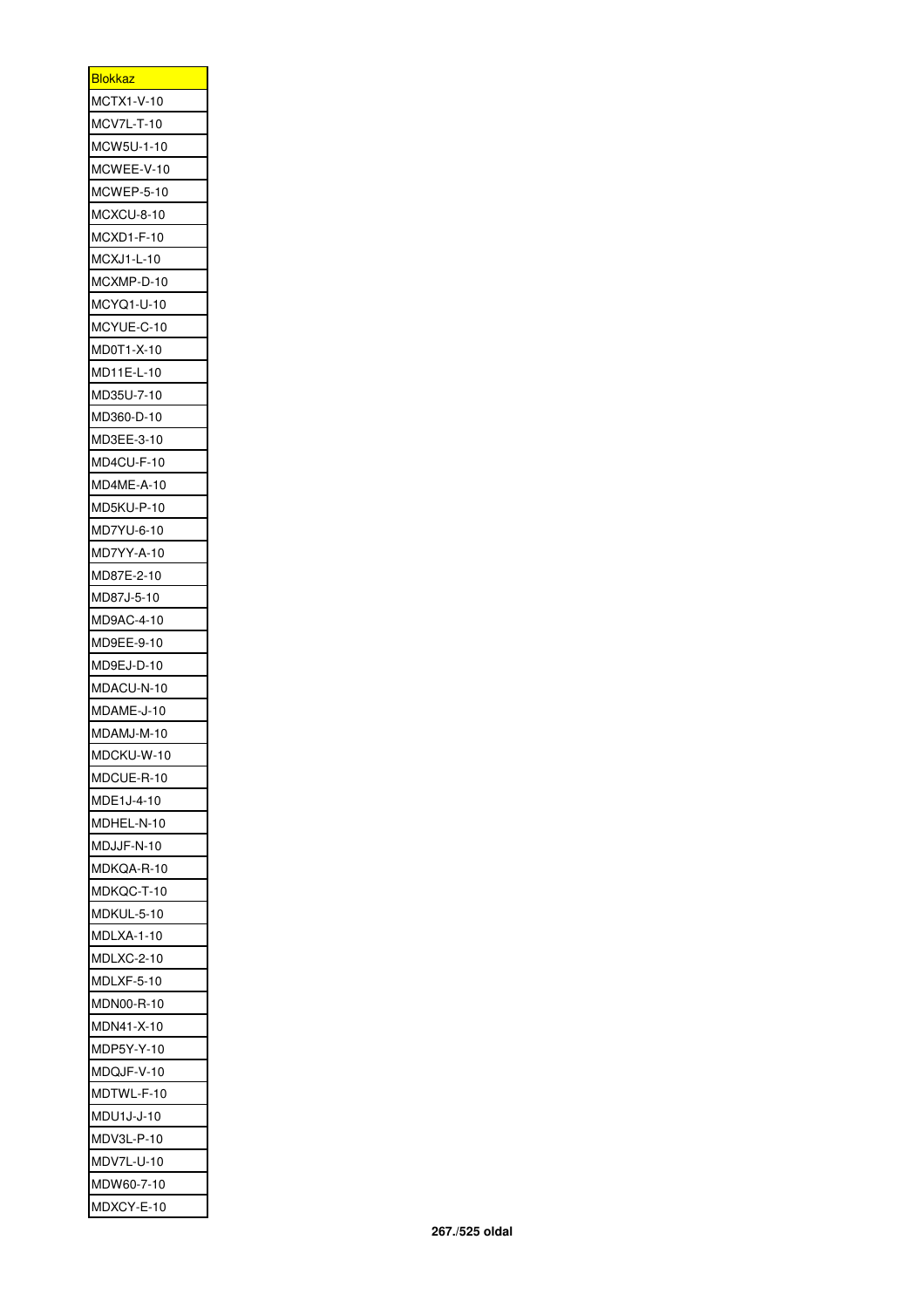| <b>Blokkaz</b>    |
|-------------------|
| <b>MDXJF-3-10</b> |
| MDYKY-N-10        |
| MDYQA-6-10        |
| MDYQF-A-10        |
| ME24F-T-10        |
| ME3AA-W-10        |
| ME3AF-2-10        |
| ME3EJ-7-10        |
| ME4HP-H-10        |
| ME4JA-5-10        |
| ME4JF-9-10        |
| <b>ME4MJ-F-10</b> |
| <b>ME5QF-J-10</b> |
| ME7YY-C-10        |
| ME99L-C-10        |
| ME9AF-8-10        |
| MEAJE-F-10        |
| MECL8-D-10        |
| MECPP-X-10        |
| MECQC-M-10        |
| MECUJ-W-10        |
| MEDXA-U-10        |
| MEF4F-7-10        |
| MEJJC-L-10        |
| MEJMJ-V-10        |
| MEKUJ-4-10        |
| MELXC-3-10        |
| MEN4F-E-10        |
| MEPEJ-U-10        |
| MEPEP-1-10        |
| MEQJC-T-10        |
| MEQJF-W-10        |
| MEQMP-8-10        |
| MERUJ-A-10        |
| MEV7E-P-10        |
| <b>MEV7J-T-10</b> |
|                   |
| MEWEJ-2-10        |
| MEXJC-1-10        |
| MEXMJ-9-10        |
| MEYPL-F-10        |
| YPP-K-10<br>ME    |
| MEYUJ-J-10        |
| MF0WL-P-10        |
| MF24A-P-10        |
| MF27E-W-10        |
| 3AA-X-10<br>МF    |
| MF4HL-E-10        |
| MF5PL-N-10        |
| MF5QA-E-10        |
| MF6RE-L-10        |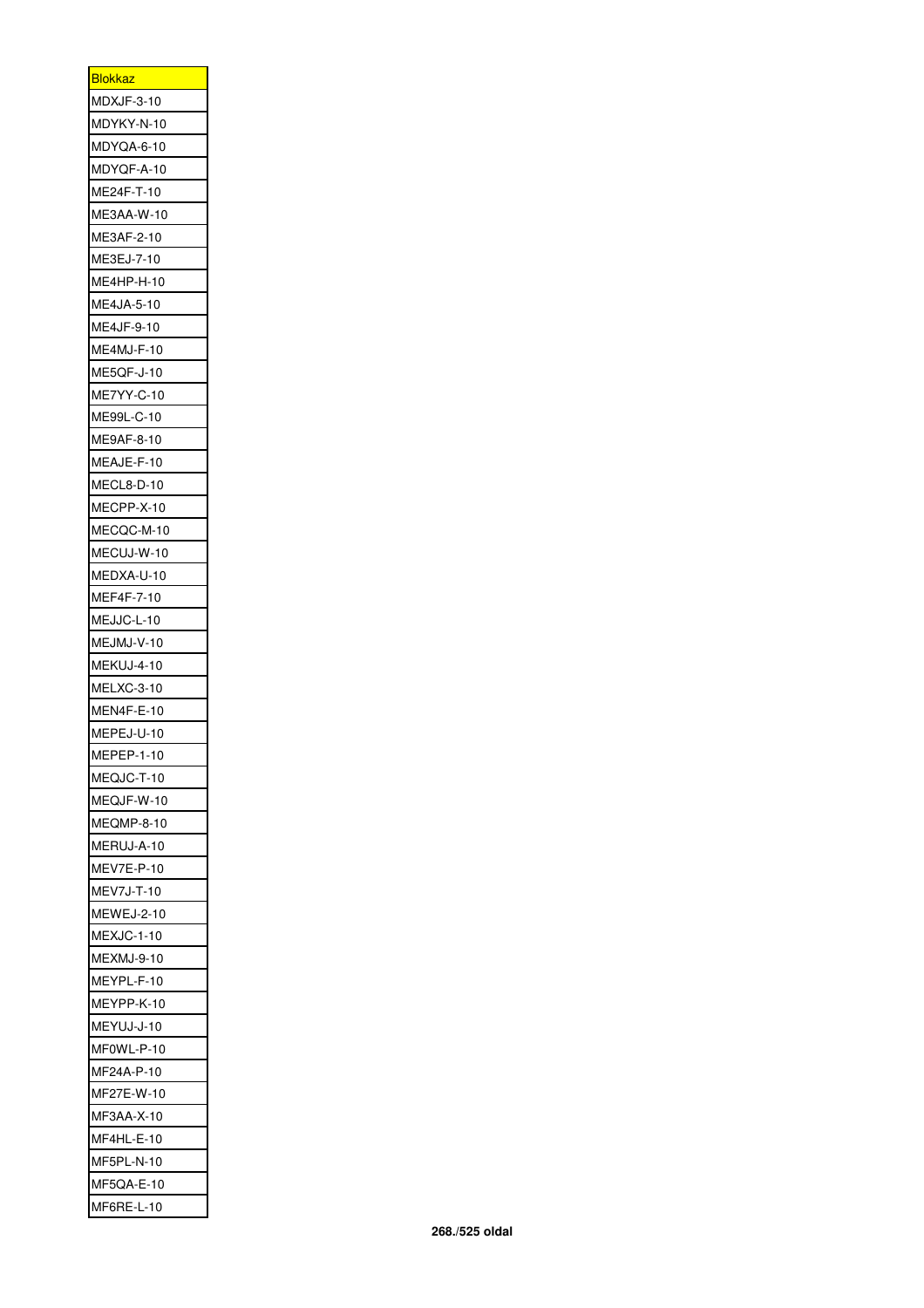| <b>Blokkaz</b>    |
|-------------------|
| MF6WL-W-10        |
| MF6XA-N-10        |
| MF84C-X-10        |
| MF87E-4-10        |
| MF9EE-C-10        |
| MFAHP-Q-10        |
| MFAJ1-3-10        |
| MFAJA-D-10        |
| MFAME-L-10        |
| MFCPL-V-10        |
| MFCQC-N-10        |
| MFDWL-4-10        |
| MFDXC-W-10        |
| MFEYY-L-10        |
| MFF3P-F-10        |
| MFF4D-6-10        |
| MFH9L-L-10        |
| MFJCY-3-10        |
| <b>MFLX1-R-10</b> |
| MFPAV-4-10        |
| MFTRU-M-10        |
| MFTWL-J-10        |
| MFUYY-1-10        |
| MFW5Y-8-10        |
| MFXCU-C-10        |
| MFXJ9-Y-10        |
| MFYQ9-7-10        |
| MH0X2-7-10        |
| MH5Q2-6-10        |
| MH6X2-E-10        |
| MH842-N-10        |
| MH849-W-10        |
| MH9A2-W-10        |
| MH9A6-2-10        |
| MH9EL-K-10        |
| MHAJ2-5-10        |
| MHAML-T-10        |
| MHCL1-7-10        |
| MHCQ2-D-10        |
| MHDX2-M-10        |
| MHF42-V-10        |
| MHHA1-3-10        |
| MHHA2-4-10        |
| MHHA9-C-10        |
| MHJCY-4-10        |
| MHJJ2-C-10        |
| MHKQ2-L-10        |
| MHLX2-U-10        |
| MHN41-2-10        |
| MHN42-3-10        |
|                   |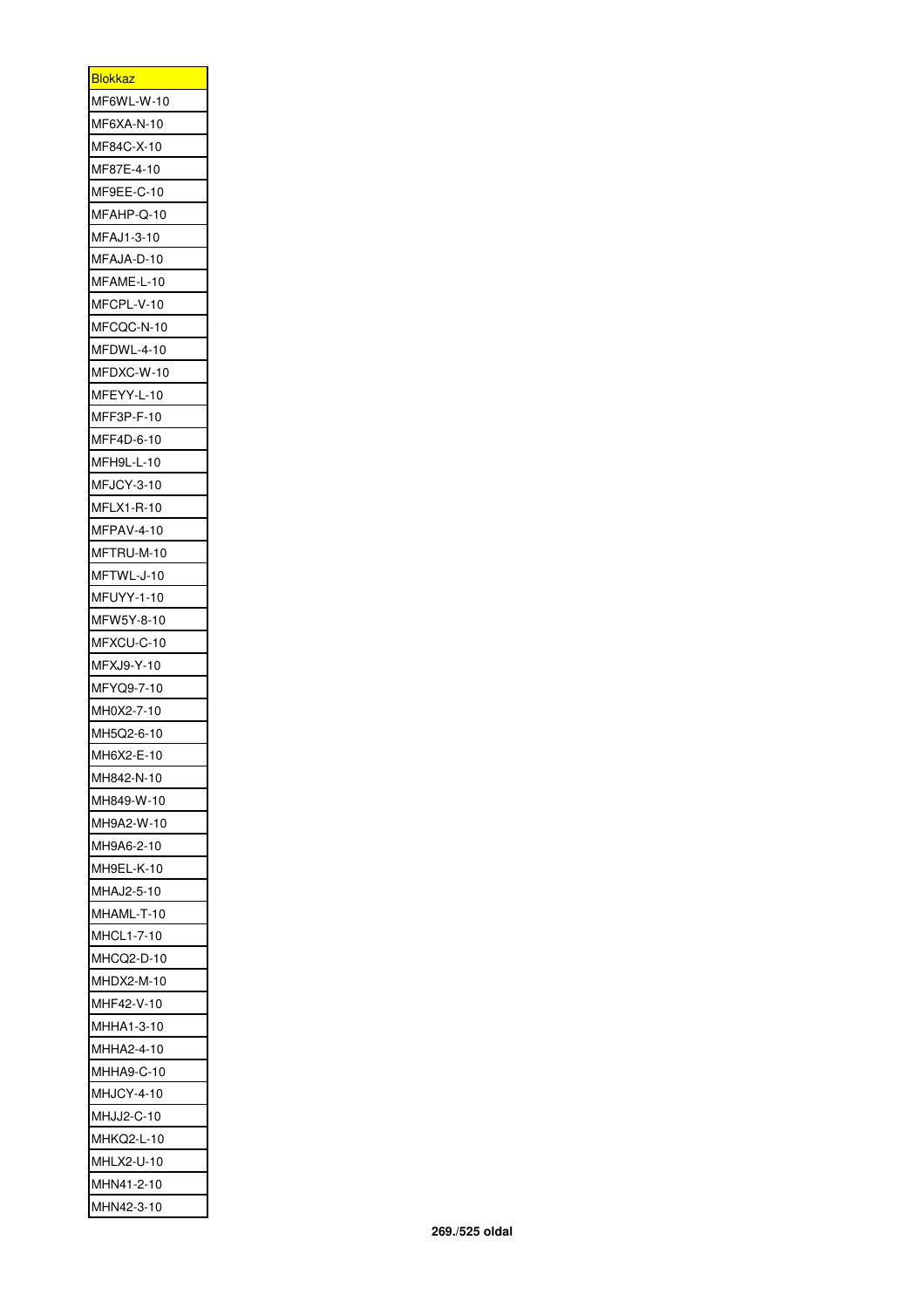| <b>Blokkaz</b>    |
|-------------------|
| MHN7J-N-10        |
| MHPA2-A-10        |
| MHQJ2-K-10        |
| MHTX2-2-10        |
| MHV42-9-10        |
| MHYKY-R-10        |
| MJ0X9-H-10        |
| MJ3A2-Q-10        |
| MJ5Q2-7-10        |
| MJ5Q9-F-10        |
| MJ6RV-4-10        |
| MJ6RY-7-10        |
| MJ7YV-C-10        |
| MJ849-X-10        |
| MJ9A9-6-10        |
| MJ9EJ-J-10        |
| MJAHV-Y-10        |
| MJAJ1-5-10        |
| MJAJ2-6-10        |
| <b>MJCKV-3-10</b> |
| MJDRY-E-10        |
| MJJJ2-D-10        |
| MJJMJ-Y-10        |
| <b>MJKUJ-7-10</b> |
| MJN42-4-10        |
|                   |
| MJN7J-P-10        |
| MJP9V-5-10        |
| MJRQF-8-10        |
| MJTX2-3-10        |
| MJWA2-K-10        |
| MJWAF-Y-10        |
| MJXJF-7-10        |
| MJYQ9-9-10        |
| MJYQF-F-10        |
| MK11J-V-10        |
| MK24F-X-10        |
| MK3A9-1-10        |
| MK4J2-1-10        |
| MKAJ2-7-10        |
| MKDX2-P-10        |
| MKF42-X-10        |
| MKKQ2-N-10        |
| MKKQF-3-10        |
| MKLX2-W-10        |
| MKN4F-K-10        |
| <b>MKN7L-T-10</b> |
| MKPA2-D-10        |
| MKV4F-R-10        |
| MKXD1-N-10        |
| MKYQ2-3-10        |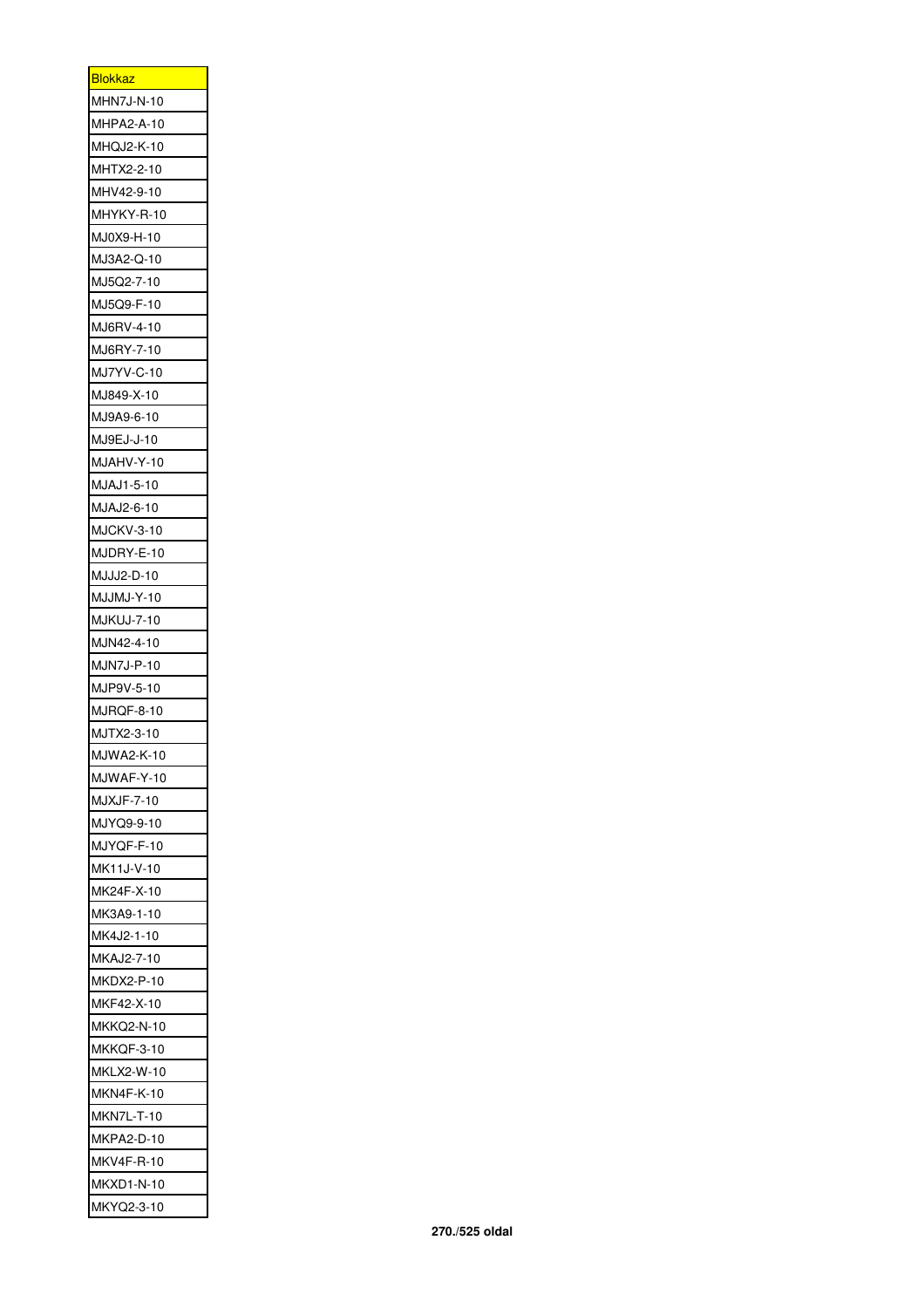| <b>Blokkaz</b> |
|----------------|
| ML0X2-A-10     |
| ML241-J-10     |
| ML242-K-10     |
| ML3EL-F-10     |
| ML5PP-W-10     |
| ML6WP-5-10     |
| ML6X2-J-10     |
| ML83P-D-10     |
| ML842-R-10     |
| ML99P-M-10     |
| MLACV-W-10     |
| MLAHP-V-10     |
| MLCPP-4-10     |
| MLDWP-C-10     |
|                |
| MLF3P-L-10     |
| MLH9P-U-10     |
| MLKPP-A-10     |
| MLLWP-K-10     |
| MLMYY-X-10     |
| MLN3P-T-10     |
| MLN4F-L-10     |
| MLP5V-3-10     |
| MLP9P-2-10     |
| MLQHP-9-10     |
| MLRPP-J-10     |
| MLTWP-R-10     |
| MLV3P-1-10     |
| MLW9P-8-10     |
| MLXHN-F-10     |
| MLXHP-H-10     |
| MLYPN-P-10     |
| MLYPP-Q-10     |
| MM0WN-X-10     |
| MM11J-X-10     |
| MM23N-6-10     |
| MM27J-6-10     |
| MM39N-E-10     |
| MM39P-F-10     |
| MM4HN-N-10     |
| MM5PN-W-10     |
| MM5PP-X-10     |
| MM5UJ-W-10     |
|                |
| MM6WN-5-10     |
| MM6WP-6-10     |
| MM71J-5-10     |
| MM83N-D-10     |
| MM83P-E-10     |
| MMAHN-V-10     |
| MMCPN-4-10     |
| MMDWN-C-10     |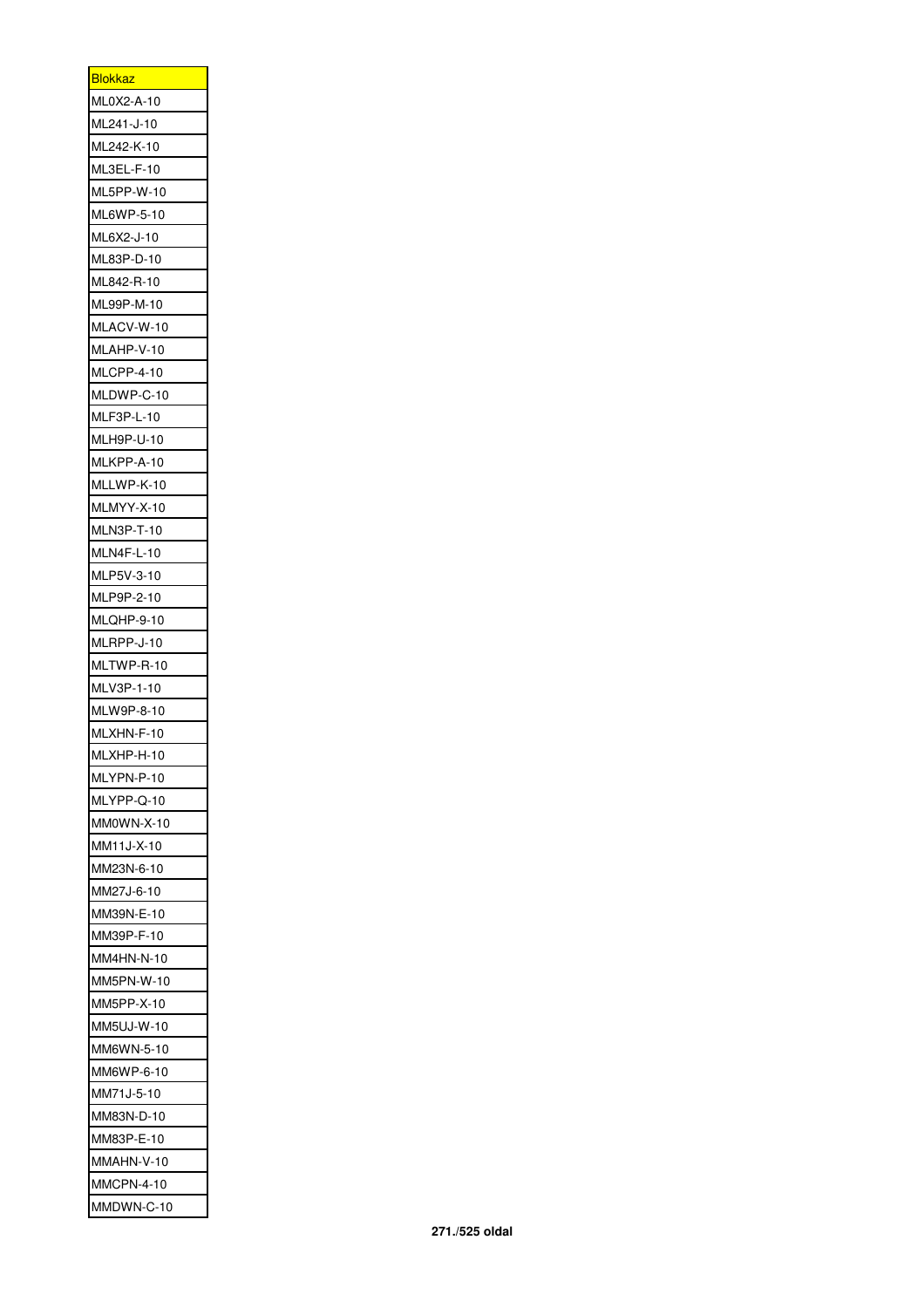| <b>Blokkaz</b> |
|----------------|
| MMDWP-D-10     |
| MMF3N-L-10     |
| MMF3P-M-10     |
| MMH9N-U-10     |
| MMLWN-K-10     |
| MMV3P-2-10     |
| MMW9N-8-10     |
| MMXHP-J-10     |
| MMYPN-Q-10     |
| MN23N-7-10     |
| MN39P-H-10     |
| MN4HN-P-10     |
| MN6WN-6-10     |
| MN83N-E-10     |
| MN99N-N-10     |
| MNCPN-5-10     |
| MNDWN-D-10     |
|                |
| MNH9N-V-10     |
| MNJHN-4-10     |
| MNKQ1-Q-10     |
| MNKQF-6-10     |
| MNLWN-L-10     |
| MNYPN-R-10     |
| MPF3V-V-10     |
| MPN42-9-10     |
| MQ0WN-2-10     |
| MR0WP-4-10     |
| MR39P-L-10     |
| MR4HP-U-10     |
| MRN3N-X-10     |
| MRP9N-6-10     |
| MT39P-M-10     |
| MXTRY-8-10     |
| MXUYY-H-10     |
| MXXD2-3-10     |
| MXYKY-7-10     |
| MY0T2-K-10     |
| MY202-T-10     |
| MY362-2-10     |
| MY95Y-5-10     |
| N01XM-C-10     |
| N022P-K-10     |
| N022U-P-10     |
| N022W-R-10     |
| N034E-D-10     |
| N034M-L-10     |
| N038K-N-10     |
| N038T-W-10     |
| N0396-A-10     |
| N0398-D-10     |
|                |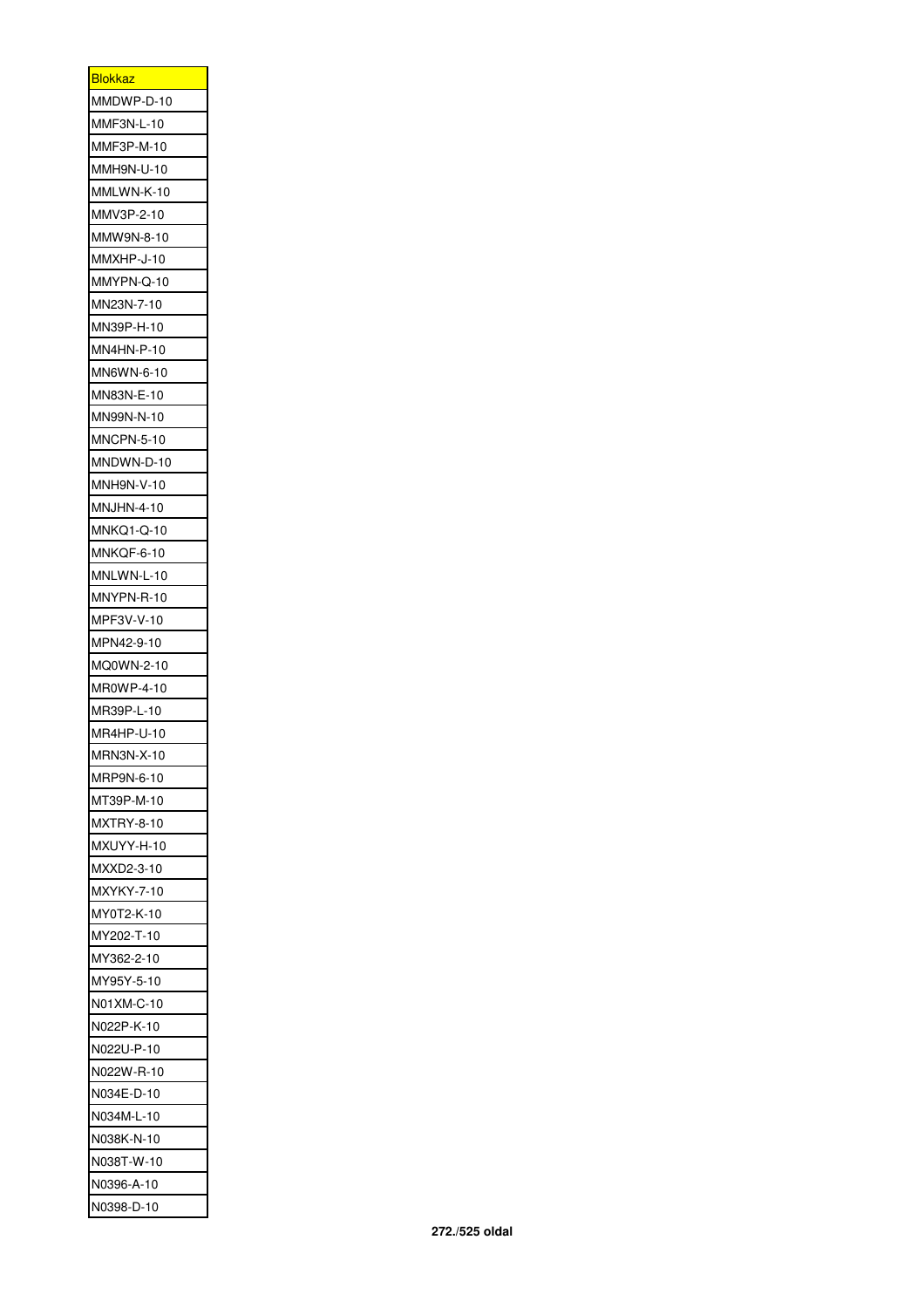| <b>Blokkaz</b> |
|----------------|
| N04AF-N-10     |
| N04AL-T-10     |
| N04AM-U-10     |
| N04FK-W-10     |
| N04FV-7-10     |
| N04FW-8-10     |
| N05JF-W-10     |
| N05JM-3-10     |
| N06Q8-X-10     |
| N06QM-A-10     |
| N06QR-F-10     |
| N06VU-N-10     |
| N06VV-P-10     |
| N07XL-J-10     |
| N07XM-K-10     |
| N082V-X-10     |
| N082W-Y-10     |
| N0838-C-10     |
| N0839-D-10     |
| N0948-E-10     |
| N094E-L-10     |
| N094M-T-10     |
| N098V-6-10     |
| N0AA9-P-10     |
| N0AAC-R-10     |
| N0AFK-4-10     |
| N0AFP-8-10     |
| N0AFV-E-10     |
| N0AH6-R-10     |
| N0CNK-C-10     |
| NOCNV-N-10     |
| N0CP6-1-10     |
| N0DQE-A-10     |
| N0DQM-J-10     |
| NODVT-U-10     |
| N0DVW-X-10     |
| N0EXC-H-10     |
| N0F2V-5-10     |
| N0F39-L-10     |
| N0H8W-E-10     |
| N0JAC-Y-10     |
| N0JH6-Y-10     |
| NOKJJ-D-10     |
| N0KNW-W-10     |
| N0KP6-7-10     |
| N0LQC-F-10     |
| NOLQM-Q-10     |
| N0LVV-4-10     |
| N0MXC-P-10     |
| N0MXF-T-10     |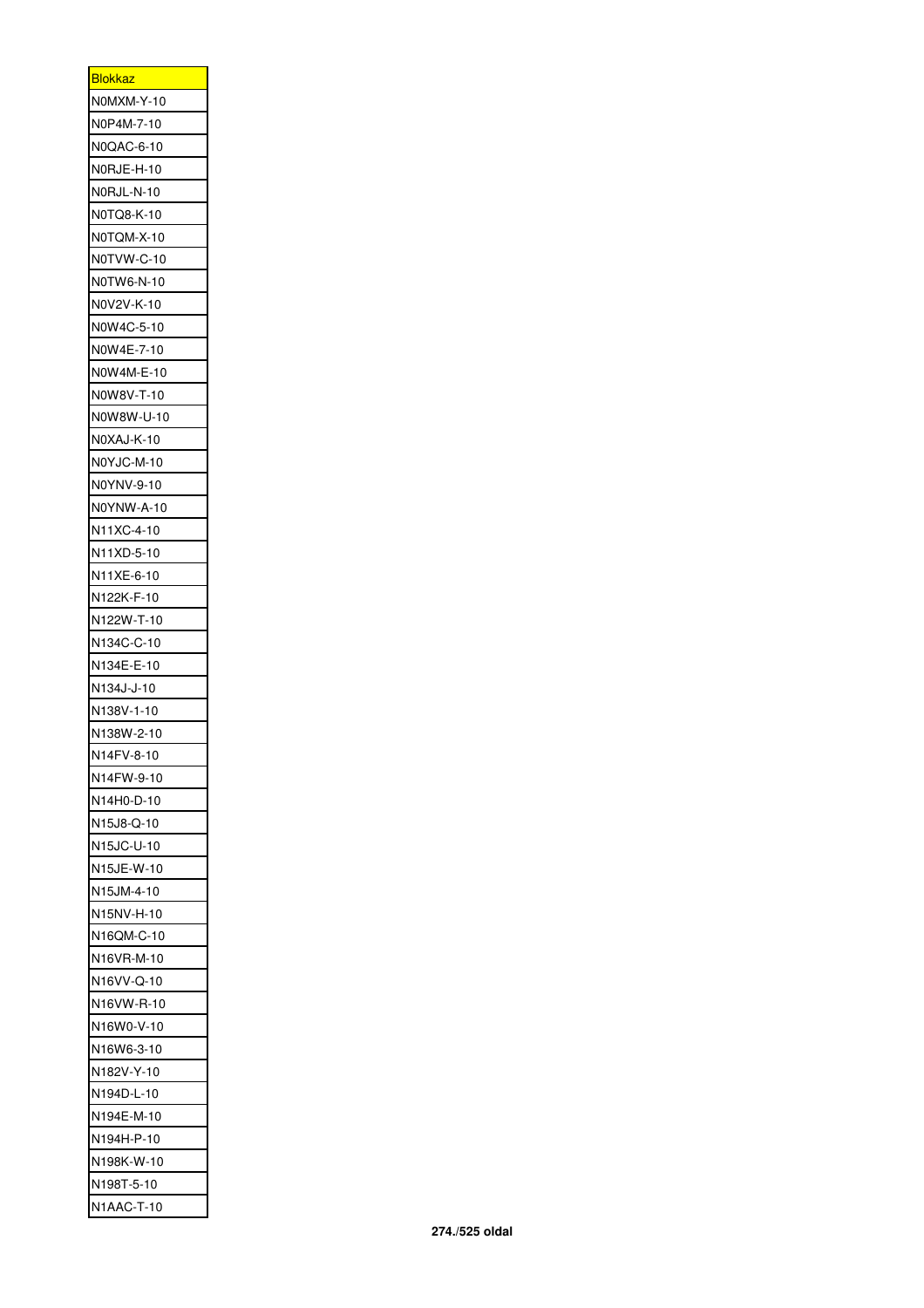| <u>Blokkaz</u> |
|----------------|
| N1AAM-3-10     |
| N1CNK-D-10     |
| N1CNT-M-10     |
| N1CNV-P-10     |
| N1CNW-Q-10     |
| N1DQD-A-10     |
| N1EXC-J-10     |
| N1EXE-L-10     |
| N1F2U-5-10     |
| N1F2V-6-10     |
| N1H4E-U-10     |
| N1H4M-2-10     |
| N1H8T-C-10     |
| N1JH6-1-10     |
| N1KJM-J-10     |
| N1LQH-M-10     |
|                |
| N1LQM-R-10     |
| N1LVV-5-10     |
| N1LW6-H-10     |
| N1N2V-D-10     |
| N1N2W-E-10     |
| N1P4C-Y-10     |
| N1QAC-7-10     |
| N1QFV-V-10     |
| N1RNV-4-10     |
| N1TQD-Q-10     |
| N1TVV-C-10     |
| N1TVW-D-10     |
| N1UXD-Y-10     |
| N1V2V-L-10     |
| N1V2W-M-10     |
| N1V30-Q-10     |
| N1W4M-F-10     |
| N1W90-Y-10     |
| N1XAC-E-10     |
| N1XAM-P-10     |
| N1XFV-3-10     |
| N1YNV-A-10     |
| N20QE-Y-10     |
| N20VK-8-10     |
| N21XC-5-10     |
| N21XM-E-10     |
| N222V-T-10     |
| N222W-U-10     |
| N2236-5-10     |
|                |
| N234E-F-10     |
| N234M-N-10     |
| N238V-2-10     |
| N2390-6-10     |
| N24AC-M-10     |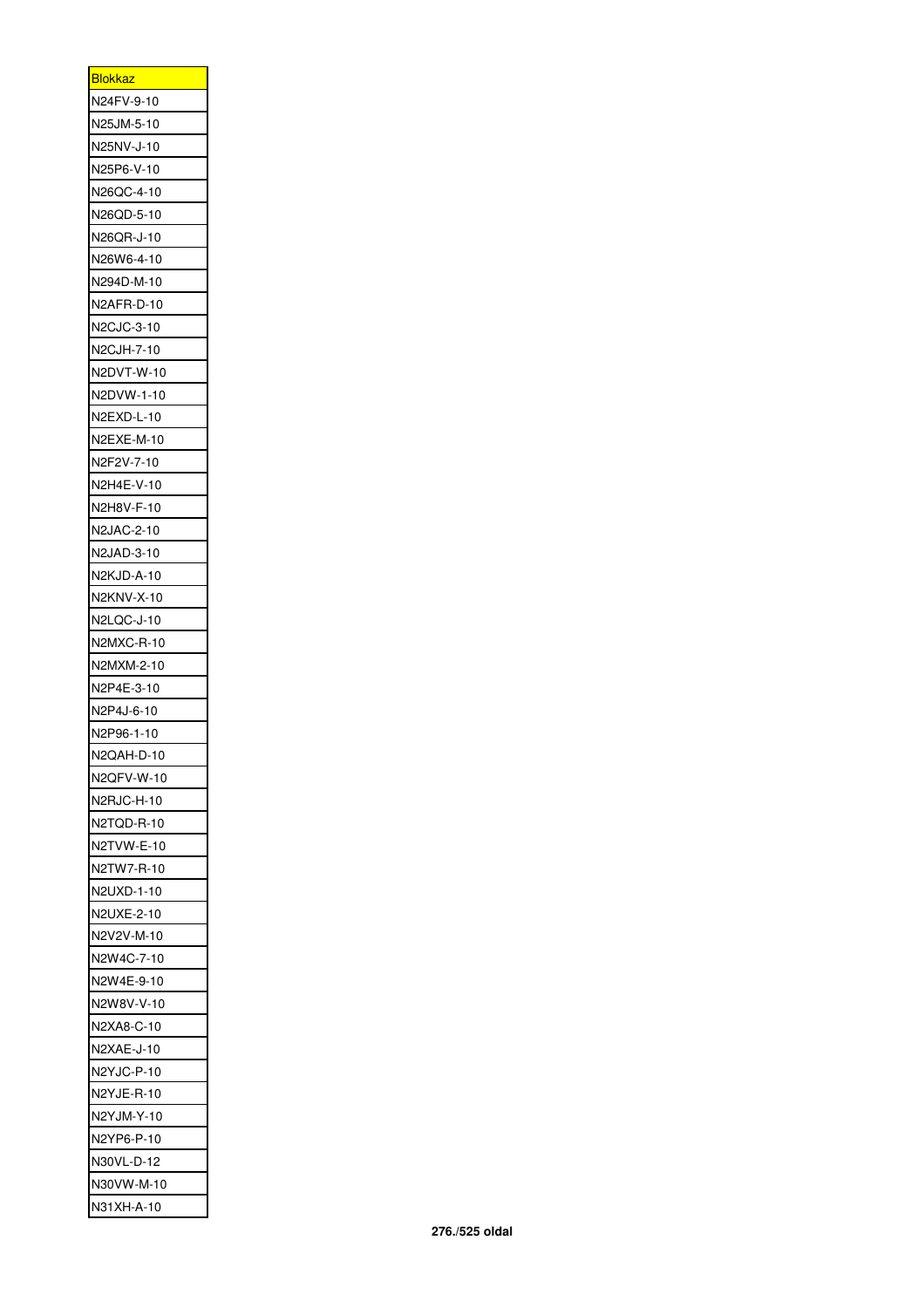| <u>Blokkaz</u> |
|----------------|
| N322T-R-10     |
| N322W-V-10     |
| N3348-A-10     |
| N34AC-N-10     |
| N34AD-P-10     |
| N34AE-Q-10     |
| N36QH-9-10     |
| N3837-E-10     |
| N394D-N-10     |
| N394M-W-10     |
| N398M-2-10     |
| N398V-9-10     |
| N3996-M-10     |
| N3AAC-V-10     |
| N3AAD-W-10     |
| N3AH6-V-10     |
| N3CJD-5-10     |
| N3CNL-K-12     |
| N3CNV-R-10     |
| N3CP6-4-10     |
| N3CP7-5-10     |
| N3DQC-C-10     |
| N3DVL-Q-10     |
| N3DVU-Y-10     |
| N3DW0-5-10     |
| N3DW7-D-10     |
| N3F2V-8-10     |
| N3F37-M-10     |
| N3F38-N-10     |
| N3H4C-U-10     |
| N3H4D-V-10     |
| N3JAC-3-10     |
|                |
| N3JH6-3-10     |
| N3KJD-C-10     |
| N3KJE-D-10     |
| N3KJH-F-10     |
| N3LQC-K-10     |
| N3LVW-8-10     |
| N3MXD-U-10     |
| N3N36-T-10     |
| N3P4C-2-10     |
| N3P4L-9-10     |
| N3QAC-9-10     |
| N3QAL-J-10     |
| N3QFN-Q-10     |
| N3RJH-N-10     |
| N3RJL-R-10     |
| N3TW0-K-10     |
| N3UWV-H-10     |
| N3UXD-2-10     |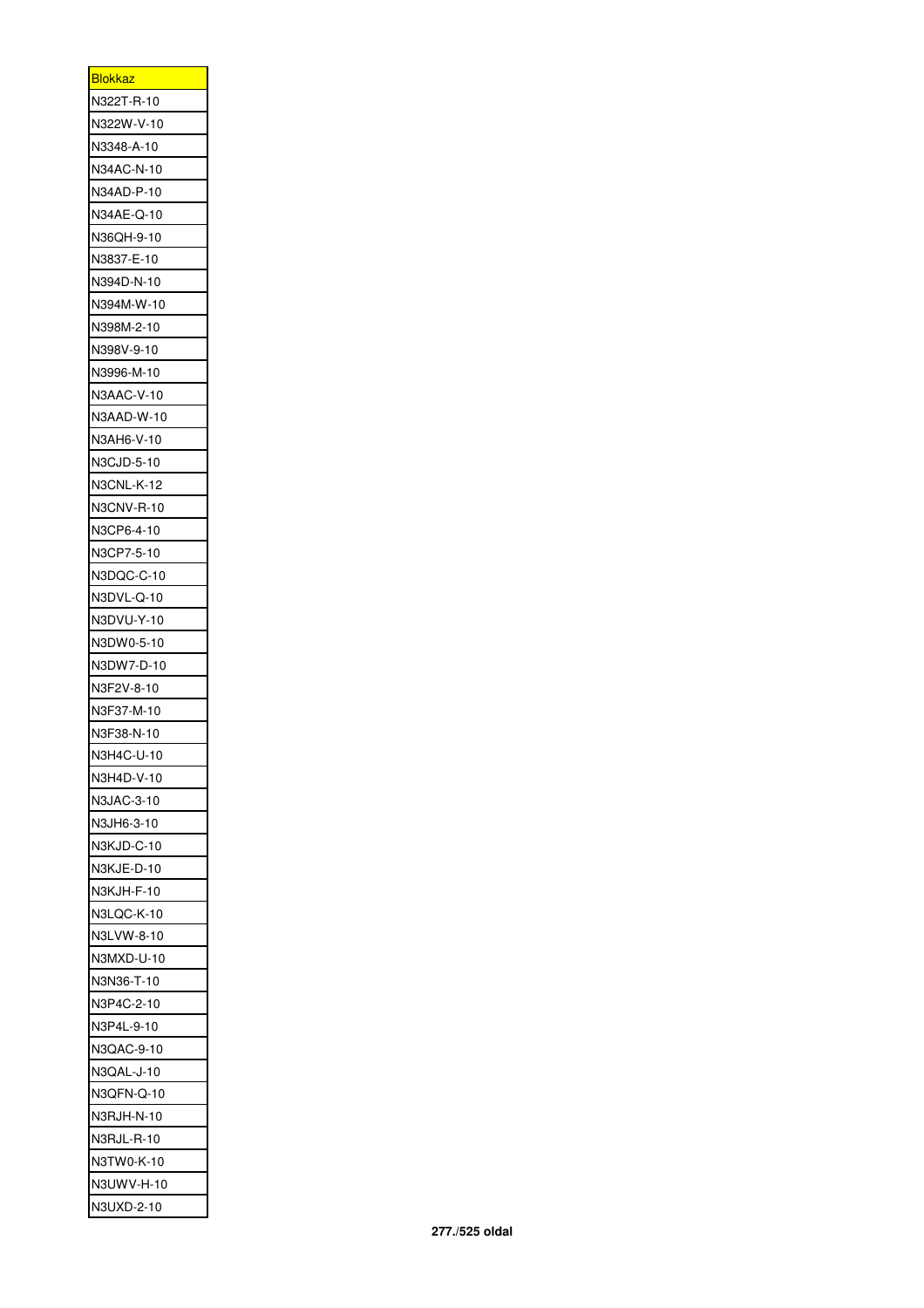| <u>Blokkaz</u>           |
|--------------------------|
| N3V37-2-10               |
| N3W48-5-10               |
| N3W4C-8-10               |
| N3W4D-9-10               |
| N3W4E-A-10               |
| N3W4H-D-10               |
| N3YJC-Q-10               |
| N3YNW-E-10               |
| N3YP6-Q-10               |
| N40QM-8-10               |
| N40W7-1-10               |
| N41XD-8-10               |
| N41XJ-D-10               |
| N422W-W-10               |
| N434C-F-10               |
| N44A8-L-10               |
| N44FN-5-10               |
| N45J8-U-10               |
| N45JD-Y-10               |
| N45JE-1-10               |
| N45NV-L-10               |
| N46QE-8-10               |
| N46QJ-C-10               |
| N46QL-E-10               |
| N46W6-6-10               |
| N47XD-F-10               |
| N482V-3-10               |
|                          |
| N498T-8-10<br>N4AA8-T-10 |
|                          |
| N4AAC-W-10               |
| N4AAD-X-10               |
| N4AH8-Y-10               |
| N4DQR-T-10               |
| N4EXC-M-10               |
| N4F2V-9-10               |
| N4H4C-V-10               |
| N4H4R-9-10               |
| N4H8V-J-10               |
| N4H8W-K-10               |
| N4JAD-5-10               |
| N4JFT-P-10               |
| N4KJL-L-10               |
| N4KJM-M-10               |
| N4KNK-P-10               |
| N4KNV-1-10               |
| N4KP6-C-10               |
| N4LVT-6-10               |
| N4LW0-D-10               |
| N4MXC-U-10               |
| N4MXD-V-10               |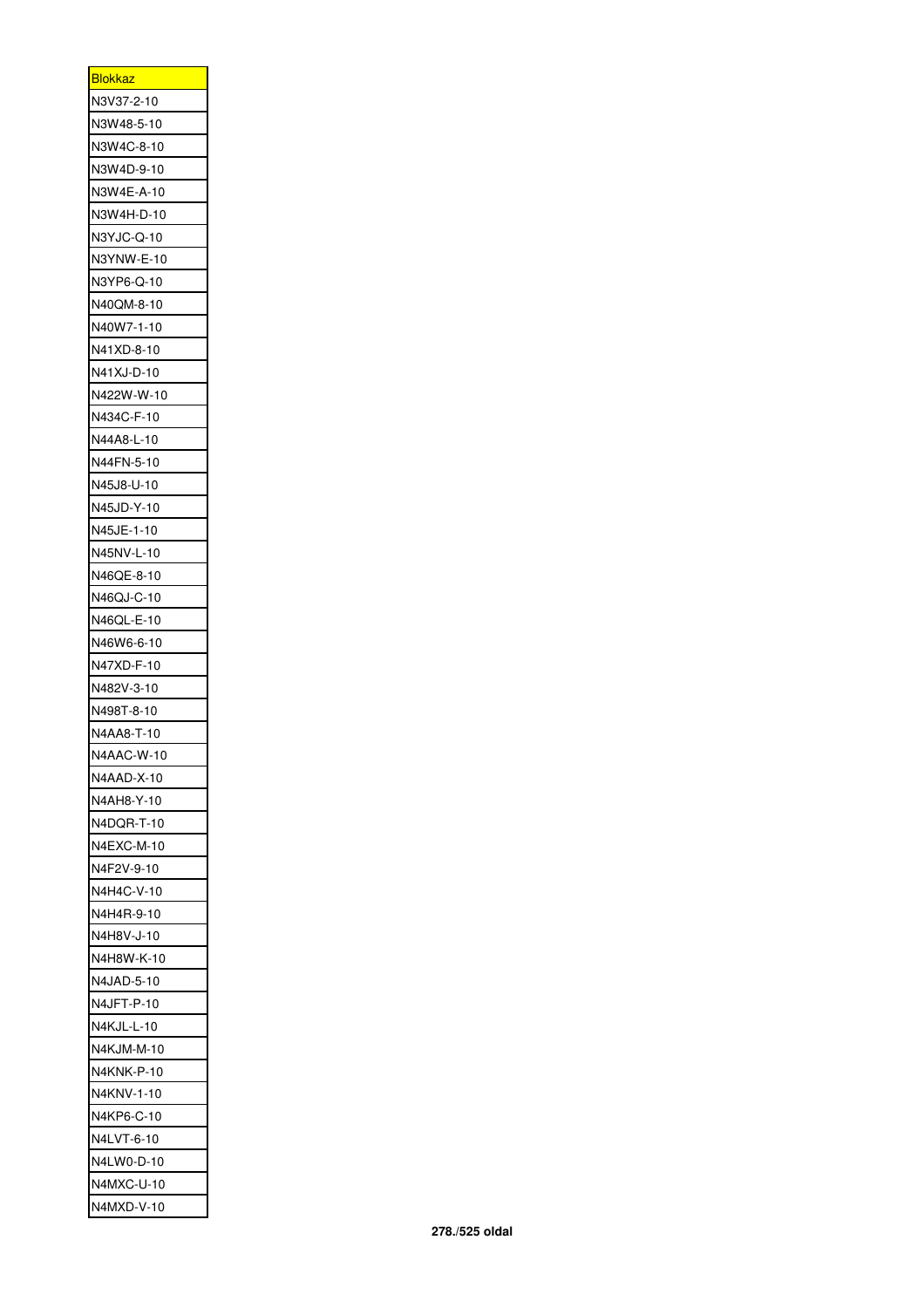| <b>Blokkaz</b>    |
|-------------------|
| N4N2T-E-10        |
| N4N36-U-10        |
| N4P4C-3-10        |
| N4P4L-A-10        |
| N4P96-3-10        |
| N4QAL-K-10        |
| N4QAM-L-10        |
| N4QH7-C-10        |
| N4RJ9-H-10        |
| N4TQD-U-10        |
| N4UXD-3-10        |
| N4XAC-J-10        |
| N4XFV-6-10        |
| N50QL-8-10        |
| N50W7-2-10        |
| N51XL-H-10        |
| N5236-8-10        |
| N5237-9-10        |
| N5390-9-10        |
| N5397-J-10        |
| N54AC-Q-10        |
| N54AL-Y-10        |
|                   |
| N54FK-3-10        |
| N54H6-Q-10        |
| N55NK-A-10        |
| N55NT-K-10        |
| N56QL-F-10        |
| N56VK-K-10        |
| N56VV-V-10        |
| N582K-T-10        |
| N5837-H-10        |
| N594C-P-10        |
| N598P-6-10        |
| N5997-Q-10        |
| N5AAL-6-10        |
| <b>N5AFV-L-10</b> |
| N5AH6-X-10        |
| N5CJL-E-10        |
| <b>N5CNK-J-10</b> |
| N5CNU-T-10        |
| N5CP0-Y-10        |
| N5CP7-7-10        |
| N5DW7-F-10        |
| N5EXM-X-10        |
| N5F2K-1-10        |
| N5F2T-8-10        |
| N5F2V-A-10        |
| N5F38-Q-10        |
| N5H4C-W-10        |
| N5H4D-X-10        |
|                   |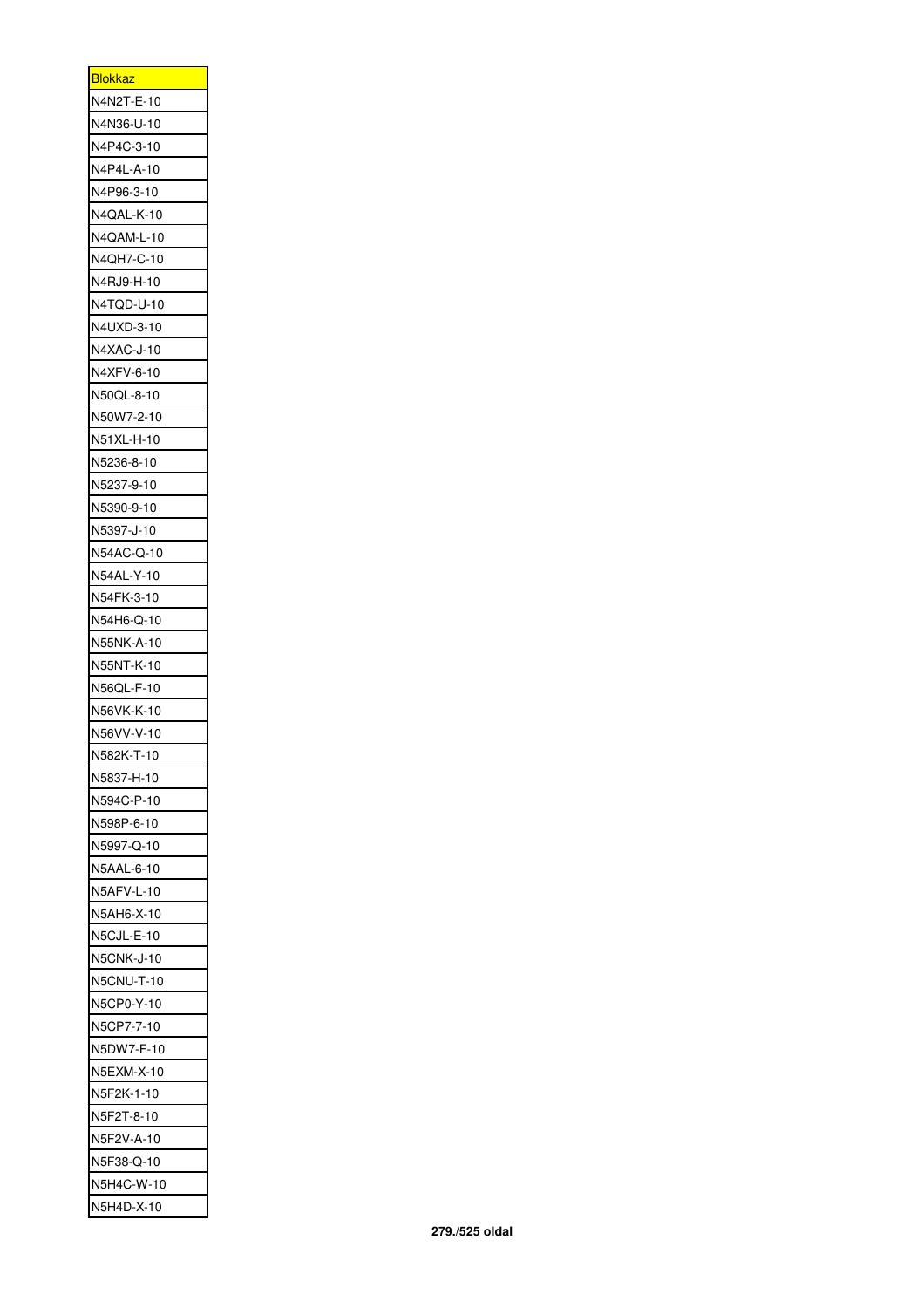| <b>Blokkaz</b> |
|----------------|
| N5H8K-8-10     |
| N5H8V-K-10     |
| N5H96-W-10     |
| N5KJD-E-10     |
| N5KNK-Q-10     |
| N5KNT-Y-10     |
| N5KNV-2-10     |
| N5LQE-P-10     |
| N5MXC-V-10     |
| N5MXD-W-10     |
| N5N2Q-D-10     |
| N5P96-4-10     |
| N5QFK-P-10     |
| N5QFV-1-10     |
| N5RJD-M-10     |
| N5RNK-X-10     |
| N5RP6-L-10     |
| N5TVK-6-10     |
|                |
| N5UX7-X-10     |
| N5V2V-Q-10     |
| N5V38-5-10     |
| N5W47-6-10     |
| N5W4C-A-10     |
| N5W4D-C-10     |
| N5W4H-F-10     |
| N5W4M-L-10     |
| N5W8K-N-10     |
| N5W8V-Y-10     |
| N5XAC-K-10     |
| N5XAD-L-10     |
| N5XFK-W-10     |
| N5XFV-7-10     |
| N5YJD-U-10     |
| N5YNK-5-10     |
| N5YNU-E-10     |
| N5YP7-U-10     |
| N60QC-2-10     |
| N60VK-D-10     |
| N60VV-P-10     |
| N61XC-9-10     |
| N622V-X-10     |
| N6230-3-10     |
| N638R-3-10     |
| N638V-6-10     |
|                |
| N64AD-T-10     |
| N64H6-R-10     |
| N65NT-L-10     |
| N66QE-A-10     |
| N66VV-W-10     |
| N682V-5-10     |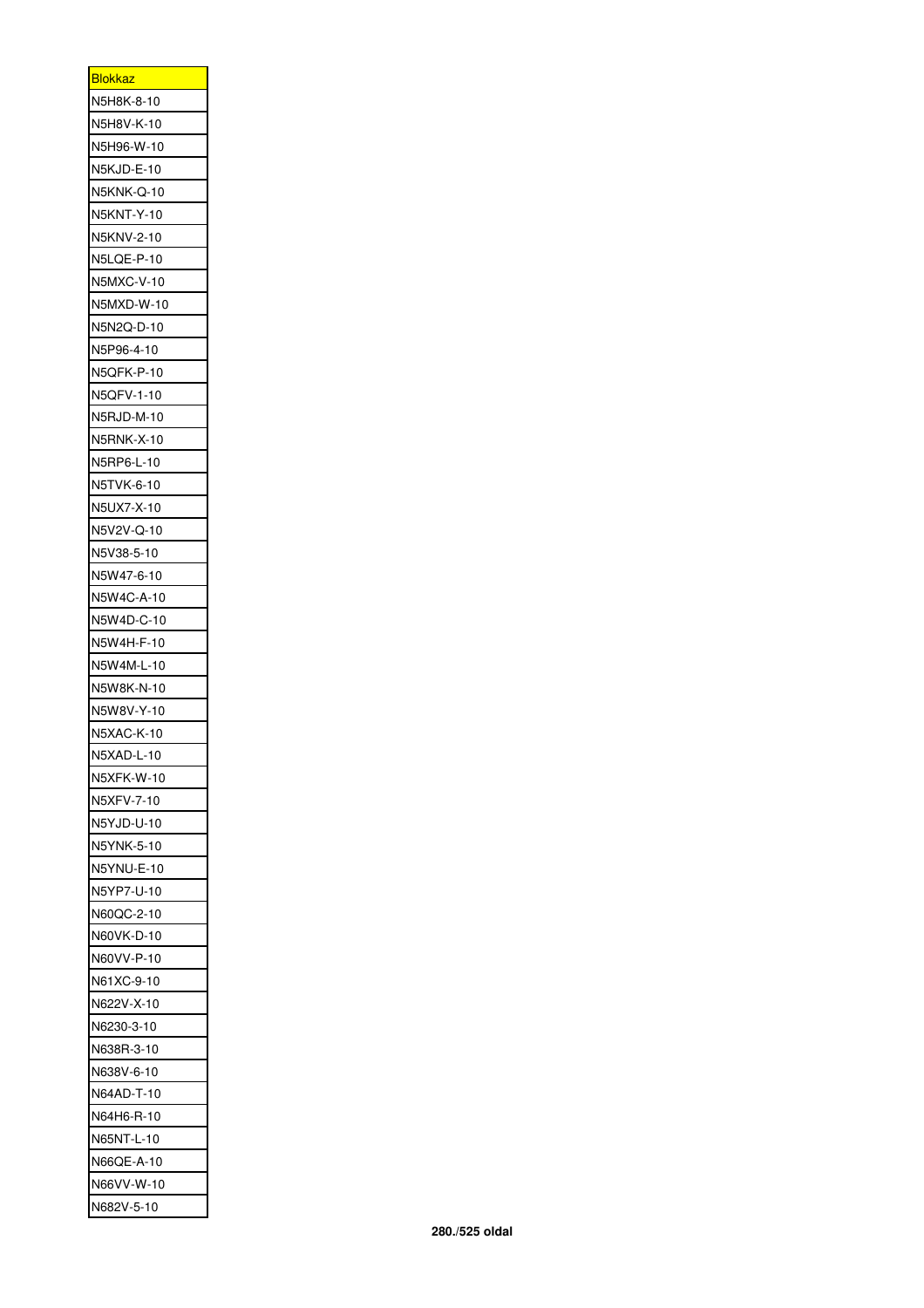| <b>Blokkaz</b>    |
|-------------------|
| N698V-D-10        |
| N6AFK-A-10        |
| N6AFV-M-10        |
| N6AFW-N-10        |
| N6CJC-7-10        |
| N6DVK-T-10        |
| N6EX9-M-10        |
| N6EXC-P-10        |
| N6F2V-C-10        |
| N6H8T-J-10        |
| N6H8V-L-10        |
| N6H96-X-10        |
| <b>N6JAH-A-10</b> |
| N6JFV-U-10        |
| N6JH7-7-10        |
| N6KJD-F-10        |
| N6KNT-1-10        |
| N6KNV-3-10        |
| N6LVT-8-10        |
| N6LVV-A-10        |
| N6MX8-T-10        |
| N6P4D-6-10        |
| N6P8U-R-10        |
| N6QAH-J-10        |
| N6QH7-E-10        |
| N6RJC-M-10        |
| N6TQC-V-10        |
| N6TQE-X-10        |
| N6TVR-E-10        |
| N6TVT-F-10        |
| N6TVW-K-10        |
| N6TW6-V-10        |
| N6V37-5-10        |
| N6W4D-D-10        |
| N6W4J-J-10        |
| N6W8T-X-10        |
| N6W8V-1-10        |
| N6XAC-L-10        |
|                   |
| N6XFT-6-10        |
| N6YJD-V-10        |
| N6YJE-W-10        |
| N6YNV-H-10        |
| N70QC-3-10        |
| N70VT-N-10        |
| N70VW-R-10        |
| N70W6-3-10        |
| N71XL-K-10        |
| N722T-W-10        |
| N722W-1-10        |
| N734C-K-10        |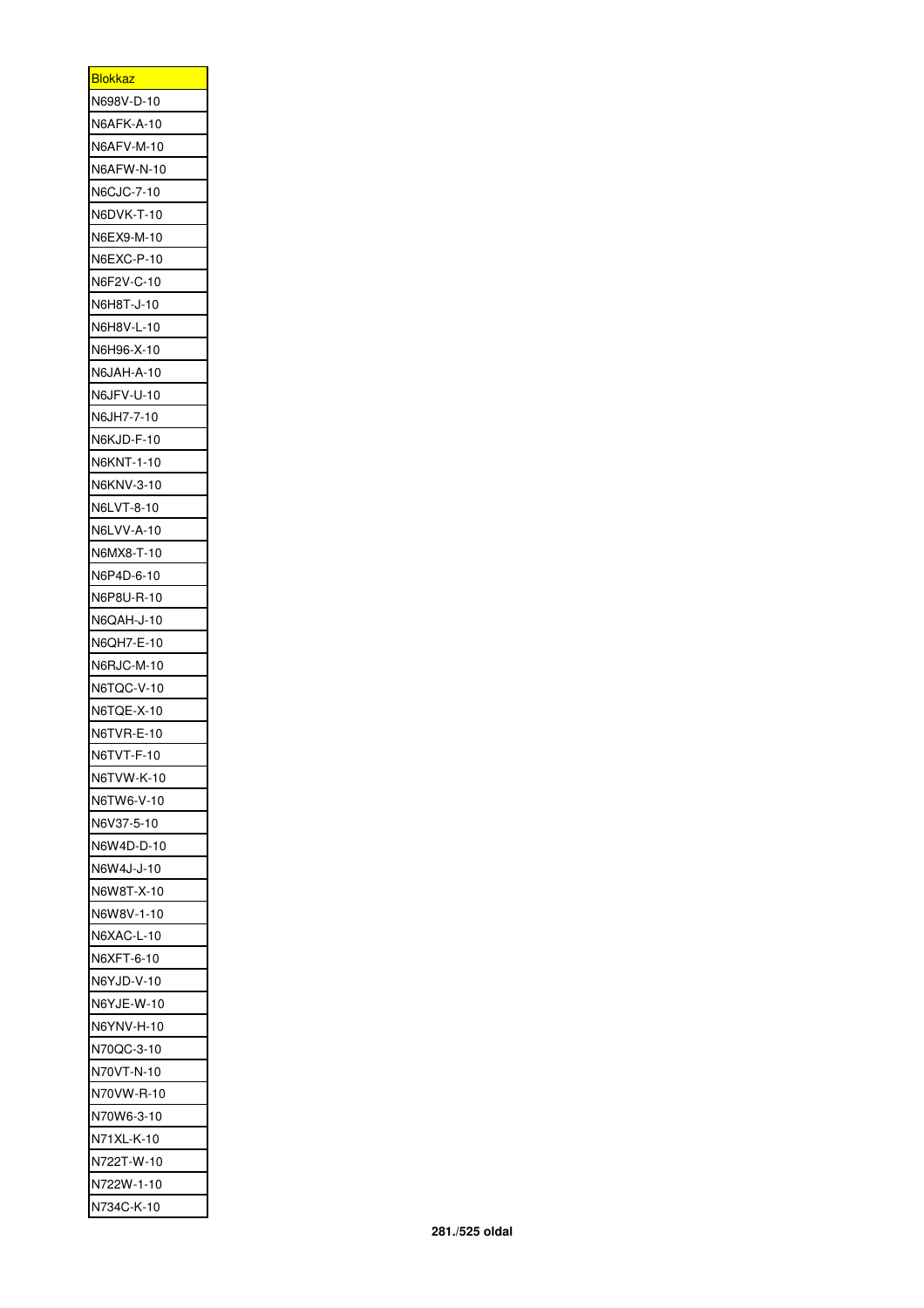| <b>Blokkaz</b> |
|----------------|
| N734H-P-10     |
| N74AC-T-10     |
| N74FT-D-10     |
| N74FV-F-10     |
| N75JH-6-10     |
| N75JJ-7-10     |
| N75NV-P-10     |
| N75P8-4-10     |
| N76QD-A-10     |
| N76VV-X-10     |
| N77X7-D-10     |
| N77XD-K-10     |
| N782T-4-10     |
| N782W-7-10     |
| N794C-R-10     |
| N794D-T-10     |
| N798T-C-10     |
| N798V-E-10     |
| N7AAC-1-10     |
| N7AFW-P-10     |
| N7CJE-A-10     |
| N7CNV-W-10     |
| N7DVT-3-10     |
| N7DVU-4-10     |
| N7DVV-5-10     |
| N7F2T-A-10     |
| N7F2V-D-10     |
| N7F36-Q-10     |
| N7H4C-Y-10     |
| N7H4E-2-10     |
| N7H8V-M-10     |
| N7H96-Y-10     |
| N7JAE-9-10     |
| N7JFP-P-10     |
| N7JFV-V-10     |
| N7JFW-W-10     |
| N7JH6-7-10     |
| N7KJC-F-10     |
| N7KJE-J-10     |
| N7KJH-L-10     |
| N7KNP-X-10     |
| N7KNT-2-10     |
| N7KNV-4-10     |
| N7LQE-R-10     |
| N7LVP-6-10     |
| N7LVV-C-10     |
| N7LVW-D-10     |
| N7LW6-P-10     |
| N7N2P-E-10     |
| N7N2T-J-10     |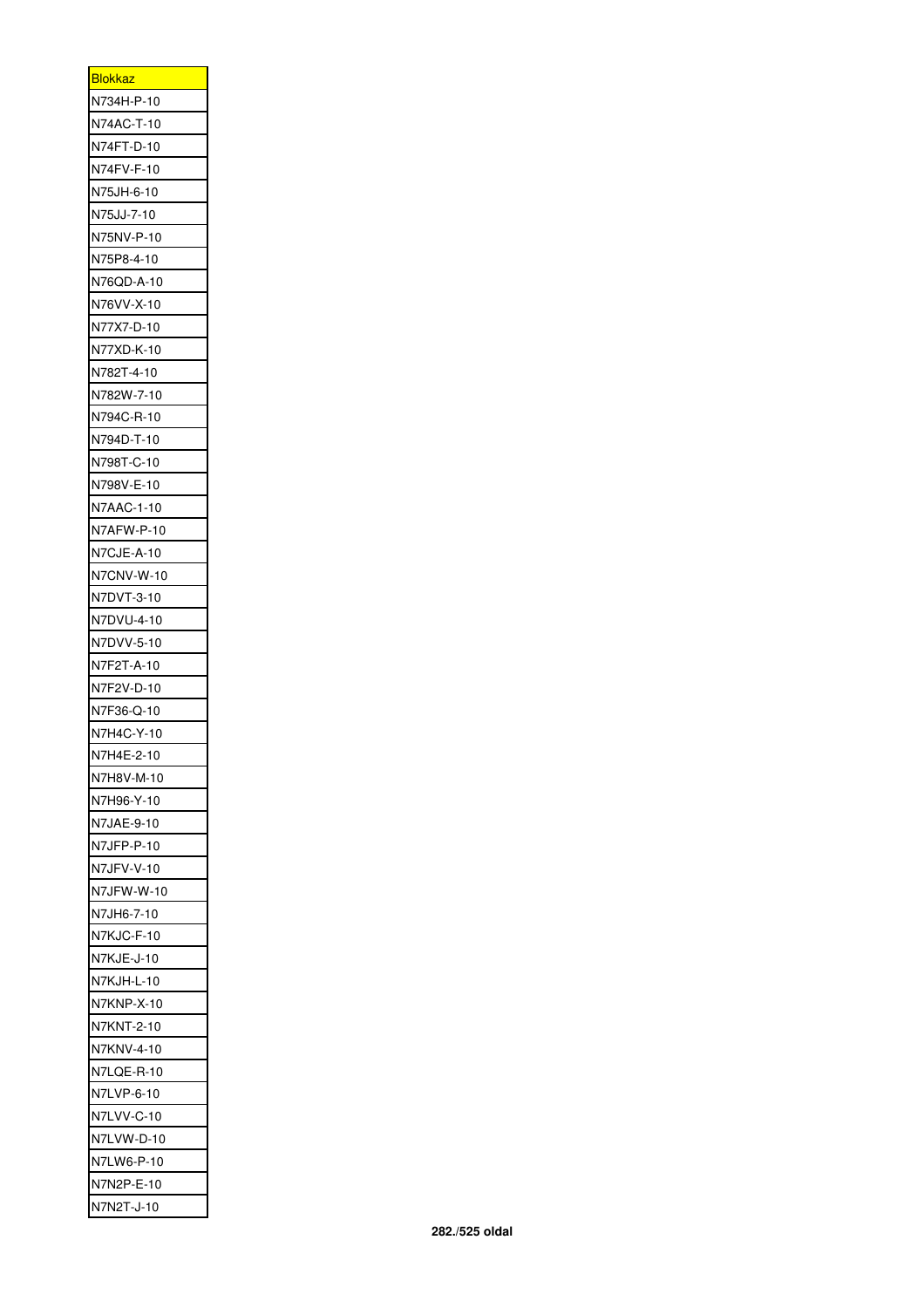| <b>Blokkaz</b> |
|----------------|
| N7N2W-M-10     |
| N7P8P-N-10     |
| N7P96-6-10     |
| N7QFP-W-10     |
| N7QFV-3-10     |
| N7RJC-N-10     |
| N7RJE-Q-10     |
| N7RNP-5-10     |
| N7RNW-C-10     |
| N7TQC-W-10     |
| N7TVP-D-10     |
| N7TVT-H-10     |
| N7UXC-5-10     |
| N7UXE-7-10     |
| N7UXJ-A-10     |
| N7V2P-M-10     |
| N7V2V-T-10     |
| N7V2W-U-10     |
| N7W4C-D-10     |
| N7W8P-V-10     |
| N7W8V-2-10     |
| N7XAC-M-10     |
| N7XAE-P-10     |
| N7YJC-V-10     |
| N7YP8-X-10     |
| N80QC-4-10     |
| N80QD-5-10     |
| N80VV-R-10     |
| N822U-Y-10     |
| N822V-1-10     |
| N8230-5-10     |
| N838U-7-10     |
| N84AA-T-10     |
| N84AC-U-10     |
| N85JC-3-10     |
| N85JE-5-10     |
| N85NP-K-10     |
| N85P0-V-10     |
| N85P7-4-10     |
| N86QD-C-10     |
| N86VV-Y-10     |
| N8836-K-10     |
| N894J-Y-10     |
| N898T-D-10     |
| N8AFT-M-10     |
| N8CJC-9-10     |
| N8CJJ-F-10     |
| N8DQA-H-10     |
| N8DVV-6-10     |
| N8EXJ-X-10     |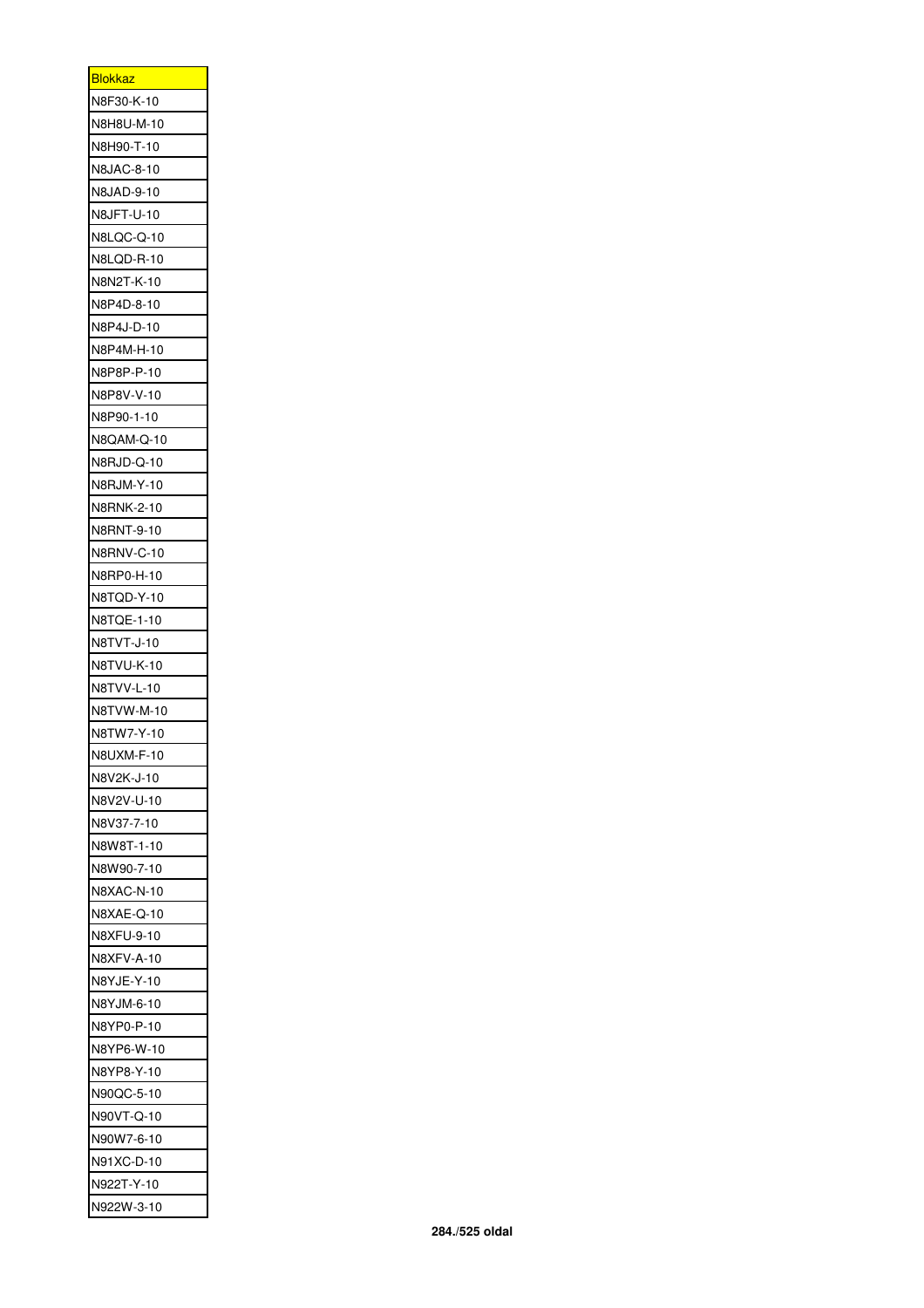| <b>Blokkaz</b> |
|----------------|
| N934E-P-10     |
| N94AD-W-10     |
| N94AJ-2-10     |
| N94FT-F-10     |
| N95JC-4-10     |
| N96QC-C-10     |
| N96VT-X-10     |
| N97XC-L-10     |
| N97XJ-R-10     |
| N982T-6-10     |
| N994C-U-10     |
| N998V-H-10     |
| N9AFV-Q-10     |
| N9DQ7-E-10     |
| N9DQE-M-10     |
| N9EXC-T-10     |
| N9EXJ-Y-10     |
| N9H4C-2-10     |
|                |
| N9H8T-M-10     |
| N9H96-2-10     |
| N9JH8-C-10     |
| N9LW6-R-10     |
| N9MX8-W-10     |
| N9N36-1-10     |
| N9P48-5-10     |
| N9P96-8-10     |
| N9QAJ-N-10     |
| N9QFT-3-10     |
| N9RP6-Q-10     |
| N9TQC-Y-10     |
| N9TQE-2-10     |
| N9TVT-K-10     |
| N9W4E-J-10     |
| N9W4J-M-10     |
| N9W96-F-10     |
| N9XAJ-V-10     |
| N9XFW-D-10     |
| N9XH6-P-10     |
| N9YJJ-4-10     |
| NA0Q8-3-10     |
| NA0QE-8-10     |
| NA1XC-E-10     |
| NA1XE-H-10     |
|                |
| NA1XJ-L-10     |
| NA22T-1-10     |
| NA34E-Q-10     |
| NA34J-U-10     |
| NA38T-8-10     |
| NA38W-C-10     |
| NA4H6-W-10     |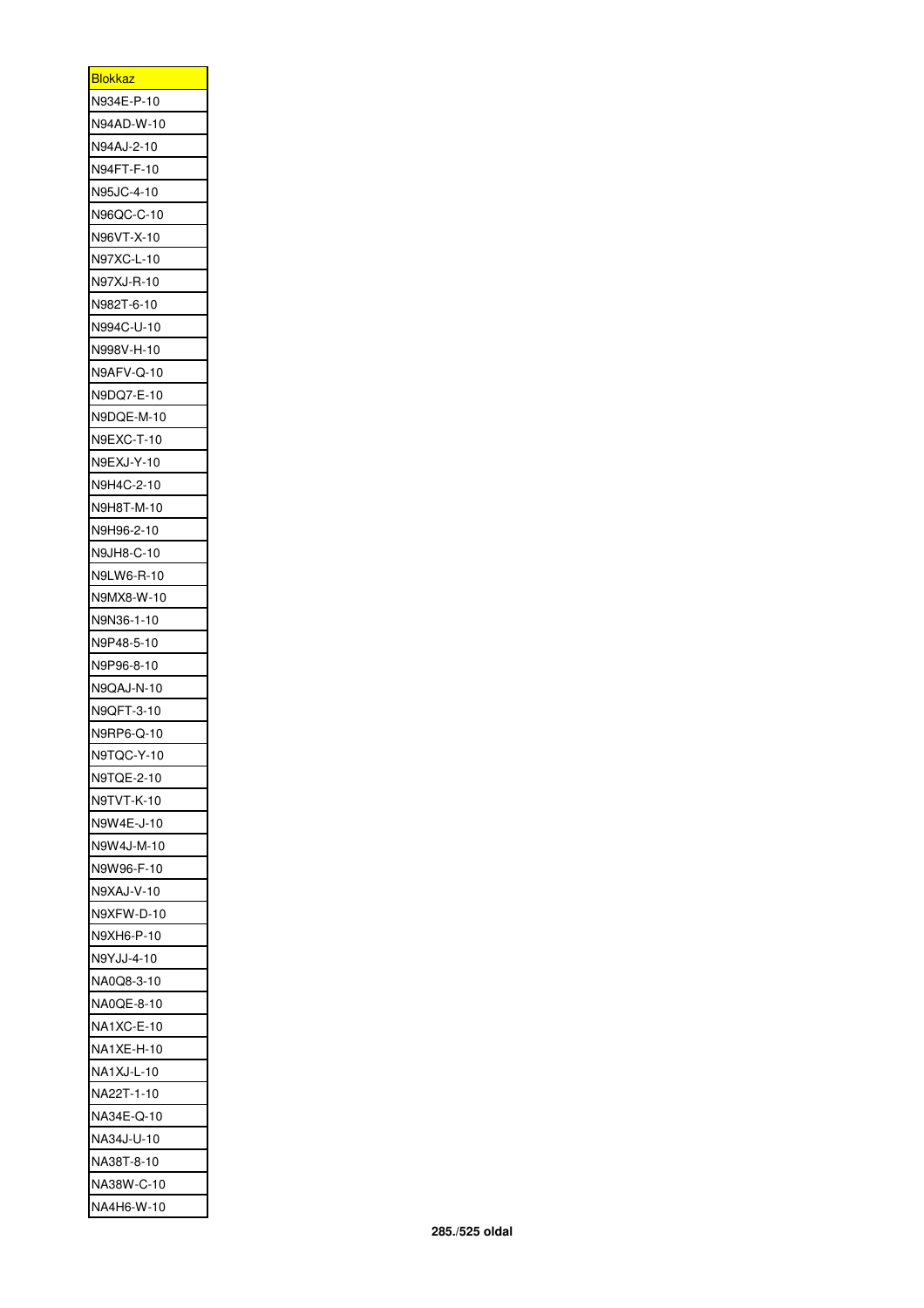| <u>Blokkaz</u>    |
|-------------------|
| NA4H8-Y-10        |
| NA5JE-7-10        |
| NA5JJ-A-10        |
| <b>NA5NT-Q-10</b> |
| NA7X9-K-10        |
| NA7XC-M-10        |
| NA7XE-P-10        |
| NA7XJ-T-10        |
| NA82T-7-10        |
| NA94D-W-10        |
| NA94J-2-10        |
| NA98T-F-10        |
| NAAAD-5-10        |
| NAAFT-P-10        |
| NAAH6-4-10        |
| NACJ8-8-10        |
| NACJD-D-10        |
| NACJJ-J-10        |
| NACNT-X-10        |
| NACP6-C-10        |
| NACP8-E-10        |
| NADVU-7-10        |
| NAEXD-V-10        |
| NAH4H-7-10        |
| NAH4J-8-10        |
|                   |
| NAH8U-P-10        |
| NAH8W-R-10        |
| NAH96-3-10        |
| NAJAE-D-10        |
| NAJFT-W-10        |
| NAKJD-L-10        |
| NAKJE-M-10        |
| NAKJJ-Q-10        |
| NAKP8-M-10        |
| NALQH-X-10        |
| NALVW-H-10        |
| NAN36-2-10        |
| NAP4D-A-10        |
| NAP4J-F-10        |
| NAQAE-L-10        |
| NAQAJ-P-10        |
| NARJE-U-10        |
| NARP6-R-10        |
| NATQ8-W-10        |
| NAUXC-8-10        |
| NAV2T-U-10        |
| NAV36-8-10        |
| NAW4C-H-10        |
| NAW8T-3-10        |
| NAW96-H-10        |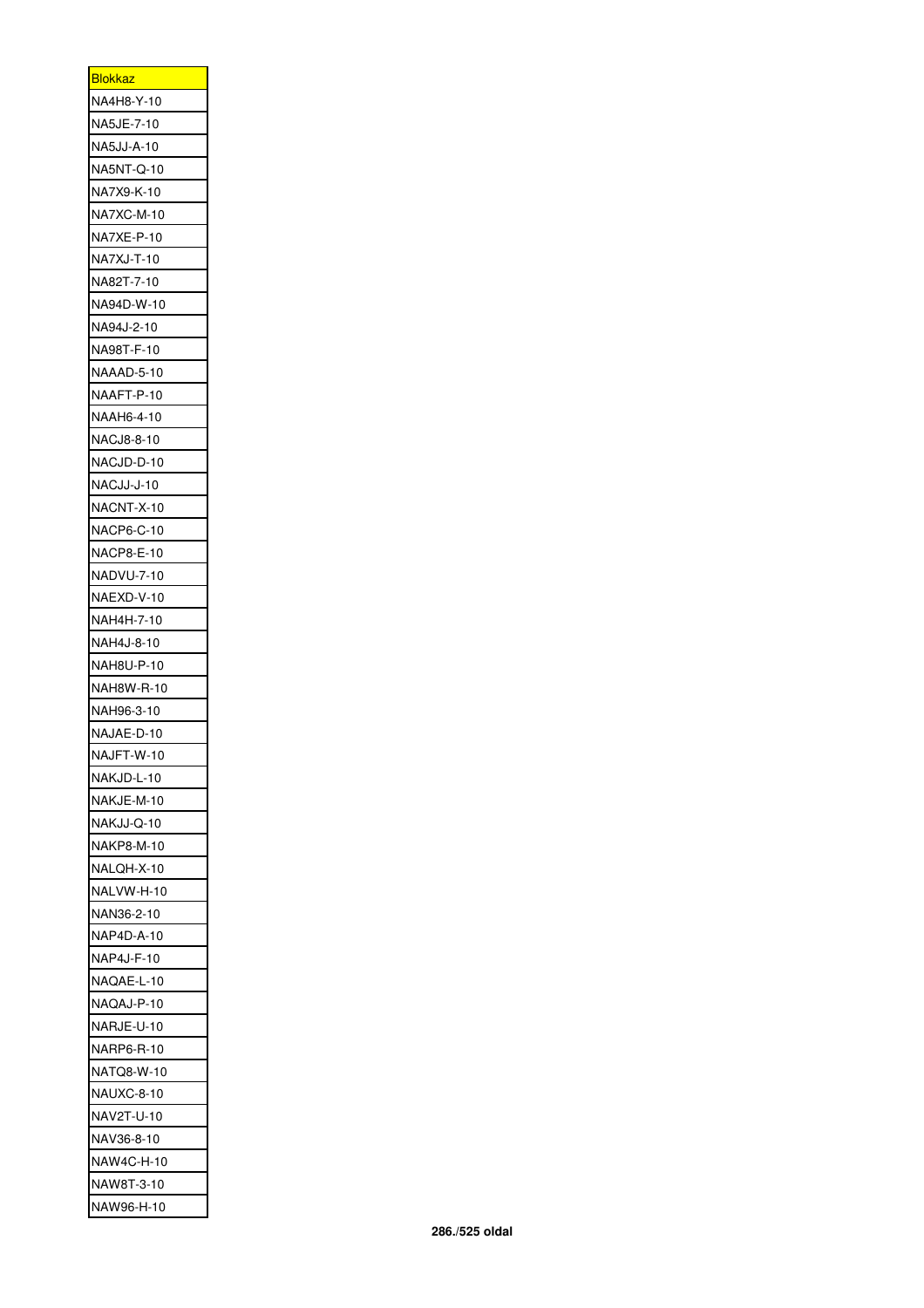| <b>Blokkaz</b>    |
|-------------------|
| NAW98-K-10        |
| NAXAC-Q-10        |
| NAXFW-E-10        |
| NAXH8-T-10        |
| NAYJC-Y-10        |
| NAYJD-1-10        |
| NAYJJ-5-10        |
| NAYNT-K-10        |
| NAYNW-N-10        |
| NAYP8-2-10        |
| NC0VT-T-10        |
| NC0VW-W-10        |
| NC1X7-A-10        |
| NC1XD-H-10        |
| NC22W-5-10        |
| NC34J-V-10        |
| NC38W-D-10        |
| NC4AJ-4-10        |
| NC4FW-M-10        |
| NC4H6-X-10        |
|                   |
| NC5P6-6-10        |
| NC6VT-1-10        |
| NC6W6-E-10        |
| NC7X8-K-10        |
| NC7XC-N-10        |
| NC7XD-P-10        |
| NC7XE-Q-10        |
| NC7XJ-U-10        |
| NC82T-8-10        |
| NC94D-X-10        |
| NC94E-Y-10        |
| NC94J-3-10        |
| NC996-W-10        |
| NCAAC-5-10        |
| NCAAE-7-10        |
| NCAFT-Q-10        |
| NCAFU-R-10        |
| <b>NCAH8-7-10</b> |
| NCCJD-E-10        |
| NCCJE-F-10        |
| NCCJJ-K-10        |
| NCCP6-D-10        |
| NCDQC-M-10        |
| NCDVT-7-10        |
| NCF2T-F-10        |
| NCF2W-K-10        |
| NCF38-X-10        |
| NCH48-1-10        |
|                   |
| NCH4J-9-10        |
| NCJFN-T-10        |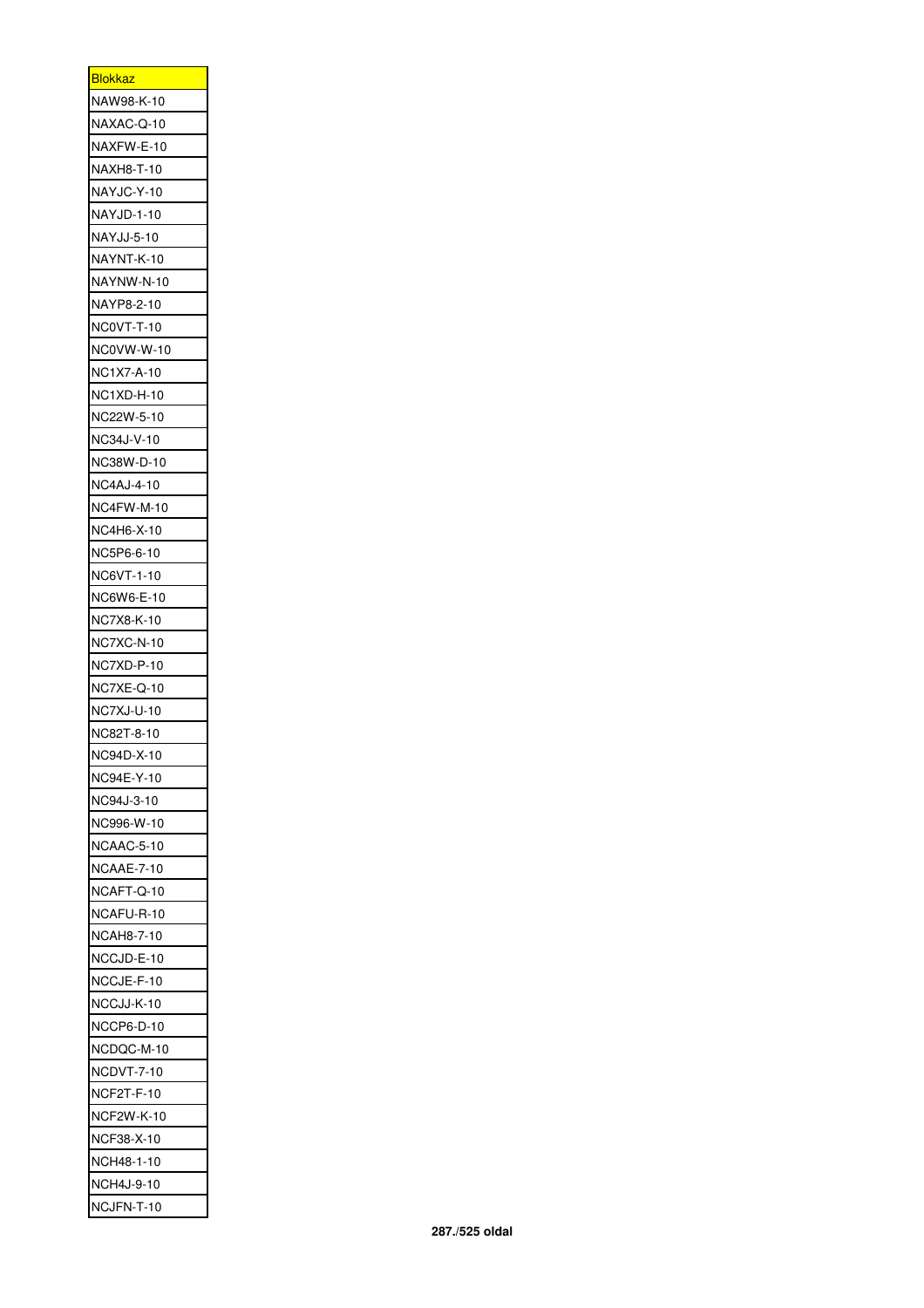| <u>Blokkaz</u>    |
|-------------------|
| NCKP6-L-10        |
| NCLQH-Y-10        |
| NCLQR-8-10        |
| NCMXJ-8-10        |
| NCP4J-H-10        |
| NCQAH-P-10        |
| NCQAJ-Q-10        |
| NCQFU-6-10        |
| NCQH8-M-10        |
| NCRJD-U-10        |
| NCRJH-X-10        |
| NCRJJ-Y-10        |
| NCTQH-6-10        |
| NCW4D-K-10        |
| NCW4J-P-10        |
| <b>NCXA8-N-10</b> |
| NCYJD-2-10        |
| NCYJE-3-10        |
| NCYJJ-6-10        |
| ND0Q8-5-10        |
| ND0QH-D-10        |
| ND0QJ-E-10        |
| ND1X8-D-10        |
| ND34J-W-10        |
| ND34R-5-10        |
| ND38N-6-10        |
| ND38W-E-10        |
| ND4AJ-5-10        |
| ND4FW-N-10        |
| <b>ND5JH-C-10</b> |
| ND5NW-W-10        |
| ND5P6-7-10        |
| ND82W-D-10        |
|                   |
| ND94H-3-10        |
| ND94R-C-10        |
| NDAAR-L-10        |
| NDCJ8-A-10        |
| NDCJE-H-10        |
| NDCNW-4-10        |
| NDDQC-N-10        |
| NDDQE-Q-10        |
| NDDQJ-U-10        |
| NDDVW-C-10        |
| NDEXE-Y-10        |
| NDH8W-U-10        |
| NDKJE-P-10        |
| NDKNW-A-10        |
| NDLQD-W-10        |
| NDLQE-X-10        |
| NDMXD-5-10        |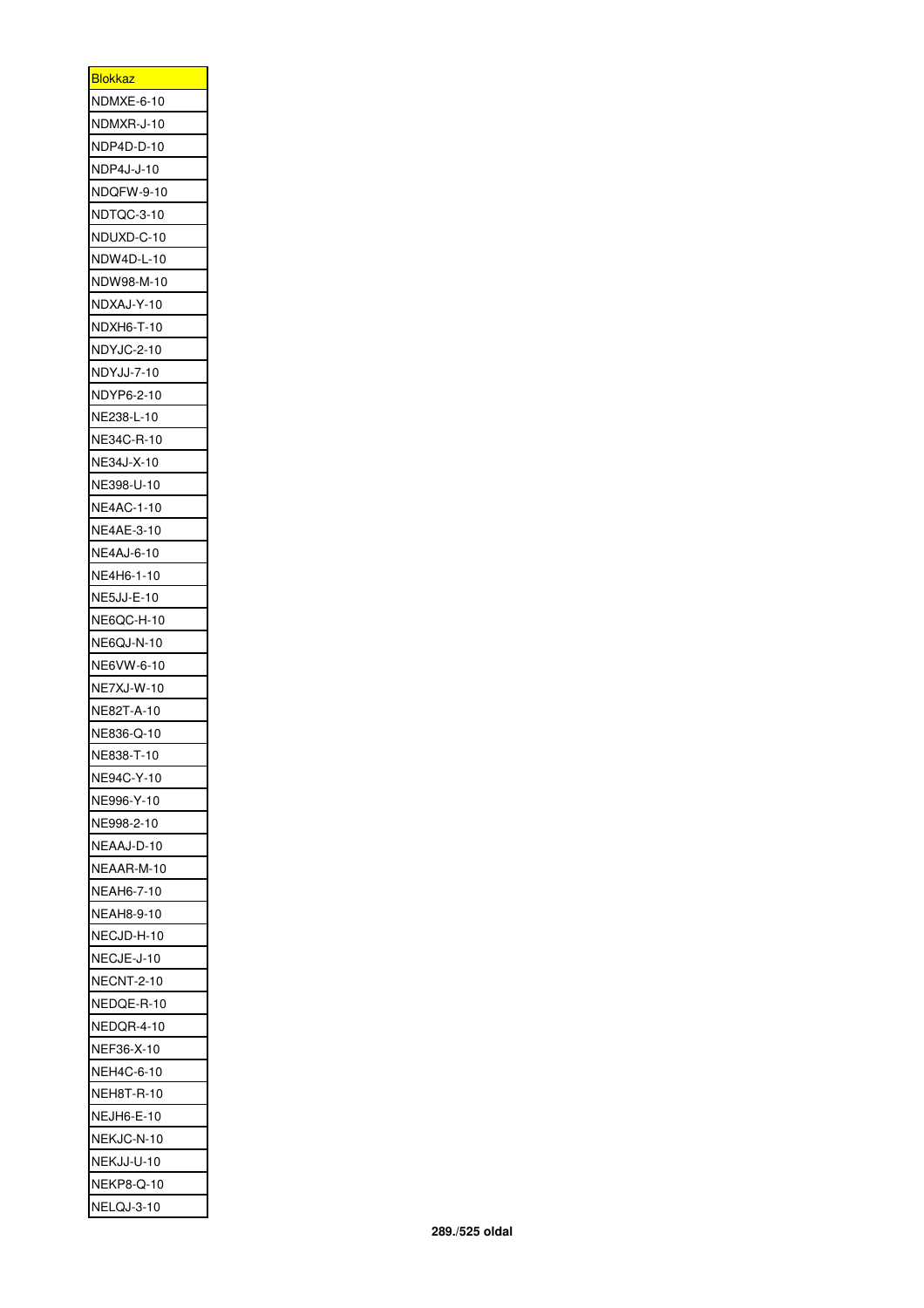| <b>Blokkaz</b>    |
|-------------------|
| NELW8-Y-10        |
| <b>NEMXC-5-10</b> |
| NEMXD-6-10        |
| NEMXJ-A-10        |
| NEP4D-E-10        |
| NEP8W-3-10        |
| NEQAC-M-10        |
| NEQAJ-T-10        |
| NERJC-V-10        |
| <b>NERJR-9-10</b> |
| <b>NERP8-X-10</b> |
| NETQC-4-10        |
| NETQD-5-10        |
| NETQJ-9-10        |
| NEUXC-C-10        |
| NEV38-E-10        |
| <b>NEW4C-L-10</b> |
|                   |
| NEW4D-M-10        |
| NEW4F-P-10        |
| NEW98-N-10        |
| NEXAD-V-10        |
| NE<br>:YJC-3-10   |
| NF1XC-K-10        |
| NF1XD-L-10        |
| NF1XR-Y-10        |
| NF238-M-10        |
| NF34C-T-10        |
| NF34D-U-10        |
| NF6QR-X-10        |
| NF94D-2-10        |
| NFAAR-N-10        |
| NFCJD-J-10        |
| NFDQD-R-10        |
| NFEXR-D-10        |
| NFH8W-W-10        |
| <b>NFJFW-5-10</b> |
| NFLQJ-4-10        |
| NFLVW-M-10        |
| NFMXJ-C-10        |
| NFP4E-H-10        |
| NFQAE-Q-10        |
| NFTQD-6-10        |
| NFW4D-N-10        |
| NFW8W-A-10        |
| NFXAJ-2-10        |
| NFXFW-K-10        |
| NFYJD-5-10        |
| NFYP8-6-10        |
| NH0VW-2-10        |
|                   |
| NH0W8-E-10        |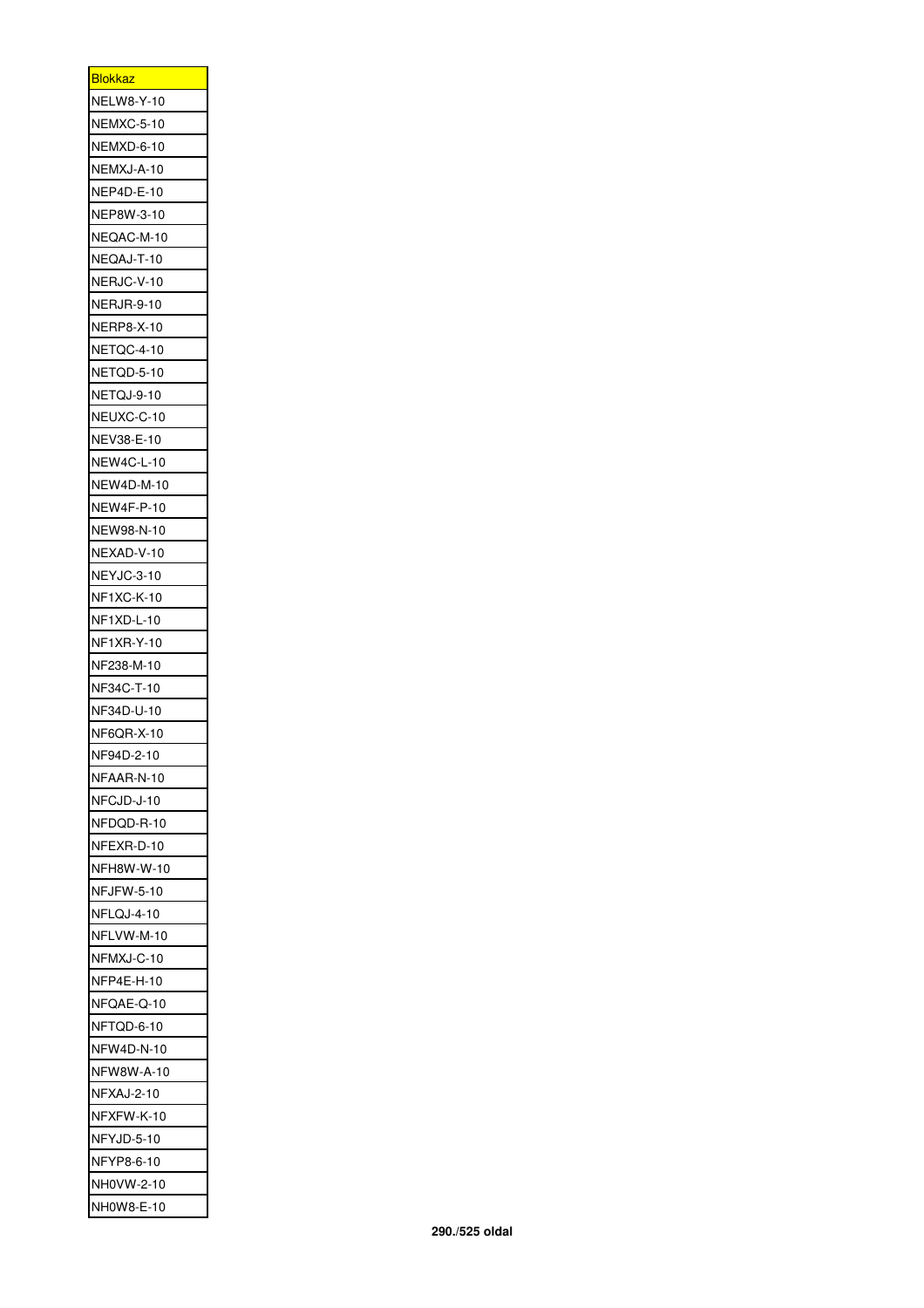| <b>Blokkaz</b>    |
|-------------------|
| NH34J-1-10        |
| NH4FW-R-10        |
| NH5JE-D-10        |
| NH5NW-1-10        |
| NH6QE-M-10        |
| NH6QJ-Q-10        |
| NH7XJ-Y-10        |
| NH82R-C-10        |
| NH82W-H-10        |
| NH94J-7-10        |
| NHAAJ-F-10        |
| NHAFW-Y-10        |
| NHCJJ-P-10        |
| <b>NHCNW-7-10</b> |
| NHDVR-A-10        |
| NHF2R-K-10        |
| <b>NHH4J-E-10</b> |
| NHH8W-X-10        |
| NHKJJ-W-10        |
| <b>NHKNR-9-10</b> |
| NHLW8-2-10        |
| NHN2W-W-10        |
| NHP4J-M-10        |
| NHP8R-1-10        |
| NHP8W-5-10        |
| NHXFW-L-10        |
| NJ0QJ-K-10        |
| NJ4FW-T-10        |
| NJ6QD-M-10        |
| NJ6QJ-R-10        |
| NJ7XJ-1-10        |
| NJ94J-8-10        |
| NJAAJ-H-10        |
| NJCJJ-Q-10        |
| NJDQJ-Y-10        |
| <b>NJEXJ-7-10</b> |
| <b>NJH4J-F-10</b> |
| NJH98-C-10        |
| NJJAJ-P-10        |
| NJLQJ-6-10        |
| NJMXJ-E-10        |
| NJP4J-N-10        |
| NJTVW-W-10        |
| NJUXJ-M-10        |
| NJV2W-5-10        |
| NJW4J-V-10        |
| NJYJJ-C-10        |
| NK0QJ-L-10        |
| NK0VW-4-10        |
| NK22W-C-10        |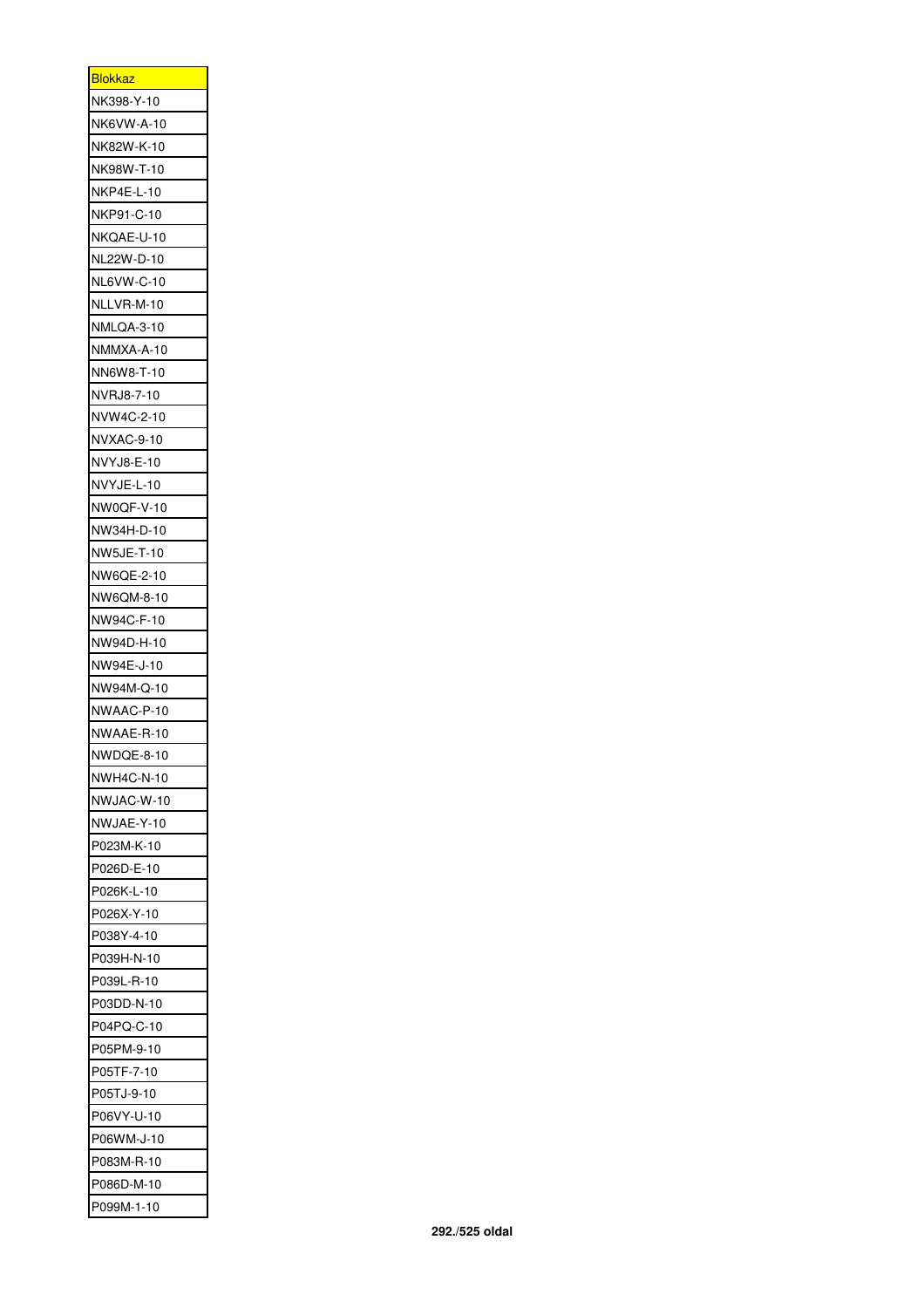| <u>Blokkaz</u>                  |
|---------------------------------|
| P0AHH-4-10                      |
| P0AHL-7-10                      |
| P0AHM-8-10                      |
| P0ALK-9-10                      |
| P0ALM-C-10                      |
| P0ALY-P-10                      |
| P0DVY-2-10                      |
| P0DWN-R-10                      |
| P0E0P-W-10                      |
| P0H8Y-J-10                      |
| P0HDF-5-10                      |
| P0JLR-P-10                      |
| P0KTR-X-10                      |
| P0KTT-Y-10                      |
| P0LWM-X-10                      |
|                                 |
| P0M0K-Y-10                      |
| P0P9H-9-10                      |
| P0QLM-R-10                      |
| P0RPH-R-10                      |
| P0RTF-U-10                      |
| P0RTR-5-10                      |
| P0RTX-A-10                      |
| P0U3Q-F-10                      |
| P0V3M-D-10                      |
| P0V6F-A-10                      |
| P0V9Q-P-10                      |
| P0YTX-J-10                      |
|                                 |
| P10VY-N-10                      |
| P10WM-C-10                      |
| P126J-L-10                      |
| P139M-U-10                      |
| P139N-V-10                      |
| P14LF-1-10                      |
| P170J-K-10                      |
| P183L-R-10                      |
| P19DJ-2-10                      |
| P19DK-3-10                      |
|                                 |
| P19DR-9-10<br>P1AHN-A-10        |
|                                 |
| P1ALD-5-10                      |
| P1AM5-X-10                      |
| P1CTR-R-10                      |
| P1DWK-P-10                      |
| P1DWN-T-10                      |
| P1E0K-T-10                      |
| P1HDK-9-10                      |
| P1JLD-C-10                      |
| P1JLL-K-10                      |
| <b>P1JLR-Q-10</b><br>P1KTJ-Q-10 |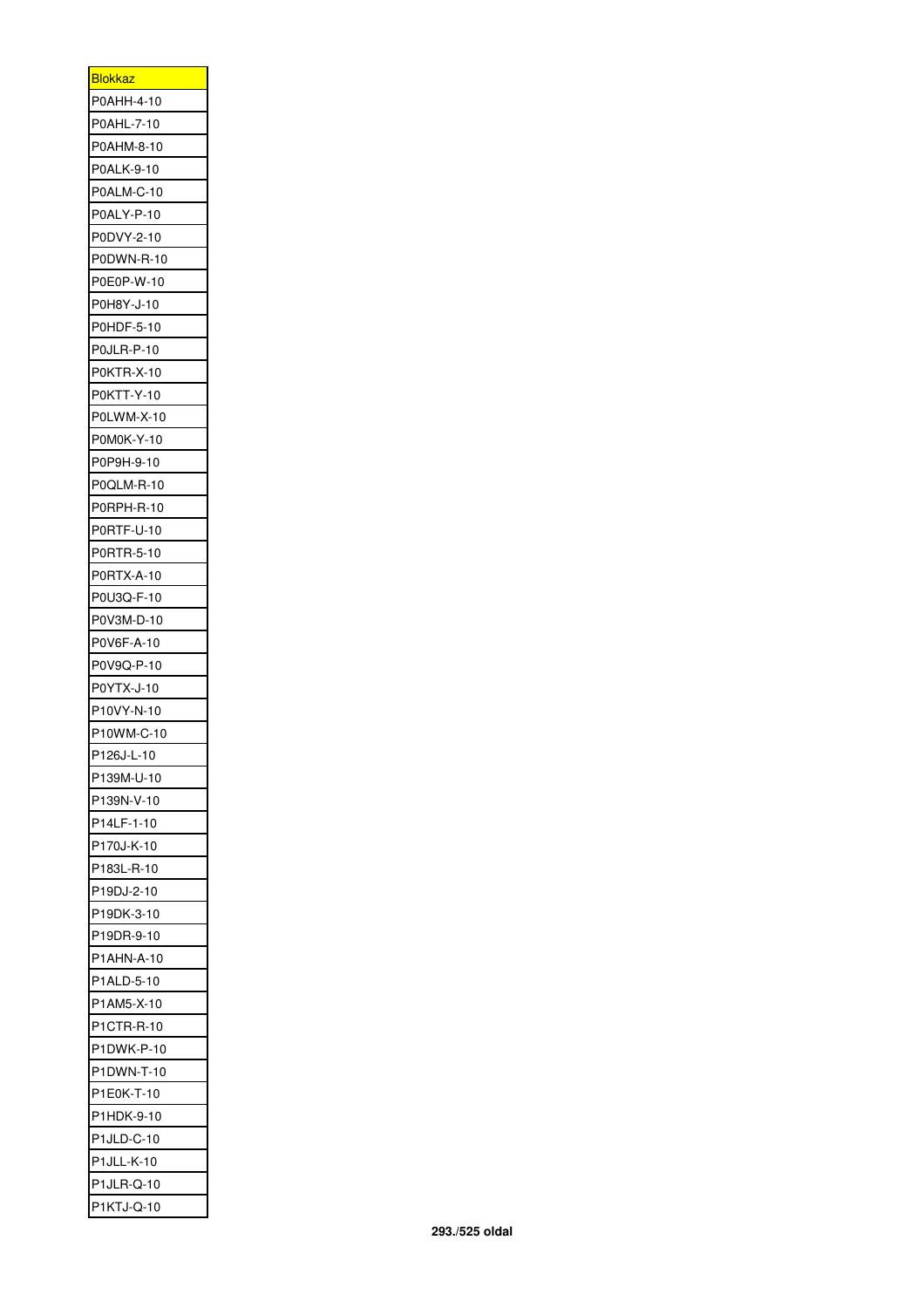| <b>Blokkaz</b> |
|----------------|
| P1M0J-Y-10     |
| P1M0K-1-10     |
| P1M0R-7-10     |
| P1P9H-A-10     |
| P1PDM-K-10     |
| P1QHH-K-10     |
| P1QLK-Q-10     |
| P1V6F-C-10     |
| P1V6J-E-10     |
| P1V6W-T-10     |
| P1WDQ-V-10     |
| P1XHN-X-10     |
| P1YPN-6-10     |
| P1YU5-T-10     |
| P20WH-8-10     |
| P20WN-E-10     |
| P210F-A-10     |
| P210R-M-10     |
| P223H-H-10     |
| P23E5-J-10     |
| P283H-P-10     |
| P2CPL-J-10     |
| P2CTV-W-10     |
| P2F6R-9-10     |
| P2F6V-D-10     |
| P2F72-L-10     |
| P2JLQ-Q-10     |
| P2JLR-R-10     |
| P2KPN-T-10     |
| P2KTP-X-10     |
| P2KTQ-Y-10     |
| P2LWL-Y-10     |
| P2M3P-9-10     |
| P2N9P-J-10     |
| P2P9H-C-10     |
| P2RTR-7-10     |
| P2RU2-J-10     |
| P2U0L-9-10     |
| P2U0T-H-10     |
|                |
| P2W9L-N-10     |
| P2XHN-Y-10     |
| P2XLD-T-10     |
| P2YPN-7-10     |
| P30WH-9-10     |
| P310K-F-10     |
| P3270-5-10     |
| P33E2-F-10     |
| P34HH-1-10     |
| P34LF-3-10     |
| P34LJ-5-10     |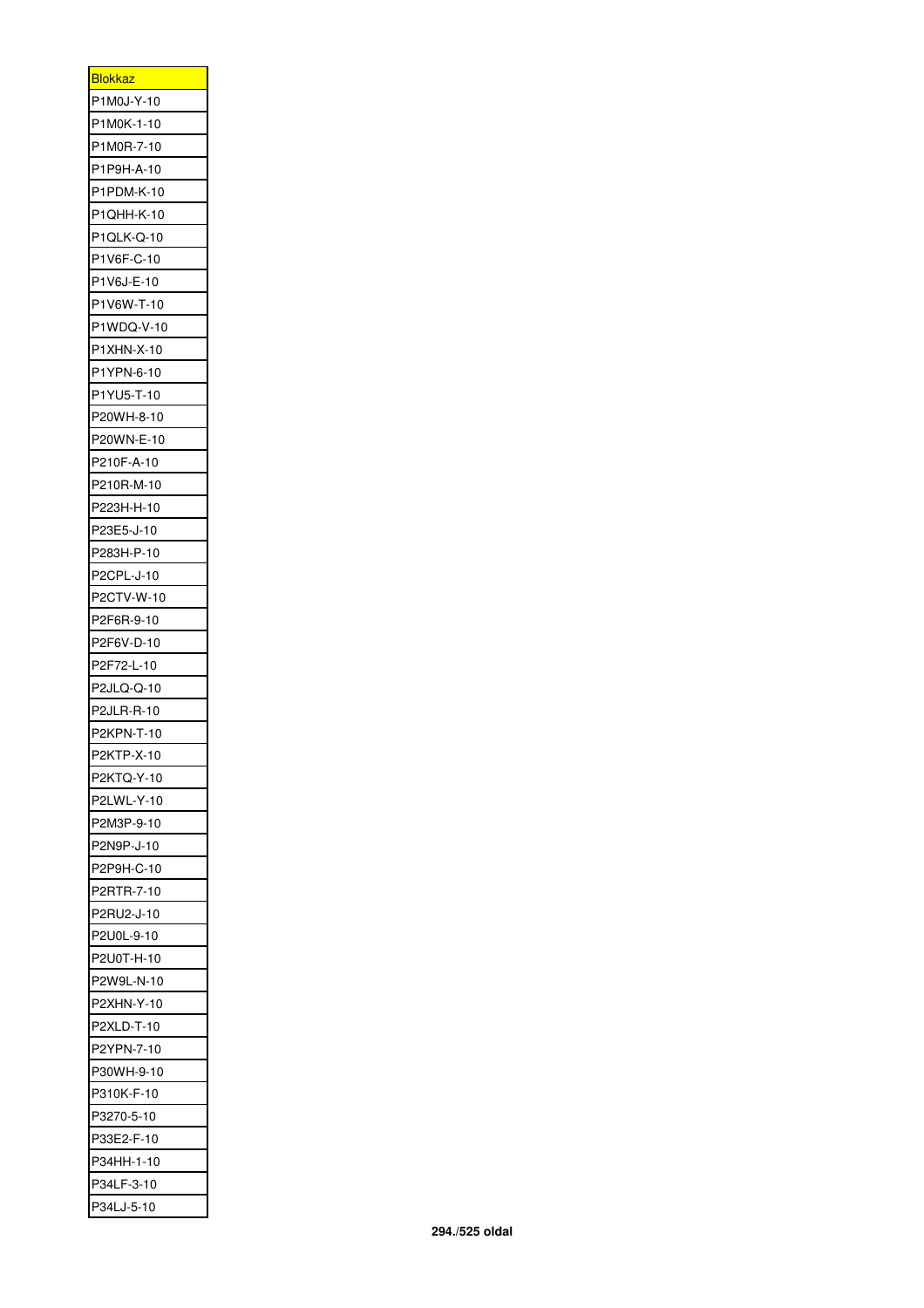| <b>Blokkaz</b>    |
|-------------------|
| P34M0-M-10        |
| P35TD-8-10        |
| P35U5-2-10        |
| P370D-H-10        |
| P370L-P-10        |
| P3710-4-10        |
| P386D-Q-10        |
| P39DJ-4-10        |
| P39DL-6-10        |
| P3ALW-Q-10        |
| P3CTJ-L-10        |
| P3CTK-M-10        |
| P3E0E-Q-10        |
| P3F3H-X-10        |
| P3F3Q-6-10        |
| P3F6E-Y-10        |
| P3F6J-3-10        |
| P3F6M-6-10        |
| P3HDJ-A-10        |
| P3JHN-L-10        |
|                   |
| P3JLE-F-10        |
| P3JLK-L-10        |
| P3KTL-V-10        |
| P3PDF-F-10        |
| P3PDL-L-10        |
| P3QHM-R-10        |
| P3RU2-K-10        |
| P3U0M-C-10        |
| P3V70-Y-10        |
| P4AHH-8-10        |
| <b>P4AHL-C-10</b> |
| P4ALR-M-10        |
| P4CPH-H-10        |
| P4F75-R-10        |
| P4H9M-C-10        |
| P4HDR-L-10        |
| P4JHF-E-10        |
| P4M0F-1-10        |
| P5235-8-10        |
| P526X-5-10        |
| P53DL-2-10        |
| P5CNY-Y-10        |
| P5DWL-V-10        |
| P5JHM-M-10        |
| P5N2Y-N-10        |
| P5N6X-R-10        |
| P5N70-U-10        |
| P5P8Y-W-10        |
| P5QFY-5-10        |
| P5QLX-8-10        |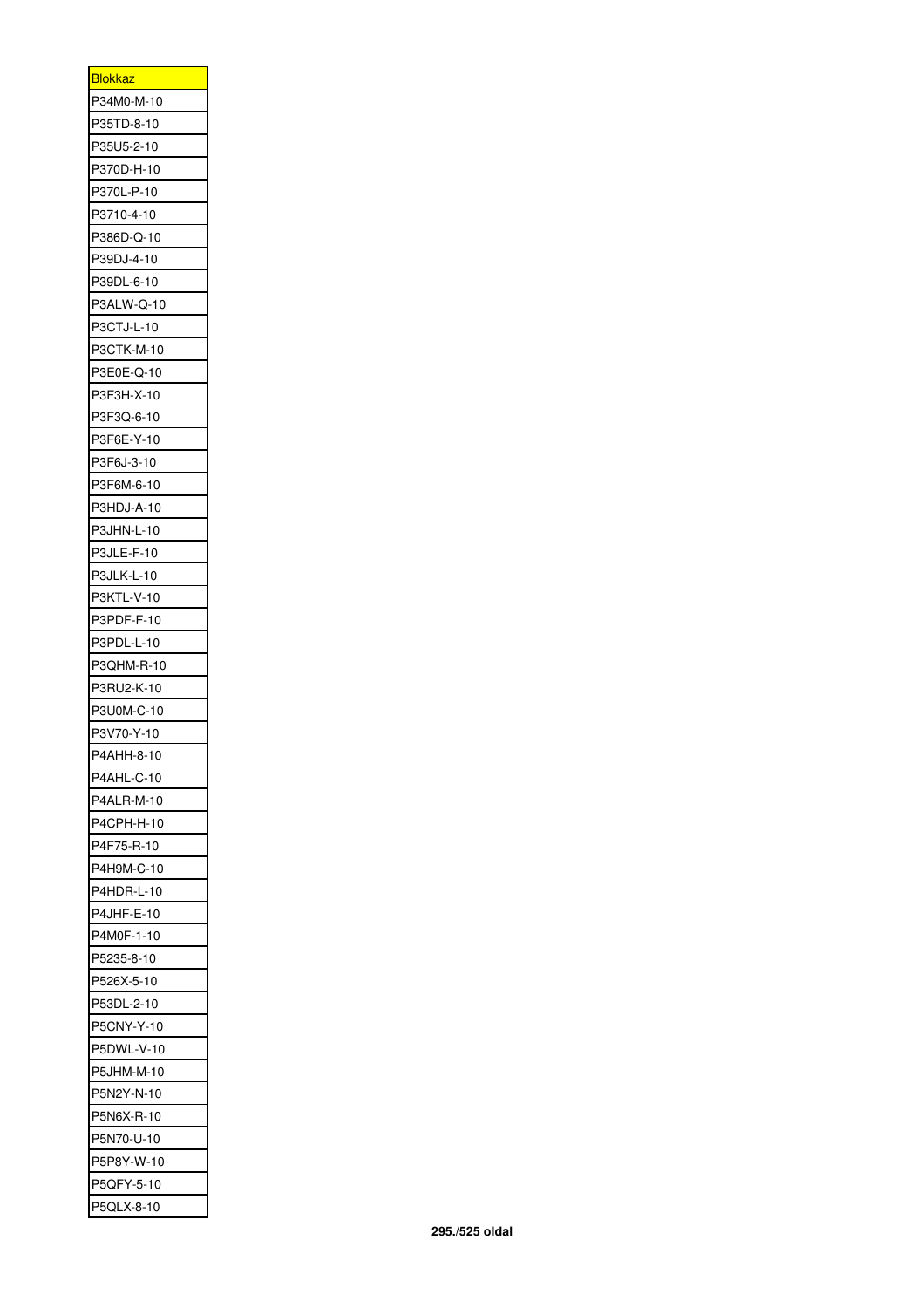| <b>Blokkaz</b> |
|----------------|
| P5RNY-D-10     |
| P5TWM-A-10     |
| P5U0M-E-10     |
| P5W9M-T-10     |
| P60WM-J-10     |
| P6115-6-10     |
| P6235-9-10     |
| P623H-M-10     |
| P64H5-R-10     |
| P65U5-5-10     |
| P683L-X-10     |
| P6AHM-F-10     |
| P6ALK-H-10     |
| P6QH5-D-10     |
| P6RP5-M-10     |
| P6U0U-N-10     |
| P6V3L-K-10     |
| P6YPH-6-10     |
| P723L-R-10     |
|                |
| P74LK-A-10     |
| P7AH5-1-10     |
| P7E0M-3-10     |
| P7F35-Q-10     |
| P7LWL-5-10     |
| P7N3L-D-10     |
| P7N6F-C-10     |
| P7P9L-M-10     |
| P7PDF-L-10     |
| P7QLF-U-10     |
| P7V32-2-10     |
| P7WDF-T-10     |
| P7XH2-J-10     |
| P7XLF-2-10     |
| P7XM2-N-10     |
| P80WL-K-10     |
| P826F-R-10     |
| P826K-V-10     |
| P839L-2-10     |
| P8712-C-10     |
| P886F-Y-10     |
| P8872-L-10     |
| P89E2-U-10     |
| P8AM5-6-10     |
| P8CPH-M-10     |
| P8CTF-P-10     |
| P8F72-T-10     |
| P8LWH-3-10     |
| P8M0K-8-10     |
| P8N3H-A-10     |
| P8QHH-T-10     |
|                |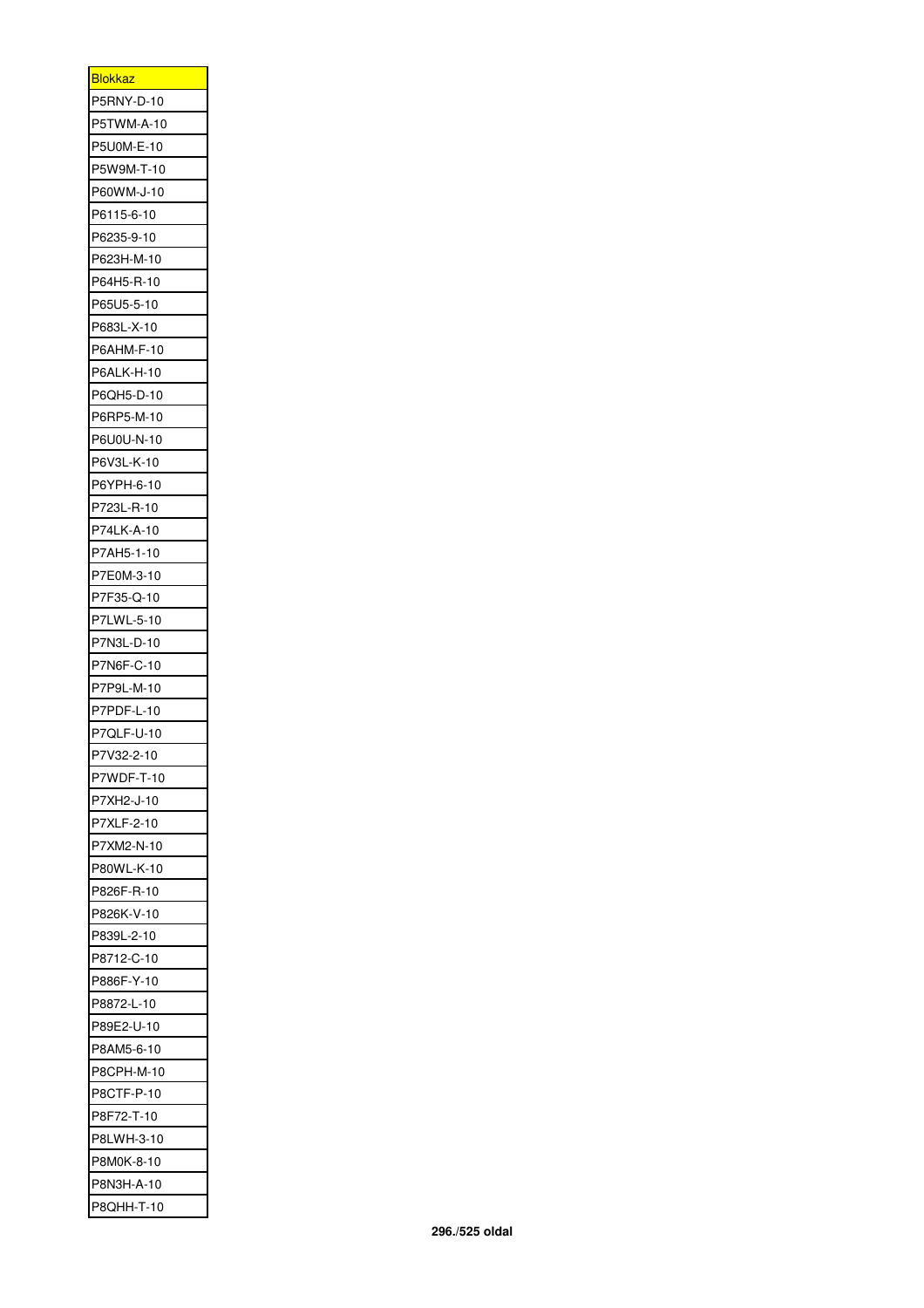| <b>Blokkaz</b>    |
|-------------------|
| P8QLK-Y-10        |
| P8RTF-4-10        |
| P8WE5-K-10        |
| P8YU5-2-10        |
| P9ALK-L-10        |
| P9E0K-3-10        |
| P9F3H-5-10        |
| P9JHH-M-10        |
| P9KPH-V-10        |
| P9TWH-A-10        |
| P9U0T-Q-10        |
| P9V3H-K-10        |
| P9V6K-Q-10        |
| P9XLK-7-10        |
| P9XM5-U-10        |
| PAJHH-N-10        |
| PAV3L-P-10        |
| PAWE6-N-10        |
| PC10H-N-10        |
| PC26Q-5-10        |
| PC26U-8-10        |
| PC276-M-10        |
| PC4M5-3-10        |
| PC4M6-4-10        |
| PC70K-X-10        |
| PCDWH-Y-10        |
| PCF6K-D-10        |
| PCF76-2-10        |
| PCH9H-F-10        |
| PCHE6-9-10        |
| <b>PCJM6-J-10</b> |
| PCLWH-6-10        |
| PCLWL-9-10        |
| PCM0K-C-10        |
| PCN3L-J-10        |
| PCP9L-R-10        |
| PCQLK-3-10        |
| PCQM6-Q-10        |
| PCRTK-A-10        |
| PCU0K-K-10        |
| PCV6K-T-10        |
| PCXLM-C-10        |
| PCYPL-F-10        |
| PCYTK-J-10        |
| PD0WH-L-10        |
| PD26M-3-10        |
| PD3DK-8-10        |
| PD3E2-R-10        |
| PD4HH-A-10        |
| PD5TM-T-10        |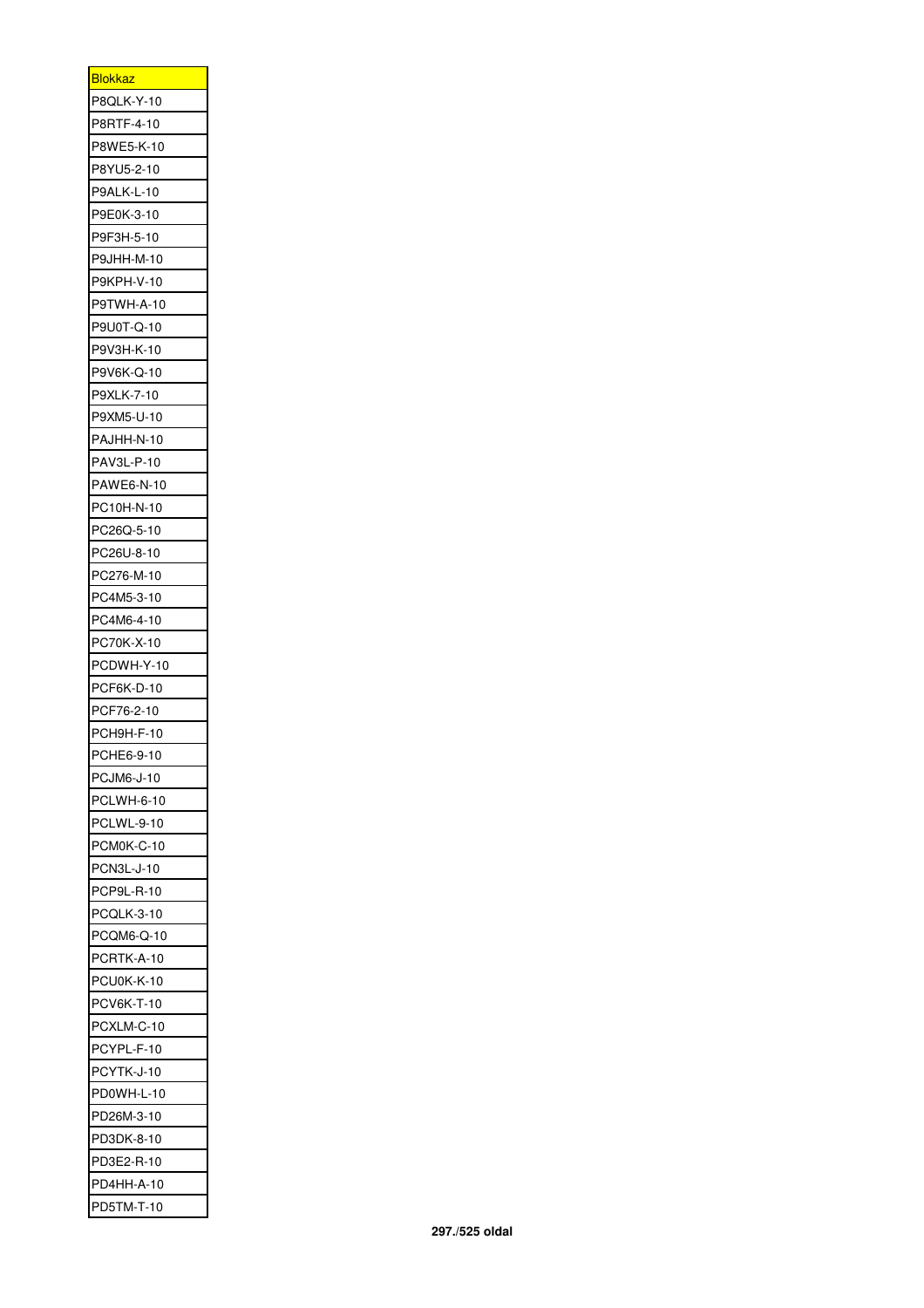| <b>Blokkaz</b>    |
|-------------------|
| PD70L-1-10        |
| PD86L-8-10        |
| PD99L-D-10        |
| PD9DL-H-10        |
| PDE0L-7-10        |
| PDE12-P-10        |
| PDF3L-C-10        |
| PDJLM-Y-10        |
| PDKTK-5-10        |
| PDN6K-M-10        |
| PDPDK-V-10        |
| PDPE3-E-10        |
| PDQLK-4-10        |
| PDRTL-D-10        |
|                   |
| PDRU2-V-10        |
| PDRU3-W-10        |
| PDRU5-Y-10        |
| PDU0U-V-10        |
| PDU13-5-10        |
| PDV6K-U-10        |
| PDXH2-P-10        |
| PDXH4-R-10        |
| PDYU5-6-10        |
| PE115-E-10        |
| PE232-E-10        |
| PE275-N-10        |
| PE4HL-F-10        |
| PE70K-1-10        |
| PE83L-6-10        |
| PECTK-Y-10        |
| PECU0-E-10        |
| PEH9L-M-10        |
| PEJLL-Y-10        |
| <b>PEKTL-7-10</b> |
| PEPE5-J-10        |
| PETWL-K-10        |
| PEV32-8-10        |
| PF99L-F-10        |
| PFAHL-P-10        |
| PFH9Q-T-10        |
|                   |
| <b>PFKTK-7-10</b> |
| PFLW4-W-10        |
| PFLWQ-J-10        |
| PFM0K-F-10        |
| PFQH4-M-10        |
| PFW94-L-10        |
| PH275-Q-10        |
| PH715-P-10        |
| PHF75-5-10        |
| PHPE3-J-10        |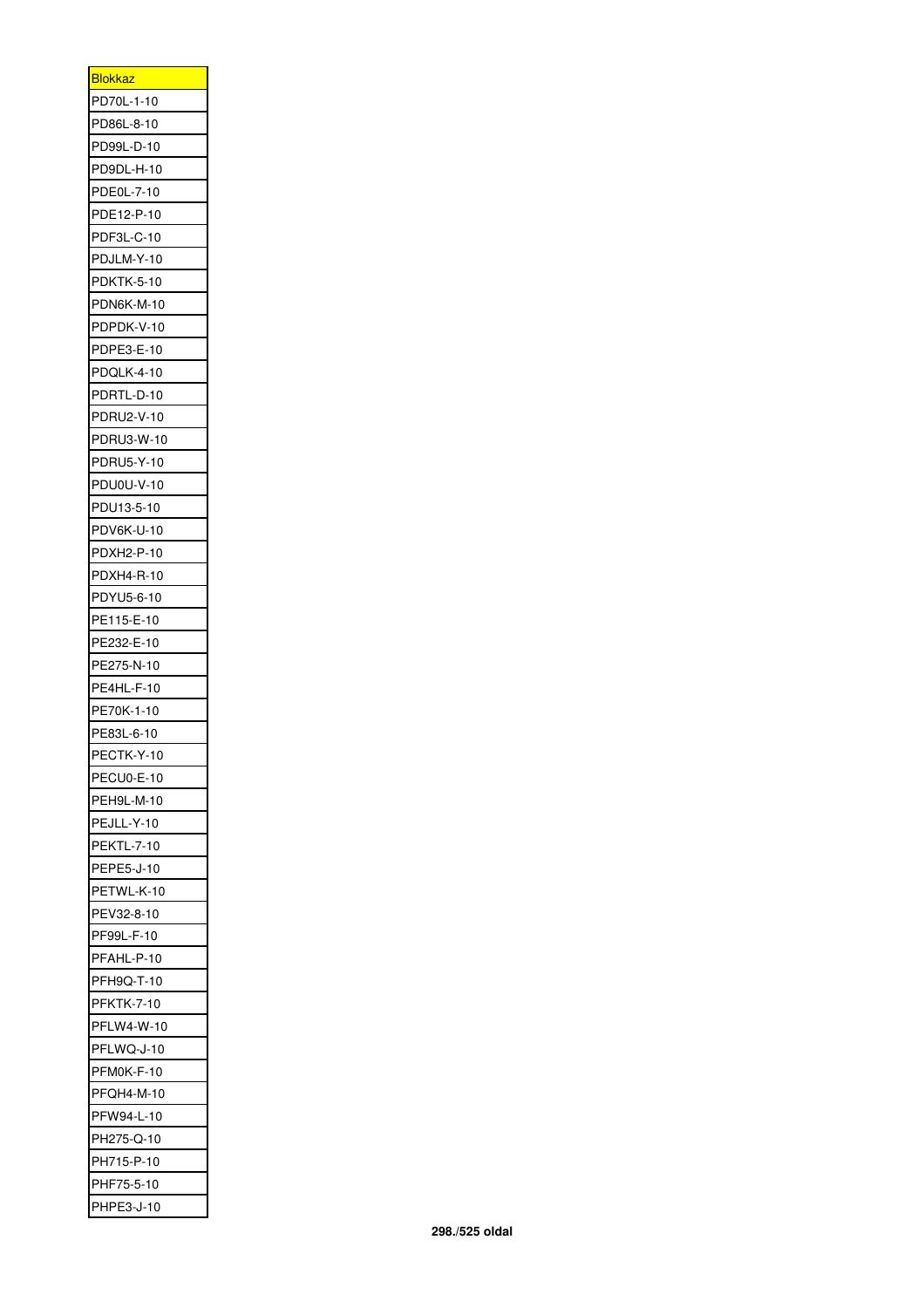| <u>Blokkaz</u>    |
|-------------------|
| PHRP5-X-10        |
| PHU15-A-10        |
| PJ115-J-10        |
| PJ3E3-X-10        |
| PJ99L-J-10        |
| PJAHL-R-10        |
| <b>PJCP5-K-10</b> |
| PJF75-6-10        |
| PJM15-5-10        |
| PJV6K-Y-10        |
| PJXLK-F-10        |
| PJXM5-3-10        |
| PK9DL-N-10        |
| PKALL-W-10        |
| PKLXF-D-10        |
| PKQH5-R-10        |
| <b>PKRU0-Y-10</b> |
| PKU10-7-10        |
| PKYP5-7-10        |
| PL273-R-10        |
| PLHE3-E-10        |
| PLKU3-W-10        |
| PLPE3-M-10        |
| PM99N-P-10        |
|                   |
| PMQHN-C-10        |
| PMV3N-3-10        |
| PQ273-W-10        |
| PQCTT-J-10        |
| PQE0T-R-10        |
| PQF73-A-10        |
| Q01NA-U-10        |
| Q01XU-M-10        |
| Q0239-8-10        |
| Q026J-L-10        |
| Q034T-U-10        |
| Q034V-W-10        |
| Q035C-E-10        |
| Q035K-M-10        |
| Q0397-E-10        |
| Q0399-H-10        |
| Q039A-J-10        |
| Q039D-L-10        |
| Q03DJ-U-10        |
| Q0426-6-10        |
| Q042A-A-10        |
| Q046K-P-10        |
| Q04AU-4-10        |
| Q04CN-Y-10        |
| Q04FY-D-10        |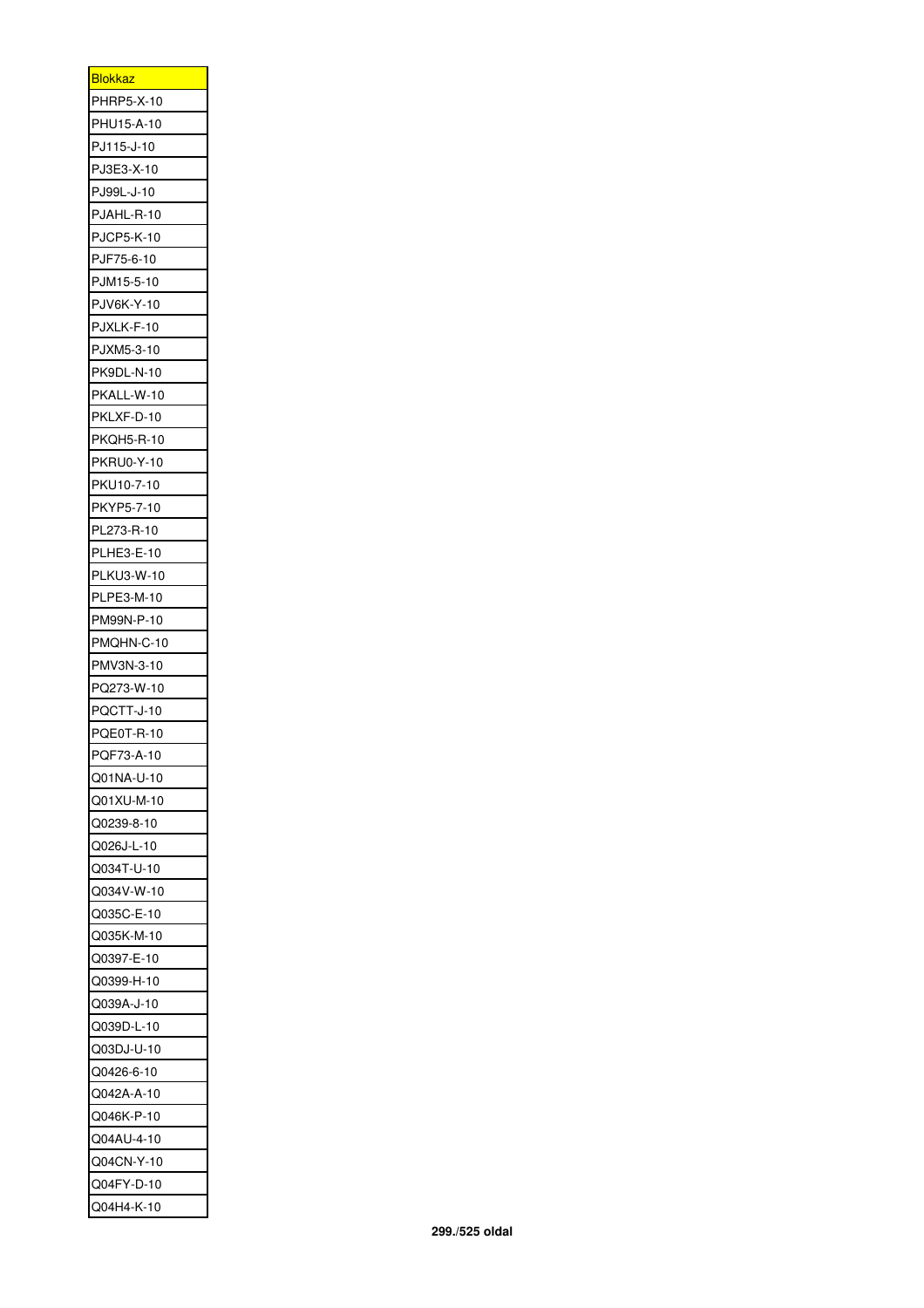| <u>Blokkaz</u> |
|----------------|
| Q04H9-Q-10     |
| Q04HA-R-10     |
| Q04HC-T-10     |
| Q04LJ-3-10     |
| Q0586-E-10     |
| Q058A-K-10     |
| Q058C-L-10     |
| Q05JV-D-10     |
| Q05NX-L-10     |
| Q05NY-M-10     |
| Q05P9-Y-10     |
| Q05PC-2-10     |
| Q06FA-T-10     |
| Q06FC-U-10     |
| Q06FQ-7-10     |
| Q06LU-F-10     |
|                |
| Q06M6-U-10     |
| Q06QU-L-10     |
| Q06RR-K-10     |
| Q06W9-7-10     |
| Q06WA-8-10     |
| Q07N6-W-10     |
| Q07TM-H-10     |
| Q07U4-1-10     |
| Q07YC-D-10     |
| Q082Y-4-10     |
| Q083A-H-10     |
| Q086J-T-10     |
| Q08VA-9-10     |
| Q0950-8-10     |
| Q098Y-C-10     |
| Q0994-J-10     |
| Q0997-M-10     |
| Q099C-R-10     |
| Q0A2Q-X-10     |
| Q0A6R-4-10     |
| Q0A71-D-10     |
| Q0AAR-8-10     |
| Q0ACN-6-10     |
| Q0AFY-L-10     |
| Q0AH9-X-10     |
| Q0AHC-1-10     |
| Q0CE1-M-10     |
| Q0CNX-T-10     |
| Q0CNY-U-10     |
| Q0CP9-6-10     |
| Q0DF6-V-10     |
| Q0DFC-2-10     |
| Q0DLR-L-10     |
| Q0DQT-R-10     |
|                |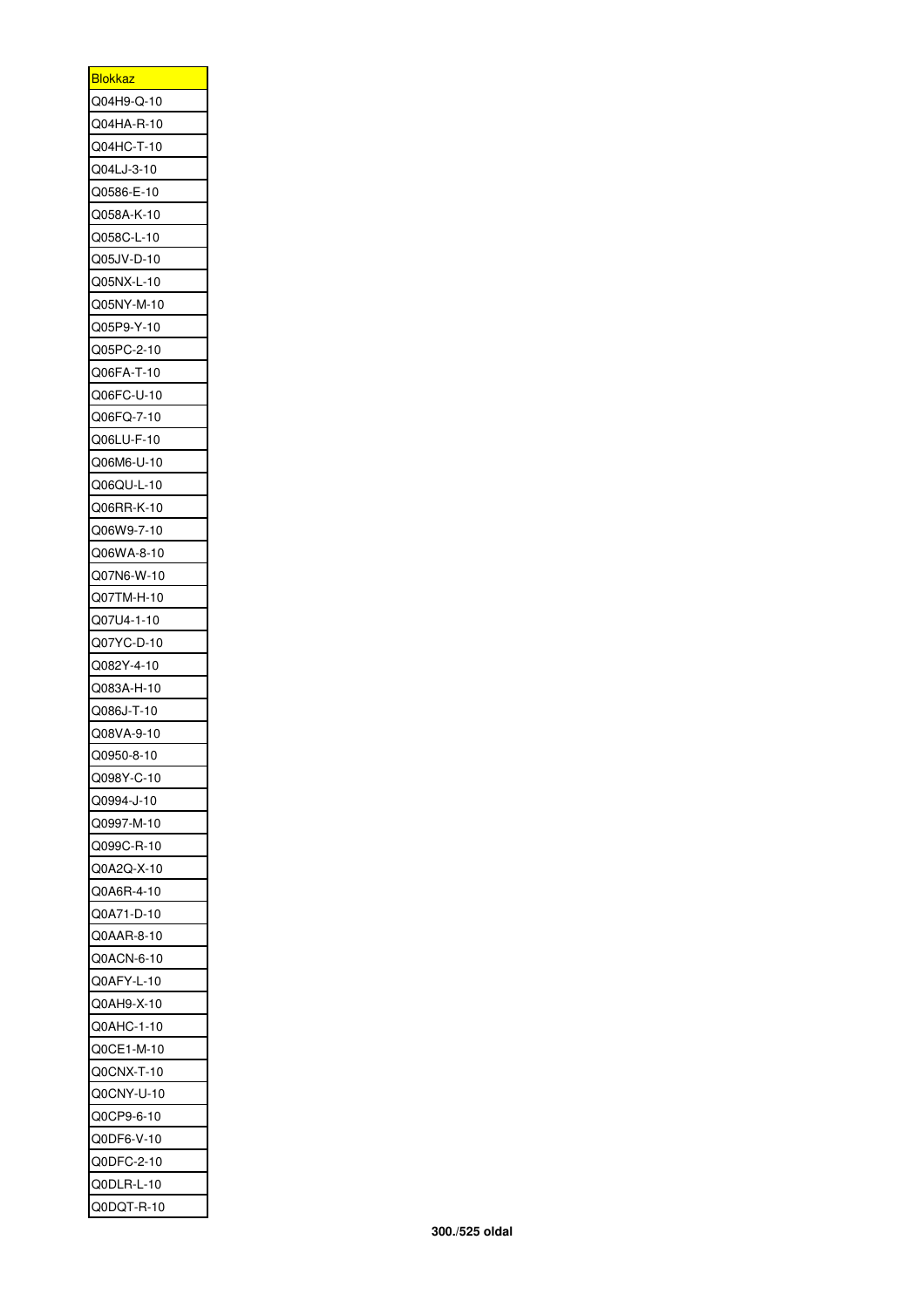| Blokkaz    |
|------------|
| Q0DRC-C-10 |
| Q0DRK-K-10 |
| Q0DW1-5-10 |
| Q0ENQ-N-10 |
| Q0ETM-P-10 |
| Q0ETN-Q-10 |
| Q0EXU-2-10 |
| Q0F2X-9-10 |
| Q0F2Y-A-10 |
| Q0FVA-H-10 |
| Q0H16-J-10 |
| Q0H5C-U-10 |
| Q0H8X-J-10 |
| Q0H99-W-10 |
| Q0H9A-X-10 |
| Q0H9C-Y-10 |
|            |
| Q0H9Q-C-10 |
| Q0HDJ-8-10 |
| Q0J2A-Q-10 |
| Q0JFY-T-10 |
| Q0JHA-6-10 |
| Q0JHD-8-10 |
| Q0KDN-F-10 |
| Q0KNX-1-10 |
| Q0KNY-2-10 |
| Q0KP1-4-10 |
| Q0KP9-D-10 |
| Q0LFC-8-10 |
| Q0LLD-E-10 |
| Q0LLN-P-10 |
| Q0LM1-3-10 |
| Q0LQV-2-10 |
| Q0LVX-8-10 |
| Q0LVY-9-10 |
| Q0LW1-C-10 |
| Q0LW9-M-10 |
| Q0LWD-Q-10 |
| Q0N2Y-J-10 |
| Q0N39-V-10 |
| Q0NVA-P-10 |
| Q0P0D-W-10 |
| Q0P0L-4-10 |
| Q0P0N-6-10 |
| Q0P0R-9-10 |
| Q0P52-Q-10 |
| Q0P5N-C-10 |
|            |
| Q0P8Y-R-10 |
| Q0P97-2-10 |
| Q0P9C-6-10 |
| Q0PDF-D-10 |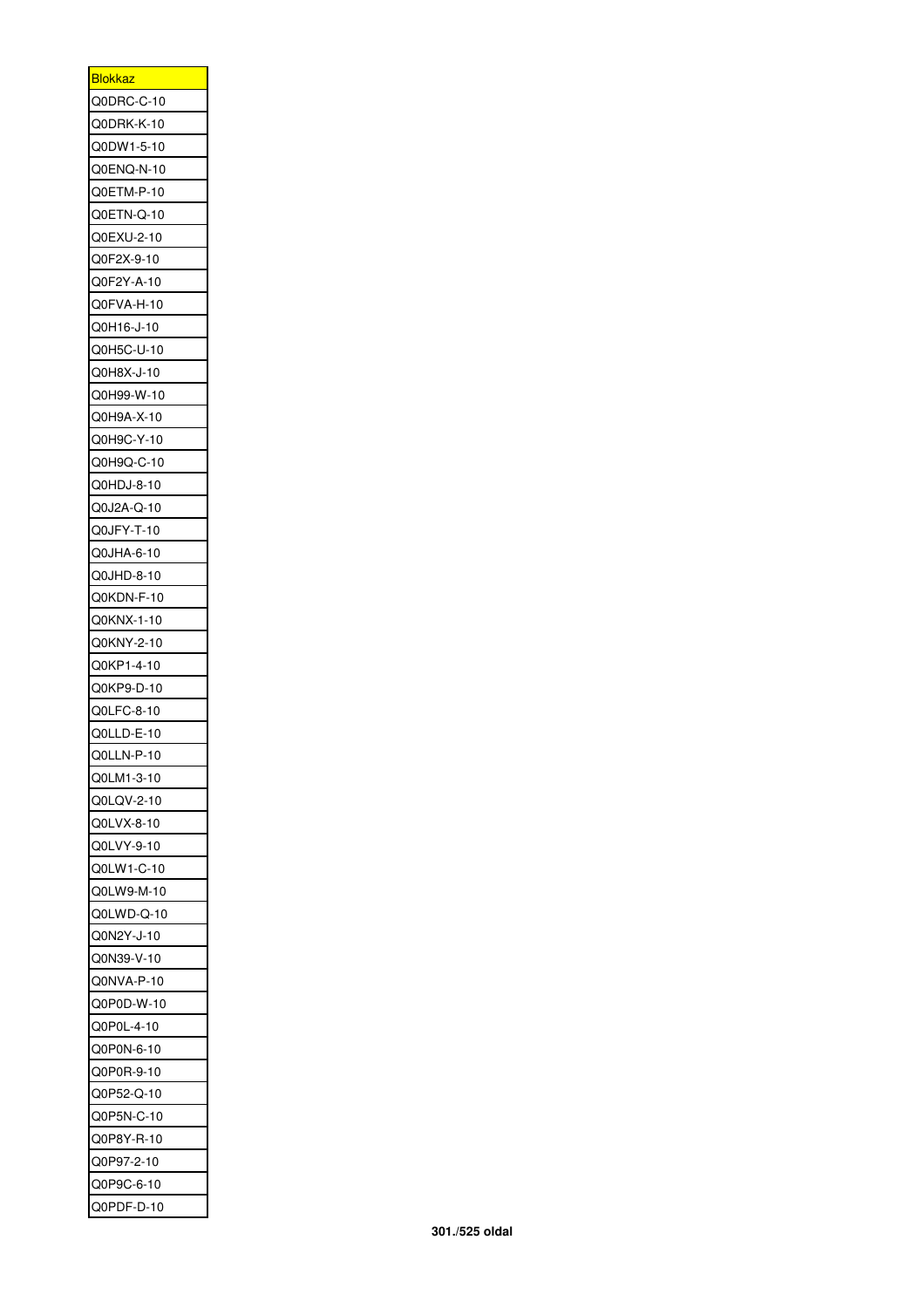| <u>Blokkaz</u> |
|----------------|
| Q0PDJ-F-10     |
| Q0Q26-T-10     |
| Q0Q6F-7-10     |
| Q0Q6M-D-10     |
| Q0Q6N-E-10     |
| Q0QFY-1-10     |
| Q0RNX-7-10     |
| Q0RNY-8-10     |
| Q0RP0-9-10     |
| Q0RP9-L-10     |
| Q0TF6-9-10     |
| Q0TW0-J-10     |
| Q0TW9-U-10     |
| Q0TWD-X-10     |
| Q0U0H-5-10     |
| Q0UNC-P-10     |
|                |
| Q0UNQ-3-10     |
| Q0UXT-E-10     |
| Q0UY9-X-10     |
| Q0V2X-P-10     |
| Q0V2Y-Q-10     |
| Q0V39-3-10     |
| Q0V3A-4-10     |
| Q0VVA-W-10     |
| Q0VVC-X-10     |
| Q0W4T-N-10     |
| Q0W8Y-Y-10     |
| Q0W99-A-10     |
| Q0WDJ-N-10     |
| Q0X26-1-10     |
| Q0X2C-6-10     |
| Q0X76-6-10     |
| Q0XAR-V-10     |
| Q0XAU-X-10     |
| Q0XAW-1-10     |
| Q0XFX-6-10     |
| Q0XFY-7-10     |
| Q0XH9-K-10     |
| Q0Y8C-E-10     |
| Q0YDN-V-10     |
| Q10RL-7-10     |
| Q10W1-R-10     |
| Q10W9-2-10     |
| Q10WQ-H-10     |
|                |
| Q11XT-M-10     |
| Q12V6-Y-10     |
| Q1311-Y-10     |
| Q1316-5-10     |
| Q1359-D-10     |
| Q138X-5-10     |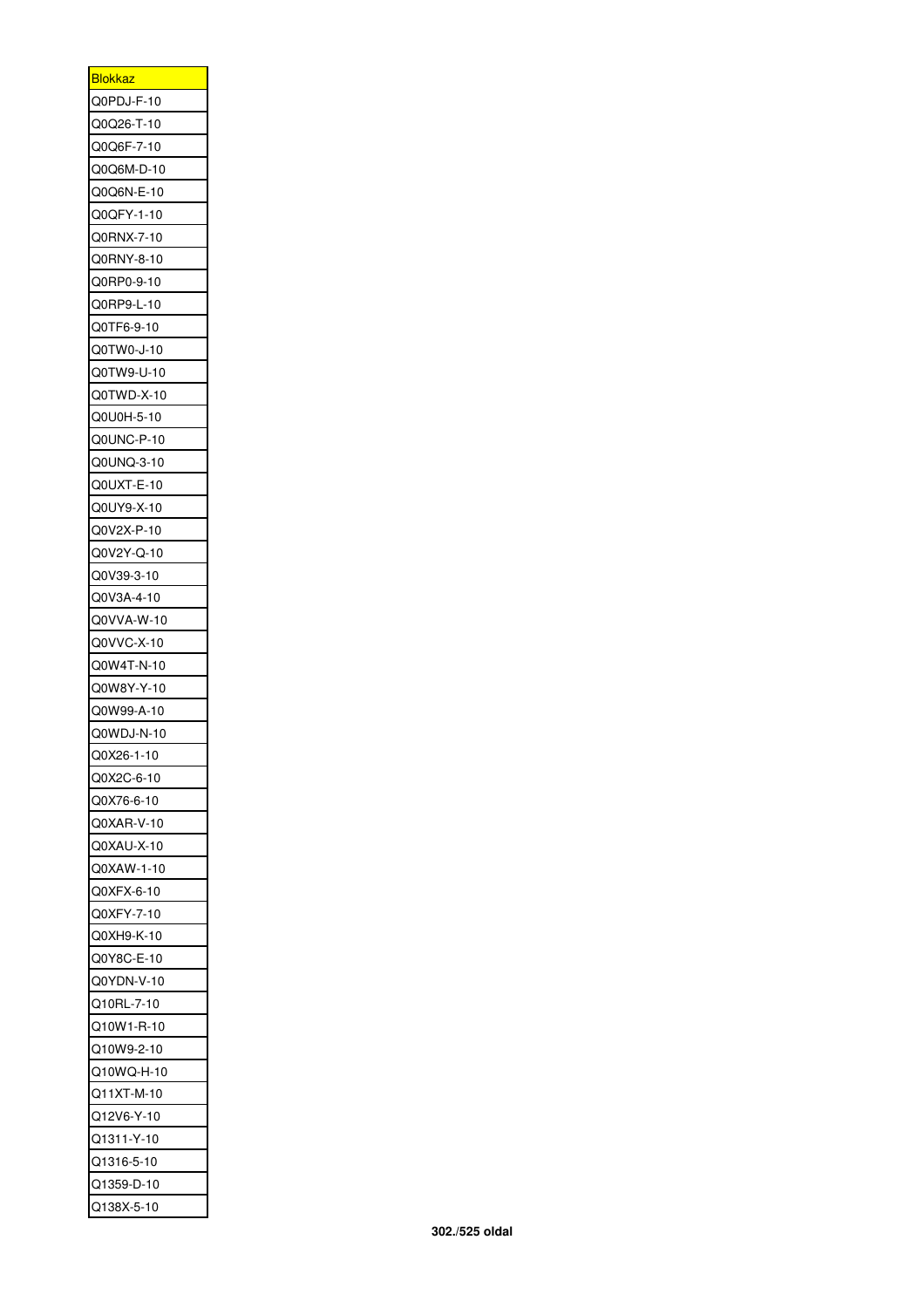| <u>Blokkaz</u> |
|----------------|
| Q138Y-6-10     |
| Q13DJ-V-10     |
| Q142A-C-10     |
| Q142C-D-10     |
| Q14CN-1-10     |
| Q14FY-E-10     |
| Q14H9-R-10     |
| Q14HC-U-10     |
| Q14LJ-4-10     |
| Q158C-M-10     |
| Q15D9-P-10     |
| Q15P1-Q-10     |
| Q15PA-2-10     |
| Q16FA-U-10     |
| Q16FC-V-10     |
| Q16QU-M-10     |
| Q16VY-W-10     |
| Q16WA-9-10     |
| Q17NC-4-10     |
| Q182Y-5-10     |
| Q186J-U-10     |
| Q18VC-C-10     |
| Q194T-3-10     |
| Q198X-C-10     |
| Q198Y-D-10     |
| Q1A2C-L-10     |
| Q1A6J-W-10     |
| Q1A71-E-10     |
| Q1AFY-M-10     |
| Q1ALH-9-10     |
| Q1ALJ-A-10     |
|                |
| Q1CDR-D-10     |
| Q1CNY-V-10     |
| Q1CTJ-K-10     |
| Q1DFC-3-10     |
| Q1DQU-U-10     |
| Q1DRK-L-10     |
| Q1DVY-4-10     |
| Q1DW9-F-10     |
| Q1E0J-T-10     |
| Q1EXV-4-10     |
| Q1EY9-K-10     |
| Q1F31-E-10     |
| Q1F3C-R-10     |
| Q1F6J-2-10     |
| Q1H09-M-10     |
| Q1H4V-C-10     |
| Q1H8Y-L-10     |
| Q1HDJ-9-10     |
| Q1J26-M-10     |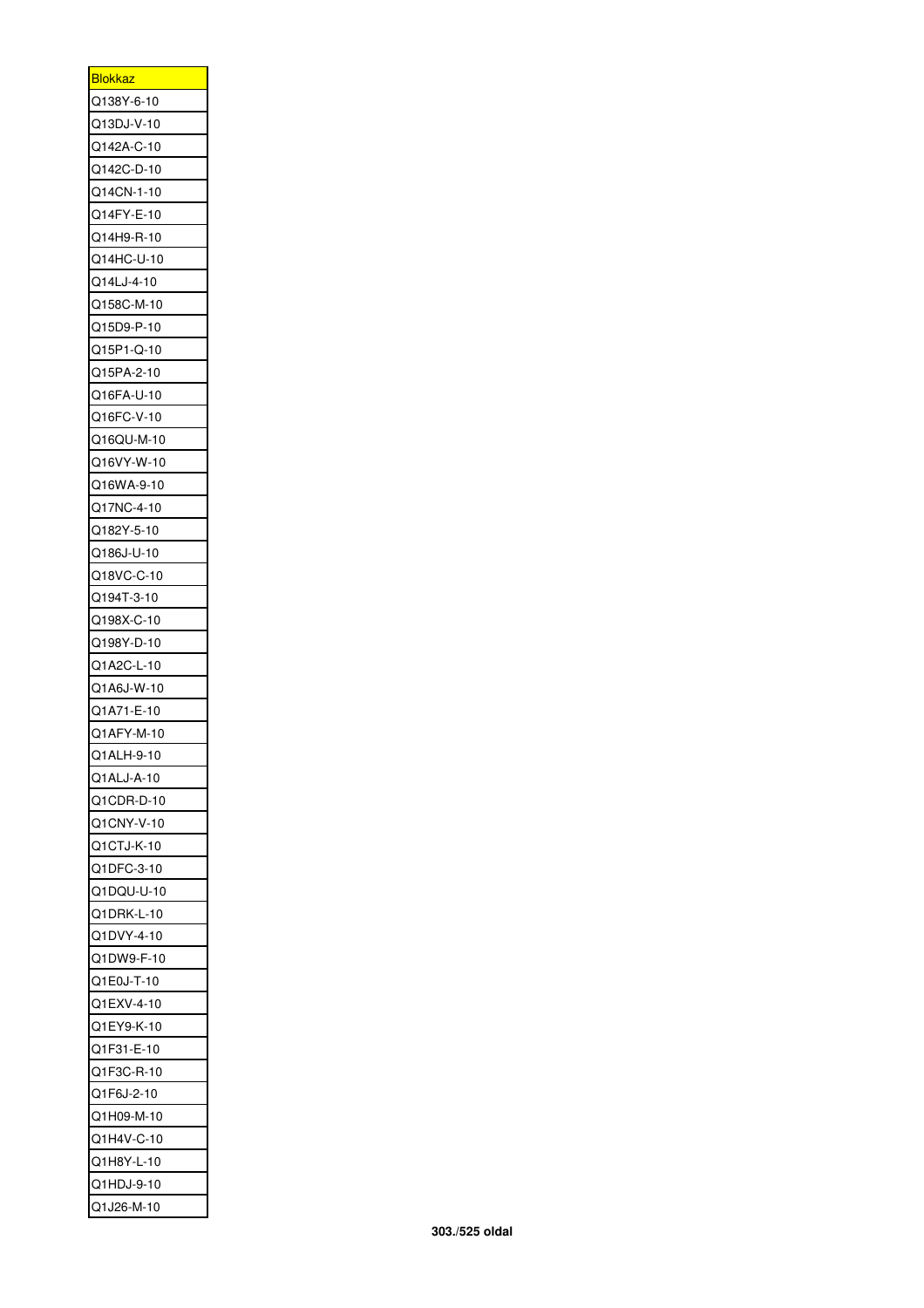| <b>Blokkaz</b> |
|----------------|
| Q1J2Q-6-10     |
| Q1JC3-U-10     |
| Q1JC9-2-10     |
| Q1JFY-U-10     |
| Q1JHA-7-10     |
| Q1JLJ-J-10     |
| Q1K8C-2-10     |
| Q1KJT-R-10     |
| Q1KNY-3-10     |
| Q1KPD-J-10     |
| Q1LFQ-N-10     |
| Q1LM3-6-10     |
| Q1LQV-3-10     |
| Q1LW1-D-10     |
| Q1N2X-J-10     |
| Q1N2Y-K-10     |
| Q1N6J-8-10     |
|                |
| Q1P4V-K-10     |
| Q1P5C-3-10     |
| Q1P9C-7-10     |
| Q1P9D-8-10     |
| Q1Q26-U-10     |
| Q1Q6N-F-10     |
| Q1QAF-D-10     |
| Q1QAU-R-10     |
| Q1QC2-1-10     |
| Q1QFY-2-10     |
| Q1QHD-H-10     |
| Q1QLJ-Q-10     |
| Q1RD9-A-10     |
| Q1RNY-9-10     |
| Q1RTH-X-10     |
| Q1RTJ-Y-10     |
| Q1TLN-X-10     |
| Q1TQT-7-10     |
| Q1TVY-J-10     |
| Q1TW1-L-10     |
| Q1U0H-6-10     |
| Q1UNA-P-10     |
| Q1UNQ-4-10     |
| Q1UTN-6-10     |
| Q1UYC-2-10     |
| Q1V2Y-R-10     |
| Q1VVC-Y-10     |
| Q1W8Y-1-10     |
| Q1WDH-N-10     |
| Q1WDJ-P-10     |
| Q1X6N-N-10     |
| Q1XFY-8-10     |
| Q1XHD-P-10     |
|                |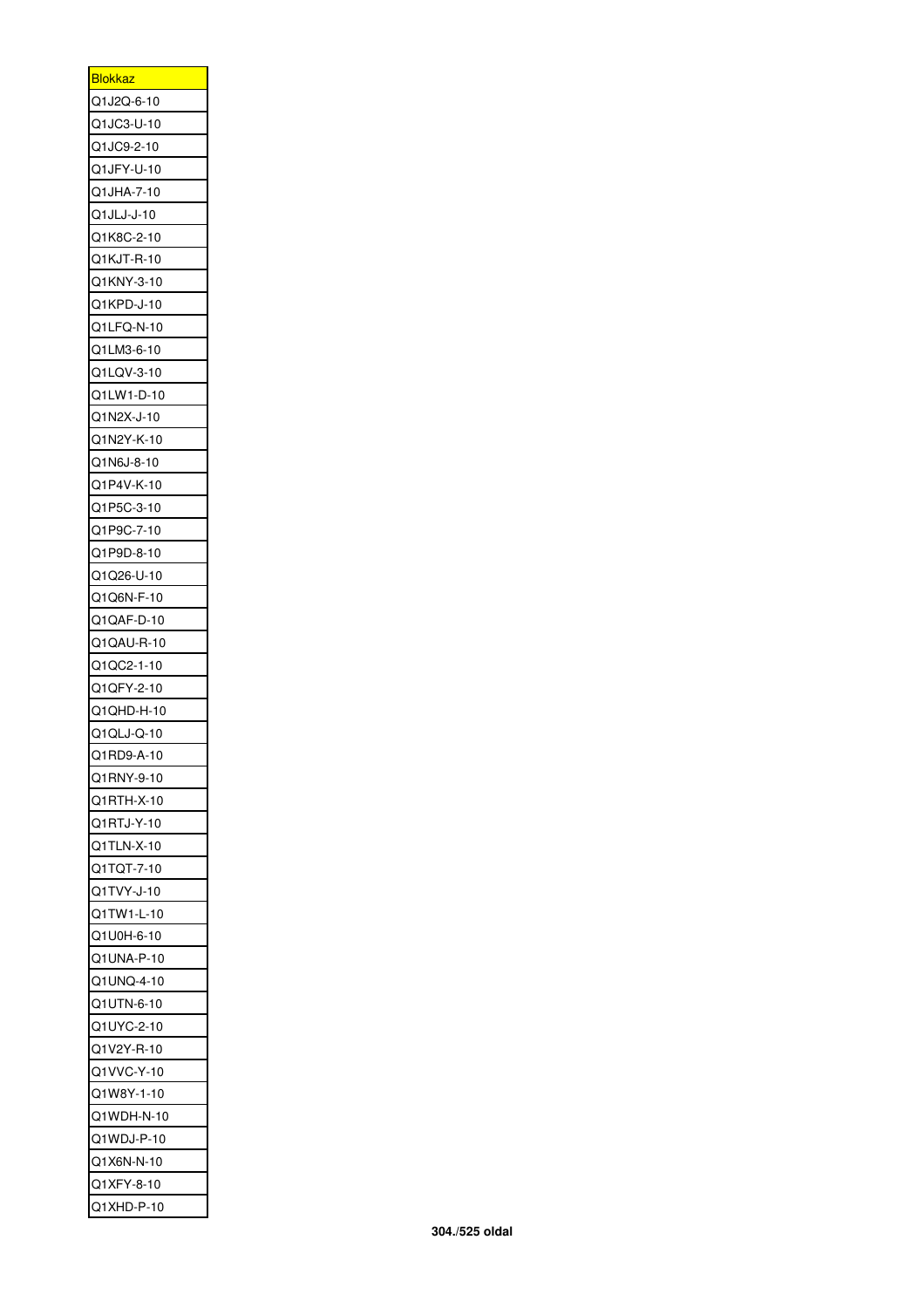| <u>Blokkaz</u> |
|----------------|
| Q1Y8C-F-10     |
| Q1Y8Q-U-10     |
| Q1YDL-U-10     |
| Q1YNY-H-10     |
| Q1YPC-W-10     |
| Q1YPD-X-10     |
| Q1YTH-5-10     |
| Q20L9-R-10     |
| Q20LD-V-10     |
| Q20M1-J-10     |
| Q20M3-L-10     |
| Q20W9-3-10     |
| Q21TN-D-10     |
| Q21U4-V-10     |
| Q21XV-Q-10     |
| Q222X-X-10     |
| Q222Y-Y-10     |
| Q2231-2-10     |
| Q230N-M-10     |
| Q238Y-7-10     |
| Q23DH-V-10     |
| Q246K-R-10     |
| Q2471-8-10     |
| Q24FY-F-10     |
| Q24LE-2-10     |
| Q258A-M-10     |
| Q25D8-P-10     |
| Q25DN-4-10     |
| Q25NX-N-10     |
| Q25NY-P-10     |
| Q25P9-2-10     |
| Q25TE-9-10     |
| Q26R9-5-10     |
| Q26VY-X-10     |
| Q270E-J-10     |
| Q27XV-X-10     |
| Q27Y2-5-10     |
| Q282Y-6-10     |
| Q2839-J-10     |
| Q295K-W-10     |
| Q2999-R-10     |
| Q2A6D-T-10     |
| Q2ACK-5-10     |
| Q2AFY-N-10     |
| Q2ALJ-C-10     |
| Q2CJT-L-10     |
| Q2CNY-W-10     |
| Q2CTF-J-10     |
| Q2CTJ-L-10     |
| Q2DFQ-H-10     |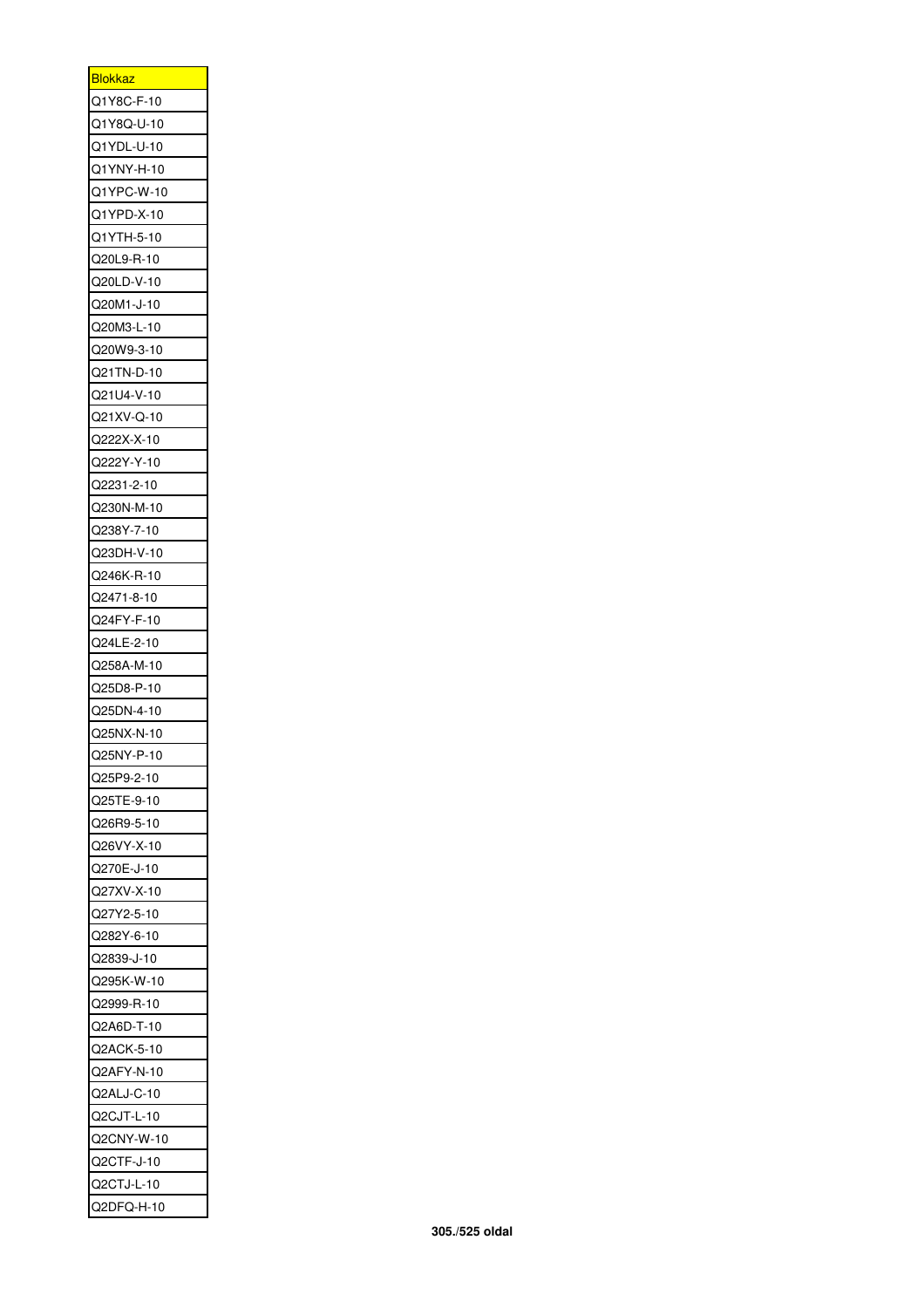| <b>Blokkaz</b> |
|----------------|
| Q2DQT-U-10     |
| Q2DR2-4-10     |
| Q2DVY-5-10     |
| Q2DW9-H-10     |
| Q2DWC-K-10     |
| Q2E0J-U-10     |
| Q2ETN-T-10     |
| Q2F2X-C-10     |
| Q2F39-Q-10     |
| Q2F3A-R-10     |
| Q2F6J-3-10     |
| Q2H0L-Y-10     |
| Q2H8Y-M-10     |
| Q2H9C-2-10     |
| Q2HDJ-A-10     |
| Q2J26-N-10     |
|                |
| Q2J71-N-10     |
| Q2JFX-U-10     |
| Q2JH9-7-10     |
| Q2JLJ-K-10     |
| Q2K7U-J-10     |
| Q2KKK-L-10     |
| Q2KNX-3-10     |
| Q2KP1-6-10     |
| Q2KTH-R-10     |
| Q2KTJ-T-10     |
| Q2LQT-2-10     |
| Q2LRT-3-10     |
| Q2LW1-E-10     |
| Q2LW9-P-10     |
| Q2LWC-R-10     |
| Q2LWQ-5-10     |
| Q2M0H-1-10     |
| Q2M0J-2-10     |
| Q2MXT-9-10     |
| Q2N2X-K-10     |
| Q2N39-X-10     |
| Q2N6J-9-10     |
| Q2NV6-M-10     |
| Q2P0J-4-10     |
| Q2P59-2-10     |
| Q2P5R-J-10     |
|                |
| Q2P91-W-10     |
| Q2P9A-7-10     |
| Q2P9D-9-10     |
| Q2P9Q-M-10     |
| Q2PDJ-J-10     |
| Q2Q6D-7-10     |
| Q2Q6M-F-10     |
| Q2QAU-T-10     |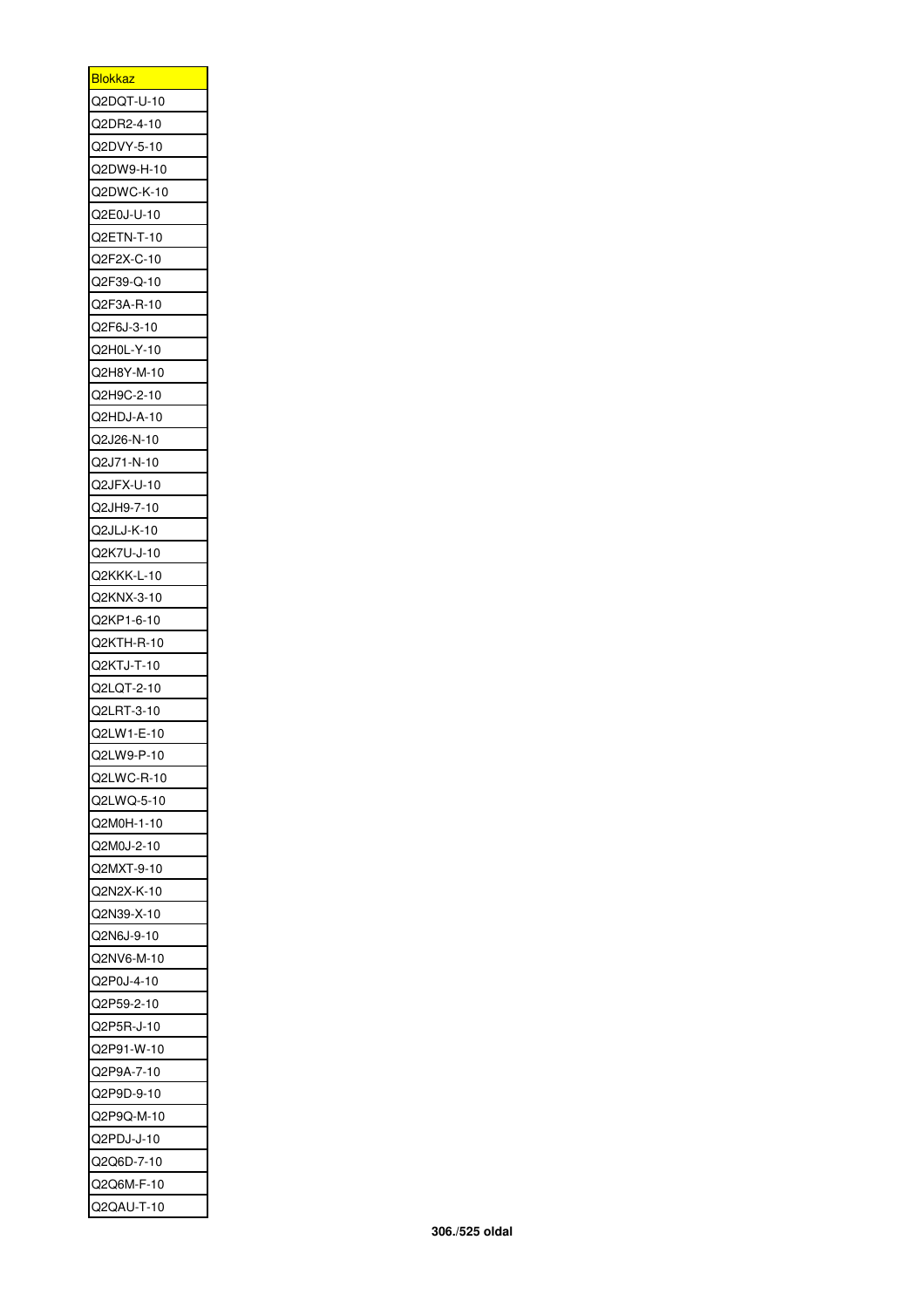| <b>Blokkaz</b>           |
|--------------------------|
| Q2QFX-2-10               |
| Q2QFY-3-10               |
| Q2QH1-5-10               |
| Q2QH9-E-10               |
| Q2QHA-F-10               |
| Q2QHC-H-10               |
| Q2QLJ-R-10               |
| Q2RNY-A-10               |
| Q2RP1-D-10               |
| Q2RTH-Y-10               |
| Q2TRC-U-10               |
| Q2TW9-W-10               |
| Q2U0H-7-10               |
| Q2U0J-8-10               |
| Q2UT6-Q-10               |
|                          |
| Q2UTD-X-10               |
| Q2UTK-4-10               |
| Q2UYP-E-10               |
| Q2V39-5-10               |
| Q2V3C-7-10               |
| Q2V6J-H-10               |
| Q2W0L-D-10               |
| Q2W97-A-10               |
| Q2W99-D-10               |
| Q2WDJ-Q-10               |
| Q2X6J-K-10               |
| Q2X74-6-10               |
| Q2XAF-M-10               |
| Q2XH9-M-10               |
| 22XHA-N-10<br>C          |
| Q2XLJ-Y-10               |
| Q2YDD-N-10               |
| Q30RC-2-10               |
| Q310J-F-10               |
| Q31TL-C-10               |
| Q322X-Y-10               |
| Q323Q-T-10               |
| Q326J-P-10               |
| Q3399-L-10               |
| Q33DJ-X-10               |
| Q346N-W-10               |
|                          |
| Q34AV-8-10               |
|                          |
| Q34C9-P-10               |
| Q34H1-K-10               |
| Q34HC-W-10               |
| Q34HQ-9-10               |
| Q35DK-2-10               |
| Q35P4-W-10               |
| Q35PQ-J-10<br>Q35TJ-E-10 |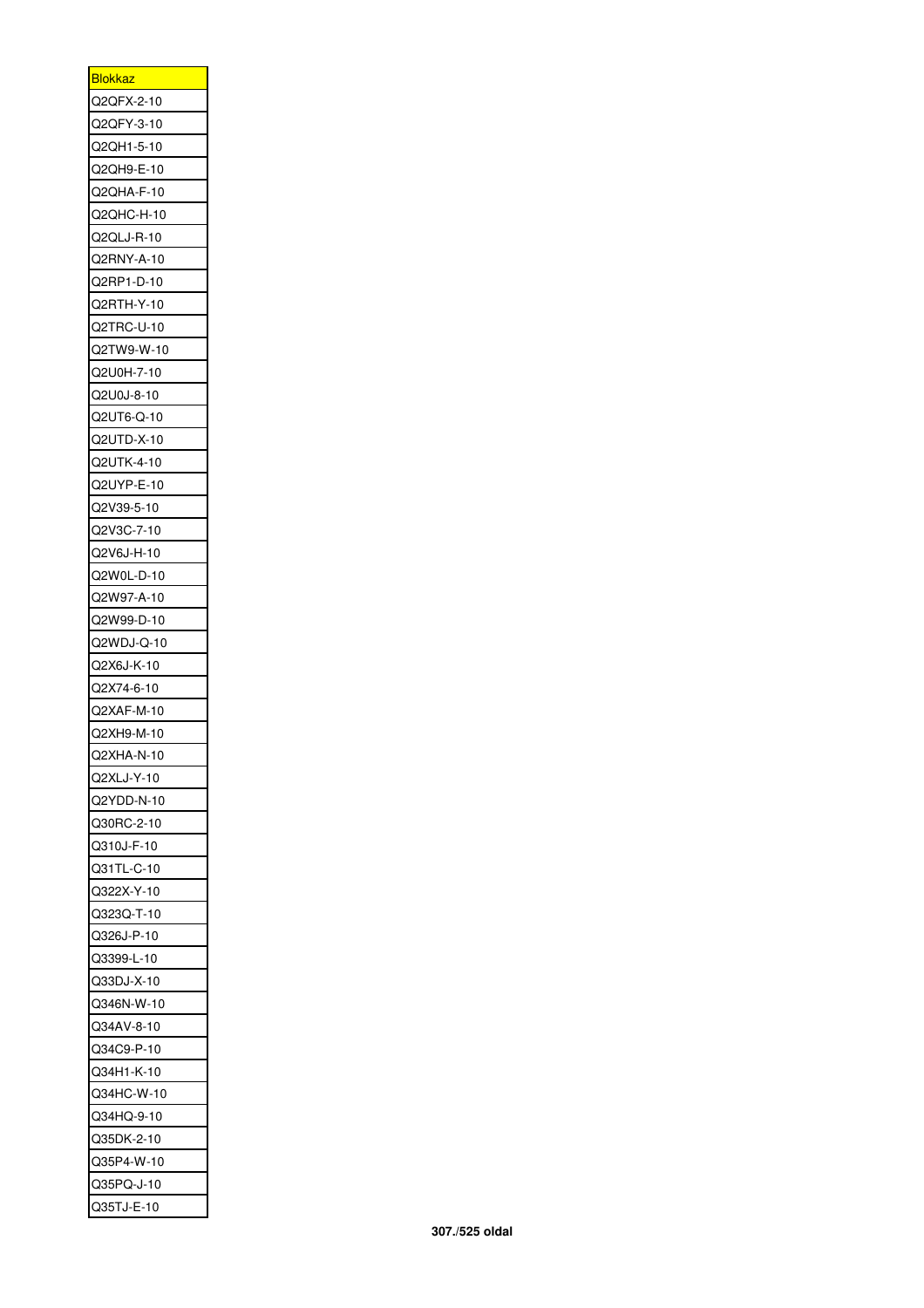| <u>Blokkaz</u> |
|----------------|
| Q36LJ-8-10     |
| Q36QV-Q-10     |
| Q36RK-F-10     |
| Q36W9-A-10     |
| Q36WA-C-10     |
| Q36WC-D-10     |
| Q370J-N-10     |
| Q37NQ-K-10     |
| Q382X-6-10     |
| Q382Y-7-10     |
| Q386J-W-10     |
| Q390M-U-10     |
| Q390N-V-10     |
| Q395K-X-10     |
| Q3997-Q-10     |
| Q399A-U-10     |
| Q399C-V-10     |
|                |
| Q399Q-8-10     |
| Q3A6K-1-10     |
| Q3ALJ-D-10     |
| Q3CJU-N-10     |
| Q3CP4-4-10     |
| Q3DRT-W-10     |
| Q3E0H-U-10     |
| Q3E0J-V-10     |
| Q3ETL-R-10     |
| Q3F3C-U-10     |
| Q3F3E-W-10     |
| Q3FVA-L-10     |
| Q3H4V-E-10     |
| Q3H8X-M-10     |
| Q3H9C-3-10     |
| Q3H9Q-F-10     |
| Q3H9T-J-10     |
| Q3J2A-U-10     |
| Q3J71-P-10     |
| Q3JAR-K-10     |
| Q3JAU-M-10     |
| Q3JCK-D-10     |
| Q3JFX-V-10     |
| Q3JH7-6-10     |
| Q3JHQ-P-10     |
| Q3KDD-9-10     |
| Q3KE3-1-10     |
| Q3KKC-E-10     |
| Q3KNX-4-10     |
| Q3KP1-7-10     |
| Q3KTJ-U-10     |
| Q3LLJ-N-10     |
| Q3LRK-V-10     |
|                |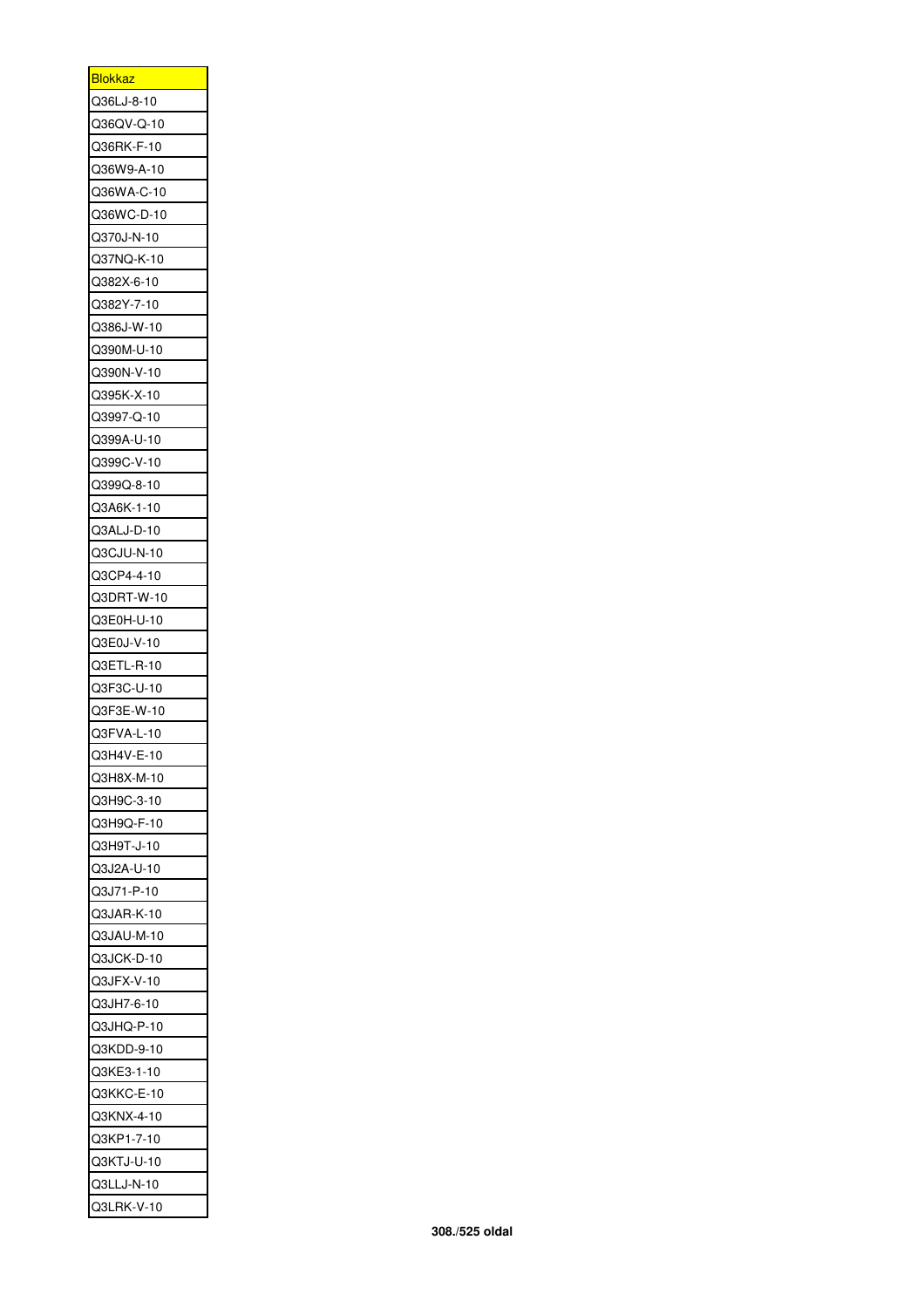| <u>Blokkaz</u>                                       |
|------------------------------------------------------|
| Q3LW4-K-10                                           |
| Q3M0J-3-10                                           |
| Q3MU1-E-10                                           |
| Q3MYR-A-10                                           |
| Q3N39-Y-10                                           |
| Q3N6J-A-10                                           |
| Q3P06-T-10                                           |
| Q3P94-2-10                                           |
| Q3P99-7-10                                           |
| Q3PDJ-K-10                                           |
| Q3Q6J-D-10                                           |
| Q3QCK-L-10                                           |
| Q3QH1-6-10                                           |
| Q3RK9-K-10                                           |
|                                                      |
| Q3RP7-M-10                                           |
| Q3TLJ-V-10                                           |
| Q3TQW-D-10                                           |
| Q3TRP-7-10                                           |
| Q3UTL-6-10                                           |
| Q3UTM-7-10                                           |
| Q3UXV-L-10                                           |
| Q3UXW-M-10                                           |
| Q3V31-W-10                                           |
| Q3V39-6-10                                           |
|                                                      |
| Q3W0M-F-10                                           |
| Q3W4W-V-10                                           |
| Q3X6J-L-10                                           |
| Q3X6M-P-10                                           |
| Q3XH1-D-10                                           |
|                                                      |
| Q3XHC-Q-10<br>Q3YK2-J-10                             |
|                                                      |
|                                                      |
|                                                      |
|                                                      |
| Q40VY-T-10                                           |
| Q40WE-9-10                                           |
| Q3YKR-8-10<br>Q3YP7-U-10<br>Q40LL-5-10<br>Q41T6-Y-10 |
| Q4234-7-10                                           |
| Q423A-E-10                                           |
|                                                      |
| Q4308-9-10                                           |
| Q430M-N-10                                           |
| Q434V-2-10                                           |
| Q434W-3-10                                           |
|                                                      |
| Q42UU-P-10<br>Q434X-4-10<br>Q435K-R-10               |
| Q439A-N-10                                           |
| Q45JW-K-10                                           |
| Q45K9-Y-10                                           |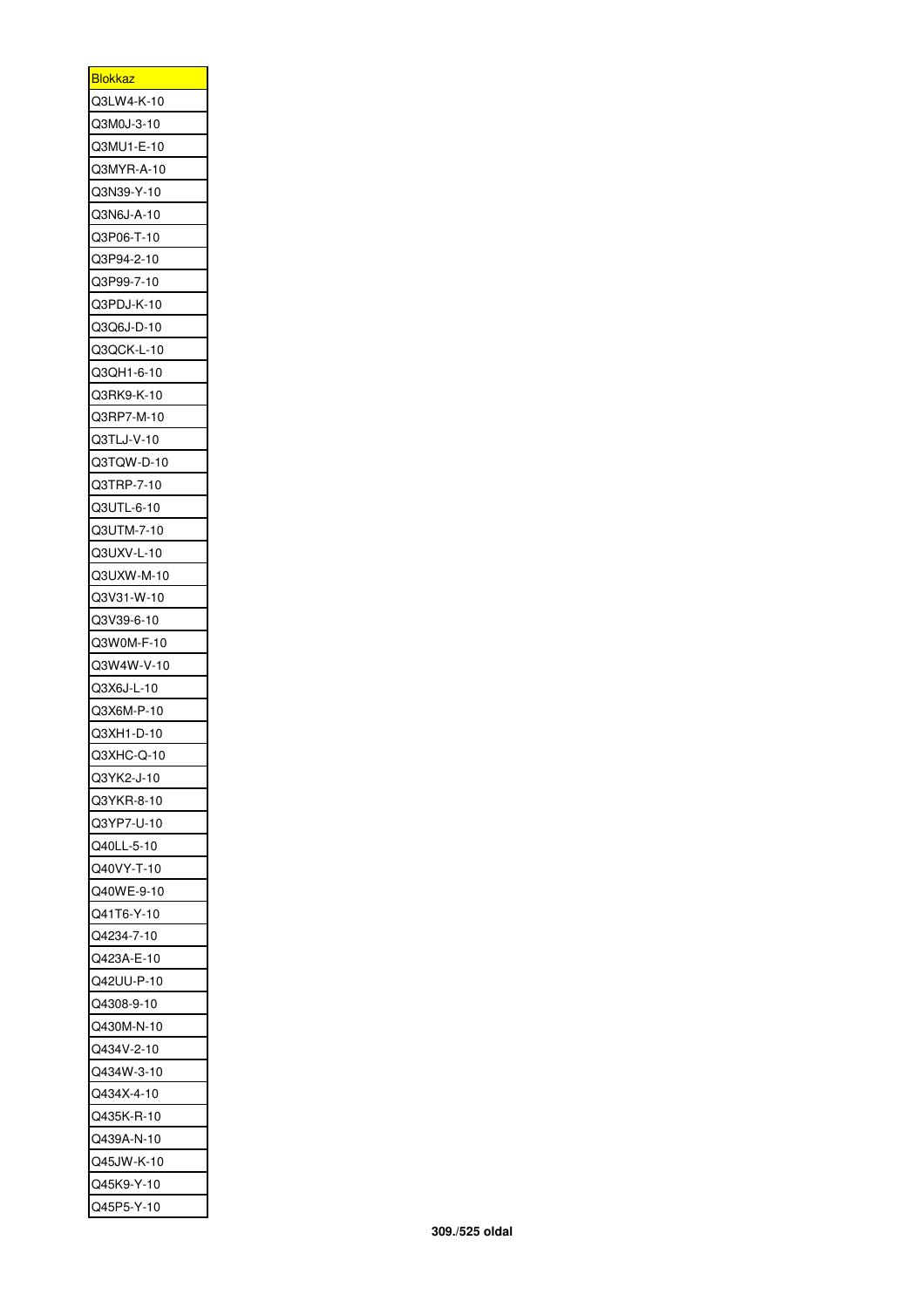| <u>Blokkaz</u> |
|----------------|
| Q45P7-2-10     |
| Q45PC-6-10     |
| Q45PE-8-10     |
| Q46LM-D-10     |
| Q46W4-6-10     |
| Q46W7-9-10     |
| Q483D-P-10     |
| Q490M-V-10     |
| Q494T-6-10     |
| Q4994-N-10     |
| Q499A-V-10     |
| Q499C-W-10     |
| Q49DF-4-10     |
| Q4AAR-D-10     |
| Q4AHQ-J-10     |
|                |
| Q4CDM-C-10     |
| Q4CP4-5-10     |
| Q4DQT-W-10     |
| Q4DQU-X-10     |
| Q4DQX-2-10     |
| Q4DVX-6-10     |
| Q4E0F-U-10     |
| Q4ETJ-Q-10     |
| Q4EXW-8-10     |
| Q4H0K-1-10     |
| Q4H8X-N-10     |
| Q4H94-V-10     |
| Q4H9C-4-10     |
| Q4J6L-9-10     |
| Q4JFY-X-10     |
| Q4KD6-4-10     |
| Q4KDM-K-10     |
| Q4KK9-D-10     |
| Q4KKK-N-10     |
| Q4KP7-F-10     |
| Q4LLD-K-10     |
| Q4LLJ-P-10     |
| Q4LQV-6-10     |
| Q4LW4-L-10     |
| Q4LWA-T-10     |
| Q4M0H-3-10     |
| Q4MXV-E-10     |
| Q4MXX-H-10     |
| Q4MY9-V-10     |
| Q4P11-P-10     |
|                |
| Q4P4U-M-10     |
| Q4P59-4-10     |
| Q4P8X-V-10     |
| Q4P9A-9-10     |
| Q4Q6J-E-10     |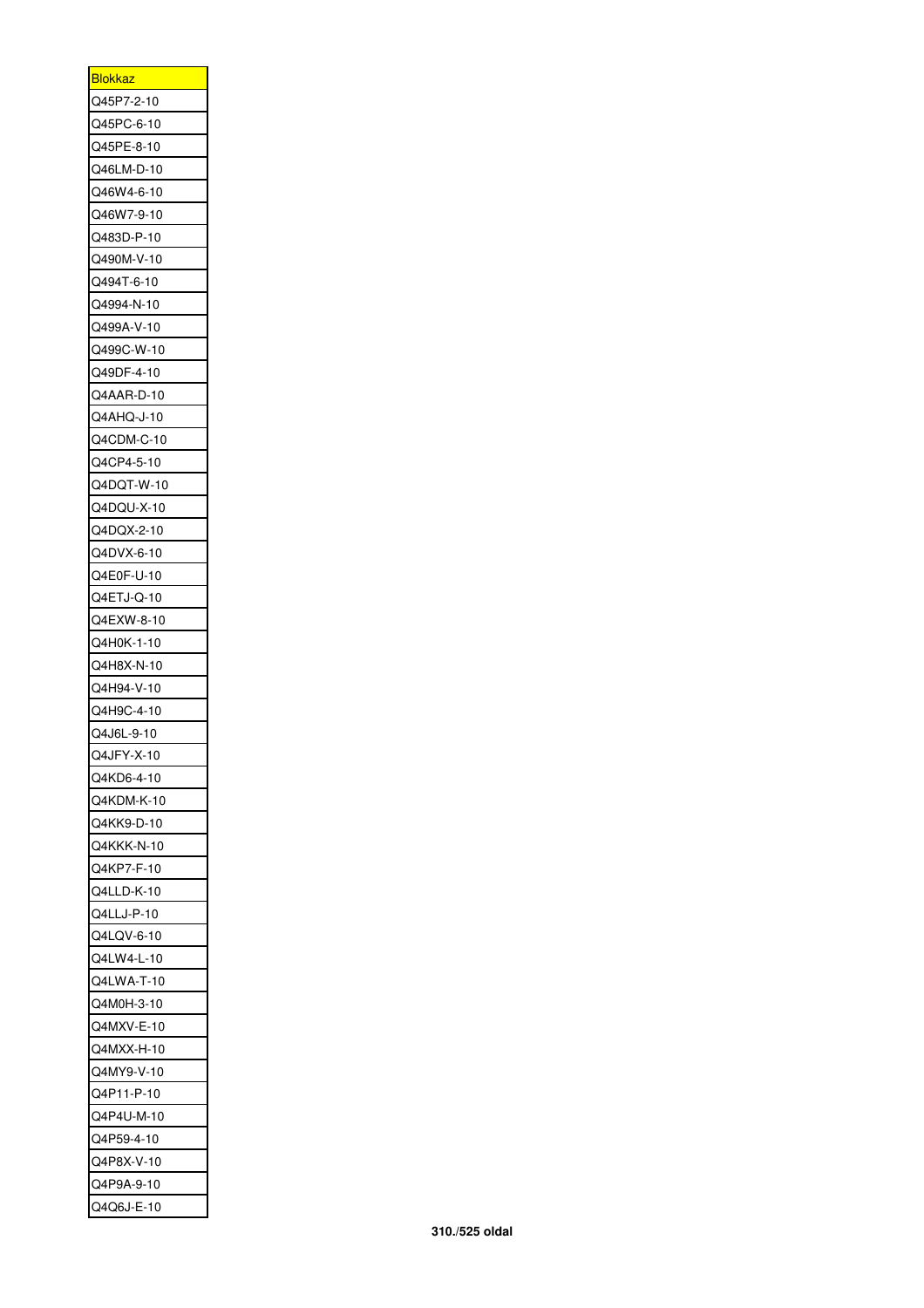| <b>Blokkaz</b> |
|----------------|
| Q4Q6L-H-10     |
| Q4QFX-4-10     |
| Q4QH9-H-10     |
| Q4RP9-Q-10     |
| Q4RPQ-6-10     |
| Q4RTH-2-10     |
| Q4TEU-2-10     |
| Q4TQW-E-10     |
| Q4TW7-W-10     |
| Q4TW9-Y-10     |
| Q4UTD-1-10     |
| Q4UXT-K-10     |
| Q4UXV-M-10     |
| Q4V3E-C-10     |
| Q4W0J-D-10     |
| Q4W4R-R-10     |
| Q4W99-F-10     |
| Q4W9T-Y-10     |
| Q4X74-8-10     |
|                |
| Q4XH7-M-10     |
| Q4XH9-P-10     |
| Q4YD8-L-10     |
| Q4YDJ-V-10     |
| Q4YE1-D-10     |
| Q4YJX-E-10     |
| Q4YPQ-D-10     |
| Q4YPT-F-10     |
| Q4YTF-7-10     |
| Q50RR-J-10     |
| Q50VX-T-10     |
| Q51T9-4-10     |
| Q522X-2-10     |
| Q522Y-3-10     |
| Q530J-L-10     |
| Q530M-P-10     |
| Q534R-Y-10     |
| Q5359-J-10     |
| Q538X-9-10     |
| Q546L-W-10     |
| Q54AT-8-10     |
| Q54AX-D-10     |
| Q54H7-U-10     |
| Q54H8-V-10     |
| Q54LF-6-10     |
| Q55DD-X-10     |
| Q55P7-3-10     |
| Q56LD-6-10     |
| Q56R9-8-10     |
|                |
| Q56VY-2-10     |
| Q57TA-C-10     |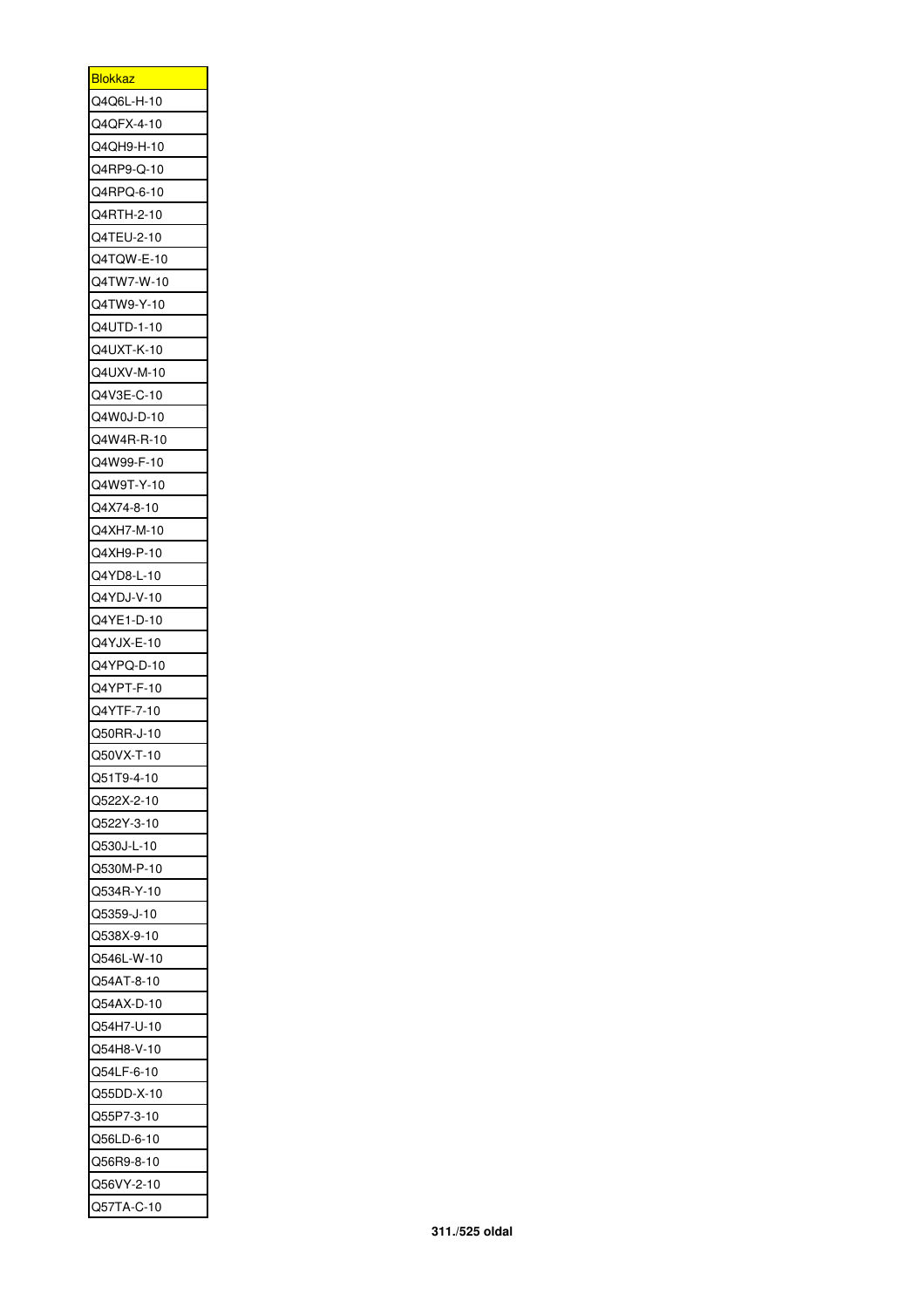| <u>Blokkaz</u>           |
|--------------------------|
| Q582Y-9-10               |
| Q583A-N-10               |
| Q594T-7-10               |
| Q5952-H-10               |
| Q5999-V-10               |
| Q599E-1-10               |
| Q5A1U-6-10               |
| Q5A6L-4-10               |
| Q5AAR-E-10               |
| Q5AH7-2-10               |
| Q5ALF-D-10               |
| Q5ALH-E-10               |
| Q5CD8-1-10               |
| Q5CDM-D-10               |
| Q5CE1-T-10               |
| Q5CJR-N-10               |
| Q5CJV-R-10               |
| Q5CKT-Q-10               |
| Q5DM6-7-10               |
| Q5DQT-X-10               |
| Q5DR9-F-10               |
| Q5DW5-F-10               |
| Q5DWQ-2-10               |
| Q5ETD-M-10               |
| Q5EU1-9-10               |
| Q5F37-R-10               |
| Q5H0D-V-10               |
| Q5H4V-H-10               |
| Q5H8Y-Q-10               |
|                          |
| Q5H9A-4-10<br>Q5H9E-7-10 |
| Q5HDF-C-10               |
| Q5J6M-C-10               |
|                          |
| Q5JFY-Y-10               |
| Q5JH7-8-10               |
| Q5JLF-L-10               |
| Q5K8A-5-10               |
| Q5KDJ-H-10               |
| Q5KJR-V-10               |
| Q5KK9-E-10               |
| Q5KNX-6-10               |
| Q5KNY-7-10               |
| Q5KP0-8-10               |
| Q5LLL-T-10               |
| Q5LVX-E-10               |
| Q5M0F-3-10               |
| Q5MTL-2-10               |
| Q5MTM-3-10               |
| Q5MU6-N-10               |
| Q5N34-V-10               |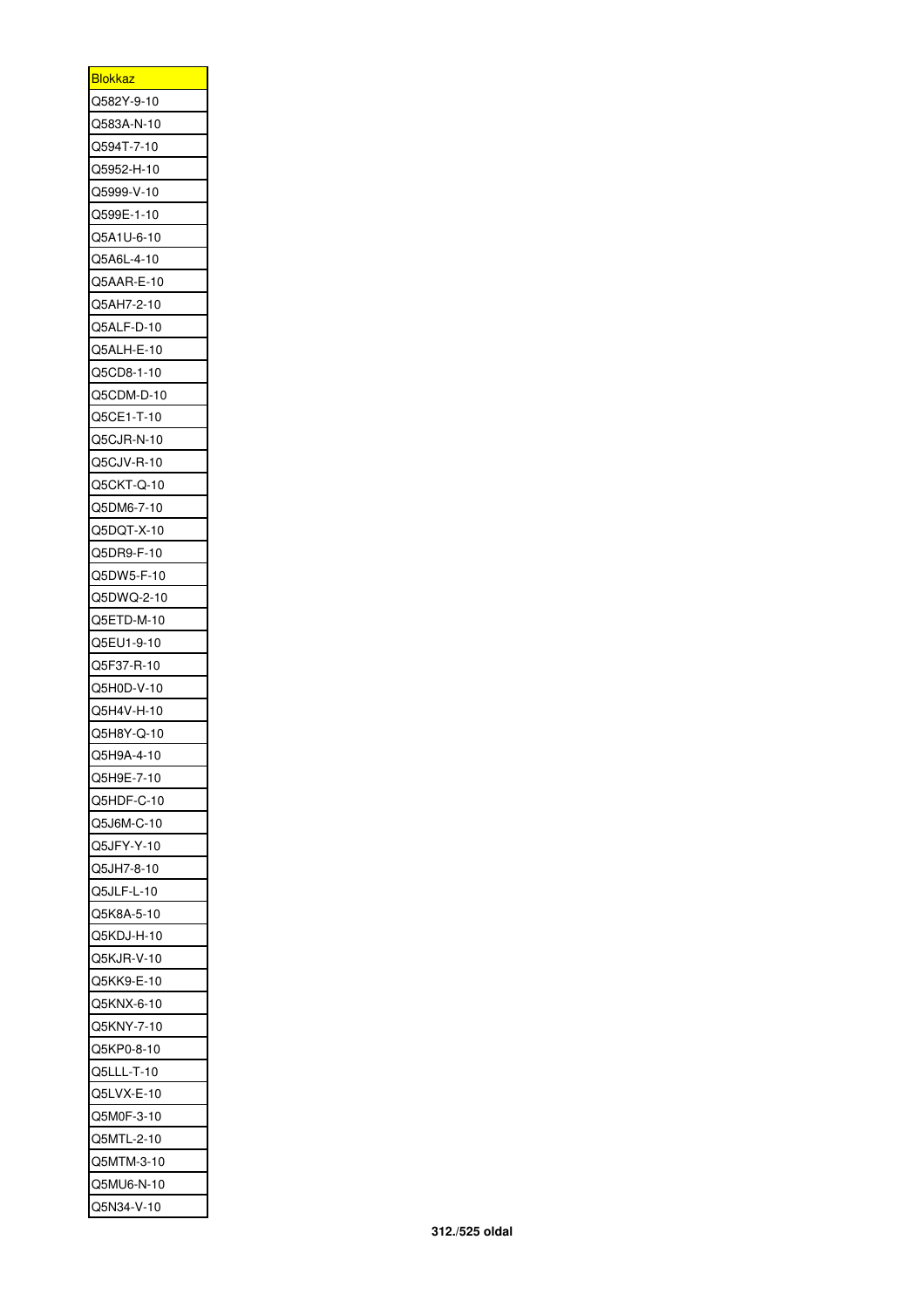| Blokkaz    |
|------------|
| Q5N3A-3-10 |
| Q5P4T-M-10 |
| Q5P8X-W-10 |
| Q5P99-9-10 |
| Q5P9Q-Q-10 |
| Q5Q26-Y-10 |
| Q5QC9-D-10 |
| Q5QFX-5-10 |
| Q5QHA-K-10 |
| Q5RJR-3-10 |
| Q5RPC-U-10 |
| Q5RTH-3-10 |
| Q5TLL-1-10 |
| Q5TM1-F-10 |
| Q5TW7-X-10 |
| Q5TWA-2-10 |
| Q5TWE-5-10 |
| Q5U0H-A-10 |
|            |
| Q5UTM-9-10 |
| Q5UU3-R-10 |
| Q5UXX-Q-10 |
| Q5V3A-9-10 |
| Q5V6H-K-10 |
| Q5W0D-9-10 |
| Q5W0J-E-10 |
| Q5W4T-U-10 |
| Q5W4V-W-10 |
| Q5W99-H-10 |
| Q5W9A-J-10 |
| Q5W9D-L-10 |
| Q5X2A-A-10 |
| Q5X6J-N-10 |
| Q5X6M-R-10 |
| Q5XAR-2-10 |
| Q5XAV-5-10 |
| Q5XFX-C-10 |
| Q5XFY-D-10 |
| Q5XH7-N-10 |
| Q5XH9-Q-10 |
| Q5XLH-2-10 |
| Q5YJV-D-10 |
| Q5YKT-C-10 |
| Q5YP4-T-10 |
| Q5YP5-U-10 |
| Q5YP9-Y-10 |
| Q60M1-N-10 |
| Q60VY-V-10 |
| Q61TA-6-10 |
| Q61XR-R-10 |
| Q622Y-4-10 |
|            |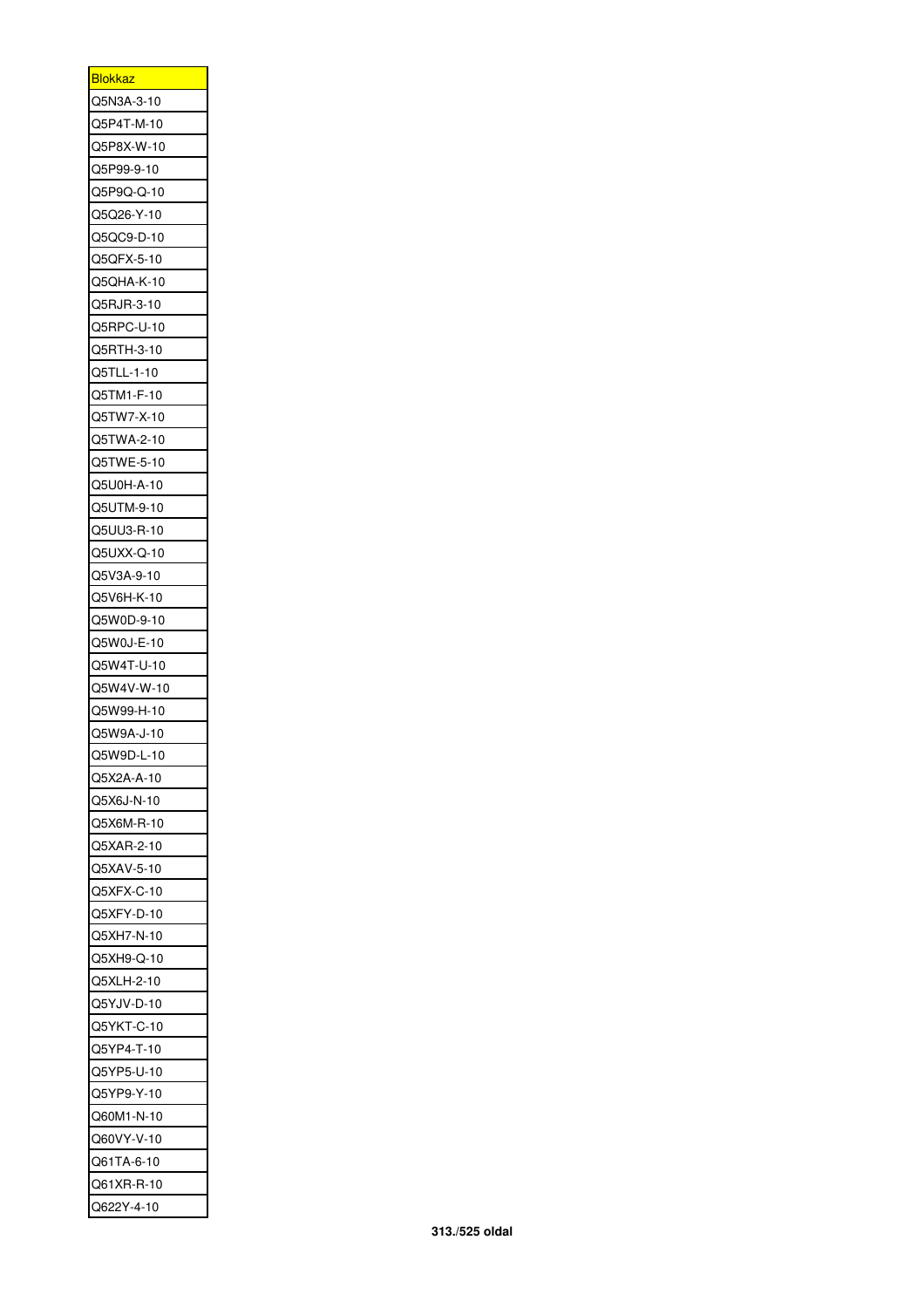| <u>Blokkaz</u> |
|----------------|
| Q62VA-9-10     |
| Q630D-H-10     |
| Q6359-K-10     |
| Q638X-A-10     |
| Q6397-M-10     |
| Q646D-Q-10     |
| Q64FX-K-10     |
| Q64H0-M-10     |
| Q64LF-7-10     |
| Q65E1-M-10     |
| Q65K9-2-10     |
| Q65P1-W-10     |
| Q65P7-4-10     |
| Q65PA-7-10     |
| Q66LD-7-10     |
| Q66QR-Q-10     |
| Q66QT-R-10     |
| Q66R9-9-10     |
| Q66W1-5-10     |
| Q66WD-J-10     |
| Q67TM-P-10     |
| Q67XV-3-10     |
| Q67XW-4-10     |
| Q67XX-5-10     |
| Q67Y9-J-10     |
| Q6830-C-10     |
| Q6835-J-10     |
| Q683Q-4-10     |
| Q68V6-C-10     |
| Q690J-U-10     |
| Q690K-V-10     |
| Q6997-U-10     |
| Q6A6M-6-10     |
| Q6AC9-1-10     |
| Q6AH0-U-10     |
| Q6AHC-7-10     |
| Q6ALF-E-10     |
| Q6ALH-F-10     |
| Q6CE1-U-10     |
| Q6CEK-D-10     |
| Q6CJV-T-10     |
| Q6CJX-V-10     |
| Q6DL6-7-10     |
| Q6DLL-M-10     |
| Q6DW0-A-10     |
| Q6DWA-N-10     |
| Q6ETT-3-10     |
| Q6EXV-9-10     |
| Q6EXX-C-10     |
| Q6F30-K-10     |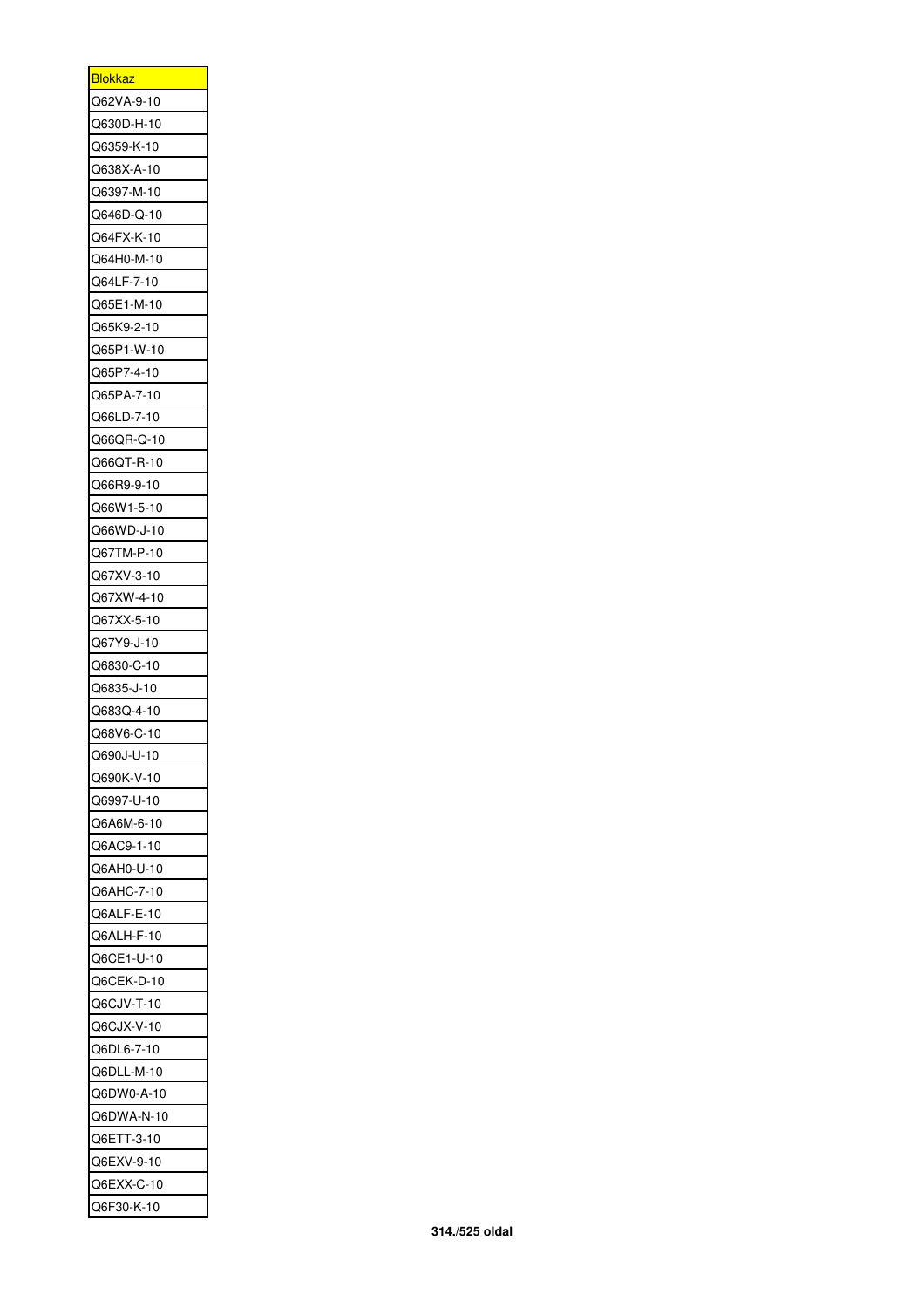| <u>Blokkaz</u> |
|----------------|
| Q6F34-P-10     |
| Q6F35-Q-10     |
| Q6H4R-E-10     |
| Q6H4X-L-10     |
| Q6H90-T-10     |
| Q6J6J-9-10     |
| Q6JC1-X-10     |
| Q6JFX-Y-10     |
| Q6JFY-1-10     |
| Q6JH0-2-10     |
| Q6JH9-C-10     |
| Q6JHA-D-10     |
| Q6KDD-D-10     |
| Q6KNX-7-10     |
| Q6KNY-8-10     |
|                |
| Q6KP0-9-10     |
| Q6KPD-P-10     |
| Q6LM1-9-10     |
| Q6LQR-5-10     |
| Q6LVY-H-10     |
| Q6LW0-J-10     |
| Q6LW5-P-10     |
| Q6LW7-R-10     |
| Q6N2Y-Q-10     |
| Q6N30-R-10     |
| Q6NVA-W-10     |
| Q6P0M-C-10     |
| Q6P4R-M-10     |
| Q6P90-1-10     |
| Q6P9A-C-10     |
| Q6Q6K-J-10     |
| Q6QFY-7-10     |
| Q6QH0-8-10     |
| Q6RDD-L-10     |
| Q6RK9-N-10     |
| Q6RNX-E-10     |
| Q6RNY-F-10     |
| Q6RP0-H-10     |
| Q6RP1-J-10     |
| Q6RP7-Q-10     |
| Q6TM1-H-10     |
| Q6TW0-Q-10     |
| Q6TW7-Y-10     |
| Q6U0H-C-10     |
| Q6UTD-3-10     |
|                |
| Q6UY9-5-10     |
| Q6UYC-7-10     |
| Q6W0D-A-10     |
| Q6W11-Y-10     |
| Q6W90-7-10     |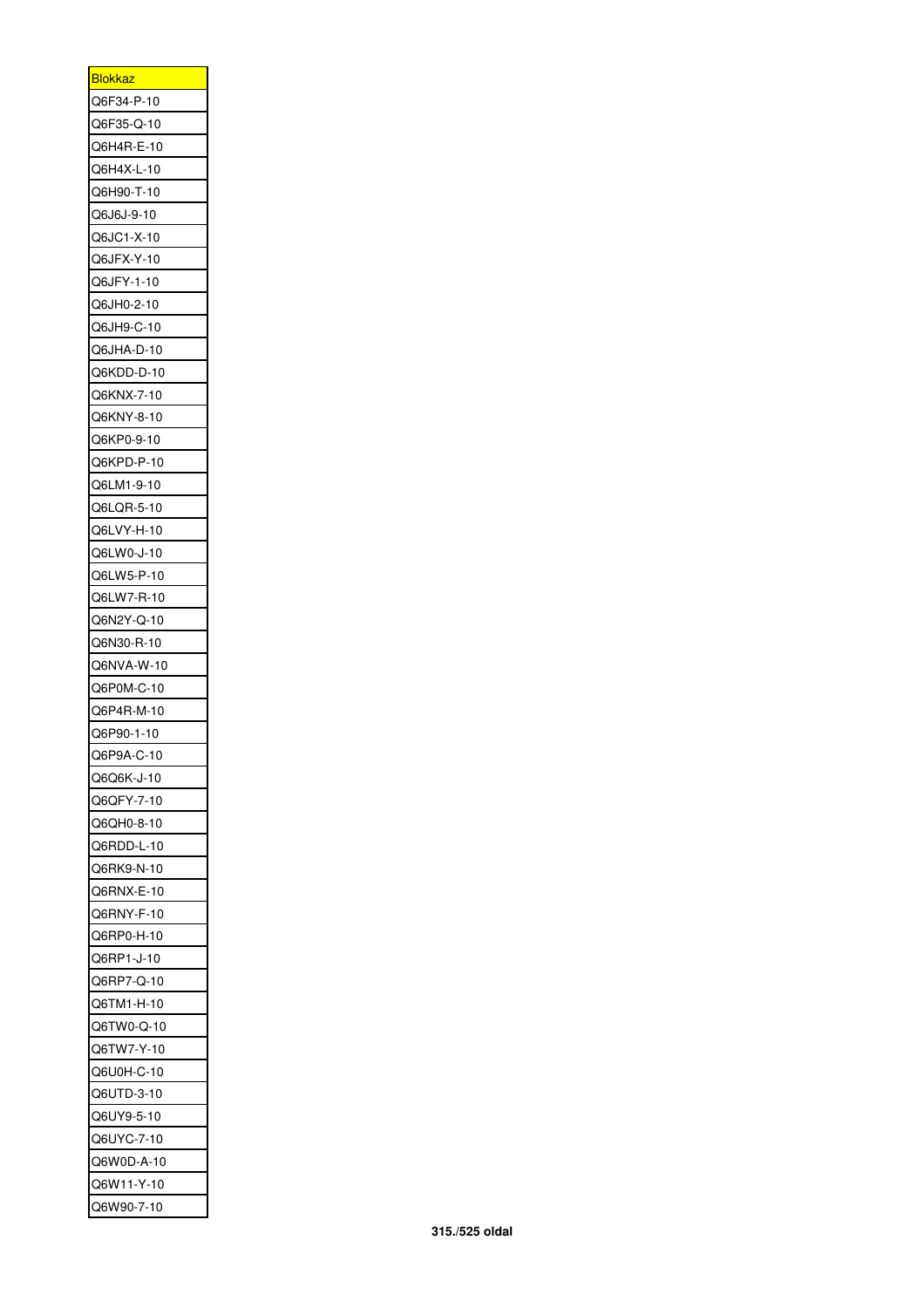| <b>Blokkaz</b> |
|----------------|
| Q6W91-8-10     |
| Q6W97-F-10     |
| Q6WDH-U-10     |
| Q6X6D-K-10     |
| Q6X6K-Q-10     |
| Q6X6N-U-10     |
| Q6X71-7-10     |
| Q6XAU-5-10     |
| Q6XFX-D-10     |
| Q6XH1-H-10     |
| Q6XHQ-7-10     |
| Q6YD8-N-10     |
| Q6YDD-T-10     |
| Q6YE1-F-10     |
| Q6YJR-A-10     |
| Q6YNY-N-10     |
|                |
| Q6YP0-P-10     |
| Q6YPA-2-10     |
| Q6YTH-A-10     |
| Q70LD-2-10     |
| Q70QR-K-10     |
| Q70RT-M-10     |
| Q70VY-W-10     |
| Q70W0-X-10     |
| Q70W1-Y-10     |
| Q71TN-K-10     |
| Q7237-E-10     |
| Q730J-N-10     |
| Q730N-T-10     |
| Q7311-6-10     |
| Q734R-2-10     |
| Q7359-L-10     |
| Q738Y-D-10     |
| Q7390-E-10     |
| Q7395-L-10     |
| Q7397-N-10     |
| Q7399-Q-10     |
| Q73DH-2-10     |
| Q746N-2-10     |
| Q74AV-D-10     |
| Q74H4-T-10     |
| Q74H5-U-10     |
| Q74H7-W-10     |
|                |
| Q75NX-U-10     |
| Q75NY-V-10     |
| Q75P0-W-10     |
| Q75P1-X-10     |
| Q75P7-5-10     |
| Q76LD-8-10     |
| Q76QR-R-10     |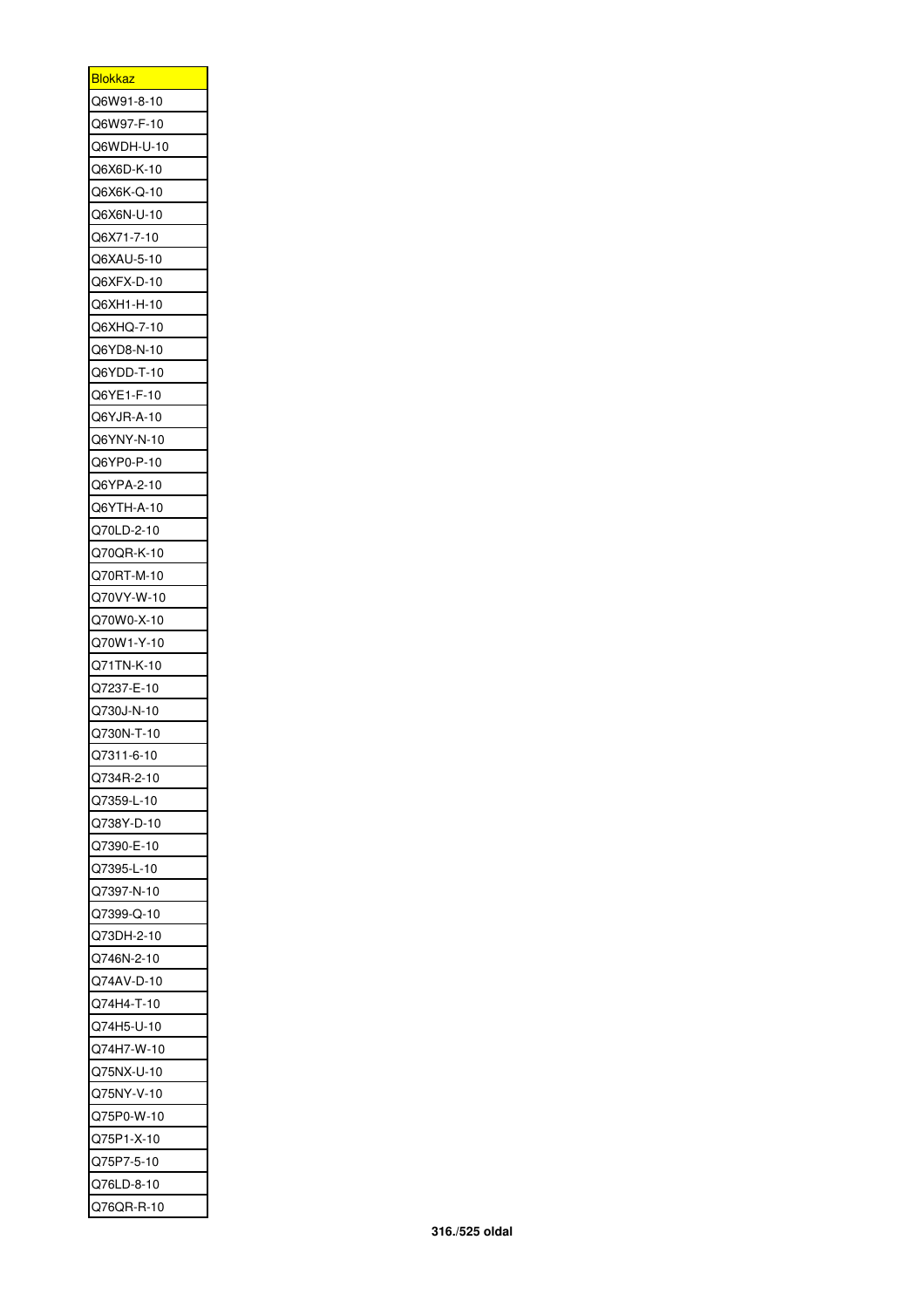| <u>Blokkaz</u>           |
|--------------------------|
| Q76VY-4-10               |
| Q76W7-D-10               |
| Q77NQ-P-10               |
| Q77U1-5-10               |
| Q77XV-4-10               |
| Q782X-A-10               |
| Q7837-M-10               |
| Q786F-Y-10               |
| Q78UP-V-10               |
| Q795C-V-10               |
| Q7995-T-10               |
| Q7997-V-10               |
| Q7999-X-10               |
| Q799A-Y-10               |
| Q79DF-7-10               |
|                          |
| Q7A71-M-10<br>Q7A7K-6-10 |
|                          |
| Q7AC9-2-10               |
| Q7AHA-7-10               |
| Q7CE1-V-10               |
| Q7CNX-2-10               |
| Q7CP5-9-10               |
| Q7CPQ-V-10               |
| Q7DQT-1-10               |
| Q7DR9-J-10               |
| Q7DRC-L-10               |
| Q7DVX-9-10               |
| Q7DW5-J-10               |
| Q7DW7-L-10               |
| Q7DW9-N-10               |
| Q7EXR-7-10               |
| Q7EXU-9-10               |
| Q7F37-U-10               |
| Q7F39-W-10               |
| Q7F3Q-C-10               |
| Q7FUP-3-10               |
| Q7H0L-5-10               |
| Q7H11-L-10               |
| Q7H59-1-10               |
| Q7H95-1-10               |
| Q7H97-3-10               |
| Q7J6M-E-10               |
| Q7J71-U-10               |
| Q7JH7-A-10               |
| Q7JHA-E-10               |
| Q7K7P-K-10               |
|                          |
| Q7KJR-X-10<br>Q7KKT-1-10 |
|                          |
| Q7KNX-8-10               |
| Q7LL9-K-10               |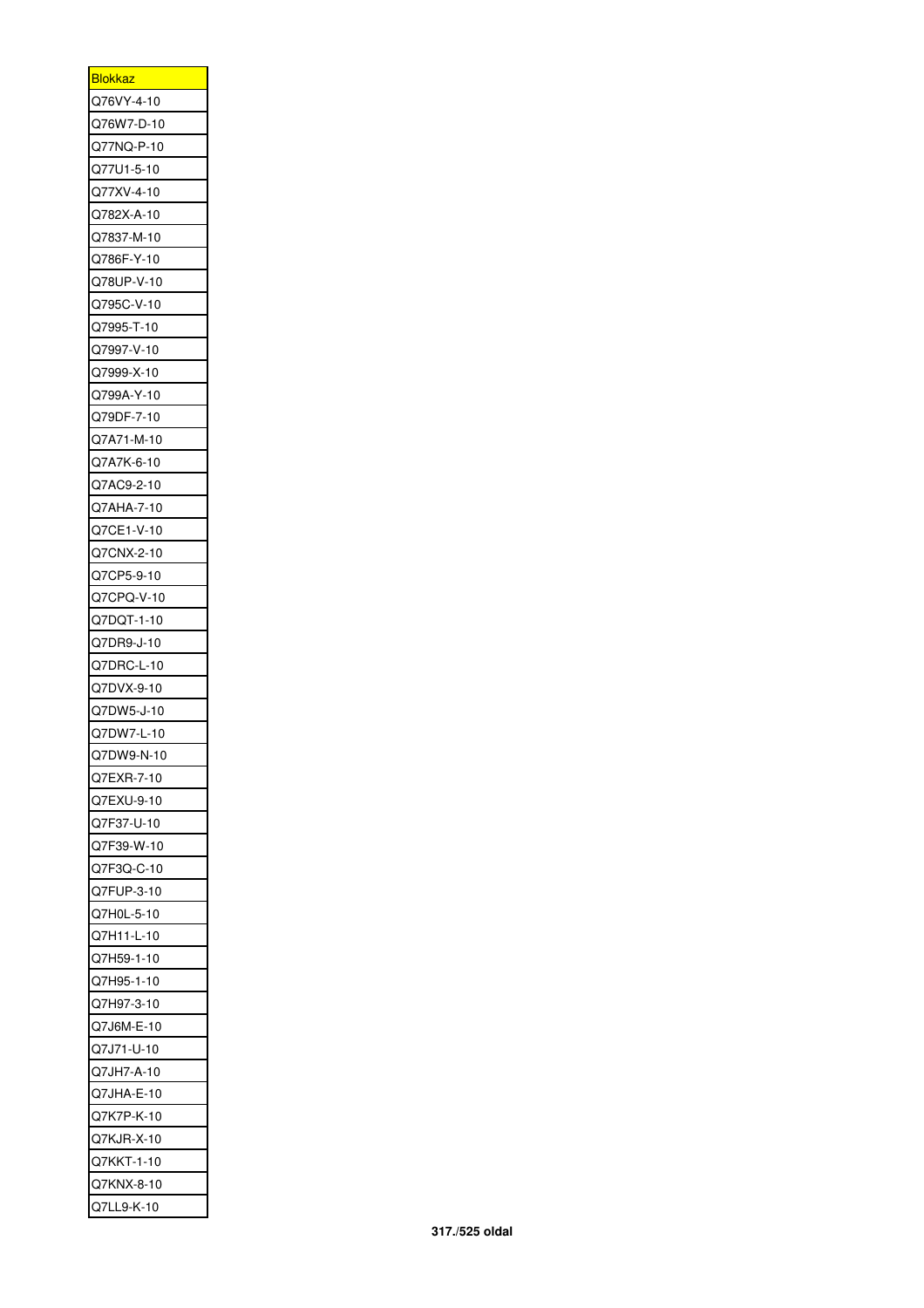| <b>Blokkaz</b> |
|----------------|
| Q7LLD-N-10     |
| Q7LLL-V-10     |
| Q7LLM-W-10     |
| Q7LQR-6-10     |
| Q7LRC-T-10     |
| Q7LW9-V-10     |
| Q7MXV-J-10     |
| Q7N3A-5-10     |
| Q7P0J-9-10     |
| Q7P4V-R-10     |
| Q7P59-7-10     |
| Q7Q2A-6-10     |
| Q7Q66-6-10     |
| Q7Q71-2-10     |
| Q7QAR-W-10     |
| Q7QH1-A-10     |
| Q7QH5-F-10     |
| Q7QH7-J-10     |
|                |
| Q7R7P-R-10     |
| Q7RDN-W-10     |
| Q7RJV-8-10     |
| Q7RNX-F-10     |
| Q7RP7-R-10     |
| Q7RTF-4-10     |
| Q7RTH-5-10     |
| Q7TLL-3-10     |
| Q7TMK-3-10     |
| Q7TQX-K-10     |
| Q7TW7-1-10     |
| Q7TW9-3-10     |
| Q7TWA-4-10     |
| Q7TWD-6-10     |
| Q7UXV-Q-10     |
| Q7UYC-8-10     |
| Q7V37-8-10     |
| Q7V3D-E-10     |
| Q7W59-E-10     |
|                |
| Q7W99-K-10     |
| Q7X6N-V-10     |
| Q7X71-8-10     |
| Q7X7K-T-10     |
| Q7XC9-N-10     |
| Q7XCT-6-10     |
| Q7XH7-Q-10     |
| Q7XH9-T-10     |
| Q7XHD-W-10     |
| Q7YDN-4-10     |
| Q7YJV-F-10     |
| Q7YP7-Y-10     |
| Q80MK-9-10     |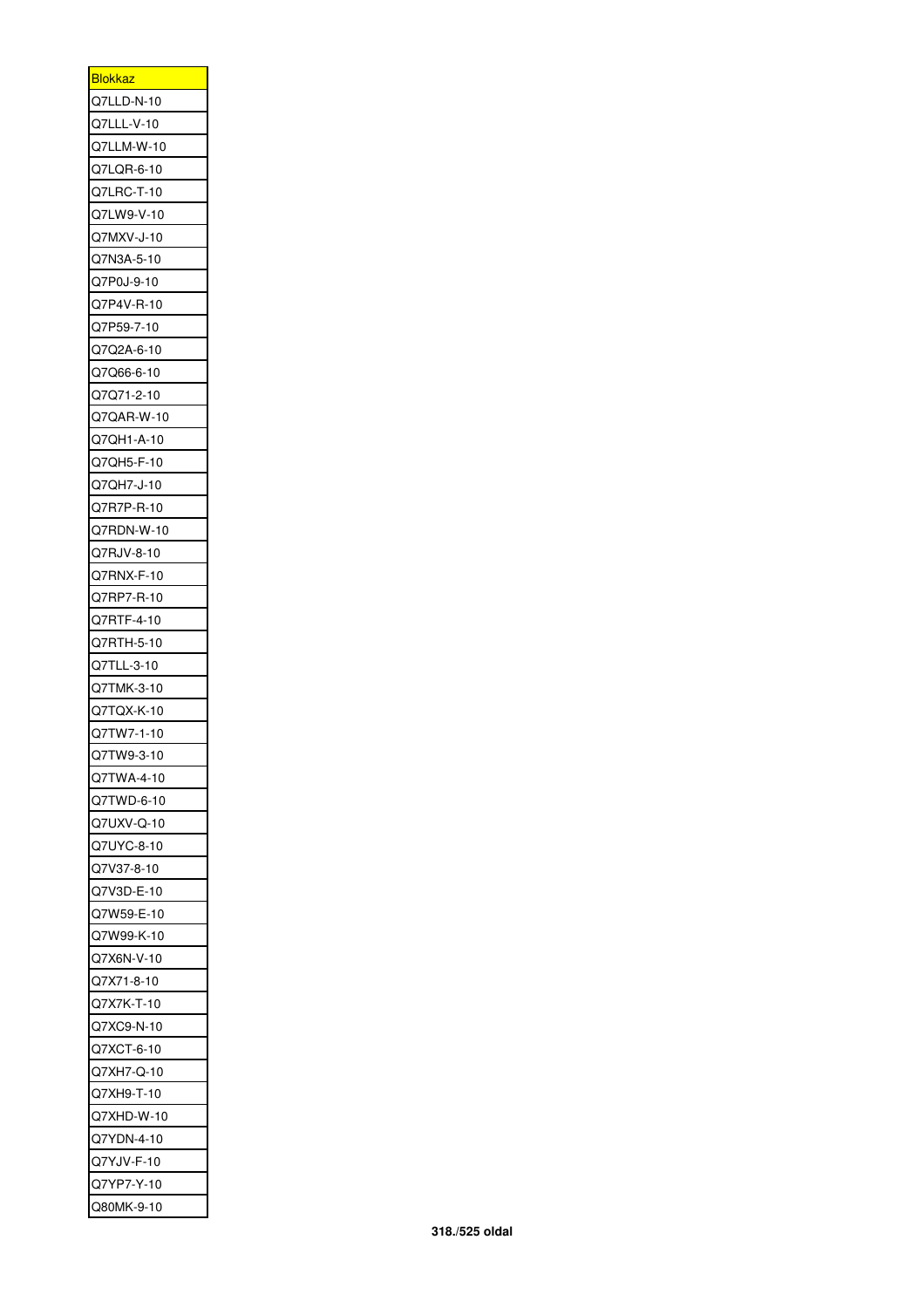| <u>Blokkaz</u> |
|----------------|
| Q80QV-P-10     |
| Q80R1-V-10     |
| Q80RC-7-10     |
| Q80W7-7-10     |
| Q810H-L-10     |
| Q81MP-F-10     |
| Q81UK-J-10     |
| Q834X-8-10     |
| Q835C-P-10     |
| Q8394-L-10     |
| Q846D-T-10     |
| Q84AR-A-10     |
| Q84CC-X-10     |
| Q84H5-V-10     |
|                |
| Q84H7-X-10     |
| Q85JR-K-10     |
| Q85K9-4-10     |
| Q85P1-Y-10     |
| Q85PT-R-10     |
| Q86FQ-H-10     |
| Q86LR-N-10     |
| Q86R9-C-10     |
| Q86W5-C-10     |
| Q86W7-E-10     |
| Q87MP-N-10     |
| Q87TL-Q-10     |
| Q87XR-2-10     |
| Q87Y9-L-10     |
| Q8837-N-10     |
| Q883A-R-10     |
| Q88UP-W-10     |
| Q8911-E-10     |
| Q8997-W-10     |
| Q8A6D-1-10     |
| Q8AAV-M-10     |
| Q8AC9-3-10     |
| Q8AH7-5-10     |
| Q8CDJ-D-10     |
| Q8CKC-D-10     |
| Q8CP9-F-10     |
| Q8DQV-4-10     |
| Q8DQX-6-10     |
| Q8DR9-K-10     |
| Q8DW7-M-10     |
| Q8E0H-1-10     |
| Q8EU4-H-10     |
| Q8F31-N-10     |
| Q8F35-T-10     |
| Q8F37-V-10     |
| Q8F39-X-10     |
|                |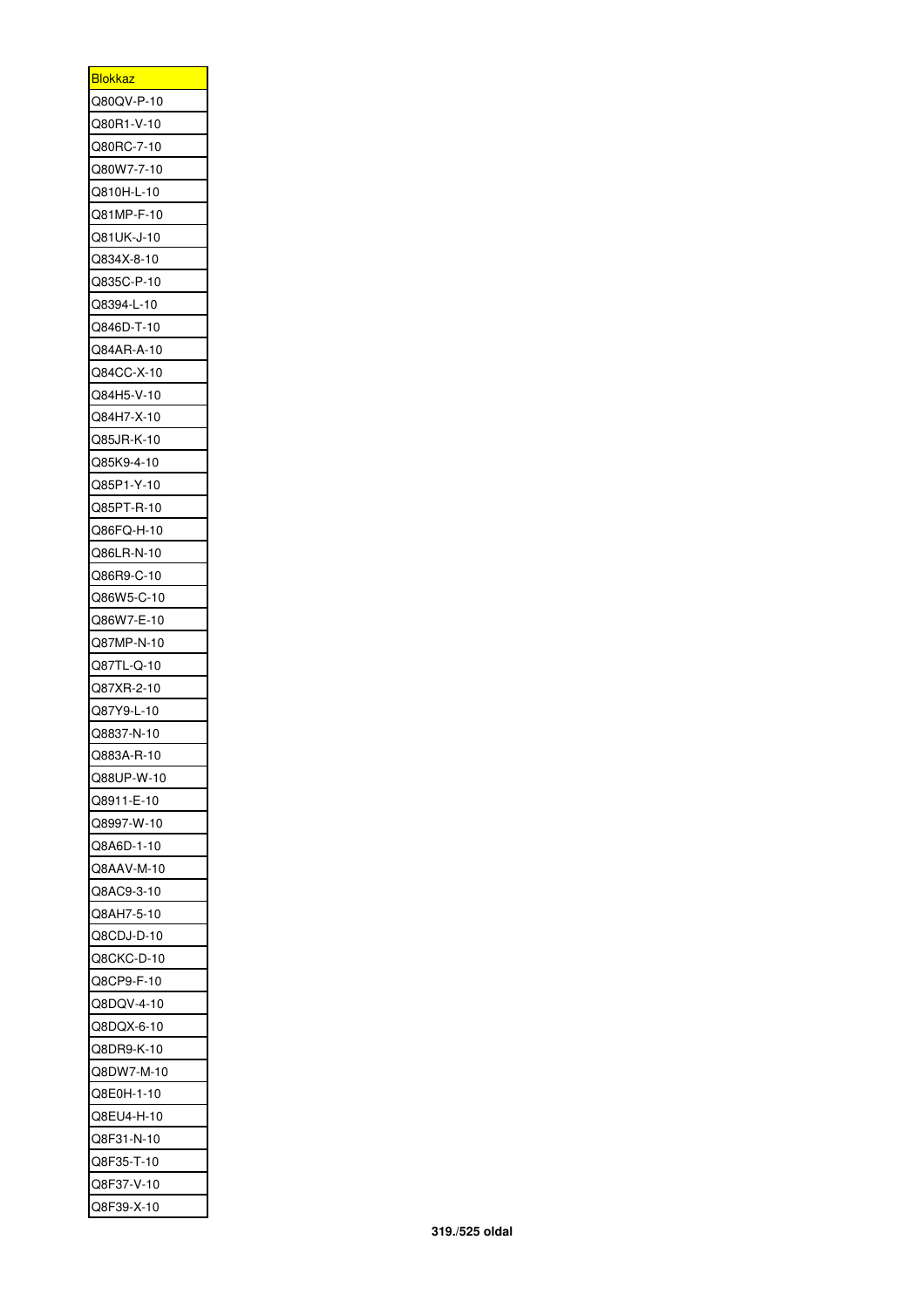| <b>Blokkaz</b>           |
|--------------------------|
| Q8F3A-Y-10               |
| Q8FVQ-6-10               |
| Q8H0D-Y-10               |
| Q8H11-M-10               |
| Q8H4R-H-10               |
| Q8H5T-K-10               |
| Q8HDH-H-10               |
| Q8J2Q-E-10               |
| Q8J6L-E-10               |
| Q8J7K-E-10               |
| Q8JAT-R-10               |
| Q8JAV-U-10               |
| Q8JH9-E-10               |
| Q8JHQ-V-10               |
| Q8JLF-P-10               |
| Q8KD6-8-10               |
| Q8KDD-F-10               |
|                          |
| Q8KJV-3-10               |
| Q8KK9-J-10               |
| Q8KP1-D-10               |
| Q8KP5-J-10               |
| Q8KP7-L-10               |
| Q8LLM-X-10               |
| Q8LW5-R-10               |
|                          |
| Q8MMP-3-10               |
| Q8MXT-H-10               |
| Q8N37-3-10               |
| Q8NVQ-D-10               |
| Q8P4X-V-10               |
| Q8P5C-A-10               |
| Q8P5R-Q-10               |
| Q8P97-A-10               |
| Q8P99-D-10               |
| Q8QAV-2-10               |
| Q8QCA-J-10               |
| Q8QCC-K-10               |
| Q8QH5-H-10               |
| Q8QH7-K-10               |
| Q8QH9-M-10               |
| Q8QLH-X-10               |
| Q8RE1-A-10               |
| Q8RJU-8-10               |
| Q8RP7-T-10               |
| Q8RP9-V-10               |
| Q8TLN-6-10               |
| Q8U0H-E-10               |
|                          |
| Q8UT8-1-10               |
| Q8V3A-D-10               |
| Q8V6H-N-10<br>Q8W0J-J-10 |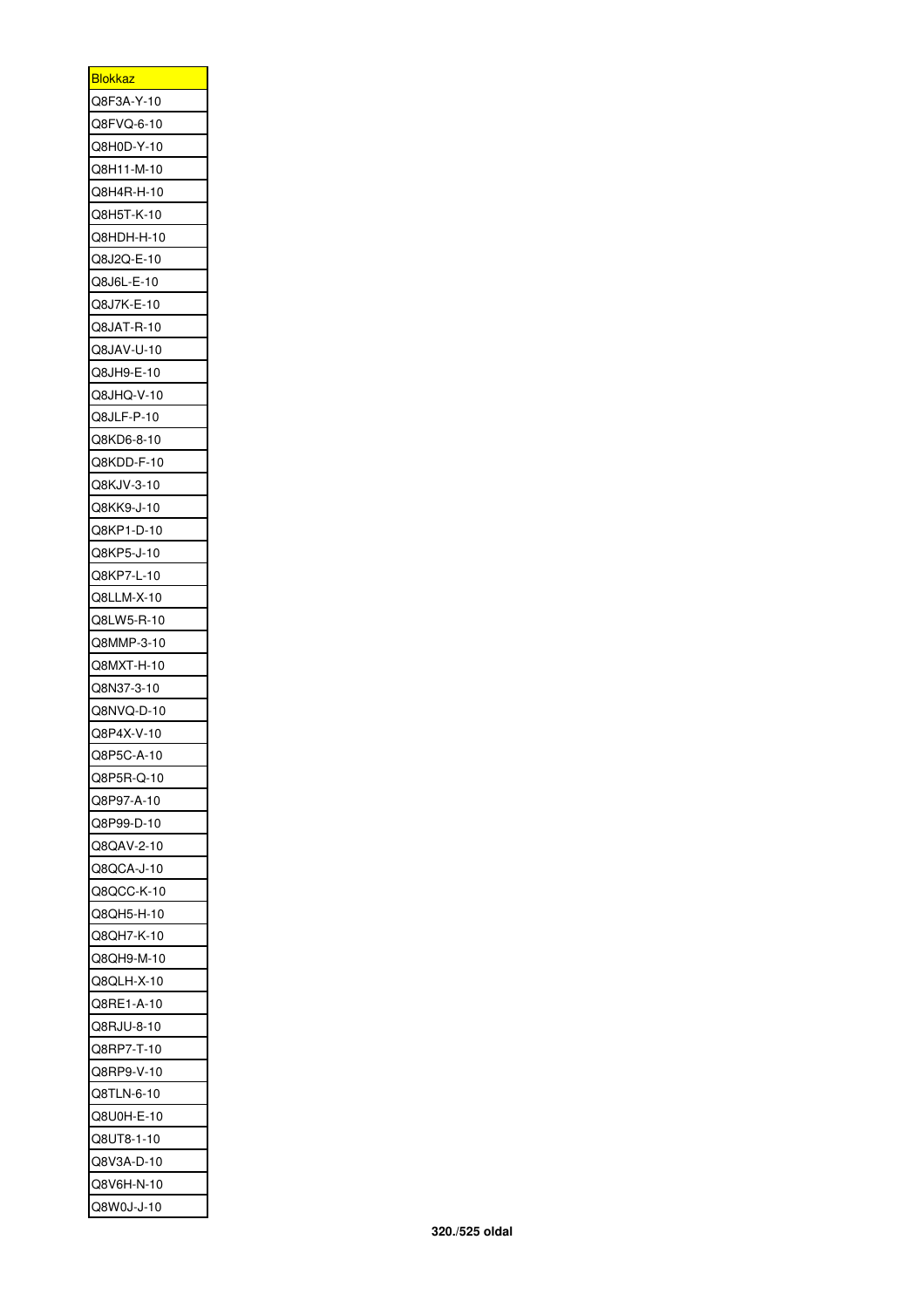| <b>Blokkaz</b> |
|----------------|
| Q8W11-2-10     |
| Q8W59-F-10     |
| Q8WDH-W-10     |
| Q8X1P-R-10     |
| Q8X71-9-10     |
| Q8XH7-R-10     |
| Q8XH9-U-10     |
| Q8XLH-5-10     |
| Q8YJV-H-10     |
| Q8YP4-W-10     |
| Q8YP7-1-10     |
| Q8YTH-D-10     |
| Q90EP-8-10     |
| Q90LJ-8-10     |
| Q910H-M-10     |
| Q91TJ-H-10     |
| Q91Y9-E-10     |
|                |
| Q9237-H-10     |
| Q926H-V-10     |
| Q931K-T-10     |
| Q934X-9-10     |
| Q935C-Q-10     |
| Q9397-Q-10     |
| Q9399-T-10     |
| Q93DF-3-10     |
| Q941P-Y-10     |
| Q947K-2-10     |
| Q94CC-Y-10     |
| Q94H7-Y-10     |
| Q94LH-C-10     |
| Q95E4-U-10     |
| Q95JV-P-10     |
| Q95K1-V-10     |
| Q95KC-7-10     |
| Q95KT-N-10     |
| Q95P1-1-10     |
| Q95P5-5-10     |
| Q95P7-7-10     |
| Q95TH-L-10     |
| Q96W7-F-10     |
| Q96W9-J-10     |
|                |
| Q970F-T-10     |
| Q97NA-C-10     |
| Q97Y1-C-10     |
| Q9830-F-10     |
| Q9837-P-10     |
| Q986F-2-10     |
| Q995C-X-10     |
| Q9997-X-10     |
| Q9AAV-N-10     |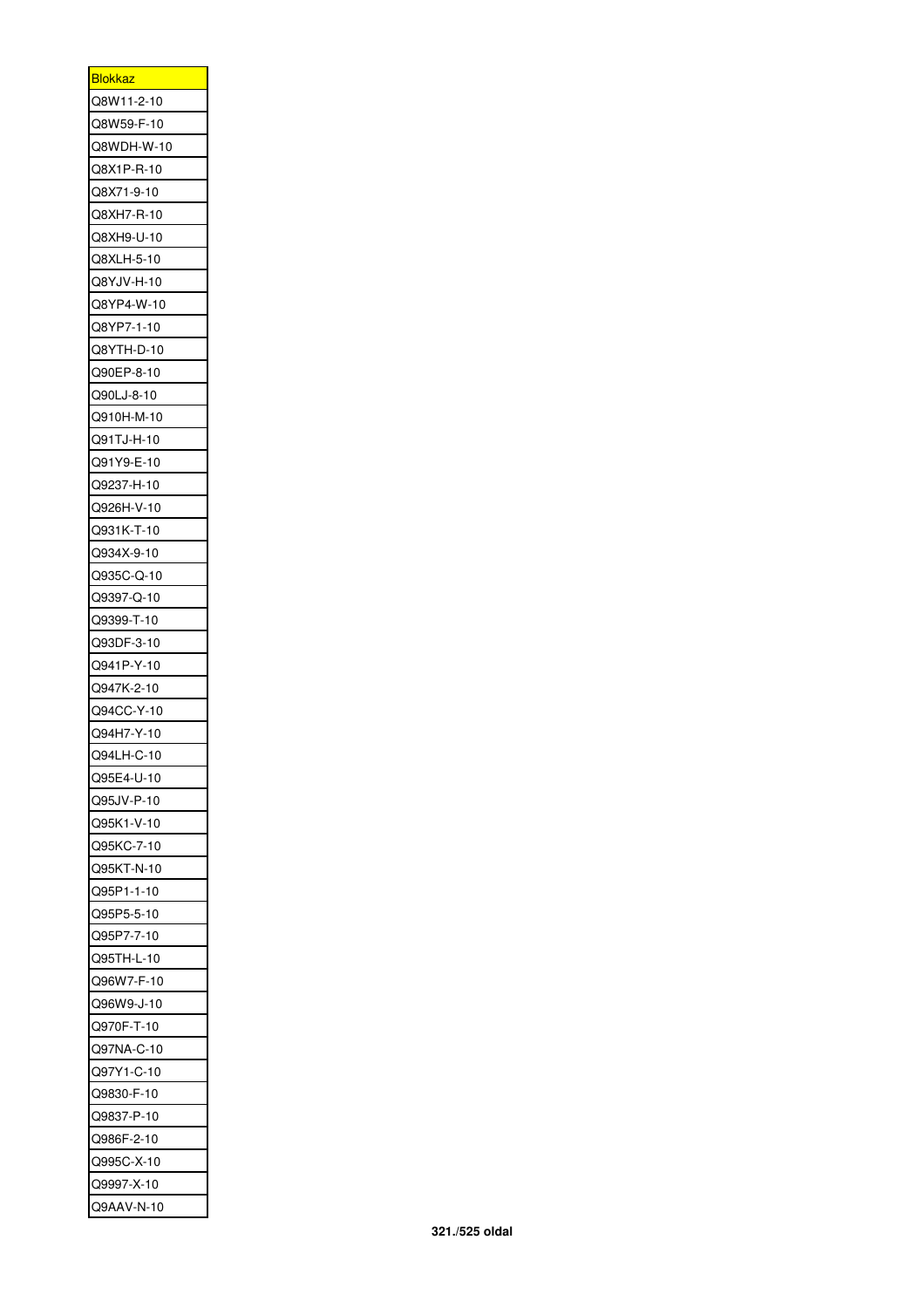| Blokkaz                      |
|------------------------------|
| $Q9AAX-Q-10$                 |
| Q9ACC-6-10                   |
| Q9AH7-6-10                   |
| Q9AH9-8-10                   |
| Q9AHQ-P-10                   |
| Q9ALH-K-10                   |
| Q9CJU-V-10                   |
| Q9CJV-W-10                   |
| Q9CK1-3-10                   |
| Q9CKC-E-10                   |
| Q9CKN-Q-10                   |
| Q9CP5-C-10                   |
| Q9CP7-E-10                   |
| Q9CP9-H-10                   |
| Q9DLJ-N-10                   |
| Q9DM1-6-10                   |
| Q9DQR-2-10                   |
| Q9DRC-N-10                   |
| Q9DW7-N-10                   |
| Q9DW9-Q-10                   |
| Q9EU1-E-10                   |
| Q9EYC-W-10                   |
| Q9F31-P-10                   |
| Q9F37-W-10                   |
| Q9F39-Y-10                   |
| Q9H4R-J-10                   |
| Q9H99-7-10                   |
| Q9JH2-7-10                   |
|                              |
| Q9JH7-D-10                   |
| Q9JH9-F-1<br>0<br>Q9JLH-R-10 |
|                              |
| Q9KK9-K-10                   |
| Q9KKC-M-10                   |
| Q9KTH-1-10                   |
| Q9LQT-9-10                   |
| Q9LQV-C-10                   |
| Q9LW7-V-10                   |
| Q9LW9-X-10                   |
| Q9M0H-8-10                   |
| Q9N31-W-10                   |
| Q9N39-6-10                   |
| Q9N6H-H-10                   |
| Q9QAU-2-10                   |
| Q9QAV-3-10                   |
| Q9QCN-W-10                   |
| Q9QH7-L-10                   |
| Q9QH9-N-10                   |
| Q9TM1-L-10                   |
| Q9TQR-F-10                   |
| Q9TR9-1-10                   |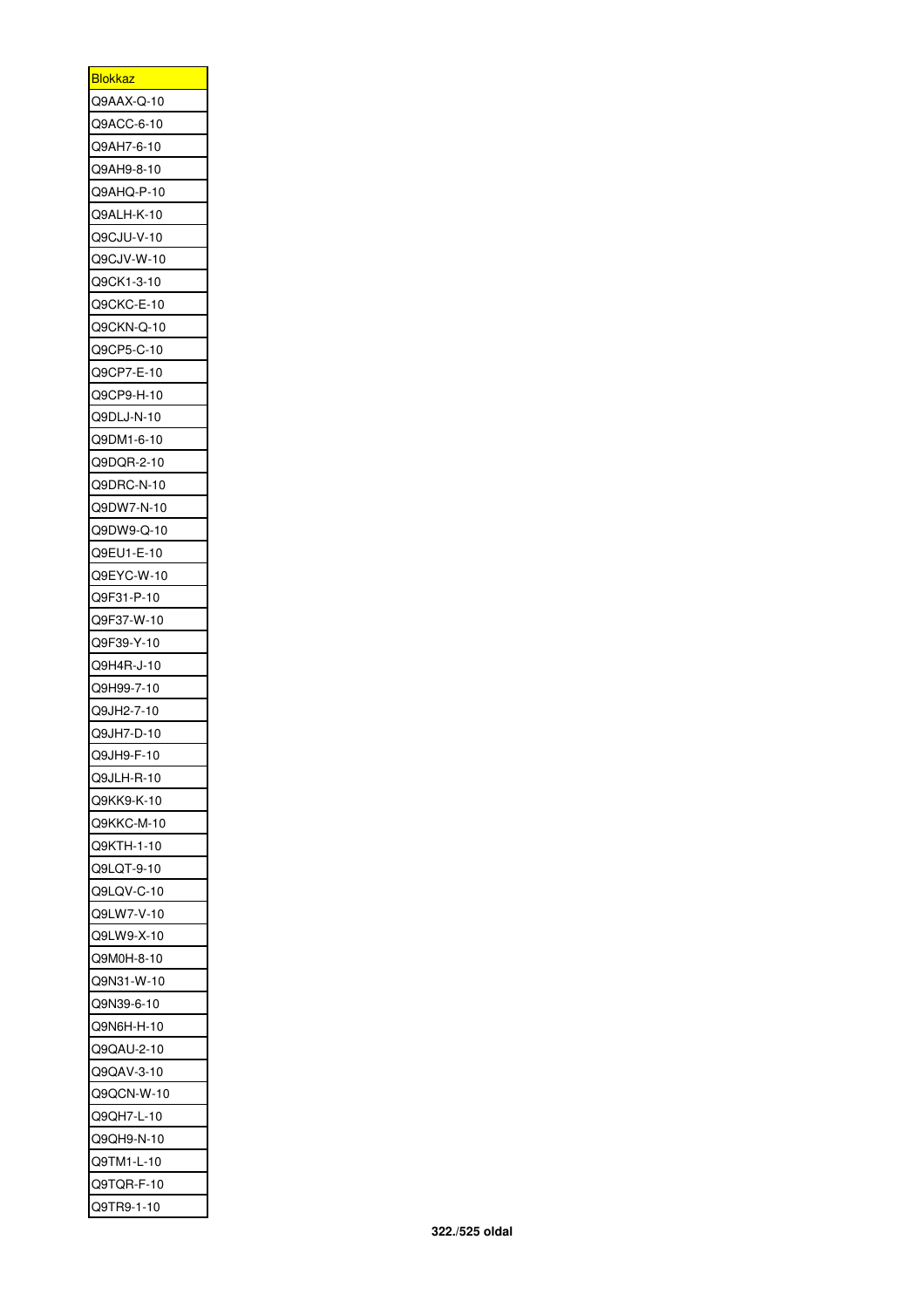| <b>Blokkaz</b>  |
|-----------------|
| Q9TRC-3-10      |
| Q9UTR-K-10      |
| Q9V37-A-10      |
| Q9V39-D-10      |
| Q9V3D-H-10      |
| Q9V6H-P-10      |
| Q9W0N-P-10      |
| Q9W59-H-10      |
| Q9W5C-K-10      |
| Q9W5R-Y-10      |
| Q9WDH-X-10      |
| Q9X6N-X-10      |
| Q9XCC-T-10      |
| Q9XH1-L-10      |
| Q9XH5-Q-10      |
| Q9XHD-Y-10      |
| Q9YKR-F-10      |
|                 |
| Q9YP9-4-10      |
| QA0QV-R-10      |
| QA0RP-M-10      |
| QA1YC-J-10      |
| QA231-A-10      |
| QA235-F-10      |
| QA399-U-10      |
| QA4AR-D-10      |
| QA4AV-H-10      |
| QA4LH-D-10      |
| QA6L9-8-10      |
| QA6LR-Q-10      |
| 2A6M4-4-10<br>C |
| QA6QX-2-10      |
| QA6W9-K-10      |
| QA70H-V-10      |
| QA90D-U-10      |
| QA94T-D-10      |
| QA95R-D-10      |
| QA994-V-10      |
| QA999-2-10      |
| QAAAR-L-10      |
| QAAH9-9-10      |
| QAAHD-D-10      |
| QAALH-L-10      |
| QACDL-J-10      |
| QACJR-U-10      |
| QACK9-D-10      |
| QACPD-M-10      |
| QADFA-C-10      |
| QADW1-H-10      |
| QADW9-R-10      |
|                 |
| QAE0H-3-10      |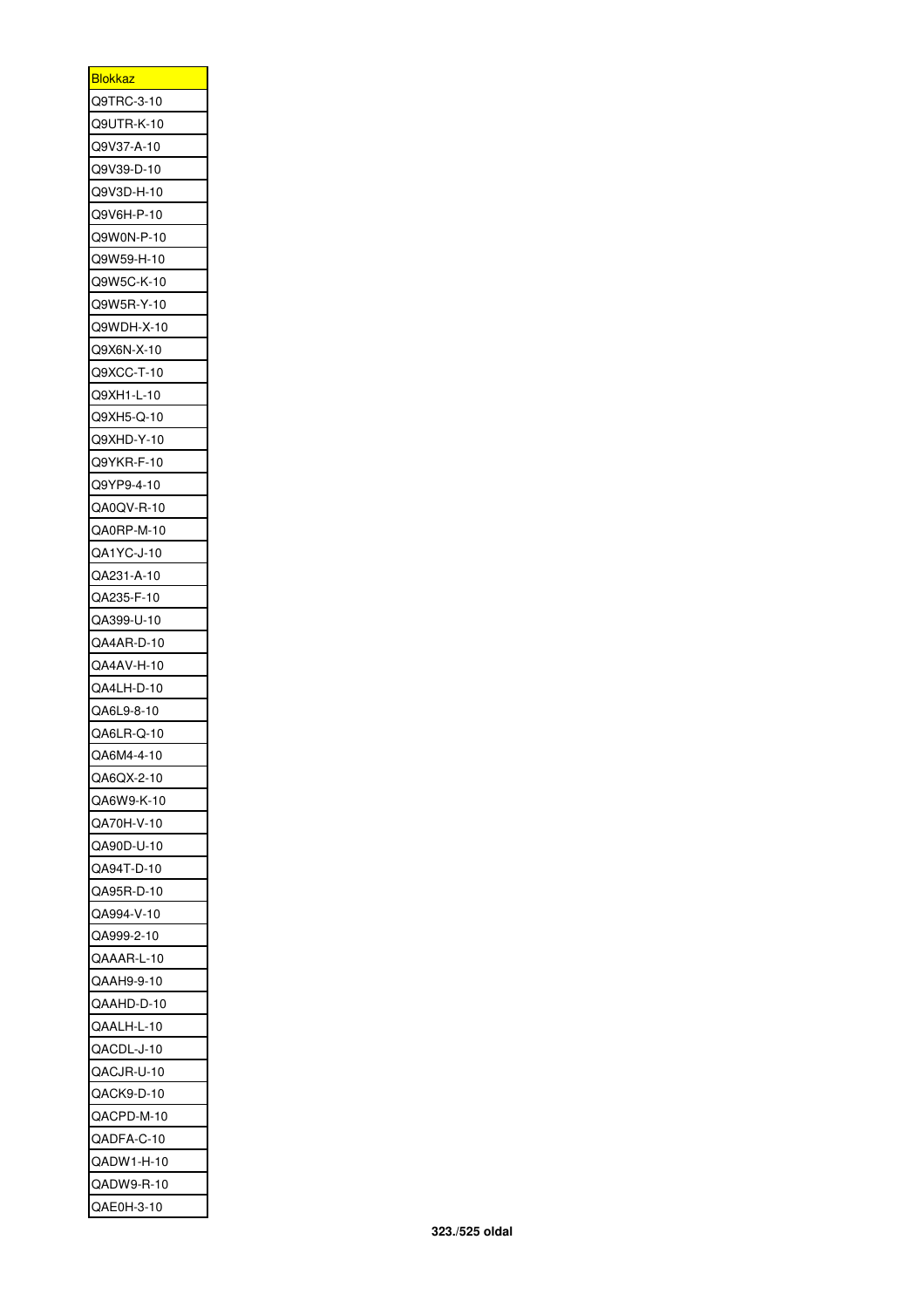| <u>Blokkaz</u> |
|----------------|
| QAEY9-V-10     |
| QAEYR-C-10     |
| QAF39-1-10     |
| QAF3T-J-10     |
| QAF6H-A-10     |
| QAH50-T-10     |
| QAH5N-H-10     |
| QAH91-Y-10     |
| QAH9Q-P-10     |
| QAJ74-2-10     |
| QAJCT-V-10     |
| QAJH1-7-10     |
| QAJH7-E-10     |
| QAK8Q-Q-10     |
| QAKDD-J-10     |
| QALW9-Y-10     |
| QAMTJ-5-10     |
| QAMY4-W-10     |
| QAMYN-F-10     |
|                |
| QAN3D-A-10     |
| QANVQ-F-10     |
| QAP95-A-10     |
| QAP99-F-10     |
| QAQHD-T-10     |
| QARJT-9-10     |
| QATR2-T-10     |
| QATW9-6-10     |
| QATWA-7-10     |
| QATWD-9-10     |
| QAUTL-E-10     |
| QAUU1-V-10     |
| QAUXR-Q-10     |
| QAV39-E-10     |
| QAW13-6-10     |
| QAX6D-P-10     |
| QAX6J-U-10     |
| QAXCN-5-10     |
| QAY8C-R-10     |
| QAYKA-2-10     |
| QC0LA-4-10     |
| QC0LR-K-10     |
| QC0QV-T-10     |
| QC0W9-D-10     |
| QC1NC-8-10     |
| QC1YC-K-10     |
| QC23Q-3-10     |
| QC5E3-V-10     |
| QC5EK-C-10     |
| QC5JT-P-10     |
| QC5KL-J-10     |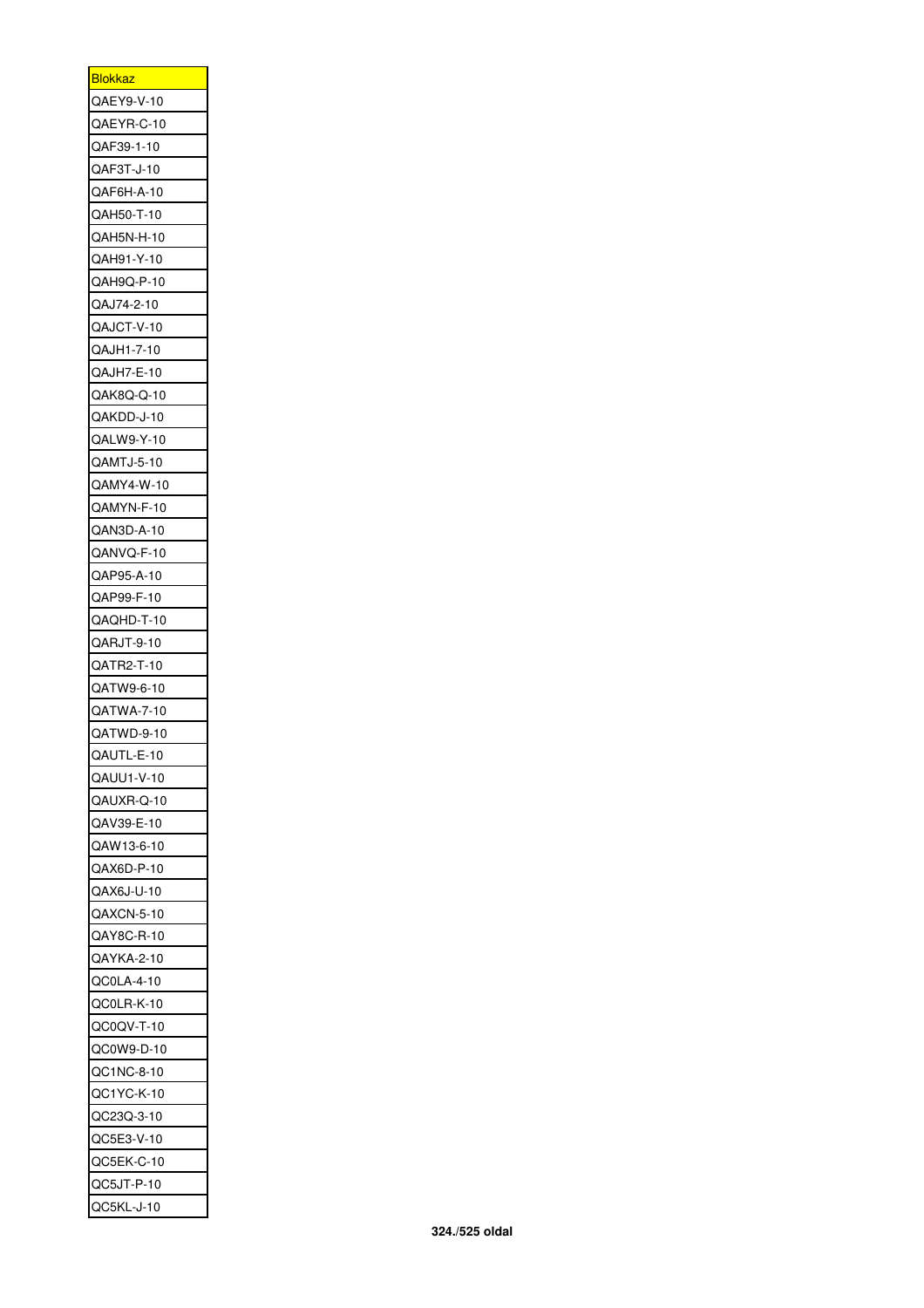| <b>Blokkaz</b> |
|----------------|
| QC5KR-P-10     |
| QC6LD-D-10     |
| QC6R4-9-10     |
| QC6RL-R-10     |
| QC7UK-U-10     |
| QC7YC-R-10     |
| QC90J-1-10     |
| QC91K-3-10     |
| QC94T-E-10     |
| QC95P-C-10     |
| QC995-X-10     |
| QCCDJ-H-10     |
| QCCK7-C-10     |
| QCCKC-H-10     |
| QCDRC-Q-10     |
| QCDWA-U-10     |
| QCEYC-Y-10     |
| QCH5C-7-10     |
| QCH91-1-10     |
| QCJH1-8-10     |
| QCKJR-3-10     |
| QCKKC-P-10     |
| QCKKN-1-10     |
| QCKP5-M-10     |
| QCLR9-V-10     |
| QCLRC-X-10     |
| QCMNQ-8-10     |
| QCMXT-L-10     |
| QCMY9-4-10     |
| QCN34-3-10     |
| QCNUP-E-10     |
| QCP4T-U-10     |
| QCP5C-E-10     |
| QCP91-7-10     |
| QCP9D-L-10     |
| $QCP9Q-X-10$   |
| QCQAT-3-10     |
| QCQH5-L-10     |
| QCQHD-U-10     |
| QCR7P-W-10     |
| QCRDA-P-10     |
| QCRDL-Y-10     |
| QCRP1-P-10     |
| QCRPD-3-10     |
| QCTM3-Q-10     |
| QCTW1-X-10     |
| QCTW5-3-10     |
| QCUY9-A-10     |
| QCUYL-M-10     |
| QCW0D-H-10     |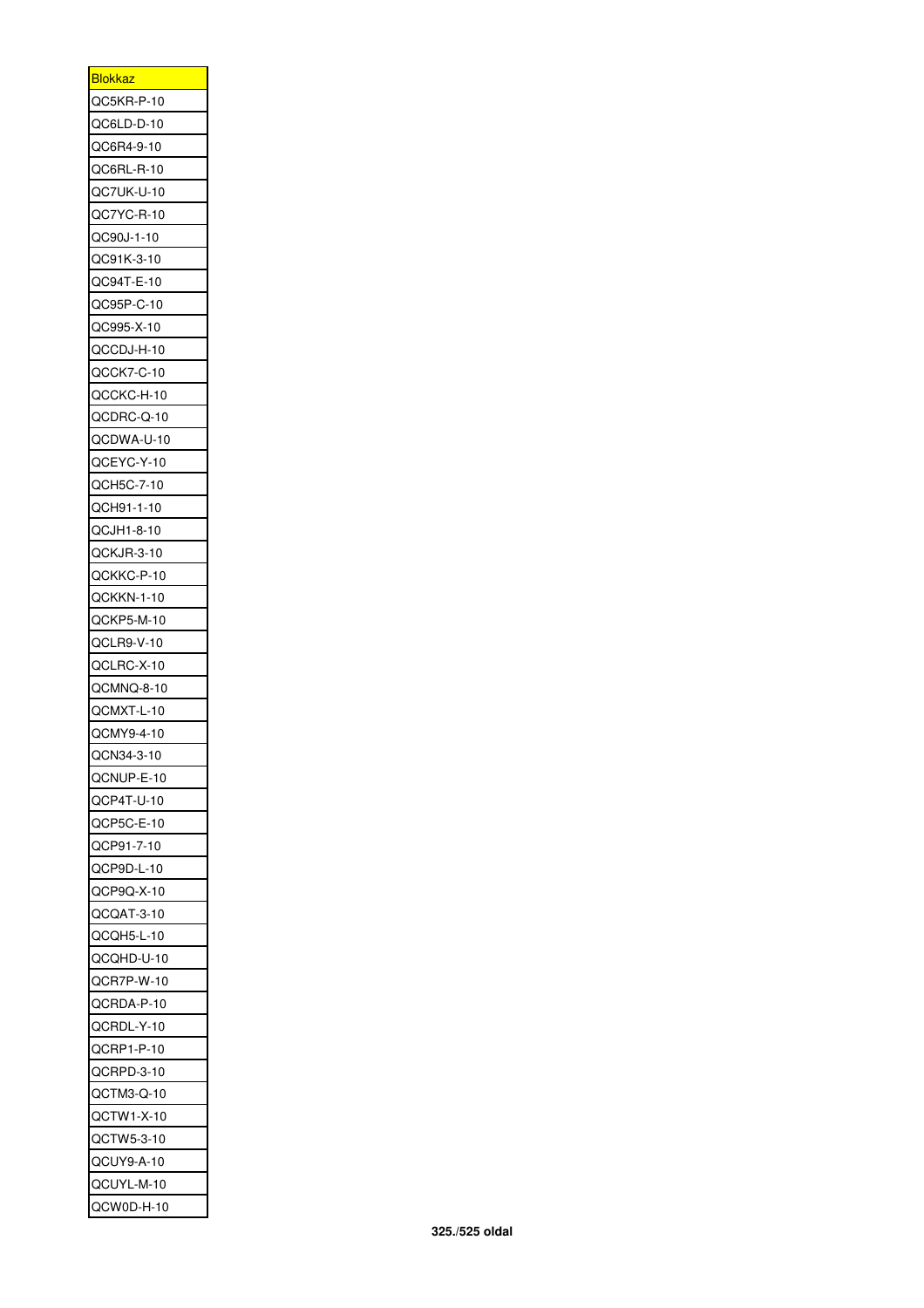| <b>Blokkaz</b> |
|----------------|
| QCW11-5-10     |
| QCX2A-J-10     |
| QCX6D-Q-10     |
| QCX6J-V-10     |
| QCXH8-W-10     |
| QCY7P-4-10     |
| QCYE1-M-10     |
| QCYKR-J-10     |
| QCYP1-W-10     |
| QD0LD-7-10     |
| QD0M1-V-10     |
| QD0W8-D-10     |
| QD0W9-E-10     |
| QD0WD-J-10     |
| QD1MP-L-10     |
| QD1TL-N-10     |
| QD239-N-10     |
|                |
| QD30D-P-10     |
| QD39D-1-10     |
| QD46D-X-10     |
| QD471-L-10     |
| QD58Q-D-10     |
| QD5PA-E-10     |
| QD5PQ-U-10     |
| QD6FQ-M-10     |
| QD6LD-E-10     |
| QD6M1-3-10     |
| QD6W1-C-10     |
| QD7NQ-V-10     |
| QD7TL-V-10     |
| QD7XV-9-10     |
| QD7Y1-F-10     |
| QDAC2-Y-10     |
| QDAH8-A-10     |
| QDDLJ-R-10     |
| QDEU1-J-10     |
| QDEY9-X-10     |
| QDF3E-7-10     |
| QDH0L-A-10     |
| QDH11-R-10     |
| QDJ6A-9-10     |
| QDJAT-W-10     |
| QDKDA-J-10     |
|                |
| QDKJR-4-10     |
| QDLW5-W-10     |
| QDMNC-W-10     |
| QDMTD-3-10     |
| QDNVC-5-10     |
| QDP11-Y-10     |
| QDP5P-T-10     |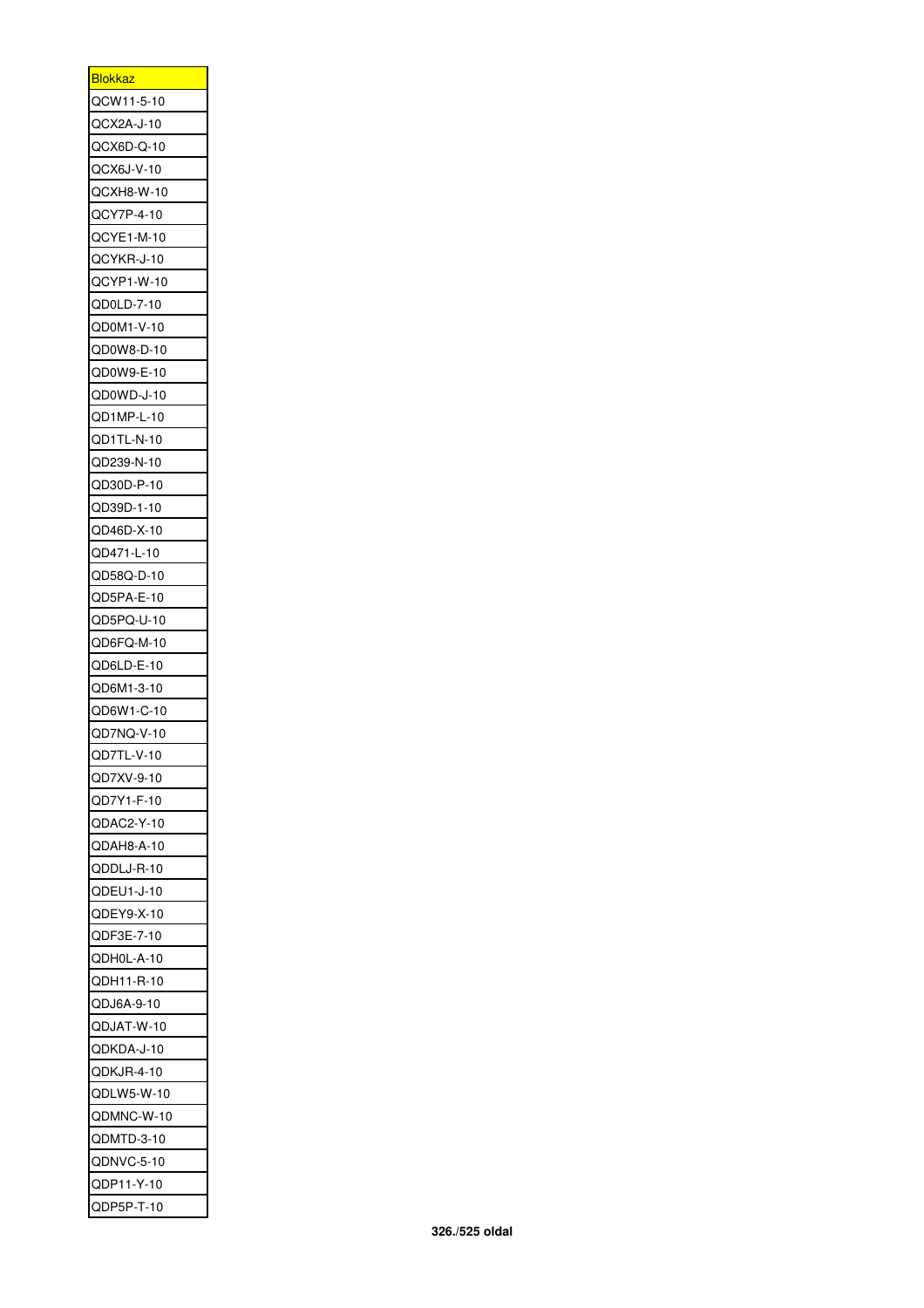| <u>Blokkaz</u> |
|----------------|
| QDP5R-V-10     |
| QDP9T-2-10     |
| QDQ6L-R-10     |
| QDQC2-D-10     |
| QDR7P-X-10     |
| QDRJU-D-10     |
| QDRJV-E-10     |
| QDRK2-M-10     |
| QDRP1-Q-10     |
| QDRP5-V-10     |
| QDRPD-4-10     |
| QDTFC-V-10     |
| QDTQU-M-10     |
| QDTR2-V-10     |
| QDUNC-4-10     |
| QDUTD-9-10     |
| QDUXU-V-10     |
| QDUY2-4-10     |
| QDVUP-N-10     |
| QDVVC-C-10     |
| QDW11-6-10     |
| QDW4W-6-10     |
| QDW52-C-10     |
| QDW91-F-10     |
|                |
| QDX2C-L-10     |
| QDX71-E-10     |
| QDXC2-L-10     |
| QDXCR-A-10     |
| QDYDJ-5-10     |
| QDYP1-X-10     |
| QE0FC-3-10     |
| QE0QW-W-10     |
| QE0W4-9-10     |
| QE1XW-5-10     |
| QE1YN-X-10     |
| QE23D-T-10     |
| QE42C-T-10     |
| QE4H1-W-10     |
| QE5KD-D-10     |
| QE5P1-5-10     |
| QE6LL-N-10     |
| QE6QT-1-10     |
| QE6QV-3-10     |
| QE6W1-D-10     |
| QE7NC-J-10     |
| 7TL-W-10<br>QE |
| QE7U1-C-10     |
| QE7YN-5-10     |
| QE839-W-10     |
| QE83D-1-10     |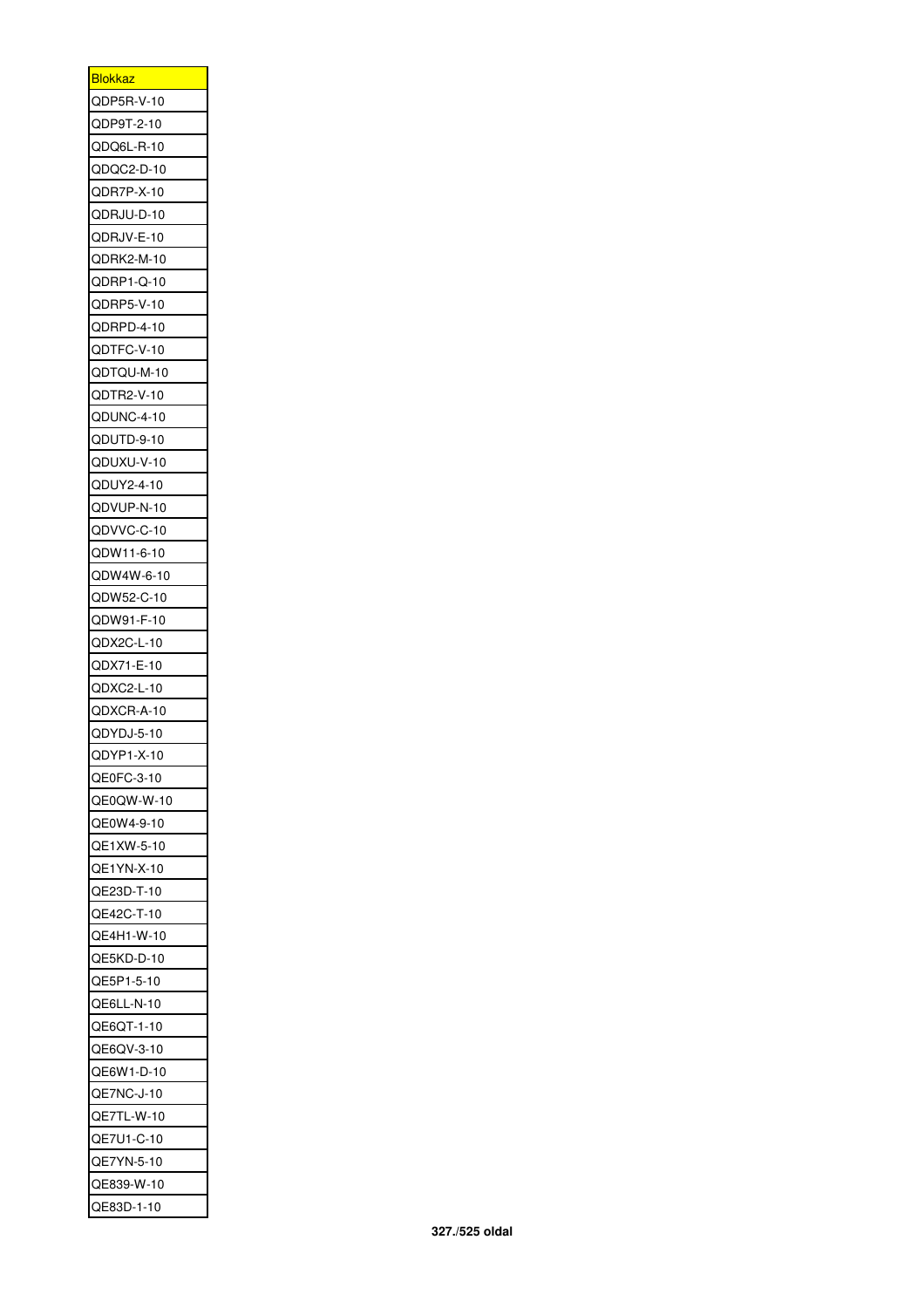| <b>Blokkaz</b>  |
|-----------------|
| QE91K-5-10      |
| QE94V-K-10      |
| QE99D-8-10      |
| QEA6J-A-10      |
| QEC7T-N-10      |
| QECK3-9-10      |
| QECKC-K-10      |
| QECKK-R-10      |
| QEDFA-F-10      |
| QEDLD-N-10      |
| QEDR9-Q-10      |
| QEDRC-T-10      |
| QEDW8-U-10      |
| QEEXW-K-10      |
| QEEY3-R-10      |
| QEEYC-2-10      |
|                 |
| QEEYK-8-10      |
| QEEYL-9-10      |
| QEF31-U-10      |
| QEF3D-7-10      |
| QEH59-7-10      |
| QEH5C-9-10      |
| QEH5K-H-10      |
| QEJCN-U-10      |
| QEKE4-D-10      |
| QELQW-J-10      |
| QEMYN-K-10      |
| QEN39-A-10      |
| QEP91-9-10      |
| QEP95-E-10      |
| QEQ6D-L-10      |
| QEQAU-6-10      |
| QEQC9-N-10      |
| QEQH4-M-10      |
| QERDD-U-10      |
| QERJW-H-10      |
| QERK9-W-10      |
| QERKL-7-10      |
| QERPQ-H-10      |
| QETM3-T-10      |
| QE<br>ETRK-E-10 |
| QETW1-1-10      |
| QEUU3-2-10      |
| QEUY9-D-10      |
| QEW0D-K-10      |
|                 |
| QEW4U-5-10      |
| QEW4W-7-10      |
| :W54-F-10<br>QE |
| QEW5N-1-10      |
| QEW95-M-10      |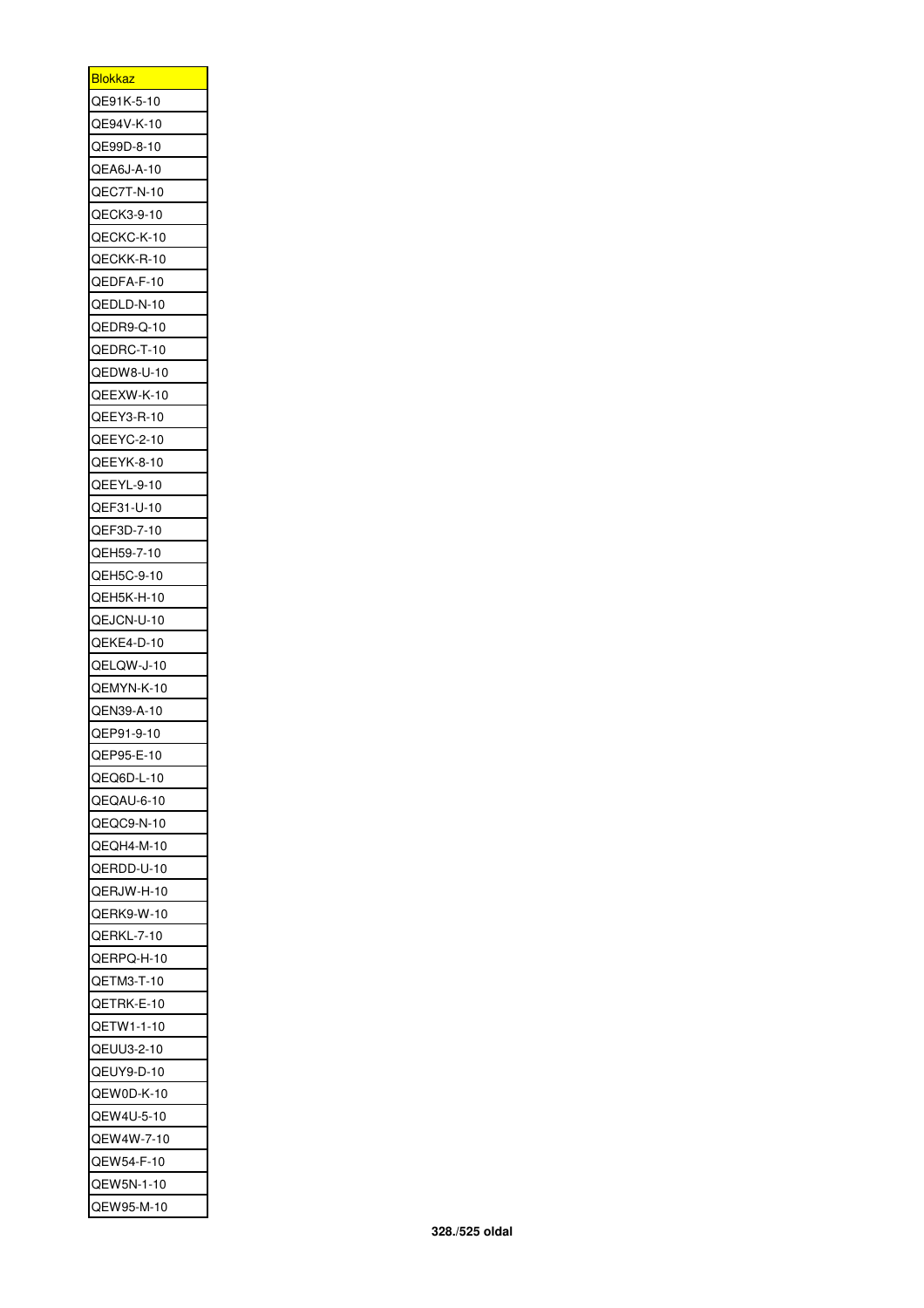| <u>Blokkaz</u> |
|----------------|
| QEW9Q-7-10     |
| QEXAU-D-10     |
| QEXAW-F-10     |
| QEXC4-P-10     |
| QEXC9-V-10     |
| QEXH4-U-10     |
| QEYDR-E-10     |
| QEYJU-M-10     |
| QEYKT-M-10     |
| QF0LP-L-10     |
| QF0M5-3-10     |
| QF0RT-V-10     |
| QF0W4-A-10     |
| QF0WQ-X-10     |
| QF1T6-A-10     |
| QF1TD-J-10     |
| QF1XT-3-10     |
| QF1XU-4-10     |
| QF234-K-10     |
| QF23Q-6-10     |
| QF306-K-10     |
| QF30R-5-10     |
| QF351-K-10     |
| QF35C-W-10     |
|                |
| QF42A-T-10     |
| QF46R-D-10     |
| QF4H4-2-10     |
| QF57U-J-10     |
| QF58A-2-10     |
| QF5DA-6-10     |
| QF5JU-U-10     |
| QF5JW-W-10     |
| QF5KC-D-10     |
| QF6L6-9-10     |
| QF6LA-E-10     |
| QF6LD-H-10     |
| QF6RR-2-10     |
| QF7T6-J-10     |
| QF7TA-N-10     |
| QF7TD-Q-10     |
| QF7Y9-T-10     |
| QF834-R-10     |
| QF8V6-M-10     |
| QF911-M-10     |
| QF991-W-10     |
| QFA6L-E-10     |
| QFA71-V-10     |
| QFAH1-5-10     |
| QFCDD-F-10     |
| QFCDP-R-10     |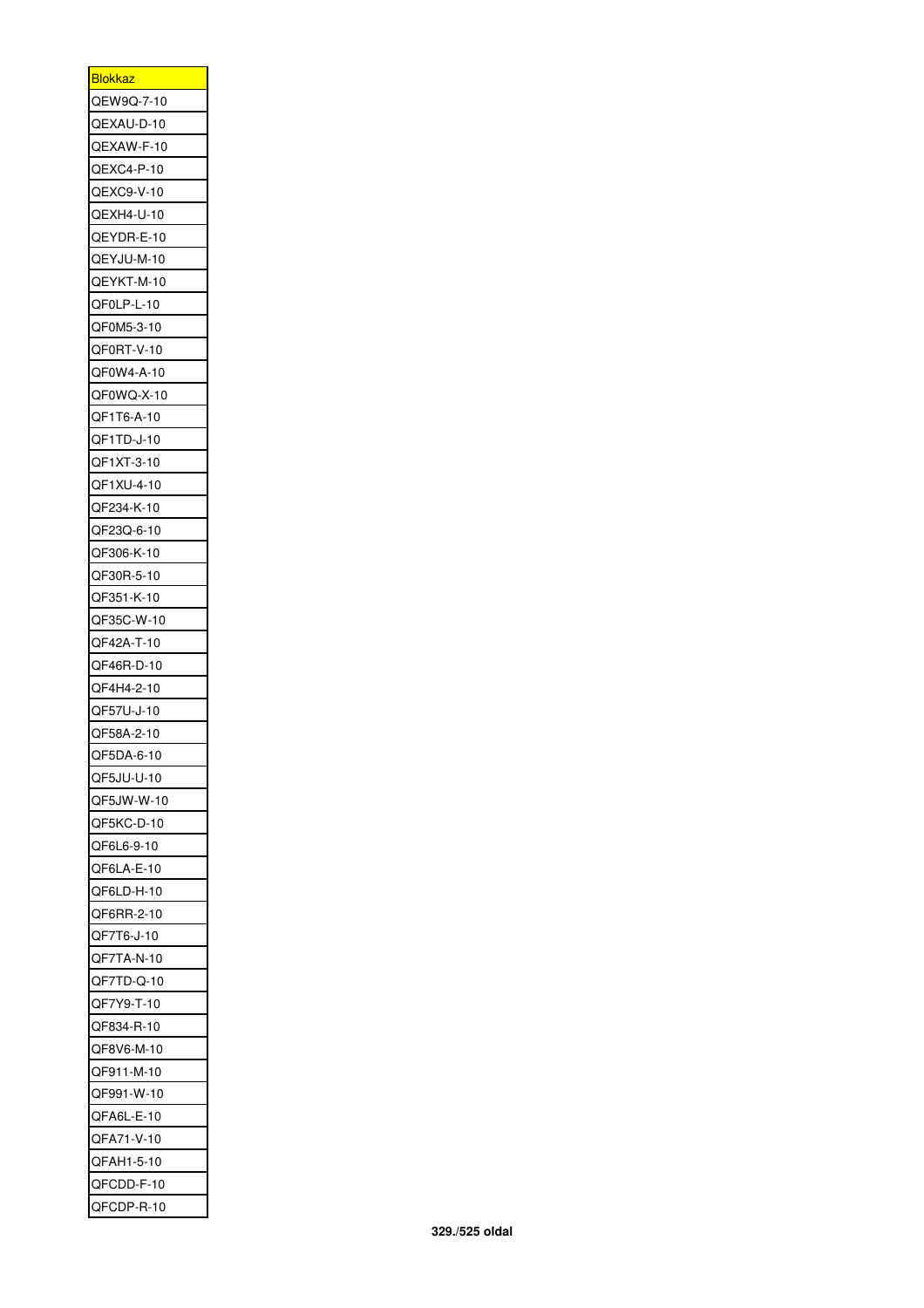| <u>Blokkaz</u> |
|----------------|
| QFCKR-1-10     |
| QFCP1-D-10     |
| QFDEU-Y-10     |
| QFDLD-P-10     |
| QFDW4-Q-10     |
| QFET6-Q-10     |
| QFETD-X-10     |
| QFEU3-N-10     |
| QFF3A-6-10     |
| QFH0D-6-10     |
| QFH0L-D-10     |
| QFH11-U-10     |
| QFJ66-7-10     |
| QFJ6D-E-10     |
| QFJAT-Y-10     |
| QFJCR-Y-10     |
| QFKDD-N-10     |
| QFKK3-J-10     |
| QFKKR-7-10     |
| QFLLD-W-10     |
| QFLLL-4-10     |
| QFLM1-K-10     |
| QFN35-7-10     |
| QFQ6D-M-10     |
| QFQ6P-X-10     |
| QFQH1-K-10     |
| QFR8A-N-10     |
| QFRE5-N-10     |
| QFRP1-T-10     |
| QFRPA-4-10     |
| QFTLD-4-10     |
| QFTW4-5-10     |
| QFUNA-5-10     |
| QFUY9-E-10     |
| QFUYK-P-10     |
| QFV34-D-10     |
| QFV3C-M-10     |
| QFW0D-L-10     |
| QFW11-8-10     |
| QFW4W-8-10     |
| QFW59-N-10     |
| QFX2A-M-10     |
| QFXCK-6-10     |
| QFXH1-R-10     |
| QFXH4-V-10     |
| QFXHQ-H-10     |
| QFYDL-9-10     |
| QFYK7-3-10     |
| QFYKK-E-10     |
| QFYKR-M-10     |
|                |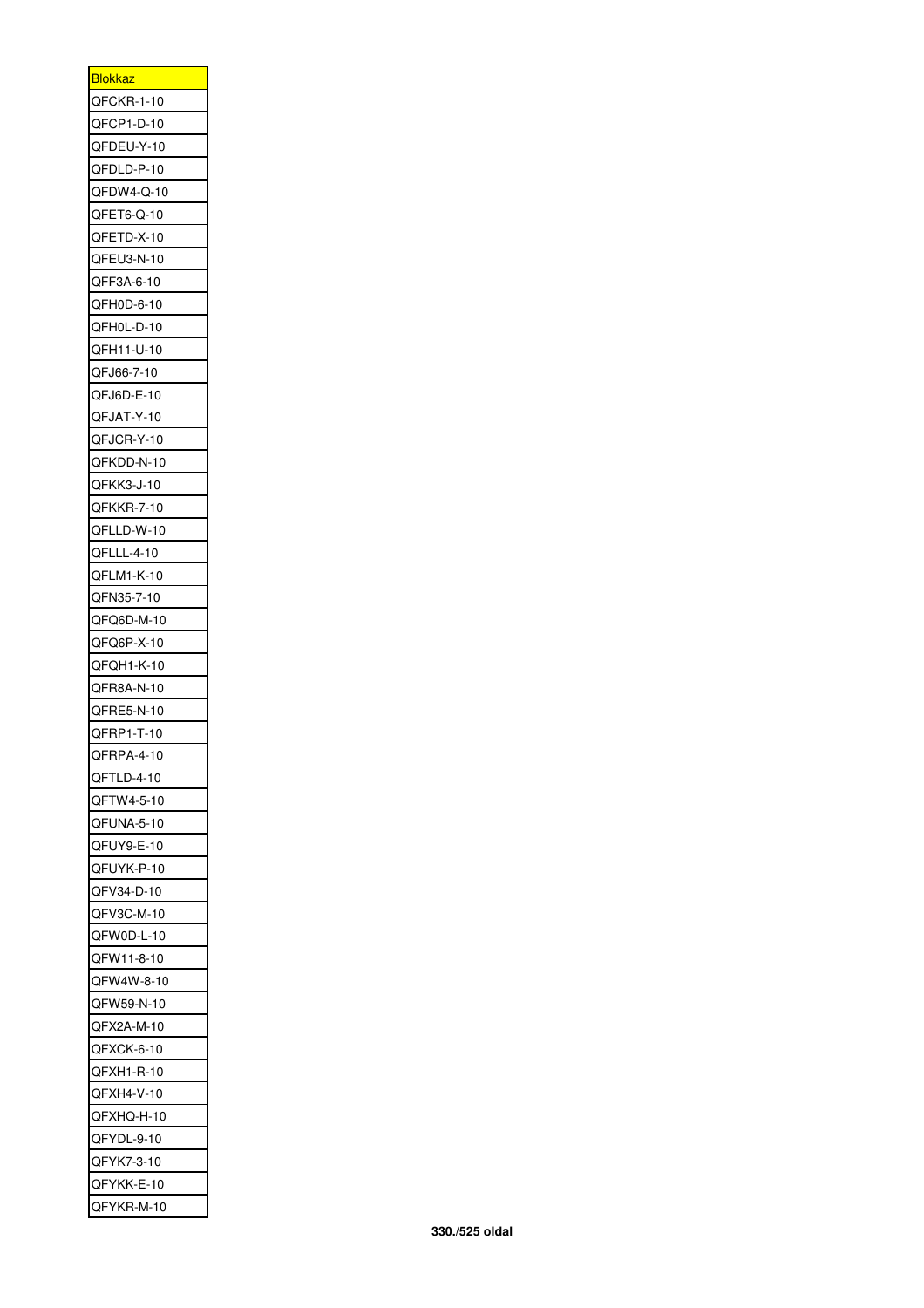| <u>Blokkaz</u> |
|----------------|
| QFYP1-1-10     |
| QFYPQ-Q-10     |
| QH0FA-4-10     |
| QH0R9-D-10     |
| QH0WQ-Y-10     |
| QH1NA-C-10     |
| QH1TP-V-10     |
| QH1YK-W-10     |
| QH23C-U-10     |
| QH2VA-L-10     |
| QH30D-T-10     |
| QH315-L-10     |
| QH359-V-10     |
| QH394-U-10     |
| QH42A-U-10     |
| QH42D-W-10     |
| QH4C9-4-10     |
| QH4H1-Y-10     |
|                |
| QH58A-3-10     |
| QH6FA-A-10     |
| QH6LD-J-10     |
| QH6LL-Q-10     |
| QH6M1-6-10     |
| QH6RK-V-10     |
| QH6W1-F-10     |
| QH6W5-L-10     |
| QH6WC-T-10     |
| QH7NA-K-10     |
| QH7TD-R-10     |
| QH7U5-K-10     |
| QH7XT-A-10     |
| QH7XV-D-10     |
| QH7YR-A-10     |
| QH83Q-E-10     |
| QH83T-H-10     |
| QH90D-1-10     |
| QH915-T-10     |
| QH94V-M-10     |
| QHA2A-2-10     |
| QHA66-2-10     |
| QHA6D-8-10     |
| QHA6J-D-10     |
| QHA75-2-10     |
| QHAAT-T-10     |
|                |
| QHACL-M-10     |
| QHAH1-6-10     |
| QHAHA-H-10     |
| QHCD6-9-10     |
| QHCDD-H-10     |
| QHCDL-P-10     |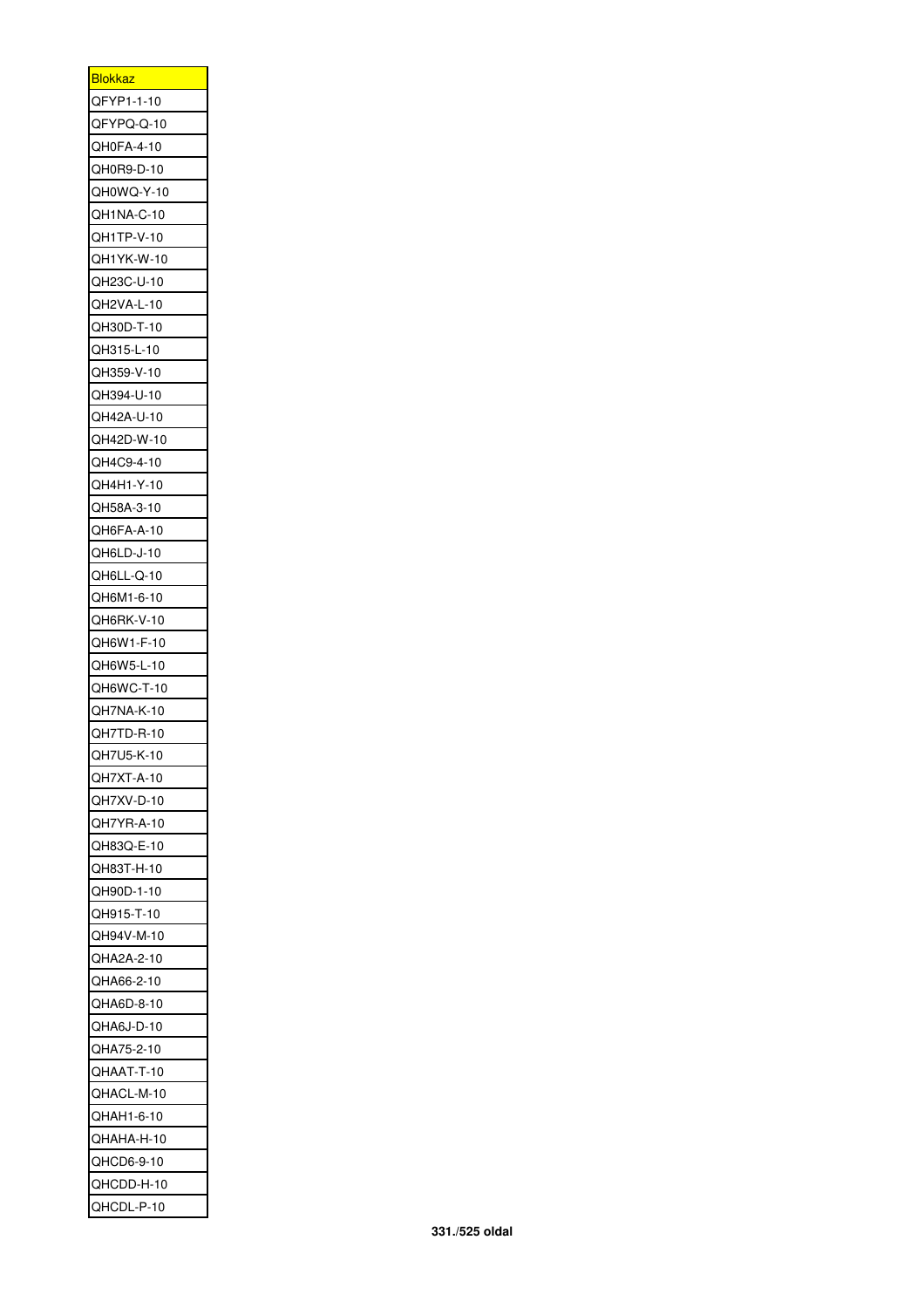| <b>Blokkaz</b> |
|----------------|
| QHCE1-5-10     |
| QHCJR-1-10     |
| QHDFA-J-10     |
| QHDLD-Q-10     |
| QHDM1-D-10     |
| QHDM5-J-10     |
| QHDW5-T-10     |
| QHETD-Y-10     |
| QHEU1-M-10     |
| QHEU5-R-10     |
| QHEYK-A-10     |
| QHF35-2-10     |
| QHH0D-7-10     |
| QHH0J-C-10     |
| QHH0L-E-10     |
| QHH4V-U-10     |
| QHH5K-K-10     |
| QHH9C-H-10     |
| QHJ2A-8-10     |
|                |
| QHJ6D-F-10     |
| QHJH1-D-10     |
| QHKDJ-U-10     |
| QHKK0-F-10     |
| QHKKK-2-10     |
| QHKKR-8-10     |
| QHLLD-X-10     |
| QHLLJ-3-10     |
| QHLLL-5-10     |
| QHLLP-8-10     |
| QHLM5-Q-10     |
| QHLRK-9-10     |
| QHMY1-Y-10     |
| QHNUP-K-10     |
| QHNUU-P-10     |
| QHNV6-3-10     |
| QHP0J-K-10     |
| QHP0L-M-10     |
| QHP5R-Y-10     |
| QHQ6D-N-10     |
| QHQ6L-V-10     |
| QHQ71-A-10     |
| QHQCK-1-10     |
| QHQCR-7-10     |
| QHQH1-L-10     |
| QHRDD-W-10     |
| QHRDL-4-10     |
| QHRKR-F-10     |
| QHRP1-U-10     |
| QHTLD-5-10     |
| QHTLJ-9-10     |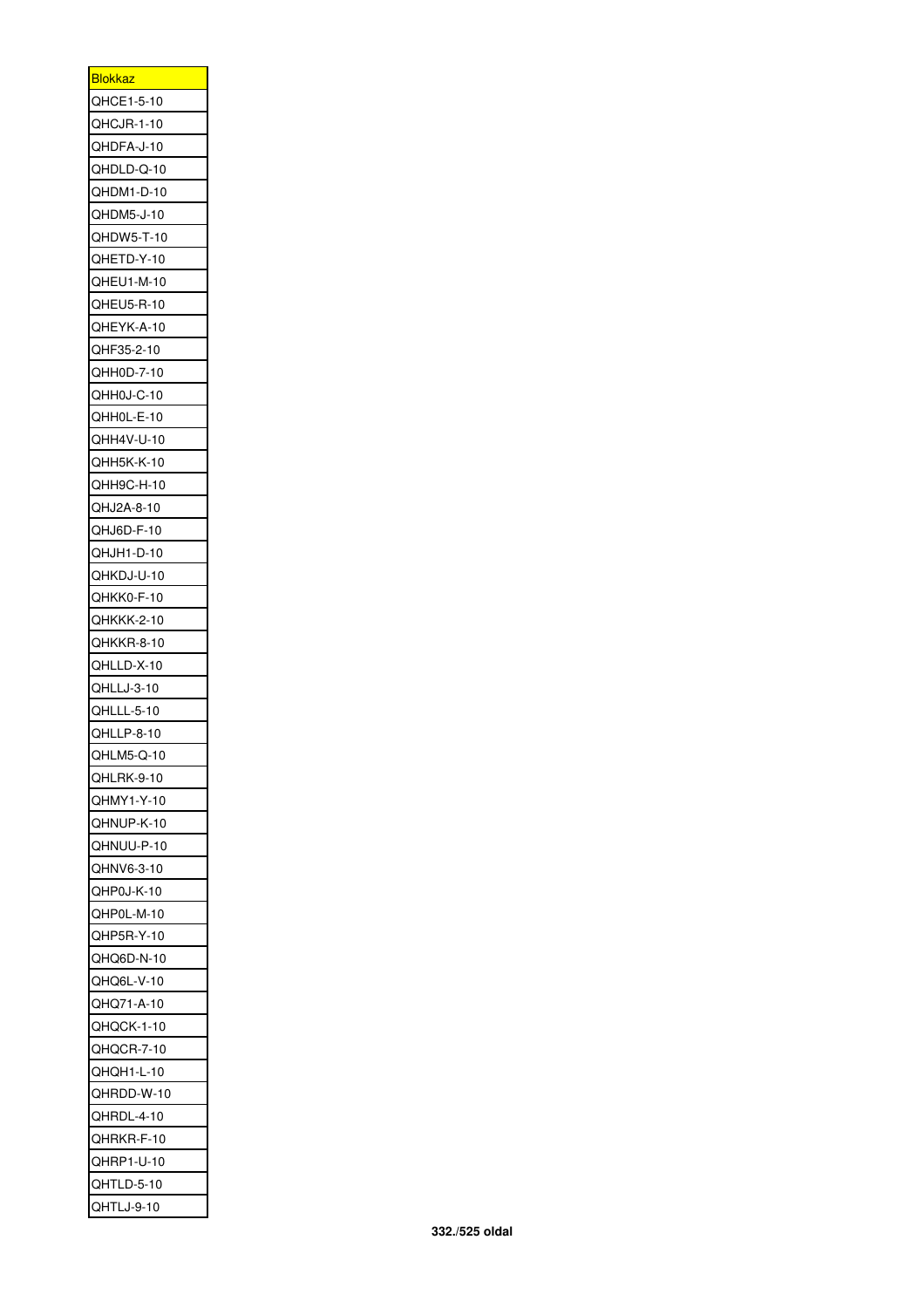| <u>Blokkaz</u>           |
|--------------------------|
| QHTM6-Y-10               |
| QHTRR-P-10               |
| QHTW1-3-10               |
| QHTWA-D-10               |
| QHUTJ-J-10               |
| QHUTL-L-10               |
| QHUYA-H-10               |
| QHUYR-X-10               |
| QHW0J-R-10               |
| QHW0P-X-10               |
| QHW14-D-10               |
| QHW15-E-10               |
| QHW5A-Q-10               |
| QHW5K-Y-10               |
| QHX6J-1-10               |
|                          |
| QHX6L-3-10<br>QHX74-M-10 |
|                          |
| QHX75-N-10               |
| QHXCK-7-10               |
| QHYDL-A-10               |
| QHYPA-C-10               |
| QJ0EU-M-10               |
| QJ0LJ-H-10               |
| QJ0M5-5-10               |
| QJ0W5-E-10               |
| QJ1TJ-Q-10               |
| QJ1U5-D-10               |
| QJ1YK-X-10               |
| QJ235-N-10               |
| QJ30J-Y-10               |
| QJ35K-6-10               |
| QJ395-W-10               |
|                          |
| QJ39A-3-10               |
| QJ46D-3-10               |
| QJ46J-7-10               |
| QJ46P-D-10               |
| QJ4AT-M-10               |
| QJ4AU-N-10               |
| QJ4CK-E-10               |
| QJ4H5-5-10               |
| QJ4HA-A-10               |
| QJ5DJ-F-10               |
|                          |
| QJ5P5-D-10               |
| QJ6F6-7-10               |
| QJ6L8-E-10               |
| QJ6RK-W-10               |
| QJ6W4-L-10               |
| QJ6WA-T-10               |
| QJ7TJ-X-10<br>QJ7YK-5-10 |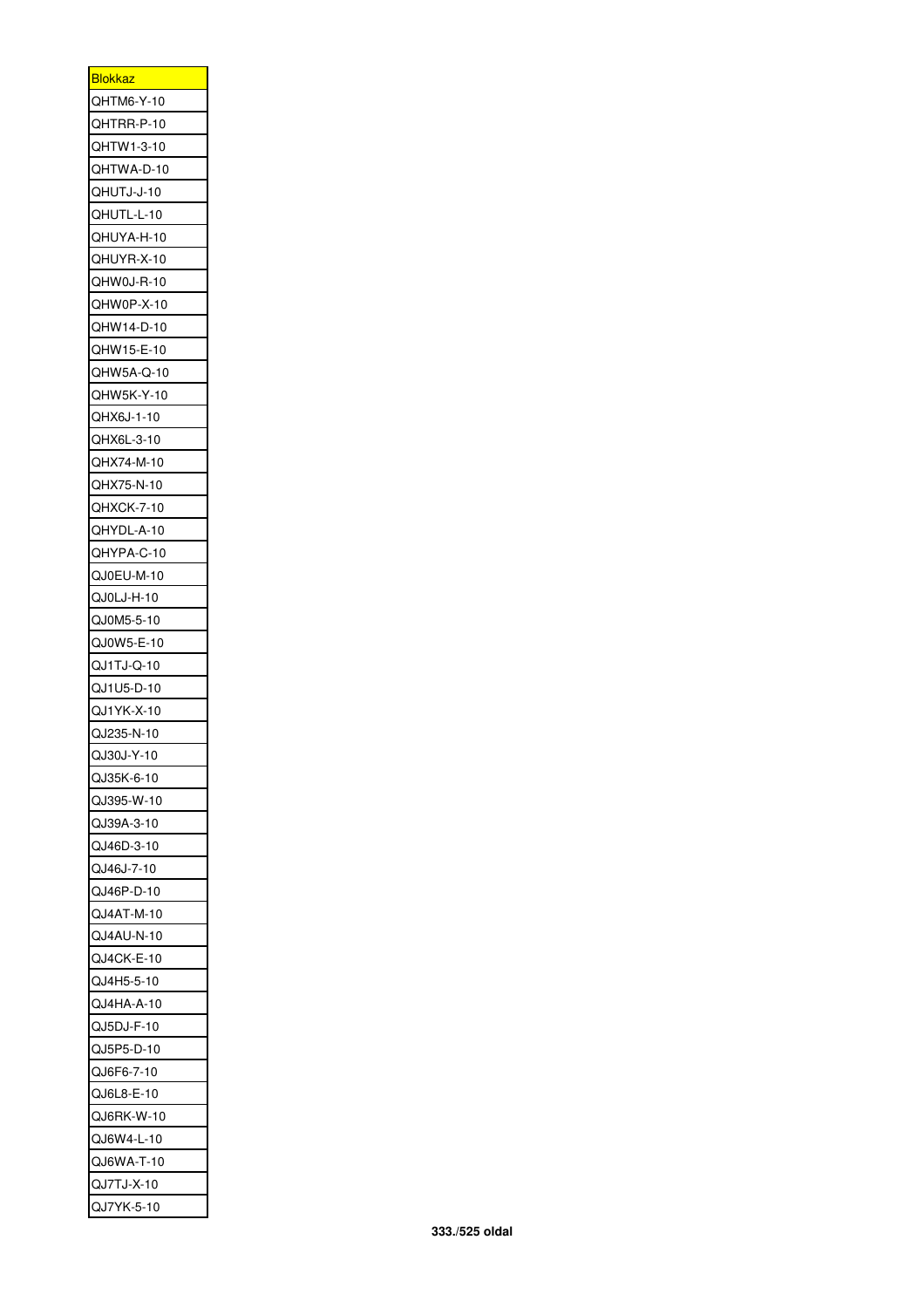| <b>Blokkaz</b>           |
|--------------------------|
| QJ908-W-10               |
| QJ90L-8-10               |
| QJ94T-L-10               |
| QJ950-T-10               |
| QJ99A-9-10               |
| QJA6P-L-10               |
| QJA75-3-10               |
| QJAH4-A-10               |
| QJAHA-J-10               |
| QJC7U-T-10               |
| QJCDL-Q-10               |
| QJCE5-A-10               |
| QJCKR-3-10               |
| QJCP4-K-10               |
| QJCPA-R-10               |
|                          |
| QJDLL-Y-10               |
| QJDM5-K-10               |
| QJDRK-4-10               |
| QJDRR-A-10               |
| QJETA-X-10               |
| QJETL-7-10               |
| QJEU5-T-10               |
| QJF34-2-10               |
| QJF3A-8-10               |
| QJFUU-J-10               |
| QJH0A-6-10               |
| QJH0L-F-10               |
| QJH5K-L-10               |
| QJH94-9-10               |
| QJH9A-H-10               |
| QJJ6A-E-10               |
| QJJCK-U-10               |
| QJKDA-N-10               |
| QJKE5-J-10               |
| QJKK9-T-10               |
| QJKKK-3-10               |
| QJLEU-8-10               |
| QJLM6-T-10               |
| QJLQT-J-10               |
| QJLRK-A-10               |
| QJLWA-7-10               |
|                          |
| QJMU5-1-10<br>QJMYK-K-10 |
|                          |
| QJN34-8-10               |
| QJN35-9-10               |
| QJNUU-Q-10               |
| QJP0A-D-10               |
| QJP5K-T-10               |
| QJP91-D-10               |
| QJP94-H-10               |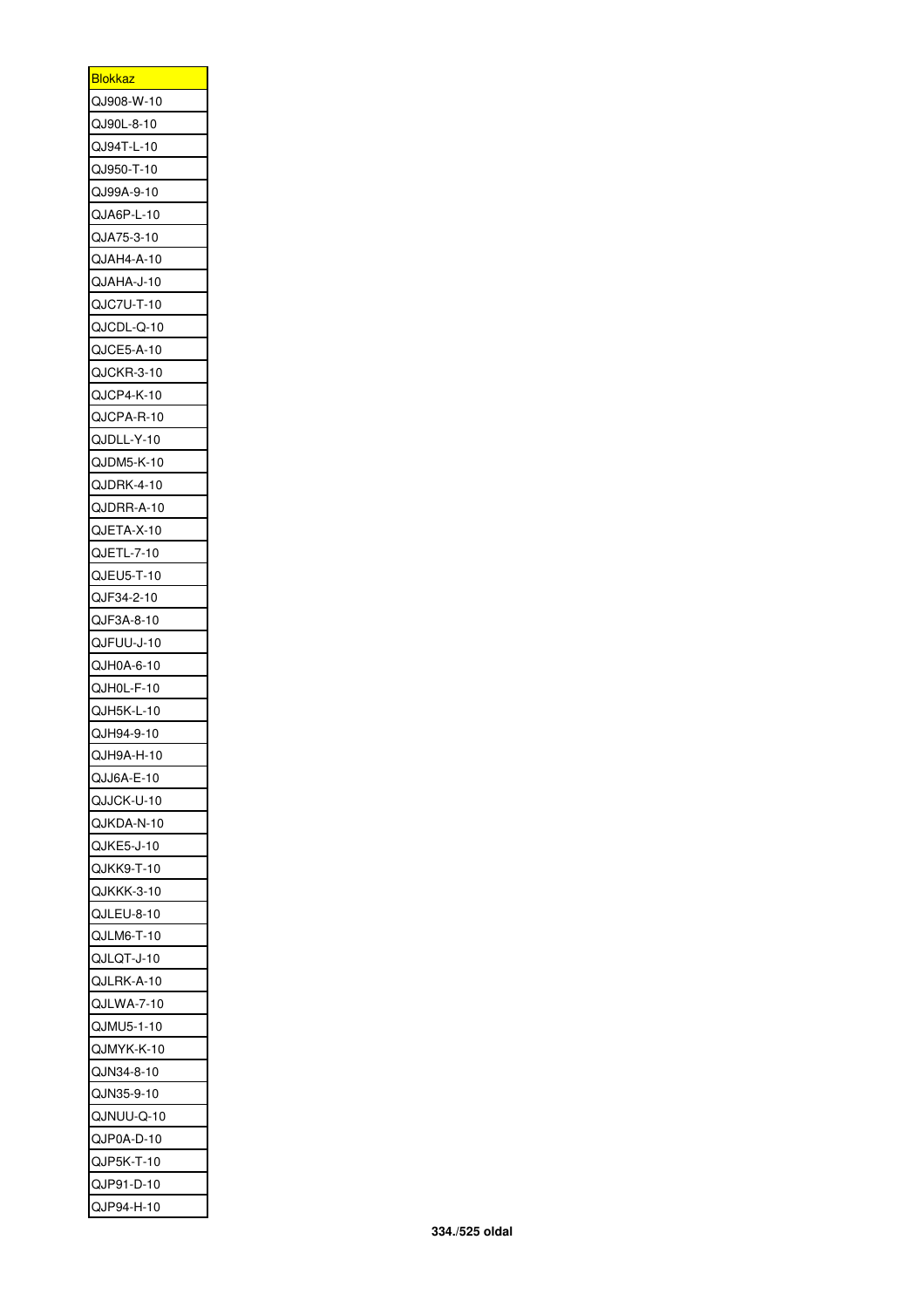| <b>Blokkaz</b> |
|----------------|
| QJQ1U-Y-10     |
| QJQ6L-W-10     |
| QJQCK-2-10     |
| QJQH4-Q-10     |
| QJRDD-X-10     |
| QJRDL-5-10     |
| QJRDP-8-10     |
| QJRKK-9-10     |
| QJRP4-Y-10     |
| QJRPA-6-10     |
| QJTLF-8-10     |
| QJTRK-J-10     |
| QJUTD-E-10     |
| QJUXT-Y-10     |
| QJUYK-R-10     |
| QJUYL-T-10     |
| QJV31-C-10     |
|                |
| QJW0D-N-10     |
| QJW15-F-10     |
| QJW9A-W-10     |
| QJW9E-1-10     |
| QJX6L-4-10     |
| QJXHA-5-10     |
| QJY7U-E-10     |
| QJYDR-J-10     |
| QJYK0-W-10     |
| QJYPA-D-10     |
| QK0LR-R-10     |
| QK0QT-X-10     |
| QK0WA-M-10     |
| QK1TL-U-10     |
| QK231-K-10     |
| QK475-W-10     |
| QK4C0-V-10     |
| QK4H1-2-10     |
| QK5P1-9-10     |
| QK6EU-V-10     |
| QK7MU-4-10     |
| QK7U1-H-10     |
| QK83A-3-10     |
| QK8VA-V-10     |
| QK911-Q-10     |
| QKA71-Y-10     |
| QKA73-2-10     |
| QKAAT-V-10     |
| QKAHA-K-10     |
| QKCP1-H-10     |
| QKDL8-N-10     |
| QKDM1-F-10     |
| QKETP-C-10     |
|                |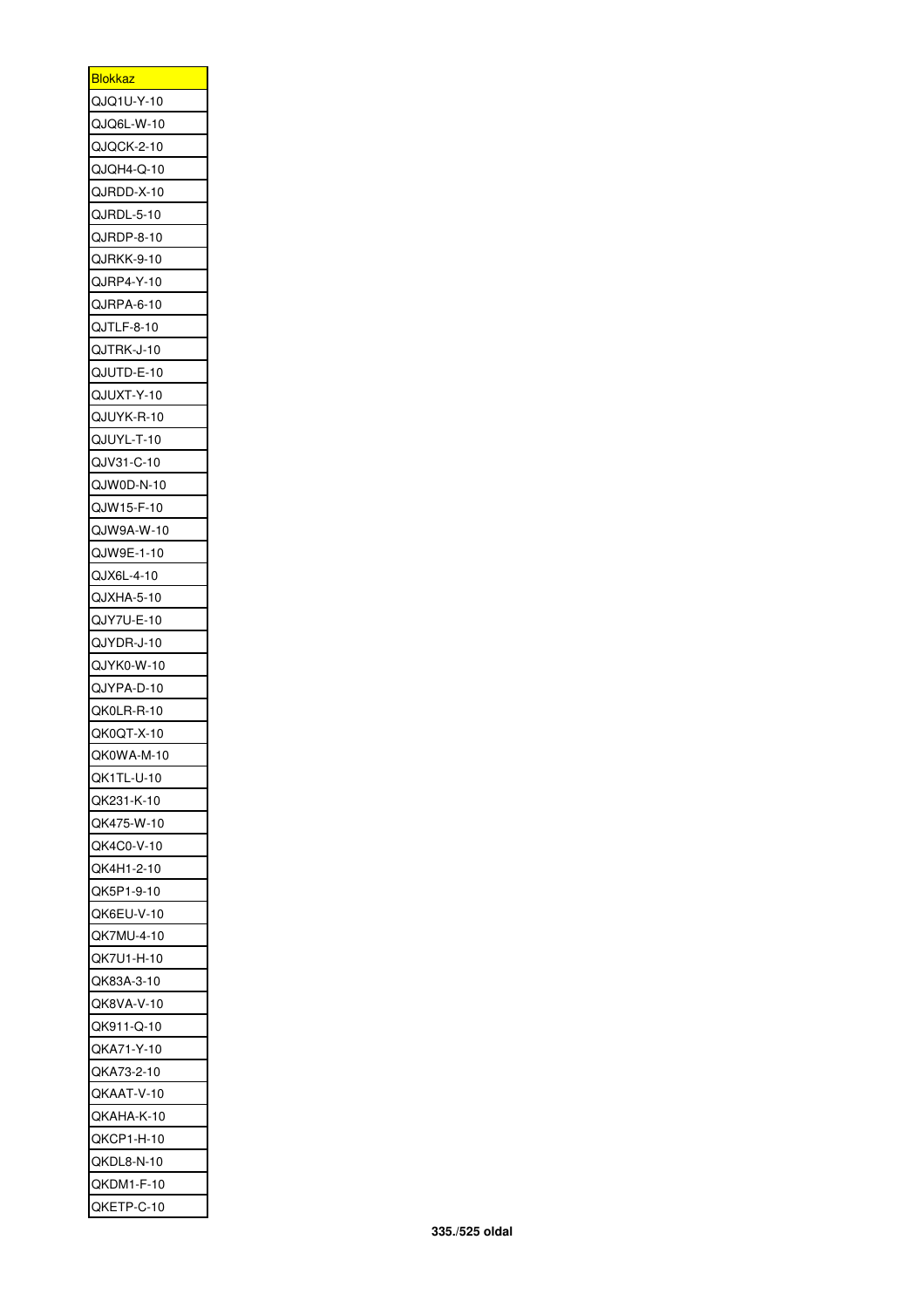| <b>Blokkaz</b> |
|----------------|
| QKEYL-E-10     |
| QKF3E-D-10     |
| QKH0P-L-10     |
| QKH11-X-10     |
| QKH16-4-10     |
| QKH5K-M-10     |
| QKJ1T-R-10     |
| QKJ6P-U-10     |
| QKJ71-6-10     |
| QKJ76-C-10     |
| QKJCL-W-10     |
| QKKDF-U-10     |
| QKKDP-3-10     |
| QKKE1-E-10     |
| QKKJT-A-10     |
| QKKKK-4-10     |
| QKKKN-7-10     |
|                |
| QKLLP-A-10     |
| QKLM6-U-10     |
| QKMNC-3-10     |
| QKMTP-K-10     |
| QKMU3-Y-10     |
| QKN31-6-10     |
| QKP0P-T-10     |
| QKP13-7-10     |
| QKP9A-Q-10     |
| QKQ2Q-X-10     |
| QKRKK-A-10     |
| QKRP1-W-10     |
| QKTFQ-E-10     |
| QKTM3-X-10     |
| QKUU3-6-10     |
| QKUXT-1-10     |
| QKVVQ-W-10     |
| QKW11-C-10     |
| QKW15-H-10     |
| QKW4T-8-10     |
| QKW91-M-10     |
| QKX26-L-10     |
| QKX2Q-5-10     |
| QKX76-R-10     |
| QKXCK-9-10     |
| QKY8Q-D-10     |
| QKYE1-U-10     |
| QKYJT-Q-10     |
| QL0L8-9-10     |
| QL0M1-3-10     |
| QL0M5-7-10     |
| QL0QW-3-10     |
| QL0RL-T-10     |
|                |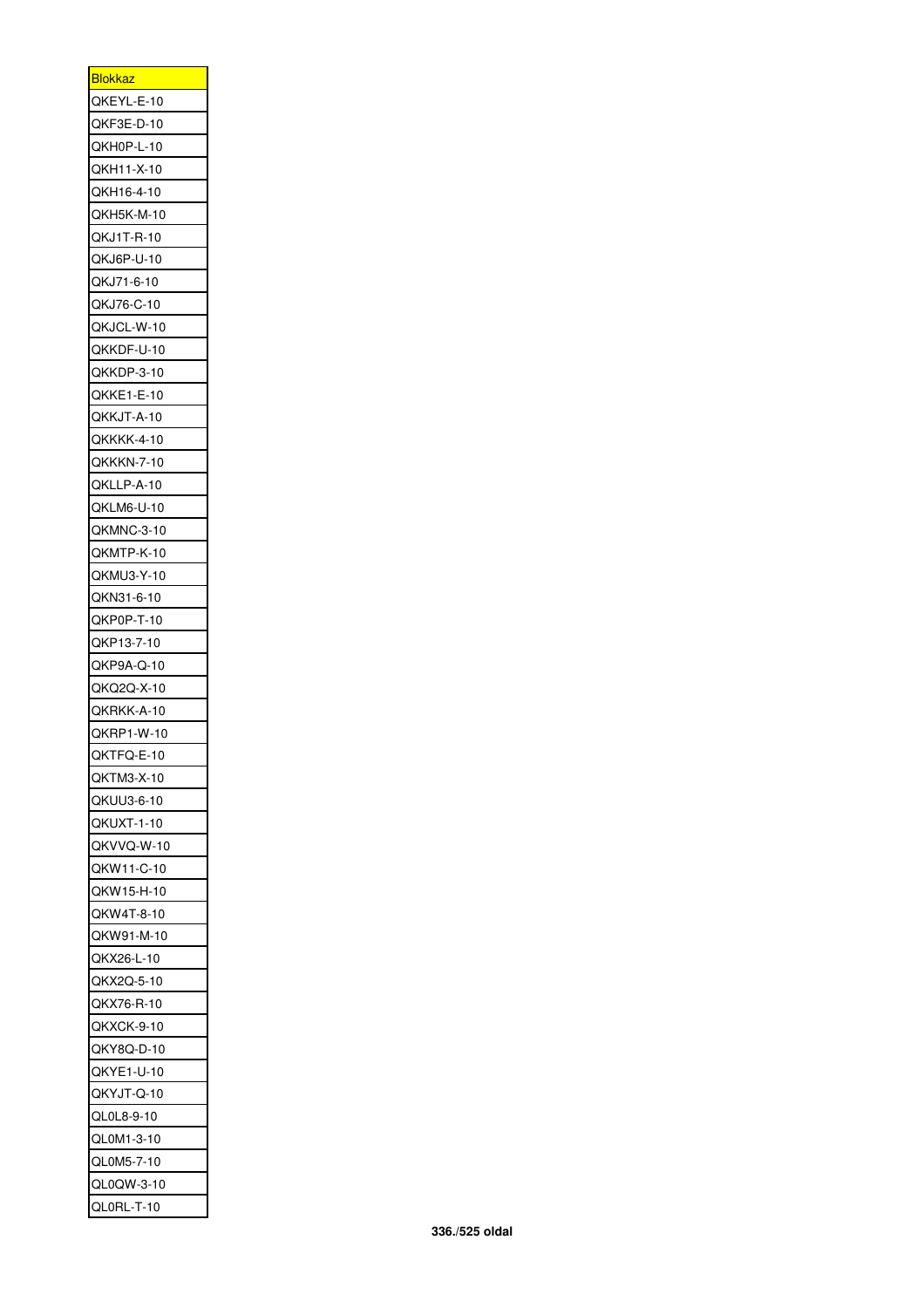| <b>Blokkaz</b>                                       |
|------------------------------------------------------|
| QL1T8-J-10                                           |
| QL23A-W-10                                           |
| QL23E-1-10                                           |
| QL311-K-10                                           |
| QL39A-5-10                                           |
| QL4CL-J-10                                           |
| QL4HA-D-10                                           |
| QL6M5-E-10                                           |
| QL7U5-N-10                                           |
| QL906-W-10                                           |
| QL915-W-10                                           |
| QL99C-D-10                                           |
| QLA75-5-10                                           |
| QLA76-6-10                                           |
| QLAAT-W-10                                           |
| QLAAW-1-10                                           |
| QLDWA-3-10                                           |
|                                                      |
| QLF3D-D-10                                           |
| QLH98-H-10                                           |
| QLJ76-D-10                                           |
| QLJHC-U-10                                           |
| QLJHD-V-10                                           |
| QLKJT-C-10                                           |
| QLKJW-F-10                                           |
| QLLQW-P-10                                           |
| QLMXT-U-10                                           |
| QLP59-L-10                                           |
| QLP9D-U-10                                           |
| QLQ2A-K-10                                           |
|                                                      |
| QLQH5-U-10                                           |
| QLQHD-3-10                                           |
| QLRP5-3-10                                           |
|                                                      |
|                                                      |
| QLTFA-2-10                                           |
| QLV35-K-10                                           |
| QLXAT-J-10                                           |
| QLXC0-Q-10                                           |
| QLXHD-9-10                                           |
|                                                      |
| QLYP5-9-10                                           |
| QM0L8-A-10                                           |
| QLRPA-8-10<br>QLRPD-A-10<br>QLYE6-2-10<br>QM0WA-P-10 |
| QM1XT-8-10                                           |
|                                                      |
|                                                      |
| QM235-R-10<br>QM395-1-10<br>QM6M3-D-10               |
|                                                      |
| QM6QT-7-10<br>QM6RL-2-10                             |
| QM7YL-9-10                                           |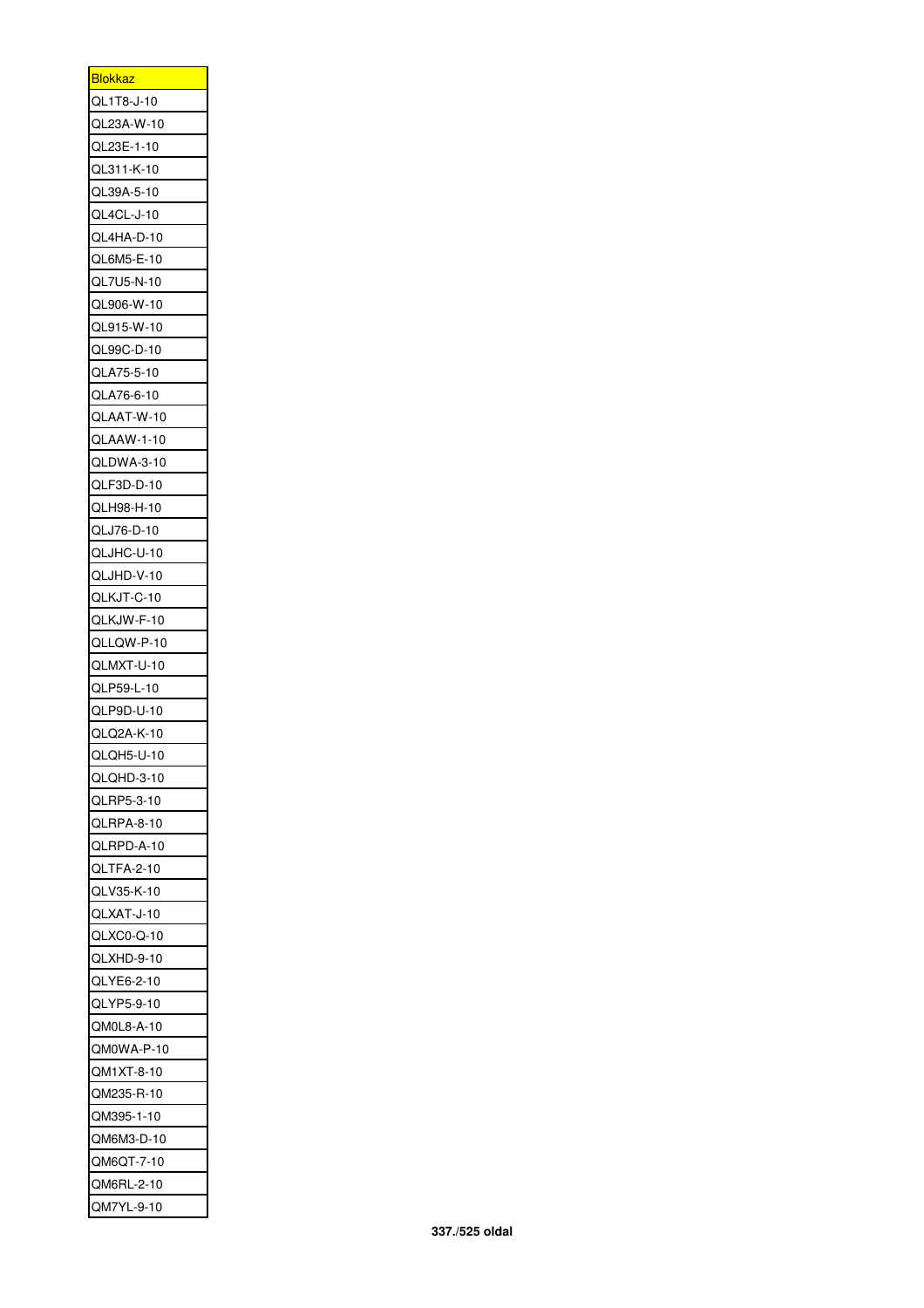| <u>Blokkaz</u> |
|----------------|
| QM95L-J-10     |
| QMAAT-X-10     |
| QMAHA-M-10     |
| QMCKR-6-10     |
| QMCPA-V-10     |
| QMDWA-4-10     |
| QMDWD-6-10     |
| QMEYR-N-10     |
| QMH4T-W-10     |
| QMKKL-7-10     |
| QMKKR-D-10     |
| QMLLJ-7-10     |
| QMMYL-P-10     |
| QMP0J-P-10     |
| QMP9D-V-10     |
| QMQ6J-X-10     |
| QMQ73-J-10     |
|                |
| QMQCL-6-10     |
| QMTQT-U-10     |
| QMUTL-Q-10     |
| QMUXT-3-10     |
| QMUYR-3-10     |
| QMV3D-U-10     |
| QMW0L-Y-10     |
| QMX6L-7-10     |
| QMX73-Q-10     |
| QMYKR-T-10     |
| QMYPE-L-10     |
| QN0LD-H-10     |
| QN0W4-J-10     |
| QN0WE-U-10     |
| QN2VA-R-10     |
| QN35R-J-10     |
| QN4HD-J-10     |
| QN58A-8-10     |
| QN6FA-H-10     |
| QN6QT-8-10     |
| QN7NA-Q-10     |
| QN7TD-X-10     |
| QN7XT-H-10     |
| QNA2A-7-10     |
| QNC8A-F-10     |
| QNCDD-N-10     |
| QNCDL-V-10     |
| QNCDT-3-10     |
| QNCKR-7-10     |
| QNCPD-Y-10     |
| QNDFA-P-10     |
| QNDLD-W-10     |
| QNDLL-4-10     |
|                |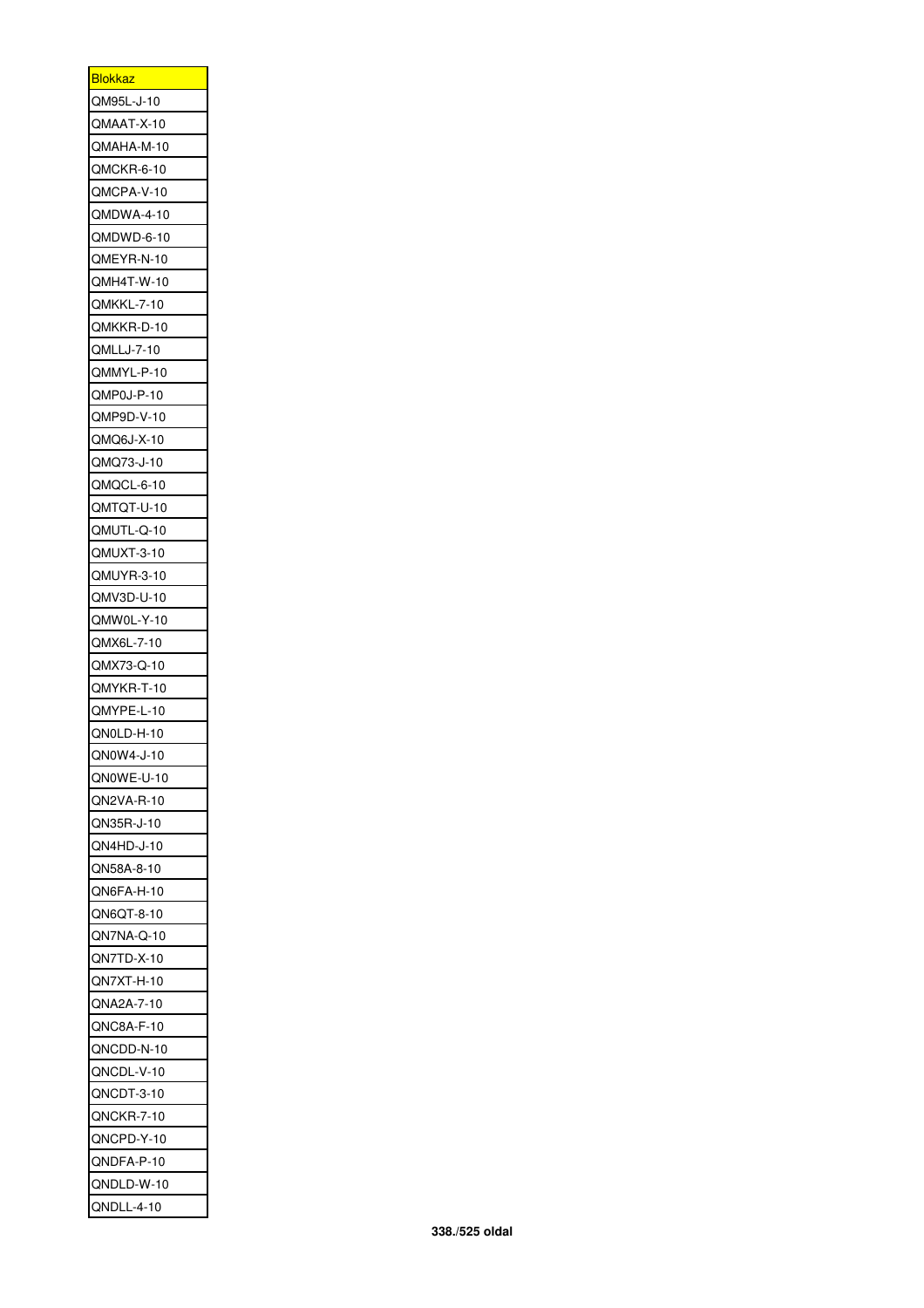| <u>Blokkaz</u> |
|----------------|
| QNDQT-F-10     |
| QNENA-X-10     |
| QNETT-K-10     |
| QNEXT-P-10     |
| QNF34-6-10     |
| QNFVA-6-10     |
| QNH9D-P-10     |
| QNJ2A-E-10     |
| QNJHD-X-10     |
| QNKE6-P-10     |
| QNLFA-W-10     |
| QNLLD-4-10     |
| QNLLT-J-10     |
| QNN3D-N-10     |
|                |
| QNQ76-N-10     |
| QNRJT-M-10     |
| QNTLD-A-10     |
| QNUU3-9-10     |
| QNW13-J-10     |
| QNX6T-F-10     |
| QNXAW-P-10     |
| QNYJW-X-10     |
| QNYPE-M-10     |
| QP0LT-X-10     |
| QP0QT-3-10     |
| QP46T-N-10     |
| QP4HD-K-10     |
| QP5PD-T-10     |
| QP6QW-D-10     |
| QP7TT-D-10     |
| QP7XW-M-10     |
| QP90T-M-10     |
| QPA6T-V-10     |
| QPDWD-8-10     |
| QPH5L-T-10     |
| QPLQW-T-10     |
| QPMXT-X-10     |
| QPMXW-2-10     |
| QPMYL-R-10     |
|                |
| QPN3D-P-10     |
| QPP95-P-10     |
| QPQAX-K-10     |
| QPQHD-6-10     |
| QPRP5-6-10     |
| QPTRL-Q-10     |
| QPTWD-N-10     |
| QPV35-N-10     |
| QPY8A-4-10     |
| QPYPD-M-10     |
| QQ0FA-C-10     |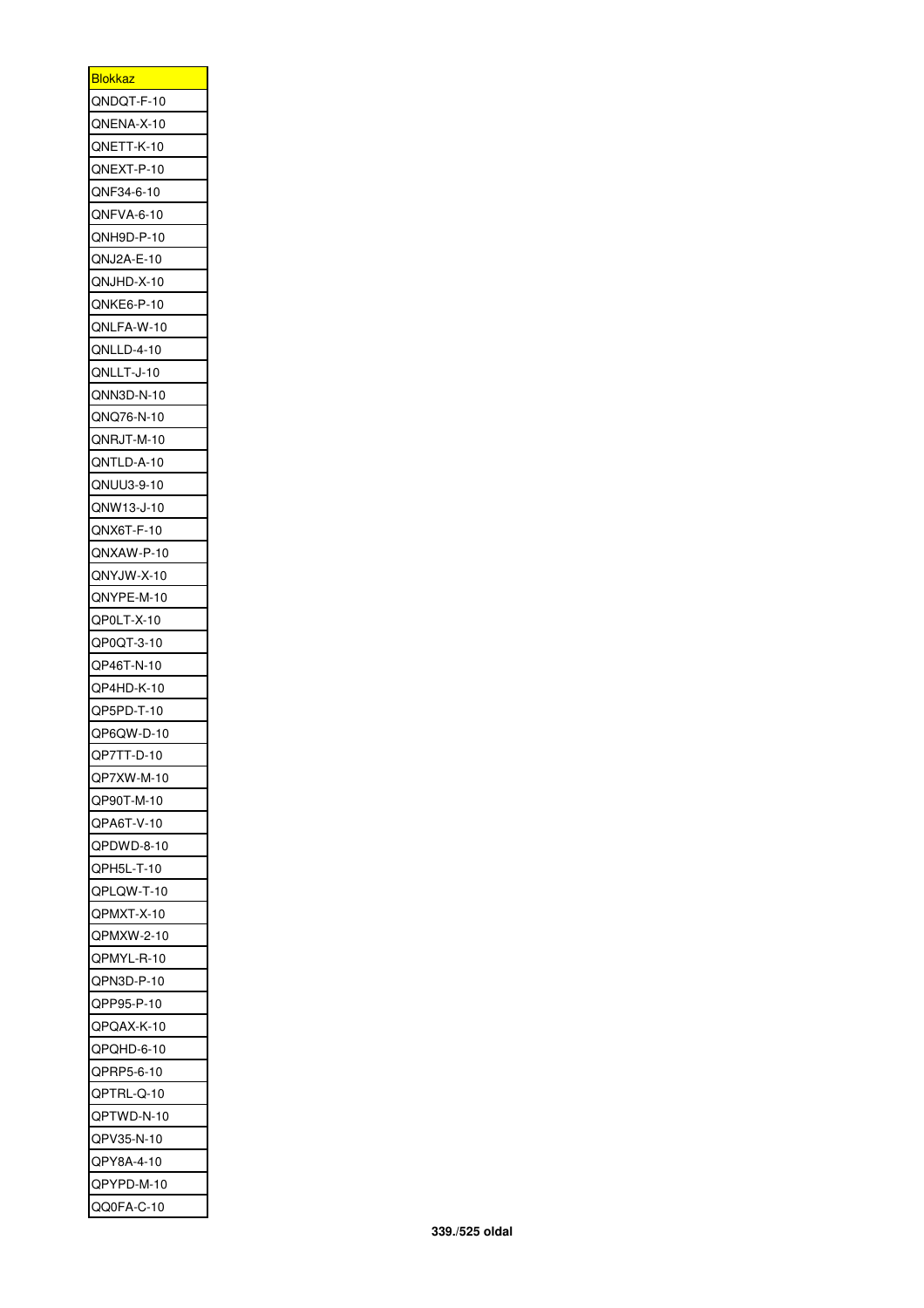| <u>Blokkaz</u> |
|----------------|
| QQ0QX-8-10     |
| QQ6WA-1-10     |
| QQ7XX-P-10     |
| QQ94X-X-10     |
| QQ99D-K-10     |
| QQCDL-X-10     |
| QQCKK-3-10     |
| QQDWD-9-10     |
| QQETL-E-10     |
| QQEXX-W-10     |
| QQH0L-N-10     |
| QQH5K-T-10     |
| QQJ6L-W-10     |
| QQJ6M-X-10     |
| QQMTJ-K-10     |
|                |
| QQQ75-P-10     |
| QQQHD-7-10     |
| QQTM5-6-10     |
| QQW4X-K-10     |
| QQXAX-T-10     |
| QQYKK-P-10     |
| QR1T8-P-10     |
| QR1XX-J-10     |
| QR39D-D-10     |
| QR4CR-V-10     |
| QR5PD-V-10     |
| QR6M5-L-10     |
| QR6QX-H-10     |
| QR6WD-4-10     |
| QRDM1-N-10     |
| QRDM5-T-10     |
| QREU1-W-10     |
| QREYR-T-10     |
| QRH11-5-10     |
| QTJ76-L-10     |
| QTP16-K-10     |
| QT<br>TM6-9-10 |
| QTUU6-J-10     |
| QTW13-N-10     |
| QTW16-R-10     |
| QU0M6-H-10     |
| QUQ73-Q-10     |
| QWCJR-E-10     |
| QWEXU-Y-10     |
| QWJ75-N-10     |
| QWKJU-P-10     |
|                |
| QWLQR-V-10     |
| QWQ75-V-10     |
| QWUU5-L-10     |
| QX7XX-W-10     |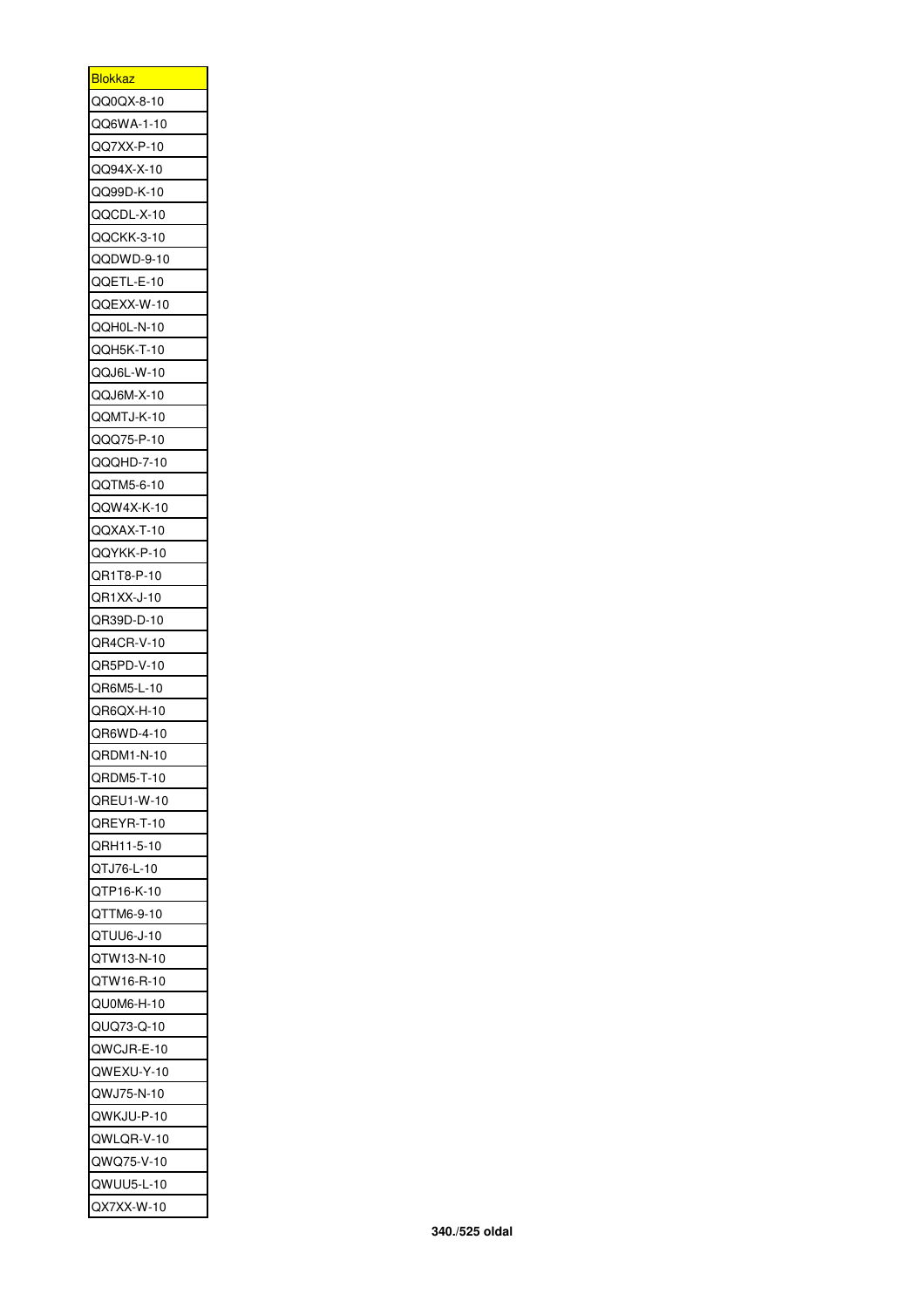| <u>Blokkaz</u>           |
|--------------------------|
| QXAAX-D-10               |
| QXCKL-A-10               |
| QXDRL-K-10               |
| QXEYN-V-10               |
| QXH5P-5-10               |
| R0161-5-12               |
| R0162-6-12               |
| R016T-X-12               |
| R0170-5-12               |
| R019H-Q-12               |
| R019P-X-12               |
| R019R-1-12               |
| R019U-3-12               |
| R01A6-F-12               |
| R01A7-H-12               |
| R01A9-K-12               |
| R02D2-E-12               |
| R02DT-6-12               |
| R02HP-6-12               |
| R02J6-P-12               |
| R02J7-Q-12               |
| R02J9-T-12               |
|                          |
| R02MY-L-12<br>R02N9-X-12 |
|                          |
| R02NC-1-12               |
| R02ND-2-12               |
| R02NF-4-12               |
| R02NK-7-12               |
| R03LT-E-12               |
| R03M1-N-12               |
| R03MA-Y-12               |
| R03PP-E-12               |
| R03Q5-W-12               |
| R03Q6-X-12               |
| R03Q9-2-12               |
| R04TT-N-12               |
| R04TV-Q-12               |
| R04U4-1-12               |
| R04UD-9-12               |
| R04WP-N-12               |
| R04WR-Q-12               |
| R04WU-T-12               |
| R04WW-V-12               |
| R04X5-5-12               |
| R051X-2-12               |
| R052C-H-12               |
| R060R-V-12               |
| R063P-W-12               |
| R063U-2-12               |
| R063W-4-12               |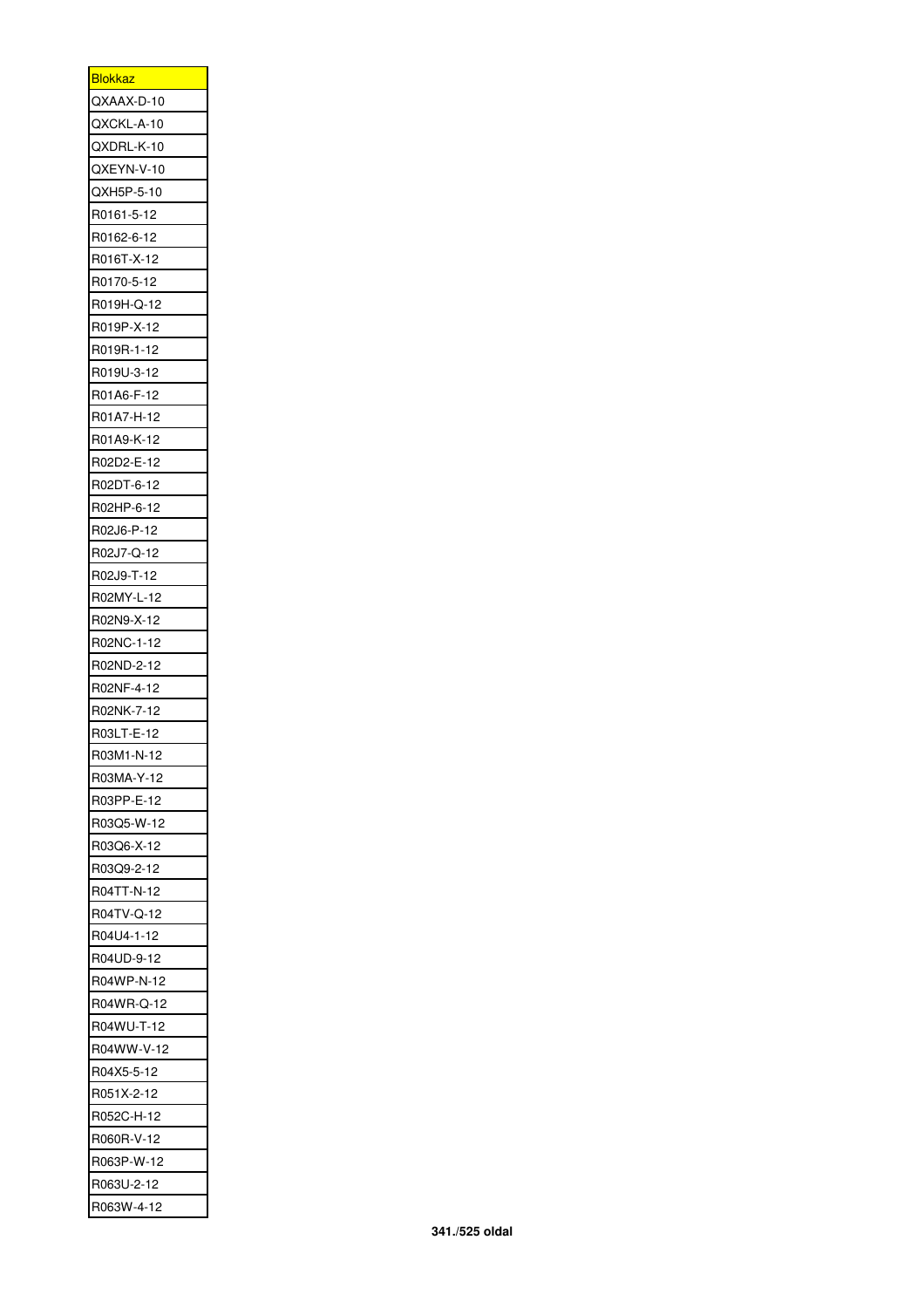| <b>Blokkaz</b>           |
|--------------------------|
| R067Q-3-12               |
| R0684-H-12               |
| R076U-6-12               |
| R0770-C-12               |
| R077D-R-12               |
| R079P-5-12               |
| R079T-8-12               |
| R079U-9-12               |
| R07F4-Q-12               |
| R08DT-D-12               |
| R08DU-E-12               |
| R08EA-X-12               |
| R08HL-9-12               |
| R08HU-J-12               |
| R08J7-X-12               |
| R08NK-E-12               |
| R09LV-P-12               |
| R09LY-T-12               |
| R09M1-V-12               |
| R09UY-2-12               |
| R0AT2-4-12               |
| R0ATT-V-12               |
| R0AU1-4-12               |
| R0AWP-V-12               |
| R0AWU-1-12               |
| R0D0R-3-12               |
| R0D1D-Q-12               |
| R0D8D-Y-12               |
| R0D8F-2-12               |
| R0E71-L-12               |
| R0E9P-C-12               |
| R0EF4-X-12               |
| R0EF9-4-12               |
| R0EFK-D-12               |
| R0FHP-L-12               |
| R0HL2-3-12               |
| R0HLR-T-12               |
| R0HLY-1-12               |
| R0HPR-W-12               |
| R0JT2-A-12               |
| R0JTR-2-12               |
| R0JTV-5-12               |
| R0JWP-3-12               |
| R0JX5-K-12               |
|                          |
| R0JX6-L-12               |
| R0L3P-A-12               |
| R0M62-T-12               |
| R0M6V-M-12               |
| R0M6X-P-12<br>R0M71-T-12 |
|                          |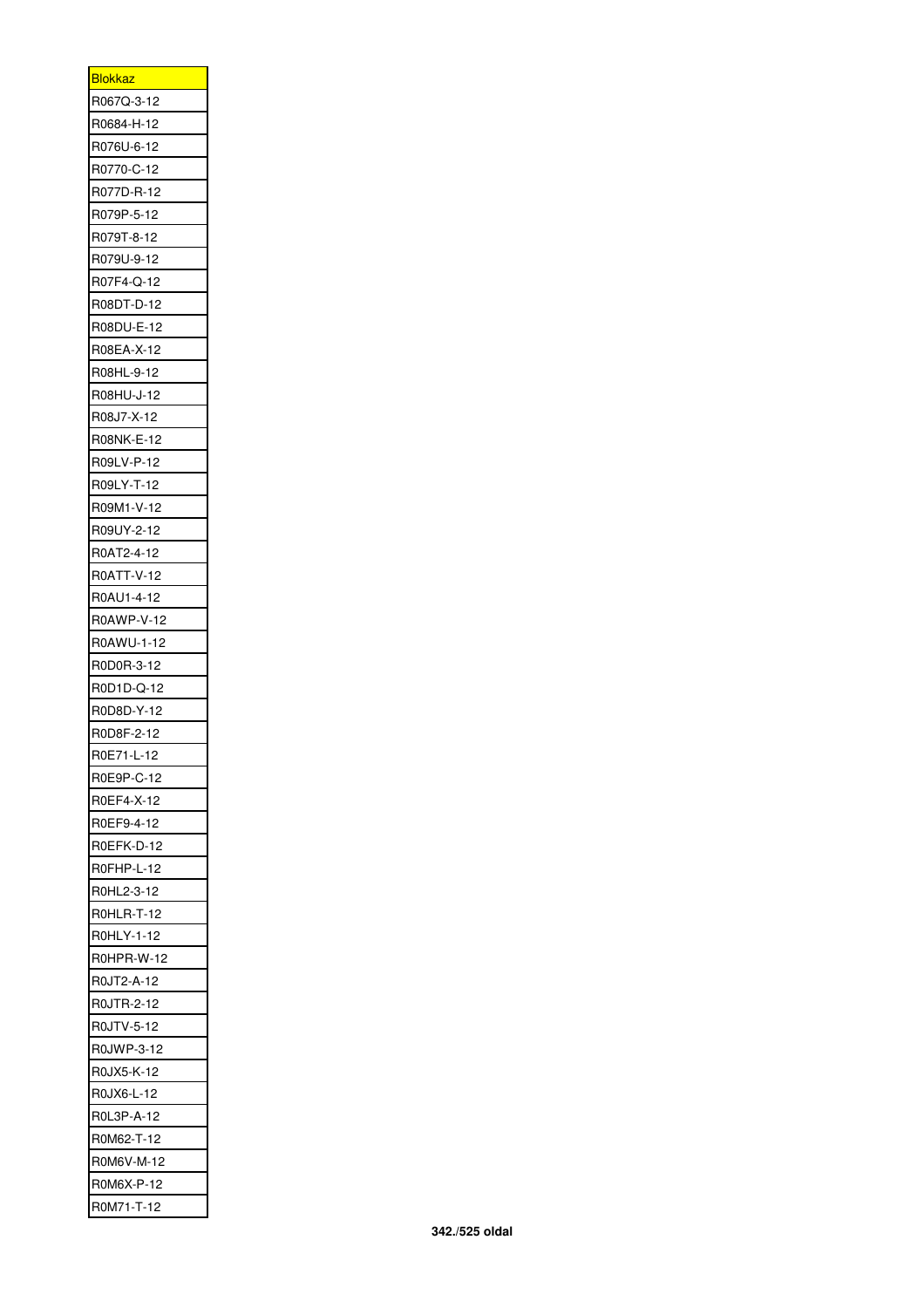| <b>Blokkaz</b> |
|----------------|
| R0M74-W-12     |
| R0M7A-4-12     |
| R0M7D-6-12     |
| R0MA5-2-12     |
| R0MFD-E-12     |
| R0MM2-8-12     |
| R0MMF-N-12     |
| R0NE0-1-12     |
| R0NHP-T-12     |
| R0NHR-V-12     |
| R0NHU-X-12     |
| R0NJ5-9-12     |
| R0PLR-1-12     |
| R0PM1-9-12     |
| R0PPP-2-12     |
| R0PPU-6-12     |
| R0PVF-Y-12     |
| R0QWU-E-12     |
| R0R1Y-P-12     |
| R0R21-R-12     |
| R0T3L-E-12     |
| R0T3P-J-12     |
| R0T3R-L-12     |
| R0T45-1-12     |
| R0T46-2-12     |
| R0T7Y-X-12     |
| R0U9L-N-12     |
| R0U9P-R-12     |
| R0U9U-W-12     |
| R0UA8-C-12     |
| R0UF5-D-12     |
| R0UFD-M-12     |
| R0VD2-8-12     |
| R0VHL-W-12     |
| R0VHP-1-12     |
| R0VJ5-H-12     |
| R0VJ6-J-12     |
| R0VMY-E-12     |
| R0VU3-Q-12     |
| R0WLT-8-12     |
| R0WLV-A-12     |
| R0WPU-D-12     |
| R0WUY-N-12     |
| R0WVF-6-12     |
| R0XTV-K-12     |
| R0XWU-M-12     |
| R100T-Q-12     |
| R1014-3-12     |
| R103P-Q-12     |
| R103U-V-12     |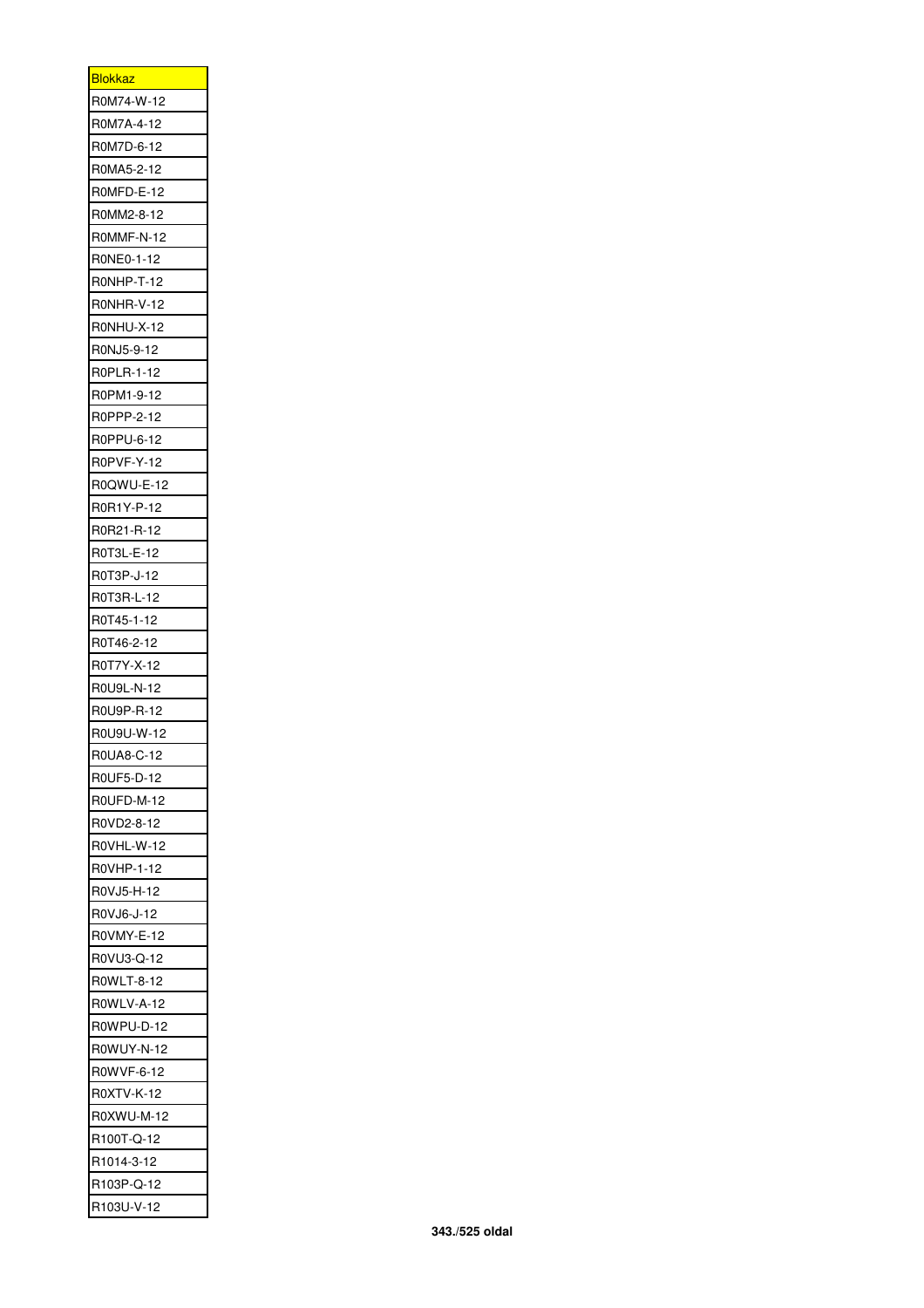| <b>Blokkaz</b> |
|----------------|
| R1045-7-12     |
| R116X-4-12     |
| R1171-7-12     |
| R117D-L-12     |
| R119P-Y-12     |
| R119U-4-12     |
| R11EY-D-12     |
| R11F4-K-12     |
| R12ED-U-12     |
| R12HP-7-12     |
| R12MQ-D-12     |
| R13PE-6-12     |
| R13PP-F-12     |
| R13PR-J-12     |
| R13PU-L-12     |
| R14WU-U-12     |
| R151Y-4-12     |
| R152F-M-12     |
| R160V-1-12     |
|                |
| R163P-X-12     |
| R1649-K-12     |
| R176U-7-12     |
| R179P-6-12     |
| R17F1-N-12     |
| R18DV-H-12     |
| R18ED-2-12     |
| R18HP-E-12     |
| R19LV-Q-12     |
| R19PP-N-12     |
| R19UQ-U-12     |
| R1ATV-Y-12     |
| R1AUA-F-12     |
| R1AWP-W-12     |
| R1AX9-J-12     |
| R1C1Y-A-12     |
| R1C2D-R-12     |
| R1D0V-7-12     |
| R1D0X-9-12     |
| R1D11-D-12     |
| R1D3P-5-12     |
| R1D45-M-12     |
| R1D49-R-12     |
| R1E9F-5-12     |
| R1E9R-F-12     |
| R1EEQ-K-12     |
| R1FHP-M-12     |
| R1FMX-1-12     |
| R1FU3-C-12     |
| R1HPP-V-12     |
| R1HVD-Q-12     |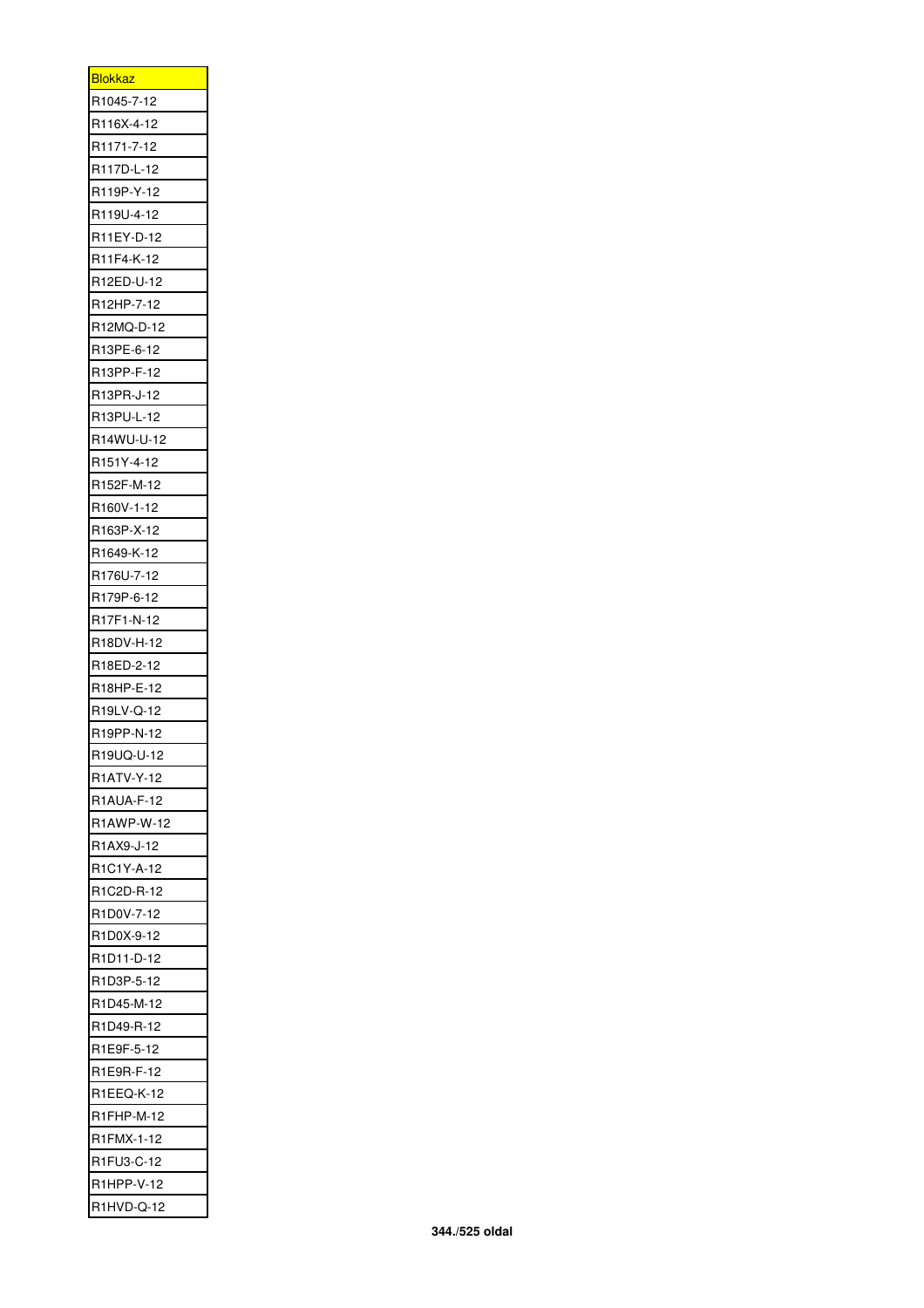| <b>Blokkaz</b> |
|----------------|
| R1JTT-4-12     |
| R1JTV-6-12     |
| R1JUD-Q-12     |
| R1JWF-V-12     |
| R1JWP-4-12     |
| R1JWR-6-12     |
| R1JX5-L-12     |
| R1L0V-E-12     |
| R1L3N-A-12     |
| R1L3P-C-12     |
| R1L3U-H-12     |
| R1L45-U-12     |
| R1M6V-N-12     |
| R1M9P-L-12     |
| R1NHN-T-12     |
| R1NHP-U-12     |
| R1NMX-7-12     |
| R1NND-P-12     |
| R1PLV-5-12     |
| R1PM0-9-12     |
| R1PM4-E-12     |
| R1PV9-U-12     |
| R1QTV-D-12     |
| R1QWJ-5-12     |
| R1QWU-F-12     |
| R1QX6-U-12     |
| R1R25-X-12     |
| R1T0Y-Q-12     |
| R1T1D-6-12     |
| R1T3L-F-12     |
| R1T3N-J-12     |
| R1T3P-K-12     |
| R1T84-5-12     |
| R1U70-1-12     |
| R1U9P-T-12     |
| R1U9U-X-12     |
|                |
| R1UFD-N-12     |
| R1VE4-D-12     |
| R1VHP-2-12     |
| R1VMR-8-12     |
| R1VU3-R-12     |
| R1WM1-J-12     |
| R1WPP-9-12     |
| R1WPR-C-12     |
| R1XTX-N-12     |
| R1XWL-E-12     |
| R1XWN-H-12     |
| R1Y24-4-12     |
| R200V-U-12     |
| R200X-W-12     |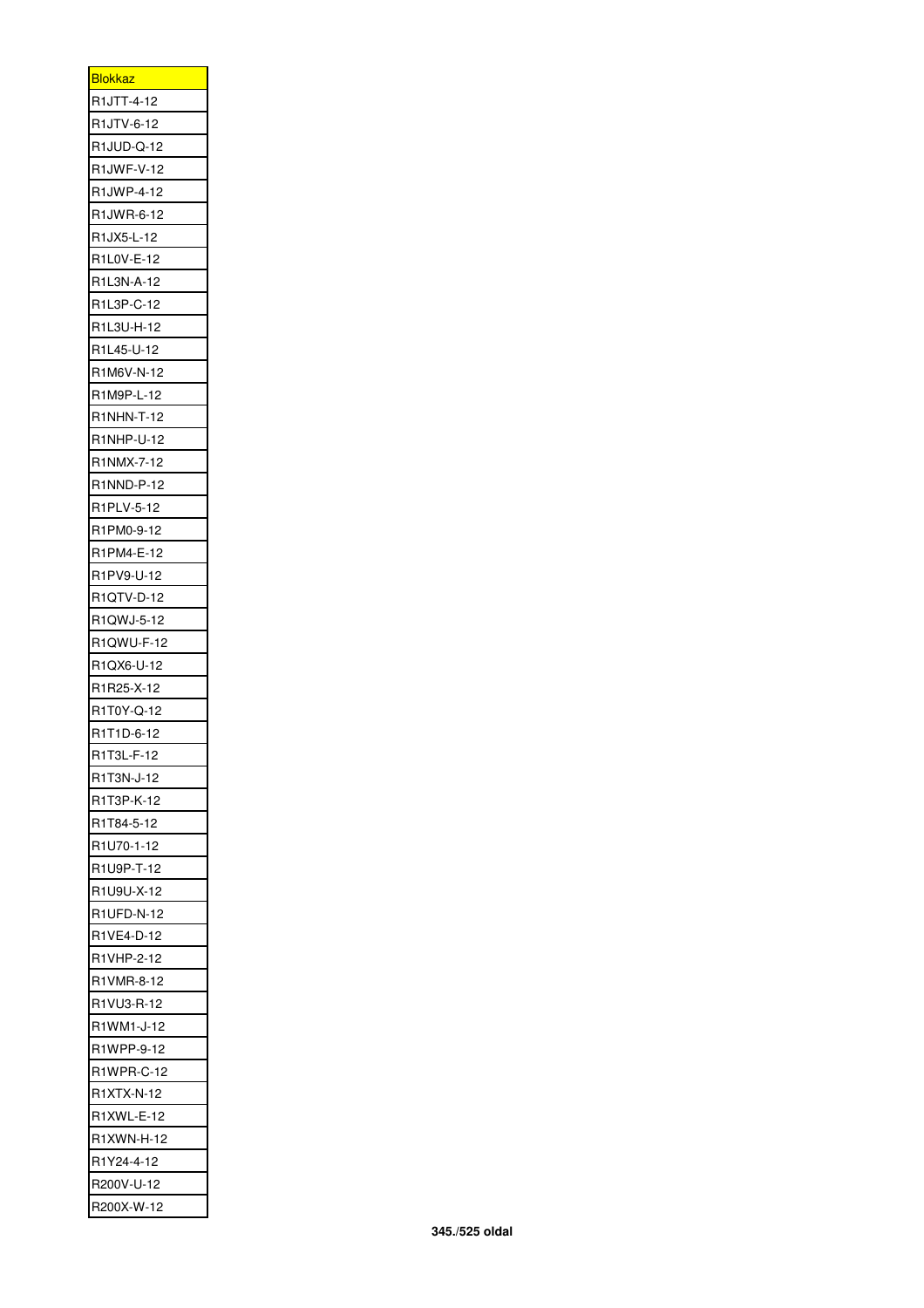| <u>Blokkaz</u> |
|----------------|
| R203E-H-12     |
| R207Y-6-12     |
| R216V-3-12     |
| R219P-1-12     |
| R219R-3-12     |
| R21F1-H-12     |
| R21F2-J-12     |
| R21F4-L-12     |
| R21FF-X-12     |
| R22D2-H-12     |
| R22HP-8-12     |
| R22HU-D-12     |
| R22J6-R-12     |
| R23LT-H-12     |
| R24TV-T-12     |
| R24TX-V-12     |
| R24UA-9-12     |
| R24WR-T-12     |
| R24WU-V-12     |
| R24X5-7-12     |
| R2602-7-12     |
| R2614-A-12     |
| R2685-L-12     |
| R276X-C-12     |
|                |
| R279P-7-12     |
| R27A7-R-12     |
| R27A8-T-12     |
| R27F9-Y-12     |
| R28DX-L-12     |
| R28E1-P-12     |
| R28HJ-9-12     |
| R28HN-E-12     |
| R28HR-J-12     |
| R28HU-L-12     |
| R28J8-2-12     |
| R28ND-A-12     |
| R29L2-X-12     |
| R29LX-U-12     |
| R29PL-L-12     |
| R29VF-M-12     |
| R2ATX-3-12     |
| R2AU1-6-12     |
| R2AU3-8-12     |
| R2AWU-3-12     |
| R2D0X-A-12     |
| R2D3P-6-12     |
| R2E6X-K-12     |
| R2E9L-A-12     |
| R2E9P-E-12     |
| R2E9U-K-12     |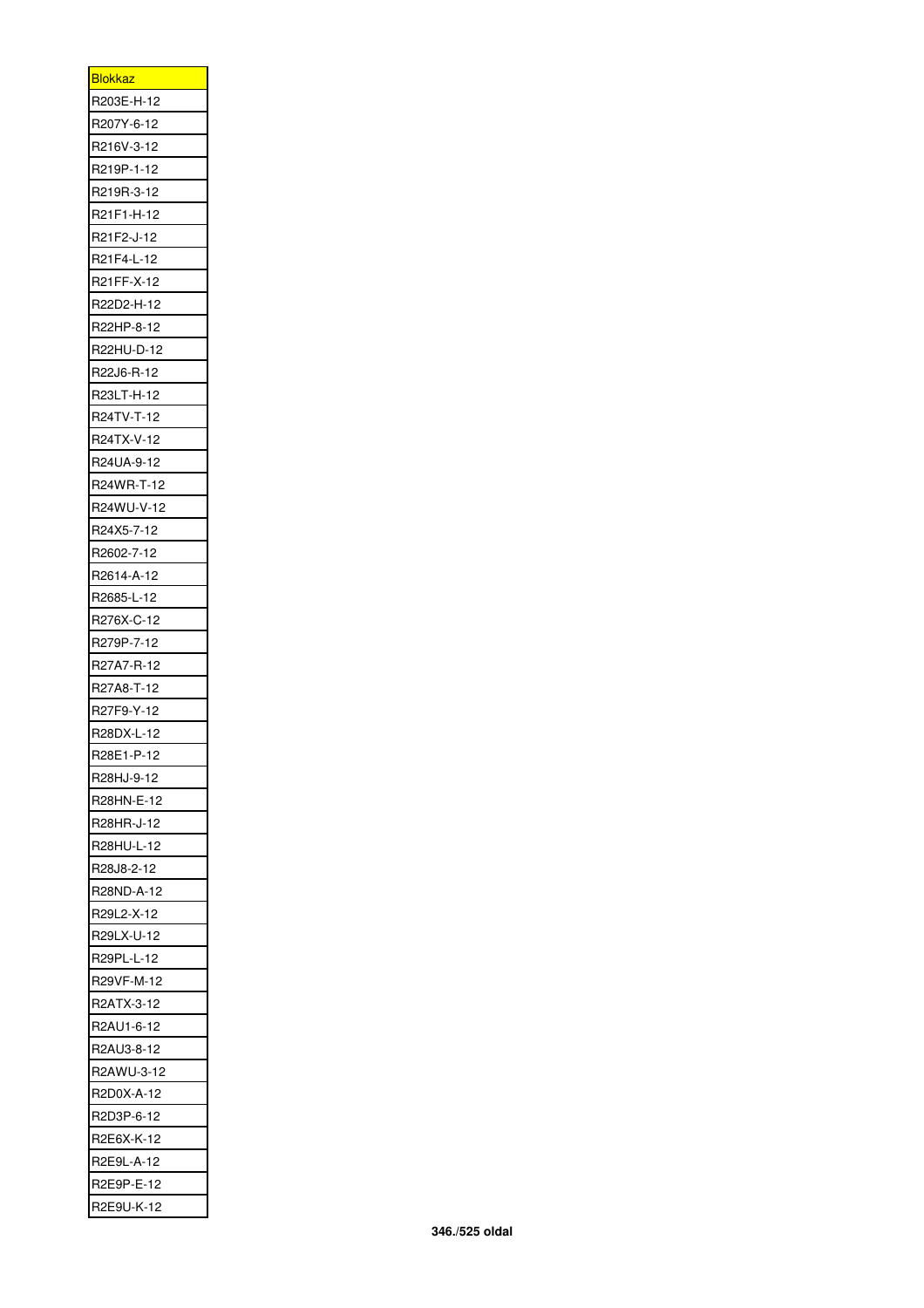| <b>Blokkaz</b>                  |
|---------------------------------|
| R2E9W-M-12                      |
| R2EA7-Y-12                      |
| R2EA9-2-12                      |
| R2FNC-H-12                      |
| R2HL2-5-12                      |
| R2HMD-J-12                      |
| R2HPP-W-12                      |
| R2HPU-2-12                      |
| R2HV5-J-12                      |
| <b>R2JWF-W-12</b>               |
| R2JWK-1-12                      |
| R2JWU-9-12                      |
| R2JX6-N-12                      |
| R2K25-R-12                      |
| R2K2C-Y-12                      |
| R2L0T-D-12                      |
| R2L0Y-K-12                      |
| R2L1D-1-12                      |
| R2M6X-R-12                      |
| R2M9F-D-12                      |
| R2M9U-R-12                      |
| R2MA5-4-12                      |
| R2MEQ-T-12                      |
| R2MF5-8-12                      |
| R2MFC-F-12                      |
| R2NDT-V-12                      |
| R2NHR-X-12                      |
| R2NHU-1-12                      |
| R2NHY-5-12                      |
|                                 |
| R2NJ6-D-12<br><b>R2NNC-P-12</b> |
|                                 |
| R2NND-Q-12<br>R2NNF-T-12        |
| R2PLT-4-12                      |
|                                 |
| R2PMD-Q-12                      |
| R2PUX-H-12                      |
| R2QWU-H-12                      |
| R2QX7-W-12                      |
| R2R1R-K-12                      |
| R2T1A-5-12                      |
| R2T3N-K-12                      |
| R2T3P-L-12                      |
| R2U6X-Y-12                      |
| R2UF4-E-12                      |
| R2VEA-M-12                      |
| R2VHR-5-12                      |
| R2WM1-K-12                      |
| R2WMA-V-12                      |
| R2WPN-9-12                      |
| R2WQ6-U-12                      |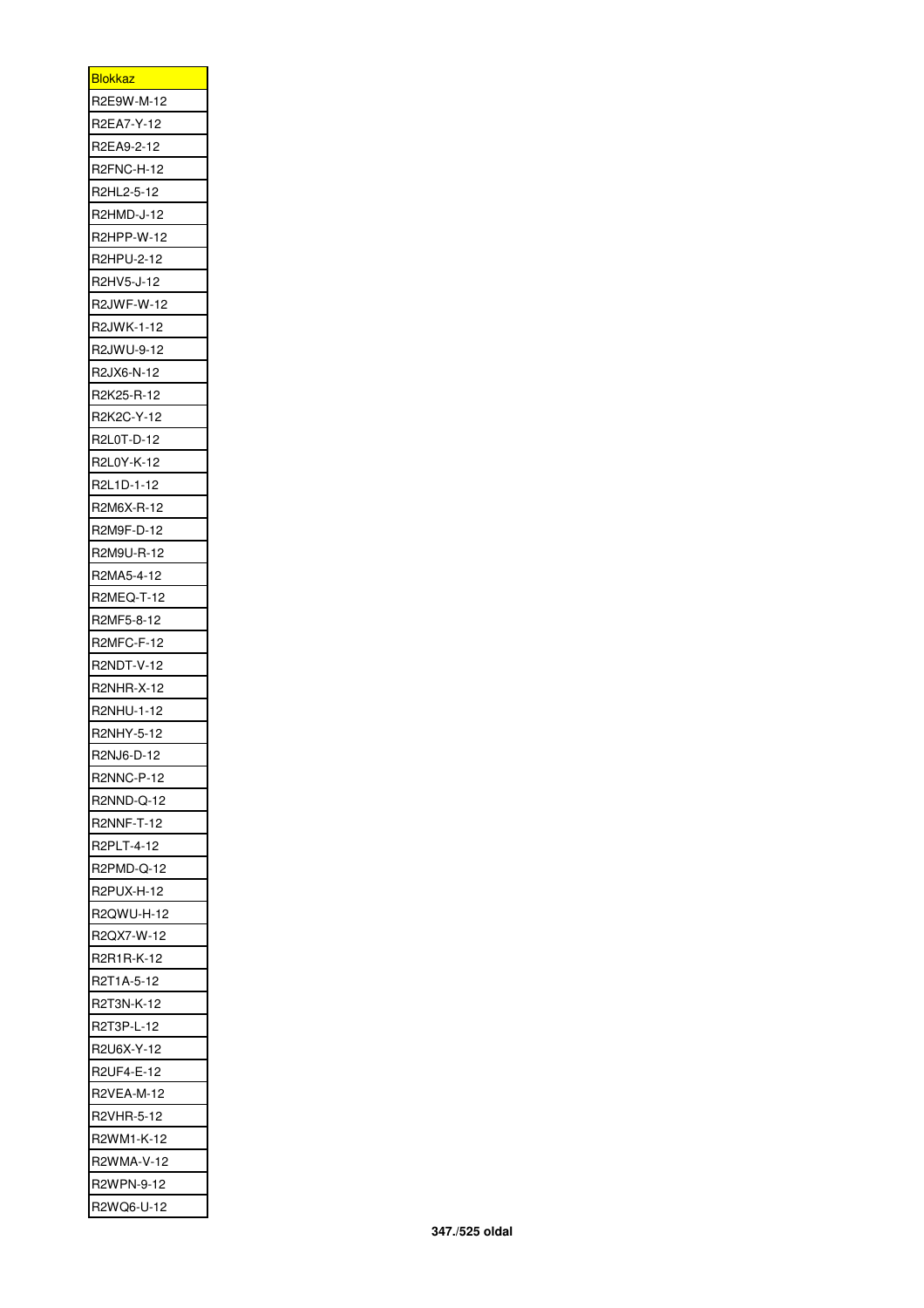| <u>Blokkaz</u>           |
|--------------------------|
| R2WVD-6-12               |
| R2XT2-T-12<br>R2XTU-L-12 |
|                          |
| R2XUA-4-12               |
| R2XWX-T-12               |
| R301A-C-12               |
| R303P-T-12               |
| R3046-A-12               |
| R30E3-J-12               |
| R319P-2-12               |
| R319R-4-12               |
| R31A9-N-12               |
| R32D2-J-12               |
| R32HR-C-12               |
| R33LT-J-12               |
| R33MA-3-12               |
| R33PR-L-12               |
| R33VF-F-12               |
| R34TT-R-12               |
| R34TV-U-12               |
| R34UA-A-12               |
| R34WP-R-12               |
| R34X6-9-12               |
| R361A-K-12               |
| R363P-1-12               |
| R3684-L-12               |
| R377A-T-12               |
| R379R-A-12               |
| R37A5-Q-12               |
| R37FC-3-12               |
| R37FF-6-12               |
| R38DU-J-12               |
| R38HJ-A-12               |
| R38N4-3-12               |
| R39LV-T-12               |
| R39V4-A-12               |
| R3AT2-7-12               |
| R3AU1-7-12               |
| R3AU4-A-12               |
| R3AUA-J-12               |
| R3AWN-X-12               |
| R3AWP-Y-12               |
| R3AWU-4-12               |
| R3D1A-R-12               |
| R3D43-M-12               |
| R3D46-Q-12               |
| R3D84-T-12               |
| R3E7D-3-12               |
| R3EM3-6-12               |
| R3FHP-P-12               |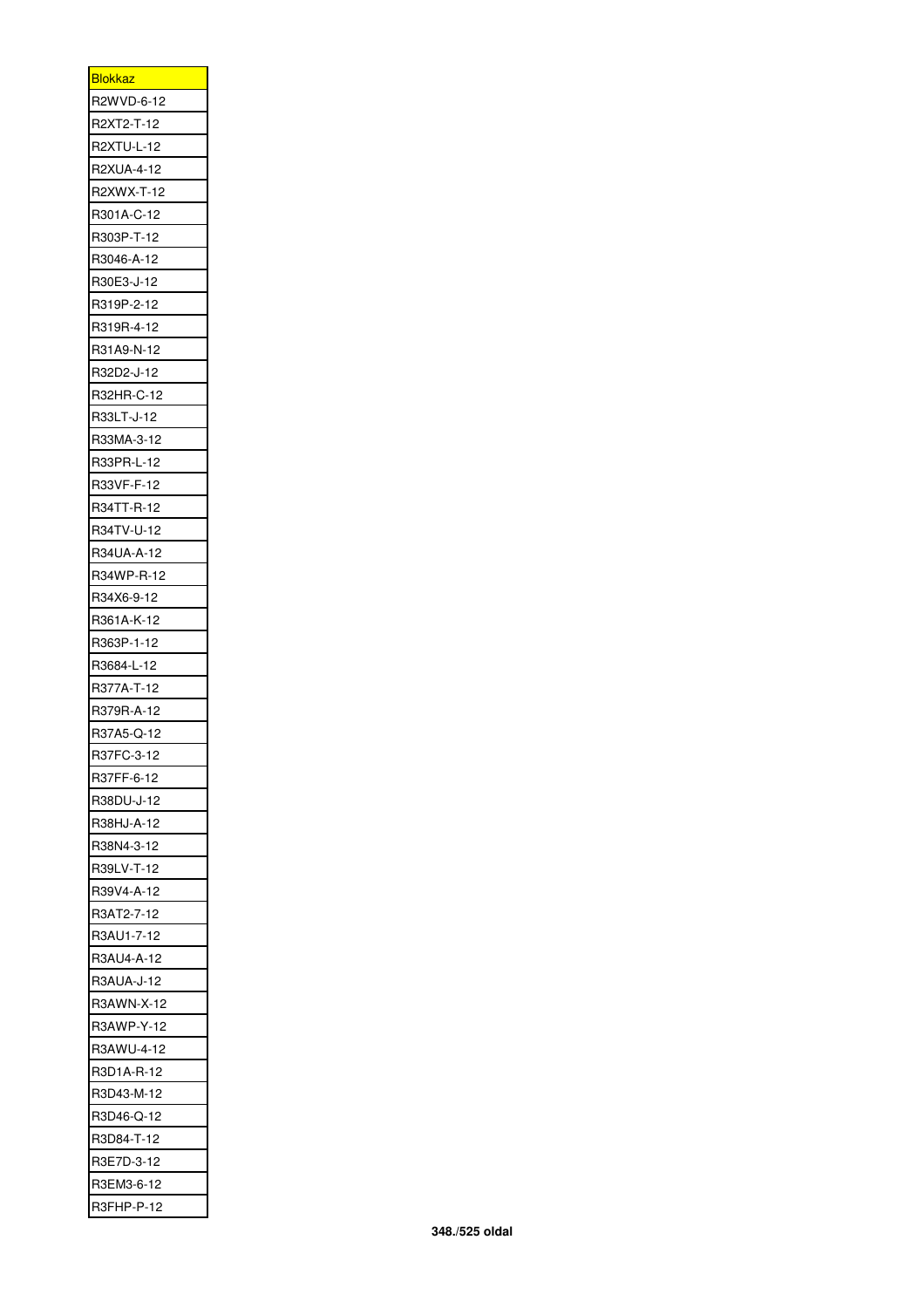| <u>Blokkaz</u> |
|----------------|
| R3FHR-R-12     |
| R3FN2-7-12     |
| R3FN4-9-12     |
| R3HLY-4-12     |
| R3HPR-1-12     |
| R3HQ6-F-12     |
| R3HQ7-H-12     |
| R3HV1-E-12     |
| R3JU1-E-12     |
| R3JWR-8-12     |
| R3JX5-N-12     |
| R3JX6-P-12     |
| R3L02-N-12     |
| R3L3R-H-12     |
| R3L3U-K-12     |
| R3L8D-9-12     |
| R3M9R-Q-12     |
| R3M9U-T-12     |
| R3MA5-5-12     |
| R3MA6-6-12     |
| R3MF3-7-12     |
| R3NED-J-12     |
| R3NHR-Y-12     |
| R3NHU-2-12     |
| R3PLU-6-12     |
| R3PM4-H-12     |
| R3PQ5-M-12     |
| R3PQ6-N-12     |
| R3PQ9-R-12     |
| R3QTV-F-12     |
| R3R25-1-12     |
| R3T14-Y-12     |
| R3U6U-W-12     |
| R3VDV-6-12     |
| R3VDX-8-12     |
| R3VHR-6-12     |
| R3VHU-8-12     |
| R3VN4-P-12     |
| R3VU3-U-12     |
|                |
| R3WM4-P-12     |
| R3WMD-Y-12     |
| R3WPN-A-12     |
| R3WQ5-U-12     |
| R3WQ6-V-12     |
| R3WV5-Y-12     |
| R3XWR-N-12     |
| R3XWU-Q-12     |
| R3XX6-4-12     |
| R403R-W-12     |
| R4046-C-12     |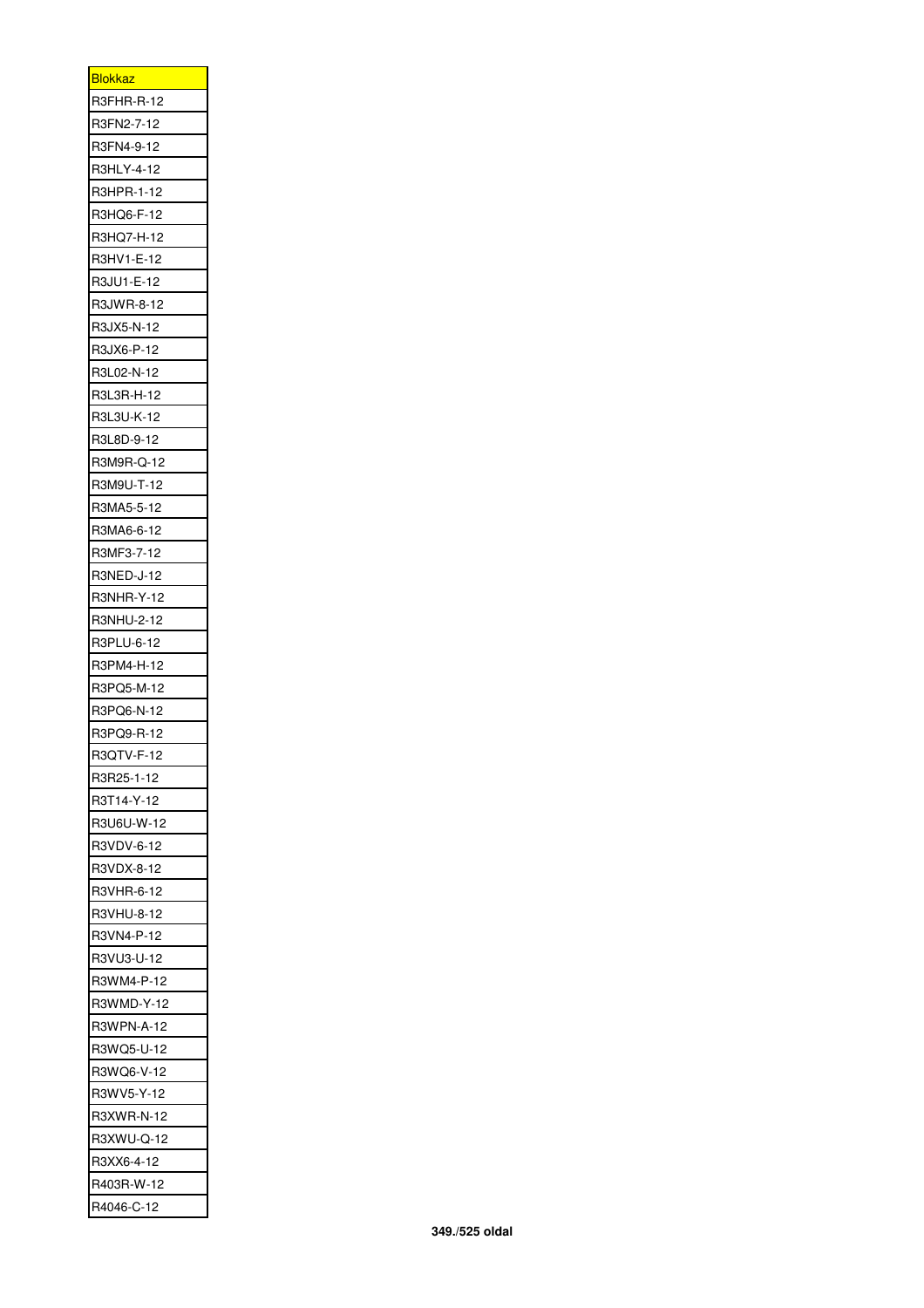| <b>Blokkaz</b> |
|----------------|
| R408D-P-12     |
| R416T-3-12     |
| R416V-5-12     |
| R4171-A-12     |
| R4174-E-12     |
| R41FD-X-12     |
| R42DU-C-12     |
| R42HJ-5-12     |
| R42HN-9-12     |
| R42HU-F-12     |
| R42MR-J-12     |
| R42ND-6-12     |
| R42U3-2-12     |
| R43PX-T-12     |
| R43Q5-2-12     |
| R43VD-E-12     |
| R451Q-Y-12     |
| R4573-J-12     |
| R463L-X-12     |
| R4645-J-12     |
| R4646-K-12     |
| R46E3-R-12     |
| R47A8-V-12     |
| R47EX-N-12     |
| R48DY-P-12     |
| R48HR-L-12     |
| R48J6-2-12     |
| R48J7-3-12     |
| R48MQ-P-12     |
| R48N4-4-12     |
| R49PR-U-12     |
| R49UQ-X-12     |
| R4A13-H-12     |
| R4AWP-1-12     |
| R4AWR-3-12     |
| R4AWU-5-12     |
| R4AX5-H-12     |
| R4D02-H-12     |
| R4D3J-3-12     |
| R4D3U-D-12     |
| R4D47-T-12     |
| R4DE3-Y-12     |
| R4E6U-J-12     |
| R4E9U-M-12     |
| R4EER-P-12     |
| R4EF4-3-12     |
| R4FD2-Y-12     |
| R4FED-C-12     |
| R4FU3-F-12     |
| R4HMA-J-12     |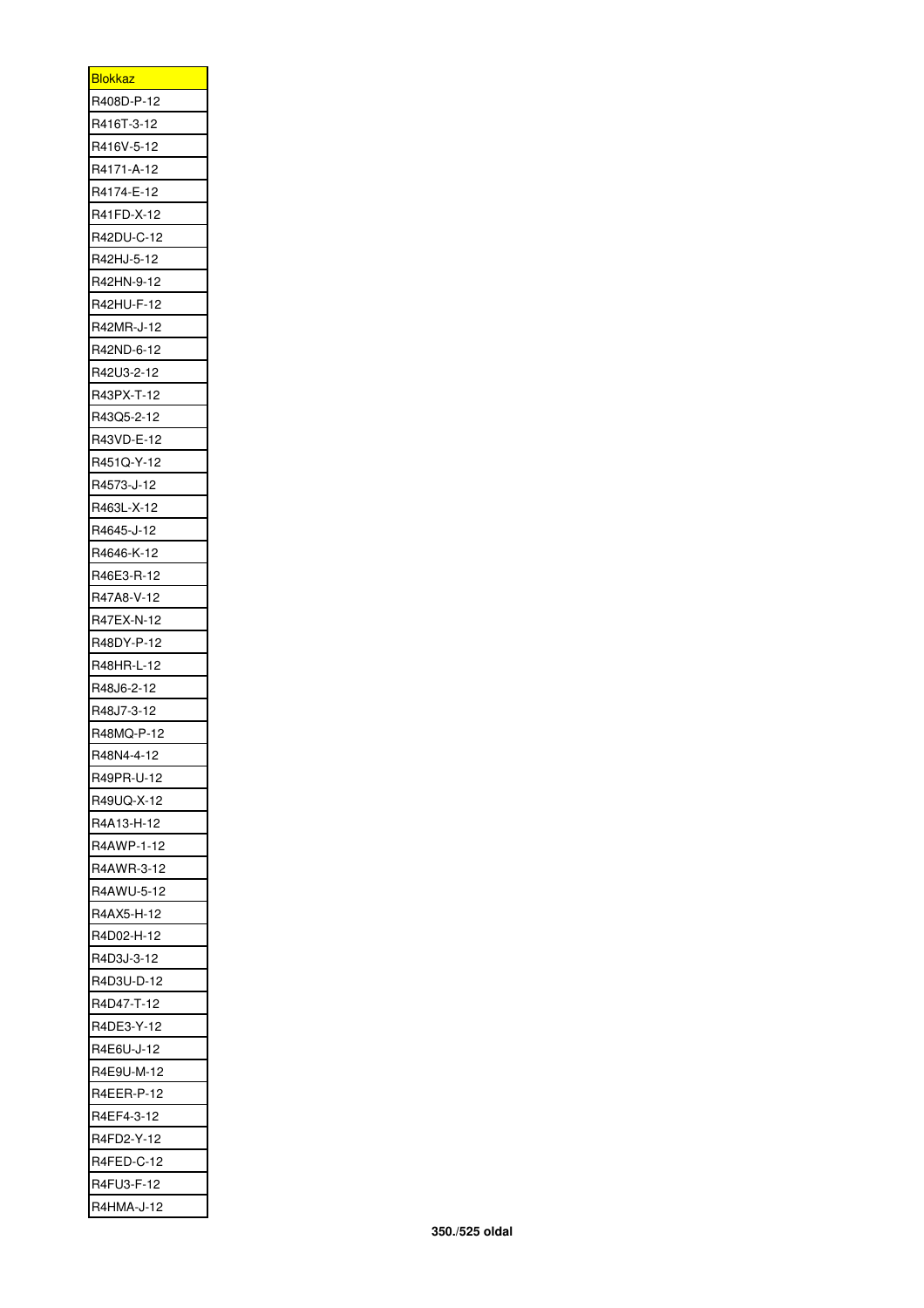| <b>Blokkaz</b>  |
|-----------------|
| R4HMD-L-12      |
| R4HPR-2-12      |
| R4HPU-4-12      |
| R4HQ5-F-12      |
| R4J13-P-12      |
| R4JT2-F-12      |
| R4JUA-R-12      |
| R4JWN-6-12      |
| R4JWU-C-12      |
| R4JX6-Q-12      |
| R4JX9-U-12      |
| R4K22-Q-12      |
| R4K2F-5-12      |
| R4L0U-H-12      |
| R4L0V-J-12      |
| R4L1A-1-12      |
| R4L83-1-12      |
|                 |
| R4L85-3-12      |
| R4M6V-R-12      |
| R4M7A-8-12      |
| R4M9P-P-12      |
| R4M9U-U-12      |
| R4MA9-A-12      |
| R4NDV-1-12      |
| R4NEA-H-12      |
| R4NHL-U-12      |
| R4NHU-3-12      |
| R4NN5-K-12      |
| R4NU3-N-12      |
| 84PL2-E-12<br>F |
| R4PLX-A-12      |
| R4PPR-8-12      |
| R4PPU-A-12      |
| R4PQ6-P-12      |
| R4QTX-K-12      |
| R4QU1-N-12      |
| R4QWH-7-12      |
| R4QWL-A-12      |
| R4QWP-E-12      |
| R4QWR-H-12      |
| R4QWU-K-12      |
| R4R73-5-12      |
|                 |
| R4T3K-J-12      |
| R4T3U-T-12      |
| R4U6X-2-12      |
| R4U74-8-12      |
| R4UA3-A-12      |
| R4UEQ-3-12      |
| R4VDX-9-12      |
| R4VHN-4-12      |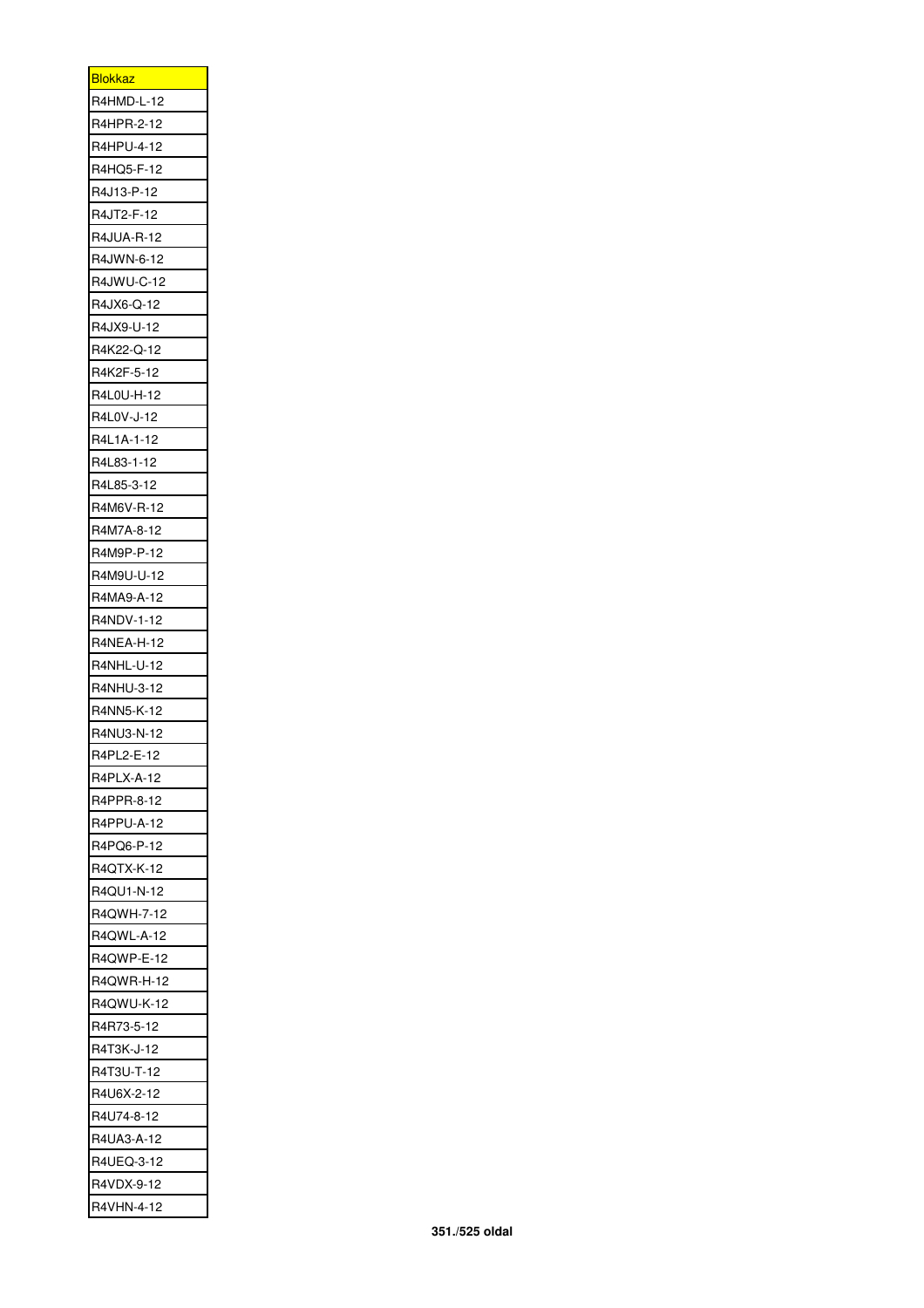| <u>Blokkaz</u> |
|----------------|
| R4VHQ-6-12     |
| R4VHR-7-12     |
| R4VMQ-A-12     |
| R4VUF-8-12     |
| R4WLU-E-12     |
| R4WLV-F-12     |
| R4WM4-Q-12     |
| R4XUA-6-12     |
| R4XWH-E-12     |
| R4XWU-R-12     |
| R501A-E-12     |
| R503W-3-12     |
| R516U-5-12     |
| R519H-W-12     |
| R51A5-L-12     |
| R51A6-M-12     |
| R51F4-P-12     |
| R52DU-D-12     |
| R52DY-J-12     |
| R52EA-W-12     |
| R52HH-5-12     |
| R52J5-U-12     |
| R53MA-5-12     |
| R53PP-L-12     |
| R53PR-N-12     |
| R54TT-U-12     |
| R563F-U-12     |
|                |
| R563H-V-12     |
| R5647-M-12     |
| R568D-X-12     |
| R57ER-J-12     |
| R58ED-6-12     |
| R58HH-C-12     |
| R58HR-M-12     |
| R58N4-5-12     |
| R58ND-E-12     |
| R58UF-N-12     |
| R59PU-X-12     |
| R59Q5-9-12     |
| R59Q6-A-12     |
| R59UQ-Y-12     |
| R59VF-Q-12     |
| R5AT2-9-12     |
| R5ATT-2-12     |
| R5AWN-1-12     |
| R5AWU-6-12     |
| R5AX5-J-12     |
| R5AX6-K-12     |
| R5C73-R-12     |
| R5C7F-5-12     |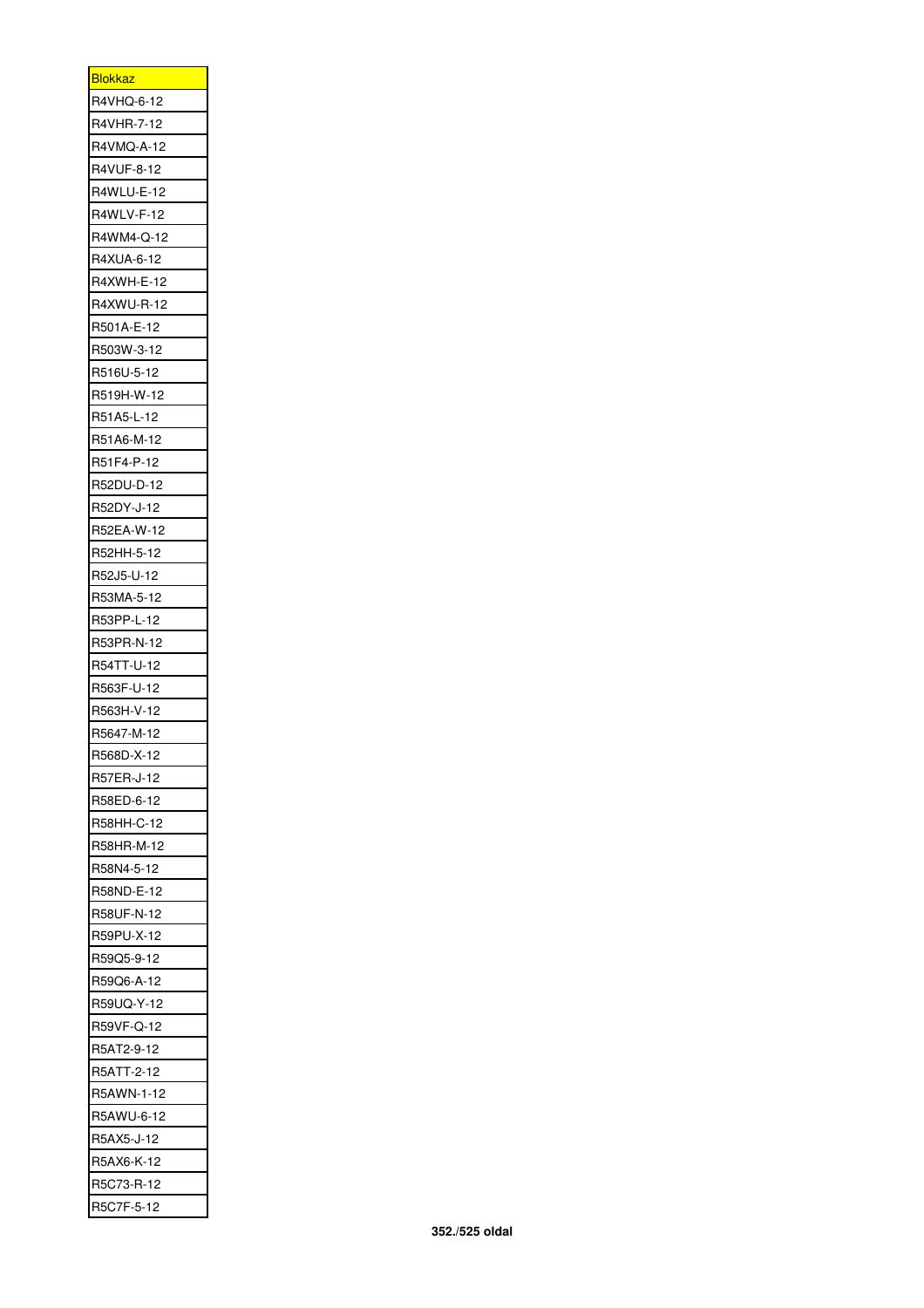| <b>Blokkaz</b>    |
|-------------------|
| R5D1A-U-12        |
| R5D1D-W-12        |
| R5D3U-E-12        |
| R5E71-R-12        |
| R5E9K-D-12        |
| R5E9L-E-12        |
| R5E9P-J-12        |
| R5E9T-M-12        |
| R5E9U-N-12        |
| R5EA6-2-12        |
| R5EEQ-P-12        |
| R5EER-Q-12        |
| R5FHK-M-12        |
| R5FJ5-8-12        |
| R5FJ7-A-12        |
| R5FMR-Y-12        |
| <b>R5FND-M-12</b> |
| <b>R5HMA-K-12</b> |
| R5HPU-5-12        |
| R5HQ5-H-12        |
|                   |
| R5HQ6-J-12        |
| R5HUR-7-12        |
| <b>R5JUD-V-12</b> |
| R5JWF-1-12        |
| R5JWH-2-12        |
| R5K1R-F-12        |
| R5K2D-4-12        |
| R5K2F-6-12        |
| R5L02-Q-12        |
| R5L0Y-N-12        |
| R5L84-3-12        |
| R5MA6-8-12        |
| R5MF4-A-12        |
| R5ND2-7-12        |
| R5NE4-A-12        |
| R5NEA-J-12        |
| <b>R5NED-L-12</b> |
| R5NHU-4-12        |
| R5NJ5-F-12        |
| R5NMQ-5-12        |
| <b>R5PMA-R-12</b> |
| R5PPH-1-12        |
| R5PPU-C-12        |
| R5QT2-P-12        |
| R5QU1-P-12        |
| R5QWN-E-12        |
| R5QWR-J-12        |
| R5QWU-L-12        |
| R5QX9-3-12        |
| R5T0T-P-12        |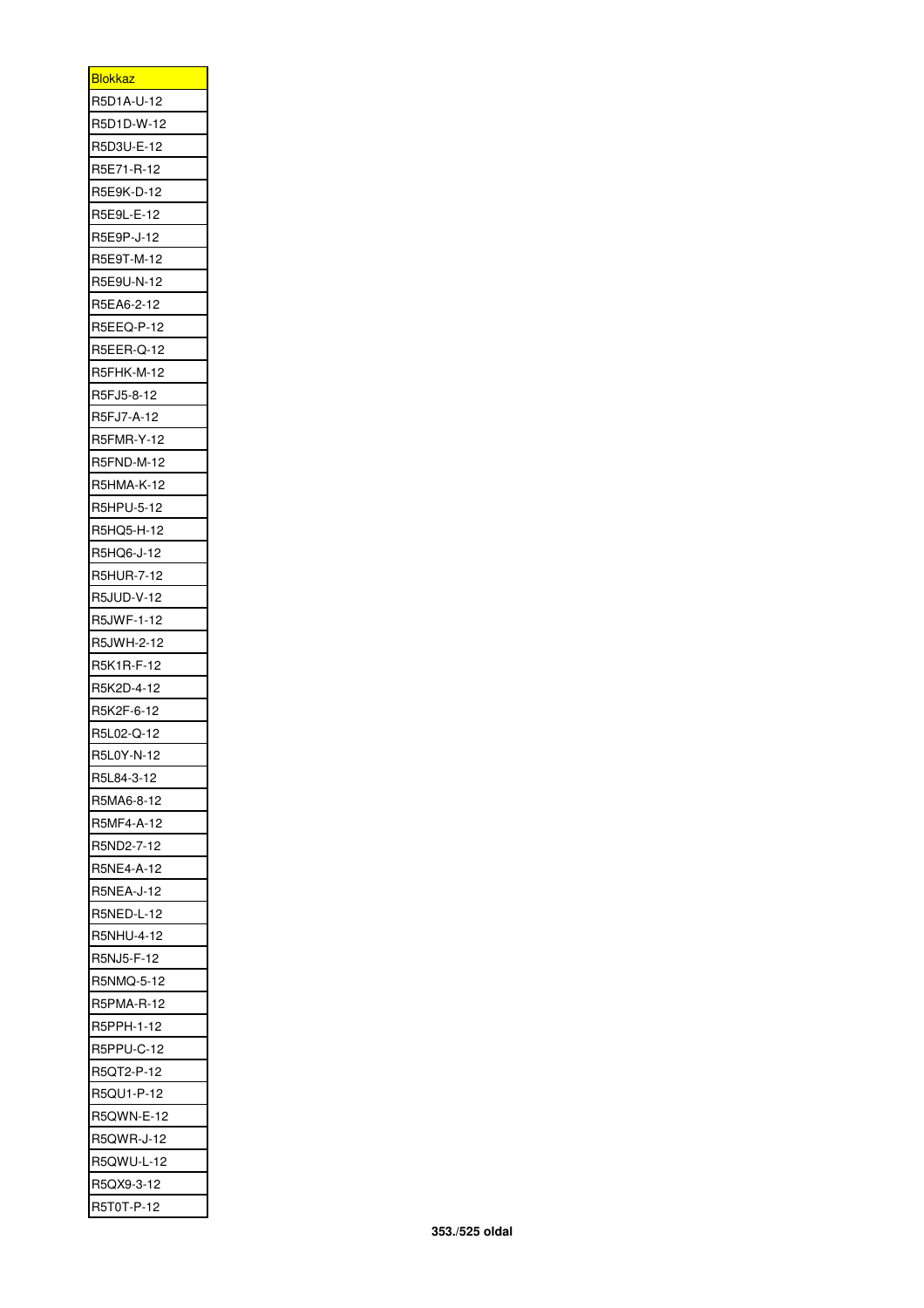| <u>Blokkaz</u>           |
|--------------------------|
| R5T3R-R-12               |
| R5T8D-K-12               |
| R5U62-6-12               |
| R5U7A-H-12               |
| R5U9H-Q-12               |
| R5U9R-1-12               |
| R5U9U-3-12               |
| R5VE1-E-12               |
| R5VJ5-N-12               |
| R5VMQ-C-12               |
| R5WM1-N-12               |
| R5WMA-Y-12               |
| R5WMD-2-12               |
| R5WV4-1-12               |
| R5XTT-N-12               |
| R5XUA-7-12               |
| R5XWP-N-12               |
| R5XWU-T-12               |
| R5XX6-6-12               |
| R5Y1Y-3-12               |
| R5Y2D-J-12               |
| R600T-W-12               |
| R601A-F-12               |
| R603P-W-12               |
| R6047-F-12               |
|                          |
| R6162-D-12<br>R6171-D-12 |
| R617A-P-12               |
|                          |
| R61A6-N-12               |
| R61F5-R-12<br>R61FD-1-12 |
|                          |
| R62DY-K-12               |
| R62E1-M-12               |
| R62EA-X-12               |
| R62HF-5-12               |
| R62HH-6-12               |
| R62HL-9-12               |
| R62N4-Y-12               |
| R63LT-M-12               |
| R63LY-T-12               |
| R63M1-V-12               |
| R63PH-E-12               |
| R63PP-M-12               |
| R63Q5-4-12               |
| R64T2-4-12               |
| R64TT-V-12               |
| R64U1-4-12               |
| R64UA-E-12               |
| R64WW-3-12               |
| R64X5-C-12               |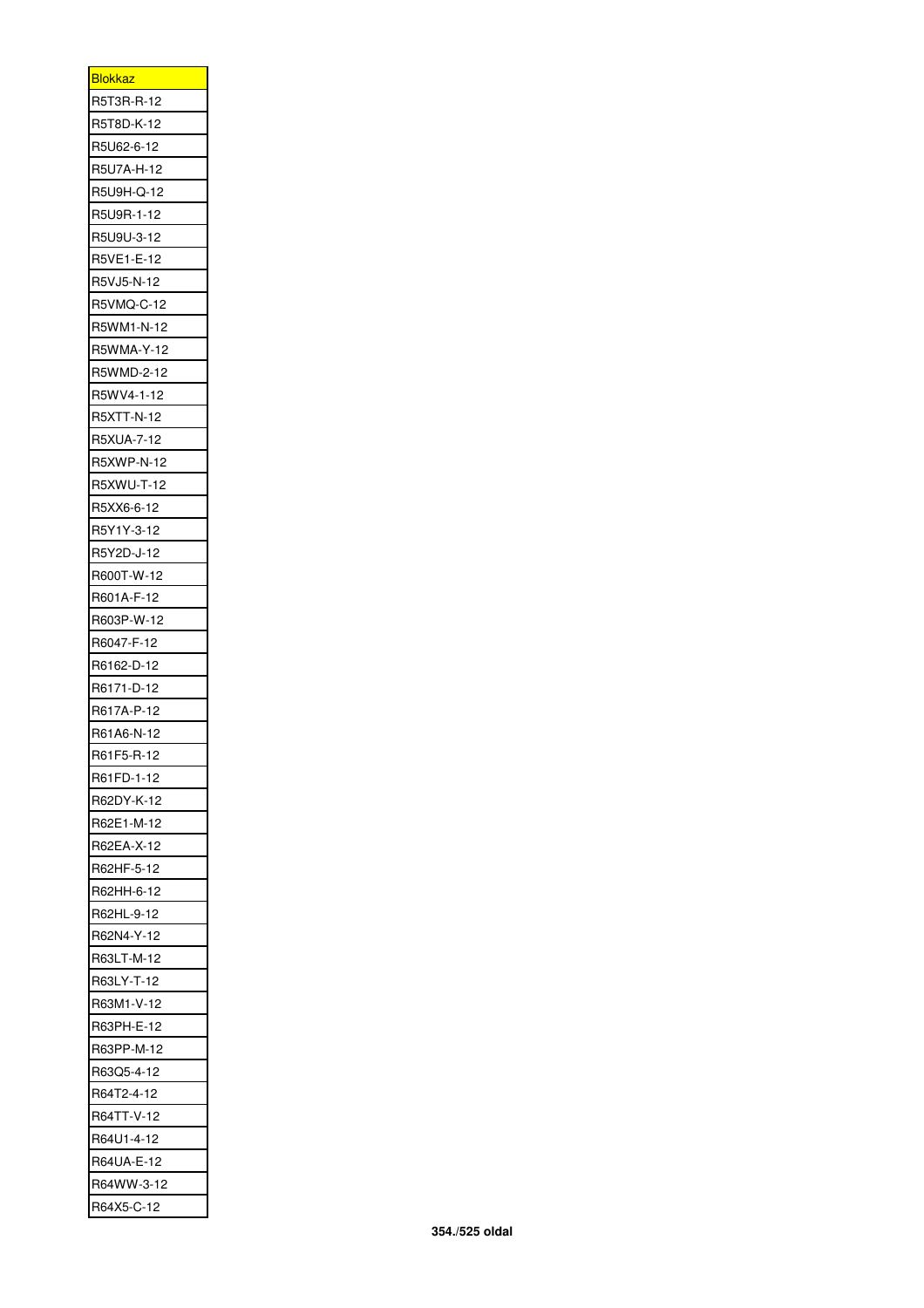| <u>Blokkaz</u>    |
|-------------------|
| R64X9-H-12        |
| R660Y-9-12        |
| R6611-C-12        |
| R663K-Y-12        |
| R663P-4-12        |
| R6645-L-12        |
| R6646-M-12        |
| R676T-C-12        |
| R67F3-W-12        |
| R67M2-2-12        |
| R68ED-7-12        |
| R68HH-D-12        |
| R68HK-F-12        |
| R69LT-U-12        |
| R69PR-W-12        |
| R69Q7-D-12        |
| R69Q9-F-12        |
| R69VD-P-12        |
| R6AWN-2-12        |
| R6AWP-3-12        |
| R6AWR-5-12        |
|                   |
| R6AX5-K-12        |
| R6D02-K-12        |
| R6D3U-F-12        |
| R6D46-U-12        |
| R6D82-U-12        |
| R6D84-W-12        |
| R6E6T-K-12        |
| R6E9D-8-12        |
| R6E9R-M-12        |
| R6E9T-N-12        |
| R6EA5-2-12        |
| R6EA7-4-12        |
| R6FHH-L-12        |
| <b>R6FHN-R-12</b> |
| R6FHR-V-12        |
| R6FJ6-A-12        |
| R6HPP-2-12        |
| R6HPR-4-12        |
| R6HUR-8-12        |
| R6HVD-W-12        |
| R6JTT-9-12        |
| R6JTY-F-12        |
| R6JWK-5-12        |
| R6L3P-J-12        |
| R6L3Q-K-12        |
| R6L43-X-12        |
| R6L8F-F-12        |
| R6M62-1-12        |
| R6M6T-R-12        |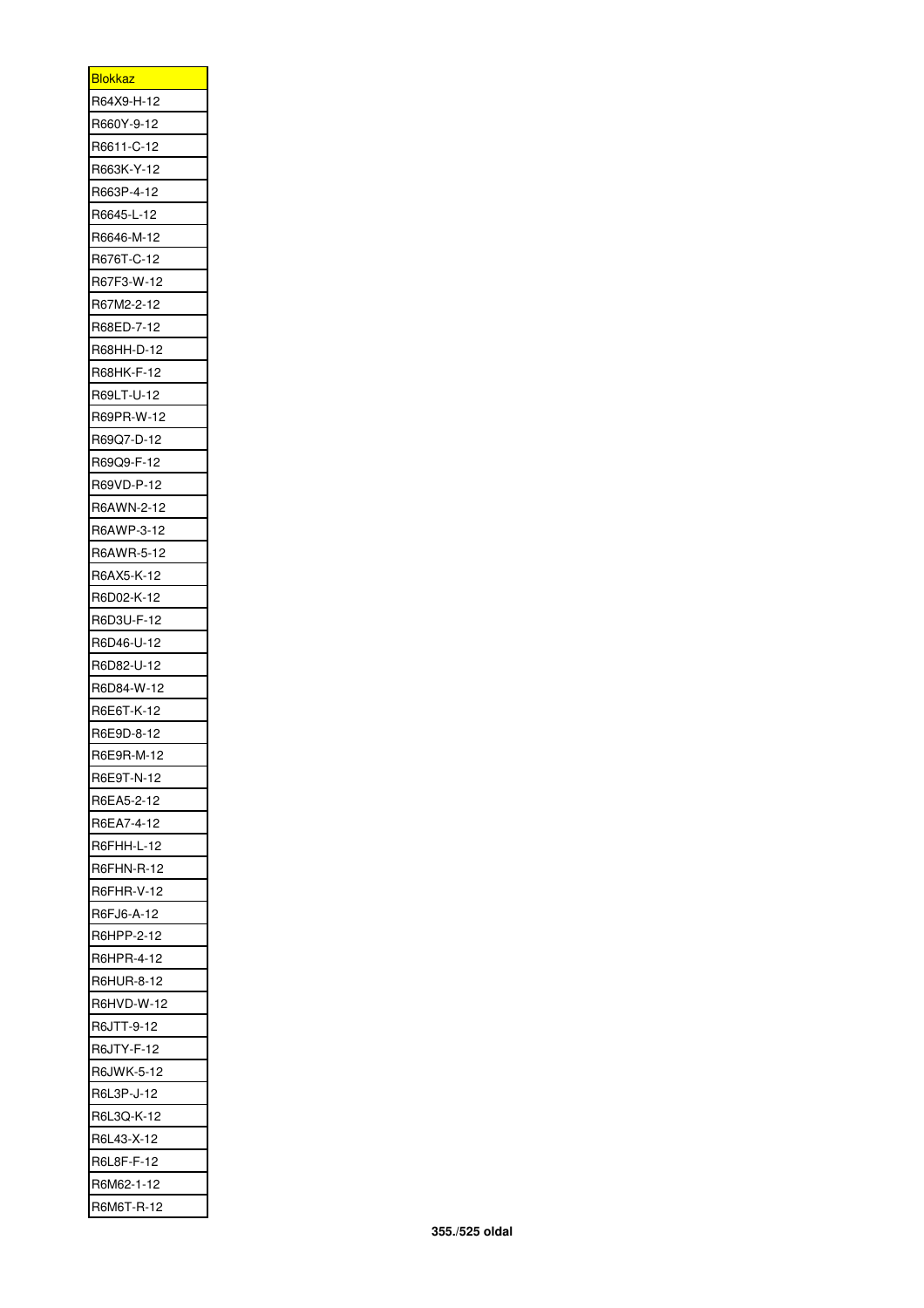| <b>Blokkaz</b>           |
|--------------------------|
| R6M71-1-12               |
| R6M9H-K-12               |
| R6M9P-R-12               |
| R6M9Q-T-12               |
| R6MA9-D-12               |
| R6MF2-9-12               |
| R6MM1-E-12               |
| R6NDT-1-12               |
| R6NED-M-12               |
| R6NHH-T-12               |
| R6NHN-Y-12               |
| R6NJ3-E-12               |
| R6PLT-8-12               |
| R6PLV-A-12               |
| R6PM1-H-12               |
| R6PMD-V-12               |
| R6PQ9-V-12               |
| R6PV4-U-12               |
| R6PVD-4-12               |
| R6PVF-6-12               |
| R6QTV-K-12               |
|                          |
| R6QU3-T-12               |
| R6QX5-Y-12<br>R6R22-1-12 |
|                          |
| R6R2D-C-12               |
| R6T3H-J-12               |
| R6T3U-V-12               |
| R6T46-8-12               |
| R6T8D-L-12               |
| R6U6T-Y-12               |
| R6U71-7-12               |
| R6U9H-R-12               |
| R6U9P-Y-12               |
| R6U9R-2-12               |
| R6UFF-W-12               |
| R6VDT-7-12               |
| R6VDY-D-12               |
| R6VHF-Y-12               |
| R6VHH-1-12               |
| R6VJ9-U-12               |
| R6WPH-8-12               |
| R6WPU-L-12               |
| R6XTT-P-12               |
| R6XWH-H-12               |
| R6XWK-K-12               |
| R6XWR-R-12               |
| R701D-K-12               |
| R703D-M-12               |
| R7045-E-12               |
| R7046-F-12               |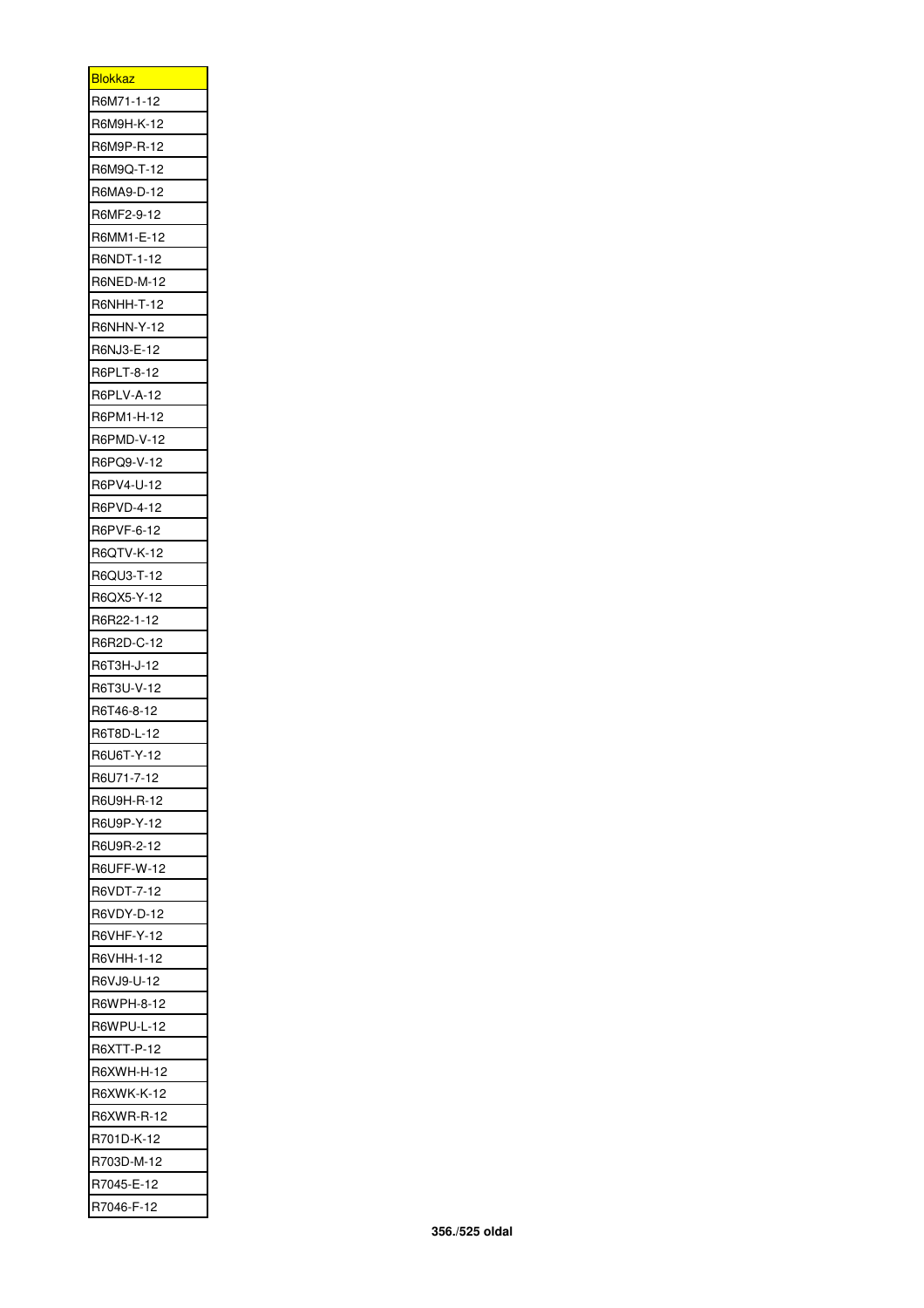| <u>Blokkaz</u>    |
|-------------------|
| R717D-T-12        |
| R719R-8-12        |
| R72DT-E-12        |
| R72ED-2-12        |
| R72HP-E-12        |
| R72J6-X-12        |
| R72MR-M-12        |
| R73PN-M-12        |
| R73Q5-5-12        |
| R73UQ-U-12        |
| R74T2-5-12        |
| R74UD-J-12        |
| R74WK-R-12        |
| R751Q-3-12        |
| R763H-X-12        |
|                   |
| R7646-N-12        |
| R776T-D-12        |
| R779H-6-12        |
| R779N-C-12        |
| R779P-D-12        |
| R779R-F-12        |
| R77A6-W-12        |
| R78E4-Y-12        |
| R78ED-8-12        |
| R78HH-E-12        |
| R78HP-M-12        |
| R78J5-4-12        |
| R78MQ-T-12        |
| R78N1-4-12        |
| R78ND-H-12        |
| R79L2-4-12        |
| R79LU-W-12        |
| R79PH-N-12        |
| R79PP-V-12        |
| R79PR-X-12        |
| R79Q6-D-12        |
|                   |
| R79VF-T-12        |
| <b>R7AWH-W-12</b> |
| R7AWP-4-12        |
| R7AWR-6-12        |
| R7AX5-L-12        |
| R7C2F-2-12        |
| R7D3N-A-12        |
| R7D46-V-12        |
| R7D84-X-12        |
| R7E6T-L-12        |
| R7E9P-L-12        |
| R7EFH-K-12        |
| R7FD2-3-12        |
| R7FHP-U-12        |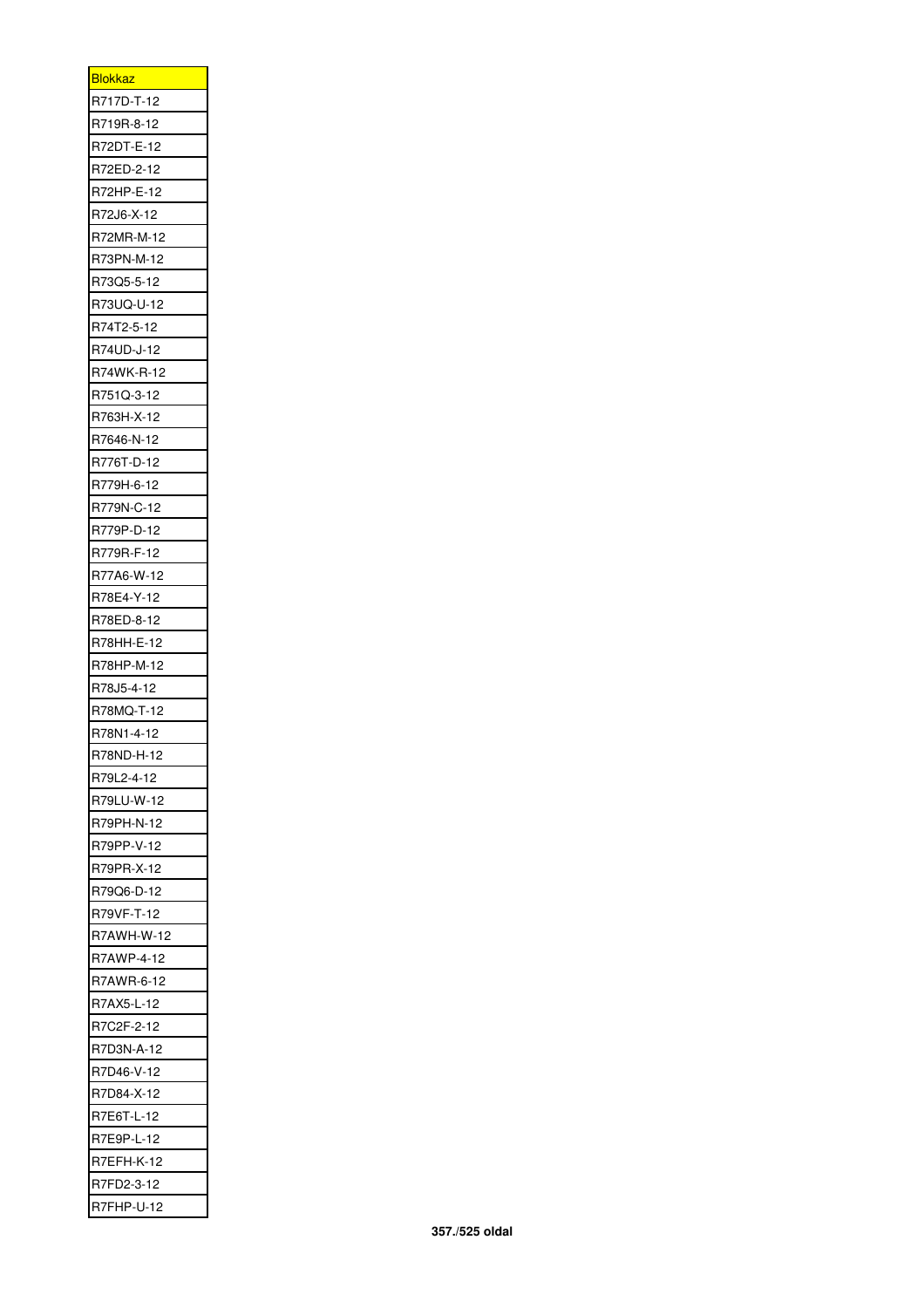| <u>Blokkaz</u>    |
|-------------------|
| R7FN6-H-12        |
| R7FND-P-12        |
| R7HPP-3-12        |
| R7HVF-1-12        |
| <b>R7JTT-A-12</b> |
| <b>R7JUA-V-12</b> |
| R7JWP-A-12        |
| R7JX3-Q-12        |
| R7K2H-9-12        |
| R7L3N-J-12        |
| R7L46-3-12        |
| R7M6Y-Y-12        |
| R7MA3-7-12        |
| R7MF7-H-12        |
| R7NEA-L-12        |
| R7NHT-5-12        |
| R7NJ6-K-12        |
| R7NJ7-L-12        |
|                   |
| R7NN4-M-12        |
| R7NN5-N-12        |
| R7PM4-M-12        |
| R7PPL-6-12        |
| R7PV4-V-12        |
| R7QX6-2-12        |
| R7T85-D-12        |
| R7T86-E-12        |
| R7T8D-M-12        |
| R7UA5-H-12        |
| R7UA6-J-12        |
| R7VED-V-12        |
| R7VHK-4-12        |
| R7VJ6-R-12        |
| R7VN7-X-12        |
| R7WQ3-W-12        |
| R7WVD-C-12        |
| R7XT2-Y-12        |
| R7XTV-T-12        |
| R7XUD-C-12        |
| R803H-R-12        |
| R803Q-1-12        |
| R8047-J-12        |
|                   |
| R808D-U-12        |
| R816T-7-12        |
| R819H-1-12        |
| R81A7-R-12        |
| R82DT-F-12        |
| R82DU-H-12        |
| R82HH-8-12        |
| R82HJ-9-12        |
| R82HK-A-12        |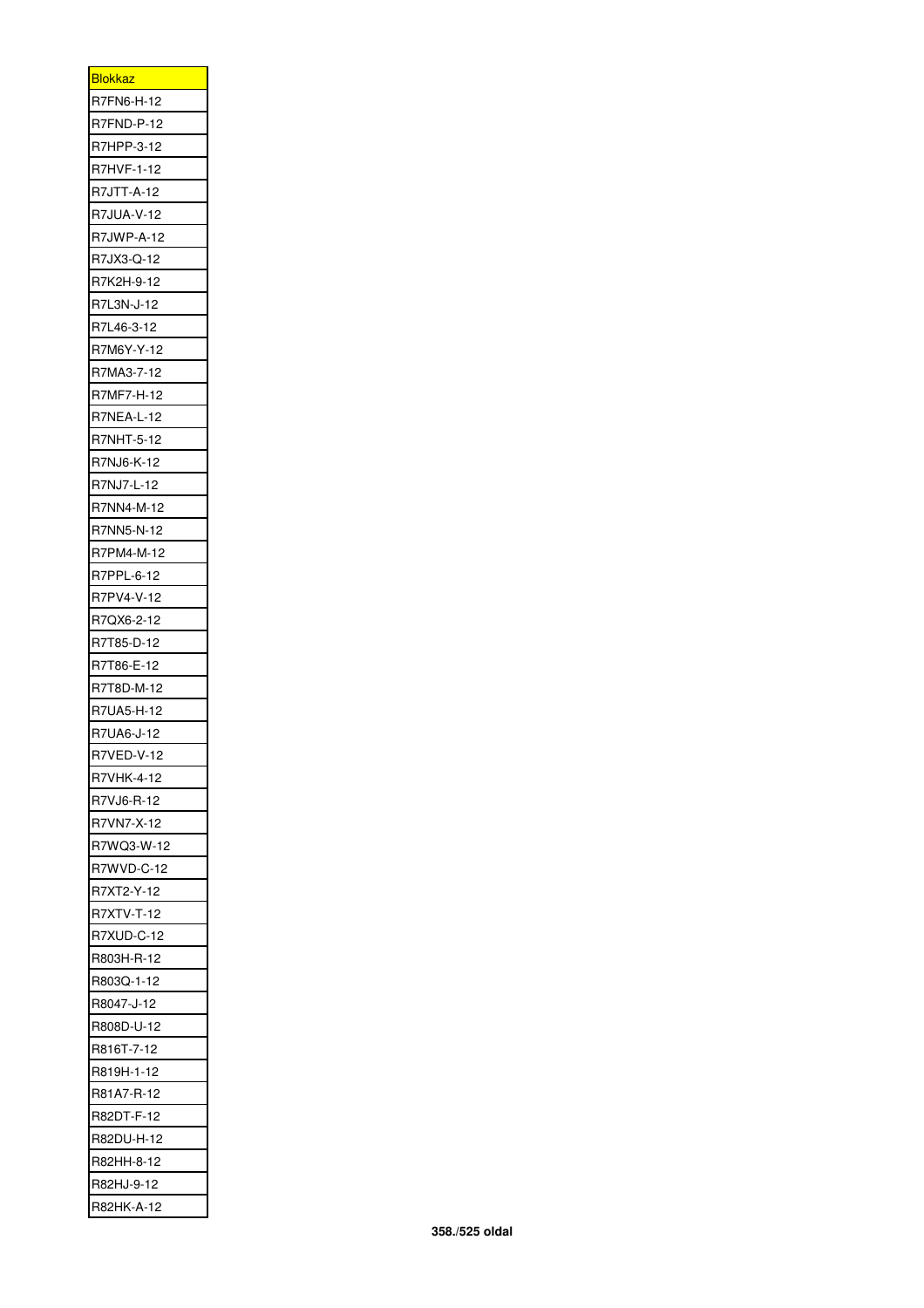| <b>Blokkaz</b> |
|----------------|
| R82HR-J-12     |
| R82J3-V-12     |
| R82J5-X-12     |
| R82ND-A-12     |
| R82NF-D-12     |
| R82NL-J-12     |
| R82U3-6-12     |
| R83LU-Q-12     |
| R83PK-K-12     |
| R83PR-R-12     |
| R83VL-R-12     |
| R8413-E-12     |
| R8522-F-12     |
| R8611-E-12     |
| R8682-P-12     |
| R87A5-W-12     |
| R87F5-2-12     |
| R88DV-Q-12     |
| R88HU-T-12     |
| R89M1-5-12     |
| R8ATY-A-12     |
| R8AUD-R-12     |
| R8AWR-7-12     |
| R8AX6-N-12     |
| R8C2D-1-12     |
| R8D0Y-K-12     |
| R8E9L-J-12     |
| R8EA8-7-12     |
| R8EFD-H-12     |
| R8EM3-C-12     |
| R8FE1-4-12     |
| R8FHD-K-12     |
| R8FNF-T-12     |
| R8HPR-6-12     |
| R8HQ5-L-12     |
| R8HV7-T-12     |
| R8JUA-W-12     |
| R8JWR-E-12     |
| R8JX5-U-12     |
| R8K22-V-12     |
| R8K2D-7-12     |
| R8L0T-L-12     |
| R8L45-3-12     |
| R8L8D-F-12     |
| R8M6T-U-12     |
| R8MFD-P-12     |
| R8MFH-T-12     |
| R8NDT-3-12     |
| R8NHP-3-12     |
| R8PPR-D-12     |
|                |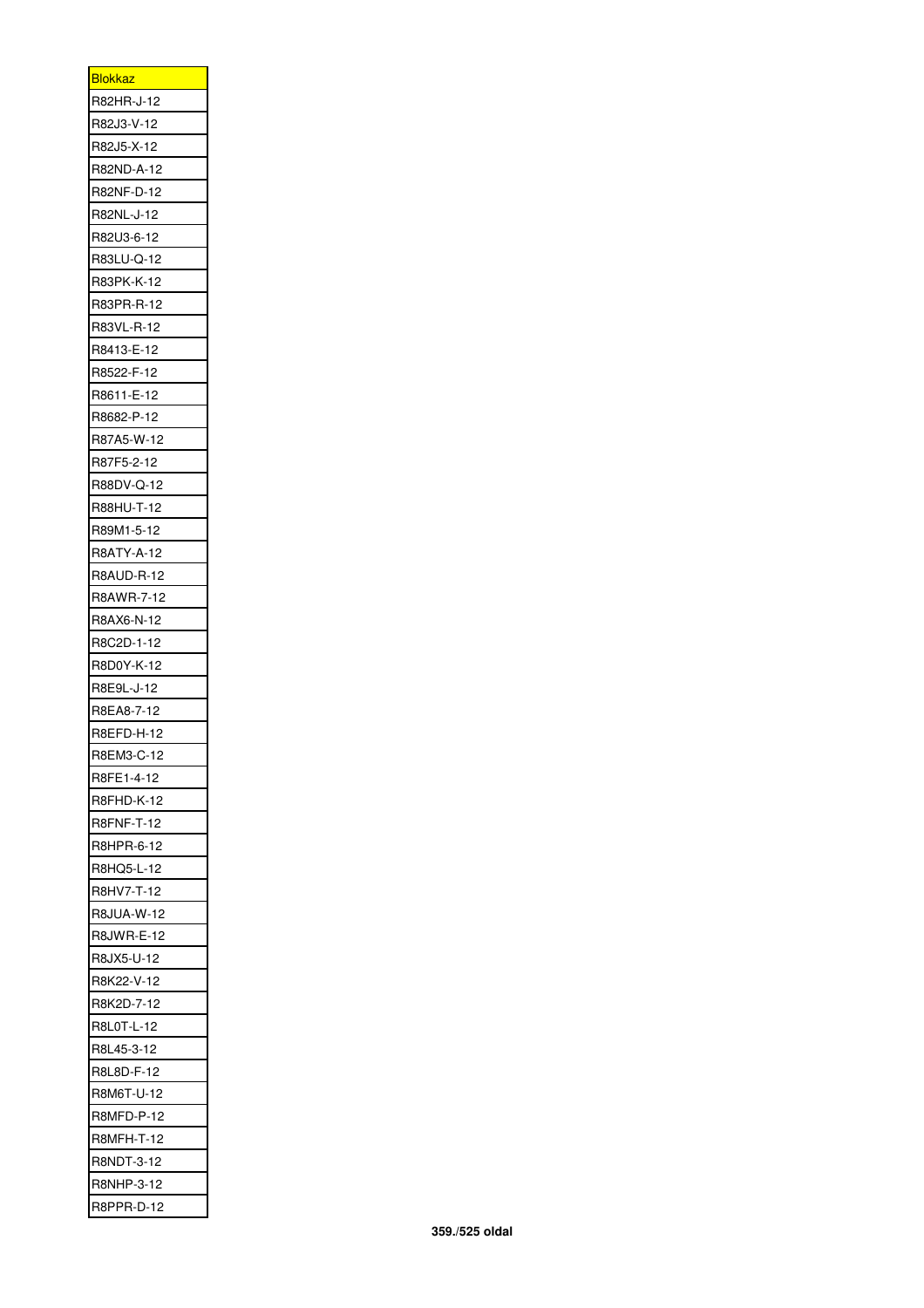| <u>Blokkaz</u>    |
|-------------------|
| R8PVD-6-12        |
| R8Q12-1-12        |
| R8QUA-4-12        |
| R8T0T-T-12        |
| R8T0Y-Y-12        |
| R8T1A-C-12        |
| R8T3U-X-12        |
| R8T46-A-12        |
| R8T88-J-12        |
| R8T8H-R-12        |
| R8TE1-F-12        |
| R8U6T-2-12        |
| R8U6Y-7-12        |
| R8U74-D-12        |
| R8U9R-4-12        |
| <b>R8UEX-E-12</b> |
| R8UF4-M-12        |
| R8VDT-9-12        |
| R8VHU-E-12        |
| R8VJ5-R-12        |
| R8VN8-1-12        |
| <b>R8WLT-J-12</b> |
| R8WQ5-1-12        |
|                   |
| R8WVD-D-12        |
| R8XT2-1-12        |
| R8XWP-R-12        |
| R8XWR-U-12        |
| R8Y2L-U-12        |
| R903K-V-12        |
| R903P-1-12        |
| R919P-8-12        |
| R919R-A-12        |
| R91A6-R-12        |
| R92J6-1-12        |
| R92J7-2-12        |
| R92N2-1-12        |
| R92N4-3-12        |
| R92N8-7-12        |
| R93Q4-6-12        |
| R93Q5-7-12        |
|                   |
| R93Q7-9-12        |
| R94UD-L-12        |
| R94WU-4-12        |
| R952D-U-12        |
| R952F-W-12        |
| R961D-U-12        |
| R963U-C-12        |
| R979U-L-12        |
| R97A5-X-12        |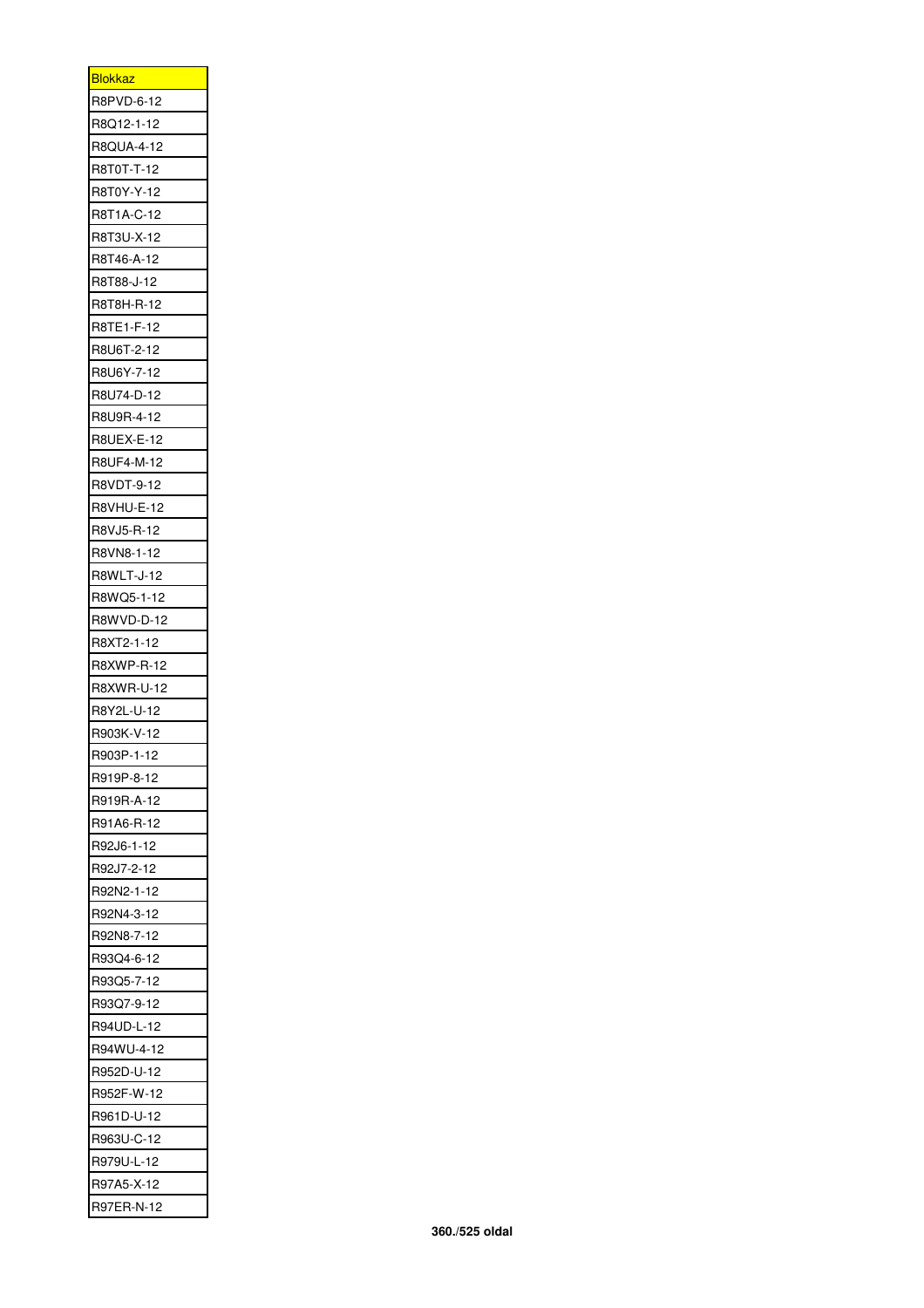| <u>Blokkaz</u>           |
|--------------------------|
| R98HP-P-12               |
| R98J5-6-12               |
| R98NF-M-12               |
| R99LW-2-12               |
| R99VH-W-12               |
| R9A13-N-12               |
| R9AWP-6-12               |
| R9D1A-Y-12               |
| R9D3K-9-12               |
| R9D3U-K-12               |
| R9D45-W-12               |
| R9D47-Y-12               |
| R9D8D-9-12               |
| R9D8H-D-12               |
| R9E9U-T-12               |
| R9EF5-9-12               |
| R9FEA-F-12               |
| R9FHR-Y-12               |
| R9FJ5-D-12               |
| R9FJ8-H-12               |
| R9HMA-P-12               |
| R9HPQ-6-12               |
| R9HQ9-R-12               |
| R9HV5-R-12               |
| R9JUA-X-12               |
| R9JWF-5-12               |
| R9JWU-J-12               |
| R9JX4-U-12               |
| R9JX5-V-12               |
| R9K2D-8-12               |
| R9K2H-C-12               |
| R9L3U-R-12               |
| R9L44-3-12               |
|                          |
| R9L47-6-12               |
| R9L48-7-12               |
| R9L49-8-12               |
| R9L85-8-12               |
| R9M9F-M-12               |
|                          |
| R9M9T-Y-12               |
| R9M9U-1-12               |
| R9MA4-A-12               |
| R9MF4-F-12               |
| R9MM3-L-12               |
| R9NDY-9-12               |
| R9NHF-V-12               |
| R9PUR-K-12               |
| R9PV8-3-12               |
| R9PVD-7-12               |
| R9Q13-3-12<br>R9T1A-D-12 |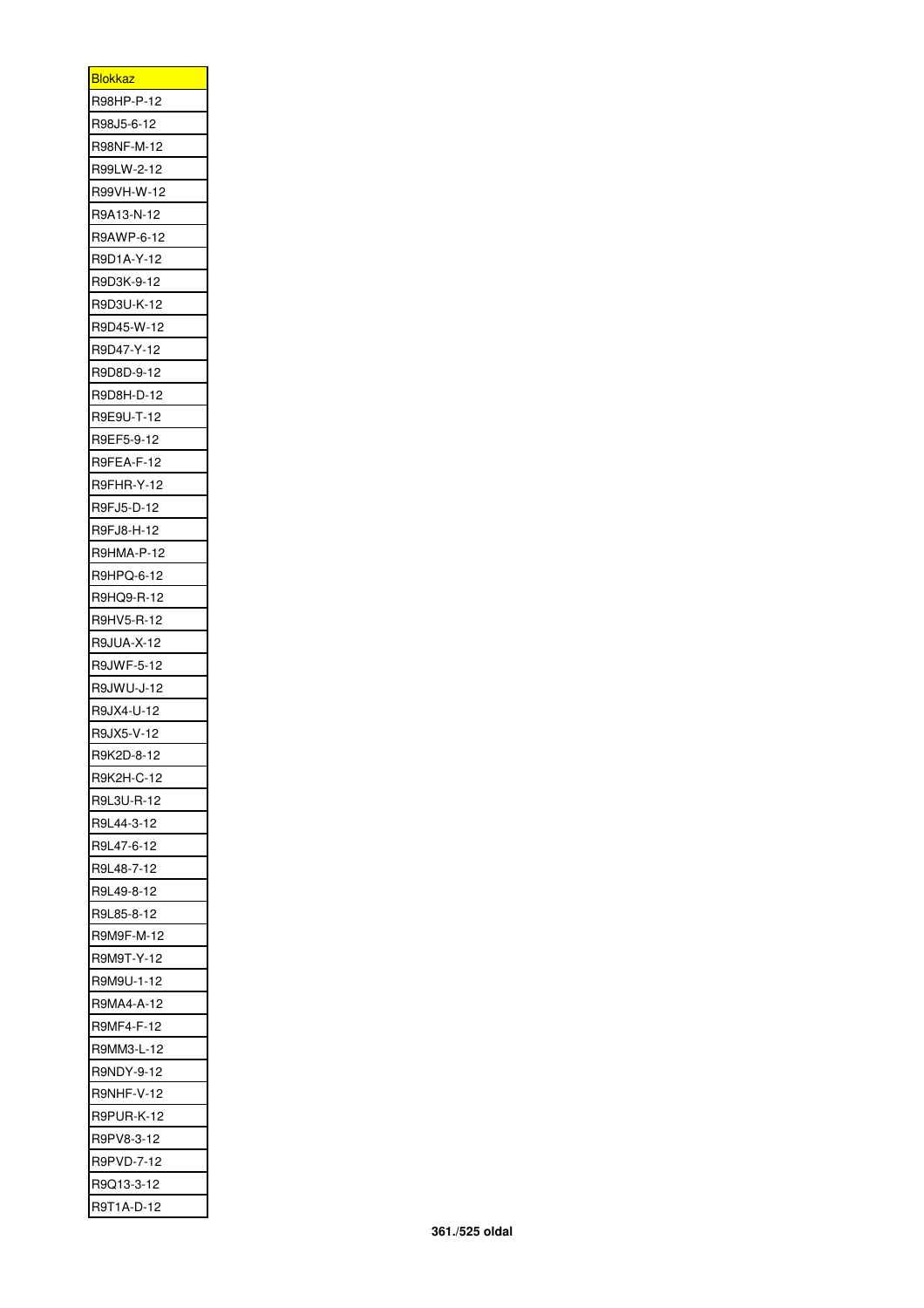| <b>Blokkaz</b> |
|----------------|
| R9T44-9-12     |
| R9T88-K-12     |
| R9U7A-M-12     |
| R9U9U-7-12     |
| R9UA6-L-12     |
| R9UEX-F-12     |
| R9VDT-A-12     |
| R9VHK-6-12     |
| R9VJ5-T-12     |
| R9VN8-2-12     |
| R9VND-6-12     |
| R9WMD-6-12     |
| R9WQ3-Y-12     |
| R9WQ4-1-12     |
| R9WQ5-2-12     |
| R9WQ8-5-12     |
| R9WV6-7-12     |
|                |
| R9WVD-E-12     |
| R9WVH-J-12     |
| R9XWP-T-12     |
| R9XX5-9-12     |
| R9Y1Y-7-12     |
| RA03P-2-12     |
| RA047-L-12     |
| RA049-N-12     |
| RA08H-1-12     |
| RA08L-4-12     |
| RA16T-9-12     |
| RA19P-9-12     |
| RA2DY-P-12     |
| RA2ED-5-12     |
| RA2HE-8-12     |
| RA2HN-H-12     |
| RA2ND-D-12     |
| RA2NH-H-12     |
| RA3VH-Q-12     |
| RA52D-V-12     |
| RA52H-Y-12     |
| RA63N-7-12     |
| RA68H-7-12     |
| RA7F8-7-12     |
| RA7FD-C-12     |
| RA8DT-Q-12     |
| RA8DW-U-12     |
| RA8HP-Q-12     |
| RA8NH-P-12     |
| RA9LY-5-12     |
| RA9PU-4-12     |
| RA9VL-2-12     |
| RAAWP-7-12     |
|                |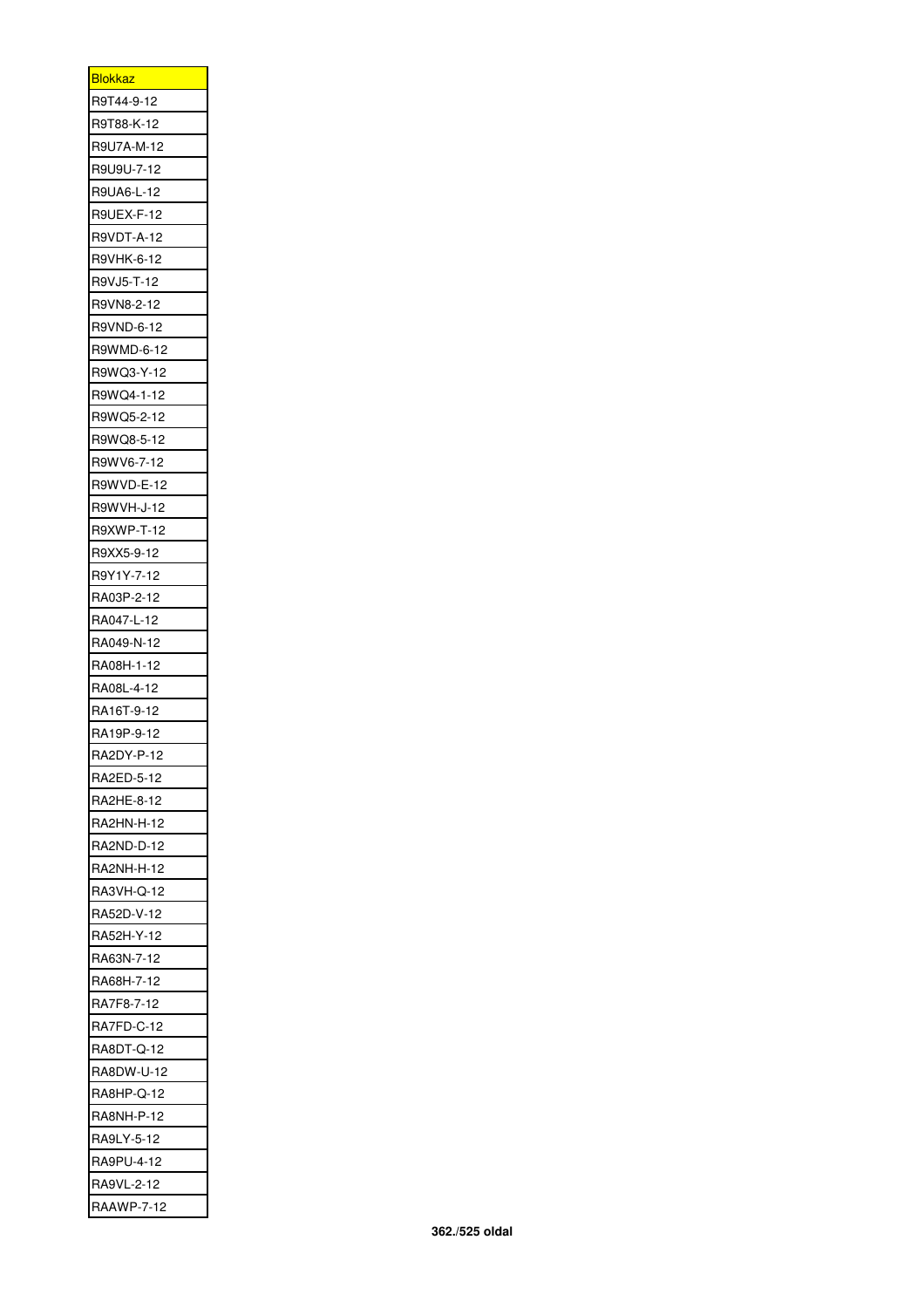| <u>Blokkaz</u>    |
|-------------------|
| RAC2D-3-12        |
| RAD3R-J-12        |
| RAD3U-L-12        |
| RAE6Y-V-12        |
| RAE9K-K-12        |
| RAE9U-U-12        |
| RAEFD-K-12        |
| RAFED-K-12        |
| RAFHP-X-12        |
| RAFHQ-Y-12        |
| RAFJ5-E-12        |
| RAFJ6-F-12        |
| RAFN8-N-12        |
| RAHLY-C-12        |
| RAHPN-5-12        |
| RAHPP-6-12        |
| RAHV8-W-12        |
| RAJWP-E-12        |
| <b>RAL3P-N-12</b> |
| RAL3U-T-12        |
| RAL49-9-12        |
| RAM6U-X-12        |
| RAMF4-H-12        |
| RANDY-A-12        |
| RANJ4-L-12        |
| RAPLY-K-12        |
| RAPPR-F-12        |
| RAPPT-H-12        |
| RAQTT-M-12        |
| RAQWP-M-12        |
| RAR1Q-T-12        |
| RAR24-7-12        |
| RAT0T-V-12        |
|                   |
| RAT0U-W-12        |
| RAT0Y-2-12        |
| RAT3P-V-12        |
| RAT43-9-12        |
| RAT47-E-12        |
| RAT85-H-12        |
| RAT8L-X-12        |
| RAU6Y-9-12        |
| RAU9P-4-12        |
| RAU9W-A-12        |
| <b>RAUA9-Q-12</b> |
| RAVE4-P-12        |
| RAVHP-C-12        |
| RAVHR-E-12        |
| RAVJ6-V-12        |
| RAVN3-W-12        |
| RAVN4-X-12        |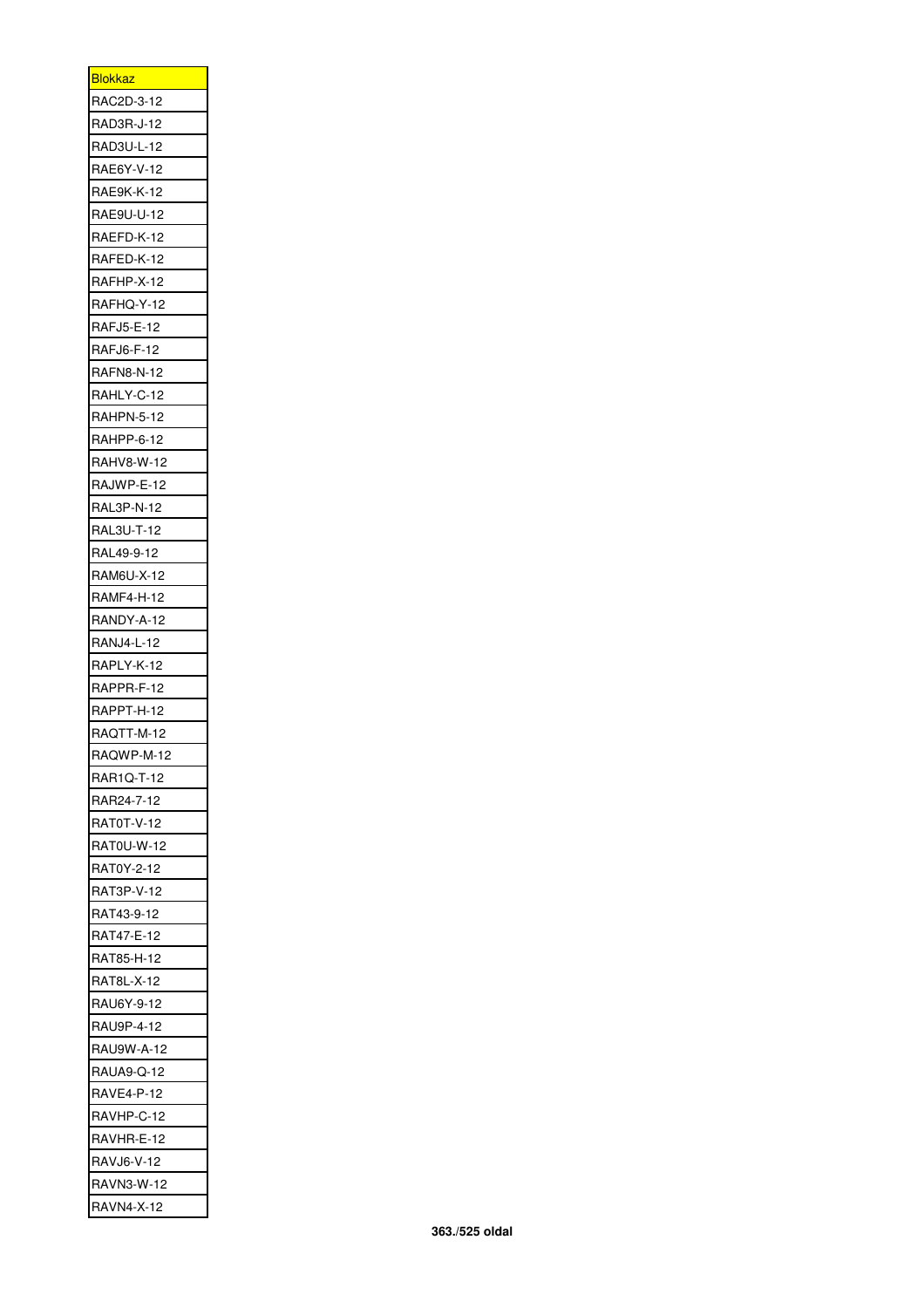| <b>Blokkaz</b>    |
|-------------------|
| RAWLT-L-12        |
| RAWLY-R-12        |
| RAWPU-Q-12        |
| RAWQ7-5-12        |
| RAWV1-3-12        |
| RAXWK-P-12        |
| RAXWP-U-12        |
| RAY1X-7-12        |
| RAY21-A-12        |
| RC03F-U-12        |
| RC085-P-12        |
| RC19F-3-12        |
| RC19H-4-12        |
| RC1A9-X-12        |
| RC1EX-P-12        |
| RC2DT-K-12        |
|                   |
| RC2HU-P-12        |
| RC2J7-4-12        |
| RC2ND-E-12        |
| RC3LT-T-12        |
| RC3M4-5-12        |
| RC3PP-T-12        |
| RC4WP-2-12        |
| RC4X4-H-12        |
| RC52D-W-12        |
| RC614-M-12        |
| RC63P-9-12        |
| RC63Q-A-12        |
| RC646-T-12        |
| RC67Q-F-12        |
| RC79P-J-12        |
| RC7FD-D-12        |
| RC8D2-1-12        |
| RC8HU-W-12        |
| RC8J7-A-12        |
| RC8N8-H-12        |
| RC9L2-8-12        |
| RC9PT-4-12        |
| RC9PU-5-12        |
| RC9Q4-F-12        |
| RC9VD-V-12        |
| RCAT2-H-12        |
| RCATT-8-12        |
| <b>RCAWN-7-12</b> |
| <b>RCAWP-8-12</b> |
| RCAWU-D-12        |
| <b>RCAX4-P-12</b> |
| RCC2A-2-12        |
| RCC2D-4-12        |
| RCC2H-7-12        |
|                   |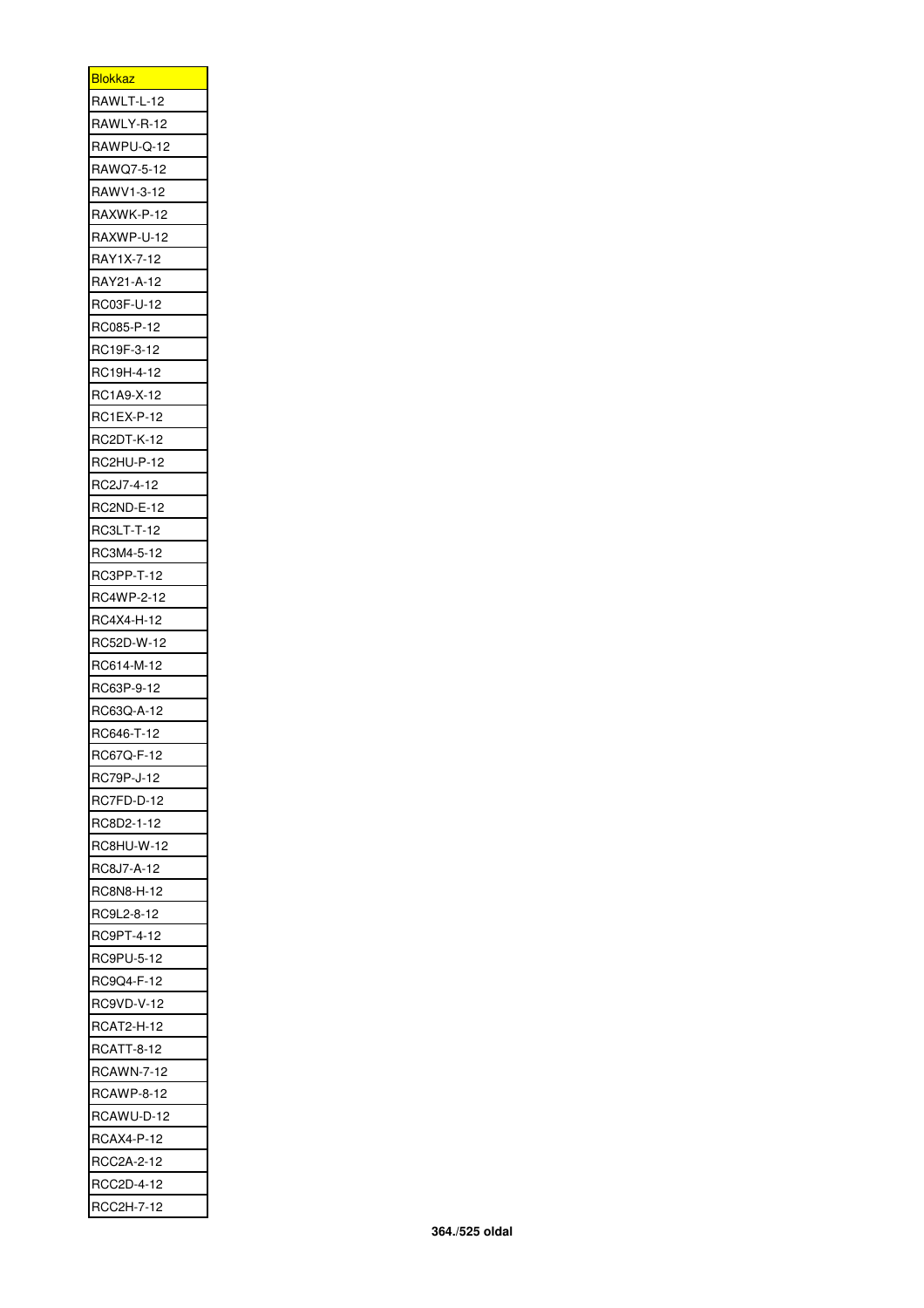| <b>Blokkaz</b>    |
|-------------------|
| RCD02-Q-12        |
| RCD0T-H-12        |
| RCD3P-H-12        |
| RCD47-2-12        |
| RCD81-Y-12        |
| RCDEF-L-12        |
| RCE62-Y-12        |
| RCE9K-L-12        |
| RCEA4-6-12        |
| RCEA6-8-12        |
| RCEEN-U-12        |
| RCEFA-J-12        |
| RCEFL-T-12        |
| RCEMF-U-12        |
| <b>RCFJ4-E-12</b> |
| RCFN4-K-12        |
| RCFNA-R-12        |
|                   |
| RCFTY-K-12        |
| RCFU2-N-12        |
| RCHVD-3-12        |
| <b>RCJWH-8-12</b> |
| RCJWK-A-12        |
| RCJWP-F-12        |
| RCK2A-8-12        |
| RCL0W-T-12        |
| RCL0Y-V-12        |
| RCL3P-P-12        |
| RCLE1-C-12        |
| <b>RCM9P-X-12</b> |
| RCMF3-H-12        |
| <b>RCMF5-K-12</b> |
| RCMFD-T-12        |
| RCNDT-6-12        |
| <b>RCNHJ-1-12</b> |
| <b>RCNJ7-Q-12</b> |
| RCNU2-V-12        |
| RCPVD-9-12        |
| RCQX1-1-12        |
| RCR2D-J-12        |
| RCT3H-P-12        |
| RCT3J-Q-12        |
| RCT3L-T-12        |
| <b>RCU9J-Y-12</b> |
|                   |
| RCU9P-5-12        |
| RCUA4-L-12        |
| RCUF5-R-12        |
| RCVHP-D-12        |
| RCVHR-F-12        |
| RCWPP-M-12        |
| RCWV4-7-12        |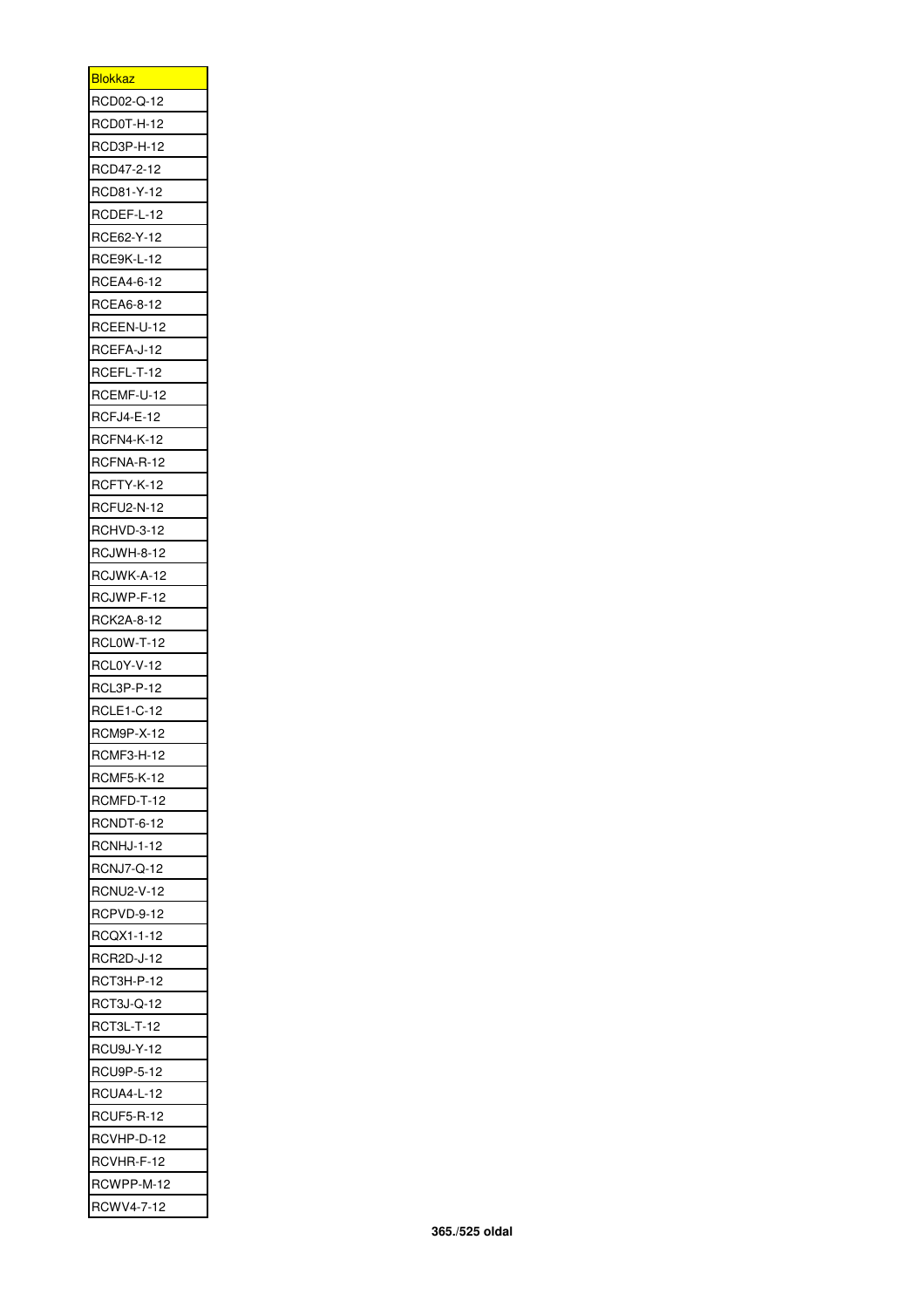| <b>Blokkaz</b>                  |
|---------------------------------|
| RCWVD-H-12                      |
| RCX12-A-12<br><b>RCXTY-2-12</b> |
|                                 |
| RCXWN-U-12<br>RCXWP-V-12        |
|                                 |
| RCXX7-E-12                      |
| RCY2D-Q-12                      |
| RD03H-W-12                      |
| RD03P-4-12                      |
| RD045-L-12                      |
| RD084-P-12                      |
| RD0E1-R-12                      |
| RD19P-C-12                      |
| RD1A2-Q-12                      |
| RD1A7-W-12                      |
| RD2DY-R-12                      |
| RD2HP-L-12                      |
| RD2J3-1-12                      |
| RD2J5-3-12                      |
| RD2J7-5-12                      |
| RD2N1-3-12                      |
| RD2N4-6-12                      |
| RD2ND-F-12                      |
| RD3LY-1-12                      |
| RD643-Q-12                      |
| RD67R-J-12                      |
| RD76Y-Q-12                      |
| RD79R-M-12                      |
| RD7A4-1-12                      |
| RD7A5-2-12                      |
| RD7F1-2-12                      |
| <b>RD7FD-E-12</b>               |
| RD8J4-8-12                      |
| RD8J5-9-12                      |
| RD9LT-2-12                      |
| RD9LY-7-12                      |
| RD9PR-4-12                      |
| RD9Q4-H-12                      |
| RD9Q5-J-12                      |
| RDATT-9-12                      |
| RDAWR-C-12                      |
| RDAX4-Q-12                      |
| <b>RDAX5-R-12</b>               |
| RDD3H-A-12                      |
| RDD44-Y-12                      |
| RDD45-1-12                      |
| RDE7E-E-12                      |
| RDE9T-V-12                      |
| RDEA4-7-12                      |
| RDEA5-8-12                      |
|                                 |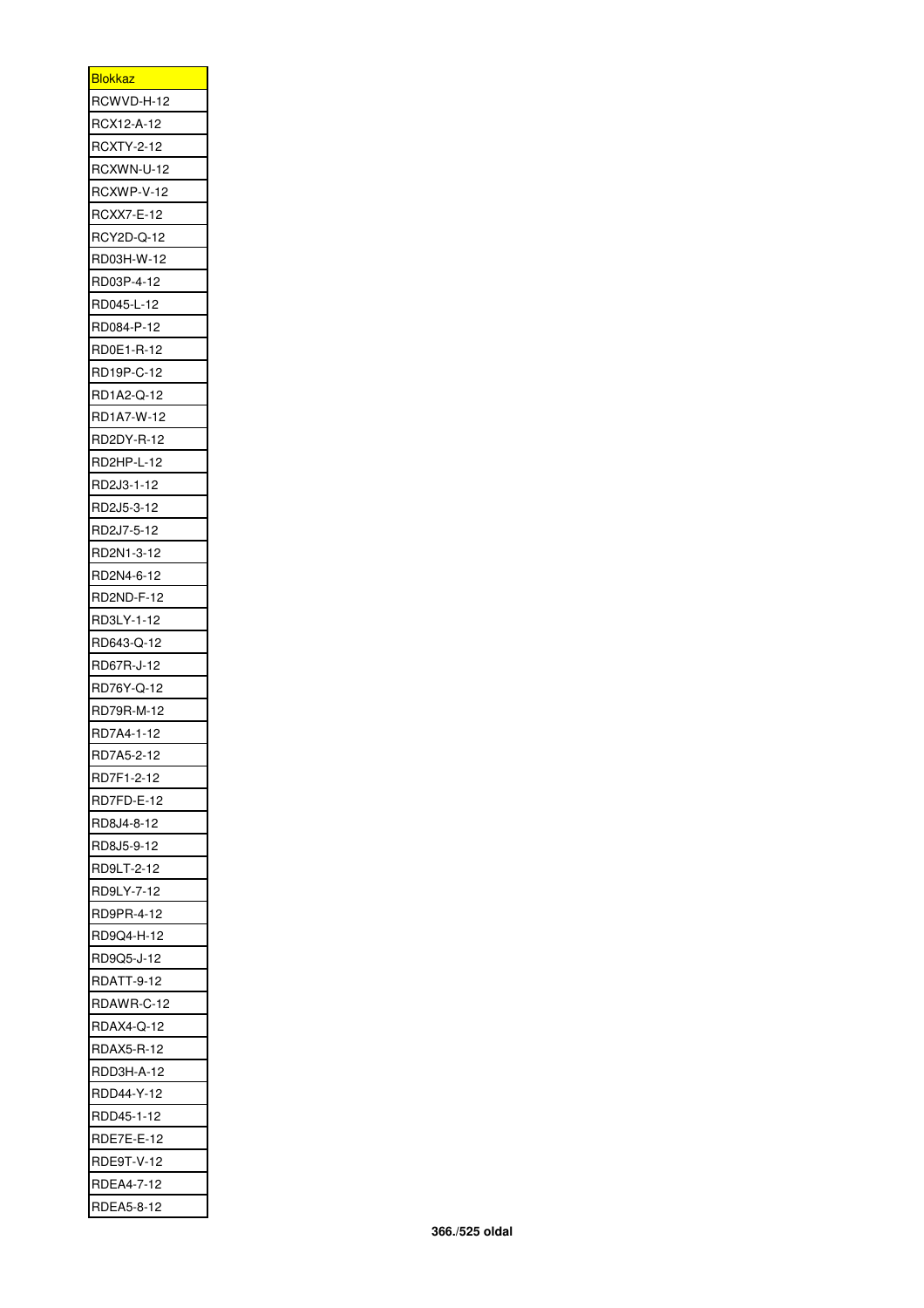| <b>Blokkaz</b>    |
|-------------------|
| <b>RDEA7-A-12</b> |
| RDFD2-8-12        |
| RDFEA-K-12        |
| RDFED-M-12        |
| RDFEE-N-12        |
| RDFJ7-K-12        |
| RDHME-W-12        |
| RDHPQ-9-12        |
| RDHPR-A-12        |
| RDHPY-J-12        |
| RDHQ3-N-12        |
| RDHQ4-P-12        |
| RDHQ5-Q-12        |
| RDHUQ-E-12        |
| RDJTT-H-12        |
| RDJTW-L-12        |
| <b>RDK1Q-N-12</b> |
| RDK26-5-12        |
|                   |
| RDL3R-T-12        |
| RDL47-9-12        |
| RDL85-C-12        |
| RDL86-D-12        |
| RDM9K-U-12        |
| RDM9R-2-12        |
| RDMF5-L-12        |
| RDND2-F-12        |
| RDNHR-9-12        |
| RDNN5-U-12        |
| <b>RDNND-3-12</b> |
| RDPM4-T-12        |
| RDPPT-K-12        |
| RDPQ4-W-12        |
| RDPUQ-M-12        |
| RDPV1-X-12        |
| RDPVD-A-12        |
| RDR23-8-12        |
| RDT0T-X-12        |
| RDT3P-X-12        |
| RDT7Q-4-12        |
| RDU6T-6-12        |
| RDU6Y-C-12        |
| <b>RDU7D-T-12</b> |
| RDU9N-5-12        |
| RDU9P-6-12        |
| RDUA4-M-12        |
| RDUEY-L-12        |
| RDUFD-2-12        |
| RDVHT-J-12        |
| RDVN5-2-12        |
| RDVN6-3-12        |
|                   |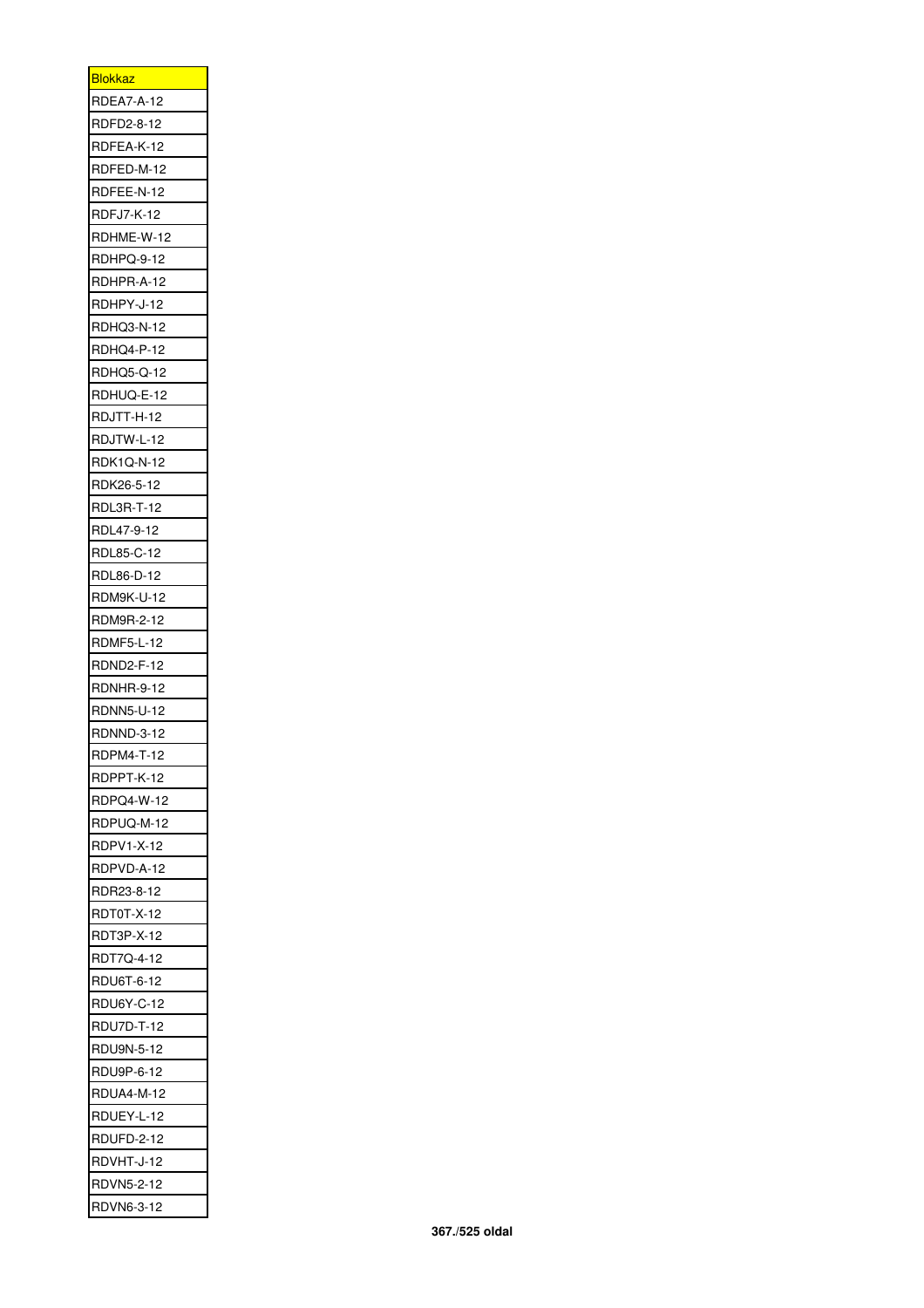| <b>Blokkaz</b>    |
|-------------------|
| RDVND-9-12        |
| RDWQ3-3-12        |
| RE046-N-12        |
| RE08C-Y-12        |
| RE172-N-12        |
| RE1A4-U-12        |
| RE1F5-1-12        |
| RE1FC-7-12        |
| RE2J3-2-12        |
| RE2J5-4-12        |
|                   |
| RE3LY-2-12        |
| RE3Q3-9-12        |
| RE4X5-L-12        |
| RE60T-C-12        |
| RE645-U-12        |
| RE6E2-2-12        |
| RE76U-M-12        |
| RE79P-L-12        |
| RE7F2-4-12        |
| RE7F3-5-12        |
| RE7FF-J-12        |
| RE9LY-8-12        |
| RE9Q1-E-12        |
| RE9V4-N-12        |
| RE9VD-X-12        |
| REATY-H-12        |
| REC22-U-12        |
| REC2D-6-12        |
| <b>RED0Y-Q-12</b> |
| RED43-Y-12        |
| RED82-3-12        |
| REFHK-W-12        |
| REFHU-6-12        |
| <b>REFJ7-L-12</b> |
| REFN6-P-12        |
| REHLW-D-12        |
| REHPU-E-12        |
| REJWN-H-12        |
| REJWU-N-12        |
|                   |
| REJX3-X-12        |
| REK2F-F-12        |
| REL0W-V-12        |
| REL3U-W-12        |
| REL82-9-12        |
| REM9N-Y-12        |
| REM9R-3-12        |
| REM9U-5-12        |
| REMA4-F-12        |
| RENHR-A-12        |
| <b>RENJ3-N-12</b> |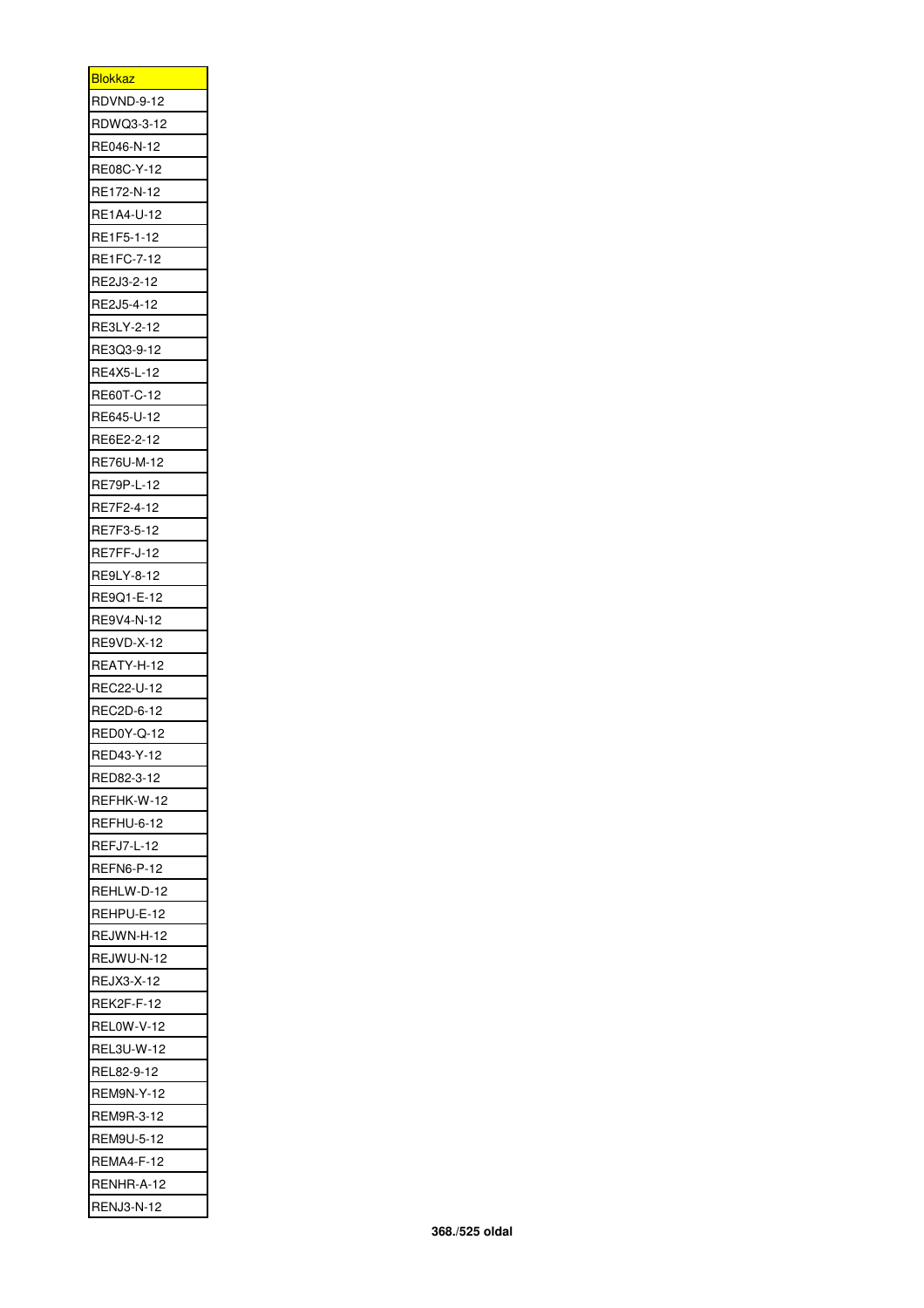| <b>Blokkaz</b><br><b>RENJ5-Q-12</b><br><b>REPPH-9-12</b><br>REPPP-H-12 |
|------------------------------------------------------------------------|
|                                                                        |
|                                                                        |
|                                                                        |
|                                                                        |
| REPPU-M-12                                                             |
| REQWR-T-12                                                             |
| RET0U-1-12                                                             |
| <b>RET3H-R-12</b>                                                      |
| RET3R-2-12                                                             |
| RET3U-4-12                                                             |
| RET86-M-12                                                             |
| REU74-K-12                                                             |
| REU9H-1-12                                                             |
| REU9N-6-12                                                             |
| <b>REUF2-Q-12</b>                                                      |
| REUF6-V-12                                                             |
| REVDU-H-12                                                             |
| REVHH-8-12                                                             |
|                                                                        |
| REVHU-L-12                                                             |
| REWLU-Q-12                                                             |
| REWPU-U-12                                                             |
| REWVD-K-12                                                             |
| REXTU-Y-12                                                             |
|                                                                        |
| REXU4-9-12                                                             |
| REXWP-X-12                                                             |
| <b>REXWT-2-12</b>                                                      |
| <b>REXWU-3-12</b>                                                      |
| REY26-L-12                                                             |
| RF03U-A-12                                                             |
| RF07R-D-12                                                             |
| RF081-N-12                                                             |
| RF0E2-V-12                                                             |
| RF19U-K-12                                                             |
| RF1A9-2-12                                                             |
| RF1F1-W-12                                                             |
| RF1F5-2-12                                                             |
| RF2N5-9-12                                                             |
| RF3LT-W-12                                                             |
| RF3PP-W-12                                                             |
| RF3Q6-E-12                                                             |
| RF3V5-J-12                                                             |
| RF4WR-7-12                                                             |
| RF4X3-K-12                                                             |
| RF60T-D-12                                                             |
| RF63R-F-12                                                             |
| RF643-T-12                                                             |
|                                                                        |
| RF685-1-12                                                             |
| RF762-V-12                                                             |
| RF79P-M-12<br>RF7F5-8-12                                               |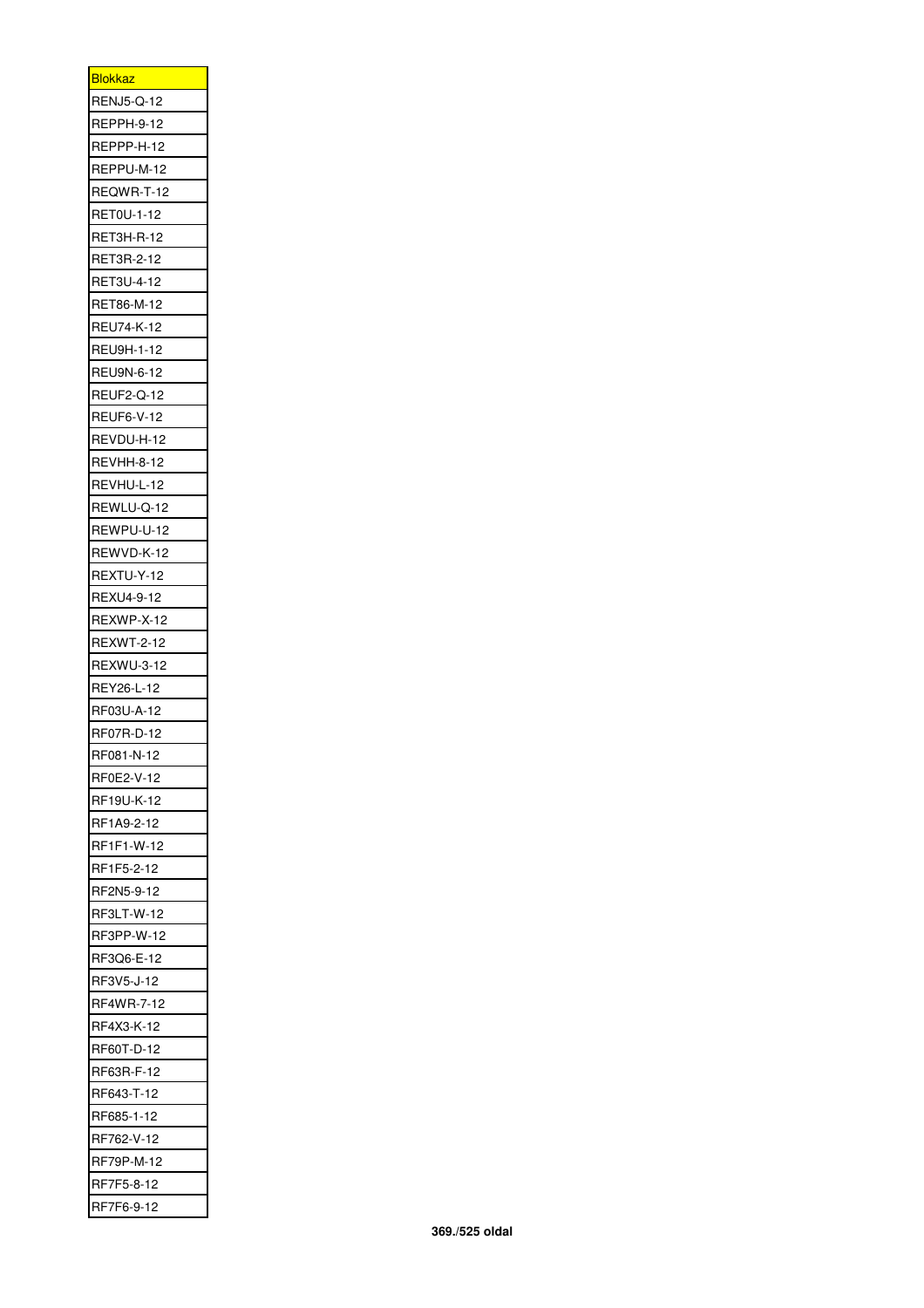| <b>Blokkaz</b>    |
|-------------------|
| RF8HP-V-12        |
| RF8HR-X-12        |
| RF8N6-J-12        |
| RF8ND-Q-12        |
| RF9VD-Y-12        |
| <b>RFAWH-5-12</b> |
| <b>RFAWK-7-12</b> |
| RFD3H-D-12        |
| RFD45-3-12        |
| RFD49-7-12        |
| RFE9H-M-12        |
| RFFHQ-4-12        |
| RFHLT-A-12        |
| RFHPR-D-12        |
| RFJWQ-L-12        |
| RFJX5-2-12        |
| RFK23-4-12        |
|                   |
| RFM6T-2-12        |
| RFM9P-2-12        |
| <b>RFMA7-L-12</b> |
| RFNDU-A-12        |
| RFPLY-P-12        |
| RFPPD-7-12        |
| RFPPP-J-12        |
| RFPPQ-K-12        |
| RFPQ5-1-12        |
| RFT0T-1-12        |
| RFT47-K-12        |
| RFT87-P-12        |
| RFTE3-Q-12        |
| <b>RFUA3-N-12</b> |
| RFVJ5-Y-12        |
| RFVJ7-2-12        |
| RFVN7-6-12        |
| RFWLT-Q-12        |
| RFWM4-3-12        |
| RFWPN-P-12        |
| RFWQ7-9-12        |
| <b>RFXWU-4-12</b> |
| RFXX9-L-12        |
| RFY1X-C-12        |
| RFY72-N-12        |
| RH014-K-12        |
| RH049-U-12        |
| RH07X-L-12        |
| RH1A5-X-12        |
| RH1FD-A-12        |
| RH2HN-N-12        |
| RH2MY-4-12        |
| RH2ND-K-12        |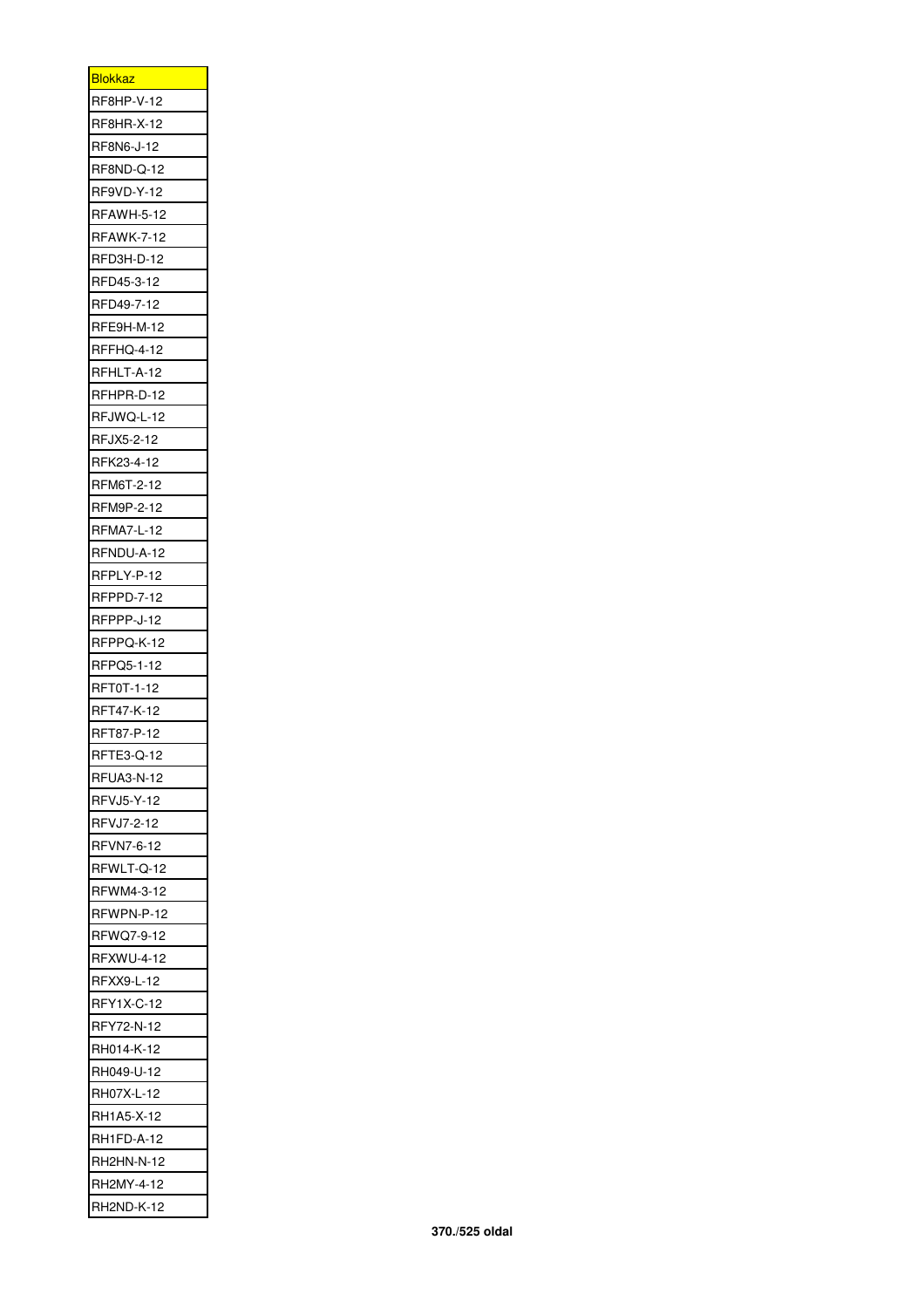| <b>Blokkaz</b>    |
|-------------------|
| RH3M4-9-12        |
| RH3PN-W-12        |
| RH3Q5-E-12        |
| RH4TT-6-12        |
| RH4WU-A-12        |
| RH4X3-L-12        |
| RH52D-2-12        |
| RH52L-8-12        |
| RH60T-E-12        |
| RH63N-D-12        |
| RH68L-H-12        |
| RH7A6-6-12        |
| RH7FD-J-12        |
| RH8DT-W-12        |
| RH9PN-4-12        |
|                   |
| RHAWN-C-12        |
| RHC2D-8-12        |
| RHD3N-L-12        |
| RHD8D-H-12        |
| RHE9N-U-12        |
| RHEFK-W-12        |
| RHFDY-9-12        |
| RHFNK-5-12        |
| <b>RHHV5-Y-12</b> |
| RHJWK-F-12        |
| RHJWL-H-12        |
| RHJX5-3-12        |
| RHJX9-7-12        |
| RHK73-A-12        |
| RHL45-A-12        |
| <b>RHMA5-K-12</b> |
| RHMFA-V-12        |
| <b>RHNNA-4-12</b> |
| RHNU3-2-12        |
| RHPQ3-Y-12        |
| RHQ13-9-12        |
| RHQWF-K-12        |
| <b>RHR2D-N-12</b> |
| RHR73-J-12        |
| RHT3F-T-12        |
| RHT3U-6-12        |
| RHT43-F-12        |
| RHT45-J-12        |
| RHT7R-8-12        |
|                   |
| RHT8D-W-12        |
| <b>RHTE2-Q-12</b> |
| RHUA3-P-12        |
| <b>RHUM2-Y-12</b> |
| RHVND-D-12        |
| RHVU2-7-12        |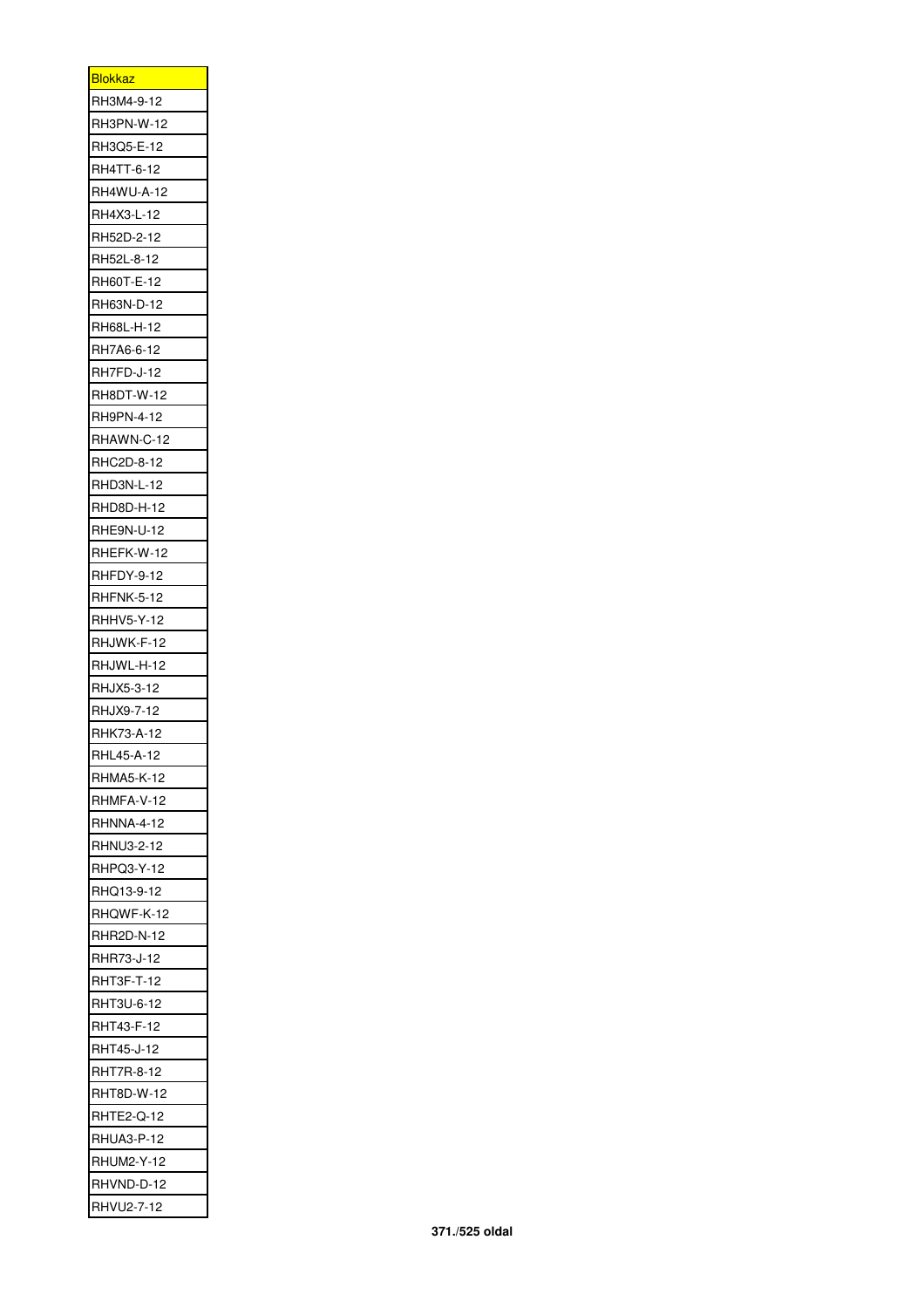| <u>Blokkaz</u>    |
|-------------------|
| RHVU3-8-12        |
| RHWPW-Y-12        |
| RHWQ3-6-12        |
|                   |
| RHWVD-M-12        |
| RHX12-F-12        |
| RHXWN-Y-12        |
| RHXWW-7-12        |
| RHXX5-H-12        |
| RHY73-Q-12        |
| RJ03N-7-12        |
| RJ043-N-12        |
| RJ08D-4-12        |
| RJ19U-M-12        |
| RJ1A3-W-12        |
| RJ1A7-2-12        |
| RJ1FD-C-12        |
| RJ2HU-V-12        |
| RJ3PW-6-12        |
| RJ3Q4-E-12        |
| RJ3Q7-J-12        |
| RJ3VD-U-12        |
|                   |
| RJ4X4-N-12        |
| RJ52D-3-12        |
| RJ79W-W-12        |
| RJ7ER-W-12        |
| RJ8HW-5-12        |
| RJ8N4-J-12        |
| RJ8ND-T-12        |
| RJ9PW-D-12        |
| RJ9Q4-M-12        |
| RJ9Q7-Q-12        |
| RJAWQ-F-12        |
| RJAWW-M-12        |
| RJAX7-Y-12        |
| RJC1R-M-12        |
| RJC2D-9-12        |
| RJD44-4-12        |
| RJD47-7-12        |
| RJD84-8-12        |
|                   |
| RJD85-9-12        |
| <b>RJEA5-D-12</b> |
| <b>RJEA7-F-12</b> |
| RJEFD-R-12        |
| RJHPD-3-12        |
| RJHQ4-U-12        |
| <b>RJHQ5-V-12</b> |
| RJHQ7-X-12        |
| RJHUY-T-12        |
| RJHV4-Y-12        |
| RJJWN-L-12        |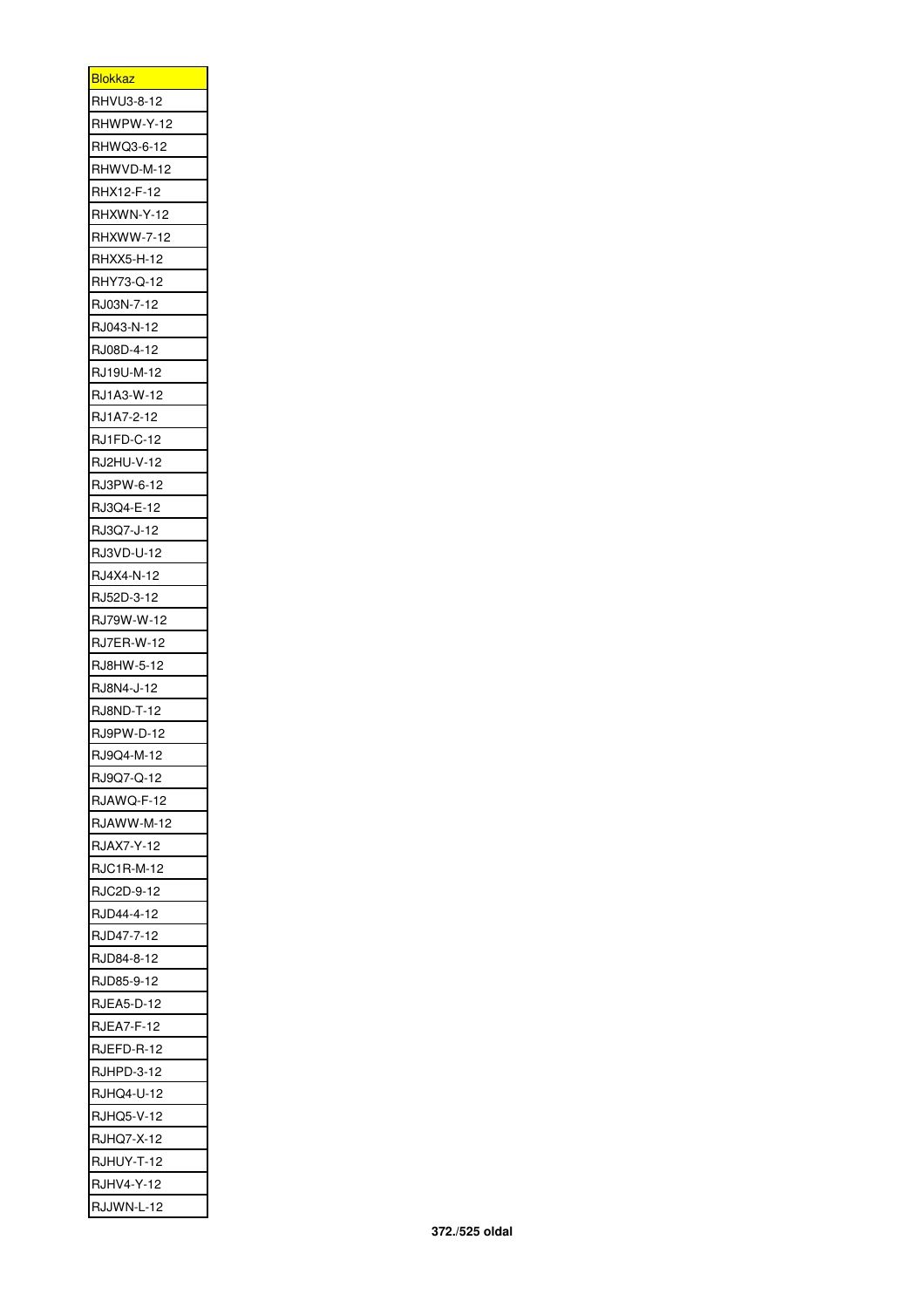| <u>Blokkaz</u>    |
|-------------------|
| RJK2D-H-12        |
| RJL3N-U-12        |
| RJL7Y-9-12        |
| RJL85-H-12        |
| RJM62-C-12        |
| RJM9N-3-12        |
| <b>RJM9W-A-12</b> |
| RJMEX-H-12        |
| RJR1X-7-12        |
| RJT7R-9-12        |
| RJU9W-J-12        |
| RJUFD-6-12        |
| RJWVD-N-12        |
| RJY1X-E-12        |
| RJY2D-W-12        |
| RK046-T-12        |
| RK08D-5-12        |
| RK1FD-D-12        |
| RK3Q5-H-12        |
| RK645-Y-12        |
|                   |
| RK79N-P-12        |
| RK8J5-F-12        |
| RK9L2-F-12        |
| <b>RK9UX-L-12</b> |
| RK9UY-M-12        |
|                   |
| RK9V7-W-12        |
| <b>RKAT2-P-12</b> |
| RKC1Y-V-12        |
| RKD02-X-12        |
| RKD3D-D-12        |
| RKD7X-3-12        |
| RKE62-6-12        |
| RKE9N-W-12        |
| RKE9Q-Y-12        |
| RKE9Y-7-12        |
| RKFDY-C-12        |
| <b>RKFHN-5-12</b> |
| <b>RKFJ5-N-12</b> |
| <b>RKFU2-V-12</b> |
| RKHPQ-F-12        |
| <b>RKJT2-W-12</b> |
| RKJTY-U-12        |
| RKL81-D-12        |
| RKLE2-L-12        |
| RKM62-D-12        |
| RKM9N-4-12        |
| RKND2-M-12        |
| RKNHK-8-12        |
| RKPPQ-N-12        |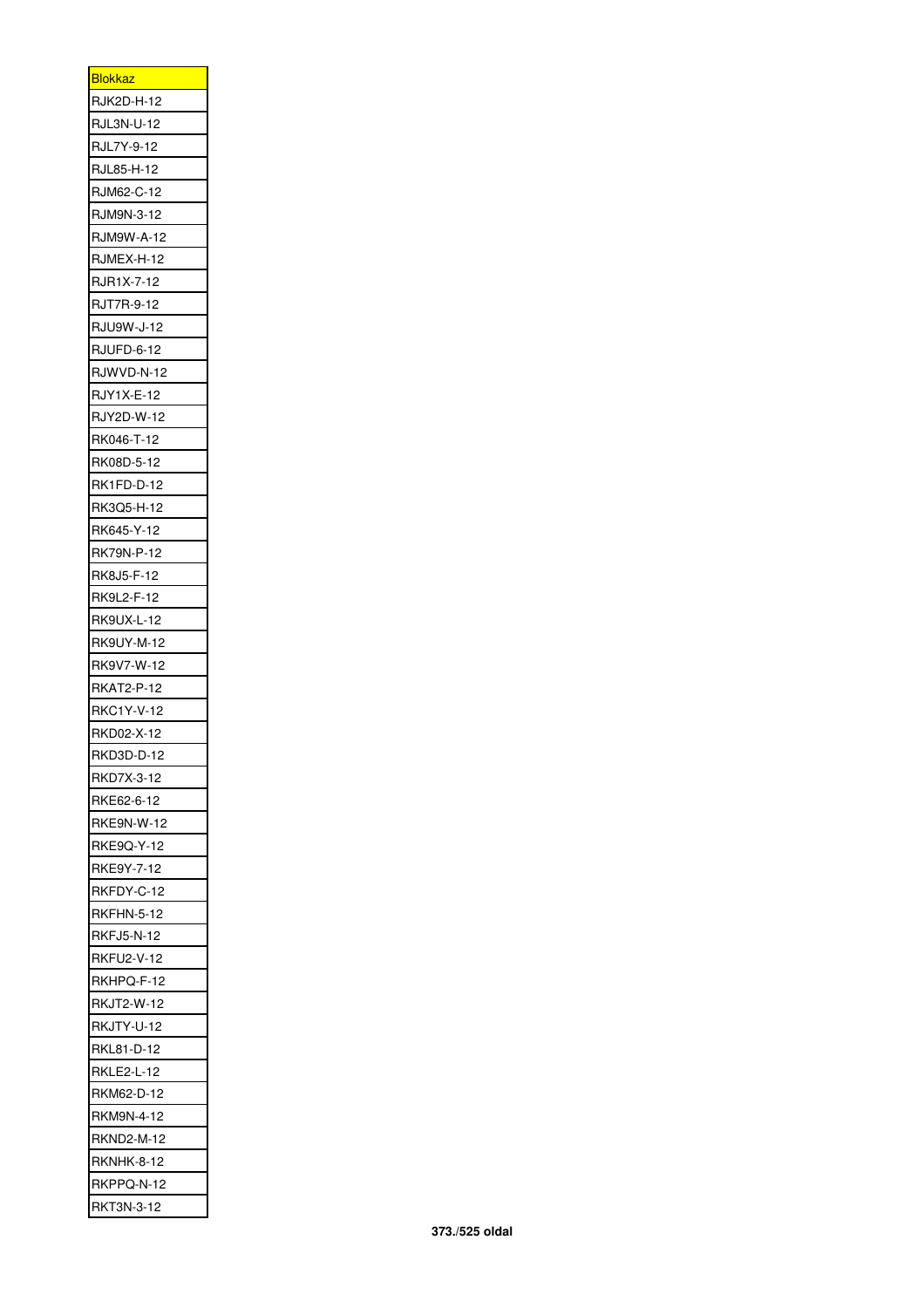| <b>Blokkaz</b>    |
|-------------------|
| RKWPQ-V-12        |
| RL047-V-12        |
| RL1F6-7-12        |
| RL2J5-9-12        |
| RL3Q7-L-12        |
| RL63N-H-12        |
| RL68D-D-12        |
| RL8DY-6-12        |
| RL8J7-K-12        |
| RL9V1-Q-12        |
| RL9V4-U-12        |
| RLAWK-C-12        |
| RLAWQ-J-12        |
| RLAX6-1-12        |
| RLC1X-V-12        |
| <b>RLC2L-K-12</b> |
| RLD3X-Y-12        |
|                   |
| <b>RLEF1-F-12</b> |
| RLHLY-M-12        |
| RLJWQ-Q-12        |
| RLJX5-6-12        |
| RLL3X-6-12        |
| RLL83-H-12        |
| RLM9Q-7-12        |
| <b>RLMA5-N-12</b> |
| <b>RLNN3-Y-12</b> |
| RLNU2-4-12        |
| RLPQ5-5-12        |
| RLPQ7-7-12        |
| RLPV3-7-12        |
| RLQX5-D-12        |
| RLR23-F-12        |
| <b>RLUA5-V-12</b> |
| RLVJ3-2-12        |
| RLVJ5-4-12        |
| <b>RLWQ5-C-12</b> |
| RLWVH-U-12        |
| <b>RLXTU-5-12</b> |
| RLXU4-F-12        |
| RM00U-D-12        |
| RM045-U-12        |
| RM16Y-R-12        |
| RM1A5-3-12        |
| RM2DU-V-12        |
|                   |
| RM2J5-A-12        |
| RM3Q5-K-12        |
| RM413-T-12        |
| RM4X5-T-12        |
| RM645-2-12        |
| RM76Y-Y-12        |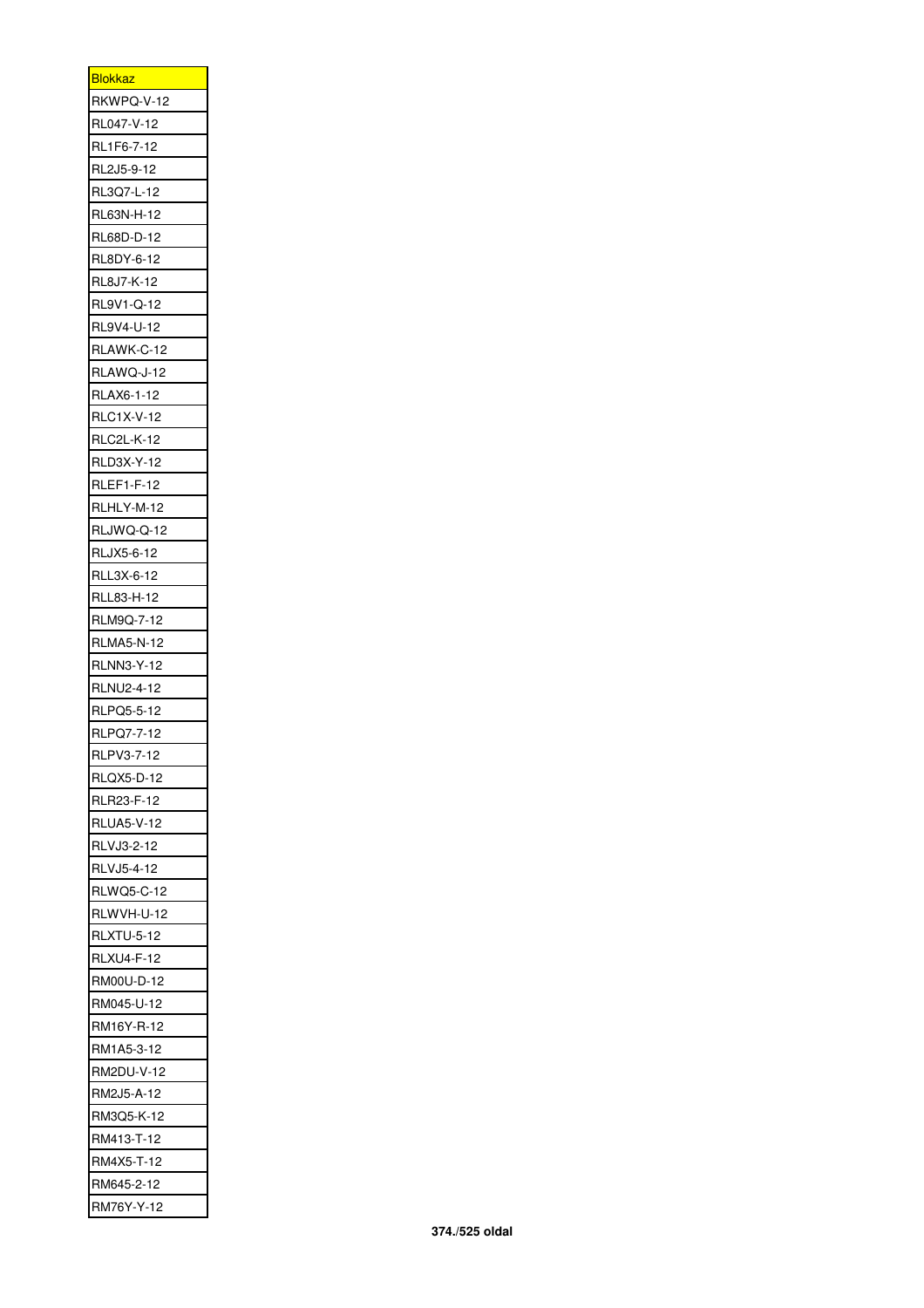| <b>Blokkaz</b>                  |
|---------------------------------|
| RM7A5-9-12                      |
| RM7F5-E-12                      |
| RM7F6-F-12                      |
| RM7FD-N-12                      |
| RM8J5-J-12                      |
| RM9Q5-R-12                      |
| RMA13-1-12                      |
| RMATU-K-12                      |
| RMATY-P-12                      |
| RMC73-8-12                      |
| RMD46-9-12                      |
| RME9Y-9-12                      |
| RMEA5-H-12                      |
| RMFHK-4-12                      |
| <b>RMFJ5-Q-12</b>               |
| RMFND-4-12                      |
| RMHLY-N-12                      |
| RMHPW-P-12                      |
| RMHV1-Y-12                      |
| RMJX5-7-12                      |
| RMJX6-8-12                      |
| RMK21-7-12                      |
| RML45-F-12                      |
| RMMA5-P-12                      |
| <b>RMMF1-P-12</b>               |
|                                 |
| RMNDY-M-12                      |
| RMNHK-A-12                      |
| RMNHW-N-12<br><b>RMNJ5-X-12</b> |
|                                 |
| RMNJ6-Y-12                      |
| RMNND-A-12                      |
| RMPPF-F-12                      |
| RMPPW-W-12                      |
| RMPQ5-6-12                      |
| RMPQ7-8-12                      |
| <b>RMPV9-F-12</b>               |
| RMPVD-K-12                      |
| <b>RMQTY-4-12</b>               |
| RMR72-M-12                      |
| <b>RMT3F-X-12</b>               |
| RMUA3-U-12                      |
| <b>RMWLY-3-12</b>               |
| RMXX3-K-12                      |
| RN19K-H-12                      |
| RN19W-U-12                      |
| RN1F5-8-12                      |
| RN2EE-J-12                      |
| RN2HW-3-12                      |
| <b>RN4TY-J-12</b>               |
| RN4X5-U-12                      |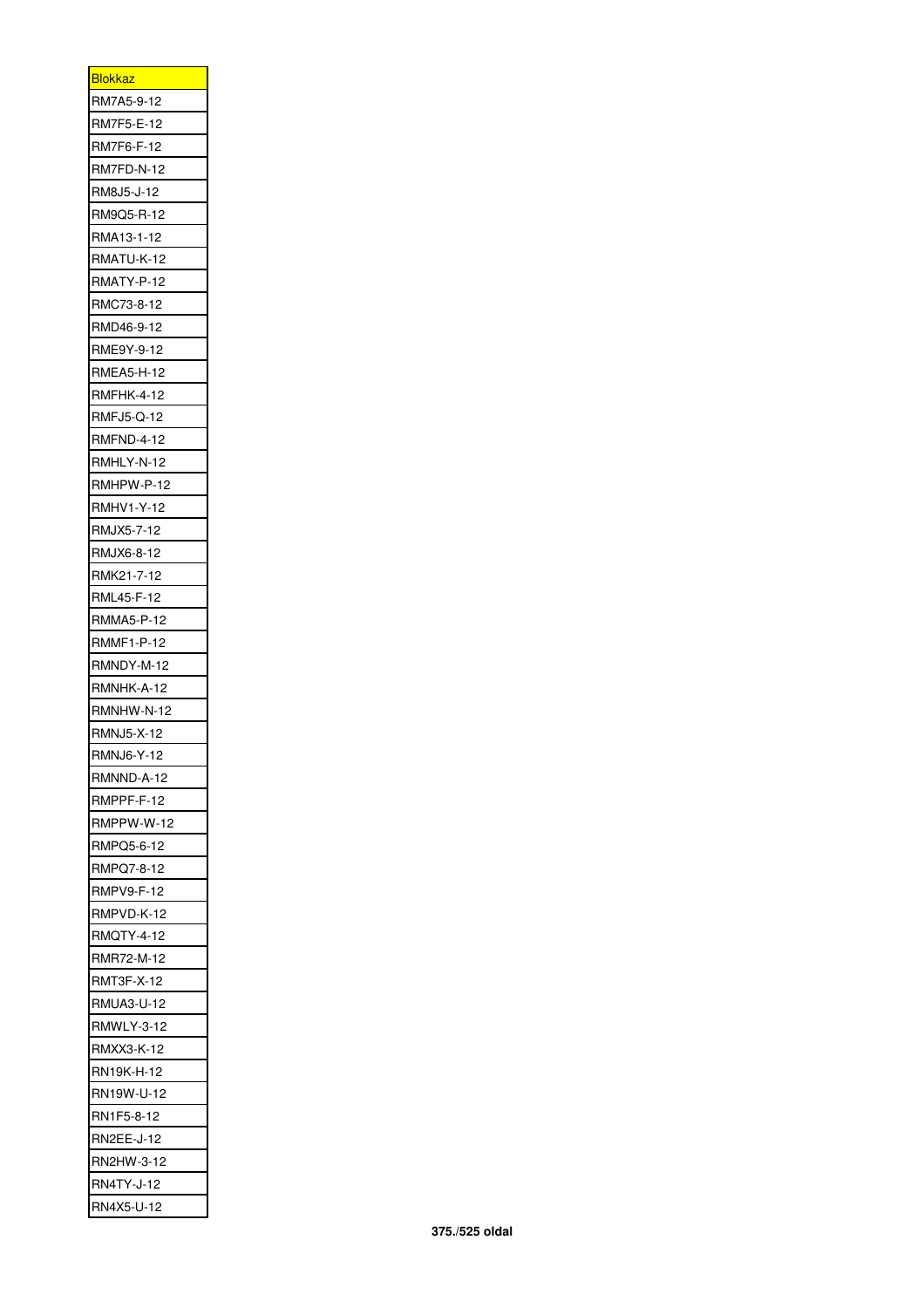| <u>Blokkaz</u>    |
|-------------------|
| RN51N-F-12        |
| RN52F-9-12        |
| RN60U-M-12        |
| RN76Y-1-12        |
| RN77E-H-12        |
| RN7A5-A-12        |
| <b>RN8HL-Y-12</b> |
| RN9PL-7-12        |
| RN9Q7-V-12        |
| RNA13-2-12        |
| RNATW-N-12        |
| RNAX7-4-12        |
| <b>RND8C-M-12</b> |
| <b>RNEA7-L-12</b> |
| <b>RNEF3-L-12</b> |
| RNEFC-V-12        |
| RNL0Y-6-12        |
| RNM9T-C-12        |
| RNM9W-F-12        |
| RNPPT-U-12        |
| RNQWK-U-12        |
| RNT0Y-D-12        |
| RNT14-K-12        |
| <b>RNU6Y-M-12</b> |
| RNVDY-V-12        |
| RNXWL-3-12        |
|                   |
| RNXX5-N-12        |
| RP0E3-5-12        |
| RP2HT-1-12        |
| RP3LY-A-12        |
| RP4TY-K-12        |
| RP4WT-H-12        |
| RP60Y-T-12        |
| RP8N1-L-12        |
| RP9V3-W-12        |
| RPAX3-1-12        |
| RPC21-3-12        |
| RPJTU-U-12        |
| <b>RPJX8-D-12</b> |
| RPL7R-8-12        |
| RPPV5-D-12        |
| RPQ12-F-12        |
| <b>RPQTU-2-12</b> |
| RPR26-N-12        |
| RPU6U-J-12        |
| RPU9L-D-12        |
| <b>RPUF1-Y-12</b> |
| RPUM2-6-12        |
| RQ0E3-6-12        |
| RQ1A5-6-12        |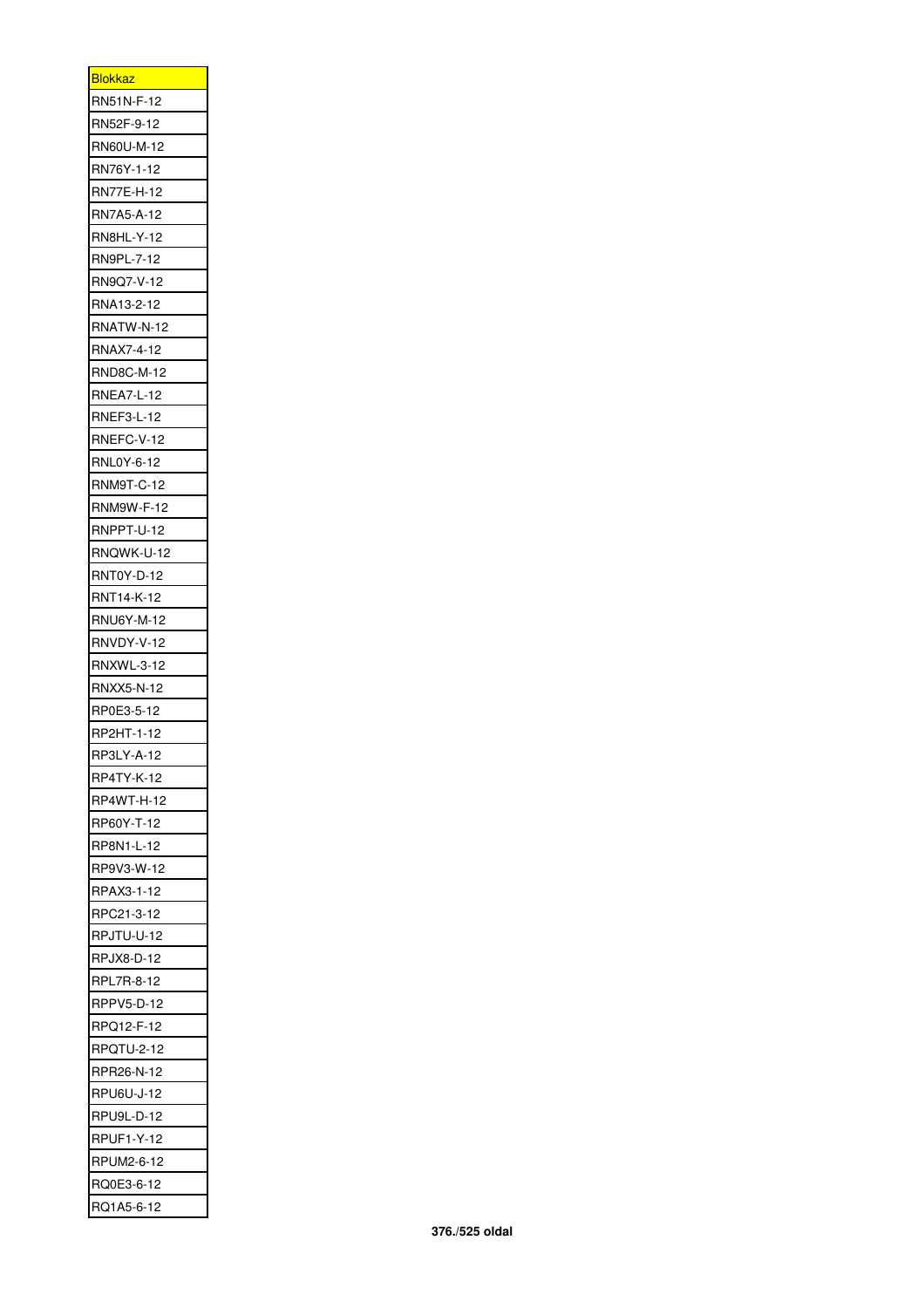| <u>Blokkaz</u>           |
|--------------------------|
| RQ1ER-W-12               |
| RQ1F5-A-12               |
| RQ1M2-D-12               |
| RQ2HJ-R-12               |
| RQ3Q5-N-12               |
| RQ3UR-D-12               |
| RQ3V1-N-12               |
| RQ644-4-12               |
| RQ7F1-D-12               |
| RQ7M2-L-12               |
| RQ8J4-L-12               |
| RQ8NH-4-12               |
| RQ9Q4-U-12               |
| RQAX4-3-12               |
| RQL48-N-12               |
| RQNHJ-D-12               |
| RQNJ7-4-12               |
| RQQWK-W-12               |
| RQVJ4-7-12               |
| RR1F1-7-12               |
| RR2J4-E-12               |
| RR3VH-6-12               |
| RR8MY-L-12               |
| RR9ME-3-12               |
| RRAUE-A-12               |
| RRAWJ-H-12               |
| RRC1Y-3-12               |
| RRD1E-K-12               |
| RRD3J-Q-12               |
|                          |
| RRD7Y-A-12<br>RRE9K-1-12 |
|                          |
| <b>RREA4-L-12</b>        |
| RRFHK-8-12               |
| RRFHQ-E-12               |
| RRJWK-Q-12               |
| RRVHJ-M-12               |
| RTD3Q-Y-12               |
| RTEA7-Q-12               |
| RTFJ7-Y-12               |
| RTHV3-7-12               |
| RTJX7-F-12               |
| RTMF3-X-12               |
| RTPQ3-9-12               |
| RTPV3-E-12               |
| RTR1Y-J-12               |
| RTT83-W-12               |
| RTUEY-1-12               |
| RTVN6-H-12               |
| RTY1Y-Q-12               |
| RU1A7-C-12               |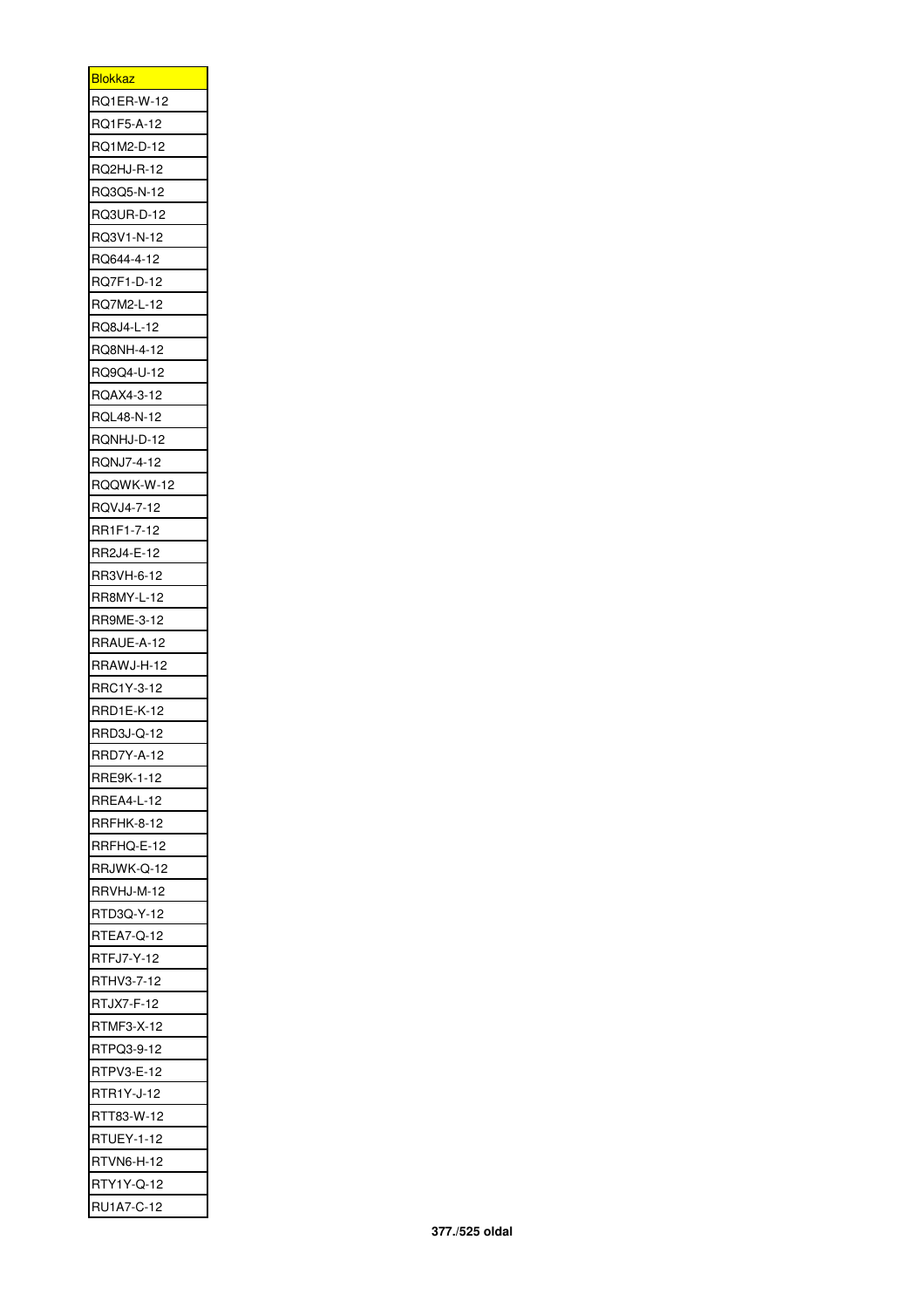| <u>Blokkaz</u>           |
|--------------------------|
| RU2U2-Q-12               |
| RU9UR-P-12               |
| RUMM2-4-12               |
| RUQX7-P-12               |
| <b>RUR1Y-K-12</b>        |
| <b>RUUA3-2-12</b>        |
| RUVJ7-E-12               |
| RUWUY-J-12               |
| RV2N6-Q-12               |
| RV3Q7-V-12               |
| RV527-8-12               |
| RV643-7-12               |
| RV687-H-12               |
| <b>RVEA3-N-12</b>        |
| <b>RVEF7-X-12</b>        |
| RVJX7-J-12               |
|                          |
| RVL47-R-12               |
| RVL7Y-M-12               |
| RVUA7-7-12               |
| RVVN3-F-12               |
| RVXX7-X-12               |
| RW083-6-12               |
| RW8J7-V-12               |
| RW8N3-V-12               |
|                          |
| RWLE2-X-12               |
| RWQ12-N-12               |
| RWR72-W-12               |
| RWTE2-5-12               |
| RWUEY-4-12               |
| RWY23-Y-12               |
| RX0E2-C-12               |
| RX67Y-9-12               |
| RX9Q7-5-12               |
| RXUA4-6-12               |
| RXVJ4-E-12               |
| RY641-8-12               |
| RY9Q4-3-12               |
| RYFJ4-2-12               |
| RYHQ4-9-12               |
| RYHV3-D-12               |
|                          |
| RYNJ4-8-12<br>RYPV3-L-12 |
|                          |
| RYQX4-Q-12               |
| T021F-F-11               |
| Г028А-К-11               |
| T028E-N-11               |
| T028Y-7-11               |
| T0290-8-11               |
| Т0291-9-11<br>T029D-N-11 |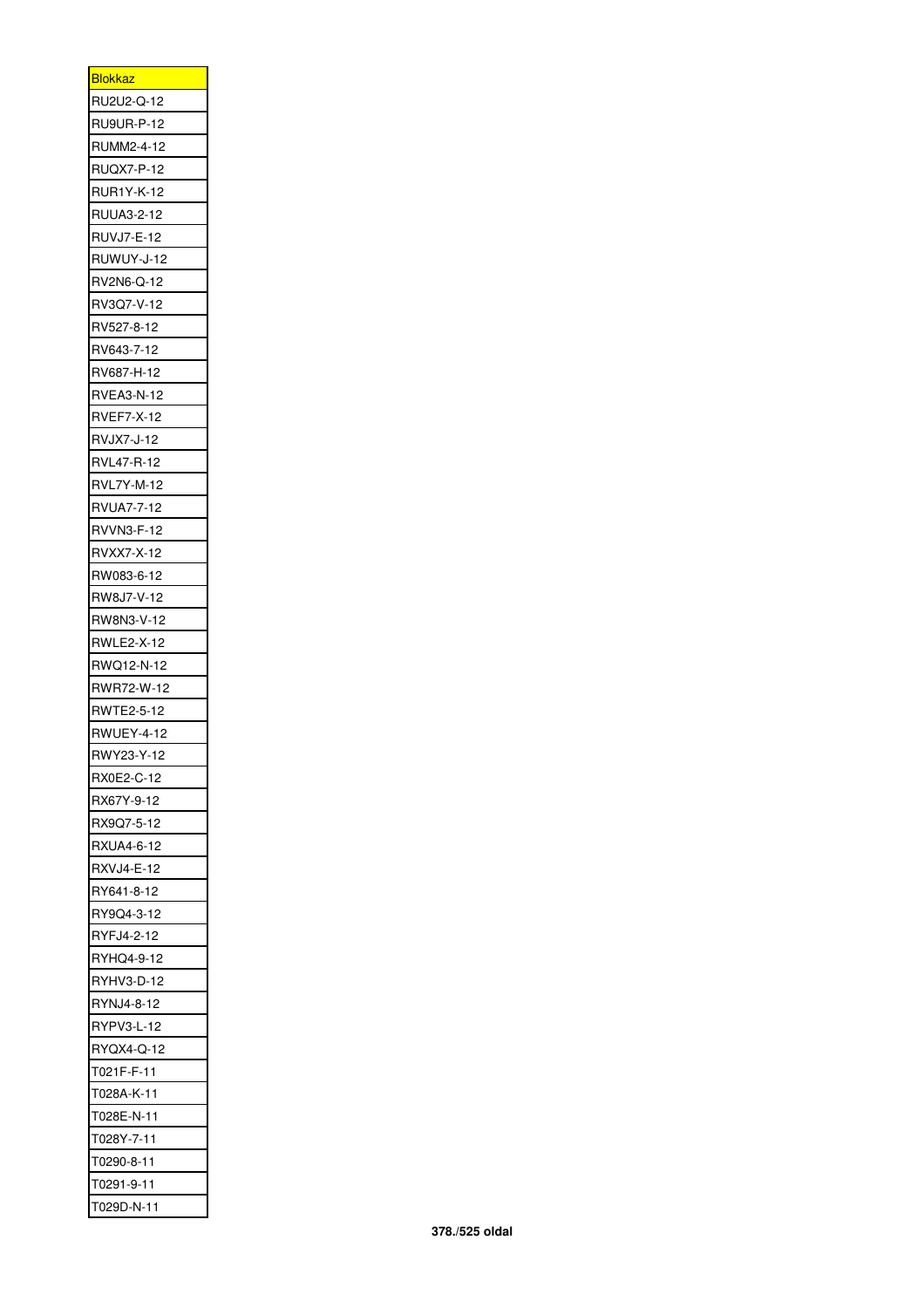| <b>Blokkaz</b> |
|----------------|
| T029E-P-11     |
| T029F-Q-11     |
| T029M-W-11     |
| T02C3-E-11     |
| T02C4-F-11     |
| T02C8-L-11     |
| T02CF-T-11     |
| T02CH-U-11     |
| T03FE-W-11     |
| T03H5-N-11     |
| T03HC-V-11     |
| T03HD-W-11     |
| T03HE-X-11     |
| Т03НН-1-11     |
| T03K4-P-11     |
| T03K8-U-11     |
| T03KA-W-11     |
| Т03КС-Х-11     |
| T03KE-1-11     |
| T03KH-3-11     |
| T04N7-X-11     |
| T04NE-5-11     |
| T04P8-1-11     |
| T04PC-4-11     |
| T04PH-8-11     |
| T04PM-D-11     |
| T04R4-X-11     |
| Г04R6-1-11     |
| T04RH-A-11     |
| T05VA-9-11     |
| T05WC-C-11     |
| T05WE-E-11     |
| Г05WH-H-11     |
| T05WJ-J-11     |
| T05Y4-6-11     |
| T05YC-E-11     |
| T05YF-J-11     |
| T05YH-K-11     |
| T0730-7-11     |
| Г073D-M-11     |
| T073H-Q-11     |
| Т073К-Т-11     |
| T088A-R-11     |
| Г0895-М-11     |
| T0897-P-11     |
| T0898-Q-11     |
| T089D-V-11     |
| T089E-W-11     |
| Г089К-2-11     |
| T08C8-T-11     |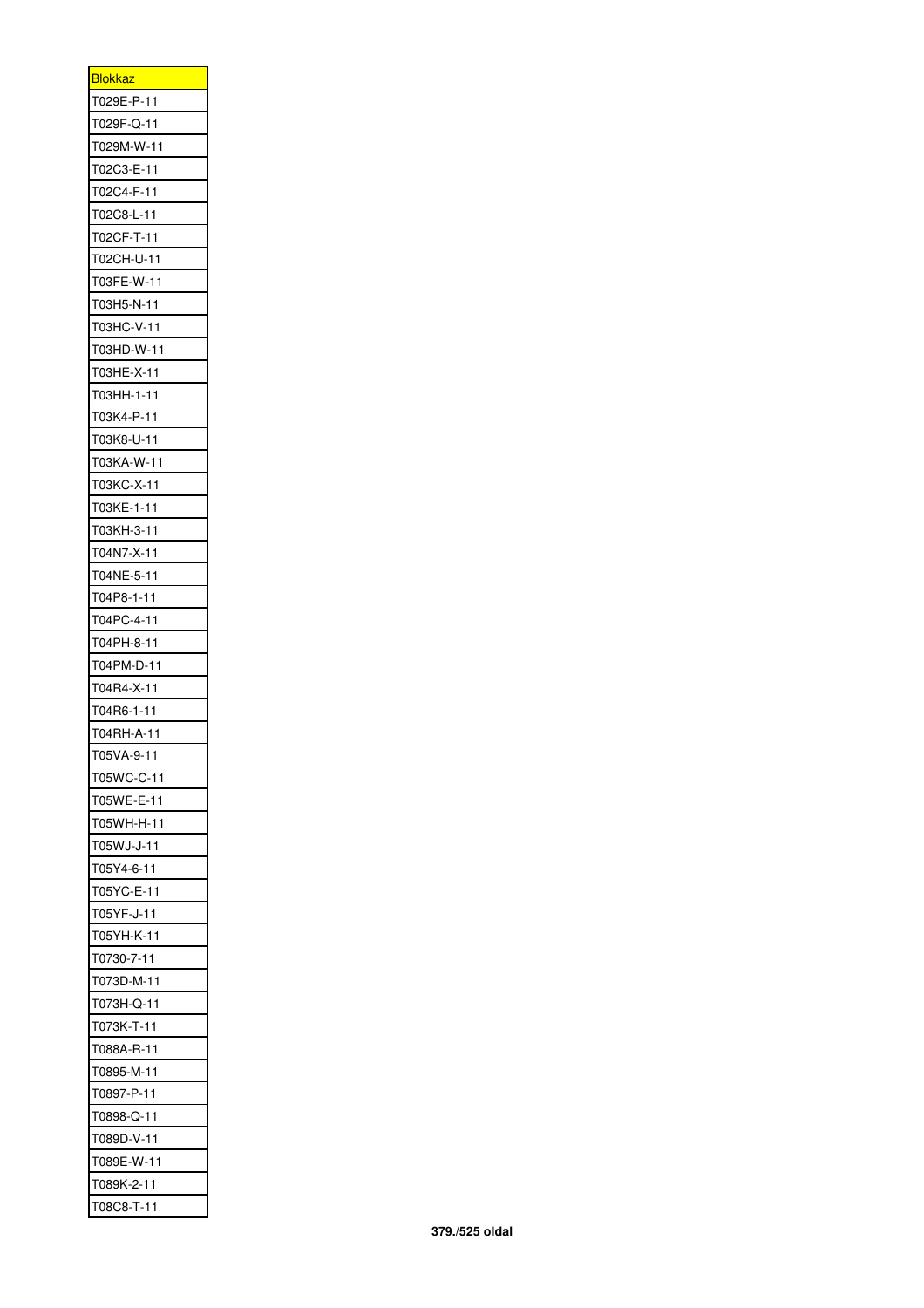| <b>Blokkaz</b> |
|----------------|
| T09D0-L-11     |
| T09FE-4-11     |
| T09FY-N-11     |
| T09H1-Q-11     |
| T09HD-4-11     |
| T09HE-5-11     |
| T09HM-C-11     |
| T09HN-D-11     |
| T09K8-2-11     |
| T09KH-9-11     |
| T0ANY-W-11     |
| T0APC-A-11     |
| T0APD-C-11     |
| T0ARF-H-11     |
| T0CW0-6-11     |
| T0CW2-8-11     |
| T0CW5-C-11     |
| T0CWD-L-11     |
| T0CWJ-Q-11     |
| T0CWM-U-11     |
| T0CY9-K-11     |
| T0E32-H-11     |
| T0E3D-U-11     |
| T0E3E-V-11     |
| T0F92-Q-11     |
| T0F9D-3-11     |
| T0F9J-7-11     |
| T0FC9-2-11     |
| T0FCE-6-11     |
| T0HH8-6-11     |
| T0HHD-A-11     |
| ГОНКН-Н-11     |
| T0JN8-D-11     |
| T0JP1-6-11     |
| T0KVE-T-11     |
| T0KVL-Y-11     |
| T0KWD-T-11     |
| T0KY8-Q-11     |
| T0KYH-Y-11     |
| T0M04-N-11     |
| T0M31-N-11     |
| T0M58-Y-11     |
| T0N9C-8-11     |
| T0N9E-A-11     |
| T0PHD-J-11     |
| Г0РНЕ-К-11     |
| T0QL0-8-11     |
| T0QPC-Q-11     |
| T0QPJ-W-11     |
| T0QPL-Y-11     |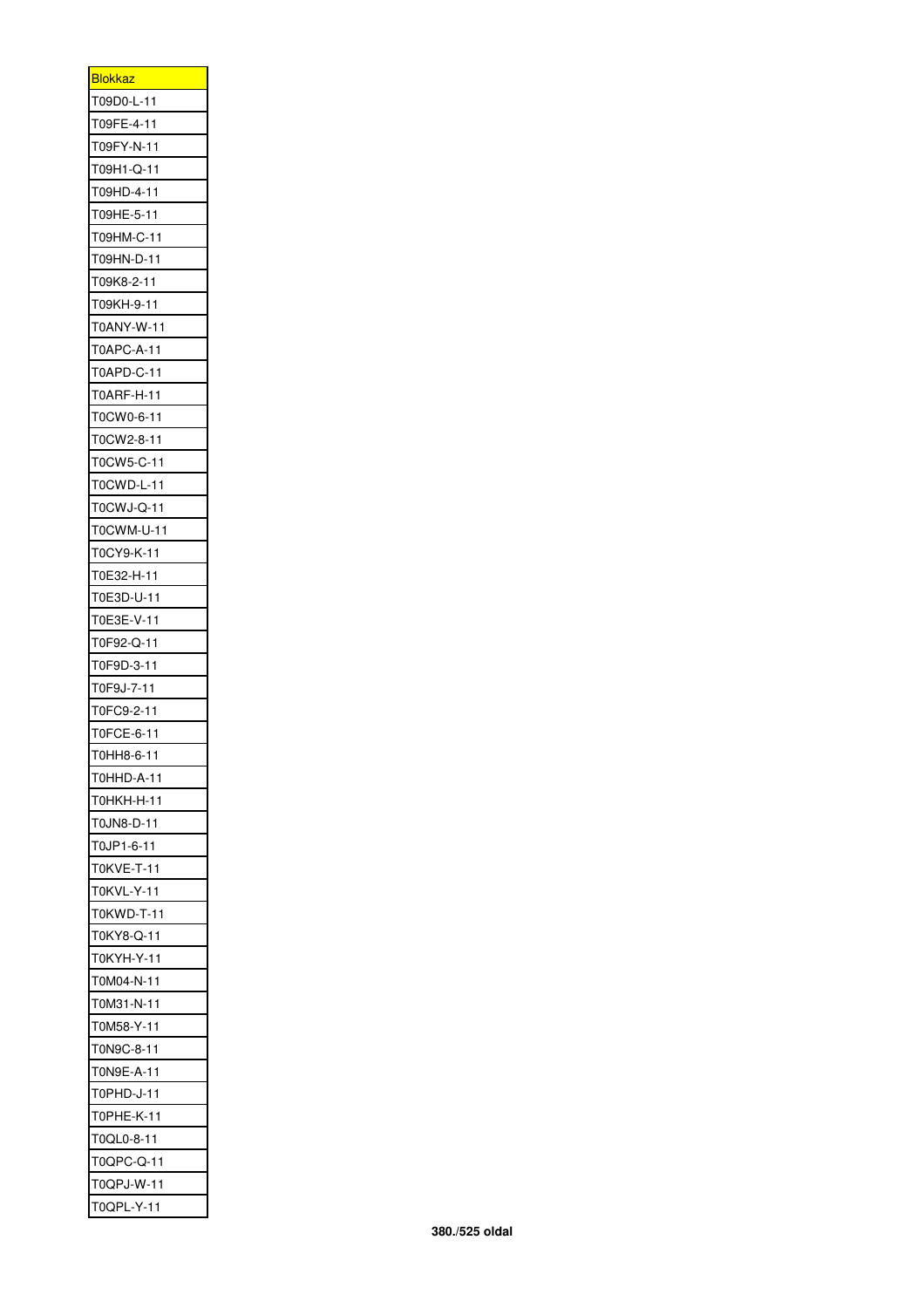| <u>Blokkaz</u> |
|----------------|
| T0QRH-X-11     |
| T0RWC-Y-11     |
| T0RWH-4-11     |
| T0RY4-T-11     |
| T0RYH-6-11     |
| T0RYJ-7-11     |
| T0U2L-E-11     |
| T0U31-V-11     |
| T0U32-W-11     |
| T0U3J-D-11     |
| T0U58-6-11     |
| T0U5E-C-11     |
| T0V86-8-11     |
| T0V9C-F-11     |
| T0V9D-H-11     |
| T0V9E-J-11     |
| T0V9J-M-11     |
| T0VCJ-P-11     |
| T0WCV-3-11     |
| T0WD0-7-11     |
| T0WD4-C-11     |
| TOWFA-M-11     |
| T0WH1-C-11     |
| T0WHC-P-11     |
| T0WHE-R-11     |
| T0WK4-J-11     |
| T0WK8-N-11     |
| T0XNE-Y-11     |
| T0XPC-X-11     |
| T0YRV-K-1<br>1 |
| T0YT0-P-11     |
| T0YV8-2-11     |
| T0YVE-7-11     |
| T0YWC-6-11     |
| T0YYE-A-11     |
| T1100-X-11     |
| T112E-F-11     |
| T112L-M-11     |
| T1138-A-11     |
| T1139-C-11     |
| T113C-E-11     |
| T113L-N-11     |
| T1286-F-11     |
| T129C-N-11     |
| T129H-T-11     |
| T13HC-W-11     |
| T13HE-Y-11     |
| T13HH-2-11     |
| T13HJ-3-11     |
| T13K4-Q-11     |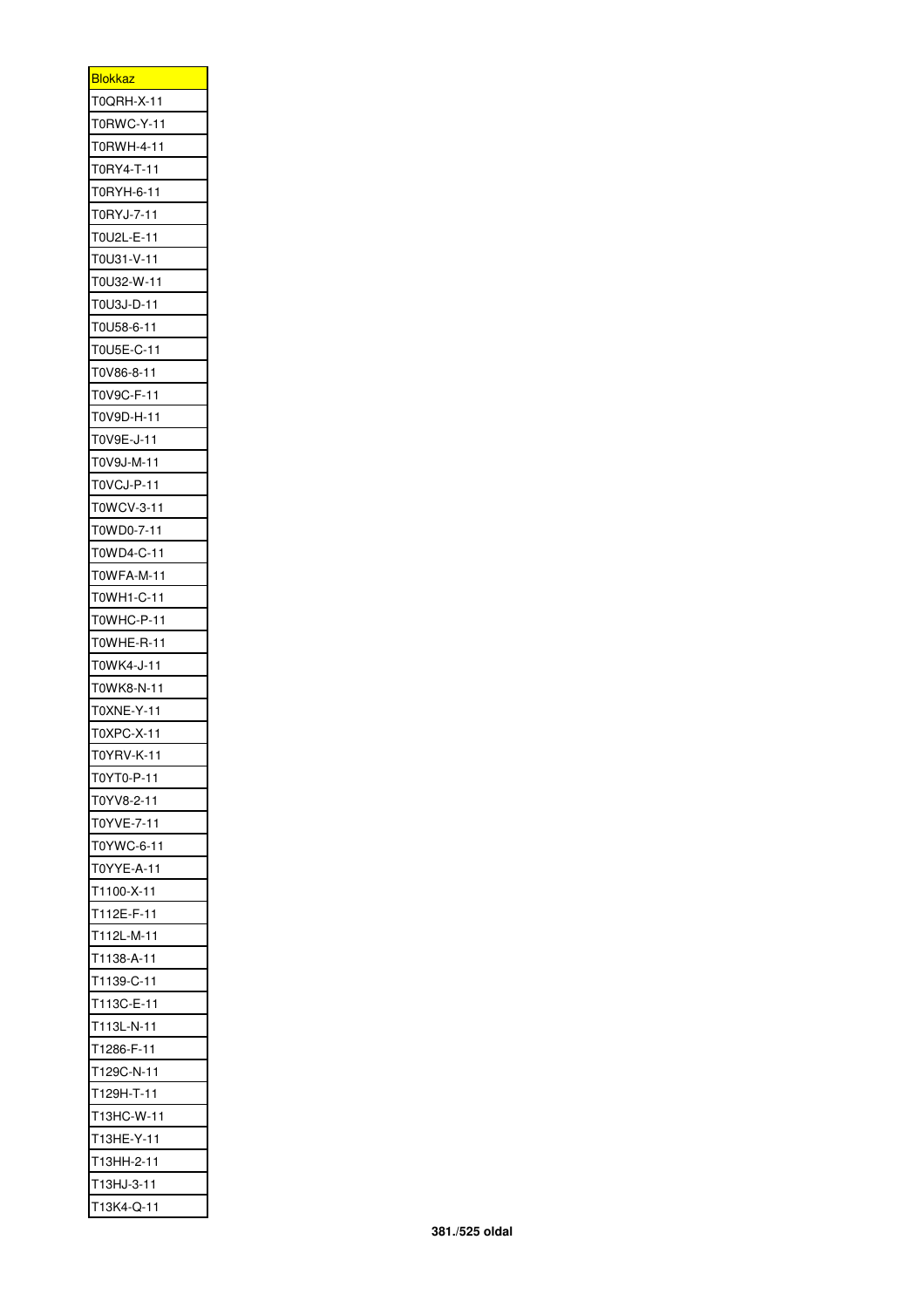| <b>Blokkaz</b>    |
|-------------------|
| T14NE-6-11        |
| T14PC-5-11        |
| T14PD-6-11        |
| T14PJ-A-11        |
| T14R8-4-11        |
| T15T0-W-11        |
| T15VM-M-11        |
| T15WC-D-11        |
| T15WD-E-11        |
| T15WJ-K-11        |
| T172A-K-11        |
| T1732-A-11        |
| T173E-P-11        |
| T1754-F-11        |
| T188E-W-11        |
| T1892-K-11        |
| T189D-W-11        |
| T189J-2-11        |
| T18CE-1-11        |
| T19D0-M-11        |
| T19H2-T-11        |
| T19HJ-9-11        |
| T19KF-9-11        |
| T1AN6-5-11        |
| T1AND-C-11        |
| T1ARH-K-11        |
| T1CT0-4-11        |
| T1CWJ-R-11        |
| T1CY4-E-11        |
| T1CY6-H-11        |
| T1CYE-Q-11        |
| T1CYH-T-11        |
| T1CYJ-U-11        |
| T1E2E-V-11        |
| T1E30-F-11        |
| T1E5J-3-11        |
| T1F9C-3-11        |
| T1F9J-8-11        |
| T1HFE-C-11        |
| T1HHJ-H-11        |
| T1HHK-J-11        |
| T1HKE-F-11        |
| <b>T1HKH-J-11</b> |
| T1JL0-3-11        |
| T1JNY-5-11        |
| T1JP1-7-11        |
| T1JR6-F-11        |
| T1JRH-R-11        |
| T1KT0-A-11        |
| T1KV6-L-11        |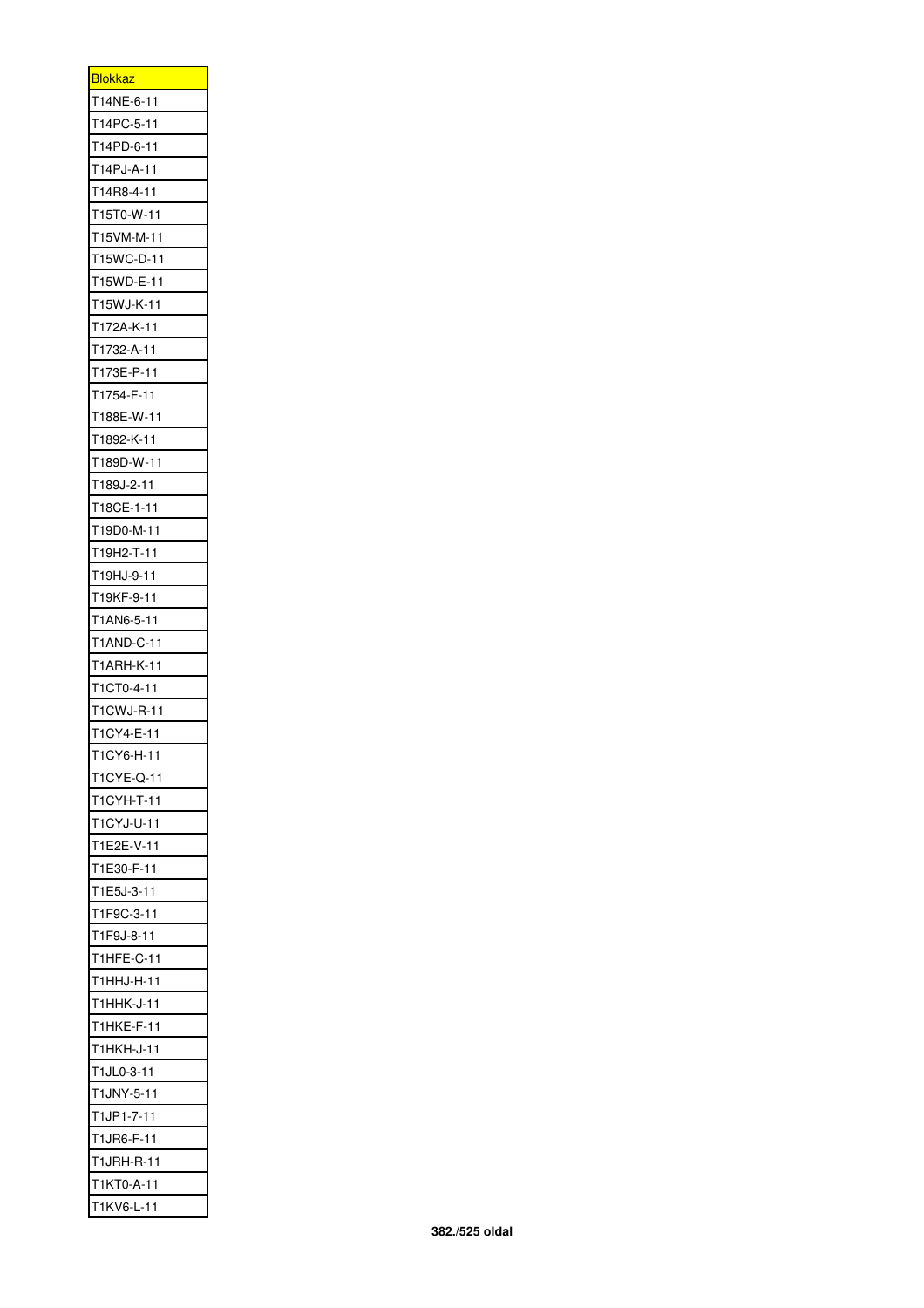| <b>Blokkaz</b> |
|----------------|
| T1KVA-Q-11     |
| T1KW2-H-11     |
| T1KW8-P-11     |
| T1KWJ-Y-11     |
| T1M02-M-11     |
| T1M3H-6-11     |
| T1M5H-8-11     |
| T1N91-X-11     |
| T1N98-6-11     |
| T1N9J-F-11     |
| T1NCD-D-11     |
| T1PD0-2-11     |
| T1PFD-J-11     |
| T1PHJ-P-11     |
| T1PK8-H-11     |
| T1QL0-9-11     |
| T1QNL-Y-11     |
| T1QP1-E-11     |
| T1QPC-R-11     |
| T1QPE-U-11     |
| T1QPF-V-11     |
| T1QPJ-X-11     |
| T1RT0-J-11     |
| T1RWC-1-11     |
| T1RWE-3-11     |
| T1RWF-4-11     |
| T1RWH-5-11     |
| T1RWJ-6-11     |
| T1RYF-6-11     |
| T1RYH-7-1<br>1 |
| T1U26-2-11     |
| T1U2Y-U-11     |
| T1U31-W-11     |
| T1U32-X-11     |
| T1V60-1-11     |
| T1V8E-J-11     |
| T1V91-5-11     |
| T1V9J-N-11     |
| T1WD0-8-11     |
| T1WH0-C-11     |
| T1WH5-J-11     |
| T1WK4-K-11     |
| T1WK8-P-11     |
|                |
| T1XL0-H-11     |
| T1XNL-6-11     |
| T1XNY-K-11     |
| T1XR6-V-11     |
| T1XRH-6-11     |
| T1YW2-W-11     |
| T1YWJ-D-11     |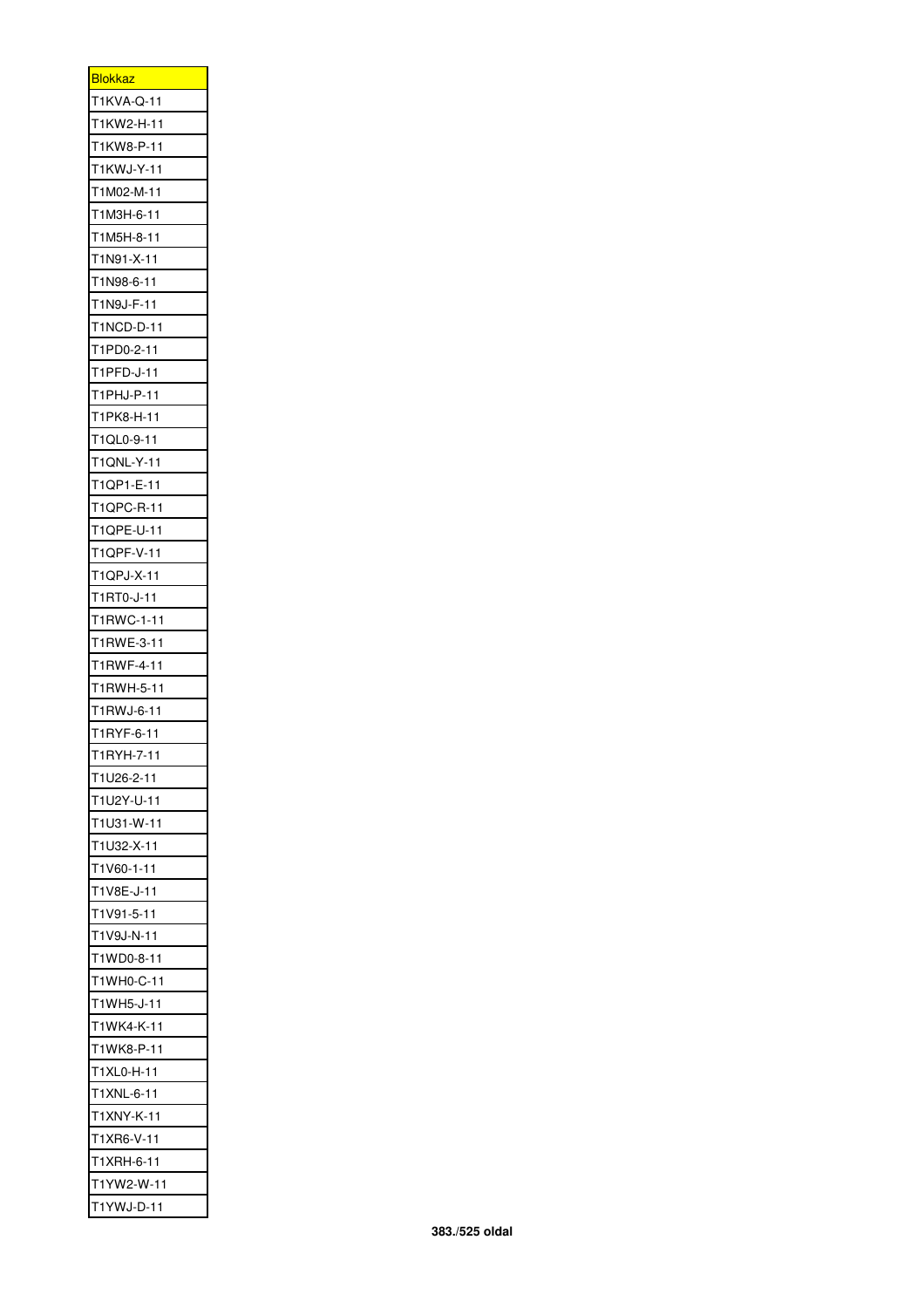| <u>Blokkaz</u> |
|----------------|
| T1YWK-E-11     |
| T212A-D-11     |
| T213D-H-11     |
| T213J-M-11     |
| T229J-V-11     |
| T22CF-V-11     |
| T22CJ-X-11     |
| T23D0-F-11     |
| T23FE-Y-11     |
| T23HF-2-11     |
| T23HJ-4-11     |
| T23KH-5-11     |
| T24L0-P-11     |
| T24NA-4-11     |
| T24PC-6-11     |
| T24PJ-C-11     |
| T24R8-5-11     |
| T24RF-C-11     |
| T25VD-E-11     |
| T25VL-M-11     |
| T25W2-4-11     |
| T25W9-C-11     |
| T25WJ-L-11     |
| T25Y8-D-11     |
| T25YF-L-11     |
| T2702-8-11     |
| T272E-P-11     |
| T2731-A-11     |
| T273F-R-11     |
| T275E-T-11     |
| T275H-V-11     |
| Г2862-Н-11     |
| T288A-U-11     |
| T28C8-V-11     |
| T28CF-3-11     |
| T29D0-N-11     |
| T29FL-C-11     |
| T29FY-Q-11     |
| Г29НС-5-11     |
| T2ANA-A-11     |
| T2APC-D-11     |
| T2APE-F-11     |
|                |
| T2APJ-K-11     |
| T2ARE-J-11     |
| T2ARH-L-11     |
| T2CT0-5-11     |
| T2CVE-N-11     |
| T2CWJ-T-11     |
| T2CYE-R-11     |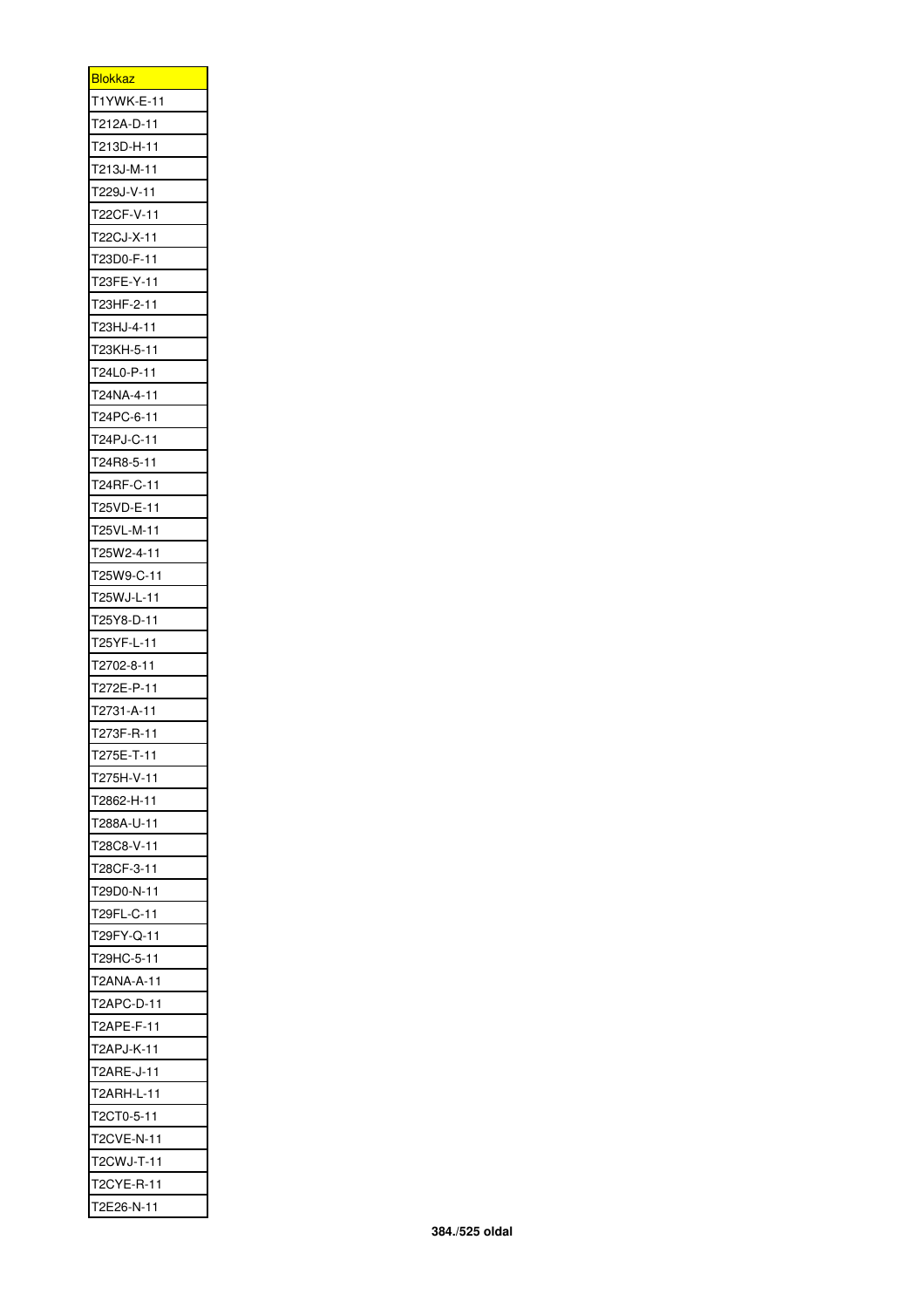| <u>Blokkaz</u> |
|----------------|
| T2E2E-W-11     |
| T2E2K-2-11     |
| T2E3C-V-11     |
| T2E3J-2-11     |
| T2E58-U-11     |
| T2F60-M-11     |
| T2F64-R-11     |
| T2F90-Q-11     |
| T2F9J-9-11     |
| T2HHJ-J-11     |
| T2JR8-K-11     |
| T2JRE-Q-11     |
| T2KW2-J-11     |
| T2KY8-T-11     |
| T2KYE-Y-11     |
| T2M26-V-11     |
| T2M2E-4-11     |
| T2M2Y-N-11     |
| T2M32-R-11     |
| T2M5J-A-11     |
| T2N8D-A-11     |
| T2N8E-C-11     |
| T2N9C-A-11     |
| T2N9J-H-11     |
| T2PH2-8-11     |
| T2PHJ-Q-11     |
| T2PKE-P-11     |
| T2QL4-F-11     |
| T2QPC-T-11     |
| T2QPH-X-11     |
| T2QR3-L-11     |
| T2QR6-P-11     |
| T2QRE-X-11     |
| T2QRJ-2-11     |
| T2RVE-3-11     |
| T2RYE-6-11     |
| T2U2A-7-11     |
| T2U3F-D-11     |
| T2U5J-J-11     |
| T2V60-2-11     |
| T2V64-6-11     |
| T2V86-A-11     |
| T2V9C-J-11     |
| T2V9E-L-11     |
| T2V9J-P-11     |
| T2VCH-Q-11     |
| T2WH2-F-11     |
| T2WHH-W-11     |
| T2WHJ-X-11     |
| T2WKH-Y-11     |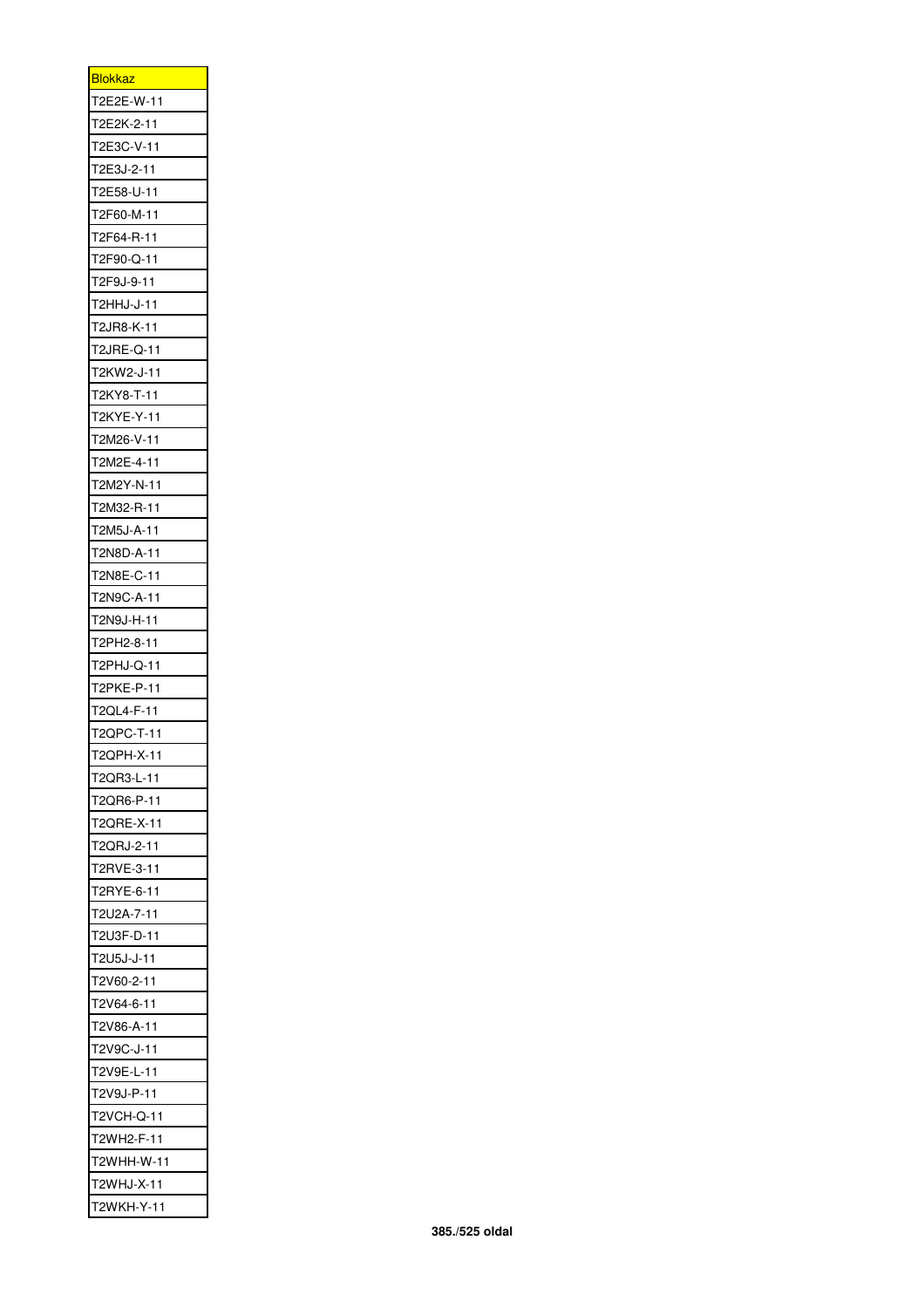| <u>Blokkaz</u> |
|----------------|
| T2WKJ-1-11     |
| T2XP2-P-11     |
| T2XPJ-6-11     |
| T2XPL-8-11     |
| T2XRE-5-11     |
| T2XRH-7-11     |
| T2XRJ-8-11     |
| T2YV6-2-11     |
| T2YVE-9-11     |
| T2YWH-D-11     |
| T2YWJ-E-11     |
| T2YYE-D-11     |
| T313D-J-11     |
| T315E-M-11     |
| T328Y-A-11     |
| Т3290-С-11     |
| T329C-Q-11     |
| T32C8-P-11     |
| T32C9-Q-11     |
| T33D0-H-11     |
| Г33F6-R-11     |
| T33HJ-5-11     |
| ТЗЗНК-6-11     |
| T34N6-1-11     |
| T34P1-V-11     |
| T34P2-W-11     |
| T34PC-7-11     |
| T35RT-R-11     |
| T35W2-5-11     |
| T373C-P-1<br>1 |
| T373H-U-11     |
| T373J-V-11     |
| T388A-V-11     |
| T388E-Y-11     |
| T388K-4-11     |
| T38CE-3-11     |
| T39F6-Y-11     |
| T39FA-4-11     |
| T39FK-C-11     |
| T39H0-T-11     |
| T39KE-A-11     |
| T3ANA-C-11     |
| T3ANE-F-11     |
| T3ANK-L-11     |
| T3ANY-1-11     |
| T3AR8-D-11     |
| T3CV6-F-11     |
| T3CW1-A-11     |
| T3CWH-T-11     |
| T3CWJ-U-11     |
|                |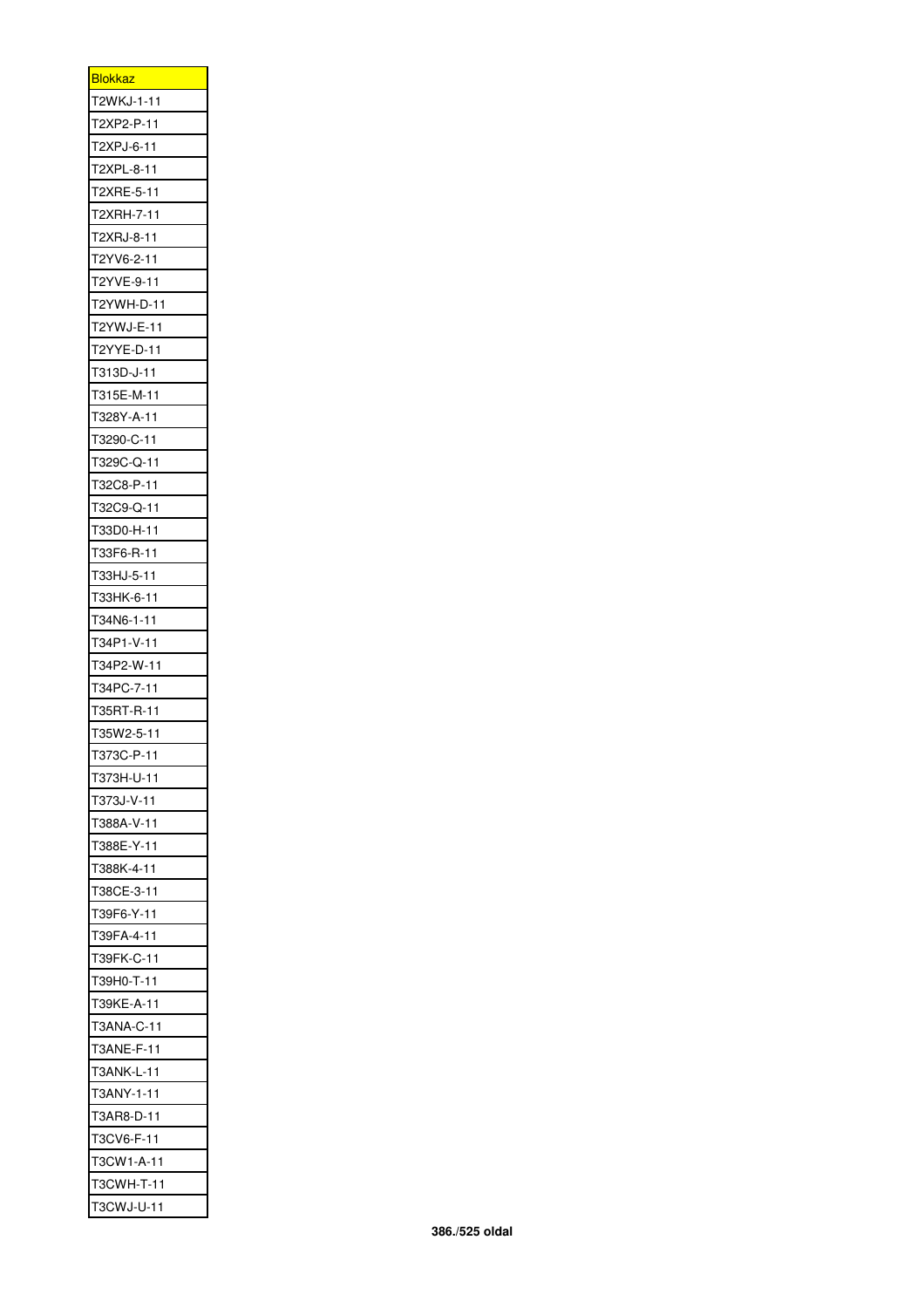| <u>Blokkaz l</u> |
|------------------|
| T3DYT-7-11       |
| T3E31-K-11       |
| T3E3H-2-11       |
| T3E54-Q-11       |
| T3F60-N-11       |
| T3F62-Q-11       |
| T3F8A-3-11       |
| T3F8D-5-11       |
| T3F8K-A-11       |
| T3HFD-D-11       |
| T3HFE-E-11       |
| T3HFK-K-11       |
| T3HH2-3-11       |
| T3HKC-F-11       |
| T3HKH-L-11       |
| T3JP2-A-11       |
| T3JPE-P-11       |
| T3JPJ-T-11       |
| T3JRC-P-11       |
| T3JRH-U-11       |
| T3KVK-2-11       |
| T3KWC-V-11       |
| T3KWJ-2-11       |
| T3KY6-R-11       |
| T3KYE-1-11       |
| T3M3C-4-11       |
| T3N60-V-11       |
| T3N9C-C-11       |
| T3NC8-A-11       |
| T3NCA-D-1<br>1   |
| T3NCJ-L-11       |
| T3PHC-L-11       |
| T3PHF-P-11       |
| T3QPJ-1-11       |
| T3QR8-T-11       |
| T3QRE-Y-11       |
| T3QRJ-3-11       |
| T3U3H-F-11       |
| T3U58-9-11       |
| T3U59-A-11       |
| T3U5H-J-11       |
| T3V8A-H-11       |
| T3V9C-K-11       |
| T3V9F-N-11       |
| T3V9H-P-11       |
| T3WFK-Y-11       |
| T3WH8-P-11       |
| T3WHN-4-11       |
| T3XR4-V-11       |
| T3YT0-T-11       |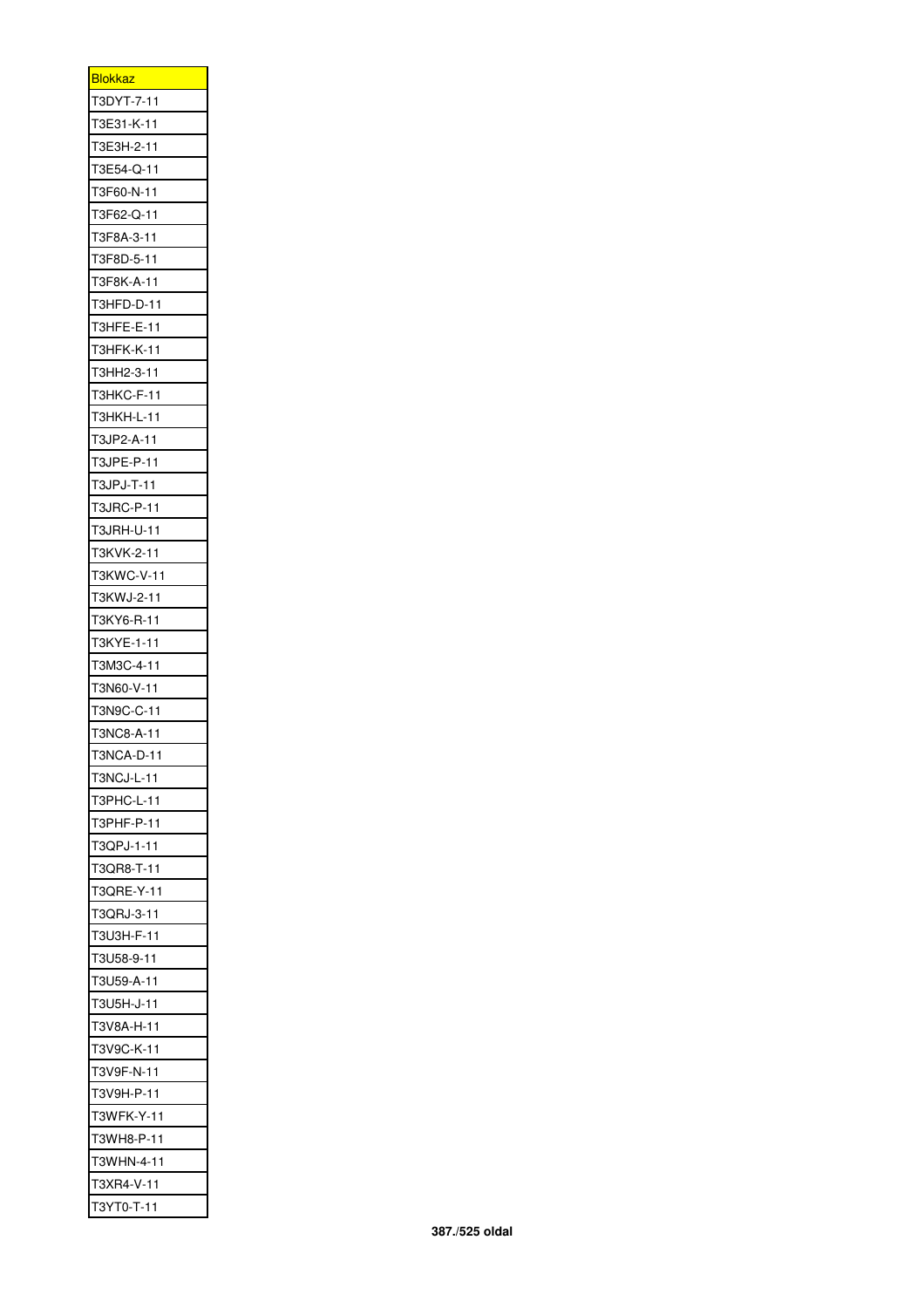| <b>Blokkaz</b> |
|----------------|
| T3YWC-9-11     |
| T3YWH-E-11     |
| T413C-J-11     |
| T413F-M-11     |
| T4153-A-11     |
| T4292-F-11     |
| T429C-R-11     |
| T42C3-K-11     |
| T42C4-L-11     |
| T43D4-N-11     |
| T43F6-T-11     |
| T43FY-L-11     |
| T43HN-A-11     |
| T44L4-W-11     |
| T44PH-D-11     |
| T45VC-F-11     |
| T45W2-6-11     |
| T45WC-H-11     |
| T45YF-N-11     |
| T4704-D-11     |
| T4726-J-11     |
| T472D-Q-11     |
| T4731-D-11     |
| T473C-Q-11     |
| T473H-V-11     |
| T4891-M-11     |
| T489F-3-11     |
| T489H-4-11     |
| T489J-5-11     |
| T49HJ-D-11     |
| T4APH-L-11     |
| T4AR8-E-11     |
| T4ARE-L-11     |
| T4CW2-D-11     |
| T4CWC-P-11     |
| T4E3C-X-11     |
| T4E5E-3-11     |
| T4F86-Y-11     |
| T4F8K-C-11     |
| T4FC3-Y-11     |
| T4FC4-1-11     |
| T4FC8-5-11     |
| T4HK3-7-11     |
| Г4НК4-8-11     |
| T4JR4-H-11     |
| T4JR9-N-11     |
| T4JRJ-W-11     |
|                |
| T4KT4-K-11     |
| T4KW2-L-11     |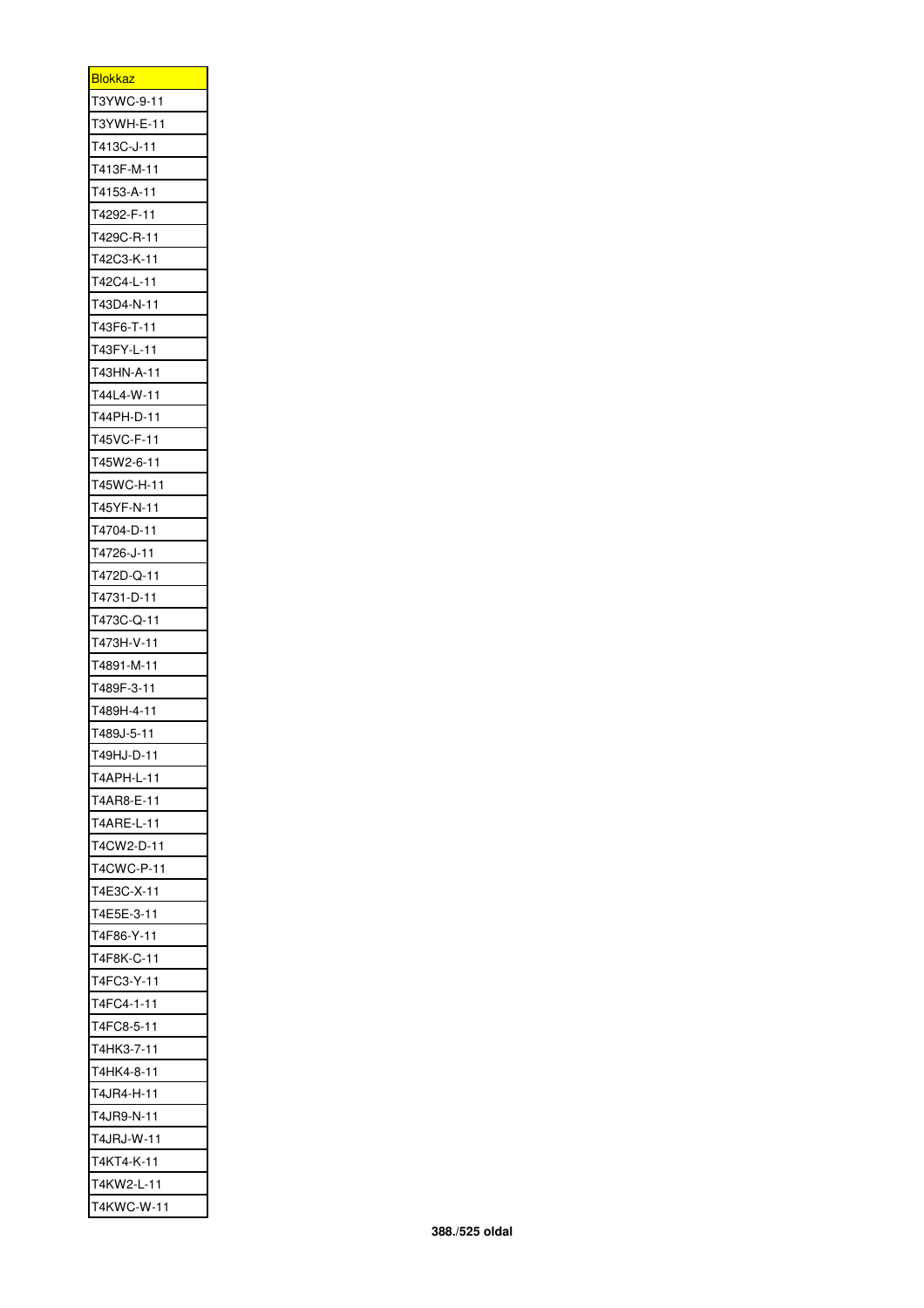| <b>Blokkaz</b> |
|----------------|
| T4KY4-Q-11     |
| T4KYE-2-11     |
| T4KYJ-5-11     |
| T4M04-T-11     |
| T4M2A-3-11     |
| T4M58-4-11     |
| T4NC6-9-11     |
| T4PD0-5-11     |
| T4PHE-P-11     |
| T4QL0-D-11     |
| T4QNK-2-11     |
| T4QP2-K-11     |
| T4QPC-V-11     |
| T4QPH-1-11     |
| T4RW0-Q-11     |
| T4RY9-4-11     |
| T4U00-V-11     |
| T4U3E-E-11     |
| T4U54-6-11     |
| T4V9J-R-11     |
| T4VC4-E-11     |
| T4VCH-T-11     |
| T4WHC-U-11     |
| T4WHJ-1-11     |
| T4WK4-N-11     |
| T4XP2-R-11     |
| T4XPE-5-11     |
| T4YWJ-H-11     |
| T5100-3-11     |
|                |
| T513M-U-11     |
| T5159-K-11     |
| T515E-P-11     |
| T5290-E-11     |
| T52C4-M-11     |
| T53HF-5-11     |
| T53KF-7-11     |
| T54P2-Y-11     |
| T55VA-F-11     |
| T55Y6-E-11     |
| T5704-E-11     |
| T5753-K-11     |
| T575H-Y-11     |
| T5864-N-11     |
| Г5892-Р-11     |
| T58C4-U-11     |
| T58C6-W-11     |
| T58CE-5-11     |
| T59F6-2-11     |
| T59H2-X-11     |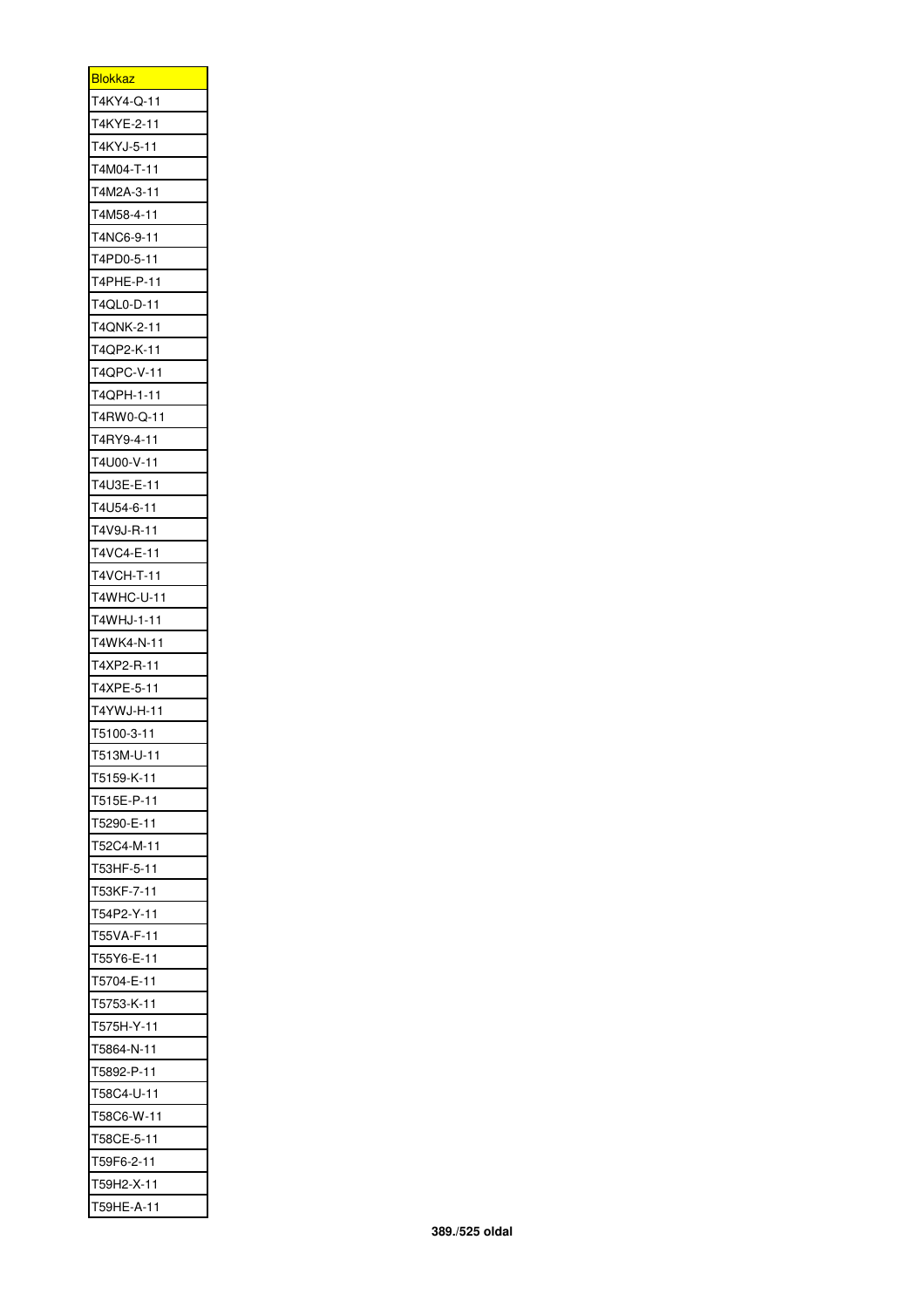| <b>Blokkaz</b> |
|----------------|
| T59HM-J-11     |
| T5AN6-9-11     |
| T5AR6-D-11     |
| T5AR9-H-11     |
| T5CWF-U-11     |
| T5CWH-V-11     |
| T5CWL-Y-11     |
| T5CY4-K-11     |
| T5E26-R-11     |
| T5E5E-4-11     |
| T5HHF-K-11     |
| T5HKE-L-11     |
| T5HKH-N-11     |
| T5JN6-H-11     |
| T5KV6-Q-11     |
| T5KWJ-4-11     |
| T5M26-Y-11     |
| T5M30-T-11     |
| T5M5E-A-11     |
| T5N86-7-11     |
| T5NC9-E-11     |
| T5QR9-W-11     |
| T5RW0-R-11     |
| T5RYE-9-11     |
| T5U26-6-11     |
| T5U2D-D-11     |
| T5U30-1-11     |
| T5V9J-T-11     |
| T5WH2-K-11     |
| T5WHL-4-11     |
| T5XND-4-11     |
| T5XPF-7-11     |
| T5XR9-4-11     |
| T5YW0-Y-11     |
| T5YW2-2-11     |
| T5YWJ-J-11     |
| T5YY6-8-11     |
| Г6126-D-11     |
| Г6132-9-11     |
| T613D-M-11     |
| T615E-Q-11     |
| Г6264-Н-11     |
| T6286-M-11     |
| Г629J-1-11     |
| T629L-3-11     |
| T63HE-5-11     |
| T63HJ-8-11     |
| Т63НК-9-11     |
| Г63К3-V-11     |
| F64P2-1-11     |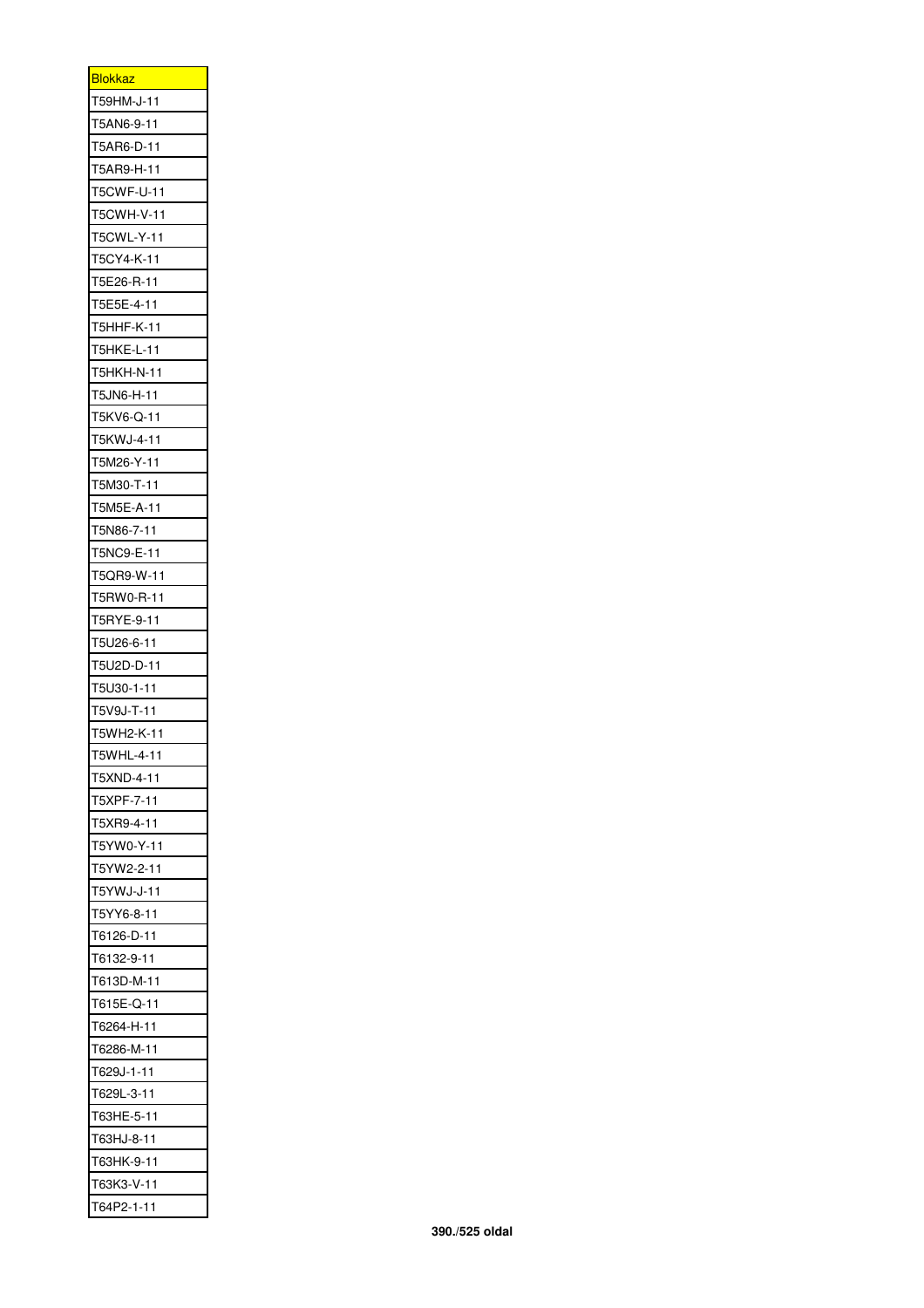| <b>Blokkaz</b> |
|----------------|
| T6726-L-11     |
| T672D-T-11     |
| T6730-E-11     |
| T6759-T-11     |
| T6890-N-11     |
| T6892-Q-11     |
| T689D-3-11     |
| T68C4-V-11     |
| T69F6-3-11     |
| T69FA-7-11     |
| T69H0-W-11     |
| T69HD-A-11     |
| T69HE-C-11     |
| T6AP2-7-11     |
| T6APD-K-11     |
| T6AR6-E-11     |
| T6ARJ-R-11     |
| T6CVD-R-11     |
|                |
| T6CW2-F-11     |
| T6CWD-T-11     |
| T6CYH-Y-11     |
| T6E32-P-11     |
| T6E3D-2-11     |
| T6E3H-5-11     |
| T6E59-1-11     |
| T6E5J-8-11     |
| T6F86-2-11     |
| T6F8Y-U-11     |
| T6F91-W-11     |
| T6F92-X-11     |
| T6FC6-5-11     |
| T6FCJ-H-11     |
| T6HH2-6-11     |
| T6HHD-J-11     |
| T6JP2-E-11     |
| T6JPD-R-11     |
| T6JPF-U-11     |
| T6KVY-K-11     |
| T6M30-U-11     |
| T6M32-W-11     |
| T6M3D-8-11     |
| Г6М3Е-9-11     |
| T6N90-3-11     |
| F6N92-5-11     |
| T6N9D-H-11     |
| T6NC9-F-11     |
| T6PHD-Q-11     |
| T6PKE-U-11     |
| T6PKJ-X-11     |
| T6RWL-E-11     |
|                |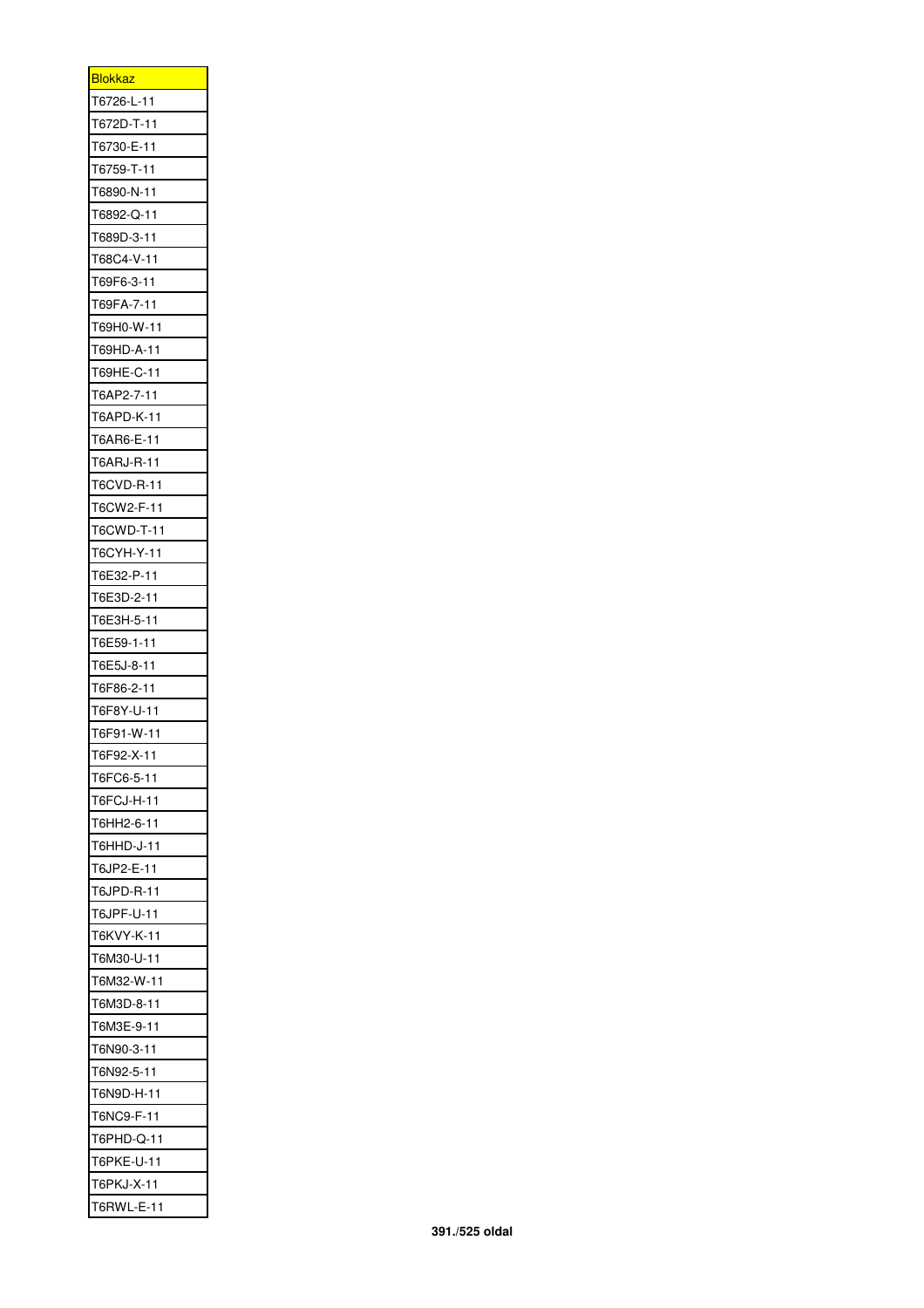| <u>Blokkaz</u> |
|----------------|
| T6RY9-6-11     |
| T6RYE-A-11     |
| T6U56-A-11     |
| T6V86-F-11     |
| T6V90-9-11     |
| T6V9E-Q-11     |
| T6WH0-J-11     |
| T6WHA-V-11     |
| T6WHD-X-11     |
| T6WHF-1-11     |
| T6WKE-2-11     |
| T6XN6-X-11     |
| T6XNY-Q-11     |
| T6XPE-7-11     |
| T6YV6-6-11     |
| T6YWJ-K-11     |
| T6YWL-M-11     |
| 712Y-7-11<br>Т |
| 7131-9-11<br>Г |
| Ī<br>713D-N-11 |
| T<br>713F-Q-11 |
| 7286-N-11<br>T |
| 7290-H-11<br>T |
| 73FD-4-11<br>Τ |
| 73K3-W-11<br>T |
| 73KE-8-11<br>Ī |
| T<br>74N6-5-11 |
| T<br>74NA-9-11 |
| T74RE-H-11     |
| 75WF-P-11<br>T |
| 7726-M-11<br>Ī |
| 7730-F-11<br>Ī |
| 7732-J-11<br>I |
| 773F-X-11<br>T |
| 7756-Q-11<br>T |
| 78CC-5-11<br>T |
| 79F6-4-11<br>T |
| 79FA-8-11<br>T |
| 79H2-1-11<br>I |
| T<br>79HJ-H-11 |
| 7CV6-L-11<br>T |
| 7CWE-V-11<br>l |
| 7E26-U-11<br>T |
| 7E3M-A-11<br>T |
| 7HH2-7-11<br>I |
| T<br>7HHJ-P-11 |
| 7JN6-K-11<br>T |
| 7JND-R-11<br>T |
| 7JP0-D-11<br>Ī |
| T7JP2-F-11     |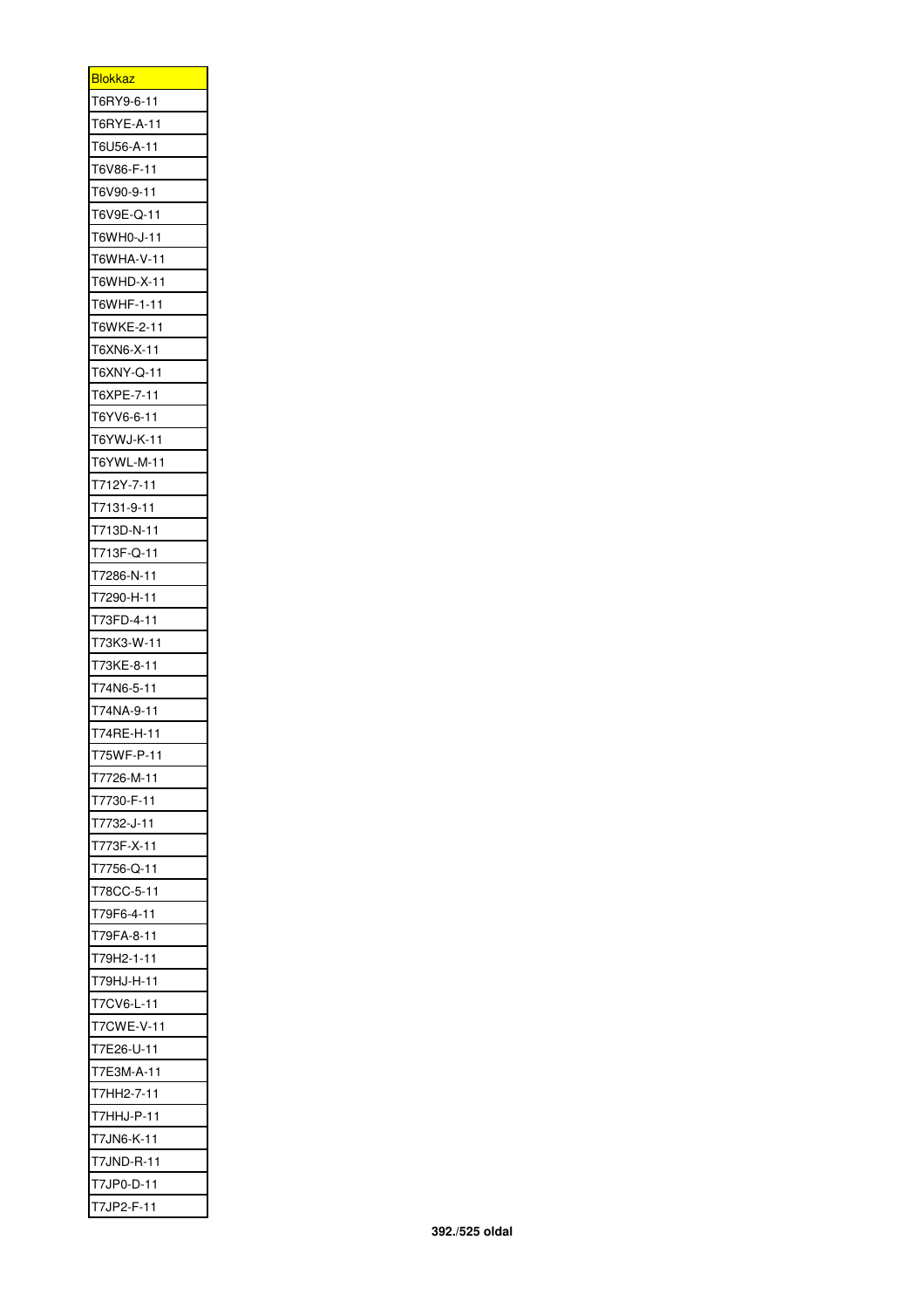| <b>Blokkaz</b> |
|----------------|
| 7JPE-U-11<br>T |
| 7JRA-T-11<br>Ī |
| T<br>7KWF-4-11 |
| 7M26-2-11<br>T |
| 7M5E-D-11<br>Τ |
| 7NCH-P-11<br>T |
| 7PH0-C-11<br>T |
| 7QN6-R-11<br>ı |
| 7RV5-Y-11<br>T |
| 7RVD-7-11<br>T |
| 7RW0-U-11<br>T |
| 7RWE-9-11<br>Τ |
| 7RYE-C-11<br>ı |
| 7U2D-F-11<br>T |
| 7U32-5-11<br>ı |
| 7U5E-L-11<br>T |
| T<br>7V92-D-11 |
| 7WHE-1-11<br>T |
| 7XND-6-11<br>T |
| 7XPJ-C-11<br>T |
| 7XRH-D-11<br>Ī |
| 7YW0-2-11<br>T |
| 7YWF-J-11<br>Τ |
| T7YYH-M-11     |
| T8126-F-11     |
| T813J-U-11     |
| T8290-J-11     |
| T83K3-X-11     |
| T84PJ-K-11     |
| T85V6-E-1<br>1 |
| T873J-2-11     |
| T881F-X-11     |
| Г8886-W-11     |
| Г888D-4-11     |
| T8890-Q-11     |
| T88C6-1-11     |
| Г897F-6-11     |
| T89HJ-J-11     |
| T89K6-8-11     |
| T89KJ-L-11     |
| T8CMF-N-11     |
| T8CWJ-1-11     |
| T8E32-R-11     |
| T8E3E-5-11     |
| T8E3H-7-11     |
| T8E3L-A-11     |
| T8F9H-F-11     |
| T8HH2-8-11     |
| T8HHH-P-11     |
| T8HK6-F-11     |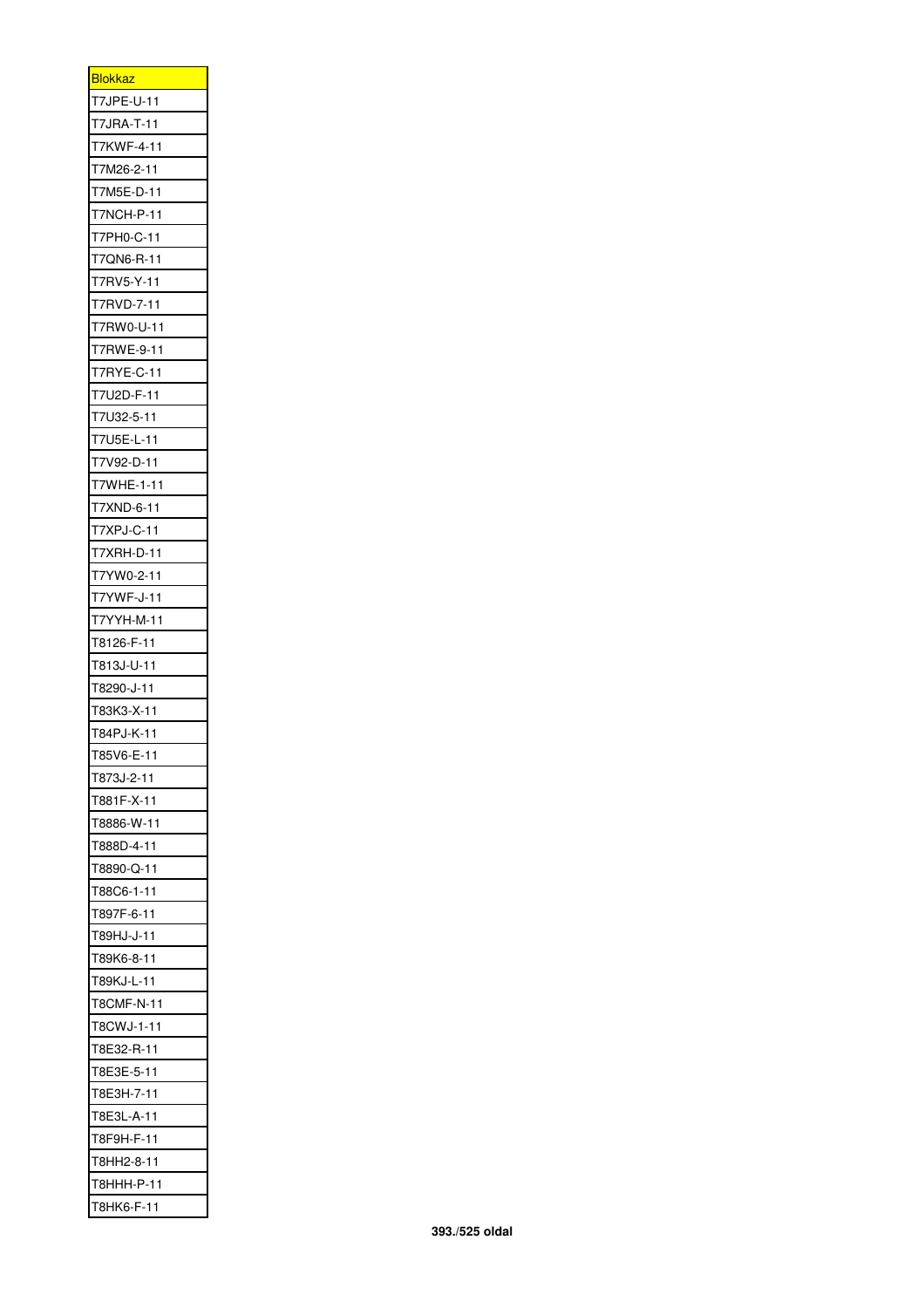| <u>Blokkaz</u> |
|----------------|
| T8HKH-R-11     |
| T8JN6-L-11     |
| T8JP0-E-11     |
| T8JP2-H-11     |
| T8JPH-X-11     |
| T8KRT-C-11     |
| T8KW2-Q-11     |
| Г8М3Н-Е-11     |
| Г8М3К-Н-11     |
| T8M5J-J-11     |
| T8N86-A-11     |
| T8N8D-J-11     |
| T8N9F-M-11     |
| T8NCE-N-11     |
| T8NCJ-R-11     |
| T8PHE-U-11     |
| T8QP2-P-11     |
| T8QPK-7-11     |
| T8QRJ-8-11     |
| T8RRT-K-11     |
| T8RWE-A-11     |
| T8U30-4-11     |
| T8VCH-X-11     |
| T8WHJ-5-11     |
| T8XP2-W-11     |
| T8XRE-C-11     |
| T8YYE-L-11     |
| Г929Н-3-11     |
| T92C2-P-11     |
| T92CH-5-11     |
| T92CJ-6-11     |
| Г93НЕ-8-11     |
| Г93НF-9-11     |
| Г93НН-А-11     |
| T94N6-7-11     |
| T95WL-W-11     |
| T95Y6-K-11     |
| T95YJ-W-11     |
| T9732-L-11     |
| T9756-T-11     |
| T975J-5-11     |
| T985T-F-11     |
| T9892-U-11     |
| T989E-7-11     |
| T98CE-9-11     |
| T98CJ-D-11     |
| Г99HL-M-11     |
| T99KJ-M-11     |
| T9AP0-8-11     |
| T9AR6-J-11     |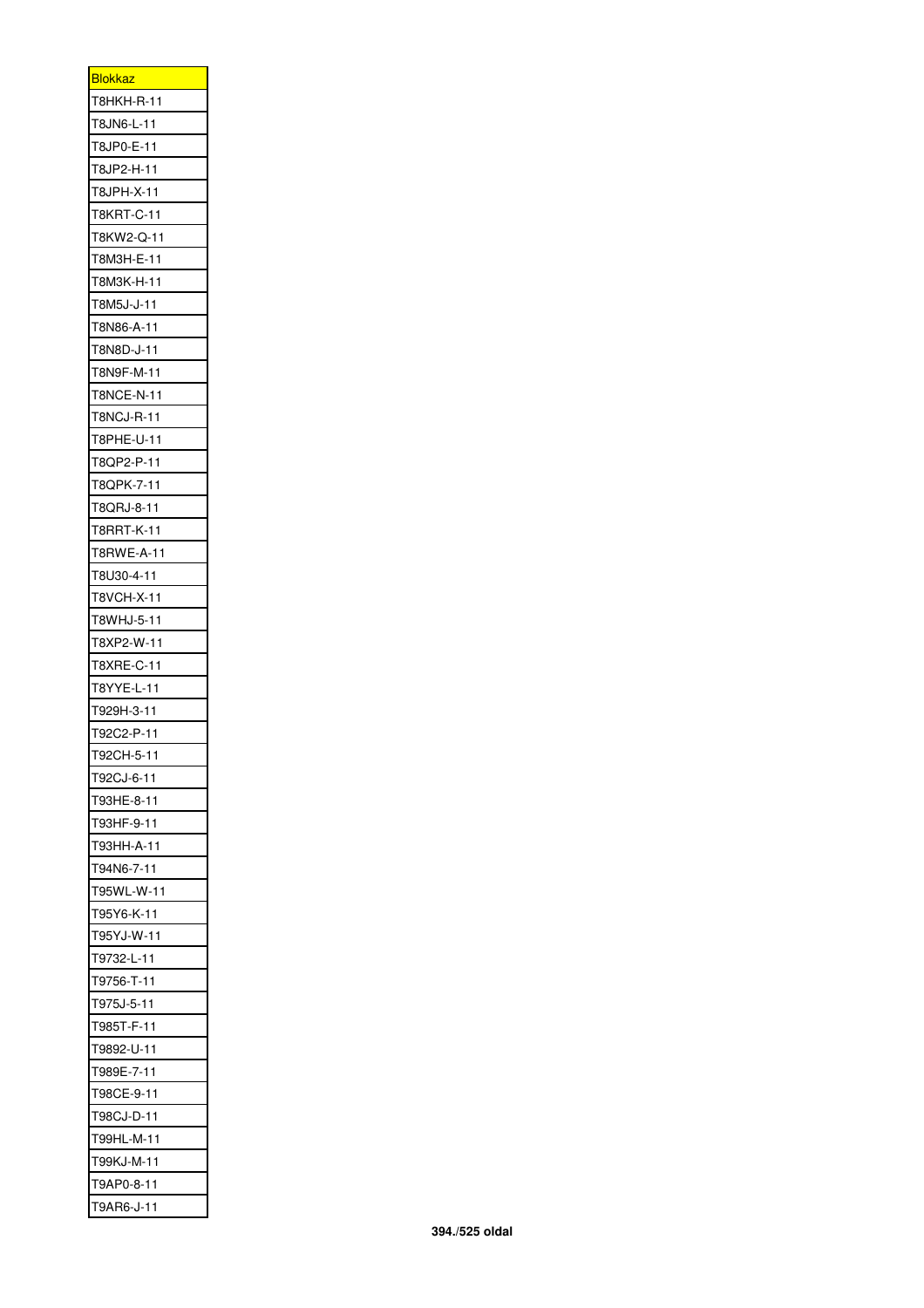| <b>Blokkaz</b> |
|----------------|
| T9CWL-4-11     |
| T9E30-Q-11     |
| T9E5H-A-11     |
| T9F8A-9-11     |
| T9F9J-J-11     |
| T9F9L-L-11     |
| T9HFD-L-11     |
| T9HFL-T-11     |
| Г9НН0-7-11     |
| T9HHN-W-11     |
| T9JN6-M-11     |
| T9JND-U-11     |
| T9JPL-3-11     |
| T9KYA-4-11     |
| T9KYJ-A-11     |
| T9M32-1-11     |
| T9M3H-F-11     |
| T9M3K-J-11     |
| T9M3L-K-11     |
| T9M5J-K-11     |
| T9N9L-T-11     |
| T9PH0-E-11     |
| T9PHL-2-11     |
| T9PK2-K-11     |
| T9QKT-C-11     |
| T9QRH-8-11     |
| T9RWL-J-11     |
| T9RYE-E-11     |
| T9RYJ-J-11     |
| T9U3L-R-11     |
| T9U5E-N-11     |
| T9U5J-R-11     |
| T9V90-D-11     |
| T9V9E-U-11     |
| T9WHJ-6-11     |
| T9WHL-8-11     |
| T9XP0-V-11     |
| T9XPF-C-11     |
| T9XRJ-H-11     |
| T9YRT-T-11     |
| T9YWK-P-11     |
| T9YYE-M-11     |
| TA0UF-K-11     |
| TA12D-Q-11     |
| TA132-E-11     |
| TA13F-U-11     |
| TA2CE-4-11     |
| TA3FD-7-11     |
| ГАЗНН-С-11     |
| TA4PH-L-11     |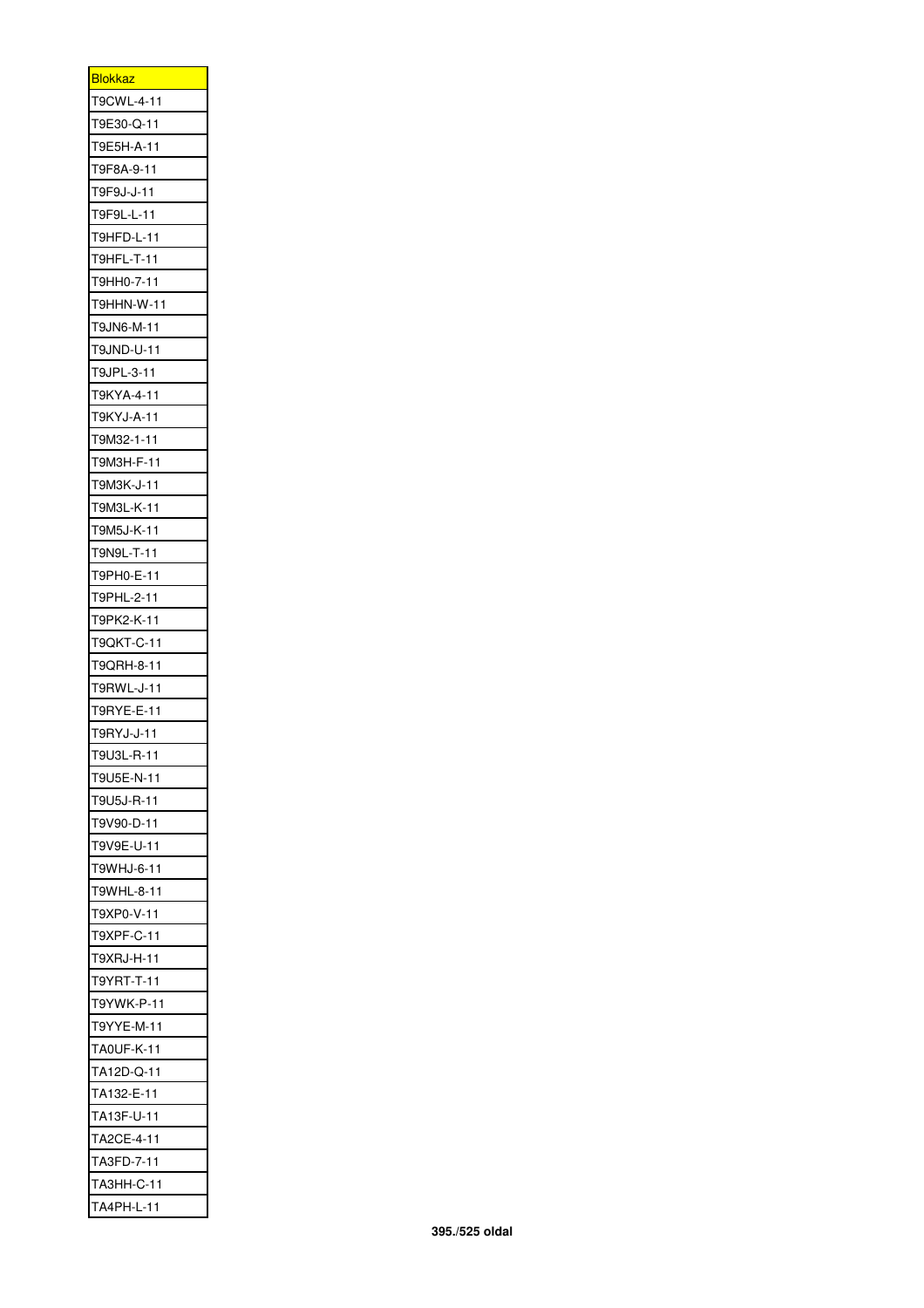| <b>Blokkaz</b>    |
|-------------------|
| TA4RE-L-11        |
| TA5YE-U-11        |
| TA732-M-11        |
| TA73L-6-11        |
| TA75H-5-11        |
| TA89J-C-11        |
| TAAPJ-U-11        |
| TAAR6-K-11        |
| TAARH-V-11        |
| TAARJ-W-11        |
| TACVL-4-11        |
| <b>TACWH-2-11</b> |
| TACYE-2-11        |
| TAF92-3-11        |
| TAFCE-J-11        |
| TAFCJ-M-11        |
| TAHFD-M-11        |
| TAHHE-P-11        |
| TAJR9-V-11        |
| TAKY9-4-11        |
| TAM2D-C-11        |
| TAM3E-E-11        |
| TAM3H-H-11        |
| TAM3J-J-11        |
| TAM5H-K-11        |
| TAN5T-W-11        |
| TAN8D-L-11        |
| TANCE-Q-11        |
| TANCJ-U-11        |
| TAPCT-5-1<br>1    |
| TAPH2-J-11        |
| TAPHJ-1-11        |
| TAPHL-3-11        |
| TAPKE-Y-11        |
| TAU30-6-11        |
| TAU3L-T-11        |
| TAV9J-Y-11        |
| TAVCH-1-11        |
| TAWKE-6-11        |
| TAWKH-8-11        |
| TAXPL-J-11        |
| TAXR6-6-11        |
| TAXRE-E-11        |
| TAXRH-H-11        |
| TAYWH-N-11        |
| TAYWJ-P-11        |
| TAYYE-N-11        |
| TC130-D-11        |
| TC132-F-11        |
| TC13E-U-11        |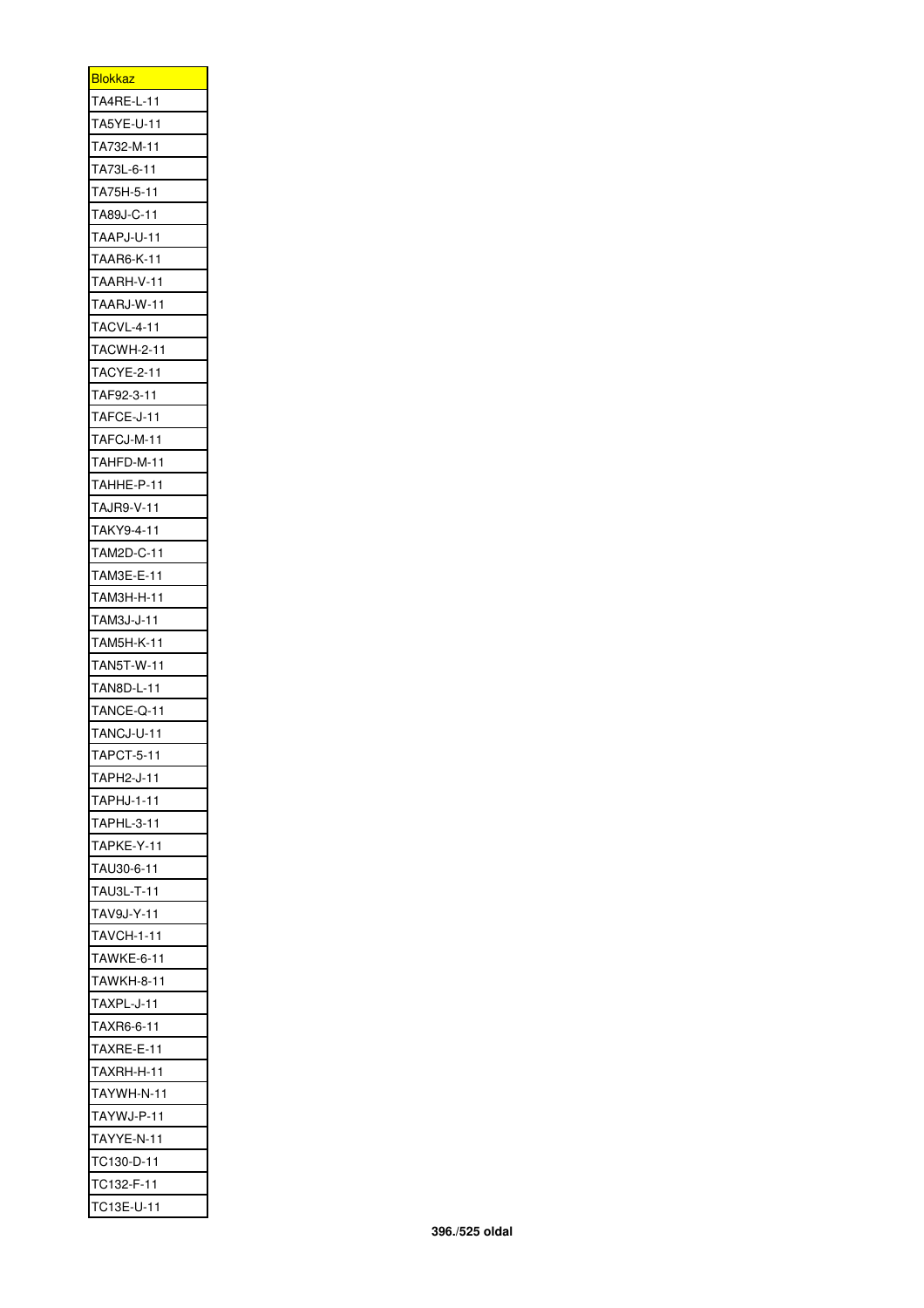| <u>Blokkaz</u>    |
|-------------------|
| TC2CE-5-11        |
| TC3KH-F-11        |
| TC4N9-D-11        |
| TC5RT-2-11        |
| TC5YJ-Y-11        |
| TC6YT-9-11        |
| TC73J-5-11        |
| TC75J-7-11        |
| TC8C3-1-11        |
| TC9FL-N-11        |
| TC9H0-3-11        |
| TC9K6-C-11        |
| TCAR6-L-11        |
| TCARJ-X-11        |
| TCCW0-K-11        |
| TCE32-V-11        |
| TCE36-1-11        |
| TCE5A-7-11        |
| <b>TCE5E-A-11</b> |
|                   |
| TCHH0-9-11        |
| TCHHH-T-11        |
| TCHKE-T-11        |
| TCJP2-L-11        |
| TCJPJ-3-11        |
| TCJRJ-5-11        |
| TCM3K-L-11        |
| TCN8D-M-11        |
| TCNCE-R-11        |
| TCPF5-M-11        |
| TCPF8-Q-1<br>1    |
| TCPH2-K-11        |
| TCPHH-1-11        |
| TCQNA-2-11        |
| TCQP2-T-11        |
| TCRWF-F-11        |
| TCRYH-K-11        |
| TCU3L-U-11        |
| TCV5T-5-11        |
| TCV92-J-11        |
| TCVC6-Q-11        |
| TCVCE-Y-11        |
| TCVCH-2-11        |
| TCWHE-5-11        |
| TCWHK-9-11        |
| TCWKE-7-11        |
| TCXKT-M-11        |
| TCXP2-1-11        |
| TCXPL-K-11        |
| TCXRE-F-11        |
| TCXRH-J-11        |
|                   |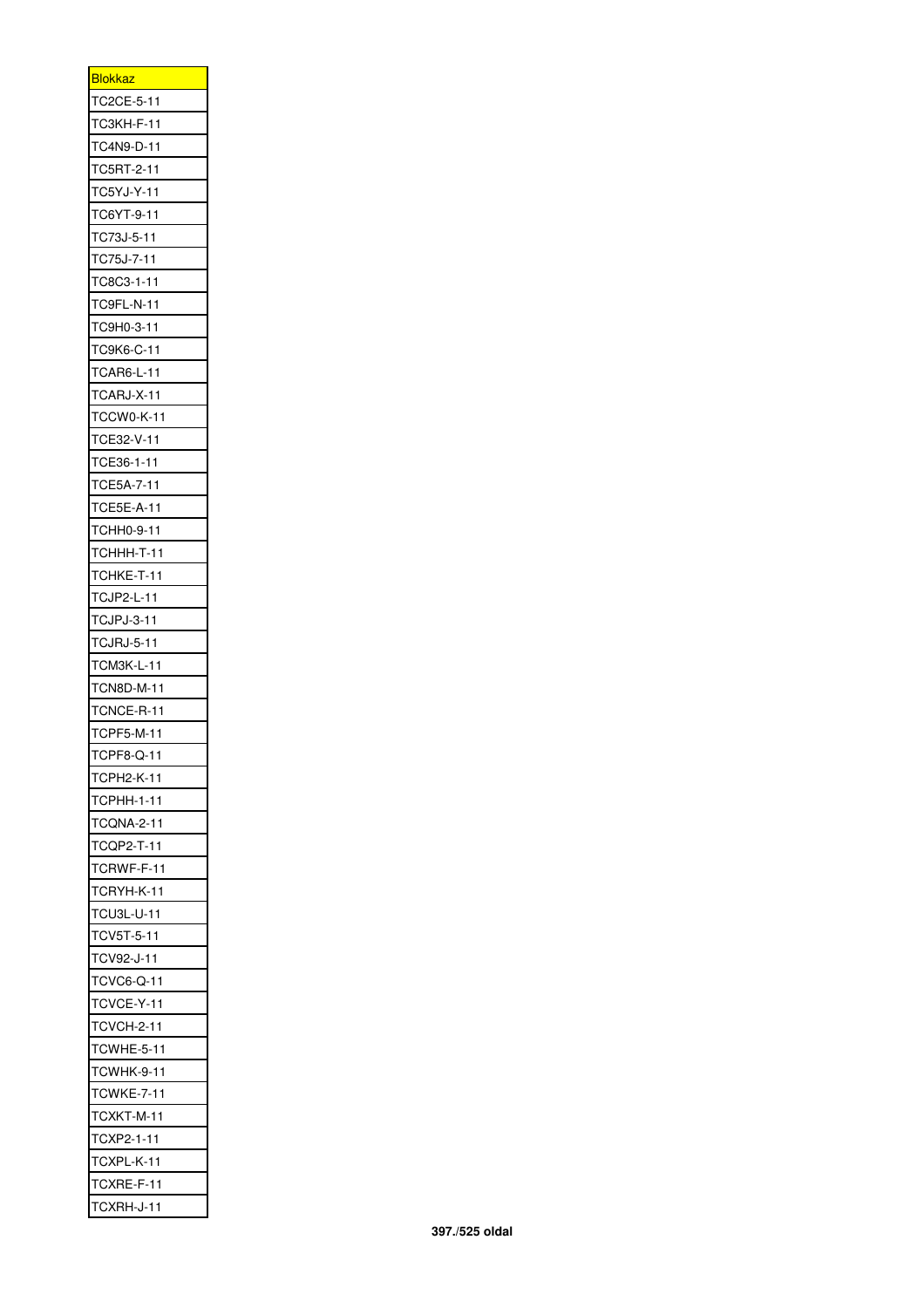| <u>Blokkaz</u>    |
|-------------------|
| TCYW2-8-11        |
| TCYYE-P-11        |
| TD12T-7-11        |
| TD13L-2-11        |
| TD15H-1-11        |
| TD25T-C-11        |
| D28Y-M-11<br>Г    |
| D290-N-11<br>Г    |
| D3FC-8-11<br>Γ    |
| TD3HH-E-11        |
| TD3KH-H-11        |
| TD3KJ-J-11        |
| D5W0-D-11<br>Г    |
| TD5W3-H-11        |
| TD5Y3-K-11        |
| TD753-T-11        |
| TD75H-7-11        |
| TD75J-8-11        |
| TD88L-F-11        |
| TD89E-A-11        |
| TD89J-E-11        |
| TD8CH-F-11        |
| TD9F6-9-11        |
| TD9FL-P-11        |
| D9KH-P-11<br>Т    |
| D9KJ-Q-11<br>Г    |
| DANL-X-11<br>Г    |
| DAR3-J-11<br>Γ    |
| TDARH-X-11        |
| DCWJ-5-11<br>Г    |
| <b>TDCYE-4-11</b> |
| TDE2A-5-11        |
| TDE3J-D-11        |
| DE3L-F-11<br>Г    |
| TDF9E-J-11        |
| TDF9J-M-11        |
| TDF9L-P-11        |
| TDFCE-L-11        |
| TDHCT-1-11        |
| TDJKW-C-11        |
| TDJRE-3-11        |
| TDKRT-H-11        |
| TDKVY-R-11        |
| TDKW2-V-11        |
| TDM3J-L-11        |
| TDM5E-K-11        |
| TDNCH-V-11        |
| TDPCT-7-11        |
| TDPKA-X-11        |
| TDPKE-2-11        |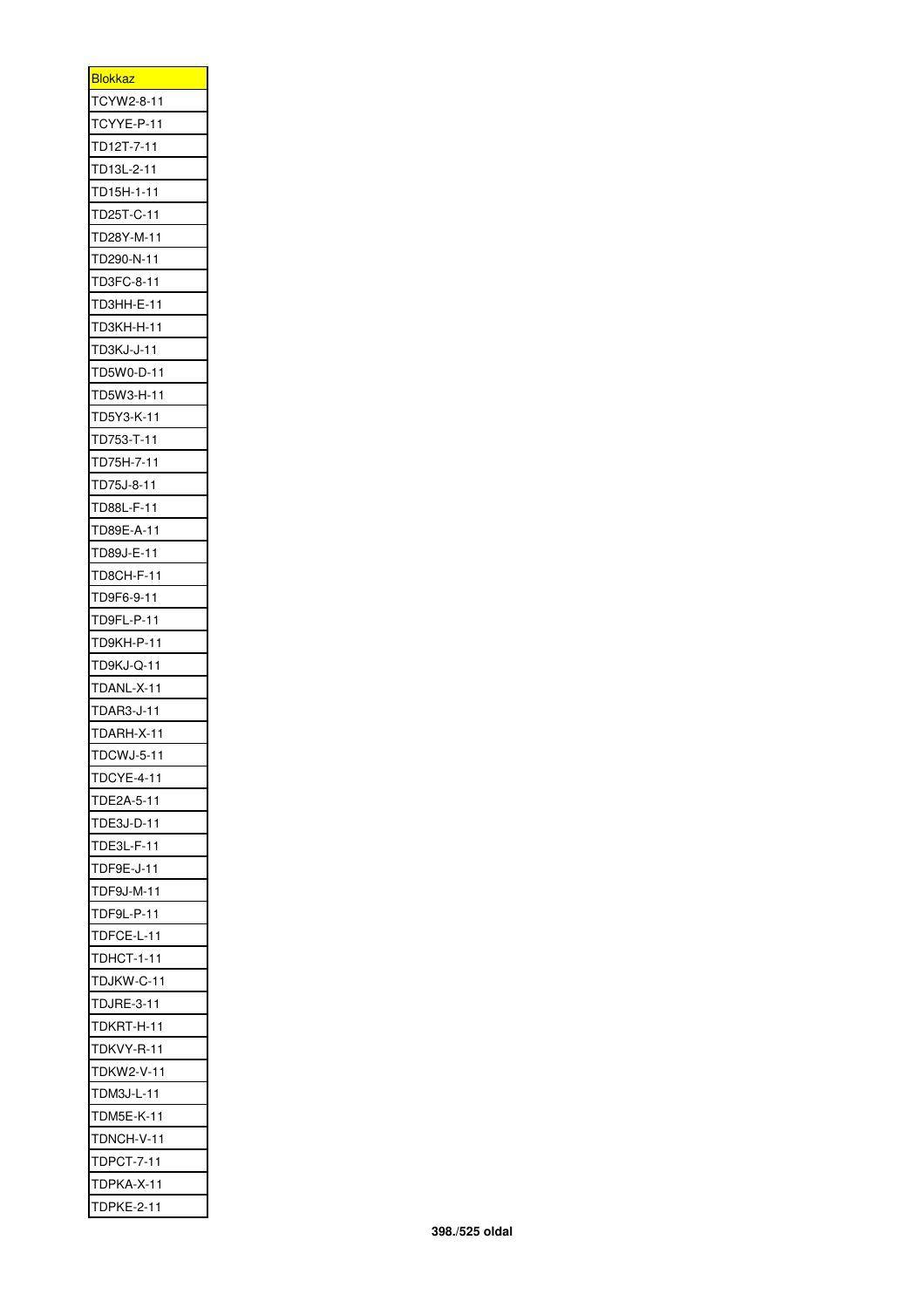| <u>Blokkaz</u>  |
|-----------------|
| TDRWJ-K-11      |
| TDRYE-J-11      |
| TDU3J-T-11      |
| TDU5E-R-11      |
| TDU5H-U-11      |
| TDV86-N-11      |
| TDV9H-1-11      |
| TDV9J-2-11      |
| TDVCH-3-11      |
| TDVCJ-4-11      |
| TDWFP-E-11      |
| DWFY-P-11<br>Г  |
| DWHE-6-11<br>Г  |
| TDWKJ-C-11      |
| TDXPE-E-11      |
| TDXPJ-J-11      |
| TDXRJ-L-11      |
| DYWE-N-11<br>Г  |
| TDYYE-Q-11      |
| TDYYJ-U-11      |
| TE0YT-5-11      |
| TE12D-U-11      |
| TE12K-1-11      |
| TE130-F-11      |
| TE132-J-11      |
| E13L-3-11<br>Г  |
| :15H-2-11<br>ΤE |
| TE28K-8-11      |
| TE290-P-11      |
| E2C6-Y-11<br>г  |
| TE3FD-A-11      |
| TE3FK-H-11      |
| TE4NK-Q-11      |
| E4P3-9-11<br>TE |
| TE5VA-Q-11      |
| TE5YH-1-11      |
|                 |
| TE5YJ-2-11      |
| TE72C-1-11      |
| ΤE<br>73E-4-11  |
| TE73K-8-11      |
| TE85X-Q-11      |
| TE89F-D-11      |
| TE89J-F-11      |
| TE9FK-P-11      |
| TEANK-X-11      |
| :CV6-T-11<br>ΤE |
| TECVY-L-11      |
| TEE26-2-11      |
| TEE5J-H-11      |
| TEF89-D-11      |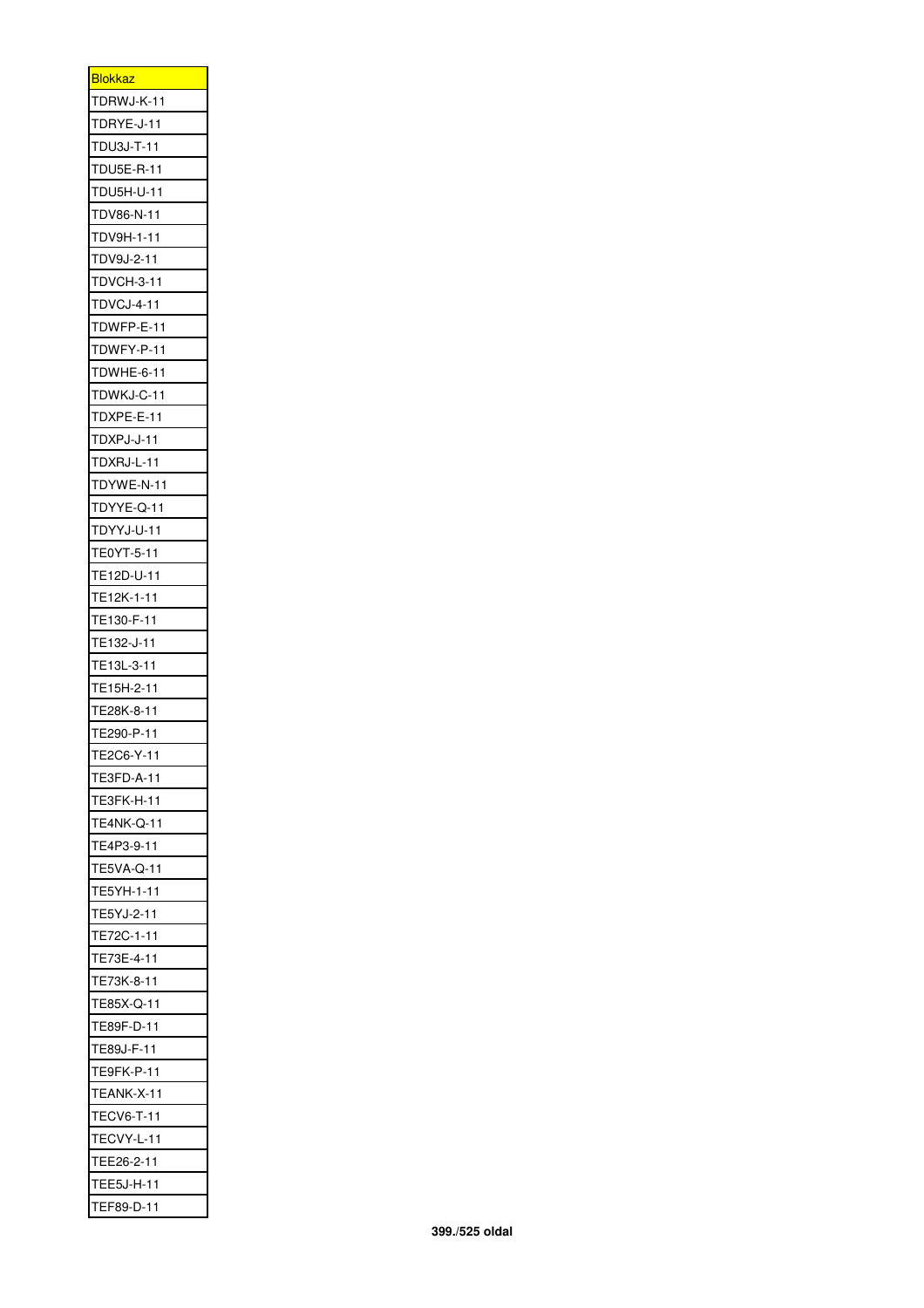| <b>Blokkaz</b>     |
|--------------------|
| TEFCJ-Q-11         |
| TEHH1-D-11         |
| TEHKJ-Y-11         |
| TEJR3-R-11         |
| TEKRN-D-11         |
| TEKY3-1-11         |
| TEKYH-E-11         |
| EKYJ-F-11<br>Г     |
| TEM2M-P-11         |
| TEM53-8-11         |
| TEN86-H-11         |
| TEN90-A-11         |
| EN92-D-11<br>T     |
| TENC3-H-11         |
| TEPHH-3-11         |
| TEPK3-Q-11         |
| TEQKX-M-11         |
| <b>TEQN6-Y-11</b>  |
| <b>TEQNC-5-11</b>  |
| EQP9-4-11<br>Г     |
| TEQRH-D-11         |
| TERWE-H-11         |
| TERYH-M-11         |
| TEU26-F-11         |
| EU3E-Q-11<br>T     |
| EV8Y-H-11<br>r     |
| V90-J-11<br>Т<br>E |
| TEV9H-2-11         |
| <b>TEVC9-W-11</b>  |
| EVCH-4-11<br>Г     |
| TEW7F-Y-11         |
| TEWK9-5-11         |
| TEXKV-R-11         |
| TEXN6-6-11         |
| TEXNY-Y-11         |
| TEXP3-4-11         |
| TEXR9-D-11         |
| TEXRH-L-11         |
| EYV6-E-11<br>Г     |
| TEYWE-P-11         |
| YY9-M-11<br>ΤE     |
| TEYYH-U-11         |
| TF13E-X-11         |
| TF159-V-11         |
| TF25W-J-11         |
| TF290-Q-11         |
| TF2CH-A-11         |
| TF3FK-J-11         |
| TF3FQ-P-11         |
| TF3H0-Y-11         |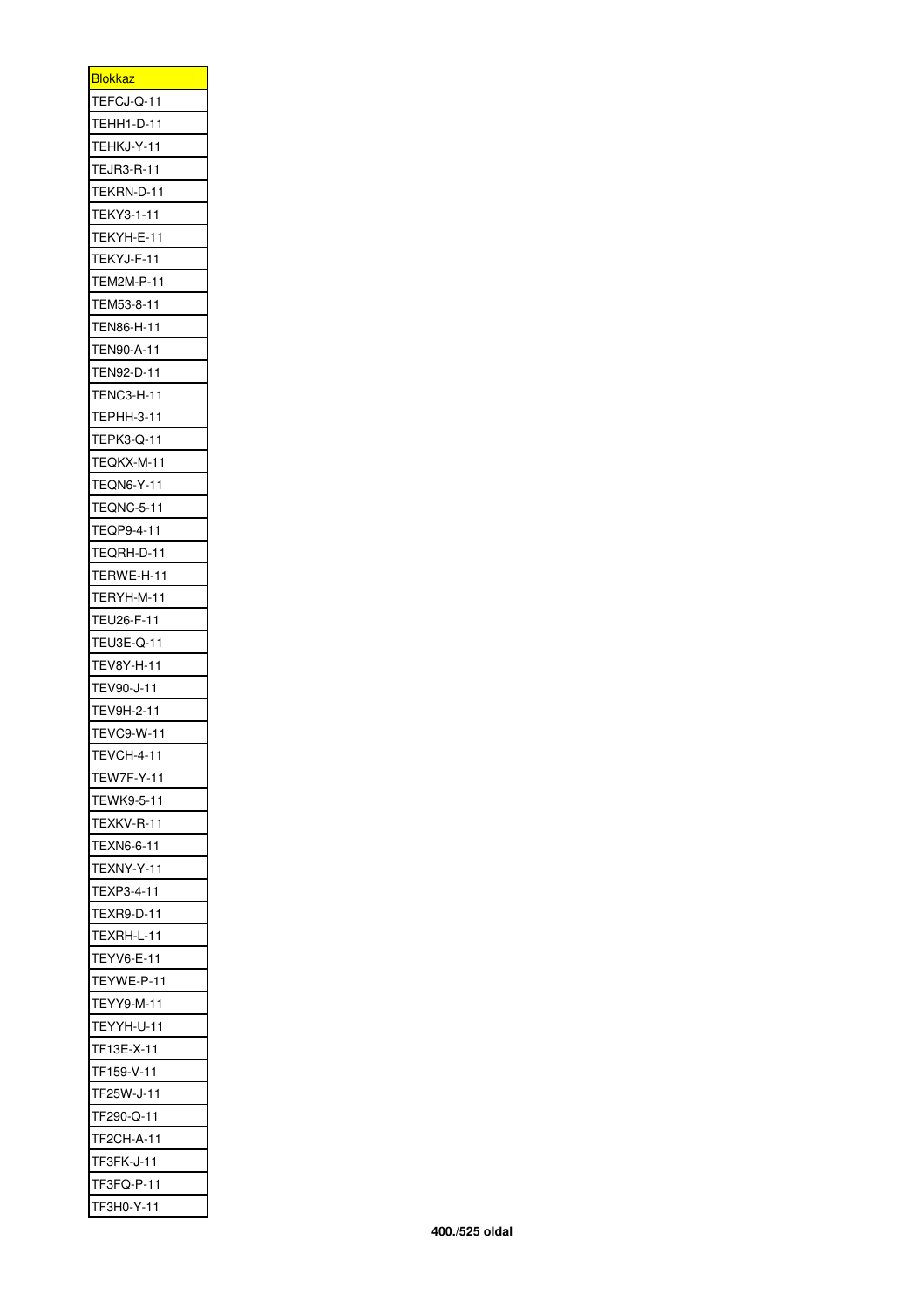| <u>Blokkaz</u>           |
|--------------------------|
| TF3H2-2-11               |
| TF3KH-K-11               |
| TF4ND-L-11               |
| TF4P0-7-11               |
| TF4P3-A-11               |
| TF4PL-U-11               |
| TF4R9-L-11               |
| TF5W0-F-11               |
| TF5YJ-3-11               |
| TF72D-3-11               |
| TF730-P-11               |
| TF759-3-11               |
| TF8C9-A-11               |
| TF8CH-J-11               |
| TF9CV-X-11               |
| TF9HK-R-11               |
| TF9HL-T-11               |
| TF9K6-F-11               |
| TF9K9-K-11               |
| TF9KH-R-11               |
| TFANP-4-11               |
| TFAP0-E-11               |
| TFAPE-V-11               |
| TFARH-1-11               |
| <b>TFCVK-7-11</b>        |
| TFCW0-N-11               |
| TFE5H-H-11               |
| TFF90-5-11               |
| TFF9E-L-11               |
|                          |
| TFF9L-R-11<br>TFHCY-8-11 |
| TFHHE-U-11               |
|                          |
| TFHHF-V-11               |
| TFJR9-1-11               |
| TFJRH-7-11               |
| TFKVT-N-11               |
| TFKW2-X-11               |
| TFKYJ-H-11               |
| TFM59-H-11               |
| TFN5Y-7-11               |
| TFN8P-2-11               |
| TFN8Y-A-11               |
| TFNCJ-Y-11               |
| TFPHE-2-11               |
|                          |
| TFPHJ-5-11               |
| TFPK9-Y-11               |
| TFPKJ-7-11               |
| TFQP0-U-11               |
| TFQPE-9-11<br>TFQR9-7-11 |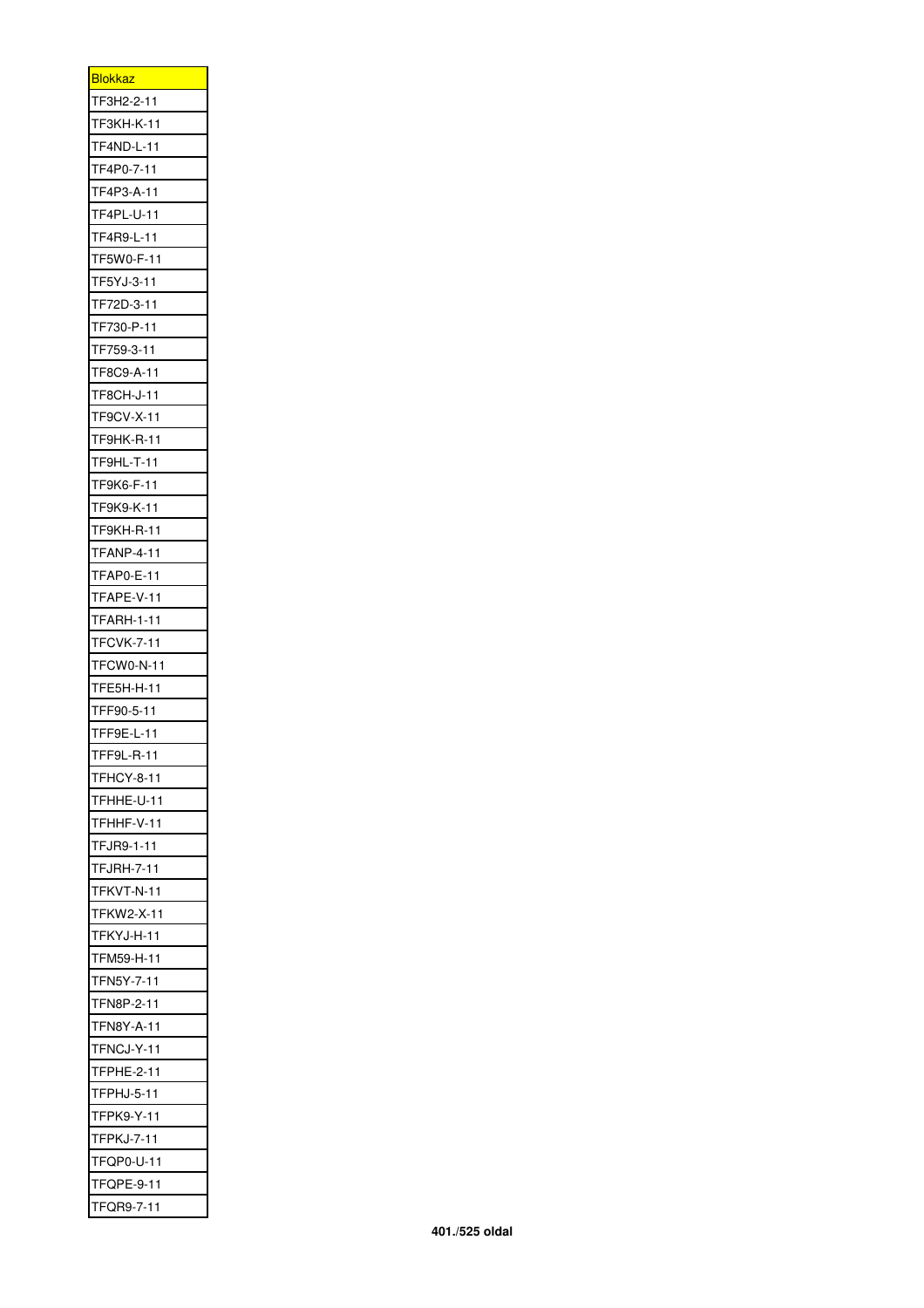| <b>Blokkaz</b>     |
|--------------------|
| TFQRH-E-11         |
| TFRW0-3-11         |
| TFRW2-5-11         |
| TFRWH-L-11         |
| TFRY9-F-11         |
| TFU2A-M-11         |
| TFU30-A-11         |
| V8K-4-11<br>T<br>F |
| FV93-N-11<br>Γ     |
| WH0-T-11<br>ΤF     |
| TFWK2-X-11         |
| TFXN6-7-11         |
| TFXND-E-11         |
| TFXPJ-L-11         |
| TFYV6-F-11         |
| TFYVA-L-11         |
| TFYVY-8-11         |
| TFYWF-R-11         |
| TH15J-5-11         |
| TH290-R-11         |
| TH29E-7-11         |
| TH2CH-C-11         |
| TH4NA-K-11         |
| TH4P0-8-11         |
| TH4P1-9-11         |
| TH5W2-K-11         |
| H732-T-11<br>Г     |
| TH892-2-11         |
| TH89J-J-11         |
| H8CH-K-1<br>Г<br>1 |
| TH9FE-M-11         |
| TH9H2-9-11         |
| TH9HL-U-11         |
| THAP1-H-11         |
| THAPE-W-11         |
| <b>THCVE-4-11</b>  |
|                    |
| THCW1-Q-11         |
| THCW3-T-11         |
| THCWJ-8-11         |
| THCWL-A-11         |
| THCYH-9-11         |
| THE2E-C-11         |
| THE5H-J-11         |
| THF8E-L-11         |
| THFCH-R-11         |
| THHFA-Q-11         |
| THHFE-U-11         |
| THHFK-Y-11         |
| THHK9-T-11         |
| THJNE-3-11         |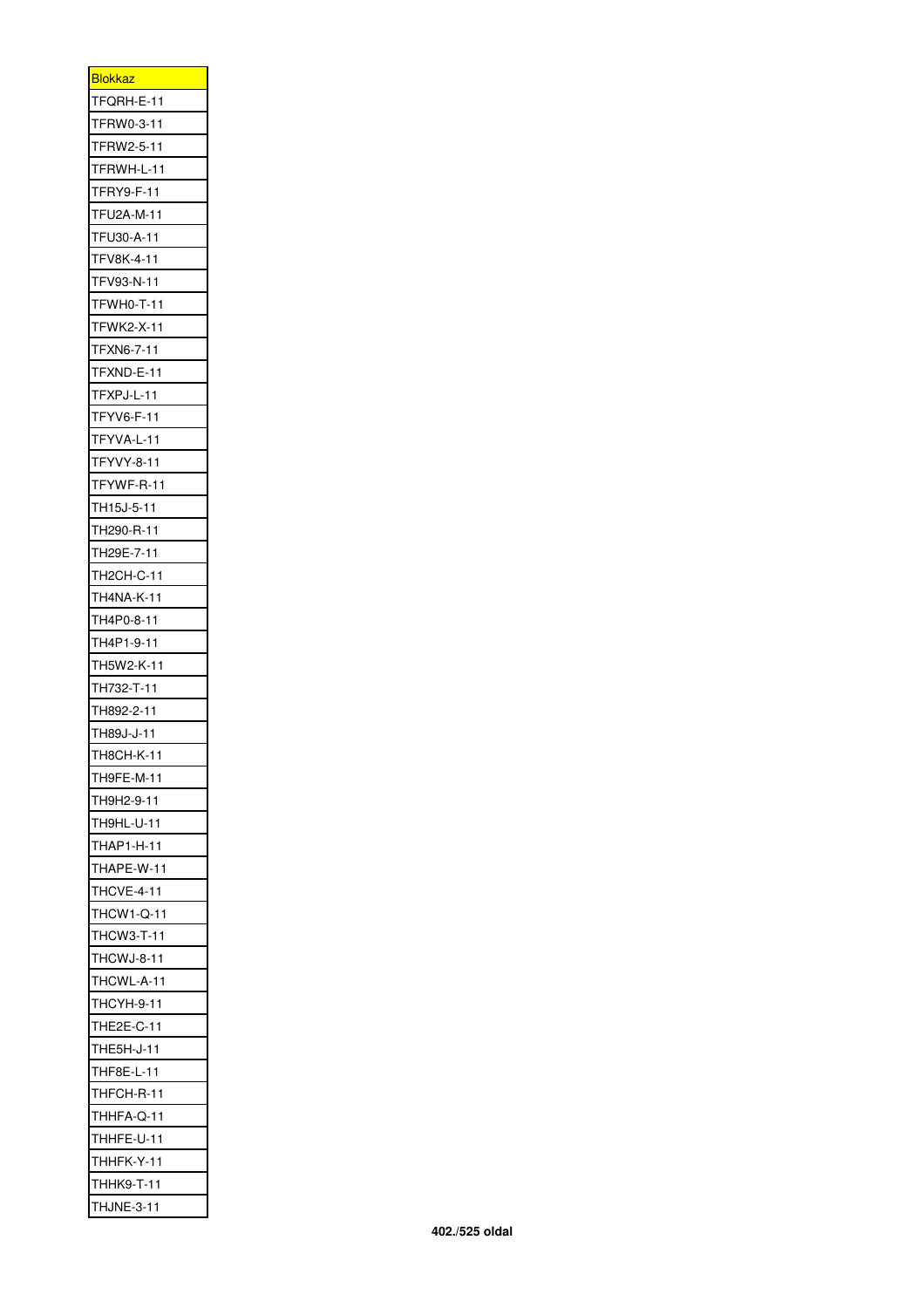| <u>Blokkaz</u>        |
|-----------------------|
| HJP0-N-11<br>T        |
| HJP3-R-11<br>L        |
| HJPE-4-11<br>Т        |
| THJR6-X-11            |
| THJR9-2-11            |
| THKVK-F-11            |
| HKWJ-F-11<br>Ī        |
| HKYH-H-11<br>Ì        |
| HM3E-L-11<br>Ī        |
| HM3J-P-11<br>ı        |
| THN8A-P-11            |
| THN91-E-11            |
| HN9J-X-11<br>T        |
| HNC9-R-11<br>Ī        |
| HPFA-X-11<br>Ī        |
| THPFK-6-11            |
| THPH1-N-11            |
| <b>HPH2-P-11</b><br>Г |
| THPK9-1-11            |
| HQP2-X-11<br>ı        |
| HQP3-Y-11<br>Ĩ        |
| HQPJ-E-11<br>Т        |
| THRVA-E-11            |
| THRW1-5-11            |
| HRW2-6-11<br>Ī        |
| HRWJ-N-11<br>I        |
| HRYA-J-11<br>I        |
| HRYH-P-11<br>ľ        |
| THU3E-T-11            |
| HU3J-W-1<br>Ī         |
| THV8E-1-11            |
| HV91-M-11<br>ı        |
| THV92-N-11            |
| HWFE-8-11<br>ľ        |
| THWH1-V-11            |
| THXP2-5-11            |
| THXRH-N-11            |
| THYVP-1-11            |
| TJ12E-Y-11            |
| TJ12P-8-11            |
| TJ132-M-11            |
| TJ13E-1-11            |
|                       |
| TJ28A-4-11            |
| TJ28P-H-11            |
| TJ2CH-D-11            |
| TJ2CJ-E-11            |
| TJ3FA-C-11            |
| TJ3FL-M-11            |
| TJ3KH-M-11            |
| TJ3KJ-N-11            |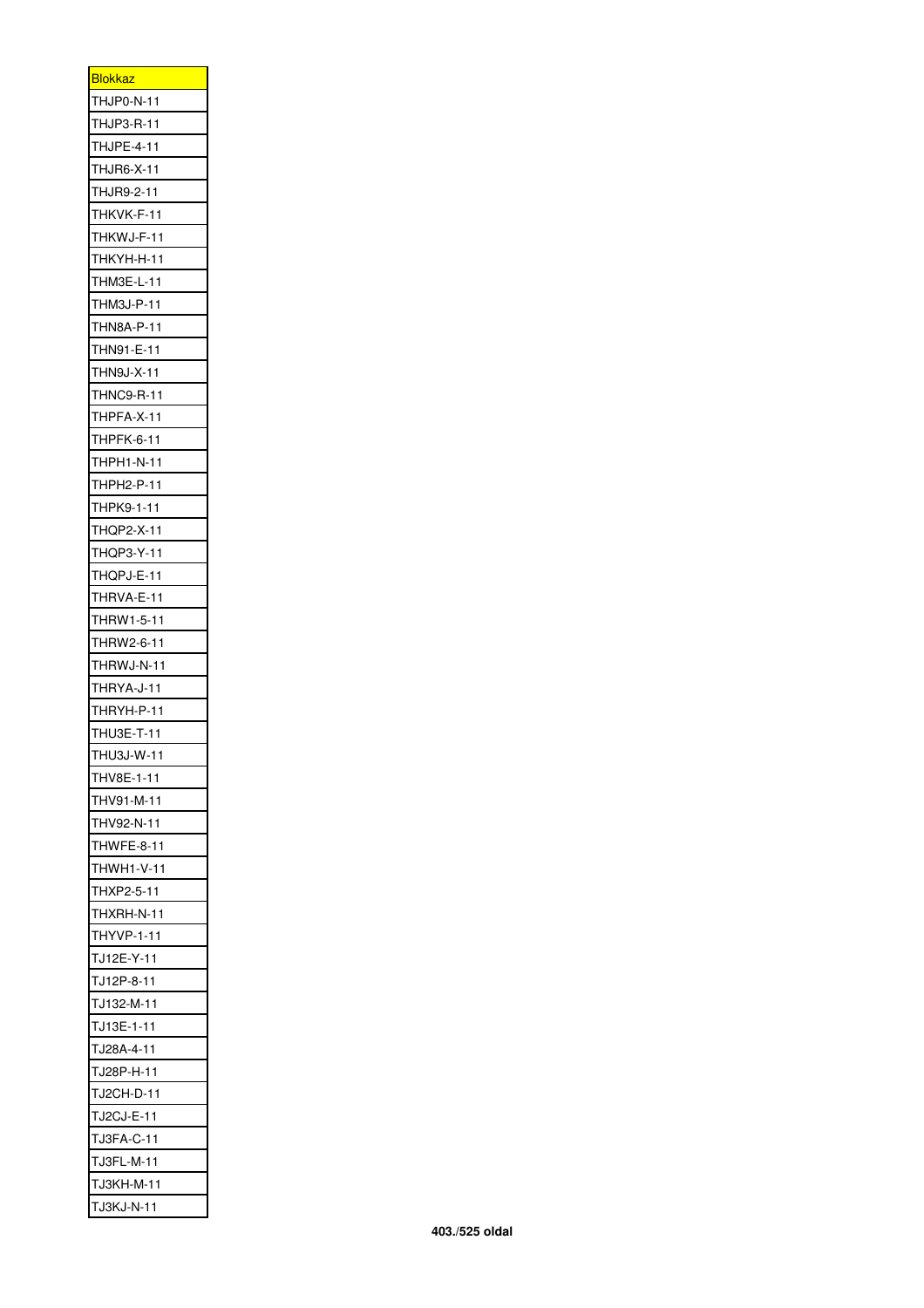| Blokkaz           |
|-------------------|
| TJ4NA-L-11        |
| TJ4P2-C-11        |
| TJ5VP-7-11        |
| TJ5W0-J-11        |
| TJ5YJ-5-11        |
| TJ730-R-11        |
| TJ88E-E-11        |
| TJ88K-K-11        |
| TJ9FA-K-11        |
| TJ9FY-7-11        |
| TJANA-T-11        |
| TJANE-W-11        |
| TJAR2-M-11        |
| <b>TJCVA-2-11</b> |
| <b>TJCVE-5-11</b> |
| <b>TJCVK-9-11</b> |
| TJE30-Y-11        |
| TJF8A-J-11        |
| TJF8K-R-11        |
| TJF90-7-11        |
| TJF92-9-11        |
| TJHFE-V-11        |
| TJHFK-1-11        |
| TJHH2-J-11        |
| TJHHE-W-11        |
| TJJNA-1-11        |
| TJJP0-P-11        |
| TJJPH-7-11        |
| TJKVE-C-11        |
| TJKVK-H-1<br>1    |
| TJKVM-K-11        |
| TJKW2-1-11        |
| TJM30-6-11        |
| TJM33-9-11        |
| TJN9L-2-11        |
| TJPHJ-7-11        |
| TJPK9-2-11        |
| TJQNK-F-11        |
| TJQPA-8-11        |
| TJQRA-A-11        |
| TJQRJ-J-11        |
| TJRWF-M-11        |
| TJRY6-E-11        |
| TJRYJ-R-11        |
| TJU2Y-C-11        |
| TJU5A-T-11        |
| TJV8E-2-11        |
| TJV9E-3-11        |
| TJVCJ-8-11        |
| TJWCH-8-11        |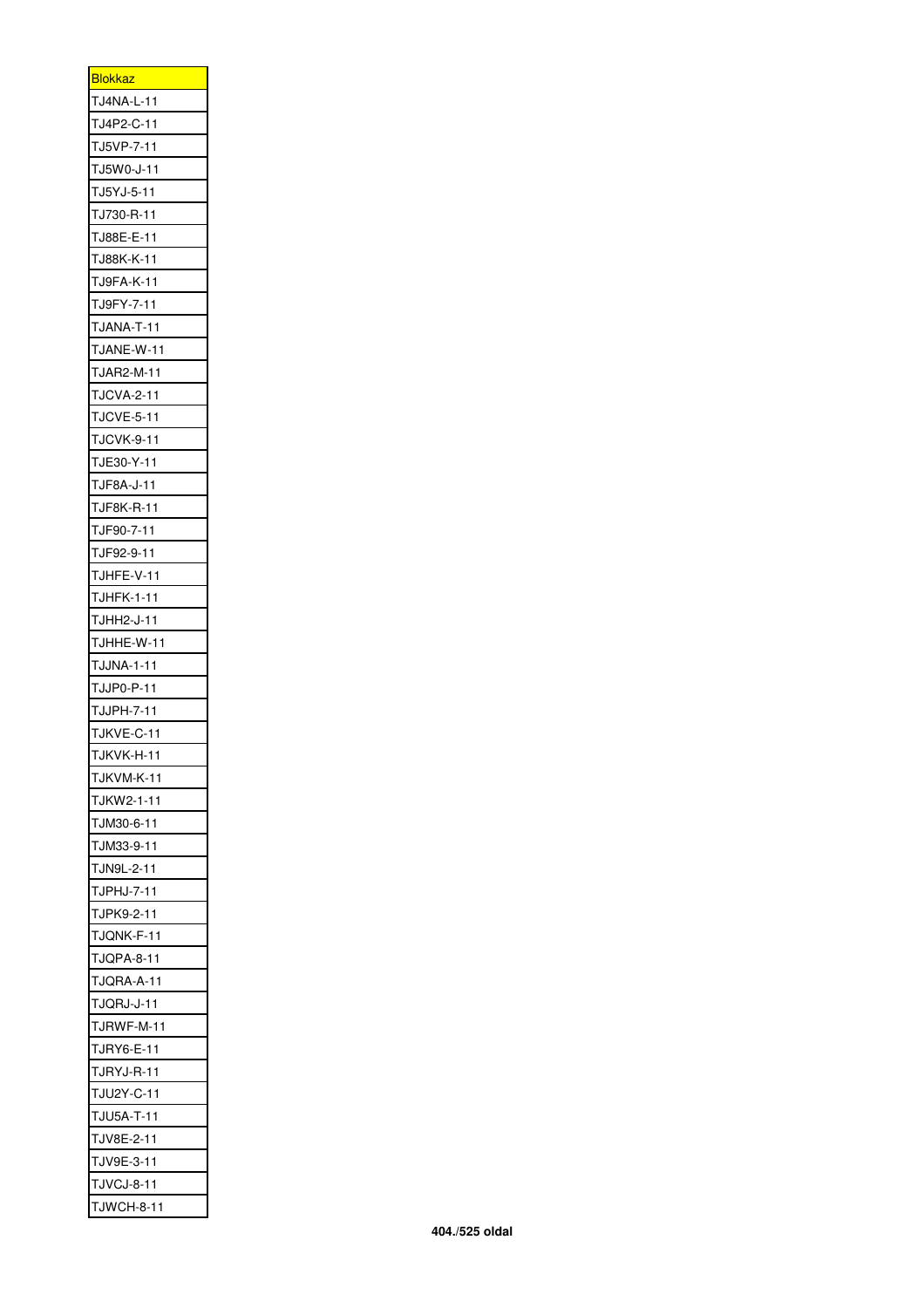| <u>Blokkaz</u>    |
|-------------------|
| TJWH0-V-11        |
| TJWH2-X-11        |
| TJXP2-6-11        |
| TJXPJ-N-11        |
| TJXPL-Q-11        |
| TJYRQ-Y-11        |
| TJYVK-W-11        |
| TJYW2-E-11        |
| TJYW3-F-11        |
| TJYWF-U-11        |
| TK12K-5-11        |
| TK132-N-11        |
| TK3FK-M-11        |
| TK4NK-V-11        |
| TK4P0-A-11        |
| TK4P2-D-11        |
| TK5W0-K-11        |
| TK6YT-H-11        |
| TK72A-4-11        |
| TK88A-C-11        |
| TK892-4-11        |
| TK9FA-L-11        |
| TK9KJ-W-11        |
| TKAKP-4-11        |
| TKAN6-P-11        |
| TKAP0-J-11        |
| TKAPJ-3-11        |
| TKARJ-5-11        |
| <b>TKCV6-X-11</b> |
| TKCWJ-A-11        |
| TKCYH-C-11        |
| TKE2A-A-11        |
| <b>TKE5J-M-11</b> |
| TKF8A-K-11        |
| TKF92-A-11        |
| TKF9F-Q-11        |
| TKF9J-T-11        |
| <b>TKF9L-V-11</b> |
| TKFCJ-V-11        |
| TKJN8-Y-11        |
| TKJPJ-9-11        |
| TKJRJ-C-11        |
| TKKVA-9-11        |
| TKKWJ-J-11        |
| TKKY6-8-11        |
| TKKYJ-L-11        |
| TKM32-9-11        |
| TKM5J-U-11        |
| <b>TKN90-F-11</b> |
| TKN92-J-11        |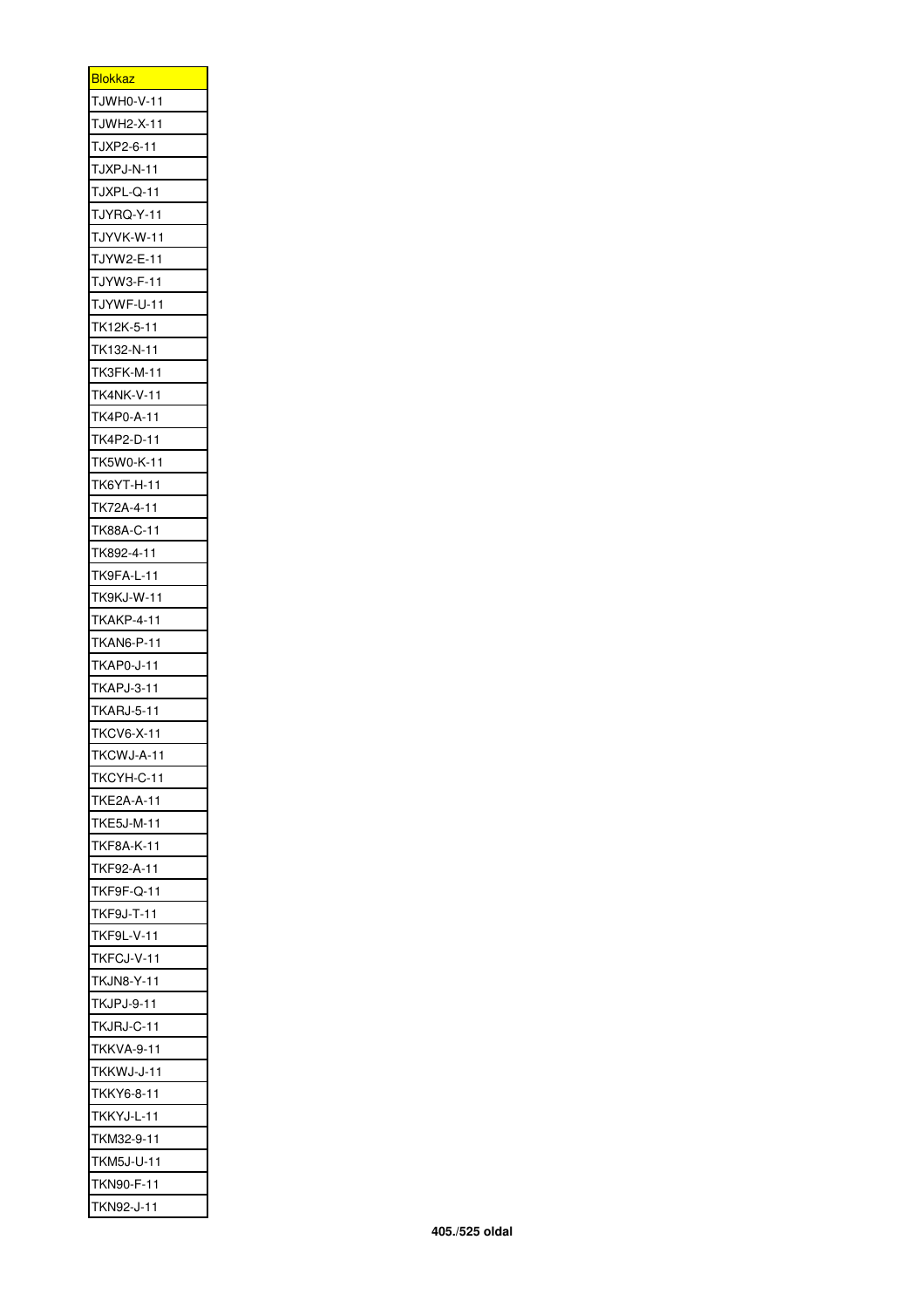| <u>Blokkaz</u>    |
|-------------------|
| TKN9L-3-11        |
| <b>TKNC9-U-11</b> |
| TKNCJ-3-11        |
| TKPH2-R-11        |
| TKPH3-T-11        |
| TKPH6-W-11        |
| TKPKJ-A-11        |
| TKQP0-X-11        |
| TKQPH-F-11        |
| TKQPJ-H-11        |
| TKQRJ-K-11        |
| TKRVA-H-11        |
| TKRWE-M-11        |
| TKRWJ-Q-11        |
| TKU3H-X-11        |
| TKU5J-2-11        |
| TKV5W-F-11        |
| TKV8A-Y-11        |
| TKV9F-5-11        |
| <b>TKVCJ-9-11</b> |
| TKWCT-L-11        |
| TKWH0-W-11        |
| TKWKJ-J-11        |
| TKXP0-5-11        |
|                   |
| TKYW2-F-11        |
|                   |
| TKYWJ-X-11        |
| TL0YT-A-11        |
| TL156-W-11        |
| TL15J-8-11        |
| TL29F-C-11        |
| <b>TL2CJ-H-11</b> |
| TL3CT-T-11        |
| TL3HH-M-11        |
| TL3K3-9-11        |
| TL4KQ-Y-11        |
| TL4NY-A-11        |
| TL4RJ-Y-11        |
| TL5VA-W-11        |
| TL732-W-11        |
| TL899-D-11        |
| TL9K6-L-11        |
| TL9KC-R-11        |
| TL9KJ-X-11        |
| TLANY-J-11        |
| TLAP0-K-11        |
| TLAP1-L-11        |
| TLARJ-6-11        |
| TLCV6-Y-11        |
| TLCYJ-E-11        |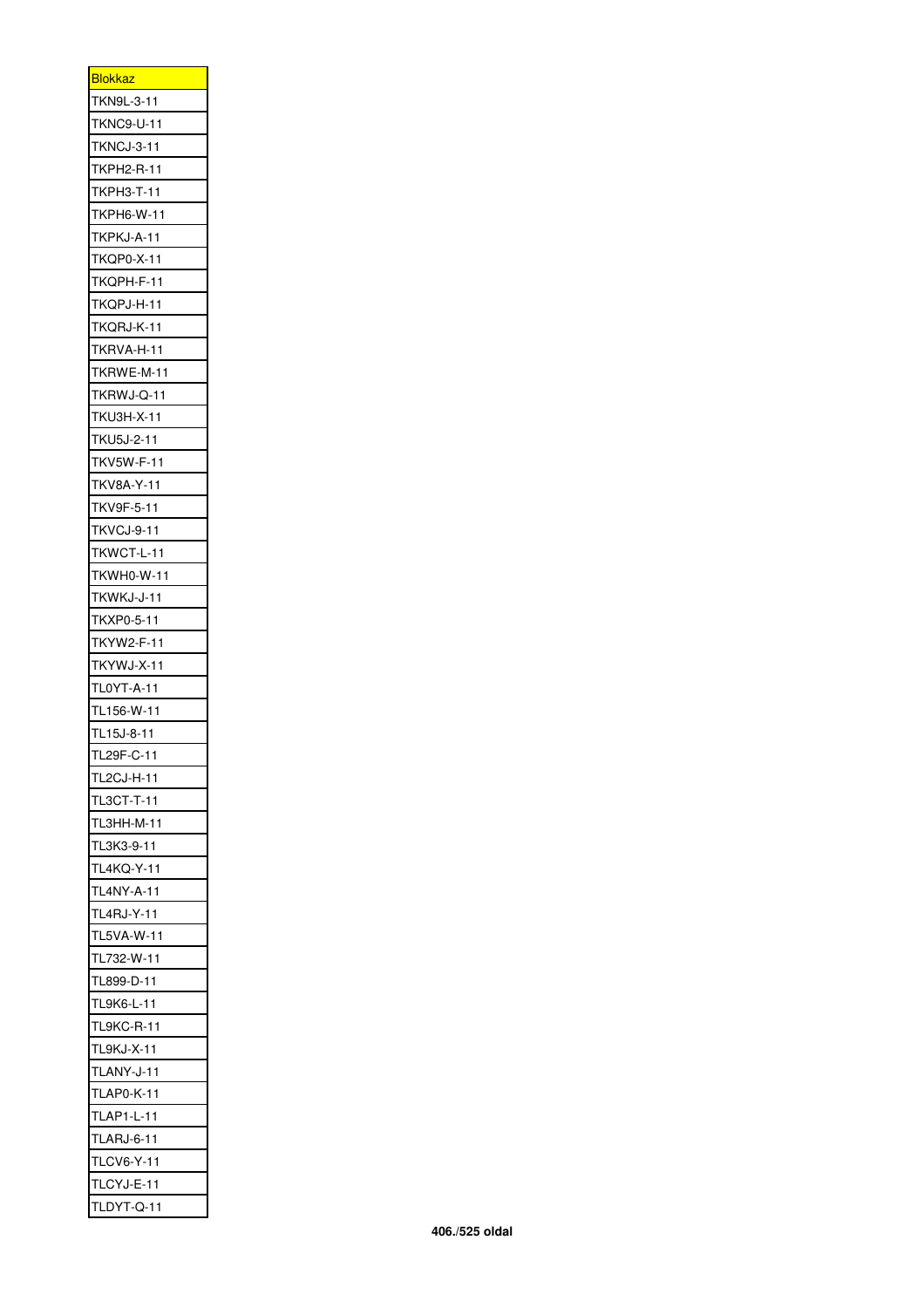| <u>Blokkaz</u>    |
|-------------------|
| TLE33-5-11        |
| TLE3F-J-11        |
| :3H-K-11<br>TLE   |
| TLE3L-N-11        |
| TLF9E-Q-11        |
| TLHH1-K-11        |
| TLHHE-Y-11        |
| TLHHF-1-11        |
| TLHHJ-3-11        |
| TLKRT-P-11        |
| TLKVY-Y-11        |
| TLKW0-1-11        |
| TLKW1-2-11        |
| TLKWE-F-11        |
| TLKYJ-M-11        |
| TLM3F-Q-11        |
| TLM3L-V-11        |
| TLN92-K-11        |
| TLPHH-8-11        |
| TLPHL-C-11        |
| TLQP2-2-11        |
| TLQPE-E-11        |
| TLQRC-E-11        |
| TLRW1-8-11        |
| TLRWE-N-11        |
| TLU5H-2-11        |
| TLU5J-3-11        |
| TLV92-R-11        |
| TLV9F-6-11        |
| TLVCJ-A-11        |
| <b>TLWH0-X-11</b> |
| TLWH2-1-11        |
| TLWHE-D-11        |
| TLWKJ-K-11        |
| TLYRQ-2-11        |
| TLYVY-D-11        |
| TLYWL-2-11        |
| TLYYJ-2-11        |
| TM12Y-M-11        |
| TM13E-4-11        |
| TM292-Y-11        |
| TM29F-D-11        |
| TM2CC-C-11        |
| M2CJ-J-11<br>ľ    |
| TM3CQ-R-11        |
| TM3FY-4-11        |
| TM3HL-R-11        |
| TM4NY-C-11        |
| $TM4PJ-X-11$      |
| TM4RJ-1-11        |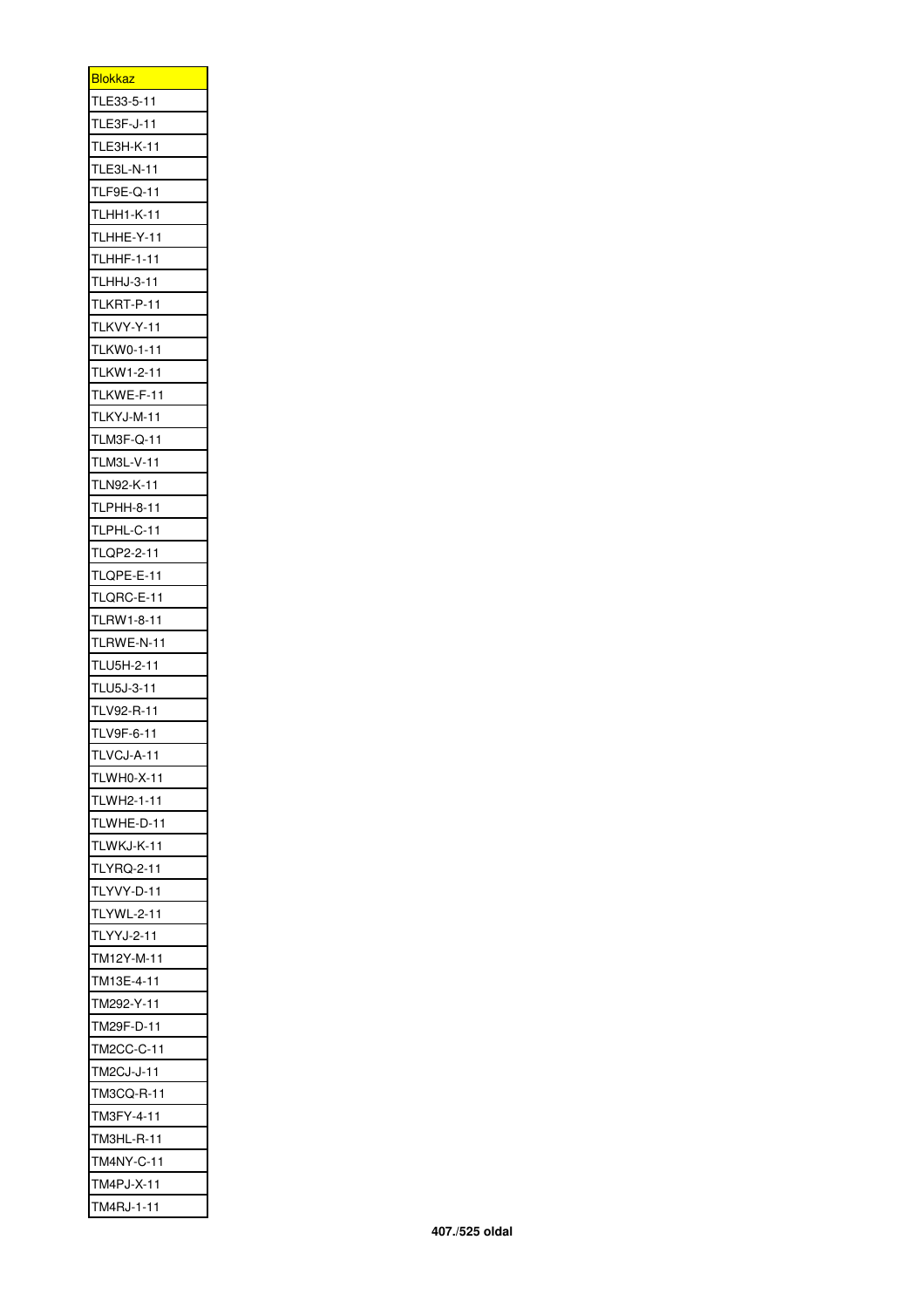| <b>Blokkaz</b>    |
|-------------------|
| TM5WE-3-11        |
| TM730-V-11        |
| TM73E-A-11        |
| TM89E-K-11        |
| TM8C6-D-11        |
| TM8CH-P-11        |
| M9H2-E-11<br>Г    |
| M9K9-Q-11<br>Г    |
| M9KH-X-11<br>Ţ    |
| TM9KJ-Y-11        |
| TMANY-K-11        |
| TMAP0-L-11        |
| TMCYJ-F-11        |
| TME3F-K-11        |
| TMF8Y-9-11        |
| TMF90-A-11        |
| TMF9E-R-11        |
| TMFCJ-X-11        |
| TMHH5-Q-11        |
| TMHHF-2-11        |
| TMHHH-3-11        |
| <b>TMHKJ-6-11</b> |
| TMJPH-A-11        |
| TMKW9-C-11        |
| TMKYJ-N-11        |
| MM32-C-11<br>Г    |
| MM53-F-11<br>Ī    |
| <b>TMNC3-P-11</b> |
| TMPCT-F-11        |
| TMPKJ-D-1<br>1    |
| TMRVA-K-11        |
| TMRVY-7-11        |
| TMRWH-R-11        |
| TMTYT-6-11        |
| TMU2A-T-11        |
| TMU38-R-11        |
| TMU3E-X-11        |
| TMV9E-6-11        |
| TMV9H-8-11        |
| TMWH0-Y-11        |
| TMWKH-K-11        |
| TMXNY-6-11        |
| TMYRT-5-11        |
| TMYWH-Y-11        |
| TN12A-1-11        |
| TN13E-5-11        |
| TN29H-F-11        |
| TN4KT-4-11        |
| TN4P8-P-11        |
| TN5RT-C-11        |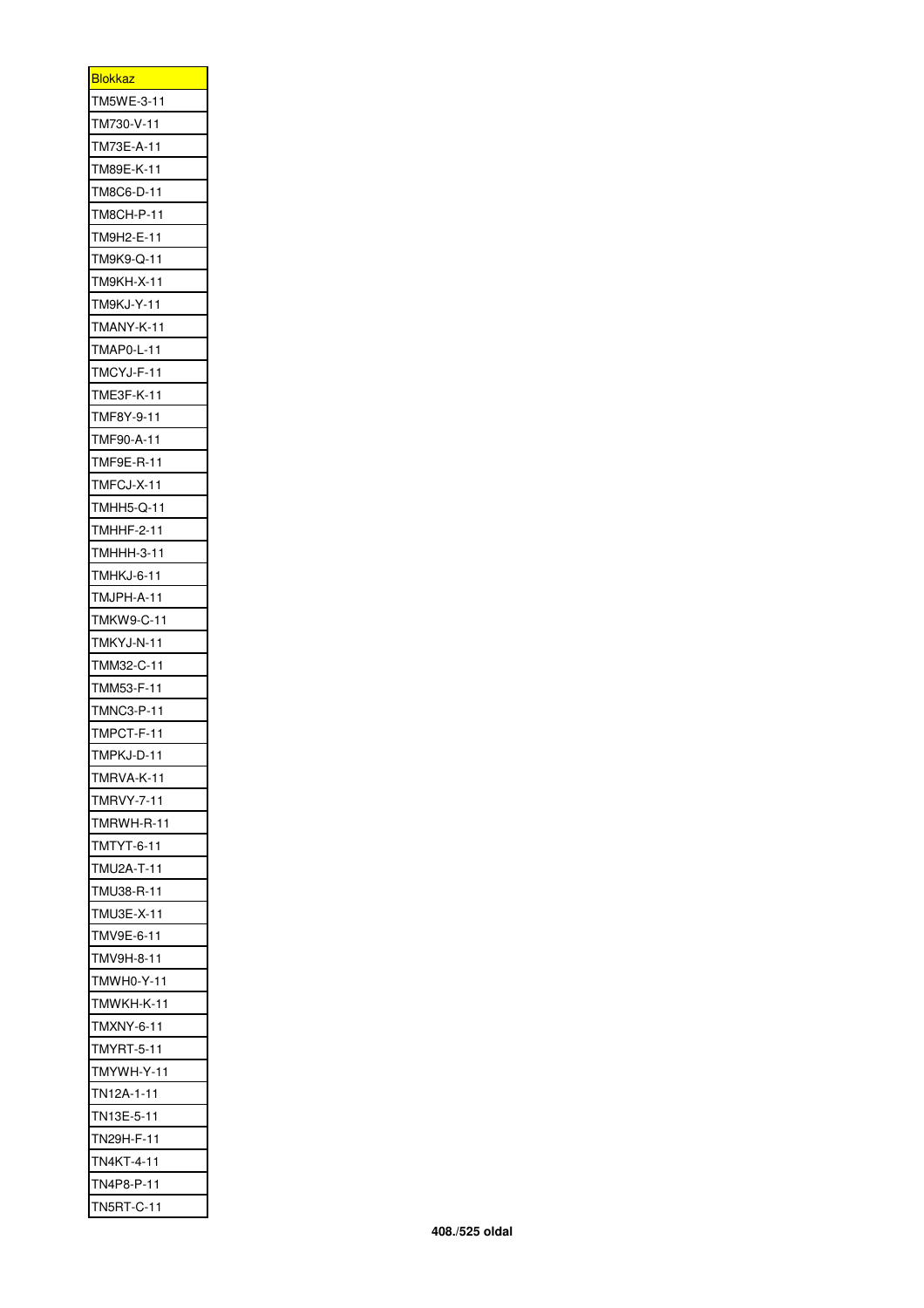| <b>Blokkaz</b>    |
|-------------------|
| TN5WK-8-11        |
| TN732-Y-11        |
| TN75A-A-11        |
| TNAP2-P-11        |
| TNAPH-5-11        |
| <b>TNCVA-6-11</b> |
| <b>TNCW8-5-11</b> |
| NDYT-T-11<br>Г    |
| TNE5H-P-11        |
| TNF98-M-11        |
| TNJP2-W-11        |
| TNJP7-3-11        |
| TNKVE-H-11        |
| <b>TNKW2-5-11</b> |
| <b>TNKW8-C-11</b> |
| TNM32-D-11        |
| TNN92-M-11        |
| TNPHE-8-11        |
| TNRVE-P-11        |
| TNU32-L-11        |
| TNU38-T-11        |
| TNV8Y-Q-11        |
| TNV98-2-11        |
| <b>TNVCC-7-11</b> |
| NWH0-1-11<br>Г    |
|                   |
|                   |
| NWH2-3-11<br>Г    |
| NXP0-8-11<br>Т    |
| TNYVK-2-11        |
| TP130-Q-11        |
| FP132-T-11        |
| FP138-1-11        |
| TP25M-H-11        |
| TP290-Y-11        |
| TP292-2-11        |
| TP3K6-H-11        |
| TP4P0-F-11        |
| TP4P2-J-11        |
| TP4PJ-1-11        |
| P5W2-R-11<br>Г    |
| TP8CH-R-11        |
| TPCVY-V-11        |
| TPCY9-9-11        |
| TPCYJ-J-11        |
| TPE30-5-11        |
| TPE32-7-11        |
| TPF8Y-C-11        |
| TPFCJ-1-11        |
| TPHH0-M-11        |
| TPHH2-P-11        |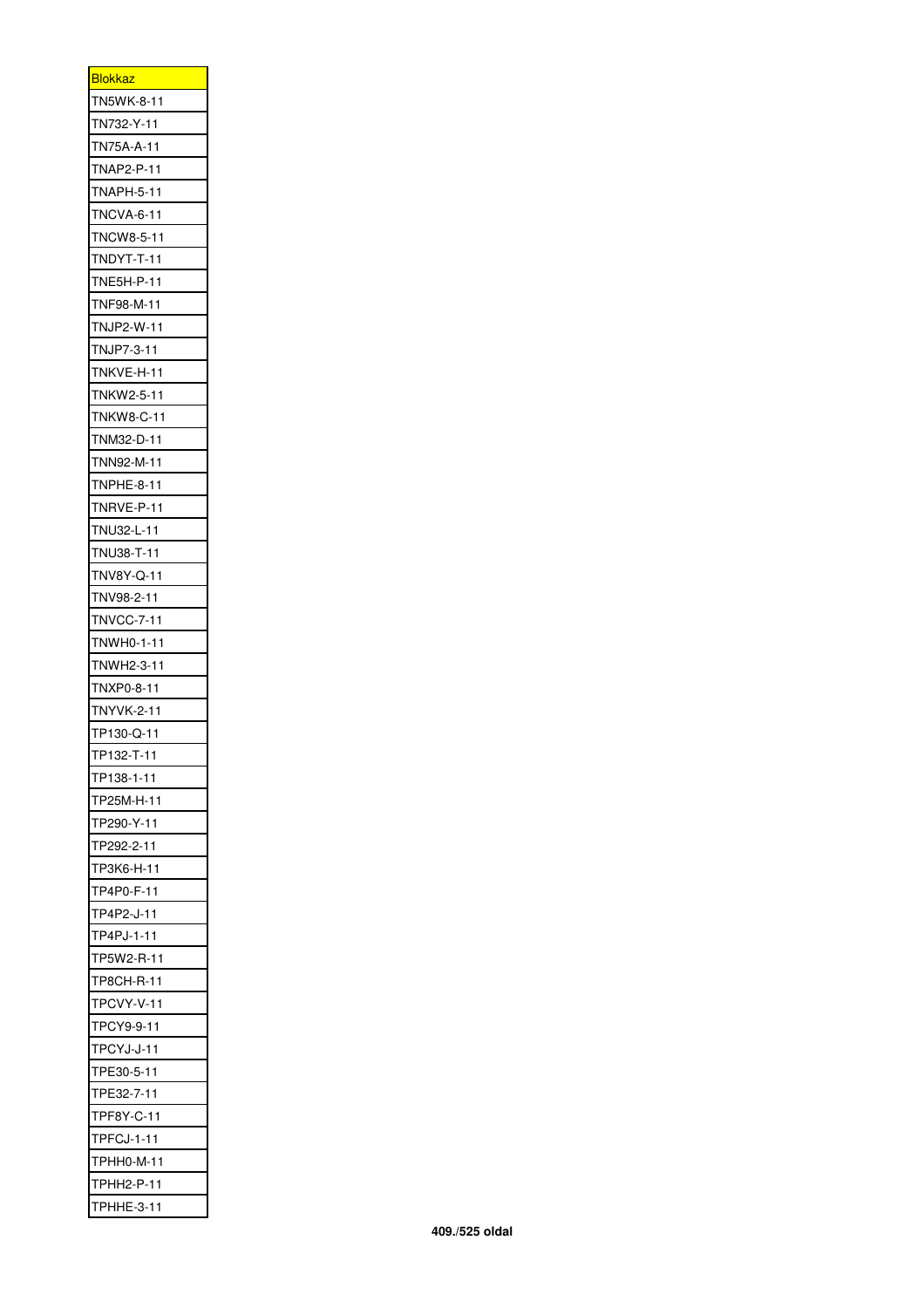| <b>Blokkaz</b>            |
|---------------------------|
| TPHKJ-8-11                |
| TPJP2-X-11                |
| TPKVP-T-11                |
| TPKW2-6-11                |
| TPM2P-2-11                |
| TPM32-E-11                |
| TPM3E-T-11                |
| PN8P-9-11<br>T            |
| PN8Y-K-11<br>Г            |
| TPN92-N-11                |
| TPN9E-2-11                |
| <b>TPNC6-V-11</b>         |
| TPPFT-M-11<br>TPPFY-T-11  |
| TPPH2-W-11                |
| <b>TPQNY-2-11</b>         |
| TPQPF-K-11                |
| TPQR6-C-11                |
| TPRVY-9-11                |
| TPRWN-1-11                |
| TPRY6-L-11                |
| TPRYH-W-11                |
| TPRYJ-X-11                |
| TPU3E-1-11                |
| TPU3F-2-11                |
| TPU5H-5-11                |
| PV90-T-11<br>Г            |
| PV92-V-11<br>Ţ            |
| TPVCH-D-11                |
| PVCJ-E-11<br>Г            |
| TPWFT-U-11                |
| TPWK6-A-11                |
| TPXP2-C-11                |
| PXR6-K-11<br>T            |
| PXRH-V-11<br>$\mathsf{r}$ |
| TPXRJ-W-11                |
| TPYW2-L-11                |
| TQ12Y-Q-11                |
| TQ15H-C-11                |
| TQ29N-P-11                |
| TQ2CH-L-11                |
| TQ3HF-Q-11                |
| TQ3KH-U-11                |
| TQ4P2-K-11                |
| TQ4RJ-4-11<br>TQ5YH-A-11  |
| TQ75H-K-11                |
| TQ892-9-11                |
| TQ9H2-J-11                |
| TQ9HN-5-11                |
|                           |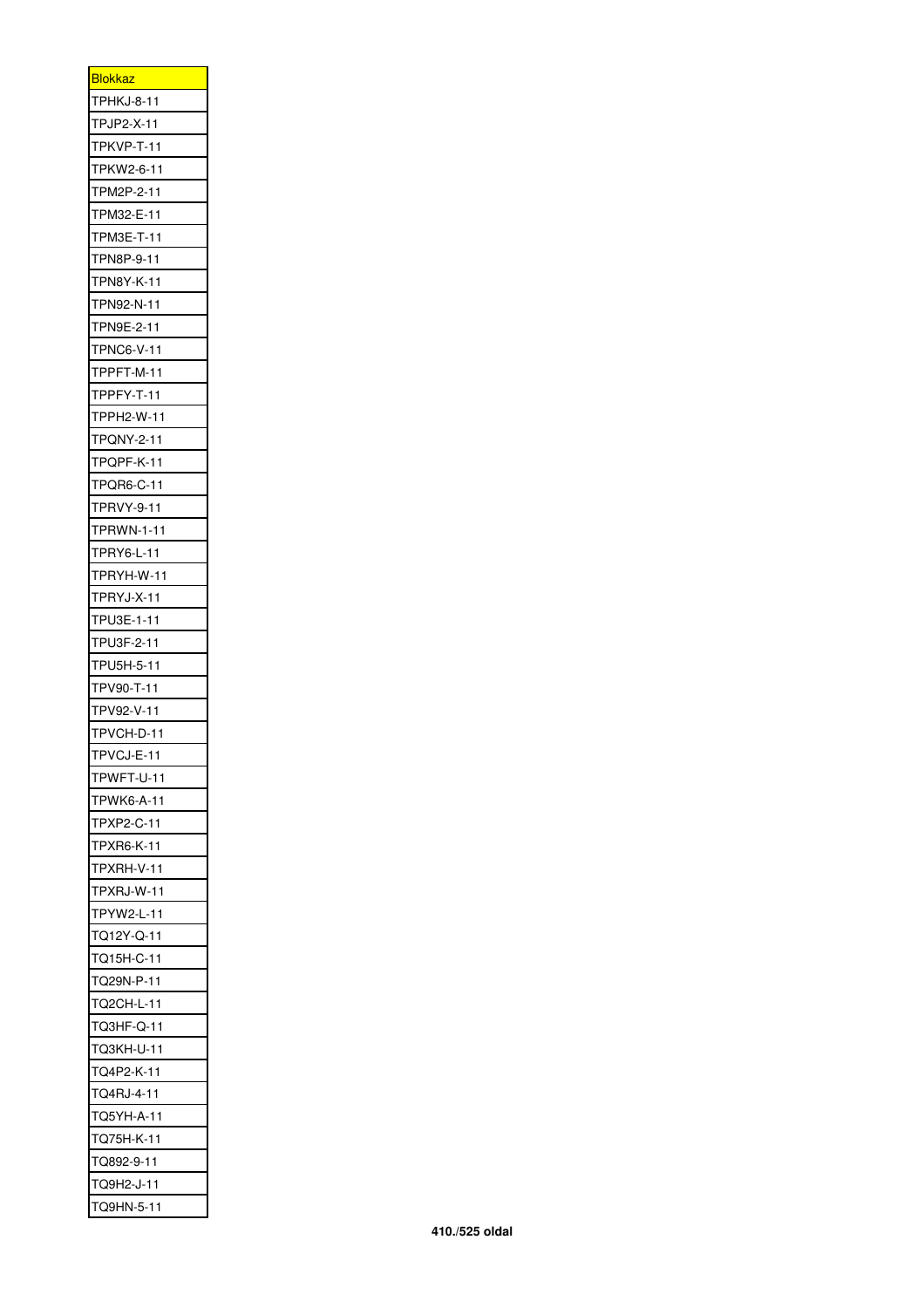| <b>Blokkaz</b>    |
|-------------------|
| TQAP2-R-11        |
| <b>TQAR6-Y-11</b> |
| TQCYA-C-11        |
| TQE30-6-11        |
| TQHH0-N-11        |
| TQJP9-7-11        |
| TQKW2-7-11        |
| TQKWF-M-11        |
| TQKY6-E-11        |
| TQKYA-K-11        |
| TQM3F-V-11        |
| TQM56-N-11        |
| TQN90-M-11        |
| TQN9F-4-11        |
| TQNC6-W-11        |
| TQPFY-U-11        |
| TQPH2-X-11        |
| TQV92-W-11        |
|                   |
| TQWKA-H-11        |
| TQYRT-8-11        |
| TQYW2-M-11        |
| TR13K-D-11        |
| TR25T-Q-11        |
| TR3KA-P-11        |
| TR4P2-L-11        |
| R4RA-X-11<br>Г    |
| R5W2-U-11<br>Г    |
| TR6YH-D-11        |
| TR73K-L-11        |
| RAR6-1-11<br>Г    |
| TRCW2-2-11        |
| TRCY6-8-11        |
| TRHH0-P-11        |
| TRHK6-Y-11        |
| TRJR6-7-11        |
| TRKR7-9-11        |
| TRN9F-5-11        |
| TRQPE-L-11        |
| TRRRT-3-11        |
| TRRY6-N-11        |
| TRYY6-V-11        |
| T2C6-C-11<br>T    |
| T2CA-H-11<br>Τ    |
| T3CT-1-11<br>T    |
| T3FY-9-11<br>T    |
| T4NY-J-11<br>T    |
| T<br>T5VY-R-11    |
| T9CT-7-11<br>Τ    |
| T                 |
| Г9Н0-J-11         |
| T<br>TAP2-U-11    |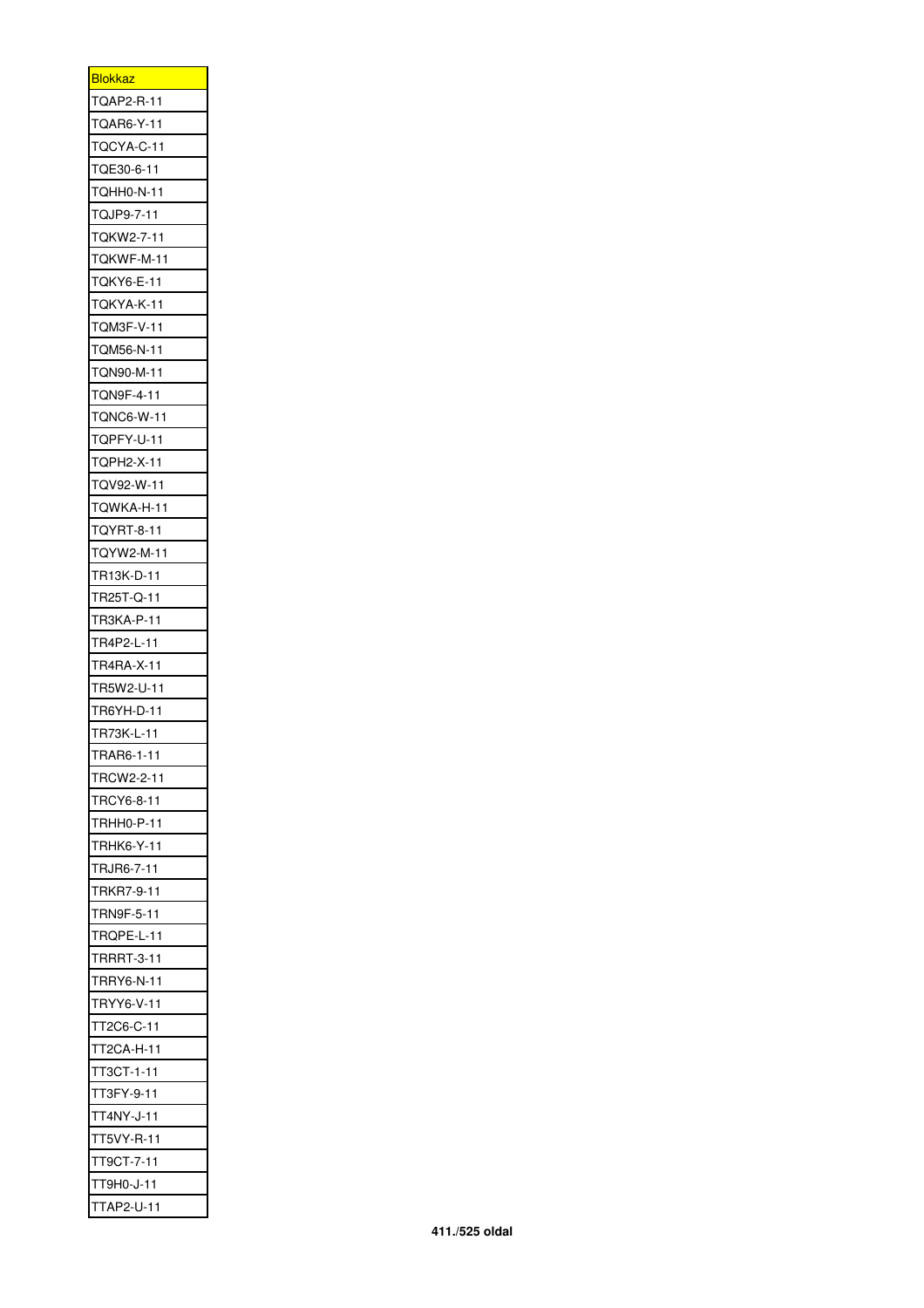| <b>Blokkaz</b>        |
|-----------------------|
| TCRQ-M-11<br>ı        |
| TCW0-1-11<br>I        |
| T<br>FE2Y-7-11        |
| T<br>TF8Y-F-11        |
| TFCA-W-11<br>T        |
| THKH-A-11<br>Ţ        |
| TJRA-D-11<br>I        |
| KVY-6-11<br>ı<br>Ī    |
| TKW2-9-11<br>I        |
| TKYA-M-11<br>T        |
| LYT-5-11<br>T<br>T    |
| TN5T-D-11<br>T        |
| N92-R-11<br>l<br>Ī    |
| PH2-1-11<br>I<br>Ī    |
| TPKA-C-11<br>T        |
| <b>TRRP-1-11</b><br>T |
| <b>FRRQ-2-11</b><br>T |
| TRW2-H-11<br>Ţ        |
| TU32-Q-11<br>T        |
| VCH-H-11<br>ı<br>Ī    |
| <b>TWFY-4-11</b><br>I |
| T<br>TWH2-7-11        |
| TXP2-F-11<br>T        |
| TU15H-F-11            |
| TU3FY-A-11            |
| U5VY-T-11<br>Г        |
| U5W2-W-11<br>Ī        |
| TU5WK-E-11            |
| TU72Y-2-11            |
| TU732-5-1             |
| TU75H-N-11            |
| TU88Y-9-11            |
| TU892-D-11            |
| TU9FY-J-11            |
| TUAPE-8-11            |
| TUCRP-M-11            |
| TUCYH-M-11            |
| TUE2Y-8-11            |
| TUHH0-R-11            |
| TUHKH-C-11            |
| TUJP2-3-11            |
| TUJR6-9-11            |
| <b>TUKVY-7-11</b>     |
| TUM2Y-F-11            |
| TUM3H-1-11            |
| TUN90-Q-11            |
| TUQR6-H-11            |
| TUQRH-T-11            |
| TURW9-R-11            |
| TURWE-W-11            |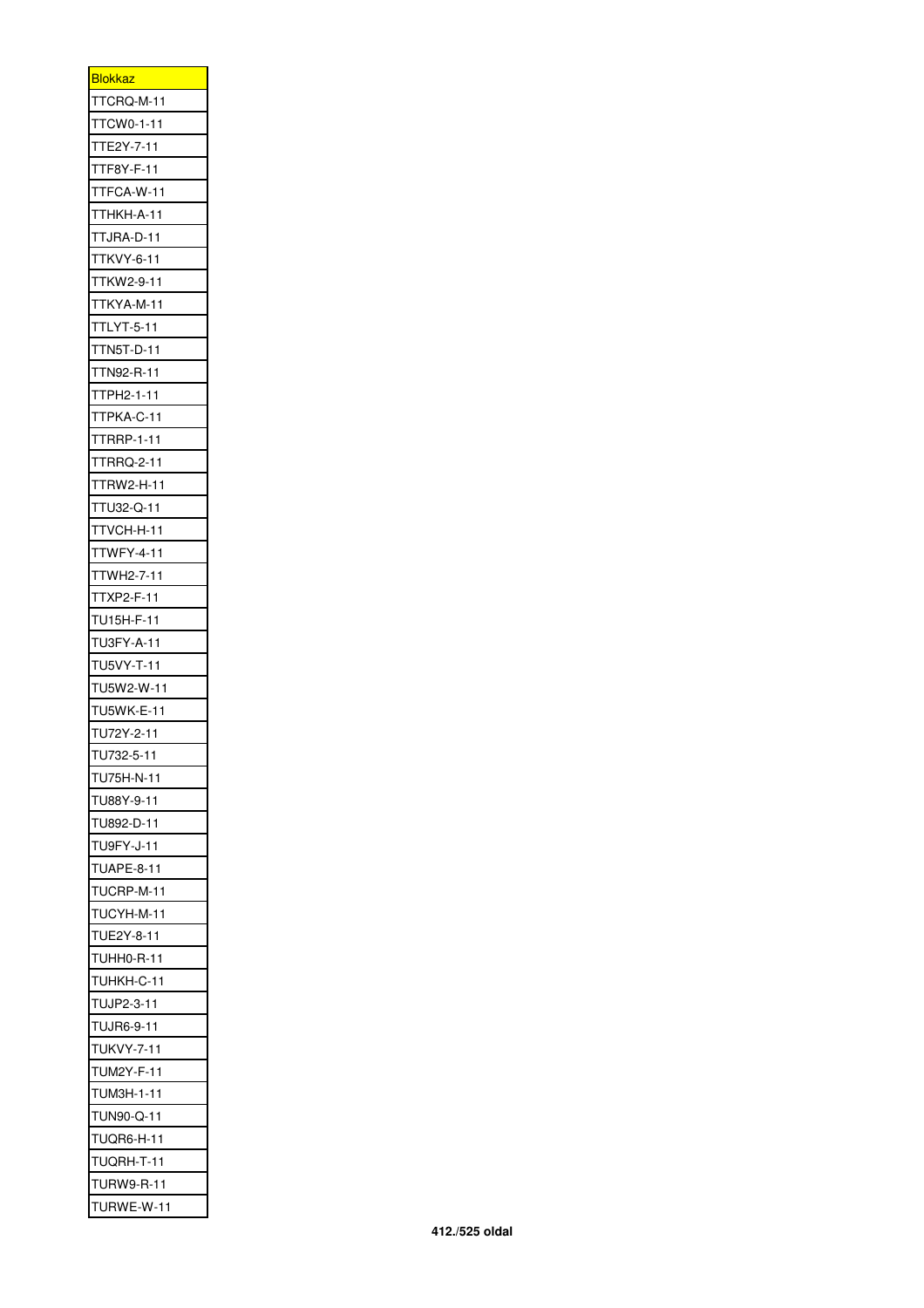| <b>Blokkaz</b>    |
|-------------------|
| TUU2Y-N-11        |
| TUU56-Y-11        |
| TUVCA-C-11        |
| TUWKA-L-11        |
| TUXPE-V-11        |
| TV290-5-11        |
| TV3H0-D-11        |
| V3HE-U-11<br>Г    |
| TV4P0-M-11        |
| TV5VT-N-11        |
| TV5VY-U-11        |
| TV9H2-N-11        |
| VANY-T-11<br>T    |
| <b>TVCVY-2-11</b> |
| TVCWE-J-11        |
| TVE32-D-11        |
| TVKRT-Y-11        |
| TVLYV-9-11        |
| TVN90-R-11        |
| VN9E-7-11<br>Г    |
| TVPH0-1-11        |
| TVQP0-8-11        |
| TVRWE-X-11        |
| TVU2Y-P-11        |
| VV8T-R-11<br>Т    |
| VWH0-7-11<br>Г    |
| VWHE-N-11<br>Ī    |
| VYVT-H-11<br>Г    |
| TVYW0-P-11        |
| W257-9-1<br>Г     |
| TW290-6-11        |
| TW3KA-U-11        |
| TW4P0-N-11        |
| TW4P1-P-11        |
| TW4P6-V-11        |
| TW5W0-W-11        |
| TW5YA-A-11        |
| TW731-6-11        |
| W75A-K-11<br>T    |
| TW890-D-11        |
| TW892-F-11        |
| TW9H1-N-11        |
| TW9HK-7-11        |
| TWAP0-V-11        |
| TWCW0-4-11        |
| TWF90-L-11        |
| TWF91-M-11        |
| TWHH0-U-11        |
| TWHH2-W-11        |
| TWJP0-3-11        |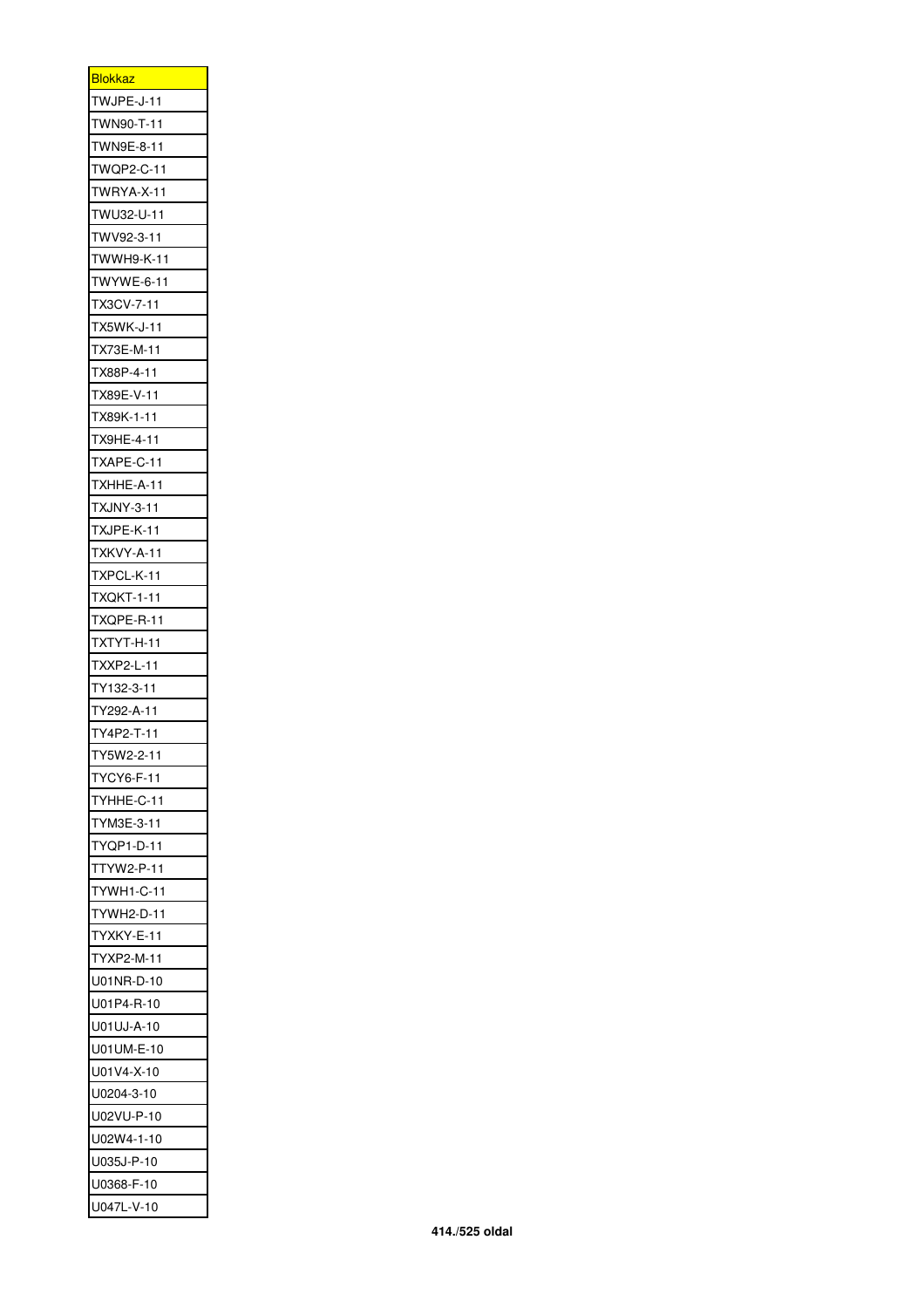| <b>Blokkaz</b> |
|----------------|
| U047T-3-10     |
| U0546-E-11     |
| U058U-6-10     |
| U05EJ-2-10     |
| U05EY-J-11     |
| U05F4-P-11     |
| U06MU-L-10     |
| U06RQ-M-10     |
| U06RW-T-10     |
| U06TF-D-10     |
| U07P4-Y-10     |
| U08W4-7-10     |
| U0963-H-10     |
| U096F-V-10     |
| U0A34-F-10     |
| U0ADF-4-10     |
| U0C94-P-10     |
| U0CKQ-L-10     |
| U0CL9-6-10     |
| U0DMD-C-10     |
| U0EP5-8-11     |
| U0FW4-E-10     |
|                |
| U0FW5-F-10     |
| U0K8R-J-10     |
| U0K95-X-10     |
| U0KL9-D-10     |
| U0LFU-U-10     |
| U0LMF-M-10     |
| U0MP5-E-10     |
| U0MUJ-X-10     |
| U0MYH-2-10     |
| U0N09-V-10     |
| U0P64-X-10     |
| U0P69-4-10     |
| U0Q7L-H-10     |
| U0QD3-5-10     |
| U0QD9-C-10     |
| U0R94-4-10     |
| U0REC-H-10     |
| U0TH3-A-10     |
| U0TH4-C-10     |
| U0TH5-D-10     |
| U0TMU-7-10     |
| U0UNR-7-10     |
| U0UP4-L-10     |
| U0V03-V-10     |
| U0W63-4-10     |
| U0W69-A-10     |
| U0X34-3-10     |
| U0XD3-C-10     |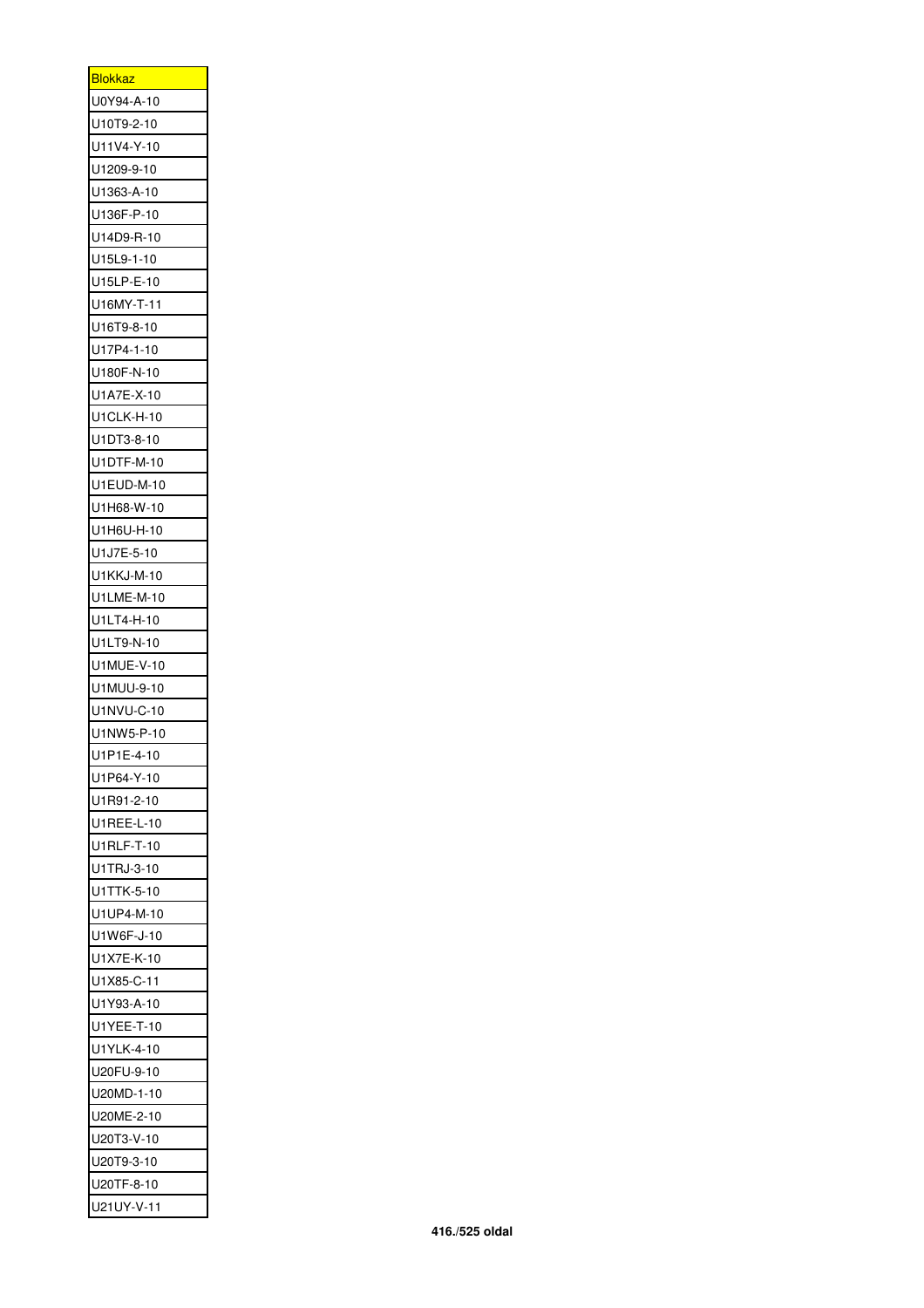| <b>Blokkaz</b>    |
|-------------------|
| U21V4-1-10        |
| U236F-Q-10        |
| U236K-U-10        |
| U247L-X-10        |
| U24CJ-1-10        |
| U25F4-Q-10        |
| U26ME-8-10        |
| U26TF-F-10        |
| U27UD-F-10        |
| U27UE-H-10        |
| U28W5-A-10        |
| U291E-Q-10        |
| U2CEY-T-11        |
| U2CL9-8-10        |
| U2CLU-T-10        |
| U2DFR-M-10        |
| U2DME-F-10        |
|                   |
| U2DTK-T-11        |
| U2EP3-7-10        |
| U2EUE-P-10        |
| U2F03-J-10        |
| U2F0F-W-10        |
| U2FW4-H-10        |
| U2JDU-R-10        |
| <b>U2KEL-L-10</b> |
| U2LRP-3-10        |
| U2NW4-P-10        |
| U2QDF-L-10        |
| U2RL9-N-10        |
| U2TFR-2-10        |
| U2TH3-D-10        |
| U2TML-2-10        |
| U2TT4-Q-10        |
| U2W1J-F-10        |
| U2X34-5-10        |
| U2Y92-A-10        |
| U2Y98-J-10        |
| U2YEE-U-10        |
| U2YKQ-9-10        |
| U320F-J-10        |
| U335F-Q-10        |
| U34CJ-2-10        |
| U358R-7-10        |
| U36H2-R-10        |
| U36T9-A-10        |
| U395F-X-10        |
| U3DT3-A-10        |
| U3EP3-8-10        |
| U3EP5-A-10        |
|                   |
| U3F03-K-10        |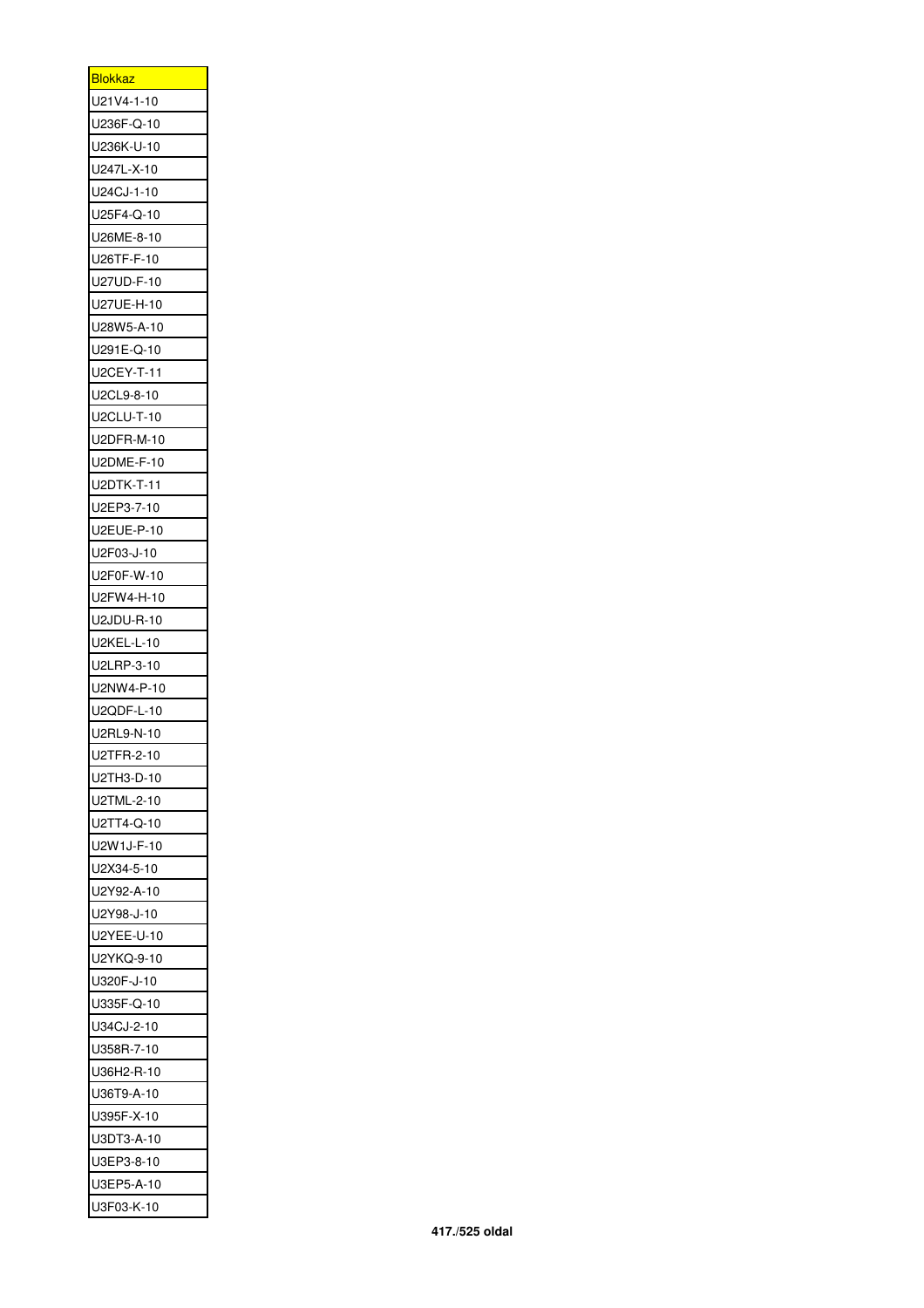| <b>Blokkaz</b>    |
|-------------------|
| U3LFR-V-10        |
| U3MYJ-6-10        |
| U3P6F-D-10        |
| U3QDK-Q-10        |
| U3R92-5-10        |
| U3W68-D-10        |
| U3X7L-T-10        |
| U3XD5-J-10        |
| U435J-U-10        |
| U4434-D-10        |
| U47UE-K-10        |
| U4CEE-9-10        |
| U4EP3-9-10        |
| U4JCU-T-10        |
| U4JCX-W-10        |
| U4JD9-9-10        |
| U4KKU-2-10        |
| U4KLF-P-10        |
| U4LXW-K-11        |
| U4MYX-M-10        |
| U4N03-T-10        |
| U4TMD-W-10        |
| U4TT9-Y-10        |
| U4TTC-2-10        |
| U4V0F-D-10        |
| U4W69-F-10        |
| U4X7E-N-10        |
| U4Y8R-3-10        |
| U50RX-T-10        |
| U51UE-D-10        |
| U51YX-2-10        |
| U547L-2-10        |
| U5594-N-10        |
| U55KP-J-10        |
| U56T3-6-10        |
| U56XV-5-11        |
| U5803-E-10        |
| U580F-T-10        |
| U5AD3-W-10        |
| U5C8R-H-10        |
| <b>U5CKF-H-10</b> |
| U5CQW-4-10        |
| U5DH3-3-10        |
| U5DMA-F-10        |
| U5FVR-7-10        |
| U5JDN-P-10        |
| U5KLF-Q-10        |
| U5MYW-M-10        |
| U5P5P-N-10        |
| U5P5W-V-10        |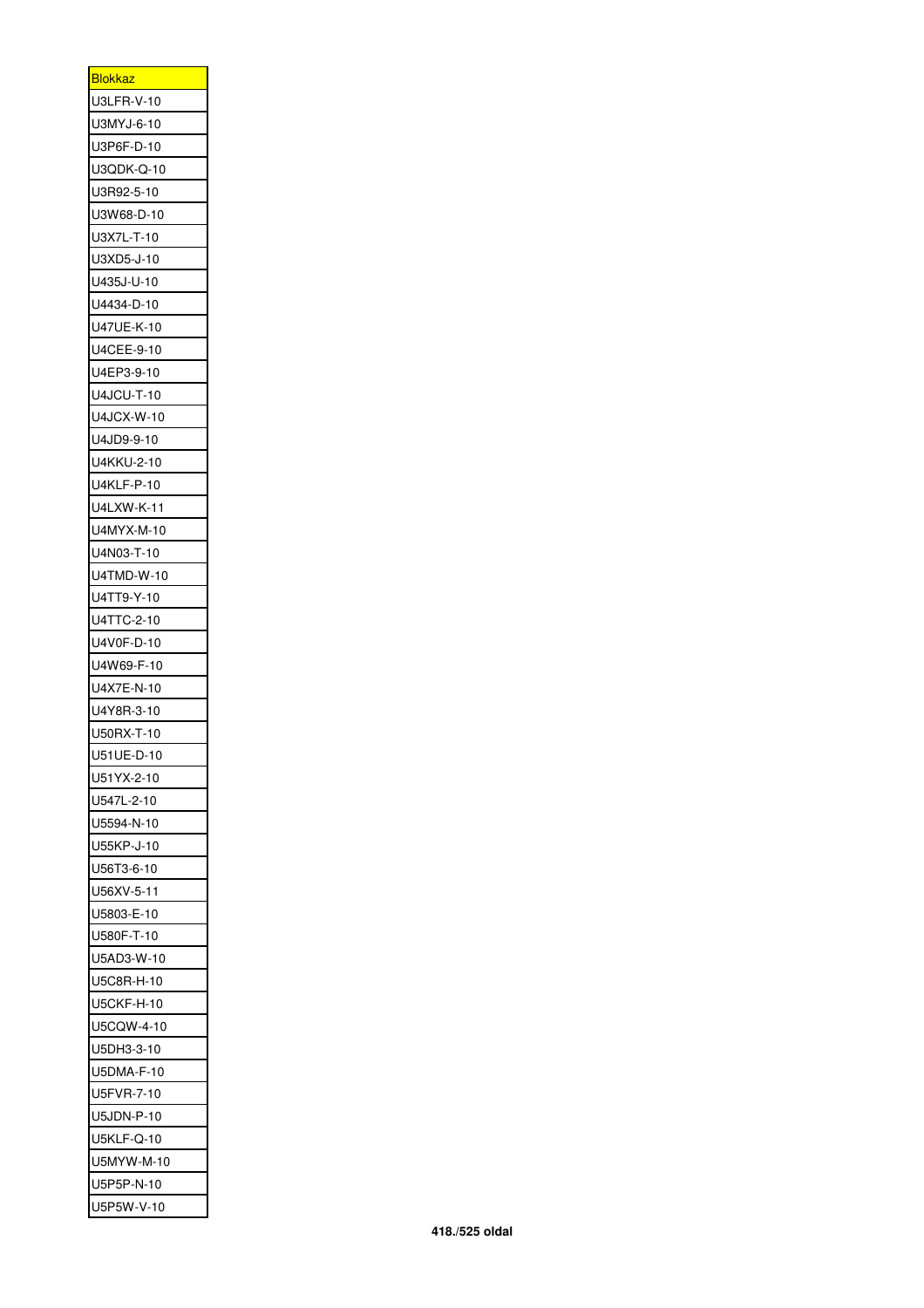| <b>Blokkaz</b>    |
|-------------------|
| U5Q2V-R-10        |
| U5TFX-A-10        |
| U5X2X-2-10        |
| U5YL3-R-10        |
| U60N4-X-11        |
| U60RF-C-10        |
| U61P4-Y-10        |
| U620F-M-10        |
| U62VX-1-10        |
| U636F-V-10        |
| U66MA-9-10        |
| U66RX-2-10        |
| U66T9-E-10        |
| U695F-2-10        |
| U696M-8-10        |
| U6ACF-9-10        |
| U6C92-V-11        |
| <b>U6CKF-J-10</b> |
| <b>U6CLP-T-10</b> |
| U6DFX-X-10        |
| U6DN4-A-10        |
| U6DTN-1-10        |
| U6ENX-6-10        |
| U6F09-V-10        |
| U6F0F-2-10        |
| U6H24-T-10        |
| U6JD8-A-10        |
| U6K91-1-10        |
| U6LN4-J-10        |
| U6LTM-6-10        |
| U6MNX-D-10        |
| U6MP1-H-10        |
| U6MP4-L-10        |
| U6P19-5-10        |
| U6P23-Y-10        |
| U6P24-1-10        |
| U6P5F-F-10        |
| U6P6F-H-10        |
| U6Q84-8-10        |
| U6R8X-4-10        |
| U6REA-N-10        |
| U6RF4-J-11        |
| U6RL9-T-10        |
| U6TH1-F-10        |
| U6TH4-K-10        |
| U6TMD-Y-10        |
| U6UUJ-C-10        |
| U6V03-3-10        |
| U6V0F-F-10        |
| U6W1E-H-10        |
|                   |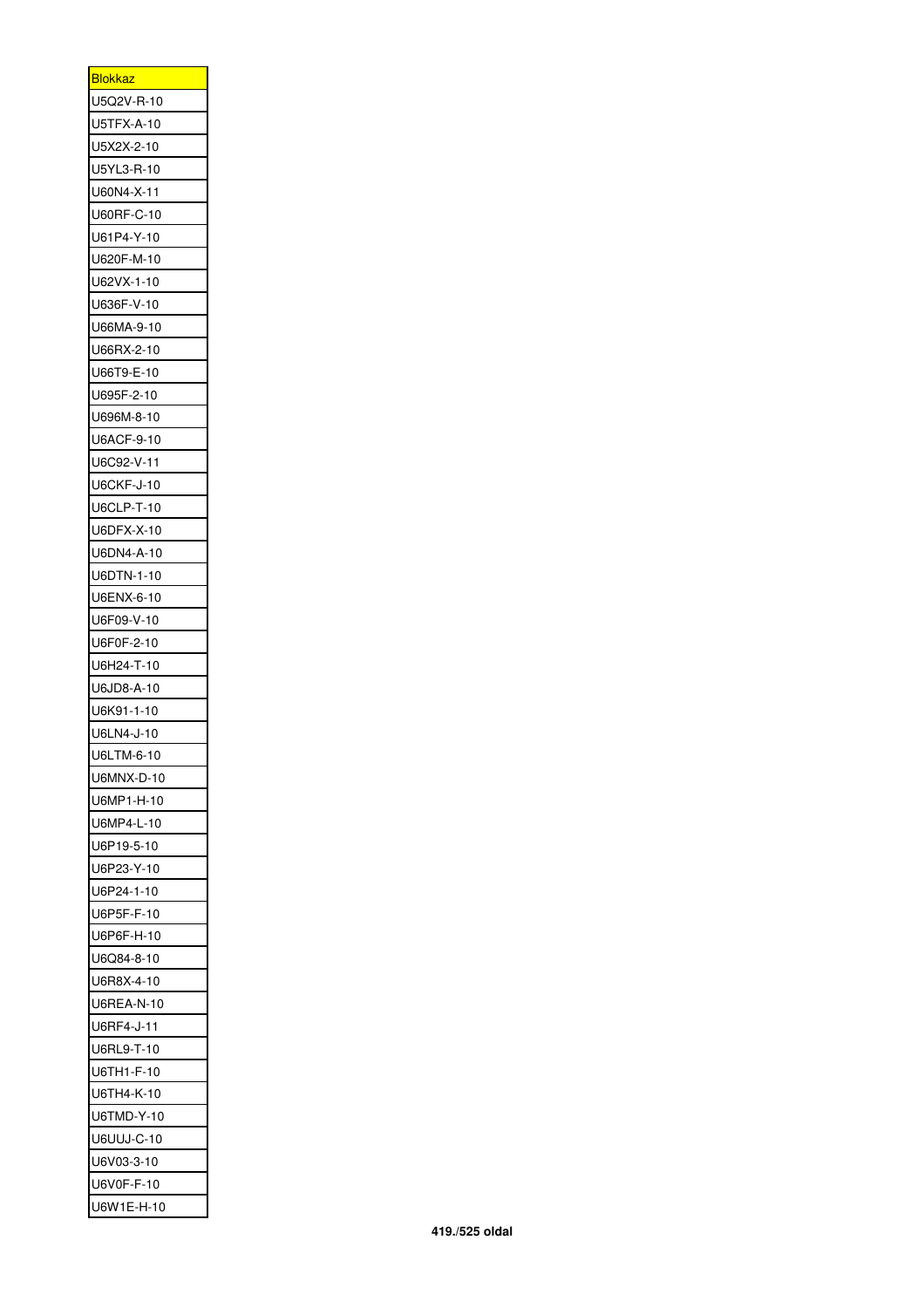| <b>Blokkaz</b> |
|----------------|
| U6YKX-M-10     |
| U70FX-K-10     |
|                |
| U70MD-6-10     |
| U70RX-V-10     |
| U71P1-W-10     |
| U71YF-M-10     |
| U7324-E-10     |
| U736N-4-10     |
| U7484-N-10     |
| U75F4-W-10     |
| U75L3-1-10     |
| U76N4-5-10     |
| U76TA-H-10     |
| U7A33-N-10     |
| U7A7W-M-10     |
| U7A84-W-11     |
| U7AD3-Y-10     |
| U7AD8-5-10     |
| U7CF4-4-10     |
| U7CLA-F-10     |
| U7DFR-T-10     |
| U7F0F-3-10     |
| U7J7E-C-10     |
| U7JDP-T-10     |
|                |
| U7K8T-T-10     |
| U7KEE-L-10     |
| U7LFR-1-10     |
| U7LMA-Q-10     |
| U7LME-U-10     |
| U7LN4-L-11     |
| U7P67-9-10     |
| U7Q84-9-10     |
| U7QCW-6-10     |
| U7QJV-A-10     |
| U7R94-C-10     |
| U7RF4-J-10     |
| U7RKF-Y-10     |
| U7TH1-H-10     |
| U7TRF-7-10     |
| U7UYF-F-10     |
| U7VVX-V-10     |
| U7W5F-P-10     |
| U7XCF-X-10     |
| U7XCX-E-10     |
| U80T3-3-10     |
| U84DA-2-10     |
| U8590-M-10     |
| U85ED-6-10     |
| U85EW-Q-11     |
| U85KH-E-10     |
|                |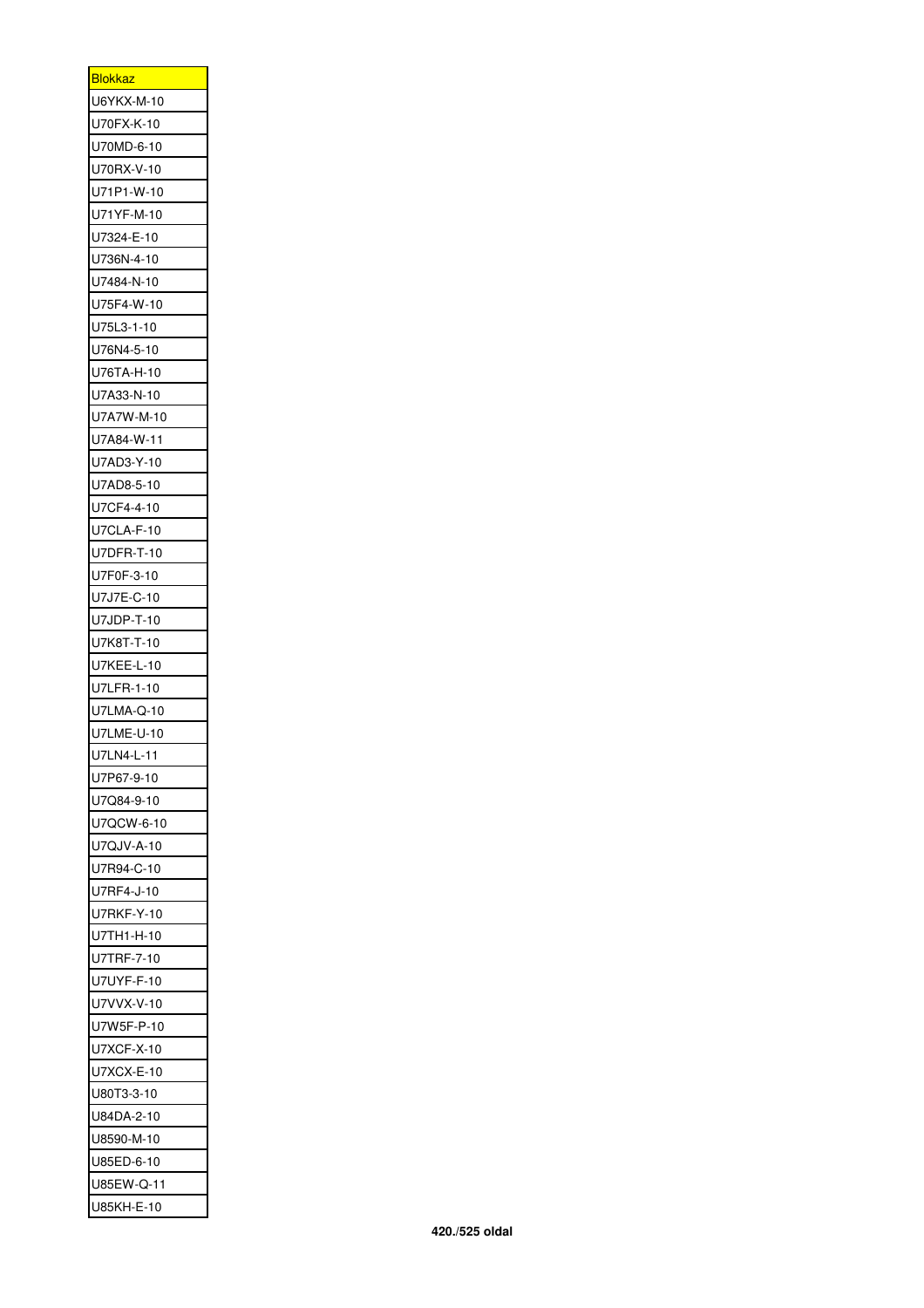| <u>Blokkaz</u> |
|----------------|
| U85L4-3-10     |
| U86TA-J-10     |
| U87V4-E-10     |
| U87YW-A-10     |
| U8A3A-X-10     |
| U8A84-W-10     |
| U8CL7-D-10     |
| U8CLA-H-10     |
| U8DFR-U-10     |
| U8DH3-7-11     |
| U8DT7-M-10     |
| U8ENR-3-10     |
| U8F0D-3-11     |
| U8FVR-A-10     |
| U8J3A-6-11     |
| U8K8R-T-10     |
| U8LRH-3-10     |
| U8MPA-V-10     |
| U8MUA-1-10     |
| U8N03-X-10     |
| U8P1D-A-10     |
| U8Q3A-C-10     |
| U8QD9-M-10     |
| U8R94-D-10     |
| U8R9A-M-11     |
|                |
| U8REA-Q-10     |
| U8THA-U-10     |
| U8TT3-W-10     |
| U8TTF-9-10     |
| U8UUA-7-10     |
| U8V09-C-10     |
| U8V0U-W-10     |
| U8W1L-Q-10     |
|                |
| U8YL4-W-10     |
| U90TU-V-10     |
| U91NU-R-10     |
| U9204-D-10     |
| U920F-Q-10     |
| U920H-T-11     |
| U936D-W-10     |
| U936U-C-10     |
| U94CW-M-10     |
| U94CX-N-10     |
| U94D3-U-10     |
| U94D4-V-10     |
| U95EA-5-10     |
| U95L4-4-10     |
| U95LD-E-11     |
| U96ML-N-10     |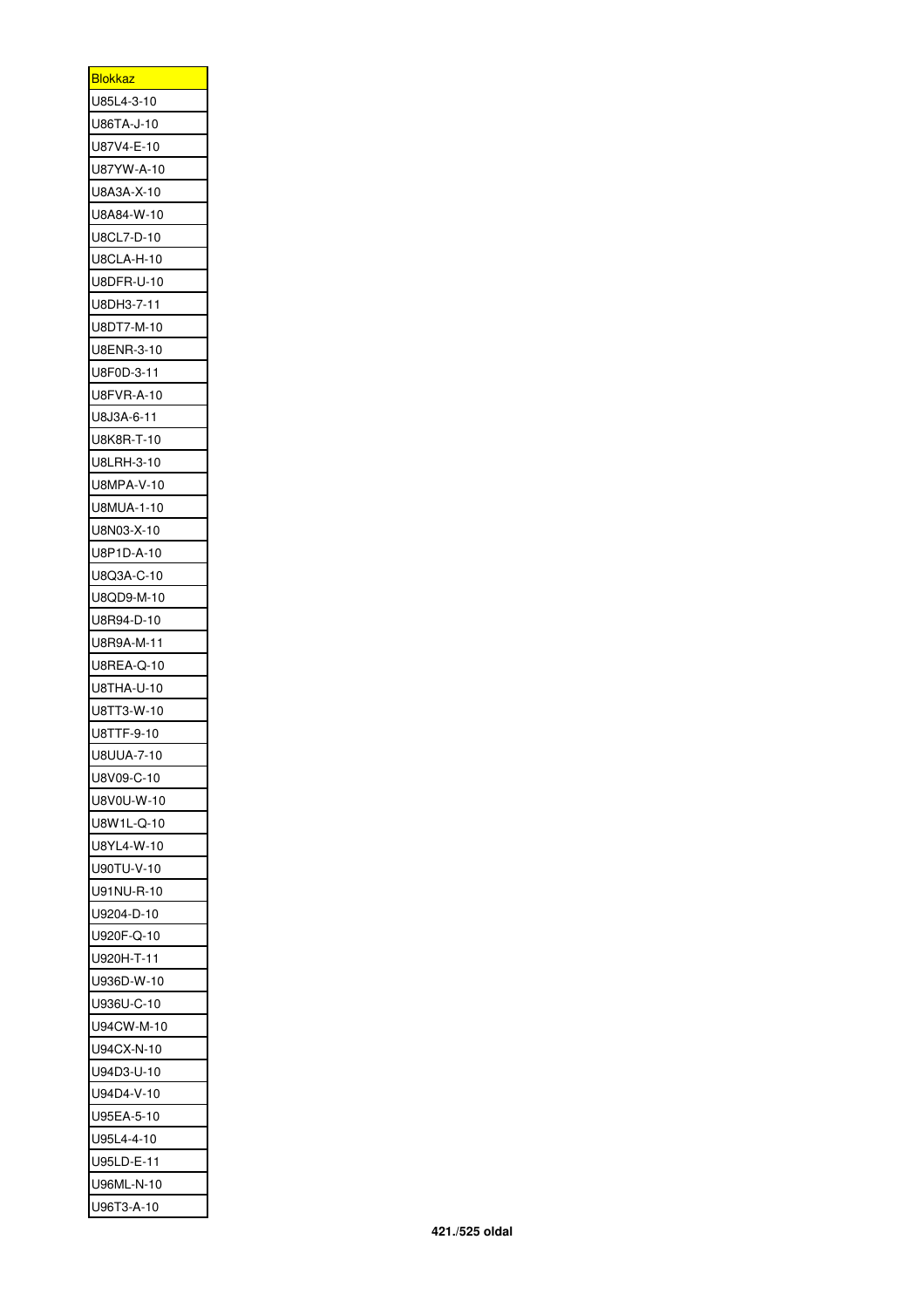| <b>Blokkaz</b>    |
|-------------------|
| U97YF-W-10        |
| U97YX-D-10        |
| U9803-K-10        |
| U98WA-R-11        |
| U991D-X-10        |
| U9963-T-10        |
| U9AD3-2-10        |
| U9CL3-9-10        |
| U9CL4-A-10        |
| U9DT3-J-10        |
| U9EYW-K-10        |
| U9F0H-6-10        |
| U9FWA-X-10        |
| U9JD9-F-10        |
| U9KKJ-W-10        |
| U9KL9-P-10        |
| U9KQV-E-10        |
| U9MYW-R-10        |
|                   |
| U9REY-F-11        |
| U9RLF-3-10        |
| U9VWA-C-10        |
| U9W17-D-10        |
| U9X33-C-10        |
| U9X77-M-10        |
| U9Y8U-A-10        |
| U9YKJ-A-10        |
| U9YKW-P-10        |
| UA0RW-X-10        |
| UA0T3-5-10        |
| UA203-D-10        |
| UA35W-E-10        |
| UA477-U-10        |
| UA4D3-V-10        |
| UA5E7-3-10        |
| UA5F4-1-10        |
| UA5L9-A-10        |
| <b>UA5LD-E-10</b> |
| <b>UA6TF-Q-10</b> |
| UAACW-V-10        |
| UAC8X-U-10        |
| UAC9A-8-10        |
| <b>UACE7-9-10</b> |
| <b>UACL3-A-10</b> |
| <b>UACL9-J-10</b> |
| UACLF-P-10        |
| UADTF-X-10        |
| UAEP1-E-10        |
| UAF0F-6-10        |
| UAFVX-K-10        |
| UAH5W-U-10        |
|                   |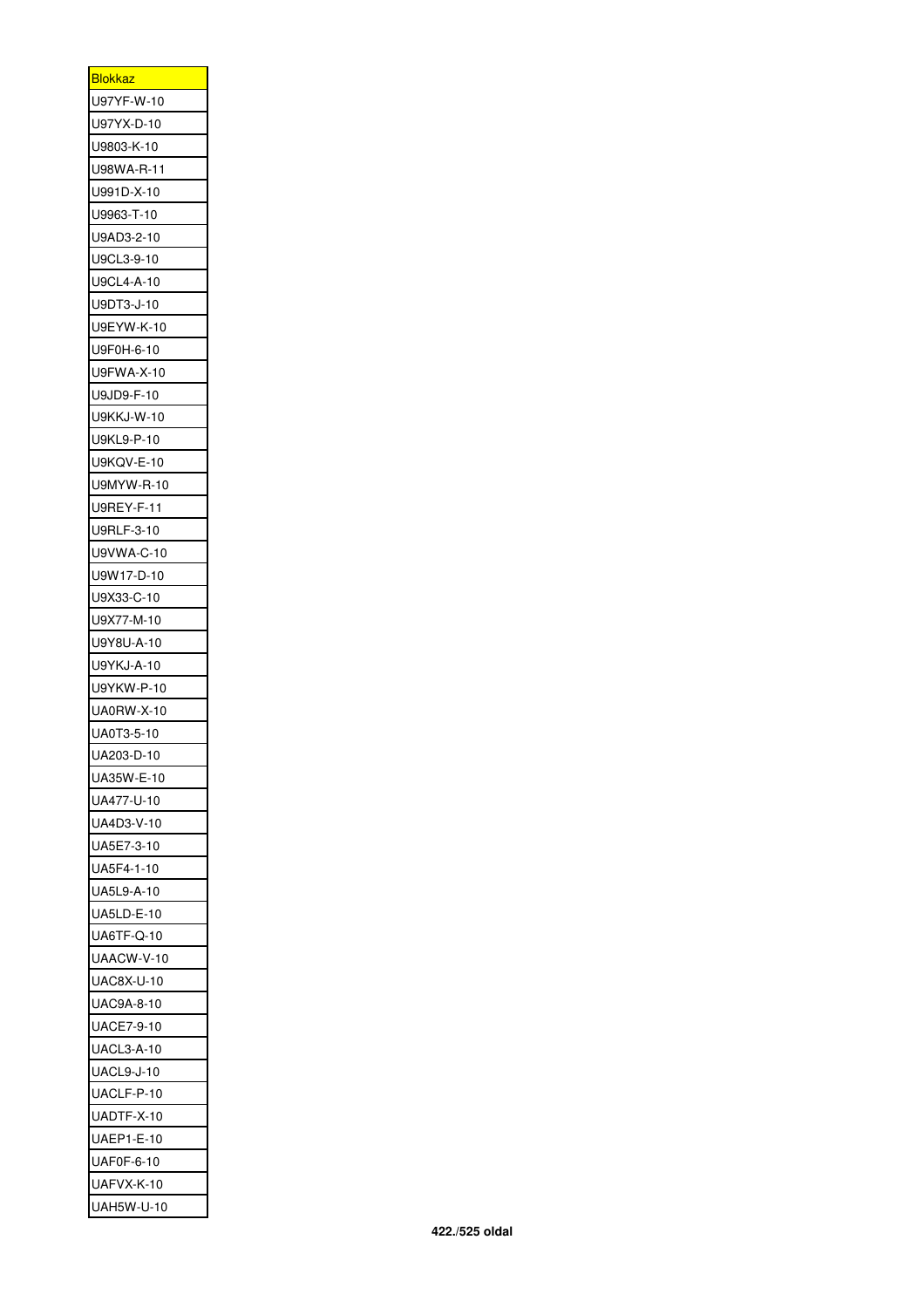| <b>Blokkaz</b>    |
|-------------------|
| UAJ2X-T-10        |
| UAK8X-2-10        |
| UAKLF-W-10        |
| <b>UALFX-9-10</b> |
| UAMNR-C-10        |
| UAMNX-J-10        |
| UAMYJ-E-10        |
| UAN0P-M-10        |
| UANVR-L-10        |
| UANVX-R-10        |
| <b>UANW4-Y-10</b> |
| UAP6F-M-10        |
| UAQ2R-U-10        |
| UAQ34-7-10        |
| UAQ3A-E-10        |
| UAQDE-U-10        |
| UAR94-F-10        |
| <b>UARLF-4-10</b> |
| UATFX-H-10        |
| UATTP-L-10        |
|                   |
| UAUNX-Q-10        |
| <b>UAUP4-X-10</b> |
| UAUYH-L-10        |
| <b>UAV0E-K-10</b> |
| UAV0F-L-10        |
| UAVW4-6-10        |
| UAW5H-U-10        |
| UAX31-A-10        |
| UAX34-E-10        |
| UAY94-N-10        |
| UAYKW-Q-10        |
| UC1PA-D-11        |
| UC2W3-C-10        |
| UC5KW-X-10        |
| <b>UC7UL-Y-10</b> |
| <b>UC7YU-C-10</b> |
| UC91J-5-10        |
| UC95U-L-10        |
| UCA32-R-10        |
| UCA34-U-10        |
| UCC92-1-10        |
| UCCKU-3-10        |
| <b>UCDFU-1-10</b> |
| UCDH2-8-10        |
| UCDRU-A-10        |
| UCDTF-Y-10        |
| UCEYU-K-10        |
| <b>UCFW4-T-10</b> |
| <b>UCH5U-T-10</b> |
| UCJ32-Y-10        |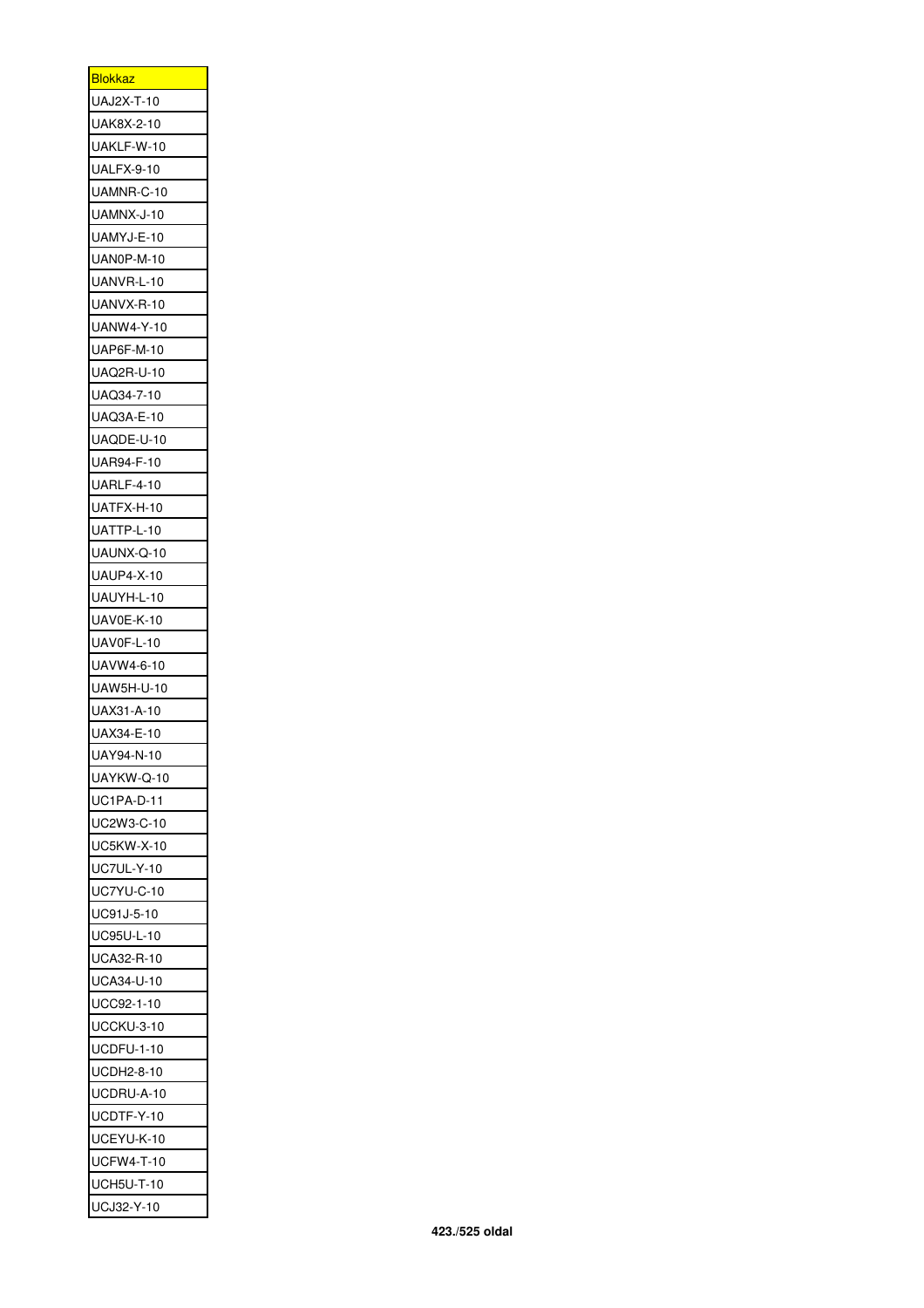| <b>Blokkaz</b>    |
|-------------------|
| UCJ34-2-10        |
| UCJCU-2-10        |
| UCK92-7-10        |
| UCKKU-9-10        |
| <b>UCKL9-R-10</b> |
| <b>UCMP2-P-10</b> |
| UCN09-8-10        |
| <b>UCP1D-E-10</b> |
| <b>UCP1J-K-10</b> |
| UCP5U-1-10        |
| UCQ33-7-10        |
| UCQ3A-H-11        |
| <b>UCQ7D-N-10</b> |
| UCQD9-Q-10        |
| UCQDE-V-10        |
| UCRL9-Y-10        |
| <b>UCTH2-N-10</b> |
| <b>UCTT9-7-10</b> |
| <b>UCUP2-W-10</b> |
| UCV09-F-10        |
|                   |
| UCV0F-M-10        |
| UCVW3-6-10        |
| UCW6F-V-10        |
| <b>UCXD4-R-10</b> |
| UCXDF-4-10        |
| <b>UCYED-4-10</b> |
| UCYKW-R-10        |
| UD0RW-1-10        |
| UD0TE-K-10        |
| UD2WA-N-11        |
| UD31A-R-10        |
|                   |
| UD433-M-10        |
| UD47A-1-10        |
| UD5EA-8-10        |
| <b>UD5EF-D-10</b> |
| <b>UD5LF-K-10</b> |
| UD6H3-4-10        |
| <b>UD6MA-H-10</b> |
| UD6RW-7-10        |
| UD6TF-T-10        |
| <b>UD7UA-Q-10</b> |
| UD7UF-V-10        |
| UD7YW-F-10        |
| UD8VX-E-10        |
| UD8W3-L-10        |
| UD95W-P-10        |
| UDA3A-3-10        |
| UDACW-X-10        |
| UDCEF-L-10        |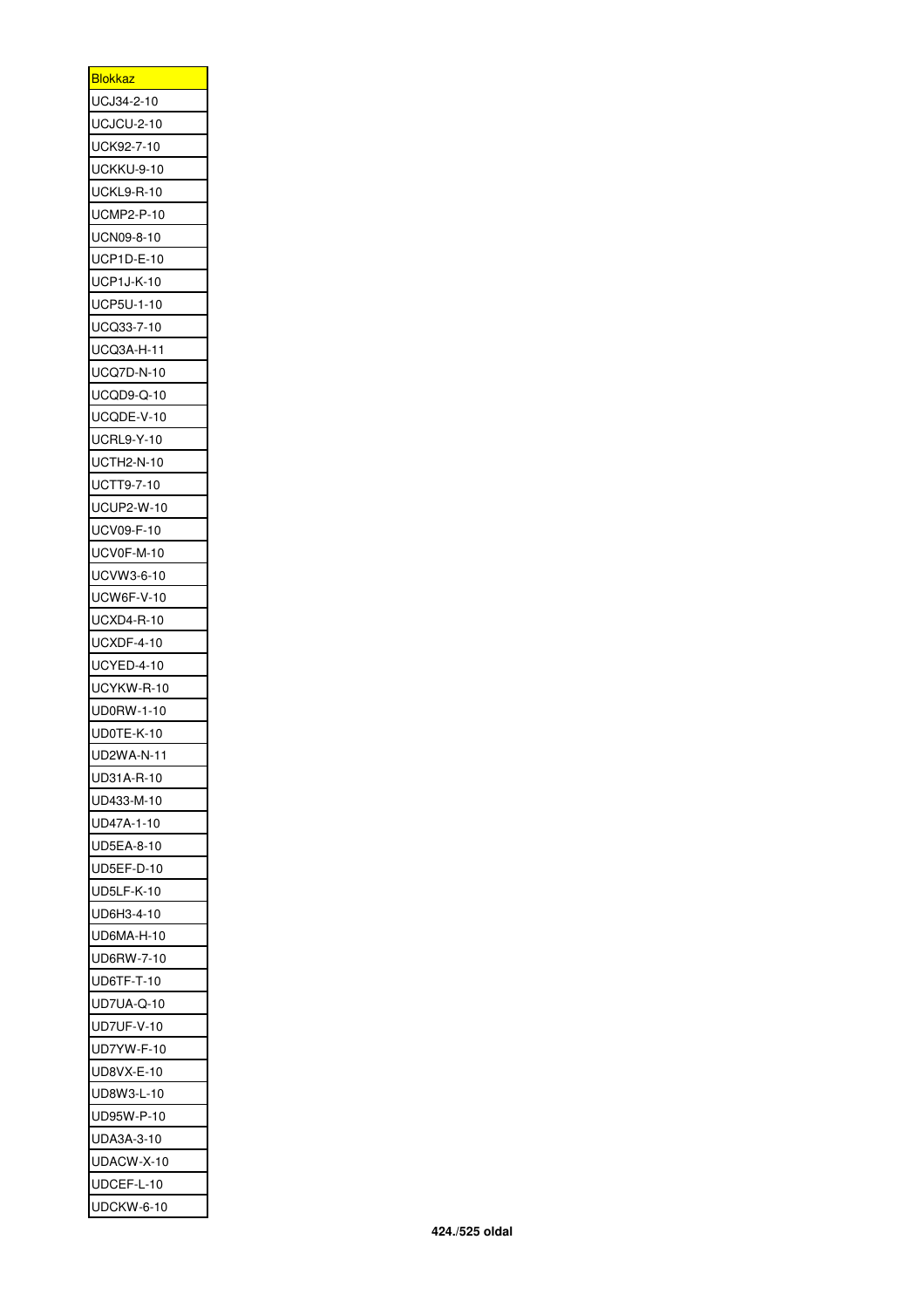| <b>Blokkaz</b>    |
|-------------------|
| UDDRW-E-10        |
| UDDTD-X-10        |
| <b>UDEP4-L-10</b> |
| UDEYW-N-10        |
| UDFW1-Q-10        |
| UDH5Q-Q-10        |
| <b>UDH5W-W-10</b> |
| UDJ34-3-10        |
| UDJ7A-E-10        |
| <b>UDJCW-5-10</b> |
| UDKKW-D-10        |
| UDLRQ-F-10        |
| UDLRW-M-10        |
| UDP5Q-X-10        |
| UDQ7F-R-10        |
| UDQCQ-6-10        |
| UDR94-J-10        |
| <b>UDREL-5-10</b> |
|                   |
| UDTH4-R-10        |
| UDTML-D-10        |
| UDUUL-M-10        |
| UDUYH-N-10        |
| UDVW4-8-10        |
| UDW1L-V-10        |
| UDW5H-W-10        |
| UDY94-Q-10        |
| UDYKH-D-10        |
| UE0H4-Y-10        |
| UE1YP-3-10        |
| UE35H-4-10        |
| UE35P-A-10        |
| UE369-X-10        |
| UE5L8-D-10        |
| <b>UE6MC-K-10</b> |
| UE6MJ-Q-10        |
| UE6RP-2-10        |
| <b>UE7UC-T-10</b> |
| UE8W4-N-10        |
| UE95P-J-10        |
| UE969-5-10        |
| UEA2T-K-10        |
| UEA33-V-10        |
| UEC93-4-10        |
| <b>UECKP-1-10</b> |
| <b>UEDRP-8-10</b> |
| UEEYP-H-10        |
| <b>UEFW2-T-10</b> |
| <b>UEH5P-Q-10</b> |
| UEKLD-Y-11        |
| UELH3-K-10        |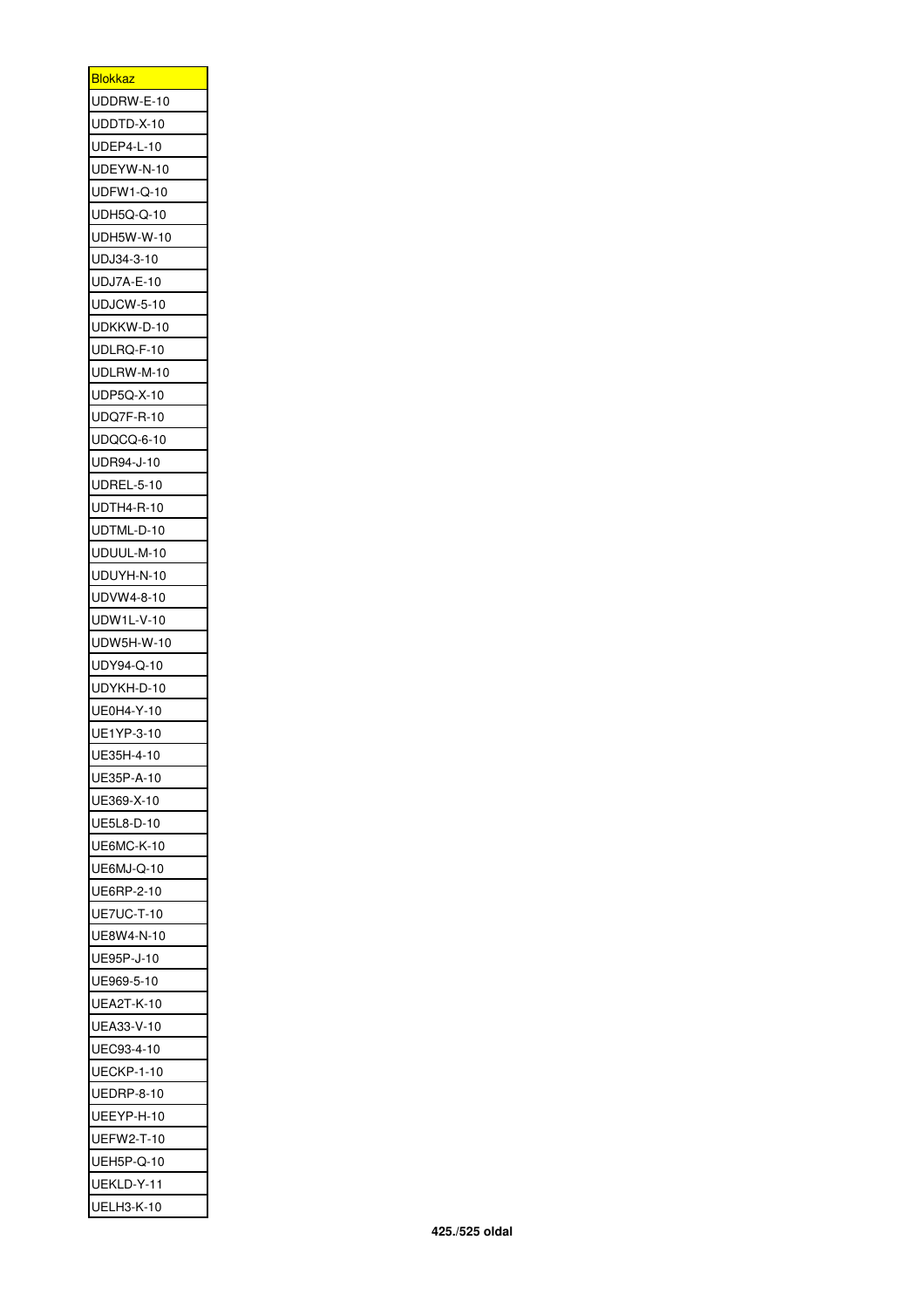| <b>Blokkaz</b>    |
|-------------------|
| <b>UEMP3-T-10</b> |
| UEP5Q-Y-10        |
| UEP65-E-10        |
| UEQ32-8-10        |
| UETFU-H-10        |
| UEXCQ-E-10        |
| UF1YQ-5-10        |
| UF477-Y-10        |
| UF593-Y-11        |
| UF5KQ-V-10        |
| UF8VU-D-10        |
| UF965-2-10        |
| UFA31-U-10        |
| UFA33-X-11        |
| UFA77-6-10        |
| UFTRW-W-10        |
| UH1P3-9-11        |
| UH431-N-10        |
| UH591-W-10        |
| UHH6D-J-10        |
| UHLH3-N-11        |
| UHYE7-3-10        |
| UHYEF-A-10        |
| UJ317-T-10        |
| UJ43A-1-10        |
| UJC9A-F-10        |
| UJEPA-X-10        |
| UJEU7-Y-10        |
| <b>UJFWA-7-11</b> |
| UJX3A-V-11        |
| UKNW3-6-10        |
| UKUNU-V-10        |
| UKY8X-P-10        |
| UL1NX-6-10        |
| UL593-3-10        |
| UL6H3-A-10        |
| UL6H4-C-10        |
| UL7P4-L-10        |
| ULA2U-R-10        |
| ULC94-A-10        |
| ULTH3-X-10        |
| <b>UM1PA-N-11</b> |
| UM6H5-E-10        |
|                   |
| <b>UMC9A-K-10</b> |
| UMJ3A-J-10        |
| <b>UMMPA-9-11</b> |
| UMR95-T-10        |
| UN7U7-W-10        |
| UNXCQ-N-10        |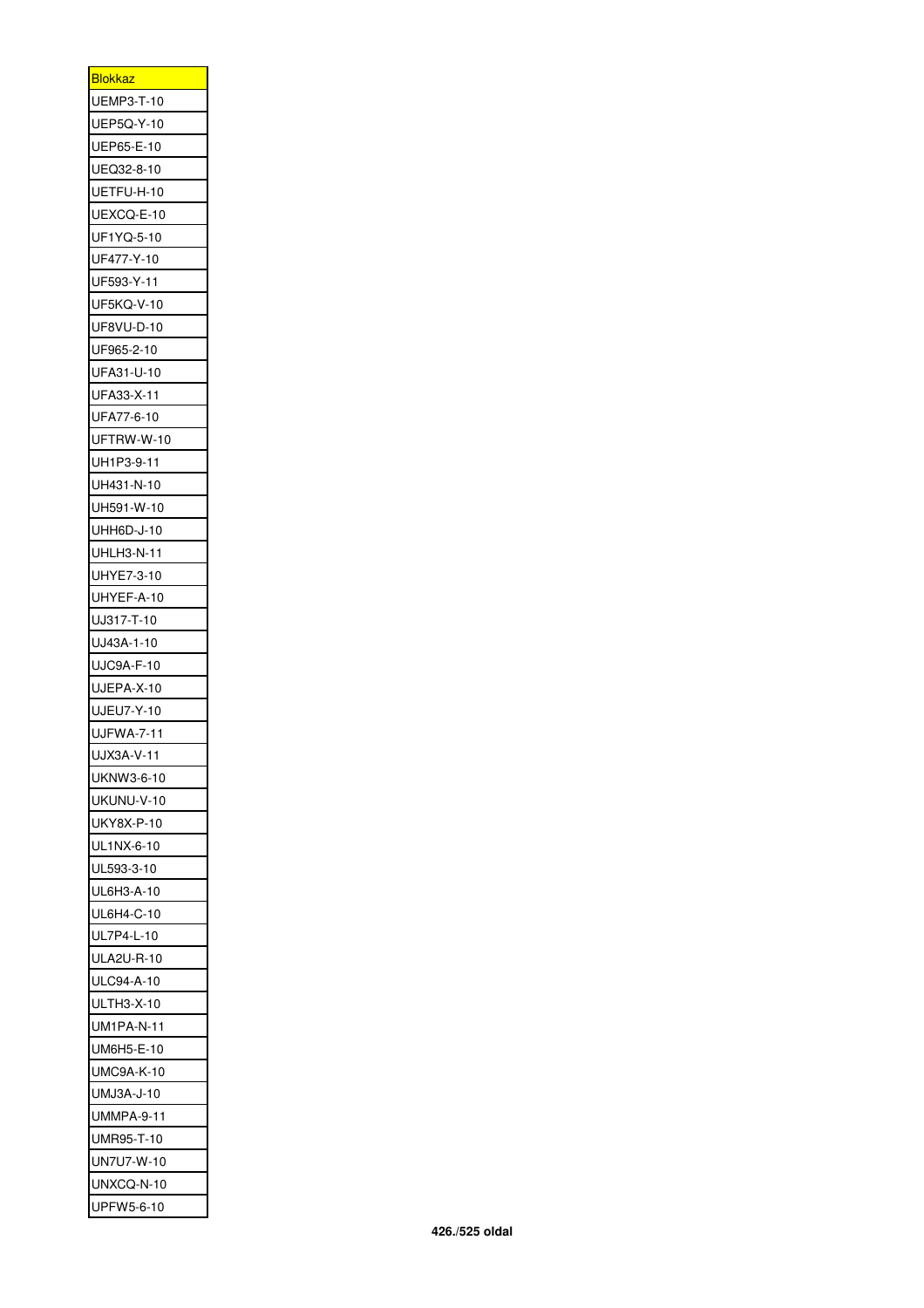| Blokkaz                  |
|--------------------------|
| UPK95-N-10               |
| UPMP5-5-10               |
| UPR95-V-10               |
| UPTH5-4-10               |
| <b>UPUP5-C-10</b>        |
| UQC95-H-10               |
| <b>UQFW5-7-10</b>        |
| UR91C-D-10               |
| <b>URA7A-L-10</b>        |
| <b>URA7D-N-10</b>        |
| URCEE-X-10               |
| <b>URH1J-R-10</b>        |
| UY809-F-10               |
| UY969-P-10               |
| UYAD9-X-10               |
|                          |
| UYCL9-6-10<br>UYF0F-U-10 |
|                          |
| UYH69-W-10               |
| UYJD9-5-10               |
| UYTH5-D-10               |
| V01C5-R-09               |
| V01C7-U-09               |
| V01H6-X-09               |
| V02K0-U-09               |
| V02K5-1-09               |
| V02NQ-P-09               |
| V02NT-R-09               |
| V03QF-J-09               |
| V03QY-2-09               |
| V03VK-K-12               |
| V04XF-R-09               |
| V052T-8-09               |
| V0650-K-09               |
| V0784-U-09               |
| V0786-W-09               |
| V07AX-Q-09               |
| V07C5-Y-09               |
| V07H0-X-09               |
| V08P6-D-09               |
| V0AY7-R-09               |
| V0C3D-3-09               |
| V0EAV-V-09               |
| V0EHE-L-09               |
| V0FK7-H-09               |
| V0HW6-U-09               |
| V0K36-3-09               |
| V0L9F-L-09               |
| V0MHE-T-09               |
|                          |
| V0R36-9-09               |
| V0U86-J-09               |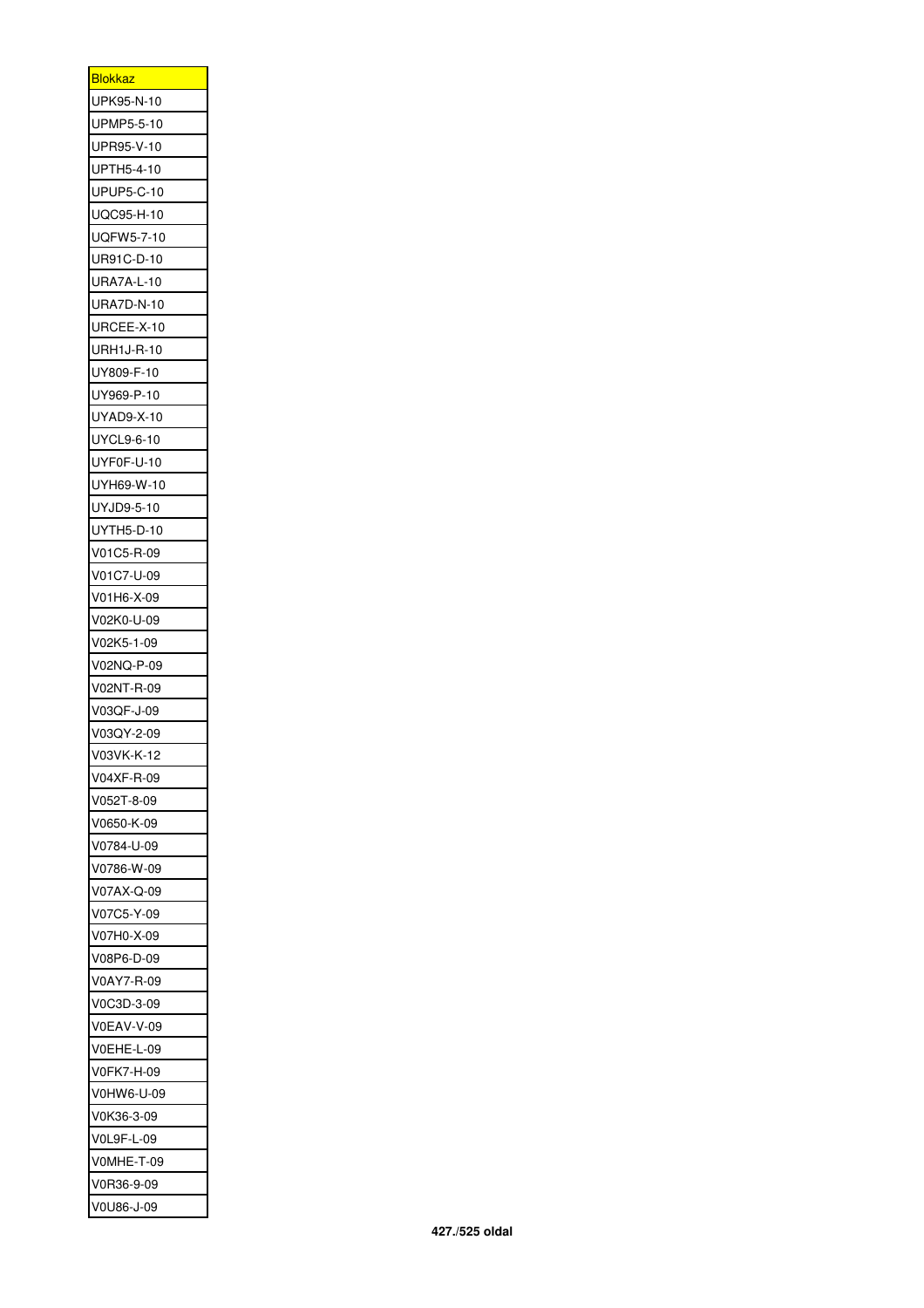| <b>Blokkaz</b> |
|----------------|
| V0UC5-L-09     |
| V0VF6-R-09     |
| V0VP4-X-09     |
| V0VP6-1-09     |
| V0VPF-9-09     |
| V0WW6-8-09     |
| V108T-A-09     |
| V1096-Q-09     |
| V11C7-V-09     |
| V12P6-7-09     |
| V13R5-9-09     |
| V13W6-F-09     |
| V13WD-N-09     |
| V14UR-1-09     |
| V153F-Y-09     |
| V177R-H-09     |
| V17FU-T-09     |
| V18ER-Q-09     |
| V18JH-K-09     |
| V18JJ-L-09     |
| V19WF-X-09     |
| V1AXH-2-09     |
| V1C36-W-09     |
| V1FER-X-09     |
| V1FJF-Q-09     |
| V1FJY-8-09     |
| V1FK6-H-09     |
| V1FP4-K-09     |
| V1HW6-V-09     |
| V1JXH-8-09     |
| V1MAY-7-09     |
| V1MFT-6-09     |
| V1MH4-J-09     |
| V1MH6-L-09     |
| V1NP6-U-09     |
| V1QUR-M-09     |
| V1QY7-7-09     |
| V1R2T-W-09     |
| V1T58-H-09     |
| V1T8U-6-09     |
| V1T96-K-09     |
| V1U7R-4-09     |
| V1UAY-E-09     |
| V1VJD-3-09     |
| V1WR5-4-09     |
| V1WWD-H-09     |
| V1XXY-5-09     |
| V1XY5-C-09     |
| V1Y34-F-09     |
| V1Y36-J-09     |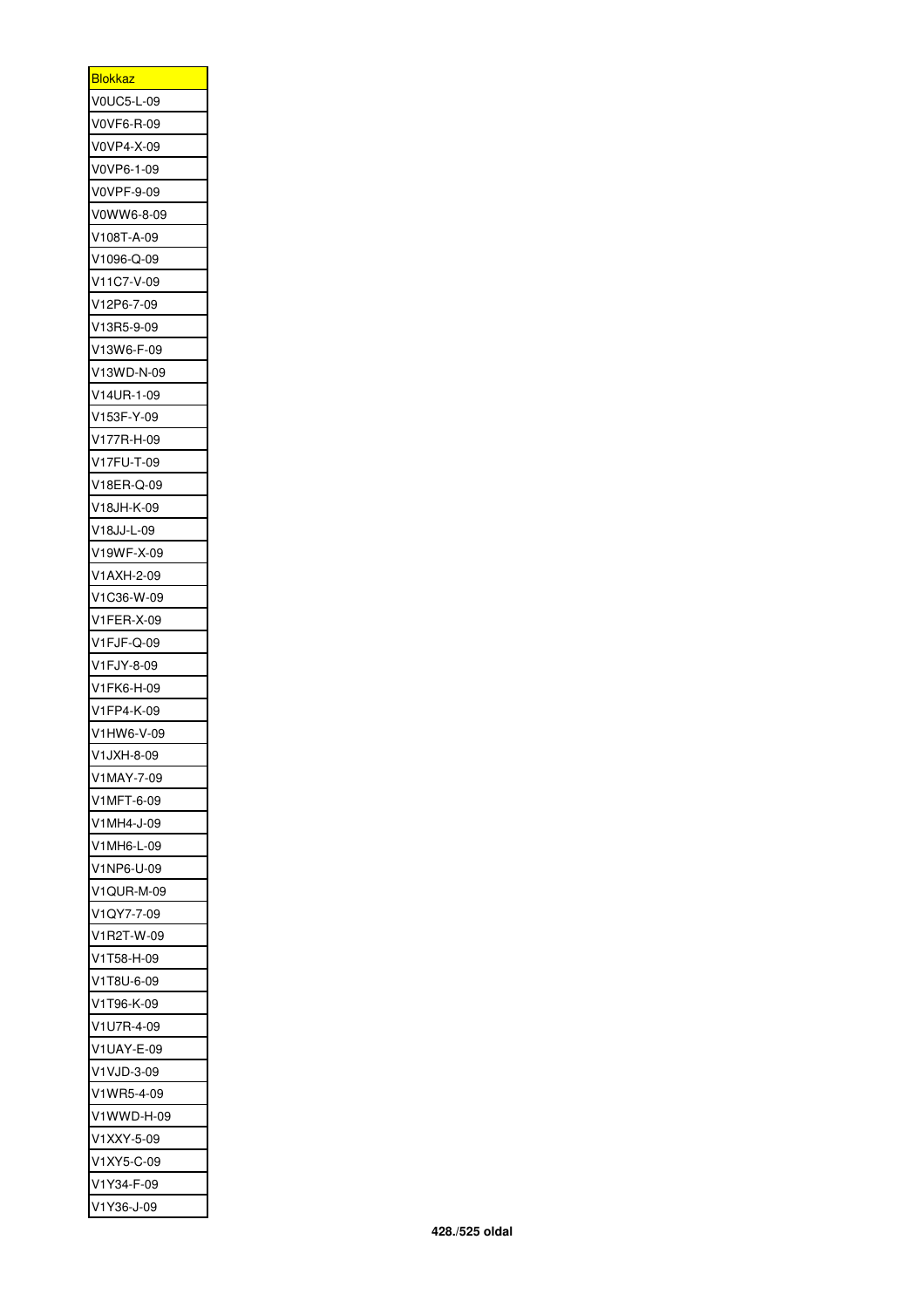| <b>Blokkaz</b>           |
|--------------------------|
| V2096-R-09               |
| V22JD-9-09               |
| V22JV-R-09               |
| V23QF-L-09               |
| V2536-Q-09               |
| V2626-Q-09               |
| V2657-V-09               |
| V268T-K-09               |
| V29VU-A-09               |
| V29W6-P-09               |
| V2AXD-Y-09               |
| V2AXF-2-09               |
| V2AXY-K-09               |
| V2C36-X-09               |
| V2EAY-2-09               |
| V2EH6-E-09               |
| V2FP6-N-09               |
|                          |
| V2HVT-H-09               |
| V2JV4-U-09               |
| V2K36-5-09               |
| V2L4Y-1-09               |
| V2MFU-8-09               |
| V2PR6-Y-09               |
| V2PW4-2-09               |
| V2PW6-4-09               |
| V2QUR-N-09               |
| V2QY5-6-09               |
| V2R33-8-09               |
| V2T96-L-09               |
| V2U7R-5-09               |
| V2UAH-Y-09               |
| V2UAV-C-09               |
| V2UFU-F-09               |
| V2UH5-T-09               |
| V2VF4-R-09               |
| V2VJF-6-09               |
| V2VNT-N-09               |
| V2WMR-M-09               |
| V3094-Q-09               |
| V33QD-K-09               |
| V33QH-N-09               |
| V33W6-J-09               |
| V33W7-K-09               |
| V34UR-3-09               |
|                          |
| V3655-U-09<br>V37FU-V-09 |
|                          |
| V37H7-9-09               |
| V38K6-C-09               |
| V38P7-J-09               |
| V39R6-L-09               |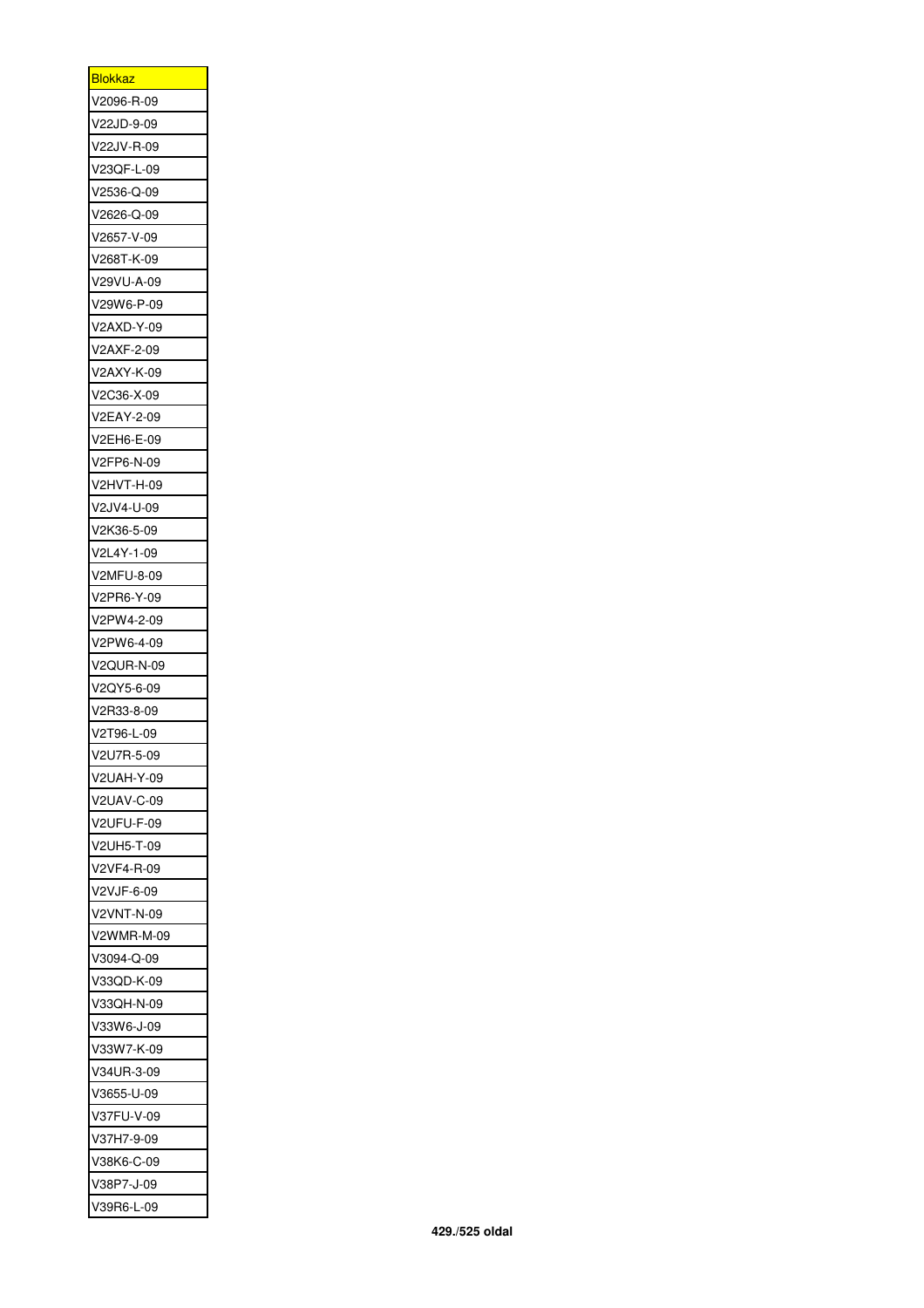| <u>Blokkaz</u>           |
|--------------------------|
| V39W5-P-09               |
| V3AXF-3-09               |
| V3C2U-L-09               |
| V3D26-Y-09               |
| V3D4D-8-09               |
| V3D4Y-U-09               |
| V3D8T-T-09               |
| V3D97-8-09               |
| V3EFT-2-09               |
| V3FJH-U-09               |
| V3HQH-3-09               |
| V3HW7-Y-09               |
| V3L8T-1-09               |
| V3NF4-L-09               |
| V3PW6-5-09               |
| V3R34-A-09               |
| V3T4Y-8-09               |
|                          |
| V3UAH-1-09<br>V3WQH-H-09 |
|                          |
| V3WW4-9-09               |
| V3XY7-H-09               |
| V4094-R-09               |
| V417R-D-09               |
| V41C6-X-09               |
| V41H4-1-09               |
| V42ER-M-09               |
| V42K0-Y-09               |
| V43QD-L-09               |
| V43VW-8-09               |
| V43W7-L-09               |
| V452T-D-09               |
| V4537-U-09               |
| V4694-Y-09               |
| V47H5-8-09               |
| V48JY-5-09               |
| V48P7-K-09               |
| V4C2U-M-09               |
| V4HQT-E-09               |
| V4L4D-H-09               |
| V4MH7-Q-09               |
| V4WQY-1-09               |
| V4Y37-N-09               |
| V5094-T-09               |
| V52JH-H-09               |
| V52P4-9-09               |
| V52P7-D-09               |
| V53N4-9-09               |
| V564H-7-09               |
|                          |
| V57H6-A-09               |
| V59R6-N-09               |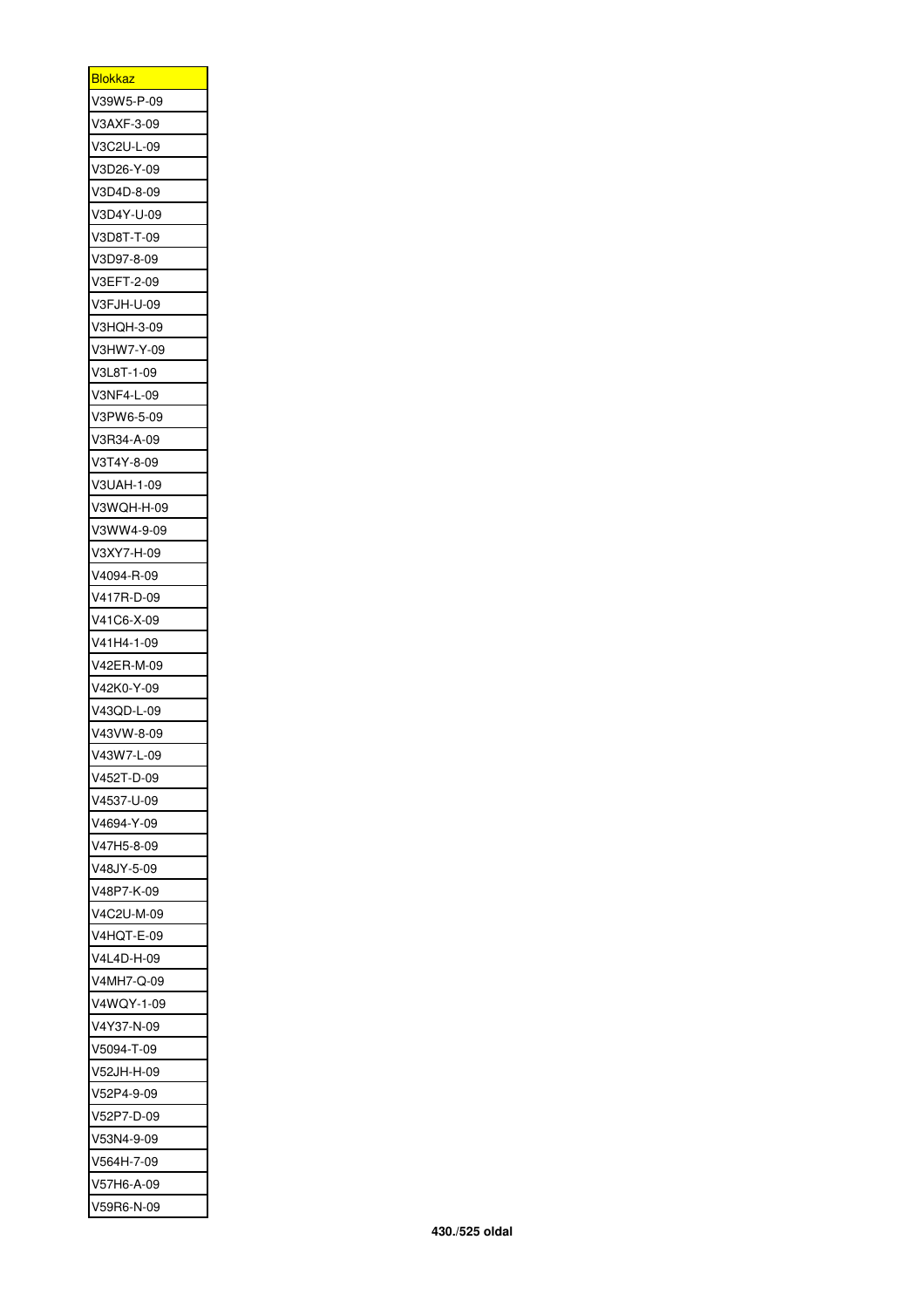| <u>Blokkaz</u> |
|----------------|
| V59W4-Q-09     |
| V5D56-5-09     |
| V5EH6-J-09     |
| V5FK7-N-09     |
| V5FPH-3-09     |
| V5HR7-W-09     |
| V5HW6-1-09     |
| V5JXT-P-09     |
| V5L24-6-09     |
| V5L57-D-09     |
| V5L94-E-09     |
| V5MC7-M-09     |
| V5NF4-N-09     |
| V5PN4-W-09     |
| V5PR7-4-09     |
| V5R34-D-09     |
| V5T4H-U-09     |
| V5U84-M-09     |
| V5UAY-K-09     |
| V5VP4-4-09     |
| V5WW4-C-09     |
| V5XXD-P-09     |
|                |
| V5Y2V-4-12     |
| V5Y34-L-09     |
| V5Y37-P-09     |
| V6094-U-09     |
| V61C7-2-09     |
| V62K7-9-09     |
| V67C7-8-09     |
| V67H4-9-09     |
| V69W4-R-09     |
| V6AXD-4-09     |
| V6AXH-7-09     |
| V6C36-3-09     |
| V6D24-1-09     |
| V6D57-7-09     |
| V6D96-A-09     |
| V6E84-8-09     |
| V6EAU-2-09     |
| V6EH4-H-09     |
| V6FF4-H-09     |
| V6FK7-P-09     |
| V6FP4-Q-09     |
| V6FP6-T-09     |
| V6HQU-J-09     |
| V6HW6-2-09     |
| V6JV4-Y-09     |
| V6JXV-T-09     |
| V6JXW-U-09     |
| V6JY5-4-09     |
|                |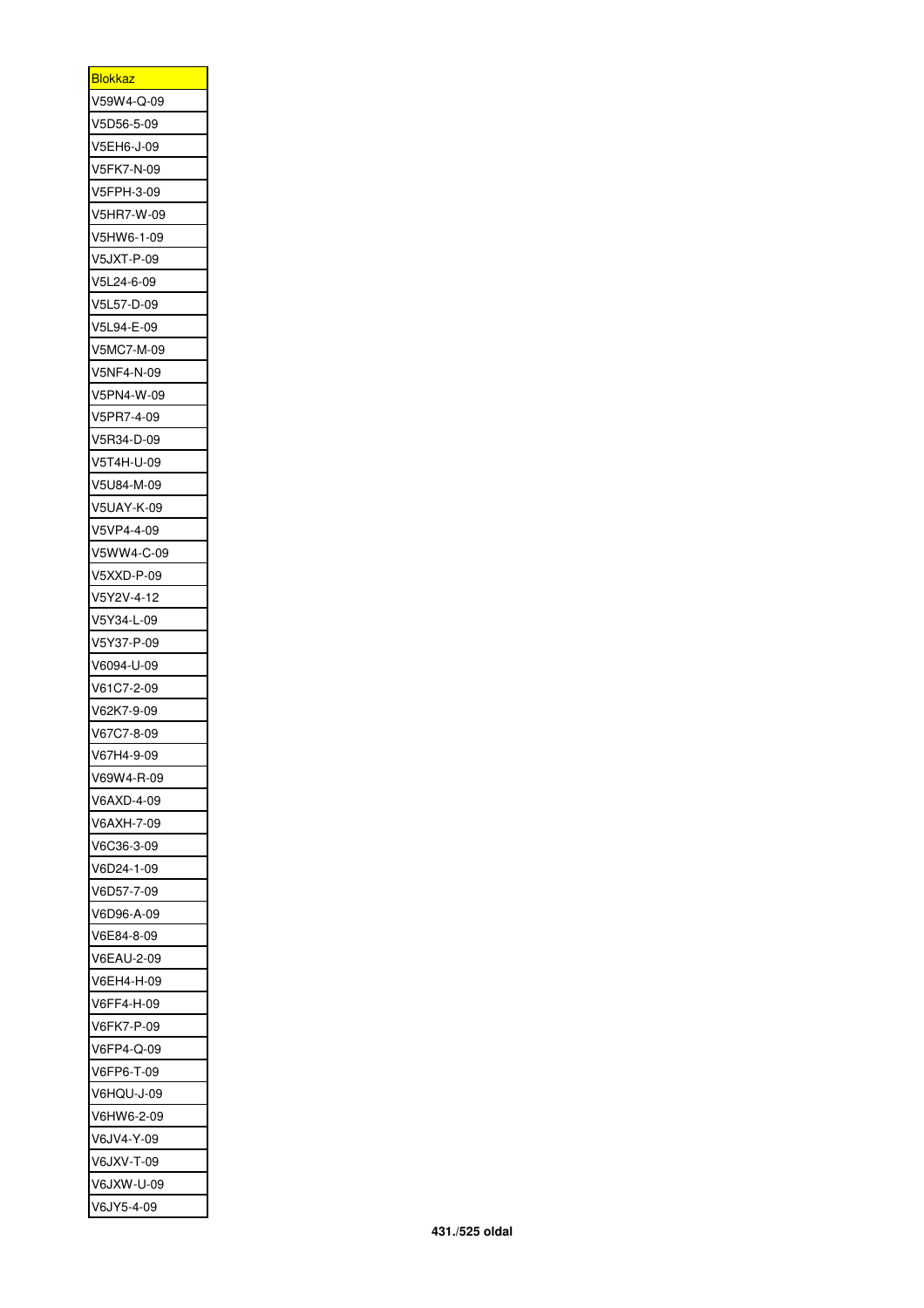| Blokkaz    |
|------------|
| V6K2T-V-09 |
| V6K34-7-09 |
| V6K36-9-09 |
| V6L94-F-09 |
| V6L96-J-09 |
| V6MAH-W-09 |
| V6MFT-C-09 |
| V6MH4-P-09 |
| V6NJH-5-09 |
| V6NK7-W-09 |
| V6QY7-D-09 |
| V6R36-H-09 |
| V6T24-E-09 |
| V6UAH-4-09 |
| V6UH6-Y-09 |
| V6VJW-R-09 |
| V6VP6-7-09 |
| V6WN4-5-09 |
|            |
| V6WW6-F-09 |
| V6Y36-P-09 |
| V7055-R-09 |
| V7184-V-09 |
| V71C6-2-09 |
| V72K7-A-09 |
| V72P6-E-09 |
| V73W6-N-09 |
| V77C0-2-09 |
| V77C7-9-09 |
| V7AXD-5-09 |
| V7AY7-1-09 |
| V7D4W-W-09 |
| V7D57-8-09 |
| V7HR7-Y-09 |
| V7HW4-1-09 |
| V7JXD-C-09 |
| V7L8T-5-09 |
| V7MH4-Q-09 |
| V7QXJ-P-09 |
| V7T4T-7-09 |
| V7U84-P-09 |
| V7WN4-6-09 |
| V7WQY-4-09 |
| V8057-V-09 |
| V809D-6-09 |
| V83QY-A-09 |
| V8534-V-09 |
| V8655-1-09 |
| V869D-D-09 |
| V87AD-F-09 |
| V88JY-9-09 |
|            |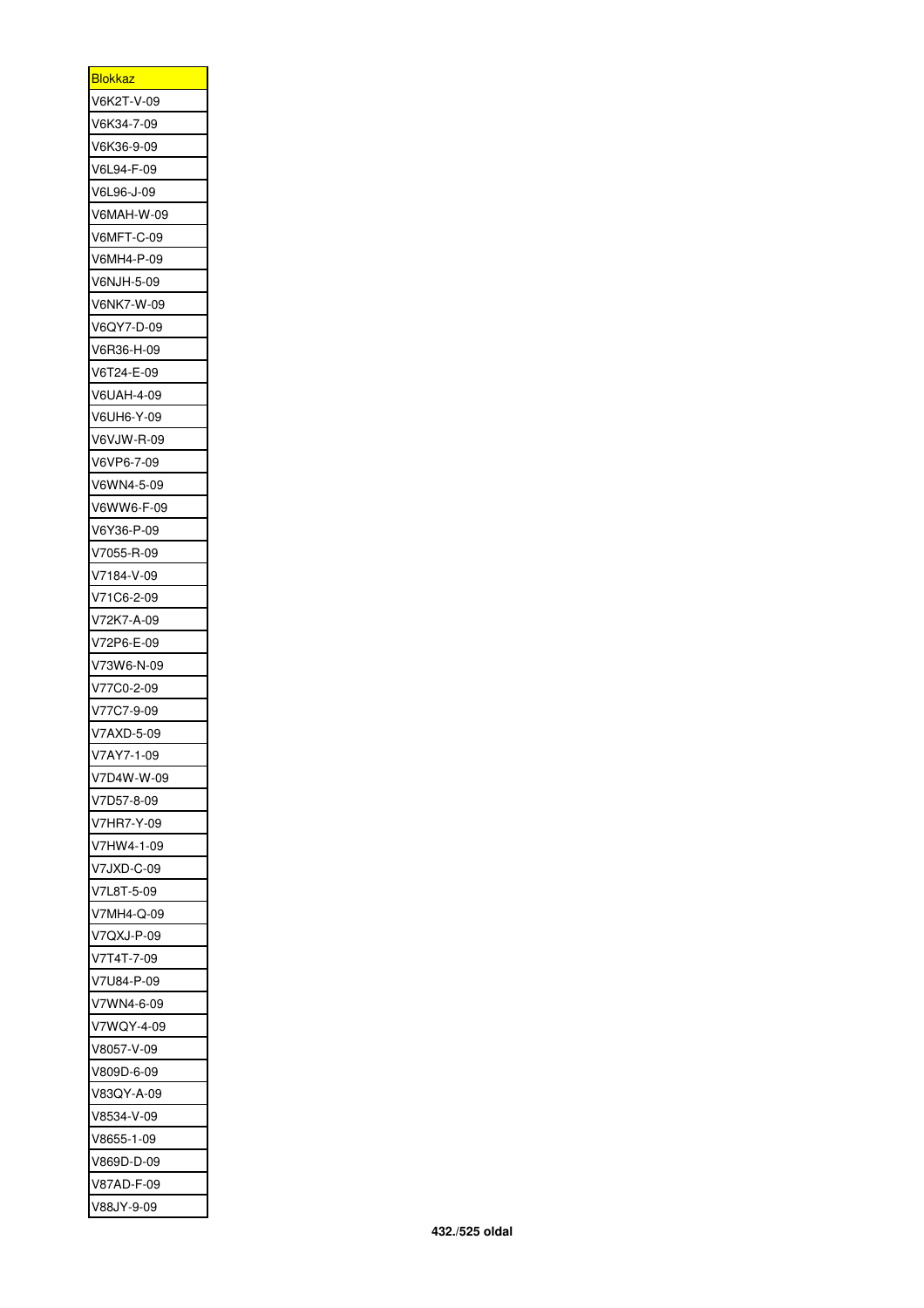| <u>Blokkaz</u>    |
|-------------------|
| V88P4-L-09        |
| V8AXY-R-09        |
| V8C34-3-09        |
| V8C36-5-09        |
| V8D4Y-1-09        |
| V8EAY-8-09        |
| <b>V8FJT-A-09</b> |
| V8FP6-V-09        |
| V8HW6-4-09        |
| V8JXY-Y-09        |
| V8JY6-7-09        |
| V8K34-9-09        |
| V8K35-A-09        |
| V8MAT-9-09        |
| V8MH6-U-09        |
| V8NP6-3-09        |
| V8PQY-X-09        |
| V8PW4-8-09        |
| V8QY6-E-09        |
| V8R36-K-09        |
| V8T4W-C-09        |
| V8T56-N-09        |
| V8T94-Q-09        |
| V8T95-R-09        |
| V8UC6-W-09        |
| V8UH4-Y-09        |
| V8VJY-W-09        |
| V8VK6-5-09        |
| <b>V8VUL-U-09</b> |
| V8WR6-D-09        |
| V8WW5-H-09        |
| V8X1L-3-09        |
| V8XY0-E-09        |
|                   |
| V8XY6-M-09        |
| V8Y2U-D-09        |
| V8Y34-P-09        |
| V8Y36-R-09        |
| V904Y-M-09        |
| V9095-Y-09        |
| V909D-7-09        |
| V909F-9-09        |
| V91AY-V-09        |
| V91H4-6-09        |
| V91H5-7-09        |
| V91HF-J-09        |
| V92K6-C-09        |
| V92PF-R-09        |
| V93N4-E-09        |
| V93R6-L-09        |
| V93W6-Q-09        |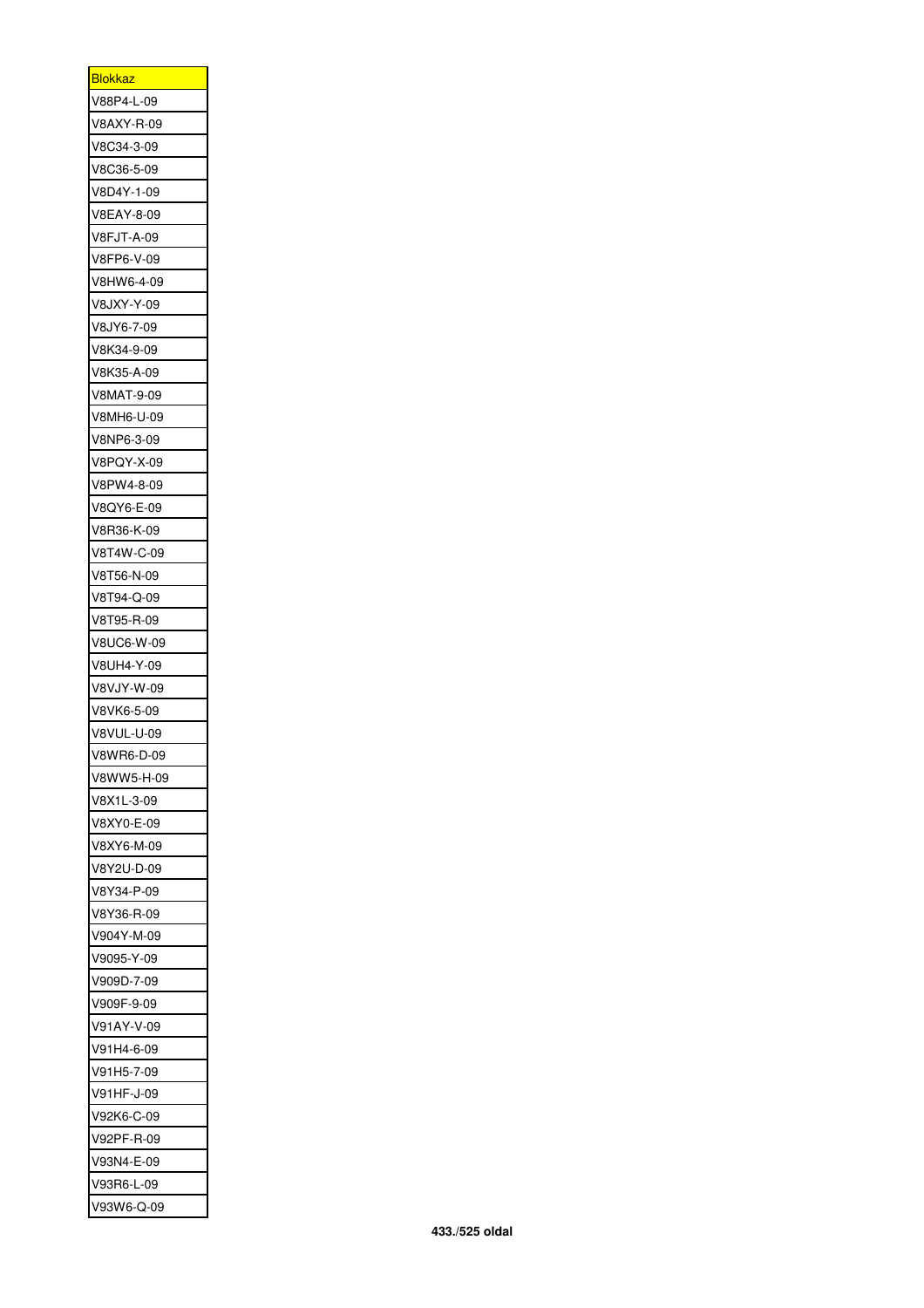| <b>Blokkaz</b> |
|----------------|
| V93W7-R-09     |
| V93WF-1-09     |
| V94Y6-U-09     |
| V953F-8-09     |
| V964D-8-09     |
| V9696-7-09     |
| V9784-5-09     |
| V97AD-H-09     |
| V97AJ-M-09     |
| V98JD-Q-09     |
| V98JY-A-09     |
| V98K5-J-09     |
| V98K6-K-09     |
| V98P6-P-09     |
| V98P7-Q-09     |
| V99QD-Y-09     |
| V99R6-T-09     |
| V99R7-U-09     |
| V99W6-X-09     |
| V9AY7-3-09     |
| V9C2V-U-09     |
| V9C37-7-09     |
| V9D96-E-09     |
| V9EH6-N-09     |
| V9EHF-X-09     |
| V9FF4-L-09     |
| V9FK6-R-09     |
| V9FV1-W-09     |
| V9HN4-U-09     |
| V9HR6-1-09     |
| V9HW4-3-09     |
| V9HW7-6-09     |
| V9HWF-E-09     |
| V9JXT-U-09     |
| V9JY6-8-09     |
| V9K34-A-09     |
| V9L4Y-8-09     |
| V9MAW-E-09     |
| V9MAY-H-09     |
| V9MH4-T-09     |
| V9NP7-5-09     |
| V9PQY-Y-09     |
| V9PVU-Y-09     |
| V9QXW-5-09     |
| V9R3F-V-09     |
| V9T96-U-09     |
| V9UH4-1-09     |
| V9UH5-2-09     |
| V9VNQ-U-09     |
| V9VP4-8-09     |
|                |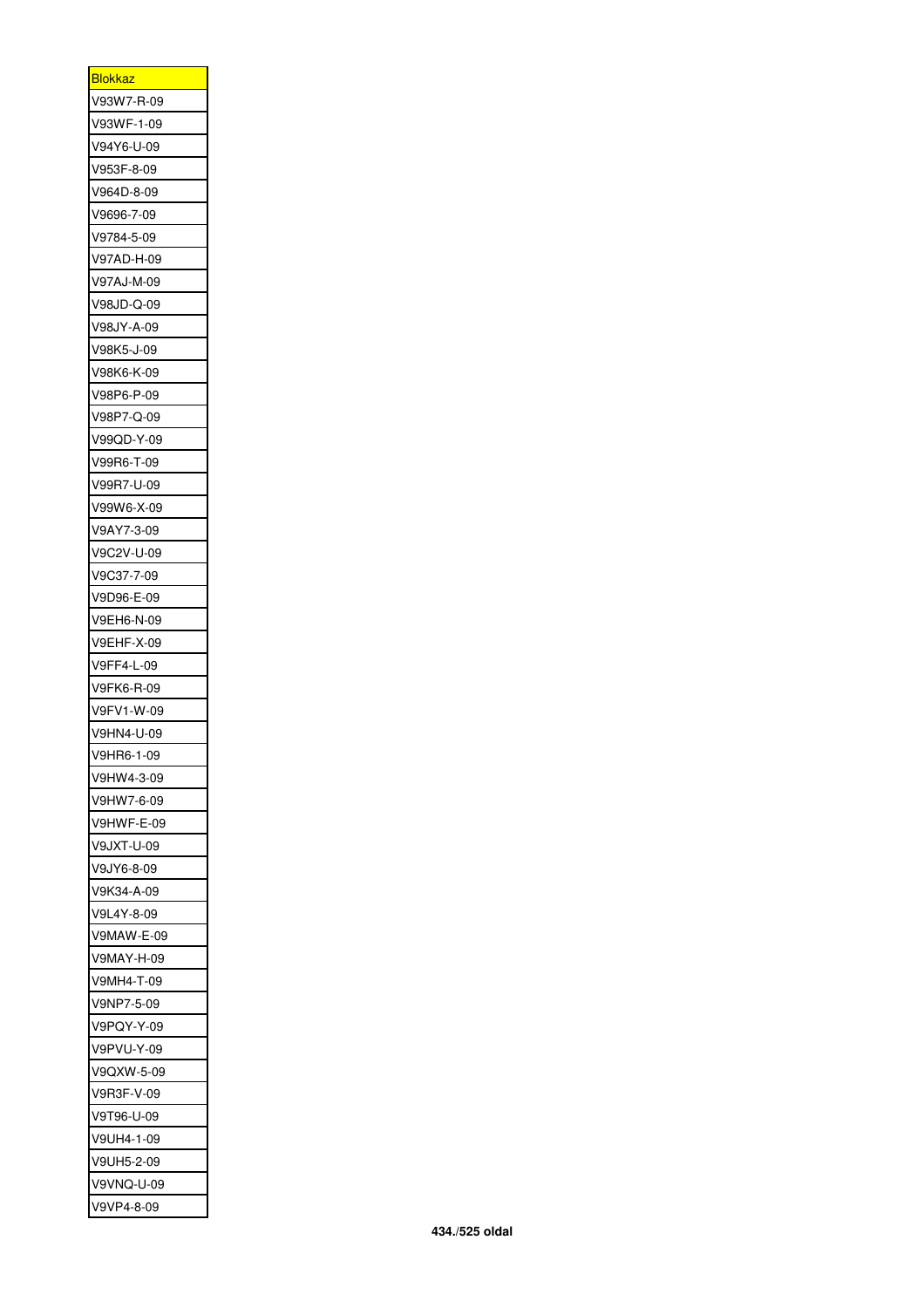| Blokkaz           |
|-------------------|
| V9VP6-A-09        |
| V9WVU-6-09        |
| V9WW4-H-09        |
| V9XXY-E-09        |
| V9XY6-N-09        |
| VA056-W-09        |
| VA08U-N-09        |
| VA08V-P-09        |
| VA184-Y-09        |
| VA1H6-9-09        |
| VA2JY-5-09        |
| VA3N4-F-09        |
| VA4XD-2-09        |
| VA52U-M-09        |
| VA53D-7-09        |
| VA697-9-09        |
| VA69D-F-09        |
|                   |
| VA7H6-H-09        |
| VA7HD-P-09        |
| VA8NQ-8-09        |
| VA8P7-R-09        |
| VA9R6-U-09        |
| VAAXL-F-09        |
| VAAY6-3-09        |
| VAC2Q-Q-09        |
| <b>VAEC5-J-09</b> |
| <b>VAFK6-T-09</b> |
| VAHR6-2-09        |
| VAHW5-5-09        |
| VAJV4-4-09        |
| VAJY5-8-09        |
| VAJY6-9-09        |
| VAL24-C-09        |
| VAL56-J-09        |
| VAM84-L-09        |
| VAMAD-X-09        |
| VAMC6-R-09        |
| <b>VANF4-U-09</b> |
| VAPN4-3-09        |
| <b>VAPQY-1-09</b> |
| VAPR6-8-09        |
| VAQXJ-T-09        |
| VAQY6-H-09        |
| VAT24-K-09        |
|                   |
| VAT4J-2-09        |
| <b>VAT4T-A-09</b> |
| <b>VAT4U-C-09</b> |
| VAUAD-5-09        |
| VAUAY-Q-09        |
| <b>VAUC5-X-09</b> |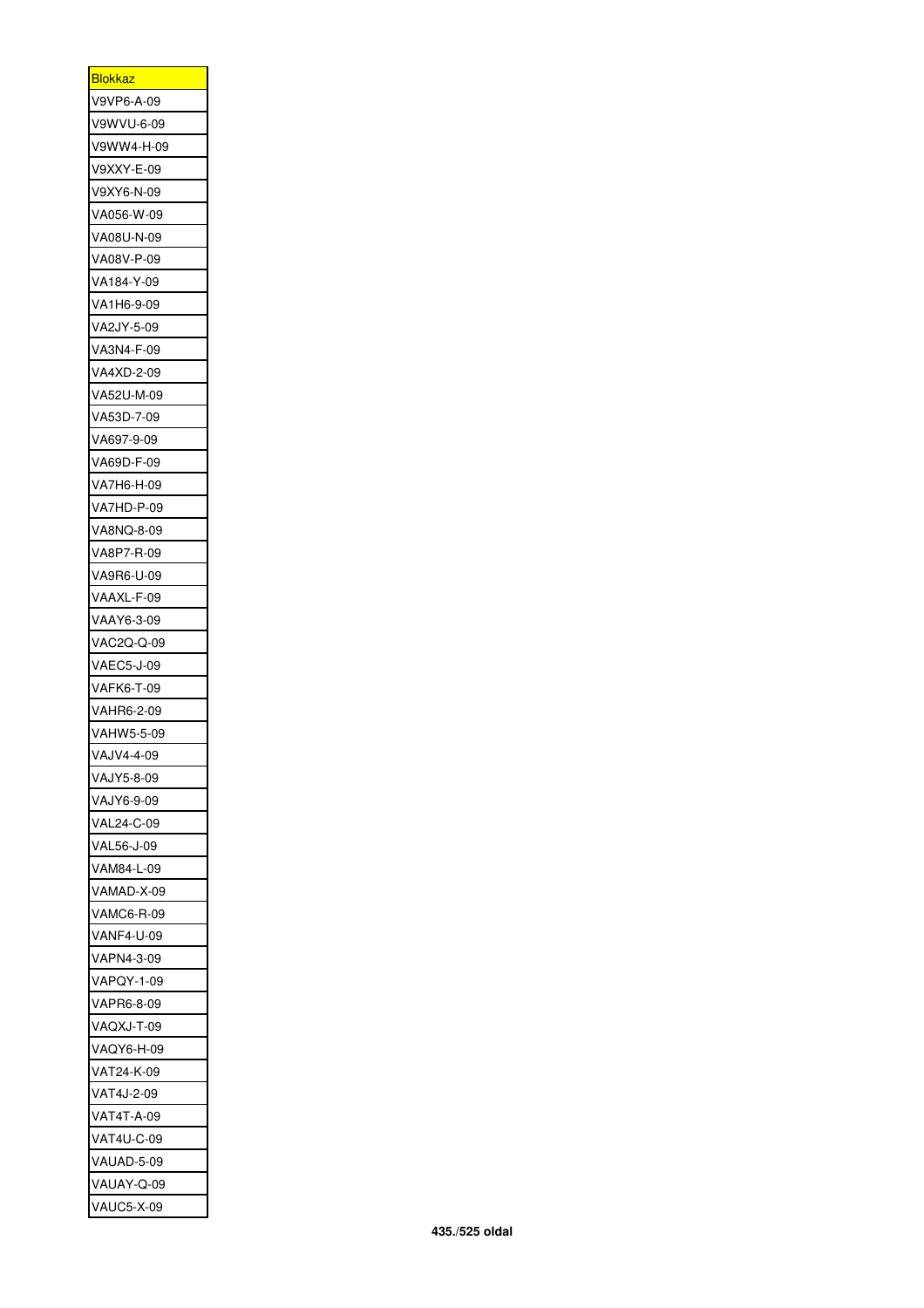| <b>Blokkaz</b>    |
|-------------------|
| <b>VAUC6-Y-09</b> |
| <b>VAUC7-1-09</b> |
| VAUFV-R-09        |
| VAUHD-A-09        |
| VAVJY-Y-09        |
| VAVK5-6-09        |
| VAVK6-7-09        |
| VAWR6-F-09        |
| VAXXY-F-09        |
| VAXY6-P-09        |
| VAXY7-Q-09        |
| VC2F4-8-09        |
| VC2JY-6-09        |
| VC2K8-H-09        |
| VC2PD-R-09        |
| VC3N4-H-09        |
| VC3R6-N-09        |
| VC3R7-P-09        |
| VC4Y6-W-09        |
| VC64Y-W-09        |
| VC695-8-09        |
| VC784-7-09        |
| <b>VC7AT-Y-09</b> |
| VC7C6-D-09        |
| VC8F4-F-09        |
|                   |
| VC8JD-T-09        |
| VC8JY-D-09        |
| VC8V1-R-09        |
| VC9N4-P-09        |
| VC9R8-X-09        |
| VC9W4-X-09        |
| VCAV4-X-09        |
| VCAY7-5-09        |
| VCC33-5-09        |
| VCC34-6-09        |
| VCD55-A-09        |
| VCD94-E-09        |
| VCD9D-P-09        |
| <b>VCEC5-K-09</b> |
| VCEC6-L-09        |
| <b>VCFJD-1-09</b> |
| <b>VCJY6-A-09</b> |
| <b>VCK2T-2-09</b> |
| VCL56-K-09        |
| VCMAX-J-09        |
| VCNJH-A-09        |
| VCNJX-R-09        |
| <b>VCNK6-2-09</b> |
| VCNNU-T-09        |
| <b>VCPN4-4-09</b> |
|                   |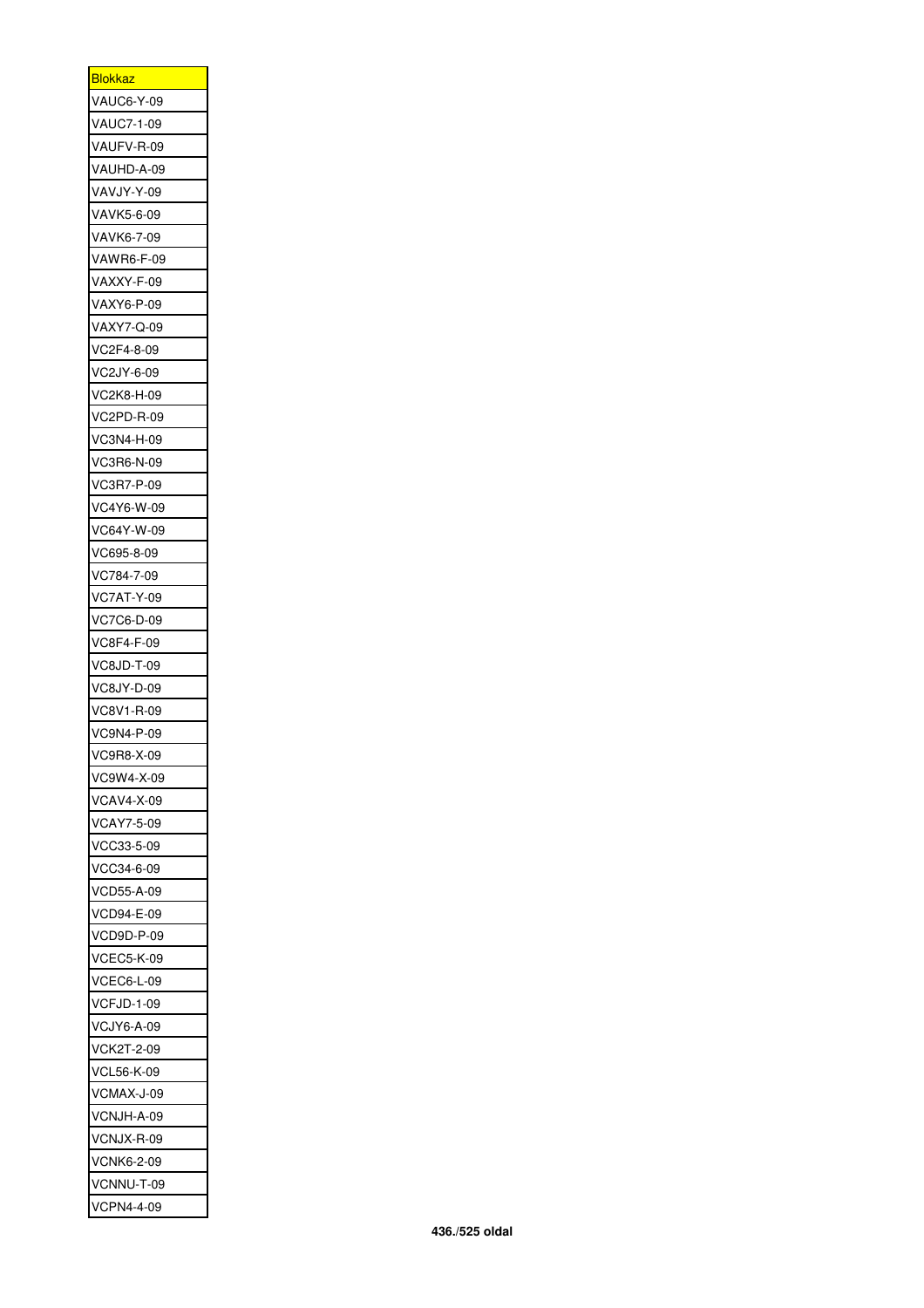| <b>Blokkaz</b>    |
|-------------------|
| VCPR6-9-09        |
| VCQY6-J-09        |
| <b>VCR7L-7-09</b> |
| VCT24-L-09        |
| VCT4T-C-09        |
| <b>VCT4V-E-09</b> |
| VCT58-U-09        |
| VCUAY-R-09        |
| VCUFU-R-09        |
| <b>VCVF4-3-09</b> |
| VCVK6-8-09        |
| <b>VCVK8-A-09</b> |
| VCVNT-Y-09        |
| <b>VCVP7-E-09</b> |
| <b>VCWN4-A-09</b> |
| VCWR8-K-09        |
| VCX1L-6-09        |
| <b>VCXXH-1-09</b> |
|                   |
| <b>VCXXJ-2-09</b> |
| VCXY8-T-09        |
| VCY2U-H-09        |
| VD04T-K-09        |
| VD058-2-09        |
| VD184-2-09        |
| VD1C6-7-09        |
| <b>VD1FU-Y-09</b> |
| VD2K6-F-09        |
| VD2K8-J-09        |
| VD3R5-N-09        |
| VD3R6-P-09        |
| VD3R8-R-09        |
| VD3VU-F-09        |
| VD4XH-7-09        |
| VD4Y8-1-09        |
| VD64Y-X-09        |
| VD68T-W-09        |
| VD7AW-4-09        |
| VD7C8-H-09        |
| VD7FT-5-09        |
| VD7FV-7-09        |
| VD8K6-N-09        |
| VD8K8-Q-09        |
| VD9VT-M-09        |
| VD9W6-2-09        |
| VDC2U-W-09        |
| VDD56-D-09        |
| VDFJY-M-09        |
| <b>VDFK6-V-09</b> |
| <b>VDHN4-X-09</b> |
| VDHQQ-M-09        |
|                   |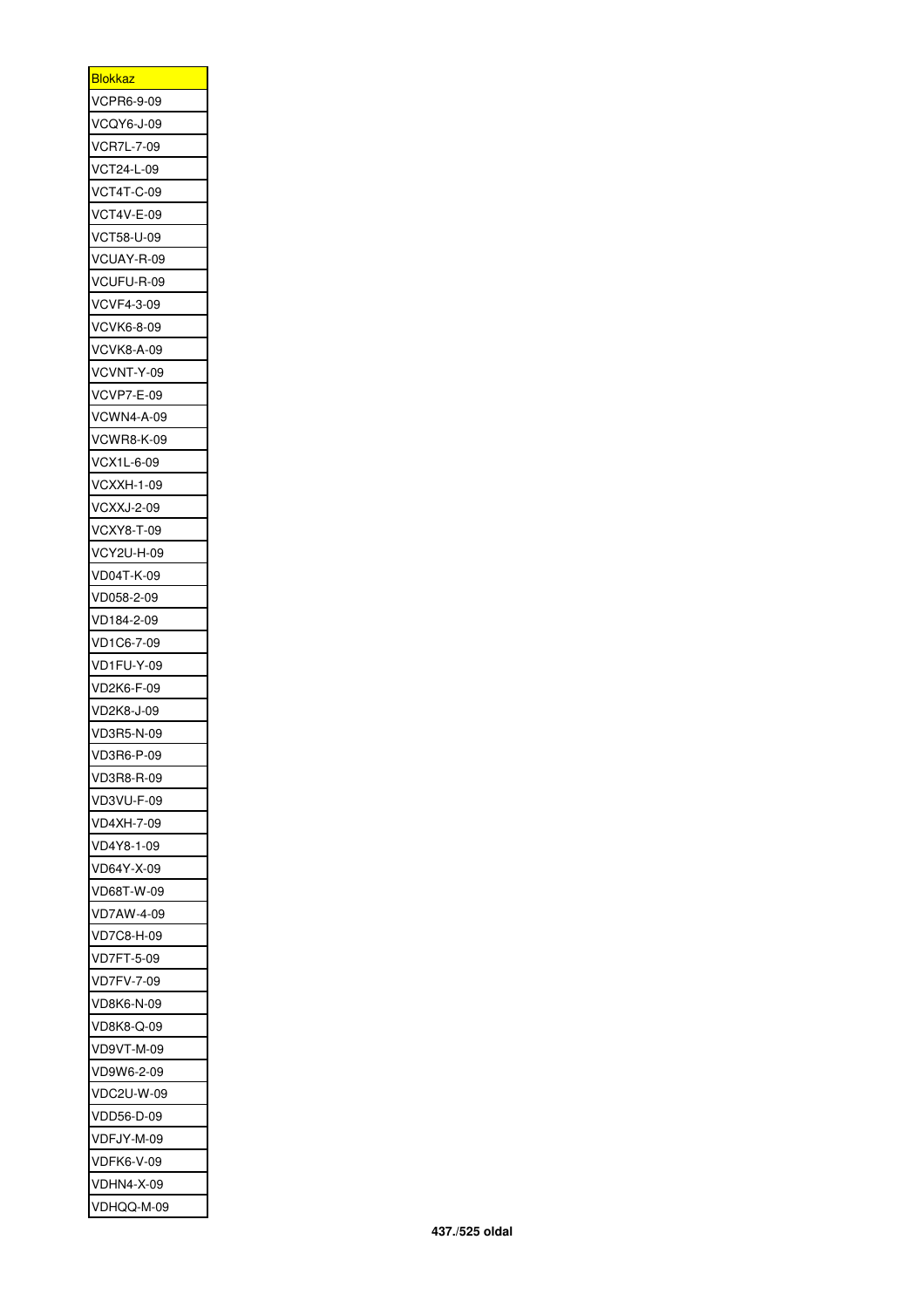| <b>Blokkaz</b>    |
|-------------------|
| VDHQY-V-09        |
| <b>VDHR5-3-09</b> |
| VDHR6-4-09        |
| VDJV6-8-09        |
| VDJY6-C-09        |
| <b>VDK2M-W-09</b> |
| VDL24-E-09        |
| VDL4H-V-09        |
| <b>VDL9F-1-09</b> |
| VDMFR-J-09        |
| VDMFT-K-09        |
| <b>VDNK6-3-09</b> |
| VDNNR-R-09        |
| VDNNT-T-09        |
| VDPQV-Y-09        |
| VDPVM-V-09        |
| VDUAJ-C-09        |
| VDUAT-M-09        |
| VDUFQ-P-09        |
| <b>VDVNT-1-09</b> |
| VDWVQ-6-09        |
| VDY2M-A-09        |
| VE055-Y-09        |
| VE08Q-N-09        |
| <b>VE1FM-T-09</b> |
| VE3R5-P-09        |
| VE3VT-F-09        |
| VE4XW-N-09        |
| VE4Y5-X-09        |
| VE7AY-7-09        |
| <b>VE8JV-C-09</b> |
| VEAXT-R-09        |
| VEAXV-U-09        |
| VED8Q-3-09        |
| VED93-F-09        |
| VEEH2-N-09        |
| <b>VEFF4-Q-09</b> |
| VEFJD-3-09        |
| <b>VEHN4-Y-09</b> |
| VEHQH-E-09        |
| VEHQJ-F-09        |
| VEHQV-T-09        |
| VEJUR-U-09        |
| VEJXJ-P-09        |
| <b>VEJY6-D-09</b> |
| VEL56-M-09        |
| VEM84-P-09        |
| <b>VEMC6-V-09</b> |
| <b>VENK6-4-09</b> |
| VEPQD-J-09        |
|                   |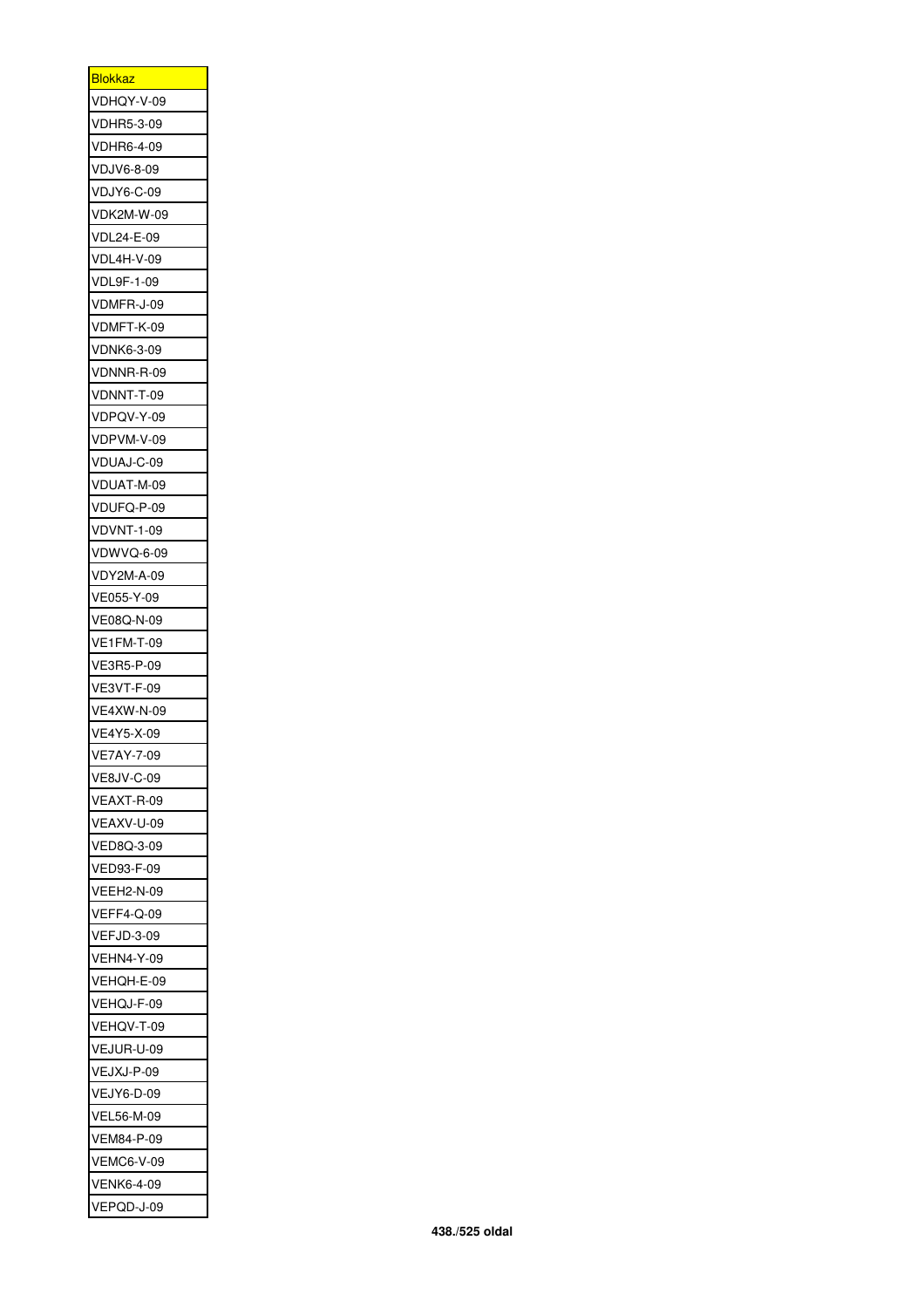| <b>Blokkaz</b>    |
|-------------------|
| <b>VEPVQ-1-09</b> |
| <b>VEQUR-2-09</b> |
| VEQXH-V-09        |
| VET58-W-09        |
| VET92-U-09        |
| <b>VEU7R-J-09</b> |
| VEVJH-L-09        |
| <b>VEVK5-9-09</b> |
| VEXXJ-4-09        |
| <b>VEXY5-R-09</b> |
| VF04H-A-09        |
| VF058-4-09        |
| VF1HD-M-09        |
| VF2JH-T-09        |
|                   |
| VF8JJ-2-09        |
| VF9QY-Q-09        |
| VF9W0-W-09        |
| VFAXJ-J-09        |
| VFAXY-Y-09        |
| VFJXY-6-09        |
| VFJY6-E-09        |
| <b>VFL4Y-E-09</b> |
| VFM7R-C-09        |
| VFNK6-5-09        |
| <b>VFPQY-5-09</b> |
| VFQXJ-X-09        |
| VFQXY-D-09        |
| VFR2T-C-09        |
| <b>VFT8T-L-09</b> |
| VFT95-Y-09        |
| VFVJJ-N-09        |
| <b>VFVNV-5-09</b> |
| <b>VFY2T-K-09</b> |
| VH184-5-09        |
| VH1AY-3-09        |
| VH1H5-E-09        |
| VH2JY-A-09        |
| VH2NT-9-09        |
|                   |
| VH3QJ-4-09        |
| VH535-5-09        |
| VH7AY-9-09        |
| VH8JY-J-09        |
| <b>VH8NV-K-09</b> |
| <b>VHAXY-1-09</b> |
| VHD4Y-8-09        |
| VHD8K-R-12        |
| VHEAY-H-09        |
| VHFJY-Q-09        |
| VHHQY-Y-09        |
| VHHR0-1-09        |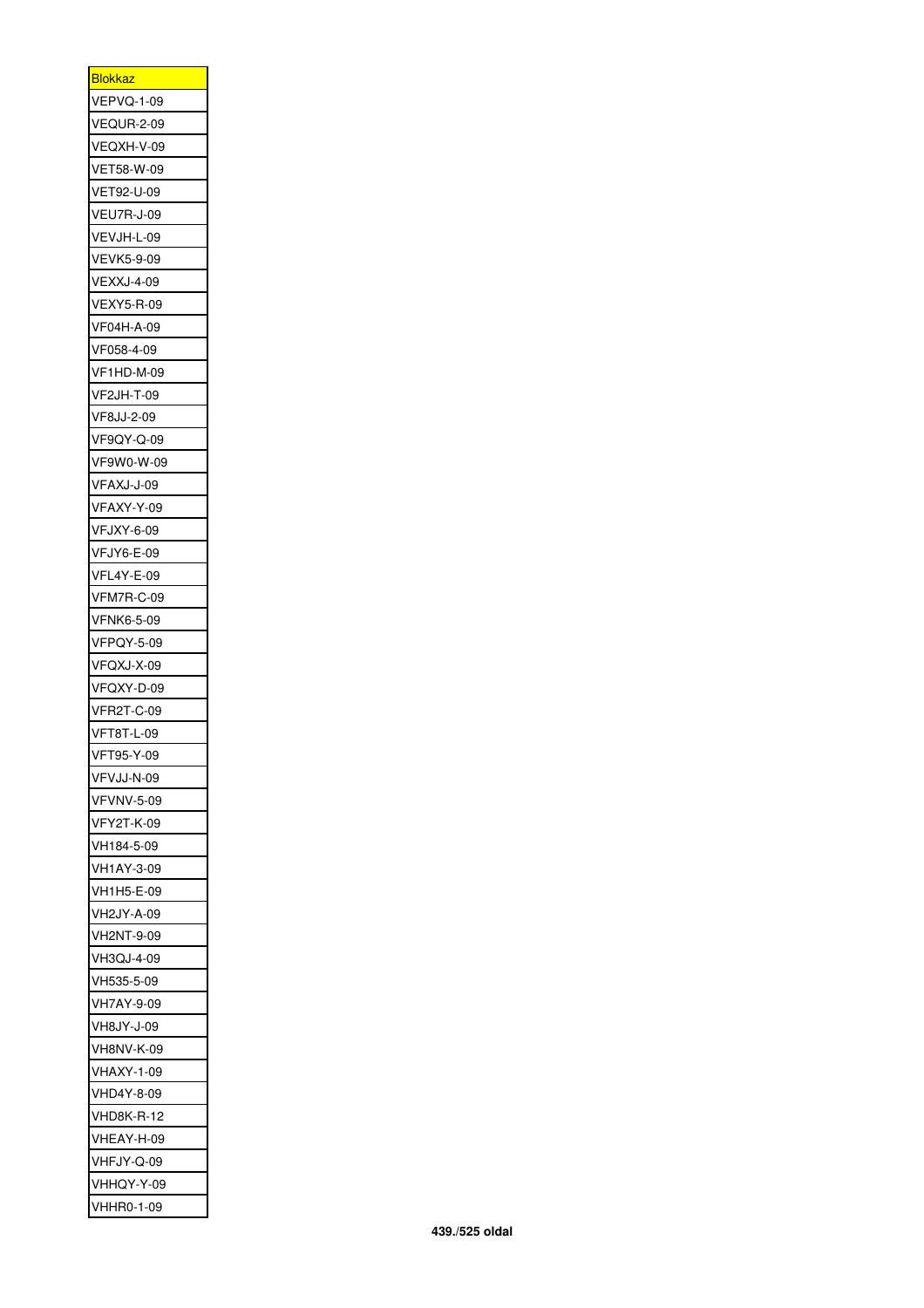| <b>Blokkaz</b>    |
|-------------------|
| VHNJU-T-09        |
| VHPW0-C-09        |
| VJ08R-T-09        |
| VJ1FR-2-09        |
| VJ1H0-9-09        |
| VJ2NR-9-09        |
| VJ3W0-R-09        |
| VJ7C5-J-09        |
| VJ8JF-2-09        |
| VJ8K0-L-09        |
| <b>VJ8NT-J-09</b> |
| VJ9VT-R-09        |
| VJ9W0-Y-09        |
| <b>VJC2R-Y-09</b> |
| VJD8T-8-09        |
| <b>VJEH0-P-09</b> |
| VJHQU-V-09        |
| VJHVR-X-09        |
|                   |
| VJJY5-F-09        |
| VJMH3-1-09        |
| VJVP3-F-09        |
| VJWVQ-A-09        |
| <b>VJWVV-8-12</b> |
| VK08Q-T-09        |
| VK1FT-4-09        |
| <b>VK7FQ-8-09</b> |
| <b>VK8NQ-H-09</b> |
| VK8PH-9-09        |
| VKFJT-M-09        |
| VKHVQ-X-09        |
| VKHW3-A-09        |
| VKJXT-4-09        |
| <b>VKJXU-5-09</b> |
| VKWQV-C-09        |
| <b>VKY2W-R-09</b> |
| VL7AU-8-09        |
| VLD4T-6-09        |
| VLR3H-7-09        |
| <b>VLT4Y-R-09</b> |
| VLT9H-F-09        |
| <b>VLUAY-1-09</b> |
| VM9QT-Q-09        |
| VM9VW-Y-09        |
| VMHQT-X-09        |
| VML4T-E-09        |
| VMMN1-7-09        |
| VMT4T-M-09        |
| VMUH3-A-09        |
| <b>VMVP3-K-09</b> |
| VN3VW-T-09        |
|                   |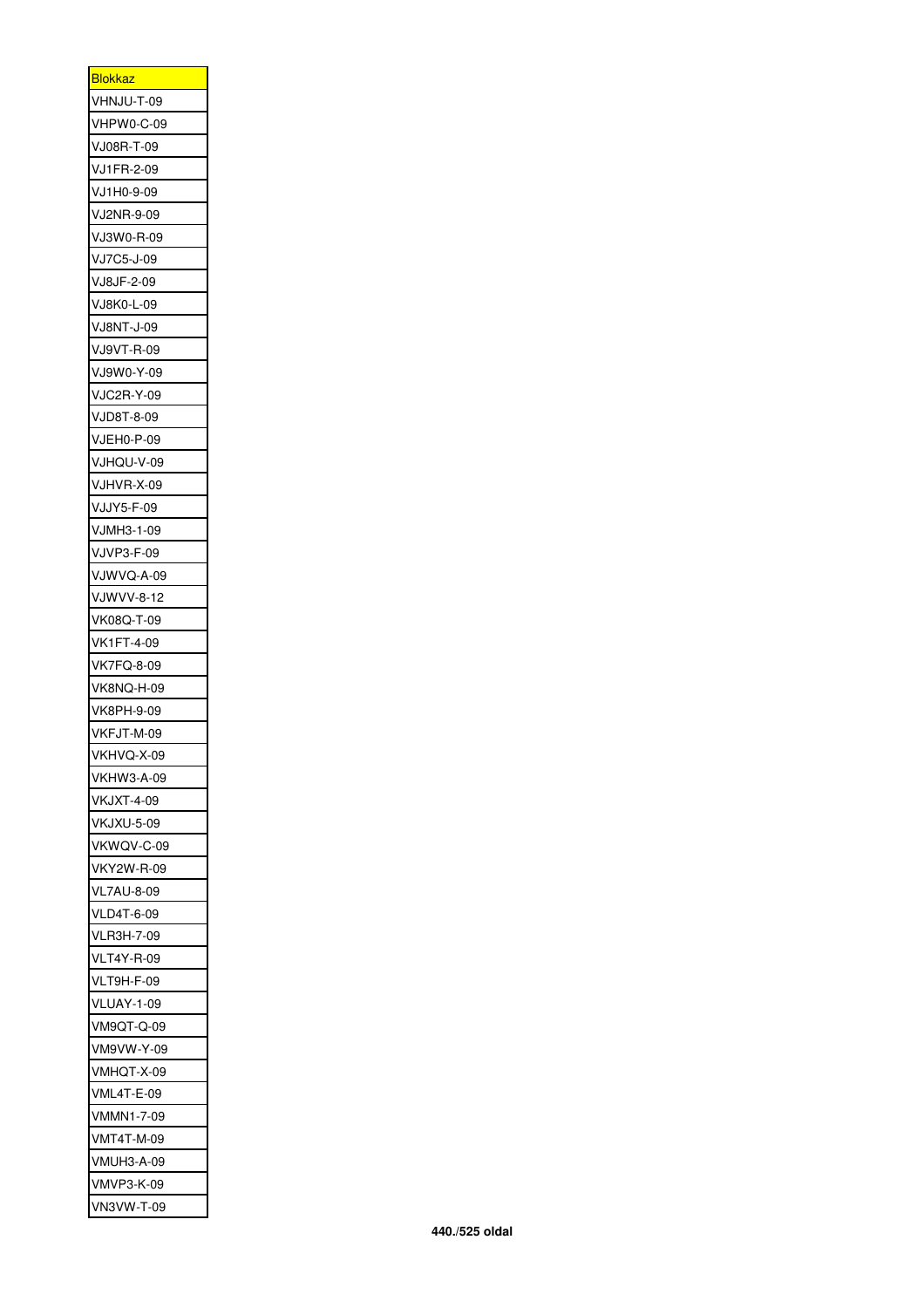| <u>Blokkaz</u>           |
|--------------------------|
| VN64T-2-09               |
| VN68W-9-09               |
| VN9QU-T-09               |
| <b>VND4U-9-09</b>        |
| <b>VNVJT-5-09</b>        |
| VP9VT-X-09               |
| VPR2T-L-09               |
| <b>VQAXT-3-09</b>        |
| VQHQT-2-09               |
| VRL4T-K-09               |
| <b>VRWW0-U-09</b>        |
| VT7AT-E-09               |
| VTMH1-7-09               |
| VVC81-R-09               |
| <b>VW1AT-A-09</b>        |
| VX64V-D-09               |
| W01E3-L-12               |
| W01KF-4-12               |
| W01KH-5-12               |
| W01KU-H-12               |
| W01KX-L-12               |
| W01Q5-Y-12               |
| W01QL-E-12               |
| W01QN-H-12               |
| W01W0-Y-12               |
| W02RQ-M-12               |
| W02RT-P-12               |
| W02RU-Q-12               |
| W02X5-7-12               |
| W02XN-Q-12               |
| W03YF-L-12               |
|                          |
| W03YQ-V-12<br>W03YT-X-12 |
|                          |
| W044U-5-12               |
| W0490-F-12               |
| W055F-U-12               |
| W055H-V-12               |
| W055T-6-12               |
| W055W-9-12               |
| W05H0-P-12               |
| W06CT-E-12               |
| W06CX-K-12               |
| W06JL-D-12               |
| W06JU-M-12               |
| W06P0-X-12               |
| W07KK-E-12               |
| W07KL-F-12               |
| W07KP-K-12               |
| W07KT-N-12               |
| W07KV-Q-12               |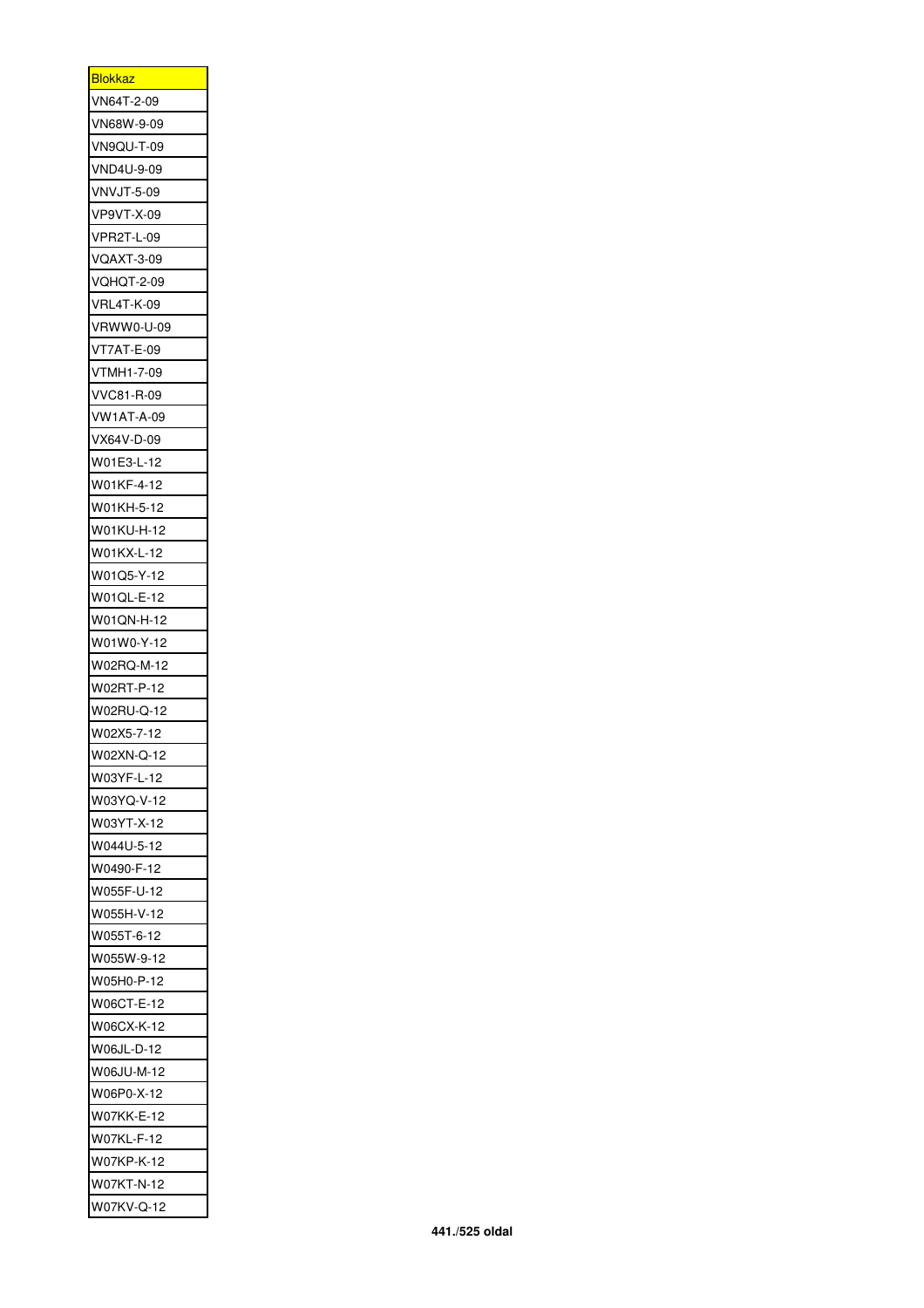| <u>Blokkaz</u>    |
|-------------------|
| W07KW-R-12        |
| W07Q5-6-12        |
| W07W0-6-12        |
| W08RF-K-12        |
| W08RH-L-12        |
| W08RP-T-12        |
| W08RT-W-12        |
| W08RV-Y-12        |
| W08RW-1-12        |
| W09YF-T-12        |
| W09YH-U-12        |
| W09YW-8-12        |
| W0A4N-6-12        |
| W0A4P-7-12        |
| W0C5F-2-12        |
| W0C5H-3-12        |
|                   |
| W0C5P-9-12        |
| W0C5T-D-12        |
| W0C5U-E-12        |
| W0DCH-A-12        |
| W0DCP-J-12        |
| W0DCU-N-12        |
| W0DCV-P-12        |
| W0DNY-4-12        |
| W0EKH-K-12        |
| W0EKT-V-12        |
| W0EKU-W-12        |
| W0EKV-X-12        |
| W0EKW-Y-12        |
| W0FRH-T-12        |
| W0FRR-3-12        |
| W0FRT-4-12        |
| W0FRV-6-12        |
| W0FRW-7-12        |
| W0FRX-8-12        |
| W0H3J-6-12        |
| W0HYH-2-12        |
| W0K5H-9-12        |
| W0K5V-N-12        |
| W0K5W-P-12        |
| W0LCH-J-12        |
| W0LCT-U-12        |
| W0LCW-X-12        |
| W0MKH-R-12        |
| <b>W0MKV-5-12</b> |
| W0MKX-7-12        |
| W0MQW-C-12        |
| W0NRH-1-12        |
| W0NRL-4-12        |
| W0NRW-E-12        |
|                   |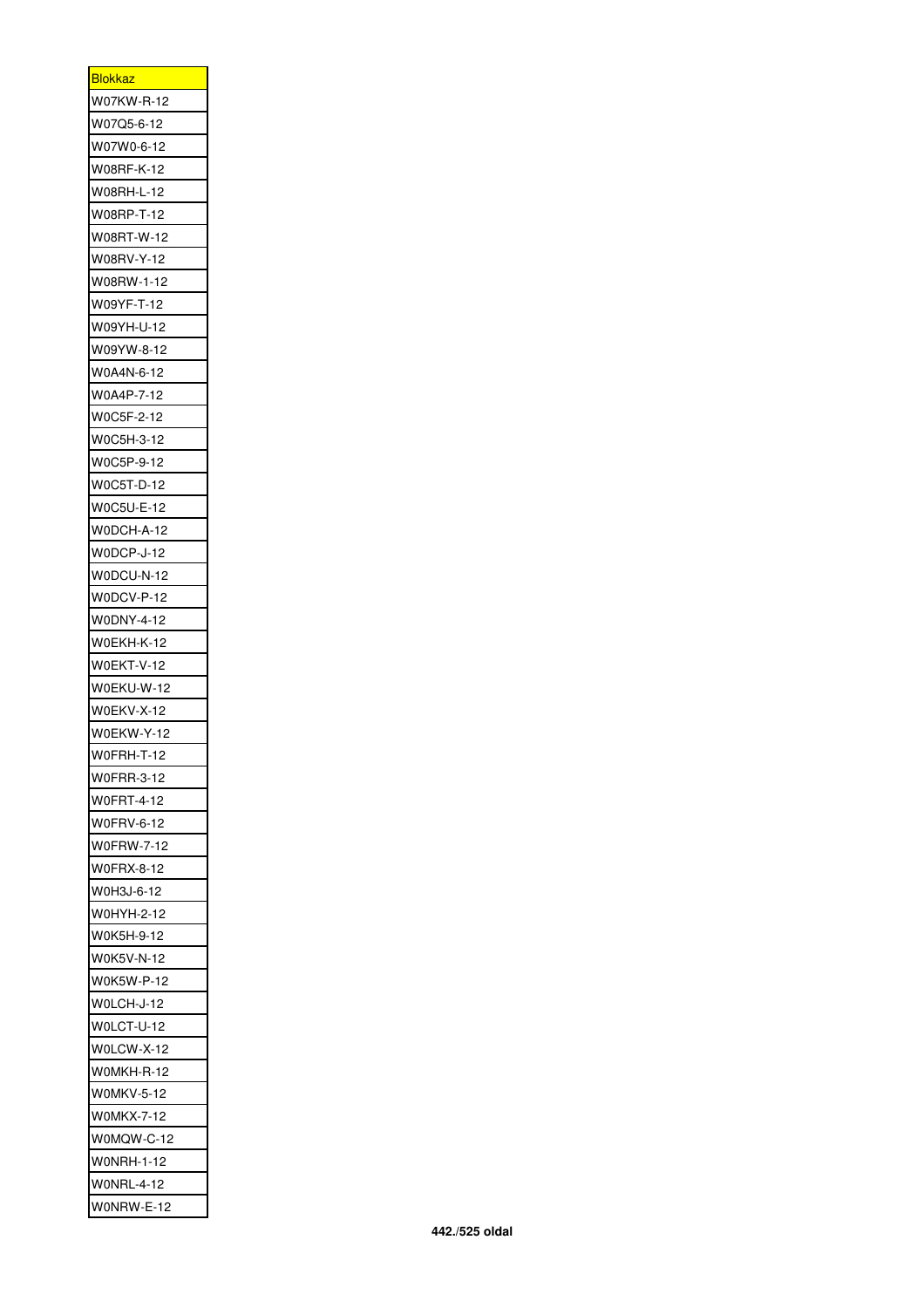| <b>Blokkaz</b>           |
|--------------------------|
| W0NX7-W-12               |
| W0NXN-C-12               |
| W0PYH-8-12               |
| W0PYT-K-12               |
| W0PYX-P-12               |
| W0R5R-R-12               |
| W0R5U-U-12               |
| W0R5V-V-12               |
| W0RAR-X-12               |
| W0TCT-2-12               |
| W0TCU-3-12               |
| W0TCX-6-12               |
| W0TJL-1-12               |
| W0UKH-Y-12               |
| W0UKT-9-12               |
|                          |
| W0VRH-7-12<br>W0VRT-J-12 |
|                          |
| W0WYT-R-12               |
| W0Y5T-1-12               |
| W0Y5U-2-12               |
| W0Y5W-4-12               |
| W10CH-X-12               |
| W10CU-9-12               |
| W10CW-C-12               |
| W10CX-D-12               |
| W10JC-Y-12               |
| W12RH-E-12               |
| W12RP-M-12               |
| W12RV-T-12               |
| W12XW-1-12               |
| W13YH-N-12               |
| W13YU-1-12               |
| W13YV-2-12               |
| W13YX-4-12               |
| W155W-A-12               |
| W16CH-5-12               |
| W16CK-7-12               |
| W16JL-E-12               |
| W17E4-V-12               |
| W17KT-P-12               |
| W18MC-C-12               |
| W18RH-M-12               |
| W19YH-V-12               |
| W19YK-X-12               |
| W1C5P-A-12               |
| W1C5T-E-12               |
| W1C5W-J-12               |
| W1CAU-M-12               |
| W1DCH-C-12               |
|                          |
| <b>W1EKV-Y-12</b>        |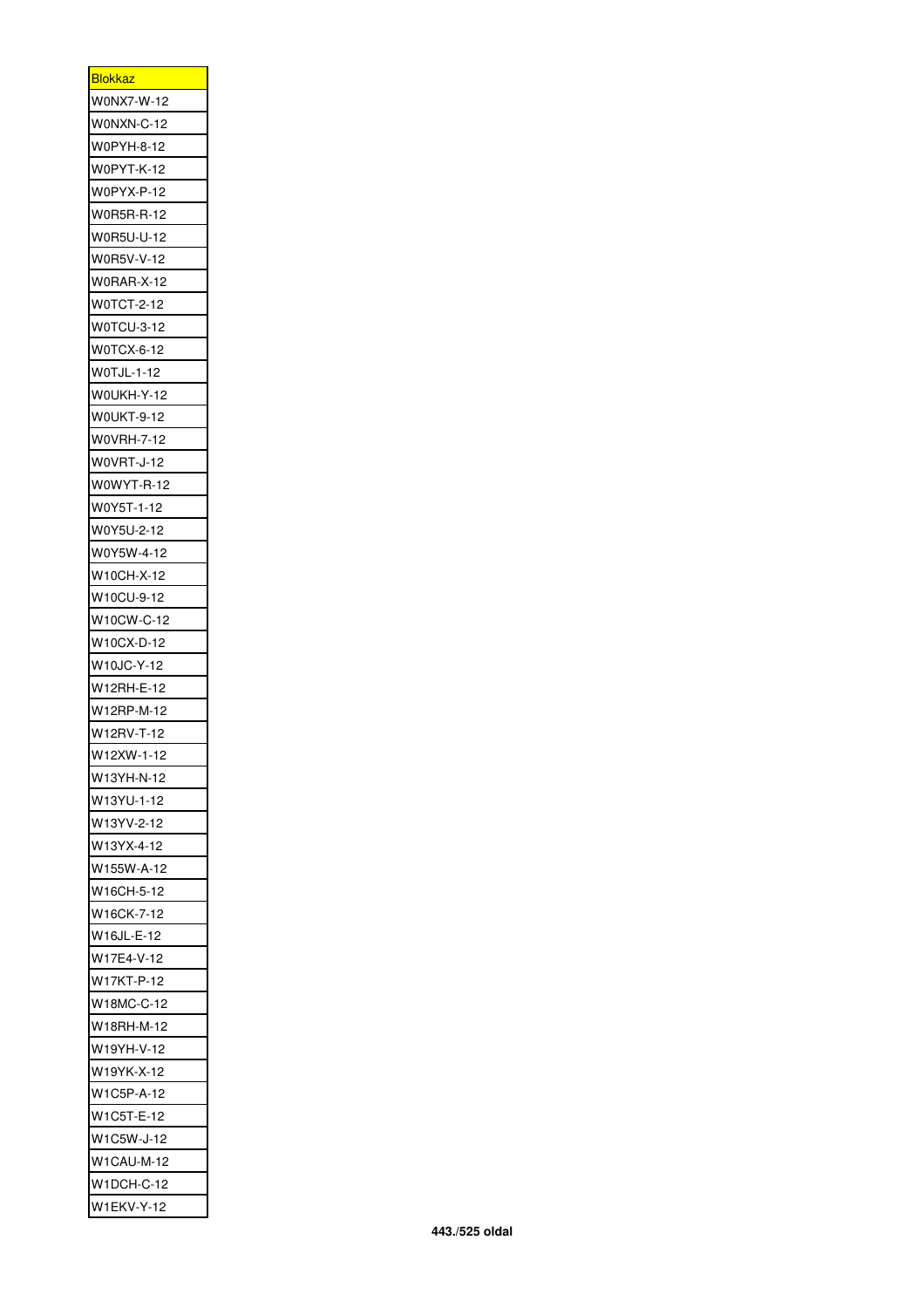| <u>Blokkaz</u> |
|----------------|
| W1EKW-1-12     |
| W1EW3-J-12     |
| W1HYH-3-12     |
| W1HYT-D-12     |
| W1J4P-F-12     |
| W1K5Q-K-12     |
| W1K5V-P-12     |
| W1KAN-N-12     |
| W1KH3-8-12     |
| W1LCH-K-12     |
| W1LJU-3-12     |
| W1LP0-D-12     |
| W1MKU-5-12     |
| W1MKX-8-12     |
|                |
| W1NRP-8-12     |
| W1PYH-9-12     |
| W1PYT-L-12     |
| W1R5Q-R-12     |
| W1R5T-U-12     |
| W1R5U-V-12     |
| W1RH0-C-12     |
| W1TCH-R-12     |
| W1TCQ-1-12     |
| W1TCT-3-12     |
| W1TCU-4-12     |
| W1TCW-6-12     |
| W1VRH-8-12     |
| W1VRX-P-12     |
| W1VXU-R-12     |
| W1WYT-T-12     |
| W1WYU-U-12     |
| W1WYV-V-12     |
| W1Y5T-2-12     |
| W1YH0-K-12     |
| W20CH-Y-12     |
| W20CT-9-12     |
| W20CU-A-12     |
| W20CW-D-12     |
| W20JP-C-12     |
|                |
| W21EC-X-12     |
| W21KH-7-12     |
| W21KT-J-12     |
| W21KU-K-12     |
| W21KV-L-12     |
| W21KW-M-12     |
| W21W0-2-12     |
| W22RL-K-12     |
| W22RW-V-12     |
| W23YH-P-12     |
| W23YU-2-12     |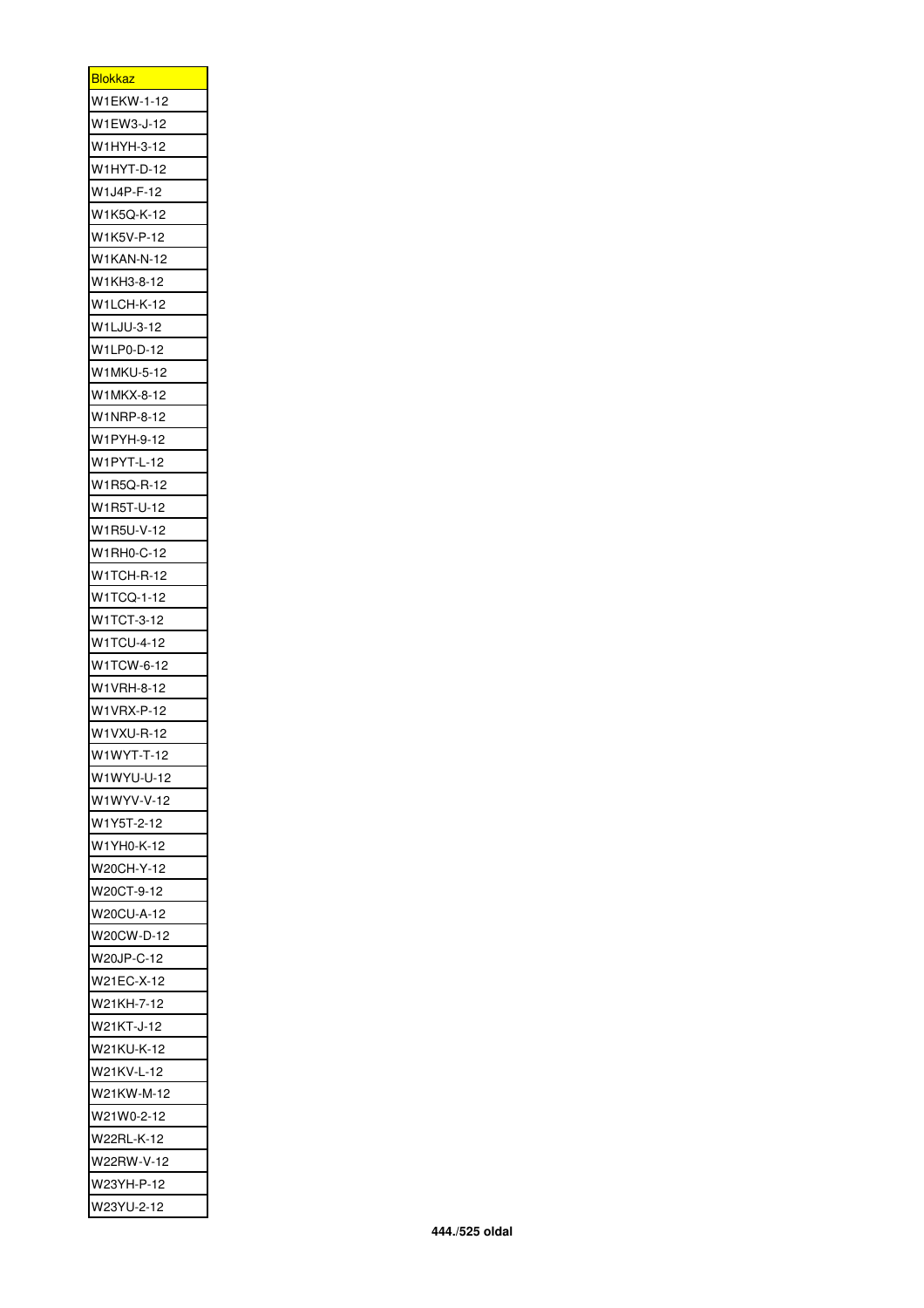| <u>Blokkaz</u> |
|----------------|
| W251C-N-12     |
| W255T-8-12     |
| W255U-9-12     |
| W25AL-7-12     |
| W25H3-V-12     |
| W26CH-6-12     |
| W27EC-5-12     |
| W27KT-Q-12     |
| W27KU-R-12     |
| W27QR-V-12     |
| W28MC-D-12     |
| W28RM-T-12     |
|                |
| W28RQ-W-12     |
| W28RT-Y-12     |
| W28RU-1-12     |
| W29YP-4-12     |
| W29YQ-5-12     |
| W29YT-7-12     |
| W29YU-8-12     |
| W29YV-9-12     |
| W29YX-C-12     |
| W2C5T-F-12     |
| W2C5U-H-12     |
| W2CAM-F-12     |
| W2CAU-N-12     |
| W2DCU-Q-12     |
| W2DCW-T-12     |
| W2EQU-5-12     |
| W2FRH-V-12     |
| W2H33-T-12     |
| W2HYH-4-12     |
| W2HYP-A-12     |
|                |
| W2HYT-E-12     |
| W2HYV-H-12     |
| W2J4C-5-12     |
| W2K5H-C-12     |
| W2K5N-J-12     |
| W2K5T-N-12     |
| W2K5U-P-12     |
| W2K5W-R-12     |
| W2K5X-T-12     |
| W2LCT-W-12     |
| W2LPJ-Y-12     |
| W2MKH-U-12     |
| W2MKV-7-12     |
| W2MQN-6-12     |
| W2MQU-C-12     |
| W2MVY-M-12     |
| W2MWJ-7-12     |
| W2MWM-A-12     |
|                |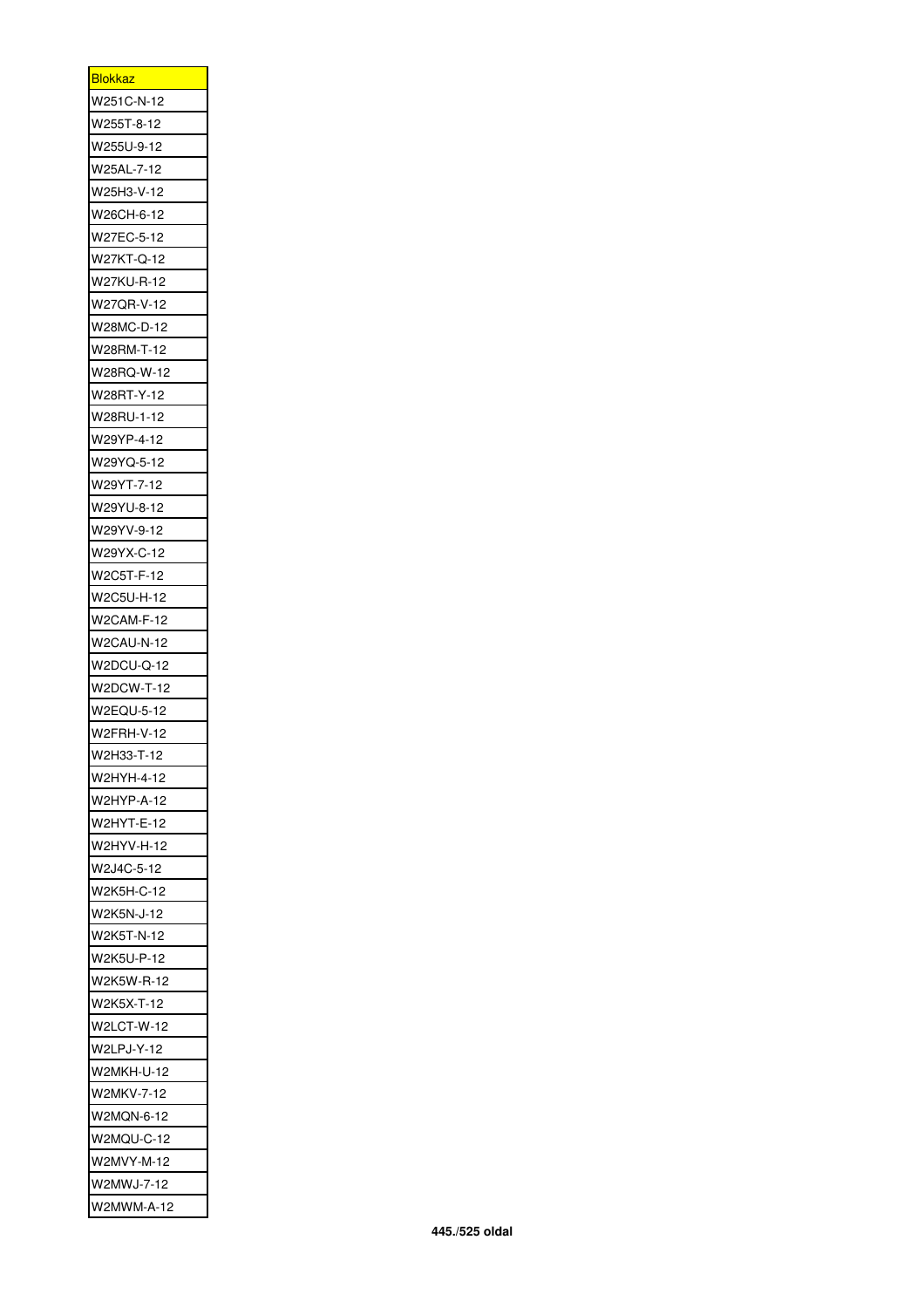| <b>Blokkaz</b> |
|----------------|
| W2NRH-3-12     |
| W2NXL-C-12     |
| W2PYT-M-12     |
| W2Q4W-W-12     |
| W2R5H-K-12     |
| W2R5P-R-12     |
| W2R5Q-T-12     |
| W2R5R-U-12     |
| W2R5T-V-12     |
| W2R5U-W-12     |
| W2R5V-X-12     |
| W2TCH-T-12     |
| W2TCR-3-12     |
| W2TCU-5-12     |
| W2TCX-8-12     |
| W2TPJ-6-12     |
|                |
| W2UKH-2-12     |
| W2UKU-D-12     |
| W2UKW-F-12     |
| W2VRH-9-12     |
| W2VRT-L-12     |
| W2VRU-M-12     |
| W2W3J-N-12     |
| W2X4U-2-12     |
| W2Y5H-R-12     |
| W2Y5V-5-12     |
| W30CH-1-12     |
| W30CP-7-12     |
| W30JW-L-12     |
| W30P3-X-12     |
| W31KH-8-12     |
| W32RH-H-12     |
| W32RU-U-12     |
| W33U4-7-12     |
| W33YX-6-12     |
| W355U-A-12     |
| W355W-D-12     |
| W355X-E-12     |
| W35H3-W-12     |
| W36CH-7-12     |
| W36CW-M-12     |
| W37KH-F-12     |
| W37KP-N-12     |
|                |
| W38RH-P-12     |
| W38RP-W-12     |
| W38RW-4-12     |
| W38XU-7-12     |
| W39YH-X-12     |
| W39YU-9-12     |
| W3A4L-7-12     |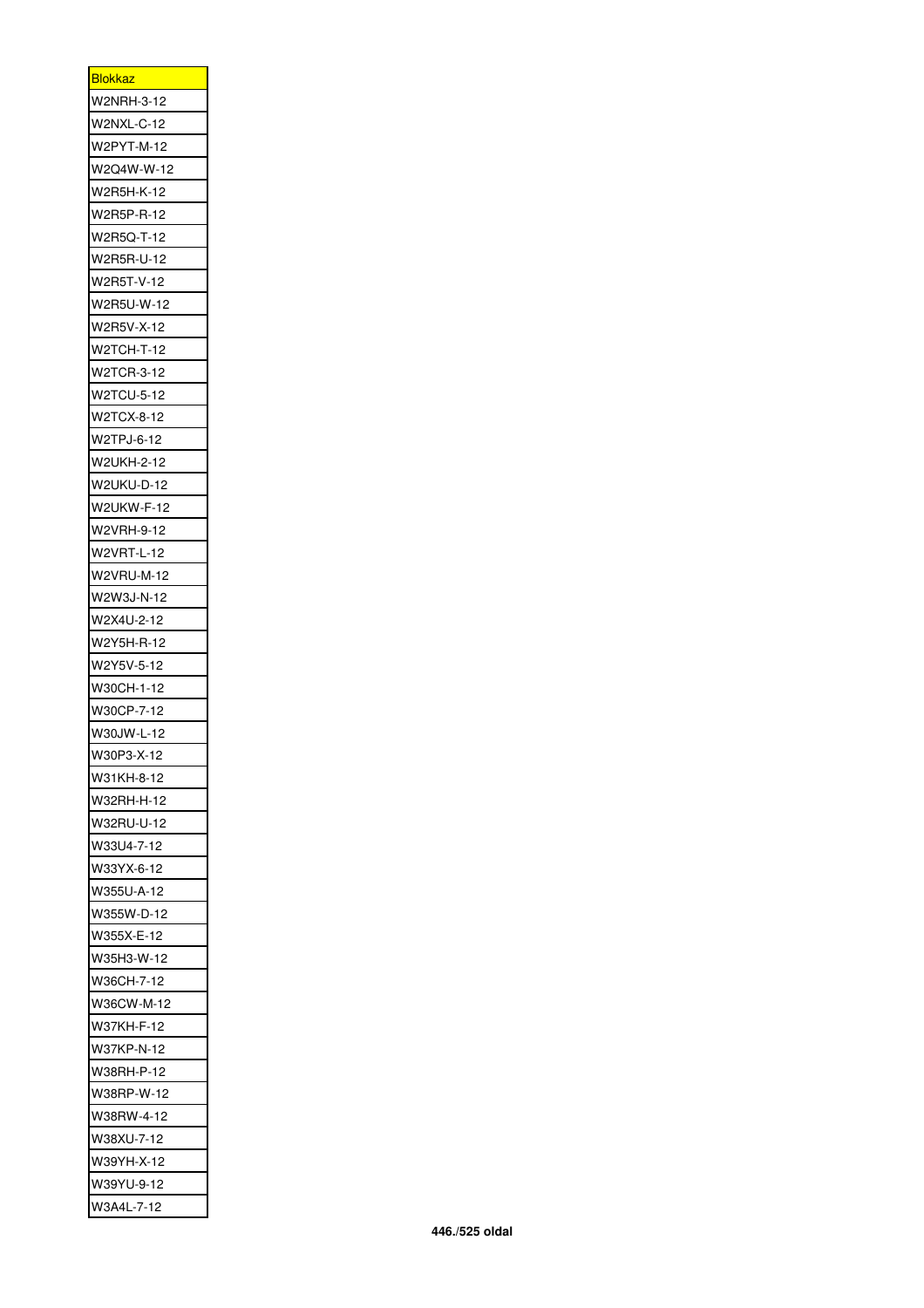| <u>Blokkaz</u>    |
|-------------------|
| W3A8Y-Q-12        |
| W3A9M-E-12        |
| W3C5H-6-12        |
| W3C5P-D-12        |
| W3DCH-E-12        |
| W3DCP-M-12        |
| W3DNY-7-12        |
| W3DP3-C-12        |
| W3DPM-W-12        |
| <b>W3EKT-Y-12</b> |
| W3EW0-H-12        |
| W3FRH-W-12        |
| W3FXU-E-12        |
| W3FXW-H-12        |
| W3HYH-5-12        |
| W3HYT-F-12        |
| W3HYU-H-12        |
| W3HYV-J-12        |
| W3K5H-D-12        |
| W3K5P-L-12        |
| W3K5T-P-12        |
| W3LCH-M-12        |
| W3LCQ-V-12        |
| W3LCU-Y-12        |
|                   |
| W3LCV-1-12        |
| W3LJW-7-12        |
| W3MKH-V-12        |
| W3MKV-8-12        |
| W3MQ6-Q-12        |
| W3NRL-7-12        |
| W3NRQ-C-12        |
| <b>W3NRX-K-12</b> |
| W3PYH-C-12        |
| W3PYW-R-12        |
| W3Q46-7-12        |
| W3Q4W-X-12        |
| W3R5H-L-12        |
| W3R5U-X-12        |
| W3R5X-2-12        |
| W3TCH-U-12        |
| W3TCT-5-12        |
| W3TCW-8-12        |
| W3TJ6-P-12        |
| W3TP0-N-12        |
| W3UKH-3-12        |
| W3UKT-D-12        |
| W3UKV-F-12        |
| W3UQL-C-12        |
| W3VRH-A-12        |
|                   |
| W3VRQ-K-12        |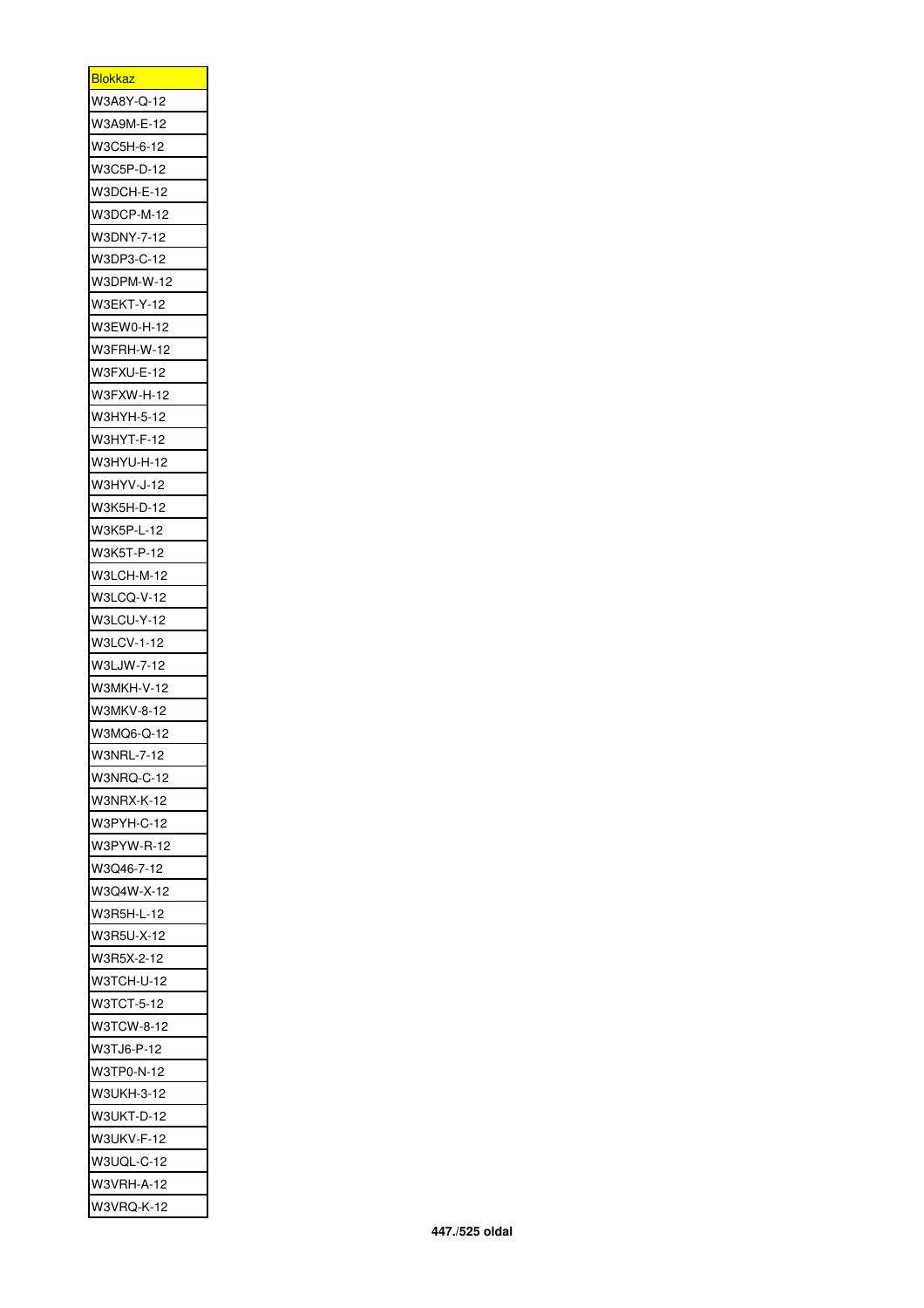| <u>Blokkaz</u> |
|----------------|
| W3VRV-P-12     |
| W3WYH-K-12     |
| W3WYM-P-12     |
| W3X46-E-12     |
| W3X4D-M-12     |
| W3X4U-3-12     |
| W40CH-2-12     |
| W40CL-5-12     |
| W40CR-A-12     |
| W41EC-1-12     |
| W41KH-9-12     |
| W41KT-L-12     |
| W42RH-J-12     |
| W42RL-M-12     |
| W42RT-U-12     |
|                |
| W42XC-K-12     |
| W43YH-R-12     |
| W43YR-2-12     |
| W455H-1-12     |
| W455Q-8-12     |
| W455T-A-12     |
| W455U-C-12     |
| W45AU-J-12     |
| W46CH-8-12     |
| W46CT-K-12     |
| W46CU-L-12     |
| W46CV-M-12     |
| W46CX-P-12     |
| W46PM-Q-12     |
| W47KH-H-12     |
| W47KP-P-12     |
| W47KR-R-12     |
| W47KT-T-12     |
| W47KV-V-12     |
| W47KX-X-12     |
| W48RP-X-12     |
| W48RU-3-12     |
| W48RW-5-12     |
| W48RX-6-12     |
| W48XL-1-12     |
| W48XW-A-12     |
| W49YH-Y-12     |
| W49YT-9-12     |
| W49YV-C-12     |
|                |
| W4A9J-C-12     |
| W4C5H-7-12     |
| W4C5X-N-12     |
| W4D7C-6-12     |
| W4DCT-R-12     |
| W4DJC-H-12     |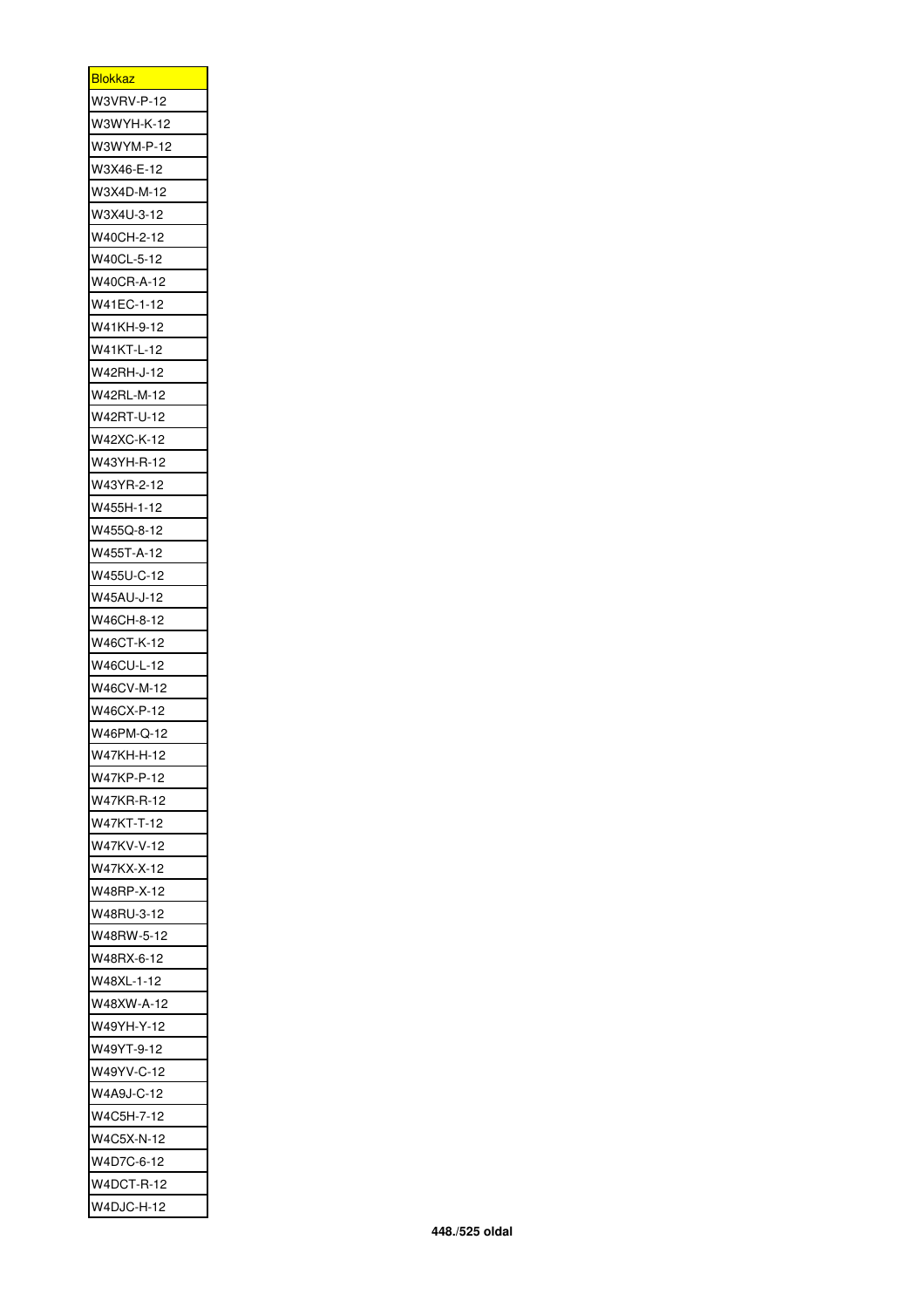| <u>Blokkaz</u>    |
|-------------------|
| W4EKV-3-12        |
| W4EKX-5-12        |
| W4EQW-9-12        |
| W4FRV-A-12        |
| W4FX6-T-12        |
| W4H30-R-12        |
| W4K5M-K-12        |
| W4K5P-M-12        |
| W4K5U-R-12        |
| W4KH0-8-12        |
| <b>W4KHM-W-12</b> |
| W4L73-4-12        |
| W4LCT-Y-12        |
| W4LJA-N-12        |
| W4MKU-8-12        |
| W4MKV-9-12        |
| W4NRT-F-12        |
| W4NRU-H-12        |
| W4NXP-J-12        |
| W4Q9M-V-12        |
| W4R5H-M-12        |
| W4R5T-X-12        |
|                   |
| W4R5X-3-12        |
| W4TCH-V-12        |
| W4TCM-1-12        |
| W4TCT-6-12        |
| W4TCW-9-12        |
| W4UKH-4-12        |
| W4UKT-E-12        |
| <b>W4UKX-K-12</b> |
| W4UWM-L-12        |
| W4VRP-K-12        |
| W4VRT-N-12        |
| W4VXU-V-12        |
| W4WYP-T-12        |
| W4X4L-V-12        |
| W4Y5T-5-12        |
| W4YHM-A-12        |
| W51KH-A-12        |
| W51KT-M-12        |
| W51KX-R-12        |
| W52RH-K-12        |
| W52RQ-T-12        |
| W52RT-V-12        |
| W52RU-W-12        |
| W52RX-1-12        |
| W53YM-X-12        |
| W544U-A-12        |
| W5490-M-12        |
| W555U-D-12        |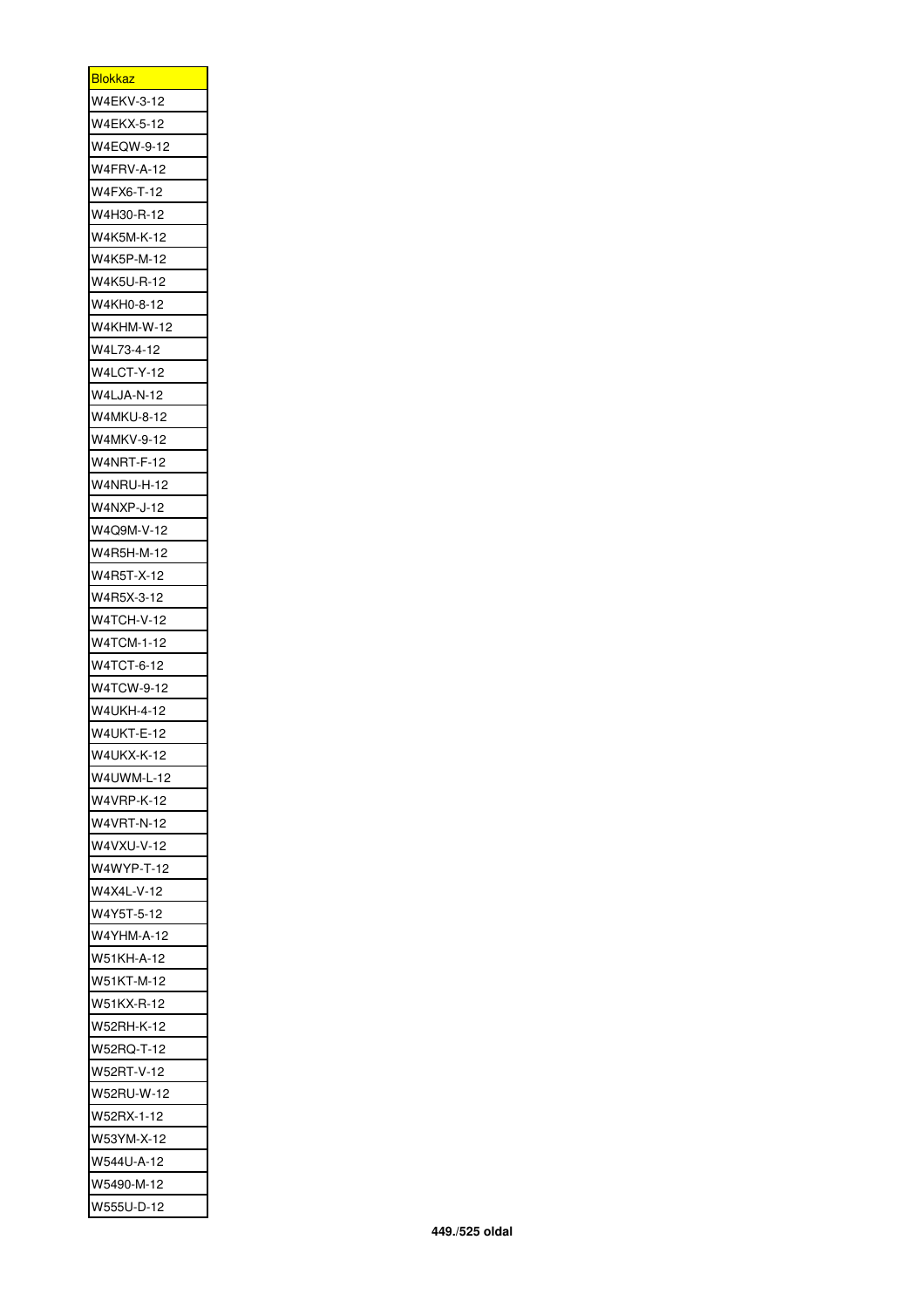| <u>Blokkaz</u>    |
|-------------------|
| W56CP-H-12        |
| W56CQ-J-12        |
| W57W0-C-12        |
| W58RK-U-12        |
| W58RQ-1-12        |
| W58RT-3-12        |
| W58RU-4-12        |
| W58XC-T-12        |
| W5930-L-12        |
| W59YQ-8-12        |
| W59YT-A-12        |
| W59YU-C-12        |
| W5A4U-J-12        |
| W5C5L-C-12        |
|                   |
| W5C5M-D-12        |
| W5C5T-K-12        |
| W5C5U-L-12        |
| W5DCQ-Q-12        |
| W5DCT-T-12        |
| W5DCU-U-12        |
| W5DP0-A-12        |
| <b>W5EKK-T-12</b> |
| W5EKQ-Y-12        |
| W5EKT-2-12        |
| W5EKW-5-12        |
| W5EKX-6-12        |
| <b>W5FRK-2-12</b> |
| W5FRL-3-12        |
| W5FRT-9-12        |
| W5H30-T-12        |
| W5HYQ-F-12        |
| <b>W5HYT-J-12</b> |
| W5K5L-K-12        |
| W5K5T-R-12        |
| W5K5U-T-12        |
| <b>W5LCT-1-12</b> |
| W5MKP-5-12        |
| W5MKQ-6-12        |
|                   |
| W5MKT-8-12        |
| W5MKX-D-12        |
| W5MW0-R-12        |
| W5NRQ-E-12        |
| W5NRT-H-12        |
| <b>W5NRU-J-12</b> |
| W5NXL-F-12        |
| W5P30-1-12        |
| W5PYU-R-12        |
| W5Q9H-R-12        |
| W5R5Q-W-12        |
| W5R5T-Y-12        |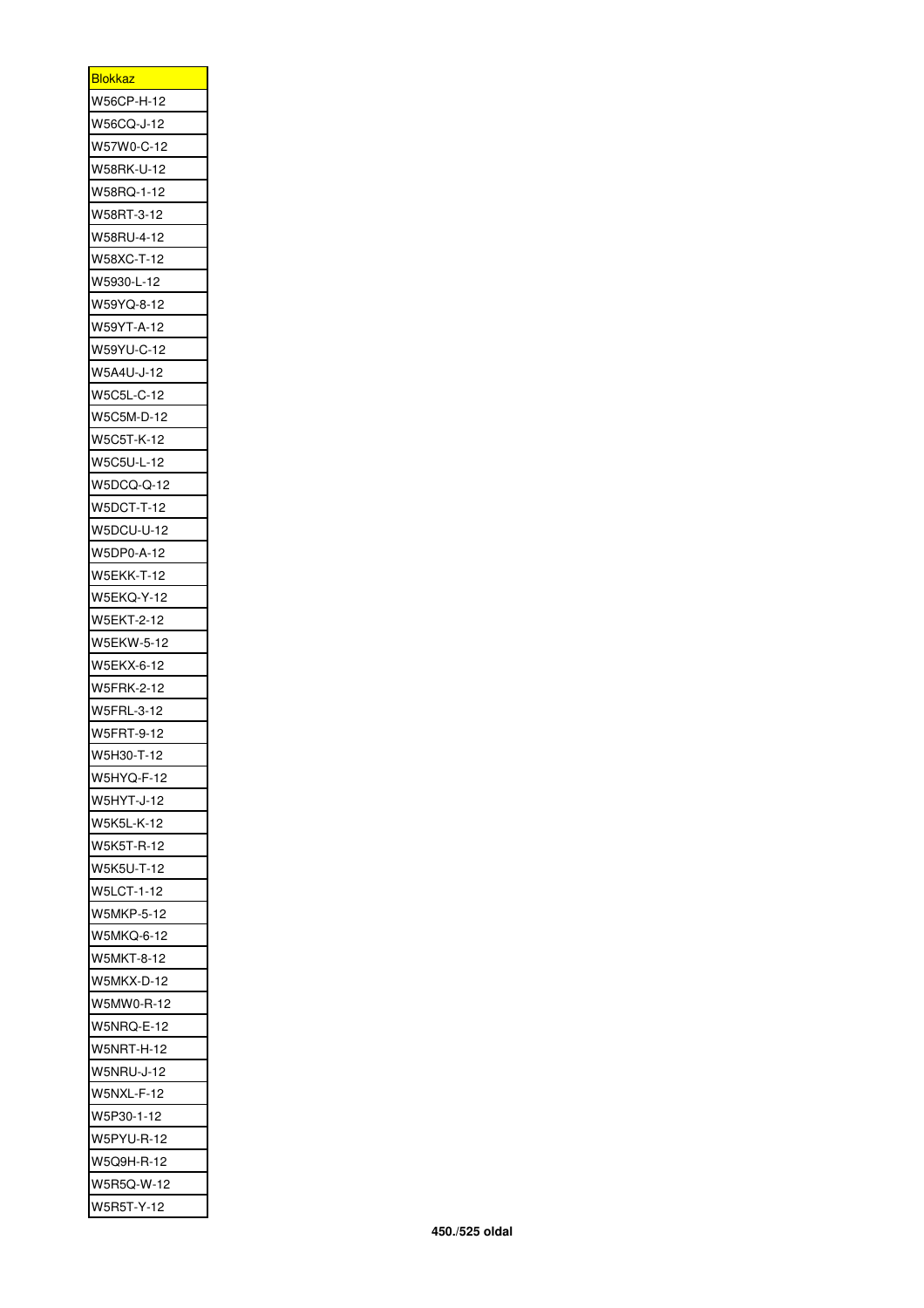| <u>Blokkaz</u>    |
|-------------------|
| <b>W5RAU-6-12</b> |
| W5TCQ-5-12        |
| W5TCT-7-12        |
| W5UKQ-D-12        |
| W5UKT-F-12        |
| W5UKW-K-12        |
| W5UKX-L-12        |
| W5VRQ-M-12        |
| W5VRT-P-12        |
| <b>W5WYT-X-12</b> |
| W5WYW-2-12        |
| W5X4J-U-12        |
| W5Y5T-6-12        |
| W5Y5W-9-12        |
| W5YAC-W-12        |
| W60CP-A-12        |
| W60CT-E-12        |
| W60CU-F-12        |
| W60JM-E-12        |
| W60P4-3-12        |
| W61KQ-L-12        |
| W61KT-N-12        |
| W61KU-P-12        |
| W61QU-V-12        |
| W61WJ-Q-12        |
| W62RT-W-12        |
| W62RU-X-12        |
| W63YT-5-12        |
| W63YU-6-12        |
| W655P-9-12        |
| W655Q-A-12        |
| W655T-D-12        |
| W655U-E-12        |
| W66CT-M-12        |
| W67KP-R-12        |
| W67KQ-T-12        |
| W68RT-4-12        |
| W68RU-5-12        |
| W68XP-6-12        |
| W69YT-C-12        |
| W69YU-D-12        |
| W6DCQ-R-12        |
| W6DCT-U-12        |
| W6DCX-Y-12        |
| W6DJP-W-12        |
| W6EKT-3-12        |
| W6FRN-6-12        |
| <b>W6FRT-A-12</b> |
| W6FRU-C-12        |
| W6FRV-D-12        |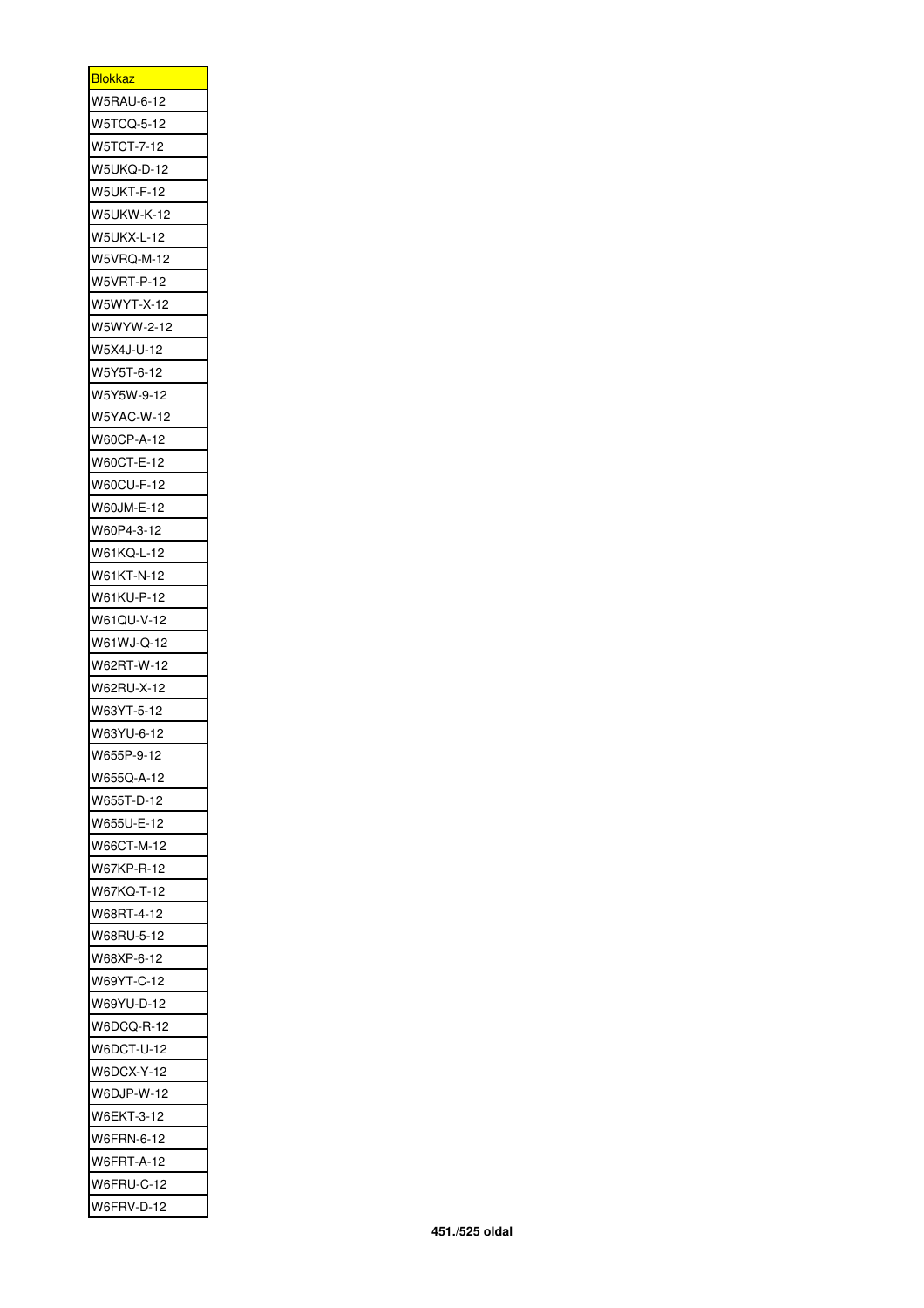| <u>Blokkaz</u>           |
|--------------------------|
| W6FXC-2-12               |
| W6HYL-C-12               |
| W6HYT-K-12               |
| W6HYU-L-12               |
| W6K5P-P-12               |
| W6K5T-T-12               |
| W6K5U-U-12               |
| W6K5V-V-12               |
| W6K5X-X-12               |
| W6LCT-2-12               |
| W6MQ6-U-12               |
| W6MWM-F-12               |
| W6P3J-L-12               |
| W6PYN-M-12               |
| W6PYQ-P-12               |
|                          |
| W6Q4U-Y-12<br>W6Q9M-X-12 |
|                          |
| W6R5Q-X-12               |
| W6R5V-3-12               |
| W6RAC-Q-12               |
| W6RHM-6-12               |
| W6TCM-3-12               |
| W6TCQ-6-12               |
| W6TJ6-T-12               |
| W6TP3-V-12               |
| W6TPM-E-12               |
| W6UKM-A-12               |
| W6UKQ-E-12               |
| W6UKU-J-12               |
| W6VRQ-N-12               |
| W6VRW-U-12               |
| W6WYP-V-12               |
| W6WYU-1-12               |
| W6WYV-2-12               |
| W6X4A-N-12               |
| W6Y5L-1-12               |
| W6Y5Q-5-12               |
| W70CL-8-12               |
| W70CP-C-12               |
| W70CQ-D-12               |
| W70CU-H-12               |
| W70CX-L-12               |
| W70JL-E-12               |
| W71KM-J-12               |
| W71KV-R-12               |
|                          |
| W71QC-E-12               |
| W72RN-T-12               |
|                          |
| W72RQ-V-12               |
| W72RU-Y-12<br>W73YQ-4-12 |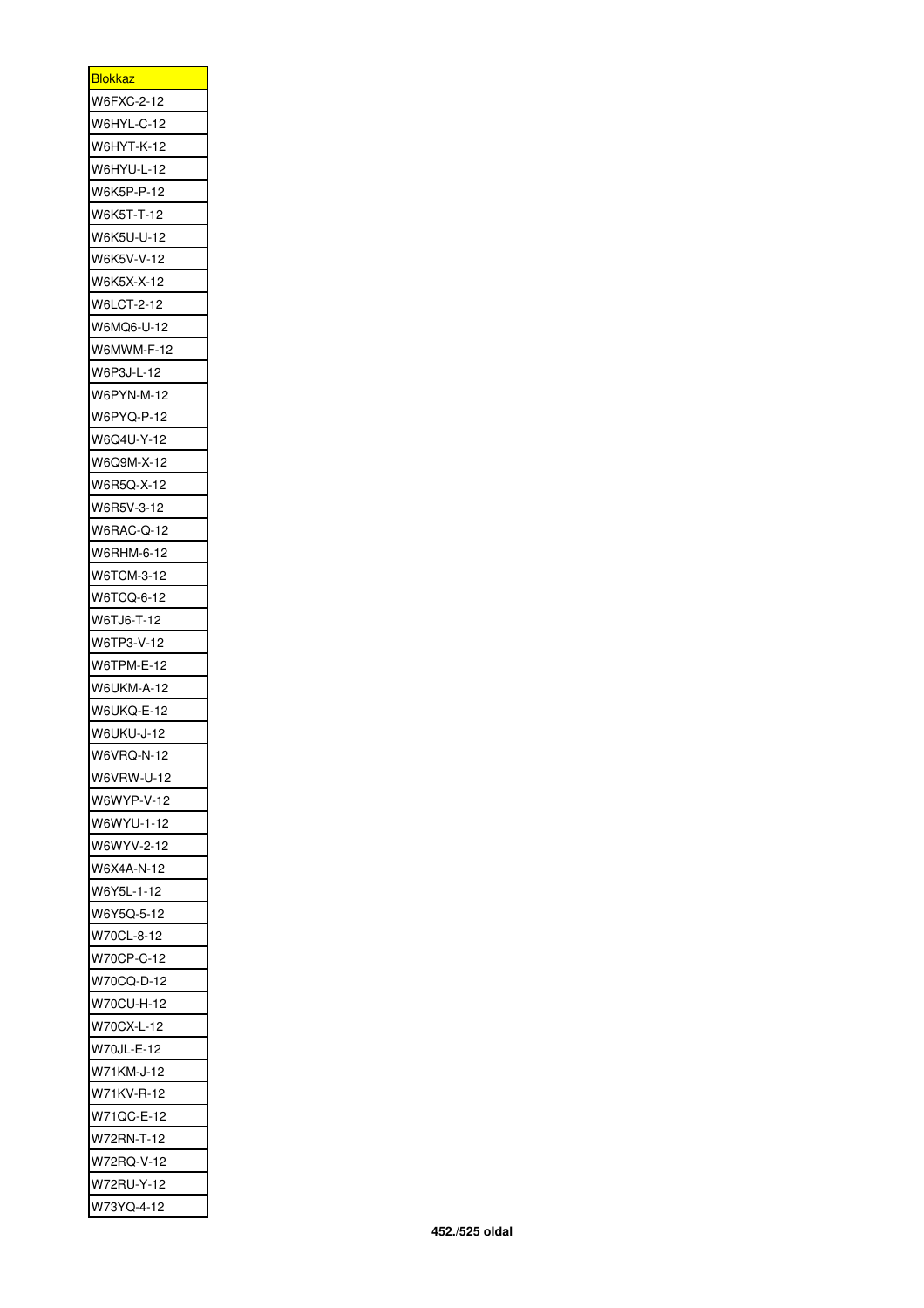| <b>Blokkaz</b>    |
|-------------------|
| W73YV-8-12        |
| W744A-V-12        |
| W755M-8-12        |
| W755Q-C-12        |
| W75AL-D-12        |
| W76CU-P-12        |
| W76JC-D-12        |
| W76JJ-K-12        |
| W77KU-X-12        |
| W77QM-W-12        |
| W78RL-X-12        |
| W78X8-R-12        |
| W78XU-C-12        |
| W79YQ-A-12        |
| W79YU-E-12        |
| W79YV-F-12        |
| W7CA8-8-12        |
| W7CAC-C-12        |
| W7DCU-W-12        |
| W7DJC-L-12        |
| W7DK1-9-12        |
| W7EKL-W-12        |
| W7FRX-H-12        |
| W7HYQ-J-12        |
| W7J93-7-12        |
| W7K1C-8-12        |
| W7K5Q-R-12        |
| W7K5U-V-12        |
| W7L7C-H-12        |
| W7LCQ-1-12        |
| W7LJU-9-12        |
| W7MEC-Q-12        |
| <b>W7MKL-4-12</b> |
| W7MKP-7-12        |
| W7MKQ-8-12        |
| W7NMC-Y-12        |
| W7NRL-C-12        |
| W7NRX-P-12        |
| W7PUC-7-12        |
| W7PYP-P-12        |
|                   |
| W7R5Q-Y-12        |
| W7RAL-1-12        |
| W7RHJ-4-12        |
| W7TCM-4-12        |
| W7TJJ-6-12        |
| W7TP4-X-12        |
| W7VRQ-P-12        |
| W7VRX-W-12        |
| W7WUC-E-12        |
| W7WYL-T-12        |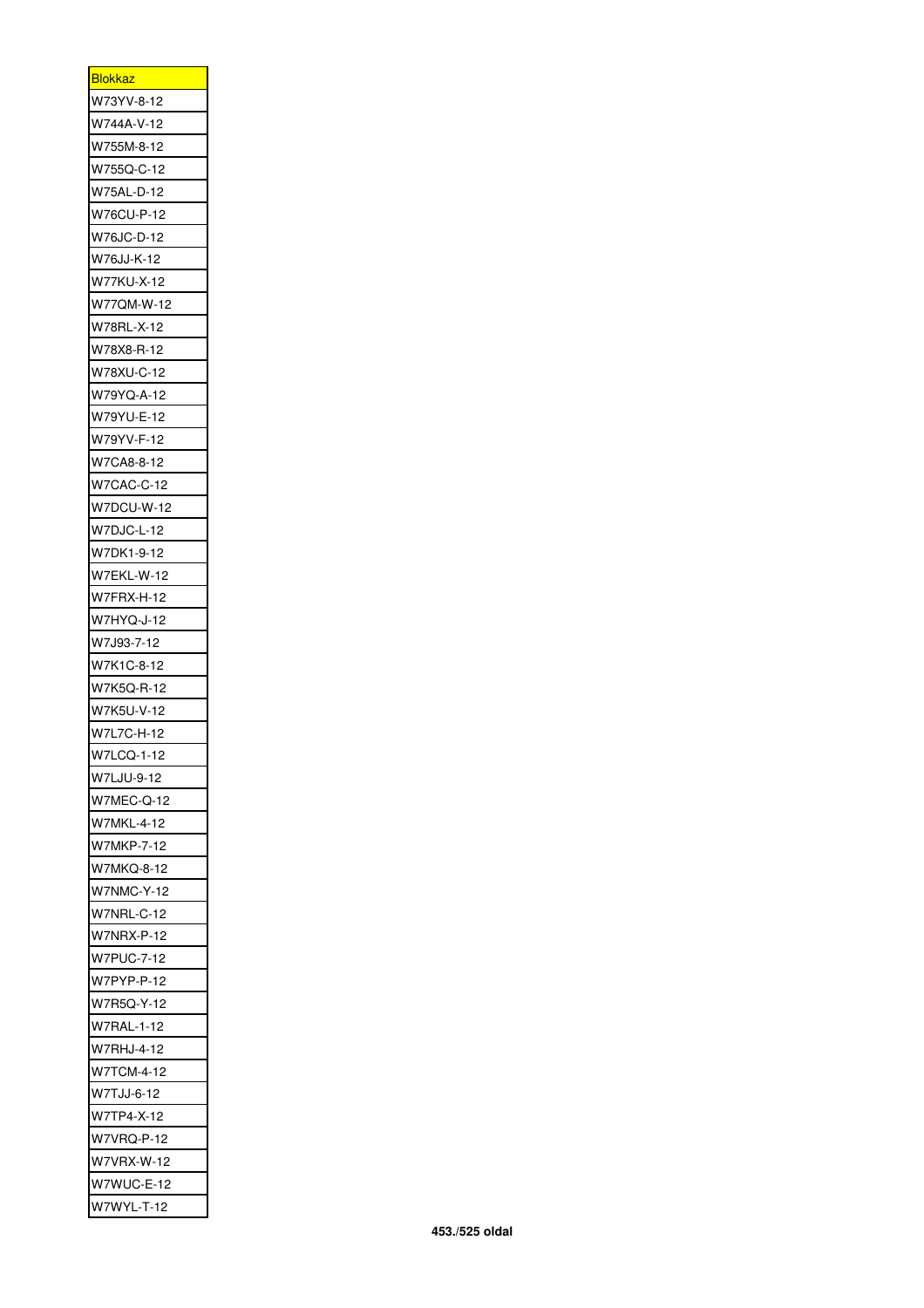| <b>Blokkaz</b>    |
|-------------------|
| W7WYM-U-12        |
| W7WYP-W-12        |
| W7WYU-2-12        |
| W7Y5Q-6-12        |
| W7YAJ-5-12        |
| W80CQ-E-12        |
| W81KL-J-12        |
| W81KQ-N-12        |
| W81KU-R-12        |
| W82RM-T-12        |
| W82RQ-W-12        |
| W82RX-4-12        |
| W83UC-M-12        |
| W83YQ-5-12        |
| W83YU-8-12        |
| W844J-4-12        |
| W855L-8-12        |
| W855U-H-12        |
| W867C-4-12        |
| W86CL-H-12        |
| W86CQ-M-12        |
| W86CU-Q-12        |
| W87KU-Y-12        |
| W88RL-Y-12        |
| W88RU-7-12        |
| W88XJ-3-12        |
| W89YM-8-12        |
| W89YQ-C-12        |
| W8A4N-F-12        |
| W8C1C-3-12        |
| W8C5Q-L-12        |
| W8CAM-N-12        |
| W8DCL-P-12        |
| W8DJU-4-12        |
| <b>W8EKL-X-12</b> |
| <b>W8EKM-Y-12</b> |
| W8EKQ-3-12        |
| W8EKU-6-12        |
| W8FRL-6-12        |
| W8FRN-8-12        |
| W8FRU-E-12        |
| <b>W8FRX-J-12</b> |
| W8HUC-2-12        |
| W8HYM-F-12        |
| W8HYW-Q-12        |
| W8K5M-P-12        |
| W8LCQ-2-12        |
| W8MKL-5-12        |
| W8MKU-D-12        |
| W8NRL-D-12        |
|                   |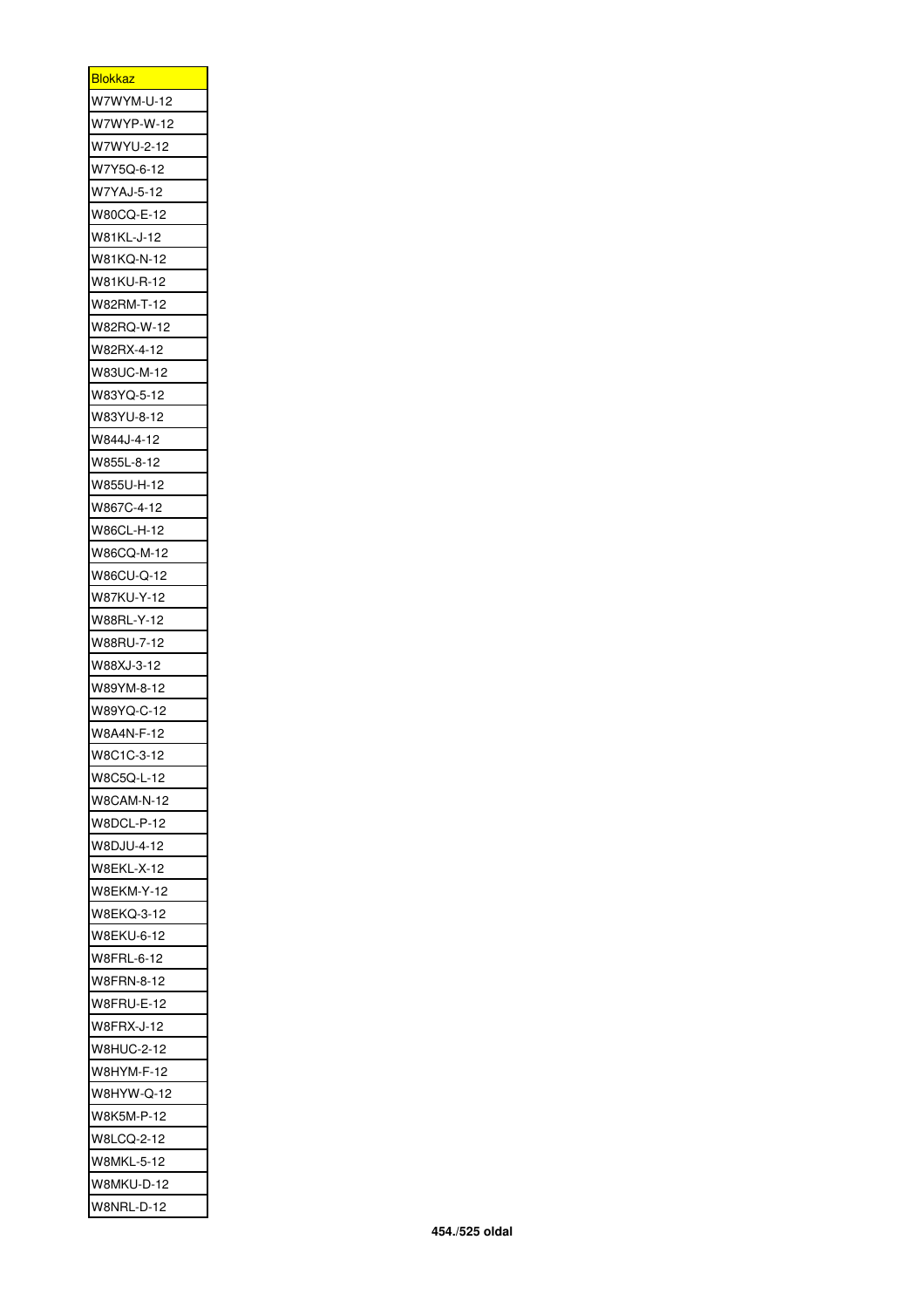| <u>Blokkaz</u><br>W8NRM-E-12<br>W8NRQ-J-12<br>W8NRU-M-12<br>W8PYM-N-12<br>W8PYQ-R-12<br>W8R5Q-1-12<br>W8TCN-6-12<br>W8TCU-C-12<br><b>W8UKK-A-12</b><br>W8UKL-C-12<br><b>W8VRL-L-12</b><br><b>W8VRQ-Q-12</b><br><b>W8VXL-R-12</b><br>W8WUC-F-12<br>W8WYL-U-12<br>W8WYN-W-12<br>W8WYQ-Y-12<br>W8WYW-5-12<br>W8X4L-1-12<br>W8X94-P-12<br>W8Y5N-5-12<br>W8Y5Q-7-12<br>W8Y5U-A-12<br>W90CL-A-12<br>W90CM-C-12<br>W90CN-D-12<br>W90CU-K-12<br>W91EC-6-12<br>W91KL-K-12<br>W91KM-L-12<br>W91KQ-P-12<br>W91QJ-N-12<br>W91QU-Y-12<br>W92MC-E-12<br>W92RU-2-12<br>W93YU-9-12<br>W93YX-D-12<br>W9493-V-12<br>W955L-9-12<br>W955U-J-12<br>W96CU-R-12<br>W96JL-P-12<br>W97KM-T-12<br>W97KQ-W-12<br>W97QU-6-12<br>W98RL-1-12<br>W98RU-8-12<br>W98RX-C-12<br>W99YL-8-12 |            |
|----------------------------------------------------------------------------------------------------------------------------------------------------------------------------------------------------------------------------------------------------------------------------------------------------------------------------------------------------------------------------------------------------------------------------------------------------------------------------------------------------------------------------------------------------------------------------------------------------------------------------------------------------------------------------------------------------------------------------------------------------------|------------|
|                                                                                                                                                                                                                                                                                                                                                                                                                                                                                                                                                                                                                                                                                                                                                          |            |
|                                                                                                                                                                                                                                                                                                                                                                                                                                                                                                                                                                                                                                                                                                                                                          |            |
|                                                                                                                                                                                                                                                                                                                                                                                                                                                                                                                                                                                                                                                                                                                                                          |            |
|                                                                                                                                                                                                                                                                                                                                                                                                                                                                                                                                                                                                                                                                                                                                                          |            |
|                                                                                                                                                                                                                                                                                                                                                                                                                                                                                                                                                                                                                                                                                                                                                          |            |
|                                                                                                                                                                                                                                                                                                                                                                                                                                                                                                                                                                                                                                                                                                                                                          |            |
|                                                                                                                                                                                                                                                                                                                                                                                                                                                                                                                                                                                                                                                                                                                                                          |            |
|                                                                                                                                                                                                                                                                                                                                                                                                                                                                                                                                                                                                                                                                                                                                                          |            |
|                                                                                                                                                                                                                                                                                                                                                                                                                                                                                                                                                                                                                                                                                                                                                          |            |
|                                                                                                                                                                                                                                                                                                                                                                                                                                                                                                                                                                                                                                                                                                                                                          |            |
|                                                                                                                                                                                                                                                                                                                                                                                                                                                                                                                                                                                                                                                                                                                                                          |            |
|                                                                                                                                                                                                                                                                                                                                                                                                                                                                                                                                                                                                                                                                                                                                                          |            |
|                                                                                                                                                                                                                                                                                                                                                                                                                                                                                                                                                                                                                                                                                                                                                          |            |
|                                                                                                                                                                                                                                                                                                                                                                                                                                                                                                                                                                                                                                                                                                                                                          |            |
|                                                                                                                                                                                                                                                                                                                                                                                                                                                                                                                                                                                                                                                                                                                                                          |            |
|                                                                                                                                                                                                                                                                                                                                                                                                                                                                                                                                                                                                                                                                                                                                                          |            |
|                                                                                                                                                                                                                                                                                                                                                                                                                                                                                                                                                                                                                                                                                                                                                          |            |
|                                                                                                                                                                                                                                                                                                                                                                                                                                                                                                                                                                                                                                                                                                                                                          |            |
|                                                                                                                                                                                                                                                                                                                                                                                                                                                                                                                                                                                                                                                                                                                                                          |            |
|                                                                                                                                                                                                                                                                                                                                                                                                                                                                                                                                                                                                                                                                                                                                                          |            |
|                                                                                                                                                                                                                                                                                                                                                                                                                                                                                                                                                                                                                                                                                                                                                          |            |
|                                                                                                                                                                                                                                                                                                                                                                                                                                                                                                                                                                                                                                                                                                                                                          |            |
|                                                                                                                                                                                                                                                                                                                                                                                                                                                                                                                                                                                                                                                                                                                                                          |            |
|                                                                                                                                                                                                                                                                                                                                                                                                                                                                                                                                                                                                                                                                                                                                                          |            |
|                                                                                                                                                                                                                                                                                                                                                                                                                                                                                                                                                                                                                                                                                                                                                          |            |
|                                                                                                                                                                                                                                                                                                                                                                                                                                                                                                                                                                                                                                                                                                                                                          |            |
|                                                                                                                                                                                                                                                                                                                                                                                                                                                                                                                                                                                                                                                                                                                                                          |            |
|                                                                                                                                                                                                                                                                                                                                                                                                                                                                                                                                                                                                                                                                                                                                                          |            |
|                                                                                                                                                                                                                                                                                                                                                                                                                                                                                                                                                                                                                                                                                                                                                          |            |
|                                                                                                                                                                                                                                                                                                                                                                                                                                                                                                                                                                                                                                                                                                                                                          |            |
|                                                                                                                                                                                                                                                                                                                                                                                                                                                                                                                                                                                                                                                                                                                                                          |            |
|                                                                                                                                                                                                                                                                                                                                                                                                                                                                                                                                                                                                                                                                                                                                                          |            |
|                                                                                                                                                                                                                                                                                                                                                                                                                                                                                                                                                                                                                                                                                                                                                          |            |
|                                                                                                                                                                                                                                                                                                                                                                                                                                                                                                                                                                                                                                                                                                                                                          |            |
|                                                                                                                                                                                                                                                                                                                                                                                                                                                                                                                                                                                                                                                                                                                                                          |            |
|                                                                                                                                                                                                                                                                                                                                                                                                                                                                                                                                                                                                                                                                                                                                                          |            |
|                                                                                                                                                                                                                                                                                                                                                                                                                                                                                                                                                                                                                                                                                                                                                          |            |
|                                                                                                                                                                                                                                                                                                                                                                                                                                                                                                                                                                                                                                                                                                                                                          |            |
|                                                                                                                                                                                                                                                                                                                                                                                                                                                                                                                                                                                                                                                                                                                                                          |            |
|                                                                                                                                                                                                                                                                                                                                                                                                                                                                                                                                                                                                                                                                                                                                                          |            |
|                                                                                                                                                                                                                                                                                                                                                                                                                                                                                                                                                                                                                                                                                                                                                          |            |
|                                                                                                                                                                                                                                                                                                                                                                                                                                                                                                                                                                                                                                                                                                                                                          |            |
|                                                                                                                                                                                                                                                                                                                                                                                                                                                                                                                                                                                                                                                                                                                                                          |            |
|                                                                                                                                                                                                                                                                                                                                                                                                                                                                                                                                                                                                                                                                                                                                                          |            |
|                                                                                                                                                                                                                                                                                                                                                                                                                                                                                                                                                                                                                                                                                                                                                          |            |
|                                                                                                                                                                                                                                                                                                                                                                                                                                                                                                                                                                                                                                                                                                                                                          |            |
|                                                                                                                                                                                                                                                                                                                                                                                                                                                                                                                                                                                                                                                                                                                                                          |            |
|                                                                                                                                                                                                                                                                                                                                                                                                                                                                                                                                                                                                                                                                                                                                                          |            |
|                                                                                                                                                                                                                                                                                                                                                                                                                                                                                                                                                                                                                                                                                                                                                          |            |
|                                                                                                                                                                                                                                                                                                                                                                                                                                                                                                                                                                                                                                                                                                                                                          |            |
|                                                                                                                                                                                                                                                                                                                                                                                                                                                                                                                                                                                                                                                                                                                                                          |            |
|                                                                                                                                                                                                                                                                                                                                                                                                                                                                                                                                                                                                                                                                                                                                                          | W99YM-9-12 |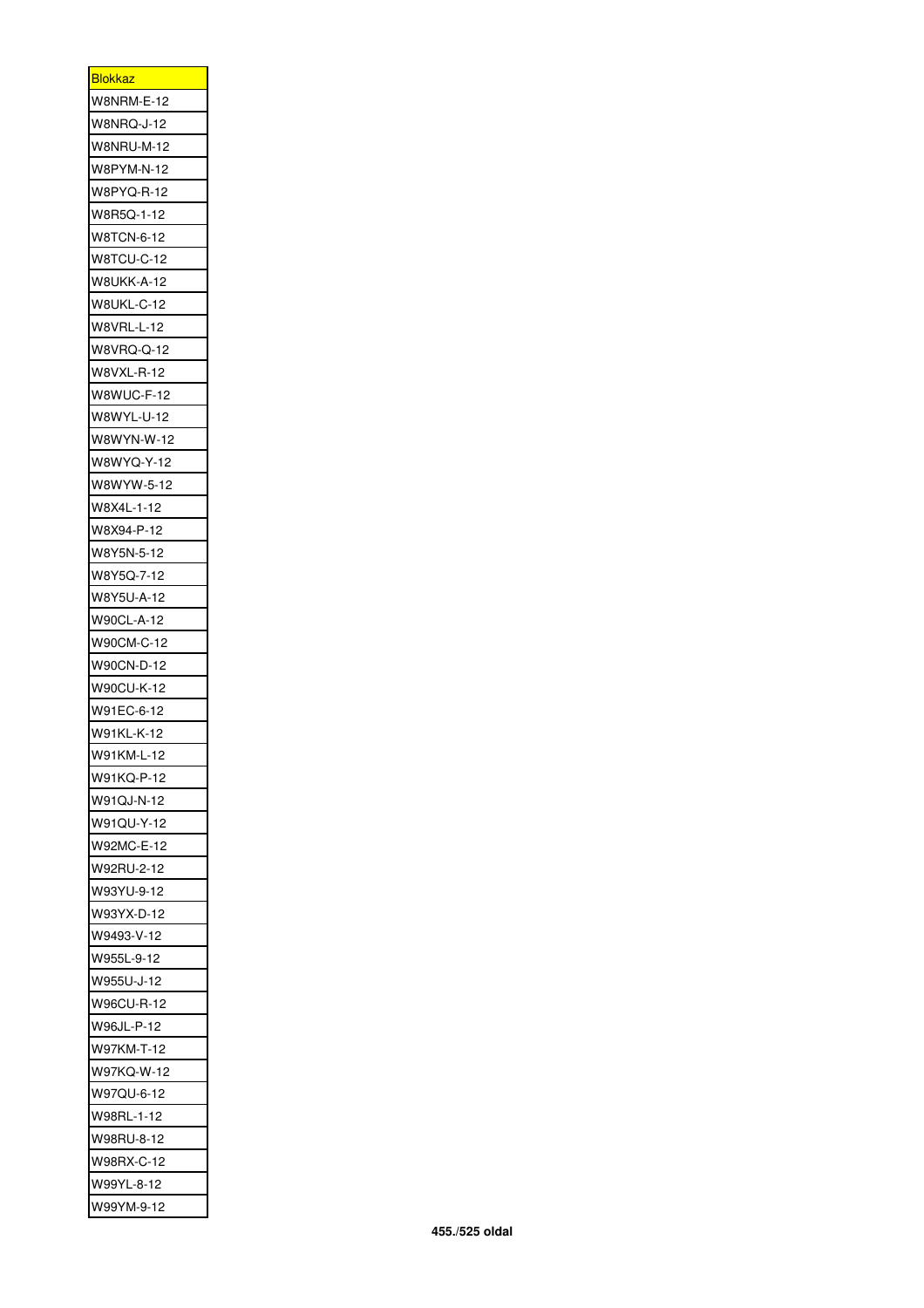| <b>Blokkaz</b>    |
|-------------------|
| W99YN-A-12        |
| W99YW-K-12        |
| W9C1C-4-12        |
| W9C5L-H-12        |
| W9C5M-J-12        |
| W9C5Q-M-12        |
| W9CAM-P-12        |
| W9DCL-Q-12        |
| W9DCQ-V-12        |
| W9DJM-X-12        |
| W9DP3-K-12        |
| <b>W9EKL-Y-12</b> |
| W9EKU-7-12        |
| W9EW4-U-12        |
| W9FRL-7-12        |
| W9FRM-8-12        |
| W9H34-3-12        |
|                   |
| W9HUC-3-12        |
| W9J93-9-12        |
| W9J94-A-12        |
| W9K5L-P-12        |
| W9K5M-Q-12        |
| W9K5R-V-12        |
| W9KAM-W-12        |
| W9KH3-J-12        |
| W9LCL-X-12        |
| W9LCX-9-12        |
| W9MKL-6-12        |
| W9MKU-E-12        |
| W9NMC-2-12        |
| W9NRM-F-12        |
| W9NRN-H-12        |
| W9NXM-M-12        |
| W9PYL-N-12        |
| W9PYP-R-12        |
| W9Q4M-V-12        |
| W9R5M-X-12        |
| W9R5U-5-12        |
| W9RAJ-1-12        |
| W9TCL-5-12        |
| W9TCM-6-12        |
| W9TP3-Y-12        |
| <b>W9UKQ-J-12</b> |
| W9UKU-M-12        |
| W9VRL-M-12        |
| W9WUC-H-12        |
| W9WYM-W-12        |
| W9WYU-4-12        |
| W9Y5L-4-12        |
| W9Y5M-5-12        |
|                   |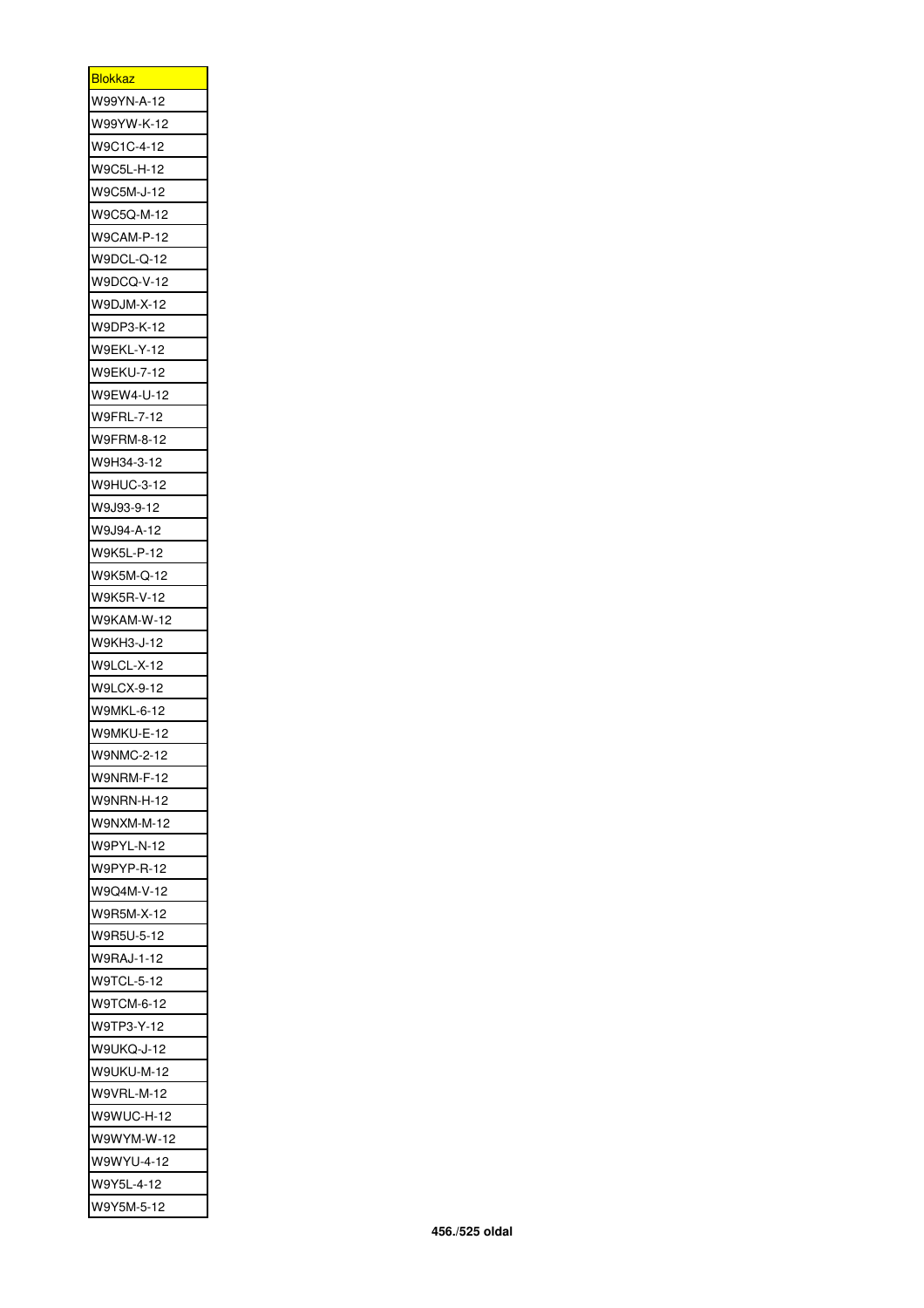| <u>Blokkaz</u>    |
|-------------------|
| W9Y5U-C-12        |
| WA0CN-E-12        |
| WA1EC-7-12        |
| <b>WA1KL-L-12</b> |
| WA1KM-M-12        |
| WA1KX-X-12        |
| WA1QU-1-12        |
| <b>WA2RL-U-12</b> |
| WA33J-4-12        |
| WA3YM-4-12        |
| WA3YQ-7-12        |
| <b>WA3YU-A-12</b> |
| WA55L-A-12        |
| WA55M-C-12        |
| WA55U-K-12        |
| WA5H4-6-12        |
| WA674-X-12        |
|                   |
| WA6CL-K-12        |
| WA6CQ-P-12        |
| WA6CU-T-12        |
| WA6P4-E-12        |
| WA7EC-E-12        |
| WA7KN-V-12        |
| <b>WA7QU-7-12</b> |
| <b>WA8MC-N-12</b> |
| WA8RN-4-12        |
| WA8RQ-6-12        |
| WA9YM-A-12        |
| <b>WAA4M-H-12</b> |
| <b>WAC5L-J-12</b> |
| WAC5M-K-12        |
| WACHH-R-12        |
| WAD74-5-12        |
| WADCM-T-12        |
| <b>WAEKM-2-12</b> |
| WAEKW-A-12        |
| <b>WAFRL-8-12</b> |
| WAFRQ-D-12        |
| WAFRW-K-12        |
| WAFXJ-C-12        |
| WAHUC-4-12        |
| WAHYL-H-12        |
| WAHYM-J-12        |
| WAHYW-T-12        |
| <b>WAJ4J-L-12</b> |
| <b>WAK5L-Q-12</b> |
| WAKAL-W-12        |
| <b>WAKH3-K-12</b> |
| WAKHF-X-12        |
| WAL7C-L-12        |
|                   |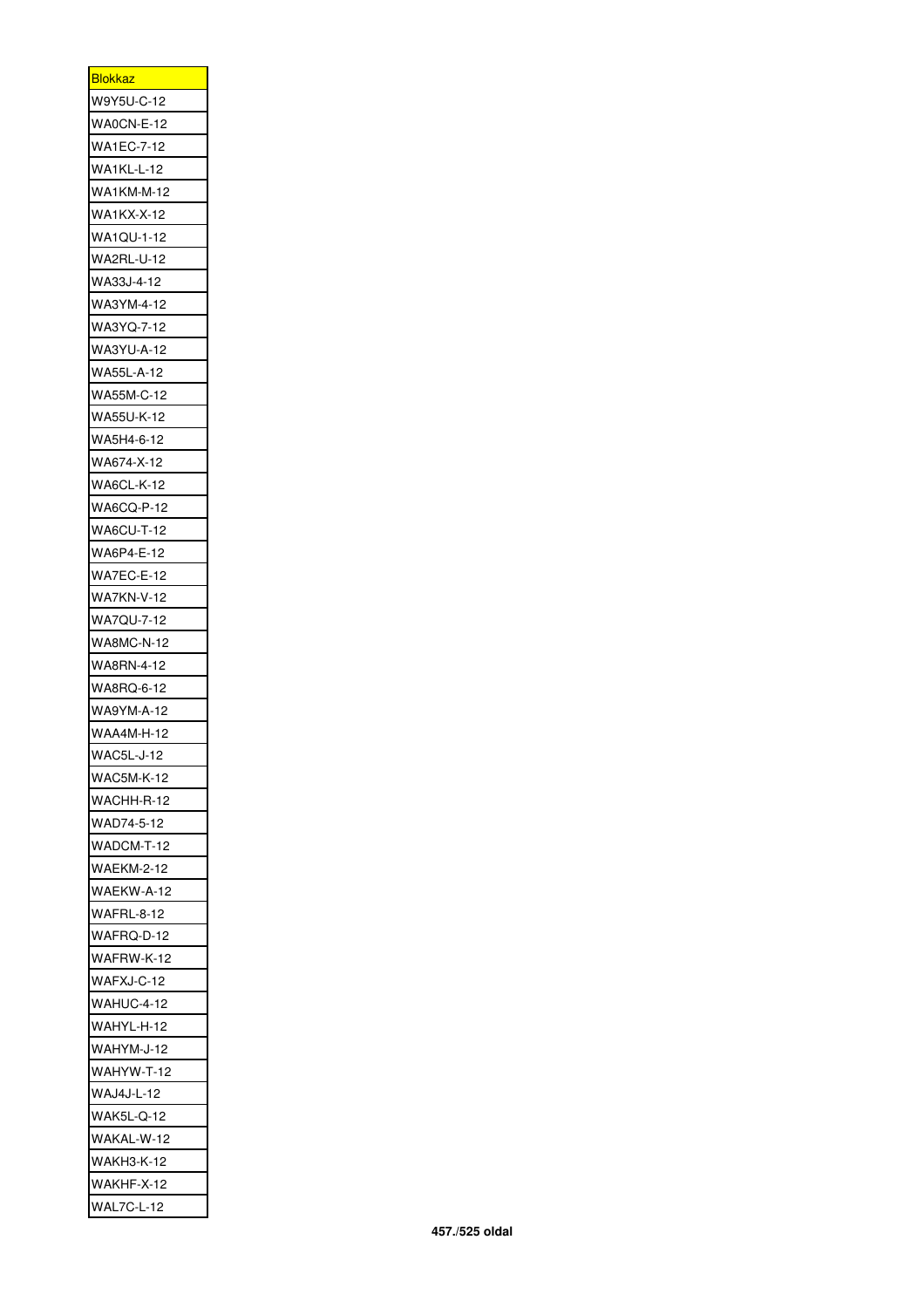| <b>Blokkaz</b>    |
|-------------------|
| WALCL-Y-12        |
| WALCM-1-12        |
| WALP3-T-12        |
| <b>WAMKL-7-12</b> |
| <b>WAMKM-8-12</b> |
| WAMW3-2-12        |
| WANRL-F-12        |
| WANRM-H-12        |
| WANRW-R-12        |
| WAPYM-Q-12        |
| WAPYU-X-12        |
| <b>WAPYW-1-12</b> |
| <b>WAR5L-X-12</b> |
| <b>WARAL-4-12</b> |
| <b>WARAM-5-12</b> |
| WARAW-E-12        |
| WATCX-J-12        |
| WATJU-L-12        |
| WATJW-N-12        |
| WAUKL-E-12        |
| WAUKM-F-12        |
| WAUKU-N-12        |
|                   |
| WAVRL-N-12        |
| WAVRU-W-12        |
| WAVXJ-R-12        |
| WAWYL-W-12        |
| WAWYN-Y-12        |
| WAWYU-5-12        |
| <b>WAWYW-7-12</b> |
| <b>WAX4U-A-12</b> |
| <b>WAX4W-D-12</b> |
| WAY5L-5-12        |
| WAY5M-6-12        |
| WAY5N-7-12        |
| WAY5Q-9-12        |
| <b>WAY5U-D-12</b> |
| <b>WAY5W-F-12</b> |
| WAYAL-A-12        |
| WC0CM-E-12        |
| WC0CQ-J-12        |
| WC0CU-M-12        |
| WC0CW-P-12        |
| WC0P3-7-12        |
| WC1KL-M-12        |
| <b>WC1KP-Q-12</b> |
| <b>WC1KQ-R-12</b> |
| <b>WC1KU-V-12</b> |
| <b>WC1KW-X-12</b> |
| WC2MC-H-12        |
|                   |
| WC2RM-W-12        |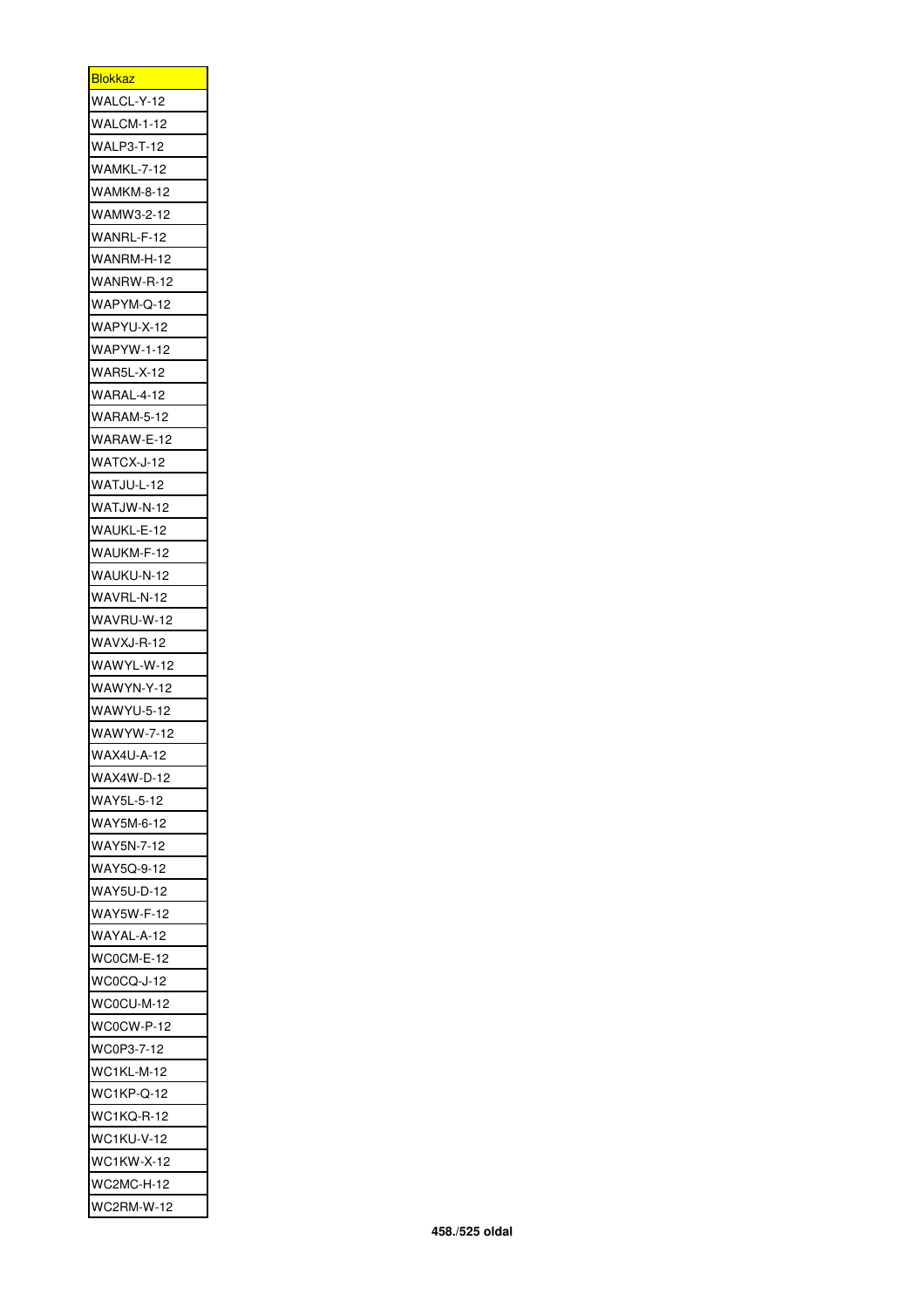| <b>Blokkaz</b>           |
|--------------------------|
| WC2RQ-1-12               |
| WC2RW-6-12               |
| WC3YL-4-12               |
| WC3YM-5-12               |
| WC3YQ-8-12               |
| WC44L-9-12               |
| WC44U-J-12               |
| WC514-Q-12               |
| WC51C-Y-12               |
| WC55Q-H-12               |
| WC55U-L-12               |
| <b>WC55W-N-12</b>        |
| WC5AL-J-12               |
| WC5AW-U-12               |
| WC5HH-L-12               |
| WC674-Y-12               |
| <b>WC6CQ-Q-12</b>        |
| WC6D2-3-12               |
|                          |
| WC6JL-R-12               |
| WC7EC-F-12               |
| WC8M4-F-12               |
| WC8RL-3-12               |
| WC8RQ-7-12               |
| <b>WC8RU-A-12</b>        |
| WC8XL-8-12               |
| <b>WC8XW-K-12</b>        |
| WC9YM-C-12               |
| WC9YQ-F-12               |
| WC9YU-K-12               |
| WCA9K-M-12               |
| WCC5L-K-12               |
| WCC5M-L-12               |
| WCC5U-T-12               |
| WCDCM-U-12               |
| WCDCQ-X-12               |
| WCDP4-N-12               |
| WCEKM-3-12               |
| WCEWJ-A-12               |
| WCEWK-C-12               |
| WCFRM-A-12               |
| WCFRU-J-12               |
| <b>WCH3J-K-12</b>        |
| WCHYM-K-12               |
| WCHYQ-N-12               |
|                          |
|                          |
| WCHYU-R-12               |
| WCK5L-R-12               |
| WCLCU-8-12               |
| WCMKQ-D-12               |
| WCMKU-H-12<br>WCMKX-L-12 |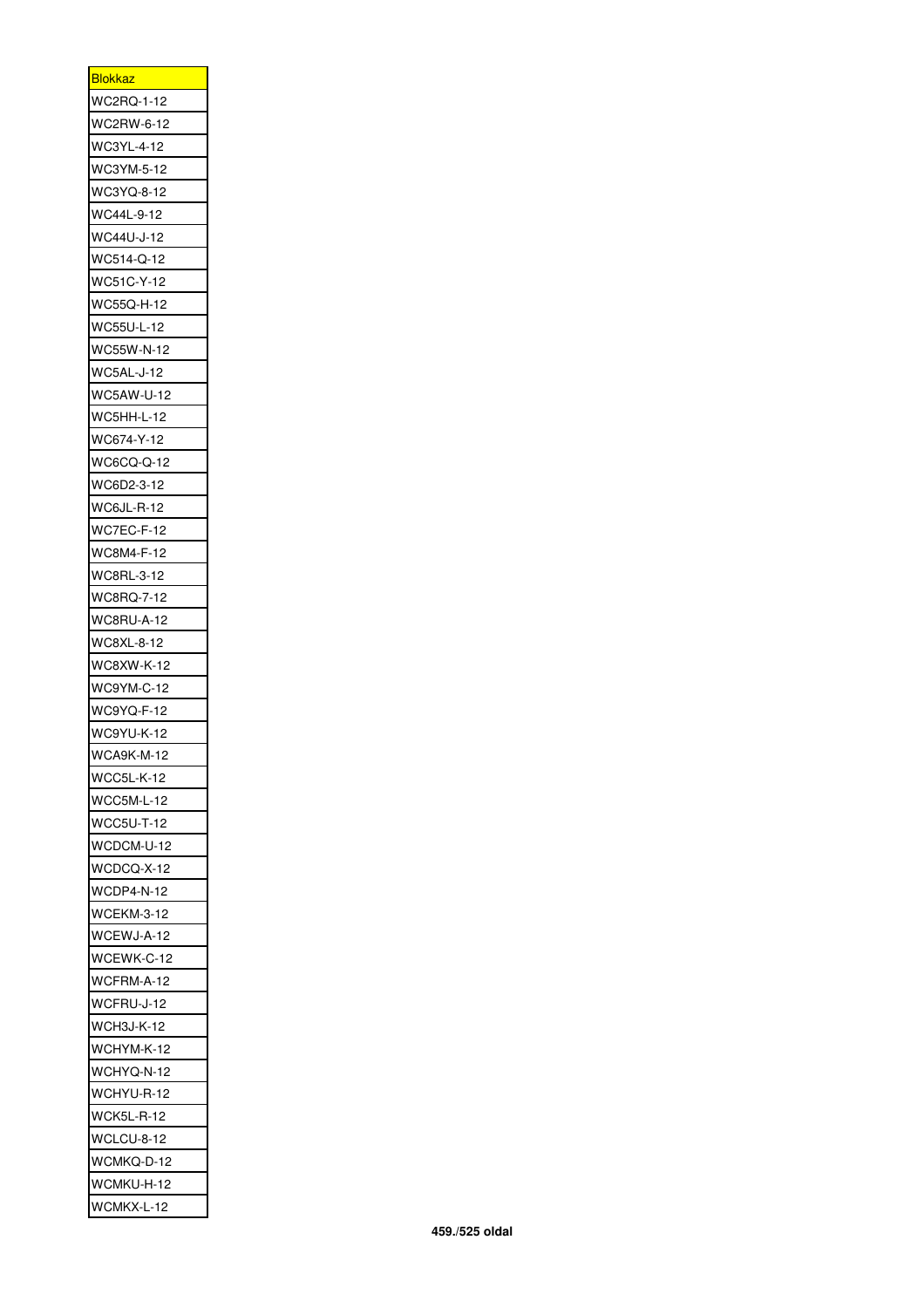| <u>Blokkaz </u>   |
|-------------------|
| WCNRM-J-12        |
| WCNRU-Q-12        |
| <b>WCPYX-3-12</b> |
| <b>WCQ4J-U-12</b> |
| <b>WCR5M-1-12</b> |
| <b>WCR5N-2-12</b> |
| <b>WCR5X-A-12</b> |
| WCTCQ-C-12        |
| WCTCX-K-12        |
| WCUEC-3-12        |
| WCUKM-H-12        |
| WCUKQ-L-12        |
| WCUKU-P-12        |
| WCVRL-P-12        |
| WCWYL-X-12        |
| WCWYM-Y-12        |
| WCWYQ-3-12        |
| WCX94-T-12        |
| WCY5M-7-12        |
|                   |
| WCY5U-E-12        |
| WCYAJ-9-12        |
| WCYH4-2-12        |
| WD0CM-F-12        |
| WD0CQ-K-12        |
| WD0CU-N-12        |
| WD0CW-Q-12        |
| WD1KM-P-12        |
| WD1KW-Y-12        |
| <b>WD2MC-J-12</b> |
| WD2RL-W-12        |
| WD2RM-X-12        |
| WD2RU-5-12        |
| WD3YL-5-12        |
| WD3YM-6-12        |
| WD3YW-F-12        |
| WD3YX-H-12        |
| WD49J-E-12        |
| WD55L-D-12        |
| WD55M-E-12        |
| WD55U-M-12        |
| WD55W-P-12        |
| WD55X-Q-12        |
|                   |
| WD5H4-8-12        |
| WD6CL-M-12        |
| WD6CM-N-12        |
| <b>WD6CU-V-12</b> |
| <b>WD6CW-X-12</b> |
| WD7KL-V-12        |
| WD7KM-W-12        |
| WD7KQ-1-12        |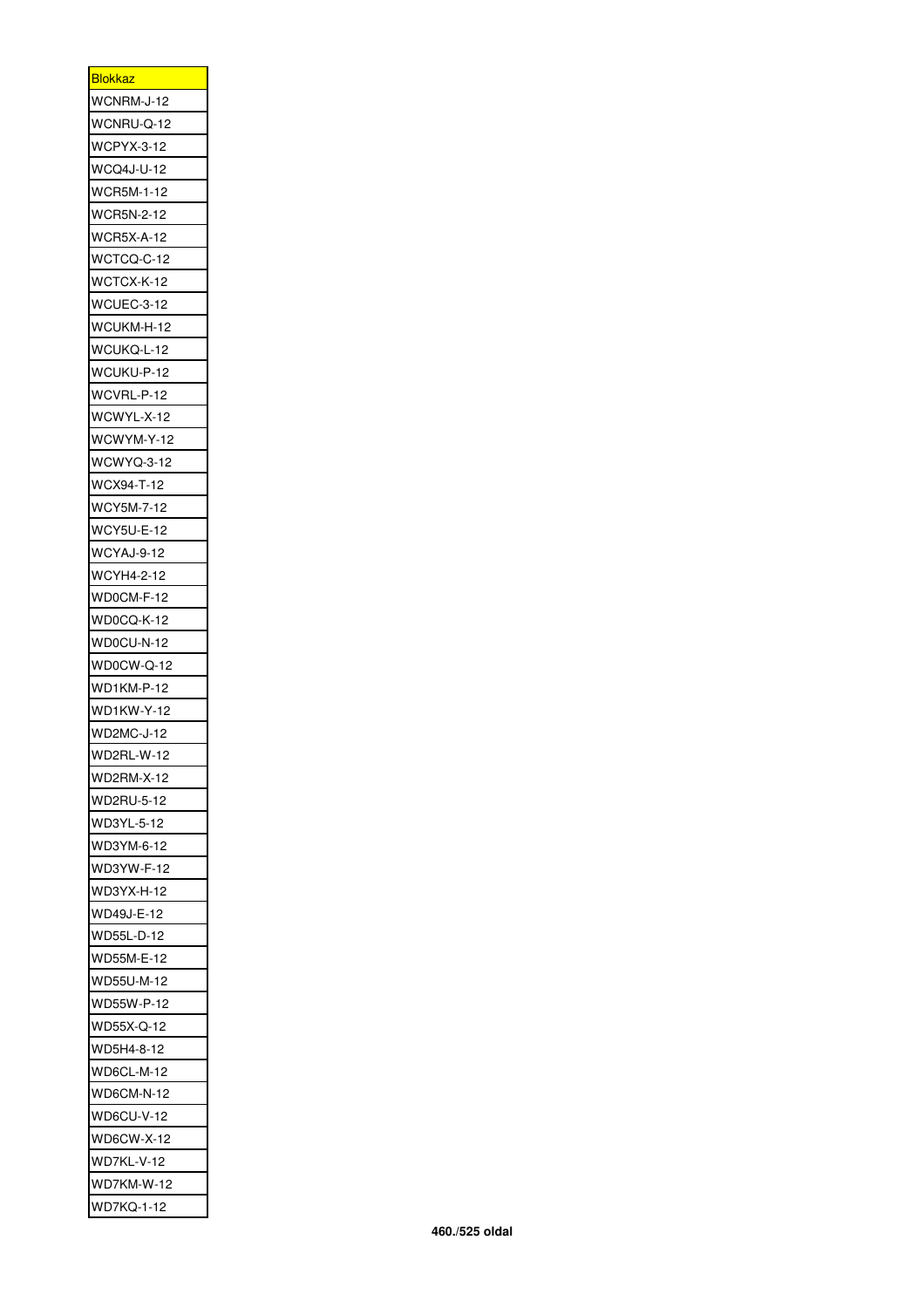| <u>Blokkaz</u>    |
|-------------------|
| WD8RL-4-12        |
| WD8RM-5-12        |
| WD8XU-J-12        |
| WD9YM-D-12        |
| <b>WDA9J-M-12</b> |
| WDC5L-L-12        |
| <b>WDC5N-N-12</b> |
| WDC5U-U-12        |
| WDDCM-V-12        |
| WDDJU-8-12        |
| WDEKM-4-12        |
| WDEQU-H-12        |
| WDFRL-A-12        |
| WDFRM-C-12        |
| WDHYL-K-12        |
| WDHYM-L-12        |
| WDHYW-V-12        |
| WDK14-6-12        |
| WDK5M-U-12        |
| WDLCL-2-12        |
| WDLCM-3-12        |
| WDLCQ-6-12        |
| WDLCU-9-12        |
| WDMWJ-K-12        |
|                   |
| <b>WDNM4-W-12</b> |
| WDNRL-J-12        |
| WDNRM-K-12        |
| WDNXJ-M-12        |
| WDP33-C-12        |
| WDPYL-R-12        |
| WDPYM-T-12        |
| WDPYQ-W-12        |
| <b>WDPYX-4-12</b> |
| <b>WDR1C-M-12</b> |
| <b>WDR5M-2-12</b> |
| <b>WDRH3-U-12</b> |
| WDTCL-8-12        |
| WDTCM-9-12        |
| WDTCP-C-12        |
| WDUKU-Q-12        |
| WDUWH-Q-12        |
| <b>WDVRW-2-12</b> |
| WDVXU-5-12        |
| WDW3J-1-12        |
| WDWU4-C-12        |
| WDWYM-1-12        |
| WDWYW-9-12        |
| WDY5M-8-12        |
| WDYAW-P-12        |
| WDYH3-2-12        |
|                   |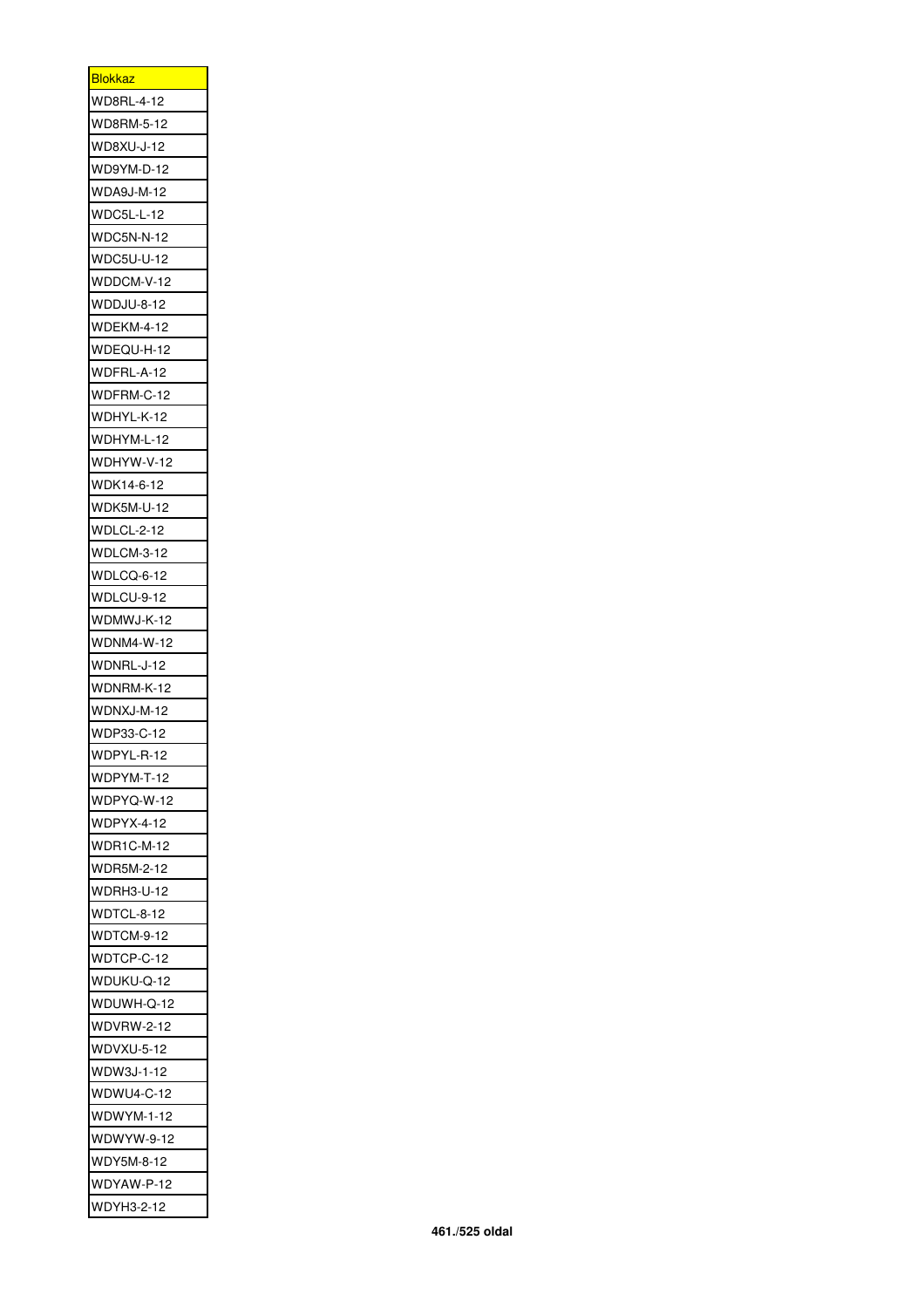| <u>Blokkaz</u>    |
|-------------------|
| WE0CM-H-12        |
| WE0CP-K-12        |
| WE0CW-R-12        |
| WE0PJ-Q-12        |
| <b>WE1KU-X-12</b> |
| <b>WE1QU-4-12</b> |
| <b>WE2RM-Y-12</b> |
| WE333-R-12        |
| WE33J-7-12        |
| WE3YM-7-12        |
| WE3YX-J-12        |
| WE49J-F-12        |
| WE55U-N-12        |
| WE5H3-8-12        |
| <b>WE6CM-P-12</b> |
| <b>WE6CU-W-12</b> |
| <b>WE7KM-X-12</b> |
| <b>WE8RL-5-12</b> |
|                   |
| WE8RN-7-12        |
| <b>WE8RU-D-12</b> |
| WE8XU-K-12        |
| WE9YL-D-12        |
| WE9YM-E-12        |
| WE9YQ-J-12        |
| <b>WE9YU-M-12</b> |
| <b>WEA4R-Q-12</b> |
| <b>WEA4U-T-12</b> |
| WEC5M-N-12        |
| <b>WEC5U-V-12</b> |
| WECAU-2-12        |
| WEDJU-9-12        |
| WEEKM-5-12        |
| WEEKW-E-12        |
| WEEQU-J-12        |
| WEFRM-D-12        |
| WEFRU-L-12        |
| WEHYU-U-12        |
| WEK5L-U-12        |
|                   |
| <b>WEK5M-V-12</b> |
| WEK5Q-Y-12        |
| WEK5U-3-12        |
| WELJJ-6-12        |
| WEMKP-E-12        |
| WEMKU-K-12        |
| WEMQU-Q-12        |
| EMQW-T-12<br>WE   |
| WENXJ-N-12        |
| WEQ4U-7-12        |
| WERAU-F-12        |
| WETCU-J-12        |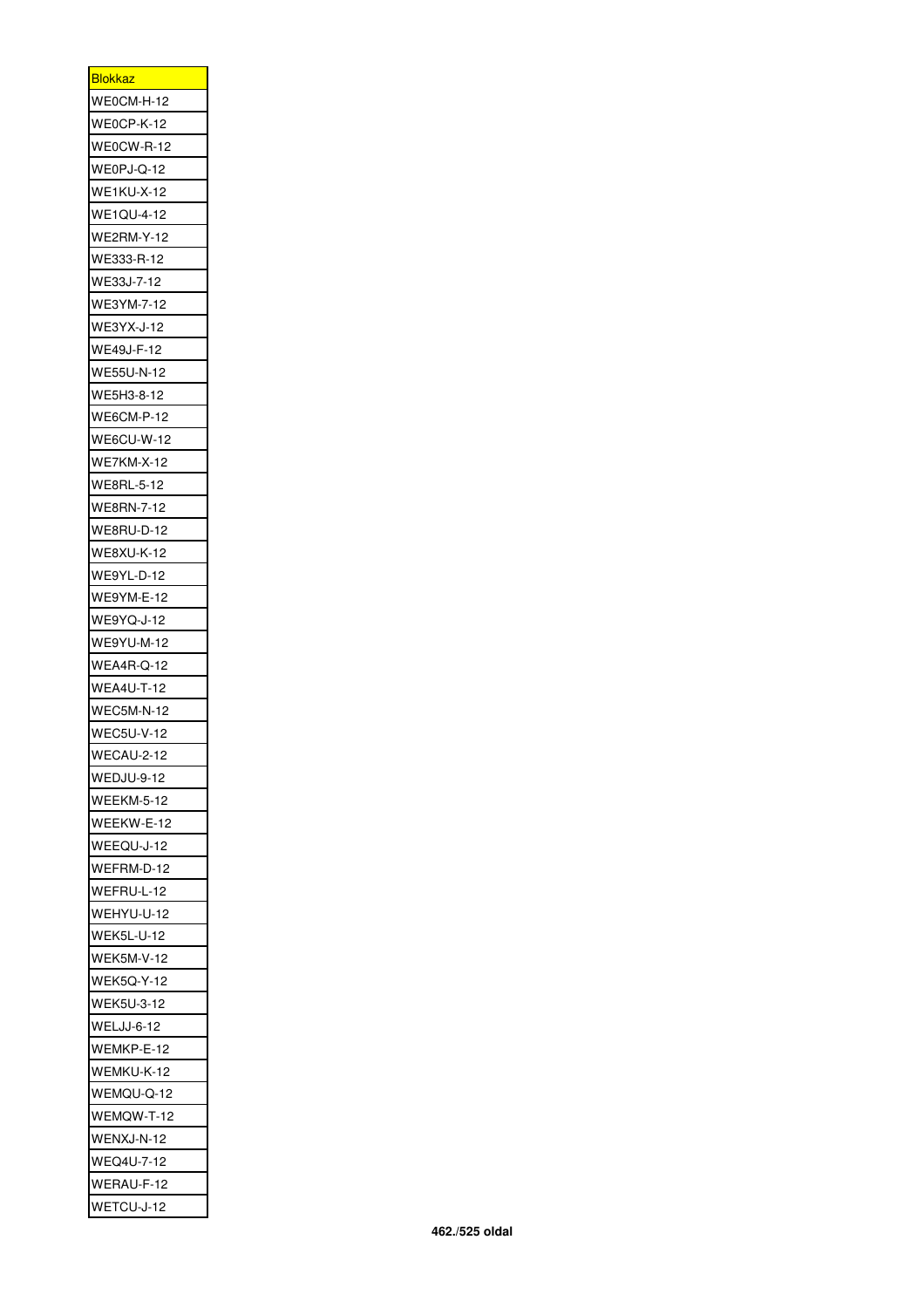| <b>Blokkaz</b>    |
|-------------------|
| WETCW-L-12        |
| WETJU-P-12        |
| WETPF-H-12        |
| WETPH-J-12        |
| WEVXJ-V-12        |
| WEVXU-6-12        |
| <b>WEWYQ-5-12</b> |
| WEY5M-9-12        |
| <b>WEY5U-H-12</b> |
| WEYHF-F-12        |
| WF0CQ-M-12        |
| WF0JU-W-12        |
| <b>WF1KP-U-12</b> |
| WF1QK-V-12        |
| WF1QW-7-12        |
|                   |
| WF2RP-3-12        |
| <b>WF2RQ-4-12</b> |
| WF33K-9-12        |
| WF3YU-F-12        |
| <b>WF44J-A-12</b> |
| WF55M-H-12        |
| WF55Q-L-12        |
| WF55U-P-12        |
| WF55W-R-12        |
| <b>WF5AW-X-12</b> |
| WF5HK-R-12        |
| <b>WF6CP-T-12</b> |
| WF6CQ-U-12        |
| WF7KQ-3-12        |
| WF7KU-6-12        |
| WF7KW-8-12        |
| WF7KX-9-12        |
| <b>WF8RQ-A-12</b> |
| WF9YM-F-12        |
| WF9YU-N-12        |
| WF9YX-R-12        |
| <b>WFC5N-Q-12</b> |
| <b>WFC5U-W-12</b> |
| WFCHK-Y-12        |
|                   |
| WFDCN-Y-12        |
| WFEKU-D-12        |
| <b>WFFX8-7-12</b> |
| WFHYN-P-12        |
| WFHYQ-R-12        |
| WFJ48-F-12        |
| WFJ94-H-12        |
| WFK5N-X-12        |
| <b>WFK5P-Y-12</b> |
| WFMKL-C-12        |
| WFMKM-D-12        |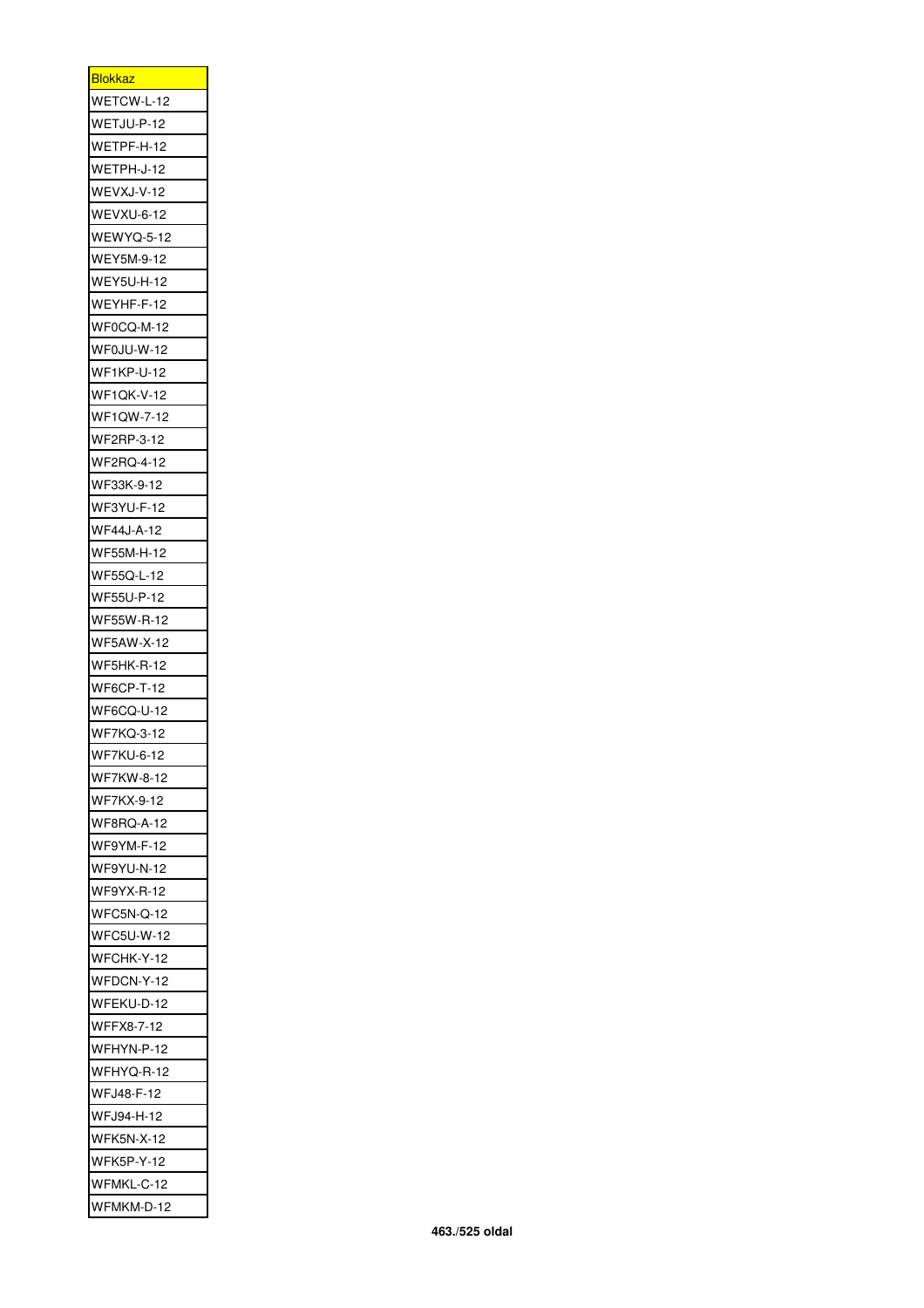| <b>Blokkaz</b>    |
|-------------------|
| WFMKN-E-12        |
| WFNRU-U-12        |
| <b>WFP3K-W-12</b> |
| WFR5M-4-12        |
| <b>WFR5N-5-12</b> |
| WFR5X-E-12        |
| WFTCM-C-12        |
| <b>WFTJ7-4-12</b> |
| WFTP4-6-12        |
| WFUKU-T-12        |
| WFUKX-W-12        |
| <b>WFVXM-1-12</b> |
| WFWYM-3-12        |
| <b>WFY5M-A-12</b> |
| WFYHH-J-12        |
| WH0CN-L-12        |
| WH0CU-R-12        |
| WH0CX-V-12        |
| <b>WH1KN-U-12</b> |
|                   |
| WH1W4-M-12        |
| WH1WK-3-12        |
| WH2RN-3-12        |
| WH2RQ-5-12        |
| WH3YX-L-12        |
| WH44M-F-12        |
| WH5AL-N-12        |
| WH6CN-T-12        |
| WH6PK-2-12        |
| WH7WF-6-12        |
| WH8XM-E-12        |
| WHC5M-Q-12        |
| WHCAU-4-12        |
| WHDJU-C-12        |
| WHDPJ-7-12        |
| WHFRQ-K-12        |
| WHFXN-N-12        |
| <b>WHHYX-1-12</b> |
| WHJ4W-5-12        |
| <b>WHK5P-1-12</b> |
| WHKAN-5-12        |
| WHLCW-F-12        |
| WHMQW-V-12        |
| WHNRQ-R-12        |
| WHNRX-Y-12        |
| WHPYQ-1-12        |
| WHPYW-6-12        |
| WHQ93-P-12        |
| WHR5U-C-12        |
| WHWYQ-7-12        |
| <b>WHX4W-K-12</b> |
|                   |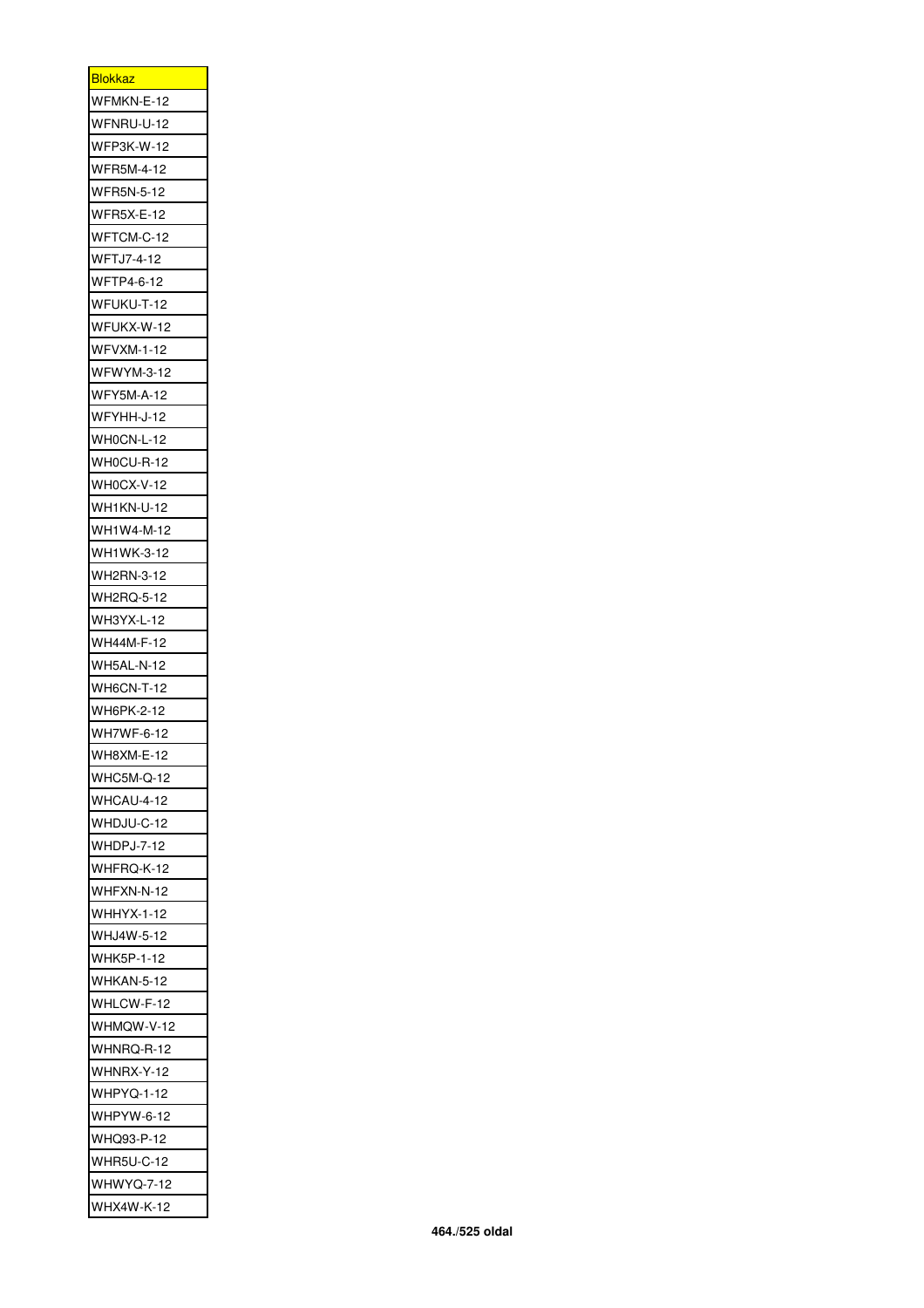| <u>Blokkaz</u>    |
|-------------------|
| WJ0CQ-P-12        |
| <b>WJ1KQ-X-12</b> |
| WJ493-4-12        |
| WJ55L-J-12        |
| WJ55U-R-12        |
| WJ6CU-1-12        |
| WJ6CX-4-12        |
| WJ8RU-H-12        |
| WJ9YL-H-12        |
| WJA4L-N-12        |
| <b>WJC5U-Y-12</b> |
| <b>WJCH3-K-12</b> |
| WJDCL-Y-12        |
| WJDJL-5-12        |
| WJEKP-A-12        |
| WJEQL-D-12        |
| <b>WJK5L-X-12</b> |
| <b>WJKAP-7-12</b> |
| WJLJP-F-12        |
| WJMQU-U-12        |
|                   |
| WJNRP-R-12        |
| WJNXP-X-12        |
| WJPYL-W-12        |
| <b>WJPYU-5-12</b> |
| <b>WJPYX-8-12</b> |
| WJQ4P-6-12        |
| WJR5M-6-12        |
| WJRAP-E-12        |
| WJUQL-T-12        |
| WJUQU-2-12        |
| WJVRL-V-12        |
| WJVX8-P-12        |
| WJWYM-5-12        |
| WK074-Y-12        |
| <b>WK0JU-1-12</b> |
| WK1KL-U-12        |
| <b>WK1KM-V-12</b> |
| <b>WK1QU-8-12</b> |
| WK2RM-4-12        |
| <b>WK2RR-8-12</b> |
| <b>WK2XL-8-12</b> |
| <b>WK3YP-E-12</b> |
| <b>WK55L-K-12</b> |
| WK55W-V-12        |
| <b>WK6JU-7-12</b> |
| WK7KW-C-12        |
| WKCAL-X-12        |
| WKEKP-C-12        |
| <b>WKEW3-3-12</b> |
| WKFRN-K-12        |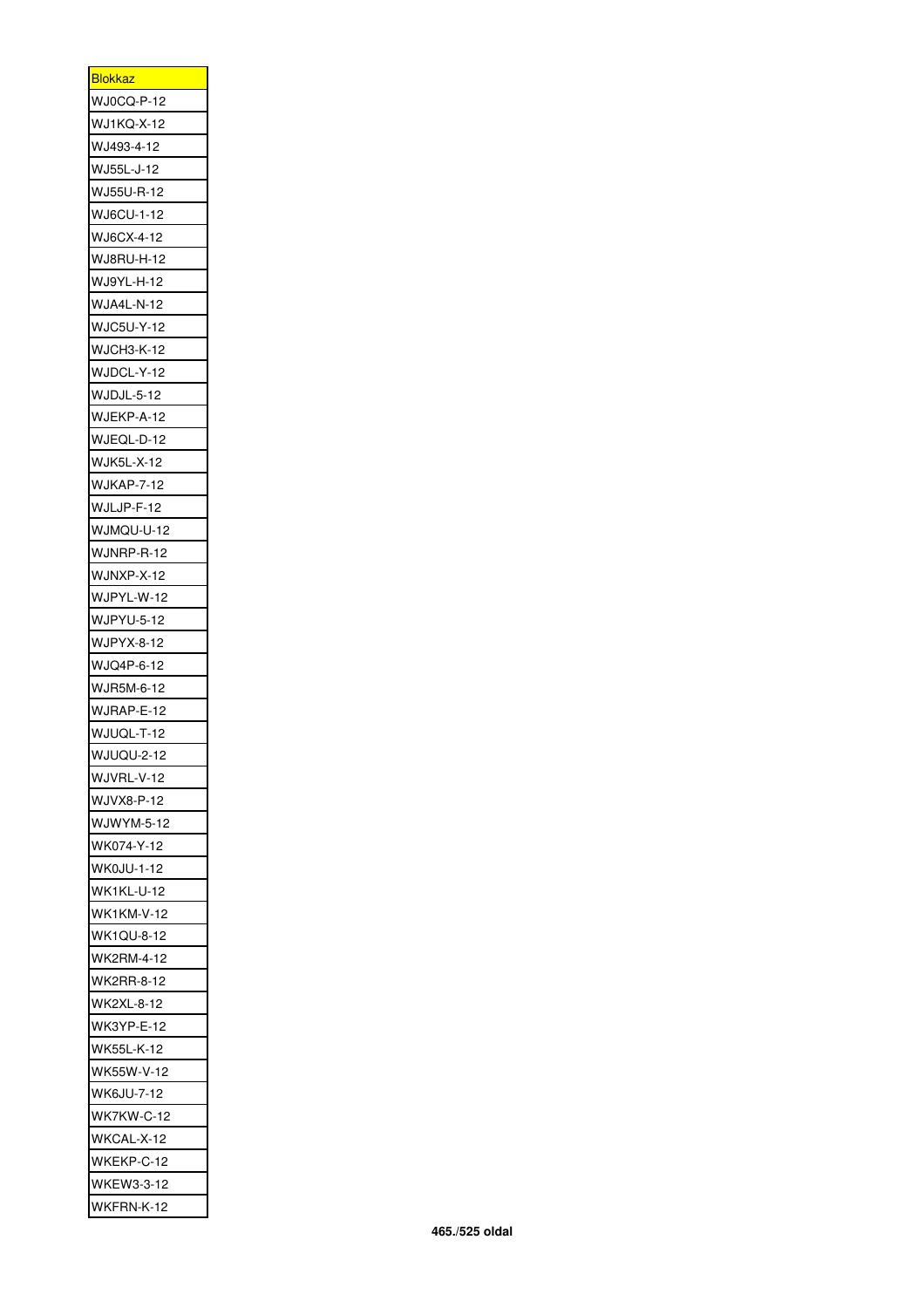| <u>Blokkaz</u>    |
|-------------------|
| WKHYL-Q-12        |
| WKHYW-2-12        |
| <b>WKK5L-Y-12</b> |
| WKK5P-3-12        |
| WKLCN-9-12        |
| WKLJL-D-12        |
| WKNXJ-T-12        |
| WKPYL-X-12        |
| WKPYP-2-12        |
| WKR14-K-12        |
| WKUKU-W-12        |
| WKVRL-W-12        |
| WKVXL-3-12        |
| WKX4L-A-12        |
| WL074-1-12        |
| WL1E4-8-12        |
| <b>WL1KL-V-12</b> |
| <b>WL1KN-X-12</b> |
| <b>WL1QU-9-12</b> |
| WL2RU-C-12        |
| WL334-Y-12        |
| WL3YU-L-12        |
| WL55P-P-12        |
| WL5H4-F-12        |
| <b>WL7KL-3-12</b> |
| WL7QU-H-12        |
| WL8RL-A-12        |
| WL8RR-H-12        |
|                   |
| WL934-6-12        |
| WLFXL-P-12        |
| WLFXU-X-12        |
| <b>WLK5M-2-12</b> |
| WLKAJ-4-12        |
| WLLCQ-D-12        |
| WLMKL-H-12        |
| WLNRL-Q-12        |
| WLNXL-W-12        |
| WLPYL-Y-12        |
| WLPYP-3-12        |
| <b>WLPYR-5-12</b> |
| WLQ4J-3-12        |
| WLQ4L-5-12        |
| WLRAJ-A-12        |
| WLRAL-D-12        |
| WLRAU-M-12        |
| WLTCQ-L-12        |
| <b>WLTP4-A-12</b> |
| WLUKL-P-12        |
| WLUQJ-T-12        |
| <b>WLUW3-J-12</b> |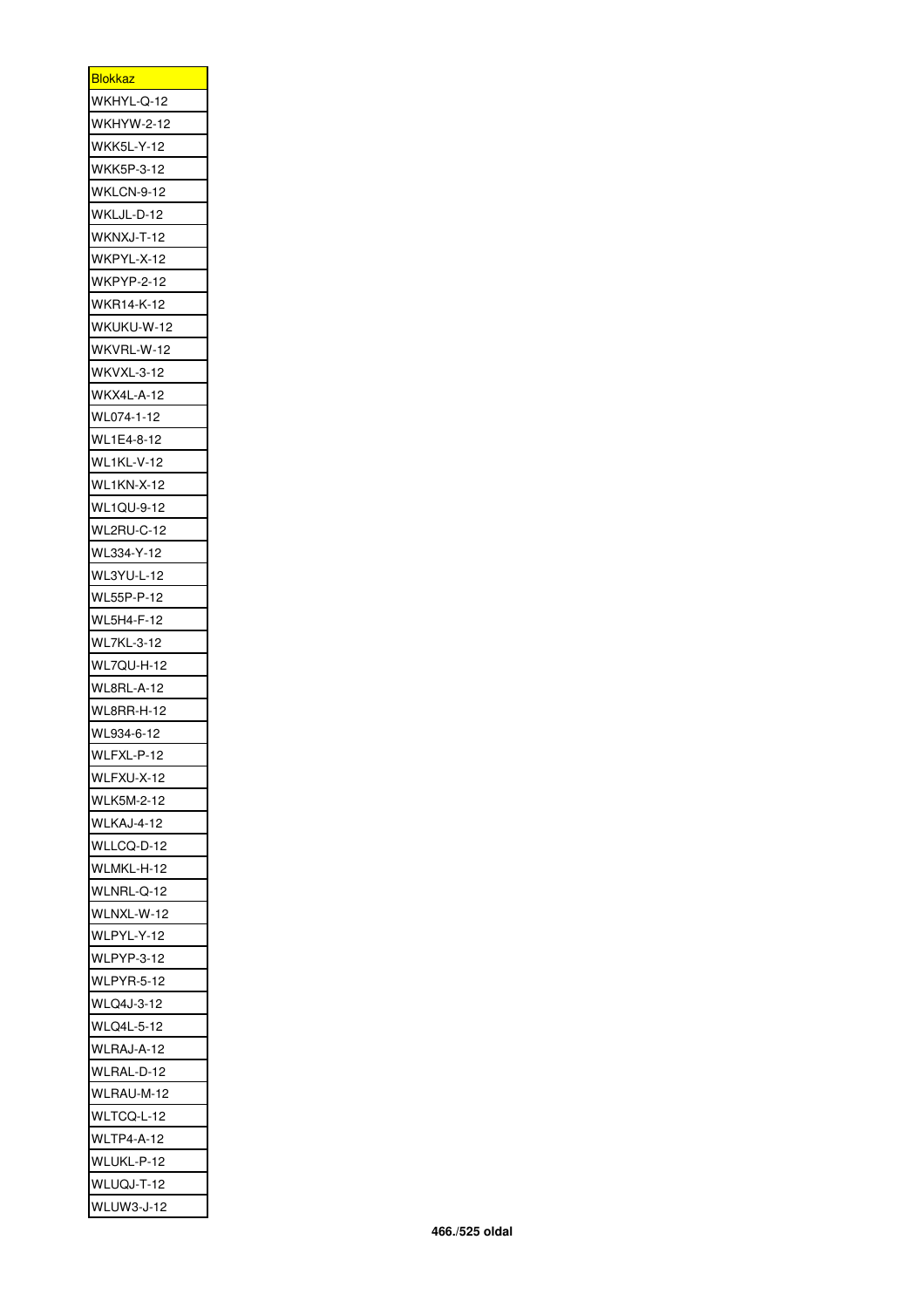| <u>Blokkaz</u>    |
|-------------------|
| <b>WLUW4-K-12</b> |
| WLVRM-Y-12        |
| WLVXJ-2-12        |
| WLWYN-8-12        |
| WLWYQ-A-12        |
| WLX04-Q-12        |
| WLYAN-N-12        |
| WM0CQ-T-12        |
| WM1KP-1-12        |
| <b>WM1KQ-2-12</b> |
| <b>WM2RL-5-12</b> |
| WM3YL-D-12        |
| WM55M-N-12        |
| WM55U-V-12        |
| <b>WM5AJ-Q-12</b> |
| WM6CM-W-12        |
| <b>WM6CU-4-12</b> |
|                   |
| <b>WM6JJ-Y-12</b> |
| <b>WM8XJ-F-12</b> |
| WM9YU-U-12        |
| WMC5M-V-12        |
| WMC5X-6-12        |
| WMDCL-3-12        |
| WMDCM-4-12        |
| WMEKL-A-12        |
| WMEL2-T-12        |
| WMFRL-K-12        |
| WMFRM-L-12        |
| WMFXJ-N-12        |
| WMH33-D-12        |
| WMJ93-M-12        |
| <b>WMK5W-C-12</b> |
| WMKH3-V-12        |
| WMLCM-A-12        |
| WMLCW-L-12        |
| WMLJL-F-12        |
| WMLJM-H-12        |
| WMMQL-P-12        |
| <b>WMPYM-2-12</b> |
| WMR5L-8-12        |
| <b>WMR5X-L-12</b> |
| WMTCL-H-12        |
| WMTCM-J-12        |
| WMTCW-T-12        |
| WMTJJ-L-12        |
| WMUKL-Q-12        |
| WMUKM-R-12        |
| WMUQJ-U-12        |
| <b>WMUW3-K-12</b> |
| <b>WMVRM-1-12</b> |
|                   |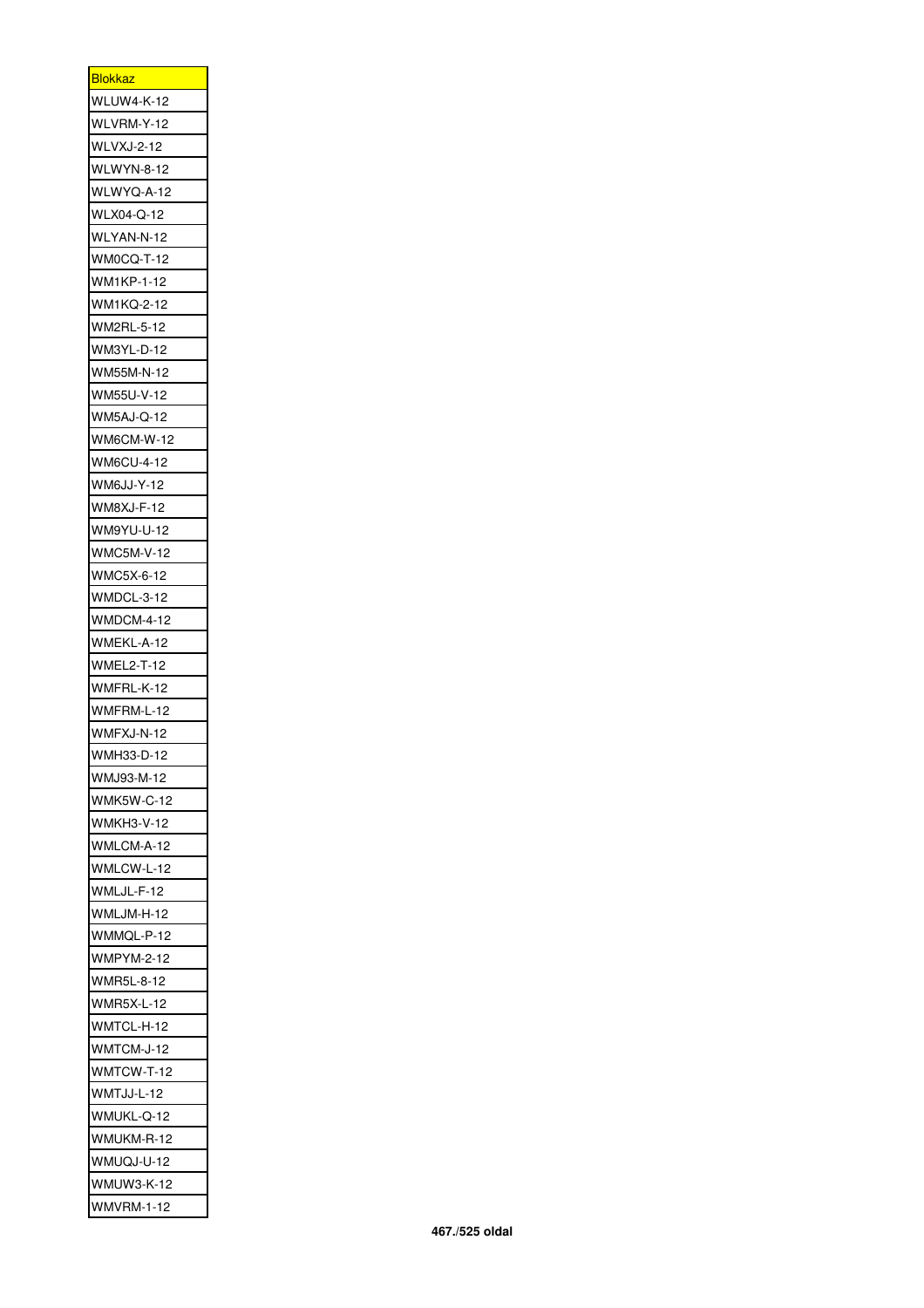| <u>Blokkaz</u>    |
|-------------------|
| WMVXJ-3-12        |
| <b>WMWYM-8-12</b> |
| WMWYU-F-12        |
| <b>WMY5M-H-12</b> |
| WMYHH-P-12        |
| WN0CM-Q-12        |
| WN0JN-X-12        |
| WN0JU-4-12        |
| <b>WN1KM-Y-12</b> |
| WN1KW-8-12        |
| WN2RM-7-12        |
| <b>WN3YM-F-12</b> |
| WN49J-P-12        |
| WN55N-Q-12        |
| WN55W-Y-12        |
| <b>WN5AU-3-12</b> |
|                   |
| <b>WN7KM-6-12</b> |
| WN7QU-K-12        |
| WN7WJ-E-12        |
| WN8XU-T-12        |
| WNDCQ-8-12        |
| <b>WNDP4-Y-12</b> |
| WNDPJ-D-12        |
| WNEWJ-M-12        |
| WNFXL-R-12        |
| WNH34-F-12        |
| WNHYN-W-12        |
| <b>WNJ4W-A-12</b> |
| <b>WNKH4-X-12</b> |
| WNLP4-6-12        |
| WNMKW-V-12        |
| WNMWJ-U-12        |
| <b>WNPYU-9-12</b> |
| WNUKU-1-12        |
| WNUQU-6-12        |
| WNVRU-8-12        |
| WNW3J-9-12        |
| WNWYU-H-12        |
| WNX9J-J-12        |
| WNY5Q-M-12        |
| WP0CN-T-12        |
| WP0CQ-V-12        |
| WP1KN-2-12        |
| WP1KQ-4-12        |
| WP1KR-5-12        |
| WP1KU-7-12        |
| WP2RU-F-12        |
| WP3YQ-L-12        |
| WP55P-T-12        |
|                   |
| WP55Q-U-12        |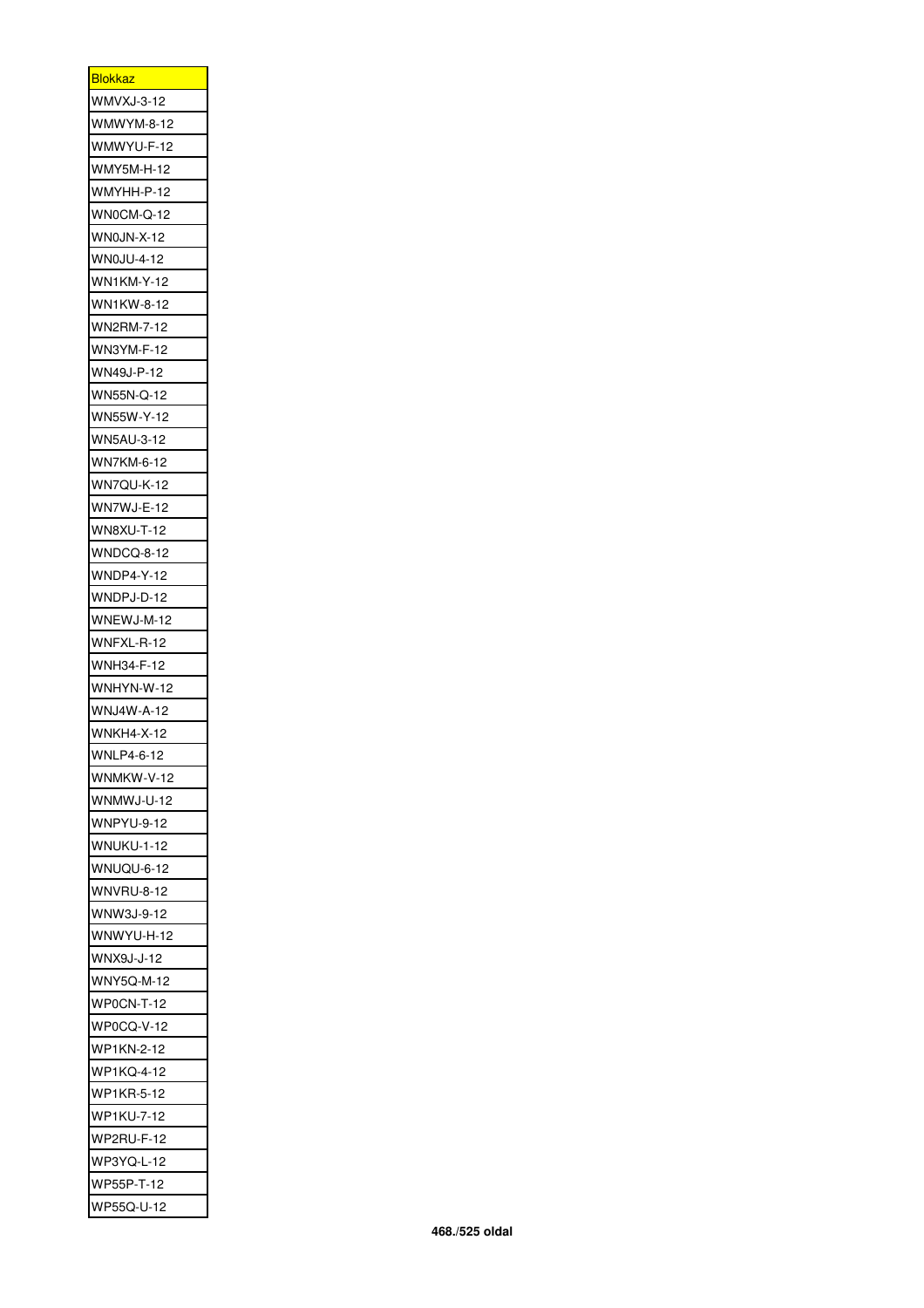| <b>Blokkaz</b>    |
|-------------------|
| WP5HK-1-12        |
| WP6CQ-3-12        |
| WP6CU-6-12        |
| WP6PK-8-12        |
| <b>WP7KL-6-12</b> |
| WP7KU-E-12        |
| <b>WP7QW-N-12</b> |
| WP7WF-D-12        |
| WP8RL-E-12        |
| WP8RN-H-12        |
| WP8RR-L-12        |
| WP8RU-N-12        |
| <b>WP8XN-N-12</b> |
| WP8XW-W-12        |
| WP9YL-N-12        |
| WP9YP-R-12        |
| WP9YQ-T-12        |
| WPA4W-5-12        |
| <b>WPC5P-1-12</b> |
| WPC5Q-2-12        |
| WPCAN-5-12        |
|                   |
| WPDCQ-9-12        |
| WPDCU-D-12        |
| WPEKP-H-12        |
| WPFRP-Q-12        |
| WPFRX-Y-12        |
| WPFXN-V-12        |
| <b>WPFXU-2-12</b> |
| WPK5Q-8-12        |
| WPK5U-C-12        |
| WPLCP-F-12        |
| WPLCW-N-12        |
| WPMKP-P-12        |
| WPMKQ-Q-12        |
| WPMKU-U-12        |
| WPMKX-X-12        |
| WPMQN-U-12        |
| <b>WPMQU-1-12</b> |
| <b>WPNRU-3-12</b> |
| <b>WPNXU-8-12</b> |
| <b>WPPYQ-7-12</b> |
| WPPYW-D-12        |
| <b>WPR5P-E-12</b> |
| <b>WPR5W-M-12</b> |
| <b>WPR5X-N-12</b> |
| WPTCL-K-12        |
| WPTCN-M-12        |
| WPTCP-N-12        |
| WPTCU-T-12        |
| WPUKU-2-12        |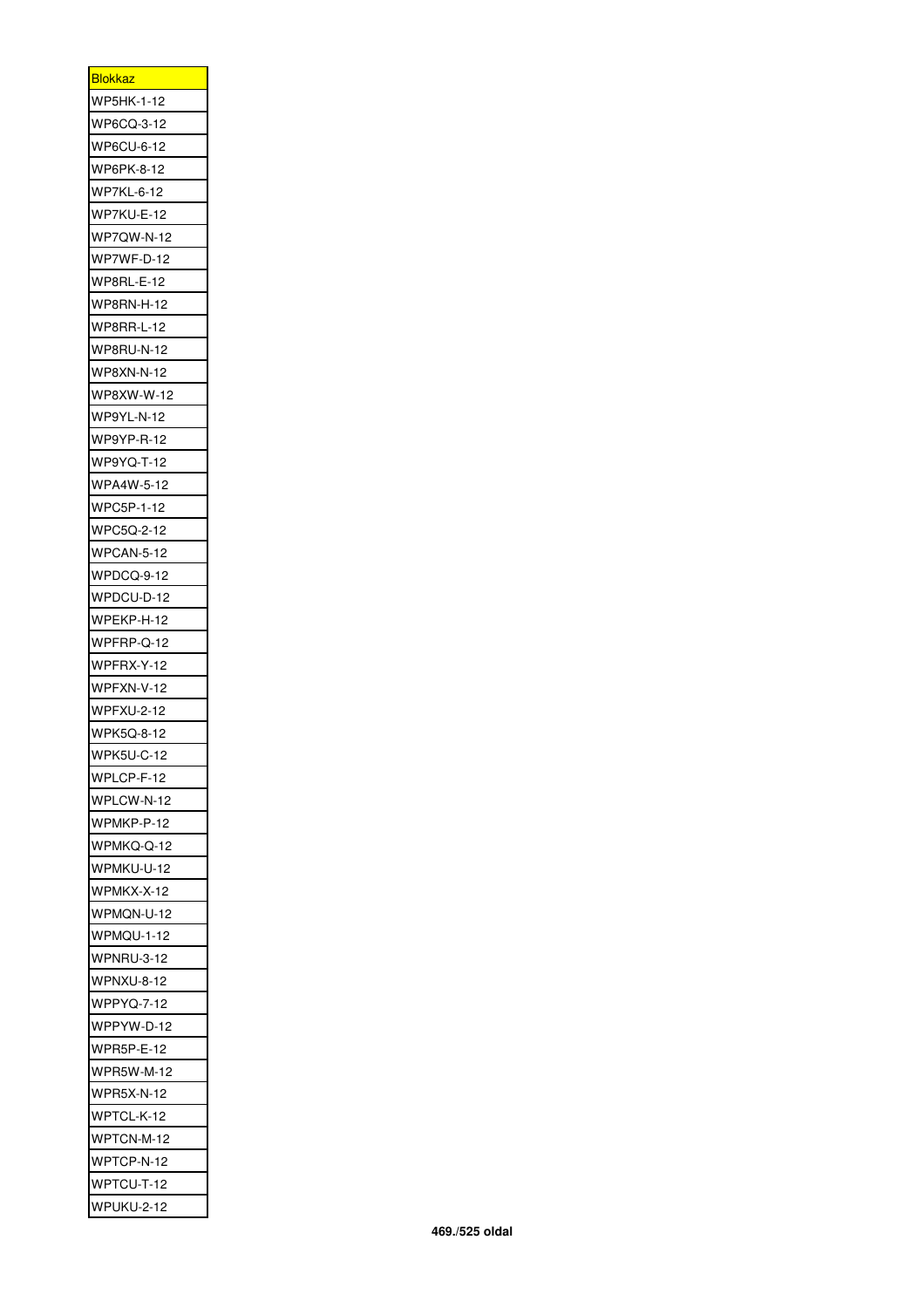| <u>Blokkaz</u>           |
|--------------------------|
| WPUWH-2-12               |
| WPVRL-2-12               |
| WPVRU-9-12               |
| WPVXU-F-12               |
| WPWYP-D-12               |
| WPWYU-J-12               |
| WPWYX-M-12               |
| WPX48-4-12               |
| WPY5L-J-12               |
| <b>WPY5U-R-12</b>        |
| WPY5X-V-12               |
| WPYAU-X-12               |
| WQ0CU-1-12               |
| WQ0CW-3-12               |
| WQ0CX-4-12               |
| WQ0JU-6-12               |
| <b>WQ1KP-4-12</b>        |
| WQ1KQ-5-12               |
|                          |
| WQ1QU-E-12               |
| WQ2RQ-D-12               |
| WQ2RU-H-12               |
| WQ3YU-Q-12               |
| WQ55L-Q-12               |
| <b>WQ5AJ-U-12</b>        |
| WQ5AW-7-12               |
| WQ6CW-9-12               |
| WQ7KU-F-12               |
| WQ7QU-M-12               |
| <b>WQ8RP-K-12</b>        |
| WQ8RQ-L-12               |
| WQ8RU-P-12               |
| WQ9YP-T-12               |
| WQC5Q-3-12               |
| WQC5U-6-12               |
| WQCAU-C-12               |
| WQDCL-6-12               |
| WQDCQ-A-12               |
| WQDCU-E-12               |
| WQEKL-E-12               |
| WQEKU-N-12               |
| WQEQW-W-12               |
| WQFRQ-T-12               |
| WQFRU-W-12               |
| WQFRW-Y-12               |
|                          |
|                          |
| WQHYU-5-12               |
| WQLCL-D-12               |
| WQLCQ-J-12               |
| WQMKL-M-12               |
| WQMKQ-R-12<br>WQMKU-V-12 |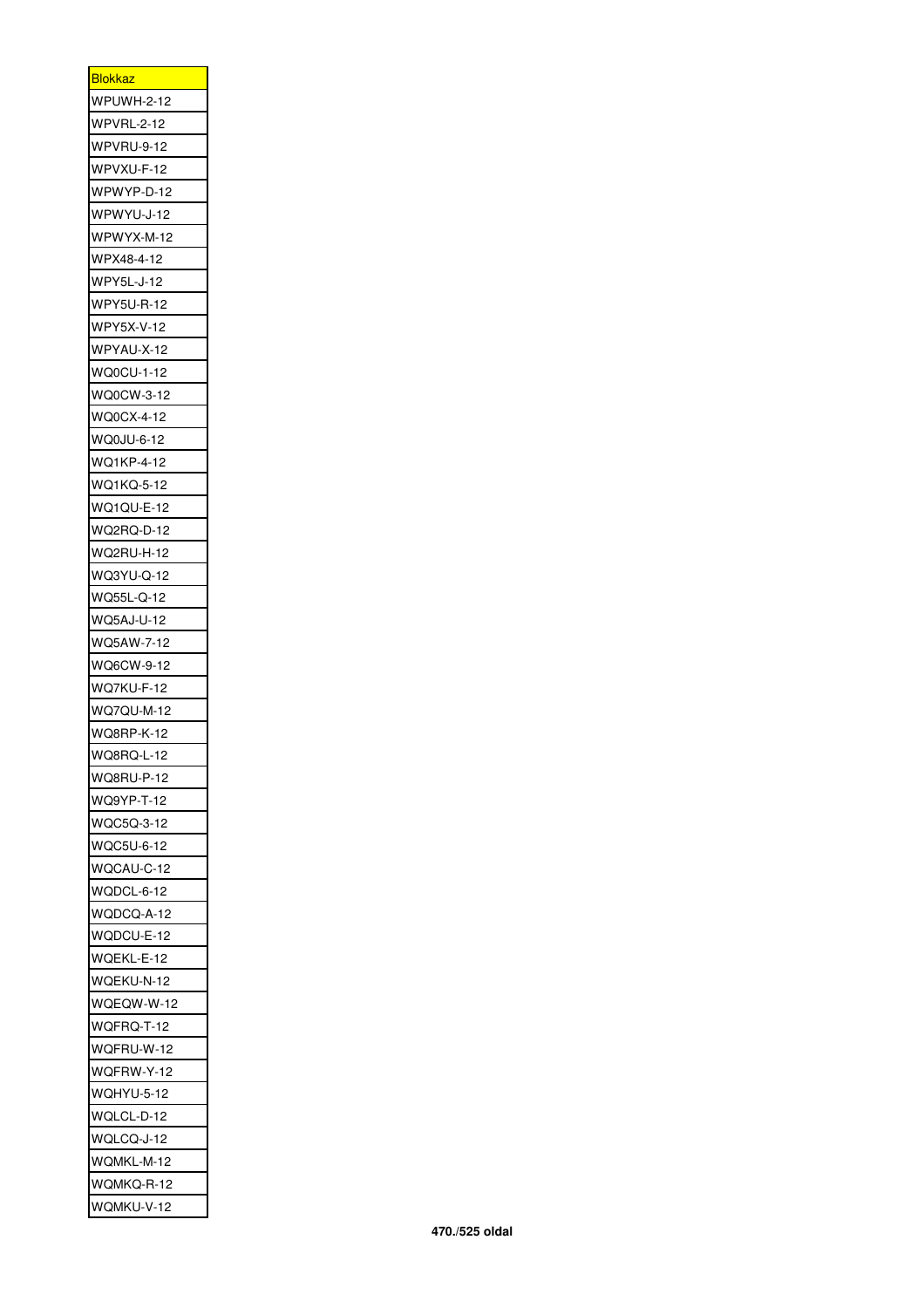| <b>Blokkaz</b>    |
|-------------------|
| WQMWH-V-12        |
| WQP3H-4-12        |
| <b>WQR5Q-H-12</b> |
| WQTCL-L-12        |
| WQUKL-U-12        |
| WQUKQ-Y-12        |
| WQUKU-3-12        |
| <b>WQVRL-3-12</b> |
| <b>WQVRM-4-12</b> |
| <b>WQY5M-L-12</b> |
| <b>WQY5Q-P-12</b> |
| <b>WQY5U-T-12</b> |
| WQYHH-T-12        |
| WR0CU-2-12        |
|                   |
| <b>WR1QJ-5-12</b> |
| <b>WR1QP-A-12</b> |
| <b>WR2RM-A-12</b> |
| WR2RN-C-12        |
| WR2RQ-E-12        |
| WR2RU-J-12        |
| WR55Q-W-12        |
| WR55U-1-12        |
| WR5AJ-V-12        |
| <b>WR6CM-2-12</b> |
| WR6CN-3-12        |
| <b>WR6CU-8-12</b> |
| WR6JJ-4-12        |
| WR6JP-9-12        |
| WR7QJ-C-12        |
| WR8RU-Q-12        |
| WR8XW-Y-12        |
| WR9YU-Y-12        |
| <b>WRA4U-5-12</b> |
| WRA4W-7-12        |
| <b>WRA9H-Y-12</b> |
| <b>WRC5L-Y-12</b> |
|                   |
| <b>WRCHH-7-12</b> |
| WRDCQ-C-12        |
| WREKL-F-12        |
| WREKU-P-12        |
| WREKX-T-12        |
| WRFRM-Q-12        |
| WRFRU-X-12        |
| <b>WRFRX-2-12</b> |
| WRFXP-Y-12        |
| <b>WRH3H-X-12</b> |
| WRHYQ-3-12        |
| <b>WRHYU-6-12</b> |
| WRJ4P-7-12        |
| WRJ9H-6-12        |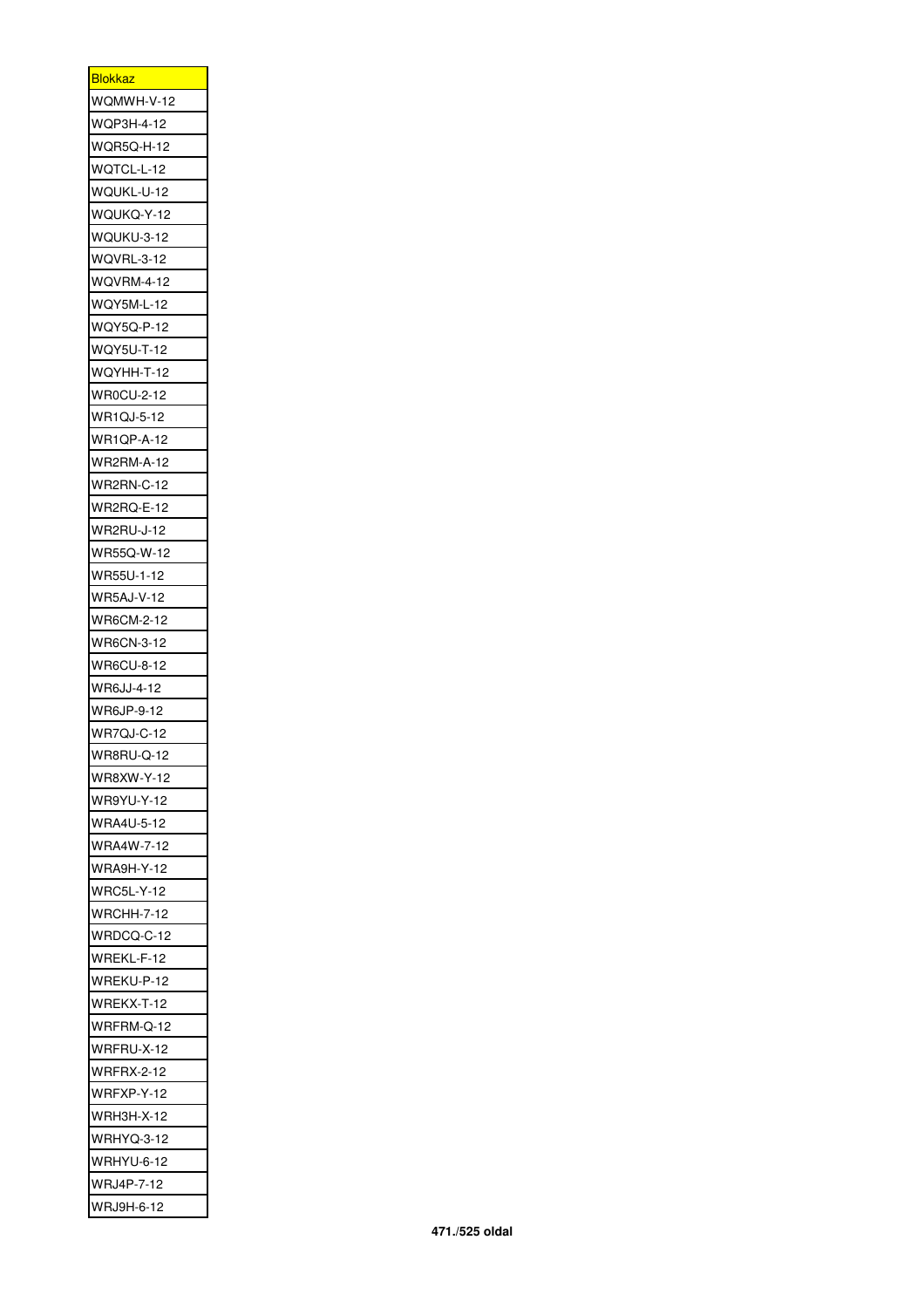| <b>Blokkaz</b>    |
|-------------------|
| <b>WRK5L-6-12</b> |
| <b>WRK5Q-A-12</b> |
| WRK5U-E-12        |
| WRKHJ-F-12        |
| WRLCL-E-12        |
| WRLCP-J-12        |
| WRLPJ-P-12        |
| WRMKL-N-12        |
|                   |
| WRMKP-R-12        |
| WRMKU-W-12        |
| <b>WRPYP-8-12</b> |
| WRPYU-D-12        |
| <b>WRR5L-D-12</b> |
| <b>WRR5Q-J-12</b> |
| <b>WRR5U-M-12</b> |
| WRTCP-Q-12        |
| WRTCU-V-12        |
| WRUKU-4-12        |
| WRWYP-F-12        |
| WRWYU-L-12        |
| WRX4U-R-12        |
| WRY5P-P-12        |
| WT0CP-X-12        |
| WT0CU-3-12        |
| WT0JN-3-12        |
|                   |
| WT0JR-6-12        |
| WT1KP-6-12        |
| WT1KU-A-12        |
| WT2RL-A-12        |
| WT2RP-E-12        |
| WT2RQ-F-12        |
| WT3YL-K-12        |
| WT3YU-T-12        |
| WT44W-2-12        |
| WT55L-T-12        |
| WT55P-W-12        |
| WT55Q-X-12        |
| <b>WT5AU-7-12</b> |
| WT6CQ-6-12        |
| WT6CU-9-12        |
| WT7KL-9-12        |
| WT7KP-D-12        |
| WT7KQ-E-12        |
|                   |
| WT7KU-J-12        |
| <b>WT7KX-M-12</b> |
| WT8RM-K-12        |
| WT8RU-R-12        |
| WT8XU-X-12        |
| WT9YL-R-12        |
| WTA4U-6-12        |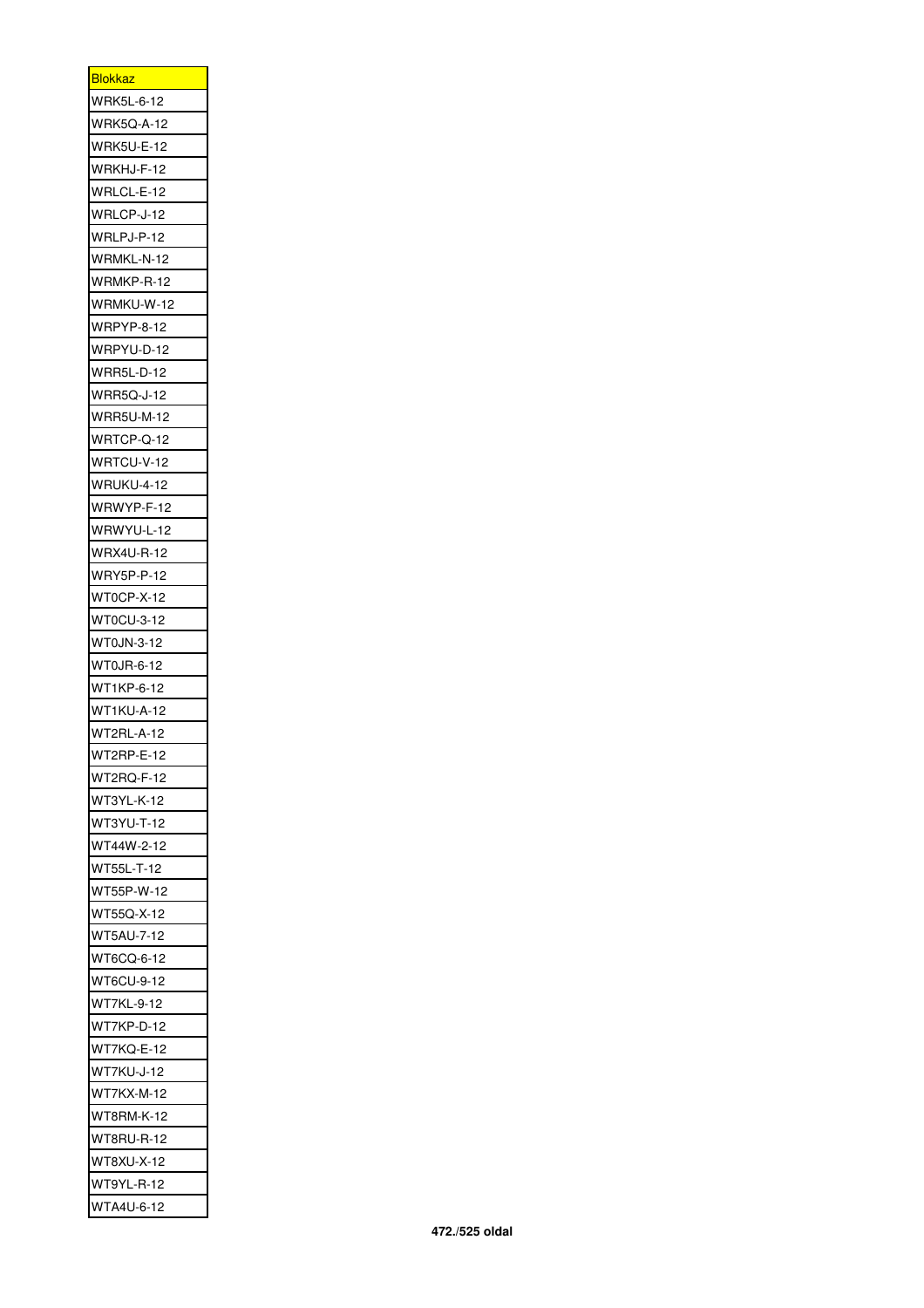| <b>Blokkaz</b>    |
|-------------------|
| WTA4W-8-12        |
| WTC5P-4-12        |
| WTC5U-8-12        |
| WTDCL-8-12        |
| WTDCU-H-12        |
| WTEKL-H-12        |
| WTEKU-Q-12        |
| WTFRM-R-12        |
| <b>WTFRX-3-12</b> |
| WTHYP-3-12        |
| WTHYX-A-12        |
| <b>WTK5P-A-12</b> |
| WTLCL-F-12        |
| WTLCR-M-12        |
| WTLCU-P-12        |
| WTLJU-V-12        |
| WTNRL-X-12        |
| WTNRR-4-12        |
|                   |
| WTNXN-6-12        |
| WTNXU-C-12        |
| WTPYU-E-12        |
| WTR5P-J-12        |
| <b>WTR5U-N-12</b> |
| WTTCP-R-12        |
| W٦<br>TCU-W-12    |
| WTVRX-H-12        |
| WTX4U-T-12        |
| WTX4W-V-12        |
| <b>WTY5L-M-12</b> |
| WTY5M-N-12        |
| WTYAW-4-12        |
| WU0CL-V-12        |
| WU0JW-C-12        |
| <b>WU1KL-4-12</b> |
| WU1KU-C-12        |
| WU2RL-C-12        |
| WU3YM-M-12        |
| WU3YP-P-12        |
| WU3YU-U-12        |
| WU3YX-X-12        |
| WU55P-X-12        |
| WU6CL-3-12        |
| WU7KL-A-12        |
| WU7KM-C-12        |
| WU7L4-V-12        |
| WU8RL-K-12        |
| <b>WU8RP-N-12</b> |
| WU8XM-R-12        |
| WU9YL-T-12        |
| WUC5L-2-12        |
|                   |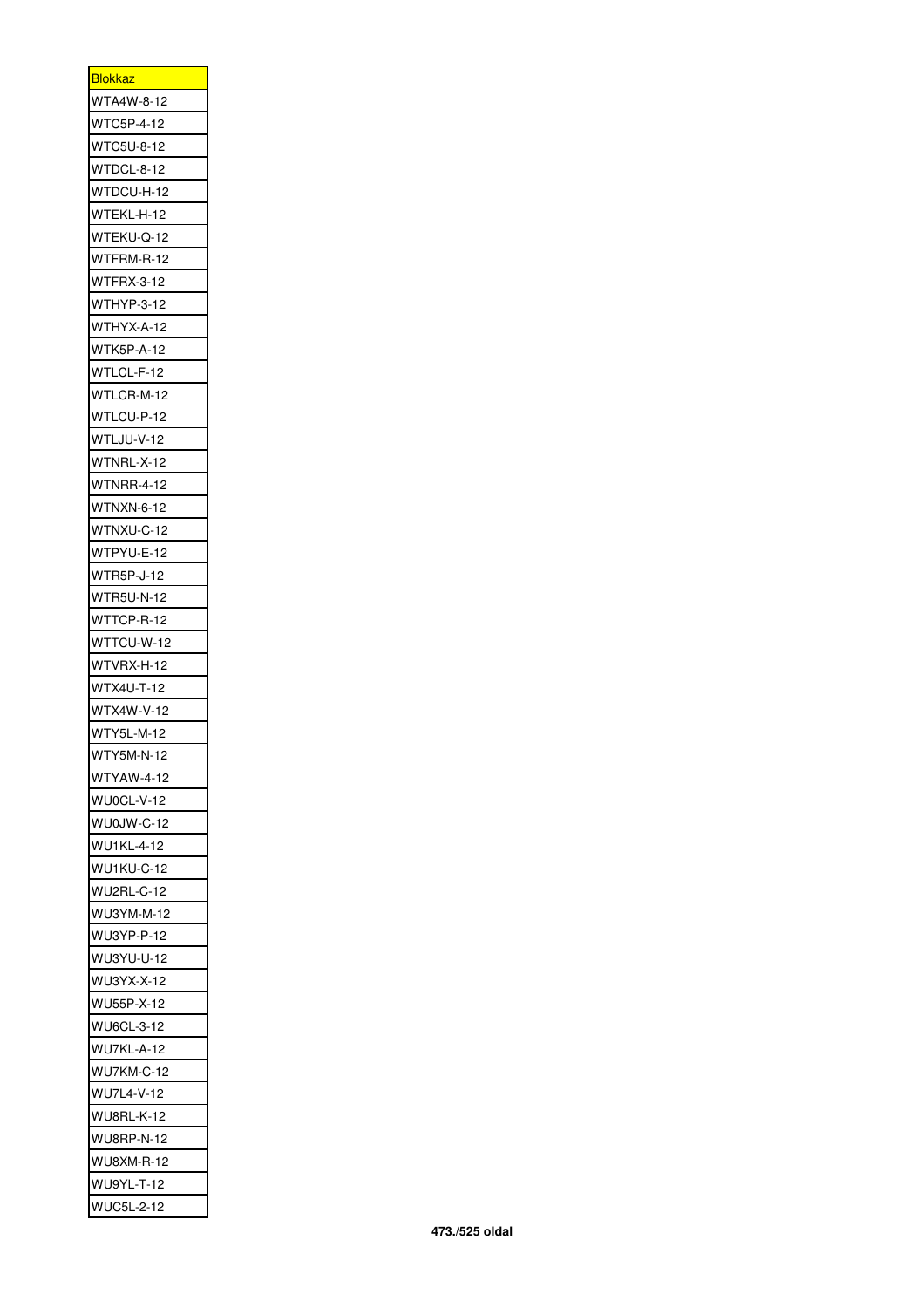| <u>Blokkaz</u>                  |
|---------------------------------|
| WUDCL-9-12                      |
| WUDD4-U-12                      |
| WUEKM-K-12                      |
| WUFRM-T-12                      |
| <b>WUHYL-1-12</b>               |
| <b>WULD2-Y-12</b>               |
| WUMKL-Q-12                      |
| <b>WUNRP-3-12</b>               |
| <b>WUNXN-7-12</b>               |
| WUNXW-F-12                      |
| WUPYL-7-12                      |
| WUPYX-K-12                      |
| WUR5L-F-12                      |
| WURAN-P-12                      |
| WUUKL-X-12                      |
|                                 |
| WUWYM-F-12<br>WUWYP-J-12        |
|                                 |
| WUWYX-R-12                      |
| WUYAJ-R-12                      |
| WV1KM-6-12                      |
| WV2RM-E-12                      |
| WV2XN-M-12                      |
| WV3YM-N-12                      |
| WV3YX-Y-12                      |
| WV55L-V-12                      |
| WV55M-W-12                      |
| WV6CM-5-12                      |
| WV7KM-D-12                      |
| WV7KR-J-12                      |
| WV7QN-L-12                      |
| <b>WV8RM-M-12</b>               |
| WV8XJ-P-12                      |
| WV9YM-V-12                      |
| WVC5M-4-12                      |
| WVEKM-L-12                      |
| WVEQJ-N-12                      |
| WVFRM-U-12                      |
| <b>WVFRX-5-12</b>               |
| WVHYM-3-12                      |
| WVK5M-A-12                      |
| WVLCM-K-12                      |
| <b>WVNRL-1-12</b>               |
| <b>WVNRM-2-12</b>               |
| <b>WVPYM-9-12</b>               |
| <b>WVR5L-H-12</b>               |
|                                 |
| <b>WVR5P-L-12</b>               |
| WVTCX-3-12                      |
| WVUKL-Y-12                      |
| WVUKM-1-12<br><b>WVVRM-8-12</b> |
|                                 |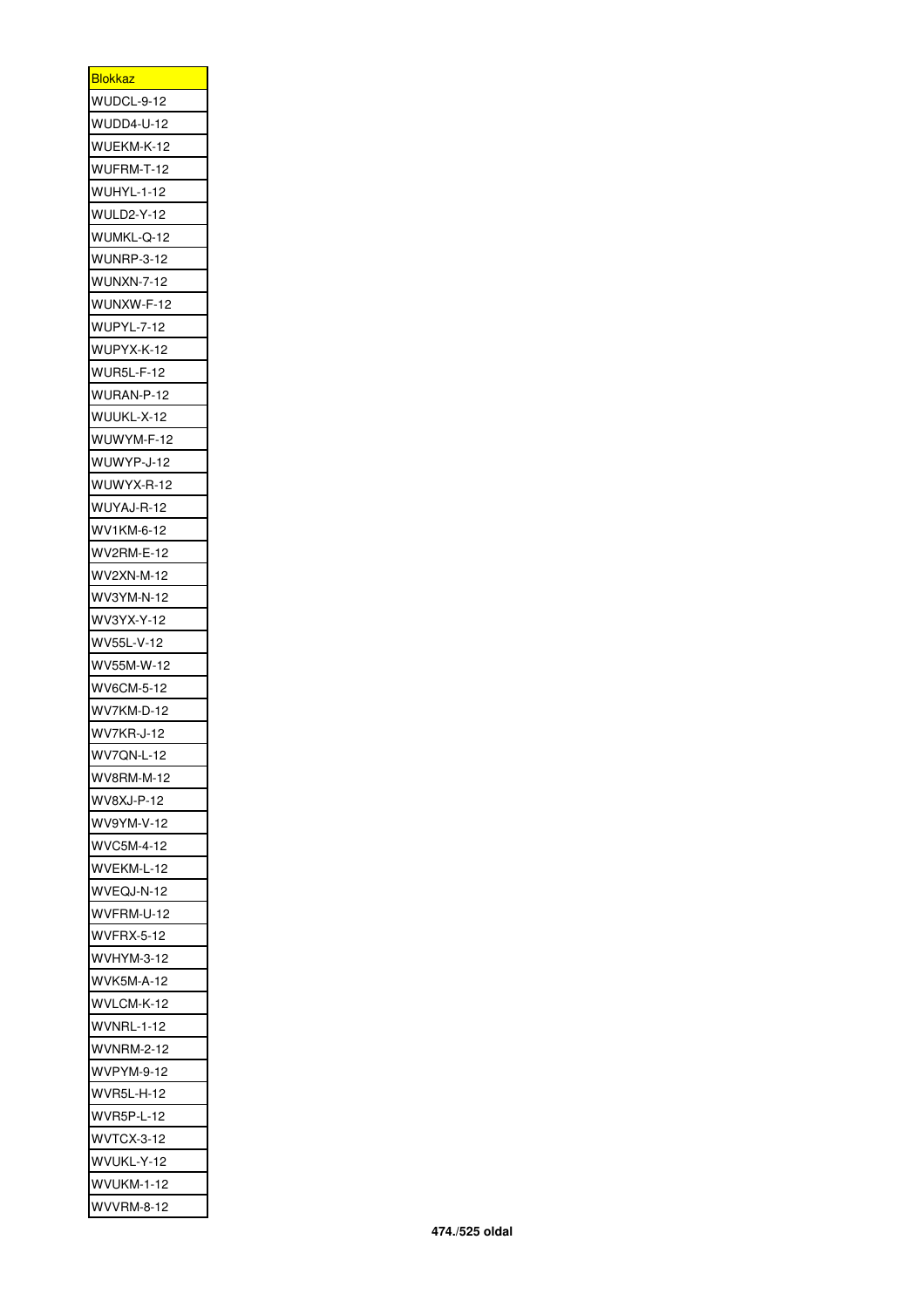| <b>Blokkaz</b>    |
|-------------------|
| WVWYM-H-12        |
| WVY5M-Q-12        |
| WVY5X-2-12        |
| WW0CM-Y-12        |
| WW1KM-7-12        |
| WW2RX-R-12        |
| WW2T2-W-12        |
| WW3YL-N-12        |
| WW3YM-P-12        |
| WW402-5-12        |
| WW55M-X-12        |
| WW7KM-E-12        |
| <b>WW8RM-N-12</b> |
| WW8RP-Q-12        |
| WW9YM-W-12        |
| WWC5L-4-12        |
| WWDCX-P-12        |
|                   |
| WWEKL-L-12        |
| WWJ4J-6-12        |
| WWMKL-T-12        |
| WWMQJ-W-12        |
| <b>WWNRP-5-12</b> |
| WWNRX-D-12        |
| WWPYX-M-12        |
| WWQ4J-D-12        |
| <b>WWR5P-M-12</b> |
| WWRAJ-M-12        |
| WWUKN-3-12        |
| WWUKX-C-12        |
| WWVXJ-C-12        |
| WWY5P-U-12        |
| WWY5X-3-12        |
| WX0CP-3-12        |
| WX0CX-A-12        |
| WX0JJ-3-12        |
| WX1QM-E-12        |
| WX2RL-F-12        |
| WX3YP-T-12        |
| WX55L-X-12        |
| <b>WX7KL-E-12</b> |
| WX8RX-1-12        |
| WX9YL-W-12        |
| WXCAP-E-12        |
| <b>WXFRX-7-12</b> |
| WXK5L-C-12        |
| WXKAJ-F-12        |
| WXMKN-W-12        |
| <b>WXNRL-3-12</b> |
| WXPYL-A-12        |
| <b>WXR5L-K-12</b> |
|                   |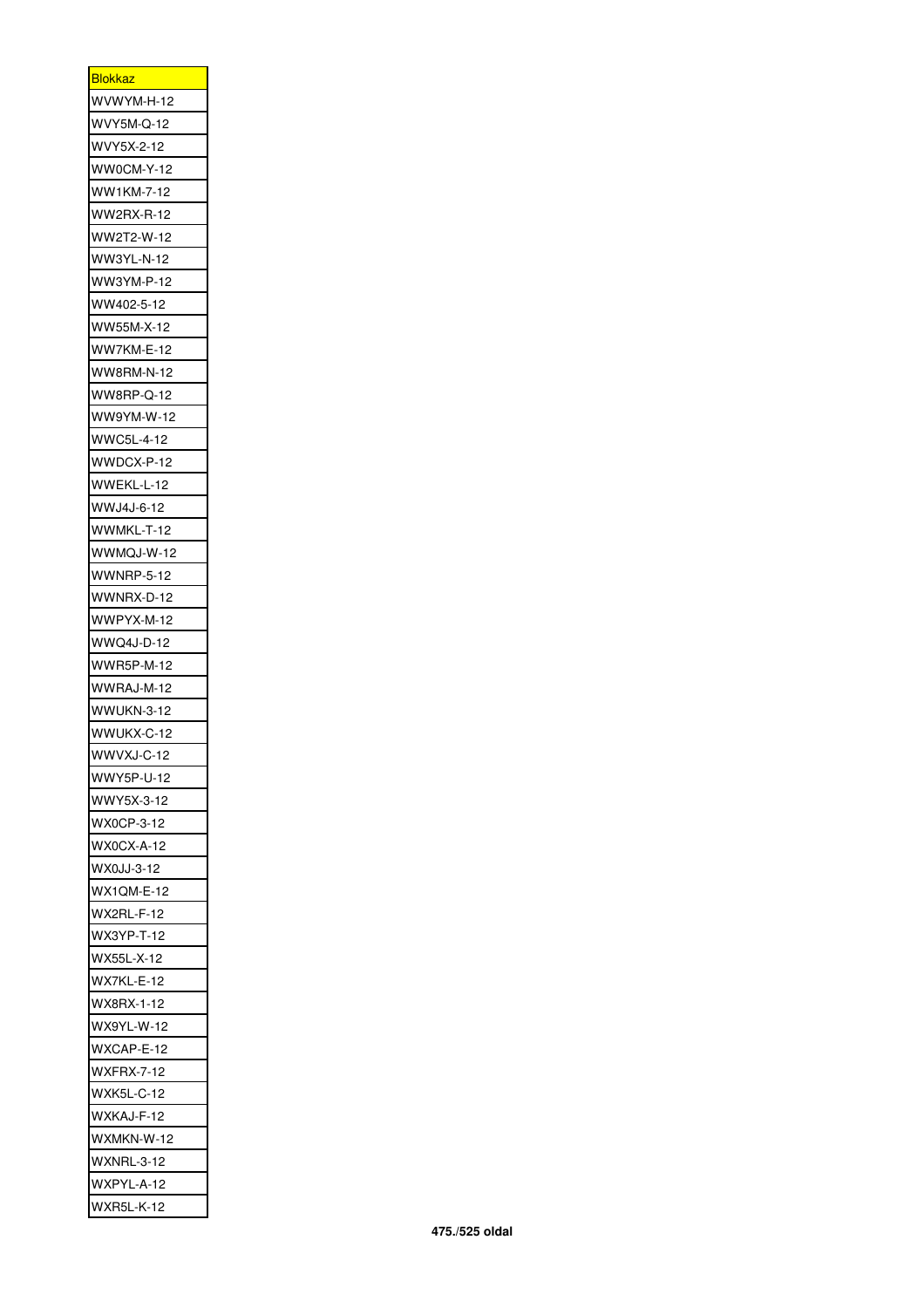| <u>Blokkaz</u>    |
|-------------------|
| WXR5X-W-12        |
| WXTCL-T-12        |
| <b>WXTCX-5-12</b> |
| WXUKX-D-12        |
| <b>WXVRL-9-12</b> |
| WXVRX-M-12        |
| WXWYX-V-12        |
| WXYAJ-V-12        |
| WY0CL-1-12        |
| WY0JJ-4-12        |
| WY0PH-8-12        |
| WY1KL-8-12        |
| WY2XJ-L-12        |
| WY3YX-3-12        |
| WY49H-Y-12        |
| WY55N-2-12        |
| WY5HH-7-12        |
| WY6CL-7-12        |
| WY7KL-F-12        |
| WY7KX-T-12        |
|                   |
| WY7WH-P-12        |
| WY8RL-P-12        |
| WY93H-X-12        |
| WY9YX-9-12        |
| WYA9H-6-12        |
| WYC5P-9-12        |
| WYC5X-J-12        |
| WYEKL-N-12        |
| <b>WYEKX-1-12</b> |
| WYEQJ-R-12        |
| WYFRL-W-12        |
| WYK5L-D-12        |
| WYLJJ-Q-12        |
| WYMQJ-Y-12        |
| WYNRL-4-12        |
| WYNXJ-7-12        |
| WYPYX-P-12        |
| <b>WYR5L-L-12</b> |
| WYTCL-U-12        |
| WYUKX-E-12        |
| WYVRX-N-12        |
| X01LH-7-12        |
| X01LM-C-12        |
| X01LN-D-12        |
| X01RC-8-12        |
| X01RE-A-12        |
| X02TL-K-12        |
| X02TM-L-12        |
| X02TT-R-12        |
| X02TU-T-12        |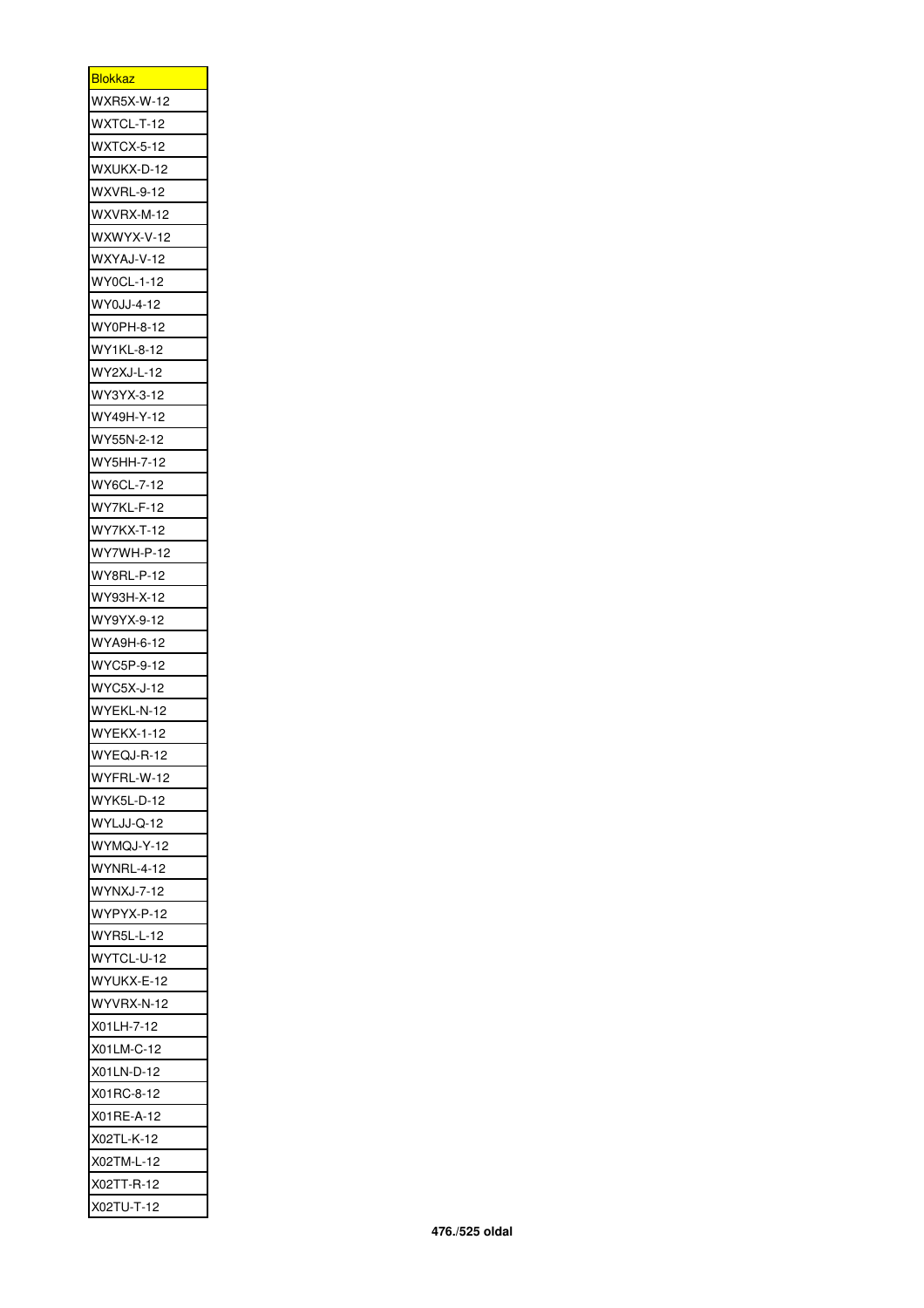| <b>Blokkaz</b> |
|----------------|
| X02Y6-A-12     |
| X02Y9-E-12     |
| X02YD-J-12     |
| X040M-U-12     |
| X040Q-X-12     |
| X040T-1-12     |
| X040W-4-12     |
| X044R-4-12     |
| X056H-X-12     |
| X056M-3-12     |
| X056T-8-12     |
| X05C6-T-12     |
| X05C9-W-12     |
| X05CL-7-12     |
| X05CY-L-12     |
| X06DK-8-12     |
| X06DM-A-12     |
| X06DN-C-12     |
| X06DT-H-12     |
| X06DW-L-12     |
| X06K6-2-12     |
| X06KJ-D-12     |
| X07LM-K-12     |
| X07RD-H-12     |
| X08TT-Y-12     |
| X08TX-4-12     |
| X08Y6-J-12     |
| X08YD-Q-12     |
| X08YJ-V-12     |
| X0A0H-W-12     |
| X0A56-R-12     |
| X0A5D-Y-12     |
| X0A5J-4-12     |
| X0C6M-9-12     |
| X0CC6-1-12     |
| X0CCK-D-12     |
| X0DDM-J-12     |
| X0DK6-8-12     |
| X0DKD-F-12     |
| X0DKE-H-12     |
| X0DKJ-L-12     |
| X0EL7-C-12     |
| X0ELM-R-12     |
| X0ELN-T-12     |
| X0ER6-H-12     |
| X0ERD-P-12     |
| X0ERJ-U-12     |
| X0FT7-L-12     |
| X0FTR-5-12     |
| X0FY6-Q-12     |
|                |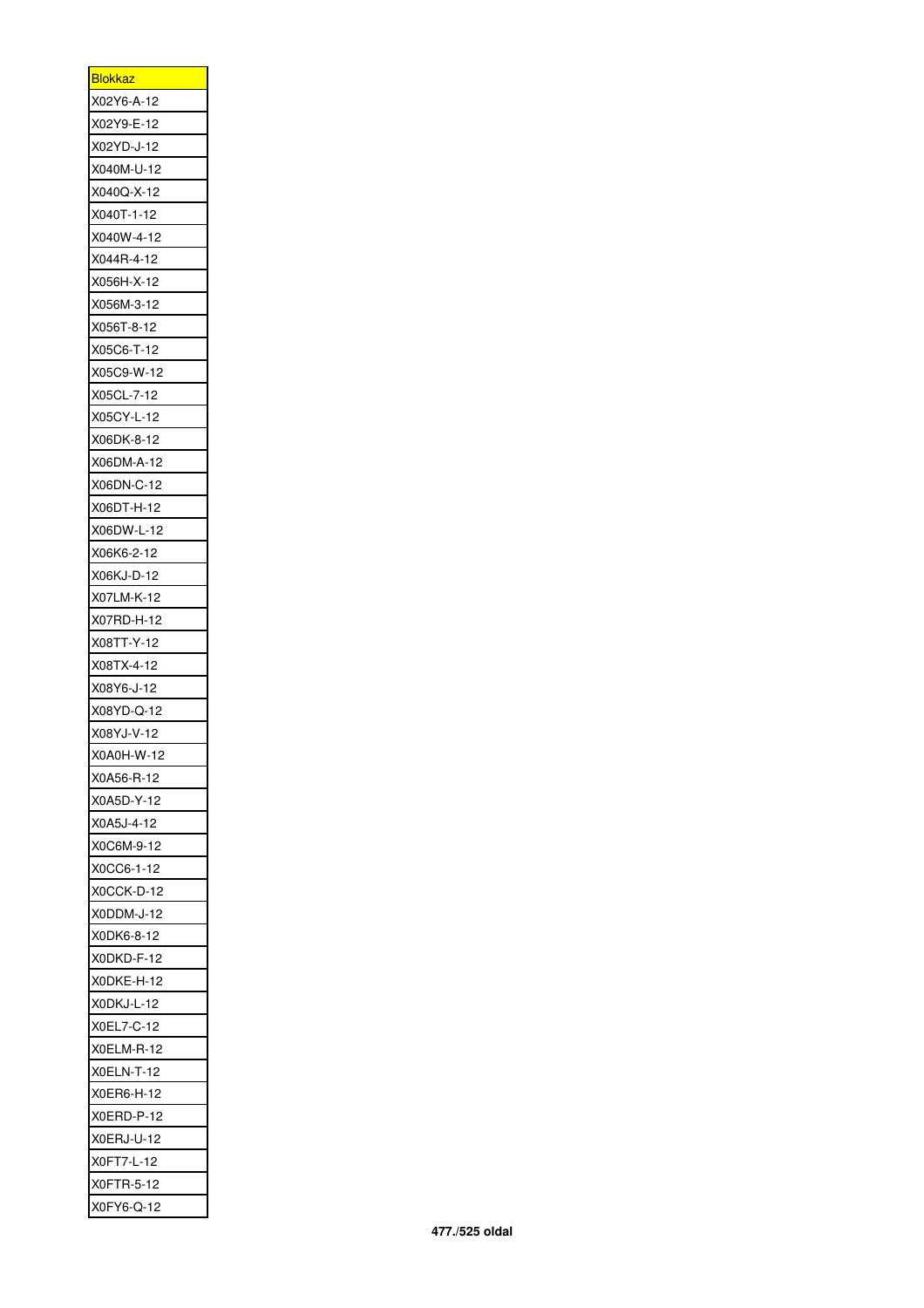| <b>Blokkaz</b> |
|----------------|
| X0FYA-V-12     |
| X0FYJ-3-12     |
| X0J0M-8-12     |
| X0J0T-E-12     |
| X0J56-Y-12     |
| X0K6M-H-12     |
| X0KC6-7-12     |
| X0KCJ-K-12     |
| X0LDM-Q-12     |
| X0LDN-R-12     |
| X0LKD-N-12     |
| X0LKH-R-12     |
| X0MR6-P-12     |
| X0MRH-1-12     |
| X0MRK-3-12     |
| X0NT7-T-12     |
| X0NTM-7-12     |
|                |
| X0NTT-D-12     |
| X0Q0R-L-12     |
| X0Q0T-M-12     |
| X0Q57-7-12     |
| X0Q59-9-12     |
| X0Q5L-L-12     |
| X0R67-9-12     |
| X0RCE-N-12     |
| X0RCH-Q-12     |
| X0TDM-X-12     |
| X0TDW-7-12     |
| X0TK6-N-12     |
| X0TKK-2-12     |
| X0ULL-5-12     |
| X0ULN-7-12     |
| X0UM0-K-12     |
| X0UR6-W-12     |
| X0URJ-8-12     |
| X0URK-9-12     |
| X0VTL-D-12     |
| X0VTM-E-12     |
| X0VTN-F-12     |
| X0VY6-5-12     |
| X0VY7-6-12     |
| X0VY9-8-12     |
| X0VYJ-H-12     |
| X0X0M-N-12     |
| X0YCD-U-12     |
| X10DR-9-12     |
| X10KJ-7-12     |
| X11LM-D-12     |
| X11R7-5-12     |
| X11RA-8-12     |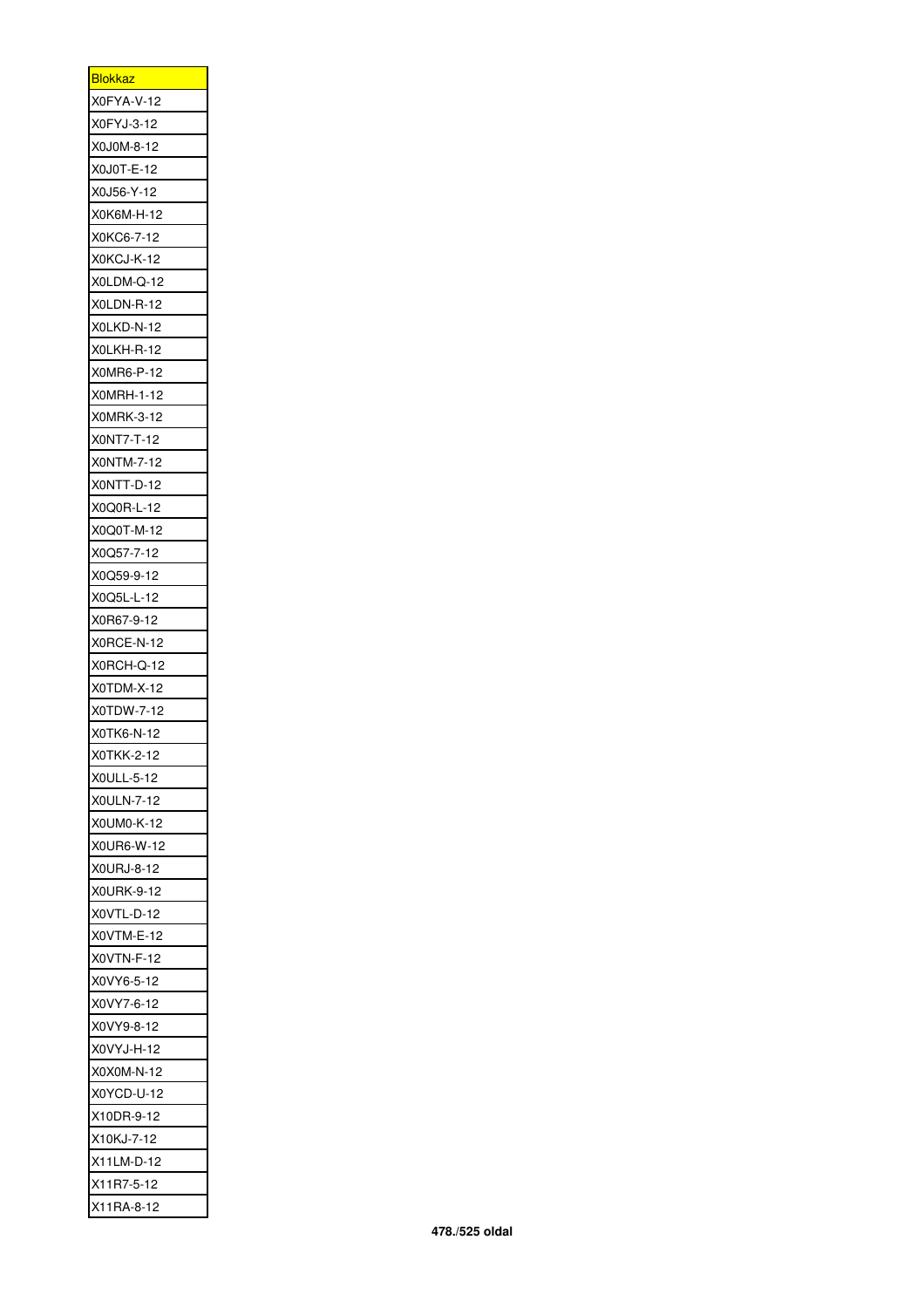| <b>Blokkaz</b> |
|----------------|
| X11RJ-F-12     |
| X12YA-H-12     |
| X12YD-K-12     |
| X12YJ-P-12     |
| X140M-V-12     |
| X140N-W-12     |
| X145J-X-12     |
| X156M-4-12     |
| X16DM-C-12     |
| X16KJ-E-12     |
| X17LM-L-12     |
| X17R9-E-12     |
| X17RD-J-12     |
| X17RH-M-12     |
| X17RJ-N-12     |
| X18TM-U-12     |
| X18TQ-X-12     |
| X18YD-R-12     |
| X18YJ-W-12     |
| X18YL-Y-12     |
| X1A0K-1-12     |
| X1A0M-3-12     |
| X1A5H-4-12     |
| X1A5J-5-12     |
| X1C67-W-12     |
| X1C6K-8-12     |
| X1C6M-A-12     |
| X1CCD-8-12     |
| X1CCJ-D-12     |
|                |
| X1DKJ-M-12     |
| X1EL7-D-12     |
| X1ELM-T-12     |
| X1ER7-K-12     |
| X1ERD-Q-12     |
| X1ERY-A-12     |
| X1FTM-2-12     |
| X1FY6-R-12     |
| X1FY7-T-12     |
| X1FY9-V-12     |
| X1FYJ-4-12     |
| X1J0M-9-12     |
| X1J0N-A-12     |
| X1J57-2-12     |
| X1J5J-C-12     |
| X1K6V-R-12     |
| X1KC7-9-12     |
| X1LDM-R-12     |
| X1LDT-X-12     |
| X1LKD-P-12     |
| X1LKH-T-12     |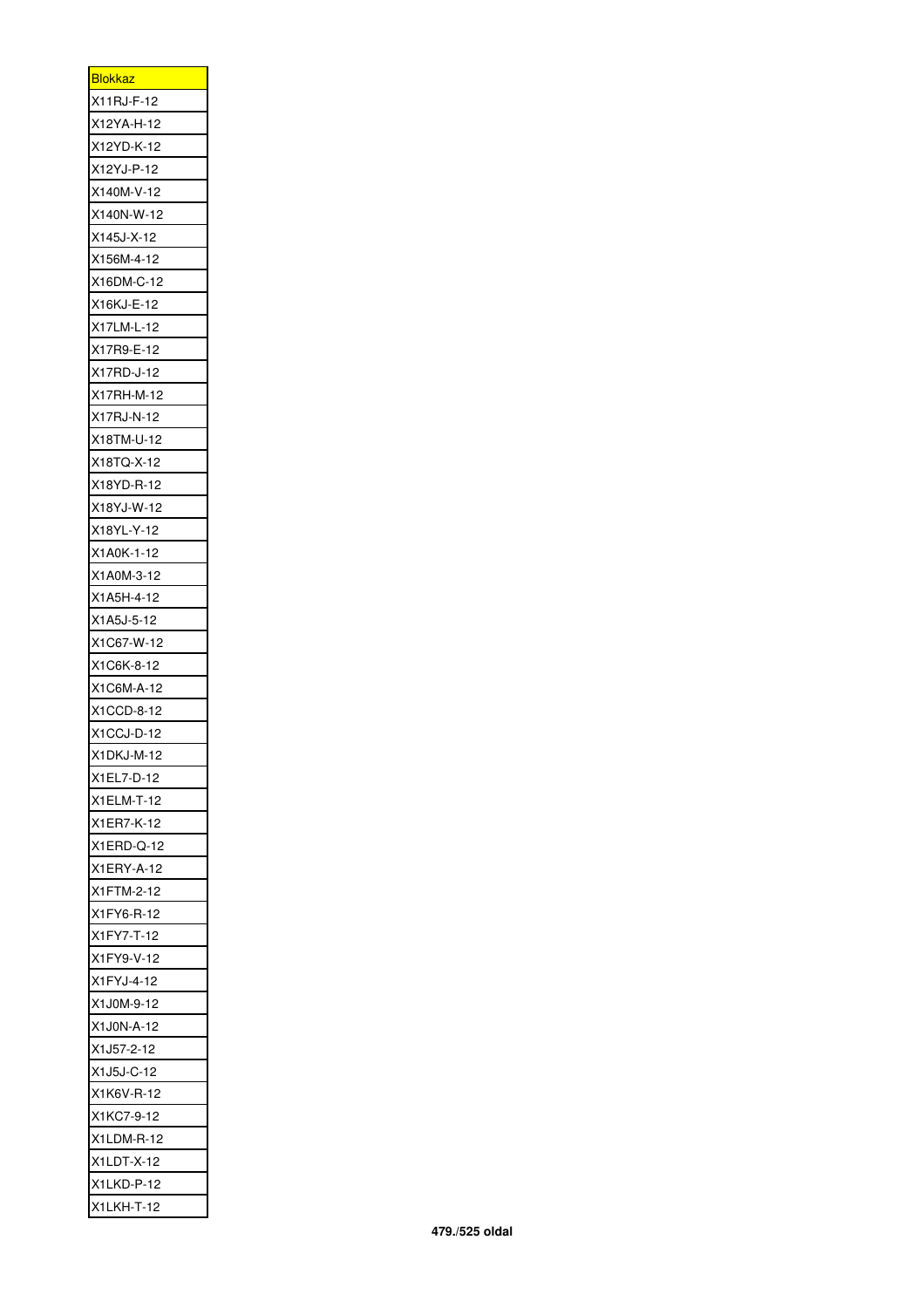| <b>Blokkaz</b> |
|----------------|
| X1LKJ-U-12     |
| X1LKL-W-12     |
| X1MRA-V-12     |
| X1MRD-X-12     |
| X1MRH-2-12     |
| X1NT7-U-12     |
| X1NTL-7-12     |
| X1NY7-1-12     |
| X1NY9-3-12     |
| X1NYD-6-12     |
| X1NYP-H-12     |
| X1Q0L-F-12     |
| X1Q0M-H-12     |
| X1Q5D-E-12     |
| X1Q5H-J-12     |
| X1Q5J-K-12     |
| X1R6M-Q-12     |
| X1R70-4-12     |
| X1RCD-N-12     |
| X1RCJ-T-12     |
|                |
| X1TDM-Y-12     |
| X1TK6-P-12     |
| X1TKA-U-12     |
| X1TKJ-2-12     |
| X1ULN-8-12     |
| X1VTM-F-12     |
| X1VYD-D-12     |
| X1 VYJ-J-12    |
| X1X0K-M-12     |
| X1X0M-P-12     |
| X1X57-F-12     |
| X1X5J-R-12     |
| X1Y6M-X-12     |
| X1YC7-P-12     |
| X20D7-R-12     |
| X20DM-6-12     |
| X20DN-7-12     |
| X20K6-W-12     |
| X20KP-E-12     |
| X21LM-E-12     |
| X21LN-F-12     |
| X21RY-X-12     |
| X22YJ-Q-12     |
| X22YL-T-12     |
| X245D-U-12     |
| X245H-X-12     |
| X2567-Q-12     |
| X256K-3-12     |
| X256N-6-12     |
| X25C6-V-12     |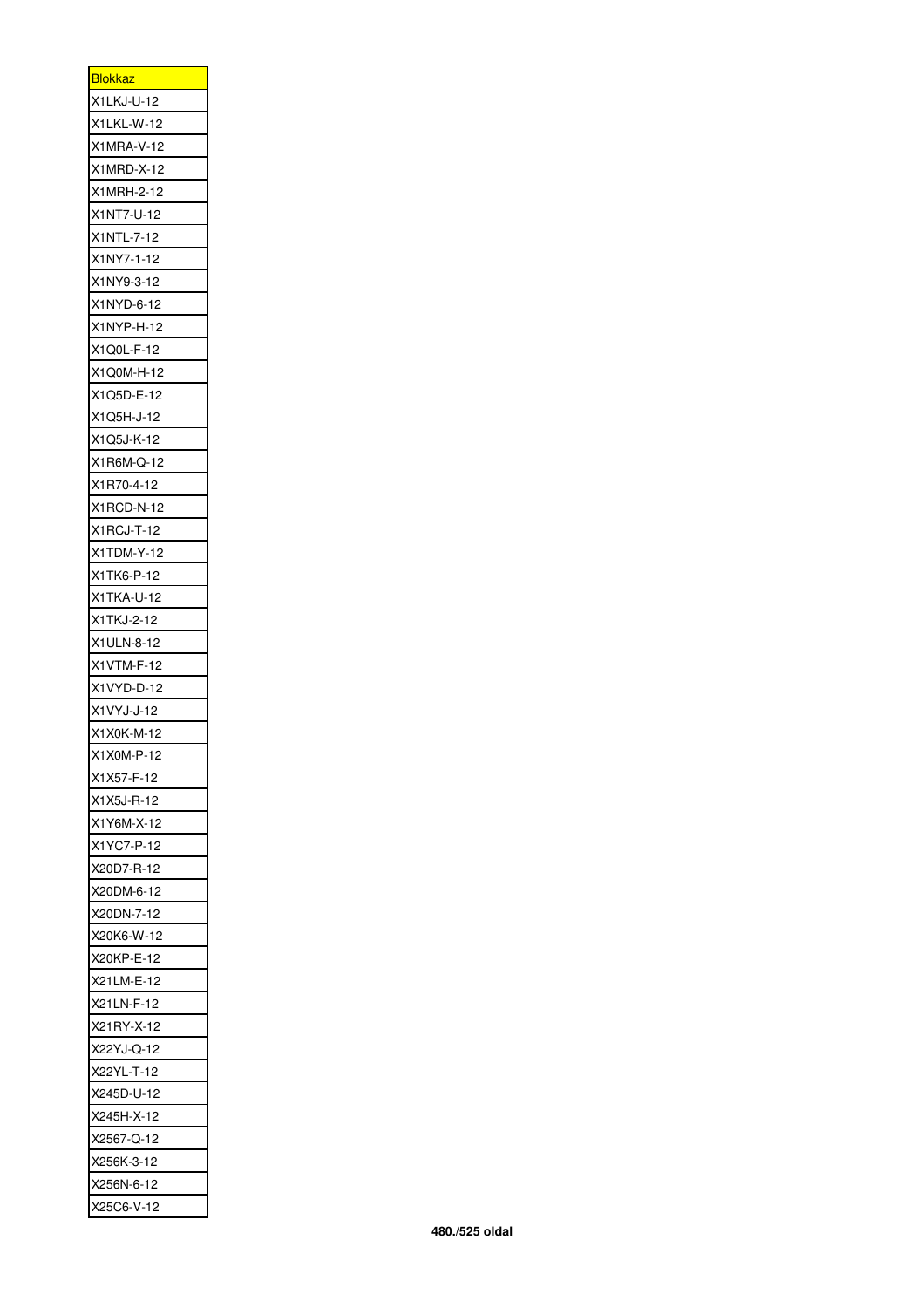| <u>Blokkaz</u> |
|----------------|
| X25C7-W-12     |
| X25CD-3-12     |
| X25CJ-7-12     |
| X25CP-D-12     |
| X26D7-Y-12     |
| X26DN-E-12     |
| X27L7-7-12     |
| X27LM-M-12     |
| X27M0-1-12     |
| X28TM-V-12     |
| X28YA-Q-12     |
| X28YD-T-12     |
| X28YH-W-12     |
| X28YL-1-12     |
| X28YP-4-12     |
| X2A0W-D-12     |
| X2C6M-C-12     |
| X2CAY-U-12     |
| X2CCA-7-12     |
| X2CCH-D-12     |
| X2CHL-M-12     |
|                |
| X2DK7-C-12     |
| X2EM0-7-12     |
| X2ERP-3-12     |
| X2FTM-3-12     |
| X2FTN-4-12     |
| X2FYH-4-12     |
| X2FYP-A-12     |
| X2J0M-A-12     |
| X2J56-2-12     |
| X2J59-5-12     |
| X2J5H-C-12     |
| X2K6L-J-12     |
| X2K6M-K-12     |
| X2K6N-L-12     |
| X2LDN-U-12     |
| X2LK7-K-12     |
| X2LKA-N-12     |
| X2LKH-U-12     |
| X2MLH-W-12     |
| X2MLL-1-12     |
| X2MLV-9-12     |
| X2MRJ-4-12     |
| X2NT7-V-12     |
| X2NT9-X-12     |
| X2NTL-8-12     |
| X2NTM-9-12     |
| X2NYH-A-12     |
|                |
| X2Q0M-J-12     |
| X2Q5J-L-12     |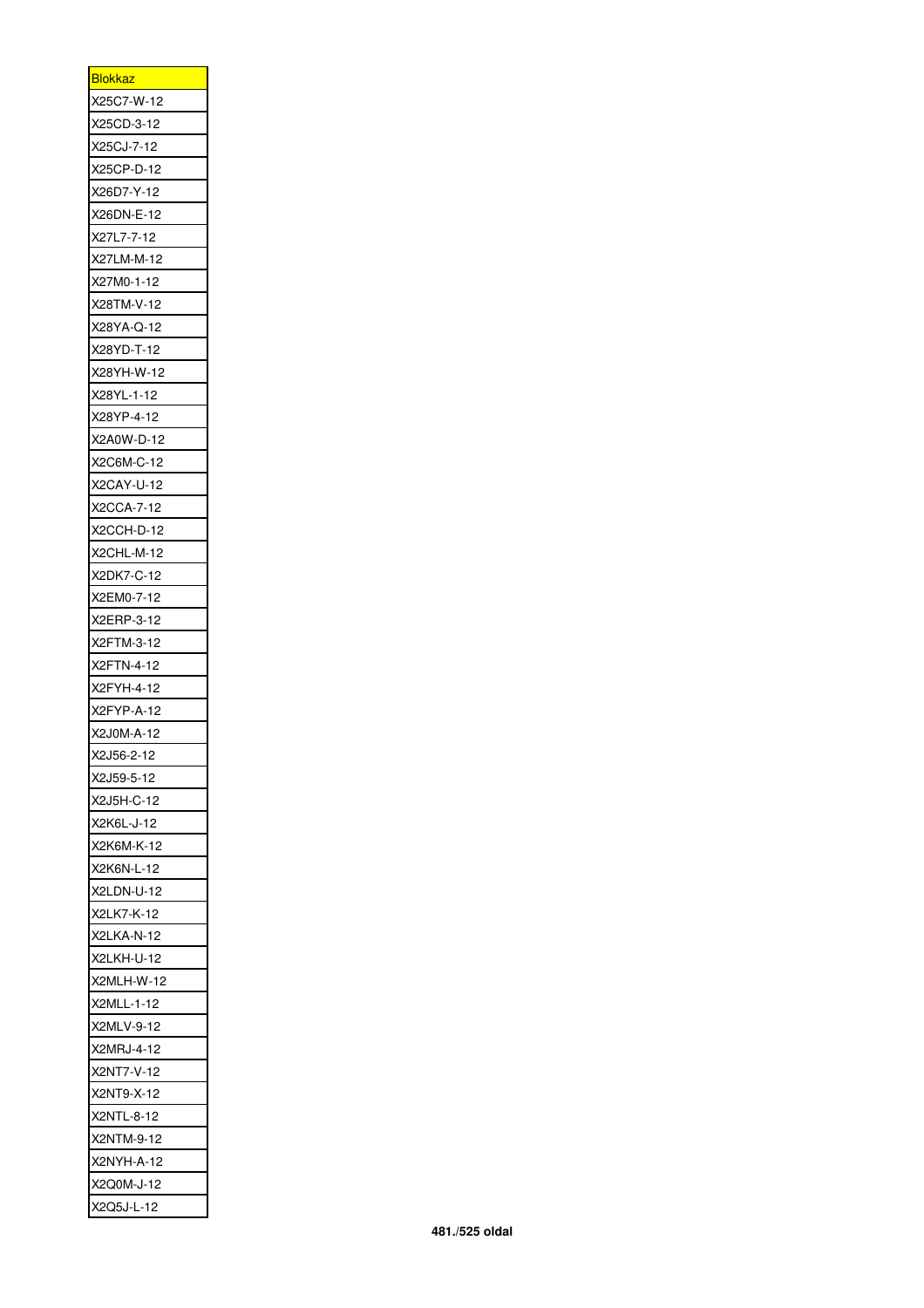| <u>Blokkaz</u> |
|----------------|
| X2R6M-R-12     |
| X2R70-5-12     |
| X2RCA-M-12     |
| X2RCL-W-12     |
| X2TDM-1-12     |
| X2TDN-2-12     |
| X2UL9-W-12     |
| X2ULL-7-12     |
| X2URL-D-12     |
| X2VT9-5-12     |
| X2VY8-9-12     |
| X2VYJ-K-12     |
| X2X57-H-12     |
| X2Y6N-1-12     |
| X30D9-V-12     |
| X30DN-8-12     |
| X30KL-C-12     |
|                |
| X30KP-F-12     |
| X31LN-H-12     |
| X31RH-H-12     |
| X31RP-P-12     |
| X32U0-3-12     |
| X32YH-Q-12     |
| X344R-7-12     |
| X3454-L-12     |
| X3456-N-12     |
| X345H-Y-12     |
| X345P-6-12     |
| X3569-U-12     |
| X35AR-F-12     |
| X35AY-N-12     |
| X35CJ-8-12     |
| X36D9-3-12     |
| X36DM-E-12     |
| X36DN-F-12     |
| X36K4-3-12     |
| X36K6-5-12     |
| X37LN-P-12     |
| X37LV-W-12     |
| X37RA-J-12     |
| X37RD-L-12     |
| X37RP-W-12     |
| X38TN-X-12     |
| X38Y6-M-12     |
| X38YD-U-12     |
| X38YJ-Y-12     |
| X38YP-5-12     |
| X3C6N-E-12     |
| X3CC6-4-12     |
|                |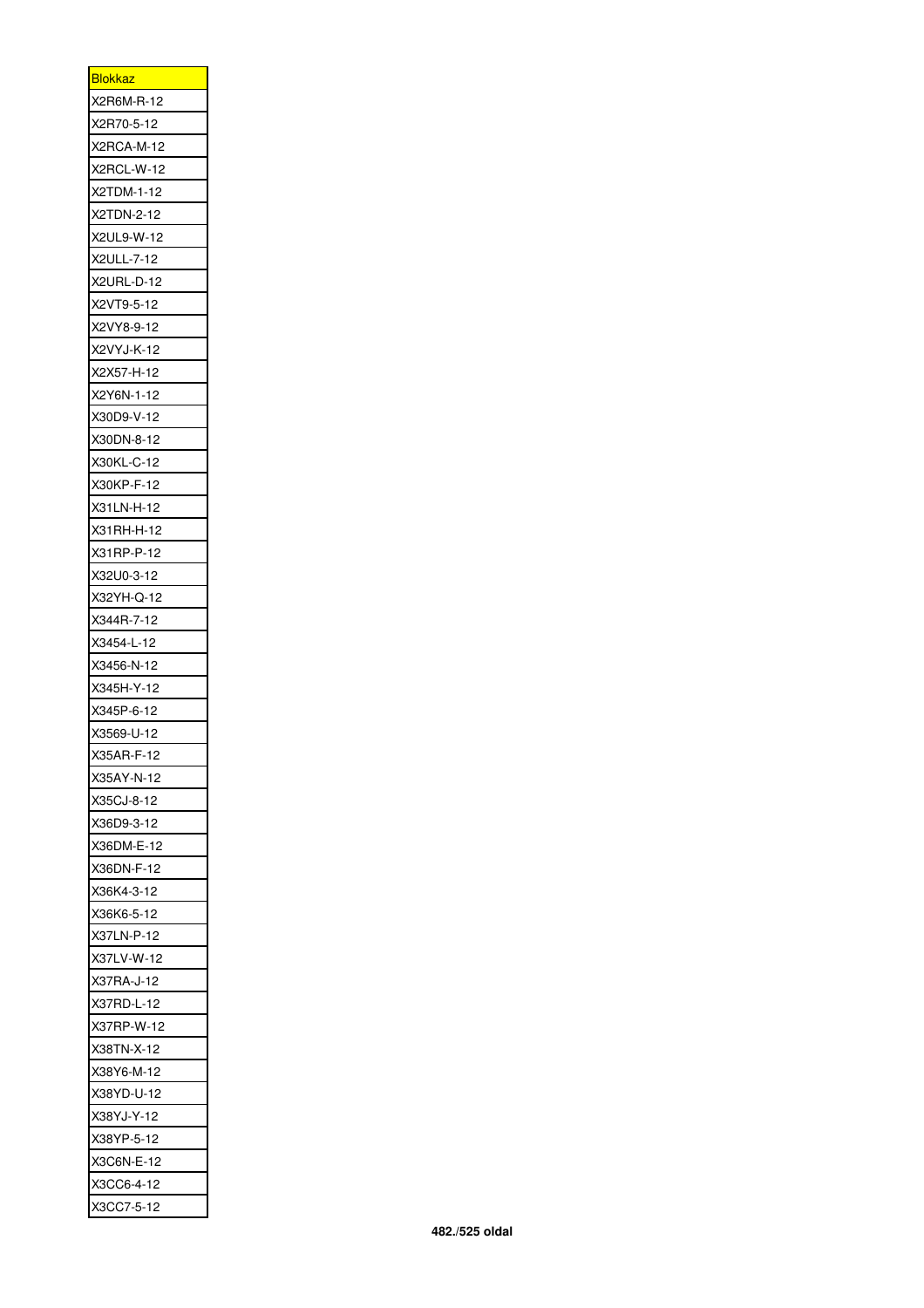| <b>Blokkaz</b> |
|----------------|
| X3DDK-K-12     |
| X3DDN-N-12     |
| X3DKA-H-12     |
| X3ELP-X-12     |
| X3ELT-2-12     |
| X3FT9-R-12     |
| X3FTT-9-12     |
| X3FY8-W-12     |
| X3FYH-5-12     |
| X3J5H-D-12     |
| X3J5P-L-12     |
| X3K6L-K-12     |
| X3K6N-M-12     |
| X3KCP-U-12     |
| X3LDN-V-12     |
| X3LK1-D-12     |
| X3LKD-R-12     |
| X3LKH-V-12     |
| X3ML9-Q-12     |
| X3MLL-2-12     |
| X3MR4-Q-12     |
| X3MR6-T-12     |
| X3MRA-X-12     |
| X3MRD-1-12     |
| X3NU0-P-12     |
|                |
| X3NY9-5-12     |
| X3NYP-K-12     |
| X3Q09-7-12     |
| X3Q56-9-12     |
| X3R6N-U-12     |
| X3RC6-J-12     |
| X3TDN-3-12     |
| X3TDW-A-12     |
| X3TKH-3-12     |
| X3TKP-9-12     |
| X3ULL-8-12     |
| X3ULQ-D-12     |
| X3UR6-1-12     |
| X3VTL-H-12     |
| X3VTN-K-12     |
| X3VXR-T-12     |
| X3VYP-R-12     |
| X3X09-E-12     |
| X3X0N-T-12     |
| X3X5J-U-12     |
| X3Y6N-2-12     |
| X3YCJ-3-12     |
| X40D9-W-12     |
| X40DN-9-12     |
| X40DQ-C-12     |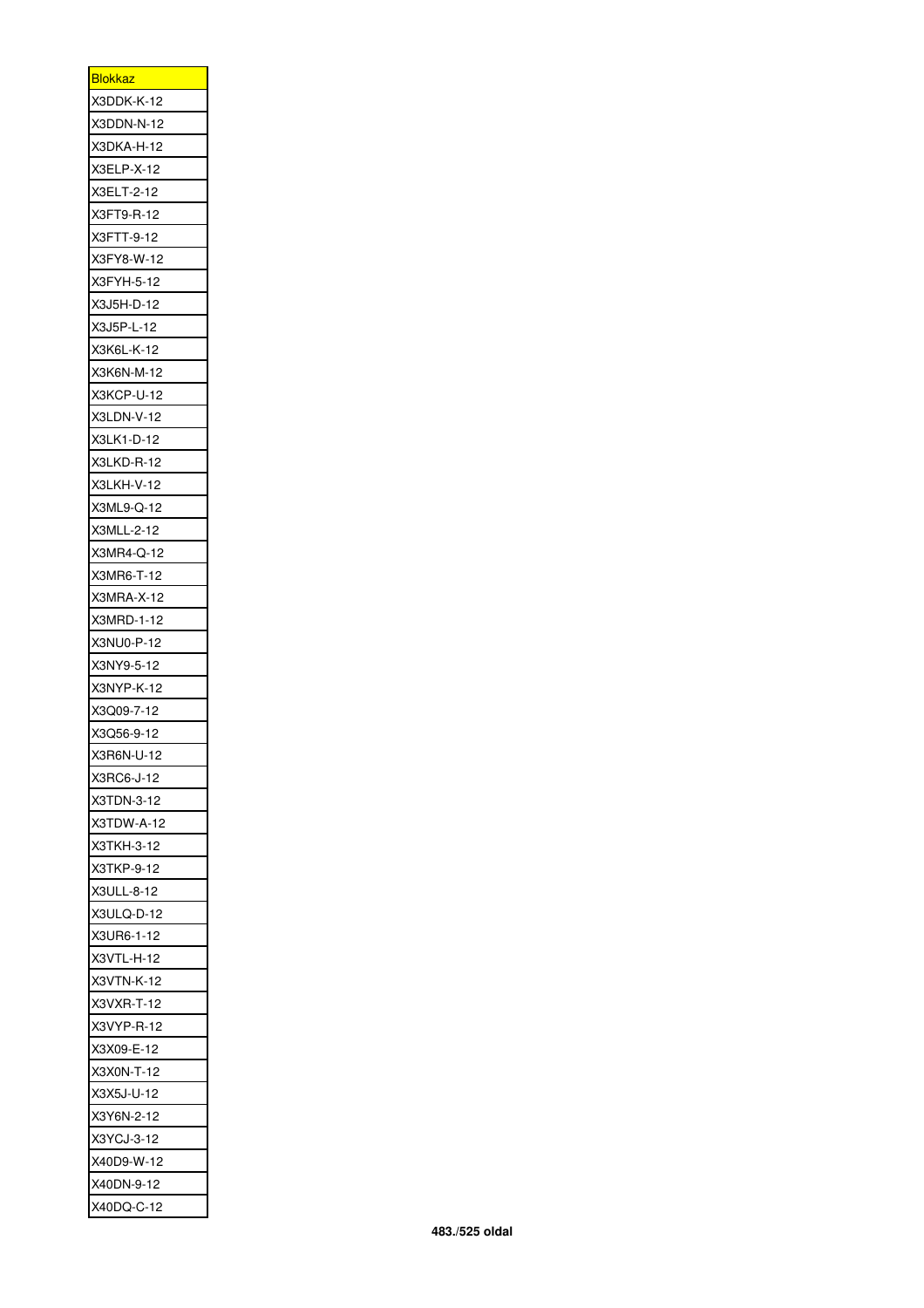| <u>Blokkaz</u> |
|----------------|
| X41L9-5-12     |
| X42T9-D-12     |
| X42TK-N-12     |
| X42U0-4-12     |
| X42Y7-H-12     |
| X42Y8-J-12     |
| X42YH-R-12     |
| X440N-1-12     |
| X445P-7-12     |
| X44A0-N-12     |
| X4570-L-12     |
| X45CA-3-12     |
| X45CH-8-12     |
| X46KH-H-12     |
| X47L7-9-12     |
| X47L9-C-12     |
| X47LL-N-12     |
| X47RH-Q-12     |
| X48TN-Y-12     |
|                |
| X48YA-T-12     |
| X48YH-Y-12     |
| X4A0N-7-12     |
| X4A0Q-9-12     |
| X4A54-U-12     |
| X4A58-Y-12     |
| X4C69-3-12     |
| X4CCH-F-12     |
| X4DD9-A-12     |
| X4DK4-A-12     |
| X4ELQ-1-12     |
| X4ELT-3-12     |
| X4FT9-T-12     |
| X4FY6-V-12     |
| X4J09-2-12     |
| X4J5A-8-12     |
| X4J5H-E-12     |
| X4K69-9-12     |
| X4K6L-L-12     |
| X4KC6-C-12     |
| X4KC8-E-12     |
| X4KCH-N-12     |
| X4LDN-W-12     |
| X4LKA-Q-12     |
| X4ML9-R-12     |
| X4MRH-5-12     |
| X4MRJ-6-12     |
| X4NTK-9-12     |
| X4NTN-D-12     |
| X4NU0-Q-12     |
| X4NYH-D-12     |
|                |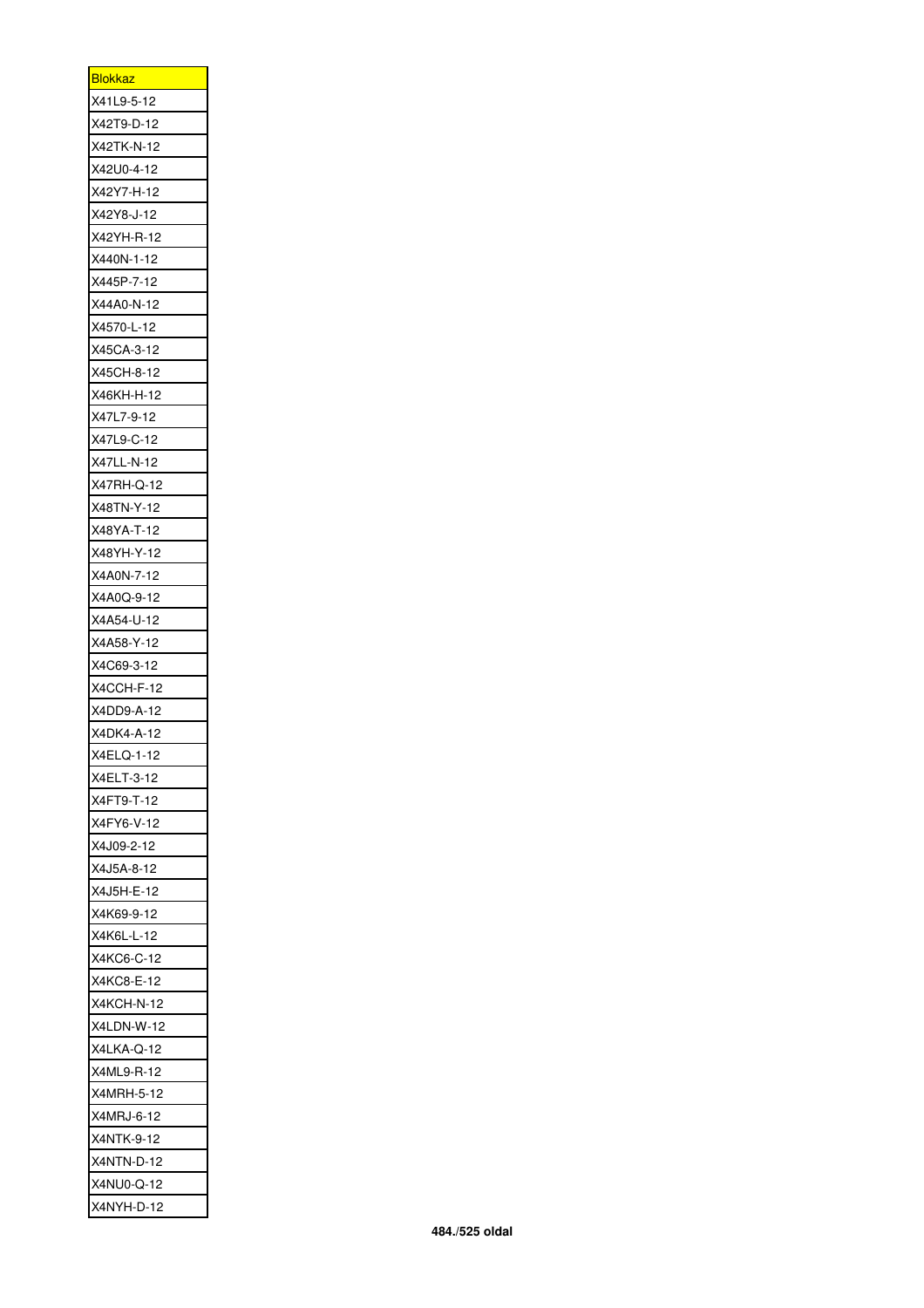| <u>Blokkaz</u> |
|----------------|
| X4Q0L-K-12     |
| X4Q57-C-12     |
| X4Q58-D-12     |
| X4Q5H-M-12     |
| X4Q5K-P-12     |
| X4R69-H-12     |
| X4R6N-V-12     |
| X4RC6-K-12     |
| X4TD9-Q-12     |
| X4TDN-4-12     |
| X4TK6-T-12     |
| X4TKA-X-12     |
| X4TKH-4-12     |
| X4UL9-Y-12     |
| X4URH-C-12     |
| X4VY6-9-12     |
| X4VYH-L-12     |
| X4W3L-U-12     |
|                |
| X4X07-D-12     |
| X4X5H-U-12     |
| X4YC4-P-12     |
| X4YCH-3-12     |
| X50D9-X-12     |
| X50K6-1-12     |
| X50KK-D-12     |
| X51LP-L-12     |
| X51R6-8-12     |
| X51RA-D-12     |
| X51RK-M-12     |
| X52TN-T-12     |
| X540N-2-12     |
| X5410-D-12     |
| X545H-2-12     |
| X545K-4-12     |
| X556P-A-12     |
| X55CH-9-12     |
| X55CK-C-12     |
| X56KA-C-12     |
| X56KK-L-12     |
| X57LN-R-12     |
| X57R6-F-12     |
| X58Y7-Q-12     |
| X58YH-1-12     |
| X5A09-V-12     |
| X5A0N-8-12     |
| X5A54-V-12     |
| X5A5P-F-12     |
| X5CC7-7-12     |
| X5DDQ-T-12     |
|                |
| X5DK6-E-12     |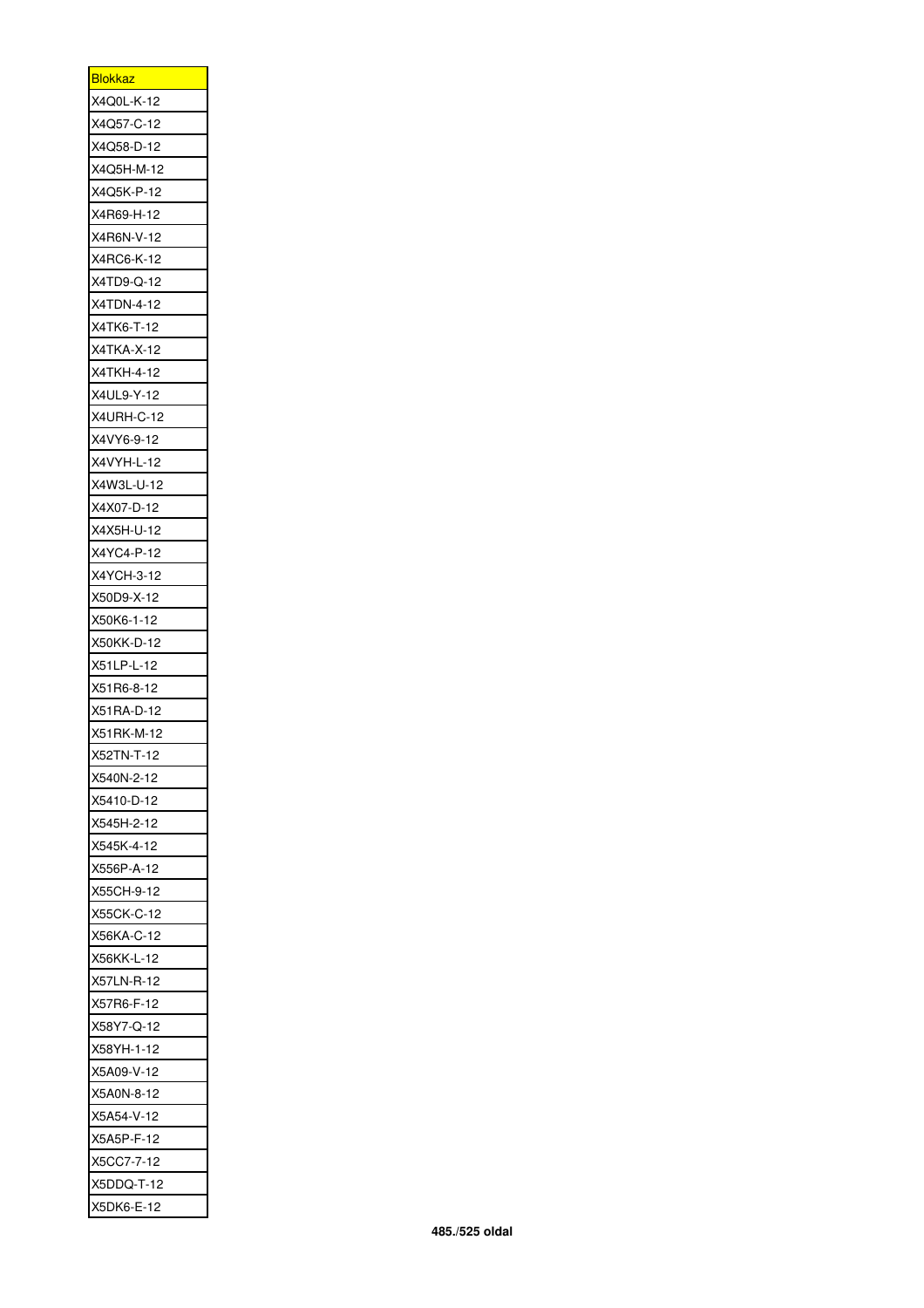| <u>Blokkaz</u>           |
|--------------------------|
| X5DKA-K-12               |
| X5DKP-X-12               |
| X5EM0-A-12               |
| X5ER6-N-12               |
| X5ERH-Y-12               |
| X5J0K-C-12               |
| X5J0M-E-12               |
| X5J56-5-12               |
| X5J5A-9-12               |
| X5J5H-F-12               |
| X5J5P-N-12               |
| X5KC6-D-12               |
| X5KCP-W-12               |
| X5LK6-M-12               |
| X5LK8-P-12               |
| X5LKK-1-12               |
| X5MR4-T-12               |
| X5MR6-V-12               |
| X5MRA-1-12               |
| X5MRH-6-12               |
| X5MRP-D-12               |
| X5NTP-F-12               |
| X5NY6-4-12               |
| X5NY9-7-12               |
| X5NYA-8-12               |
| X5Q56-C-12               |
| X5Q5P-V-12               |
| X5R69-J-12               |
| X5RC7-M-12               |
|                          |
| X5RCJ-X-12<br>X5RCK-Y-12 |
|                          |
| X5TD9-R-12               |
| X5TDM-4-12               |
| X5TKJ-6-12               |
| X5ULM-C-12               |
| X5URH-D-12               |
| X5VTM-L-12               |
| X5VTQ-P-12               |
| X5Y6Q-6-12               |
| X5YCC-Y-12               |
| X5YCJ-5-12               |
| X5YCK-6-12               |
| X60D9-Y-12               |
| X60DH-6-12               |
| X60DM-A-12               |
| X60KH-C-12               |
| X61LM-K-12               |
| X61LN-L-12               |
| X61R4-7-12               |
| X61R7-A-12               |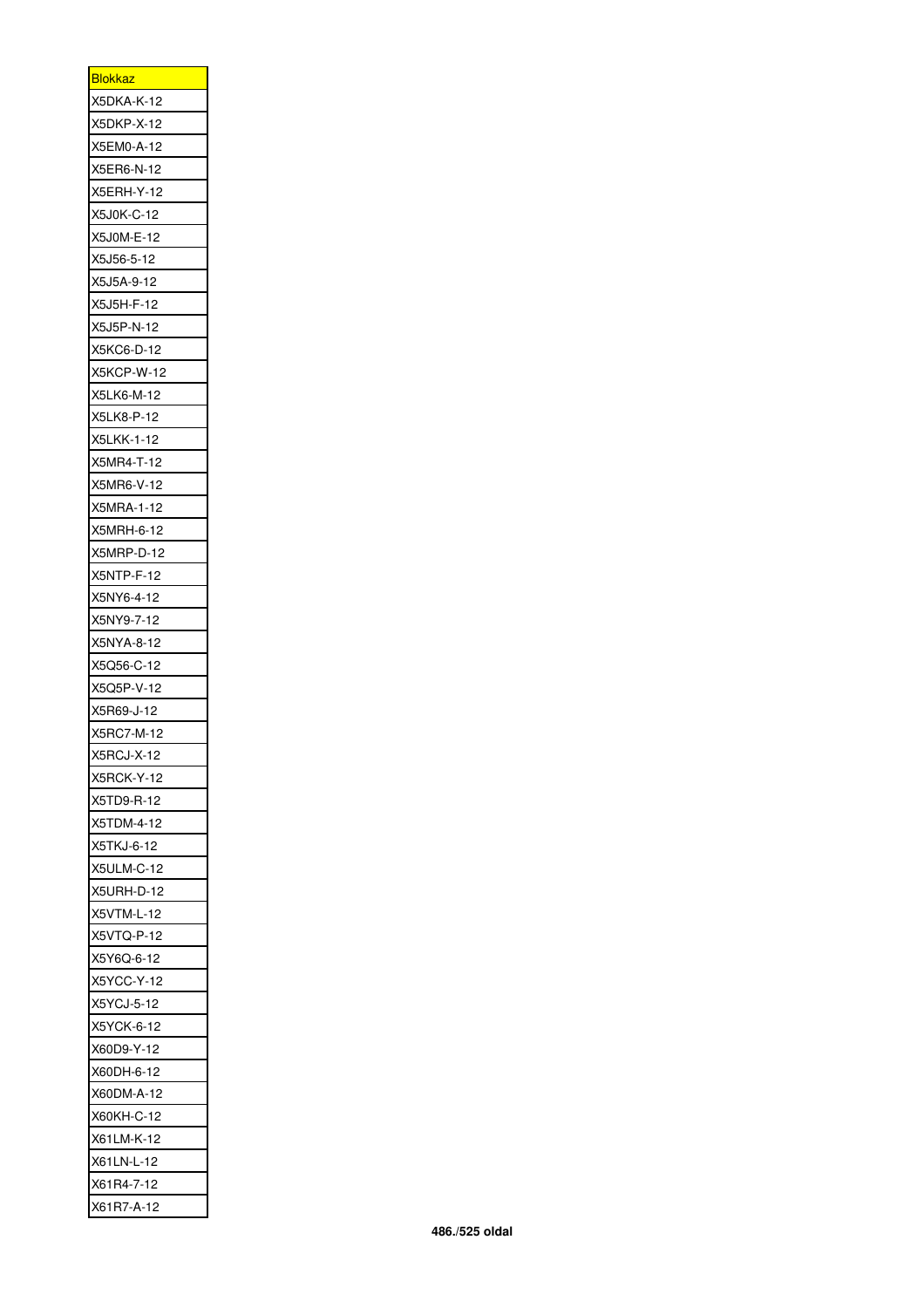| <u>Blokkaz</u><br>X62TM-T-12 |
|------------------------------|
|                              |
| X62TT-Y-12                   |
| X62YJ-V-12                   |
| X640M-2-12                   |
| X6454-P-12                   |
| X645J-4-12                   |
| X6569-X-12                   |
| X656M-9-12                   |
| X656Q-D-12                   |
| X65CH-A-12                   |
| X66K4-6-12                   |
| X66KA-D-12                   |
| X66KJ-L-12                   |
| X67L9-E-12                   |
| X67LM-R-12                   |
| X67R4-E-12                   |
| X68TP-3-12                   |
| X68TW-9-12                   |
| X68Y4-N-12                   |
|                              |
| X68YA-V-12                   |
| X68YJ-3-12                   |
| X6A0P-A-12                   |
| X6A5C-5-12                   |
| X6C6M-H-12                   |
| X6C6P-K-12                   |
| X6CC9-A-12                   |
| X6CCA-C-12                   |
| X6DKJ-T-12                   |
| <b>X6ELM-Y-12</b>            |
| X6ER7-Q-12                   |
| X6ERC-V-12                   |
| X6FTQ-A-12                   |
| X6FY4-V-12                   |
| X6FYJ-9-12                   |
| X6J0M-F-12                   |
| X6J57-7-12                   |
| X6J5J-J-12                   |
| X6KCC-L-12                   |
| X6KCH-Q-12                   |
| X6KCP-X-12                   |
| X6LDQ-2-12                   |
|                              |
| X6LKC-U-12                   |
| <b>X6LKH-Y-12</b>            |
| X6LKJ-1-12                   |
| X6MLK-4-12                   |
| X6MR4-U-12                   |
| X6MRF-6-12                   |
| X6MRH-7-12                   |
| X6MRJ-8-12                   |
| X6NYC-A-12                   |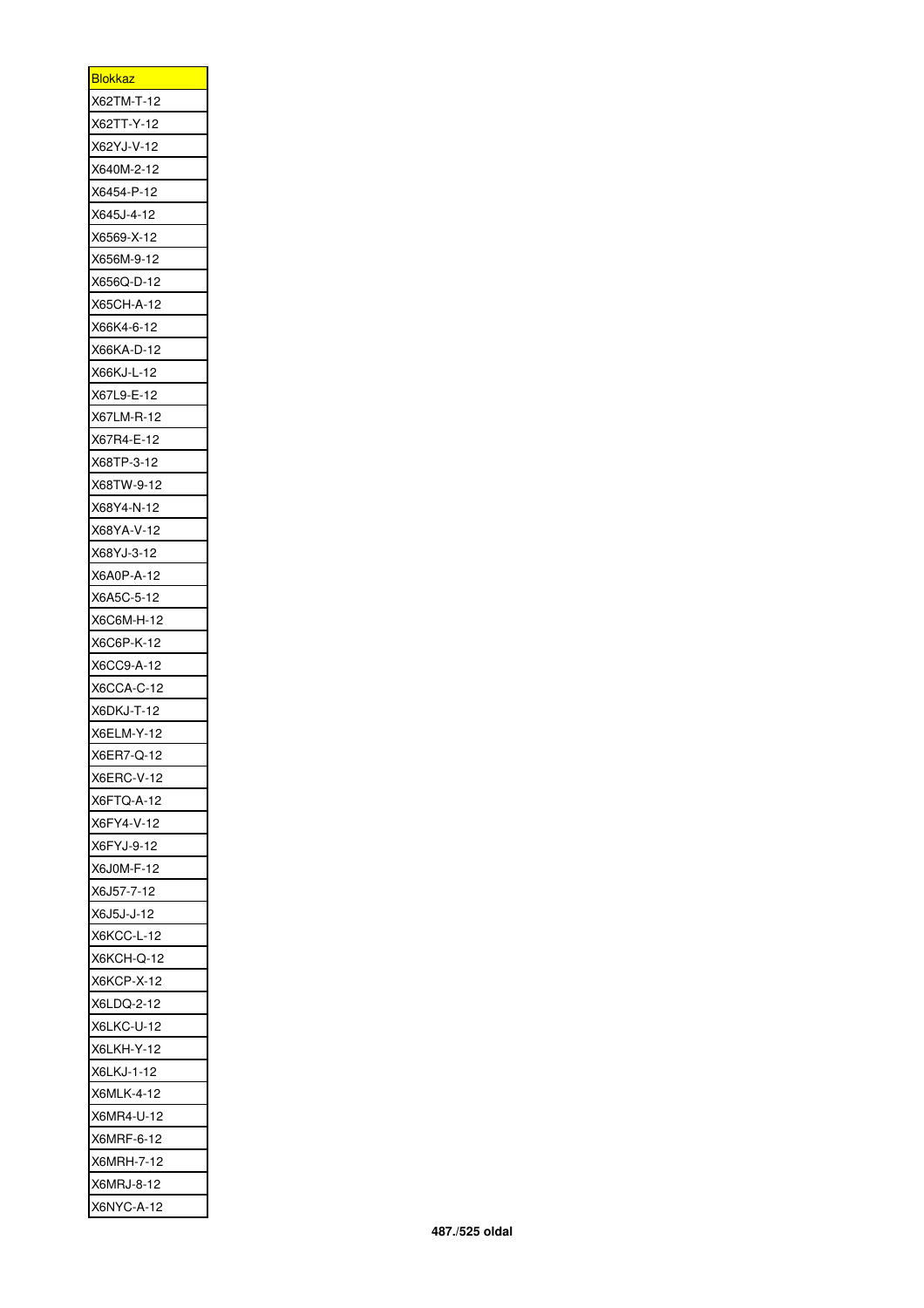| <b>Blokkaz</b> |
|----------------|
| X6NYW-V-12     |
| X6Q0K-L-12     |
| X6Q54-A-12     |
| X6Q5C-K-12     |
| X6Q5H-P-12     |
| X6Q5J-Q-12     |
| X6RC4-K-12     |
| X6RCJ-Y-12     |
| X6ULN-E-12     |
| X6URF-D-12     |
| X6URH-E-12     |
| X6URK-H-12     |
| X6VTK-K-12     |
| X6VTN-N-12     |
| X6VYF-M-12     |
| X6VYJ-P-12     |
| X6VYW-3-12     |
| X6X0K-T-12     |
| X6X0R-1-12     |
|                |
| X6X5C-R-12     |
| X6X5K-Y-12     |
| X6Y6Q-7-12     |
| X6YCH-5-12     |
| X6YCJ-6-12     |
| X70KC-8-12     |
| X70KH-D-12     |
| X70KJ-E-12     |
| X70KP-L-12     |
| X71RC-H-12     |
| X71RF-L-12     |
| X71RH-M-12     |
| X71RJ-N-12     |
| X71RL-Q-12     |
| X72TN-V-12     |
| X72YF-U-12     |
| X72YJ-W-12     |
| X72YP-3-12     |
| X745J-5-12     |
| X745P-A-12     |
| X756L-9-12     |
| X75C7-3-12     |
| X75CA-6-12     |
| X75CJ-D-12     |
| X75CK-E-12     |
| X75CP-K-12     |
| X76K7-A-12     |
| X76KF-K-12     |
| X76KJ-M-12     |
| X77LQ-W-12     |
| X77LW-3-12     |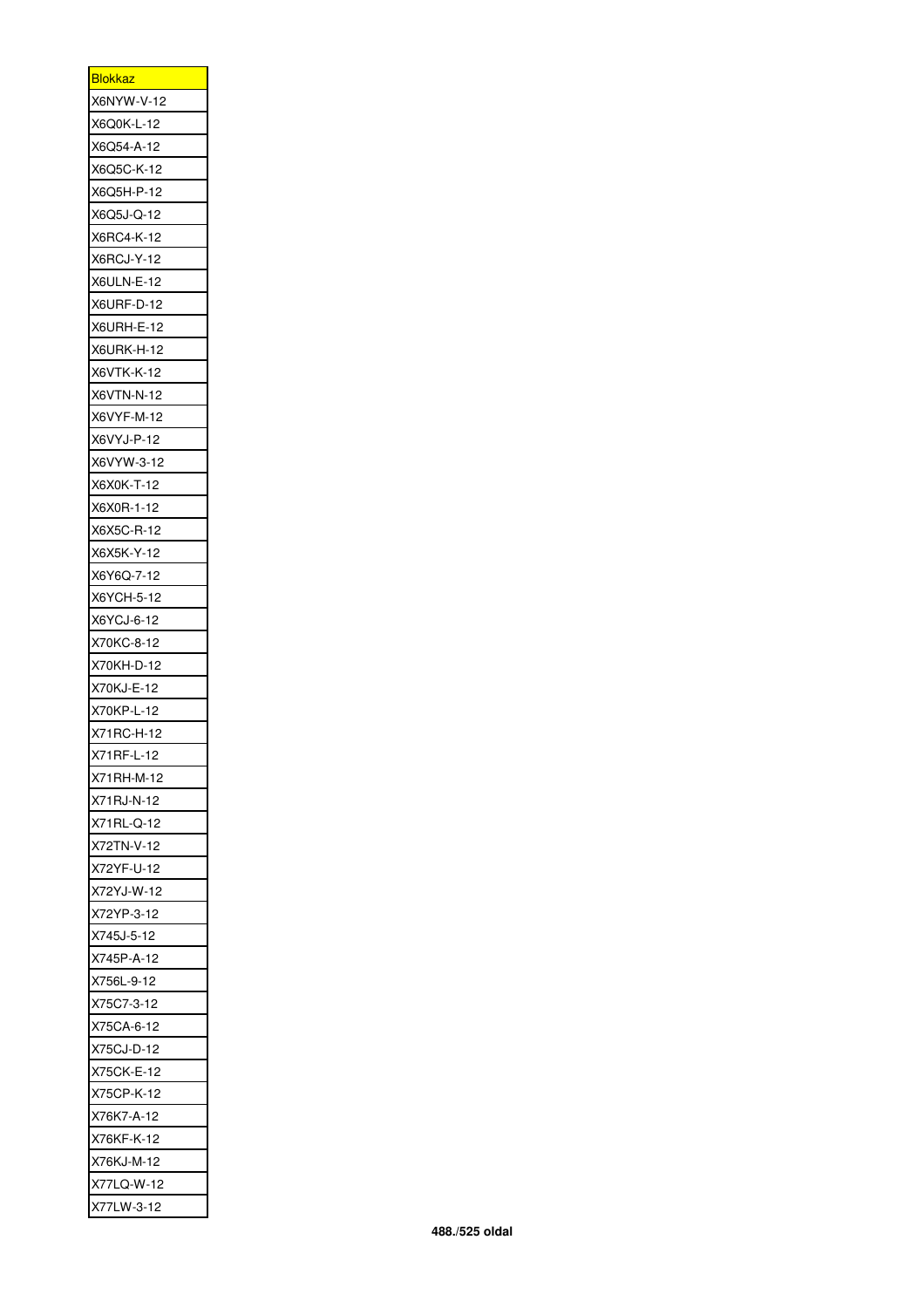| <u>Blokkaz</u> |
|----------------|
| X77RC-P-12     |
| X77RJ-V-12     |
| X78TW-A-12     |
| X78YJ-4-12     |
| X78YP-9-12     |
| X7A57-2-12     |
| X7A5C-6-12     |
| X7A5J-C-12     |
| X7A5P-J-12     |
| X7CCJ-L-12     |
| X7CCP-R-12     |
| X7ER7-R-12     |
| X7ERF-1-12     |
| X7ERH-2-12     |
| X7FTL-7-12     |
| X7FYJ-A-12     |
|                |
| X7J0Q-L-12     |
| X7J5P-Q-12     |
| X7K67-A-12     |
| X7K69-D-12     |
| X7K6U-X-12     |
| X7KCC-M-12     |
| X7KCJ-T-12     |
| X7LD7-K-12     |
| X7LDN-1-12     |
| X7LKA-U-12     |
| X7LKF-Y-12     |
| X7LKH-1-12     |
| X7NT7-2-12     |
| X7P3K-P-12     |
| X7Q09-C-12     |
| X7Q0Q-T-12     |
| X7Q5A-K-12     |
| X7Q5P-X-12     |
| X7R6L-W-12     |
| X7TD9-U-12     |
|                |
| X7TK6-W-12     |
| X7TKA-2-12     |
| X7URH-F-12     |
| X7UWK-N-12     |
| X7VT7-8-12     |
| X7VY6-D-12     |
| X7VYJ-Q-12     |
| X7VYP-W-12     |
| X7X56-M-12     |
| X7Y6N-6-12     |
| X7Y6Q-8-12     |
| X80D9-2-12     |
| X80DQ-H-12     |
| X80KD-A-12     |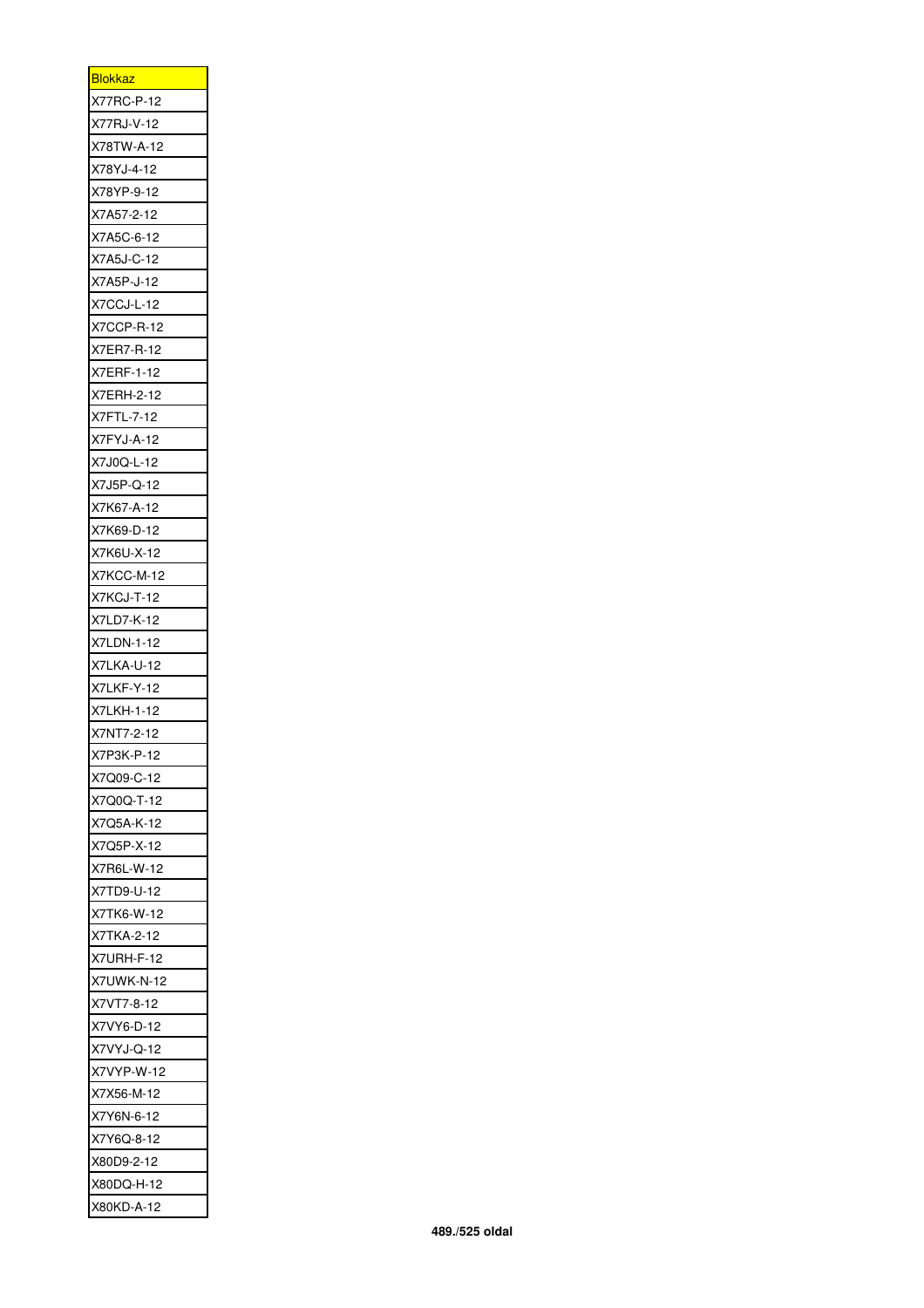| <u>Blokkaz</u> |
|----------------|
| X81R7-D-12     |
| X81R9-F-12     |
| X81RD-K-12     |
| X82Y6-L-12     |
| X82YD-T-12     |
| X840L-3-12     |
| X85C6-3-12     |
| X85CL-H-12     |
| X86D7-6-12     |
| X86DN-M-12     |
| X86DP-N-12     |
| X86K6-A-12     |
| X87M0-7-12     |
| X88U0-F-12     |
| X88Y6-T-12     |
| X88Y7-U-12     |
| X8A56-2-12     |
| X8A57-3-12     |
| X8C6Q-N-12     |
| X8CC7-A-12     |
| X8CCW-1-12     |
| X8DDM-T-12     |
| X8DDQ-W-12     |
| X8EL7-M-12     |
| X8ELM-2-12     |
|                |
| X8ELR-6-12     |
| X8EM0-E-12     |
| X8FT7-V-12     |
| X8FTM-9-12     |
| X8FY7-2-12     |
| X8J0L-H-12     |
| X8J0Q-M-12     |
| X8J57-9-12     |
| X8J5J-L-12     |
| X8J5L-N-12     |
| X8K6M-R-12     |
| X8K6N-T-12     |
| X8LDM-1-12     |
| X8LDQ-4-12     |
| X8LK7-R-12     |
| X8MLQ-C-12     |
| X8MM0-M-12     |
| X8MR7-1-12     |
| X8NT7-3-12     |
| X8NTN-J-12     |
| X8NTQ-L-12     |
| X8NY6-7-12     |
| X8R6N-1-12     |
| X8RC7-Q-12     |
| X8RCA-U-12     |
|                |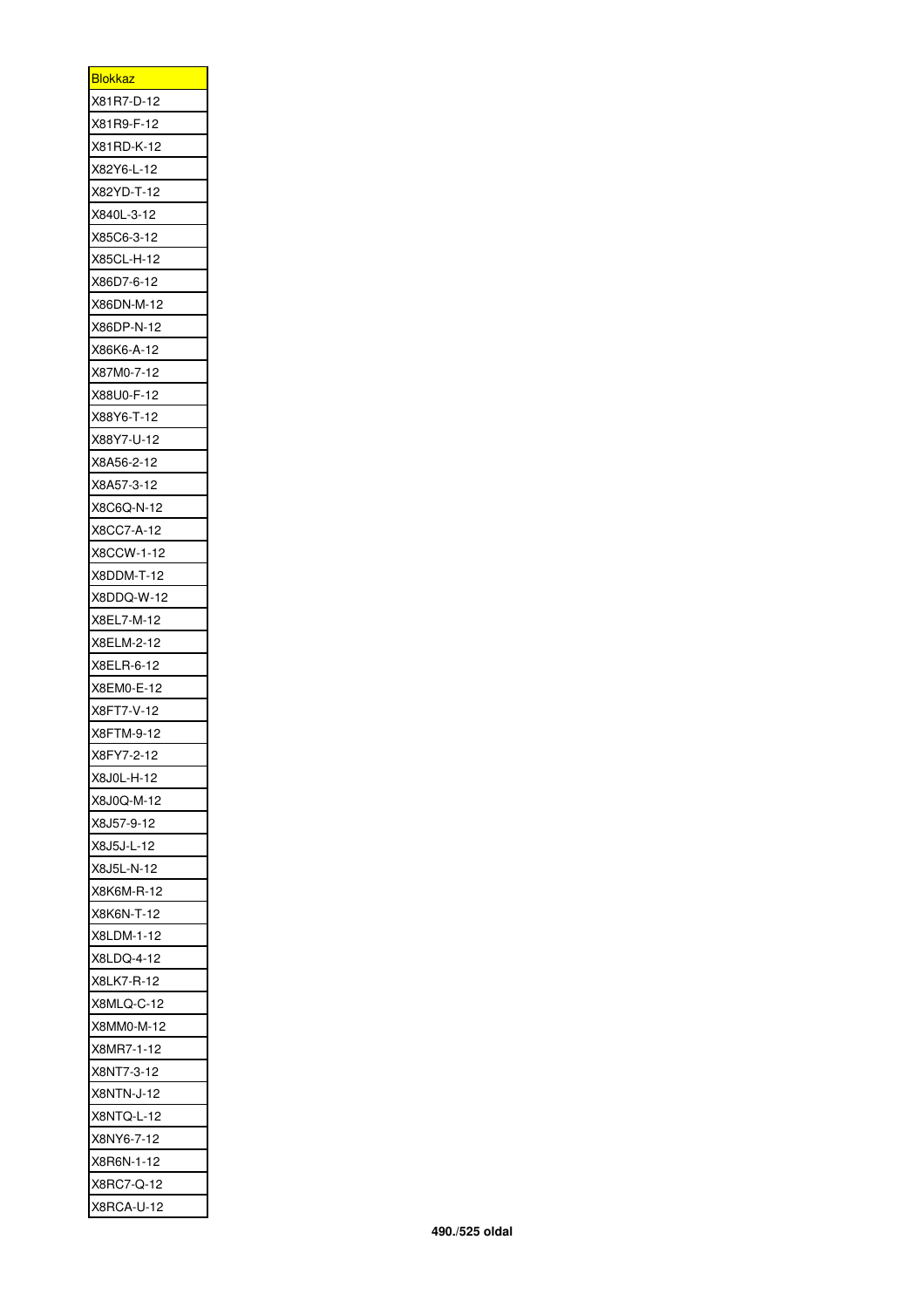| <u>Blokkaz</u> |
|----------------|
| X8RCJ-2-12     |
| X8ULN-H-12     |
| X8UM0-U-12     |
| X8UR7-7-12     |
| X8URJ-J-12     |
| X8W3L-Y-12     |
| X8X5J-1-12     |
| X8X5K-2-12     |
| X8YCA-2-12     |
| X8YCH-7-12     |
| X8YCJ-8-12     |
| X90KD-C-12     |
| X90KJ-H-12     |
| X91LL-M-12     |
| X91R5-C-12     |
| X92TL-V-12     |
| X92Y5-L-12     |
| X92YH-X-12     |
| X92YJ-Y-12     |
| X9455-U-12     |
| X9456-V-12     |
| X945H-6-12     |
| X945J-7-12     |
|                |
| X95CA-8-12     |
| X95CJ-F-12     |
| X96E0-1-12     |
| X96KA-H-12     |
| X96KH-N-12     |
| X96KJ-P-12     |
| X97LL-U-12     |
| X97RA-Q-12     |
| X97RJ-X-12     |
| X97RK-Y-12     |
| X97RP-4-12     |
| X98YD-2-12     |
| X98YK-7-12     |
| X9A5A-7-12     |
| X9A5J-E-12     |
| X9C6N-M-12     |
| X9CCA-F-12     |
| X9CCJ-N-12     |
| X9CCP-U-12     |
| X9DD7-E-12     |
| X9DDQ-X-12     |
| X9DKJ-W-12     |
| X9DKP-3-12     |
| X9ELQ-6-12     |
| X9ERD-1-12     |
| X9ERJ-5-12     |
|                |
| X9ERP-A-12     |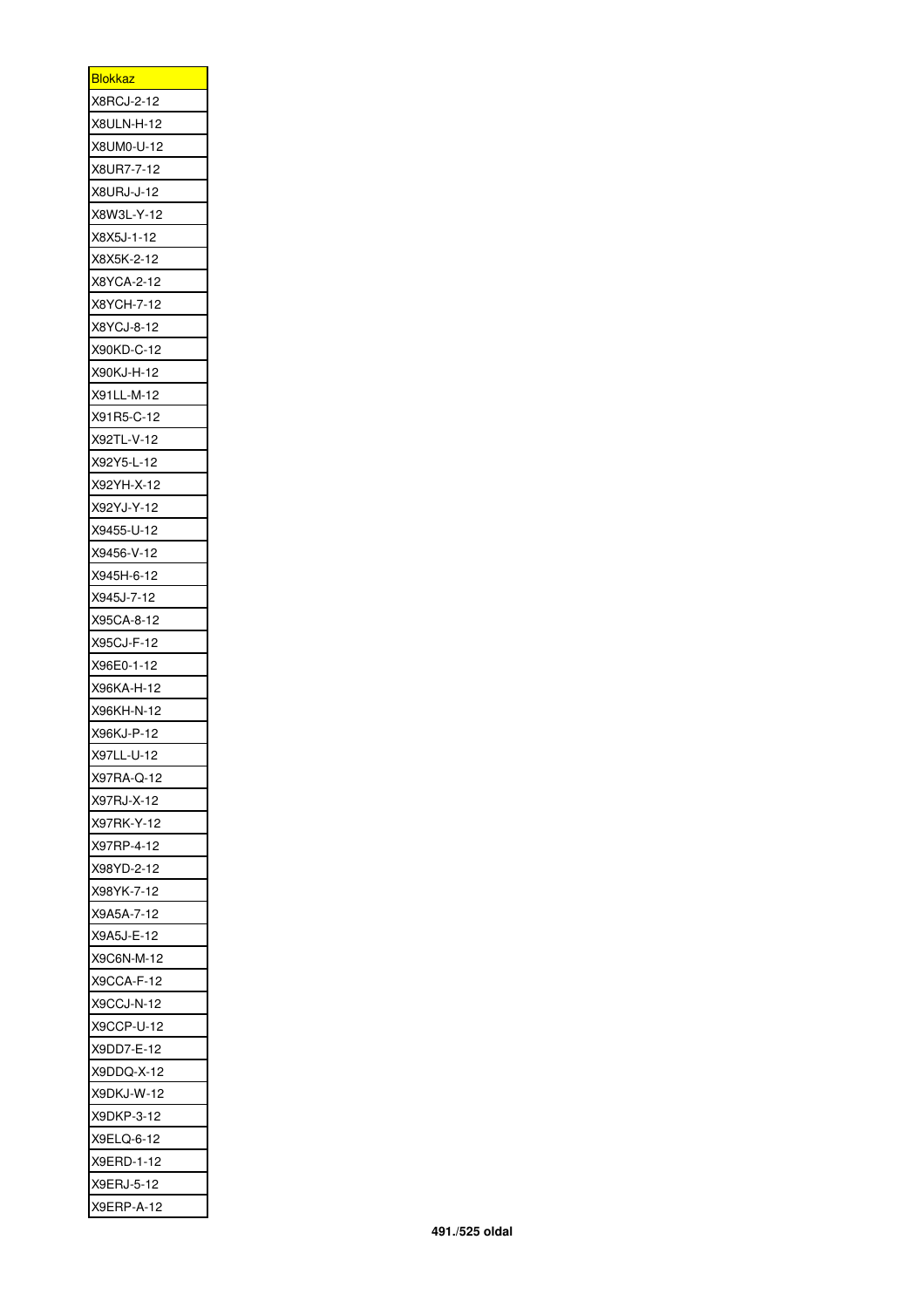| <u>Blokkaz</u>    |
|-------------------|
| X9FTN-C-12        |
| X9FY9-5-12        |
| X9FYA-6-12        |
| X9FYJ-D-12        |
| X9K6L-R-12        |
| X9KCA-N-12        |
| X9KCJ-V-12        |
| X9LD7-M-12        |
| X9LDN-3-12        |
| X9LDR-6-12        |
| X9LK6-R-12        |
| X9LK9-V-12        |
| X9MRC-6-12        |
| X9MRJ-C-12        |
| X9MRK-D-12        |
| X9MWK-J-12        |
| <b>X9NTN-K-12</b> |
| X9NYJ-L-12        |
| X9Q59-L-12        |
| X9Q5A-M-12        |
| X9Q5K-V-12        |
| X9TKH-9-12        |
| X9TPL-J-12        |
| X9VYH-R-12        |
|                   |
| X9VYJ-T-12        |
| X9VYK-U-12        |
| X9X56-P-12        |
| X9X59-T-12        |
| X9YC6-X-12        |
| X9YCH-8-12        |
| XA1R6-E-12        |
| XA2TM-X-12        |
| XA2TQ-2-12        |
| XA2Y7-P-12        |
| XA2Y9-R-12        |
| XA2YH-Y-12        |
| XA2YY-F-12        |
| XA407-R-12        |
| XA456-W-12        |
| XA569-3-12        |
| XA5C7-6-12        |
| XA6D7-8-12        |
| XA6D9-A-12        |
| XA6DM-N-12        |
| XA7LM-W-12        |
| XA8T9-T-12        |
| XA8TM-5-12        |
| XAA0M-D-12        |
| XAA52-Y-12        |
| XAC6M-M-12        |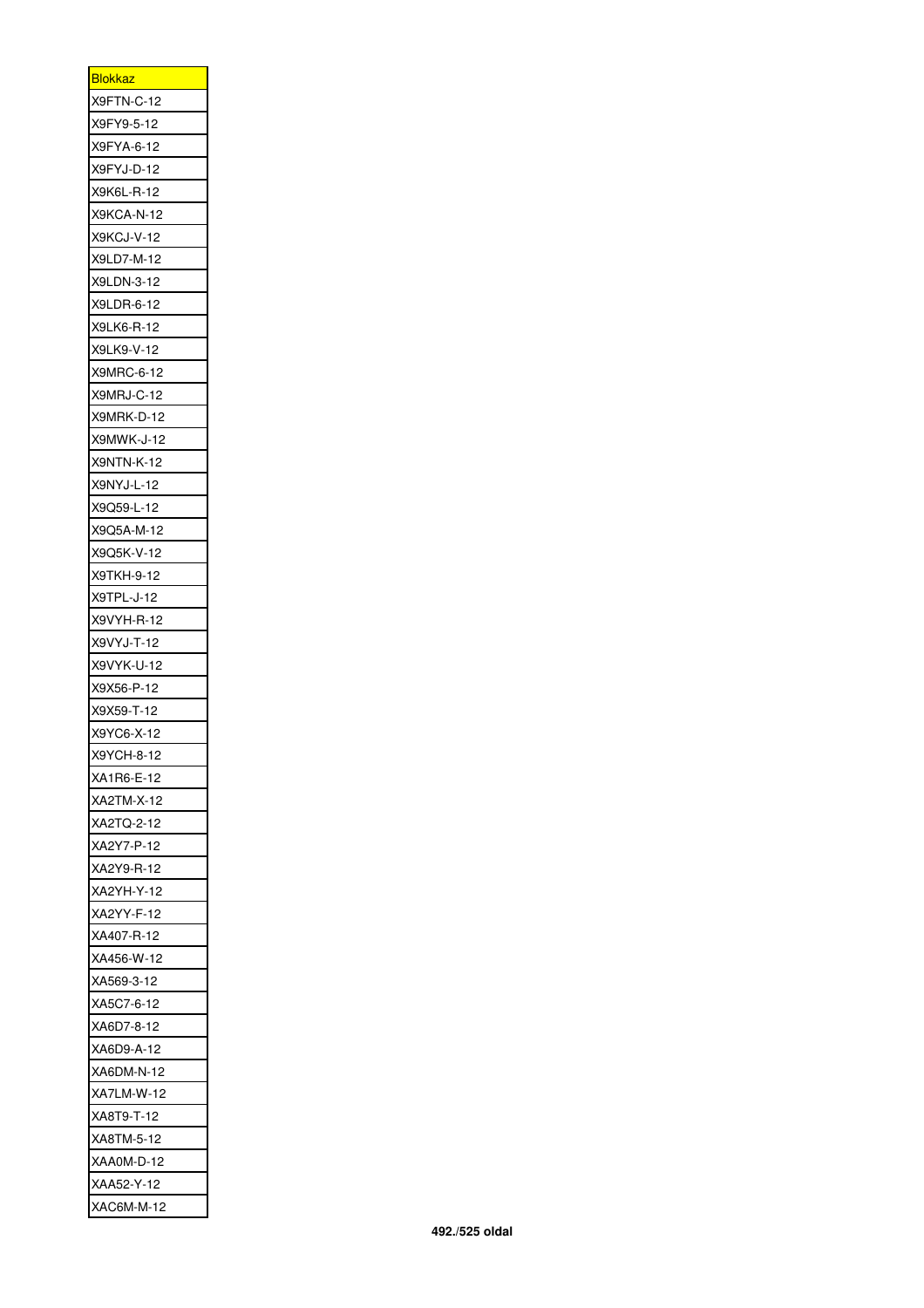| <u>Blokkaz</u>    |
|-------------------|
| XAC6N-N-12        |
| XAC6R-R-12        |
| <b>XAER7-V-12</b> |
| XAFY9-6-12        |
| XAFYE-A-12        |
| XALPL-C-12        |
| XAMLM-A-12        |
| XAMR7-3-12        |
| XANTN-L-12        |
| XANYK-N-12        |
| XAQ5J-V-12        |
| XARC4-P-12        |
| XARCW-H-12        |
| XATK4-X-12        |
| XATKJ-C-12        |
| XAUR6-8-12        |
| XAURJ-L-12        |
| XAVTR-W-12        |
| XAVYJ-U-12        |
|                   |
| XAX5J-3-12        |
| XAY6N-9-12        |
| XAYC4-W-12        |
| XAYC6-Y-12        |
| XAYCE-7-12        |
| XAYCJ-A-12        |
| XC0D7-3-12        |
| XC0PL-R-12        |
| XC1RJ-T-12        |
| XC2U0-C-12        |
| XC40K-5-12        |
| XC459-2-12        |
| XC5CH-H-12        |
| XC7RJ-1-12        |
| XC8Y6-W-12        |
| XCA0K-C-12        |
| XCA0N-F-12        |
| XCC6N-P-12        |
| XCCHL-X-12        |
| XCDDL-V-12        |
|                   |
| XCDKH-X-12        |
| XCELQ-8-12        |
| <b>XCER9-Y-12</b> |
| XCERK-8-12        |
| XCFTX-P-12        |
| XCFU0-R-12        |
| XCJ5H-N-12        |
| XCK67-F-12        |
| XCK6L-U-12        |
| XCK6X-6-12        |
| XCLKH-5-12        |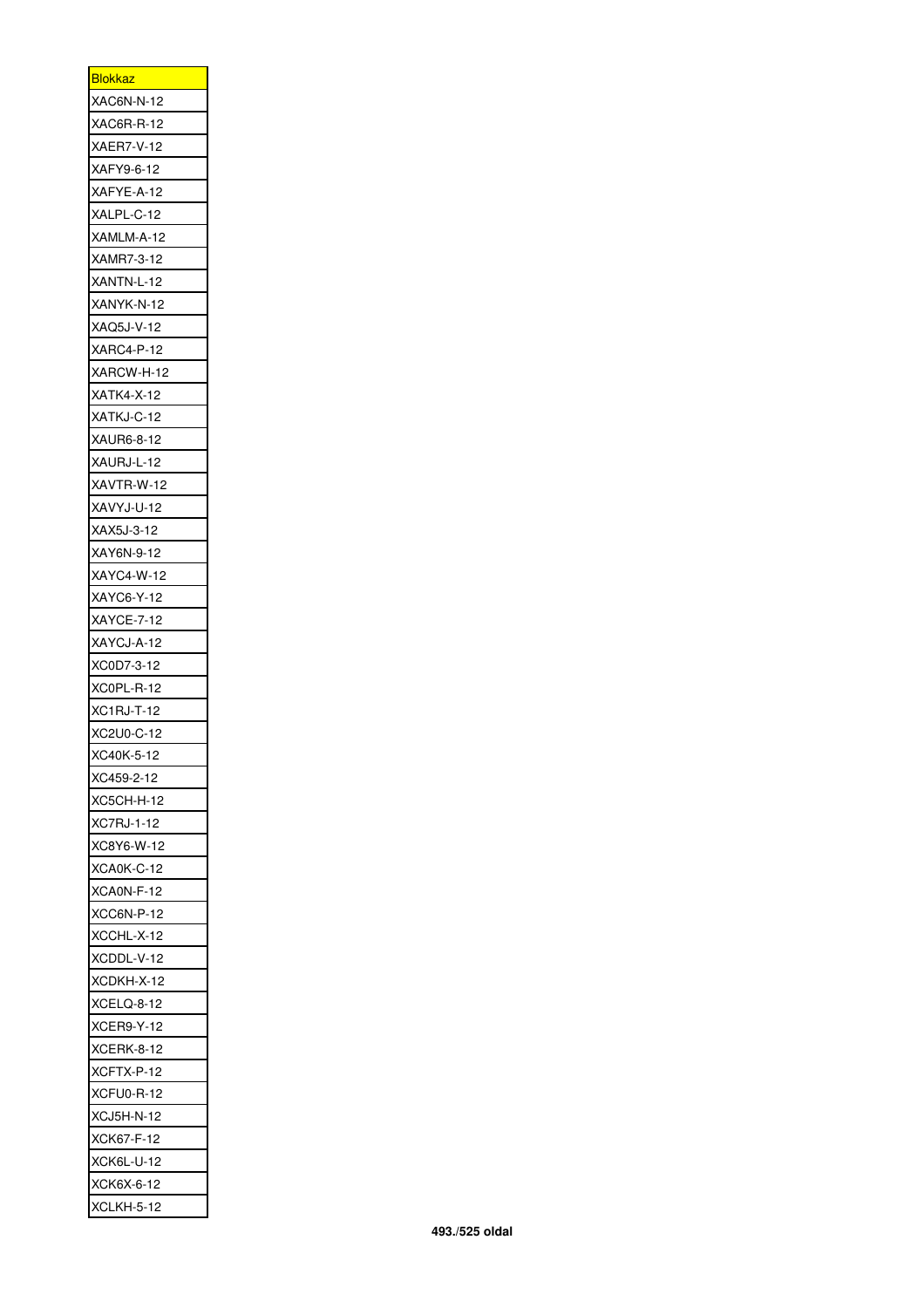| <u>Blokkaz</u>    |
|-------------------|
| XCLKY-M-12        |
| XCMRC-8-12        |
| XCMRK-F-12        |
| XCNTR-Q-12        |
| XCNYH-M-12        |
| XCQ5L-Y-12        |
| XCRCH-4-12        |
| XCULL-J-12        |
| XCVTN-U-12        |
| XCY6P-C-12        |
| XCY6X-L-12        |
| XD0DL-H-12        |
| XD2TR-5-12        |
| XD2U0-D-12        |
| XD410-M-12        |
| XD5CH-J-12        |
| XD6E0-4-12        |
| XD7LR-4-12        |
| XD8Y5-W-12        |
| XDA5K-K-12        |
| XDA9K-P-12        |
| XDDDH-T-12        |
| XDDDL-W-12        |
| XDDDQ-2-12        |
|                   |
| XDEL8-T-12        |
| <b>XDER7-X-12</b> |
| XDFTH-9-12        |
| XDFTR-K-12        |
| XDFY4-3-12        |
| XDJ0N-P-12        |
| XDK67-H-12        |
| XDKC4-K-12        |
| XDKCA-R-12        |
| XDKCD-U-12        |
| XDLKD-3-12        |
| XDMR4-2-12        |
| XDNY4-9-12        |
| XDQ0H-Q-12        |
| XDQ0L-U-12        |
| XDQ5A-Q-12        |
| XDR68-Q-12        |
| XDRC4-R-12        |
| XDRCA-Y-12        |
| XDTDL-A-12        |
| XDTDR-H-12        |
| XDTK7-4-12        |
| XDTKH-D-12        |
| XDUL7-6-12        |
|                   |
| XDULL-K-12        |
| XDULR-Q-12        |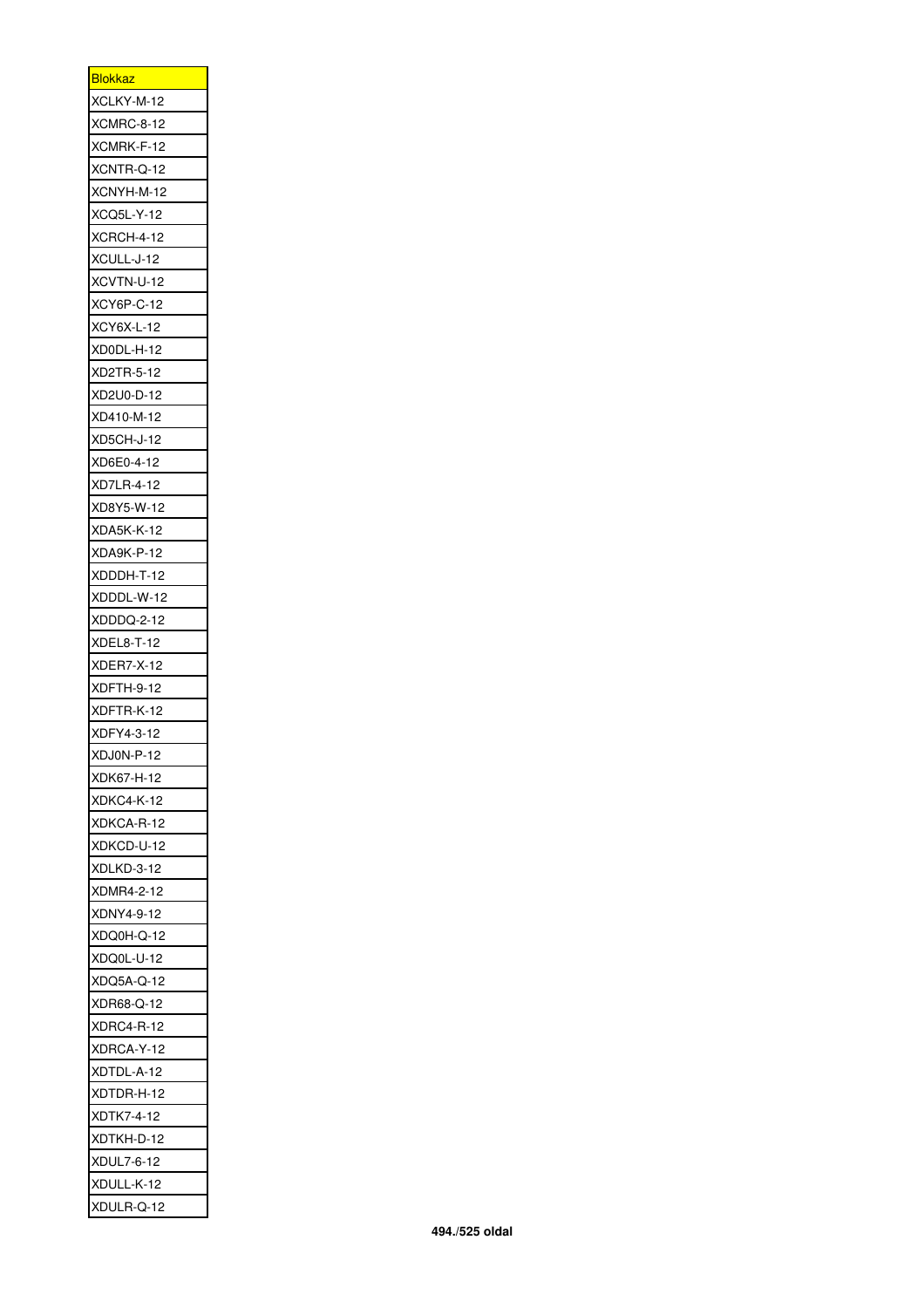| <u>Blokkaz</u>    |
|-------------------|
| XDUR4-8-12        |
| XDURA-F-12        |
| XDURL-Q-12        |
| XDUWL-V-12        |
| XDVT7-E-12        |
| XDVTN-V-12        |
| XDVYA-P-12        |
| XDVYH-V-12        |
| XDX07-N-12        |
| XDX57-U-12        |
| XDX5A-X-12        |
| XDX5H-4-12        |
| XDY6Q-E-12        |
| XDYC7-3-12        |
| XDYCA-6-12        |
| XDYCH-C-12        |
| XE0K4-7-12        |
| XE0K7-A-12        |
|                   |
| XE0KA-E-12        |
| XE0KH-L-12        |
| XE1L8-E-12        |
| <b>XE1LL-R-12</b> |
| XE1R4-F-12        |
| XE1RA-N-12        |
| XE2TV-9-12        |
| XE2Y7-T-12        |
| XE<br>2YA-W-12    |
| XE408-W-12        |
| XE45A-5-12        |
| XE5C8-A-12        |
| XE5CA-D-12        |
| XE6DR-W-12        |
| XE6KA-M-12        |
| XE6PL-2-12        |
| XE7LR-5-12        |
| <b>XE7RA-V-12</b> |
| XE8TL-7-12        |
| XE8Y4-W-12        |
| XE8YL-D-12        |
| XEA5A-C-12        |
| XECCA-L-12        |
| XEDJR-8-12        |
|                   |
| XEDK4-M-12        |
| XEDKA-U-12        |
| <b>XEER4-V-12</b> |
| <b>XEERA-3-12</b> |
| XEFYA-A-12        |
| XEFYL-L-12        |
| XEH3K-P-12        |
| <b>XEJ5A-K-12</b> |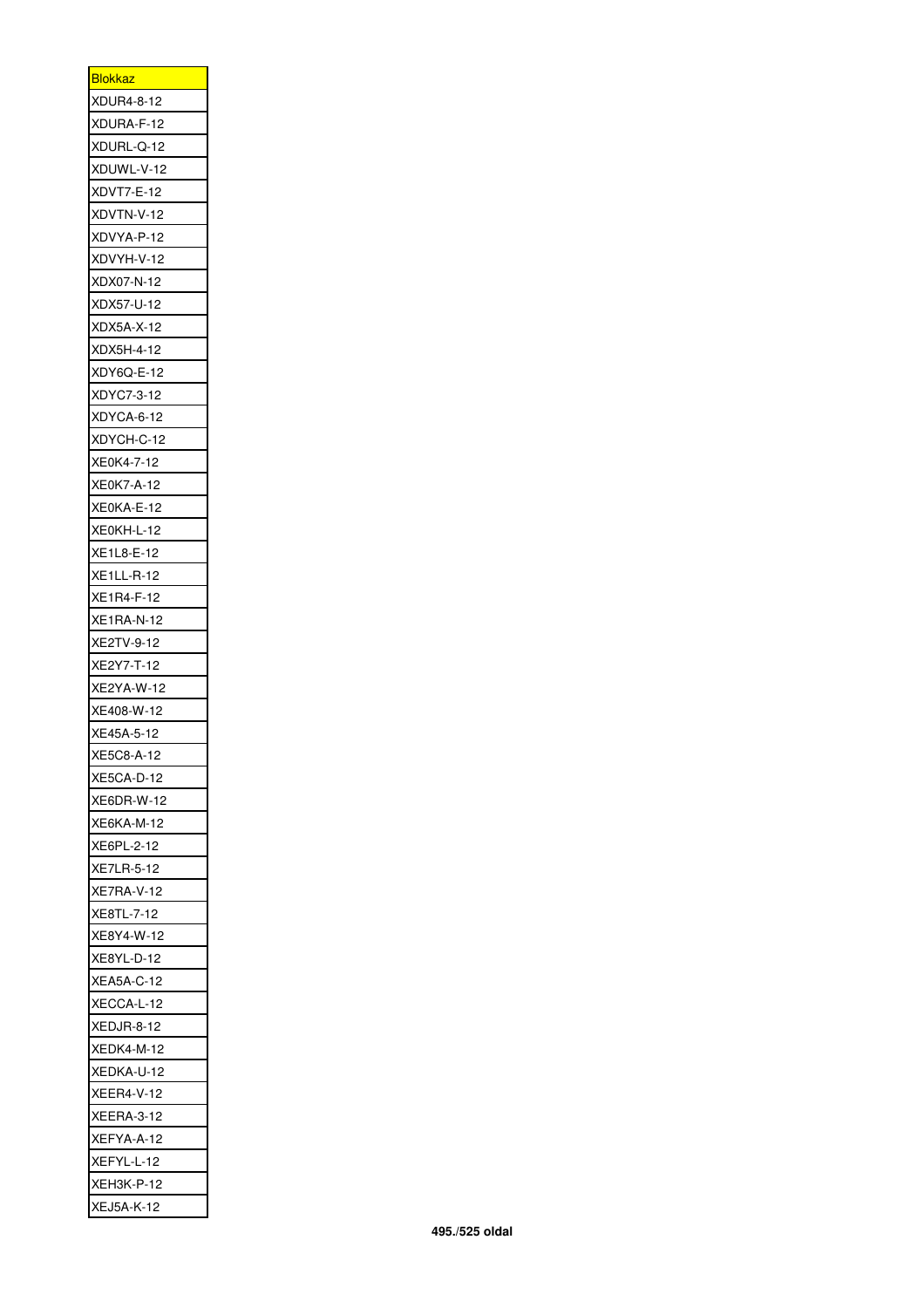| <b>Blokkaz</b>    |
|-------------------|
| XEK67-J-12        |
| XEKCA-T-12        |
| <b>XELKA-2-12</b> |
| XELKK-9-12        |
| XEMLK-C-12        |
| XEMLN-F-12        |
| XENY2-8-12        |
| XENYA-J-12        |
| XENYL-T-12        |
| XEP3L-X-12        |
| XEQ54-K-12        |
| <b>XEQ5K-1-12</b> |
| XEQ9K-5-12        |
| XERCA-1-12        |
| XERCW-L-12        |
| XEULH-H-12        |
| <b>XEURY-5-12</b> |
| XEX07-P-12        |
| XEX5K-7-12        |
| XEX5L-8-12        |
| XEY67-X-12        |
| XEY6P-E-12        |
| XF0D7-6-12        |
| XF0DT-R-12        |
| XF0PK-U-12        |
| XF2T7-N-12        |
| XF2TT-8-12        |
| XF2YL-7-12        |
| XF40H-6-12        |
| XF40P-D-12        |
| XF45L-F-12        |
| XF56H-E-12        |
| XF56K-H-12        |
| XF5CY-3-12        |
| XF6DN-U-12        |
| XF6DP-V-12        |
| XF6DT-Y-12        |
| XF6KL-X-12        |
| XF6KW-8-12        |
| XF7LN-3-12        |
|                   |
| XF8TP-C-12        |
| XF8TR-E-12        |
| XF8YK-D-12        |
| XFA0R-N-12        |
| XFA5A-D-12        |
| <b>XFA5K-M-12</b> |
| XFCCK-V-12        |
| XFDD7-L-12        |
| XFDDP-3-12        |
| XFDKA-V-12        |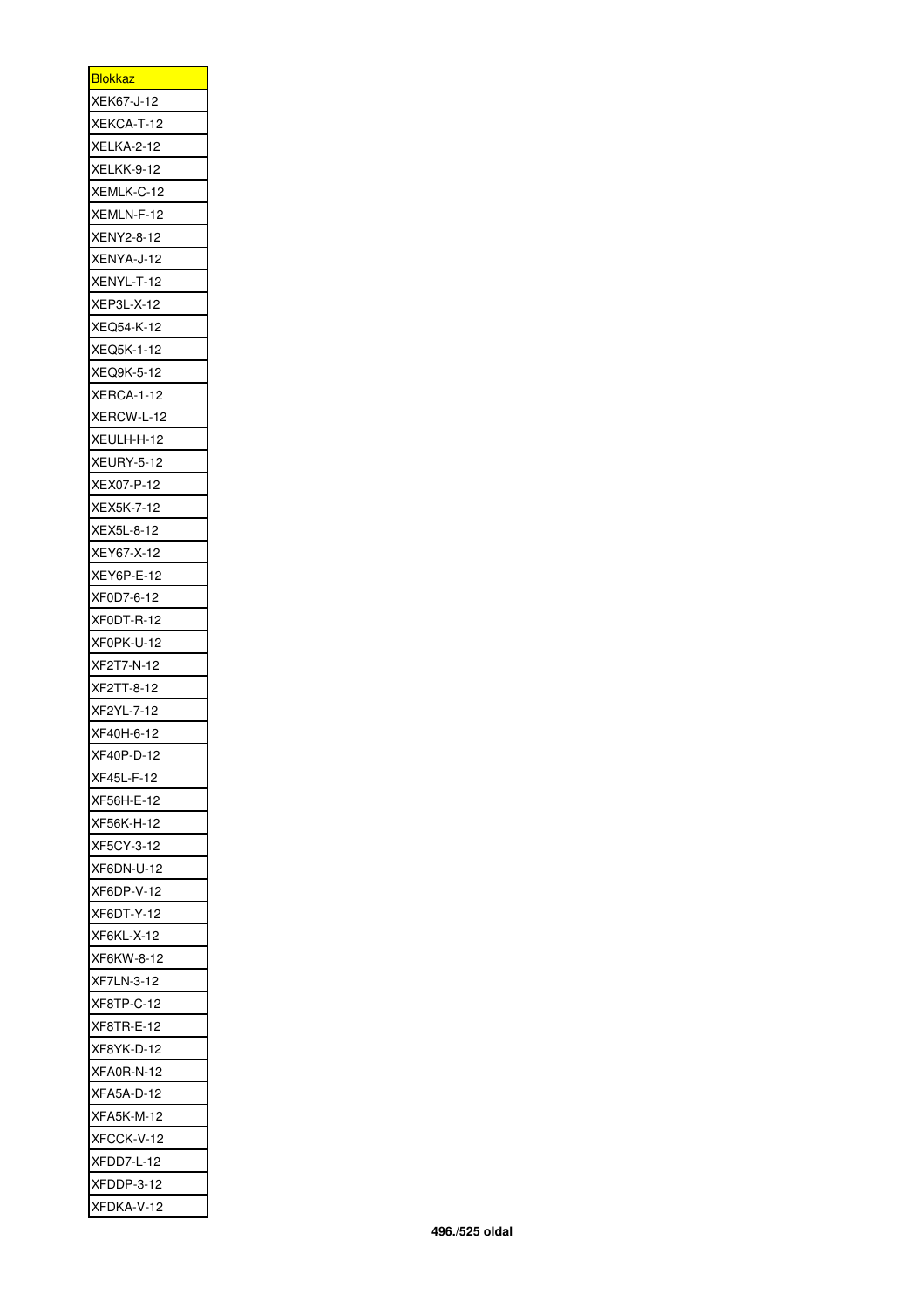| <b>Blokkaz</b>    |
|-------------------|
| XFEL7-U-12        |
| XFER6-Y-12        |
| XFFTH-C-12        |
| <b>XFJ5K-U-12</b> |
| XFJ9K-Y-12        |
| XFLKL-C-12        |
| <b>XFML7-2-12</b> |
| XFMLN-H-12        |
| XFMLP-J-12        |
| XFMLR-L-12        |
| XFMLX-R-12        |
| XFMRL-L-12        |
| XFNTP-R-12        |
| XFNTR-U-12        |
| XFNYL-U-12        |
| XFQ0P-1-12        |
| XFQ9K-6-12        |
| XFR67-R-12        |
| <b>XFRC7-X-12</b> |
|                   |
| XFTDN-F-12        |
| XFTK7-6-12        |
| XFTKE-D-12        |
| XFTKY-X-12        |
| XFURD-L-12        |
| XFURL-T-12        |
| <b>XFVY7-N-12</b> |
| XFVYD-U-12        |
| XFX0N-6-12        |
| XFY6N-E-12        |
| XH0DN-N-12        |
| XH0DP-P-12        |
| XH0KL-R-12        |
| XH2TN-5-12        |
| XH2YD-2-12        |
| XH40N-D-12        |
| XH455-2-12        |
| XH45A-7-12        |
| XH49L-M-12        |
| XH5CA-F-12        |
| XH5CL-Q-12        |
| XH6DN-V-12        |
| XH6KD-R-12        |
| XH7LN-4-12        |
| XH7RD-1-12        |
| XH7RL-7-12        |
| XH8TK-8-12        |
| XH8TL-9-12        |
| XH8TW-L-12        |
| XH8Y5-1-12        |
| XH8YD-8-12        |
|                   |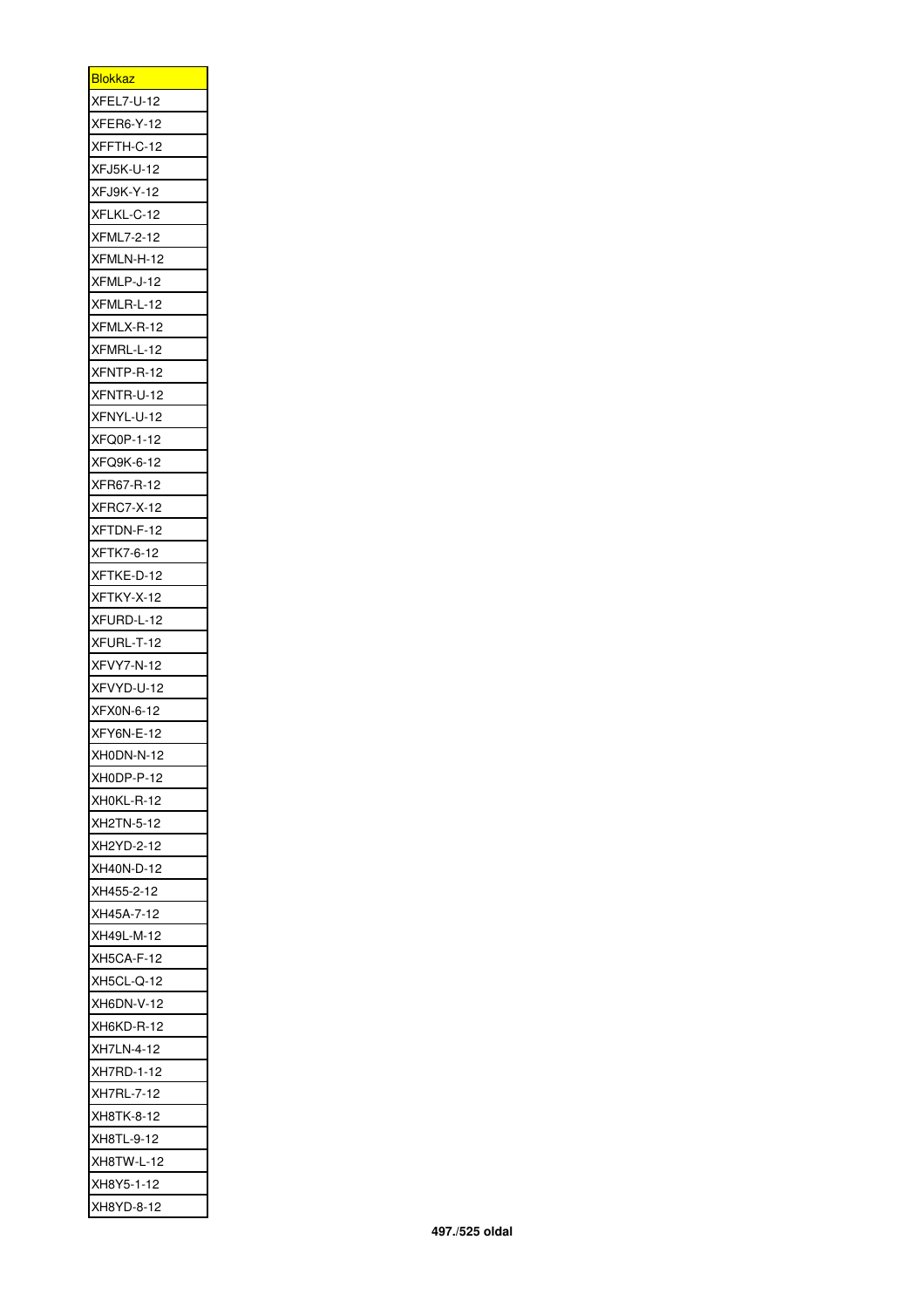| <b>Blokkaz</b>    |
|-------------------|
| XHA0L-J-12        |
| XHA55-8-12        |
| <b>XHA5C-F-12</b> |
|                   |
| XHDDK-Y-12        |
| <b>XHDK7-T-12</b> |
| XHEL8-W-12        |
| XHELK-7-12        |
| XHERL-E-12        |
| XHFT8-5-12        |
| XHFY7-9-12        |
| XHJ08-D-12        |
| XHJ57-J-12        |
| XHJ5L-W-12        |
| XHKCW-F-12        |
| XHMR7-8-12        |
| XHNY7-H-12        |
| XHNYL-V-12        |
| XHQ0N-1-12        |
| XHQ51-J-12        |
| XHTK4-4-12        |
| XHULN-Q-12        |
| XHURL-U-12        |
| XHVYL-3-12        |
| XHX54-U-12        |
|                   |
| XHYC8-7-12        |
| XHYCL-K-12        |
| XJ1RL-2-12        |
| XJ5C4-9-12        |
| XJ5C7-D-12        |
| XJ5C9-F-12        |
| XJ6DN-W-12        |
| XJ6K4-J-12        |
| XJ6K9-P-12        |
| XJ6KK-Y-12        |
| XJ7LN-5-12        |
| XJ7R9-X-12        |
| XJ7RW-K-12        |
| XJA5L-Q-12        |
| XJC6W-4-12        |
| XJCC4-H-12        |
| <b>XJCC7-L-12</b> |
| <b>XJCC8-M-12</b> |
|                   |
| XJDK7-U-12        |
| XJELN-C-12        |
| XJER4-Y-12        |
| XJER9-5-12        |
| XJFTW-U-12        |
| <b>XJFY7-A-12</b> |
| XJJ54-F-12        |
| XJJ5K-W-12        |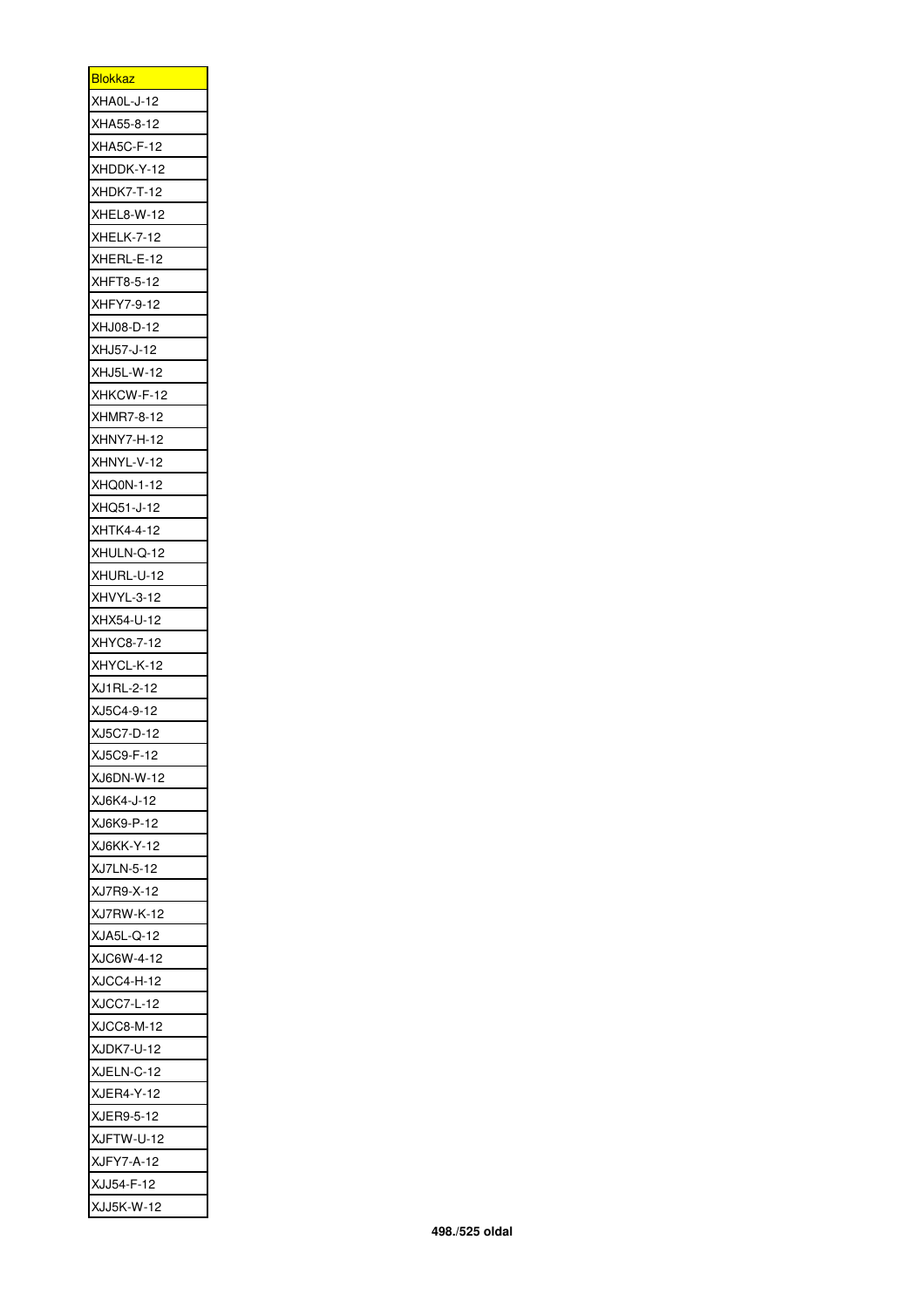| <u>Blokkaz</u>    |
|-------------------|
| <b>XJKC4-P-12</b> |
| XJKC9-V-12        |
| XJQ0W-9-12        |
| XJQ59-U-12        |
| XJTDN-J-12        |
| XJTKK-L-12        |
| XJTKW-X-12        |
| XJURK-U-12        |
| XJVY7-Q-12        |
| XJX4P-E-12        |
| XJX5K-A-12        |
| XJX9L-H-12        |
| XJYCK-K-12        |
| XK0K7-F-12        |
| XK0KK-T-12        |
| XK0KL-U-12        |
| XK1LT-4-12        |
| XK2YK-9-12        |
| XK40R-K-12        |
| XK453-2-12        |
| XK5C7-E-12        |
| XK5C9-H-12        |
|                   |
| XK6K3-J-12        |
| XK7R3-R-12        |
| XK8TT-K-12        |
| XK8Y3-1-12        |
| XK8Y7-5-12        |
| XK8Y9-7-12        |
| XKCC7-M-12        |
| XKELK-9-12        |
| XKFTT-R-12        |
| XKLDL-9-12        |
| XKLK9-5-12        |
| XKMR5-8-12        |
| XKMRW-1-12        |
| XKQ0T-7-12        |
| XKRCW-Q-12        |
| XKVY9-U-12        |
| XKX59-3-12        |
| XKX5W-P-12        |
| XKYC5-6-12        |
| XKYC9-A-12        |
| XKYCW-X-12        |
| XL0DL-P-12        |
| XL0KW-6-12        |
| XL1RF-Y-12        |
| XL2TT-D-12        |
| XL40L-E-12        |
|                   |
| XL45F-F-12        |
| XL56L-N-12        |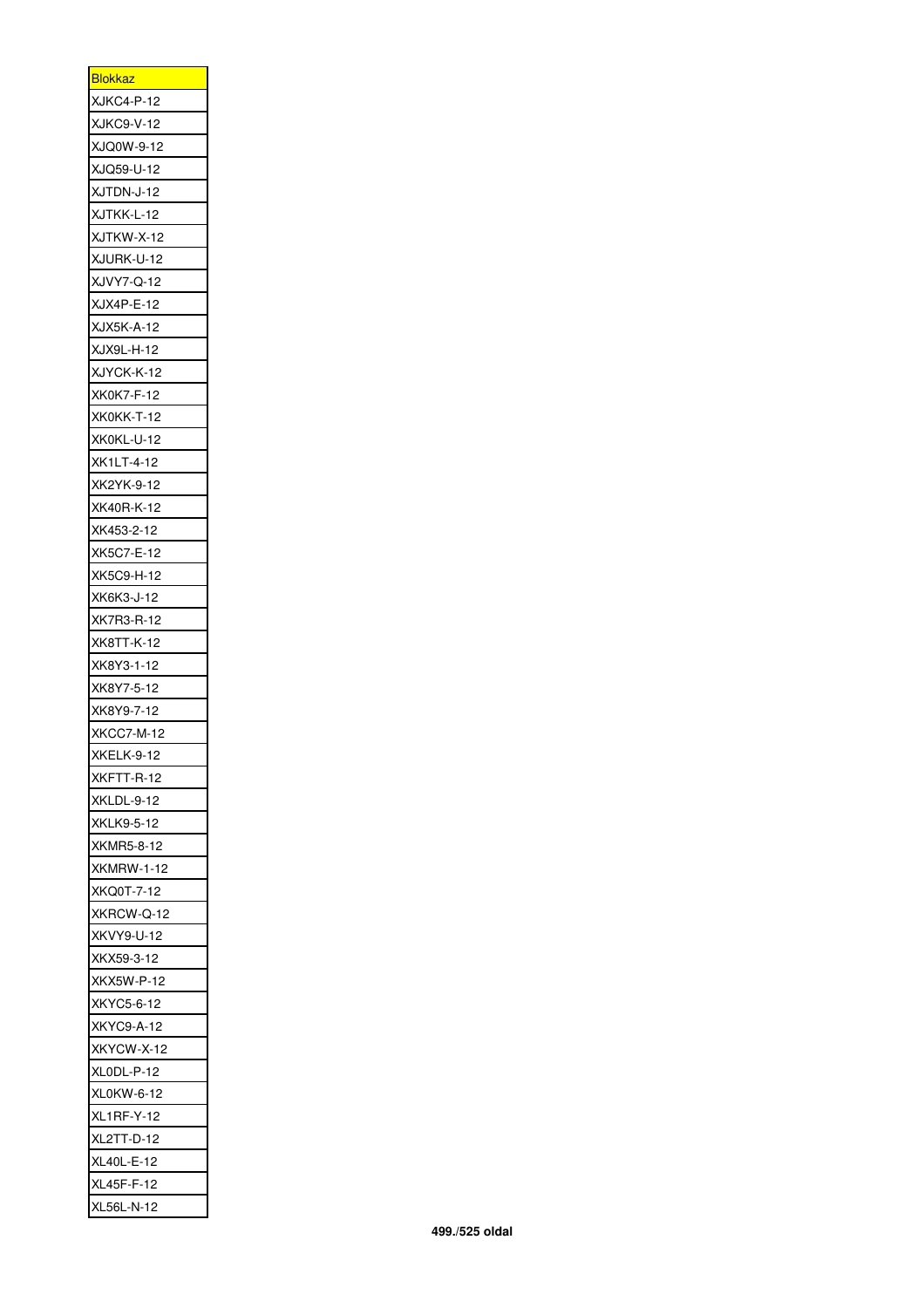| <b>Blokkaz</b>    |
|-------------------|
| <b>XL5CL-U-12</b> |
| XL6KC-U-12        |
| XL7RL-A-12        |
| XLDDL-4-12        |
| XLJ0V-4-12        |
| XLKCE-3-12        |
| XLLKL-H-12        |
| XLMRL-Q-12        |
| XLTDL-J-12        |
| XLULL-R-12        |
| XLURL-X-12        |
| <b>XLVTL-1-12</b> |
| XLVYL-6-12        |
| <b>XLX5L-E-12</b> |
| XLY6L-H-12        |
| XM0DL-Q-12        |
| XM0KC-N-12        |
|                   |
| XM1RL-5-12        |
| XM2TL-7-12        |
| XM2YL-D-12        |
| <b>XM6KC-V-12</b> |
| XM6KL-4-12        |
| XM7LL-6-12        |
| XM7RC-4-12        |
| <b>XM7RK-A-12</b> |
| XM7RL-C-12        |
| XM8TL-E-12        |
| XM8TT-M-12        |
| <b>XMA0T-V-12</b> |
| <b>XMA5L-U-12</b> |
| <b>XMC6K-V-12</b> |
| XMC6V-6-12        |
| XMDKL-A-12        |
| XMMLV-V-12        |
| XMNXY-C-12        |
| XMR6K-9-12        |
| XMULP-W-12        |
| XMY6V-T-12        |
| XN0KW-8-12        |
| XN2TR-E-12        |
| XN2TV-J-12        |
| XN2YL-E-12        |
|                   |
| XN45W-Y-12        |
| XN56K-P-12        |
| <b>XN5CL-W-12</b> |
| XN6KW-F-12        |
| XN8YW-X-12        |
| XNA5L-V-12        |
| XNA9K-Y-12        |
| XNC6K-W-12        |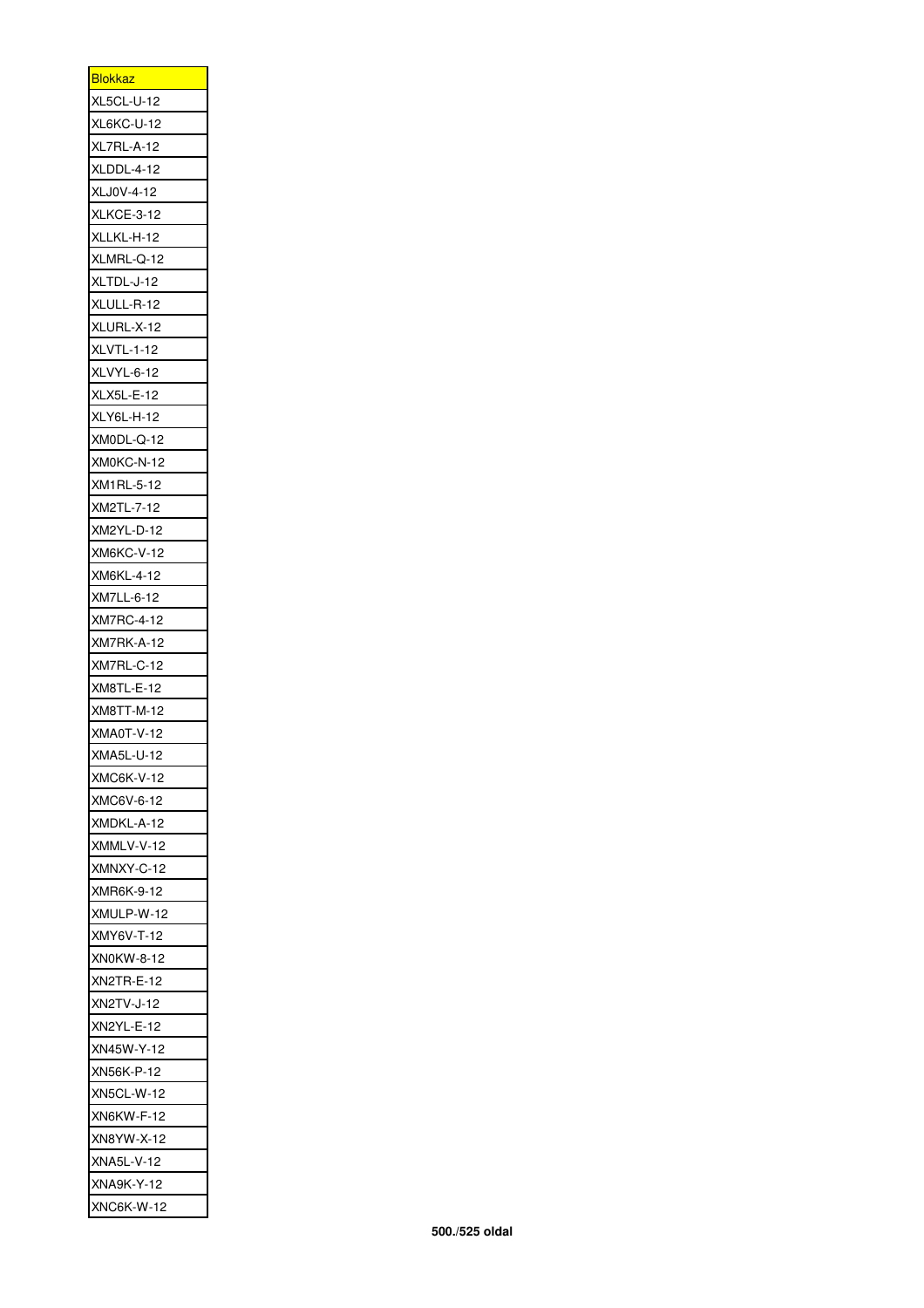| <u>Blokkaz</u>                                                            |
|---------------------------------------------------------------------------|
| XNFTK-M-12                                                                |
| XNJ4R-7-12                                                                |
| XNTDV-V-12                                                                |
| XNX0P-E-12                                                                |
| XNX9K-L-12                                                                |
| XP0DH-P-12                                                                |
| XP0PK-3-12                                                                |
| XP7RK-D-12                                                                |
| XP7RW-Q-12                                                                |
| XP8YK-M-12                                                                |
| XPCCW-F-12                                                                |
| XPELV-Q-12                                                                |
| XPERW-X-12                                                                |
| XPFYW-6-12                                                                |
| XPJ5W-E-12                                                                |
| XPLPL-Q-12                                                                |
| <b>XPMRW-5-12</b>                                                         |
| <b>XPNTT-4-12</b>                                                         |
| XPQ5W-M-12                                                                |
| XPQ9L-F-12                                                                |
| XPURW-C-12                                                                |
| XPVTP-7-12                                                                |
| <b>XPVYE-4-12</b>                                                         |
| XQ0DP-X-12                                                                |
| XQ0PL-5-12                                                                |
| XQ1WL-D-12                                                                |
| XQ6JR-C-12                                                                |
| XQ8TP-M-12                                                                |
|                                                                           |
|                                                                           |
| XQ8YL-P-12                                                                |
| XQCCL-6-12                                                                |
| XQCHL-A-12                                                                |
| XQDDP-C-12                                                                |
| XQH3L-2-12                                                                |
| XQMR8-J-12                                                                |
| XQVTH-2-12                                                                |
| XQX59-8-12                                                                |
| XR7WL-M-12                                                                |
| XRLDR-N-12                                                                |
| XRLKL-N-12                                                                |
|                                                                           |
| <b>XRTDW-1-12</b>                                                         |
| XRMRL-W-12<br><b>XRVTP-9-12</b>                                           |
| XT2TH-9-12                                                                |
| XT8TH-H-12                                                                |
|                                                                           |
|                                                                           |
|                                                                           |
| XTQ0T-F-12                                                                |
| XTCC1-N-12<br><b>XTKC1-V-12</b><br>XTLKL-P-12<br>XTTK1-A-12<br>XTULT-6-12 |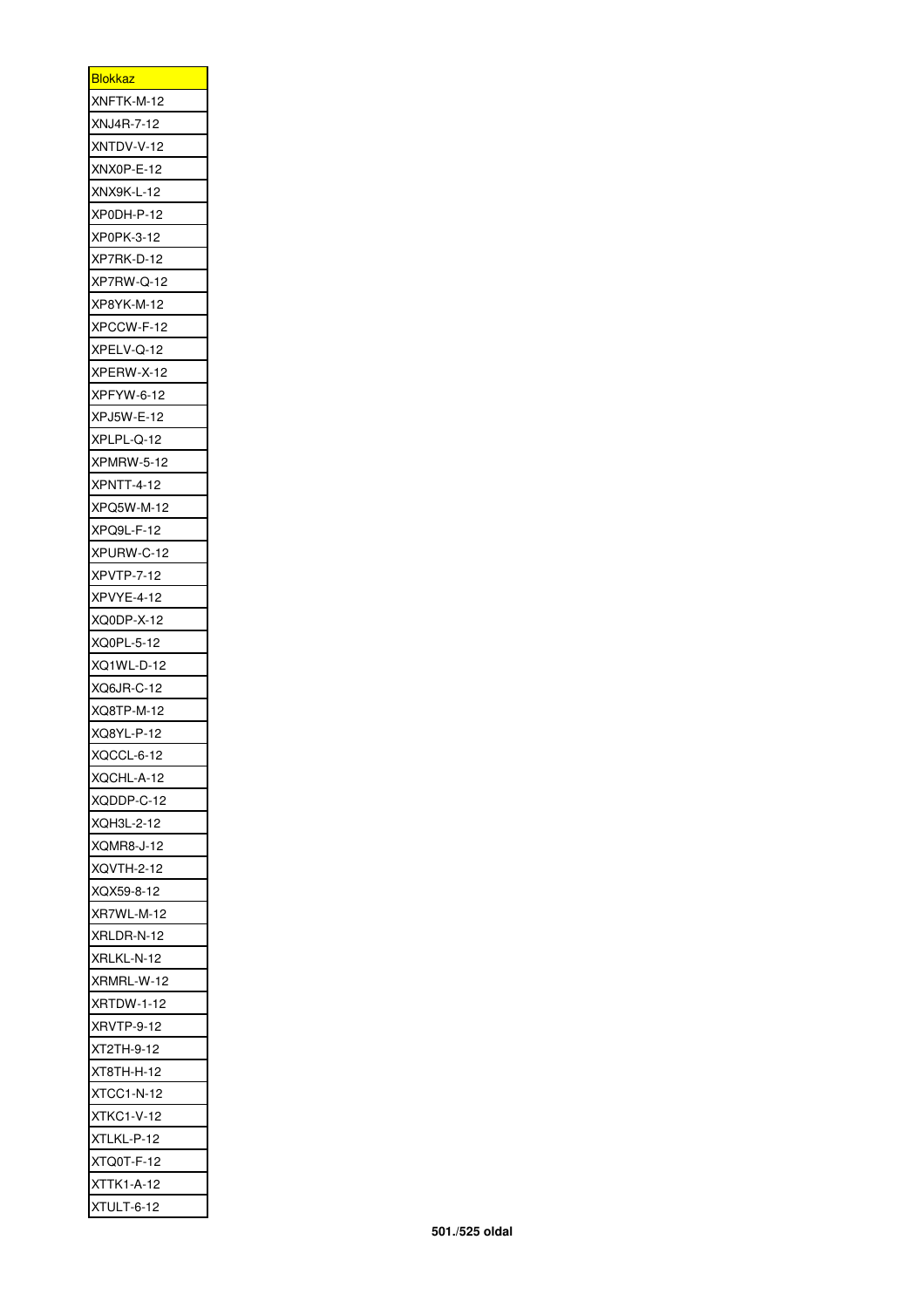| <u>Blokkaz</u>    |
|-------------------|
| XU1LT-D-12        |
| XU45L-U-12        |
| XU56T-4-12        |
| XU6DT-C-12        |
| XU7LT-L-12        |
| XU93L-X-12        |
| XUMLH-P-12        |
| XUX0X-U-12        |
| XV7WL-Q-12        |
| XV93L-Y-12        |
| XVDPL-P-12        |
| XVMR3-H-12        |
| XVVY3-X-12        |
| XW0DT-7-12        |
| XW0DX-C-12        |
| XW1LT-F-12        |
| XXA0V-8-12        |
| <b>XXFTV-7-12</b> |
| <b>XXMLT-4-12</b> |
| XXVTX-P-12        |
|                   |
| XXY6T-2-12        |
| XY0DT-9-12        |
| XY2TT-R-12        |
| XY93L-3-12        |
| XYCHL-K-12        |
| XYDPL-T-12        |
| XYELT-X-12        |
| XYFTT-6-12        |
| XYJ9L-J-12        |
| XYK6T-N-12        |
| XYLDT-W-12        |
| XYLPL-1-12        |
| XYR6T-V-12        |
| XYX0T-U-12        |
| Y0196-M-12        |
| Y01EF-2-12        |
| Y01EV-F-12        |
| Y01L0-Q-12        |
| Y01LF-7-12        |
| Y02MP-J-12        |
| Y02TF-F-12        |
| Y02TK-K-12        |
| Y03P6-4-12        |
| Y03U4-6-12        |
| Y040J-R-12        |
| Y051P-1-12        |
| Y0636-L-12        |
| Y0674-N-12        |
| Y067F-1-12        |
| Y067P-8-12        |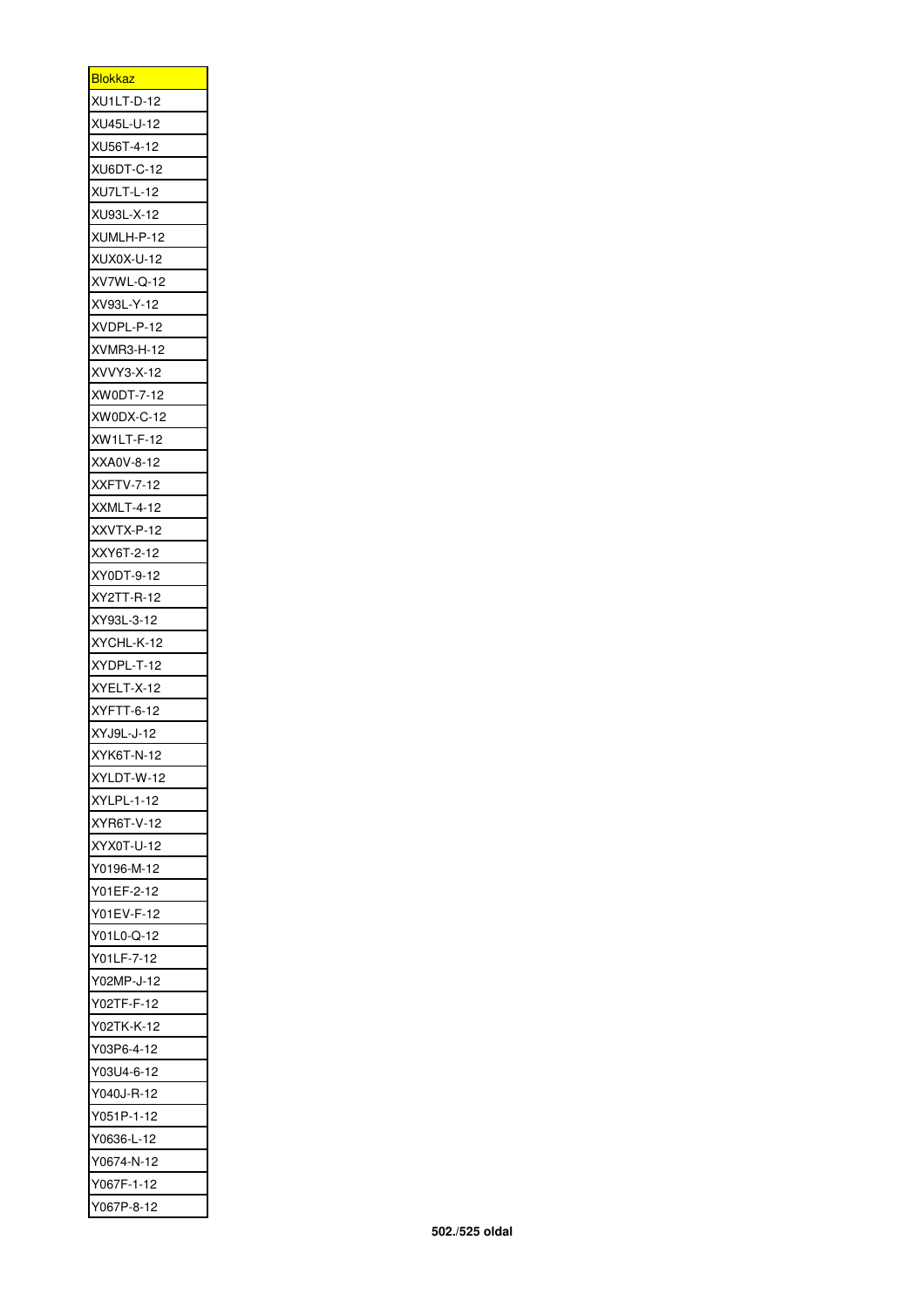| <u>Blokkaz</u> |
|----------------|
| Y06DF-6-12     |
| Y0796-U-12     |
| Y0798-W-12     |
| Y07EF-8-12     |
| Y07EK-C-12     |
| Y07LF-E-12     |
| Y08MD-E-12     |
| Y08MH-J-12     |
| Y09UD-N-12     |
| Y09UQ-1-12     |
| Y09UT-3-12     |
| Y0A00-E-12     |
| Y0A0F-W-12     |
| Y0C1V-D-12     |
| Y0D7M-D-12     |
| Y0E98-4-12     |
| Y0E9A-6-12     |
| Y0EEX-X-12     |
| Y0JW8-U-12     |
| Y0K1K-9-12     |
| Y0K6F-C-12     |
| Y0L7Q-P-12     |
| Y0M96-8-12     |
| Y0MEX-5-12     |
| Y0MLD-R-12     |
| Y0NHE-Q-12     |
| Y0NT5-R-12     |
| Y0PPE-Y-12     |
| Y0PU4-T-12     |
| Y0PUK-8-12     |
| Y0PUX-M-12     |
| Y0R1F-D-12     |
| Y0R6D-H-12     |
| Y0R6F-K-12     |
| Y0T36-7-12     |
| Y0T3C-D-12     |
| Y0T3E-F-12     |
| Y0T76-C-12     |
| Y0T7U-1-12     |
| Y0T7V-2-12     |
| Y0T7X-4-12     |
| Y0TD0-A-12     |
| Y0TDF-T-12     |
| Y0TDK-W-12     |
| Y0U96-F-12     |
| Y0ULF-2-12     |
| Y0ULJ-4-12     |
| Y0VH6-P-12     |
| Y0VTF-9-12     |
| Y0WP6-X-12     |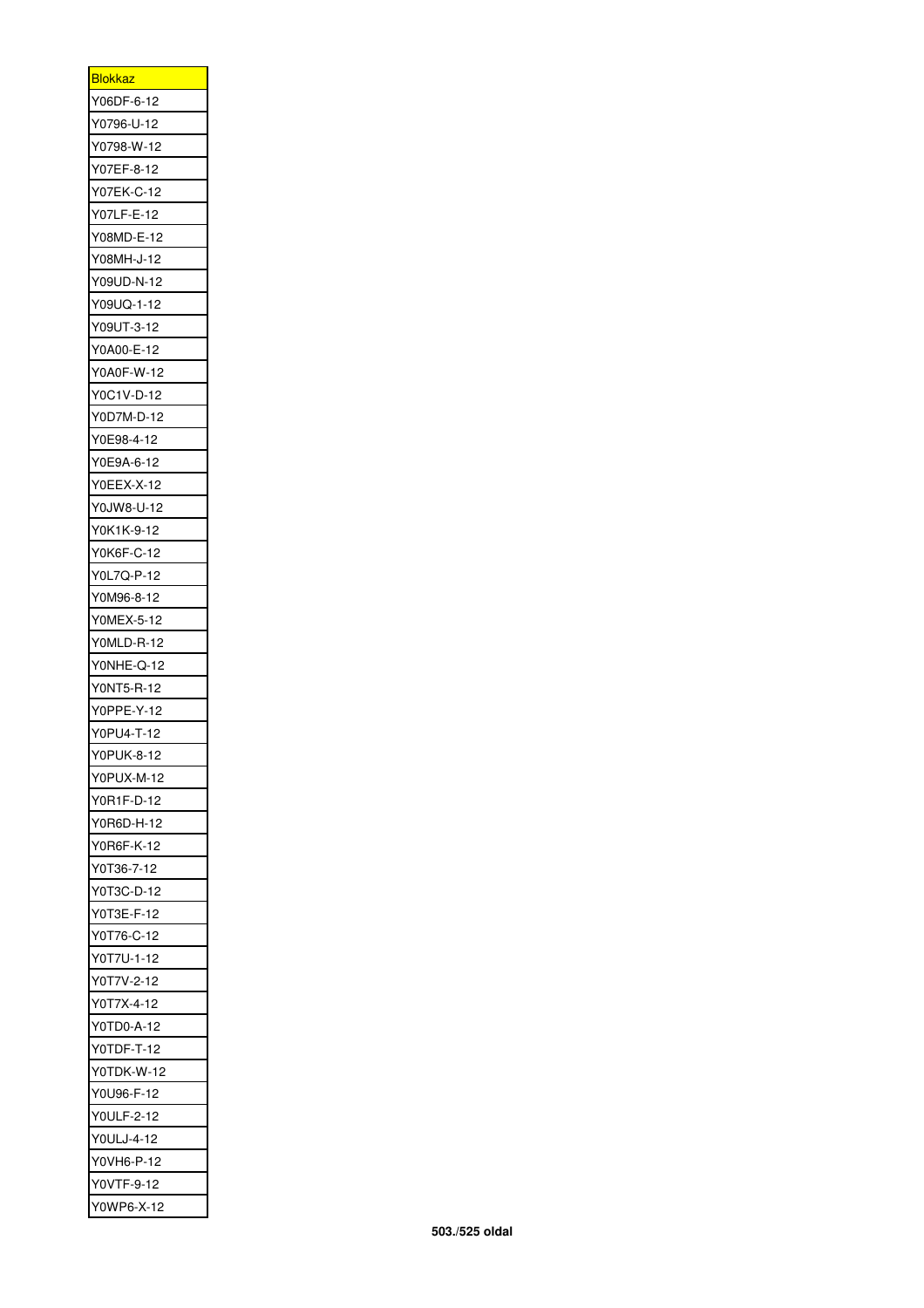| <u>Blokkaz</u> |
|----------------|
| Y0WU4-1-12     |
| Y0WUD-9-12     |
| Y0X0F-J-12     |
| Y0Y6F-R-12     |
| Y103E-N-12     |
| Y107Q-4-12     |
| Y11LF-8-12     |
| Y12H6-W-12     |
| Y12M4-Y-12     |
| Y12TD-E-12     |
| Y12TF-H-12     |
| Y13P6-5-12     |
| Y13UV-Y-12     |
| Y140K-U-12     |
| Y14W6-D-12     |
| Y151K-W-12     |
| Y151X-9-12     |
| Y1564-M-12     |
|                |
| Y156J-2-12     |
| Y167Q-A-12     |
| Y167V-F-12     |
| Y17EJ-C-12     |
| Y18H8-6-12     |
| Y18M6-8-12     |
| Y18TD-M-12     |
| Y18TH-Q-12     |
| Y19UV-6-12     |
| Y1C1V-E-12     |
| Y1C6F-6-12     |
| Y1D7M-E-12     |
| Y1EE4-5-12     |
| Y1EEF-H-12     |
| Y1FMV-5-12     |
| Y1FTJ-Y-12     |
| Y1L7F-F-12     |
| Y1LDE-L-12     |
| Y1M3W-T-12     |
| Y1M9C-F-12     |
| Y1ME5-D-12     |
| Y1NM5-M-12     |
| Y1PU5-V-12     |
| Y1PUT-J-12     |
| Y1Q0D-9-12     |
| Y1QWE-8-12     |
| Y1R1U-T-12     |
| Y1T38-A-12     |
| Y1T3E-H-12     |
| Y1T7D-L-12     |
| Y1T7J-Q-12     |
| Y1TDJ-W-12     |
|                |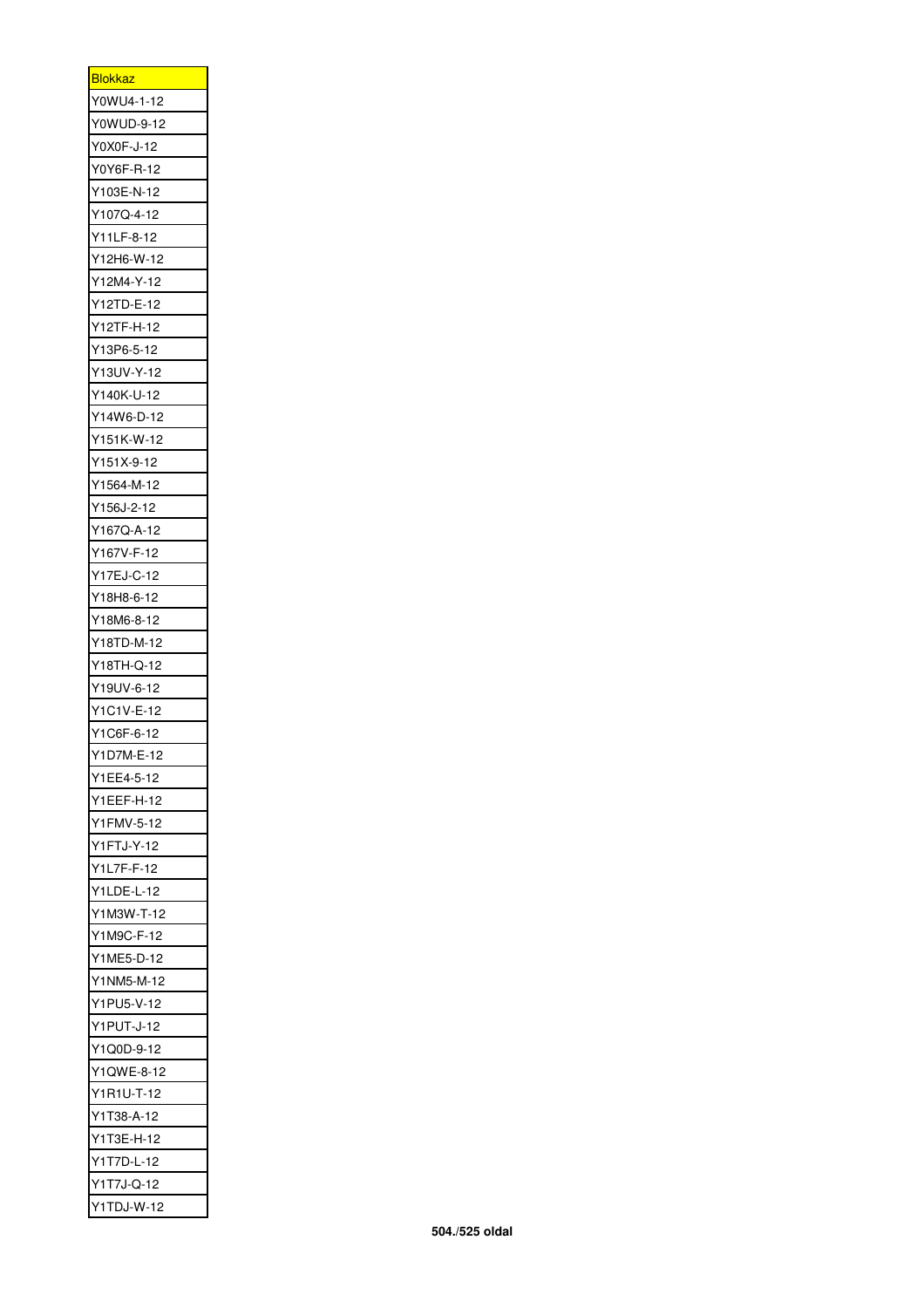| Blokkaz           |
|-------------------|
| Y1VH6-Q-12        |
| Y1WUX-V-12        |
| Y1X00-3-12        |
| Y1X05-8-12        |
| Y1XW8-9-12        |
| Y219E-X-12        |
| Y21EV-J-12        |
| Y22HE-6-12        |
| Y22MQ-M-12        |
| Y22TD-F-12        |
| Y24W8-H-12        |
| Y256D-X-12        |
| Y267F-3-12        |
| Y27E8-4-12        |
| Y28H8-7-12        |
| Y2AWE-V-12        |
| Y2C14-P-12        |
| Y2C15-Q-12        |
| Y2C1H-3-12        |
| Y2C1K-5-12        |
| Y2C1X-J-12        |
| Y2D74-X-12        |
| Y2D78-3-12        |
| Y2D7J-C-12        |
| Y2E9E-C-12        |
| Y2EE4-6-12        |
| Y2HP8-N-12        |
| Y2HU5-P-12        |
| Y2JWE-3-12        |
| Y2K1D-6-12        |
| Y2L38-5-12        |
| Y2L75-6-12        |
| Y2LD4-A-12        |
| Y2M9E-K-12        |
| Y2MEV-5-12        |
| Y2NH9-N-12        |
| Y2PP8-V-12        |
| Y2PPC-Y-12        |
| Y2PPE-2-12        |
| Y2PUD-5-12        |
| Y2Q00-W-12        |
| Y2TD0-D-12        |
| Y2UEH-Y-12        |
| Y2ULD-2-12        |
| Y2VH8-U-12        |
| Y2VM5-V-12        |
| Y2WUH-F-12        |
| <b>Y2WUM-L-12</b> |
| Y2Y60-C-12        |
| Y2Y6K-X-12        |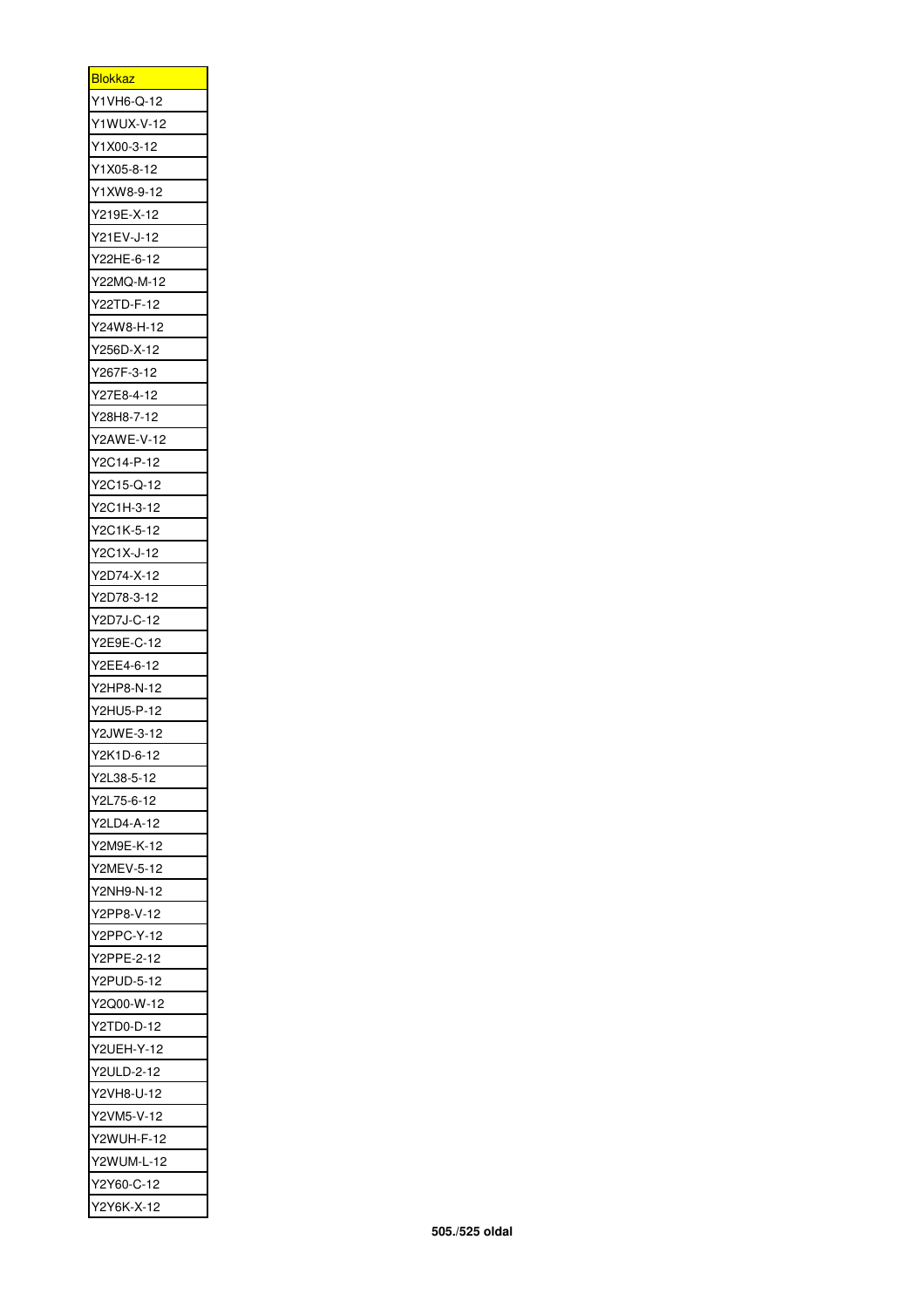| <u>Blokkaz</u> |
|----------------|
| Y31EL-9-12     |
| Y31EV-K-12     |
| Y32MV-T-12     |
| Y32MX-V-12     |
| Y33UH-N-12     |
| Y3560-K-12     |
| Y356F-2-12     |
| Y367F-4-12     |
| Y379C-4-12     |
| Y37LF-J-12     |
| Y37LK-M-12     |
| Y38MD-J-12     |
| Y38MF-L-12     |
| Y38MT-X-12     |
| Y39UD-R-12     |
| Y3A0J-3-12     |
| Y3C6E-7-12     |
| Y3C6K-C-12     |
| Y3EEX-2-12     |
| Y3HUV-F-12     |
| Y3L7D-F-12     |
| Y3MED-P-12     |
| Y3TDK-1-12     |
| Y3UE5-N-12     |
| Y3VHC-Y-12     |
| Y3VM8-1-12     |
| Y3VMV-M-12     |
| Y3Y1D-M-12     |
| Y407A-T-12     |
| Y407U-A-12     |
| Y40DK-7-12     |
| Y41EA-2-12     |
| Y41EK-9-12     |
| Y41LK-F-12     |
|                |
| Y42H8-3-12     |
| Y42MX-W-12     |
| Y42TJ-N-12     |
| Y43UT-1-12     |
| Y451V-A-12     |
| Y456J-5-12     |
| Y4674-T-12     |
| Y46DE-9-12     |
| Y47ED-A-12     |
| Y48M5-A-12     |
| Y48MA-H-12     |
| Y48ML-R-12     |
| Y48MU-1-12     |
| Y48TF-T-12     |
| Y4A0D-Y-12     |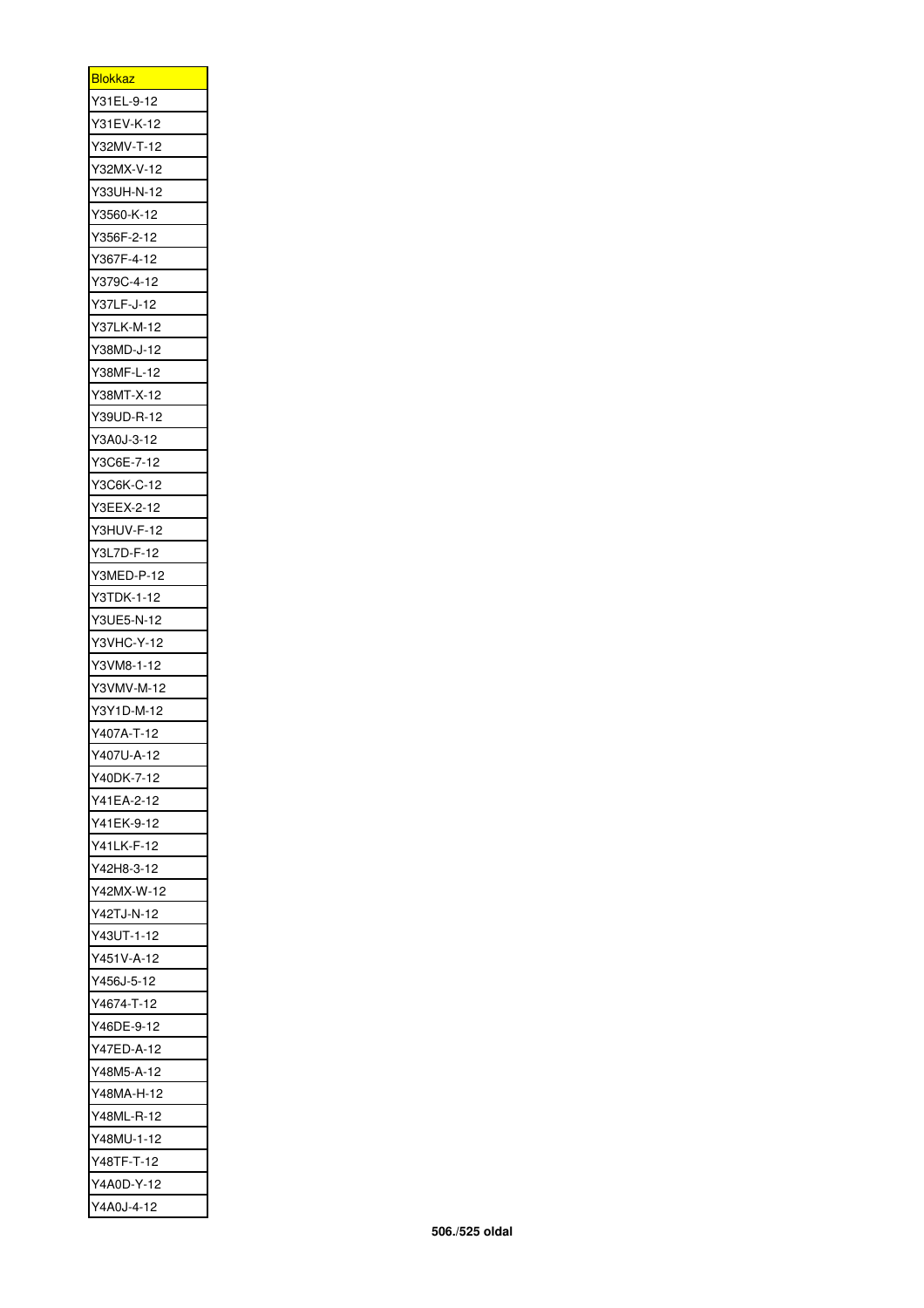| Blokkaz           |
|-------------------|
| Y4C1A-Y-12        |
| Y4C1M-9-12        |
| Y4C6A-5-12        |
| Y4DDD-F-12        |
| Y4DDJ-L-12        |
| Y4EEA-F-12        |
| <b>Y4ELK-V-12</b> |
| Y4FME-T-12        |
| Y4FMV-8-12        |
| <b>Y4HUV-H-12</b> |
| Y4K1T-N-12        |
| Y4K6J-K-12        |
| Y4MEQ-3-12        |
| Y4PUV-P-12        |
| Y4Q0K-K-12        |
| Y4R1L-N-12        |
| Y4R1V-X-12        |
| Y4TDA-T-12        |
| Y4UE5-P-12        |
| Y4UET-C-12        |
| Y4UEX-H-12        |
| Y4ULE-5-12        |
| Y4WU8-9-12        |
| Y4WUD-E-12        |
| Y4X0K-R-12        |
|                   |
| Y4Y1J-T-12        |
| Y4Y1T-3-12        |
| Y507V-D-12        |
| Y50DJ-7-12        |
| Y50DK-8-12        |
| Y51E6-X-12        |
| Y52MD-D-12        |
| Y540E-U-12        |
| Y551F-X-12        |
| Y551J-1-12        |
| Y567V-L-12        |
| Y56DA-7-12        |
| Y58M8-F-12        |
| Y58MC-K-12        |
| Y58MU-2-12        |
| Y58TK-X-12        |
| Y59U6-M-12        |
| Y59UT-8-12        |
| Y5C15-U-12        |
| Y5C1K-8-12        |
| Y5C1V-K-12        |
| Y5C6A-6-12        |
| Y5C6K-E-12        |
| Y5D75-3-12        |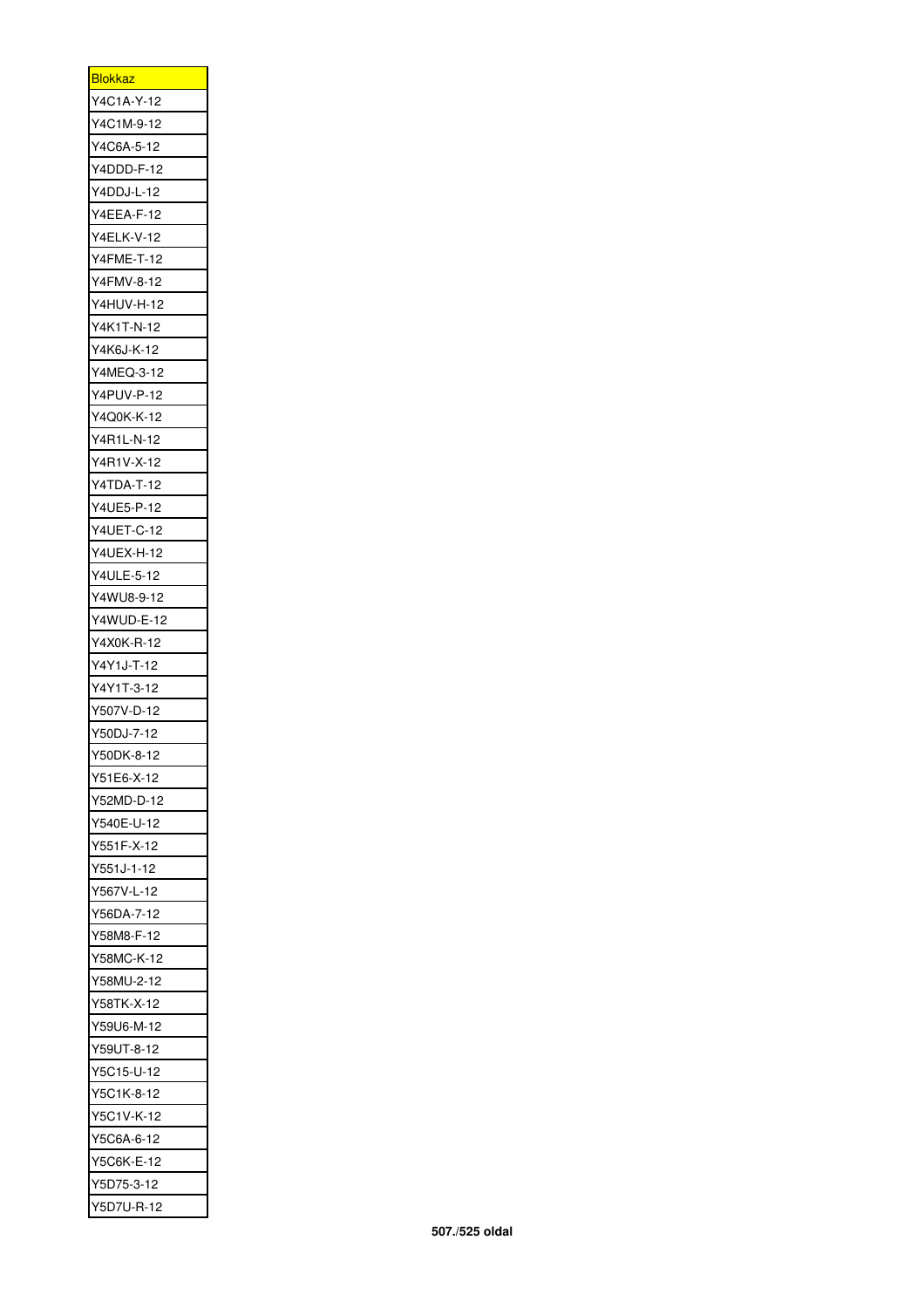| <u>Blokkaz</u>    |
|-------------------|
| Y5D7V-T-12        |
| Y5E99-A-12        |
| Y5EET-Y-12        |
| Y5EEV-2-12        |
| Y5FM8-N-12        |
| Y5HU6-U-12        |
| Y5K1M-J-12        |
| Y5L7M-R-12        |
| Y5LDD-P-12        |
| Y5ME8-M-12        |
| Y5MED-R-12        |
| Y5MLK-4-12        |
| Y5PU5-1-12        |
| Y5PU8-4-12        |
| Y5Q0J-K-12        |
| Y5T7V-7-12        |
| Y5U98-P-12        |
| <b>Y5UEC-X-12</b> |
| Y5UEL-6-12        |
| Y5UET-D-12        |
| Y5VT0-Y-12        |
| Y5WP8-6-12        |
| Y5WUD-F-12        |
| Y5X00-7-12        |
| Y5X0J-R-12        |
| Y5Y1X-8-12        |
| Y5Y60-F-12        |
| Y6039-P-12        |
| Y607H-2-12        |
| Y60D0-P-12        |
| Y60DK-9-12        |
| Y61E6-Y-12        |
| Y61KW-U-12        |
| Y61L0-X-12        |
| Y62MC-D-12        |
|                   |
| Y62RW-3-12        |
| Y62TF-N-12        |
| Y6400-E-12        |
| Y655W-K-12        |
| Y6560-N-12        |
| Y6638-V-12        |
| Y66CW-T-12        |
| Y66DA-8-12        |
| Y6798-4-12        |
| Y67E8-8-12        |
| Y68H9-D-12        |
| Y68HC-F-12        |
| Y68MJ-R-12        |
| Y68MQ-Y-12        |
| Y68MU-3-12        |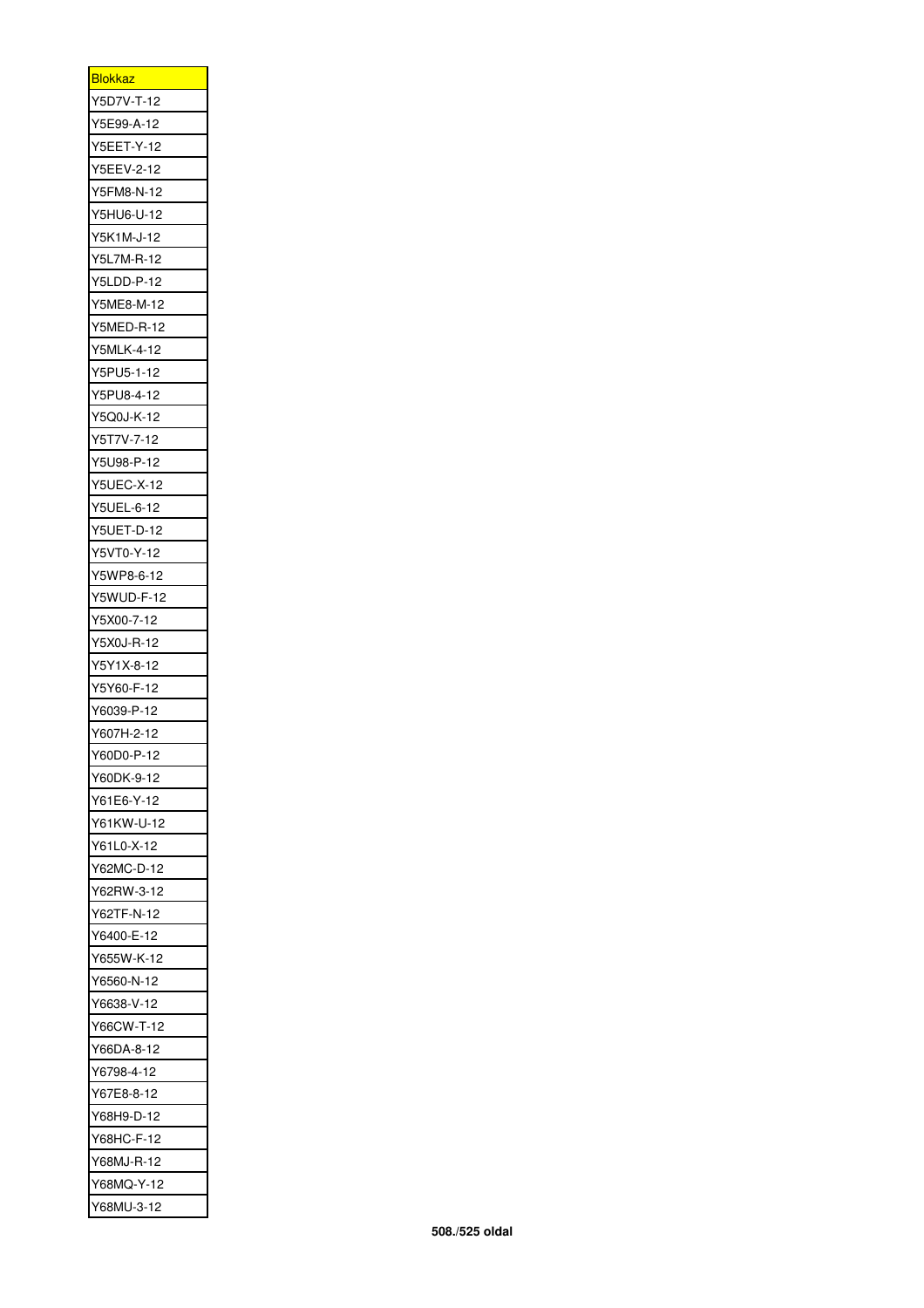| <b>Blokkaz</b>    |
|-------------------|
| Y68T0-D-12        |
| Y69UQ-7-12        |
| Y6A00-M-12        |
| Y6A0J-6-12        |
| Y6A0K-7-12        |
| Y6AW8-U-12        |
| Y6C1D-4-12        |
| Y6C60-V-12        |
| Y6EEV-3-12        |
| <b>Y6ELK-X-12</b> |
| Y6FT0-L-12        |
| Y6HUM-A-12        |
| Y6K6F-K-12        |
| Y6LDF-T-12        |
| Y6MEL-1-12        |
| Y6MEQ-5-12        |
| Y6MF0-E-12        |
| Y6MKW-F-12        |
| <b>Y6MLA-W-12</b> |
|                   |
| Y6NM5-T-12        |
| Y6PU8-5-12        |
| Y6PUH-D-12        |
| Y6PUV-R-12        |
| Y6R6J-U-12        |
| Y6TCW-E-12        |
| Y6TD0-J-12        |
| Y6UET-E-12        |
| Y6ULF-8-12        |
| Y6VTF-H-12        |
| Y6Y6F-Y-12        |
| Y6Y6K-3-12        |
| Y707F-2-12        |
| Y70DF-7-12        |
| Y71LF-F-12        |
| Y71LJ-J-12        |
| Y72MJ-L-12        |
| Y73P6-C-12        |
| Y7560-P-12        |
| Y76CW-U-12        |
| Y77EC-D-12        |
| Y77KW-3-12        |
| Y78M6-F-12        |
| Y78RW-A-12        |
| Y79UD-W-12        |
| Y79UE-X-12        |
| Y79UF-Y-12        |
| Y7A0D-3-12        |
| Y7D7T-T-12        |
| Y7DDF-M-12        |
| Y7DDK-Q-12        |
|                   |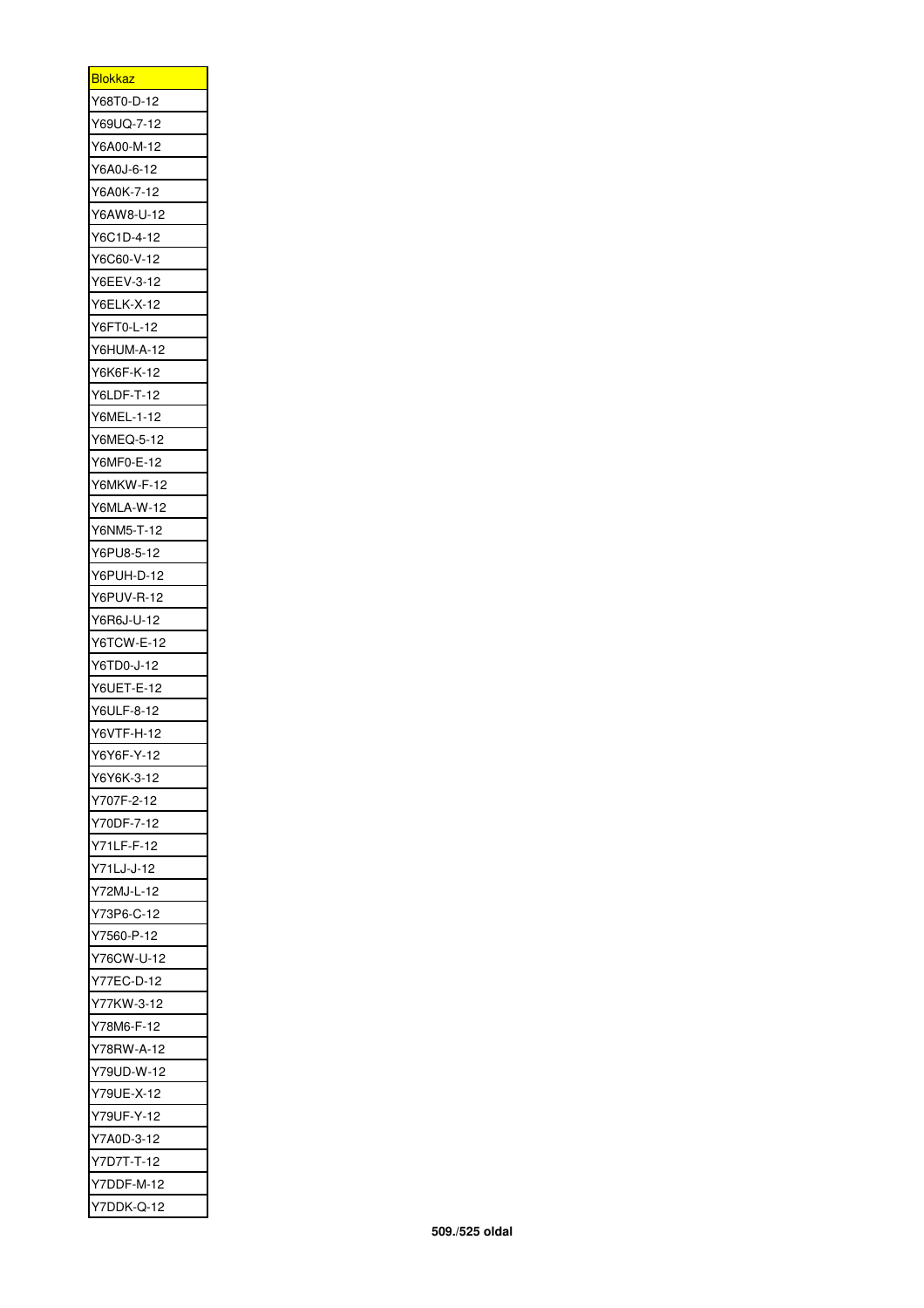| <u>Blokkaz</u>    |
|-------------------|
| Y7E98-C-12        |
| Y7EE6-E-12        |
| Y7EEQ-Y-12        |
| Y7EL0-D-12        |
| Y7FT0-M-12        |
| Y7HV0-Q-12        |
| Y7J00-V-12        |
| Y7J0F-C-12        |
| Y7K1Q-P-12        |
| Y7K60-4-12        |
| Y7K6F-L-12        |
| Y7LDD-R-12        |
| Y7MEJ-Y-12        |
| Y7ML0-L-12        |
| Y7MLJ-5-12        |
| Y7NT0-U-12        |
| Y7NTE-9-12        |
| Y7PU5-3-12        |
| Y7PUH-E-12        |
| Y7Q0K-N-12        |
| Y7R15-A-12        |
| Y7R1D-K-12        |
| Y7R60-A-12        |
| Y7R6K-W-12        |
| Y7T38-J-12        |
| Y7T7N-3-12        |
| Y7TDF-2-12        |
| Y7UE6-U-12        |
| <b>Y7ULF-9-12</b> |
| Y7ULK-D-12        |
| Y7VMH-D-12        |
| Y7VMN-K-12        |
| Y7VRW-X-12        |
| Y7VT0-2-12        |
| Y7VTF-J-12        |
| Y7WU5-9-12        |
|                   |
| Y7X08-K-12        |
| Y7X0K-V-12        |
| Y7Y6F-1-12        |
| Y807N-9-12        |
| Y80D0-R-12        |
| Y81E5-1-12        |
| Y81EV-Q-12        |
| Y82MD-H-12        |
| Y82MN-R-12        |
| Y82RW-5-12        |
| Y82T0-8-12        |
| Y82TK-U-12        |
| Y83UD-Q-12        |
| Y83V0-C-12        |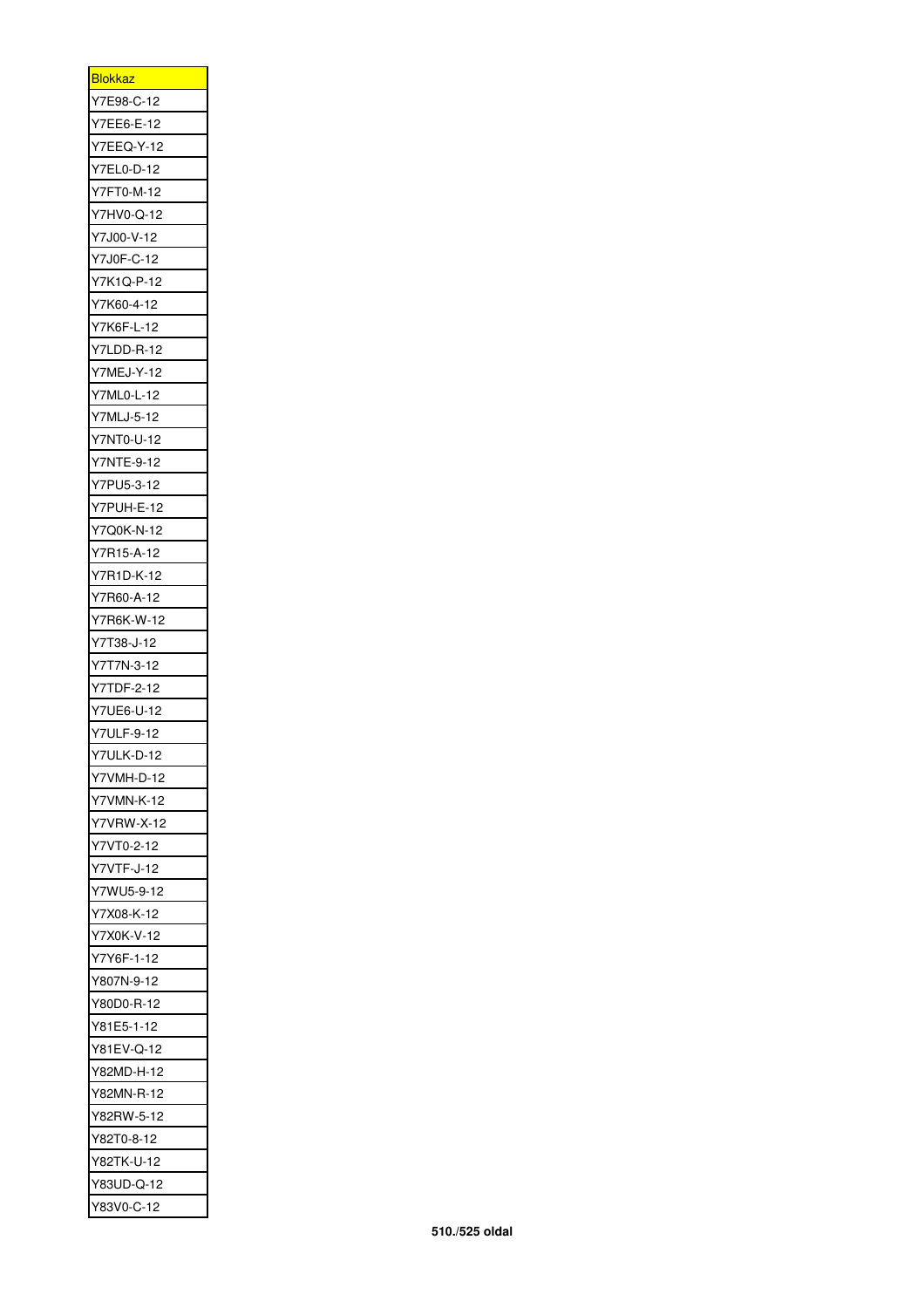| <u>Blokkaz</u> |
|----------------|
| Y8404-M-12     |
| Y851N-8-12     |
| Y851V-F-12     |
| Y855W-M-12     |
| Y867J-C-12     |
| Y88HC-J-12     |
| Y89UU-D-12     |
| Y89YW-L-12     |
| Y8AW8-W-12     |
| Y8C1J-A-12     |
| Y8C1T-L-12     |
| Y8DCW-3-12     |
| Y8DDJ-Q-12     |
| Y8EF0-9-12     |
| Y8FTF-5-12     |
| Y8HU5-W-12     |
| Y8K1D-D-12     |
| Y8K1Q-Q-12     |
| Y8K6F-M-12     |
| Y8K6K-Q-12     |
| Y8LDF-V-12     |
| Y8M96-J-12     |
|                |
| Y8MED-V-12     |
| Y8MKW-J-12     |
| Y8NMT-J-12     |
| Y8NTK-F-12     |
| Y8R60-C-12     |
| Y8UEV-K-12     |
| Y8UL0-U-12     |
| Y8ULK-E-12     |
| Y8VM6-4-12     |
| Y8VTF-K-12     |
| Y8WUF-M-12     |
| Y8WUV-2-12     |
| Y8XWC-M-12     |
| Y8Y1J-X-12     |
| Y907H-5-12     |
| Y90D8-3-12     |
| Y91ED-9-12     |
| Y91EJ-E-12     |
| Y91KW-X-12     |
| Y92MD-J-12     |
| Y92MV-1-12     |
| Y92TF-R-12     |
| Y93UX-A-12     |
| Y940K-4-12     |
| Y951X-K-12     |
| Y9676-2-12     |
| Y967F-A-12     |
| Y967X-T-12     |
|                |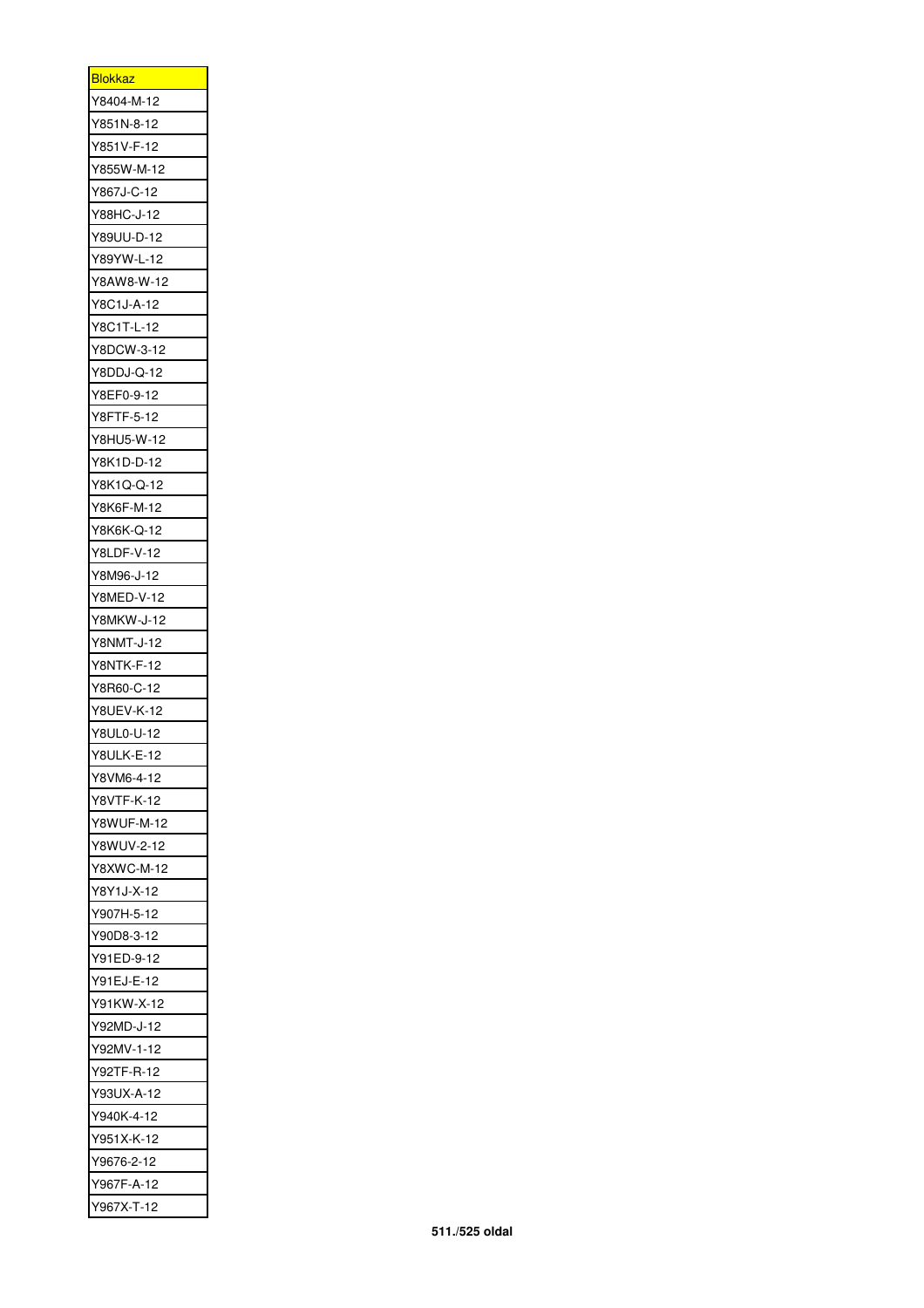| <u>Blokkaz</u>           |
|--------------------------|
| Y96DC-D-12               |
| Y97E6-9-12               |
| Y97KW-5-12               |
| Y97LK-U-12               |
| Y98M6-J-12               |
| Y98MX-9-12               |
| Y99UD-Y-12               |
| Y99UF-2-12               |
| Y9C1X-R-12               |
| Y9C20-U-12               |
| Y9D76-8-12               |
| Y9DDF-P-12               |
| Y9EE4-E-12               |
| Y9EKX-D-12               |
| Y9K1F-H-12               |
| Y9K1H-J-12               |
| Y9L7D-N-12               |
| Y9MEU-C-12               |
| Y9NM4-V-12               |
| Y9NMD-5-12               |
| Y9NME-6-12               |
| Y9PP8-4-12               |
| Y9PU8-8-12               |
| Y9QW7-A-12               |
| Y9R1D-M-12               |
| Y9R1K-T-12               |
| Y9R1V-4-12               |
| Y9U98-U-12               |
| Y9UET-J-12               |
|                          |
| Y9VMA-9-12<br>Y9VMX-W-12 |
|                          |
| Y9WUV-3-12               |
| Y9WYW-8-12               |
| Y9X0A-P-12               |
| Y9Y14-K-12               |
| Y9Y1V-A-12               |
| Y9Y1X-D-12               |
| YA07D-3-12               |
| YA0DK-E-12               |
| YA1E4-2-12               |
| YA1LK-N-12               |
| YA2TK-W-12               |
| YA3UD-T-12               |
| YA3UF-V-12               |
| YA4W6-P-12               |
| YA514-R-12               |
| YA55W-P-12               |
| YA56K-D-12               |
| YA67D-9-12               |
| YA6DK-M-12               |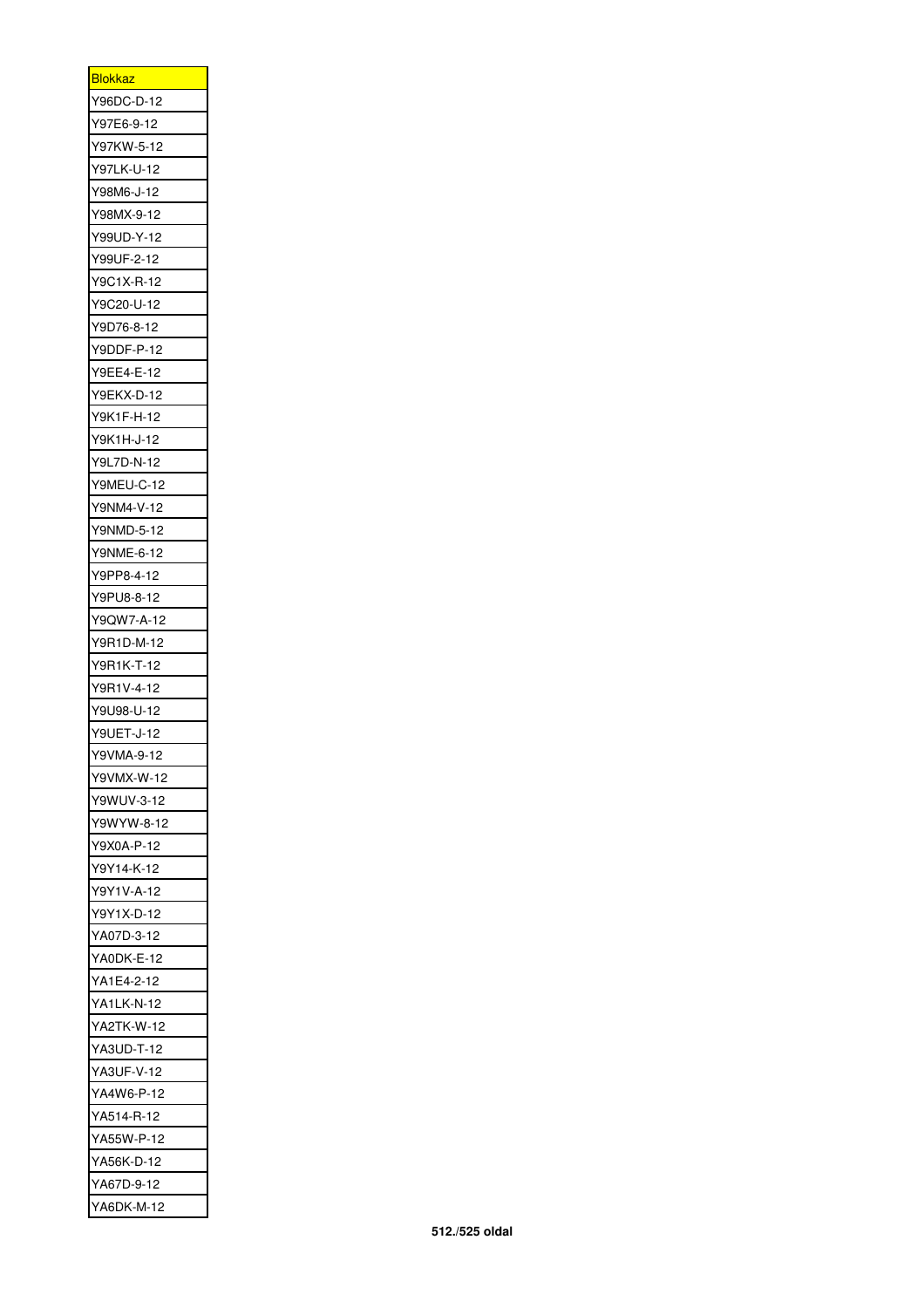| <u>Blokkaz</u>    |
|-------------------|
| YA9U4-Q-12        |
| YA9UD-1-12        |
| YA9UT-E-12        |
| YAC1H-C-12        |
| YADD0-8-12        |
| YAEL0-H-12        |
| YAELF-Y-12        |
| YAFM4-P-12        |
| <b>YAHU5-Y-12</b> |
| YAHUT-M-12        |
| YAJ0F-F-12        |
| YAJW8-6-12        |
| YAJWE-C-12        |
| YAK14-6-12        |
| YAK15-7-12        |
| YALD0-F-12        |
| YALDF-X-12        |
| YAMEF-1-12        |
| YAMEV-E-12        |
|                   |
| YANM8-2-12        |
| YANMJ-A-12        |
| YAPUT-U-12        |
| YAR15-E-12        |
| YAT3E-T-12        |
| YAT7V-D-12        |
| YATDF-5-12        |
| YAU9E-2-12        |
| YAVMM-M-12        |
| YAVMV-V-12        |
| YAWU5-D-12        |
| YAX0F-V-12        |
| YAX0H-W-12        |
| YC199-4-12        |
| YC1EL-K-12        |
| YC1EV-U-12        |
| YC2H8-A-12        |
| YC2MF-N-12        |
| YC2MV-3-12        |
| YC2TF-U-12        |
| YC3PE-Q-12        |
| YC3UX-D-12        |
| YC515-U-12        |
| YC676-4-12        |
| YC678-6-12        |
| YC67D-A-12        |
| YC6CW-Y-12        |
| YC7E5-A-12        |
| YC7L0-A-12        |
| <b>YC7LK-W-12</b> |
| YC8ML-1-12        |
|                   |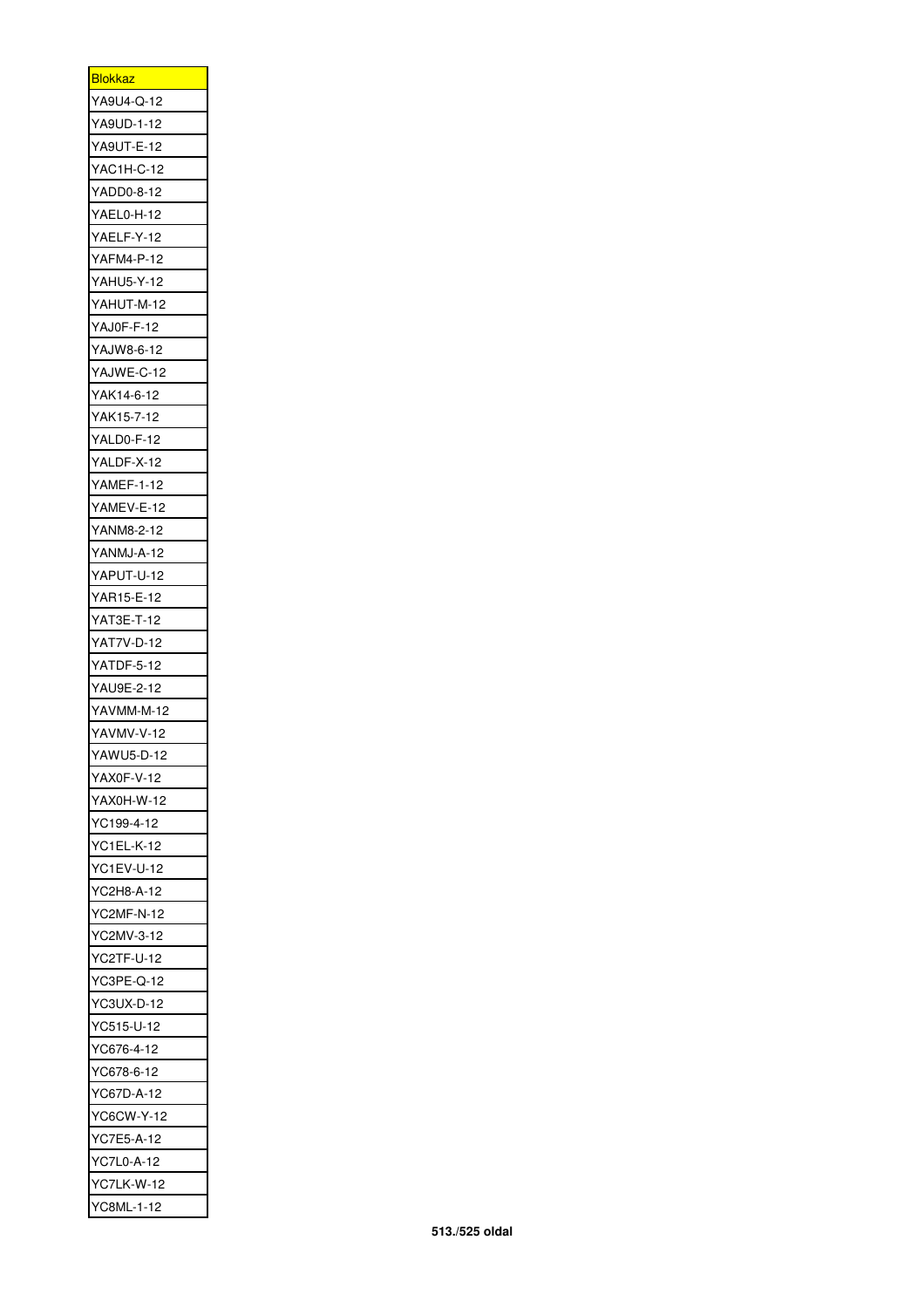| <b>Blokkaz</b>           |
|--------------------------|
| YC8T0-K-12               |
| YC8TF-2-12               |
| YC8TK-5-12               |
| YC9U5-T-12               |
| YC9YW-P-12               |
| YCD7F-L-12               |
| YCEE5-J-12               |
| <b>YCFM8-V-12</b>        |
| YCHUA-6-12               |
| YCK16-9-12               |
| YCK5W-5-12               |
| YCL7F-T-12               |
| YCLCW-D-12               |
| <b>YCLD8-R-12</b>        |
| YCME4-P-12               |
| YCME8-U-12               |
| YCMEX-J-12               |
| <b>YCNMA-5-12</b>        |
| YCNMD-7-12               |
| YCPUL-N-12               |
| YCQ0H-Q-12               |
| <b>YCR6C-U-12</b>        |
| <b>YCT7V-E-12</b>        |
| YCUEA-4-12               |
| YCUED-6-12               |
| YCUKW-U-12               |
| YCVH8-5-12               |
| YCWUK-U-12               |
| <b>YCX0J-Y-12</b>        |
|                          |
| YD07D-5-12<br>YD07Q-H-12 |
|                          |
| YD1E6-6-12               |
| YD1EL-L-12               |
| YD1LF-M-12               |
| YD2MM-V-12               |
| <b>YD3UA-T-12</b>        |
| <b>YD3UV-C-12</b>        |
| YD51V-L-12               |
| YD51X-N-12               |
| YD79C-E-12               |
| YD7EA-J-12               |
|                          |
| YD7EJ-Q-12               |
| YD7EK-R-12               |
| YD7L0-C-12               |
| YD8M6-M-12               |
| YD8MD-U-12               |
| YD9UC-2-12               |
| YDC14-2-12               |
| YDC15-3-12               |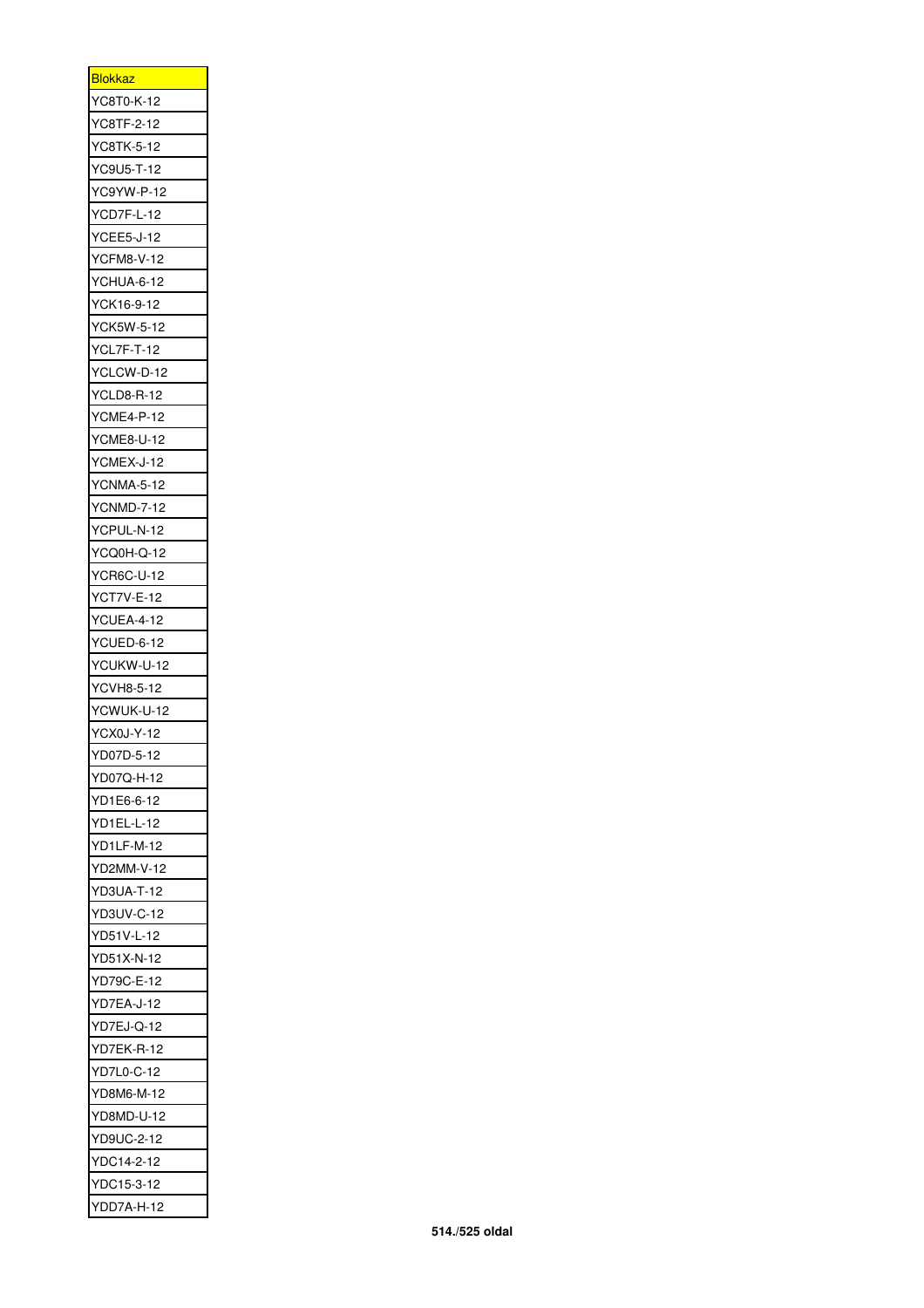| <u>Blokkaz</u>    |
|-------------------|
| YDD7F-M-12        |
| YDD7Q-W-12        |
| <b>YDEEV-9-12</b> |
| YDEEX-C-12        |
| <b>YDELF-2-12</b> |
| <b>YDFM5-T-12</b> |
| YDFMQ-D-12        |
| YDFMX-L-12        |
| YDFTF-9-12        |
| YDK1X-3-12        |
| YDK6F-R-12        |
| YDL75-J-12        |
| YDL7D-R-12        |
| YDL7H-V-12        |
| <b>YDNM5-1-12</b> |
| YDNMC-7-12        |
| YDQ00-8-12        |
| YDR6F-Y-12        |
| YDVTJ-R-12        |
| YDY15-P-12        |
|                   |
| YDY1K-4-12        |
| YDY6C-3-12        |
| YE07M-E-12        |
| YE1ED-E-12        |
| YE3UA-U-12        |
| <b>YE3UC-V-12</b> |
| YE3UT-A-12        |
| YE40E-4-12        |
| YE51D-5-12        |
| YE51V-M-12        |
| YE675-5-12        |
| YE6D8-E-12        |
| YE8ML-3-12        |
| YE8MT-9-12        |
| YEA08-5-12        |
| YEC1V-U-12        |
| YEDD8-M-12        |
| YEEEA-R-12        |
| YEEED-U-12        |
| <b>YEFMF-5-12</b> |
| YEFMT-H-12        |
| <b>YEHUA-8-12</b> |
| YEK15-A-12        |
| <b>YEK1F-M-12</b> |
| YEK68-L-12        |
| YEL7F-V-12        |
| YEL7J-X-12        |
| <b>YEMEF-4-12</b> |
| <b>YEMLF-9-12</b> |
| YENMF-C-12        |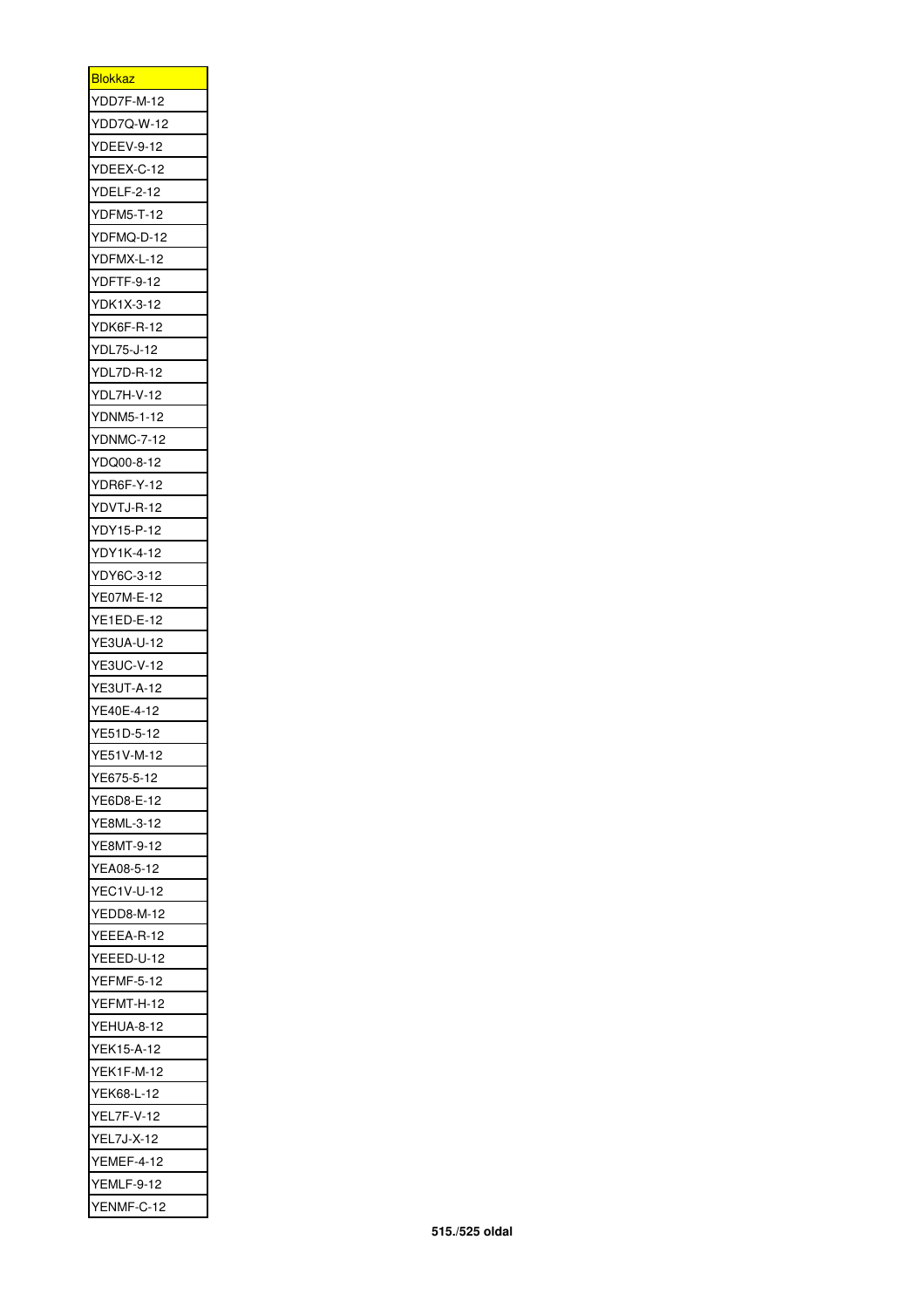| <b>Blokkaz</b>    |
|-------------------|
| YENMJ-E-12        |
| YEPUF-L-12        |
| YEQ0F-R-12        |
| YEQWE-N-12        |
| <b>YER1F-U-12</b> |
| YEUEF-A-12        |
| YEULF-H-12        |
| YEVHE-D-12        |
| YEVMT-W-12        |
| YEY1D-Y-12        |
| YF0DA-A-12        |
| YF2HE-L-12        |
| YF2MF-R-12        |
| YF3UT-C-12        |
| YF40A-2-12        |
| YF67T-U-12        |
| YF797-C-12        |
| YF7EA-L-12        |
| YF7LK-1-12        |
| YF8T5-U-12        |
| YF9P6-T-12        |
| YF9UF-7-12        |
| YFAWE-9-12        |
| YFC68-E-12        |
| YFD36-9-12        |
| YFD7D-M-12        |
| YFD7F-P-12        |
| YFE99-M-12        |
| <b>YFFHE-1-12</b> |
| YFL7A-R-12        |
| YFPUD-K-12        |
| YFR6C-X-12        |
| YFT7L-8-12        |
| YFULJ-L-12        |
| YFULK-M-12        |
| YFVML-Q-12        |
| <b>YFWP6-E-12</b> |
| YFWUK-X-12        |
| YF<br>Y1V-H-12    |
| YFY6F-8-12        |
| YH3UD-Y-12        |
| YH40F-7-12        |
| YH40K-A-12        |
| YH56F-F-12        |
| YH636-4-12        |
| YH674-6-12        |
| YH67D-F-12        |
| YH6DF-P-12        |
| YH799-F-12        |
| YHC1D-E-12        |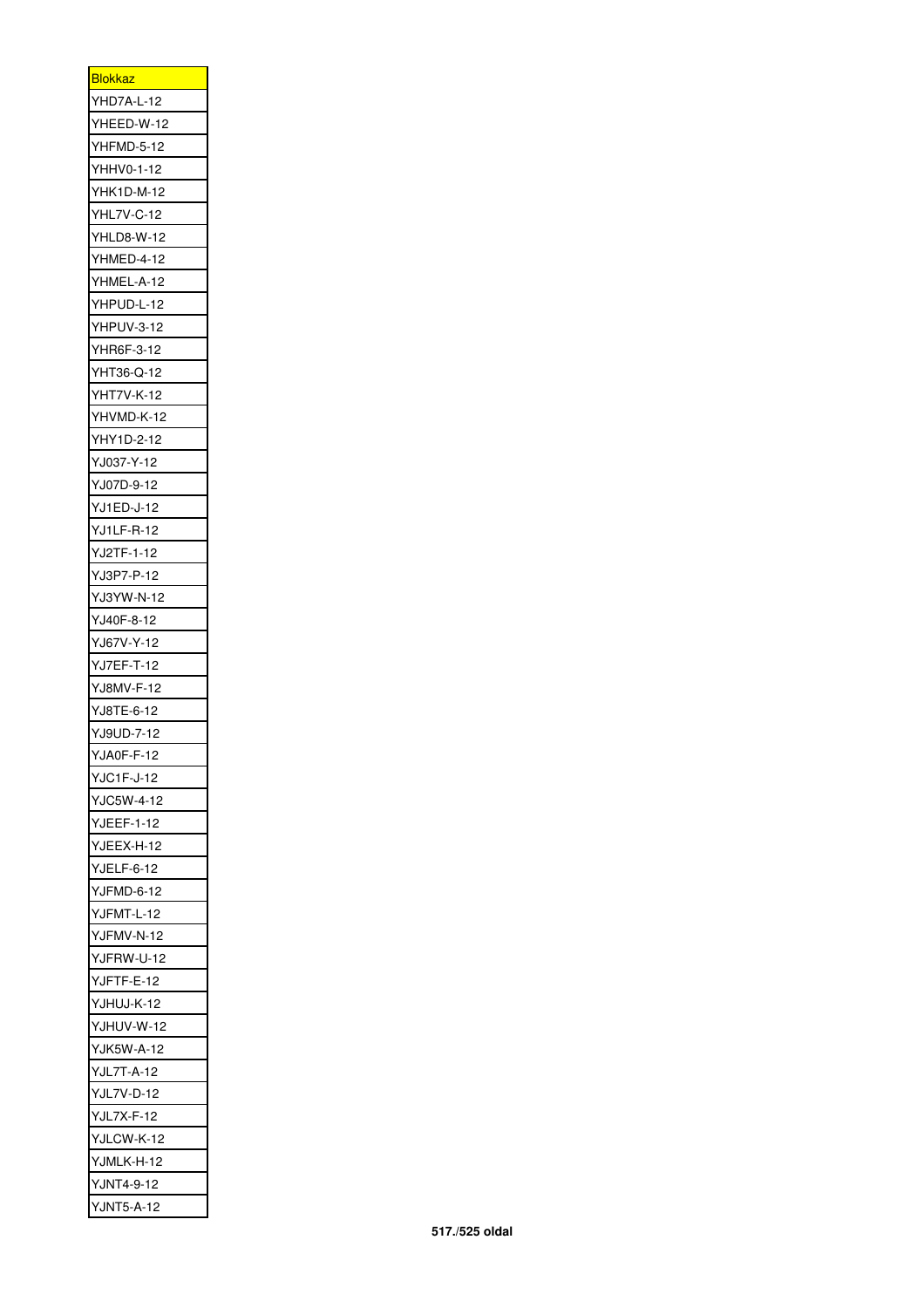| <b>Blokkaz</b>    |
|-------------------|
| YJPUF-P-12        |
| YJQ0E-U-12        |
| YJR1U-A-12        |
| YJR1V-C-12        |
| YJT7U-K-12        |
| YJTCW-R-12        |
| YJUE4-3-12        |
| YJVM4-A-12        |
| YJVMF-N-12        |
| <b>YJVMV-3-12</b> |
| <b>YJVRW-8-12</b> |
| YJWUF-W-12        |
| YJWUV-A-12        |
| YK037-1-12        |
| YK07J-F-12        |
| YK1EX-4-12        |
| YK2MV-9-12        |
| YK3U5-T-12        |
| YK51V-R-12        |
| YK8H7-P-12        |
| YK8H9-R-12        |
| YK8M6-T-12        |
| YK9U4-Y-12        |
| YK9UD-8-12        |
| YK9UE-9-12        |
| YK9UV-Q-12        |
| YKC5W-5-12        |
| YKD7L-X-12        |
| YKEED-Y-12        |
| YKEKW-M-12        |
| YKFMX-R-12        |
| YKHU4-6-12        |
| YKK1D-P-12        |
| YKK1U-5-12        |
| YKL7D-X-12        |
| <b>YKME5-X-12</b> |
| YKNMF-H-12        |
| <b>YKPU6-F-12</b> |
| YKTDF-D-12        |
| YKUE4-4-12        |
| <b>YKUE5-5-12</b> |
| YKUEJ-J-12        |
| YKULF-M-12        |
| YKVH9-D-12        |
| YKVM6-E-12        |
| YKVMT-2-12        |
| YKWU4-L-12        |
| <b>YKWUL-3-12</b> |
| YL075-4-12        |
| YL07V-U-12        |
|                   |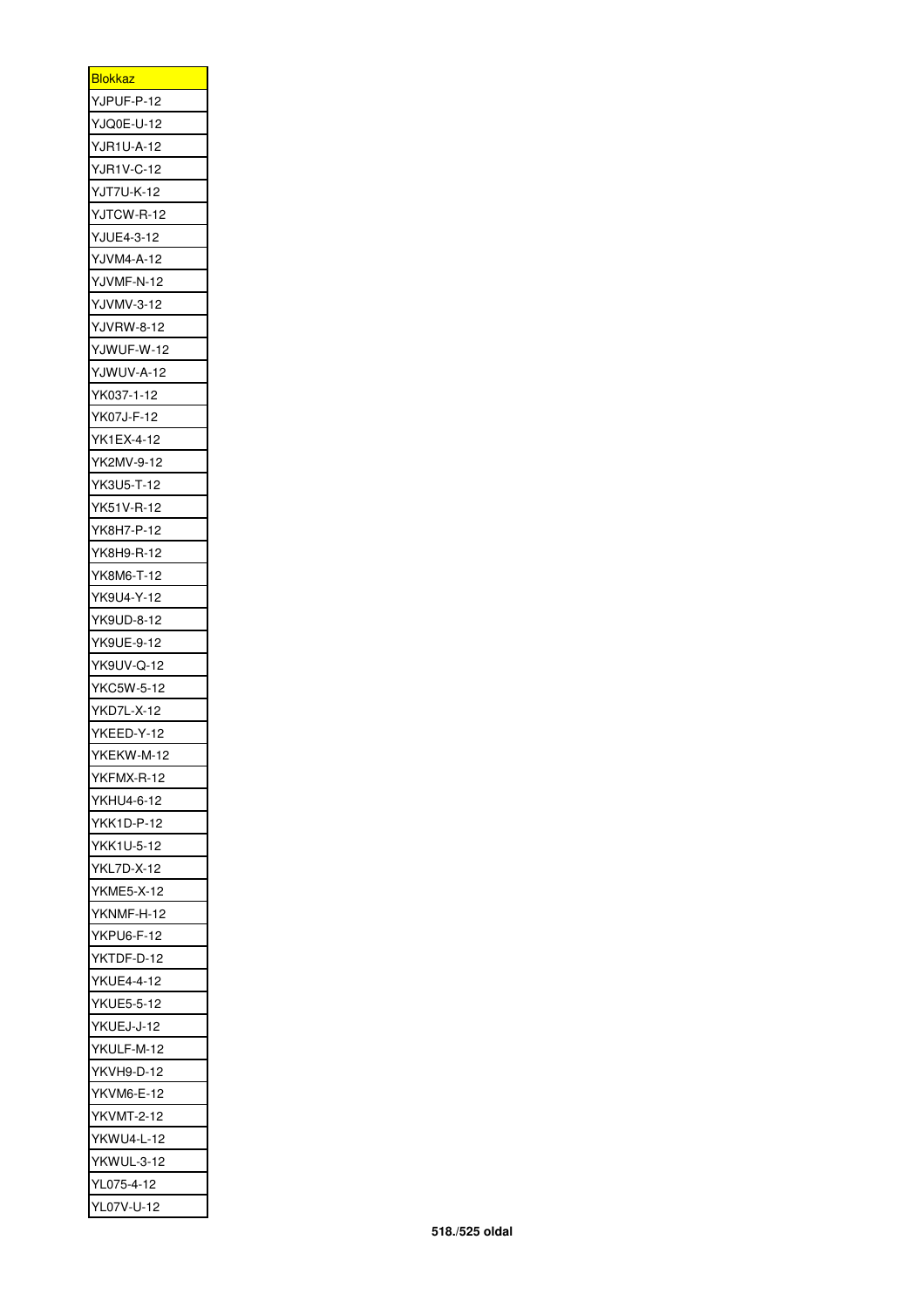| <b>Blokkaz</b>    |
|-------------------|
| <b>YL1E5-C-12</b> |
| YL1EV-3-12        |
| <b>YL2M5-L-12</b> |
| YL3U5-U-12        |
| YL515-3-12        |
| YL67T-Y-12        |
| YL6D4-F-12        |
| <b>YL8HC-V-12</b> |
| YL9UH-D-12        |
| <b>YLEEH-4-12</b> |
| <b>YLEEJ-5-12</b> |
| YLEET-E-12        |
| <b>YLEL4-W-12</b> |
| YLFH9-1-12        |
| <b>YLFM5-1-12</b> |
| YLFMU-P-12        |
| YLJ0A-L-12        |
| YLK6F-Y-12        |
| YLL75-Q-12        |
|                   |
| <b>YLL76-R-12</b> |
| <b>YLLDF-7-12</b> |
| <b>YLME5-Y-12</b> |
| YLMEH-A-12        |
| YLNHC-9-12        |
| YLNTA-K-12        |
| YLNTE-N-12        |
| <b>YLPU5-F-12</b> |
| YLQ0K-2-12        |
| <b>YLR1T-C-12</b> |
| YLT76-Y-12        |
| <b>YLT7V-N-12</b> |
| YLT7X-Q-12        |
| <b>YLUE6-7-12</b> |
| YLUEJ-K-12        |
| YLUEX-Y-12        |
| YLULK-R-12        |
| <b>YLVH9-E-12</b> |
| YLVML-V-12        |
| YLWUV-D-12        |
| YLY16-X-12        |
| YLY6K-H-12        |
| YM075-5-12        |
| YM07V-V-12        |
| YM0DA-H-12        |
| YM1LD-T-12        |
| YM2M6-N-12        |
| YM3U5-V-12        |
| YM3U8-Y-12        |
| YM56E-K-12        |
| YM63C-E-12        |
|                   |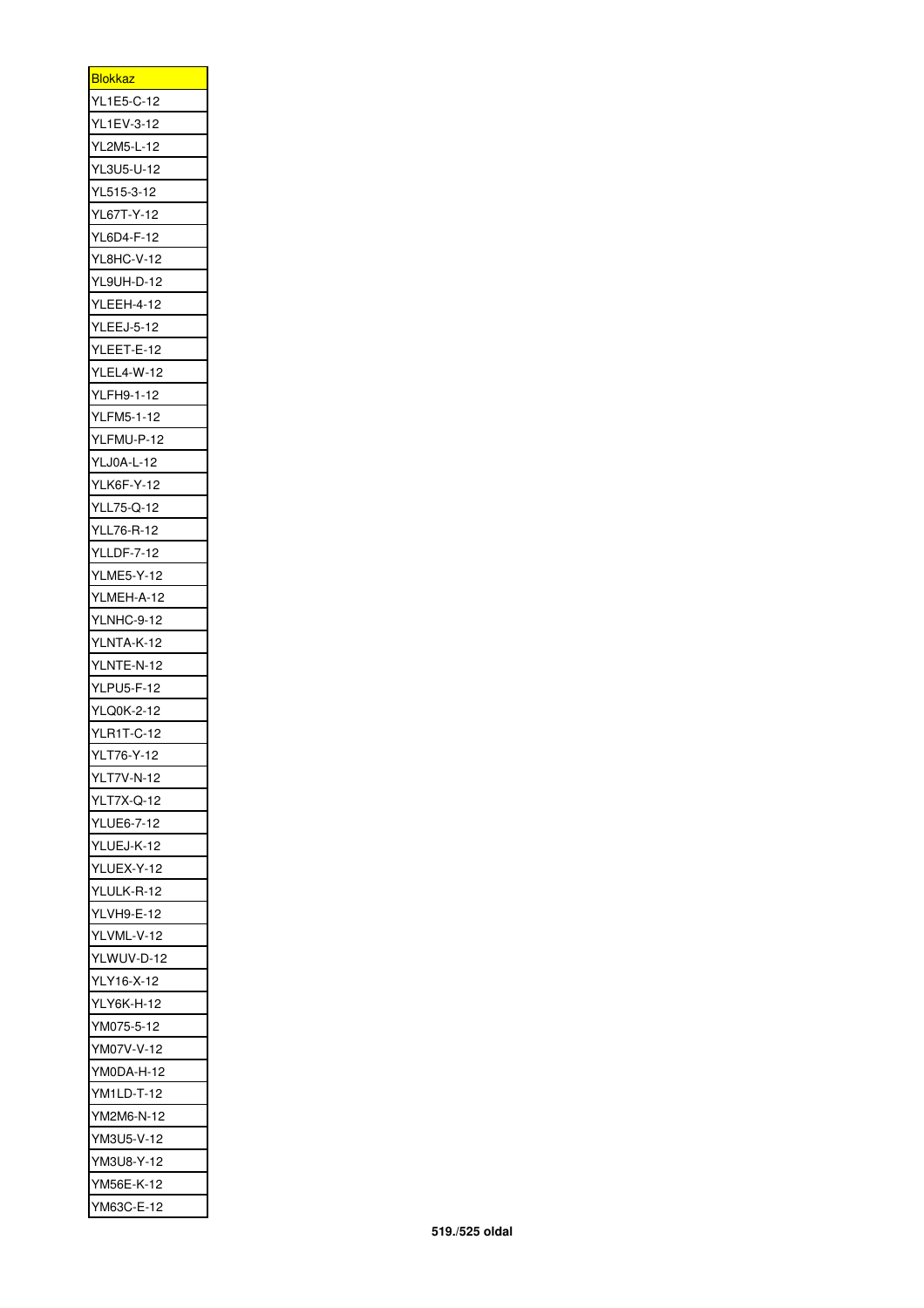| <u>Blokkaz</u>    |
|-------------------|
| YM678-F-12        |
| YM67F-N-12        |
| YM6DF-U-12        |
| YM79C-N-12        |
| YM8M6-V-12        |
| YM9UH-E-12        |
| YM9UV-T-12        |
| <b>YMC1K-Q-12</b> |
| YMEKW-P-12        |
| YMELA-5-12        |
| YMFM6-3-12        |
| YMFMX-U-12        |
| YMFRW-X-12        |
| YMHU8-D-12        |
| YMHUH-M-12        |
| YMHUX-3-12        |
| <b>YMHYX-7-12</b> |
| YMK18-M-12        |
| YMK6F-1-12        |
| YMK6J-3-12        |
| YML76-T-12        |
| YML78-V-12        |
|                   |
| <b>YML7X-K-12</b> |
| YMLDF-8-12        |
| YMMEJ-D-12        |
| YMMKW-W-12        |
| YMMLF-H-12        |
| <b>YMNM8-C-12</b> |
| <b>YMNRW-5-12</b> |
| YMNTF-Q-12        |
| YMPUD-Q-12        |
|                   |
| YMPYW-D-12        |
| YMPYX-E-12        |
| YMT76-1-12        |
| YMT78-3-12        |
| <b>YMT7F-9-12</b> |
| YMTDF-F-12        |
| YMUE6-8-12        |
| <b>YMUE8-A-12</b> |
| YMUEH-K-12        |
| YMVM6-H-12        |
| YMVTF-X-12        |
| <b>YMVTJ-1-12</b> |
| YMY6J-H-12        |
| YN07T-U-12        |
| YN1LF-W-12        |
| YN2MJ-2-12        |
| YN2MN-6-12        |
| YN3U8-1-12        |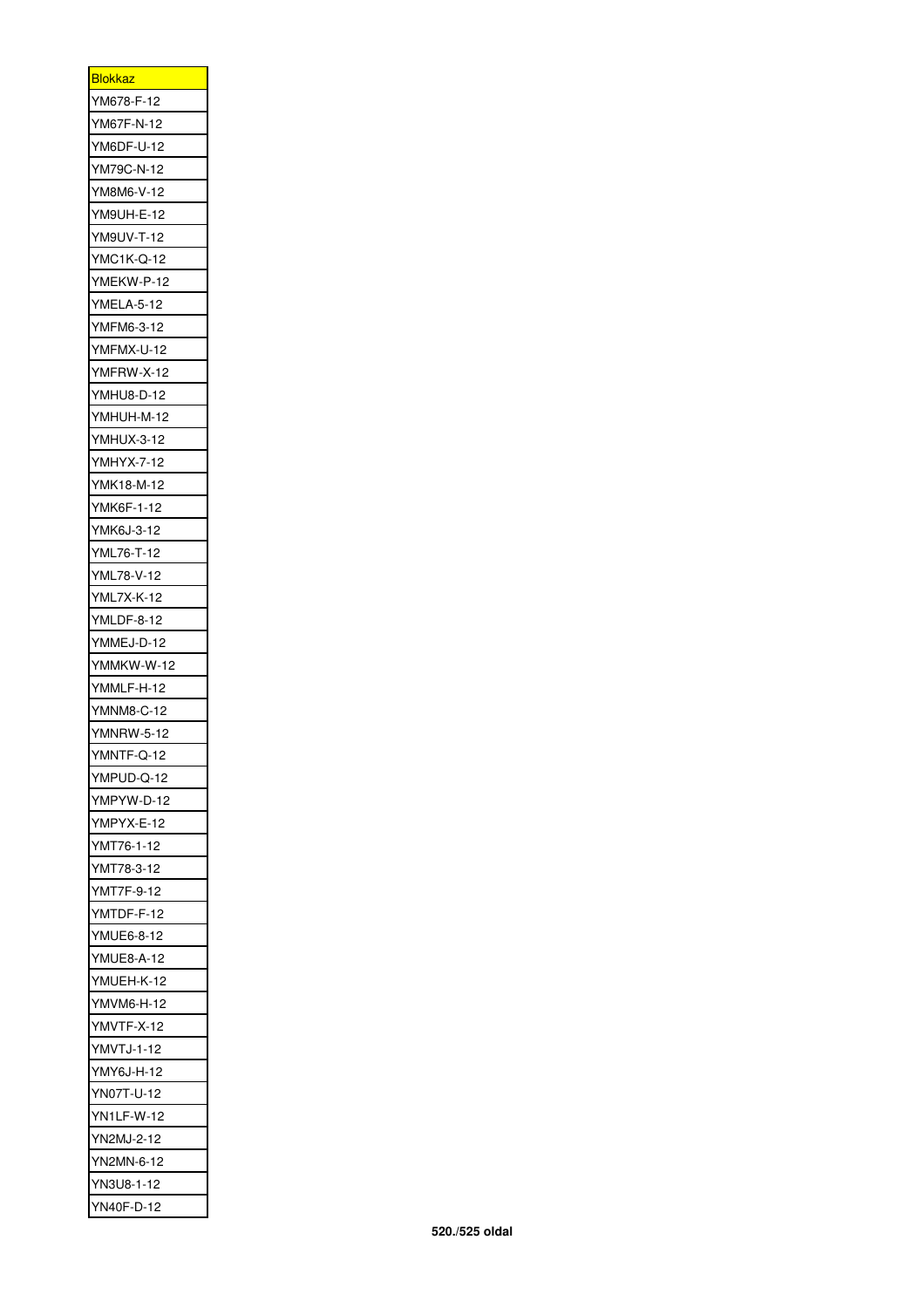| <b>Blokkaz</b>    |
|-------------------|
| YN56F-M-12        |
| YN56J-P-12        |
| YN6DF-V-12        |
| <b>YN7LJ-6-12</b> |
| YN8TF-C-12        |
| <b>YNC1H-P-12</b> |
| YNC1T-1-12        |
| YND7N-4-12        |
| YNE97-R-12        |
| YNEEN-C-12        |
| YNHUT-Y-12        |
| <b>YNK1J-X-12</b> |
| YNNMJ-N-12        |
| <b>YNNT5-F-12</b> |
| YNPUD-R-12        |
| YNPUJ-W-12        |
| <b>YNPUM-1-12</b> |
| YNPV0-D-12        |
| <b>YNR1D-1-12</b> |
| YNVM4-F-12        |
|                   |
| YNWP7-N-12        |
| YNWUT-D-12        |
| YNXW7-W-12        |
| YP037-5-12        |
| YP07V-X-12        |
| YP1EH-T-12        |
| YP2M8-T-12        |
| YP3UV-N-12        |
| YP3YX-V-12        |
| YP40D-C-12        |
| YP67D-N-12        |
| YP67H-R-12        |
| <b>YP6CW-A-12</b> |
| YP7ED-W-12        |
| YP7ET-A-12        |
| <b>YP7KW-K-12</b> |
| YP8N0-R-12        |
| YP8RX-U-12        |
| YP9UV-V-12        |
| YP9V0-1-12        |
| YPC1H-Q-12        |
| YPE9C-X-12        |
| YPFML-K-12        |
| <b>YPK5W-H-12</b> |
| YPK68-V-12        |
| YPL7L-9-12        |
| YPMEL-J-12        |
| YPMLC-F-12        |
| YPNHA-C-12        |
| <b>YPNRW-7-12</b> |
|                   |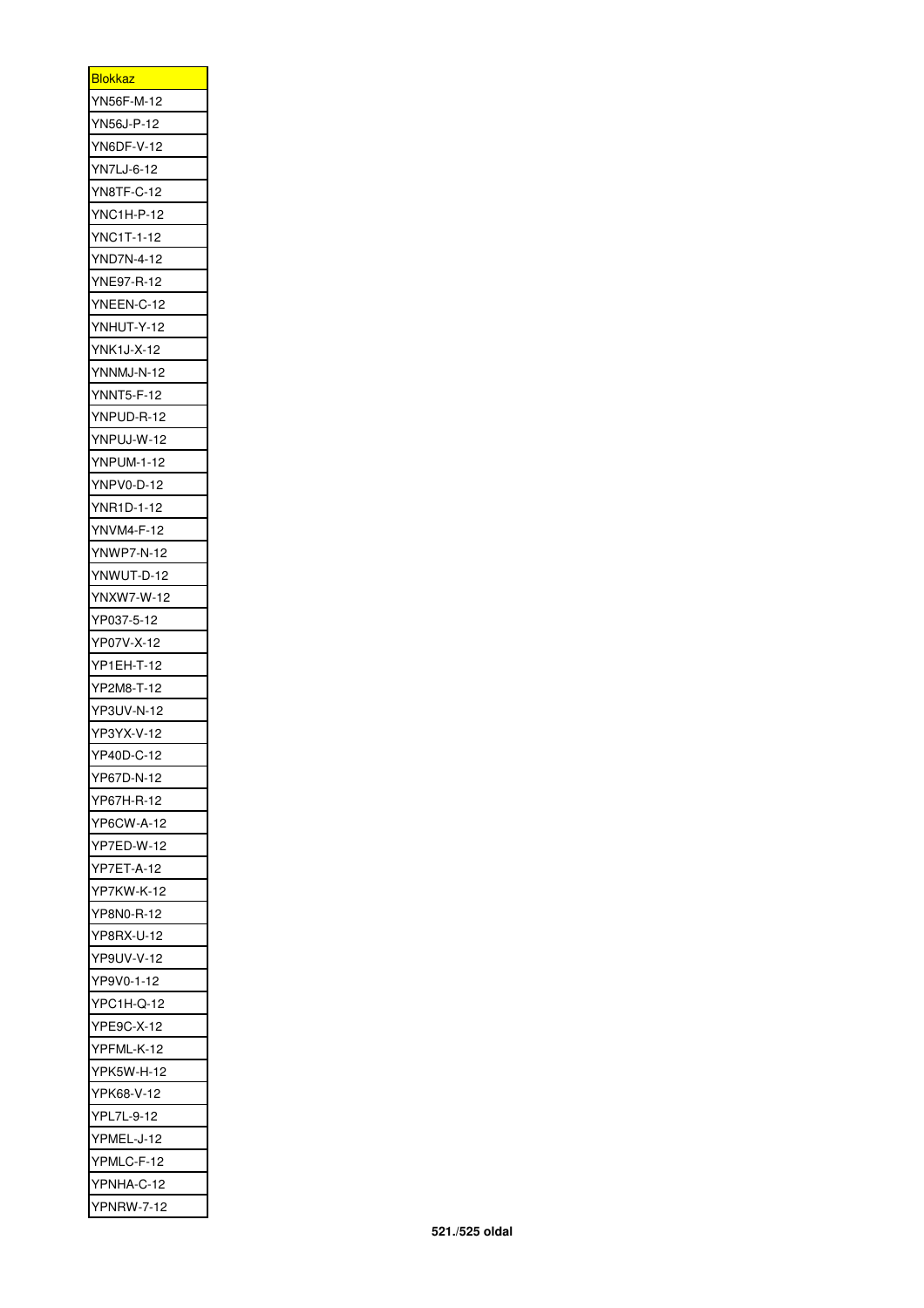| <u>Blokkaz</u>           |
|--------------------------|
| YPPUV-9-12               |
| YPR1T-F-12               |
| YPT7T-P-12               |
| YPTCW-X-12               |
| YPUET-X-12               |
| YPY64-5-12               |
| YQ03A-9-12               |
| YQ07T-W-12               |
| YQ1E9-M-12               |
| YQ1ET-5-12               |
| YQ1KW-D-12               |
| YQ3UT-M-12               |
| YQ515-7-12               |
| YQ51T-V-12               |
| YQ55W-4-12               |
| YQ67D-P-12               |
| YQ67V-6-12               |
| YQ79C-R-12               |
| <b>YQ7EV-E-12</b>        |
| YQ8ML-D-12               |
| YQ8RW-U-12               |
| YQ9UD-E-12               |
| YQ9UT-U-12               |
| YQA05-C-12               |
| YQAWC-H-12               |
| YQC5W-A-12               |
| YQD7L-4-12               |
| YQD7M-5-12               |
| YQDCW-K-12               |
|                          |
| YQDDA-1-12<br>YQEKW-T-12 |
|                          |
| YQELH-E-12               |
| <b>YQK5W-J-12</b>        |
| YQK64-R-12               |
| YQLCW-R-12               |
| YQMKW-1-12               |
| YQML5-9-12               |
| YQR5W-Q-12               |
| YQR6D-8-12               |
| YQTCX-1-12               |
| <b>YQVMM-2-12</b>        |
| YQVT8-U-12               |
| YQY68-A-12               |
| YR036-6-12               |
| YR196-E-12               |
| YR1ET-6-12               |
| YR3P6-W-12               |
| YR51T-W-12               |
| YR56F-Q-12               |
| YR67L-X-12               |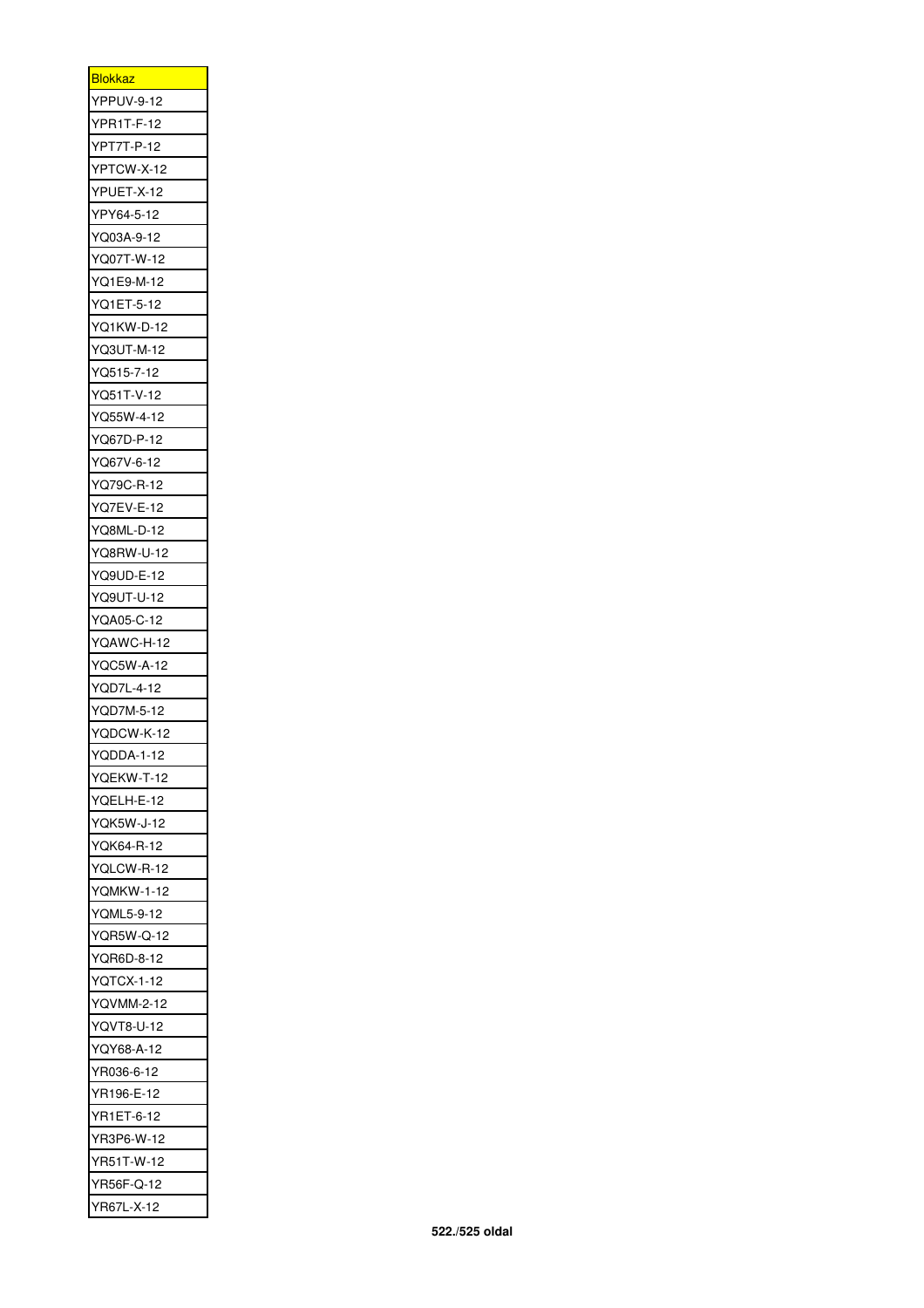| <b>Blokkaz</b>            |
|---------------------------|
| YR8T5-5-12                |
| YRA0F-P-12                |
| YRFMF-H-12                |
| YRFMM-N-12                |
| YRHPA-F-12                |
| YRL7L-C-12                |
| YRLCX-U-12                |
| YRM99-5-12                |
| <b>YRMKX-3-12</b>         |
| <b>YRNMV-4-12</b>         |
| <b>YRTCX-2-12</b>         |
| <b>YRUKX-9-12</b>         |
| YT3P6-X-12                |
| Y<br>T796-N-12            |
| YT8H6-W-12                |
| Y<br>T8MT-N-12            |
| YT9UT-W-12                |
| Y<br>TC1D-Q-12            |
| TD7V-F-12<br>Υ            |
| Υ<br>THUV-6-12            |
| Y<br>TMEV-W-12            |
| Y<br>TNMD-N-12            |
| Y<br>TNML-V-12            |
| <b>YTNMT-3-12</b>         |
| Y<br>TNTJ-Y-12            |
| <b>PUD-W-12</b><br>Υ<br>Г |
| Y<br>Г<br><b>PUV-D-12</b> |
| <b>YTR1V-M-12</b>         |
| YTT7D-D-12                |
| Y<br>7K-K-12<br>T<br>Т    |
| YTUED-M-12                |
| YTUEL-U-12                |
| YU07K-R-12                |
| <b>YU1EV-A-12</b>         |
| YU2MD-3-12                |
| <b>YU3UT-Q-12</b>         |
| <b>YU7EK-7-12</b>         |
| <b>YU7EV-J-12</b>         |
| YU8MD-9-12                |
| YU8T4-6-12                |
| YU9UK-P-12                |
| YU9UL-Q-12                |
| YU9UV-1-12                |
| YUC1V-8-12                |
| YUD7K-6-12                |
| YUEED-8-12                |
| YUEEK-E-12                |
| <b>YUK1D-Y-12</b>         |
| <b>YUL7V-P-12</b>         |
| YUPUD-X-12                |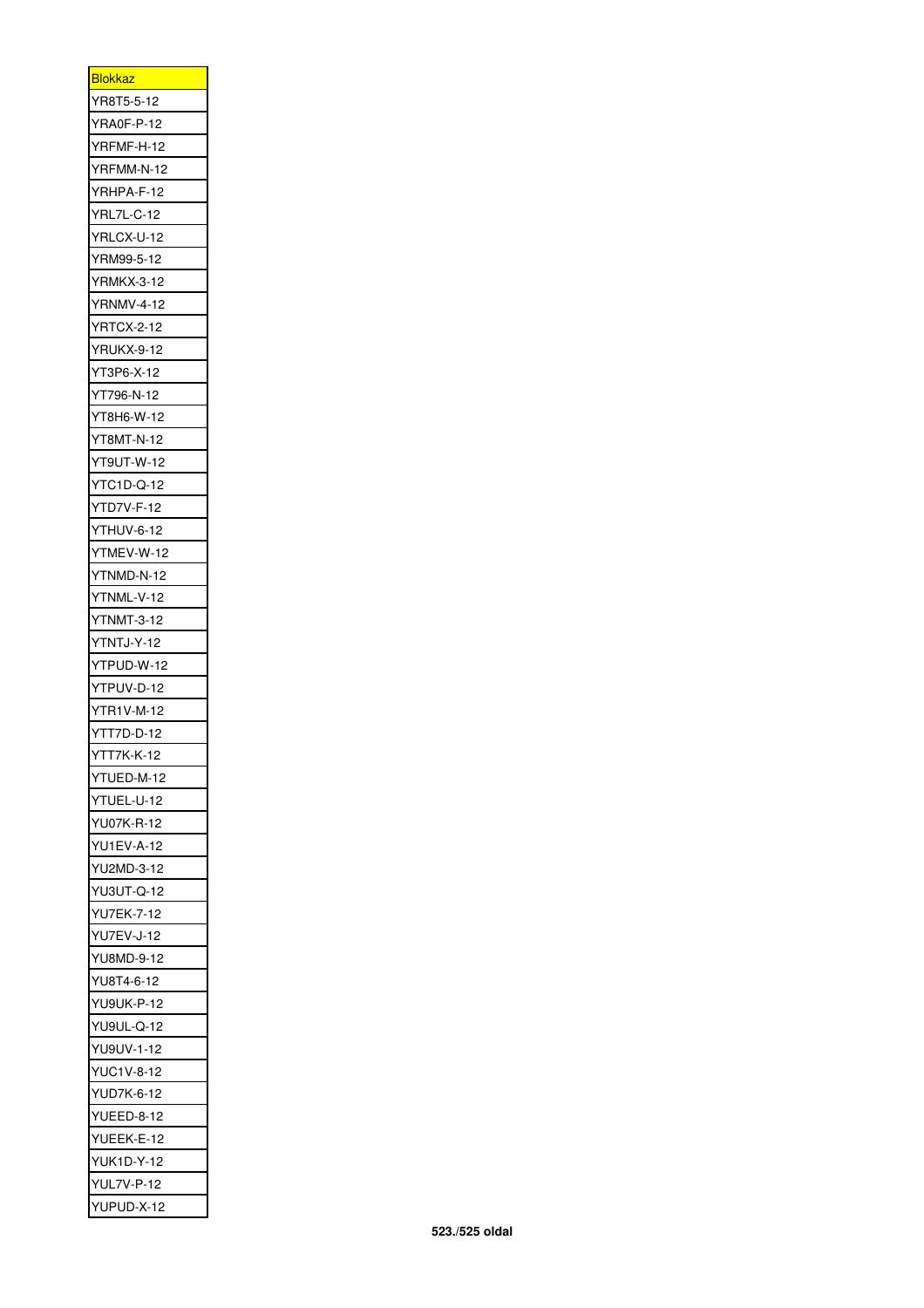| <b>Blokkaz</b>    |
|-------------------|
| YUPUV-E-12        |
| YUR1D-6-12        |
| <b>YUR1L-D-12</b> |
| YUT7K-L-12        |
| <b>YUT7L-M-12</b> |
| YUT7T-U-12        |
| <b>YUU97-C-12</b> |
| YUUEK-U-12        |
| YUVMD-W-12        |
| YUWUV-M-12        |
| YV1EV-C-12        |
| YV2MK-9-12        |
| YV8ML-J-12        |
| YV8MV-T-12        |
| YV9V0-6-12        |
| YVAW6-F-12        |
|                   |
| YVD7D-2-12        |
| YVDDE-8-12        |
| YVE96-X-12        |
| YVEF0-W-12        |
| YVFH9-9-12        |
| YVFMD-J-12        |
| YVHP9-J-12        |
| YVK1D-1-12        |
| YVK1M-8-12        |
| YVMEL-P-12        |
| YVNH9-H-12        |
| YVPP9-Q-12        |
| YVPUD-Y-12        |
| YVR1D-7-12        |
| YVVMF-1-12        |
| YVVMT-C-12        |
| YVWUD-6-12        |
| YVWUV-N-12        |
| YVX0A-9-12        |
| YVY1F-H-12        |
| YW039-E-12        |
| YW199-N-12        |
| YW3P9-5-12        |
| YW3UF-F-12        |
| YW55Y-C-12        |
| YW639-M-12        |
| <b>YW8MD-C-12</b> |
| YW8N0-Y-12        |
| YW9UV-3-12        |
|                   |
| YWDCY-T-12        |
| YWFMM-T-12        |
| <b>YWL7V-R-12</b> |
| YWNMK-X-12        |
| <b>YWPUD-1-12</b> |